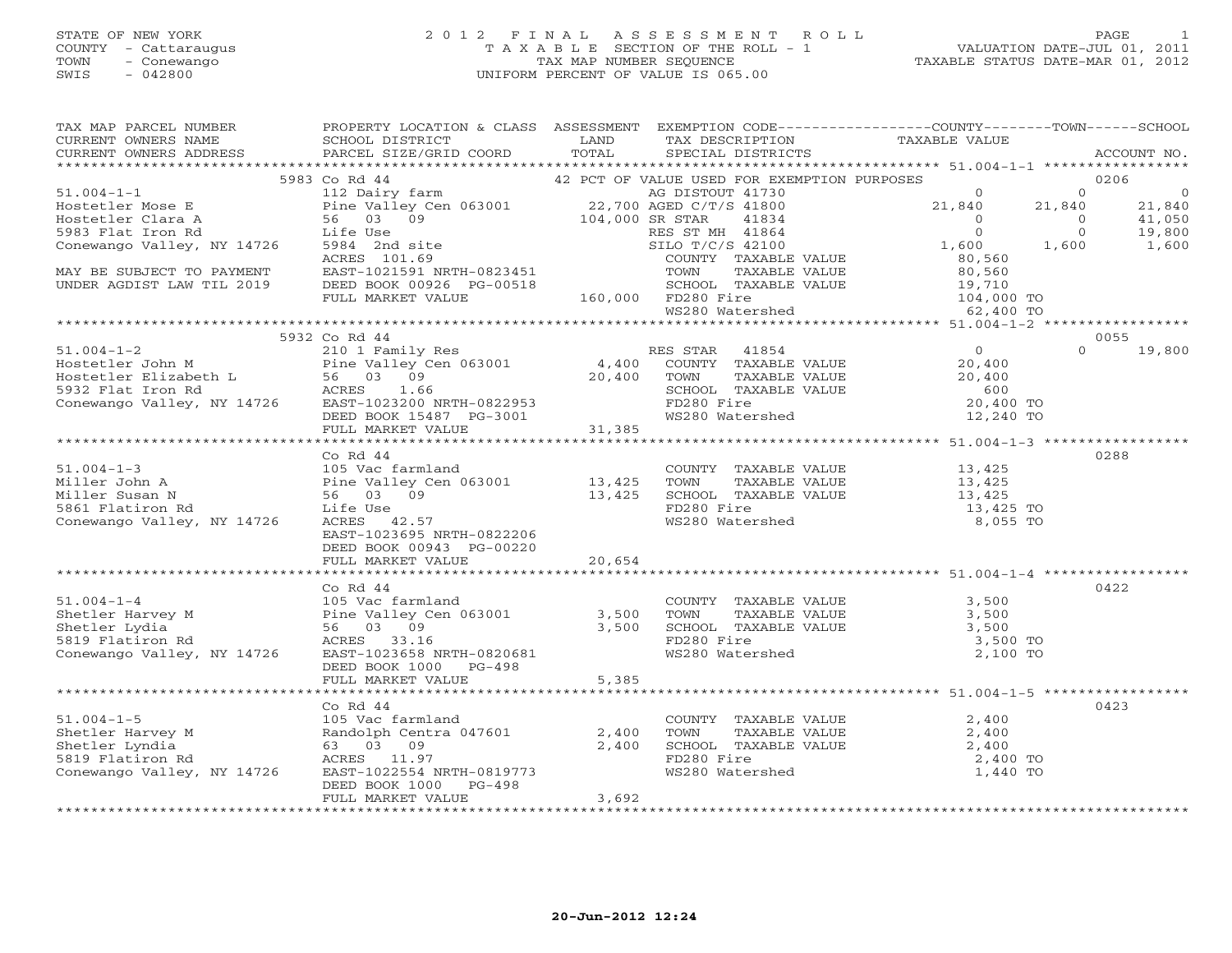## STATE OF NEW YORK 2 0 1 2 F I N A L A S S E S S M E N T R O L L PAGE 2 COUNTY - Cattaraugus T A X A B L E SECTION OF THE ROLL - 1 VALUATION DATE-JUL 01, 2011 TOWN - Conewango TAX MAP NUMBER SEQUENCE TAXABLE STATUS DATE-MAR 01, 2012 SWIS - 042800 UNIFORM PERCENT OF VALUE IS 065.00UNIFORM PERCENT OF VALUE IS 065.00

| TAX MAP PARCEL NUMBER<br>CURRENT OWNERS ADDRESS                                                                                                                                                                                                  | PROPERTY LOCATION & CLASS ASSESSMENT EXEMPTION CODE----------------COUNTY-------TOWN------SCHOOL                                                                                                                                                                         |       |                                                                                                                                                             |          |                    |
|--------------------------------------------------------------------------------------------------------------------------------------------------------------------------------------------------------------------------------------------------|--------------------------------------------------------------------------------------------------------------------------------------------------------------------------------------------------------------------------------------------------------------------------|-------|-------------------------------------------------------------------------------------------------------------------------------------------------------------|----------|--------------------|
|                                                                                                                                                                                                                                                  |                                                                                                                                                                                                                                                                          |       |                                                                                                                                                             |          |                    |
| $51.004 - 1 - 6$                                                                                                                                                                                                                                 | Us Rte 62 & Co Rd 44<br>105 Vac farmland<br>Randolph Centra 047601<br>27,665<br>70WN TAXABLE VALUE<br>27,665<br>27,665<br>27,665<br>27,665<br>27,665<br>27,665<br>27,665<br>27,665<br>27,665<br>27,665<br>27,665<br>27,665<br>27,665<br>27,665<br>27,665<br>27,665<br>27 |       |                                                                                                                                                             |          | 0286               |
| Hoelscher Gary J                                                                                                                                                                                                                                 |                                                                                                                                                                                                                                                                          |       |                                                                                                                                                             |          |                    |
| Attn: Miller                                                                                                                                                                                                                                     |                                                                                                                                                                                                                                                                          |       |                                                                                                                                                             |          |                    |
| 4465 N Boston Rd                                                                                                                                                                                                                                 |                                                                                                                                                                                                                                                                          |       |                                                                                                                                                             |          |                    |
| Eden, NY 14057                                                                                                                                                                                                                                   |                                                                                                                                                                                                                                                                          |       |                                                                                                                                                             |          |                    |
|                                                                                                                                                                                                                                                  |                                                                                                                                                                                                                                                                          |       |                                                                                                                                                             |          |                    |
|                                                                                                                                                                                                                                                  |                                                                                                                                                                                                                                                                          |       |                                                                                                                                                             |          |                    |
|                                                                                                                                                                                                                                                  | $Co$ Rd $44$                                                                                                                                                                                                                                                             |       |                                                                                                                                                             |          | 0421               |
|                                                                                                                                                                                                                                                  |                                                                                                                                                                                                                                                                          |       |                                                                                                                                                             |          |                    |
|                                                                                                                                                                                                                                                  |                                                                                                                                                                                                                                                                          |       |                                                                                                                                                             |          |                    |
|                                                                                                                                                                                                                                                  |                                                                                                                                                                                                                                                                          |       |                                                                                                                                                             |          |                    |
|                                                                                                                                                                                                                                                  |                                                                                                                                                                                                                                                                          |       |                                                                                                                                                             | 7,400 TO |                    |
|                                                                                                                                                                                                                                                  |                                                                                                                                                                                                                                                                          |       |                                                                                                                                                             | 4,440 TO |                    |
|                                                                                                                                                                                                                                                  | DEED BOOK 15364 PG-2                                                                                                                                                                                                                                                     |       |                                                                                                                                                             |          |                    |
|                                                                                                                                                                                                                                                  |                                                                                                                                                                                                                                                                          |       |                                                                                                                                                             |          |                    |
|                                                                                                                                                                                                                                                  |                                                                                                                                                                                                                                                                          |       |                                                                                                                                                             |          |                    |
|                                                                                                                                                                                                                                                  | 5707 Co Rd 44                                                                                                                                                                                                                                                            |       |                                                                                                                                                             |          | 0709               |
| 51.004-1-7.2<br>SHOP 210 1 Family Res<br>Shetler Harvey<br>Randolph Centra 047601<br>Shetler Lydia 63 03 09<br>SHOP 210 1 Family Res<br>Shetler Lydia 63 03 09<br>SHOP 26.24<br>Conewango Valley, NY 14726<br>Conewango Valley, NY 14726<br>DEED |                                                                                                                                                                                                                                                                          |       |                                                                                                                                                             |          | 4,000<br>4,000     |
|                                                                                                                                                                                                                                                  |                                                                                                                                                                                                                                                                          |       |                                                                                                                                                             |          |                    |
|                                                                                                                                                                                                                                                  |                                                                                                                                                                                                                                                                          |       |                                                                                                                                                             |          |                    |
|                                                                                                                                                                                                                                                  |                                                                                                                                                                                                                                                                          |       |                                                                                                                                                             |          |                    |
|                                                                                                                                                                                                                                                  |                                                                                                                                                                                                                                                                          |       |                                                                                                                                                             |          |                    |
|                                                                                                                                                                                                                                                  |                                                                                                                                                                                                                                                                          |       |                                                                                                                                                             |          |                    |
|                                                                                                                                                                                                                                                  |                                                                                                                                                                                                                                                                          |       |                                                                                                                                                             |          |                    |
|                                                                                                                                                                                                                                                  |                                                                                                                                                                                                                                                                          |       |                                                                                                                                                             |          |                    |
|                                                                                                                                                                                                                                                  | 5666 Co Rd 44                                                                                                                                                                                                                                                            |       |                                                                                                                                                             |          | 0710               |
|                                                                                                                                                                                                                                                  |                                                                                                                                                                                                                                                                          |       |                                                                                                                                                             |          | $\Omega$<br>19,800 |
|                                                                                                                                                                                                                                                  |                                                                                                                                                                                                                                                                          |       |                                                                                                                                                             |          |                    |
|                                                                                                                                                                                                                                                  |                                                                                                                                                                                                                                                                          |       |                                                                                                                                                             |          |                    |
|                                                                                                                                                                                                                                                  |                                                                                                                                                                                                                                                                          |       |                                                                                                                                                             |          |                    |
|                                                                                                                                                                                                                                                  |                                                                                                                                                                                                                                                                          |       | TOWN TAXABLE VALUE<br>TOWN TAXABLE VALUE<br>SCHOOL TAXABLE VALUE<br>TOWN TAXABLE VALUE<br>18,600<br>FD280 Fire<br>38,400 TO<br>MS280 Watershed<br>23,040 TO |          |                    |
|                                                                                                                                                                                                                                                  |                                                                                                                                                                                                                                                                          |       |                                                                                                                                                             |          |                    |
|                                                                                                                                                                                                                                                  |                                                                                                                                                                                                                                                                          |       |                                                                                                                                                             |          |                    |
|                                                                                                                                                                                                                                                  |                                                                                                                                                                                                                                                                          |       |                                                                                                                                                             |          |                    |
|                                                                                                                                                                                                                                                  |                                                                                                                                                                                                                                                                          |       |                                                                                                                                                             |          |                    |
|                                                                                                                                                                                                                                                  | Co Rd 44                                                                                                                                                                                                                                                                 |       |                                                                                                                                                             |          | 1065               |
|                                                                                                                                                                                                                                                  |                                                                                                                                                                                                                                                                          |       | COUNTY TAXABLE VALUE<br>TOWN      TAXABLE VALUE                                                                                                             | 3,000    |                    |
|                                                                                                                                                                                                                                                  |                                                                                                                                                                                                                                                                          |       |                                                                                                                                                             | 3,000    |                    |
|                                                                                                                                                                                                                                                  |                                                                                                                                                                                                                                                                          |       | SCHOOL TAXABLE VALUE $\begin{array}{ccc} 3,000 \\ \text{FD280 Fire} \end{array}$ 3,000 TO<br>WS280 Watershed 1,800 TO                                       |          |                    |
|                                                                                                                                                                                                                                                  |                                                                                                                                                                                                                                                                          |       |                                                                                                                                                             |          |                    |
| 51.004-1-7.5<br>Shetler Melvin M<br>Shetler Anna H (63 03 09 3,000<br>5666 Co Rd 44 (63 03 09 3,000<br>Conewango Valley, NY 14726 EAST-1022560 NRTH-0818249                                                                                      |                                                                                                                                                                                                                                                                          |       |                                                                                                                                                             |          |                    |
|                                                                                                                                                                                                                                                  | DEED BOOK 15364 PG-1                                                                                                                                                                                                                                                     |       |                                                                                                                                                             |          |                    |
|                                                                                                                                                                                                                                                  | FULL MARKET VALUE                                                                                                                                                                                                                                                        | 4,615 |                                                                                                                                                             |          |                    |
|                                                                                                                                                                                                                                                  |                                                                                                                                                                                                                                                                          |       |                                                                                                                                                             |          |                    |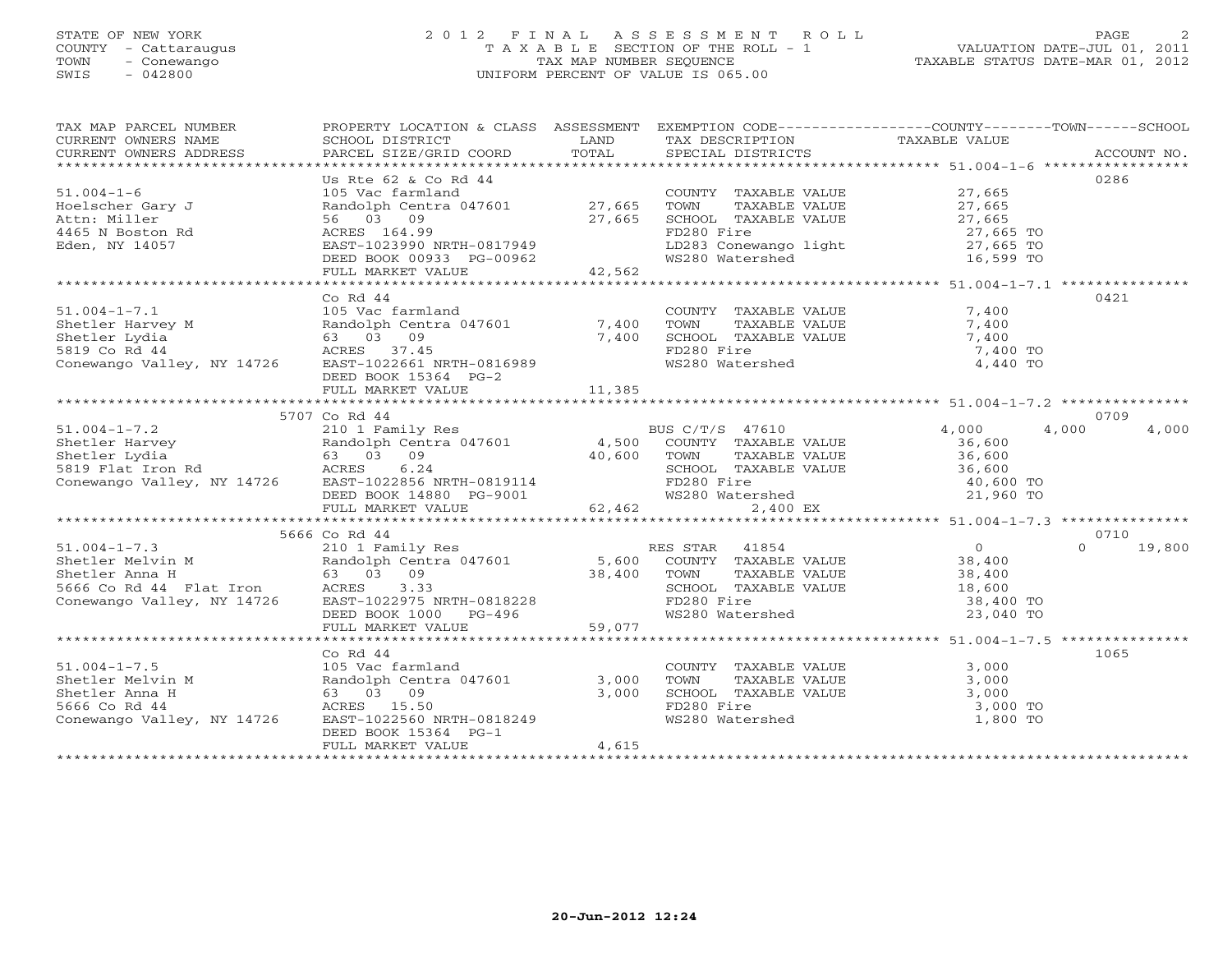## STATE OF NEW YORK 2 0 1 2 F I N A L A S S E S S M E N T R O L L PAGE 3 COUNTY - Cattaraugus T A X A B L E SECTION OF THE ROLL - 1 VALUATION DATE-JUL 01, 2011 TOWN - Conewango TAX MAP NUMBER SEQUENCE TAXABLE STATUS DATE-MAR 01, 2012 SWIS - 042800 UNIFORM PERCENT OF VALUE IS 065.00UNIFORM PERCENT OF VALUE IS 065.00

| TAX MAP PARCEL NUMBER<br>EXAMPLE NOTICE TAND TO A CONTRACT THE CONTRACT CONTRENT OWNERS NO SCHOOL DISTRICT TO LAND THE TAX DESCRIPTION TAXABLE VALUE<br>CURRENT OWNERS ADDRESS BARCEL SIZE/GRID COORD TOTAL SPECIAL DISTRICTS ACCOUNT NO.<br>****************                                    |                 | PROPERTY LOCATION & CLASS ASSESSMENT EXEMPTION CODE---------------COUNTY-------TOWN------SCHOOL                                                                                                                                   |           |      |
|--------------------------------------------------------------------------------------------------------------------------------------------------------------------------------------------------------------------------------------------------------------------------------------------------|-----------------|-----------------------------------------------------------------------------------------------------------------------------------------------------------------------------------------------------------------------------------|-----------|------|
|                                                                                                                                                                                                                                                                                                  |                 |                                                                                                                                                                                                                                   |           |      |
|                                                                                                                                                                                                                                                                                                  | Co Rd $44$      |                                                                                                                                                                                                                                   |           | 1066 |
| 51.004-1-7.6<br>Shetler Harvey M<br>Shetler Lydia (105 Vac farmland Randolph Centra 047601 2,100 TOWN TAXABLE VALUE 2,100<br>Shetler Lydia (3 03 09 2,100 SCHOOL TAXABLE VALUE 2,100<br>Sal Core Conewango Valley, NY 14726 EAST-10225                                                           |                 |                                                                                                                                                                                                                                   |           |      |
|                                                                                                                                                                                                                                                                                                  |                 |                                                                                                                                                                                                                                   |           |      |
|                                                                                                                                                                                                                                                                                                  |                 |                                                                                                                                                                                                                                   |           |      |
|                                                                                                                                                                                                                                                                                                  |                 |                                                                                                                                                                                                                                   |           |      |
|                                                                                                                                                                                                                                                                                                  |                 |                                                                                                                                                                                                                                   |           |      |
|                                                                                                                                                                                                                                                                                                  |                 |                                                                                                                                                                                                                                   |           |      |
| $\begin{tabular}{lcccccc} \texttt{\textbf{1}} & 1.004-1-8 & 12838 \text{ Us} & \text{Rt} & 62 & 1.004-1-8 & 12838 \text{ Us} & \text{Rt} & 62 & 1.004-1-8 & 1.004-1-8 & 1.004-1-8 & 1.004-1-8 & 1.004-1-8 & 1.004-1-8 & 1.004-1-8 & 1.004-1-8 & 1.004-1-8 & 1.004-1-8 & 1.004-1-8 & 1.004-1-8 &$ |                 |                                                                                                                                                                                                                                   |           |      |
|                                                                                                                                                                                                                                                                                                  |                 |                                                                                                                                                                                                                                   |           |      |
|                                                                                                                                                                                                                                                                                                  |                 |                                                                                                                                                                                                                                   |           |      |
|                                                                                                                                                                                                                                                                                                  | Us Rte 62       |                                                                                                                                                                                                                                   |           | 0457 |
|                                                                                                                                                                                                                                                                                                  |                 |                                                                                                                                                                                                                                   |           |      |
|                                                                                                                                                                                                                                                                                                  |                 |                                                                                                                                                                                                                                   |           |      |
|                                                                                                                                                                                                                                                                                                  |                 |                                                                                                                                                                                                                                   |           |      |
|                                                                                                                                                                                                                                                                                                  |                 |                                                                                                                                                                                                                                   |           |      |
|                                                                                                                                                                                                                                                                                                  |                 |                                                                                                                                                                                                                                   |           |      |
|                                                                                                                                                                                                                                                                                                  |                 |                                                                                                                                                                                                                                   |           |      |
|                                                                                                                                                                                                                                                                                                  |                 |                                                                                                                                                                                                                                   |           |      |
|                                                                                                                                                                                                                                                                                                  | 12983 Us Rte 62 |                                                                                                                                                                                                                                   |           | 1051 |
|                                                                                                                                                                                                                                                                                                  |                 |                                                                                                                                                                                                                                   |           |      |
|                                                                                                                                                                                                                                                                                                  |                 |                                                                                                                                                                                                                                   |           |      |
|                                                                                                                                                                                                                                                                                                  |                 |                                                                                                                                                                                                                                   |           |      |
|                                                                                                                                                                                                                                                                                                  |                 |                                                                                                                                                                                                                                   |           |      |
|                                                                                                                                                                                                                                                                                                  |                 |                                                                                                                                                                                                                                   |           |      |
|                                                                                                                                                                                                                                                                                                  |                 |                                                                                                                                                                                                                                   |           |      |
|                                                                                                                                                                                                                                                                                                  |                 |                                                                                                                                                                                                                                   |           |      |
|                                                                                                                                                                                                                                                                                                  |                 |                                                                                                                                                                                                                                   |           |      |
|                                                                                                                                                                                                                                                                                                  | 5512 Us Rte 62  |                                                                                                                                                                                                                                   |           | 0094 |
|                                                                                                                                                                                                                                                                                                  |                 |                                                                                                                                                                                                                                   |           |      |
|                                                                                                                                                                                                                                                                                                  |                 |                                                                                                                                                                                                                                   |           |      |
|                                                                                                                                                                                                                                                                                                  |                 |                                                                                                                                                                                                                                   |           |      |
|                                                                                                                                                                                                                                                                                                  |                 |                                                                                                                                                                                                                                   | 82,100 TO |      |
|                                                                                                                                                                                                                                                                                                  |                 | Example of the transformation of the transformation of the transformation of the transformation of the transfor<br>Wedder the transformation of the transformation of the transformation of the transformation of the transformat |           |      |
| 51.004-1-10<br>Newton Dairy Corp<br>Newton Dairy Corp<br>284 E Main St<br>284 E Main St<br>284 E Main St<br>284 E Main St<br>284 E Main St<br>284 E Main St<br>284 E Main St<br>286 211<br>286 PO Box 211<br>286 PO Box 211<br>286 PO Box 211<br>286 PO B                                        |                 |                                                                                                                                                                                                                                   |           |      |
|                                                                                                                                                                                                                                                                                                  |                 |                                                                                                                                                                                                                                   |           |      |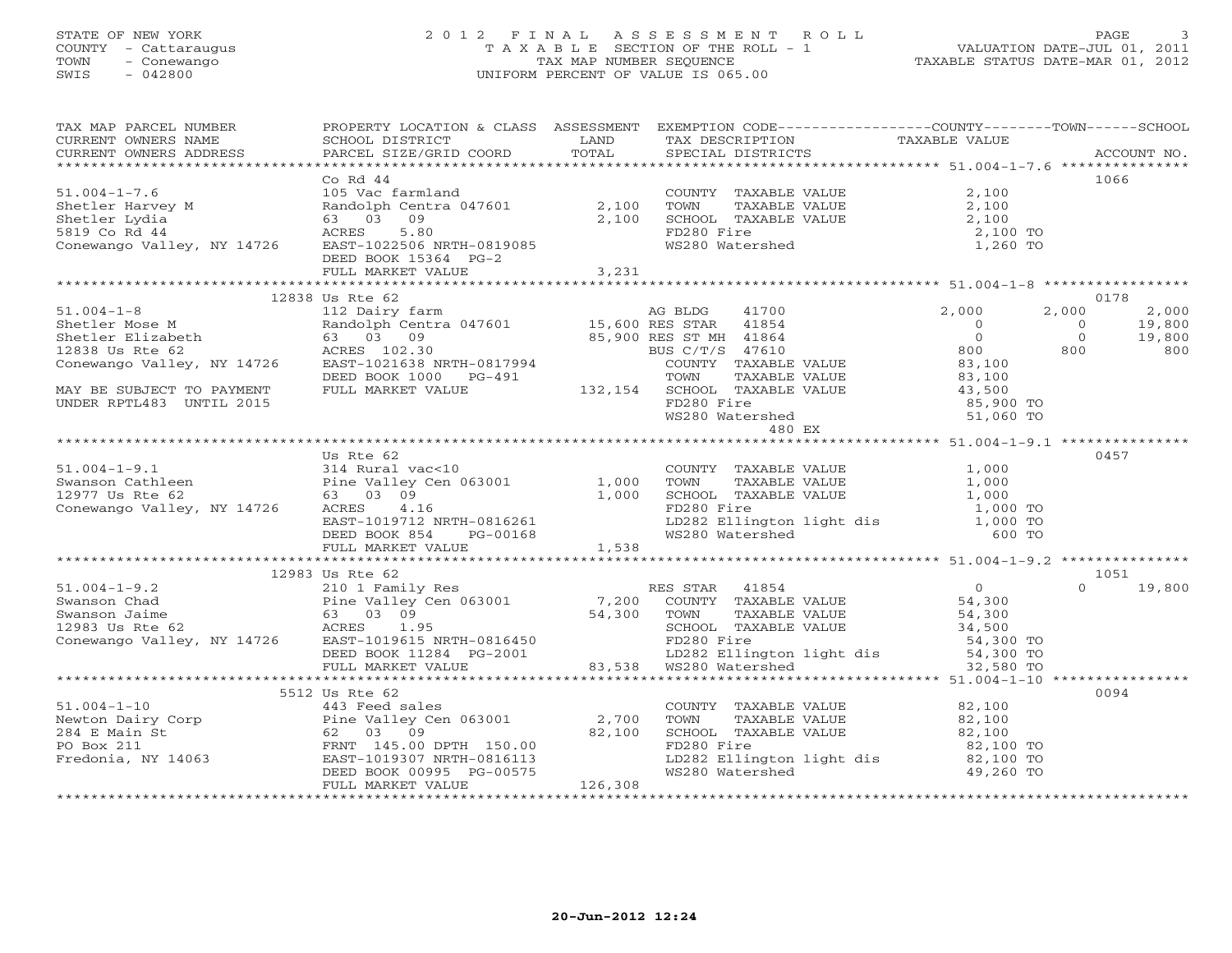## STATE OF NEW YORK 2 0 1 2 F I N A L A S S E S S M E N T R O L L PAGE 4COUNTY - Cattaraugus T A X A B L E SECTION OF THE ROLL - 1<br>
TOWN - Conewango TAX MAP NUMBER SEQUENCE<br>
SWIS - 042800 SWIS - 042800 UNIFORM PERCENT OF VALUE IS 065.00

| TAX MAP PARCEL NUMBER<br>ENGLE SCHOOL DISTRICT LAND INDUSTRICT TAX DESCRIPTION TAXABLE VALUE<br>CURRENT OWNERS NAME SCHOOL DISTRICT TO TAXABLE TRANSPORT TO TAXABLE VALUE<br>CURRENT OWNERS ADDRESS PARCEL SIZE/GRID COORD TOTAL SPECIAL DISTRICTS ACCOUNT NO            | PROPERTY LOCATION & CLASS ASSESSMENT EXEMPTION CODE----------------COUNTY-------TOWN------SCHOOL |       |                 |          |      |
|--------------------------------------------------------------------------------------------------------------------------------------------------------------------------------------------------------------------------------------------------------------------------|--------------------------------------------------------------------------------------------------|-------|-----------------|----------|------|
|                                                                                                                                                                                                                                                                          |                                                                                                  |       |                 |          |      |
|                                                                                                                                                                                                                                                                          | 5512 Us Rte 62                                                                                   |       |                 |          | 0951 |
| 51.004-1-10./1<br>Newton Dairy Corp<br>Newton Dairy Corp<br>292,900<br>284 E Main St<br>292,900<br>292,900<br>292,900<br>292,900<br>292,900<br>292,900<br>292,900<br>292,900<br>292,900<br>292,900<br>292,900<br>292,900<br>292,900<br>292,900<br>292,900<br>292,900<br> |                                                                                                  |       |                 |          |      |
|                                                                                                                                                                                                                                                                          |                                                                                                  |       |                 |          |      |
|                                                                                                                                                                                                                                                                          |                                                                                                  |       |                 |          |      |
|                                                                                                                                                                                                                                                                          |                                                                                                  |       |                 |          |      |
|                                                                                                                                                                                                                                                                          |                                                                                                  |       |                 |          |      |
|                                                                                                                                                                                                                                                                          |                                                                                                  |       |                 |          |      |
|                                                                                                                                                                                                                                                                          |                                                                                                  |       |                 |          |      |
|                                                                                                                                                                                                                                                                          |                                                                                                  |       |                 |          |      |
|                                                                                                                                                                                                                                                                          | 5512 Us Rte 62                                                                                   |       |                 |          | 0095 |
|                                                                                                                                                                                                                                                                          |                                                                                                  |       |                 |          |      |
|                                                                                                                                                                                                                                                                          |                                                                                                  |       |                 |          |      |
|                                                                                                                                                                                                                                                                          |                                                                                                  |       |                 |          |      |
|                                                                                                                                                                                                                                                                          |                                                                                                  |       |                 |          |      |
|                                                                                                                                                                                                                                                                          |                                                                                                  |       |                 |          |      |
|                                                                                                                                                                                                                                                                          |                                                                                                  |       |                 |          |      |
|                                                                                                                                                                                                                                                                          |                                                                                                  |       |                 |          |      |
|                                                                                                                                                                                                                                                                          |                                                                                                  |       |                 |          |      |
|                                                                                                                                                                                                                                                                          | Us Rte 62                                                                                        |       |                 |          | 0092 |
|                                                                                                                                                                                                                                                                          |                                                                                                  |       |                 |          |      |
|                                                                                                                                                                                                                                                                          |                                                                                                  |       |                 |          |      |
|                                                                                                                                                                                                                                                                          |                                                                                                  |       |                 |          |      |
|                                                                                                                                                                                                                                                                          |                                                                                                  |       |                 |          |      |
|                                                                                                                                                                                                                                                                          |                                                                                                  |       |                 |          |      |
|                                                                                                                                                                                                                                                                          |                                                                                                  |       |                 |          |      |
| 51.004-1-12<br>Swanson Cathleen A<br>2,400<br>Swanson Cathleen A<br>Pine Valley Cen 063001<br>2,400<br>COUNTY TAXABLE VALUE<br>2,400<br>2,400<br>2,400<br>2,400<br>COUNTY TAXABLE VALUE<br>2,400<br>TOWN TAXABLE VALUE<br>2,400<br>2,400<br>2,400<br>2,400<br>2,4        |                                                                                                  |       |                 |          |      |
|                                                                                                                                                                                                                                                                          |                                                                                                  |       |                 |          |      |
|                                                                                                                                                                                                                                                                          |                                                                                                  |       |                 |          | 0471 |
|                                                                                                                                                                                                                                                                          |                                                                                                  |       |                 |          |      |
|                                                                                                                                                                                                                                                                          |                                                                                                  |       |                 |          |      |
|                                                                                                                                                                                                                                                                          |                                                                                                  |       |                 |          |      |
|                                                                                                                                                                                                                                                                          |                                                                                                  |       |                 |          |      |
|                                                                                                                                                                                                                                                                          |                                                                                                  |       |                 |          |      |
|                                                                                                                                                                                                                                                                          |                                                                                                  |       |                 |          |      |
| 51.004-1-13<br>5512 Us Rte 62 (Off)<br>5512 Us Rte 62 (Off)<br>449 Other Storag<br>Newton Dairy Corp<br>Pine Valley Cen 063001<br>284 E Main St<br>63 03 09<br>7900 SCHOOL TAXABLE VALUE<br>7,900 TO SCHOOL TAXABLE VALUE<br>7,900 7,900<br>Fredonia                     |                                                                                                  |       |                 |          |      |
|                                                                                                                                                                                                                                                                          |                                                                                                  |       |                 |          |      |
|                                                                                                                                                                                                                                                                          | Us Rte 62                                                                                        |       |                 |          | 0165 |
|                                                                                                                                                                                                                                                                          |                                                                                                  |       |                 |          |      |
|                                                                                                                                                                                                                                                                          |                                                                                                  |       |                 |          |      |
|                                                                                                                                                                                                                                                                          |                                                                                                  |       |                 |          |      |
|                                                                                                                                                                                                                                                                          |                                                                                                  |       | WS280 Watershed | 1,080 TO |      |
|                                                                                                                                                                                                                                                                          | FRNT 100.00 DPTH 161.00                                                                          |       |                 |          |      |
|                                                                                                                                                                                                                                                                          | EAST-1019297 NRTH-0816623                                                                        |       |                 |          |      |
|                                                                                                                                                                                                                                                                          | DEED BOOK 17544 PG-2006                                                                          |       |                 |          |      |
|                                                                                                                                                                                                                                                                          | FULL MARKET VALUE                                                                                | 2,769 |                 |          |      |
|                                                                                                                                                                                                                                                                          |                                                                                                  |       |                 |          |      |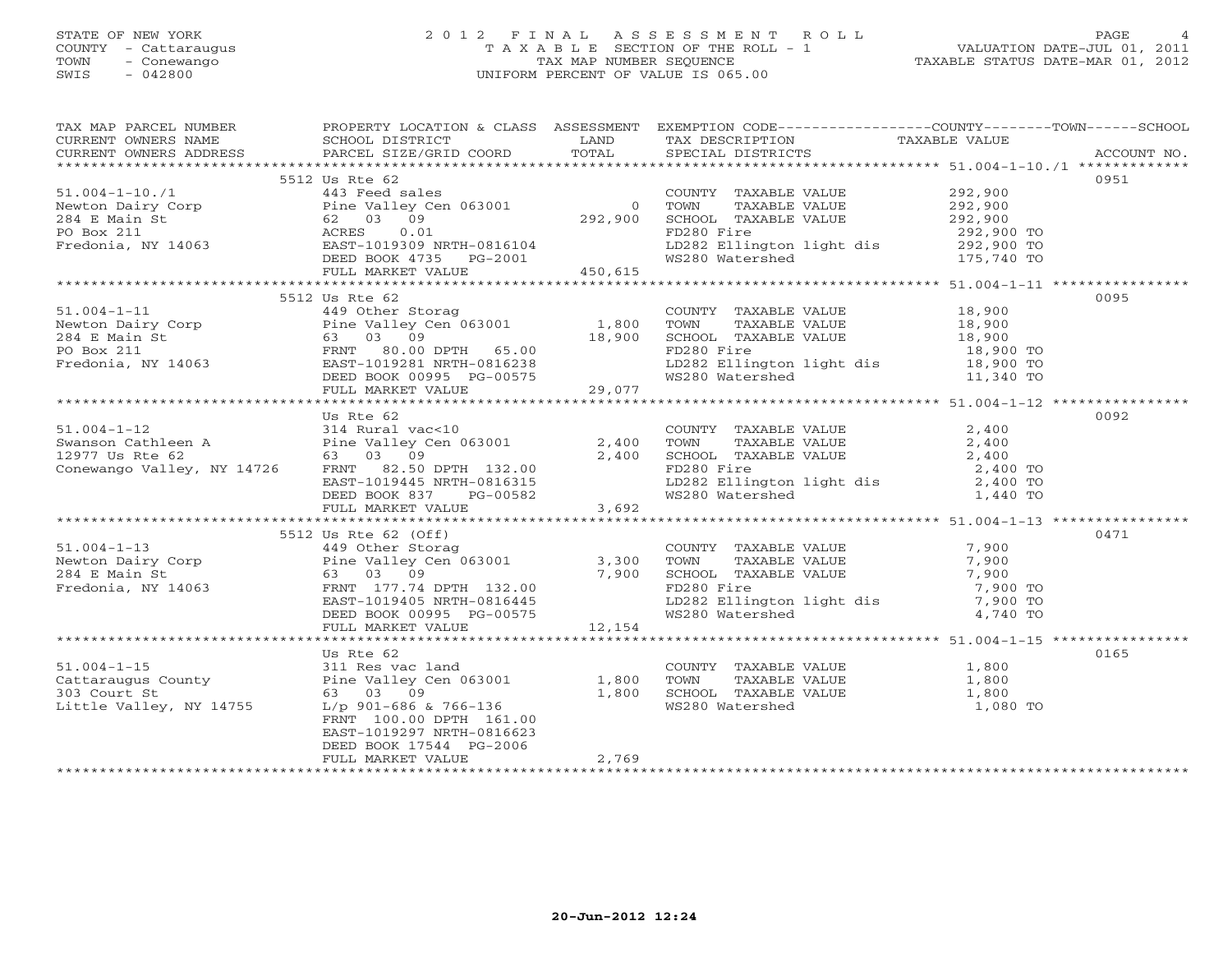## STATE OF NEW YORK 2 0 1 2 F I N A L A S S E S S M E N T R O L L PAGE 5 COUNTY - Cattaraugus T A X A B L E SECTION OF THE ROLL - 1 VALUATION DATE-JUL 01, 2011 TOWN - Conewango TAX MAP NUMBER SEQUENCE TAXABLE STATUS DATE-MAR 01, 2012 SWIS - 042800 UNIFORM PERCENT OF VALUE IS 065.00UNIFORM PERCENT OF VALUE IS 065.00

| TAX MAP PARCEL NUMBER<br>$\begin{tabular}{lllllll} \multicolumn{2}{c}{\textbf{CURRENT}} & \multicolumn{2}{c}{\textbf{WNERS}} & \multicolumn{2}{c}{\textbf{NAME}} & \multicolumn{2}{c}{\textbf{SCHOOL}} & \multicolumn{2}{c}{\textbf{DISTRICT}} & \multicolumn{2}{c}{\textbf{LAND}} & \multicolumn{2}{c}{\textbf{TAX} \textbf{DESCRIPTION}} & \multicolumn{2}{c}{\textbf{TAXABLE} \textbf{ VALUE}} & \multicolumn{2}{c}{\textbf{NALUE}} \\ & & & & & & & \multicolumn{2}{c}{\textbf{CURRENT}} & \multicolumn{2$ | PROPERTY LOCATION & CLASS ASSESSMENT EXEMPTION CODE----------------COUNTY-------TOWN------SCHOOL |       |  |          |                                                              |
|----------------------------------------------------------------------------------------------------------------------------------------------------------------------------------------------------------------------------------------------------------------------------------------------------------------------------------------------------------------------------------------------------------------------------------------------------------------------------------------------------------------|--------------------------------------------------------------------------------------------------|-------|--|----------|--------------------------------------------------------------|
|                                                                                                                                                                                                                                                                                                                                                                                                                                                                                                                |                                                                                                  |       |  |          | 0427                                                         |
|                                                                                                                                                                                                                                                                                                                                                                                                                                                                                                                | 12995 Us Rte 62                                                                                  |       |  | $\Omega$ |                                                              |
| 51.004-1-16<br>Stonecrest Investments LLC Pine Valley Cen 063001 3,900 COUNTY TAXABLE VALUE 29,500                                                                                                                                                                                                                                                                                                                                                                                                             |                                                                                                  |       |  |          | 19,800                                                       |
|                                                                                                                                                                                                                                                                                                                                                                                                                                                                                                                |                                                                                                  |       |  |          |                                                              |
|                                                                                                                                                                                                                                                                                                                                                                                                                                                                                                                |                                                                                                  |       |  |          |                                                              |
|                                                                                                                                                                                                                                                                                                                                                                                                                                                                                                                |                                                                                                  |       |  |          |                                                              |
|                                                                                                                                                                                                                                                                                                                                                                                                                                                                                                                |                                                                                                  |       |  |          |                                                              |
|                                                                                                                                                                                                                                                                                                                                                                                                                                                                                                                |                                                                                                  |       |  |          |                                                              |
| EXECT SURFACE CONSULTERLY AND TRANSPORTED BOOK 15976 PULL MARKET VALUE<br>TRANSPORTED BOOK 15976 PG-4006<br>THE DEED BOOK 15976 PG-4006<br>TULL MARKET VALUE<br>TULL MARKET VALUE<br>TULL MARKET VALUE<br>TULL MARKET VALUE<br>TULL MARKET V                                                                                                                                                                                                                                                                   |                                                                                                  |       |  |          |                                                              |
|                                                                                                                                                                                                                                                                                                                                                                                                                                                                                                                |                                                                                                  |       |  |          | 0456                                                         |
|                                                                                                                                                                                                                                                                                                                                                                                                                                                                                                                |                                                                                                  |       |  |          | $\overline{0}$                                               |
|                                                                                                                                                                                                                                                                                                                                                                                                                                                                                                                |                                                                                                  |       |  |          |                                                              |
|                                                                                                                                                                                                                                                                                                                                                                                                                                                                                                                |                                                                                                  |       |  |          | 19,800                                                       |
|                                                                                                                                                                                                                                                                                                                                                                                                                                                                                                                |                                                                                                  |       |  |          |                                                              |
|                                                                                                                                                                                                                                                                                                                                                                                                                                                                                                                |                                                                                                  |       |  |          |                                                              |
|                                                                                                                                                                                                                                                                                                                                                                                                                                                                                                                |                                                                                                  |       |  |          |                                                              |
|                                                                                                                                                                                                                                                                                                                                                                                                                                                                                                                |                                                                                                  |       |  |          |                                                              |
|                                                                                                                                                                                                                                                                                                                                                                                                                                                                                                                |                                                                                                  |       |  |          |                                                              |
| $\begin{tabular}{lllllllllllllllllllll} \multicolumn{3}{c }{12977\textrm{ Us Rte & 62}\mbox{210 1 Family Res} & $\text{CVET C/T}$ & 41131 & 5,000 & 5,000 & 5,000 & 5,000 & 5,000 & 5,000 & 5,000 & 5,000 & 5,000 & 5,000 & 5,000 & 5,000 & 5,000 & 5,000 & 5,000 & 5,000 & 5,000 & 5,000 & 5,000 & 5,000 & 5,000$                                                                                                                                                                                             |                                                                                                  |       |  |          |                                                              |
|                                                                                                                                                                                                                                                                                                                                                                                                                                                                                                                | Us Rte 62                                                                                        |       |  |          | 0377                                                         |
| 51.004-1-18<br>Reynolds Harold L<br>Reynolds Harold L<br>Reynolds Harold L<br>Reynolds Harold L<br>Country TAXABLE VALUE<br>2,800<br>Reynolds Harold L<br>2,800<br>ST51 Route 83<br>Life Use<br>PO Box 32<br>PO Box 32<br>Conewango Valley, NY 14726<br>Re                                                                                                                                                                                                                                                     |                                                                                                  |       |  |          |                                                              |
|                                                                                                                                                                                                                                                                                                                                                                                                                                                                                                                |                                                                                                  |       |  |          |                                                              |
|                                                                                                                                                                                                                                                                                                                                                                                                                                                                                                                |                                                                                                  |       |  |          |                                                              |
|                                                                                                                                                                                                                                                                                                                                                                                                                                                                                                                |                                                                                                  |       |  |          |                                                              |
|                                                                                                                                                                                                                                                                                                                                                                                                                                                                                                                |                                                                                                  |       |  |          |                                                              |
|                                                                                                                                                                                                                                                                                                                                                                                                                                                                                                                |                                                                                                  |       |  |          |                                                              |
|                                                                                                                                                                                                                                                                                                                                                                                                                                                                                                                | DEED BOOK 40590 PG-6001                                                                          |       |  |          |                                                              |
|                                                                                                                                                                                                                                                                                                                                                                                                                                                                                                                | FULL MARKET VALUE                                                                                | 4,308 |  |          |                                                              |
|                                                                                                                                                                                                                                                                                                                                                                                                                                                                                                                |                                                                                                  |       |  |          |                                                              |
|                                                                                                                                                                                                                                                                                                                                                                                                                                                                                                                |                                                                                                  |       |  |          | 0124                                                         |
|                                                                                                                                                                                                                                                                                                                                                                                                                                                                                                                |                                                                                                  |       |  |          | $\overline{0}$                                               |
|                                                                                                                                                                                                                                                                                                                                                                                                                                                                                                                |                                                                                                  |       |  |          |                                                              |
|                                                                                                                                                                                                                                                                                                                                                                                                                                                                                                                |                                                                                                  |       |  |          | $\begin{bmatrix} 13 & 200 & 0 \\ 0 & 19 & 800 \end{bmatrix}$ |
|                                                                                                                                                                                                                                                                                                                                                                                                                                                                                                                |                                                                                                  |       |  |          |                                                              |
|                                                                                                                                                                                                                                                                                                                                                                                                                                                                                                                |                                                                                                  |       |  |          |                                                              |
|                                                                                                                                                                                                                                                                                                                                                                                                                                                                                                                |                                                                                                  |       |  |          |                                                              |
|                                                                                                                                                                                                                                                                                                                                                                                                                                                                                                                |                                                                                                  |       |  |          |                                                              |
|                                                                                                                                                                                                                                                                                                                                                                                                                                                                                                                |                                                                                                  |       |  |          |                                                              |
| $\begin{tabular}{lllllllllllllllllllll} \text{\small{A\small{Norr}}\small{51.004-1-19} & 13000\text{ Us} \text{ Rte } 62 & \text{CVET C/T} & 41131 & 8,250 & 8,250 & 8,250 \\ \text{Morrison James R} & 210\text{ 1 Family Res} & 1,900\text{ DVET C/T} & 41141 & 13,200 & 13,200 & 13,200 \\ \text{Morrison Friscilla A} & 63\text{ 03} & 99 & 33,000\text{ RES STAR} & 418$                                                                                                                                  |                                                                                                  |       |  |          |                                                              |
|                                                                                                                                                                                                                                                                                                                                                                                                                                                                                                                |                                                                                                  |       |  |          |                                                              |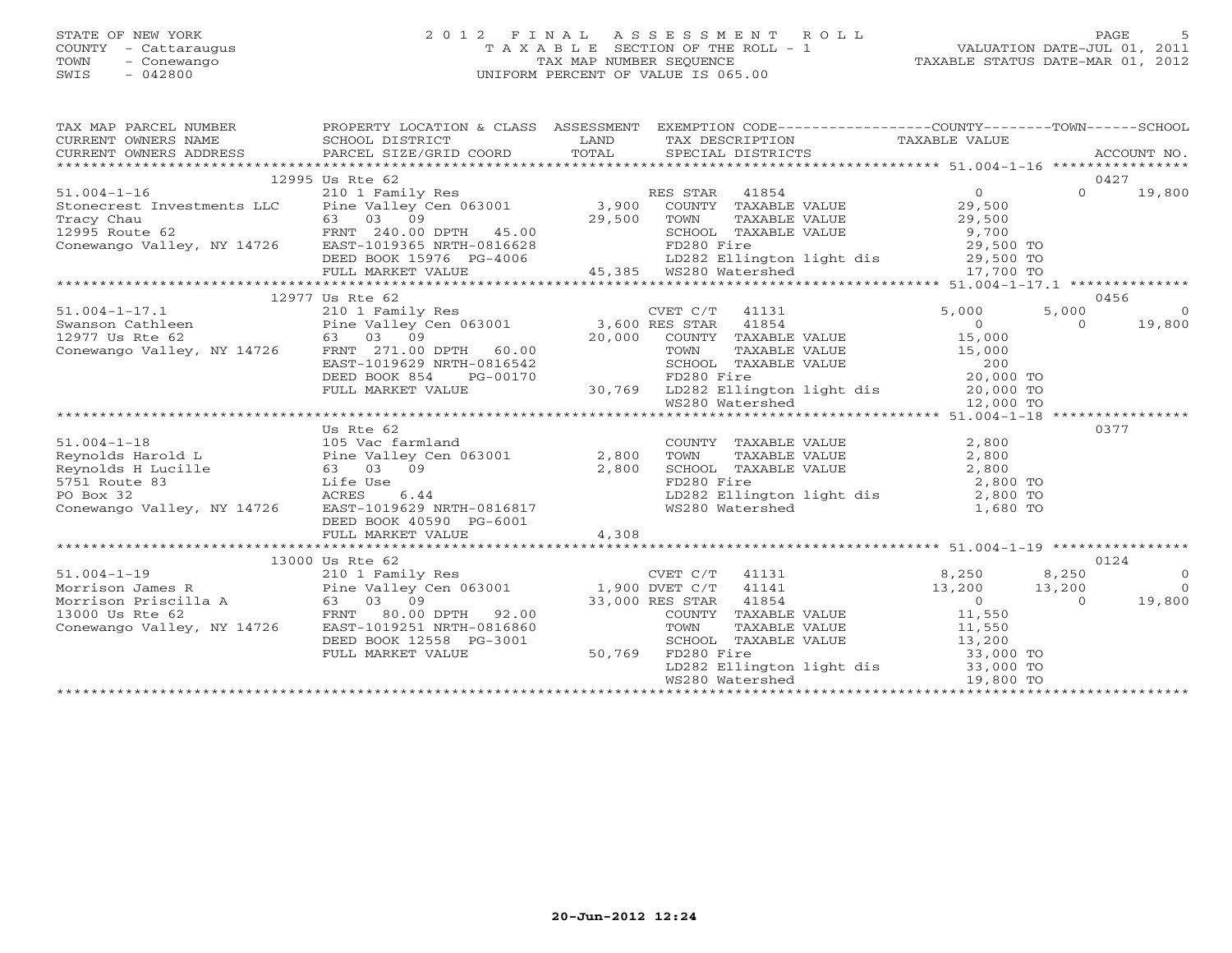## STATE OF NEW YORK 2 0 1 2 F I N A L A S S E S S M E N T R O L L PAGE 6 COUNTY - Cattaraugus T A X A B L E SECTION OF THE ROLL - 1 VALUATION DATE-JUL 01, 2011 TOWN - Conewango TAX MAP NUMBER SEQUENCE TAXABLE STATUS DATE-MAR 01, 2012 SWIS - 042800 UNIFORM PERCENT OF VALUE IS 065.00UNIFORM PERCENT OF VALUE IS 065.00

| TAX MAP PARCEL NUMBER<br>CURRENT OWNERS NAME                                                                                                                                                                                                                                        | PROPERTY LOCATION & CLASS ASSESSMENT<br>SCHOOL DISTRICT                                                                                                                                                                                                                                  | LAND     | EXEMPTION CODE-----------------COUNTY-------TOWN------SCHOOL<br>TAX DESCRIPTION                                                                                                                                                                        | TAXABLE VALUE            |                                            |
|-------------------------------------------------------------------------------------------------------------------------------------------------------------------------------------------------------------------------------------------------------------------------------------|------------------------------------------------------------------------------------------------------------------------------------------------------------------------------------------------------------------------------------------------------------------------------------------|----------|--------------------------------------------------------------------------------------------------------------------------------------------------------------------------------------------------------------------------------------------------------|--------------------------|--------------------------------------------|
| CURRENT OWNERS ADDRESS                                                                                                                                                                                                                                                              | PARCEL SIZE/GRID COORD                                                                                                                                                                                                                                                                   | TOTAL    | SPECIAL DISTRICTS                                                                                                                                                                                                                                      |                          | ACCOUNT NO.                                |
|                                                                                                                                                                                                                                                                                     | 5529 Cherry Creek Swamp Rd                                                                                                                                                                                                                                                               |          |                                                                                                                                                                                                                                                        |                          | 0714                                       |
| $51.004 - 1 - 20.2$<br>Reynolds Roger A<br>Reynolds Noretta M<br>5529 Swamp Rd                                                                                                                                                                                                      | 240 Rural res<br>Randolph Centra 047601 5,655 SR STAR 41834<br>62/63 03 09<br>62/63 03 09<br>ACRES 37.55 44,405                                                                                                                                                                          |          | COUNTY TAXABLE VALUE 22,202<br>TOWN TAXABLE VALUE 22,202                                                                                                                                                                                               | 22,203<br>$\overline{0}$ | 22,203<br>22,203<br>$\Omega$<br>22,202     |
| Conewango Valley, NY 14726                                                                                                                                                                                                                                                          | ACRES 37.55<br>EAST-1019804 NRTH-0817347<br>EAST-1019804 NRTH-0817347 SCHOOL TAXABLE VALUE 0<br>DEED BOOK 827 PG-00640 FD280 Fire 44,405 TO<br>FULL MARKET VALUE 68,315 LD282 Ellington light dis 44,405 TO<br>WS280 Watershed 26,643 TO                                                 |          |                                                                                                                                                                                                                                                        |                          |                                            |
|                                                                                                                                                                                                                                                                                     |                                                                                                                                                                                                                                                                                          |          |                                                                                                                                                                                                                                                        |                          |                                            |
| $51.004 - 1 - 20.3$<br>JI.UU4-1-ZU.3<br>Reynolds Scott A<br>Route 62<br>Conewango Valley, NY 14726                                                                                                                                                                                  | Nys Rt 62<br>A<br>FRIES VAC Land<br>Randolph Centra 047601 800<br>54 & 63<br>ACRES 6.95<br>EAST-1020540 NRTH-0815884<br>EAST-1020540 NRTH-0815884<br>EAST-1020540 NRTH-0815884<br>EAST-1020540 NRTH-0815884<br>EAST-1020540 NRTH-0815884<br>EAST-1020540 NRTH-0<br>DEED BOOK 1006 PG-965 |          |                                                                                                                                                                                                                                                        | 800 TO<br>480 TO         | 0988                                       |
|                                                                                                                                                                                                                                                                                     | FULL MARKET VALUE                                                                                                                                                                                                                                                                        | 1,231    |                                                                                                                                                                                                                                                        |                          |                                            |
|                                                                                                                                                                                                                                                                                     |                                                                                                                                                                                                                                                                                          |          |                                                                                                                                                                                                                                                        |                          | 0420                                       |
|                                                                                                                                                                                                                                                                                     |                                                                                                                                                                                                                                                                                          |          |                                                                                                                                                                                                                                                        | 5,123<br>$\overline{0}$  | 5,123<br>5,123<br>$\overline{0}$<br>41,050 |
| 5819&5821 Co Rd 44<br>5819&5821 Co Rd 44<br>5819&5821 Co Rd 44<br>112 Dairy farm<br>Shetler Harvey M<br>Shetler Harvey M<br>Shetler Lyndia<br>64 03 09<br>5819 Flatiron Rd<br>Conewango Valley, NY 14726<br>Conewango Valley, NY 14726<br>EARES 100.                                |                                                                                                                                                                                                                                                                                          |          | COUNTY TAXABLE VALUE<br>TOWN TAXABLE VALUE<br>SCHOOL TAXABLE VALUE<br>SCHOOL TAXABLE VALUE<br>FD280 Fire<br>WS280 Watershed<br>MS280 Watershed<br>MS280 Watershed<br>MS280 Watershed<br>MS280 Watershed<br>MS280 Watershed<br>MS280 Watershed<br>MS280 | 1,300                    | 1,300<br>1,300                             |
|                                                                                                                                                                                                                                                                                     |                                                                                                                                                                                                                                                                                          |          |                                                                                                                                                                                                                                                        |                          |                                            |
|                                                                                                                                                                                                                                                                                     |                                                                                                                                                                                                                                                                                          |          |                                                                                                                                                                                                                                                        |                          |                                            |
|                                                                                                                                                                                                                                                                                     | 5861 Co Rd 44                                                                                                                                                                                                                                                                            |          |                                                                                                                                                                                                                                                        |                          | 0287                                       |
|                                                                                                                                                                                                                                                                                     |                                                                                                                                                                                                                                                                                          |          | SCHOOL TAXABLE VALUE 61,525<br>FD280 Fire 81,325 TO                                                                                                                                                                                                    | 48,795 TO                | $\Omega$<br>19,800                         |
|                                                                                                                                                                                                                                                                                     |                                                                                                                                                                                                                                                                                          | 125, 115 |                                                                                                                                                                                                                                                        |                          |                                            |
|                                                                                                                                                                                                                                                                                     |                                                                                                                                                                                                                                                                                          |          |                                                                                                                                                                                                                                                        |                          |                                            |
| 12004 105 Not farmland<br>105 Vac farmland<br>24,550 COUNTY TAXABLE VALUE<br>Miller Naomi C<br>266 03 09<br>12654 Youngs Rd<br>2654 Youngs Rd<br>2654 Youngs Rd<br>2654 Youngs Rd<br>2654 Youngs Rd<br>2654 Youngs Rd<br>2654 Youngs Rd<br>2654 Youngs<br>MAY BE SUBJECT TO PAYMENT | 12654 Youngs Rd<br>PG-01081<br>14726-9717 DEED BOOK 748<br>FULL MARKET VALUE 37,769                                                                                                                                                                                                      |          | 3 DISTOUT 41/30<br>COUNTY TAXABLE VALUE<br>TOWN TAXABLE VALUE<br>SCHOOL TAXABLE VALUE<br>SCHOOL TAXABLE VALUE<br>FD280 Fire<br>WS280 Watershed<br>24,550 TO<br>14,730 TO                                                                               | 1,527                    | 0314<br>1,527<br>1,527                     |
| UNDER AGDIST LAW TIL 2019                                                                                                                                                                                                                                                           |                                                                                                                                                                                                                                                                                          |          |                                                                                                                                                                                                                                                        |                          |                                            |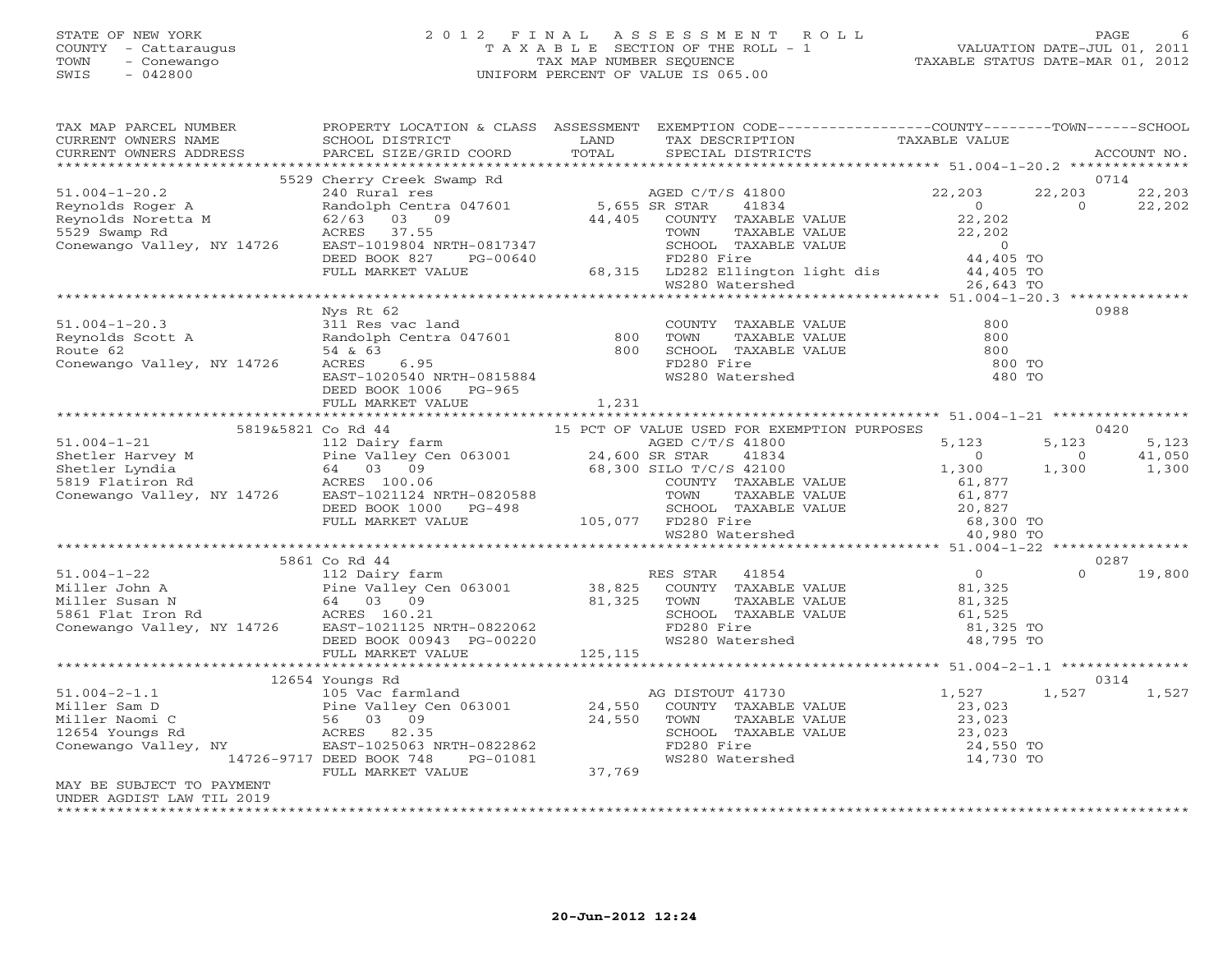## STATE OF NEW YORK 2 0 1 2 F I N A L A S S E S S M E N T R O L L PAGE 7 COUNTY - Cattaraugus T A X A B L E SECTION OF THE ROLL - 1 VALUATION DATE-JUL 01, 2011 TOWN - Conewango TAX MAP NUMBER SEQUENCE TAXABLE STATUS DATE-MAR 01, 2012 SWIS - 042800 UNIFORM PERCENT OF VALUE IS 065.00UNIFORM PERCENT OF VALUE IS 065.00

| TAX MAP PARCEL NUMBER<br>CURRENT OWNERS NAME                                                                                                                                                                                                                               | PROPERTY LOCATION & CLASS ASSESSMENT EXEMPTION CODE---------------COUNTY-------TOWN------SCHOOL |                                                                                                                                                                                      |       |                          |
|----------------------------------------------------------------------------------------------------------------------------------------------------------------------------------------------------------------------------------------------------------------------------|-------------------------------------------------------------------------------------------------|--------------------------------------------------------------------------------------------------------------------------------------------------------------------------------------|-------|--------------------------|
| 51.004-2-1.2<br>Gingerich Eli D<br>Gingerich Esther S<br>105 Vac farmland<br>Pine Valley Cen 063001<br>94,750<br>12539 Youngs Rd<br>26.04 09<br>26.04 09<br>2750<br>2750<br>2750<br>2750<br>2750<br>2750<br>2750<br>2750<br>2750<br>2750<br>2750<br>2750<br>28.0501<br>275 | Youngs Rd<br>DEED BOOK 1011 PG-1041                                                             | COUNTY TAXABLE VALUE<br>COUNTY TAXABLE VALUE<br>TOWN TAXABLE VALUE 4,750<br>SCHOOL TAXABLE VALUE 4,750<br>FD280 Fire 4,750 TO<br>FD280 Fire 3 4,750 TO<br>WS280 Watershed 3 1,900 TO | 4,750 | 0999                     |
|                                                                                                                                                                                                                                                                            | 12539 Youngs                                                                                    |                                                                                                                                                                                      |       | 0104                     |
|                                                                                                                                                                                                                                                                            |                                                                                                 |                                                                                                                                                                                      |       |                          |
|                                                                                                                                                                                                                                                                            |                                                                                                 |                                                                                                                                                                                      |       |                          |
| 51.004-2-2.2<br>5845 US REE 62<br>Hostetler Samuel C<br>Hostetler Ada H<br>56 03 09<br>5845 US REES 6.66<br>56 03 09<br>5845 US REES 6.66<br>56 03 09<br>42,900 TOWN TAXABLE VALUE<br>42,900<br>5845 US REES 6.66<br>CONNTY TAXABLE VALUE<br>42,900<br>584                 | 5845 Us Rte 62                                                                                  |                                                                                                                                                                                      |       | 0668<br>19,800<br>$\cap$ |
|                                                                                                                                                                                                                                                                            |                                                                                                 | SCHOOL TAXABLE VALUE $23,100$<br>FD280 Fire $42,900$ TO<br>WS280 Watershed $25,740$ TO                                                                                               |       |                          |
|                                                                                                                                                                                                                                                                            | 12519 Youngs Rd                                                                                 |                                                                                                                                                                                      |       | 0328                     |
| 51.004-2-3<br>Mueller Peter C<br>Susan Gamel, Exec<br>13764 Rte 62<br>Collins, NY 14034<br>Mueller Peter C<br>Collins, NY 14034<br>Collins, NY 14034<br>CEED BOOK 786<br>PEED BOOK 786<br>PEED BOOK 786<br>PEED BOOK 786<br>PEED BOOK 786<br>PEED BOOK 7                   |                                                                                                 | COUNTY TAXABLE VALUE 59,500<br>TOWN TAXABLE VALUE 59,500<br>SCHOOL TAXABLE VALUE<br>FD280 Fire 59,500<br>WS280 Watershed 35,700 TO                                                   |       |                          |
|                                                                                                                                                                                                                                                                            |                                                                                                 |                                                                                                                                                                                      |       |                          |
|                                                                                                                                                                                                                                                                            | 12502 Youngs Rd                                                                                 |                                                                                                                                                                                      |       | 0327                     |
|                                                                                                                                                                                                                                                                            |                                                                                                 |                                                                                                                                                                                      |       | 25,500<br>25,500         |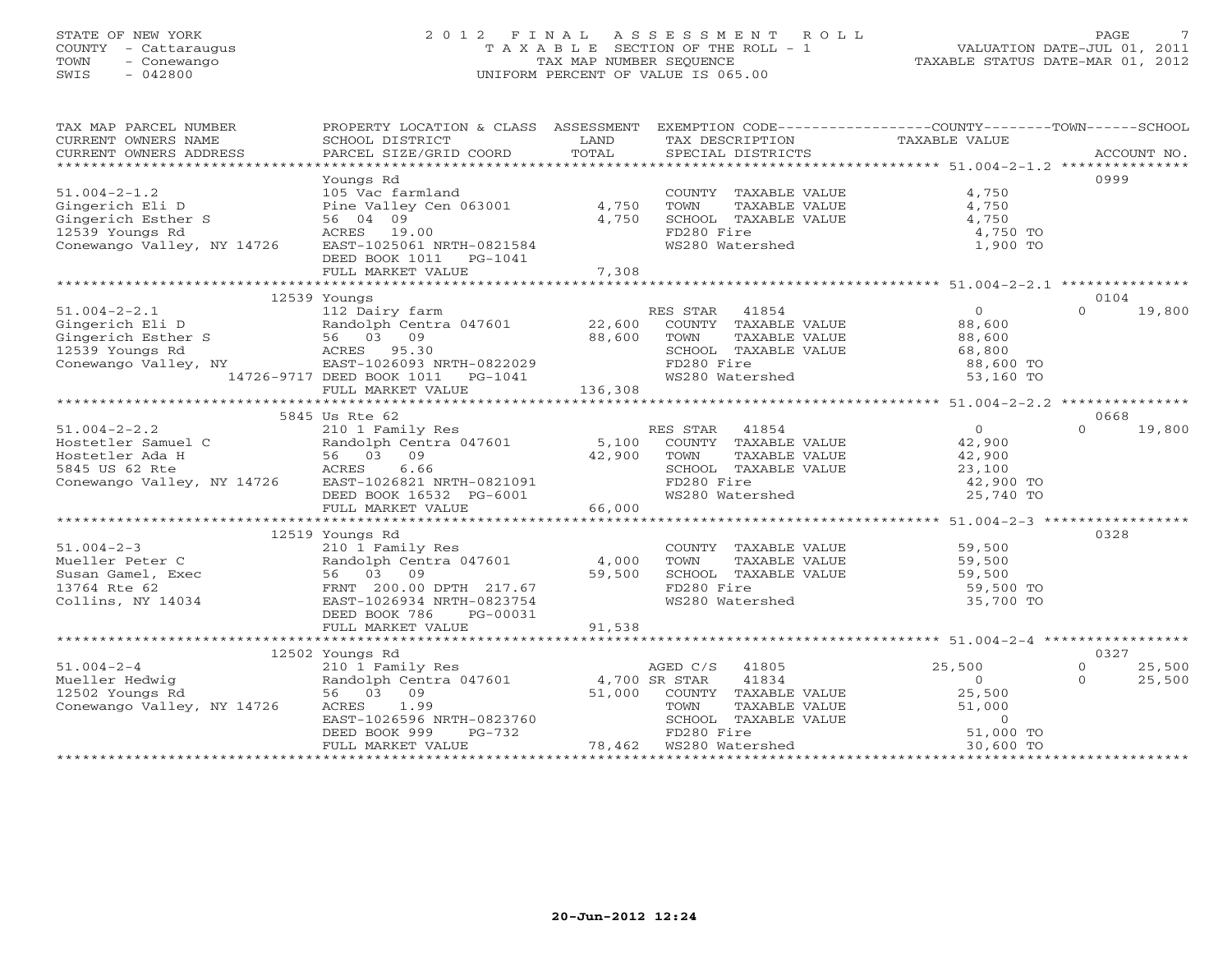## STATE OF NEW YORK 2 0 1 2 F I N A L A S S E S S M E N T R O L L PAGE 8 COUNTY - Cattaraugus T A X A B L E SECTION OF THE ROLL - 1 VALUATION DATE-JUL 01, 2011 TOWN - Conewango TAX MAP NUMBER SEQUENCE TAXABLE STATUS DATE-MAR 01, 2012 SWIS - 042800 UNIFORM PERCENT OF VALUE IS 065.00UNIFORM PERCENT OF VALUE IS 065.00

| TAX MAP PARCEL NUMBER<br>CURRENT OWNERS NAME                                                                                                                                                                                                                                                                                                                                                  | PROPERTY LOCATION & CLASS ASSESSMENT EXEMPTION CODE----------------COUNTY-------TOWN------SCHOOL<br>SCHOOL DISTRICT<br><b>Example 12</b> LAND | TOTAL                                  | TAX DESCRIPTION                                                | TAXABLE VALUE           |                |                 |
|-----------------------------------------------------------------------------------------------------------------------------------------------------------------------------------------------------------------------------------------------------------------------------------------------------------------------------------------------------------------------------------------------|-----------------------------------------------------------------------------------------------------------------------------------------------|----------------------------------------|----------------------------------------------------------------|-------------------------|----------------|-----------------|
| CURRENT OWNERS ADDRESS                                                                                                                                                                                                                                                                                                                                                                        | PARCEL SIZE/GRID COORD                                                                                                                        |                                        | SPECIAL DISTRICTS                                              |                         |                | ACCOUNT NO.     |
|                                                                                                                                                                                                                                                                                                                                                                                               | 12449 Youngs Rd                                                                                                                               |                                        |                                                                |                         |                | 0296            |
|                                                                                                                                                                                                                                                                                                                                                                                               |                                                                                                                                               |                                        |                                                                | 18,000                  | 18,000         | 18,000          |
|                                                                                                                                                                                                                                                                                                                                                                                               |                                                                                                                                               |                                        |                                                                | $\overline{0}$          | $\overline{0}$ | 19,800          |
|                                                                                                                                                                                                                                                                                                                                                                                               |                                                                                                                                               |                                        |                                                                | 2,600                   | 2,600          | 19,800<br>2,600 |
| $\begin{tabular}{lllllllllllll} \text{51.004--2--5} & & 12449 \text{ Youngs Rd} & & & \text{AG BLDG} & 41700 \\ & & 121 \text{ Dair} & \text{Random Centra 047601} & & 18,090 \text{ RES STAR} & 41854 \\ \text{Wengerd Amanda L} & & 48 & 03 & 09 & 70,090 \text{ SILD T/C/S 42100} \\ & & 48 & 03 & 09 & 70,090 \text{ SILD T/C/S 42100} \\ \text{Conewango Valley, NY 14726} & & \text{FF$ |                                                                                                                                               |                                        |                                                                | 49,490                  |                |                 |
|                                                                                                                                                                                                                                                                                                                                                                                               |                                                                                                                                               |                                        |                                                                | 49,490<br>29,690        |                |                 |
|                                                                                                                                                                                                                                                                                                                                                                                               |                                                                                                                                               |                                        |                                                                |                         |                |                 |
|                                                                                                                                                                                                                                                                                                                                                                                               |                                                                                                                                               |                                        |                                                                | 70,090 TO               |                |                 |
|                                                                                                                                                                                                                                                                                                                                                                                               |                                                                                                                                               |                                        |                                                                | 42,054 TO               |                |                 |
|                                                                                                                                                                                                                                                                                                                                                                                               |                                                                                                                                               |                                        |                                                                |                         |                |                 |
|                                                                                                                                                                                                                                                                                                                                                                                               |                                                                                                                                               |                                        |                                                                |                         |                |                 |
|                                                                                                                                                                                                                                                                                                                                                                                               | Youngs Rd                                                                                                                                     |                                        |                                                                |                         |                | 0297            |
| $51.004 - 2 - 6.1$                                                                                                                                                                                                                                                                                                                                                                            |                                                                                                                                               |                                        | COUNTY TAXABLE VALUE 3,720                                     |                         |                |                 |
| Wengerd Levi N Randolph Centra 047601 2,62<br>Wengerd Amanda L 48 03 09 3,72<br>12449 Youngs Rd ACRES 8.10<br>Conewango Valley, NY 14726 EAST-1028334 NRTH-0823467                                                                                                                                                                                                                            |                                                                                                                                               |                                        | TOWN     TAXABLE VALUE<br>SCHOOL   TAXABLE VALUE<br>FD280 Fire | 3,720                   |                |                 |
|                                                                                                                                                                                                                                                                                                                                                                                               |                                                                                                                                               |                                        |                                                                | 3,720                   |                |                 |
|                                                                                                                                                                                                                                                                                                                                                                                               |                                                                                                                                               |                                        | FD280 Fire                                                     | 3,720 TO                |                |                 |
|                                                                                                                                                                                                                                                                                                                                                                                               |                                                                                                                                               |                                        | FD260 File<br>WS280 Watershed                                  | 2,232 TO                |                |                 |
|                                                                                                                                                                                                                                                                                                                                                                                               | DEED BOOK 820<br>PG-00071                                                                                                                     |                                        |                                                                |                         |                |                 |
|                                                                                                                                                                                                                                                                                                                                                                                               | FULL MARKET VALUE                                                                                                                             | and the state of the state of<br>5,723 |                                                                |                         |                |                 |
|                                                                                                                                                                                                                                                                                                                                                                                               |                                                                                                                                               |                                        |                                                                |                         |                |                 |
|                                                                                                                                                                                                                                                                                                                                                                                               | 12433 Youngs Rd                                                                                                                               |                                        |                                                                |                         | $\Omega$       | 1014            |
|                                                                                                                                                                                                                                                                                                                                                                                               |                                                                                                                                               |                                        |                                                                |                         |                | 19,800          |
|                                                                                                                                                                                                                                                                                                                                                                                               |                                                                                                                                               |                                        |                                                                |                         |                |                 |
|                                                                                                                                                                                                                                                                                                                                                                                               |                                                                                                                                               |                                        |                                                                |                         |                |                 |
|                                                                                                                                                                                                                                                                                                                                                                                               |                                                                                                                                               |                                        |                                                                |                         |                |                 |
| 12433 Youngs Rd<br>210 1 Pamily Res<br>Hostetler Harvey E<br>Hostetler Drusilla L<br>210 1 Pamily Res<br>210 10 Pamily Res<br>210 10 Pamily Res<br>210 Pamily Res<br>210 Pamily Res<br>210 Pamily Res<br>210 Pamily Res<br>210 Pamily Res<br>21,000 CO                                                                                                                                        |                                                                                                                                               |                                        |                                                                |                         |                |                 |
|                                                                                                                                                                                                                                                                                                                                                                                               |                                                                                                                                               |                                        |                                                                |                         |                |                 |
|                                                                                                                                                                                                                                                                                                                                                                                               | 5934 Cheney Rd                                                                                                                                |                                        |                                                                |                         |                | 0099            |
|                                                                                                                                                                                                                                                                                                                                                                                               |                                                                                                                                               |                                        |                                                                |                         |                | 19,800          |
|                                                                                                                                                                                                                                                                                                                                                                                               |                                                                                                                                               |                                        |                                                                |                         |                | 1,100           |
|                                                                                                                                                                                                                                                                                                                                                                                               |                                                                                                                                               |                                        |                                                                |                         |                |                 |
|                                                                                                                                                                                                                                                                                                                                                                                               |                                                                                                                                               |                                        |                                                                |                         |                |                 |
|                                                                                                                                                                                                                                                                                                                                                                                               |                                                                                                                                               |                                        |                                                                |                         |                |                 |
|                                                                                                                                                                                                                                                                                                                                                                                               |                                                                                                                                               |                                        |                                                                |                         |                |                 |
|                                                                                                                                                                                                                                                                                                                                                                                               |                                                                                                                                               |                                        |                                                                |                         |                |                 |
|                                                                                                                                                                                                                                                                                                                                                                                               |                                                                                                                                               |                                        |                                                                |                         |                |                 |
|                                                                                                                                                                                                                                                                                                                                                                                               | 5861 Cheney Rd                                                                                                                                |                                        |                                                                |                         |                | 0290            |
| $51.004 - 2 - 8$                                                                                                                                                                                                                                                                                                                                                                              | 112 Dairy farm                                                                                                                                |                                        | 41720<br>AG DIST                                               | $\overline{0}$          | $\Omega$       | $\bigcirc$      |
|                                                                                                                                                                                                                                                                                                                                                                                               | 112 Dairy tarm<br>Randolph Centra 047601 51,700 SILO T/C/S 42100<br>48 03 03 03 106,000 COUNTY TAXABLE VALUE                                  |                                        |                                                                | 500<br>500<br>105,500   | 500            | 500             |
|                                                                                                                                                                                                                                                                                                                                                                                               |                                                                                                                                               |                                        |                                                                |                         |                |                 |
|                                                                                                                                                                                                                                                                                                                                                                                               | ACRES 164.35                                                                                                                                  |                                        | TAXABLE VALUE<br>TOWN                                          | 105,500<br>105,500      |                |                 |
| J. Out-2-0<br>Adams Kenneth L<br>Adams Steven L<br>11292 Youngs Rd<br>Cattaraugus, NY 14719                                                                                                                                                                                                                                                                                                   |                                                                                                                                               |                                        |                                                                |                         |                |                 |
|                                                                                                                                                                                                                                                                                                                                                                                               | EAST-1029593 NRTH-0822541 SCHOOL TAXABLE VALUE<br>DEED BOOK 13975 PG-4002 FD280 Fire<br>FULL MARKET VALUE 163,077 WS280 Watershed             |                                        |                                                                | 106,000 TO<br>63,600 TO |                |                 |
| MAY BE SUBJECT TO PAYMENT                                                                                                                                                                                                                                                                                                                                                                     |                                                                                                                                               |                                        |                                                                |                         |                |                 |
| UNDER AGDIST LAW TIL 2016                                                                                                                                                                                                                                                                                                                                                                     |                                                                                                                                               |                                        |                                                                |                         |                |                 |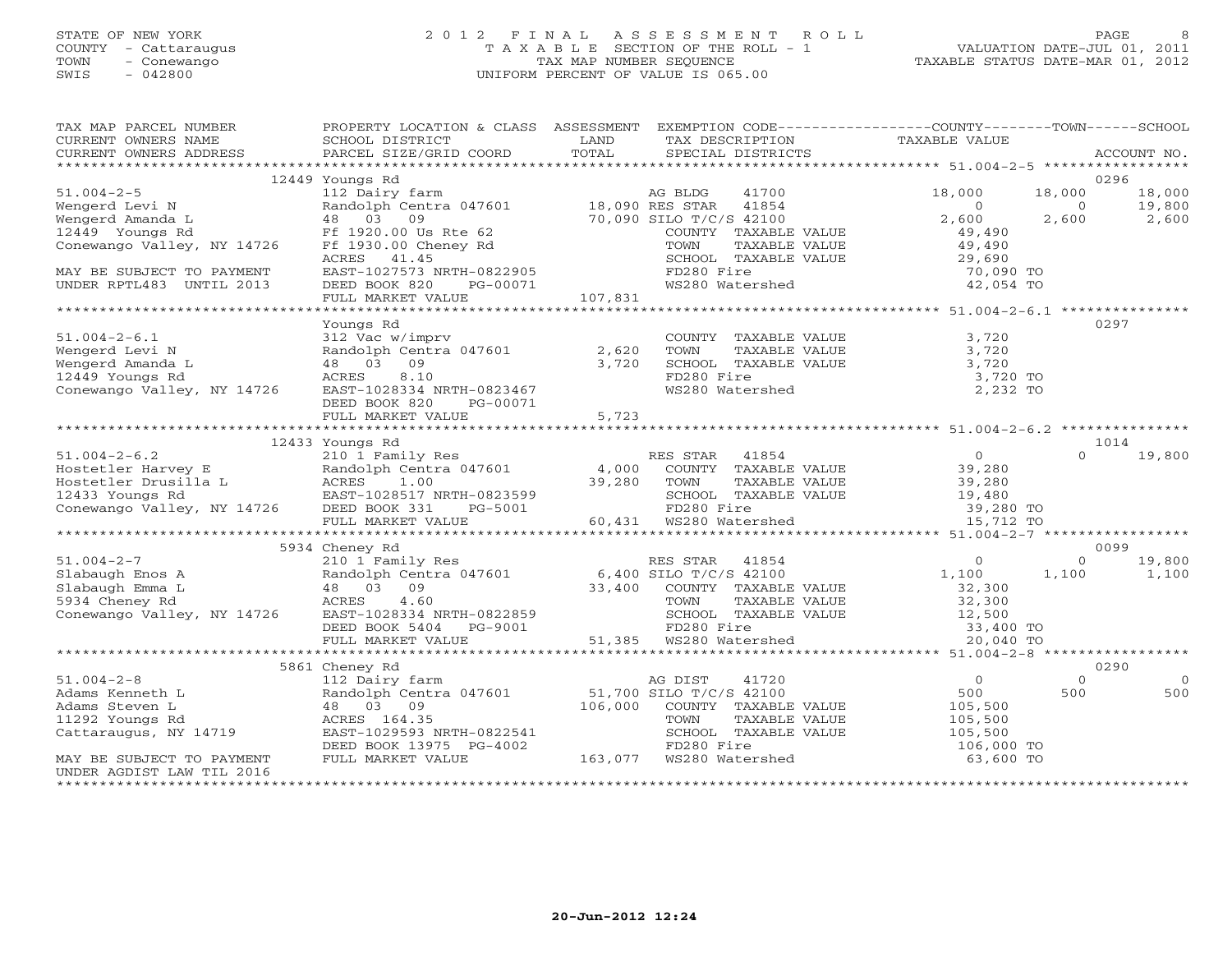## STATE OF NEW YORK 2 0 1 2 F I N A L A S S E S S M E N T R O L L PAGE 9 COUNTY - Cattaraugus T A X A B L E SECTION OF THE ROLL - 1 VALUATION DATE-JUL 01, 2011 TOWN - Conewango TAX MAP NUMBER SEQUENCE TAXABLE STATUS DATE-MAR 01, 2012 SWIS - 042800 UNIFORM PERCENT OF VALUE IS 065.00UNIFORM PERCENT OF VALUE IS 065.00

| TAX MAP PARCEL NUMBER<br>CURRENT OWNERS NAME                                                                                                                                                                                                                                                                                                                                                                                                                                                                           | PROPERTY LOCATION & CLASS ASSESSMENT EXEMPTION CODE----------------COUNTY-------TOWN------SCHOOL<br>SCHOOL DISTRICT                                      | <b>EXAMPLE SERVICE SERVICE SERVICE SERVICE SERVICE SERVICE SERVICE SERVICE SERVICE SERVICE SERVICE SERVICE SERVICE</b> |                                                                                                                                             |                |                  |
|------------------------------------------------------------------------------------------------------------------------------------------------------------------------------------------------------------------------------------------------------------------------------------------------------------------------------------------------------------------------------------------------------------------------------------------------------------------------------------------------------------------------|----------------------------------------------------------------------------------------------------------------------------------------------------------|------------------------------------------------------------------------------------------------------------------------|---------------------------------------------------------------------------------------------------------------------------------------------|----------------|------------------|
| $\begin{minipage}{.45\textwidth} \begin{minipage}{.45\textwidth} \begin{minipage}{.45\textwidth} \begin{minipage}{.45\textwidth} \begin{minipage}{.45\textwidth} \begin{minipage}{.45\textwidth} \begin{minipage}{.45\textwidth} \begin{minipage}{.45\textwidth} \begin{minipage}{.45\textwidth} \begin{minipage}{.45\textwidth} \begin{minipage}{.45\textwidth} \begin{minipage}{.45\textwidth} \begin{minipage}{.45\textwidth} \begin{minipage}{.45\textwidth} \begin{minipage}{.45\textwidth} \begin{minipage}{.45$ |                                                                                                                                                          |                                                                                                                        | TAX DESCRIPTION TAXABLE VALUE SPECIAL DISTRICTS                                                                                             |                |                  |
|                                                                                                                                                                                                                                                                                                                                                                                                                                                                                                                        |                                                                                                                                                          |                                                                                                                        |                                                                                                                                             |                |                  |
|                                                                                                                                                                                                                                                                                                                                                                                                                                                                                                                        | Cheney Rd                                                                                                                                                |                                                                                                                        |                                                                                                                                             |                | 0188             |
| $51.004 - 2 - 9.1$                                                                                                                                                                                                                                                                                                                                                                                                                                                                                                     | 105 Vac farmland                                                                                                                                         |                                                                                                                        | COUNTY TAXABLE VALUE 1,940                                                                                                                  |                |                  |
| Miller Enos                                                                                                                                                                                                                                                                                                                                                                                                                                                                                                            | Randolph Centra 047601 1,940                                                                                                                             |                                                                                                                        | TOWN<br>TOWN TAXABLE VALUE<br>SCHOOL TAXABLE VALUE                                                                                          | 1,940<br>1,940 |                  |
| Miller Emma E                                                                                                                                                                                                                                                                                                                                                                                                                                                                                                          | 48 03 09                                                                                                                                                 | 1,940                                                                                                                  |                                                                                                                                             | 1,940 TO       |                  |
| 10886 Chautauqua Rd<br>Cattaraugus, NY 14719                                                                                                                                                                                                                                                                                                                                                                                                                                                                           | 9.69<br>ACRES<br>EAST-1027399 NRTH-0820346                                                                                                               |                                                                                                                        | FD280 Fire<br>WS280 Watershed                                                                                                               | 1,164 TO       |                  |
|                                                                                                                                                                                                                                                                                                                                                                                                                                                                                                                        | DEED BOOK 00964 PG-01032                                                                                                                                 |                                                                                                                        |                                                                                                                                             |                |                  |
|                                                                                                                                                                                                                                                                                                                                                                                                                                                                                                                        | FULL MARKET VALUE                                                                                                                                        | 2,985                                                                                                                  |                                                                                                                                             |                |                  |
|                                                                                                                                                                                                                                                                                                                                                                                                                                                                                                                        |                                                                                                                                                          |                                                                                                                        |                                                                                                                                             |                |                  |
|                                                                                                                                                                                                                                                                                                                                                                                                                                                                                                                        | 5791 Cheney Rd                                                                                                                                           |                                                                                                                        |                                                                                                                                             |                | 0626             |
| $51.004 - 2 - 9.2$                                                                                                                                                                                                                                                                                                                                                                                                                                                                                                     | 112 Dairy farm<br>SILO T/C/S 42100<br>Randolph Centra 047601 32,380 COUNTY TAXABLE VALUE                                                                 |                                                                                                                        |                                                                                                                                             | 2,400<br>2,400 | 2,400            |
| ıer Emma E<br>10886 Chautauqua Rd<br>Cattaraugus, NY 14719                                                                                                                                                                                                                                                                                                                                                                                                                                                             |                                                                                                                                                          |                                                                                                                        |                                                                                                                                             | 79,380         |                  |
|                                                                                                                                                                                                                                                                                                                                                                                                                                                                                                                        |                                                                                                                                                          |                                                                                                                        |                                                                                                                                             | 79,380         |                  |
|                                                                                                                                                                                                                                                                                                                                                                                                                                                                                                                        |                                                                                                                                                          |                                                                                                                        | TOWN TAXABLE VALUE<br>SCHOOL TAXABLE VALUE<br>FD280 Fire<br>WS280 Watershed                                                                 | 79,380         |                  |
|                                                                                                                                                                                                                                                                                                                                                                                                                                                                                                                        | FRNT 1850.00 DPTH<br>ACRES 108.00<br>EAST-1029045 NRTH-0820761                                                                                           |                                                                                                                        |                                                                                                                                             | 81,780 TO      |                  |
|                                                                                                                                                                                                                                                                                                                                                                                                                                                                                                                        |                                                                                                                                                          |                                                                                                                        |                                                                                                                                             | 49,068 TO      |                  |
|                                                                                                                                                                                                                                                                                                                                                                                                                                                                                                                        | DEED BOOK 00964 PG-01032                                                                                                                                 |                                                                                                                        |                                                                                                                                             |                |                  |
|                                                                                                                                                                                                                                                                                                                                                                                                                                                                                                                        | FULL MARKET VALUE 125,815                                                                                                                                |                                                                                                                        |                                                                                                                                             |                |                  |
|                                                                                                                                                                                                                                                                                                                                                                                                                                                                                                                        | North East Rd (Off)                                                                                                                                      |                                                                                                                        |                                                                                                                                             |                | 0625             |
| $51.004 - 2 - 9.3$                                                                                                                                                                                                                                                                                                                                                                                                                                                                                                     |                                                                                                                                                          |                                                                                                                        |                                                                                                                                             | 4,000          |                  |
| Shetler Dannie E                                                                                                                                                                                                                                                                                                                                                                                                                                                                                                       | 113 Cattle farm (COUNT)<br>Randolph Centra 047601 4,000 TOWN                                                                                             |                                                                                                                        | COUNTY TAXABLE VALUE<br>TOWN TAXABLE VALUE<br>SCHOOL TAXABLE VALUE<br>ED280 Fire                                                            | 4,000          |                  |
| Shetler Sarah B                                                                                                                                                                                                                                                                                                                                                                                                                                                                                                        | 48 03 09                                                                                                                                                 | 4,000                                                                                                                  |                                                                                                                                             | 4,000          |                  |
| 11990 North East Rd                                                                                                                                                                                                                                                                                                                                                                                                                                                                                                    | ACRES<br>9.90                                                                                                                                            |                                                                                                                        | FD280 Fire                                                                                                                                  | 4,000 TO       |                  |
| Conewango Valley, NY 14726                                                                                                                                                                                                                                                                                                                                                                                                                                                                                             | EAST-1031012 NRTH-0820739                                                                                                                                |                                                                                                                        | WS280 Watershed                                                                                                                             | 2,400 TO       |                  |
|                                                                                                                                                                                                                                                                                                                                                                                                                                                                                                                        | DEED BOOK 12052 PG-6001                                                                                                                                  |                                                                                                                        |                                                                                                                                             |                |                  |
|                                                                                                                                                                                                                                                                                                                                                                                                                                                                                                                        | FULL MARKET VALUE                                                                                                                                        | 6,154                                                                                                                  |                                                                                                                                             |                |                  |
|                                                                                                                                                                                                                                                                                                                                                                                                                                                                                                                        | ***************<br>North East Rd (Off)<br>113 Cattle farm<br>Randolph Centra 047601<br>48 03 09                                                          |                                                                                                                        |                                                                                                                                             |                |                  |
|                                                                                                                                                                                                                                                                                                                                                                                                                                                                                                                        |                                                                                                                                                          |                                                                                                                        |                                                                                                                                             |                | 1061             |
| $51.004 - 2 - 9.4$                                                                                                                                                                                                                                                                                                                                                                                                                                                                                                     |                                                                                                                                                          |                                                                                                                        | $\begin{tabular}{lllllll} \multicolumn{2}{l}{{\small\texttt{COUNTY}}} & \texttt{TAXABLE} & \texttt{VALUE} & & \texttt{2,000} \end{tabular}$ |                |                  |
| Yoder Daniel EM<br>Yoder Sarah E                                                                                                                                                                                                                                                                                                                                                                                                                                                                                       |                                                                                                                                                          |                                                                                                                        |                                                                                                                                             |                |                  |
|                                                                                                                                                                                                                                                                                                                                                                                                                                                                                                                        |                                                                                                                                                          |                                                                                                                        | $2,000$ TOWN TAXABLE VALUE $2,000$ SCHOOL TAXABLE VALUE $2,000$ $2,000$<br>FD280 Fire                                                       | 2,000 TO       |                  |
|                                                                                                                                                                                                                                                                                                                                                                                                                                                                                                                        |                                                                                                                                                          |                                                                                                                        | WS280 Watershed                                                                                                                             | 1,200 TO       |                  |
|                                                                                                                                                                                                                                                                                                                                                                                                                                                                                                                        | DEED BOOK 13457 PG-6001                                                                                                                                  |                                                                                                                        |                                                                                                                                             |                |                  |
|                                                                                                                                                                                                                                                                                                                                                                                                                                                                                                                        | FULL MARKET VALUE                                                                                                                                        | 3,077                                                                                                                  |                                                                                                                                             |                |                  |
|                                                                                                                                                                                                                                                                                                                                                                                                                                                                                                                        |                                                                                                                                                          |                                                                                                                        |                                                                                                                                             |                |                  |
|                                                                                                                                                                                                                                                                                                                                                                                                                                                                                                                        | 12283 North East Rd                                                                                                                                      |                                                                                                                        |                                                                                                                                             |                | 0215             |
| $51.004 - 2 - 10$                                                                                                                                                                                                                                                                                                                                                                                                                                                                                                      |                                                                                                                                                          |                                                                                                                        |                                                                                                                                             | 0              | $\cap$<br>19,800 |
|                                                                                                                                                                                                                                                                                                                                                                                                                                                                                                                        | 210 1 Family Res<br>Randolph Centra 047601 7,500 COUNTY TAXABLE VALUE                                                                                    |                                                                                                                        |                                                                                                                                             | 50,120         |                  |
|                                                                                                                                                                                                                                                                                                                                                                                                                                                                                                                        | $47$ 03 09<br>$ACRES$ 6.50<br>$EAST-1030262$ NRTH-0819040<br>$0.120$ FOWN<br>$SCHOO$<br>$FD280$                                                          |                                                                                                                        |                                                                                                                                             |                |                  |
|                                                                                                                                                                                                                                                                                                                                                                                                                                                                                                                        |                                                                                                                                                          |                                                                                                                        |                                                                                                                                             |                |                  |
| Conewango Valley, NY 14726                                                                                                                                                                                                                                                                                                                                                                                                                                                                                             |                                                                                                                                                          |                                                                                                                        | FD280 Fire                                                                                                                                  | 50,120 TO      |                  |
|                                                                                                                                                                                                                                                                                                                                                                                                                                                                                                                        | DEED BOOK 00942 PG-01054 THE LESS FILE<br>DEED BOOK 00942 PG-01054 LD283 Conewango light 50,120 TO<br>TULL MARKET VALUE 77,108 WS280 Watershed 30,072 TO |                                                                                                                        |                                                                                                                                             |                |                  |
|                                                                                                                                                                                                                                                                                                                                                                                                                                                                                                                        |                                                                                                                                                          |                                                                                                                        |                                                                                                                                             |                |                  |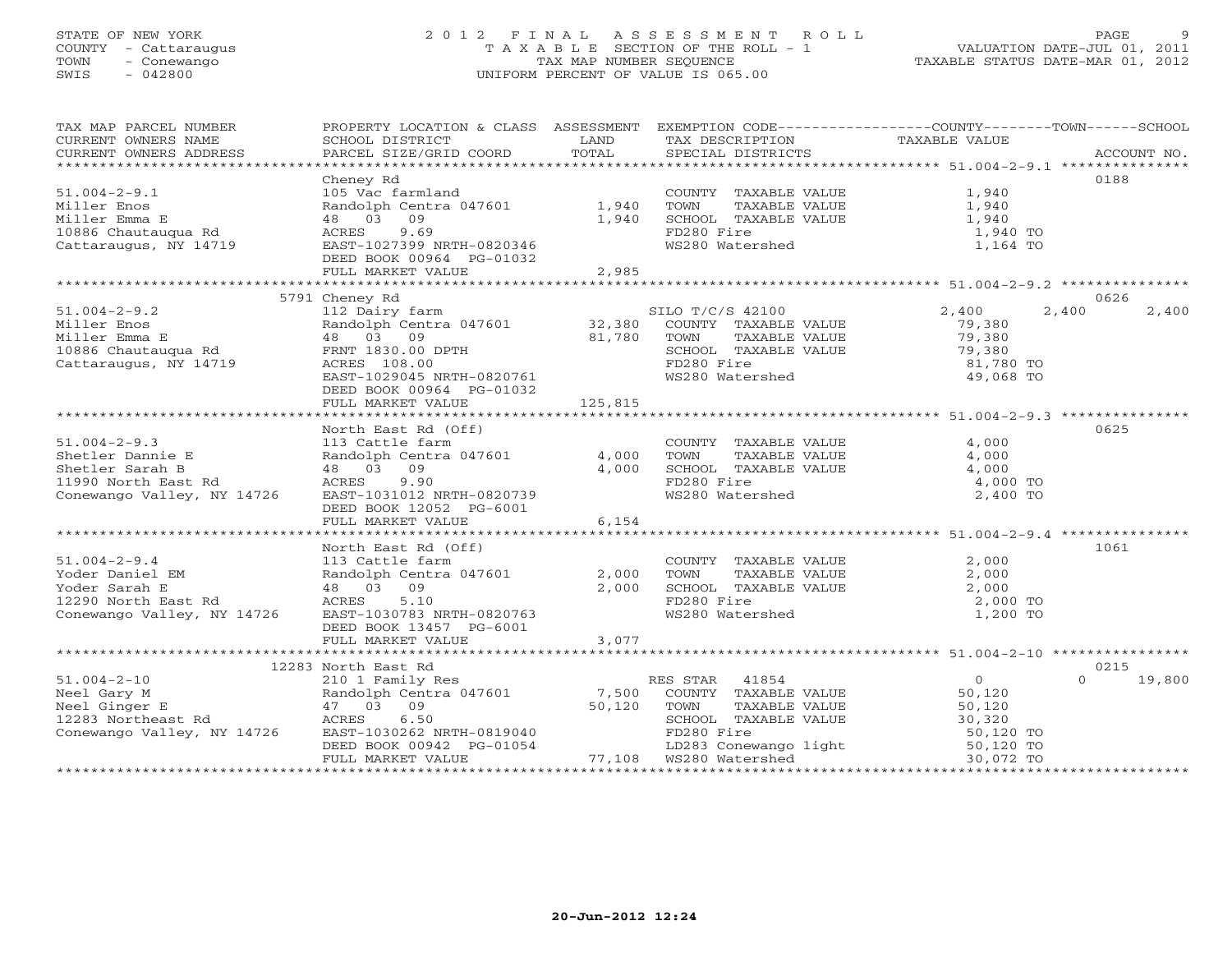## STATE OF NEW YORK 2 0 1 2 F I N A L A S S E S S M E N T R O L L PAGE 10 COUNTY - Cattaraugus T A X A B L E SECTION OF THE ROLL - 1 VALUATION DATE-JUL 01, 2011 TOWN - Conewango TAX MAP NUMBER SEQUENCE TAXABLE STATUS DATE-MAR 01, 2012 SWIS - 042800 UNIFORM PERCENT OF VALUE IS 065.00UNIFORM PERCENT OF VALUE IS 065.00

| TAX MAP PARCEL NUMBER<br>CURRENT OWNERS NAME                                                                                                                                                                                                                                                                                                                                                                  | PROPERTY LOCATION & CLASS ASSESSMENT EXEMPTION CODE----------------COUNTY-------TOWN------SCHOOL |        |                                                                                                                                                                  |      |  |
|---------------------------------------------------------------------------------------------------------------------------------------------------------------------------------------------------------------------------------------------------------------------------------------------------------------------------------------------------------------------------------------------------------------|--------------------------------------------------------------------------------------------------|--------|------------------------------------------------------------------------------------------------------------------------------------------------------------------|------|--|
| CURRENT OWNERS ADDRESS                                                                                                                                                                                                                                                                                                                                                                                        |                                                                                                  |        |                                                                                                                                                                  |      |  |
|                                                                                                                                                                                                                                                                                                                                                                                                               | 12261 North East Rd                                                                              |        |                                                                                                                                                                  | 0129 |  |
|                                                                                                                                                                                                                                                                                                                                                                                                               |                                                                                                  |        |                                                                                                                                                                  |      |  |
|                                                                                                                                                                                                                                                                                                                                                                                                               |                                                                                                  |        |                                                                                                                                                                  |      |  |
|                                                                                                                                                                                                                                                                                                                                                                                                               |                                                                                                  |        |                                                                                                                                                                  |      |  |
|                                                                                                                                                                                                                                                                                                                                                                                                               |                                                                                                  |        |                                                                                                                                                                  |      |  |
|                                                                                                                                                                                                                                                                                                                                                                                                               |                                                                                                  |        |                                                                                                                                                                  |      |  |
|                                                                                                                                                                                                                                                                                                                                                                                                               |                                                                                                  |        |                                                                                                                                                                  |      |  |
|                                                                                                                                                                                                                                                                                                                                                                                                               |                                                                                                  |        |                                                                                                                                                                  |      |  |
|                                                                                                                                                                                                                                                                                                                                                                                                               |                                                                                                  |        |                                                                                                                                                                  |      |  |
|                                                                                                                                                                                                                                                                                                                                                                                                               | 12255 North East Rd                                                                              |        |                                                                                                                                                                  | 0388 |  |
|                                                                                                                                                                                                                                                                                                                                                                                                               |                                                                                                  |        |                                                                                                                                                                  |      |  |
|                                                                                                                                                                                                                                                                                                                                                                                                               |                                                                                                  |        |                                                                                                                                                                  |      |  |
|                                                                                                                                                                                                                                                                                                                                                                                                               |                                                                                                  |        |                                                                                                                                                                  |      |  |
|                                                                                                                                                                                                                                                                                                                                                                                                               |                                                                                                  |        |                                                                                                                                                                  |      |  |
|                                                                                                                                                                                                                                                                                                                                                                                                               |                                                                                                  |        |                                                                                                                                                                  |      |  |
|                                                                                                                                                                                                                                                                                                                                                                                                               |                                                                                                  |        |                                                                                                                                                                  |      |  |
|                                                                                                                                                                                                                                                                                                                                                                                                               |                                                                                                  |        |                                                                                                                                                                  |      |  |
|                                                                                                                                                                                                                                                                                                                                                                                                               |                                                                                                  |        |                                                                                                                                                                  |      |  |
|                                                                                                                                                                                                                                                                                                                                                                                                               |                                                                                                  |        |                                                                                                                                                                  |      |  |
|                                                                                                                                                                                                                                                                                                                                                                                                               | 12243 North East Rd                                                                              |        |                                                                                                                                                                  | 0618 |  |
|                                                                                                                                                                                                                                                                                                                                                                                                               |                                                                                                  |        |                                                                                                                                                                  |      |  |
|                                                                                                                                                                                                                                                                                                                                                                                                               |                                                                                                  |        |                                                                                                                                                                  |      |  |
|                                                                                                                                                                                                                                                                                                                                                                                                               |                                                                                                  |        |                                                                                                                                                                  |      |  |
|                                                                                                                                                                                                                                                                                                                                                                                                               |                                                                                                  |        |                                                                                                                                                                  |      |  |
|                                                                                                                                                                                                                                                                                                                                                                                                               |                                                                                                  |        |                                                                                                                                                                  |      |  |
|                                                                                                                                                                                                                                                                                                                                                                                                               |                                                                                                  |        |                                                                                                                                                                  |      |  |
|                                                                                                                                                                                                                                                                                                                                                                                                               |                                                                                                  |        |                                                                                                                                                                  |      |  |
|                                                                                                                                                                                                                                                                                                                                                                                                               |                                                                                                  |        |                                                                                                                                                                  |      |  |
|                                                                                                                                                                                                                                                                                                                                                                                                               | 12285 North East Rd                                                                              |        |                                                                                                                                                                  | 0366 |  |
|                                                                                                                                                                                                                                                                                                                                                                                                               |                                                                                                  |        |                                                                                                                                                                  |      |  |
|                                                                                                                                                                                                                                                                                                                                                                                                               |                                                                                                  |        |                                                                                                                                                                  |      |  |
|                                                                                                                                                                                                                                                                                                                                                                                                               |                                                                                                  |        |                                                                                                                                                                  |      |  |
|                                                                                                                                                                                                                                                                                                                                                                                                               |                                                                                                  |        |                                                                                                                                                                  |      |  |
|                                                                                                                                                                                                                                                                                                                                                                                                               |                                                                                                  |        |                                                                                                                                                                  |      |  |
|                                                                                                                                                                                                                                                                                                                                                                                                               |                                                                                                  |        |                                                                                                                                                                  |      |  |
|                                                                                                                                                                                                                                                                                                                                                                                                               |                                                                                                  |        |                                                                                                                                                                  |      |  |
| $\begin{tabular}{lllllllllllllllllllll} \text{51.004--2--13} & \text{12285 Nortn East Rd & 03508 \\ \text{Howig Suzanne B} & \text{260 Searchal res} & \text{Random Centra 047601} & \text{5,300} & \text{TONAN-BL E VALUE} & \text{18,500} & \text{0360} \\ \text{Kemdolph Centra 047601} & 47 & 03 & 09 & 18,500 & \text{TONAN-BLE VALUE} & \text{18,500} \\ \text{39 E Virginia Blvd & 47 & 03 & 09 & 18,$ |                                                                                                  |        |                                                                                                                                                                  |      |  |
|                                                                                                                                                                                                                                                                                                                                                                                                               | $Co$ Rd $40$                                                                                     |        |                                                                                                                                                                  | 0307 |  |
|                                                                                                                                                                                                                                                                                                                                                                                                               |                                                                                                  |        |                                                                                                                                                                  |      |  |
|                                                                                                                                                                                                                                                                                                                                                                                                               |                                                                                                  |        |                                                                                                                                                                  |      |  |
|                                                                                                                                                                                                                                                                                                                                                                                                               |                                                                                                  |        | COUNTY TAXABLE VALUE<br>TOWN TAXABLE VALUE 8,665<br>SCHOOL TAXABLE VALUE 8,665<br>FD280 Fire 8,665<br>LD283 Conewango light 8,665 TO<br>WS280 Watershed 5,199 TO |      |  |
|                                                                                                                                                                                                                                                                                                                                                                                                               |                                                                                                  |        |                                                                                                                                                                  |      |  |
|                                                                                                                                                                                                                                                                                                                                                                                                               |                                                                                                  |        |                                                                                                                                                                  |      |  |
|                                                                                                                                                                                                                                                                                                                                                                                                               |                                                                                                  |        |                                                                                                                                                                  |      |  |
|                                                                                                                                                                                                                                                                                                                                                                                                               |                                                                                                  | 13,331 |                                                                                                                                                                  |      |  |
|                                                                                                                                                                                                                                                                                                                                                                                                               | FULL MARKET VALUE                                                                                |        |                                                                                                                                                                  |      |  |
|                                                                                                                                                                                                                                                                                                                                                                                                               |                                                                                                  |        |                                                                                                                                                                  |      |  |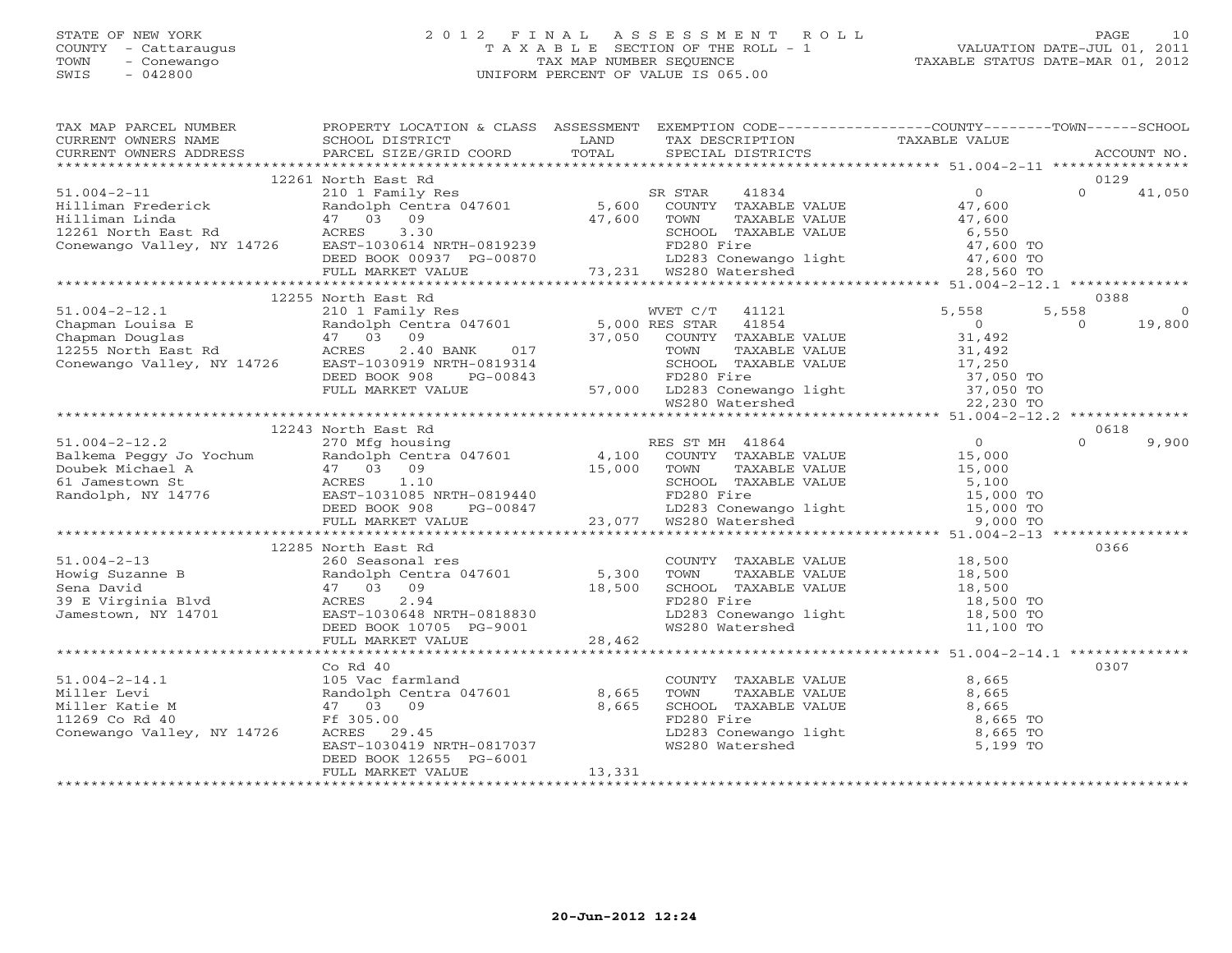## STATE OF NEW YORK 2 0 1 2 F I N A L A S S E S S M E N T R O L L PAGE 11 COUNTY - Cattaraugus T A X A B L E SECTION OF THE ROLL - 1 VALUATION DATE-JUL 01, 2011 TOWN - Conewango TAX MAP NUMBER SEQUENCE TAXABLE STATUS DATE-MAR 01, 2012 SWIS - 042800 UNIFORM PERCENT OF VALUE IS 065.00UNIFORM PERCENT OF VALUE IS 065.00

| TAX MAP PARCEL NUMBER<br>CURRENT OWNERS NAME<br>CURRENT OWNERS ADDRESS                                                                                                                                                                     | SCHOOL DISTRICT<br>PARCEL SIZE/GRID COORD                                                                                                                                                       | LAND<br>TOTAL | TAX DESCRIPTION TAXABLE VALUE<br>SPECIAL DISTRICTS TAXABLE VALUE                                                                                                                                               | PROPERTY LOCATION & CLASS ASSESSMENT EXEMPTION CODE---------------COUNTY-------TOWN------SCHOOL                 | ACCOUNT NO.      |
|--------------------------------------------------------------------------------------------------------------------------------------------------------------------------------------------------------------------------------------------|-------------------------------------------------------------------------------------------------------------------------------------------------------------------------------------------------|---------------|----------------------------------------------------------------------------------------------------------------------------------------------------------------------------------------------------------------|-----------------------------------------------------------------------------------------------------------------|------------------|
|                                                                                                                                                                                                                                            |                                                                                                                                                                                                 |               |                                                                                                                                                                                                                |                                                                                                                 |                  |
|                                                                                                                                                                                                                                            | Seager Hill Rd                                                                                                                                                                                  |               |                                                                                                                                                                                                                |                                                                                                                 | 0941             |
| $51.004 - 2 - 14.2$<br>Miller Yost E<br>Miller Ada                                                                                                                                                                                         | 105 Vac farmland                                                                                                                                                                                | 9,825         | AG DISTOUT 41730<br>9,825 COUNTY TAXABLE VALUE<br>TAXABLE VALUE<br>TOWN                                                                                                                                        | 2,673<br>2,673<br>7,152<br>7,152                                                                                | 2,673            |
| 12211 Seager Hill Rd<br>Conewango Valley, NY 14726                                                                                                                                                                                         | Ff 350.00<br>FT 350.00<br>ACRES 32.25<br>EAST-1030816 NRTH-0817582<br>ACRES 32.25                                                                                                               |               |                                                                                                                                                                                                                | SCHOOL TAXABLE VALUE 7,152<br>FD280 Fire 9,825 TO<br>LD283 Conewango light 9,825 TO<br>WS280 Watershed 5,895 TO |                  |
|                                                                                                                                                                                                                                            |                                                                                                                                                                                                 |               |                                                                                                                                                                                                                |                                                                                                                 |                  |
|                                                                                                                                                                                                                                            | 12282 Seager Hill Rd                                                                                                                                                                            |               |                                                                                                                                                                                                                |                                                                                                                 | 0488             |
| 51.004-2-15.1<br>Miller Yost L<br>Miller Lydia Y andolph Centra 047601 5,000 RES STAR 41854<br>Miller Lydia Y 47 03 09<br>12282 Seager Hill Rd ACRES 2.77<br>Conewango Valley, NY 14726 EAST-1030346 NRTH-0816113<br>Miller SCHOOL TAXABLE |                                                                                                                                                                                                 |               |                                                                                                                                                                                                                | 15,000<br>15,000<br>$\Omega$<br>$\Omega$                                                                        | 15,000<br>19,800 |
|                                                                                                                                                                                                                                            |                                                                                                                                                                                                 |               |                                                                                                                                                                                                                | 41,000<br>41,000                                                                                                |                  |
|                                                                                                                                                                                                                                            | EAST-1030346 NRTH-0816113 SCHOOL TAXABLE VALUE 21,200<br>DEED BOOK 00949 PG-01157 FD280 Fire 56,000 TO<br>FULL MARKET VALUE 36,154 LD283 Conewango light 56,000 TO<br>WS280 Watershed 33,600 TO |               |                                                                                                                                                                                                                |                                                                                                                 |                  |
|                                                                                                                                                                                                                                            |                                                                                                                                                                                                 |               |                                                                                                                                                                                                                |                                                                                                                 |                  |
|                                                                                                                                                                                                                                            | 12300 Seager Hill Rd                                                                                                                                                                            |               |                                                                                                                                                                                                                |                                                                                                                 | 0656             |
| $51.004 - 2 - 15.2$                                                                                                                                                                                                                        | 270 Mfg housing                                                                                                                                                                                 |               | COUNTY TAXABLE VALUE 13,300                                                                                                                                                                                    |                                                                                                                 |                  |
|                                                                                                                                                                                                                                            |                                                                                                                                                                                                 |               |                                                                                                                                                                                                                |                                                                                                                 |                  |
|                                                                                                                                                                                                                                            |                                                                                                                                                                                                 |               |                                                                                                                                                                                                                |                                                                                                                 |                  |
|                                                                                                                                                                                                                                            |                                                                                                                                                                                                 |               |                                                                                                                                                                                                                |                                                                                                                 |                  |
|                                                                                                                                                                                                                                            |                                                                                                                                                                                                 |               |                                                                                                                                                                                                                |                                                                                                                 |                  |
|                                                                                                                                                                                                                                            |                                                                                                                                                                                                 |               |                                                                                                                                                                                                                |                                                                                                                 |                  |
|                                                                                                                                                                                                                                            | 12318 Co Rd 40                                                                                                                                                                                  |               |                                                                                                                                                                                                                |                                                                                                                 | 0351             |
| $51.004 - 2 - 17$                                                                                                                                                                                                                          | 210 1 Family Res                                                                                                                                                                                |               | RES STAR 41854                                                                                                                                                                                                 | $\overline{O}$<br>$\Omega$                                                                                      | 19,800           |
| 11.004-2-17 210 1 Family Res<br>Wengerd Eli N Randolph Centra 047601 6,700 COUNTY TAXABLE VALUE 44,700<br>Wengerd Katie E 47 03 09 44,700 TOWN TAXABLE VALUE 44,700<br>12318 Seager Hill Rd ACRES 4.90 SCHOOL TAXABLE VALUE 24,900<br>     |                                                                                                                                                                                                 |               |                                                                                                                                                                                                                |                                                                                                                 |                  |
|                                                                                                                                                                                                                                            |                                                                                                                                                                                                 |               |                                                                                                                                                                                                                |                                                                                                                 |                  |
|                                                                                                                                                                                                                                            |                                                                                                                                                                                                 |               |                                                                                                                                                                                                                |                                                                                                                 |                  |
|                                                                                                                                                                                                                                            |                                                                                                                                                                                                 |               |                                                                                                                                                                                                                | 44,700 TO                                                                                                       |                  |
|                                                                                                                                                                                                                                            | 123092 NKTH-0816242<br>DEED BOOK 15519 PG-7001<br>FIIII MARKER WYTH                                                                                                                             |               | FD280 Fire              44,700 TO<br>LD283 Conewango light        44,700 TO<br>68,769  WS280 Watershed          26,820 TO                                                                                      |                                                                                                                 |                  |
|                                                                                                                                                                                                                                            | FULL MARKET VALUE                                                                                                                                                                               |               |                                                                                                                                                                                                                |                                                                                                                 |                  |
|                                                                                                                                                                                                                                            |                                                                                                                                                                                                 |               |                                                                                                                                                                                                                |                                                                                                                 | 0411             |
|                                                                                                                                                                                                                                            |                                                                                                                                                                                                 |               | SR STAR<br>41834                                                                                                                                                                                               | $\Omega$                                                                                                        | 38,000           |
|                                                                                                                                                                                                                                            |                                                                                                                                                                                                 |               | COUNTY TAXABLE VALUE                                                                                                                                                                                           | $\begin{smallmatrix}&&0\0&38\end{smallmatrix}$ ,000                                                             |                  |
|                                                                                                                                                                                                                                            |                                                                                                                                                                                                 |               |                                                                                                                                                                                                                |                                                                                                                 |                  |
|                                                                                                                                                                                                                                            |                                                                                                                                                                                                 |               |                                                                                                                                                                                                                |                                                                                                                 |                  |
|                                                                                                                                                                                                                                            |                                                                                                                                                                                                 |               |                                                                                                                                                                                                                |                                                                                                                 |                  |
|                                                                                                                                                                                                                                            | Life Use<br>ACRES 6.70<br>EAST-1029485 NRTH-0816244<br>ENIL MARYER WILL                                                                                                                         |               |                                                                                                                                                                                                                |                                                                                                                 |                  |
|                                                                                                                                                                                                                                            | FULL MARKET VALUE                                                                                                                                                                               |               | 38,000 TOWN TAXABLE VALUE 38,000<br>SCHOOL TAXABLE VALUE 38,000<br>FD280 Fire 38,000 TO<br>FD283 Conewango light 38,000 TO<br>58,462 MS244<br>22,800 TO<br>58,462 MS248 MS280 Materials 38,000 TO<br>22,800 TO |                                                                                                                 |                  |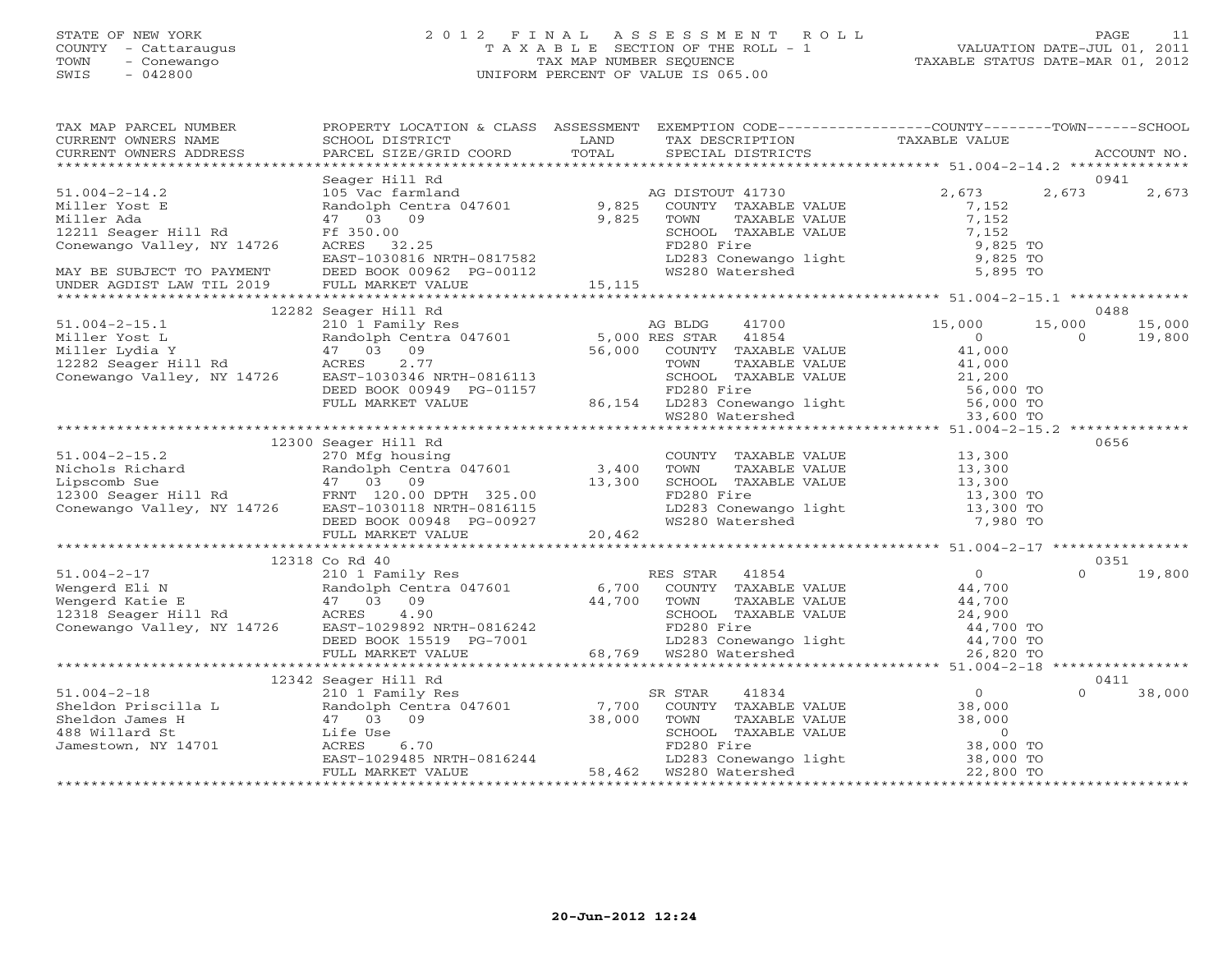## STATE OF NEW YORK 2 0 1 2 F I N A L A S S E S S M E N T R O L L PAGE 12 COUNTY - Cattaraugus T A X A B L E SECTION OF THE ROLL - 1 VALUATION DATE-JUL 01, 2011 TOWN - Conewango TAX MAP NUMBER SEQUENCE TAXABLE STATUS DATE-MAR 01, 2012 SWIS - 042800 UNIFORM PERCENT OF VALUE IS 065.00UNIFORM PERCENT OF VALUE IS 065.00

| TAX MAP PARCEL NUMBER                                                                                                                                                                                                                                                                                                                                                                                                                                                                                                  |                                                                                                              |                                                                                                                      |                                                                                                                                                                                                               | PROPERTY LOCATION & CLASS ASSESSMENT EXEMPTION CODE----------------COUNTY-------TOWN------SCHOOL |        |
|------------------------------------------------------------------------------------------------------------------------------------------------------------------------------------------------------------------------------------------------------------------------------------------------------------------------------------------------------------------------------------------------------------------------------------------------------------------------------------------------------------------------|--------------------------------------------------------------------------------------------------------------|----------------------------------------------------------------------------------------------------------------------|---------------------------------------------------------------------------------------------------------------------------------------------------------------------------------------------------------------|--------------------------------------------------------------------------------------------------|--------|
| CURRENT OWNERS NAME                                                                                                                                                                                                                                                                                                                                                                                                                                                                                                    | SCHOOL DISTRICT                                                                                              | <b>EXAMPLE EXAMPLE THE EXAMPLE EXAMPLE EXAMPLE EXAMPLE EXAMPLE EXAMPLE EXAMPLE EXAMPLE EXAMPLE EXAMPLE EXAMPLE E</b> | TAX DESCRIPTION TAXABLE VALUE SPECIAL DISTRICTS                                                                                                                                                               |                                                                                                  |        |
| $\begin{minipage}{.45\textwidth} \begin{minipage}{.45\textwidth} \begin{minipage}{.45\textwidth} \begin{minipage}{.45\textwidth} \begin{minipage}{.45\textwidth} \begin{minipage}{.45\textwidth} \begin{minipage}{.45\textwidth} \begin{minipage}{.45\textwidth} \begin{minipage}{.45\textwidth} \begin{minipage}{.45\textwidth} \begin{minipage}{.45\textwidth} \begin{minipage}{.45\textwidth} \begin{minipage}{.45\textwidth} \begin{minipage}{.45\textwidth} \begin{minipage}{.45\textwidth} \begin{minipage}{.45$ |                                                                                                              |                                                                                                                      |                                                                                                                                                                                                               |                                                                                                  |        |
|                                                                                                                                                                                                                                                                                                                                                                                                                                                                                                                        |                                                                                                              |                                                                                                                      |                                                                                                                                                                                                               |                                                                                                  |        |
|                                                                                                                                                                                                                                                                                                                                                                                                                                                                                                                        | 12290 North East Rd                                                                                          |                                                                                                                      |                                                                                                                                                                                                               | 0289                                                                                             |        |
|                                                                                                                                                                                                                                                                                                                                                                                                                                                                                                                        |                                                                                                              |                                                                                                                      |                                                                                                                                                                                                               | $\Omega$                                                                                         | 19,800 |
|                                                                                                                                                                                                                                                                                                                                                                                                                                                                                                                        |                                                                                                              |                                                                                                                      |                                                                                                                                                                                                               |                                                                                                  |        |
|                                                                                                                                                                                                                                                                                                                                                                                                                                                                                                                        |                                                                                                              |                                                                                                                      |                                                                                                                                                                                                               |                                                                                                  |        |
|                                                                                                                                                                                                                                                                                                                                                                                                                                                                                                                        |                                                                                                              |                                                                                                                      |                                                                                                                                                                                                               |                                                                                                  |        |
|                                                                                                                                                                                                                                                                                                                                                                                                                                                                                                                        |                                                                                                              |                                                                                                                      |                                                                                                                                                                                                               |                                                                                                  |        |
|                                                                                                                                                                                                                                                                                                                                                                                                                                                                                                                        |                                                                                                              |                                                                                                                      |                                                                                                                                                                                                               |                                                                                                  |        |
|                                                                                                                                                                                                                                                                                                                                                                                                                                                                                                                        |                                                                                                              |                                                                                                                      |                                                                                                                                                                                                               |                                                                                                  |        |
|                                                                                                                                                                                                                                                                                                                                                                                                                                                                                                                        |                                                                                                              |                                                                                                                      |                                                                                                                                                                                                               |                                                                                                  |        |
|                                                                                                                                                                                                                                                                                                                                                                                                                                                                                                                        | 12323 North East Rd                                                                                          |                                                                                                                      |                                                                                                                                                                                                               | 0905                                                                                             |        |
|                                                                                                                                                                                                                                                                                                                                                                                                                                                                                                                        |                                                                                                              |                                                                                                                      |                                                                                                                                                                                                               | $\Omega$                                                                                         | 41,050 |
|                                                                                                                                                                                                                                                                                                                                                                                                                                                                                                                        |                                                                                                              |                                                                                                                      |                                                                                                                                                                                                               |                                                                                                  |        |
|                                                                                                                                                                                                                                                                                                                                                                                                                                                                                                                        |                                                                                                              |                                                                                                                      |                                                                                                                                                                                                               |                                                                                                  |        |
|                                                                                                                                                                                                                                                                                                                                                                                                                                                                                                                        |                                                                                                              |                                                                                                                      |                                                                                                                                                                                                               |                                                                                                  |        |
|                                                                                                                                                                                                                                                                                                                                                                                                                                                                                                                        |                                                                                                              |                                                                                                                      |                                                                                                                                                                                                               |                                                                                                  |        |
|                                                                                                                                                                                                                                                                                                                                                                                                                                                                                                                        |                                                                                                              |                                                                                                                      |                                                                                                                                                                                                               |                                                                                                  |        |
|                                                                                                                                                                                                                                                                                                                                                                                                                                                                                                                        |                                                                                                              |                                                                                                                      |                                                                                                                                                                                                               |                                                                                                  |        |
|                                                                                                                                                                                                                                                                                                                                                                                                                                                                                                                        |                                                                                                              |                                                                                                                      |                                                                                                                                                                                                               |                                                                                                  |        |
|                                                                                                                                                                                                                                                                                                                                                                                                                                                                                                                        | 12302 North East Rd                                                                                          |                                                                                                                      |                                                                                                                                                                                                               | 0918                                                                                             |        |
|                                                                                                                                                                                                                                                                                                                                                                                                                                                                                                                        |                                                                                                              |                                                                                                                      |                                                                                                                                                                                                               | $\begin{matrix}0&&&0\1,800&&&1,800\end{matrix}$                                                  | 19,800 |
|                                                                                                                                                                                                                                                                                                                                                                                                                                                                                                                        |                                                                                                              |                                                                                                                      |                                                                                                                                                                                                               |                                                                                                  | 1,800  |
|                                                                                                                                                                                                                                                                                                                                                                                                                                                                                                                        |                                                                                                              |                                                                                                                      |                                                                                                                                                                                                               |                                                                                                  |        |
|                                                                                                                                                                                                                                                                                                                                                                                                                                                                                                                        |                                                                                                              |                                                                                                                      |                                                                                                                                                                                                               |                                                                                                  |        |
|                                                                                                                                                                                                                                                                                                                                                                                                                                                                                                                        |                                                                                                              |                                                                                                                      |                                                                                                                                                                                                               |                                                                                                  |        |
|                                                                                                                                                                                                                                                                                                                                                                                                                                                                                                                        |                                                                                                              |                                                                                                                      |                                                                                                                                                                                                               |                                                                                                  |        |
|                                                                                                                                                                                                                                                                                                                                                                                                                                                                                                                        |                                                                                                              |                                                                                                                      |                                                                                                                                                                                                               |                                                                                                  |        |
| 12302 North East Rd and<br>Olary farm RES STAR 41854 0<br>12302 North East Rd 47 03 09<br>Conewango Valley, NY 14726 ACRES 5.85<br>EASTAR 27,300 SILO T/C/S 42100 1,800 1<br>EASTAR 41854 0<br>27,300 TOWN TAXABLE VALUE 25,500<br>25,500 251,500                                                                                                                                                                                                                                                                      |                                                                                                              |                                                                                                                      |                                                                                                                                                                                                               |                                                                                                  |        |
|                                                                                                                                                                                                                                                                                                                                                                                                                                                                                                                        |                                                                                                              |                                                                                                                      |                                                                                                                                                                                                               |                                                                                                  |        |
|                                                                                                                                                                                                                                                                                                                                                                                                                                                                                                                        | Seager Hill Rd                                                                                               |                                                                                                                      |                                                                                                                                                                                                               |                                                                                                  |        |
| 51.004-2-19.4<br>Wengerd Eli                                                                                                                                                                                                                                                                                                                                                                                                                                                                                           |                                                                                                              |                                                                                                                      |                                                                                                                                                                                                               | 1047                                                                                             |        |
|                                                                                                                                                                                                                                                                                                                                                                                                                                                                                                                        |                                                                                                              |                                                                                                                      |                                                                                                                                                                                                               |                                                                                                  |        |
|                                                                                                                                                                                                                                                                                                                                                                                                                                                                                                                        |                                                                                                              |                                                                                                                      |                                                                                                                                                                                                               |                                                                                                  |        |
| Wengerd Katie                                                                                                                                                                                                                                                                                                                                                                                                                                                                                                          |                                                                                                              |                                                                                                                      |                                                                                                                                                                                                               |                                                                                                  |        |
| 12318 Seager Hill Rd                                                                                                                                                                                                                                                                                                                                                                                                                                                                                                   |                                                                                                              |                                                                                                                      |                                                                                                                                                                                                               |                                                                                                  |        |
| Conewango Valley, NY 14726                                                                                                                                                                                                                                                                                                                                                                                                                                                                                             | --- 11e1u crops<br>Randolph Centra 047601 6,600<br>47 03 09 6,600<br>ACRES 22.50 EAST-1029637 NPTH 0017101   |                                                                                                                      |                                                                                                                                                                                                               |                                                                                                  |        |
|                                                                                                                                                                                                                                                                                                                                                                                                                                                                                                                        |                                                                                                              |                                                                                                                      |                                                                                                                                                                                                               |                                                                                                  |        |
|                                                                                                                                                                                                                                                                                                                                                                                                                                                                                                                        | ACRES 22.50<br>EAST-1029637 NRTH-0817104<br>DEED BOOK 16100 PG-6001<br>FULL MARKET VALUE 10,154              |                                                                                                                      | COUNTY TAXABLE VALUE<br>TOWN TAXABLE VALUE<br>SCHOOL TAXABLE VALUE<br>FD280 Fire<br>LD283 Conewango light<br>WS280 Watershed<br>SCHOOL TAXABLE VALUE<br>6,600 TO<br>6,600 TO<br>6,600 TO<br>80 TO<br>3,960 TO |                                                                                                  |        |
|                                                                                                                                                                                                                                                                                                                                                                                                                                                                                                                        |                                                                                                              |                                                                                                                      |                                                                                                                                                                                                               |                                                                                                  |        |
|                                                                                                                                                                                                                                                                                                                                                                                                                                                                                                                        | North East Rd                                                                                                |                                                                                                                      |                                                                                                                                                                                                               | 1060                                                                                             |        |
| $51.004 - 2 - 19.5$                                                                                                                                                                                                                                                                                                                                                                                                                                                                                                    |                                                                                                              |                                                                                                                      |                                                                                                                                                                                                               |                                                                                                  |        |
| Shetler Dannie E                                                                                                                                                                                                                                                                                                                                                                                                                                                                                                       |                                                                                                              |                                                                                                                      | COUNTY TAXABLE VALUE $1,000$<br>-------- F VALUE $1,000$                                                                                                                                                      |                                                                                                  |        |
| 11990 North East Rd                                                                                                                                                                                                                                                                                                                                                                                                                                                                                                    |                                                                                                              |                                                                                                                      | SCHOOL TAXABLE VALUE                                                                                                                                                                                          | 1,000                                                                                            |        |
| Conewango Vallley, NY 14726                                                                                                                                                                                                                                                                                                                                                                                                                                                                                            | North East Ru<br>311 Res vac land<br>Randolph Centra 047601 1,000<br>2000 1,000<br>EAST-1031052 NRTH-0819828 |                                                                                                                      |                                                                                                                                                                                                               |                                                                                                  |        |
|                                                                                                                                                                                                                                                                                                                                                                                                                                                                                                                        | DEED BOOK 12770 PG-9001                                                                                      |                                                                                                                      |                                                                                                                                                                                                               |                                                                                                  |        |
|                                                                                                                                                                                                                                                                                                                                                                                                                                                                                                                        | FULL MARKET VALUE                                                                                            | 1,538                                                                                                                |                                                                                                                                                                                                               |                                                                                                  |        |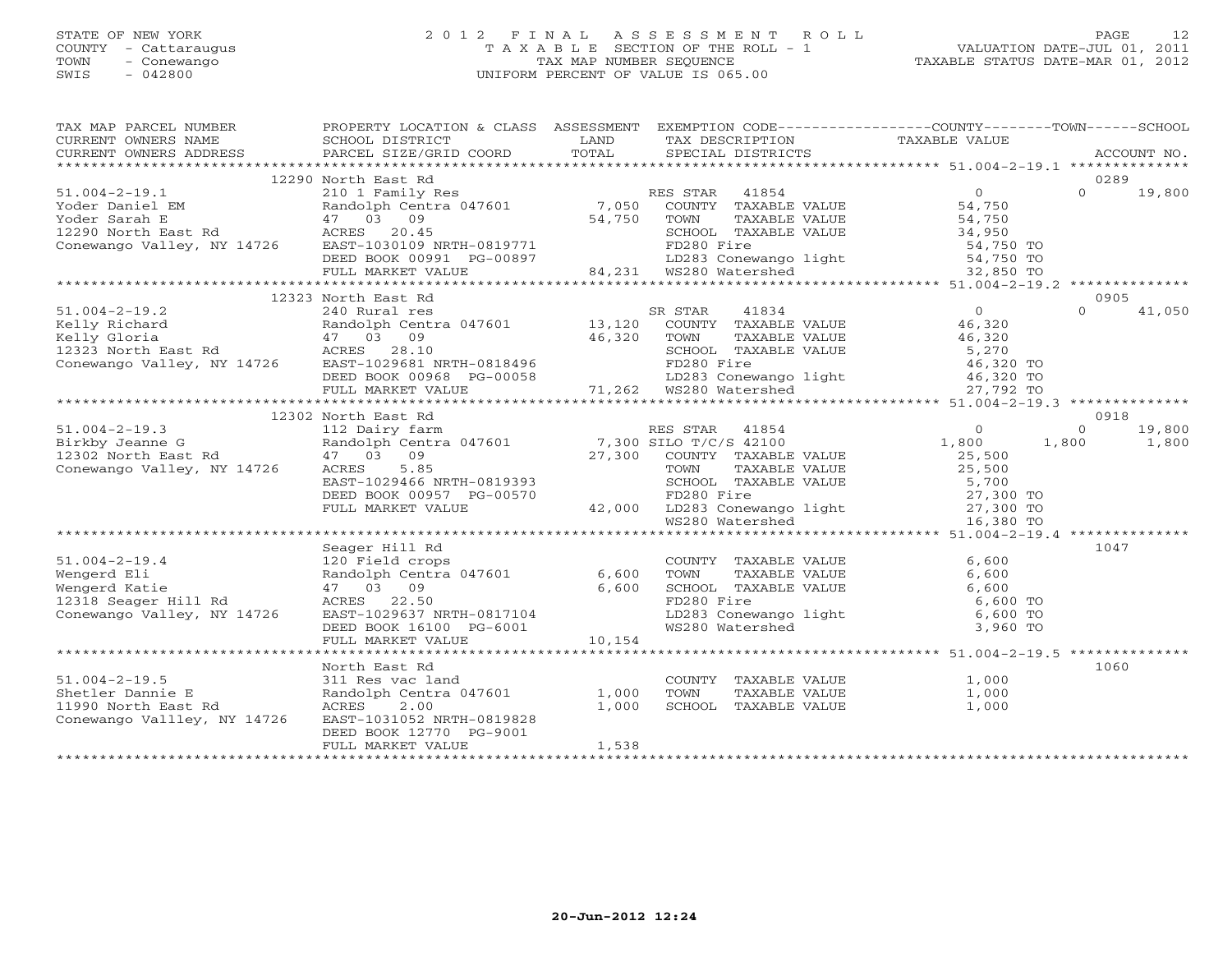## STATE OF NEW YORK 2 0 1 2 F I N A L A S S E S S M E N T R O L L PAGE 13 COUNTY - Cattaraugus T A X A B L E SECTION OF THE ROLL - 1 VALUATION DATE-JUL 01, 2011 TOWN - Conewango TAX MAP NUMBER SEQUENCE TAXABLE STATUS DATE-MAR 01, 2012 SWIS - 042800 UNIFORM PERCENT OF VALUE IS 065.00UNIFORM PERCENT OF VALUE IS 065.00

| TAX MAP PARCEL NUMBER                                                                                                                                                                                                                                                                                                                              | PROPERTY LOCATION & CLASS ASSESSMENT EXEMPTION CODE---------------COUNTY-------TOWN------SCHOOL |                                                                                                                        |                               |                          |
|----------------------------------------------------------------------------------------------------------------------------------------------------------------------------------------------------------------------------------------------------------------------------------------------------------------------------------------------------|-------------------------------------------------------------------------------------------------|------------------------------------------------------------------------------------------------------------------------|-------------------------------|--------------------------|
| CURRENT OWNERS NAME SCHOOL DISTRICT CURRENT OWNERS ADDRESS PARCEL SIZE/GRID                                                                                                                                                                                                                                                                        |                                                                                                 | <b>EXAMPLE SERVICE SERVICE SERVICE SERVICE SERVICE SERVICE SERVICE SERVICE SERVICE SERVICE SERVICE SERVICE SERVICE</b> | TAX DESCRIPTION TAXABLE VALUE |                          |
| - CURRENT OWNERS ADDRESS PARCEL SIZE/GRID COORD TOTAL SPECIAL DISTRICTS ACCOUNT NO.<br>- TERRENT OWNERS ADDRESS PARCEL SIZE/GRID COORD TOTAL SPECIAL DISTRICTS FOR ACCOUNT NO.                                                                                                                                                                     |                                                                                                 |                                                                                                                        |                               |                          |
|                                                                                                                                                                                                                                                                                                                                                    | 12366 Co Rd 40                                                                                  |                                                                                                                        |                               | 0179                     |
| $\begin{array}{cccccccc} 1.004-2-20 & 12366 & \text{CO NA} & 40 & \\ 210 & 10 & \text{Family Res} & \text{ACED C/T/S 41800} & 19,150 & 19 \\ \text{Railiman Mary} & \text{Random Centra 047601} & 5,300 & \text{SR STAR} & 41834 & 0 \\ 12366 & \text{Seager Hill Rd} & 47 & 03 & 09 & 38,300 & \text{COUNTY TAXABLE VALUE} &$                     |                                                                                                 |                                                                                                                        |                               | 19,150 19,150            |
|                                                                                                                                                                                                                                                                                                                                                    |                                                                                                 |                                                                                                                        |                               | $\overline{0}$<br>19,150 |
|                                                                                                                                                                                                                                                                                                                                                    |                                                                                                 |                                                                                                                        |                               |                          |
|                                                                                                                                                                                                                                                                                                                                                    |                                                                                                 |                                                                                                                        |                               |                          |
|                                                                                                                                                                                                                                                                                                                                                    |                                                                                                 |                                                                                                                        |                               |                          |
|                                                                                                                                                                                                                                                                                                                                                    |                                                                                                 |                                                                                                                        |                               |                          |
|                                                                                                                                                                                                                                                                                                                                                    |                                                                                                 |                                                                                                                        |                               |                          |
|                                                                                                                                                                                                                                                                                                                                                    |                                                                                                 |                                                                                                                        |                               |                          |
|                                                                                                                                                                                                                                                                                                                                                    |                                                                                                 |                                                                                                                        |                               |                          |
|                                                                                                                                                                                                                                                                                                                                                    | 5544 Us Rte 62                                                                                  |                                                                                                                        |                               | 0144                     |
|                                                                                                                                                                                                                                                                                                                                                    |                                                                                                 |                                                                                                                        |                               | $\Omega$<br>19,800       |
|                                                                                                                                                                                                                                                                                                                                                    |                                                                                                 |                                                                                                                        |                               |                          |
|                                                                                                                                                                                                                                                                                                                                                    |                                                                                                 |                                                                                                                        |                               |                          |
|                                                                                                                                                                                                                                                                                                                                                    |                                                                                                 |                                                                                                                        |                               |                          |
|                                                                                                                                                                                                                                                                                                                                                    |                                                                                                 |                                                                                                                        |                               |                          |
|                                                                                                                                                                                                                                                                                                                                                    |                                                                                                 |                                                                                                                        |                               |                          |
|                                                                                                                                                                                                                                                                                                                                                    |                                                                                                 |                                                                                                                        |                               |                          |
|                                                                                                                                                                                                                                                                                                                                                    |                                                                                                 |                                                                                                                        |                               |                          |
|                                                                                                                                                                                                                                                                                                                                                    | Us Rte 62                                                                                       |                                                                                                                        |                               | 0200                     |
|                                                                                                                                                                                                                                                                                                                                                    |                                                                                                 |                                                                                                                        |                               |                          |
|                                                                                                                                                                                                                                                                                                                                                    |                                                                                                 |                                                                                                                        |                               |                          |
|                                                                                                                                                                                                                                                                                                                                                    |                                                                                                 |                                                                                                                        |                               |                          |
|                                                                                                                                                                                                                                                                                                                                                    |                                                                                                 |                                                                                                                        |                               |                          |
|                                                                                                                                                                                                                                                                                                                                                    |                                                                                                 |                                                                                                                        |                               |                          |
|                                                                                                                                                                                                                                                                                                                                                    |                                                                                                 |                                                                                                                        |                               |                          |
| $\begin{tabular}{lllllllllllll} \text{51.004-2-24.1} & \text{US Rte 62} & \text{31.004-2-24.1} & \text{US Rte 62} & \text{32.00} & \text{33.00} & \text{34.00} & \text{35.00} & \text{36.00} & \text{37.00} & \text{38.00} & \text{39.00} & \text{39.00} & \text{30.00} & \text{30.00} & \text{31.00} & \text{32.00} & \text{33.00} & \text{34.00$ |                                                                                                 |                                                                                                                        |                               |                          |
|                                                                                                                                                                                                                                                                                                                                                    | 12418 North East Rd                                                                             |                                                                                                                        |                               | 0687                     |
|                                                                                                                                                                                                                                                                                                                                                    |                                                                                                 |                                                                                                                        |                               | $\Omega$<br>19,800       |
|                                                                                                                                                                                                                                                                                                                                                    |                                                                                                 |                                                                                                                        |                               |                          |
|                                                                                                                                                                                                                                                                                                                                                    |                                                                                                 |                                                                                                                        |                               |                          |
|                                                                                                                                                                                                                                                                                                                                                    |                                                                                                 |                                                                                                                        |                               |                          |
|                                                                                                                                                                                                                                                                                                                                                    |                                                                                                 |                                                                                                                        |                               |                          |
|                                                                                                                                                                                                                                                                                                                                                    |                                                                                                 |                                                                                                                        |                               |                          |
|                                                                                                                                                                                                                                                                                                                                                    |                                                                                                 |                                                                                                                        |                               |                          |
|                                                                                                                                                                                                                                                                                                                                                    |                                                                                                 |                                                                                                                        |                               |                          |
|                                                                                                                                                                                                                                                                                                                                                    | 12343 North East Rd                                                                             |                                                                                                                        |                               | 0954                     |
|                                                                                                                                                                                                                                                                                                                                                    |                                                                                                 |                                                                                                                        |                               | $\Omega$<br>19,800       |
|                                                                                                                                                                                                                                                                                                                                                    |                                                                                                 |                                                                                                                        |                               |                          |
|                                                                                                                                                                                                                                                                                                                                                    |                                                                                                 |                                                                                                                        |                               |                          |
|                                                                                                                                                                                                                                                                                                                                                    |                                                                                                 |                                                                                                                        |                               |                          |
|                                                                                                                                                                                                                                                                                                                                                    |                                                                                                 |                                                                                                                        |                               |                          |
|                                                                                                                                                                                                                                                                                                                                                    |                                                                                                 |                                                                                                                        |                               |                          |
| 12343 North East Rd<br>210 1 Family Res<br>Ray John A<br>210 1 Family Res<br>Ray John A<br>210 1 Family Res<br>210 1 Family Res<br>210 1 Family Res<br>210 1 Family Res<br>210 1 Family Res<br>210 2013 09<br>210 2013 09<br>210 283 Conewango Valley,                                                                                             |                                                                                                 |                                                                                                                        |                               |                          |
|                                                                                                                                                                                                                                                                                                                                                    |                                                                                                 |                                                                                                                        |                               |                          |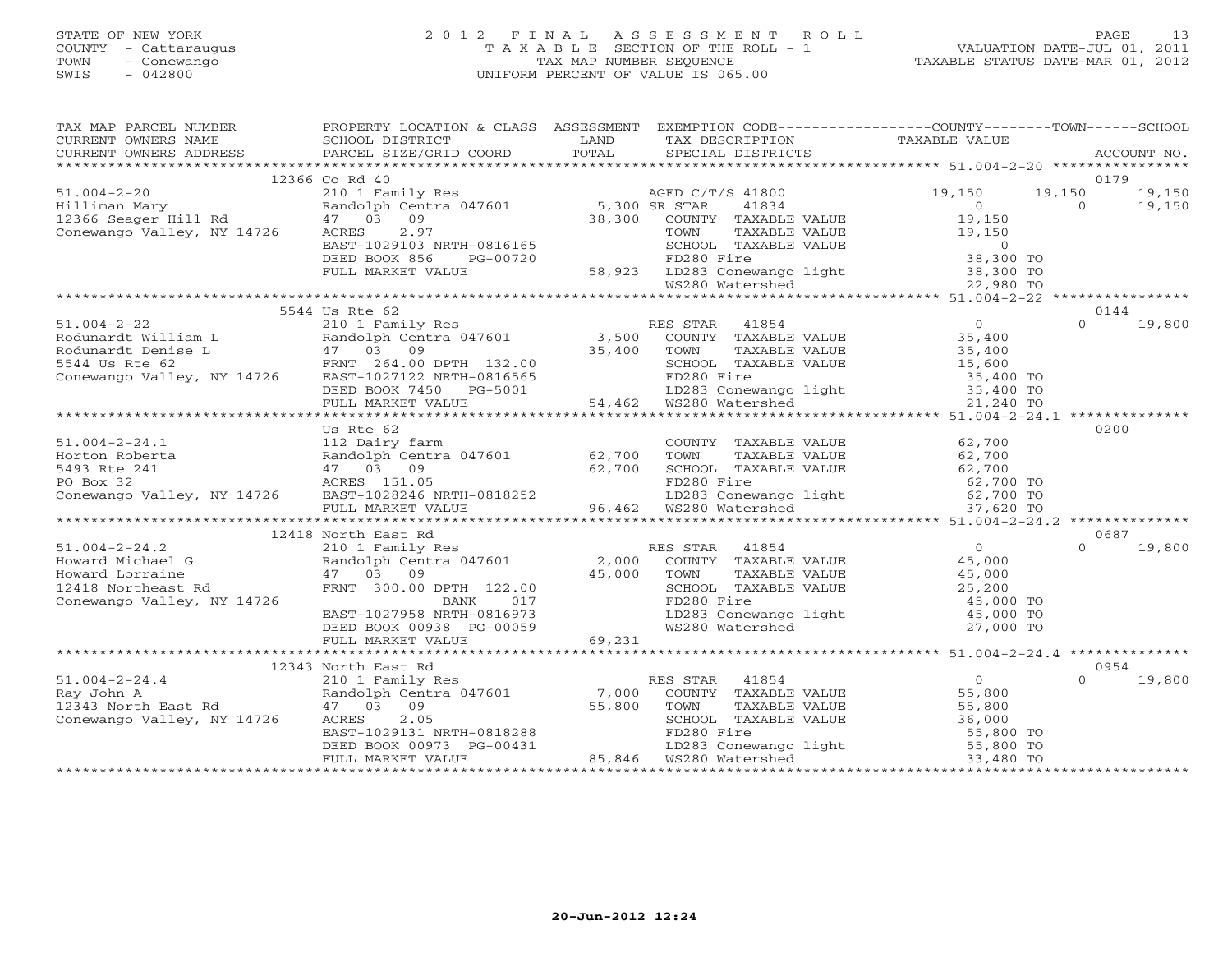## STATE OF NEW YORK 2 0 1 2 F I N A L A S S E S S M E N T R O L L PAGE 14 COUNTY - Cattaraugus T A X A B L E SECTION OF THE ROLL - 1 VALUATION DATE-JUL 01, 2011 TOWN - Conewango TAX MAP NUMBER SEQUENCE TAXABLE STATUS DATE-MAR 01, 2012 SWIS - 042800 UNIFORM PERCENT OF VALUE IS 065.00UNIFORM PERCENT OF VALUE IS 065.00

| TAX MAP PARCEL NUMBER<br>CURRENT OWNERS NAME                                                                                                                                                                                                                                                                                                                                                                                         | PROPERTY LOCATION & CLASS ASSESSMENT<br><b>Example 12 Distribution of the LAND</b><br>SCHOOL DISTRICT                             |        | EXEMPTION CODE-----------------COUNTY-------TOWN------SCHOOL<br>TAX DESCRIPTION TAXABLE VALUE SPECIAL DISTRICTS                               |                                                                                                                                                                            |          |             |
|--------------------------------------------------------------------------------------------------------------------------------------------------------------------------------------------------------------------------------------------------------------------------------------------------------------------------------------------------------------------------------------------------------------------------------------|-----------------------------------------------------------------------------------------------------------------------------------|--------|-----------------------------------------------------------------------------------------------------------------------------------------------|----------------------------------------------------------------------------------------------------------------------------------------------------------------------------|----------|-------------|
| CURRENT OWNERS ADDRESS                                                                                                                                                                                                                                                                                                                                                                                                               | PARCEL SIZE/GRID COORD                                                                                                            | TOTAL  |                                                                                                                                               |                                                                                                                                                                            |          | ACCOUNT NO. |
|                                                                                                                                                                                                                                                                                                                                                                                                                                      | North East Rd                                                                                                                     |        |                                                                                                                                               |                                                                                                                                                                            |          | 1016        |
| $51.004 - 2 - 24.5$                                                                                                                                                                                                                                                                                                                                                                                                                  | 311 Res vac land                                                                                                                  |        | COUNTY TAXABLE VALUE 4,400                                                                                                                    |                                                                                                                                                                            |          |             |
| Ray John H                                                                                                                                                                                                                                                                                                                                                                                                                           | Randolph Centra 047601                                                                                                            | 4,400  | TOWN       TAXABLE  VALUE<br>SCHOOL    TAXABLE  VALUE                                                                                         | 4,400                                                                                                                                                                      |          |             |
| 12343 Northeast Rd                                                                                                                                                                                                                                                                                                                                                                                                                   | ACRES<br>7.00                                                                                                                     | 4,400  |                                                                                                                                               | 4,400                                                                                                                                                                      |          |             |
| Conewango Valley, NY 14726                                                                                                                                                                                                                                                                                                                                                                                                           | EAST-1028246 NRTH-0818252                                                                                                         |        | FD280 Fire                                                                                                                                    | 4,400 TO                                                                                                                                                                   |          |             |
|                                                                                                                                                                                                                                                                                                                                                                                                                                      | DEED BOOK 800<br>PG-2001                                                                                                          |        | WS280 Watershed                                                                                                                               | 2,640 TO                                                                                                                                                                   |          |             |
|                                                                                                                                                                                                                                                                                                                                                                                                                                      | FULL MARKET VALUE                                                                                                                 | 6,769  |                                                                                                                                               |                                                                                                                                                                            |          |             |
|                                                                                                                                                                                                                                                                                                                                                                                                                                      |                                                                                                                                   |        |                                                                                                                                               |                                                                                                                                                                            |          | 0338        |
|                                                                                                                                                                                                                                                                                                                                                                                                                                      | 5543 Us Rte 62                                                                                                                    |        | 41400                                                                                                                                         |                                                                                                                                                                            |          | 1,500       |
| $51.004 - 2 - 25.1$                                                                                                                                                                                                                                                                                                                                                                                                                  | 210 1 Family Res<br>Randolph Centra 047601 (1,300 AGED C/T/S 41800<br>55 03 09 32,300 SR STAR 41834<br>ACRES 1.47 (COUNTY TAXABLE |        |                                                                                                                                               | $\begin{array}{cccc} & 1\, , \, 500 & \quad & 1\, , \, 500 \\ & 15\, , \, 400 & \quad & 15\, , \, 400 \\ & & 0 & \quad & 0 \\ \text{UE} & & & 15\, , \, 400 & \end{array}$ |          |             |
| Nomes John E<br>Nomes Olive V                                                                                                                                                                                                                                                                                                                                                                                                        |                                                                                                                                   |        |                                                                                                                                               |                                                                                                                                                                            |          | 15,400      |
| Randolph Cent<br>55     03      09<br>ACRES       1.47<br>5543 Us Rte 62                                                                                                                                                                                                                                                                                                                                                             | 1.47                                                                                                                              |        | COUNTY TAXABLE VALUE                                                                                                                          |                                                                                                                                                                            |          | 15,400      |
| Conewango Valley, NY 14726 EAST-1026904 NRTH-0816460                                                                                                                                                                                                                                                                                                                                                                                 |                                                                                                                                   |        | TOWN                                                                                                                                          |                                                                                                                                                                            |          |             |
|                                                                                                                                                                                                                                                                                                                                                                                                                                      | DEED BOOK 632<br>PG-00311                                                                                                         |        |                                                                                                                                               | TAXABLE VALUE 15,400                                                                                                                                                       |          |             |
|                                                                                                                                                                                                                                                                                                                                                                                                                                      | FULL MARKET VALUE                                                                                                                 |        |                                                                                                                                               |                                                                                                                                                                            |          |             |
|                                                                                                                                                                                                                                                                                                                                                                                                                                      |                                                                                                                                   |        | 49,692 FD280 Fire                                                                                                                             |                                                                                                                                                                            |          |             |
|                                                                                                                                                                                                                                                                                                                                                                                                                                      |                                                                                                                                   |        | SCHOOL TAXABLE VALUE<br>FD280 Fire 32,300 TO<br>LD283 Conewango light 32,300 TO<br>WS280 Watershed 19,380 TO                                  |                                                                                                                                                                            |          |             |
|                                                                                                                                                                                                                                                                                                                                                                                                                                      |                                                                                                                                   |        |                                                                                                                                               |                                                                                                                                                                            |          |             |
|                                                                                                                                                                                                                                                                                                                                                                                                                                      | 5597 Us Rte 62                                                                                                                    |        |                                                                                                                                               |                                                                                                                                                                            |          | 0671        |
| $51.004 - 2 - 25.2$                                                                                                                                                                                                                                                                                                                                                                                                                  | 112 Dairy farm                                                                                                                    |        | COUNTY TAXABLE VALUE 12,770                                                                                                                   |                                                                                                                                                                            |          |             |
|                                                                                                                                                                                                                                                                                                                                                                                                                                      |                                                                                                                                   |        | TOWN<br>TAXABLE VALUE                                                                                                                         | 12,770                                                                                                                                                                     |          |             |
| Print and the series of the main contract of the main contract of the main contract of the main contract of the main contract of the main contract of the main contract of the main contract of the main contract of the main                                                                                                                                                                                                        |                                                                                                                                   |        | SCHOOL TAXABLE VALUE 12,770                                                                                                                   |                                                                                                                                                                            |          |             |
|                                                                                                                                                                                                                                                                                                                                                                                                                                      |                                                                                                                                   |        | FD280 Fire                                                                                                                                    | 12,770 TO                                                                                                                                                                  |          |             |
|                                                                                                                                                                                                                                                                                                                                                                                                                                      |                                                                                                                                   |        | LD283 Conewango light 12,770 TO                                                                                                               |                                                                                                                                                                            |          |             |
| Conewango Valley, NY 14726 EAST-1026411 NRTH-0816761<br>DEED BOOK 798 PG-00744<br>DEED BOOK 798 PG-00744                                                                                                                                                                                                                                                                                                                             |                                                                                                                                   |        | WS280 Watershed                                                                                                                               | 7,662 TO                                                                                                                                                                   |          |             |
|                                                                                                                                                                                                                                                                                                                                                                                                                                      | FULL MARKET VALUE                                                                                                                 | 19,646 |                                                                                                                                               |                                                                                                                                                                            |          |             |
|                                                                                                                                                                                                                                                                                                                                                                                                                                      |                                                                                                                                   |        |                                                                                                                                               |                                                                                                                                                                            |          |             |
|                                                                                                                                                                                                                                                                                                                                                                                                                                      | 5597 Us Route 62                                                                                                                  |        |                                                                                                                                               |                                                                                                                                                                            |          | 0989        |
|                                                                                                                                                                                                                                                                                                                                                                                                                                      |                                                                                                                                   |        |                                                                                                                                               | $\overline{0}$                                                                                                                                                             | $\cap$   | 19,800      |
|                                                                                                                                                                                                                                                                                                                                                                                                                                      |                                                                                                                                   |        | COUNTY TAXABLE VALUE                                                                                                                          | 28,300                                                                                                                                                                     |          |             |
|                                                                                                                                                                                                                                                                                                                                                                                                                                      |                                                                                                                                   |        | TAXABLE VALUE                                                                                                                                 | 28,300                                                                                                                                                                     |          |             |
|                                                                                                                                                                                                                                                                                                                                                                                                                                      |                                                                                                                                   |        | SCHOOL TAXABLE VALUE                                                                                                                          | 8,500<br>28,300 TO                                                                                                                                                         |          |             |
|                                                                                                                                                                                                                                                                                                                                                                                                                                      |                                                                                                                                   |        |                                                                                                                                               |                                                                                                                                                                            |          |             |
|                                                                                                                                                                                                                                                                                                                                                                                                                                      |                                                                                                                                   |        |                                                                                                                                               |                                                                                                                                                                            |          |             |
|                                                                                                                                                                                                                                                                                                                                                                                                                                      |                                                                                                                                   |        |                                                                                                                                               |                                                                                                                                                                            |          |             |
| $\begin{tabular}{lllllllllllllllllllll} \begin{minipage}{0.93\textwidth} \begin{tabular}{l} \bf{51.004-2-25.3} & \color{red}\begin{tabular}{l} \bf{52.03} & \color{red}\begin{tabular}{l} \bf{53.004-2-25.3} & \color{red}\begin{tabular}{l} \bf{25.045} & \color{red}\begin{tabular}{l} \bf{26.045} & \color{red}\begin{tabular}{l} \bf{27.045} & \color{red}\begin{tabular}{l} \bf{28.045} & \color{red}\begin{tabular}{l} \bf{28$ |                                                                                                                                   |        |                                                                                                                                               |                                                                                                                                                                            |          |             |
|                                                                                                                                                                                                                                                                                                                                                                                                                                      | 5621 Us Rte 62                                                                                                                    |        |                                                                                                                                               |                                                                                                                                                                            |          | 0078        |
| $51.004 - 2 - 26$                                                                                                                                                                                                                                                                                                                                                                                                                    | 210 1 Family Res                                                                                                                  |        | WVET C/T 41121                                                                                                                                | 5,445                                                                                                                                                                      | 5,445    | $\Omega$    |
| Delahoy Joshua C                                                                                                                                                                                                                                                                                                                                                                                                                     | Randolph Centra 047601 4,300 RES STAR                                                                                             |        | 41854                                                                                                                                         | $\overline{0}$                                                                                                                                                             | $\Omega$ | 19,800      |
| Delahoy Lynelle B                                                                                                                                                                                                                                                                                                                                                                                                                    |                                                                                                                                   | 36,300 | COUNTY TAXABLE VALUE                                                                                                                          | 30,855                                                                                                                                                                     |          |             |
| 5621 Us Rte 62                                                                                                                                                                                                                                                                                                                                                                                                                       | 1.48 BANK<br>017<br>EAST-1026774 NRTH-0817812                                                                                     |        | TOWN<br>TAXABLE VALUE                                                                                                                         | 30,855                                                                                                                                                                     |          |             |
| Conewango Valley, NY 14726                                                                                                                                                                                                                                                                                                                                                                                                           | DEED BOOK 12057 PG-3001                                                                                                           |        |                                                                                                                                               |                                                                                                                                                                            |          |             |
|                                                                                                                                                                                                                                                                                                                                                                                                                                      | FULL MARKET VALUE                                                                                                                 |        |                                                                                                                                               |                                                                                                                                                                            |          |             |
|                                                                                                                                                                                                                                                                                                                                                                                                                                      |                                                                                                                                   |        | SCHOOL TAXABLE VALUE 16,500<br>FD280 Fire 36,300 TO<br>55,846 LD283 Conewango light 36,300 TO<br>WS280 Watershed 21,780 TO<br>WS280 Watershed | 21,780 TO                                                                                                                                                                  |          |             |
|                                                                                                                                                                                                                                                                                                                                                                                                                                      |                                                                                                                                   |        |                                                                                                                                               |                                                                                                                                                                            |          |             |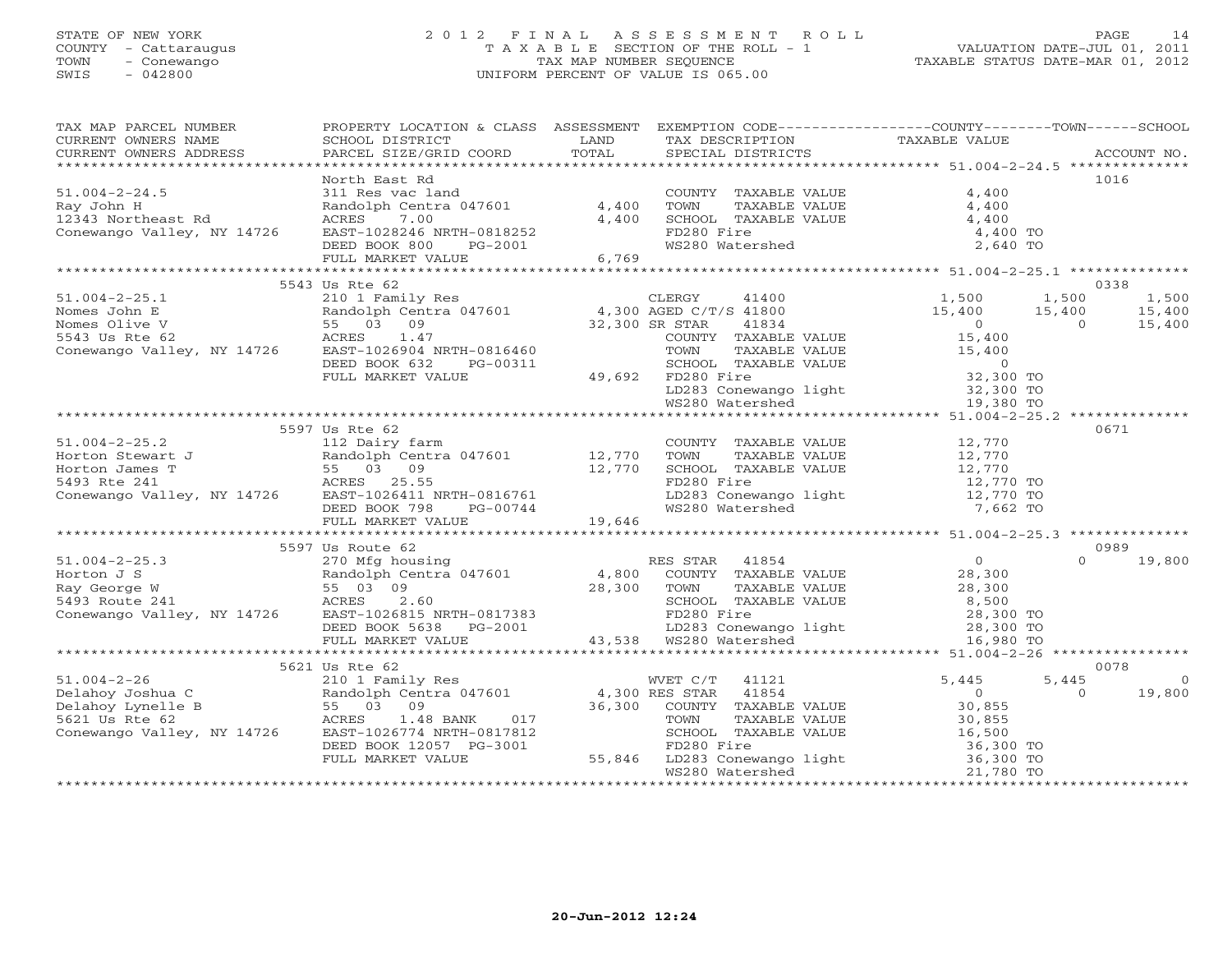## STATE OF NEW YORK 2 0 1 2 F I N A L A S S E S S M E N T R O L L PAGE 15 COUNTY - Cattaraugus T A X A B L E SECTION OF THE ROLL - 1 VALUATION DATE-JUL 01, 2011 TOWN - Conewango TAX MAP NUMBER SEQUENCE TAXABLE STATUS DATE-MAR 01, 2012 SWIS - 042800 UNIFORM PERCENT OF VALUE IS 065.00UNIFORM PERCENT OF VALUE IS 065.00

| $\begin{tabular}{lllllllll} \textsc{rank} & \textsc{map} & \textsc{papp} & \textsc{prop} & \textsc{prop} & \textsc{papp} \\ \textsc{cur}= & \textsc{papp} & \textsc{prop} & \textsc{prop} & \textsc{papp} \\ \textsc{cur}= & \textsc{papp} & \textsc{papp} & \textsc{papp} & \textsc{papp} \\ \textsc{cur}= & \textsc{papp} & \textsc{papp} & \textsc{papp} & \textsc{papp} \\ \textsc{papp} & \textsc{papp} & \textsc{papp} & \textsc{papp} & \textsc{papp} \\ \textsc{papp} & \$ |                 |  |                                                                                                                                                                                          |           |                 |
|------------------------------------------------------------------------------------------------------------------------------------------------------------------------------------------------------------------------------------------------------------------------------------------------------------------------------------------------------------------------------------------------------------------------------------------------------------------------------------|-----------------|--|------------------------------------------------------------------------------------------------------------------------------------------------------------------------------------------|-----------|-----------------|
|                                                                                                                                                                                                                                                                                                                                                                                                                                                                                    |                 |  |                                                                                                                                                                                          |           |                 |
|                                                                                                                                                                                                                                                                                                                                                                                                                                                                                    |                 |  |                                                                                                                                                                                          |           |                 |
|                                                                                                                                                                                                                                                                                                                                                                                                                                                                                    |                 |  |                                                                                                                                                                                          |           |                 |
|                                                                                                                                                                                                                                                                                                                                                                                                                                                                                    | 5605 Us Rte 62  |  |                                                                                                                                                                                          |           | 0354            |
|                                                                                                                                                                                                                                                                                                                                                                                                                                                                                    |                 |  |                                                                                                                                                                                          |           |                 |
|                                                                                                                                                                                                                                                                                                                                                                                                                                                                                    |                 |  |                                                                                                                                                                                          |           |                 |
|                                                                                                                                                                                                                                                                                                                                                                                                                                                                                    |                 |  |                                                                                                                                                                                          |           |                 |
|                                                                                                                                                                                                                                                                                                                                                                                                                                                                                    |                 |  |                                                                                                                                                                                          |           |                 |
|                                                                                                                                                                                                                                                                                                                                                                                                                                                                                    |                 |  |                                                                                                                                                                                          |           |                 |
|                                                                                                                                                                                                                                                                                                                                                                                                                                                                                    |                 |  |                                                                                                                                                                                          |           |                 |
|                                                                                                                                                                                                                                                                                                                                                                                                                                                                                    |                 |  |                                                                                                                                                                                          |           |                 |
|                                                                                                                                                                                                                                                                                                                                                                                                                                                                                    |                 |  |                                                                                                                                                                                          |           |                 |
|                                                                                                                                                                                                                                                                                                                                                                                                                                                                                    |                 |  |                                                                                                                                                                                          |           |                 |
| $\begin{tabular}{lllllllllllllllllllll} \text{50.5 U1 & Rem & 5605 US Rte & 62 & 5605 US Rte & 62 & 5605 US Rte & 62 & 5605 US Rte & 62 & 5605 US Rte & 62 & 5605 US Rte & 62 & 5605 US Rte & 62 & 5605 US Rte & 62 & 5605 US Rte & 62 & 5605 US Rte & 62 & 5605 US Rte & 62 & 5605 US Rte & 62 & 5605 US Rte & 62 & 5605 US Rte & 62 & 5605 US R$                                                                                                                                 |                 |  |                                                                                                                                                                                          |           |                 |
|                                                                                                                                                                                                                                                                                                                                                                                                                                                                                    | 12624 Us Rte 62 |  |                                                                                                                                                                                          | $\bigcap$ | 0359<br>19,800  |
|                                                                                                                                                                                                                                                                                                                                                                                                                                                                                    |                 |  |                                                                                                                                                                                          |           | $5,100$ $5,100$ |
|                                                                                                                                                                                                                                                                                                                                                                                                                                                                                    |                 |  |                                                                                                                                                                                          |           |                 |
|                                                                                                                                                                                                                                                                                                                                                                                                                                                                                    |                 |  |                                                                                                                                                                                          |           |                 |
|                                                                                                                                                                                                                                                                                                                                                                                                                                                                                    |                 |  |                                                                                                                                                                                          |           |                 |
|                                                                                                                                                                                                                                                                                                                                                                                                                                                                                    |                 |  |                                                                                                                                                                                          |           |                 |
|                                                                                                                                                                                                                                                                                                                                                                                                                                                                                    |                 |  |                                                                                                                                                                                          |           |                 |
|                                                                                                                                                                                                                                                                                                                                                                                                                                                                                    |                 |  |                                                                                                                                                                                          |           |                 |
|                                                                                                                                                                                                                                                                                                                                                                                                                                                                                    |                 |  |                                                                                                                                                                                          |           |                 |
|                                                                                                                                                                                                                                                                                                                                                                                                                                                                                    | NYS Route 62    |  |                                                                                                                                                                                          |           | 1015            |
|                                                                                                                                                                                                                                                                                                                                                                                                                                                                                    |                 |  |                                                                                                                                                                                          |           |                 |
|                                                                                                                                                                                                                                                                                                                                                                                                                                                                                    |                 |  |                                                                                                                                                                                          |           |                 |
|                                                                                                                                                                                                                                                                                                                                                                                                                                                                                    |                 |  |                                                                                                                                                                                          |           |                 |
|                                                                                                                                                                                                                                                                                                                                                                                                                                                                                    |                 |  |                                                                                                                                                                                          |           |                 |
|                                                                                                                                                                                                                                                                                                                                                                                                                                                                                    |                 |  |                                                                                                                                                                                          |           |                 |
|                                                                                                                                                                                                                                                                                                                                                                                                                                                                                    |                 |  |                                                                                                                                                                                          |           |                 |
|                                                                                                                                                                                                                                                                                                                                                                                                                                                                                    |                 |  |                                                                                                                                                                                          |           |                 |
|                                                                                                                                                                                                                                                                                                                                                                                                                                                                                    |                 |  |                                                                                                                                                                                          |           |                 |
|                                                                                                                                                                                                                                                                                                                                                                                                                                                                                    | Us Rte 62       |  |                                                                                                                                                                                          |           | 0105            |
|                                                                                                                                                                                                                                                                                                                                                                                                                                                                                    |                 |  | COUNTY TAXABLE VALUE 18,200                                                                                                                                                              |           |                 |
|                                                                                                                                                                                                                                                                                                                                                                                                                                                                                    |                 |  |                                                                                                                                                                                          |           |                 |
|                                                                                                                                                                                                                                                                                                                                                                                                                                                                                    |                 |  |                                                                                                                                                                                          |           |                 |
|                                                                                                                                                                                                                                                                                                                                                                                                                                                                                    |                 |  |                                                                                                                                                                                          |           |                 |
|                                                                                                                                                                                                                                                                                                                                                                                                                                                                                    |                 |  |                                                                                                                                                                                          |           |                 |
| 51.004-2-29<br>Horton Stewart J<br>Horton Stewart J<br>Say Route 241<br>Conewango Valley, NY 14726<br>Conewango Valley, NY 14726<br>Conewango Valley, NY 14726<br>Coneware Base 33.08<br>EAST-1026458<br>EAST-1026458<br>NRTH-0818519<br>DEED BOOK                                                                                                                                                                                                                                 |                 |  | TOWN TAXABLE VALUE<br>SCHOOL TAXABLE VALUE<br>SCHOOL TAXABLE VALUE<br>TOWN TAXABLE VALUE<br>18,200 TO<br>IS 200 TO<br>LD283 Conewango light<br>18,200 TO<br>MS280 Watershed<br>10,920 TO |           |                 |
|                                                                                                                                                                                                                                                                                                                                                                                                                                                                                    |                 |  |                                                                                                                                                                                          |           |                 |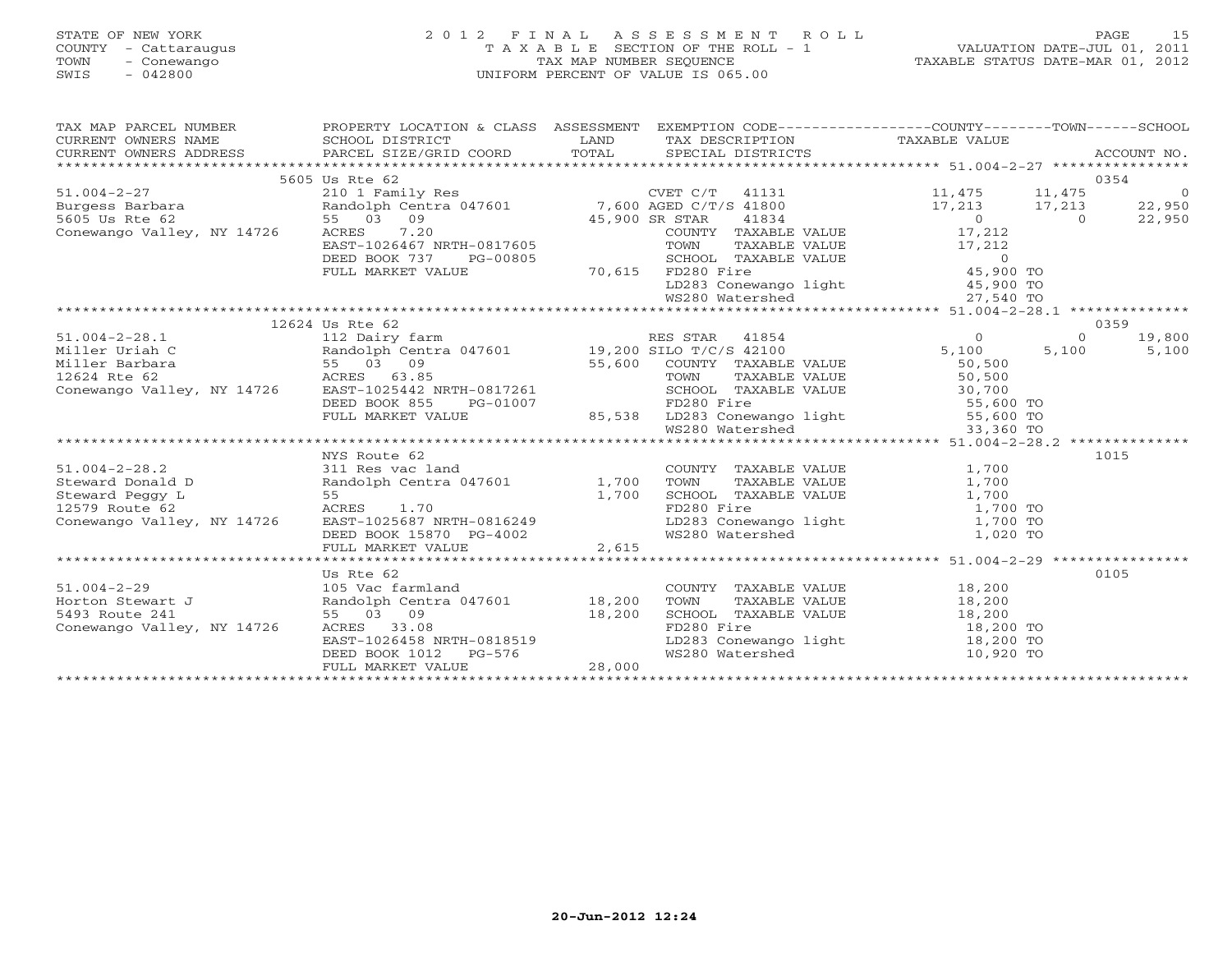#### STATE OF NEW YORK 2 0 1 2 F I N A L A S S E S S M E N T R O L L PAGE 16 COUNTY - Cattaraugus T A X A B L E SECTION OF THE ROLL - 1 VALUATION DATE-JUL 01, 2011 TOWN - Conewango TAX MAP NUMBER SEQUENCE TAXABLE STATUS DATE-MAR 01, 2012 SWIS - 042800 UNIFORM PERCENT OF VALUE IS 065.00UNIFORM PERCENT OF VALUE IS 065.00

| $\begin{tabular}{c cccccc} \multicolumn{4}{c }{\textbf{5821}} & \multicolumn{4}{c }{5821} & \multicolumn{4}{c }{5821} & \multicolumn{4}{c }{5821} & \multicolumn{4}{c }{5821} & \multicolumn{4}{c }{5821} & \multicolumn{4}{c }{5821} & \multicolumn{4}{c }{5821} & \multicolumn{4}{c }{5821} & \multicolumn{4}{c }{5821} & \multicolumn{4}{c }{5821} & \multicolumn{4}{c }{5821} & \multicolumn{4}{c }{582$ |                                              |        |  |               |
|--------------------------------------------------------------------------------------------------------------------------------------------------------------------------------------------------------------------------------------------------------------------------------------------------------------------------------------------------------------------------------------------------------------|----------------------------------------------|--------|--|---------------|
|                                                                                                                                                                                                                                                                                                                                                                                                              |                                              |        |  |               |
|                                                                                                                                                                                                                                                                                                                                                                                                              |                                              |        |  |               |
|                                                                                                                                                                                                                                                                                                                                                                                                              |                                              |        |  |               |
|                                                                                                                                                                                                                                                                                                                                                                                                              |                                              |        |  |               |
|                                                                                                                                                                                                                                                                                                                                                                                                              |                                              |        |  |               |
|                                                                                                                                                                                                                                                                                                                                                                                                              |                                              |        |  |               |
|                                                                                                                                                                                                                                                                                                                                                                                                              |                                              |        |  |               |
|                                                                                                                                                                                                                                                                                                                                                                                                              | 5715 Us Rte 62                               |        |  | 0926          |
|                                                                                                                                                                                                                                                                                                                                                                                                              |                                              |        |  |               |
|                                                                                                                                                                                                                                                                                                                                                                                                              |                                              |        |  |               |
|                                                                                                                                                                                                                                                                                                                                                                                                              |                                              |        |  |               |
|                                                                                                                                                                                                                                                                                                                                                                                                              |                                              |        |  |               |
|                                                                                                                                                                                                                                                                                                                                                                                                              |                                              |        |  |               |
|                                                                                                                                                                                                                                                                                                                                                                                                              |                                              |        |  |               |
|                                                                                                                                                                                                                                                                                                                                                                                                              |                                              |        |  |               |
|                                                                                                                                                                                                                                                                                                                                                                                                              |                                              |        |  |               |
|                                                                                                                                                                                                                                                                                                                                                                                                              | 5746 Cheney Rd                               |        |  | 0042          |
|                                                                                                                                                                                                                                                                                                                                                                                                              |                                              |        |  | $0 \t 19,800$ |
|                                                                                                                                                                                                                                                                                                                                                                                                              |                                              |        |  |               |
|                                                                                                                                                                                                                                                                                                                                                                                                              |                                              |        |  |               |
|                                                                                                                                                                                                                                                                                                                                                                                                              |                                              |        |  |               |
|                                                                                                                                                                                                                                                                                                                                                                                                              |                                              |        |  |               |
|                                                                                                                                                                                                                                                                                                                                                                                                              |                                              |        |  |               |
|                                                                                                                                                                                                                                                                                                                                                                                                              |                                              |        |  |               |
|                                                                                                                                                                                                                                                                                                                                                                                                              | Us Rte 62                                    |        |  | 0726          |
|                                                                                                                                                                                                                                                                                                                                                                                                              | $314$ Rural vac<10                           |        |  |               |
|                                                                                                                                                                                                                                                                                                                                                                                                              |                                              |        |  |               |
|                                                                                                                                                                                                                                                                                                                                                                                                              |                                              |        |  |               |
|                                                                                                                                                                                                                                                                                                                                                                                                              |                                              |        |  |               |
|                                                                                                                                                                                                                                                                                                                                                                                                              |                                              |        |  |               |
| $\begin{array}{cccccccc} 51.004-2-35 & & & & & & 08 \times 10 & & & & & & 08 \times 10 & & & & & & 08 \times 10 & & & & & & 08 \times 10 & & & & & & 08 \times 10 & & & & & 08 \times 10 & & & & & & 08 \times 10 & & & & & & 08 \times 10 & & & & & & 08 \times 10 & & & & & & 08 \times 10 & & & & & & 08 \times 10 & & & & & & 08 \times 10 & & & & & & 08 \times 10 & & & & & & 08 \times 10 & & & & &$  |                                              |        |  |               |
|                                                                                                                                                                                                                                                                                                                                                                                                              |                                              |        |  |               |
|                                                                                                                                                                                                                                                                                                                                                                                                              | 12219 Youngs Rd                              |        |  | 0944          |
|                                                                                                                                                                                                                                                                                                                                                                                                              |                                              |        |  |               |
|                                                                                                                                                                                                                                                                                                                                                                                                              |                                              |        |  |               |
|                                                                                                                                                                                                                                                                                                                                                                                                              |                                              |        |  |               |
|                                                                                                                                                                                                                                                                                                                                                                                                              |                                              |        |  |               |
| 12219 Youngs Rd<br>12219 Youngs Rd<br>210 1 Family Res<br>210 1 Family Res<br>210 1 Family Res<br>210 1 Family Res<br>210 1 Family Res<br>210 1 Family Res<br>210 1 Family Res<br>210 1 Family Res<br>210 1 Family Res<br>210 1 Family Res<br>210 1 Fa                                                                                                                                                       |                                              |        |  |               |
|                                                                                                                                                                                                                                                                                                                                                                                                              | EAST-1031337 NRTH-0823592                    |        |  |               |
|                                                                                                                                                                                                                                                                                                                                                                                                              | DEED BOOK 17471 PG-8001<br>FULL MARKET VALUE | 76,923 |  |               |
|                                                                                                                                                                                                                                                                                                                                                                                                              |                                              |        |  |               |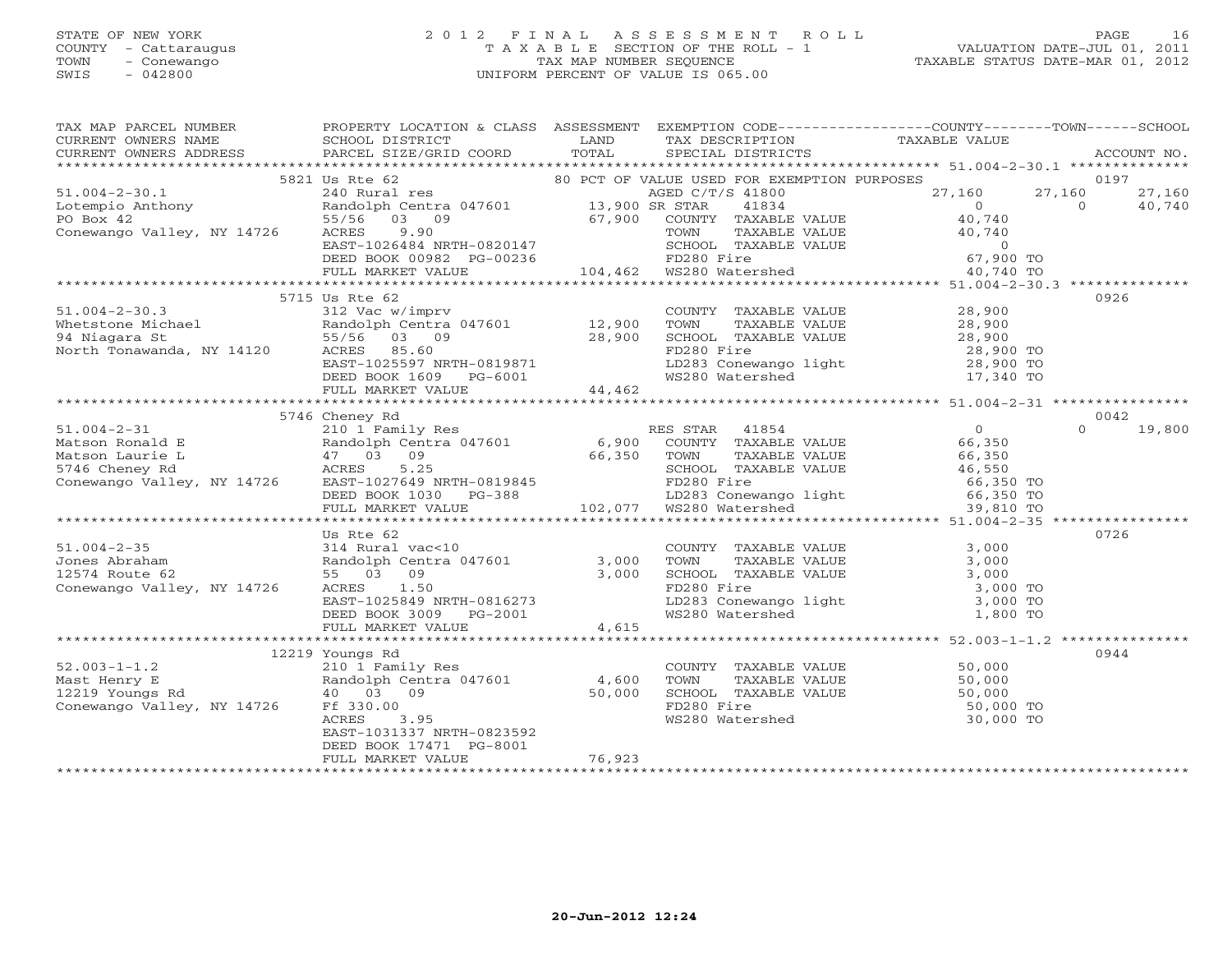## STATE OF NEW YORK 2 0 1 2 F I N A L A S S E S S M E N T R O L L PAGE 17 COUNTY - Cattaraugus T A X A B L E SECTION OF THE ROLL - 1 VALUATION DATE-JUL 01, 2011 TOWN - Conewango TAX MAP NUMBER SEQUENCE TAXABLE STATUS DATE-MAR 01, 2012 SWIS - 042800 UNIFORM PERCENT OF VALUE IS 065.00UNIFORM PERCENT OF VALUE IS 065.00

| TAX MAP PARCEL NUMBER<br>CURRENT OWNERS NAME<br>CURRENT OWNERS ADDRESS                                                                                                                                                                                                                                                  | PROPERTY LOCATION & CLASS ASSESSMENT EXEMPTION CODE---------------COUNTY-------TOWN------SCHOOL<br>SCHOOL DISTRICT<br>PARCEL SIZE/GRID COORD                                                                                                                             | LAND<br>TOTAL | TAX DESCRIPTION<br>SPECIAL DISTRICTS                                                                                       | TAXABLE VALUE                                                                         |                                   | ACCOUNT NO.                       |
|-------------------------------------------------------------------------------------------------------------------------------------------------------------------------------------------------------------------------------------------------------------------------------------------------------------------------|--------------------------------------------------------------------------------------------------------------------------------------------------------------------------------------------------------------------------------------------------------------------------|---------------|----------------------------------------------------------------------------------------------------------------------------|---------------------------------------------------------------------------------------|-----------------------------------|-----------------------------------|
|                                                                                                                                                                                                                                                                                                                         |                                                                                                                                                                                                                                                                          |               |                                                                                                                            |                                                                                       |                                   |                                   |
|                                                                                                                                                                                                                                                                                                                         | 12168 North East Rd                                                                                                                                                                                                                                                      |               |                                                                                                                            |                                                                                       |                                   | 0412                              |
| $52.003 - 1 - 2.1$<br>Miller William E Randolph Centra<br>Miller Frona D 39/40 03 09<br>12168 Northeast Rd Ff 3000.00<br>Conewango Valley, NY 14726                                                                                                                                                                     | North East Rue<br>112 Dairy farm<br>Randolph Centra 047601 26,450 SILO T/C/S 42100<br>39/40 03 09 102,475 COUNTY TAXABLE<br>Ff 3000.00<br>ACRES 131.50<br>EAST-1032027 NRTH-0822119<br>DEED BOOK 00965 PG-00705<br>ACRES 131.50                                          |               | COUNTY TAXABLE VALUE<br>TOWN<br>TAXABLE VALUE<br>SCHOOL TAXABLE VALUE<br>FD280 Fire<br>WS280 Watershed                     | $\overline{0}$<br>400<br>102,075<br>102,075<br>82,275<br>102,475 TO<br>$61,485$ TO    | $\Omega$<br>400                   | 19,800<br>400                     |
|                                                                                                                                                                                                                                                                                                                         | FULL MARKET VALUE                                                                                                                                                                                                                                                        | 157,654       |                                                                                                                            |                                                                                       |                                   |                                   |
|                                                                                                                                                                                                                                                                                                                         | 5985 Chapman Rd                                                                                                                                                                                                                                                          |               |                                                                                                                            |                                                                                       |                                   | 1053                              |
| $52.003 - 1 - 2.2$<br>Miller Andy D<br>Miller Tena W<br>Miller Tena W<br>5985 Chapman Rd<br>ConewangoValley, NY 14726<br>ACRES 5.25                                                                                                                                                                                     | Chapman Kd<br>210 1 Family Res<br>Randolph Centra 047601 6,000 BUS C/T/S 47610<br>39/40 03 09 61,000 COUNTY TAXABLE VALUE<br>TOWN TAXABLE VALUE<br>FT 3000.00<br>ACRES 5.25<br>EAST-1032623 NRTH-0823597<br>DEED BOOK 11552 PG-9001 WS280 WE<br>FULL MARKET VALUE 93,846 |               | TOWN<br>TAXABLE VALUE<br>SCHOOL TAXABLE VALUE 55, 600<br>FD280 Fire 61, 000 TO<br>WS280 Watershed 33, 360 TO<br>33, 360 TO | $\begin{array}{c} 0 \\ 5\, , \, 4\,0\,0 \\ 5\,5\, , \, 6\,0\,0 \end{array}$<br>55,600 | $\Omega$<br>5,400                 | 19,800<br>5,400                   |
|                                                                                                                                                                                                                                                                                                                         |                                                                                                                                                                                                                                                                          |               | 3,240 EX                                                                                                                   |                                                                                       |                                   |                                   |
|                                                                                                                                                                                                                                                                                                                         |                                                                                                                                                                                                                                                                          |               |                                                                                                                            |                                                                                       |                                   |                                   |
|                                                                                                                                                                                                                                                                                                                         | 12147 North East Rd                                                                                                                                                                                                                                                      |               |                                                                                                                            |                                                                                       |                                   | 0081                              |
|                                                                                                                                                                                                                                                                                                                         |                                                                                                                                                                                                                                                                          |               |                                                                                                                            |                                                                                       | 8,575<br>$\Omega$                 | $\overline{0}$<br>34,300          |
|                                                                                                                                                                                                                                                                                                                         |                                                                                                                                                                                                                                                                          |               |                                                                                                                            |                                                                                       |                                   |                                   |
|                                                                                                                                                                                                                                                                                                                         |                                                                                                                                                                                                                                                                          |               |                                                                                                                            |                                                                                       |                                   |                                   |
| $\begin{tabular}{lllllllllllll} \mbox{\emph{\small 12} & $1.2$ & $1.2$ & $1.2$ & $1.2$ & $1.2$ & $1.2$ & $1.2$ & $1.2$ & $1.2$ & $1.2$ & $1.2$ & $1.2$ & $1.2$ & $1.2$ & $1.2$ & $1.2$ & $1.2$ & $1.2$ & $1.2$ & $1.20$ & $1.20$ & $1.20$ & $1.20$ & $1.20$ & $1.20$ & $1.20$ & $1.20$ & $1.20$ & $1.20$ & $1.20$ & $1$ | 12096 North East Rd                                                                                                                                                                                                                                                      |               | 41700<br>41700<br>41700<br>$-0.770$ Age and $-0.7100$<br>86,200 RES STAR 41854                                             | $7,200$<br>$12,000$<br>$0$                                                            | 7,200<br>12,000<br>$\overline{0}$ | 0084<br>7,200<br>12,000<br>19,800 |
| Conewango Valley, NY 14726                                                                                                                                                                                                                                                                                              | EAST-1033460 NKTH-voal<br>DEED BOOK 1092 PG-7001 SCHOOL 1002<br>The Meth Mater 132,615 FD280 Fire                                                                                                                                                                        |               | COUNTY TAXABLE VALUE<br>TAXABLE VALUE<br>SCHOOL TAXABLE VALUE 47,200                                                       | 67,000<br>67,000                                                                      |                                   |                                   |
| MAY BE SUBJECT TO PAYMENT<br>UNDER RPTL483 UNTIL 2015                                                                                                                                                                                                                                                                   |                                                                                                                                                                                                                                                                          |               | WS280 Watershed                                                                                                            | 86,200 TO<br>51,720 TO                                                                |                                   |                                   |
|                                                                                                                                                                                                                                                                                                                         | 5907 Dempsey Rd                                                                                                                                                                                                                                                          |               |                                                                                                                            |                                                                                       |                                   | 0066                              |
| $52.003 - 1 - 6$                                                                                                                                                                                                                                                                                                        | 240 Rural res<br>Randolph Centra 047601 26,333 COUNTY TAXABLE VALUE<br>32/40 03 09 50,400 TOWN TAXABLE VALUE<br>EAST-1034867 NRTH-0822636<br>DEED BOOK 785 PG-00866<br>FIILL MARKET *****--<br>FULL MARKET VALUE                                                         | 77,538        | 41834<br>SR STAR<br>SCHOOL TAXABLE VALUE<br>FD280 Fire<br>WS280 Watershed                                                  | $\overline{0}$<br>$50,400$<br>$50,400$<br>50,400<br>9,350<br>50,400 TO<br>30,240 TO   | $\Omega$                          | 41,050                            |
|                                                                                                                                                                                                                                                                                                                         |                                                                                                                                                                                                                                                                          |               |                                                                                                                            |                                                                                       |                                   |                                   |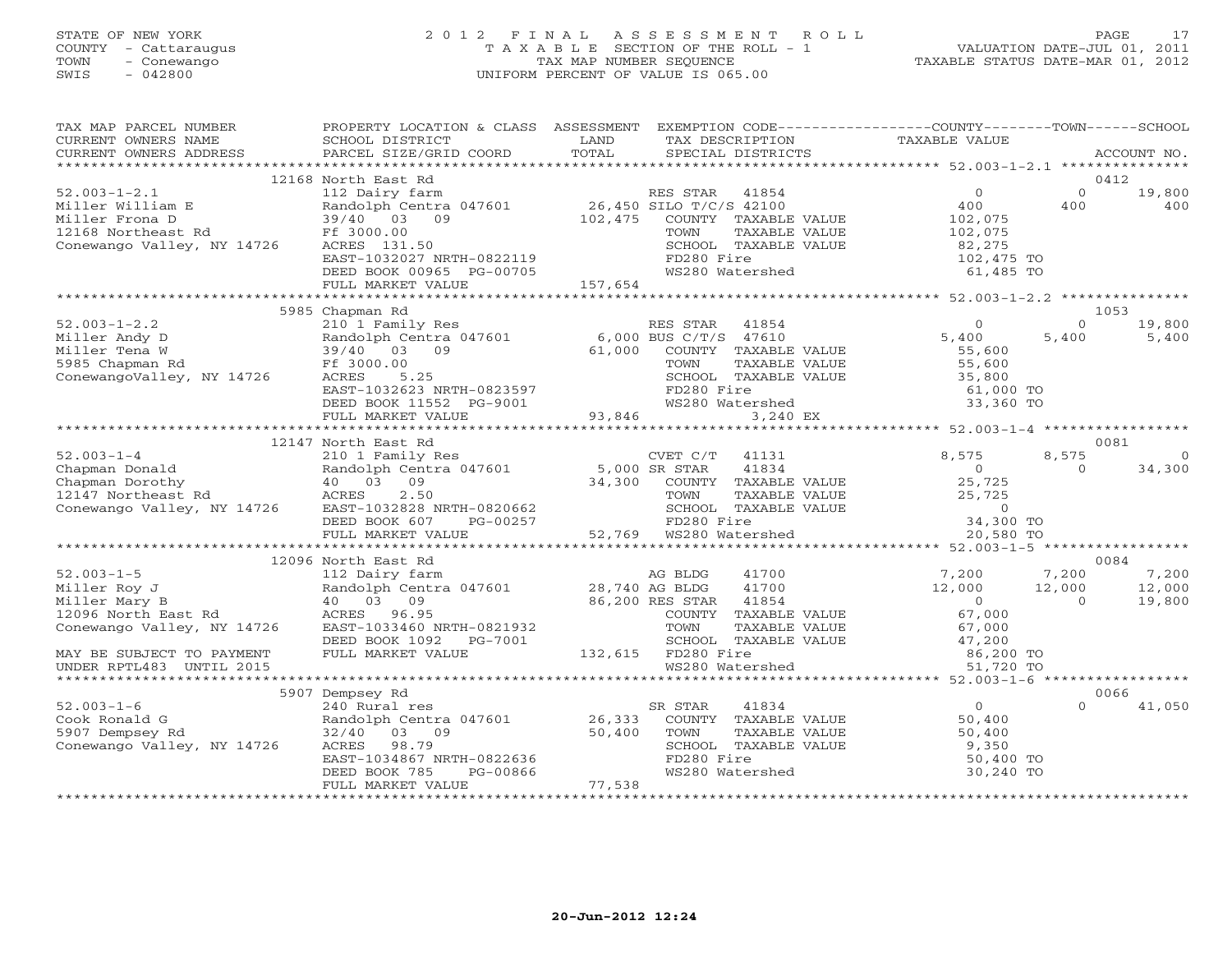## STATE OF NEW YORK 2 0 1 2 F I N A L A S S E S S M E N T R O L L PAGE 18 COUNTY - Cattaraugus T A X A B L E SECTION OF THE ROLL - 1 VALUATION DATE-JUL 01, 2011 TOWN - Conewango TAX MAP NUMBER SEQUENCE TAXABLE STATUS DATE-MAR 01, 2012 SWIS - 042800 UNIFORM PERCENT OF VALUE IS 065.00UNIFORM PERCENT OF VALUE IS 065.00

| TAX MAP PARCEL NUMBER<br>TAXING PARCEL SCHOOL DISTRICT CORD TO ADDEDENTIAL EXAMPLE TO TAXABLE VALUE<br>CURRENT OWNERS NAME SCHOOL DISTRICT TO TAXING THE TRANSFORM TAXABLE VALUE<br>CURRENT OWNERS ADDRESS PARCEL SIZE/GRID COORD TOTAL SPECIAL DISTRICTS ACC                                                                                                                                                            | PROPERTY LOCATION & CLASS ASSESSMENT EXEMPTION CODE---------------COUNTY-------TOWN------SCHOOL |        |                                                                                                                                                                                                                                                          |                                                                                                                       |
|--------------------------------------------------------------------------------------------------------------------------------------------------------------------------------------------------------------------------------------------------------------------------------------------------------------------------------------------------------------------------------------------------------------------------|-------------------------------------------------------------------------------------------------|--------|----------------------------------------------------------------------------------------------------------------------------------------------------------------------------------------------------------------------------------------------------------|-----------------------------------------------------------------------------------------------------------------------|
|                                                                                                                                                                                                                                                                                                                                                                                                                          |                                                                                                 |        |                                                                                                                                                                                                                                                          |                                                                                                                       |
|                                                                                                                                                                                                                                                                                                                                                                                                                          | 5923 Dempsey Rd                                                                                 |        |                                                                                                                                                                                                                                                          | 0907                                                                                                                  |
| 52.003-1-6./1<br>White Nancy<br>White Nancy<br>Mite Nancy<br>Ramburg Rd<br>20,400 OS 09 34,000 COUNTY TAXABLE VALUE<br>24,000 COUNTY TAXABLE VALUE<br>24,000 COUNTY TAXABLE VALUE<br>24,000 COUNTY TAXABLE VALUE<br>24,000 COUNTY TAXABLE VALUE<br>                                                                                                                                                                      |                                                                                                 |        |                                                                                                                                                                                                                                                          | $\Omega$<br>19,800                                                                                                    |
|                                                                                                                                                                                                                                                                                                                                                                                                                          |                                                                                                 |        |                                                                                                                                                                                                                                                          |                                                                                                                       |
|                                                                                                                                                                                                                                                                                                                                                                                                                          |                                                                                                 |        |                                                                                                                                                                                                                                                          |                                                                                                                       |
|                                                                                                                                                                                                                                                                                                                                                                                                                          |                                                                                                 |        |                                                                                                                                                                                                                                                          |                                                                                                                       |
|                                                                                                                                                                                                                                                                                                                                                                                                                          |                                                                                                 |        |                                                                                                                                                                                                                                                          |                                                                                                                       |
|                                                                                                                                                                                                                                                                                                                                                                                                                          |                                                                                                 |        |                                                                                                                                                                                                                                                          |                                                                                                                       |
|                                                                                                                                                                                                                                                                                                                                                                                                                          | 12041 North East Rd                                                                             |        |                                                                                                                                                                                                                                                          | 0414                                                                                                                  |
| $\begin{tabular}{lllllllllllll} \text{52.003--1--7} & \text{12.041 NOTL RES STR} & \text{RES STR} & \text{41854} & 0 \\ & 112 Dairy farm & \text{RES STR} & \text{41854} & 0 \\ \text{Yoder Samuel L} & 39/40 & 03 & 09 & 75,200 & \text{COUNTY} & \text{TXABLE VALUE} & 60,800 \\ \text{12041 Northeast Rd} & \text{ACRES} & 17.55 & & \text{TOMN} & \text{TXABLE VALUE} & 60,800 \\ \text{Conewango Valley, NY 14726}$ |                                                                                                 |        |                                                                                                                                                                                                                                                          | $0 \t 19,800$                                                                                                         |
|                                                                                                                                                                                                                                                                                                                                                                                                                          |                                                                                                 |        |                                                                                                                                                                                                                                                          | 14,400<br>14,400                                                                                                      |
|                                                                                                                                                                                                                                                                                                                                                                                                                          |                                                                                                 |        |                                                                                                                                                                                                                                                          |                                                                                                                       |
|                                                                                                                                                                                                                                                                                                                                                                                                                          |                                                                                                 |        |                                                                                                                                                                                                                                                          |                                                                                                                       |
|                                                                                                                                                                                                                                                                                                                                                                                                                          |                                                                                                 |        |                                                                                                                                                                                                                                                          |                                                                                                                       |
|                                                                                                                                                                                                                                                                                                                                                                                                                          |                                                                                                 |        |                                                                                                                                                                                                                                                          |                                                                                                                       |
|                                                                                                                                                                                                                                                                                                                                                                                                                          |                                                                                                 |        |                                                                                                                                                                                                                                                          |                                                                                                                       |
|                                                                                                                                                                                                                                                                                                                                                                                                                          |                                                                                                 |        |                                                                                                                                                                                                                                                          |                                                                                                                       |
|                                                                                                                                                                                                                                                                                                                                                                                                                          | 11999 North East Rd                                                                             |        |                                                                                                                                                                                                                                                          | 0424                                                                                                                  |
|                                                                                                                                                                                                                                                                                                                                                                                                                          |                                                                                                 |        |                                                                                                                                                                                                                                                          | $0 \t 19,800$                                                                                                         |
|                                                                                                                                                                                                                                                                                                                                                                                                                          |                                                                                                 |        |                                                                                                                                                                                                                                                          |                                                                                                                       |
|                                                                                                                                                                                                                                                                                                                                                                                                                          |                                                                                                 |        |                                                                                                                                                                                                                                                          |                                                                                                                       |
|                                                                                                                                                                                                                                                                                                                                                                                                                          |                                                                                                 |        |                                                                                                                                                                                                                                                          |                                                                                                                       |
|                                                                                                                                                                                                                                                                                                                                                                                                                          |                                                                                                 |        |                                                                                                                                                                                                                                                          |                                                                                                                       |
|                                                                                                                                                                                                                                                                                                                                                                                                                          |                                                                                                 |        |                                                                                                                                                                                                                                                          |                                                                                                                       |
| $\begin{tabular}{lllllllllllll} \text{52.003--1-9} & & & & & & & 11999\text{ North East Rd} & & & & & \text{RES STAR} & 41854 & & & & 0 \\ \text{Coblentz Anna A} & & & & & & & & \text{Randolph Centra 047601} & & & & & 6,400\text{ COUNTY TAXABLE VALUE} & & & 33,400\text{Coblentz Roman H} & & & 32/40\text{ O3} & 09 & & 33,400\text{ TOWN TAXABLE VALUE} & & 33,400\text{5464 Myers Rd} & & & & & & \text$        |                                                                                                 |        |                                                                                                                                                                                                                                                          |                                                                                                                       |
|                                                                                                                                                                                                                                                                                                                                                                                                                          |                                                                                                 |        |                                                                                                                                                                                                                                                          |                                                                                                                       |
|                                                                                                                                                                                                                                                                                                                                                                                                                          | 11990 North East Rd                                                                             |        |                                                                                                                                                                                                                                                          | 0063                                                                                                                  |
|                                                                                                                                                                                                                                                                                                                                                                                                                          |                                                                                                 |        |                                                                                                                                                                                                                                                          | 17,000<br>17,000                                                                                                      |
|                                                                                                                                                                                                                                                                                                                                                                                                                          |                                                                                                 |        |                                                                                                                                                                                                                                                          |                                                                                                                       |
|                                                                                                                                                                                                                                                                                                                                                                                                                          |                                                                                                 |        |                                                                                                                                                                                                                                                          | $\begin{array}{cccc} 4,500 & 4,500 & -4,500 \ 0 & 0 & 19,800 \ 500 & 500 & 1,400 \ 1,400 & 1,400 & 1,400 \end{array}$ |
|                                                                                                                                                                                                                                                                                                                                                                                                                          |                                                                                                 |        |                                                                                                                                                                                                                                                          |                                                                                                                       |
|                                                                                                                                                                                                                                                                                                                                                                                                                          |                                                                                                 |        |                                                                                                                                                                                                                                                          |                                                                                                                       |
|                                                                                                                                                                                                                                                                                                                                                                                                                          |                                                                                                 |        |                                                                                                                                                                                                                                                          |                                                                                                                       |
|                                                                                                                                                                                                                                                                                                                                                                                                                          |                                                                                                 |        |                                                                                                                                                                                                                                                          |                                                                                                                       |
|                                                                                                                                                                                                                                                                                                                                                                                                                          |                                                                                                 |        |                                                                                                                                                                                                                                                          |                                                                                                                       |
|                                                                                                                                                                                                                                                                                                                                                                                                                          |                                                                                                 |        |                                                                                                                                                                                                                                                          |                                                                                                                       |
|                                                                                                                                                                                                                                                                                                                                                                                                                          |                                                                                                 |        |                                                                                                                                                                                                                                                          |                                                                                                                       |
|                                                                                                                                                                                                                                                                                                                                                                                                                          | North East Rd                                                                                   |        |                                                                                                                                                                                                                                                          | 0963                                                                                                                  |
|                                                                                                                                                                                                                                                                                                                                                                                                                          |                                                                                                 |        |                                                                                                                                                                                                                                                          |                                                                                                                       |
| 52.003-1-11.2<br>Coblentz Henry M<br>Coblentz Tena E 32 03 09<br>5464 Myers Rd Ff 800.0<br>Conewango Valley, NY 14726<br>Conewango Valley, NY 14726<br>Conewango Valley, NY 14726<br>Conewango Valley, NY 14726<br>Conewango Valley, NY 14726<br>                                                                                                                                                                        |                                                                                                 |        | COUNTY TAXABLE VALUE<br>TOWN TAXABLE VALUE<br>SCHOOL TAXABLE VALUE<br>FD280 Fire<br>WS280 Watershed<br>TO 15,000 TO<br>9,000 TO<br>PO280 Watershed<br>PO280 Watershed<br>PO280 Watershed<br>PO280 Watershed<br>PO280 Matershed<br>PO280 Matershed<br>PO2 |                                                                                                                       |
|                                                                                                                                                                                                                                                                                                                                                                                                                          |                                                                                                 |        |                                                                                                                                                                                                                                                          |                                                                                                                       |
|                                                                                                                                                                                                                                                                                                                                                                                                                          |                                                                                                 |        |                                                                                                                                                                                                                                                          |                                                                                                                       |
|                                                                                                                                                                                                                                                                                                                                                                                                                          |                                                                                                 |        |                                                                                                                                                                                                                                                          |                                                                                                                       |
|                                                                                                                                                                                                                                                                                                                                                                                                                          | EAST-1037442 NRTH-0822323                                                                       |        |                                                                                                                                                                                                                                                          |                                                                                                                       |
|                                                                                                                                                                                                                                                                                                                                                                                                                          | DEED BOOK 00984 PG-00981<br>FULL MARKET VALUE                                                   | 23,077 |                                                                                                                                                                                                                                                          |                                                                                                                       |
|                                                                                                                                                                                                                                                                                                                                                                                                                          |                                                                                                 |        |                                                                                                                                                                                                                                                          |                                                                                                                       |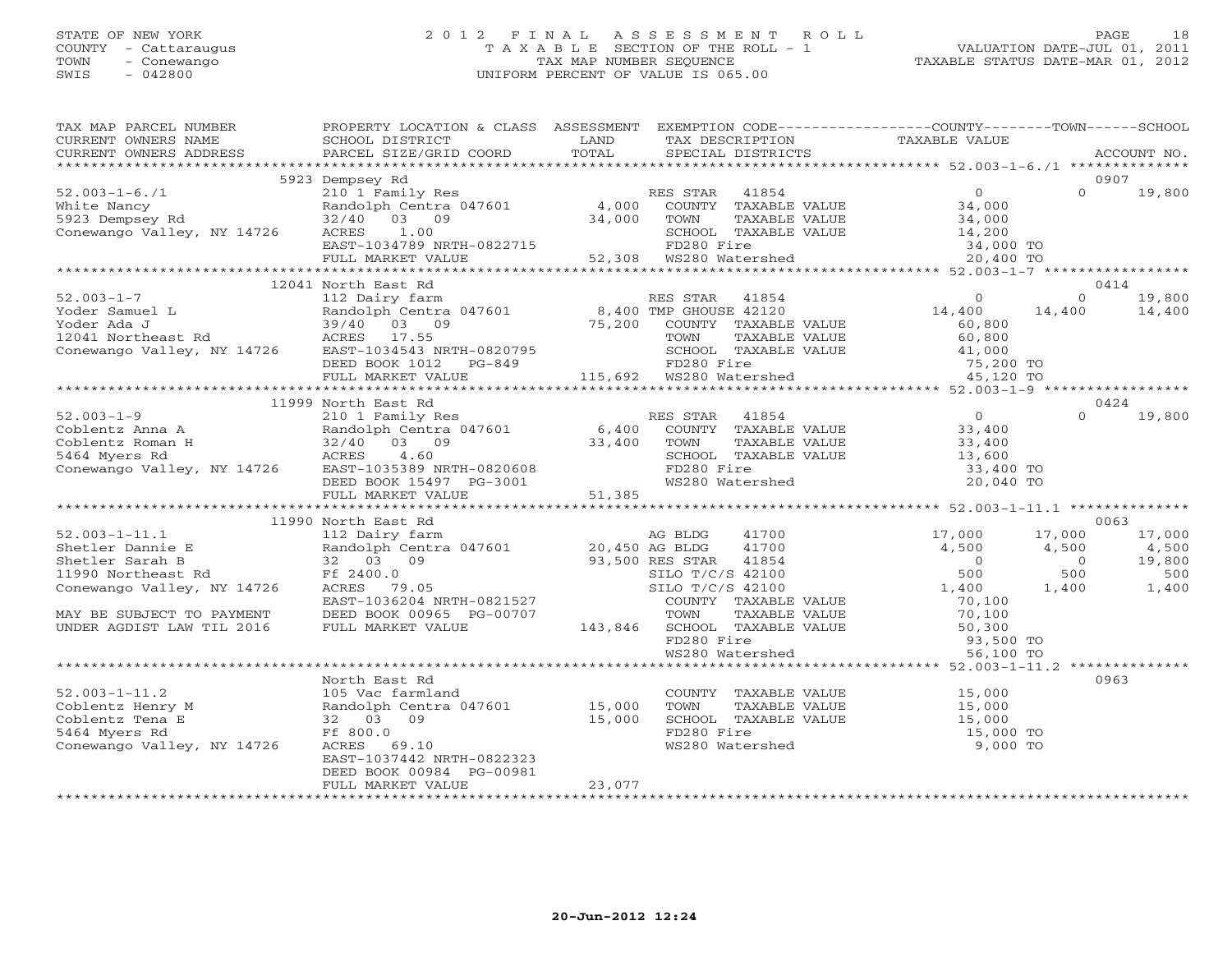## STATE OF NEW YORK 2 0 1 2 F I N A L A S S E S S M E N T R O L L PAGE 19 COUNTY - Cattaraugus T A X A B L E SECTION OF THE ROLL - 1 VALUATION DATE-JUL 01, 2011 TOWN - Conewango TAX MAP NUMBER SEQUENCE TAXABLE STATUS DATE-MAR 01, 2012 SWIS - 042800 UNIFORM PERCENT OF VALUE IS 065.00UNIFORM PERCENT OF VALUE IS 065.00

| TAX MAP PARCEL NUMBER<br>CURRENT OWNERS NAME<br>CURRENT OWNERS ADDRESS           | PROPERTY LOCATION & CLASS ASSESSMENT<br>SCHOOL DISTRICT<br>PARCEL SIZE/GRID COORD                    | LAND<br>TOTAL | EXEMPTION CODE-----------------COUNTY-------TOWN------SCHOOL<br>TAX DESCRIPTION TAXABLE VALUE SPECIAL DISTRICTS |                       | ACCOUNT NO.        |
|----------------------------------------------------------------------------------|------------------------------------------------------------------------------------------------------|---------------|-----------------------------------------------------------------------------------------------------------------|-----------------------|--------------------|
|                                                                                  |                                                                                                      |               |                                                                                                                 |                       |                    |
|                                                                                  |                                                                                                      |               |                                                                                                                 |                       | 0964               |
| $52.003 - 1 - 11.3$                                                              | And tarmland<br>Randolph Centra 047601 1,750<br>32 03 09 1,750<br>ACRES 8.75<br>EAST-1037146 MDTY 11 |               | COUNTY TAXABLE VALUE                                                                                            | 1,750                 |                    |
| Coblentz Henry M                                                                 |                                                                                                      |               |                                                                                                                 | 1,750                 |                    |
| Coblentz Tena E                                                                  |                                                                                                      |               | TOWN      TAXABLE VALUE<br>SCHOOL   TAXABLE VALUE                                                               | 1,750                 |                    |
|                                                                                  |                                                                                                      |               | FD280 Fire                                                                                                      |                       |                    |
| 5464 Myers Rd                                                                    |                                                                                                      |               |                                                                                                                 | 1,750 TO              |                    |
| Conewango Valley, NY 14726                                                       |                                                                                                      |               | WS280 Watershed                                                                                                 | 1,050 TO              |                    |
|                                                                                  | DEED BOOK 00985 PG-00354                                                                             |               |                                                                                                                 |                       |                    |
|                                                                                  | FULL MARKET VALUE                                                                                    | 2,692         |                                                                                                                 |                       |                    |
|                                                                                  |                                                                                                      |               |                                                                                                                 |                       |                    |
|                                                                                  | Off North East Rd                                                                                    |               |                                                                                                                 |                       | 0981               |
| $52.003 - 1 - 11.4$                                                              | 105 Vac farmland                                                                                     |               | COUNTY TAXABLE VALUE                                                                                            | 1,250                 |                    |
| Coblentz Henry M                                                                 | Randolph Centra 047601 1,250                                                                         |               | TOWN<br>TAXABLE VALUE                                                                                           | 1,250                 |                    |
| Coblentz Tena E                                                                  | 32 3 9                                                                                               | 1,250         | SCHOOL TAXABLE VALUE                                                                                            | 1,250                 |                    |
| 5464 Myers Rd                                                                    | ACRES<br>5.25                                                                                        |               | FD280 Fire                                                                                                      | 1,250 TO              |                    |
| Conewango Valley, NY 14726                                                       | EAST-1037044 NRTH-0822131                                                                            |               |                                                                                                                 |                       |                    |
|                                                                                  | DEED BOOK 999<br>$PG-419$                                                                            |               |                                                                                                                 |                       |                    |
|                                                                                  | FULL MARKET VALUE                                                                                    | 1,923         |                                                                                                                 |                       |                    |
|                                                                                  |                                                                                                      |               |                                                                                                                 |                       |                    |
|                                                                                  | 11918 Youngs Rd                                                                                      |               |                                                                                                                 |                       | 0226               |
| $52.003 - 1 - 12.1$                                                              | 312 Vac w/imprv                                                                                      |               | SILO T/C/S 42100                                                                                                | 1,300                 | 1,300<br>1,300     |
| Wengerd Levi E<br>Wengerd Elizabeth<br>12641 Dredge Rd<br>South Dayton, NY 14138 | Fandolph Centra 047601 10,500 COUNTY TAXABLE VALUE<br>32 03 09 35,500 TOWN TAXABLE VALUE             |               |                                                                                                                 |                       |                    |
|                                                                                  | 32 03 09                                                                                             |               |                                                                                                                 | 34,200<br>34,200      |                    |
|                                                                                  | ACRES 21.35                                                                                          |               | SCHOOL TAXABLE VALUE 34,200<br>FD280 Fire 35,500 TO                                                             |                       |                    |
|                                                                                  | EAST-1037480 NRTH-0823523                                                                            |               |                                                                                                                 |                       |                    |
|                                                                                  | DEED BOOK 1017 PG-442                                                                                |               | WS280 Watershed                                                                                                 | 21,300 TO             |                    |
|                                                                                  | FULL MARKET VALUE                                                                                    | 54,615        |                                                                                                                 |                       |                    |
|                                                                                  |                                                                                                      |               |                                                                                                                 |                       |                    |
|                                                                                  | 11829 Youngs Rd                                                                                      |               |                                                                                                                 |                       | 0260               |
| $52.003 - 1 - 13$                                                                |                                                                                                      |               | RES STAR 41854                                                                                                  | $\circ$               | $\Omega$<br>19,800 |
| Hostetler David N                                                                | 210 1 Family Res<br>Randolph Centra 047601 6,300                                                     |               | ES STAR 41854<br>COUNTY TAXABLE VALUE                                                                           | 28,000                |                    |
| Hostetler Mattie L                                                               | 32 03<br>09                                                                                          | 28,000        | TOWN<br>TAXABLE VALUE                                                                                           | 28,000                |                    |
| 11829 Youngs Rd                                                                  | 9.65<br>ACRES                                                                                        |               | SCHOOL TAXABLE VALUE                                                                                            | 8,200                 |                    |
| Conewango Valley, NY 14726                                                       | EAST-1037084 NRTH-0823504                                                                            |               | FD280 Fire                                                                                                      | 28,000 TO             |                    |
|                                                                                  | DEED BOOK 491<br>PG-2002                                                                             |               | WS280 Watershed                                                                                                 | 16,800 TO             |                    |
|                                                                                  | FULL MARKET VALUE                                                                                    | 43,077        |                                                                                                                 |                       |                    |
|                                                                                  |                                                                                                      |               |                                                                                                                 |                       |                    |
|                                                                                  | Youngs Rd                                                                                            |               |                                                                                                                 |                       | 0489               |
| $52.003 - 1 - 14$                                                                | 910 Priv forest                                                                                      |               | COUNTY TAXABLE VALUE                                                                                            | 15,700                |                    |
|                                                                                  | Randolph Centra 047601 15,700                                                                        |               | TOWN                                                                                                            | 15,700                |                    |
| Wojakowski Edward K                                                              |                                                                                                      |               | TAXABLE VALUE                                                                                                   |                       |                    |
| Wojakowski Lucy                                                                  | $24/32$ 03 09                                                                                        | 15,700        | SCHOOL TAXABLE VALUE                                                                                            | 15,700<br>$15,700$ TO |                    |
| 7277 Heinrich Rd                                                                 | 77.73<br>ACRES                                                                                       |               | FD280 Fire                                                                                                      |                       |                    |
| Hamburg, NY 14075                                                                | EAST-1039039 NRTH-0822470                                                                            |               | WS280 Watershed                                                                                                 | 9,420 TO              |                    |
|                                                                                  | DEED BOOK 698<br>PG-01040                                                                            |               |                                                                                                                 |                       |                    |
|                                                                                  | FULL MARKET VALUE                                                                                    | 24,154        |                                                                                                                 |                       |                    |
|                                                                                  |                                                                                                      |               |                                                                                                                 |                       |                    |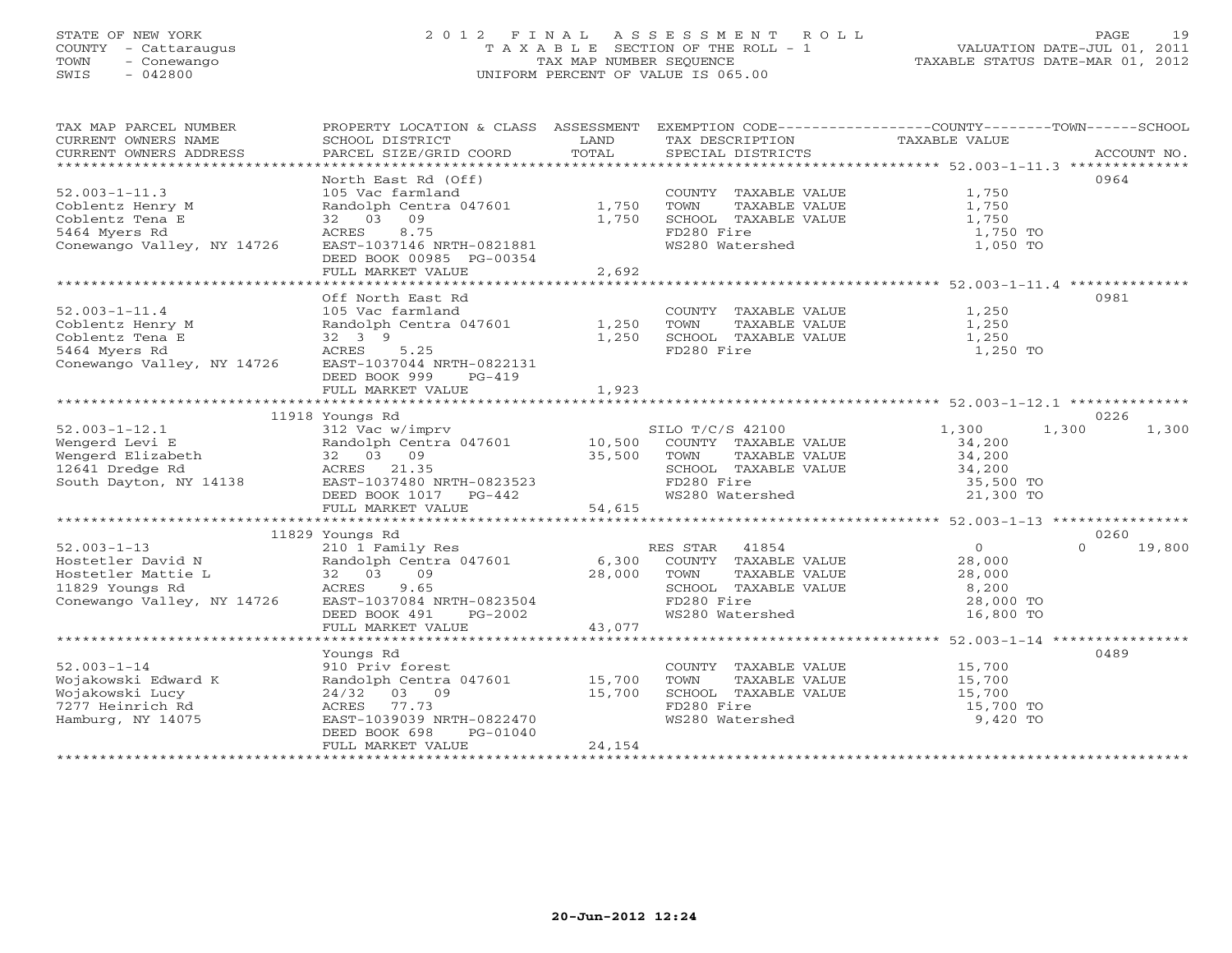## STATE OF NEW YORK 2 0 1 2 F I N A L A S S E S S M E N T R O L L PAGE 20 COUNTY - Cattaraugus T A X A B L E SECTION OF THE ROLL - 1 VALUATION DATE-JUL 01, 2011 TOWN - Conewango TAX MAP NUMBER SEQUENCE TAXABLE STATUS DATE-MAR 01, 2012 SWIS - 042800 UNIFORM PERCENT OF VALUE IS 065.00UNIFORM PERCENT OF VALUE IS 065.00

| TAX MAP PARCEL NUMBER                                                                                                                                                                                                                                                                                                                                                                                                                                                                                                                            | PROPERTY LOCATION & CLASS ASSESSMENT EXEMPTION CODE----------------COUNTY-------TOWN------SCHOOL |        |                                                                   |                      |                    |
|--------------------------------------------------------------------------------------------------------------------------------------------------------------------------------------------------------------------------------------------------------------------------------------------------------------------------------------------------------------------------------------------------------------------------------------------------------------------------------------------------------------------------------------------------|--------------------------------------------------------------------------------------------------|--------|-------------------------------------------------------------------|----------------------|--------------------|
| CURRENT OWNERS NAME                                                                                                                                                                                                                                                                                                                                                                                                                                                                                                                              | SCHOOL DISTRICT                                                                                  | LAND   | TAX DESCRIPTION                                                   | TAXABLE VALUE        |                    |
| CURRENT OWNERS ADDRESS<br>$\begin{minipage}{.45\textwidth} \begin{minipage}{.45\textwidth} \begin{minipage}{.45\textwidth} \begin{minipage}{.45\textwidth} \begin{minipage}{.45\textwidth} \begin{minipage}{.45\textwidth} \begin{minipage}{.45\textwidth} \begin{minipage}{.45\textwidth} \begin{minipage}{.45\textwidth} \begin{minipage}{.45\textwidth} \begin{minipage}{.45\textwidth} \begin{minipage}{.45\textwidth} \begin{minipage}{.45\textwidth} \begin{minipage}{.45\textwidth} \begin{minipage}{.45\textwidth} \begin{minipage}{.45$ |                                                                                                  |        |                                                                   |                      |                    |
|                                                                                                                                                                                                                                                                                                                                                                                                                                                                                                                                                  |                                                                                                  |        |                                                                   |                      |                    |
| $52.003 - 1 - 15$                                                                                                                                                                                                                                                                                                                                                                                                                                                                                                                                | Youngs Rd<br>314 Rural vac<10                                                                    |        | COUNTY TAXABLE VALUE                                              | 2,100                | 0026               |
|                                                                                                                                                                                                                                                                                                                                                                                                                                                                                                                                                  |                                                                                                  |        |                                                                   |                      |                    |
| Lattuca John<br>6411 Mayflower Ln                                                                                                                                                                                                                                                                                                                                                                                                                                                                                                                | Randolph Centra 047601 2,100<br>24 03 09                                                         | 2,100  | TOWN TAXABLE VALUE<br>SCHOOL TAXABLE VALUE                        | 2,100<br>2,100       |                    |
|                                                                                                                                                                                                                                                                                                                                                                                                                                                                                                                                                  | 6.90                                                                                             |        | FD280 Fire                                                        |                      |                    |
| Lakeview, NY 14085                                                                                                                                                                                                                                                                                                                                                                                                                                                                                                                               | ACRES<br>EAST-1039489 NRTH-0823035                                                               |        |                                                                   | 2,100 TO<br>1,260 TO |                    |
|                                                                                                                                                                                                                                                                                                                                                                                                                                                                                                                                                  | DEED BOOK 868<br>PG-00311                                                                        |        | WS280 Watershed                                                   |                      |                    |
|                                                                                                                                                                                                                                                                                                                                                                                                                                                                                                                                                  | FULL MARKET VALUE                                                                                | 3,231  |                                                                   |                      |                    |
|                                                                                                                                                                                                                                                                                                                                                                                                                                                                                                                                                  |                                                                                                  |        | *********************************** 52.003-1-16 ***************** |                      |                    |
|                                                                                                                                                                                                                                                                                                                                                                                                                                                                                                                                                  | 11675 Youngs Rd                                                                                  |        |                                                                   |                      | 0244               |
| $52.003 - 1 - 16$                                                                                                                                                                                                                                                                                                                                                                                                                                                                                                                                | 311 Res vac land                                                                                 |        | COUNTY TAXABLE VALUE                                              | 6,600                |                    |
| Lattuca John                                                                                                                                                                                                                                                                                                                                                                                                                                                                                                                                     |                                                                                                  | 6,600  | TOWN<br>TAXABLE VALUE                                             | 6,600                |                    |
| Gehl Ronald C                                                                                                                                                                                                                                                                                                                                                                                                                                                                                                                                    | Randolph Centra 047601<br>24 03 09                                                               | 6,600  | SCHOOL TAXABLE VALUE                                              | 6,600                |                    |
| 6411 Mayflower Ln                                                                                                                                                                                                                                                                                                                                                                                                                                                                                                                                | 4.80<br>ACRES                                                                                    |        | FD280 Fire                                                        | 6,600 TO             |                    |
| Lakeview, NY 14085                                                                                                                                                                                                                                                                                                                                                                                                                                                                                                                               | EAST-1039436 NRTH-0823522                                                                        |        | WS280 Watershed                                                   | 3,960 TO             |                    |
|                                                                                                                                                                                                                                                                                                                                                                                                                                                                                                                                                  | DEED BOOK 877 PG-00594                                                                           |        |                                                                   |                      |                    |
|                                                                                                                                                                                                                                                                                                                                                                                                                                                                                                                                                  | FULL MARKET VALUE                                                                                | 10,154 |                                                                   |                      |                    |
|                                                                                                                                                                                                                                                                                                                                                                                                                                                                                                                                                  |                                                                                                  |        |                                                                   |                      |                    |
|                                                                                                                                                                                                                                                                                                                                                                                                                                                                                                                                                  | Youngs Rd                                                                                        |        |                                                                   |                      | 0262               |
| $52.003 - 1 - 18$                                                                                                                                                                                                                                                                                                                                                                                                                                                                                                                                | 314 Rural vac<10 COUNT<br>Randolph Centra 047601 1,360 TOWN                                      |        |                                                                   | 1,360<br>1,360       |                    |
| Lattuca John                                                                                                                                                                                                                                                                                                                                                                                                                                                                                                                                     |                                                                                                  |        | COUNTY TAXABLE VALUE<br>TOWN      TAXABLE VALUE                   |                      |                    |
| 6411 Mayflower Ln                                                                                                                                                                                                                                                                                                                                                                                                                                                                                                                                | 24 03 09                                                                                         | 1,360  | SCHOOL TAXABLE VALUE 1,360<br>FD280 Fire 1,360 TO                 |                      |                    |
| Lakeview, NY 14085                                                                                                                                                                                                                                                                                                                                                                                                                                                                                                                               | ACRES<br>4.00                                                                                    |        |                                                                   |                      |                    |
|                                                                                                                                                                                                                                                                                                                                                                                                                                                                                                                                                  | EAST-1039856 NRTH-0822977                                                                        |        | WS280 Watershed                                                   | 816 TO               |                    |
|                                                                                                                                                                                                                                                                                                                                                                                                                                                                                                                                                  | DEED BOOK 910 PG-00780                                                                           |        |                                                                   |                      |                    |
|                                                                                                                                                                                                                                                                                                                                                                                                                                                                                                                                                  | FULL MARKET VALUE                                                                                | 2,092  |                                                                   |                      |                    |
|                                                                                                                                                                                                                                                                                                                                                                                                                                                                                                                                                  |                                                                                                  |        |                                                                   |                      |                    |
|                                                                                                                                                                                                                                                                                                                                                                                                                                                                                                                                                  | 11770 Youngs Rd                                                                                  |        |                                                                   |                      | 0490               |
| $52.003 - 1 - 19$                                                                                                                                                                                                                                                                                                                                                                                                                                                                                                                                | 312 Vac w/imprv                                                                                  |        | COUNTY TAXABLE VALUE 14,680                                       |                      |                    |
|                                                                                                                                                                                                                                                                                                                                                                                                                                                                                                                                                  | Randolph Centra 047601 5,680                                                                     |        | TOWN                                                              | TAXABLE VALUE 14,680 |                    |
| Kapodistria Greg T<br>Kapodistria Lisa<br>52 Marjann Ter                                                                                                                                                                                                                                                                                                                                                                                                                                                                                         | 24 03 09                                                                                         | 14,680 | SCHOOL TAXABLE VALUE                                              | 14,680<br>14,680 TO  |                    |
|                                                                                                                                                                                                                                                                                                                                                                                                                                                                                                                                                  | 3.80<br>ACRES                                                                                    |        | FD280 Fire                                                        |                      |                    |
| Tonawanda, NY 14223                                                                                                                                                                                                                                                                                                                                                                                                                                                                                                                              | EAST-1039853 NRTH-0823526                                                                        |        | WS280 Watershed                                                   | 8,808 TO             |                    |
|                                                                                                                                                                                                                                                                                                                                                                                                                                                                                                                                                  | DEED BOOK 00984 PG-00742                                                                         |        |                                                                   |                      |                    |
|                                                                                                                                                                                                                                                                                                                                                                                                                                                                                                                                                  | FULL MARKET VALUE                                                                                | 22,585 |                                                                   |                      |                    |
|                                                                                                                                                                                                                                                                                                                                                                                                                                                                                                                                                  | 11654 Youngs Rd                                                                                  |        |                                                                   |                      | 0459               |
|                                                                                                                                                                                                                                                                                                                                                                                                                                                                                                                                                  |                                                                                                  |        | RES STAR 41854                                                    | $\overline{0}$       | $\Omega$<br>19,800 |
|                                                                                                                                                                                                                                                                                                                                                                                                                                                                                                                                                  |                                                                                                  |        |                                                                   |                      |                    |
|                                                                                                                                                                                                                                                                                                                                                                                                                                                                                                                                                  |                                                                                                  |        | 5,760 COUNTY TAXABLE VALUE<br>46,500 TOWN TAXABLE VALUE           | 46,500<br>46,500     |                    |
|                                                                                                                                                                                                                                                                                                                                                                                                                                                                                                                                                  |                                                                                                  |        | SCHOOL TAXABLE VALUE                                              | 26,700               |                    |
| 52.003-1-20 210 1 Family Res<br>Lange Robert Jr Randolph Centra 047601<br>Lange Loretta 24 03 09<br>11655 Youngs Rd ACRES 9.80<br>Conewango Valley, NY 14726 EAST-1040201 NRTH-0823217                                                                                                                                                                                                                                                                                                                                                           |                                                                                                  |        | FD280 Fire                                                        | 46,500 TO            |                    |
|                                                                                                                                                                                                                                                                                                                                                                                                                                                                                                                                                  | DEED BOOK 893<br>PG-01190                                                                        |        | WS280 Watershed                                                   | 27,900 TO            |                    |
|                                                                                                                                                                                                                                                                                                                                                                                                                                                                                                                                                  | FULL MARKET VALUE                                                                                | 71,538 |                                                                   |                      |                    |
|                                                                                                                                                                                                                                                                                                                                                                                                                                                                                                                                                  |                                                                                                  |        |                                                                   |                      |                    |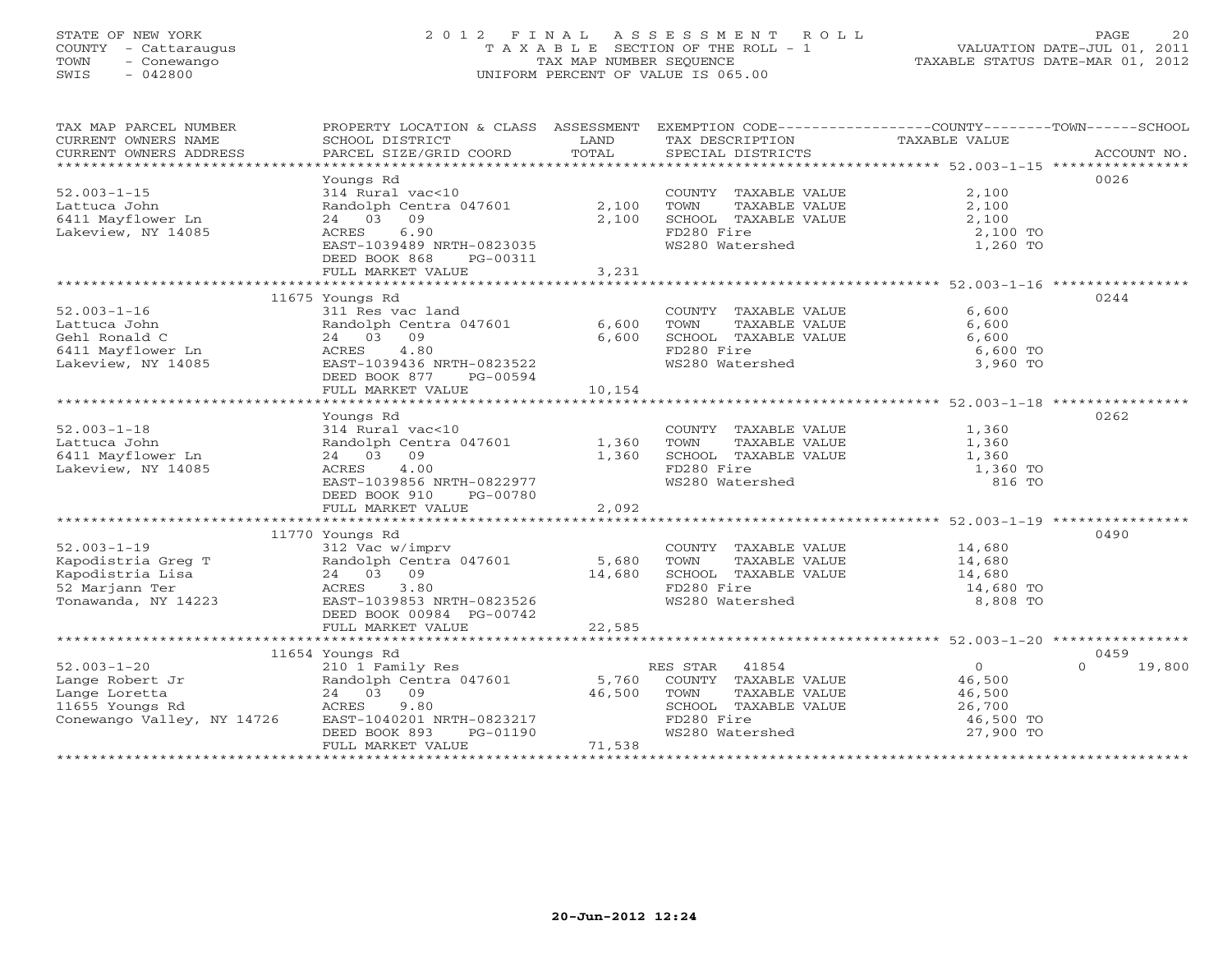## STATE OF NEW YORK 2 0 1 2 F I N A L A S S E S S M E N T R O L L PAGE 21 COUNTY - Cattaraugus T A X A B L E SECTION OF THE ROLL - 1 VALUATION DATE-JUL 01, 2011 TOWN - Conewango TAX MAP NUMBER SEQUENCE TAXABLE STATUS DATE-MAR 01, 2012 SWIS - 042800 UNIFORM PERCENT OF VALUE IS 065.00UNIFORM PERCENT OF VALUE IS 065.00

| TAX MAP PARCEL NUMBER                                                                                                                                                                                                                                               | PROPERTY LOCATION & CLASS ASSESSMENT EXEMPTION CODE----------------COUNTY-------TOWN------SCHOOL |                                                                                                        |           |                                                               |        |
|---------------------------------------------------------------------------------------------------------------------------------------------------------------------------------------------------------------------------------------------------------------------|--------------------------------------------------------------------------------------------------|--------------------------------------------------------------------------------------------------------|-----------|---------------------------------------------------------------|--------|
| CURRENT OWNERS NAME<br>CURRENT OWNERS NAME SCHOOL DISTRICT – ------ ------- TAX DESCRIPTION TAXABLE VALUE<br>CURRENT OWNERS ADDRESS PARCEL SIZE/GRID COORD TOTAL SPECIAL DISTRICTS – 5 ACCOUNT NO.<br>*********************************                             |                                                                                                  |                                                                                                        |           |                                                               |        |
|                                                                                                                                                                                                                                                                     |                                                                                                  |                                                                                                        |           |                                                               |        |
|                                                                                                                                                                                                                                                                     |                                                                                                  |                                                                                                        |           |                                                               |        |
|                                                                                                                                                                                                                                                                     | 11631 Youngs Rd                                                                                  |                                                                                                        |           | 0249                                                          |        |
|                                                                                                                                                                                                                                                                     |                                                                                                  |                                                                                                        |           |                                                               |        |
|                                                                                                                                                                                                                                                                     |                                                                                                  |                                                                                                        |           |                                                               |        |
|                                                                                                                                                                                                                                                                     |                                                                                                  |                                                                                                        |           |                                                               |        |
|                                                                                                                                                                                                                                                                     |                                                                                                  |                                                                                                        |           |                                                               |        |
|                                                                                                                                                                                                                                                                     |                                                                                                  |                                                                                                        |           |                                                               |        |
|                                                                                                                                                                                                                                                                     |                                                                                                  |                                                                                                        |           |                                                               |        |
|                                                                                                                                                                                                                                                                     |                                                                                                  |                                                                                                        |           |                                                               |        |
|                                                                                                                                                                                                                                                                     | 11609 Youngs Rd                                                                                  |                                                                                                        |           | 0392                                                          |        |
| $52.003 - 1 - 22$                                                                                                                                                                                                                                                   | 260 Seasonal res                                                                                 |                                                                                                        |           |                                                               |        |
|                                                                                                                                                                                                                                                                     |                                                                                                  | COUNTY TAXABLE VALUE $20,000$<br>TOWN TAXABLE VALUE $20,000$<br>SCHOOL TAXABLE VALUE $20,000$          |           |                                                               |        |
|                                                                                                                                                                                                                                                                     |                                                                                                  |                                                                                                        |           |                                                               |        |
|                                                                                                                                                                                                                                                                     |                                                                                                  |                                                                                                        |           |                                                               |        |
|                                                                                                                                                                                                                                                                     | ACRES 9.80<br>EAST-1040984 NRTH-0823226                                                          | FD280 Fire 20,000 TO<br>WS280 Watershed 20,000 TO                                                      |           |                                                               |        |
|                                                                                                                                                                                                                                                                     | DEED BOOK 4636 PG-4001                                                                           |                                                                                                        |           |                                                               |        |
|                                                                                                                                                                                                                                                                     |                                                                                                  |                                                                                                        |           |                                                               |        |
|                                                                                                                                                                                                                                                                     |                                                                                                  |                                                                                                        |           |                                                               |        |
|                                                                                                                                                                                                                                                                     |                                                                                                  |                                                                                                        |           | 0419                                                          |        |
|                                                                                                                                                                                                                                                                     |                                                                                                  |                                                                                                        |           | 49,250                                                        | 49,250 |
|                                                                                                                                                                                                                                                                     |                                                                                                  |                                                                                                        |           |                                                               |        |
|                                                                                                                                                                                                                                                                     |                                                                                                  |                                                                                                        |           | $\begin{array}{cccc} 0 & 41,050 \\ 2,200 & 2,200 \end{array}$ |        |
|                                                                                                                                                                                                                                                                     |                                                                                                  |                                                                                                        |           |                                                               |        |
|                                                                                                                                                                                                                                                                     |                                                                                                  |                                                                                                        |           |                                                               |        |
|                                                                                                                                                                                                                                                                     |                                                                                                  |                                                                                                        |           |                                                               |        |
|                                                                                                                                                                                                                                                                     |                                                                                                  |                                                                                                        |           |                                                               |        |
|                                                                                                                                                                                                                                                                     |                                                                                                  |                                                                                                        |           |                                                               |        |
|                                                                                                                                                                                                                                                                     |                                                                                                  |                                                                                                        |           |                                                               |        |
|                                                                                                                                                                                                                                                                     | 11558 North East Rd                                                                              |                                                                                                        |           | 0496                                                          |        |
|                                                                                                                                                                                                                                                                     |                                                                                                  |                                                                                                        |           | $\Omega$                                                      | 19,800 |
|                                                                                                                                                                                                                                                                     |                                                                                                  |                                                                                                        |           |                                                               |        |
|                                                                                                                                                                                                                                                                     |                                                                                                  |                                                                                                        |           |                                                               |        |
| 32.003-1-24.1<br>Byler Daniel D<br>Byler Lizzie E 24 03 09<br>24 03 09 42,000 TOWN TAXABLE VALUE 42,000<br>24 03 09 42,000 TOWN TAXABLE VALUE 42,000<br>Conewango Valley, NY 14726 ACRES 10.283<br>Conewango Valley, NY 14726 ACRES 10.283                          |                                                                                                  |                                                                                                        | 42,000 TO |                                                               |        |
|                                                                                                                                                                                                                                                                     | EAST-1042024 NRTH-0821009                                                                        | WS280 Watershed                                                                                        | 25,200 TO |                                                               |        |
|                                                                                                                                                                                                                                                                     | DEED BOOK 00979 PG-00849                                                                         |                                                                                                        |           |                                                               |        |
|                                                                                                                                                                                                                                                                     |                                                                                                  |                                                                                                        |           |                                                               |        |
|                                                                                                                                                                                                                                                                     |                                                                                                  |                                                                                                        |           |                                                               |        |
|                                                                                                                                                                                                                                                                     | 11572 North East Rd                                                                              |                                                                                                        |           | 0676                                                          |        |
|                                                                                                                                                                                                                                                                     |                                                                                                  |                                                                                                        |           | $\Omega$                                                      | 19,800 |
|                                                                                                                                                                                                                                                                     |                                                                                                  |                                                                                                        |           | 3,100                                                         | 3,100  |
|                                                                                                                                                                                                                                                                     |                                                                                                  |                                                                                                        |           |                                                               |        |
|                                                                                                                                                                                                                                                                     |                                                                                                  |                                                                                                        |           |                                                               |        |
|                                                                                                                                                                                                                                                                     |                                                                                                  |                                                                                                        |           |                                                               |        |
|                                                                                                                                                                                                                                                                     |                                                                                                  |                                                                                                        |           |                                                               |        |
| 11572 North East Rd<br>Miller Andrew J<br>Miller Edna J<br>Miller Edna J<br>24 03 09<br>24 03 09<br>24 03 09<br>24 03 09<br>24 03 09<br>24 03 09<br>24 03 09<br>24 03 09<br>24 03 09<br>24 03 09<br>24 03 09<br>24 03 09<br>24 03 09<br>25,200 SILO T/C/S 42100<br> |                                                                                                  | TOWN TAXABLE VALUE<br>SCHOOL TAXABLE VALUE 61,100<br>FD280 Fire 64,200 TO<br>WS280 Watershed 38,520 TO |           |                                                               |        |
|                                                                                                                                                                                                                                                                     |                                                                                                  |                                                                                                        |           |                                                               |        |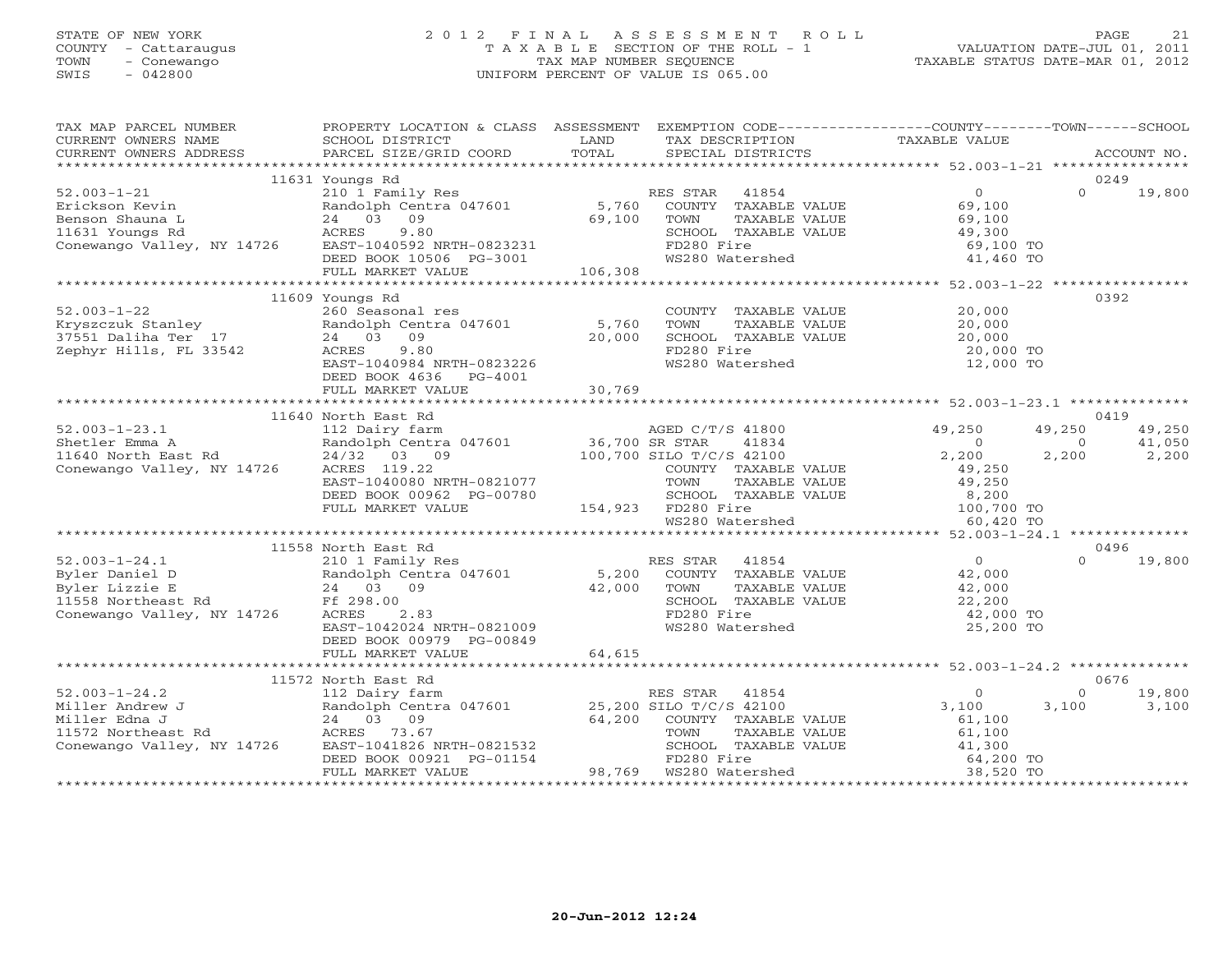# STATE OF NEW YORK 22 0 1 2 F I N A L A S S E S S M E N T R O L L PAGE 22 COUNTY - Cattaraugus COUNTY - Cattaraugus COUNTY - Conewango<br>
T A X A B L E SECTION OF THE ROLL - 1<br>
TAX MAP NUMBER SEQUENCE<br>
SWIS - 042800 SWIS - 042800 UNIFORM PERCENT OF VALUE IS 065.00

| TAX MAP PARCEL NUMBER<br>CURRENT OWNERS NAME                                                                                                                                                                                 | PROPERTY LOCATION & CLASS ASSESSMENT<br>SCHOOL DISTRICT                                                 | LAND                                      | EXEMPTION CODE-----------------COUNTY-------TOWN------SCHOOL<br>TAX DESCRIPTION                         | TAXABLE VALUE       |                          |
|------------------------------------------------------------------------------------------------------------------------------------------------------------------------------------------------------------------------------|---------------------------------------------------------------------------------------------------------|-------------------------------------------|---------------------------------------------------------------------------------------------------------|---------------------|--------------------------|
| CURRENT OWNERS ADDRESS                                                                                                                                                                                                       | PARCEL SIZE/GRID COORD                                                                                  | TOTAL                                     | SPECIAL DISTRICTS                                                                                       |                     | ACCOUNT NO.              |
|                                                                                                                                                                                                                              |                                                                                                         |                                           |                                                                                                         |                     |                          |
|                                                                                                                                                                                                                              | North East Rd                                                                                           |                                           |                                                                                                         |                     | 0311                     |
| $52.003 - 1 - 25.1$                                                                                                                                                                                                          | 112 Dairy farm<br>Randolph Centra 047601 34,500                                                         |                                           | COUNTY TAXABLE VALUE                                                                                    | 34,500              |                          |
| Adams Kenneth                                                                                                                                                                                                                | 24 03 09                                                                                                |                                           | TOWN<br>TAXABLE VALUE                                                                                   | 34,500              |                          |
| Adams Steven                                                                                                                                                                                                                 |                                                                                                         | 34,500                                    | SCHOOL TAXABLE VALUE                                                                                    | 34,500<br>34,500 TO |                          |
| 11292 Youngs Rd                                                                                                                                                                                                              | ACRES 93.45<br>ACRES 93.45<br>EAST-0091978 NRTH-0105925                                                 |                                           | FD280 Fire                                                                                              |                     |                          |
| Cattaraugus, NY 14719                                                                                                                                                                                                        | DEED BOOK 9197 PG-8003                                                                                  |                                           | WS280 Watershed                                                                                         | 20,700 TO           |                          |
| MAY BE SUBJECT TO PAYMENT<br>UNDER RPTL483 UNTIL 2013                                                                                                                                                                        | FULL MARKET VALUE                                                                                       | 53,077                                    |                                                                                                         |                     |                          |
|                                                                                                                                                                                                                              |                                                                                                         |                                           |                                                                                                         |                     |                          |
|                                                                                                                                                                                                                              | 11531 North East Rd                                                                                     |                                           |                                                                                                         |                     | 1043                     |
| $52.003 - 1 - 25.2$                                                                                                                                                                                                          |                                                                                                         |                                           | 41700                                                                                                   | 6,000               | 6,000<br>6,000           |
|                                                                                                                                                                                                                              |                                                                                                         |                                           |                                                                                                         | $\overline{0}$      | 19,800<br>$\circ$        |
|                                                                                                                                                                                                                              | 210 1 Family Res<br>Randolph Centra 047601 10,500 RES STAR 41854<br>ACRES 20.35 53,900 SILO T/C/S 42100 |                                           | 53,900 SILO T/C/S 42100                                                                                 | 1,400               | 1,400<br>1,400           |
|                                                                                                                                                                                                                              |                                                                                                         |                                           | COUNTY TAXABLE VALUE                                                                                    | 46,500              |                          |
|                                                                                                                                                                                                                              |                                                                                                         | 820968<br>;-8002                   82,923 |                                                                                                         |                     |                          |
|                                                                                                                                                                                                                              | FULL MARKET VALUE                                                                                       |                                           |                                                                                                         |                     |                          |
| MAY BE SUBJECT TO PAYMENT                                                                                                                                                                                                    |                                                                                                         |                                           |                                                                                                         | 53,900 TO           |                          |
| UNDER RPTL483 UNTIL 2013                                                                                                                                                                                                     |                                                                                                         |                                           | TOWN TAXABLE VALUE 46,500<br>SCHOOL TAXABLE VALUE 26,700<br>FD280 Fire 53,900<br>WS280 Watershed 32,340 | 32,340 TO           |                          |
|                                                                                                                                                                                                                              |                                                                                                         |                                           |                                                                                                         |                     |                          |
|                                                                                                                                                                                                                              | North East                                                                                              |                                           |                                                                                                         |                     | 1042                     |
| $52.003 - 1 - 25.3$                                                                                                                                                                                                          | 105 Vac farmland                                                                                        |                                           | COUNTY TAXABLE VALUE 6,800                                                                              |                     |                          |
|                                                                                                                                                                                                                              |                                                                                                         |                                           | TOWN<br>TAXABLE VALUE                                                                                   | 6,800               |                          |
|                                                                                                                                                                                                                              |                                                                                                         |                                           | SCHOOL TAXABLE VALUE                                                                                    | 6,800               |                          |
|                                                                                                                                                                                                                              |                                                                                                         |                                           | FD280 Fire                                                                                              | 6,800 TO            |                          |
|                                                                                                                                                                                                                              |                                                                                                         |                                           | WS280 Watershed                                                                                         | 4,080 TO            |                          |
| 52.003-1-25.3<br>Adams Kenneth Randolph Centra 047601 6,800<br>Adams Steven ACRES 17.70 6,800<br>11292 Youngs Rd EAST-1042668 NRTH-0821750 6,800<br>Cattaraugus, NY 14719 DEED BOOK 9197 PG-8003<br>FULL MARKET VALUE 10,462 |                                                                                                         |                                           |                                                                                                         |                     |                          |
|                                                                                                                                                                                                                              |                                                                                                         |                                           |                                                                                                         |                     |                          |
|                                                                                                                                                                                                                              | 11562 Co Rd 40                                                                                          |                                           |                                                                                                         |                     | 0461                     |
|                                                                                                                                                                                                                              |                                                                                                         |                                           | AG BLDG 41700                                                                                           | 10,500              | 10,500<br>10,500         |
|                                                                                                                                                                                                                              |                                                                                                         |                                           |                                                                                                         | $\overline{0}$      | 19,800<br>$\overline{0}$ |
|                                                                                                                                                                                                                              |                                                                                                         |                                           |                                                                                                         | 1,083               | 1,083<br>1,083           |
|                                                                                                                                                                                                                              |                                                                                                         |                                           | COUNTY TAXABLE VALUE                                                                                    | 49,417              |                          |
|                                                                                                                                                                                                                              |                                                                                                         |                                           | TAXABLE VALUE                                                                                           | 49,417              |                          |
|                                                                                                                                                                                                                              | DEED BOOK 5216 PG-5002                                                                                  |                                           |                                                                                                         |                     |                          |
| MAY BE SUBJECT TO PAYMENT                                                                                                                                                                                                    | FULL MARKET VALUE                                                                                       |                                           | 93,846 FD280 Fire<br>23,846 FD280 Fire                                                                  |                     |                          |
| UNDER RPTL483 UNTIL 2016                                                                                                                                                                                                     |                                                                                                         |                                           | SCHOOL TAXABLE VALUE $29,617$<br>FD280 Fire 61,000 TO<br>WS280 Watershed 35,950 TO                      |                     |                          |
|                                                                                                                                                                                                                              |                                                                                                         |                                           | 650 EX                                                                                                  |                     |                          |
|                                                                                                                                                                                                                              |                                                                                                         |                                           |                                                                                                         |                     |                          |
|                                                                                                                                                                                                                              | Seager Hill Rd                                                                                          |                                           |                                                                                                         |                     | 1002                     |
| $52.003 - 1 - 26.2$                                                                                                                                                                                                          | 105 Vac farmland<br>Randolph Centra 047601 23,400 COUNTY TAXABLE VALUE                                  |                                           |                                                                                                         | $\overline{0}$      | $\Omega$<br>$\Omega$     |
| Gebhard Patricia A                                                                                                                                                                                                           |                                                                                                         |                                           |                                                                                                         | 23,400              |                          |
| Gebhard Paul R                                                                                                                                                                                                               | 22,23 03 09                                                                                             | $23,400$ COUNT                            | TAXABLE VALUE                                                                                           | 23,400<br>23,400    |                          |
| 5164 Elm Creek ku<br>Randolph, NY 14772                                                                                                                                                                                      | ACRES 123.30                                                                                            |                                           | SCHOOL TAXABLE VALUE                                                                                    |                     |                          |
|                                                                                                                                                                                                                              | EAST-1042429 NRTH-0815909                                                                               |                                           | FD280 Fire                                                                                              | 23,400 TO           |                          |
|                                                                                                                                                                                                                              | DEED BOOK 10129 PG-4003                                                                                 |                                           | WS280 Watershed                                                                                         | 14,040 TO           |                          |
| MAY BE SUBJECT TO PAYMENT                                                                                                                                                                                                    | FULL MARKET VALUE                                                                                       | 36,000                                    |                                                                                                         |                     |                          |
| UNDER AGDIST LAW TIL 2019                                                                                                                                                                                                    |                                                                                                         |                                           |                                                                                                         |                     |                          |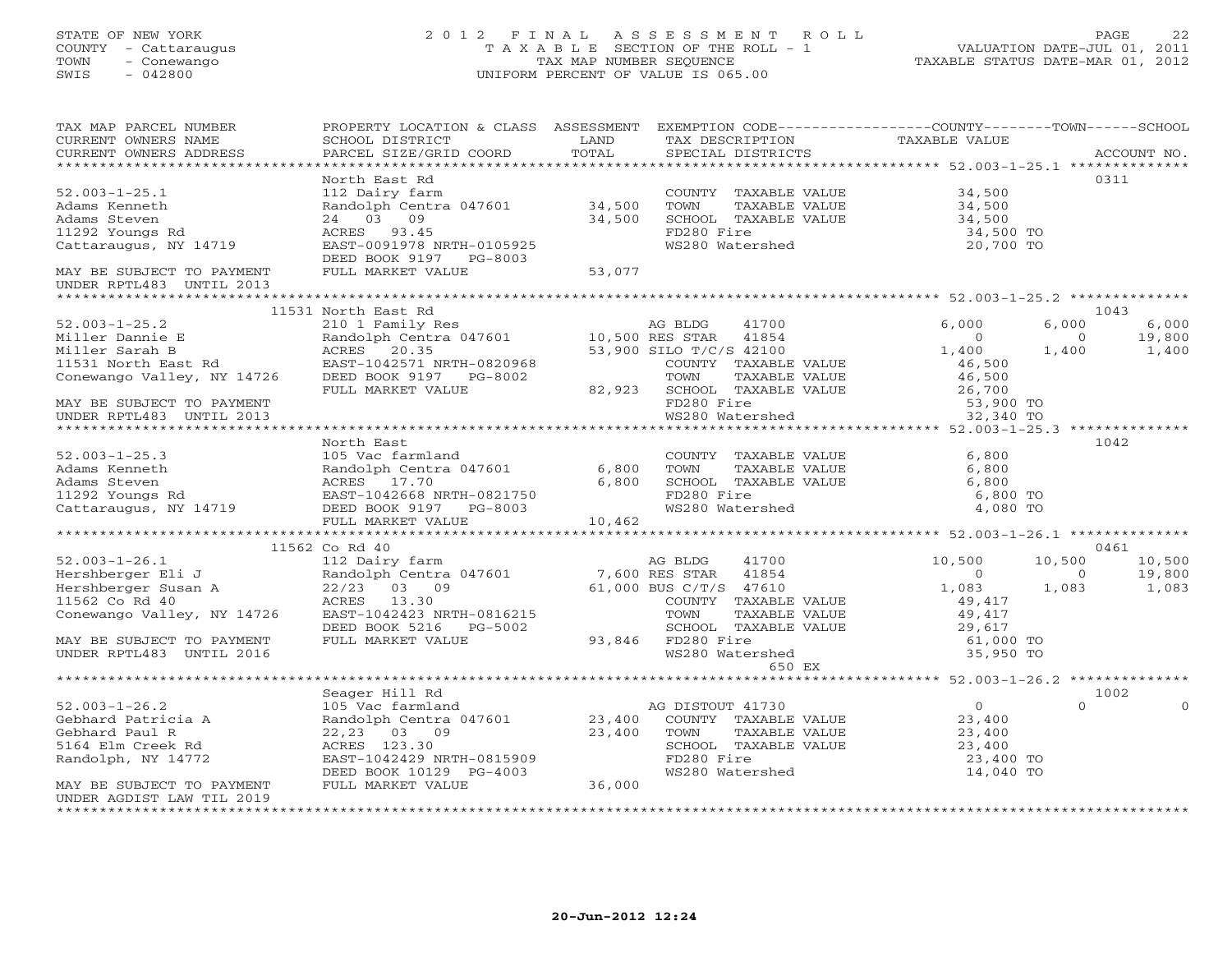## STATE OF NEW YORK 2 0 1 2 F I N A L A S S E S S M E N T R O L L PAGE 23 COUNTY - Cattaraugus T A X A B L E SECTION OF THE ROLL - 1 VALUATION DATE-JUL 01, 2011 TOWN - Conewango TAX MAP NUMBER SEQUENCE TAXABLE STATUS DATE-MAR 01, 2012 SWIS - 042800 UNIFORM PERCENT OF VALUE IS 065.00UNIFORM PERCENT OF VALUE IS 065.00

| SCHOOL DISTRICT<br>PARCEL SIZE/GRID COORD                                     | LAND                                         |                                                                                                                         |                                                                                                                                                                                                                                                                                                                                                                                                                                                                                                                                                                                         |                                                                                                                                                                                                                                                                                                                                                                                                                                                                                                                                                                           | ACCOUNT NO.                                                                                                                                                                                                                                                                                                                                                                                                     |
|-------------------------------------------------------------------------------|----------------------------------------------|-------------------------------------------------------------------------------------------------------------------------|-----------------------------------------------------------------------------------------------------------------------------------------------------------------------------------------------------------------------------------------------------------------------------------------------------------------------------------------------------------------------------------------------------------------------------------------------------------------------------------------------------------------------------------------------------------------------------------------|---------------------------------------------------------------------------------------------------------------------------------------------------------------------------------------------------------------------------------------------------------------------------------------------------------------------------------------------------------------------------------------------------------------------------------------------------------------------------------------------------------------------------------------------------------------------------|-----------------------------------------------------------------------------------------------------------------------------------------------------------------------------------------------------------------------------------------------------------------------------------------------------------------------------------------------------------------------------------------------------------------|
| Seager Hill Rd<br>ACRES<br>8.00<br>DEED BOOK 15942 PG-2002                    |                                              |                                                                                                                         | 1,600                                                                                                                                                                                                                                                                                                                                                                                                                                                                                                                                                                                   |                                                                                                                                                                                                                                                                                                                                                                                                                                                                                                                                                                           | 0498                                                                                                                                                                                                                                                                                                                                                                                                            |
|                                                                               |                                              |                                                                                                                         |                                                                                                                                                                                                                                                                                                                                                                                                                                                                                                                                                                                         |                                                                                                                                                                                                                                                                                                                                                                                                                                                                                                                                                                           | 0927                                                                                                                                                                                                                                                                                                                                                                                                            |
| DEED BOOK 15942 PG-2002<br>FULL MARKET VALUE                                  |                                              | TOWN<br>FD280 Fire                                                                                                      | 4,000<br>$\overline{0}$<br>900<br>525<br>41,825<br>22,025                                                                                                                                                                                                                                                                                                                                                                                                                                                                                                                               | 4,000<br>$\overline{0}$<br>900<br>525                                                                                                                                                                                                                                                                                                                                                                                                                                                                                                                                     | 4,000<br>19,800<br>900<br>525                                                                                                                                                                                                                                                                                                                                                                                   |
|                                                                               |                                              |                                                                                                                         |                                                                                                                                                                                                                                                                                                                                                                                                                                                                                                                                                                                         |                                                                                                                                                                                                                                                                                                                                                                                                                                                                                                                                                                           |                                                                                                                                                                                                                                                                                                                                                                                                                 |
|                                                                               |                                              |                                                                                                                         |                                                                                                                                                                                                                                                                                                                                                                                                                                                                                                                                                                                         |                                                                                                                                                                                                                                                                                                                                                                                                                                                                                                                                                                           |                                                                                                                                                                                                                                                                                                                                                                                                                 |
|                                                                               |                                              |                                                                                                                         |                                                                                                                                                                                                                                                                                                                                                                                                                                                                                                                                                                                         |                                                                                                                                                                                                                                                                                                                                                                                                                                                                                                                                                                           | 1026                                                                                                                                                                                                                                                                                                                                                                                                            |
| 112 Dairy farm<br>FULL MARKET VALUE                                           |                                              |                                                                                                                         | $\overline{0}$<br>59,535                                                                                                                                                                                                                                                                                                                                                                                                                                                                                                                                                                | $\Omega$<br>1,000                                                                                                                                                                                                                                                                                                                                                                                                                                                                                                                                                         | 19,800<br>1,000                                                                                                                                                                                                                                                                                                                                                                                                 |
|                                                                               |                                              |                                                                                                                         |                                                                                                                                                                                                                                                                                                                                                                                                                                                                                                                                                                                         |                                                                                                                                                                                                                                                                                                                                                                                                                                                                                                                                                                           |                                                                                                                                                                                                                                                                                                                                                                                                                 |
| 11730 Seager Hill Rd                                                          |                                              |                                                                                                                         |                                                                                                                                                                                                                                                                                                                                                                                                                                                                                                                                                                                         |                                                                                                                                                                                                                                                                                                                                                                                                                                                                                                                                                                           | 0227                                                                                                                                                                                                                                                                                                                                                                                                            |
| 112 Dairy farm<br>23/31 03 09<br>DEED BOOK 15705 PG-8001<br>FULL MARKET VALUE |                                              | 41854<br>FD280 Fire                                                                                                     | $\circ$<br>87,900<br>68,100                                                                                                                                                                                                                                                                                                                                                                                                                                                                                                                                                             | $\Omega$<br>3,900                                                                                                                                                                                                                                                                                                                                                                                                                                                                                                                                                         | 19,800<br>3,900                                                                                                                                                                                                                                                                                                                                                                                                 |
|                                                                               | 11680 Seager Hill Rd<br>11658 Seager Hill Rd | TOTAL<br>Conewango Valley, NY 14726 EAST-1040995 NRTH-0816807<br>EAST-1040466 NRTH-0817799<br>EAST-1039365 NRTH-0817693 | 112 Dairy farm<br>Randolph Centra 047601 1,600<br>22/23 03 09 1,600<br>ACEES 8 00<br>$\begin{array}{cccccc} 52.003-1-27.2 & & & & 112 \text{ Dairy farm} & & & & \text{AG BLDG} & 41700 \ \text{Miller Enos A} & & & & \text{Random Control} & & 14,400 \text{ RES STR} & 41854 \ \text{Miller Katie A} & & & & 23 & 03 & 09 & & 47,250 \text{ SLDG} & 7/C/S & 42100 \ \text{11680 Seager Hill} & & & & \text{ACRES} & 39.00 & & & \text{BUS C/T/S} & 47610 \end{array}$<br>72,692<br>RES STAR 41854<br>93,131 FD280 Fire<br>RES STAR<br>Randolph Centra 047601 40,000 SILO T/C/S 42100 | TAX DESCRIPTION TAXABLE VALUE<br>SPECIAL DISTRICTS<br>SPECIAL DISTRICTS<br>COUNTY TAXABLE VALUE<br>COUNTY TAXABLE VALUE<br>TAXABLE VALUE 41,825<br>SCHOOL TAXABLE VALUE<br>WS280 Watershed<br>315 EX<br>VALUE ELIA (NAME) HAND TRANSPORT AT A MANUSCON MANUSCON CONTRACT AND ACRES 76.90<br>Miller Fannie L (NAME) ACRES 76.90<br>11680 Seager Hill Rd (EAST-1041040 NRTH-0817679 (0,535 COUNTY TAXABLE VALUE<br>Conewango Valley, NY 14726<br>WS280 Watershed WS280 Watershed<br>91,800 COUNTY TAXABLE VALUE 87,900<br>TOWN TAXABLE VALUE 87,900<br>SCHOOL TAXABLE VALUE | PROPERTY LOCATION & CLASS ASSESSMENT EXEMPTION CODE---------------COUNTY-------TOWN------SCHOOL<br>TOWN TAXABLE VALUE 1,600<br>SCHOOL TAXABLE VALUE 1,600<br>FD280 Fire 1,600 TO<br>WS280 Watershed 1,600 TO<br>$47,250$ TO<br>28,035 TO<br>1,000<br>COUNTY TAXABLE VALUE<br>TOWN TAXABLE VALUE 59,735<br>SCHOOL TAXABLE VALUE 39,735<br>60,535 TO<br>60,535 TO<br>60,535 TO<br>3,900<br>91,800 TO<br>55,080 TO |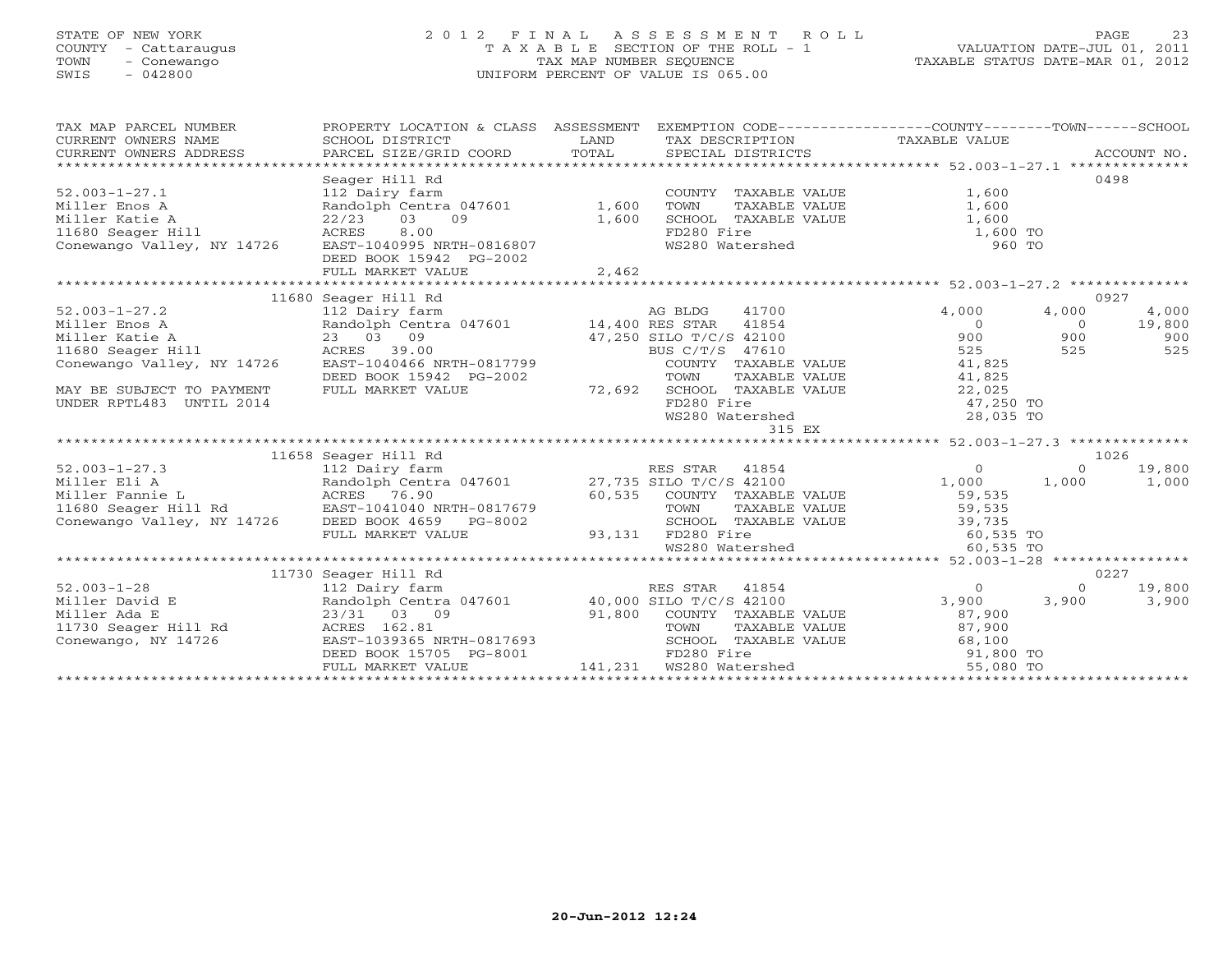## STATE OF NEW YORK 2 0 1 2 F I N A L A S S E S S M E N T R O L L PAGE 24 COUNTY - Cattaraugus T A X A B L E SECTION OF THE ROLL - 1 VALUATION DATE-JUL 01, 2011 TOWN - Conewango TAX MAP NUMBER SEQUENCE TAXABLE STATUS DATE-MAR 01, 2012 SWIS - 042800 UNIFORM PERCENT OF VALUE IS 065.00UNIFORM PERCENT OF VALUE IS 065.00

| TAX MAP PARCEL NUMBER                                                                                                                                                                                                | PROPERTY LOCATION & CLASS ASSESSMENT EXEMPTION CODE-----------------COUNTY-------TOWN------SCHOOL                                                                                                                                                        |             |                                                          |                        |               |        |
|----------------------------------------------------------------------------------------------------------------------------------------------------------------------------------------------------------------------|----------------------------------------------------------------------------------------------------------------------------------------------------------------------------------------------------------------------------------------------------------|-------------|----------------------------------------------------------|------------------------|---------------|--------|
| CURRENT OWNERS NAME SCHOOL DISTRICT                                                                                                                                                                                  |                                                                                                                                                                                                                                                          | <b>LAND</b> | TAX DESCRIPTION TAXABLE VALUE                            |                        |               |        |
|                                                                                                                                                                                                                      |                                                                                                                                                                                                                                                          |             |                                                          |                        |               |        |
|                                                                                                                                                                                                                      |                                                                                                                                                                                                                                                          |             |                                                          |                        |               |        |
|                                                                                                                                                                                                                      | 5782 Stoddard Rd                                                                                                                                                                                                                                         |             |                                                          |                        |               | 0416   |
|                                                                                                                                                                                                                      |                                                                                                                                                                                                                                                          |             |                                                          | 15,250                 | 15,250 15,250 |        |
|                                                                                                                                                                                                                      |                                                                                                                                                                                                                                                          |             |                                                          |                        |               |        |
|                                                                                                                                                                                                                      |                                                                                                                                                                                                                                                          |             |                                                          | $0$ 0 15,250<br>15,250 |               |        |
| 52.003-1-29.1<br>Shetler Emanuel N<br>Shetler Emanuel N<br>Shetler Lizzie<br>31/32 03 09<br>Shetler Lizzie<br>31/32 03 09<br>30,500 COUNTY TAXABLE VALUE<br>TOWN TAXABLE VALUE<br>TOWN TAXABLE VALUE                 |                                                                                                                                                                                                                                                          |             |                                                          | TAXABLE VALUE 15,250   |               |        |
|                                                                                                                                                                                                                      |                                                                                                                                                                                                                                                          |             |                                                          |                        |               |        |
|                                                                                                                                                                                                                      |                                                                                                                                                                                                                                                          |             |                                                          |                        |               |        |
| Conewango Valley, NY 14726 EAST-1036195 NRTH-0820060 SCHOOL TAXABLE VALUE (1999)<br>DEED BOOK 1014 PG-952 FD280 Fire FORSE 30,500 TO<br>MAY BE SUBJECT TO PAYMENT FULL MARKET VALUE 46,923 WS280 Watershed 18,300 TO |                                                                                                                                                                                                                                                          |             |                                                          |                        |               |        |
| UNDER RPTL483 UNTIL 2014                                                                                                                                                                                             |                                                                                                                                                                                                                                                          |             |                                                          |                        |               |        |
|                                                                                                                                                                                                                      |                                                                                                                                                                                                                                                          |             |                                                          |                        |               |        |
|                                                                                                                                                                                                                      | Stoddard Rd                                                                                                                                                                                                                                              |             |                                                          |                        | 1039          |        |
| $52.003 - 1 - 29.3$                                                                                                                                                                                                  |                                                                                                                                                                                                                                                          |             |                                                          |                        |               |        |
| Shetler Dannie                                                                                                                                                                                                       |                                                                                                                                                                                                                                                          |             |                                                          |                        |               |        |
| 11940 North East Rd                                                                                                                                                                                                  |                                                                                                                                                                                                                                                          |             |                                                          |                        |               |        |
| Conewango Valley, NY 14726                                                                                                                                                                                           |                                                                                                                                                                                                                                                          |             |                                                          |                        |               |        |
|                                                                                                                                                                                                                      | ACRES 23.00<br>EAST-1037837 NRTH-0819821                                                                                                                                                                                                                 |             | WS280 Watershed                                          | 6,480 TO               |               |        |
|                                                                                                                                                                                                                      |                                                                                                                                                                                                                                                          |             |                                                          |                        |               |        |
|                                                                                                                                                                                                                      |                                                                                                                                                                                                                                                          |             |                                                          |                        |               |        |
|                                                                                                                                                                                                                      |                                                                                                                                                                                                                                                          |             |                                                          |                        |               |        |
|                                                                                                                                                                                                                      | Stoddard Rd                                                                                                                                                                                                                                              |             |                                                          |                        | 1046          |        |
|                                                                                                                                                                                                                      |                                                                                                                                                                                                                                                          |             | COUNTY TAXABLE VALUE 17,500                              |                        |               |        |
|                                                                                                                                                                                                                      |                                                                                                                                                                                                                                                          |             |                                                          | TAXABLE VALUE 17,500   |               |        |
| 52.003-1-29.4 112 Dairy farm COUNT<br>Coblentz Henry M Randolph Centra 047601 17,500 TOWN<br>Coblentz Tena E 31/32 03 09 17,500 SCHOO<br>5464 Myers Rd ACRES 65.30 FD280                                             |                                                                                                                                                                                                                                                          |             | SCHOOL TAXABLE VALUE 17,500<br>FD280 Fire 17,500 TO      |                        |               |        |
|                                                                                                                                                                                                                      |                                                                                                                                                                                                                                                          |             |                                                          |                        |               |        |
| ACRES 65.30<br>Conewango Valley, NY 14726 EAST-1038254 NRTH-0819594                                                                                                                                                  |                                                                                                                                                                                                                                                          |             | WS280 Watershed                                          | 10,500 TO              |               |        |
|                                                                                                                                                                                                                      | DEED BOOK 9981    PG-4001                                                                                                                                                                                                                                |             |                                                          |                        |               |        |
| MAY BE SUBJECT TO PAYMENT FULL MARKET VALUE 26,923                                                                                                                                                                   |                                                                                                                                                                                                                                                          |             |                                                          |                        |               |        |
| UNDER RPTL483 UNTIL 2014                                                                                                                                                                                             |                                                                                                                                                                                                                                                          |             |                                                          |                        |               |        |
|                                                                                                                                                                                                                      |                                                                                                                                                                                                                                                          |             |                                                          |                        |               |        |
|                                                                                                                                                                                                                      | 5750 Stoddard Rd<br>112 Dairy farm<br>Randolph Centra 047601 6,500 SILO T/C/S 42100 600 600 600<br>31/32 03 09 62,500 BUS C/T/S 47610 1,050 1,050<br>NY 14736 ROKES 3.400 COUNTY TAXABLE VALUE 60 850 1,050<br>NY 14736 ROKES 3.400 COUNTY TAXABLE VALUE |             |                                                          |                        | 1048          |        |
| $52.003 - 1 - 29.5$                                                                                                                                                                                                  |                                                                                                                                                                                                                                                          |             |                                                          |                        |               | 19,800 |
| Yoder Menno A                                                                                                                                                                                                        |                                                                                                                                                                                                                                                          |             |                                                          |                        |               | 600    |
| Yoder Susan E                                                                                                                                                                                                        |                                                                                                                                                                                                                                                          |             |                                                          | 1,050 1,050            |               | 1,050  |
| 5750 Stoddard Rd                                                                                                                                                                                                     |                                                                                                                                                                                                                                                          |             | COUNTY TAXABLE VALUE 60,850<br>TOWN TAXABLE VALUE 60,850 |                        |               |        |
| Conewango Valley, NY 14726                                                                                                                                                                                           | EAST-1036839 NRTH-0819669                                                                                                                                                                                                                                |             |                                                          |                        |               |        |
|                                                                                                                                                                                                                      |                                                                                                                                                                                                                                                          |             | SCHOOL TAXABLE VALUE 41,050                              |                        |               |        |
| MAY BE SUBJECT TO PAYMENT                                                                                                                                                                                            | DEED BOOK 16483 PG-9001 SCHOOL TAY<br>FULL MARKET VALUE 96,154 FD280 Fire                                                                                                                                                                                |             | FD280 Fire<br>WS280 Watershed                            | 62,500 TO              |               |        |
| UNDER RPTL483 UNTIL 2014                                                                                                                                                                                             |                                                                                                                                                                                                                                                          |             |                                                          | 36,870 TO              |               |        |
|                                                                                                                                                                                                                      |                                                                                                                                                                                                                                                          |             | 630 EX                                                   |                        |               |        |
|                                                                                                                                                                                                                      |                                                                                                                                                                                                                                                          |             |                                                          |                        |               |        |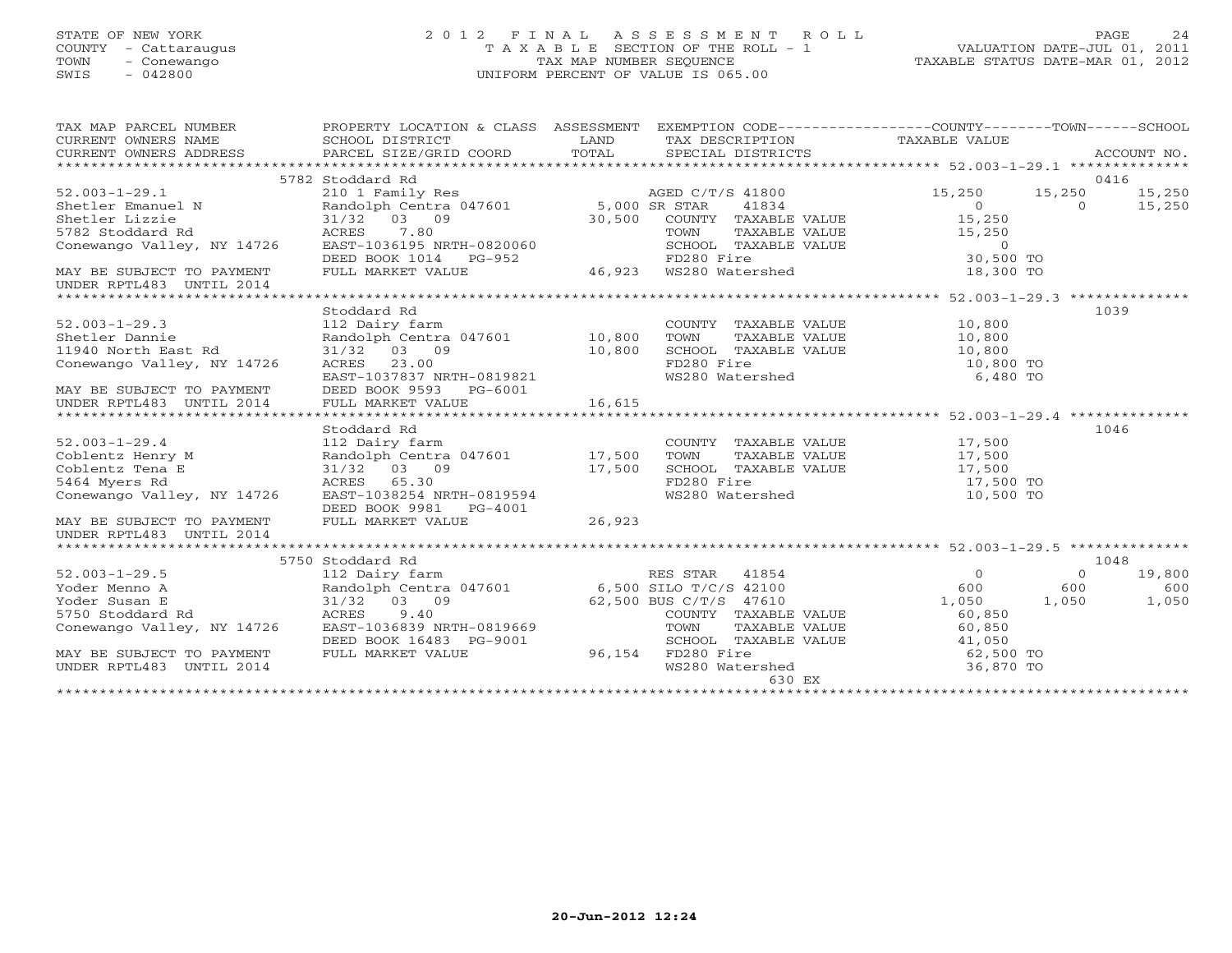## STATE OF NEW YORK 2 0 1 2 F I N A L A S S E S S M E N T R O L L PAGE 25 COUNTY - Cattaraugus T A X A B L E SECTION OF THE ROLL - 1 VALUATION DATE-JUL 01, 2011 TOWN - Conewango TAX MAP NUMBER SEQUENCE TAXABLE STATUS DATE-MAR 01, 2012 SWIS - 042800 UNIFORM PERCENT OF VALUE IS 065.00UNIFORM PERCENT OF VALUE IS 065.00

|                                                               |                                                |               |                                             | EXEMPTION CODE-----------------COUNTY-------TOWN------SCHOOL |          |                |
|---------------------------------------------------------------|------------------------------------------------|---------------|---------------------------------------------|--------------------------------------------------------------|----------|----------------|
| TAX MAP PARCEL NUMBER                                         | PROPERTY LOCATION & CLASS ASSESSMENT           |               |                                             |                                                              |          |                |
| CURRENT OWNERS NAME                                           | SCHOOL DISTRICT                                | LAND<br>TOTAL |                                             | TAX DESCRIPTION TAXABLE VALUE                                |          |                |
| CURRENT OWNERS ADDRESS                                        | PARCEL SIZE/GRID COORD                         |               | SPECIAL DISTRICTS                           |                                                              |          | ACCOUNT NO.    |
|                                                               |                                                |               |                                             |                                                              |          |                |
|                                                               | 11864 Seager Hill Rd                           |               |                                             |                                                              |          | 0466           |
| $52.003 - 1 - 30$                                             | 112 Dairy farm                                 |               | AG BLDG<br>41700                            | 7,000                                                        | 7,000    | 7,000          |
| Trover David S                                                | Randolph Centra 047601 35,200 AG DISTOUT 41730 |               |                                             | $\Omega$                                                     | $\Omega$ | $\overline{0}$ |
| Troyer Malinda E                                              | 31 03 09                                       |               | 119,700 RES STAR<br>41854                   | $\circ$                                                      | $\Omega$ | 19,800         |
| 11864 Seager Hill Rd                                          | ACRES 114.77                                   |               | 41854<br>RES STAR                           | $\circ$                                                      | $\Omega$ | 19,800         |
| Conewango Valley, NY 14726                                    | EAST-1037490 NRTH-0817462                      |               | SILO T/C/S 42100                            | 3,420                                                        | 3,420    | 3,420          |
|                                                               | DEED BOOK 759<br>PG-00959                      |               | COUNTY TAXABLE VALUE                        | 109,280                                                      |          |                |
| MAY BE SUBJECT TO PAYMENT                                     | FULL MARKET VALUE                              | 184,154       | TOWN<br>TAXABLE VALUE                       | 109,280                                                      |          |                |
| UNDER AGDIST LAW TIL 2019                                     |                                                |               | SCHOOL TAXABLE VALUE                        | 69,680                                                       |          |                |
|                                                               |                                                |               | FD280 Fire                                  | 119,700 TO                                                   |          |                |
|                                                               |                                                |               | WS280 Watershed                             | 71,820 TO                                                    |          |                |
|                                                               |                                                |               |                                             |                                                              |          |                |
|                                                               | 11878 Co Rd 40                                 |               | 40 PCT OF VALUE USED FOR EXEMPTION PURPOSES |                                                              |          | 0753           |
| $52.003 - 1 - 31$                                             | 112 Dairy farm                                 |               | AGED C/T 41801                              | 15,920                                                       | 15,920   | $\overline{0}$ |
| Hostetler Eli D                                               | Randolph Centra 047601 7,300 SR STAR           |               | 41834                                       | $\overline{0}$                                               | $\Omega$ | 41,050         |
| ----<br>Hostetler Fannie J<br><sup>11878 Seager Hill Rd</sup> | 31 03 09                                       |               | 79,600 SILO T/C/S 42100                     | 3,400                                                        | 3,400    | 3,400          |
|                                                               | 6.49<br>ACRES                                  |               | COUNTY TAXABLE VALUE                        | 60,280                                                       |          |                |
| Conewango Valley, NY 14726                                    | EAST-1037098 NRTH-0816325                      |               | TOWN                                        | TAXABLE VALUE<br>60,280                                      |          |                |
|                                                               | DEED BOOK 4494 PG-8001                         |               | SCHOOL TAXABLE VALUE                        | 35,150                                                       |          |                |
|                                                               | FULL MARKET VALUE                              |               | 122,462 FD280 Fire                          | 79,600 TO                                                    |          |                |
|                                                               |                                                |               | WS280 Watershed                             | 47,760 TO                                                    |          |                |
|                                                               |                                                |               |                                             |                                                              |          |                |
|                                                               | Stoddard Rd                                    |               |                                             |                                                              |          | 0204           |
| $52.003 - 1 - 32$                                             | 105 Vac farmland                               |               | COUNTY TAXABLE VALUE                        | 26,500                                                       |          |                |
| Hostetler Eli D                                               | Randolph Centra 047601 26,500                  |               | TOWN<br>TAXABLE VALUE                       | 26,500                                                       |          |                |
| Hostetler Fannie J                                            | 31 03 09                                       | 26,500        | SCHOOL TAXABLE VALUE                        | 26,500                                                       |          |                |
| 11878 Seager Hill Rd                                          | ACRES 46.24                                    |               | FD280 Fire                                  | 26,500 TO                                                    |          |                |
| Conewango Valley, NY 14726                                    | EAST-1036283 NRTH-0817606                      |               | WS280 Watershed                             | 15,900 TO                                                    |          |                |
|                                                               | DEED BOOK 4494<br>PG-8001                      |               |                                             |                                                              |          |                |
|                                                               | FULL MARKET VALUE                              | 40,769        |                                             |                                                              |          |                |
|                                                               |                                                |               |                                             |                                                              |          |                |
|                                                               |                                                |               |                                             |                                                              |          |                |
|                                                               | 11992 Seager Hill Rd                           |               |                                             |                                                              |          | 0295           |
| $52.003 - 1 - 34$                                             | 112 Dairy farm                                 |               | AG DISTOUT 41730                            | $\Omega$                                                     | $\Omega$ | $\Omega$       |
| Coblentz Ben M                                                | Randolph Centra 047601 26,800 SILO T/C/S 42100 |               |                                             | 1,000                                                        | 1,000    | 1,000          |
| Coblentz Barbara L                                            | 31/32 03 09                                    | 80,700        | COUNTY TAXABLE VALUE                        | 79,700                                                       |          |                |
| 5017 Myers Rd                                                 | ACRES<br>86.50                                 |               | TOWN<br>TAXABLE VALUE                       | 79,700                                                       |          |                |
| Conewango Valley, NY 14726                                    | EAST-1035607 NRTH-0818342                      |               | SCHOOL TAXABLE VALUE                        | 79,700                                                       |          |                |
|                                                               | DEED BOOK 00932 PG-00791                       |               | FD280 Fire                                  | 80,700 TO                                                    |          |                |
| MAY BE SUBJECT TO PAYMENT                                     | FULL MARKET VALUE                              | 124,154       | WS280 Watershed                             | 48,420 TO                                                    |          |                |
| UNDER AGDIST LAW TIL 2019                                     |                                                |               |                                             |                                                              |          |                |
|                                                               |                                                |               |                                             |                                                              |          |                |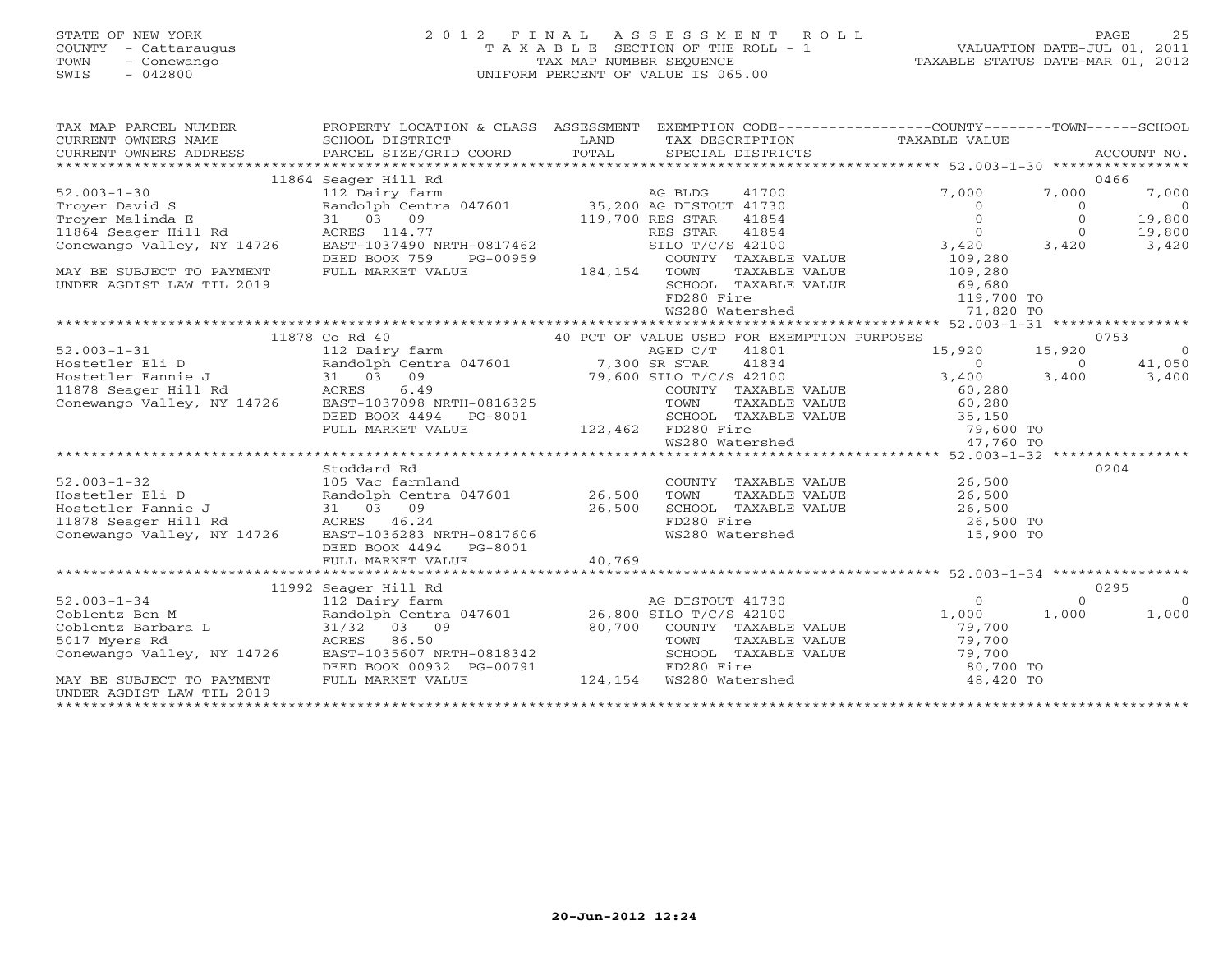#### STATE OF NEW YORK 2 0 1 2 F I N A L A S S E S S M E N T R O L L PAGE 26 COUNTY - Cattaraugus T A X A B L E SECTION OF THE ROLL - 1 VALUATION DATE-JUL 01, 2011 TOWN - Conewango TAX MAP NUMBER SEQUENCE TAXABLE STATUS DATE-MAR 01, 2012 SWIS - 042800 UNIFORM PERCENT OF VALUE IS 065.00UNIFORM PERCENT OF VALUE IS 065.00

| TAX MAP PARCEL NUMBER                                                                                                                                                                                                                                                                                                                                                                 | PROPERTY LOCATION & CLASS ASSESSMENT                                              | SPECIAL DISTRICTS | EXEMPTION CODE-----------------COUNTY-------TOWN------SCHOOL<br>TAX DESCRIPTION TAXABLE VALUE<br>SPECIAL DISTRICTS                         | ACCOUNT NO.     |
|---------------------------------------------------------------------------------------------------------------------------------------------------------------------------------------------------------------------------------------------------------------------------------------------------------------------------------------------------------------------------------------|-----------------------------------------------------------------------------------|-------------------|--------------------------------------------------------------------------------------------------------------------------------------------|-----------------|
|                                                                                                                                                                                                                                                                                                                                                                                       |                                                                                   |                   |                                                                                                                                            |                 |
| $\begin{tabular}{l c c c c c} \multicolumn{1}{c}{\textbf{12046 Speeder } \textbf{111 Red} & \textbf{130476} & \textbf{12046 Speeder } \textbf{111 Red} & \textbf{13048} & \textbf{13049} & \textbf{1318} & \textbf{1318} & \textbf{1318} & \textbf{1318} & \textbf{1318} & \textbf{1318} & \textbf{1318} & \textbf{1318} & \textbf{1318} & \textbf{1318} & \textbf{1318} & \textbf{1$ |                                                                                   |                   |                                                                                                                                            |                 |
|                                                                                                                                                                                                                                                                                                                                                                                       |                                                                                   |                   |                                                                                                                                            |                 |
|                                                                                                                                                                                                                                                                                                                                                                                       |                                                                                   |                   |                                                                                                                                            |                 |
|                                                                                                                                                                                                                                                                                                                                                                                       |                                                                                   |                   |                                                                                                                                            |                 |
|                                                                                                                                                                                                                                                                                                                                                                                       |                                                                                   |                   |                                                                                                                                            |                 |
|                                                                                                                                                                                                                                                                                                                                                                                       |                                                                                   |                   |                                                                                                                                            |                 |
|                                                                                                                                                                                                                                                                                                                                                                                       |                                                                                   |                   |                                                                                                                                            |                 |
|                                                                                                                                                                                                                                                                                                                                                                                       |                                                                                   |                   |                                                                                                                                            |                 |
|                                                                                                                                                                                                                                                                                                                                                                                       |                                                                                   |                   |                                                                                                                                            |                 |
|                                                                                                                                                                                                                                                                                                                                                                                       |                                                                                   |                   |                                                                                                                                            |                 |
|                                                                                                                                                                                                                                                                                                                                                                                       |                                                                                   |                   |                                                                                                                                            |                 |
|                                                                                                                                                                                                                                                                                                                                                                                       | 12076 Co Rd 40                                                                    |                   |                                                                                                                                            | 0275            |
|                                                                                                                                                                                                                                                                                                                                                                                       |                                                                                   |                   |                                                                                                                                            |                 |
|                                                                                                                                                                                                                                                                                                                                                                                       |                                                                                   |                   |                                                                                                                                            |                 |
|                                                                                                                                                                                                                                                                                                                                                                                       |                                                                                   |                   |                                                                                                                                            |                 |
|                                                                                                                                                                                                                                                                                                                                                                                       |                                                                                   |                   |                                                                                                                                            |                 |
|                                                                                                                                                                                                                                                                                                                                                                                       |                                                                                   |                   |                                                                                                                                            |                 |
|                                                                                                                                                                                                                                                                                                                                                                                       |                                                                                   |                   |                                                                                                                                            |                 |
|                                                                                                                                                                                                                                                                                                                                                                                       |                                                                                   |                   |                                                                                                                                            |                 |
|                                                                                                                                                                                                                                                                                                                                                                                       |                                                                                   |                   |                                                                                                                                            |                 |
|                                                                                                                                                                                                                                                                                                                                                                                       |                                                                                   |                   |                                                                                                                                            |                 |
|                                                                                                                                                                                                                                                                                                                                                                                       |                                                                                   |                   |                                                                                                                                            |                 |
|                                                                                                                                                                                                                                                                                                                                                                                       | 12203 North East Rd                                                               |                   |                                                                                                                                            | 0203            |
|                                                                                                                                                                                                                                                                                                                                                                                       |                                                                                   |                   |                                                                                                                                            | $\overline{0}$  |
|                                                                                                                                                                                                                                                                                                                                                                                       |                                                                                   |                   |                                                                                                                                            |                 |
|                                                                                                                                                                                                                                                                                                                                                                                       |                                                                                   |                   |                                                                                                                                            | 19,800<br>3,600 |
|                                                                                                                                                                                                                                                                                                                                                                                       |                                                                                   |                   |                                                                                                                                            |                 |
|                                                                                                                                                                                                                                                                                                                                                                                       |                                                                                   |                   |                                                                                                                                            |                 |
|                                                                                                                                                                                                                                                                                                                                                                                       |                                                                                   |                   |                                                                                                                                            |                 |
|                                                                                                                                                                                                                                                                                                                                                                                       |                                                                                   |                   |                                                                                                                                            |                 |
|                                                                                                                                                                                                                                                                                                                                                                                       |                                                                                   |                   |                                                                                                                                            |                 |
|                                                                                                                                                                                                                                                                                                                                                                                       |                                                                                   |                   |                                                                                                                                            |                 |
|                                                                                                                                                                                                                                                                                                                                                                                       |                                                                                   |                   |                                                                                                                                            |                 |
|                                                                                                                                                                                                                                                                                                                                                                                       |                                                                                   |                   |                                                                                                                                            |                 |
|                                                                                                                                                                                                                                                                                                                                                                                       |                                                                                   |                   |                                                                                                                                            |                 |
|                                                                                                                                                                                                                                                                                                                                                                                       |                                                                                   |                   |                                                                                                                                            |                 |
|                                                                                                                                                                                                                                                                                                                                                                                       |                                                                                   |                   |                                                                                                                                            |                 |
| 1054 1054<br>251.003-1-37./1 25504 Hostetler #1<br>26,045 26,045 Randolph Centra 047601 26,045 26,045 Randolph Centra 047601<br>26,045 26,045 26,045 26,045 26,045 26,045 26,045 ACRES 0.01 26,045 26,045 26,045 26,045 26,045 26,04                                                                                                                                                  |                                                                                   |                   |                                                                                                                                            |                 |
|                                                                                                                                                                                                                                                                                                                                                                                       | $Co$ $Rd$ $40$                                                                    |                   |                                                                                                                                            | 0303            |
| $52.003 - 1 - 38.1$                                                                                                                                                                                                                                                                                                                                                                   |                                                                                   |                   |                                                                                                                                            |                 |
| Miller Yost E                                                                                                                                                                                                                                                                                                                                                                         |                                                                                   |                   |                                                                                                                                            |                 |
| Miller Ada Y                                                                                                                                                                                                                                                                                                                                                                          |                                                                                   |                   |                                                                                                                                            |                 |
| 12211 Seager Hill Rd                                                                                                                                                                                                                                                                                                                                                                  | 105 Vac farmland<br>Randolph Centra 047601 2,400<br>39 03 09 2,400<br>ACRES 12.00 |                   | 2,400 TO                                                                                                                                   |                 |
| Conewango Valley, NY 14726                                                                                                                                                                                                                                                                                                                                                            | EAST-1031380 NRTH-0816493<br>DEED BOOK 8067 PG-5001<br>FULL MARGE 2067 PG-5001    |                   | COUNTY TAXABLE VALUE<br>TOWN TAXABLE VALUE<br>SCHOOL TAXABLE VALUE<br>2,400<br>FD280 Fire<br>2,400<br>WS280 Watershed<br>1,440<br>1,440 TO |                 |
| MAY BE SUBJECT TO PAYMENT<br>UNDER AGDIST LAW TIL 2015                                                                                                                                                                                                                                                                                                                                | DEED BOOK 8067 PG-5001<br>FULL MARKET VALUE 3,692                                 |                   |                                                                                                                                            |                 |
|                                                                                                                                                                                                                                                                                                                                                                                       |                                                                                   |                   |                                                                                                                                            |                 |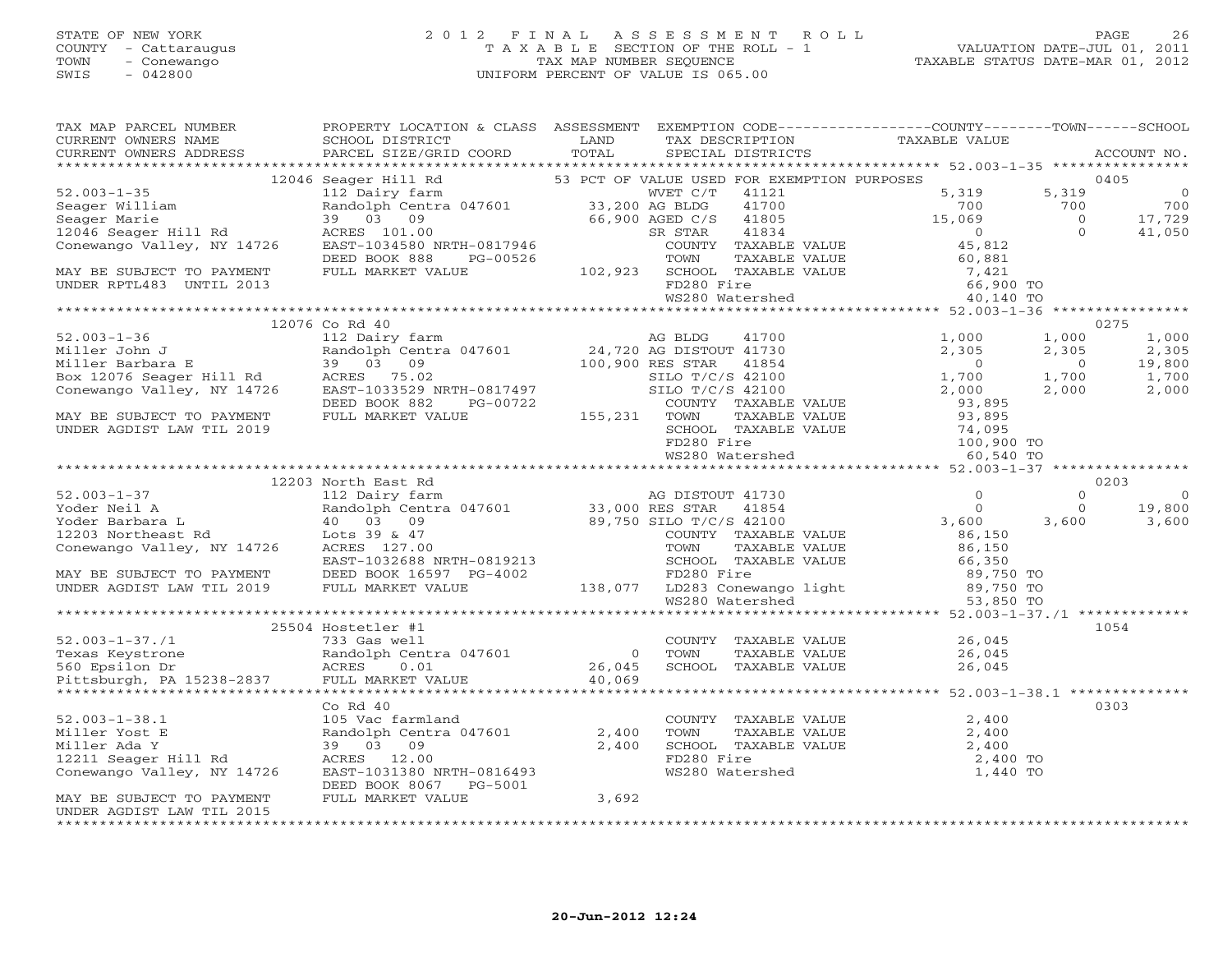## STATE OF NEW YORK 2 0 1 2 F I N A L A S S E S S M E N T R O L L PAGE 27 COUNTY - Cattaraugus T A X A B L E SECTION OF THE ROLL - 1 VALUATION DATE-JUL 01, 2011 TOWN - Conewango TAX MAP NUMBER SEQUENCE TAXABLE STATUS DATE-MAR 01, 2012 SWIS - 042800 UNIFORM PERCENT OF VALUE IS 065.00UNIFORM PERCENT OF VALUE IS 065.00

| TAX MAP PARCEL NUMBER      | PROPERTY LOCATION & CLASS ASSESSMENT |        |                                                    | EXEMPTION CODE-----------------COUNTY-------TOWN------SCHOOL |             |
|----------------------------|--------------------------------------|--------|----------------------------------------------------|--------------------------------------------------------------|-------------|
| CURRENT OWNERS NAME        | SCHOOL DISTRICT                      | LAND   |                                                    |                                                              |             |
| CURRENT OWNERS ADDRESS     | PARCEL SIZE/GRID COORD               | TOTAL  | TAX DESCRIPTION TAXABLE VALUE<br>SPECIAL DISTRICTS |                                                              | ACCOUNT NO. |
|                            |                                      |        |                                                    |                                                              |             |
|                            | Seager Hill                          |        |                                                    |                                                              | 1036        |
| $52.003 - 1 - 38.2$        | 105 Vac farmland                     |        | COUNTY TAXABLE VALUE                               | 15,240                                                       |             |
| Miller John J              | Randolph Centra 047601 15,240        |        | TAXABLE VALUE<br>TOWN                              | 15,240                                                       |             |
| Miller Barbara E           | ACRES 76.20                          | 15,240 | SCHOOL TAXABLE VALUE                               | 15,240                                                       |             |
| 12076 Seager Hill Rd       | EAST-1031876 NRTH-0817423            |        |                                                    |                                                              |             |
| Conewango Valley, NY 14726 | DEED BOOK 8067 PG-4001               |        |                                                    |                                                              |             |
|                            | FULL MARKET VALUE                    | 23,446 |                                                    |                                                              |             |
|                            |                                      |        |                                                    |                                                              |             |
|                            | North East Rd                        |        |                                                    |                                                              | 0085        |
| $52.003 - 1 - 39$          | 314 Rural vac<10                     |        |                                                    | 400                                                          |             |
|                            |                                      |        | COUNTY TAXABLE VALUE                               |                                                              |             |
| Yoder Amos J               | Randolph Centra 047601 400           |        | TOWN<br>TAXABLE VALUE                              | 400                                                          |             |
| Yoder Anna A               | 39 03 09                             | 400    | SCHOOL TAXABLE VALUE                               | 400                                                          |             |
| 12326 Marsh Rd             | ACRES<br>2.04                        |        | FD280 Fire                                         | 400 TO                                                       |             |
| Conewango Valley, NY 14726 | EAST-1031308 NRTH-0819159            |        | WS280 Watershed                                    | 240 TO                                                       |             |
|                            | DEED BOOK 13594 PG-7001              |        |                                                    |                                                              |             |
|                            | FULL MARKET VALUE                    | 615    |                                                    |                                                              |             |
|                            |                                      |        |                                                    |                                                              |             |
|                            | North East Rd                        |        |                                                    |                                                              | 0326        |
| $52.003 - 1 - 40$          | 312 Vac w/imprv                      |        | COUNTY TAXABLE VALUE                               | 2,800                                                        |             |
| Morrison Bonita L          | Randolph Centra 047601               | 2,800  | TOWN<br>TAXABLE VALUE                              | 2,800                                                        |             |
| 516 Jefferson St           | 39 03 09                             | 2,800  | SCHOOL TAXABLE VALUE                               | 2,800                                                        |             |
| Jamestown, NY 14701        | FRNT 120.00 DPTH 135.00              |        | FD280 Fire                                         | 2,800 TO                                                     |             |
|                            | EAST-1031225 NRTH-0819724            |        | WS280 Watershed                                    | 1,680 TO                                                     |             |
|                            | DEED BOOK 833<br>PG-01082            |        |                                                    |                                                              |             |
|                            | FULL MARKET VALUE                    | 4,308  |                                                    |                                                              |             |
|                            |                                      |        |                                                    |                                                              |             |
|                            | North East Rd                        |        |                                                    |                                                              | 0083        |
| $52.003 - 1 - 41$          | 323 Vacant rural                     |        | COUNTY TAXABLE VALUE                               | 400                                                          |             |
| Chapman Donald             | Randolph Centra 047601 400           |        | TOWN<br>TAXABLE VALUE                              | 400                                                          |             |
| Chapman Dorothy            | 39 03 09                             | 400    | SCHOOL TAXABLE VALUE                               | 400                                                          |             |
| 12147 Northeast Rd         | ACRES 1.18                           |        | FD280 Fire                                         | 400 TO                                                       |             |
| Conewango Valley, NY 14726 | EAST-1031284 NRTH-0819869            |        | WS280 Watershed                                    | 240 TO                                                       |             |
|                            | DEED BOOK 496<br>PG-00194            |        |                                                    |                                                              |             |
|                            | FULL MARKET VALUE                    | 615    |                                                    |                                                              |             |
|                            |                                      |        |                                                    |                                                              |             |
|                            | North East Rd                        |        |                                                    |                                                              | 0004        |
| $52.004 - 1 - 1.1$         | 105 Vac farmland                     |        | AG DIST<br>41720                                   | 13,724<br>13,724                                             | 13,724      |
| Adams Kenneth L            | Randolph Centra 047601 62,100        |        | COUNTY TAXABLE VALUE                               | 48,376                                                       |             |
| 11292 Youngs Rd            | 16 03 09                             | 62,100 | TOWN<br>TAXABLE VALUE                              | 48,376                                                       |             |
| Cattaraugus, NY 14719      | ACRES 218.37                         |        | SCHOOL TAXABLE VALUE                               | 48,376                                                       |             |
|                            | EAST-1043887 NRTH-0822567            |        |                                                    | 62,100 TO                                                    |             |
| MAY BE SUBJECT TO PAYMENT  | DEED BOOK 766<br>PG-00591            |        | FD280 Fire<br>WS280 Watershed                      | 37,260 TO                                                    |             |
| UNDER AGDIST LAW TIL 2016  | FULL MARKET VALUE                    | 95,538 |                                                    |                                                              |             |
|                            |                                      |        |                                                    |                                                              |             |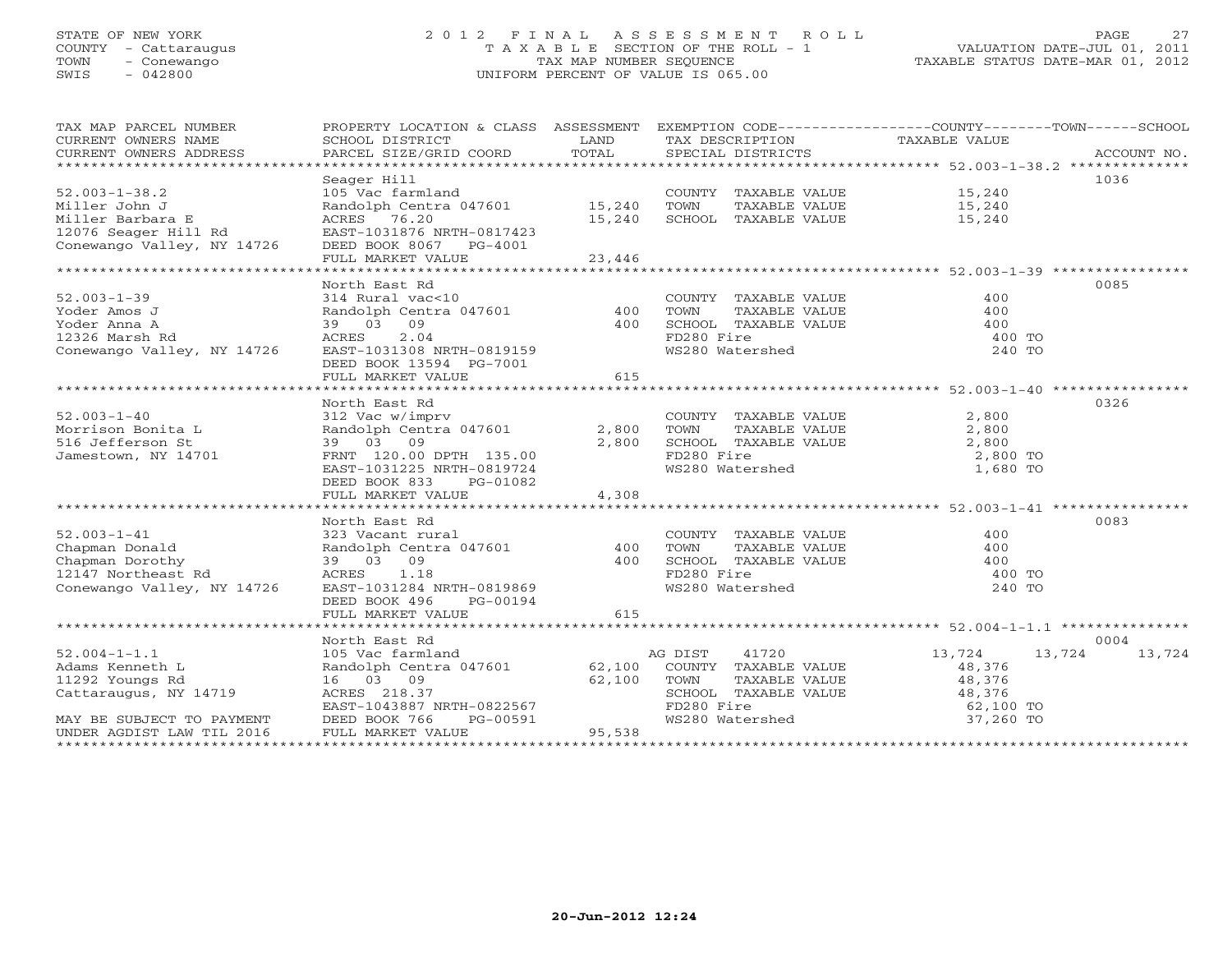## STATE OF NEW YORK 2 0 1 2 F I N A L A S S E S S M E N T R O L L PAGE 28 COUNTY - Cattaraugus T A X A B L E SECTION OF THE ROLL - 1 VALUATION DATE-JUL 01, 2011 TOWN - Conewango TAX MAP NUMBER SEQUENCE TAXABLE STATUS DATE-MAR 01, 2012 SWIS - 042800 UNIFORM PERCENT OF VALUE IS 065.00UNIFORM PERCENT OF VALUE IS 065.00

| TAX MAP PARCEL NUMBER      | PROPERTY LOCATION & CLASS ASSESSMENT EXEMPTION CODE----------------COUNTY-------TOWN------SCHOOL                             |        |                                                                                                                                                                                                                                                                                                                                                                                                                                                                                     |                       |          |             |
|----------------------------|------------------------------------------------------------------------------------------------------------------------------|--------|-------------------------------------------------------------------------------------------------------------------------------------------------------------------------------------------------------------------------------------------------------------------------------------------------------------------------------------------------------------------------------------------------------------------------------------------------------------------------------------|-----------------------|----------|-------------|
| CURRENT OWNERS NAME        | SCHOOL DISTRICT                                                                                                              | LAND   | TAX DESCRIPTION                                                                                                                                                                                                                                                                                                                                                                                                                                                                     | TAXABLE VALUE         |          |             |
| CURRENT OWNERS ADDRESS     | PARCEL SIZE/GRID COORD                                                                                                       | TOTAL  | SPECIAL DISTRICTS                                                                                                                                                                                                                                                                                                                                                                                                                                                                   |                       |          | ACCOUNT NO. |
|                            |                                                                                                                              |        |                                                                                                                                                                                                                                                                                                                                                                                                                                                                                     |                       |          |             |
|                            | 11477 North East Rd                                                                                                          |        |                                                                                                                                                                                                                                                                                                                                                                                                                                                                                     |                       | 0667     |             |
| $52.004 - 1 - 1.2$         | 210 1 Family Res                                                                                                             |        | RES STAR 41854                                                                                                                                                                                                                                                                                                                                                                                                                                                                      | 0<br>57,500<br>57,500 | $\Omega$ | 19,800      |
|                            | Randolph Centra 047601 6,500 COUNTY TAXABLE VALUE<br>16 03 09 57,500 COUNTY TAXABLE VALUE<br>ACRES 4.73 SCHOOL RANARLE VALUE |        |                                                                                                                                                                                                                                                                                                                                                                                                                                                                                     |                       |          |             |
|                            |                                                                                                                              |        | TAXABLE VALUE                                                                                                                                                                                                                                                                                                                                                                                                                                                                       |                       |          |             |
|                            |                                                                                                                              |        | SCHOOL TAXABLE VALUE                                                                                                                                                                                                                                                                                                                                                                                                                                                                | 37,700                |          |             |
|                            |                                                                                                                              |        | FD280 Fire                                                                                                                                                                                                                                                                                                                                                                                                                                                                          | 57,500 TO             |          |             |
|                            | DEED BOOK 873<br>PG-00566<br>LUE 88,462                                                                                      |        | WS280 Watershed                                                                                                                                                                                                                                                                                                                                                                                                                                                                     | 34,500 TO             |          |             |
|                            | FULL MARKET VALUE                                                                                                            |        |                                                                                                                                                                                                                                                                                                                                                                                                                                                                                     |                       |          |             |
|                            |                                                                                                                              |        |                                                                                                                                                                                                                                                                                                                                                                                                                                                                                     |                       |          |             |
|                            | 5971 Adams Rd                                                                                                                |        |                                                                                                                                                                                                                                                                                                                                                                                                                                                                                     |                       | 0666     |             |
| $52.004 - 1 - 1.3$         | 210 1 Family Res                                                                                                             |        | $\begin{tabular}{lllllll} \multicolumn{2}{c}{\textbf{COUNTY}} & \multicolumn{2}{c}{\textbf{TAXABLE VALUE}} & \multicolumn{2}{c}{\textbf{WALUE}} & \multicolumn{2}{c}{\textbf{46,800}} \\ \multicolumn{2}{c}{\textbf{TOWN}} & \multicolumn{2}{c}{\textbf{TAXABLE VALUE}} & \multicolumn{2}{c}{\textbf{WALUE}} & \multicolumn{2}{c}{\textbf{16,800}} \\ \multicolumn{2}{c}{\textbf{TOWN}} & \multicolumn{2}{c}{\textbf{TAXABLE VALUE}} & \multicolumn{2}{c}{\textbf{16,800}} & \mult$ |                       |          |             |
| Adams Kenneth L            | Randolph Centra 047601 5,800                                                                                                 |        |                                                                                                                                                                                                                                                                                                                                                                                                                                                                                     |                       |          |             |
| Adams Steven L             | 30 03 09<br>Leona Adams (Lu)                                                                                                 | 46,800 | SCHOOL TAXABLE VALUE                                                                                                                                                                                                                                                                                                                                                                                                                                                                | 46,800<br>46,800 TO   |          |             |
| 11292 Youngs Rd            |                                                                                                                              |        | FD280 Fire                                                                                                                                                                                                                                                                                                                                                                                                                                                                          |                       |          |             |
| Cattaraugus, NY 14719      | ACRES<br>3.60                                                                                                                |        | WS280 Watershed                                                                                                                                                                                                                                                                                                                                                                                                                                                                     | 28,080 TO             |          |             |
|                            | EAST-1045972 NRTH-0823422                                                                                                    |        |                                                                                                                                                                                                                                                                                                                                                                                                                                                                                     |                       |          |             |
|                            | DEED BOOK 10219 PG-8001                                                                                                      |        |                                                                                                                                                                                                                                                                                                                                                                                                                                                                                     |                       |          |             |
|                            |                                                                                                                              |        |                                                                                                                                                                                                                                                                                                                                                                                                                                                                                     |                       |          |             |
|                            |                                                                                                                              |        |                                                                                                                                                                                                                                                                                                                                                                                                                                                                                     |                       |          |             |
|                            | Adams Rd                                                                                                                     |        |                                                                                                                                                                                                                                                                                                                                                                                                                                                                                     |                       | 0005     |             |
| $52.004 - 1 - 2$           | 105 Vac farmland                                                                                                             |        | 41720<br>AG DIST                                                                                                                                                                                                                                                                                                                                                                                                                                                                    | 7,208                 | 7,208    | 7,208       |
| Adams Kenneth L            | Randolph Centra 047601 18,400                                                                                                |        | COUNTY TAXABLE VALUE                                                                                                                                                                                                                                                                                                                                                                                                                                                                | 11,192                |          |             |
| 11292 Youngs Rd            | $18,400$ TOWN<br>16 03 09                                                                                                    |        | TAXABLE VALUE                                                                                                                                                                                                                                                                                                                                                                                                                                                                       | 11,192                |          |             |
| Cattaraugus, NY 14719      | ACRES 54.04                                                                                                                  |        | SCHOOL TAXABLE VALUE 11,192                                                                                                                                                                                                                                                                                                                                                                                                                                                         |                       |          |             |
|                            | EAST-1045533 NRTH-0821170                                                                                                    |        | FD280 Fire<br>WS280 Watershed                                                                                                                                                                                                                                                                                                                                                                                                                                                       | 18,400 TO             |          |             |
| MAY BE SUBJECT TO PAYMENT  | DEED BOOK 766<br>PG-00591                                                                                                    |        |                                                                                                                                                                                                                                                                                                                                                                                                                                                                                     | 300 TO                |          |             |
| UNDER AGDIST LAW TIL 2016  | FULL MARKET VALUE                                                                                                            | 28,308 |                                                                                                                                                                                                                                                                                                                                                                                                                                                                                     |                       |          |             |
|                            |                                                                                                                              |        |                                                                                                                                                                                                                                                                                                                                                                                                                                                                                     |                       |          |             |
|                            | Chautaugua Rd                                                                                                                |        |                                                                                                                                                                                                                                                                                                                                                                                                                                                                                     |                       | 0333     |             |
| $52.004 - 1 - 3.1$         | 910 Priv forest                                                                                                              |        | COUNTY TAXABLE VALUE 38,900                                                                                                                                                                                                                                                                                                                                                                                                                                                         |                       |          |             |
| Adams Lumber Co Inc        |                                                                                                                              |        |                                                                                                                                                                                                                                                                                                                                                                                                                                                                                     |                       |          |             |
| 6052 Adams Rd              | Randolph Centra 047601 38,900<br>16 03 09 38,900<br>ACRES 116.40 38,900                                                      |        |                                                                                                                                                                                                                                                                                                                                                                                                                                                                                     |                       |          |             |
| Cattaraugus, NY 14719      |                                                                                                                              |        | FD280 Fire                                                                                                                                                                                                                                                                                                                                                                                                                                                                          | 38,900 TO             |          |             |
|                            | EAST-1047271 NRTH-0822594                                                                                                    |        | WS280 Watershed                                                                                                                                                                                                                                                                                                                                                                                                                                                                     | 23,340 TO             |          |             |
|                            | DEED BOOK 770 PG-00892                                                                                                       |        |                                                                                                                                                                                                                                                                                                                                                                                                                                                                                     |                       |          |             |
|                            | FULL MARKET VALUE                                                                                                            | 59,846 |                                                                                                                                                                                                                                                                                                                                                                                                                                                                                     |                       |          |             |
|                            |                                                                                                                              |        |                                                                                                                                                                                                                                                                                                                                                                                                                                                                                     |                       |          |             |
|                            | Chautaugua Rd                                                                                                                |        |                                                                                                                                                                                                                                                                                                                                                                                                                                                                                     |                       | 0627     |             |
| $52.004 - 1 - 3.2$         | 105 Vac farmland                                                                                                             |        | COUNTY TAXABLE VALUE<br>TOWN      TAXABLE VALUE                                                                                                                                                                                                                                                                                                                                                                                                                                     | 4,920                 |          |             |
| Miller Levi Y              | Randolph Centra 047601 4,920                                                                                                 |        |                                                                                                                                                                                                                                                                                                                                                                                                                                                                                     | 4,920                 |          |             |
| Miller Anna L              | 08/16 03 09                                                                                                                  | 4,920  | SCHOOL TAXABLE VALUE                                                                                                                                                                                                                                                                                                                                                                                                                                                                | 4,920                 |          |             |
| 11257 Co Rd 40             | ACRES 14.91                                                                                                                  |        | FD280 Fire<br>WS280 Watershed                                                                                                                                                                                                                                                                                                                                                                                                                                                       | 4,920 TO              |          |             |
| Conewango Valley, NY 14726 | EAST-1047895 NRTH-0820213                                                                                                    |        |                                                                                                                                                                                                                                                                                                                                                                                                                                                                                     | 75 TO                 |          |             |
|                            | DEED BOOK 768<br>PG-00285                                                                                                    |        |                                                                                                                                                                                                                                                                                                                                                                                                                                                                                     |                       |          |             |
|                            | FULL MARKET VALUE                                                                                                            | 7,569  |                                                                                                                                                                                                                                                                                                                                                                                                                                                                                     |                       |          |             |
|                            |                                                                                                                              |        |                                                                                                                                                                                                                                                                                                                                                                                                                                                                                     |                       |          |             |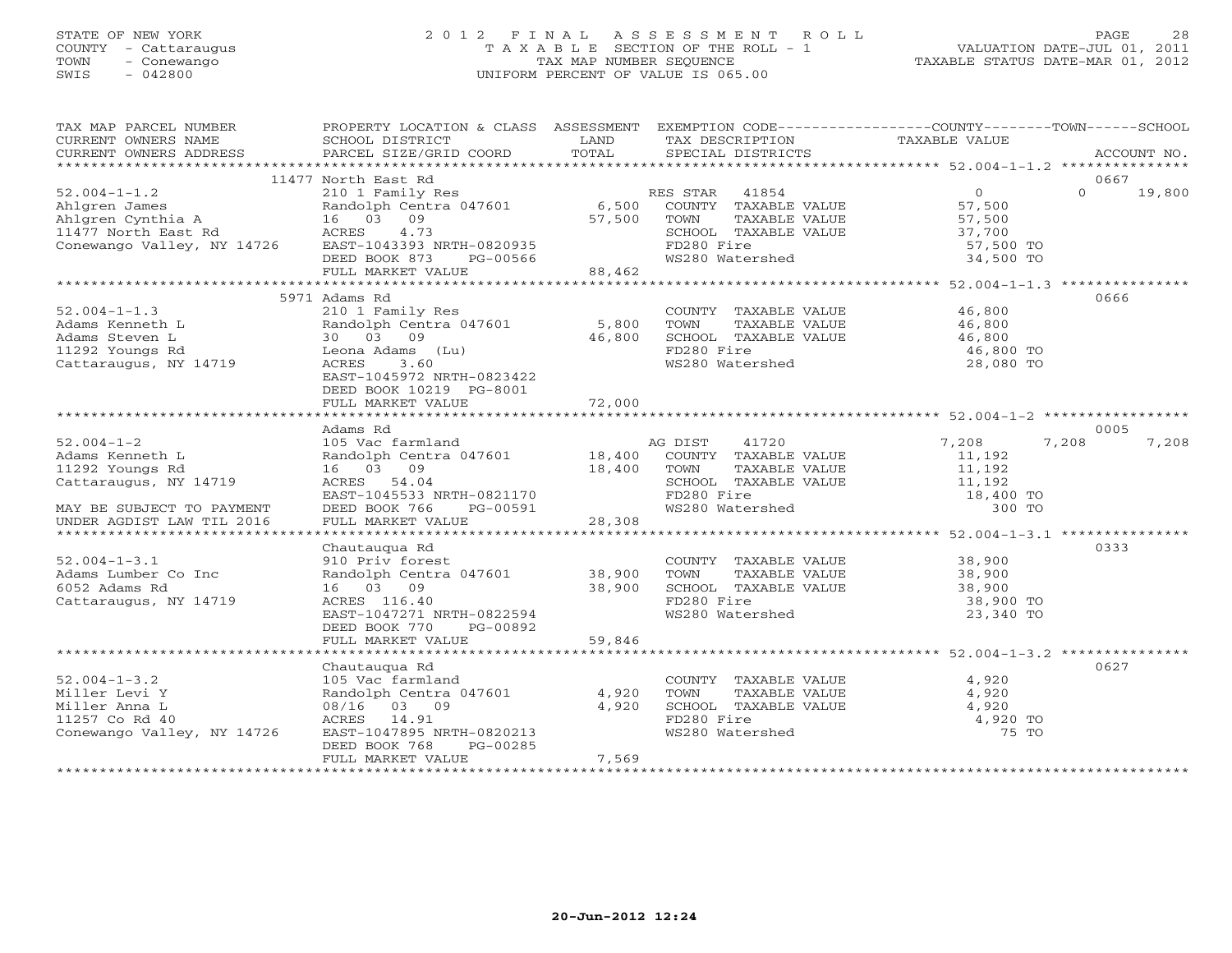#### STATE OF NEW YORK 2 0 1 2 F I N A L A S S E S S M E N T R O L L PAGE 29 COUNTY - Cattaraugus T A X A B L E SECTION OF THE ROLL - 1 VALUATION DATE-JUL 01, 2011 TOWN - Conewango TAX MAP NUMBER SEQUENCE TAXABLE STATUS DATE-MAR 01, 2012 SWIS - 042800 UNIFORM PERCENT OF VALUE IS 065.00UNIFORM PERCENT OF VALUE IS 065.00

| $\begin{tabular}{lllllllllll} \textsc{rank} & & & & & & & \textsc{propexry LOCATION & & & & \textsc{CLASS} & & & \textsc{SSESSMENT} & & \textsc{EXEMPTION} & & & \textsc{CDE----------------COUNTY--------TOWN------SCHOOL} \\ \textsc{CURERNT OWNERS NAME} & & & & & & & \textsc{SCHOOL DISTRICT} & & & & \textsc{LAND} & & \textsc{TSCRIPTION} & & & \textsc{TAXABLE VALUE} & & & \textsc{ACCOUNT NO} \\ & & & & & & & \textsc{DDRES} & & & \textsc{PARCEL SIZE/GRID COORD} & & & \$<br>CURRENT OWNERS ADDRESS |                                                                                                                                                                                                                                           |  |                                                                                                         |           |          |                 |  |  |
|------------------------------------------------------------------------------------------------------------------------------------------------------------------------------------------------------------------------------------------------------------------------------------------------------------------------------------------------------------------------------------------------------------------------------------------------------------------------------------------------------------------|-------------------------------------------------------------------------------------------------------------------------------------------------------------------------------------------------------------------------------------------|--|---------------------------------------------------------------------------------------------------------|-----------|----------|-----------------|--|--|
|                                                                                                                                                                                                                                                                                                                                                                                                                                                                                                                  |                                                                                                                                                                                                                                           |  |                                                                                                         |           |          |                 |  |  |
| 1176 Chautangua Rd 1176 Chautangua Rd 21 DEE BOOK 11899 PG-9002<br>22.004-1-3.3<br>240 Rural res 21 DEE BOOK 11899 PG-9002<br>22.004-1-3.3<br>240 Rural res 21 DEE BOOK 11899 PG-9002<br>22.004-1-3.3<br>240 Rural res 21 DEE BOOK 11899 P                                                                                                                                                                                                                                                                       |                                                                                                                                                                                                                                           |  |                                                                                                         |           |          | 0698            |  |  |
|                                                                                                                                                                                                                                                                                                                                                                                                                                                                                                                  |                                                                                                                                                                                                                                           |  |                                                                                                         |           | 7,920    | $\overline{a}$  |  |  |
|                                                                                                                                                                                                                                                                                                                                                                                                                                                                                                                  |                                                                                                                                                                                                                                           |  |                                                                                                         |           | $\Omega$ | 19,800          |  |  |
|                                                                                                                                                                                                                                                                                                                                                                                                                                                                                                                  |                                                                                                                                                                                                                                           |  |                                                                                                         |           |          |                 |  |  |
|                                                                                                                                                                                                                                                                                                                                                                                                                                                                                                                  |                                                                                                                                                                                                                                           |  |                                                                                                         |           |          |                 |  |  |
|                                                                                                                                                                                                                                                                                                                                                                                                                                                                                                                  |                                                                                                                                                                                                                                           |  |                                                                                                         |           |          |                 |  |  |
|                                                                                                                                                                                                                                                                                                                                                                                                                                                                                                                  |                                                                                                                                                                                                                                           |  |                                                                                                         |           |          |                 |  |  |
|                                                                                                                                                                                                                                                                                                                                                                                                                                                                                                                  |                                                                                                                                                                                                                                           |  |                                                                                                         |           |          |                 |  |  |
|                                                                                                                                                                                                                                                                                                                                                                                                                                                                                                                  |                                                                                                                                                                                                                                           |  |                                                                                                         |           |          |                 |  |  |
|                                                                                                                                                                                                                                                                                                                                                                                                                                                                                                                  | 5980 Adams Rd                                                                                                                                                                                                                             |  |                                                                                                         |           |          | 0984            |  |  |
| $52.004 - 1 - 3.4$                                                                                                                                                                                                                                                                                                                                                                                                                                                                                               |                                                                                                                                                                                                                                           |  |                                                                                                         |           |          | 131,000 131,000 |  |  |
|                                                                                                                                                                                                                                                                                                                                                                                                                                                                                                                  |                                                                                                                                                                                                                                           |  |                                                                                                         |           |          |                 |  |  |
|                                                                                                                                                                                                                                                                                                                                                                                                                                                                                                                  |                                                                                                                                                                                                                                           |  |                                                                                                         |           |          |                 |  |  |
| Adams Kenneth L and Dah Central Randolph Central Randolph Central Randolph Central Randolph Central Randolph Central Randolph Central Randolph Central Randolph Central Randolph Central Randolph Central Randolph Central Ran                                                                                                                                                                                                                                                                                   |                                                                                                                                                                                                                                           |  |                                                                                                         |           |          |                 |  |  |
|                                                                                                                                                                                                                                                                                                                                                                                                                                                                                                                  |                                                                                                                                                                                                                                           |  |                                                                                                         |           |          |                 |  |  |
|                                                                                                                                                                                                                                                                                                                                                                                                                                                                                                                  |                                                                                                                                                                                                                                           |  |                                                                                                         |           |          |                 |  |  |
|                                                                                                                                                                                                                                                                                                                                                                                                                                                                                                                  |                                                                                                                                                                                                                                           |  |                                                                                                         |           |          |                 |  |  |
|                                                                                                                                                                                                                                                                                                                                                                                                                                                                                                                  |                                                                                                                                                                                                                                           |  |                                                                                                         |           |          |                 |  |  |
|                                                                                                                                                                                                                                                                                                                                                                                                                                                                                                                  | Adams Rd<br>210 1 Family Res<br>Randolph Centra 047601 6,500 COUNTY TAXABLE VALUE 6,500<br>16 03 09 137,500 TOWN TAXABLE VALUE 6,500<br>ACRES 8.10 SCHOOL TAXABLE VALUE 6,500<br>EAST-1046348 NRTH-0823411 FD280 Fire 137,500 TO<br>FD280 |  |                                                                                                         |           |          |                 |  |  |
|                                                                                                                                                                                                                                                                                                                                                                                                                                                                                                                  | 11123 Chautaugua Rd                                                                                                                                                                                                                       |  |                                                                                                         |           |          | 0316            |  |  |
|                                                                                                                                                                                                                                                                                                                                                                                                                                                                                                                  |                                                                                                                                                                                                                                           |  |                                                                                                         |           | $\Omega$ | 19,800          |  |  |
|                                                                                                                                                                                                                                                                                                                                                                                                                                                                                                                  |                                                                                                                                                                                                                                           |  |                                                                                                         |           | 1,400    | 1,400           |  |  |
|                                                                                                                                                                                                                                                                                                                                                                                                                                                                                                                  |                                                                                                                                                                                                                                           |  |                                                                                                         |           |          |                 |  |  |
|                                                                                                                                                                                                                                                                                                                                                                                                                                                                                                                  |                                                                                                                                                                                                                                           |  |                                                                                                         |           |          |                 |  |  |
|                                                                                                                                                                                                                                                                                                                                                                                                                                                                                                                  |                                                                                                                                                                                                                                           |  |                                                                                                         |           |          |                 |  |  |
|                                                                                                                                                                                                                                                                                                                                                                                                                                                                                                                  |                                                                                                                                                                                                                                           |  |                                                                                                         |           |          |                 |  |  |
|                                                                                                                                                                                                                                                                                                                                                                                                                                                                                                                  |                                                                                                                                                                                                                                           |  |                                                                                                         |           |          |                 |  |  |
|                                                                                                                                                                                                                                                                                                                                                                                                                                                                                                                  |                                                                                                                                                                                                                                           |  |                                                                                                         |           |          |                 |  |  |
|                                                                                                                                                                                                                                                                                                                                                                                                                                                                                                                  | 11030 Chautaugua Rd                                                                                                                                                                                                                       |  |                                                                                                         |           |          | 0309            |  |  |
|                                                                                                                                                                                                                                                                                                                                                                                                                                                                                                                  |                                                                                                                                                                                                                                           |  |                                                                                                         |           | $\Omega$ | 19,800          |  |  |
|                                                                                                                                                                                                                                                                                                                                                                                                                                                                                                                  |                                                                                                                                                                                                                                           |  |                                                                                                         |           | 2,000    | 2,000           |  |  |
|                                                                                                                                                                                                                                                                                                                                                                                                                                                                                                                  |                                                                                                                                                                                                                                           |  |                                                                                                         |           |          |                 |  |  |
|                                                                                                                                                                                                                                                                                                                                                                                                                                                                                                                  |                                                                                                                                                                                                                                           |  |                                                                                                         |           |          |                 |  |  |
|                                                                                                                                                                                                                                                                                                                                                                                                                                                                                                                  |                                                                                                                                                                                                                                           |  |                                                                                                         |           |          |                 |  |  |
|                                                                                                                                                                                                                                                                                                                                                                                                                                                                                                                  |                                                                                                                                                                                                                                           |  |                                                                                                         |           |          |                 |  |  |
|                                                                                                                                                                                                                                                                                                                                                                                                                                                                                                                  |                                                                                                                                                                                                                                           |  |                                                                                                         |           |          |                 |  |  |
|                                                                                                                                                                                                                                                                                                                                                                                                                                                                                                                  |                                                                                                                                                                                                                                           |  |                                                                                                         |           |          |                 |  |  |
|                                                                                                                                                                                                                                                                                                                                                                                                                                                                                                                  | 11013 Chautauqua Rd                                                                                                                                                                                                                       |  |                                                                                                         |           |          | 0890            |  |  |
|                                                                                                                                                                                                                                                                                                                                                                                                                                                                                                                  |                                                                                                                                                                                                                                           |  | ES STAR 41854 (0)<br>COUNTY TAXABLE VALUE (49,000)<br>RES STAR                                          |           | $\Omega$ | 19,800          |  |  |
|                                                                                                                                                                                                                                                                                                                                                                                                                                                                                                                  |                                                                                                                                                                                                                                           |  |                                                                                                         |           |          |                 |  |  |
|                                                                                                                                                                                                                                                                                                                                                                                                                                                                                                                  |                                                                                                                                                                                                                                           |  |                                                                                                         |           |          |                 |  |  |
|                                                                                                                                                                                                                                                                                                                                                                                                                                                                                                                  |                                                                                                                                                                                                                                           |  |                                                                                                         |           |          |                 |  |  |
|                                                                                                                                                                                                                                                                                                                                                                                                                                                                                                                  |                                                                                                                                                                                                                                           |  |                                                                                                         | 49,000 TO |          |                 |  |  |
|                                                                                                                                                                                                                                                                                                                                                                                                                                                                                                                  |                                                                                                                                                                                                                                           |  | TOWN TAXABLE VALUE 49,000<br>SCHOOL TAXABLE VALUE 29,200<br>FD280 Fire 49,000<br>WS280 Watershed 29,400 | 29,400 TO |          |                 |  |  |
|                                                                                                                                                                                                                                                                                                                                                                                                                                                                                                                  | ACRES 2.80<br>EAST-1050694 NRTH-0822185<br>DEED BOOK 00980 PG-00110<br>FULL MARKET VALUE 75,385                                                                                                                                           |  |                                                                                                         |           |          |                 |  |  |
|                                                                                                                                                                                                                                                                                                                                                                                                                                                                                                                  |                                                                                                                                                                                                                                           |  |                                                                                                         |           |          |                 |  |  |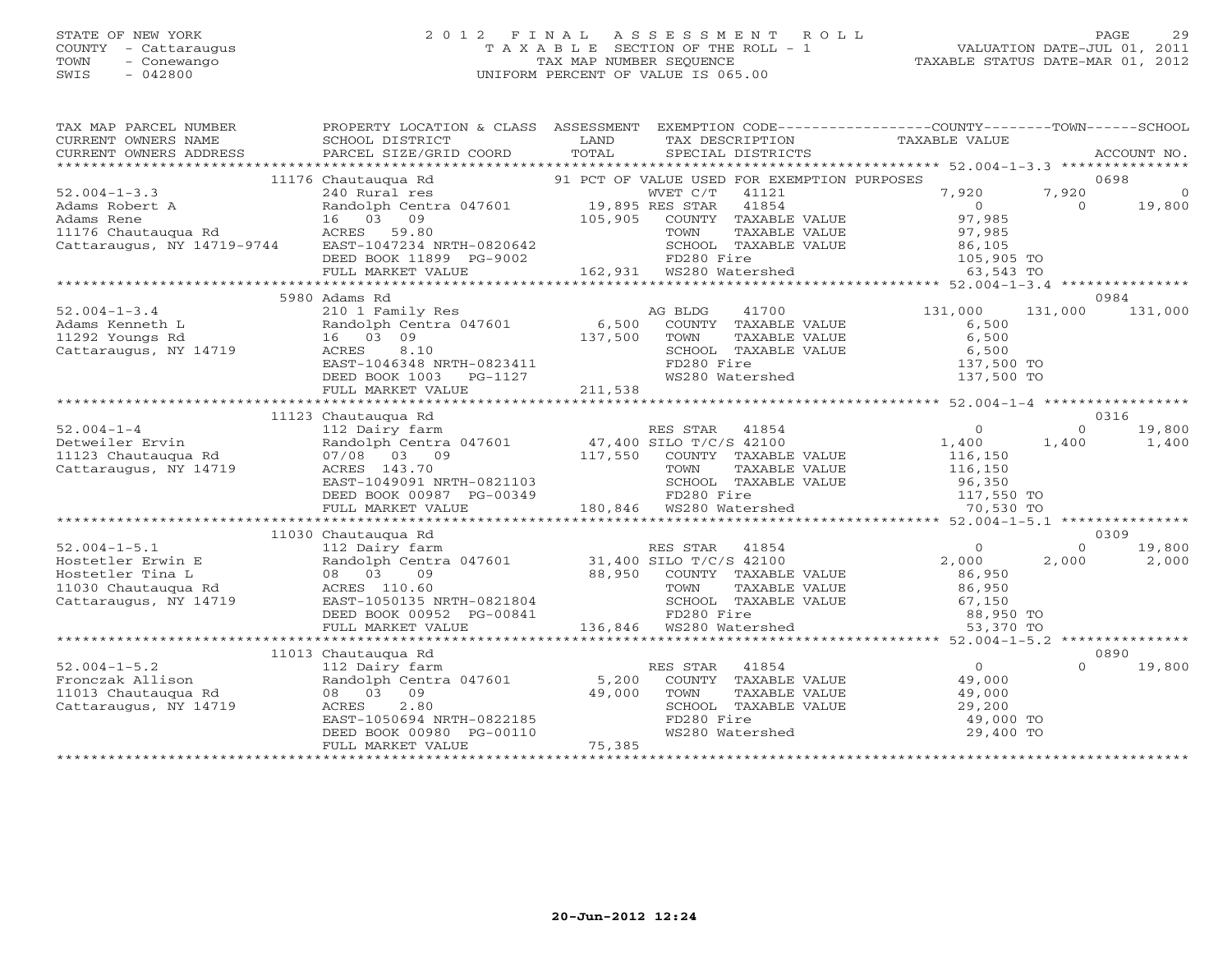## STATE OF NEW YORK 2 0 1 2 F I N A L A S S E S S M E N T R O L L PAGE 30 COUNTY - Cattaraugus T A X A B L E SECTION OF THE ROLL - 1 VALUATION DATE-JUL 01, 2011 TOWN - Conewango TAX MAP NUMBER SEQUENCE TAXABLE STATUS DATE-MAR 01, 2012 SWIS - 042800 UNIFORM PERCENT OF VALUE IS 065.00UNIFORM PERCENT OF VALUE IS 065.00

| CURRENT OWNERS NAME<br>TAXABLE VALUE<br>SCHOOL DISTRICT<br>LAND<br>TAX DESCRIPTION<br>CURRENT OWNERS ADDRESS<br>5606 Co Rd 40<br>0175<br>$52.004 - 1 - 6.1$<br>COUNTY TAXABLE VALUE 99,100<br>112 Dairy farm<br>62,600<br>99,100<br>Randolph Centra 047601<br>TOWN<br>TAXABLE VALUE<br>99,100<br>99,100<br>Hadley Niles<br>5622 Upper Elm Creek Rd<br>06/07 03 09<br>SCHOOL TAXABLE VALUE<br>Conewango Valley, NY 14726<br>FD280 Fire<br>99,100 TO<br>Lot 7<br>ACRES 257.85<br>WS280 Watershed<br>59,460 TO<br>EAST-1049123 NRTH-0816629<br>DEED BOOK 12027 PG-4001<br>FULL MARKET VALUE<br>152,462<br>5622 Axeville Rd<br>0997<br>$\overline{O}$<br>$\Omega$<br>$52.004 - 1 - 6.2$<br>210 1 Family Res<br>SR STAR<br>41834<br>19,300<br>Hadley Niles<br>5622 Axeville Rd<br>Randolph Centra 047601 4,200<br>COUNTY TAXABLE VALUE<br>19,300<br>7 03 09<br>19,300<br>TOWN<br>TAXABLE VALUE<br>19,300<br>Conewango Valley, NY 14726<br>ACRES 1.70<br>SCHOOL TAXABLE VALUE<br>$\overline{0}$<br>19,300 TO<br>EAST-1048499 NRTH-0818573<br>FD280 Fire<br>DEED BOOK 1011 PG-670<br>WS280 Watershed<br>11,580 TO<br>29,692<br>FULL MARKET VALUE<br>5607 Axeville Rd<br>0998<br>COUNTY TAXABLE VALUE<br>23,700<br>$52.004 - 1 - 6.3$<br>112 Dairy farm<br>112 Dairy Iarr<br>Randolph Centi<br>2 ACRES 44.15<br>Randolph Centra 047601 8,600<br>Hadley Niles<br>TOWN<br>23,700<br>TAXABLE VALUE<br>5622 Axeville Rd<br>23,700<br>SCHOOL TAXABLE VALUE<br>23,700<br>Conewango Valley, NY 14726 EAST-1048165 NRTH-0817848<br>FD280 Fire<br>23,700 TO<br>WS280 Watershed<br>14,220 TO<br>DEED BOOK 1011    PG-667<br>36,462<br>FULL MARKET VALUE<br>0317<br>11257 Co Rd 40<br>$52.004 - 1 - 7.1$<br>4,800<br>4,800<br>4,800<br>112 Dairy farm<br>AG BLDG<br>41700<br>112 Dairy Term<br>Randolph Centr<br>07/15 03<br>ACRES 122.80<br>T. 142730<br>Randolph Centra 047601 31,500 SR STAR<br>41834<br>41,050<br>Miller Levi<br>$\overline{0}$<br>$\Omega$<br>07/15 03 09<br>90,000 SILO T/C/S 42100<br>3,200<br>3,200<br>Miller Anna<br>3,200<br>11269 Co Rd 40<br>COUNTY TAXABLE VALUE<br>82,000<br>Conewango Valley, NY 14726 EAST-1046730 NRTH-0818189<br>TOWN<br>TAXABLE VALUE<br>82,000<br>SCHOOL TAXABLE VALUE $40,950$<br>DEED BOOK 842<br>PG-00272<br>138,462 FD280 Fire<br>FULL MARKET VALUE<br>FD280 Fire<br>WS280 Watershed 64,000 TO | TAX MAP PARCEL NUMBER | PROPERTY LOCATION & CLASS ASSESSMENT | EXEMPTION CODE----------------COUNTY-------TOWN------SCHOOL |  |  |
|-------------------------------------------------------------------------------------------------------------------------------------------------------------------------------------------------------------------------------------------------------------------------------------------------------------------------------------------------------------------------------------------------------------------------------------------------------------------------------------------------------------------------------------------------------------------------------------------------------------------------------------------------------------------------------------------------------------------------------------------------------------------------------------------------------------------------------------------------------------------------------------------------------------------------------------------------------------------------------------------------------------------------------------------------------------------------------------------------------------------------------------------------------------------------------------------------------------------------------------------------------------------------------------------------------------------------------------------------------------------------------------------------------------------------------------------------------------------------------------------------------------------------------------------------------------------------------------------------------------------------------------------------------------------------------------------------------------------------------------------------------------------------------------------------------------------------------------------------------------------------------------------------------------------------------------------------------------------------------------------------------------------------------------------------------------------------------------------------------------------------------------------------------------------------------------------------------------------------------------------------------------------------------------------------------------------------------------|-----------------------|--------------------------------------|-------------------------------------------------------------|--|--|
|                                                                                                                                                                                                                                                                                                                                                                                                                                                                                                                                                                                                                                                                                                                                                                                                                                                                                                                                                                                                                                                                                                                                                                                                                                                                                                                                                                                                                                                                                                                                                                                                                                                                                                                                                                                                                                                                                                                                                                                                                                                                                                                                                                                                                                                                                                                                     |                       |                                      |                                                             |  |  |
|                                                                                                                                                                                                                                                                                                                                                                                                                                                                                                                                                                                                                                                                                                                                                                                                                                                                                                                                                                                                                                                                                                                                                                                                                                                                                                                                                                                                                                                                                                                                                                                                                                                                                                                                                                                                                                                                                                                                                                                                                                                                                                                                                                                                                                                                                                                                     |                       |                                      |                                                             |  |  |
|                                                                                                                                                                                                                                                                                                                                                                                                                                                                                                                                                                                                                                                                                                                                                                                                                                                                                                                                                                                                                                                                                                                                                                                                                                                                                                                                                                                                                                                                                                                                                                                                                                                                                                                                                                                                                                                                                                                                                                                                                                                                                                                                                                                                                                                                                                                                     |                       |                                      |                                                             |  |  |
|                                                                                                                                                                                                                                                                                                                                                                                                                                                                                                                                                                                                                                                                                                                                                                                                                                                                                                                                                                                                                                                                                                                                                                                                                                                                                                                                                                                                                                                                                                                                                                                                                                                                                                                                                                                                                                                                                                                                                                                                                                                                                                                                                                                                                                                                                                                                     |                       |                                      |                                                             |  |  |
|                                                                                                                                                                                                                                                                                                                                                                                                                                                                                                                                                                                                                                                                                                                                                                                                                                                                                                                                                                                                                                                                                                                                                                                                                                                                                                                                                                                                                                                                                                                                                                                                                                                                                                                                                                                                                                                                                                                                                                                                                                                                                                                                                                                                                                                                                                                                     |                       |                                      |                                                             |  |  |
|                                                                                                                                                                                                                                                                                                                                                                                                                                                                                                                                                                                                                                                                                                                                                                                                                                                                                                                                                                                                                                                                                                                                                                                                                                                                                                                                                                                                                                                                                                                                                                                                                                                                                                                                                                                                                                                                                                                                                                                                                                                                                                                                                                                                                                                                                                                                     |                       |                                      |                                                             |  |  |
|                                                                                                                                                                                                                                                                                                                                                                                                                                                                                                                                                                                                                                                                                                                                                                                                                                                                                                                                                                                                                                                                                                                                                                                                                                                                                                                                                                                                                                                                                                                                                                                                                                                                                                                                                                                                                                                                                                                                                                                                                                                                                                                                                                                                                                                                                                                                     |                       |                                      |                                                             |  |  |
|                                                                                                                                                                                                                                                                                                                                                                                                                                                                                                                                                                                                                                                                                                                                                                                                                                                                                                                                                                                                                                                                                                                                                                                                                                                                                                                                                                                                                                                                                                                                                                                                                                                                                                                                                                                                                                                                                                                                                                                                                                                                                                                                                                                                                                                                                                                                     |                       |                                      |                                                             |  |  |
|                                                                                                                                                                                                                                                                                                                                                                                                                                                                                                                                                                                                                                                                                                                                                                                                                                                                                                                                                                                                                                                                                                                                                                                                                                                                                                                                                                                                                                                                                                                                                                                                                                                                                                                                                                                                                                                                                                                                                                                                                                                                                                                                                                                                                                                                                                                                     |                       |                                      |                                                             |  |  |
|                                                                                                                                                                                                                                                                                                                                                                                                                                                                                                                                                                                                                                                                                                                                                                                                                                                                                                                                                                                                                                                                                                                                                                                                                                                                                                                                                                                                                                                                                                                                                                                                                                                                                                                                                                                                                                                                                                                                                                                                                                                                                                                                                                                                                                                                                                                                     |                       |                                      |                                                             |  |  |
|                                                                                                                                                                                                                                                                                                                                                                                                                                                                                                                                                                                                                                                                                                                                                                                                                                                                                                                                                                                                                                                                                                                                                                                                                                                                                                                                                                                                                                                                                                                                                                                                                                                                                                                                                                                                                                                                                                                                                                                                                                                                                                                                                                                                                                                                                                                                     |                       |                                      |                                                             |  |  |
|                                                                                                                                                                                                                                                                                                                                                                                                                                                                                                                                                                                                                                                                                                                                                                                                                                                                                                                                                                                                                                                                                                                                                                                                                                                                                                                                                                                                                                                                                                                                                                                                                                                                                                                                                                                                                                                                                                                                                                                                                                                                                                                                                                                                                                                                                                                                     |                       |                                      |                                                             |  |  |
|                                                                                                                                                                                                                                                                                                                                                                                                                                                                                                                                                                                                                                                                                                                                                                                                                                                                                                                                                                                                                                                                                                                                                                                                                                                                                                                                                                                                                                                                                                                                                                                                                                                                                                                                                                                                                                                                                                                                                                                                                                                                                                                                                                                                                                                                                                                                     |                       |                                      |                                                             |  |  |
|                                                                                                                                                                                                                                                                                                                                                                                                                                                                                                                                                                                                                                                                                                                                                                                                                                                                                                                                                                                                                                                                                                                                                                                                                                                                                                                                                                                                                                                                                                                                                                                                                                                                                                                                                                                                                                                                                                                                                                                                                                                                                                                                                                                                                                                                                                                                     |                       |                                      |                                                             |  |  |
|                                                                                                                                                                                                                                                                                                                                                                                                                                                                                                                                                                                                                                                                                                                                                                                                                                                                                                                                                                                                                                                                                                                                                                                                                                                                                                                                                                                                                                                                                                                                                                                                                                                                                                                                                                                                                                                                                                                                                                                                                                                                                                                                                                                                                                                                                                                                     |                       |                                      |                                                             |  |  |
|                                                                                                                                                                                                                                                                                                                                                                                                                                                                                                                                                                                                                                                                                                                                                                                                                                                                                                                                                                                                                                                                                                                                                                                                                                                                                                                                                                                                                                                                                                                                                                                                                                                                                                                                                                                                                                                                                                                                                                                                                                                                                                                                                                                                                                                                                                                                     |                       |                                      |                                                             |  |  |
|                                                                                                                                                                                                                                                                                                                                                                                                                                                                                                                                                                                                                                                                                                                                                                                                                                                                                                                                                                                                                                                                                                                                                                                                                                                                                                                                                                                                                                                                                                                                                                                                                                                                                                                                                                                                                                                                                                                                                                                                                                                                                                                                                                                                                                                                                                                                     |                       |                                      |                                                             |  |  |
|                                                                                                                                                                                                                                                                                                                                                                                                                                                                                                                                                                                                                                                                                                                                                                                                                                                                                                                                                                                                                                                                                                                                                                                                                                                                                                                                                                                                                                                                                                                                                                                                                                                                                                                                                                                                                                                                                                                                                                                                                                                                                                                                                                                                                                                                                                                                     |                       |                                      |                                                             |  |  |
|                                                                                                                                                                                                                                                                                                                                                                                                                                                                                                                                                                                                                                                                                                                                                                                                                                                                                                                                                                                                                                                                                                                                                                                                                                                                                                                                                                                                                                                                                                                                                                                                                                                                                                                                                                                                                                                                                                                                                                                                                                                                                                                                                                                                                                                                                                                                     |                       |                                      |                                                             |  |  |
|                                                                                                                                                                                                                                                                                                                                                                                                                                                                                                                                                                                                                                                                                                                                                                                                                                                                                                                                                                                                                                                                                                                                                                                                                                                                                                                                                                                                                                                                                                                                                                                                                                                                                                                                                                                                                                                                                                                                                                                                                                                                                                                                                                                                                                                                                                                                     |                       |                                      |                                                             |  |  |
|                                                                                                                                                                                                                                                                                                                                                                                                                                                                                                                                                                                                                                                                                                                                                                                                                                                                                                                                                                                                                                                                                                                                                                                                                                                                                                                                                                                                                                                                                                                                                                                                                                                                                                                                                                                                                                                                                                                                                                                                                                                                                                                                                                                                                                                                                                                                     |                       |                                      |                                                             |  |  |
|                                                                                                                                                                                                                                                                                                                                                                                                                                                                                                                                                                                                                                                                                                                                                                                                                                                                                                                                                                                                                                                                                                                                                                                                                                                                                                                                                                                                                                                                                                                                                                                                                                                                                                                                                                                                                                                                                                                                                                                                                                                                                                                                                                                                                                                                                                                                     |                       |                                      |                                                             |  |  |
|                                                                                                                                                                                                                                                                                                                                                                                                                                                                                                                                                                                                                                                                                                                                                                                                                                                                                                                                                                                                                                                                                                                                                                                                                                                                                                                                                                                                                                                                                                                                                                                                                                                                                                                                                                                                                                                                                                                                                                                                                                                                                                                                                                                                                                                                                                                                     |                       |                                      |                                                             |  |  |
|                                                                                                                                                                                                                                                                                                                                                                                                                                                                                                                                                                                                                                                                                                                                                                                                                                                                                                                                                                                                                                                                                                                                                                                                                                                                                                                                                                                                                                                                                                                                                                                                                                                                                                                                                                                                                                                                                                                                                                                                                                                                                                                                                                                                                                                                                                                                     |                       |                                      |                                                             |  |  |
|                                                                                                                                                                                                                                                                                                                                                                                                                                                                                                                                                                                                                                                                                                                                                                                                                                                                                                                                                                                                                                                                                                                                                                                                                                                                                                                                                                                                                                                                                                                                                                                                                                                                                                                                                                                                                                                                                                                                                                                                                                                                                                                                                                                                                                                                                                                                     |                       |                                      |                                                             |  |  |
|                                                                                                                                                                                                                                                                                                                                                                                                                                                                                                                                                                                                                                                                                                                                                                                                                                                                                                                                                                                                                                                                                                                                                                                                                                                                                                                                                                                                                                                                                                                                                                                                                                                                                                                                                                                                                                                                                                                                                                                                                                                                                                                                                                                                                                                                                                                                     |                       |                                      |                                                             |  |  |
|                                                                                                                                                                                                                                                                                                                                                                                                                                                                                                                                                                                                                                                                                                                                                                                                                                                                                                                                                                                                                                                                                                                                                                                                                                                                                                                                                                                                                                                                                                                                                                                                                                                                                                                                                                                                                                                                                                                                                                                                                                                                                                                                                                                                                                                                                                                                     |                       |                                      |                                                             |  |  |
|                                                                                                                                                                                                                                                                                                                                                                                                                                                                                                                                                                                                                                                                                                                                                                                                                                                                                                                                                                                                                                                                                                                                                                                                                                                                                                                                                                                                                                                                                                                                                                                                                                                                                                                                                                                                                                                                                                                                                                                                                                                                                                                                                                                                                                                                                                                                     |                       |                                      |                                                             |  |  |
|                                                                                                                                                                                                                                                                                                                                                                                                                                                                                                                                                                                                                                                                                                                                                                                                                                                                                                                                                                                                                                                                                                                                                                                                                                                                                                                                                                                                                                                                                                                                                                                                                                                                                                                                                                                                                                                                                                                                                                                                                                                                                                                                                                                                                                                                                                                                     |                       |                                      |                                                             |  |  |
|                                                                                                                                                                                                                                                                                                                                                                                                                                                                                                                                                                                                                                                                                                                                                                                                                                                                                                                                                                                                                                                                                                                                                                                                                                                                                                                                                                                                                                                                                                                                                                                                                                                                                                                                                                                                                                                                                                                                                                                                                                                                                                                                                                                                                                                                                                                                     |                       |                                      |                                                             |  |  |
|                                                                                                                                                                                                                                                                                                                                                                                                                                                                                                                                                                                                                                                                                                                                                                                                                                                                                                                                                                                                                                                                                                                                                                                                                                                                                                                                                                                                                                                                                                                                                                                                                                                                                                                                                                                                                                                                                                                                                                                                                                                                                                                                                                                                                                                                                                                                     |                       |                                      |                                                             |  |  |
|                                                                                                                                                                                                                                                                                                                                                                                                                                                                                                                                                                                                                                                                                                                                                                                                                                                                                                                                                                                                                                                                                                                                                                                                                                                                                                                                                                                                                                                                                                                                                                                                                                                                                                                                                                                                                                                                                                                                                                                                                                                                                                                                                                                                                                                                                                                                     |                       |                                      |                                                             |  |  |
|                                                                                                                                                                                                                                                                                                                                                                                                                                                                                                                                                                                                                                                                                                                                                                                                                                                                                                                                                                                                                                                                                                                                                                                                                                                                                                                                                                                                                                                                                                                                                                                                                                                                                                                                                                                                                                                                                                                                                                                                                                                                                                                                                                                                                                                                                                                                     |                       |                                      |                                                             |  |  |
|                                                                                                                                                                                                                                                                                                                                                                                                                                                                                                                                                                                                                                                                                                                                                                                                                                                                                                                                                                                                                                                                                                                                                                                                                                                                                                                                                                                                                                                                                                                                                                                                                                                                                                                                                                                                                                                                                                                                                                                                                                                                                                                                                                                                                                                                                                                                     |                       |                                      |                                                             |  |  |
|                                                                                                                                                                                                                                                                                                                                                                                                                                                                                                                                                                                                                                                                                                                                                                                                                                                                                                                                                                                                                                                                                                                                                                                                                                                                                                                                                                                                                                                                                                                                                                                                                                                                                                                                                                                                                                                                                                                                                                                                                                                                                                                                                                                                                                                                                                                                     |                       |                                      |                                                             |  |  |
|                                                                                                                                                                                                                                                                                                                                                                                                                                                                                                                                                                                                                                                                                                                                                                                                                                                                                                                                                                                                                                                                                                                                                                                                                                                                                                                                                                                                                                                                                                                                                                                                                                                                                                                                                                                                                                                                                                                                                                                                                                                                                                                                                                                                                                                                                                                                     |                       |                                      |                                                             |  |  |
|                                                                                                                                                                                                                                                                                                                                                                                                                                                                                                                                                                                                                                                                                                                                                                                                                                                                                                                                                                                                                                                                                                                                                                                                                                                                                                                                                                                                                                                                                                                                                                                                                                                                                                                                                                                                                                                                                                                                                                                                                                                                                                                                                                                                                                                                                                                                     |                       |                                      |                                                             |  |  |
|                                                                                                                                                                                                                                                                                                                                                                                                                                                                                                                                                                                                                                                                                                                                                                                                                                                                                                                                                                                                                                                                                                                                                                                                                                                                                                                                                                                                                                                                                                                                                                                                                                                                                                                                                                                                                                                                                                                                                                                                                                                                                                                                                                                                                                                                                                                                     |                       |                                      |                                                             |  |  |
|                                                                                                                                                                                                                                                                                                                                                                                                                                                                                                                                                                                                                                                                                                                                                                                                                                                                                                                                                                                                                                                                                                                                                                                                                                                                                                                                                                                                                                                                                                                                                                                                                                                                                                                                                                                                                                                                                                                                                                                                                                                                                                                                                                                                                                                                                                                                     |                       |                                      |                                                             |  |  |
|                                                                                                                                                                                                                                                                                                                                                                                                                                                                                                                                                                                                                                                                                                                                                                                                                                                                                                                                                                                                                                                                                                                                                                                                                                                                                                                                                                                                                                                                                                                                                                                                                                                                                                                                                                                                                                                                                                                                                                                                                                                                                                                                                                                                                                                                                                                                     |                       |                                      |                                                             |  |  |
| 1029                                                                                                                                                                                                                                                                                                                                                                                                                                                                                                                                                                                                                                                                                                                                                                                                                                                                                                                                                                                                                                                                                                                                                                                                                                                                                                                                                                                                                                                                                                                                                                                                                                                                                                                                                                                                                                                                                                                                                                                                                                                                                                                                                                                                                                                                                                                                |                       |                                      |                                                             |  |  |
| 5630 Elm Creek Rd<br>$\overline{0}$<br>$\Omega$                                                                                                                                                                                                                                                                                                                                                                                                                                                                                                                                                                                                                                                                                                                                                                                                                                                                                                                                                                                                                                                                                                                                                                                                                                                                                                                                                                                                                                                                                                                                                                                                                                                                                                                                                                                                                                                                                                                                                                                                                                                                                                                                                                                                                                                                                     |                       |                                      |                                                             |  |  |
| 19,800<br>RES STAR<br>41854                                                                                                                                                                                                                                                                                                                                                                                                                                                                                                                                                                                                                                                                                                                                                                                                                                                                                                                                                                                                                                                                                                                                                                                                                                                                                                                                                                                                                                                                                                                                                                                                                                                                                                                                                                                                                                                                                                                                                                                                                                                                                                                                                                                                                                                                                                         |                       |                                      |                                                             |  |  |
| 5,000 COUNTY TAXABLE VALUE<br>44,050<br>--- 0018805<br>--- 0018805<br>44,050<br>TOWN<br>44,050                                                                                                                                                                                                                                                                                                                                                                                                                                                                                                                                                                                                                                                                                                                                                                                                                                                                                                                                                                                                                                                                                                                                                                                                                                                                                                                                                                                                                                                                                                                                                                                                                                                                                                                                                                                                                                                                                                                                                                                                                                                                                                                                                                                                                                      |                       |                                      |                                                             |  |  |
| TAXABLE VALUE<br>SCHOOL TAXABLE VALUE<br>24,250                                                                                                                                                                                                                                                                                                                                                                                                                                                                                                                                                                                                                                                                                                                                                                                                                                                                                                                                                                                                                                                                                                                                                                                                                                                                                                                                                                                                                                                                                                                                                                                                                                                                                                                                                                                                                                                                                                                                                                                                                                                                                                                                                                                                                                                                                     |                       |                                      |                                                             |  |  |
|                                                                                                                                                                                                                                                                                                                                                                                                                                                                                                                                                                                                                                                                                                                                                                                                                                                                                                                                                                                                                                                                                                                                                                                                                                                                                                                                                                                                                                                                                                                                                                                                                                                                                                                                                                                                                                                                                                                                                                                                                                                                                                                                                                                                                                                                                                                                     |                       |                                      |                                                             |  |  |
| $\begin{tabular}{lllllllllllll} 52.004-1-7.2 & 2101 Family res \\ \hline \texttt{Troyer Abe} & Random Centra 047601 \\ \texttt{Troyer Lizzie} & \texttt{ACRES} & 5.80 \\ \texttt{5630 Upper Elm Creek Rd} & \texttt{EAST-1048524 NRTH-0818805} \\ \texttt{Conewango Valley, NY 14726} & \texttt{DEED BCON-16231} & \texttt{PG-4001} \\ \end{tabular}$<br>67,769<br>FULL MARKET VALUE                                                                                                                                                                                                                                                                                                                                                                                                                                                                                                                                                                                                                                                                                                                                                                                                                                                                                                                                                                                                                                                                                                                                                                                                                                                                                                                                                                                                                                                                                                                                                                                                                                                                                                                                                                                                                                                                                                                                                |                       |                                      |                                                             |  |  |
|                                                                                                                                                                                                                                                                                                                                                                                                                                                                                                                                                                                                                                                                                                                                                                                                                                                                                                                                                                                                                                                                                                                                                                                                                                                                                                                                                                                                                                                                                                                                                                                                                                                                                                                                                                                                                                                                                                                                                                                                                                                                                                                                                                                                                                                                                                                                     |                       |                                      |                                                             |  |  |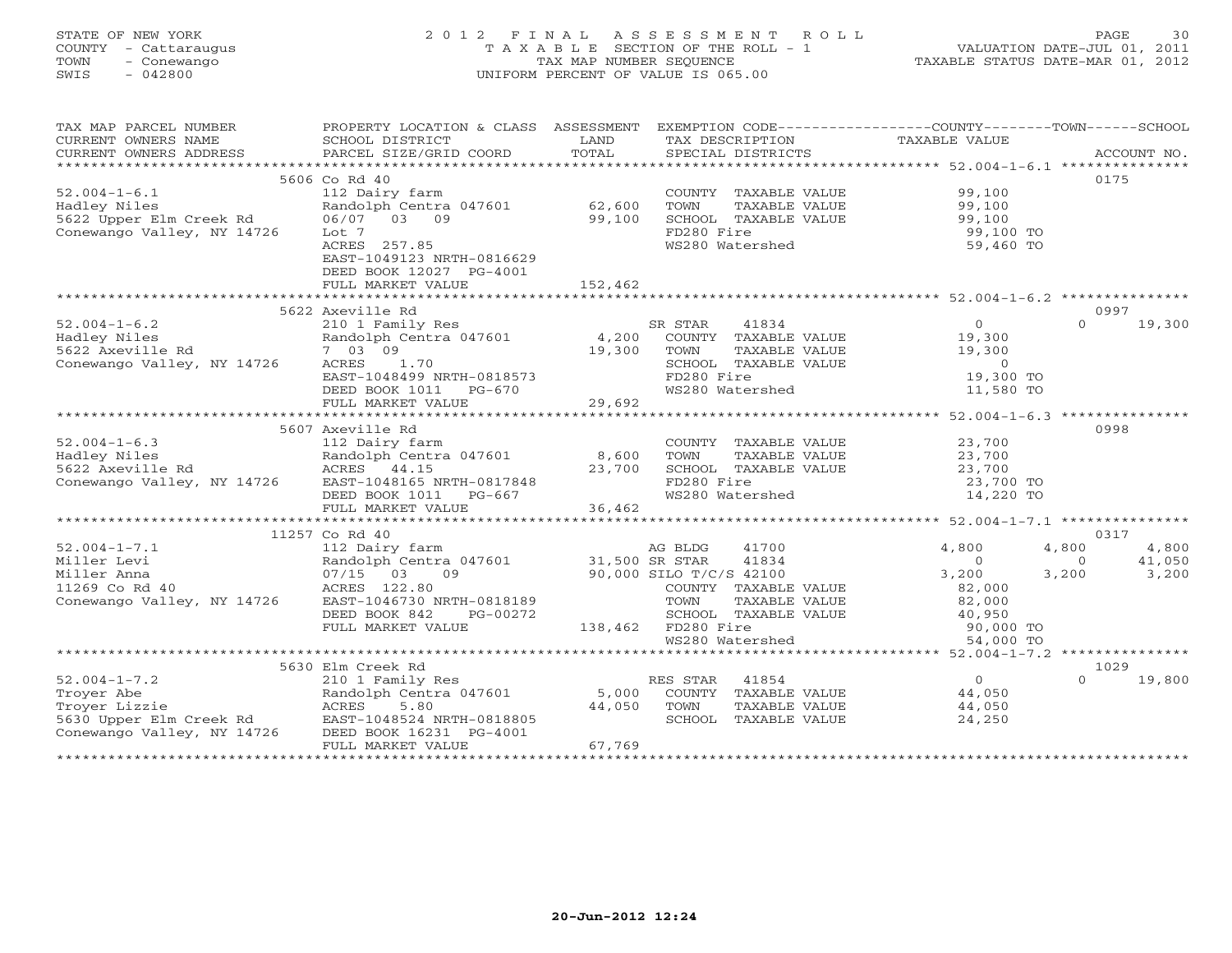## STATE OF NEW YORK 2 0 1 2 F I N A L A S S E S S M E N T R O L L PAGE 31 COUNTY - Cattaraugus T A X A B L E SECTION OF THE ROLL - 1 VALUATION DATE-JUL 01, 2011 TOWN - Conewango TAX MAP NUMBER SEQUENCE TAXABLE STATUS DATE-MAR 01, 2012 SWIS - 042800 UNIFORM PERCENT OF VALUE IS 065.00UNIFORM PERCENT OF VALUE IS 065.00

| TAX MAP PARCEL NUMBER | PROPERTY LOCATION & CLASS ASSESSMENT |        |                                                 | EXEMPTION CODE----------------COUNTY-------TOWN------SCHOOL                                                                                                                                                                |                |               |
|-----------------------|--------------------------------------|--------|-------------------------------------------------|----------------------------------------------------------------------------------------------------------------------------------------------------------------------------------------------------------------------------|----------------|---------------|
|                       |                                      |        | TAX DESCRIPTION TAXABLE VALUE SPECIAL DISTRICTS |                                                                                                                                                                                                                            |                |               |
|                       |                                      |        |                                                 |                                                                                                                                                                                                                            |                |               |
|                       | 11307 Co Rd 40                       |        |                                                 |                                                                                                                                                                                                                            |                | 0008          |
|                       |                                      |        |                                                 |                                                                                                                                                                                                                            |                |               |
|                       |                                      |        |                                                 |                                                                                                                                                                                                                            |                |               |
|                       |                                      |        |                                                 |                                                                                                                                                                                                                            |                |               |
|                       |                                      |        |                                                 |                                                                                                                                                                                                                            |                |               |
|                       |                                      |        |                                                 |                                                                                                                                                                                                                            |                |               |
|                       |                                      |        |                                                 |                                                                                                                                                                                                                            |                |               |
|                       |                                      |        |                                                 |                                                                                                                                                                                                                            |                |               |
|                       |                                      |        |                                                 |                                                                                                                                                                                                                            |                |               |
|                       | 11357 North East Rd                  |        |                                                 |                                                                                                                                                                                                                            |                | 0851          |
|                       |                                      |        |                                                 |                                                                                                                                                                                                                            |                |               |
|                       |                                      |        |                                                 |                                                                                                                                                                                                                            |                |               |
|                       |                                      |        |                                                 |                                                                                                                                                                                                                            |                |               |
|                       |                                      |        |                                                 |                                                                                                                                                                                                                            |                |               |
|                       |                                      |        |                                                 |                                                                                                                                                                                                                            |                |               |
|                       |                                      |        |                                                 |                                                                                                                                                                                                                            |                |               |
|                       |                                      |        |                                                 |                                                                                                                                                                                                                            |                |               |
|                       |                                      |        |                                                 |                                                                                                                                                                                                                            |                |               |
|                       | 11395 North East Rd                  |        |                                                 | 3 BLDG 41700 500 500 500<br>3 BLDG 41700 8,000 8,000<br>ES STAR 41854 0 0 0<br>COUNTY TAXABLE VALUE 34,800<br>$\begin{array}{ccc}\n & \text{maxARIE} & \text{value} & 34,800 \\  & \text{maxARIE} & 34,800 \\ \end{array}$ |                | 0313          |
|                       |                                      |        |                                                 |                                                                                                                                                                                                                            |                |               |
|                       |                                      |        |                                                 |                                                                                                                                                                                                                            |                |               |
|                       |                                      |        |                                                 |                                                                                                                                                                                                                            |                |               |
|                       |                                      |        |                                                 |                                                                                                                                                                                                                            |                |               |
|                       |                                      |        |                                                 |                                                                                                                                                                                                                            |                |               |
|                       |                                      |        |                                                 |                                                                                                                                                                                                                            |                |               |
|                       |                                      |        |                                                 |                                                                                                                                                                                                                            |                |               |
|                       |                                      |        |                                                 |                                                                                                                                                                                                                            |                |               |
|                       |                                      |        |                                                 |                                                                                                                                                                                                                            |                |               |
|                       | 11391 Co Rd 40                       |        |                                                 |                                                                                                                                                                                                                            |                | 0497          |
|                       |                                      |        |                                                 |                                                                                                                                                                                                                            | 10,733         | 10,733        |
|                       |                                      |        |                                                 | $\begin{array}{c} 0 \\ 500 \\ 82,367 \end{array}$                                                                                                                                                                          | $\overline{0}$ | 19,800<br>500 |
|                       |                                      |        |                                                 |                                                                                                                                                                                                                            | 500            |               |
|                       |                                      |        |                                                 |                                                                                                                                                                                                                            |                |               |
|                       |                                      |        |                                                 |                                                                                                                                                                                                                            |                |               |
|                       |                                      |        |                                                 |                                                                                                                                                                                                                            |                |               |
|                       |                                      |        |                                                 |                                                                                                                                                                                                                            |                |               |
|                       |                                      |        |                                                 |                                                                                                                                                                                                                            |                |               |
|                       | 11372 Seager Hill Rd                 |        |                                                 |                                                                                                                                                                                                                            |                | 0943          |
|                       |                                      |        |                                                 |                                                                                                                                                                                                                            | $\Omega$       | 19,800        |
|                       |                                      |        |                                                 |                                                                                                                                                                                                                            |                |               |
|                       |                                      |        |                                                 |                                                                                                                                                                                                                            |                |               |
|                       |                                      |        |                                                 |                                                                                                                                                                                                                            |                |               |
|                       |                                      |        |                                                 |                                                                                                                                                                                                                            |                |               |
|                       |                                      |        |                                                 |                                                                                                                                                                                                                            |                |               |
|                       | DEED BOOK 00964 PG-00943             |        |                                                 |                                                                                                                                                                                                                            |                |               |
|                       | FULL MARKET VALUE                    | 75,385 |                                                 |                                                                                                                                                                                                                            |                |               |
|                       |                                      |        |                                                 |                                                                                                                                                                                                                            |                |               |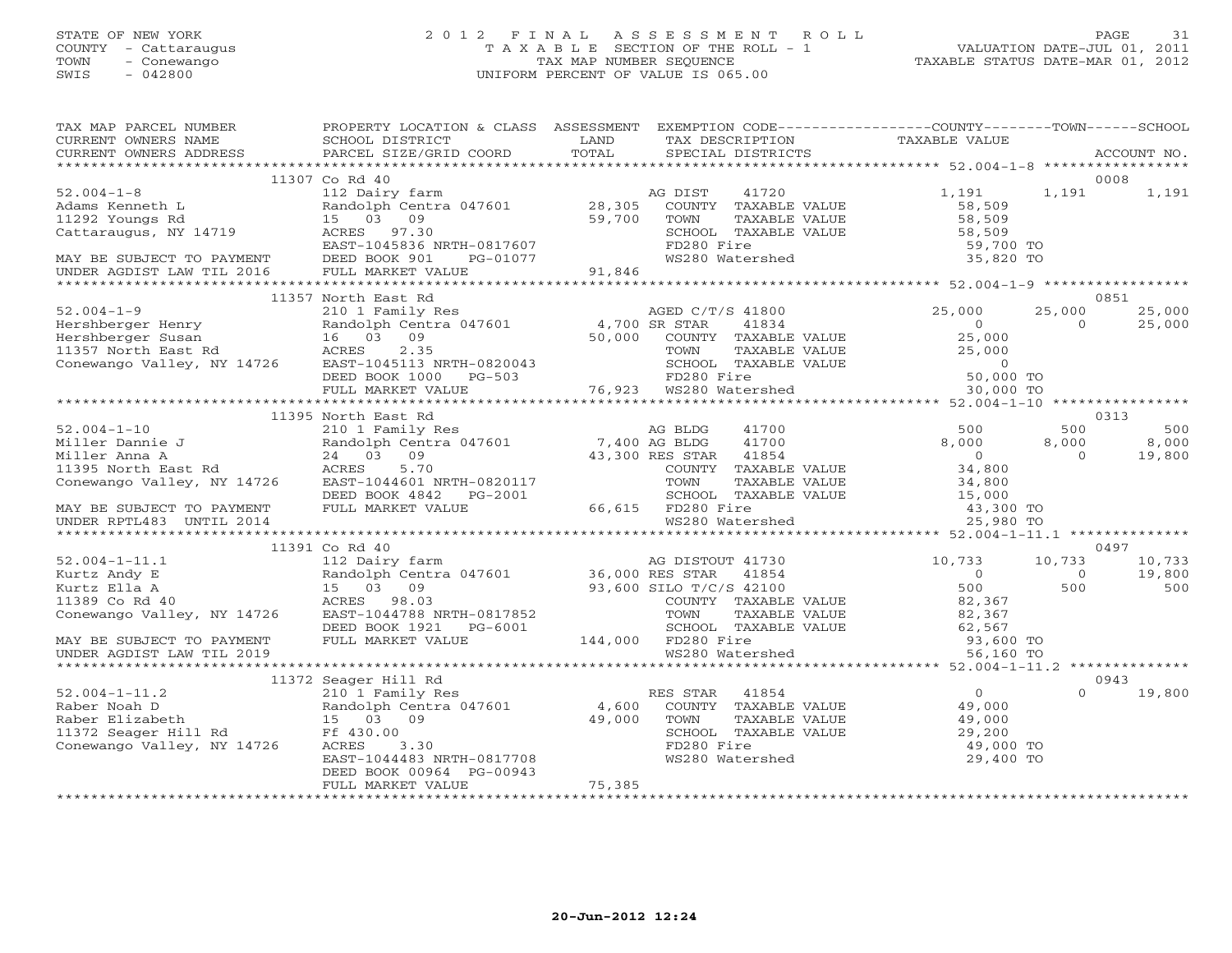## STATE OF NEW YORK 2 0 1 2 F I N A L A S S E S S M E N T R O L L PAGE 32 COUNTY - Cattaraugus T A X A B L E SECTION OF THE ROLL - 1 VALUATION DATE-JUL 01, 2011 TOWN - Conewango TAX MAP NUMBER SEQUENCE TAXABLE STATUS DATE-MAR 01, 2012 SWIS - 042800 UNIFORM PERCENT OF VALUE IS 065.00UNIFORM PERCENT OF VALUE IS 065.00

| TAX MAP PARCEL NUMBER                                                                                                                          | PROPERTY LOCATION & CLASS ASSESSMENT                                                                  |        |                             | EXEMPTION CODE-----------------COUNTY-------TOWN------SCHOOL                     |                    |
|------------------------------------------------------------------------------------------------------------------------------------------------|-------------------------------------------------------------------------------------------------------|--------|-----------------------------|----------------------------------------------------------------------------------|--------------------|
|                                                                                                                                                |                                                                                                       |        |                             |                                                                                  |                    |
|                                                                                                                                                | 11491 Co Rd 40                                                                                        |        |                             |                                                                                  | 0298               |
| $52.004 - 1 - 12.1$                                                                                                                            | 112 Dairy farm                                                                                        |        | RES STAR 41854              | $\overline{0}$                                                                   | $\Omega$<br>19,800 |
| Miller Daniel D<br>Miller Orrie D<br>Miller Orrie D<br>14/15 03 (<br>1491 Co Rd 40 (ACRES 153.25)<br>Conewango Valley, NY 14726 (EAST-1043867) | Randolph Centra 047601 36,200                                                                         |        | COUNTY TAXABLE VALUE 70,200 |                                                                                  |                    |
|                                                                                                                                                | 14/15 03 09                                                                                           | 70,200 | TOWN<br>TAXABLE VALUE       | 70,200                                                                           |                    |
|                                                                                                                                                |                                                                                                       |        | SCHOOL TAXABLE VALUE        | 50,400                                                                           |                    |
|                                                                                                                                                | EAST-1043867 NRTH-0817033                                                                             |        | FD280 Fire                  | 70,200 TO                                                                        |                    |
|                                                                                                                                                |                                                                                                       |        | WS280 Watershed             | 42,120 TO                                                                        |                    |
|                                                                                                                                                |                                                                                                       |        |                             |                                                                                  |                    |
|                                                                                                                                                |                                                                                                       |        |                             |                                                                                  |                    |
|                                                                                                                                                | 11439 Seager Hill Rd<br>210 <sup>1</sup> Family Res                                                   |        |                             | $\overline{0}$                                                                   | 0873<br>$\Omega$   |
| $52.004 - 1 - 12.2$                                                                                                                            |                                                                                                       |        | RES STAR 41854              |                                                                                  | 19,800             |
| Miller Levi D<br>Randolph Cent<br>15     03     09                                                                                             | Randolph Centra 047601 4,600 COUNTY TAXABLE VALUE 38,100<br>15 03 09 38,100 TOWN TAXABLE VALUE 38,100 |        |                             |                                                                                  |                    |
| Miller Lydia A                                                                                                                                 |                                                                                                       |        |                             |                                                                                  |                    |
| 12096 Seager Hill<br>Conewango Valley, NY 14726 EAST-1044149 NRTH-0816752                                                                      |                                                                                                       |        |                             | SCHOOL TAXABLE VALUE 18,300<br>FORM TAXABLE VALUE 18,300<br>FD280 Fire 38,100 TO |                    |
|                                                                                                                                                |                                                                                                       |        | WS280 Watershed             | 22,860 TO                                                                        |                    |
|                                                                                                                                                | DEED BOOK 13804 PG-4001<br>FULL MARKET VALUE 58,615                                                   |        |                             |                                                                                  |                    |
|                                                                                                                                                |                                                                                                       |        |                             |                                                                                  |                    |
|                                                                                                                                                | North East Rd                                                                                         |        |                             |                                                                                  | 1035               |
|                                                                                                                                                |                                                                                                       |        | COUNTY TAXABLE VALUE 7,700  |                                                                                  |                    |
|                                                                                                                                                |                                                                                                       |        | TOWN<br>TAXABLE VALUE       | 7,700                                                                            |                    |
|                                                                                                                                                |                                                                                                       |        | SCHOOL TAXABLE VALUE        | 7,700                                                                            |                    |
|                                                                                                                                                |                                                                                                       |        |                             |                                                                                  |                    |
|                                                                                                                                                |                                                                                                       |        |                             |                                                                                  |                    |
|                                                                                                                                                | FULL MARKET VALUE                                                                                     | 11,846 |                             |                                                                                  |                    |
|                                                                                                                                                |                                                                                                       |        |                             |                                                                                  |                    |
|                                                                                                                                                | 5500 Us Rte 62                                                                                        |        |                             |                                                                                  | 0038               |
| $60.002 - 1 - 1$                                                                                                                               | 280 Res Multiple                                                                                      |        | COUNTY TAXABLE VALUE 43,400 |                                                                                  |                    |
| Schulz Jeffrey A                                                                                                                               | Pine Valley Cen 063001                                                                                | 6,100  |                             |                                                                                  |                    |
| 4354 Bush Rd                                                                                                                                   | 62 03 09                                                                                              | 43,400 | TOWN TAXABLE VALUE          |                                                                                  |                    |
| Kennedy, NY 14747                                                                                                                              | post office 5496                                                                                      |        |                             | 43,400 TO<br>43,400 TO                                                           |                    |
|                                                                                                                                                | ACRES<br>5.12                                                                                         |        | LD282 Ellington light dis   |                                                                                  |                    |
|                                                                                                                                                | EAST-1019735 NRTH-0815895                                                                             |        | WS280 Watershed             | 26,040 TO                                                                        |                    |
|                                                                                                                                                | DEED BOOK 00994 PG-01112<br>FULL MARKET VALUE                                                         | 66,769 |                             |                                                                                  |                    |
|                                                                                                                                                |                                                                                                       |        |                             |                                                                                  |                    |
|                                                                                                                                                | Us Rte 62                                                                                             |        |                             |                                                                                  | 0379               |
| $60.002 - 1 - 2$                                                                                                                               | 323 Vacant rural                                                                                      |        | COUNTY TAXABLE VALUE        | 5,900                                                                            |                    |
| Reynolds Scott                                                                                                                                 | Pine Valley Cen 063001                                                                                | 5,900  | TAXABLE VALUE<br>TOWN       | 5,900                                                                            |                    |
| Reynolds Roger                                                                                                                                 | 62 03 09                                                                                              | 5,900  |                             | TOWN TAXABLE VALUE 5,900 TO<br>SCHOOL TAXABLE VALUE 5,900 TO                     |                    |
| 5438 Rt 62                                                                                                                                     | ACRES<br>20.01                                                                                        |        |                             |                                                                                  |                    |
| Conewango Valley, NY 14726                                                                                                                     | EAST-1020181 NRTH-0815350                                                                             |        | WS280 Watershed             | 3,540 TO                                                                         |                    |
|                                                                                                                                                | DEED BOOK 1006<br>PG-965                                                                              |        |                             |                                                                                  |                    |
|                                                                                                                                                | FULL MARKET VALUE                                                                                     | 9,077  |                             |                                                                                  |                    |
|                                                                                                                                                |                                                                                                       |        |                             |                                                                                  |                    |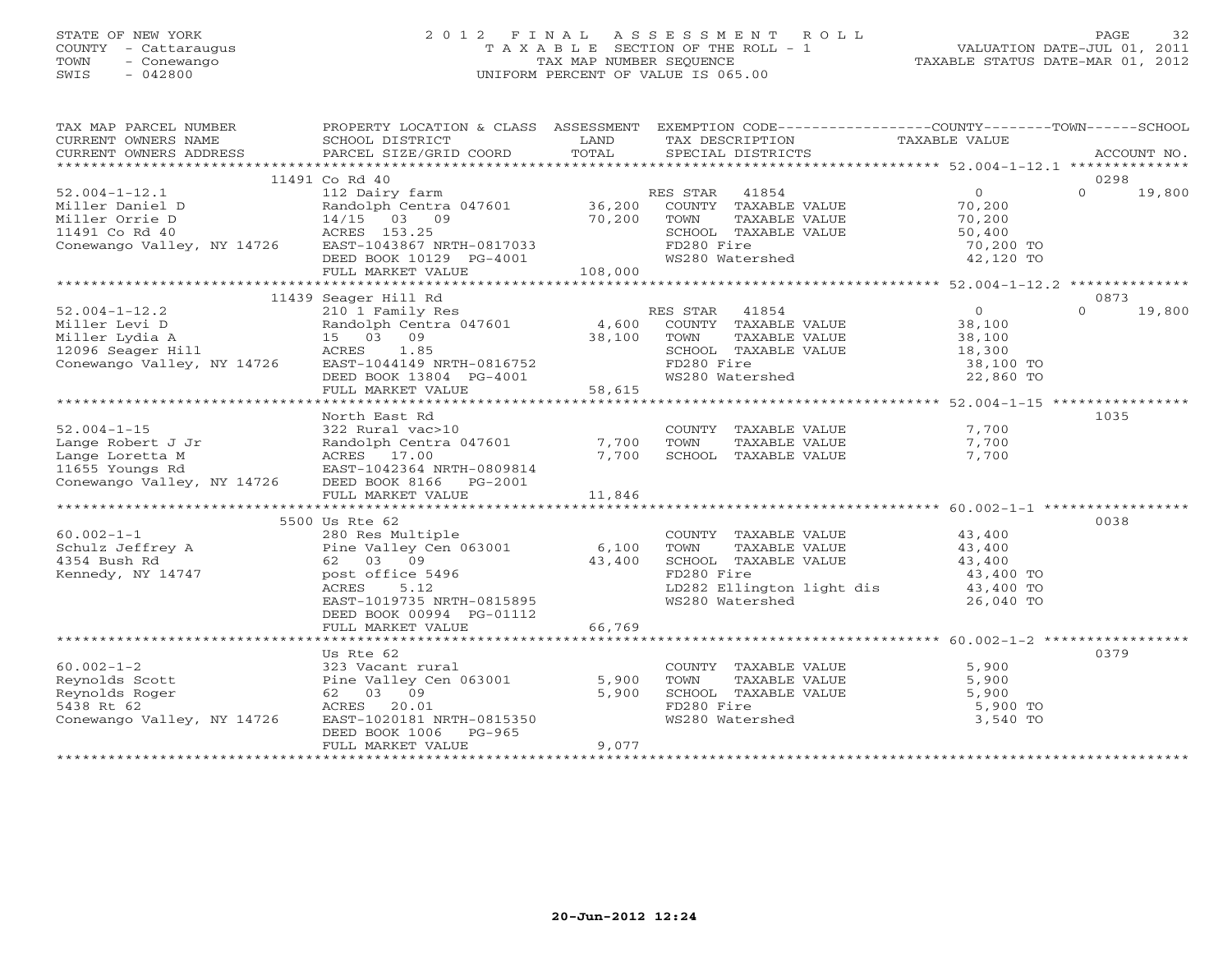## STATE OF NEW YORK 2 0 1 2 F I N A L A S S E S S M E N T R O L L PAGE 33 COUNTY - Cattaraugus T A X A B L E SECTION OF THE ROLL - 1 VALUATION DATE-JUL 01, 2011 TOWN - Conewango TAX MAP NUMBER SEQUENCE TAXABLE STATUS DATE-MAR 01, 2012 SWIS - 042800 UNIFORM PERCENT OF VALUE IS 065.00UNIFORM PERCENT OF VALUE IS 065.00

| TAX MAP PARCEL NUMBER<br>CURRENT OWNERS NAME<br>CURRENT OWNERS ADDRESS                                                                                                                                            | SCHOOL DISTRICT<br>PARCEL SIZE/GRID COORD                                                                                                                                                  | LAND<br>TOTAL    | TAX DESCRIPTION TAXABLE VALUE SPECIAL DISTRICTS                                                                          | PROPERTY LOCATION & CLASS ASSESSMENT EXEMPTION CODE----------------COUNTY-------TOWN------SCHOOL<br>ACCOUNT NO. |  |  |
|-------------------------------------------------------------------------------------------------------------------------------------------------------------------------------------------------------------------|--------------------------------------------------------------------------------------------------------------------------------------------------------------------------------------------|------------------|--------------------------------------------------------------------------------------------------------------------------|-----------------------------------------------------------------------------------------------------------------|--|--|
| $60.002 - 1 - 3$<br>Reynolds Roger<br>Reynolds Scott<br>62 03<br>ACRES<br>PO Box 8<br>Conewango Valley, NY 14726                                                                                                  | Co Rd $40$ (Off)<br>Co kd 40 (ULL)<br>323 Vacant rural<br>Randolph Centra 047601 900<br>62 03 09 900<br>8.71<br>EAST-1021091 NRTH-0814976<br>DEED BOOK 00929 PG-01027<br>FULL MARKET VALUE | 1,385            | COUNTY TAXABLE VALUE<br>TAXABLE VALUE<br>TOWN<br>SCHOOL TAXABLE VALUE<br>FD280 Fire<br>WS280 Watershed                   | 0363<br>900<br>900<br>900<br>900 TO<br>540 TO                                                                   |  |  |
|                                                                                                                                                                                                                   | 5416 Us Rte 62                                                                                                                                                                             |                  |                                                                                                                          | 0115                                                                                                            |  |  |
| $60.002 - 1 - 4$<br>Rexford Jeneen<br>5416 Us Rte 62<br>Conewango Valley, NY 14726 ACRES 41.13                                                                                                                    | 240 Rural res<br>Pine Valley Cen 063001 8,000<br>62 03 09 28.500<br>EAST-1020441 NRTH-0814399<br>DEED BOOK 2536 PG-9001<br>FULL MARKET VALUE                                               | 28,500<br>43,846 | RES STAR 41854<br>COUNTY TAXABLE VALUE<br>TOWN<br>TAXABLE VALUE<br>SCHOOL TAXABLE VALUE<br>FD280 Fire<br>WS280 Watershed | $\overline{0}$<br>$\Omega$<br>19,800<br>28,500<br>28,500<br>8,700<br>28,500 TO<br>17,100 TO                     |  |  |
| ************************                                                                                                                                                                                          |                                                                                                                                                                                            |                  |                                                                                                                          |                                                                                                                 |  |  |
| $60.002 - 1 - 5$<br>Cowen Warren<br>Cowen Rena<br>5164 US Rte 62<br>Conewango Valley, NY 14726 EAST-1022084 NRTH-0813615                                                                                          | Dredge Rd<br>- Alexander Larm 1810<br>Randolph Centra 047601 5,700<br>62 03 09 5,700<br>ACRES 28.30<br>EAST-1022084 NPTH 2010 1<br>DEED BOOK 1031 PG-88                                    |                  | COUNTY TAXABLE VALUE<br>TOWN<br>TAXABLE VALUE<br>SCHOOL TAXABLE VALUE<br>FD280 Fire<br>WS280 Watershed                   | 0382<br>5,700<br>5,700<br>5,700<br>5,700 TO<br>3,420 TO                                                         |  |  |
|                                                                                                                                                                                                                   | FULL MARKET VALUE                                                                                                                                                                          | 8,769            |                                                                                                                          |                                                                                                                 |  |  |
|                                                                                                                                                                                                                   |                                                                                                                                                                                            |                  |                                                                                                                          |                                                                                                                 |  |  |
| 60.002-1-6.1 210 1 Family Res RI<br>Olson Ronald Charles Pine Valley Cen 063001 5,600<br>Olson Donna G 62 03 09 41,100<br>3202 State Stone Way SE ACRES 3.30<br>Hamption Cove, AL 35763 EAST-1019377 NRTH-0813320 | 5333 Us Rte 62<br>EAST-1019377 NRTH-0813320<br>DEED BOOK 1010 PG-1076<br>FULL MARKET VALUE                                                                                                 | 63,231           | RES STAR 41854<br>COUNTY TAXABLE VALUE<br>TOWN<br>TAXABLE VALUE<br>SCHOOL TAXABLE VALUE<br>FD280 Fire<br>WS280 Watershed | 0458<br>$\overline{0}$<br>$\Omega$<br>19,800<br>41,100<br>41,100<br>21,300<br>41,100 TO<br>24,660 TO            |  |  |
|                                                                                                                                                                                                                   |                                                                                                                                                                                            |                  |                                                                                                                          |                                                                                                                 |  |  |
| $60.002 - 1 - 6.2$<br>Cowen Warren L<br>Cowen Rena A<br>5164 Us Rte 62<br>Conewango Valley, NY 14726                                                                                                              | Us Rte 62<br>105 Vac farmland<br>Pine Valley Cen 063001 600<br>62 03 09 600<br>ACRES 3.00<br>EAST-1019385 NRTH-0812925<br>DEED BOOK 887<br>PG-00828<br>FULL MARKET VALUE                   | 923              | COUNTY TAXABLE VALUE<br>TOWN<br>TAXABLE VALUE<br>SCHOOL TAXABLE VALUE<br>FD280 Fire<br>WS280 Watershed                   | 0860<br>600<br>600<br>600<br>600 TO<br>360 TO                                                                   |  |  |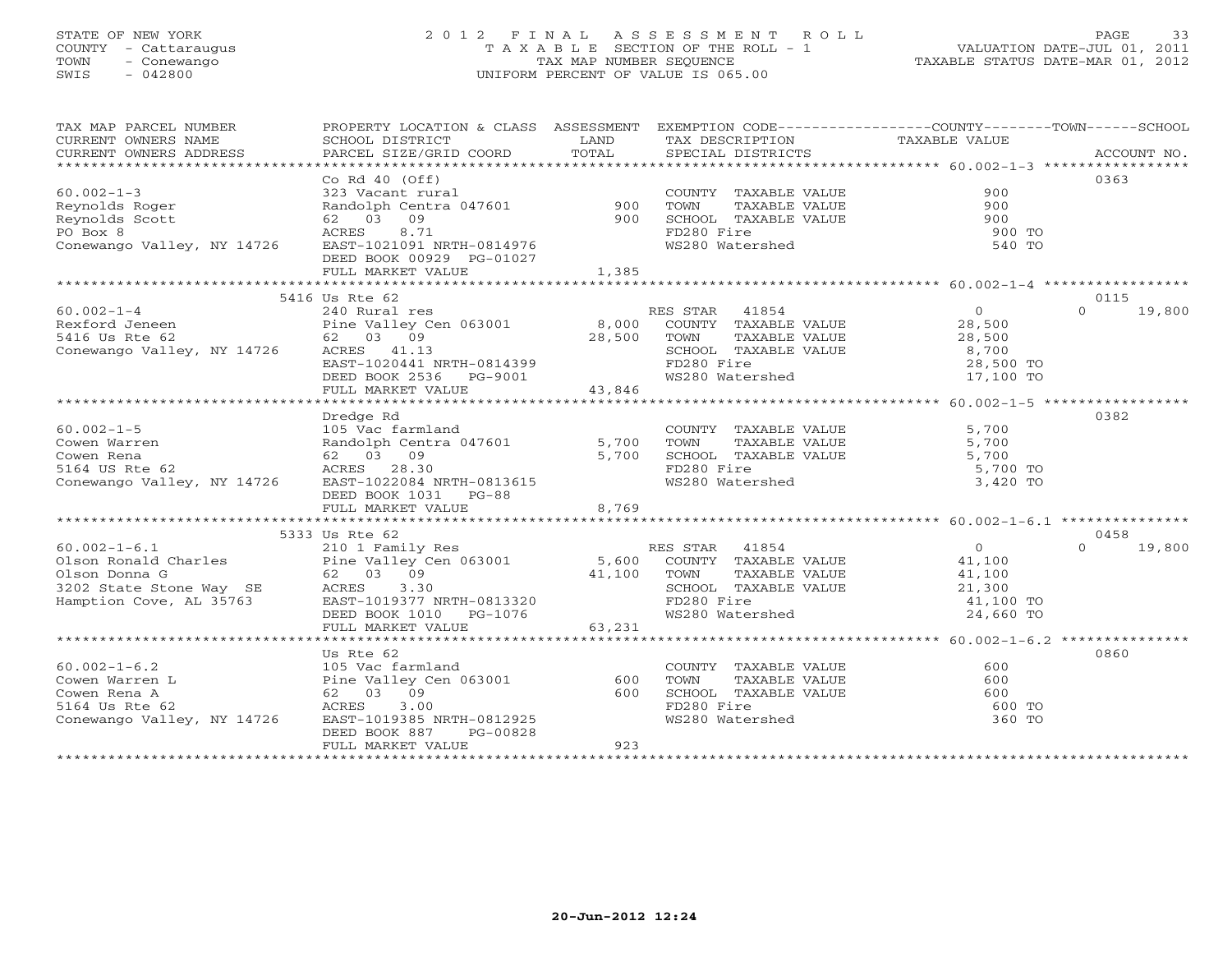## STATE OF NEW YORK 2 0 1 2 F I N A L A S S E S S M E N T R O L L PAGE 34 COUNTY - Cattaraugus T A X A B L E SECTION OF THE ROLL - 1 VALUATION DATE-JUL 01, 2011 TOWN - Conewango TAX MAP NUMBER SEQUENCE TAXABLE STATUS DATE-MAR 01, 2012 SWIS - 042800 UNIFORM PERCENT OF VALUE IS 065.00UNIFORM PERCENT OF VALUE IS 065.00

| TAXABLE VALUE<br>SCHOOL DISTRICT<br>TAX DESCRIPTION<br>LAND<br>TOTAL<br>CURRENT OWNERS ADDRESS<br>PARCEL SIZE/GRID COORD<br>SPECIAL DISTRICTS<br>ACCOUNT NO.<br>0862<br>5324 Us Rte 62<br>$\overline{0}$<br>$\overline{0}$<br>$10,550$ $19,800$<br>TOWN TAXABLE VALUE<br>TOWN TAXABLE VALUE<br>SCHOOL TAXABLE VALUE<br>TD280 Fire<br>WS280 Watershed<br>WS280 Watershed<br>31,800 TO<br>0923<br>5352 Us Rte 62<br>$\overline{0}$<br>$60.002 - 1 - 6.4$<br>SR STAR<br>41834<br>$\Omega$<br>41,050<br>240 Rural res<br>43,000<br>00.002-1-0.4<br>Merrill Douglas C<br>Merrill Pamela 62 03 09<br>5352 Us Rte 62 62<br>Conewango Valley, NY 14726 EAST-1020896 NRTH-0813326<br>EAST-1020896 NRTH-0813326<br>SCHOOL TAXABLE VALUE<br>FD280 Fire<br>43,000 TOWN TAXABLE VALUE<br>SCHOOL TAXABLE VALUE<br>43,000<br>1,950<br>EAST-1020896 NRTH-0813326 FD280 Fire<br>DEED BOOK 00946 PG-00273 WS280 Watershed<br>43,000 TO<br>25,800 TO<br>FULL MARKET VALUE<br>66,154<br>0381<br>Cowens Corners Rd<br>COUNTY TAXABLE VALUE<br>311 Res vac land<br>Randolph Centra 047601 5,000 TOWN TAXABLE VALUE 5,000<br>5,000 SCHOOL TAXABLE VALUE 5,000<br>5,000 SCHOOL TAXABLE VALUE 5,000<br>$60.002 - 1 - 7.1$<br>Rhoades Donald G<br>12705 Cowens Corners Rd 62/53 03 09<br>Conewango Valley, NY 14726<br>FD280 Fire<br>5,000 TO<br>Ff 843.00<br>WS280 Watershed<br>3,000 TO<br>ACRES<br>5.10<br>EAST-1023773 NRTH-0809690<br>DEED BOOK 9578 PG-3001<br>7,692<br>FULL MARKET VALUE<br>0688<br>Cowens Corners Rd<br>$60.002 - 1 - 7.2$<br>5,100<br>312 Vac w/imprv<br>COUNTY TAXABLE VALUE<br>TOWN TAXABLE VALUE<br>SCHOOL TAXABLE VALUE<br>Randolph Centra 047601<br>4,000<br>Rhoades Donald Glenn<br>5,100<br>53 03 09<br>5,100<br>12705 Cowens Corners Rd<br>5,100<br>FD280 Fire<br>Conewango Valley, NY 14726<br>ACRES 1.03<br>5,100 TO<br>EAST-1023293 NRTH-0809591<br>WS280 Watershed<br>3,060 TO<br>DEED BOOK 908<br>PG-00475<br>FULL MARKET VALUE<br>7,846<br>********************** 60.002-1-7.3 ***************<br>Cowens Corners Rd<br>0380<br>COUNTY TAXABLE VALUE 39,000<br>$60.002 - 1 - 7.3$<br>105 Vac farmland<br>Randolph Centra 047601 38,250<br>53/62 03 09 39,000<br>ACRES 150.50 39,000<br>TOWN TAXABLE VALUE 39,000<br>SCHOOL TAXABLE VALUE 39,000<br>ED280 Fire 39,000<br>Cowen Warren<br>TOWN<br>Cowen Rena<br>53/62 03 09<br>FD280 Fire<br>5164 US Rte 62<br>39,000 TO<br>Conewango Valley, NY 14726 EAST-1022850 NRTH-0811294<br>WS280 Watershed<br>23,400 TO<br>DEED BOOK 1031 PG-88<br>FULL MARKET VALUE<br>60,000 | TAX MAP PARCEL NUMBER | PROPERTY LOCATION & CLASS ASSESSMENT EXEMPTION CODE----------------COUNTY-------TOWN------SCHOOL |  |  |  |
|-----------------------------------------------------------------------------------------------------------------------------------------------------------------------------------------------------------------------------------------------------------------------------------------------------------------------------------------------------------------------------------------------------------------------------------------------------------------------------------------------------------------------------------------------------------------------------------------------------------------------------------------------------------------------------------------------------------------------------------------------------------------------------------------------------------------------------------------------------------------------------------------------------------------------------------------------------------------------------------------------------------------------------------------------------------------------------------------------------------------------------------------------------------------------------------------------------------------------------------------------------------------------------------------------------------------------------------------------------------------------------------------------------------------------------------------------------------------------------------------------------------------------------------------------------------------------------------------------------------------------------------------------------------------------------------------------------------------------------------------------------------------------------------------------------------------------------------------------------------------------------------------------------------------------------------------------------------------------------------------------------------------------------------------------------------------------------------------------------------------------------------------------------------------------------------------------------------------------------------------------------------------------------------------------------------------------------------------------------------------------------------------------------------------------------------------------------------------------------------------------------------------------------------|-----------------------|--------------------------------------------------------------------------------------------------|--|--|--|
|                                                                                                                                                                                                                                                                                                                                                                                                                                                                                                                                                                                                                                                                                                                                                                                                                                                                                                                                                                                                                                                                                                                                                                                                                                                                                                                                                                                                                                                                                                                                                                                                                                                                                                                                                                                                                                                                                                                                                                                                                                                                                                                                                                                                                                                                                                                                                                                                                                                                                                                                   | CURRENT OWNERS NAME   |                                                                                                  |  |  |  |
|                                                                                                                                                                                                                                                                                                                                                                                                                                                                                                                                                                                                                                                                                                                                                                                                                                                                                                                                                                                                                                                                                                                                                                                                                                                                                                                                                                                                                                                                                                                                                                                                                                                                                                                                                                                                                                                                                                                                                                                                                                                                                                                                                                                                                                                                                                                                                                                                                                                                                                                                   |                       |                                                                                                  |  |  |  |
|                                                                                                                                                                                                                                                                                                                                                                                                                                                                                                                                                                                                                                                                                                                                                                                                                                                                                                                                                                                                                                                                                                                                                                                                                                                                                                                                                                                                                                                                                                                                                                                                                                                                                                                                                                                                                                                                                                                                                                                                                                                                                                                                                                                                                                                                                                                                                                                                                                                                                                                                   |                       |                                                                                                  |  |  |  |
|                                                                                                                                                                                                                                                                                                                                                                                                                                                                                                                                                                                                                                                                                                                                                                                                                                                                                                                                                                                                                                                                                                                                                                                                                                                                                                                                                                                                                                                                                                                                                                                                                                                                                                                                                                                                                                                                                                                                                                                                                                                                                                                                                                                                                                                                                                                                                                                                                                                                                                                                   |                       |                                                                                                  |  |  |  |
|                                                                                                                                                                                                                                                                                                                                                                                                                                                                                                                                                                                                                                                                                                                                                                                                                                                                                                                                                                                                                                                                                                                                                                                                                                                                                                                                                                                                                                                                                                                                                                                                                                                                                                                                                                                                                                                                                                                                                                                                                                                                                                                                                                                                                                                                                                                                                                                                                                                                                                                                   |                       |                                                                                                  |  |  |  |
|                                                                                                                                                                                                                                                                                                                                                                                                                                                                                                                                                                                                                                                                                                                                                                                                                                                                                                                                                                                                                                                                                                                                                                                                                                                                                                                                                                                                                                                                                                                                                                                                                                                                                                                                                                                                                                                                                                                                                                                                                                                                                                                                                                                                                                                                                                                                                                                                                                                                                                                                   |                       |                                                                                                  |  |  |  |
|                                                                                                                                                                                                                                                                                                                                                                                                                                                                                                                                                                                                                                                                                                                                                                                                                                                                                                                                                                                                                                                                                                                                                                                                                                                                                                                                                                                                                                                                                                                                                                                                                                                                                                                                                                                                                                                                                                                                                                                                                                                                                                                                                                                                                                                                                                                                                                                                                                                                                                                                   |                       |                                                                                                  |  |  |  |
|                                                                                                                                                                                                                                                                                                                                                                                                                                                                                                                                                                                                                                                                                                                                                                                                                                                                                                                                                                                                                                                                                                                                                                                                                                                                                                                                                                                                                                                                                                                                                                                                                                                                                                                                                                                                                                                                                                                                                                                                                                                                                                                                                                                                                                                                                                                                                                                                                                                                                                                                   |                       |                                                                                                  |  |  |  |
|                                                                                                                                                                                                                                                                                                                                                                                                                                                                                                                                                                                                                                                                                                                                                                                                                                                                                                                                                                                                                                                                                                                                                                                                                                                                                                                                                                                                                                                                                                                                                                                                                                                                                                                                                                                                                                                                                                                                                                                                                                                                                                                                                                                                                                                                                                                                                                                                                                                                                                                                   |                       |                                                                                                  |  |  |  |
|                                                                                                                                                                                                                                                                                                                                                                                                                                                                                                                                                                                                                                                                                                                                                                                                                                                                                                                                                                                                                                                                                                                                                                                                                                                                                                                                                                                                                                                                                                                                                                                                                                                                                                                                                                                                                                                                                                                                                                                                                                                                                                                                                                                                                                                                                                                                                                                                                                                                                                                                   |                       |                                                                                                  |  |  |  |
|                                                                                                                                                                                                                                                                                                                                                                                                                                                                                                                                                                                                                                                                                                                                                                                                                                                                                                                                                                                                                                                                                                                                                                                                                                                                                                                                                                                                                                                                                                                                                                                                                                                                                                                                                                                                                                                                                                                                                                                                                                                                                                                                                                                                                                                                                                                                                                                                                                                                                                                                   |                       |                                                                                                  |  |  |  |
|                                                                                                                                                                                                                                                                                                                                                                                                                                                                                                                                                                                                                                                                                                                                                                                                                                                                                                                                                                                                                                                                                                                                                                                                                                                                                                                                                                                                                                                                                                                                                                                                                                                                                                                                                                                                                                                                                                                                                                                                                                                                                                                                                                                                                                                                                                                                                                                                                                                                                                                                   |                       |                                                                                                  |  |  |  |
|                                                                                                                                                                                                                                                                                                                                                                                                                                                                                                                                                                                                                                                                                                                                                                                                                                                                                                                                                                                                                                                                                                                                                                                                                                                                                                                                                                                                                                                                                                                                                                                                                                                                                                                                                                                                                                                                                                                                                                                                                                                                                                                                                                                                                                                                                                                                                                                                                                                                                                                                   |                       |                                                                                                  |  |  |  |
|                                                                                                                                                                                                                                                                                                                                                                                                                                                                                                                                                                                                                                                                                                                                                                                                                                                                                                                                                                                                                                                                                                                                                                                                                                                                                                                                                                                                                                                                                                                                                                                                                                                                                                                                                                                                                                                                                                                                                                                                                                                                                                                                                                                                                                                                                                                                                                                                                                                                                                                                   |                       |                                                                                                  |  |  |  |
|                                                                                                                                                                                                                                                                                                                                                                                                                                                                                                                                                                                                                                                                                                                                                                                                                                                                                                                                                                                                                                                                                                                                                                                                                                                                                                                                                                                                                                                                                                                                                                                                                                                                                                                                                                                                                                                                                                                                                                                                                                                                                                                                                                                                                                                                                                                                                                                                                                                                                                                                   |                       |                                                                                                  |  |  |  |
|                                                                                                                                                                                                                                                                                                                                                                                                                                                                                                                                                                                                                                                                                                                                                                                                                                                                                                                                                                                                                                                                                                                                                                                                                                                                                                                                                                                                                                                                                                                                                                                                                                                                                                                                                                                                                                                                                                                                                                                                                                                                                                                                                                                                                                                                                                                                                                                                                                                                                                                                   |                       |                                                                                                  |  |  |  |
|                                                                                                                                                                                                                                                                                                                                                                                                                                                                                                                                                                                                                                                                                                                                                                                                                                                                                                                                                                                                                                                                                                                                                                                                                                                                                                                                                                                                                                                                                                                                                                                                                                                                                                                                                                                                                                                                                                                                                                                                                                                                                                                                                                                                                                                                                                                                                                                                                                                                                                                                   |                       |                                                                                                  |  |  |  |
|                                                                                                                                                                                                                                                                                                                                                                                                                                                                                                                                                                                                                                                                                                                                                                                                                                                                                                                                                                                                                                                                                                                                                                                                                                                                                                                                                                                                                                                                                                                                                                                                                                                                                                                                                                                                                                                                                                                                                                                                                                                                                                                                                                                                                                                                                                                                                                                                                                                                                                                                   |                       |                                                                                                  |  |  |  |
|                                                                                                                                                                                                                                                                                                                                                                                                                                                                                                                                                                                                                                                                                                                                                                                                                                                                                                                                                                                                                                                                                                                                                                                                                                                                                                                                                                                                                                                                                                                                                                                                                                                                                                                                                                                                                                                                                                                                                                                                                                                                                                                                                                                                                                                                                                                                                                                                                                                                                                                                   |                       |                                                                                                  |  |  |  |
|                                                                                                                                                                                                                                                                                                                                                                                                                                                                                                                                                                                                                                                                                                                                                                                                                                                                                                                                                                                                                                                                                                                                                                                                                                                                                                                                                                                                                                                                                                                                                                                                                                                                                                                                                                                                                                                                                                                                                                                                                                                                                                                                                                                                                                                                                                                                                                                                                                                                                                                                   |                       |                                                                                                  |  |  |  |
|                                                                                                                                                                                                                                                                                                                                                                                                                                                                                                                                                                                                                                                                                                                                                                                                                                                                                                                                                                                                                                                                                                                                                                                                                                                                                                                                                                                                                                                                                                                                                                                                                                                                                                                                                                                                                                                                                                                                                                                                                                                                                                                                                                                                                                                                                                                                                                                                                                                                                                                                   |                       |                                                                                                  |  |  |  |
|                                                                                                                                                                                                                                                                                                                                                                                                                                                                                                                                                                                                                                                                                                                                                                                                                                                                                                                                                                                                                                                                                                                                                                                                                                                                                                                                                                                                                                                                                                                                                                                                                                                                                                                                                                                                                                                                                                                                                                                                                                                                                                                                                                                                                                                                                                                                                                                                                                                                                                                                   |                       |                                                                                                  |  |  |  |
|                                                                                                                                                                                                                                                                                                                                                                                                                                                                                                                                                                                                                                                                                                                                                                                                                                                                                                                                                                                                                                                                                                                                                                                                                                                                                                                                                                                                                                                                                                                                                                                                                                                                                                                                                                                                                                                                                                                                                                                                                                                                                                                                                                                                                                                                                                                                                                                                                                                                                                                                   |                       |                                                                                                  |  |  |  |
|                                                                                                                                                                                                                                                                                                                                                                                                                                                                                                                                                                                                                                                                                                                                                                                                                                                                                                                                                                                                                                                                                                                                                                                                                                                                                                                                                                                                                                                                                                                                                                                                                                                                                                                                                                                                                                                                                                                                                                                                                                                                                                                                                                                                                                                                                                                                                                                                                                                                                                                                   |                       |                                                                                                  |  |  |  |
|                                                                                                                                                                                                                                                                                                                                                                                                                                                                                                                                                                                                                                                                                                                                                                                                                                                                                                                                                                                                                                                                                                                                                                                                                                                                                                                                                                                                                                                                                                                                                                                                                                                                                                                                                                                                                                                                                                                                                                                                                                                                                                                                                                                                                                                                                                                                                                                                                                                                                                                                   |                       |                                                                                                  |  |  |  |
|                                                                                                                                                                                                                                                                                                                                                                                                                                                                                                                                                                                                                                                                                                                                                                                                                                                                                                                                                                                                                                                                                                                                                                                                                                                                                                                                                                                                                                                                                                                                                                                                                                                                                                                                                                                                                                                                                                                                                                                                                                                                                                                                                                                                                                                                                                                                                                                                                                                                                                                                   |                       |                                                                                                  |  |  |  |
|                                                                                                                                                                                                                                                                                                                                                                                                                                                                                                                                                                                                                                                                                                                                                                                                                                                                                                                                                                                                                                                                                                                                                                                                                                                                                                                                                                                                                                                                                                                                                                                                                                                                                                                                                                                                                                                                                                                                                                                                                                                                                                                                                                                                                                                                                                                                                                                                                                                                                                                                   |                       |                                                                                                  |  |  |  |
|                                                                                                                                                                                                                                                                                                                                                                                                                                                                                                                                                                                                                                                                                                                                                                                                                                                                                                                                                                                                                                                                                                                                                                                                                                                                                                                                                                                                                                                                                                                                                                                                                                                                                                                                                                                                                                                                                                                                                                                                                                                                                                                                                                                                                                                                                                                                                                                                                                                                                                                                   |                       |                                                                                                  |  |  |  |
|                                                                                                                                                                                                                                                                                                                                                                                                                                                                                                                                                                                                                                                                                                                                                                                                                                                                                                                                                                                                                                                                                                                                                                                                                                                                                                                                                                                                                                                                                                                                                                                                                                                                                                                                                                                                                                                                                                                                                                                                                                                                                                                                                                                                                                                                                                                                                                                                                                                                                                                                   |                       |                                                                                                  |  |  |  |
|                                                                                                                                                                                                                                                                                                                                                                                                                                                                                                                                                                                                                                                                                                                                                                                                                                                                                                                                                                                                                                                                                                                                                                                                                                                                                                                                                                                                                                                                                                                                                                                                                                                                                                                                                                                                                                                                                                                                                                                                                                                                                                                                                                                                                                                                                                                                                                                                                                                                                                                                   |                       |                                                                                                  |  |  |  |
|                                                                                                                                                                                                                                                                                                                                                                                                                                                                                                                                                                                                                                                                                                                                                                                                                                                                                                                                                                                                                                                                                                                                                                                                                                                                                                                                                                                                                                                                                                                                                                                                                                                                                                                                                                                                                                                                                                                                                                                                                                                                                                                                                                                                                                                                                                                                                                                                                                                                                                                                   |                       |                                                                                                  |  |  |  |
|                                                                                                                                                                                                                                                                                                                                                                                                                                                                                                                                                                                                                                                                                                                                                                                                                                                                                                                                                                                                                                                                                                                                                                                                                                                                                                                                                                                                                                                                                                                                                                                                                                                                                                                                                                                                                                                                                                                                                                                                                                                                                                                                                                                                                                                                                                                                                                                                                                                                                                                                   |                       |                                                                                                  |  |  |  |
|                                                                                                                                                                                                                                                                                                                                                                                                                                                                                                                                                                                                                                                                                                                                                                                                                                                                                                                                                                                                                                                                                                                                                                                                                                                                                                                                                                                                                                                                                                                                                                                                                                                                                                                                                                                                                                                                                                                                                                                                                                                                                                                                                                                                                                                                                                                                                                                                                                                                                                                                   |                       |                                                                                                  |  |  |  |
|                                                                                                                                                                                                                                                                                                                                                                                                                                                                                                                                                                                                                                                                                                                                                                                                                                                                                                                                                                                                                                                                                                                                                                                                                                                                                                                                                                                                                                                                                                                                                                                                                                                                                                                                                                                                                                                                                                                                                                                                                                                                                                                                                                                                                                                                                                                                                                                                                                                                                                                                   |                       |                                                                                                  |  |  |  |
|                                                                                                                                                                                                                                                                                                                                                                                                                                                                                                                                                                                                                                                                                                                                                                                                                                                                                                                                                                                                                                                                                                                                                                                                                                                                                                                                                                                                                                                                                                                                                                                                                                                                                                                                                                                                                                                                                                                                                                                                                                                                                                                                                                                                                                                                                                                                                                                                                                                                                                                                   |                       |                                                                                                  |  |  |  |
|                                                                                                                                                                                                                                                                                                                                                                                                                                                                                                                                                                                                                                                                                                                                                                                                                                                                                                                                                                                                                                                                                                                                                                                                                                                                                                                                                                                                                                                                                                                                                                                                                                                                                                                                                                                                                                                                                                                                                                                                                                                                                                                                                                                                                                                                                                                                                                                                                                                                                                                                   |                       |                                                                                                  |  |  |  |
|                                                                                                                                                                                                                                                                                                                                                                                                                                                                                                                                                                                                                                                                                                                                                                                                                                                                                                                                                                                                                                                                                                                                                                                                                                                                                                                                                                                                                                                                                                                                                                                                                                                                                                                                                                                                                                                                                                                                                                                                                                                                                                                                                                                                                                                                                                                                                                                                                                                                                                                                   |                       |                                                                                                  |  |  |  |
|                                                                                                                                                                                                                                                                                                                                                                                                                                                                                                                                                                                                                                                                                                                                                                                                                                                                                                                                                                                                                                                                                                                                                                                                                                                                                                                                                                                                                                                                                                                                                                                                                                                                                                                                                                                                                                                                                                                                                                                                                                                                                                                                                                                                                                                                                                                                                                                                                                                                                                                                   |                       |                                                                                                  |  |  |  |
|                                                                                                                                                                                                                                                                                                                                                                                                                                                                                                                                                                                                                                                                                                                                                                                                                                                                                                                                                                                                                                                                                                                                                                                                                                                                                                                                                                                                                                                                                                                                                                                                                                                                                                                                                                                                                                                                                                                                                                                                                                                                                                                                                                                                                                                                                                                                                                                                                                                                                                                                   |                       |                                                                                                  |  |  |  |
|                                                                                                                                                                                                                                                                                                                                                                                                                                                                                                                                                                                                                                                                                                                                                                                                                                                                                                                                                                                                                                                                                                                                                                                                                                                                                                                                                                                                                                                                                                                                                                                                                                                                                                                                                                                                                                                                                                                                                                                                                                                                                                                                                                                                                                                                                                                                                                                                                                                                                                                                   |                       |                                                                                                  |  |  |  |
|                                                                                                                                                                                                                                                                                                                                                                                                                                                                                                                                                                                                                                                                                                                                                                                                                                                                                                                                                                                                                                                                                                                                                                                                                                                                                                                                                                                                                                                                                                                                                                                                                                                                                                                                                                                                                                                                                                                                                                                                                                                                                                                                                                                                                                                                                                                                                                                                                                                                                                                                   |                       |                                                                                                  |  |  |  |
|                                                                                                                                                                                                                                                                                                                                                                                                                                                                                                                                                                                                                                                                                                                                                                                                                                                                                                                                                                                                                                                                                                                                                                                                                                                                                                                                                                                                                                                                                                                                                                                                                                                                                                                                                                                                                                                                                                                                                                                                                                                                                                                                                                                                                                                                                                                                                                                                                                                                                                                                   |                       |                                                                                                  |  |  |  |
|                                                                                                                                                                                                                                                                                                                                                                                                                                                                                                                                                                                                                                                                                                                                                                                                                                                                                                                                                                                                                                                                                                                                                                                                                                                                                                                                                                                                                                                                                                                                                                                                                                                                                                                                                                                                                                                                                                                                                                                                                                                                                                                                                                                                                                                                                                                                                                                                                                                                                                                                   |                       |                                                                                                  |  |  |  |
|                                                                                                                                                                                                                                                                                                                                                                                                                                                                                                                                                                                                                                                                                                                                                                                                                                                                                                                                                                                                                                                                                                                                                                                                                                                                                                                                                                                                                                                                                                                                                                                                                                                                                                                                                                                                                                                                                                                                                                                                                                                                                                                                                                                                                                                                                                                                                                                                                                                                                                                                   |                       |                                                                                                  |  |  |  |
|                                                                                                                                                                                                                                                                                                                                                                                                                                                                                                                                                                                                                                                                                                                                                                                                                                                                                                                                                                                                                                                                                                                                                                                                                                                                                                                                                                                                                                                                                                                                                                                                                                                                                                                                                                                                                                                                                                                                                                                                                                                                                                                                                                                                                                                                                                                                                                                                                                                                                                                                   |                       |                                                                                                  |  |  |  |
|                                                                                                                                                                                                                                                                                                                                                                                                                                                                                                                                                                                                                                                                                                                                                                                                                                                                                                                                                                                                                                                                                                                                                                                                                                                                                                                                                                                                                                                                                                                                                                                                                                                                                                                                                                                                                                                                                                                                                                                                                                                                                                                                                                                                                                                                                                                                                                                                                                                                                                                                   |                       |                                                                                                  |  |  |  |
|                                                                                                                                                                                                                                                                                                                                                                                                                                                                                                                                                                                                                                                                                                                                                                                                                                                                                                                                                                                                                                                                                                                                                                                                                                                                                                                                                                                                                                                                                                                                                                                                                                                                                                                                                                                                                                                                                                                                                                                                                                                                                                                                                                                                                                                                                                                                                                                                                                                                                                                                   |                       |                                                                                                  |  |  |  |
|                                                                                                                                                                                                                                                                                                                                                                                                                                                                                                                                                                                                                                                                                                                                                                                                                                                                                                                                                                                                                                                                                                                                                                                                                                                                                                                                                                                                                                                                                                                                                                                                                                                                                                                                                                                                                                                                                                                                                                                                                                                                                                                                                                                                                                                                                                                                                                                                                                                                                                                                   |                       |                                                                                                  |  |  |  |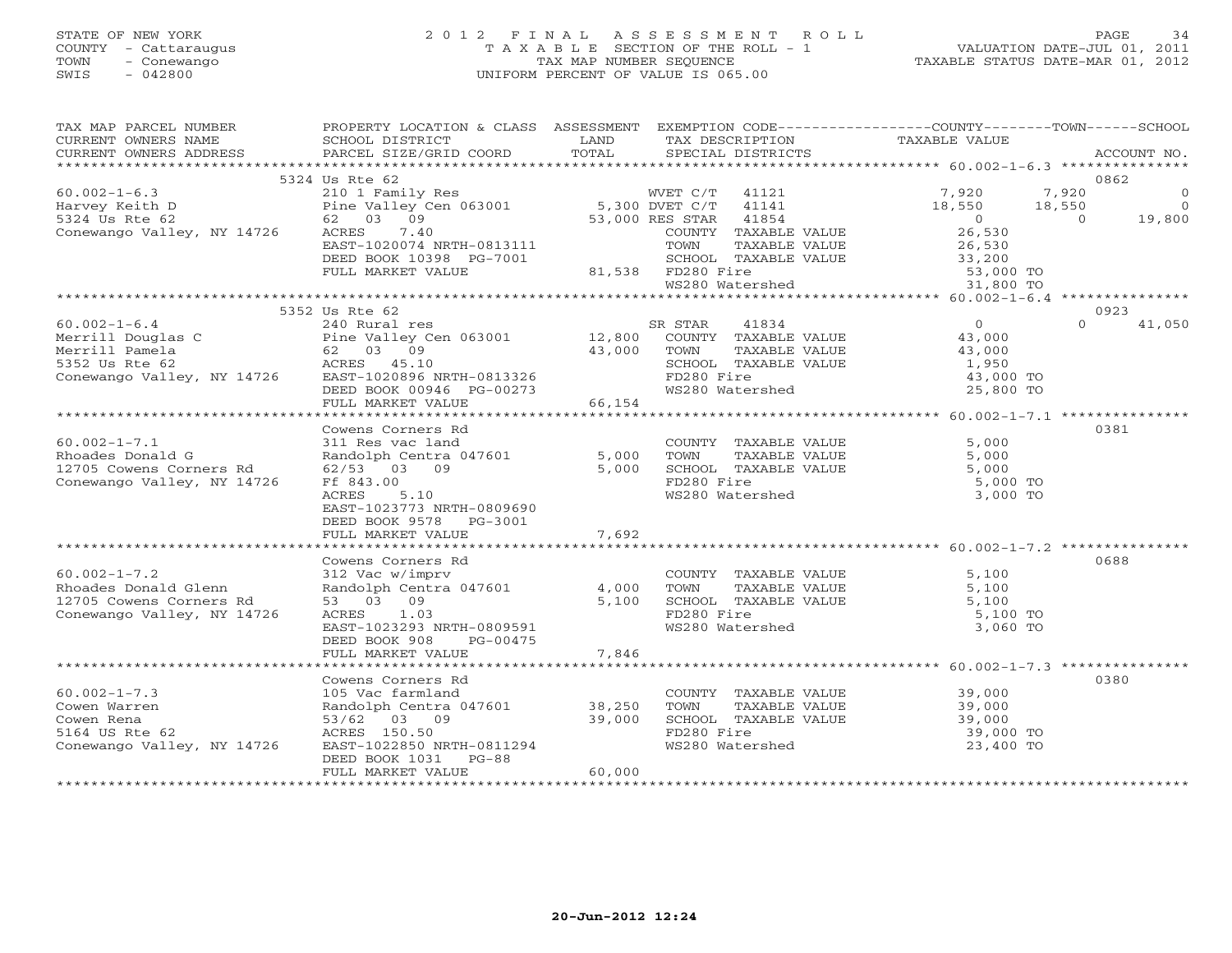## STATE OF NEW YORK 2 0 1 2 F I N A L A S S E S S M E N T R O L L PAGE 35 COUNTY - Cattaraugus T A X A B L E SECTION OF THE ROLL - 1 VALUATION DATE-JUL 01, 2011 TOWN - Conewango TAX MAP NUMBER SEQUENCE TAXABLE STATUS DATE-MAR 01, 2012 SWIS - 042800 UNIFORM PERCENT OF VALUE IS 065.00UNIFORM PERCENT OF VALUE IS 065.00

| TAX MAP PARCEL NUMBER<br>CURRENT OWNERS NAME                                                                                                                                                                                                          | SCHOOL DISTRICT                                                                                       | LAND   | TAX DESCRIPTION                                                                                                                                                                                                                                                   | PROPERTY LOCATION & CLASS ASSESSMENT EXEMPTION CODE----------------COUNTY-------TOWN------SCHOOL<br>TAXABLE VALUE |                                   |  |  |
|-------------------------------------------------------------------------------------------------------------------------------------------------------------------------------------------------------------------------------------------------------|-------------------------------------------------------------------------------------------------------|--------|-------------------------------------------------------------------------------------------------------------------------------------------------------------------------------------------------------------------------------------------------------------------|-------------------------------------------------------------------------------------------------------------------|-----------------------------------|--|--|
| .CURRENT OWNERS ADDRESS PARCEL SIZE/GRID COORD TOTAL SPECIAL DISTRICTS ACCOUNT NO ACCOUNT NO ACCOUNT NO ARE THE SERVER AND REALLY A THE REALLY AND HER A LATTICLE AND MALLY AND HER A LATTICLE OF THE CONDUCT OF A LATTICLE OF                        |                                                                                                       |        |                                                                                                                                                                                                                                                                   |                                                                                                                   |                                   |  |  |
|                                                                                                                                                                                                                                                       | 12787 Cowens Corners Rd                                                                               |        |                                                                                                                                                                                                                                                                   |                                                                                                                   | 0911                              |  |  |
|                                                                                                                                                                                                                                                       |                                                                                                       |        |                                                                                                                                                                                                                                                                   |                                                                                                                   |                                   |  |  |
|                                                                                                                                                                                                                                                       |                                                                                                       |        |                                                                                                                                                                                                                                                                   |                                                                                                                   |                                   |  |  |
|                                                                                                                                                                                                                                                       | 12767 Cowens Corners Rd<br>EAST-1023156 NRTH-0809732<br>DEED BOOK 00989 PG-00559<br>FULL MARKET VALUE | 61,723 | WS280 Watershed                                                                                                                                                                                                                                                   | $\begin{array}{c} 0 \\ 40,120 \end{array}$<br>$\Omega$<br>40,120<br>$\overline{0}$<br>40,120 TO<br>24,072 TO      | 0973<br>40,120                    |  |  |
|                                                                                                                                                                                                                                                       |                                                                                                       |        |                                                                                                                                                                                                                                                                   |                                                                                                                   |                                   |  |  |
| $60.002 - 1 - 7.6$<br>Moore James R<br>12745 Cowens Corners Rd 62/53 03 09<br>Conewango Valley, NY 14726                                                                                                                                              | 12743 Cowens Corners Rd<br>EAST-1023562 NRTH-0809632<br>DEED BOOK 6798 PG-3001                        |        | 0<br>TOWN TAXABLE VALUE<br>TOWN TAXABLE VALUE<br>SCHOOL TAXABLE VALUE<br>SCHOOL TAXABLE VALUE<br>TD280 Fire<br>WS280 Watershed<br>TO, 800<br>TD280 Fire<br>TO, 800<br>TO, 800<br>TO, 800<br>TO, 800<br>TO, 800<br>TO, 800<br>TO, 800<br>TO, 800<br>TO, 800<br>TO, | $\cap$<br>30,600 TO<br>18,360 TO                                                                                  | 1040<br>19,800                    |  |  |
|                                                                                                                                                                                                                                                       | FULL MARKET VALUE                                                                                     | 47,077 |                                                                                                                                                                                                                                                                   |                                                                                                                   |                                   |  |  |
|                                                                                                                                                                                                                                                       | 12604 Cowens Corners Rd                                                                               |        |                                                                                                                                                                                                                                                                   |                                                                                                                   | 0051                              |  |  |
| $60.002 - 1 - 8$<br>CONSIDER THE SUCK CONSIDER SUCK CONSIDER A SAMPLE DRIVING MANUSCRIP (NET CONSIDER SUCKL UP 1 AND CONSIDER SUCK<br>Brandon-Brainard Susan A 53 03 09 80,000 TMP GHOUSE 42120<br>12604 Cowens Corners Rd ACRES 76.35 CONNTY TAXABLE | 116 Other stock<br>DEED BOOK 00937 PG-00612<br>FULL MARKET VALUE                                      |        | CVET $C/T$ 41131<br>COUNTY TAXABLE VALUE<br>TOWN TAXABLE VALUE 63,800<br>SCHOOL TAXABLE VALUE 57,200<br>FD280 Fire 80,000 TO<br>WS280 Watershed 48,000 TO<br>123,077 FD280 Fire                                                                                   | 13,200<br>13,200<br>$\begin{array}{c} 0 \\ 3,000 \end{array}$<br>$\overline{0}$<br>3,000<br>63,800<br>63,800      | $\overline{0}$<br>19,800<br>3,000 |  |  |
|                                                                                                                                                                                                                                                       |                                                                                                       |        |                                                                                                                                                                                                                                                                   |                                                                                                                   |                                   |  |  |
|                                                                                                                                                                                                                                                       | 12602 Cowens Corners Rd                                                                               |        |                                                                                                                                                                                                                                                                   |                                                                                                                   | 0246                              |  |  |
| 12002 COWERS COTNETS Rd<br>Faltisco David<br>Faltisco Catherine L<br>Taltisco Catherine L<br>235 LeBelle Ave RNT 220.00 DPTH 90.00<br>Blasdell, NY 14219<br>Blasdell, NY 14219<br>PERN 2006 DPTH 90.00<br>EAST-1025738 NRTH-0810136<br>RESP ROOK      | DEED BOOK 12659 PG-9001<br>FULL MARKET VALUE                                                          | 12,154 | $\begin{array}{cc}\n\text{COUNTY} & \text{TAXABLE VALUE} \\ -\text{1} & \text{200}\n\end{array}$<br>TAXABLE VALUE<br>7,900 SCHOOL TAXABLE VALUE<br>FD280 Fire<br>WS280 Watershed                                                                                  | 7,900<br>7,900<br>7,900 TO<br>4,740 TO                                                                            |                                   |  |  |
|                                                                                                                                                                                                                                                       |                                                                                                       |        |                                                                                                                                                                                                                                                                   |                                                                                                                   |                                   |  |  |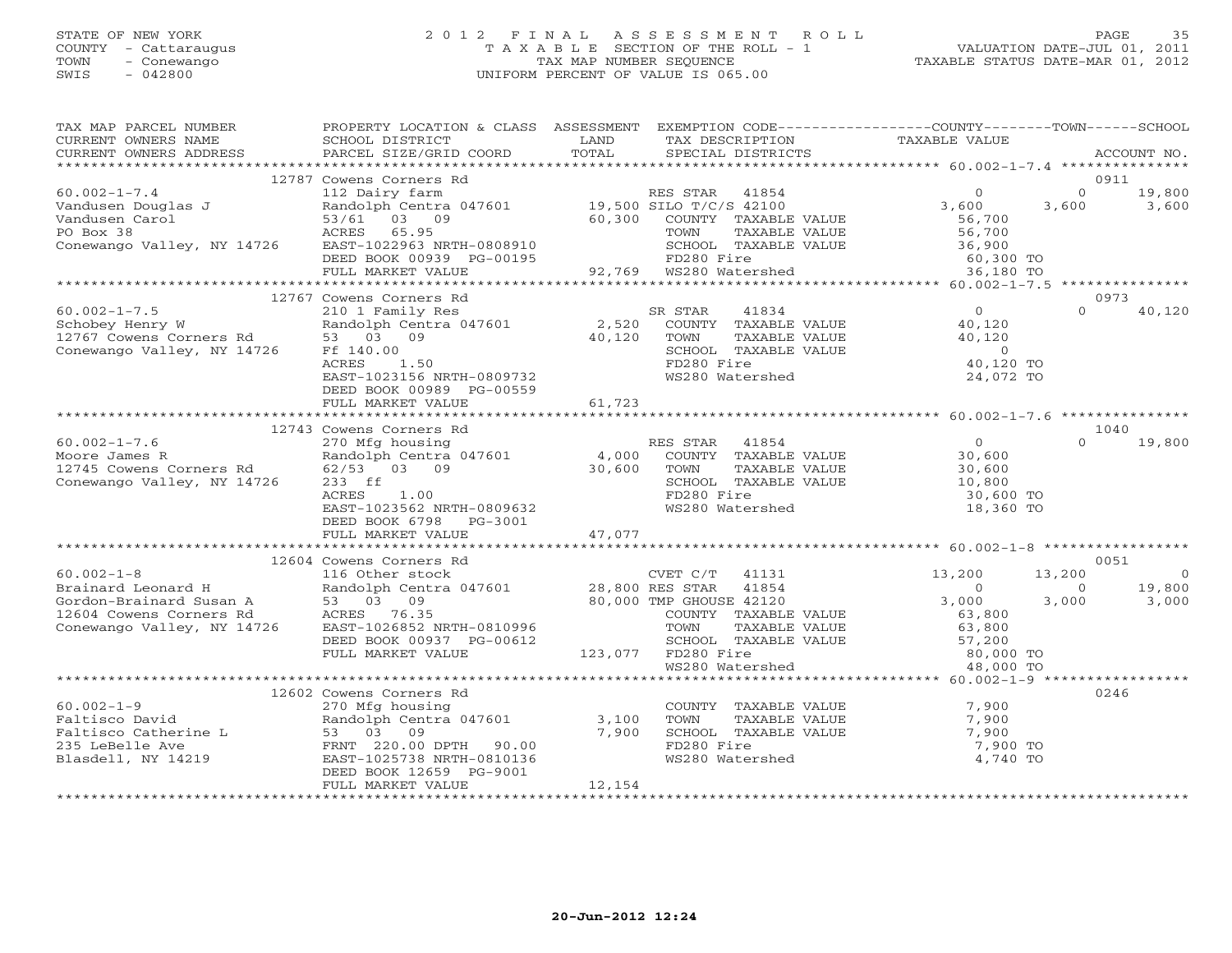## STATE OF NEW YORK 2 0 1 2 F I N A L A S S E S S M E N T R O L L PAGE 36 COUNTY - Cattaraugus T A X A B L E SECTION OF THE ROLL - 1 VALUATION DATE-JUL 01, 2011 TOWN - Conewango TAX MAP NUMBER SEQUENCE TAXABLE STATUS DATE-MAR 01, 2012 SWIS - 042800 UNIFORM PERCENT OF VALUE IS 065.00UNIFORM PERCENT OF VALUE IS 065.00

| TAX MAP PARCEL NUMBER<br>CURRENT OWNERS NAME                                                                                                                                                                                                                                                                                                                                                                                                      | PROPERTY LOCATION & CLASS ASSESSMENT EXEMPTION CODE----------------COUNTY-------TOWN------SCHOOL<br>SCHOOL DISTRICT                           LAND         TAX DESCRIPTION                   TAXABLE VALUE PARCEL SIZE/GRID COORD           TOTAL       SPECIAL DISTRICTS |  |                                                                                                                                                                                                                                 |  |                        |  |
|---------------------------------------------------------------------------------------------------------------------------------------------------------------------------------------------------------------------------------------------------------------------------------------------------------------------------------------------------------------------------------------------------------------------------------------------------|---------------------------------------------------------------------------------------------------------------------------------------------------------------------------------------------------------------------------------------------------------------------------|--|---------------------------------------------------------------------------------------------------------------------------------------------------------------------------------------------------------------------------------|--|------------------------|--|
|                                                                                                                                                                                                                                                                                                                                                                                                                                                   |                                                                                                                                                                                                                                                                           |  |                                                                                                                                                                                                                                 |  |                        |  |
|                                                                                                                                                                                                                                                                                                                                                                                                                                                   | 12603 Cowens Corners Rd                                                                                                                                                                                                                                                   |  |                                                                                                                                                                                                                                 |  | 0358                   |  |
|                                                                                                                                                                                                                                                                                                                                                                                                                                                   |                                                                                                                                                                                                                                                                           |  |                                                                                                                                                                                                                                 |  |                        |  |
|                                                                                                                                                                                                                                                                                                                                                                                                                                                   | 12499 Cowens Corners Rd                                                                                                                                                                                                                                                   |  |                                                                                                                                                                                                                                 |  | 0064                   |  |
|                                                                                                                                                                                                                                                                                                                                                                                                                                                   |                                                                                                                                                                                                                                                                           |  |                                                                                                                                                                                                                                 |  |                        |  |
|                                                                                                                                                                                                                                                                                                                                                                                                                                                   |                                                                                                                                                                                                                                                                           |  |                                                                                                                                                                                                                                 |  |                        |  |
|                                                                                                                                                                                                                                                                                                                                                                                                                                                   |                                                                                                                                                                                                                                                                           |  |                                                                                                                                                                                                                                 |  |                        |  |
|                                                                                                                                                                                                                                                                                                                                                                                                                                                   |                                                                                                                                                                                                                                                                           |  |                                                                                                                                                                                                                                 |  |                        |  |
| $\begin{tabular}{lllllllllllll} \multicolumn{3}{c }{\begin{tabular}{l c c c c c c c c} \multicolumn{3}{c }{\multicolumn{3}{c }{\multicolumn{3}{c }{\multicolumn{3}{c }{\multicolumn{3}{c }{\multicolumn{3}{c }{\multicolumn{3}{c }{\multicolumn{3}{c }{\multicolumn{3}{c }{\multicolumn{3}{c }{\multicolumn{3}{c }{\multicolumn{3}{c }{\multicolumn{3}{c }{\multicolumn{3}{c }{\multicolumn{3}{c }{\multicolumn{3}{c }{\multicolumn{3}{c }{\mult$ |                                                                                                                                                                                                                                                                           |  |                                                                                                                                                                                                                                 |  |                        |  |
|                                                                                                                                                                                                                                                                                                                                                                                                                                                   | 12705 Cowens Corners Rd                                                                                                                                                                                                                                                   |  |                                                                                                                                                                                                                                 |  | 0267                   |  |
| $(60.002-1-15$ $12/05 \text{ Complex}$<br>Rhoades Janise D<br>Rhoades Janise D<br>$12705 \text{ Cowens}$ Corners Rd<br>$12705 \text{ Cowens}$ Corners Rd<br>$12705 \text{ Cowens}$ Corners Rd<br>$12705 \text{ Cowens}$ Corners Rd<br>$12705 \text{ Cowens}$ Rd<br>$12705 \text{ Cowens}$ Rd<br>$12705 \text{ C$                                                                                                                                  |                                                                                                                                                                                                                                                                           |  |                                                                                                                                                                                                                                 |  | $0 \t 19,800$          |  |
|                                                                                                                                                                                                                                                                                                                                                                                                                                                   |                                                                                                                                                                                                                                                                           |  |                                                                                                                                                                                                                                 |  |                        |  |
| $60.002 - 1 - 16$<br>Cowen Warren L<br>RD 1<br>Conewango Valley, NY 14726<br>MAY BE SUBJECT TO PAYMENT<br>UNDER AGDIST LAW TIL 2019                                                                                                                                                                                                                                                                                                               | XAMPLE VALUE<br>Cowens Corners Rd<br>105 Voltaire and the Magnetic Market Market (All and the Magnetic Market Market Market Market (All and the Market Market Market Market Market Market Market Market (All and the Market Market                                        |  | $\begin{array}{cccc}\n & - & \text{value} & & & \text{0.025} \\  & - & \text{value} & & 47,375 \\ \text{SCHOOL} & \text{TAXABLE VALUE} & & 47,375 \\ \text{FD280 Fire} & & 47,375 \\ \text{FD280 Fire} & & 55,400\n\end{array}$ |  | 0234<br>8.025<br>8,025 |  |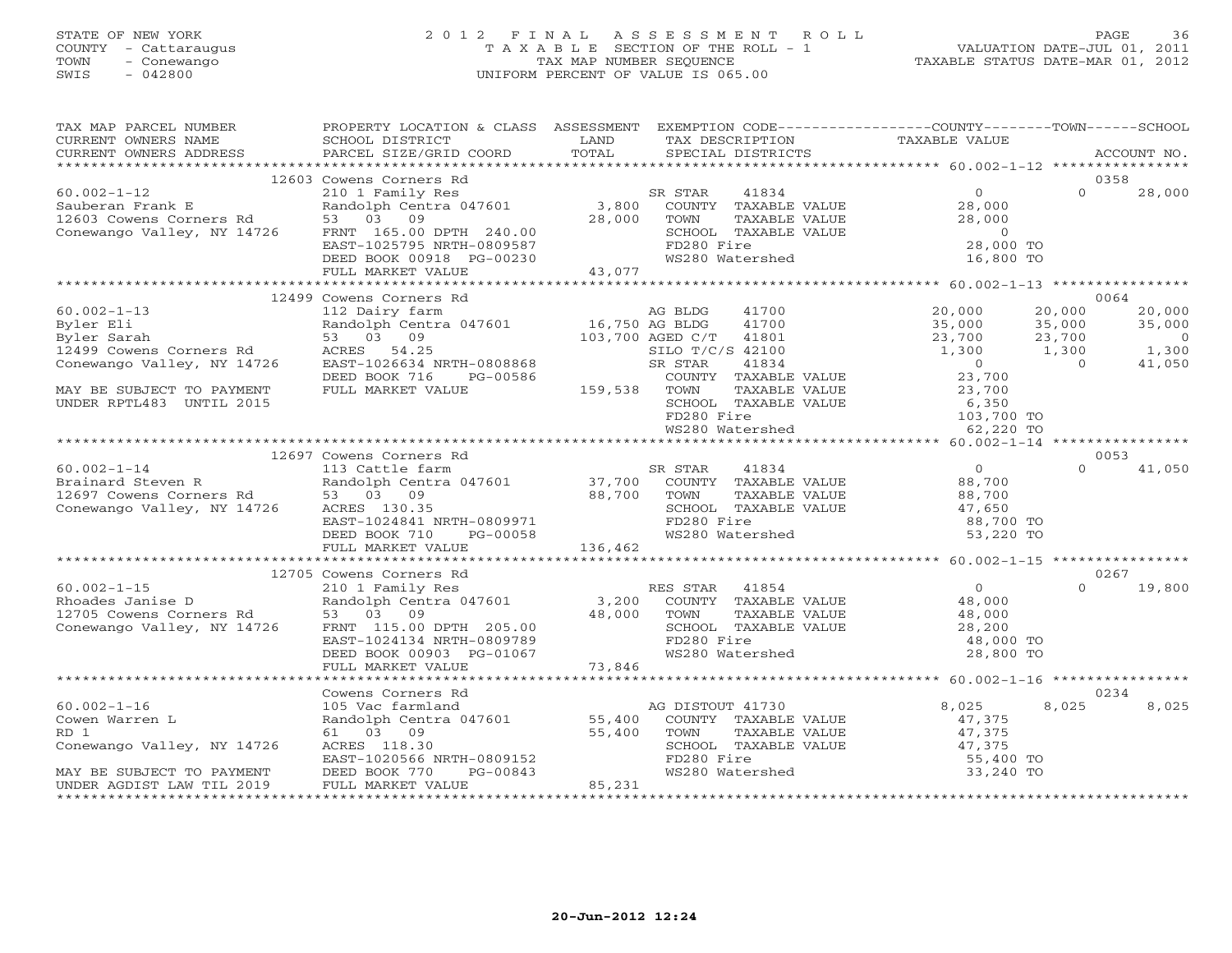# STATE OF NEW YORK 2 0 1 2 F I N A L A S S E S S M E N T R O L L PAGE 37 COUNTY - Cattaraugus T A X A B L E SECTION OF THE ROLL - 1 VALUATION DATE-JUL 01, 2011 TOWN - Conewango TAX MAP NUMBER SEQUENCE TAXABLE STATUS DATE-MAR 01, 2012 SWIS - 042800 UNIFORM PERCENT OF VALUE IS 065.00UNIFORM PERCENT OF VALUE IS 065.00

| TAXING PARCES NOTICE TO A CONFIDENT CONFIDENT CONFIDENT OWNERS NAMEL SCHOOL DISTRICT TO AN TRAFFICT TAXING CONFIDENT OWNERS ADDRESS FORCED BIZE/GRID COORD TOTAL SPECIAL DISTRICTS ACCOUNT NO.<br>CURRENT OWNERS ADDRESS PARCEL S<br>CURRENT OWNERS ADDRESS                                                                                                                                                  |                                                                                                                                                                                                                                                                      |                                                                                                                                                            |                                                                                    |                                               |                                                                                      |
|--------------------------------------------------------------------------------------------------------------------------------------------------------------------------------------------------------------------------------------------------------------------------------------------------------------------------------------------------------------------------------------------------------------|----------------------------------------------------------------------------------------------------------------------------------------------------------------------------------------------------------------------------------------------------------------------|------------------------------------------------------------------------------------------------------------------------------------------------------------|------------------------------------------------------------------------------------|-----------------------------------------------|--------------------------------------------------------------------------------------|
|                                                                                                                                                                                                                                                                                                                                                                                                              |                                                                                                                                                                                                                                                                      |                                                                                                                                                            |                                                                                    |                                               |                                                                                      |
|                                                                                                                                                                                                                                                                                                                                                                                                              | 12992 Cowen's Corners Rd<br>Cowen's Corners Rd<br>270 Mfg housing<br>Randolph Centra 047601 4,800 COUNTY TAXABLE VALUE<br>61 03 09 29,400 TOWN TAXABLE VALUE 29,400<br>ACRES 2.18 SCHOOL TAXABLE VALUE 29,400<br>EAST-1019349 NRTH-0809843 FD280 Fire 29,400 TOWN FO |                                                                                                                                                            |                                                                                    | $\Omega$                                      | 0207<br>29,400                                                                       |
|                                                                                                                                                                                                                                                                                                                                                                                                              |                                                                                                                                                                                                                                                                      |                                                                                                                                                            |                                                                                    |                                               |                                                                                      |
| 60.002-1-19<br>Harvey Dale<br>210 1 Family Res<br>210 1 Family Res<br>210 1 Family Res<br>210 1 Family Res<br>210 1 Family Res<br>210 1 Family Res<br>210 1 81601<br>249.00 DPTH 132.00<br>28.5T-1019291 NRTH-0810036<br>20031 NRTH-0810036<br>20031 N                                                                                                                                                       | 5126 Us Rte 62<br>DEED BOOK 12843 PG-4001                                                                                                                                                                                                                            | COUNTY TAXABLE VALUE 18,400<br>TOWN TAXABLE VALUE<br>TOWN TAXABLE VALUE<br>SCHOOL TAXABLE VALUE<br>TD280 Fire<br>WS280 Watershed<br>11,040 TO<br>11,040 TO |                                                                                    |                                               | 0221                                                                                 |
|                                                                                                                                                                                                                                                                                                                                                                                                              |                                                                                                                                                                                                                                                                      |                                                                                                                                                            |                                                                                    |                                               |                                                                                      |
| $\begin{tabular}{lllllllllllllllllllll} \multicolumn{3}{c }{5164\textrm{ Us }Rte & 62 & 12\textrm{ hadolph Centra 047601} & 5164\textrm{ Us }Rte & 62 & 12\textrm{ hadolph Centra 047601} & 63,500\textrm{ SR }STAR & 41834 & 0 & 12\textrm{ Newen Rena A} & 0 & 000 & 30\textrm{ Newen Rena A} & 0 & 000 & 30\textrm{ Newen Rena A} & 0 & 000 & 30\textrm{ Newen Rena A} & 0 & 000 & $                      | 5164 Us Rte 62<br>5294 Us Rte 62                                                                                                                                                                                                                                     |                                                                                                                                                            | $12,431$<br>$12,431$<br>$12,431$<br>$12,431$<br>$0$<br>$0$<br>$30,000$<br>$30,000$ | 30,000<br>8,150<br>$\overline{0}$<br>$\Omega$ | 0112<br>12,431<br>41.050<br>30,000<br>0992<br>$\overline{O}$<br>$\bigcirc$<br>32,600 |
|                                                                                                                                                                                                                                                                                                                                                                                                              |                                                                                                                                                                                                                                                                      |                                                                                                                                                            |                                                                                    |                                               |                                                                                      |
|                                                                                                                                                                                                                                                                                                                                                                                                              | 5262 Us Rte 62                                                                                                                                                                                                                                                       |                                                                                                                                                            |                                                                                    |                                               | 0035                                                                                 |
| $\begin{tabular}{lllllllllllll} 60.002-1-22 & 5262 \text{ Us } \text{Rte } 62 & 210 \text{ I Family Res} \\ \text{Delahoy Karen L} & \text{Randomedoph Centra } 047601 & 4,900 \text{ RES } \text{STAR } 41854 & 0 \\ \text{Delahoy Kim R} & 62 & 03 & 09 & 28,000 & \text{COUNTY } \text{TXABLE VALUE} & 23,800 \\ \text{5262 Us } \text{Rte } 62 & \text{FINT } 264.00 \text{ DPTH } 160.00 & 70 \text{ W$ |                                                                                                                                                                                                                                                                      |                                                                                                                                                            |                                                                                    | 4,200<br>$\Omega$                             | $\Omega$<br>19,800                                                                   |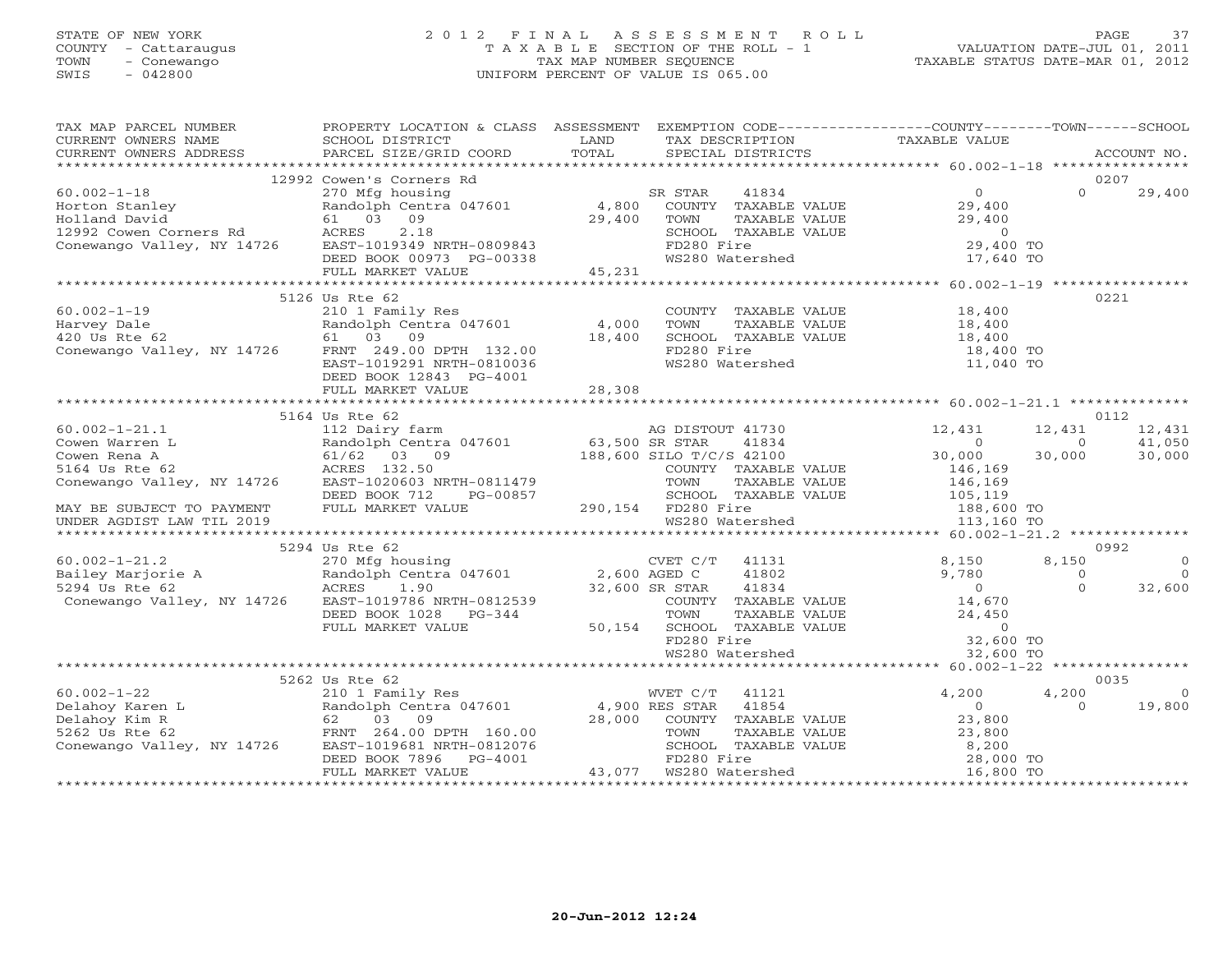# STATE OF NEW YORK 2 0 1 2 F I N A L A S S E S S M E N T R O L L PAGE 38 COUNTY - Cattaraugus T A X A B L E SECTION OF THE ROLL - 1 VALUATION DATE-JUL 01, 2011 TOWN - Conewango TAX MAP NUMBER SEQUENCE TAXABLE STATUS DATE-MAR 01, 2012 SWIS - 042800 UNIFORM PERCENT OF VALUE IS 065.00UNIFORM PERCENT OF VALUE IS 065.00

| TAX MAP PARCEL NUMBER                                                                                                                                                                                                                                                                                                                                                                                          | PROPERTY LOCATION & CLASS ASSESSMENT EXEMPTION CODE----------------COUNTY-------TOWN------SCHOOL                                               |        |                                                                                                                  |                                            |                    |
|----------------------------------------------------------------------------------------------------------------------------------------------------------------------------------------------------------------------------------------------------------------------------------------------------------------------------------------------------------------------------------------------------------------|------------------------------------------------------------------------------------------------------------------------------------------------|--------|------------------------------------------------------------------------------------------------------------------|--------------------------------------------|--------------------|
| CURRENT OWNERS NAME                                                                                                                                                                                                                                                                                                                                                                                            | SCHOOL DISTRICT<br><b>Example 12 TEAND</b>                                                                                                     |        | TAX DESCRIPTION                                                                                                  | TAXABLE VALUE                              |                    |
|                                                                                                                                                                                                                                                                                                                                                                                                                |                                                                                                                                                |        |                                                                                                                  |                                            |                    |
|                                                                                                                                                                                                                                                                                                                                                                                                                | 5273 Us Rte 62                                                                                                                                 |        |                                                                                                                  |                                            | 0111               |
| $60.002 - 1 - 24$                                                                                                                                                                                                                                                                                                                                                                                              | 312 Vac w/imprv                                                                                                                                |        | COUNTY TAXABLE VALUE 11,300                                                                                      |                                            |                    |
|                                                                                                                                                                                                                                                                                                                                                                                                                |                                                                                                                                                |        |                                                                                                                  |                                            |                    |
|                                                                                                                                                                                                                                                                                                                                                                                                                | Randolph Centra 047601 7,100<br>61/62 03 09 11,300                                                                                             |        |                                                                                                                  |                                            |                    |
| Cowen Warren L<br>Cowen Rena A<br>Conewango Valley, NY 14726 ACRES 5.63                                                                                                                                                                                                                                                                                                                                        |                                                                                                                                                |        | FD280 Fire                                                                                                       | 11,300 TO                                  |                    |
|                                                                                                                                                                                                                                                                                                                                                                                                                | EAST-1019380 NRTH-0812386                                                                                                                      |        | FD280 Fire<br>WS280 Watershed                                                                                    | 6,780 TO                                   |                    |
|                                                                                                                                                                                                                                                                                                                                                                                                                | DEED BOOK 712<br>PG-00862                                                                                                                      |        |                                                                                                                  |                                            |                    |
|                                                                                                                                                                                                                                                                                                                                                                                                                | FULL MARKET VALUE                                                                                                                              | 17,385 |                                                                                                                  |                                            |                    |
|                                                                                                                                                                                                                                                                                                                                                                                                                |                                                                                                                                                |        |                                                                                                                  |                                            |                    |
|                                                                                                                                                                                                                                                                                                                                                                                                                | 5308 Us Rte 62                                                                                                                                 |        |                                                                                                                  |                                            | 0058               |
| $60.002 - 1 - 25$                                                                                                                                                                                                                                                                                                                                                                                              | 210 1 Family Res<br>Randolph Centra 047601 4,600 COUNTY TAXABLE VALUE<br>62 03 09 37,500 TOWN TAXABLE VALUE<br>ACRES 1.94 SCHOOL TAXABLE VALUE |        |                                                                                                                  | $\begin{array}{c} 0 \\ 37,500 \end{array}$ | $\Omega$<br>19,800 |
|                                                                                                                                                                                                                                                                                                                                                                                                                |                                                                                                                                                |        |                                                                                                                  |                                            |                    |
|                                                                                                                                                                                                                                                                                                                                                                                                                |                                                                                                                                                |        |                                                                                                                  |                                            |                    |
|                                                                                                                                                                                                                                                                                                                                                                                                                |                                                                                                                                                |        |                                                                                                                  |                                            |                    |
|                                                                                                                                                                                                                                                                                                                                                                                                                |                                                                                                                                                |        |                                                                                                                  |                                            |                    |
|                                                                                                                                                                                                                                                                                                                                                                                                                |                                                                                                                                                |        |                                                                                                                  |                                            |                    |
|                                                                                                                                                                                                                                                                                                                                                                                                                |                                                                                                                                                |        |                                                                                                                  |                                            |                    |
| 0.002-1-20<br>Foster Melinda<br>Foster Mark 62 03 09<br>S308 Us Rte 62 aCRES 1.94<br>Conewango Valley, NY 14726 EAST-1019870 NRTH-0812912<br>Conewango Valley, NY 14726 EAST-1019870 NRTH-0812912<br>FULL MARKET VALUE 57,692<br>***********                                                                                                                                                                   |                                                                                                                                                |        |                                                                                                                  |                                            |                    |
|                                                                                                                                                                                                                                                                                                                                                                                                                | Us Rte 62                                                                                                                                      |        |                                                                                                                  |                                            | 0116               |
|                                                                                                                                                                                                                                                                                                                                                                                                                |                                                                                                                                                |        |                                                                                                                  |                                            |                    |
|                                                                                                                                                                                                                                                                                                                                                                                                                |                                                                                                                                                |        |                                                                                                                  |                                            |                    |
| 60.002-1-26<br>Powell Linda J and Pine Valley Cen 063001 300 TOWNTY TAXABLE VALUE<br>5853 Rte 83 62 03 09 300 SCHOOL TAXABLE VALUE 300<br>Conewango Valley, NY 14726 ACRES 2.86 FD280 Fire 1.                                                                                                                                                                                                                  |                                                                                                                                                |        |                                                                                                                  |                                            |                    |
|                                                                                                                                                                                                                                                                                                                                                                                                                |                                                                                                                                                |        | FD280 Fire<br>WS280 Watershed                                                                                    |                                            |                    |
|                                                                                                                                                                                                                                                                                                                                                                                                                | EAST-1019324 NRTH-0813820                                                                                                                      |        |                                                                                                                  | 180 TO                                     |                    |
|                                                                                                                                                                                                                                                                                                                                                                                                                | DEED BOOK 00983 PG-01162                                                                                                                       |        |                                                                                                                  |                                            |                    |
|                                                                                                                                                                                                                                                                                                                                                                                                                | FULL MARKET VALUE                                                                                                                              | 462    |                                                                                                                  |                                            |                    |
|                                                                                                                                                                                                                                                                                                                                                                                                                | 5372 Us Rte 62                                                                                                                                 |        |                                                                                                                  |                                            | 0003               |
| $60.002 - 1 - 27$                                                                                                                                                                                                                                                                                                                                                                                              |                                                                                                                                                |        |                                                                                                                  |                                            | $0 \t 19,800$      |
|                                                                                                                                                                                                                                                                                                                                                                                                                |                                                                                                                                                |        |                                                                                                                  |                                            |                    |
|                                                                                                                                                                                                                                                                                                                                                                                                                |                                                                                                                                                |        |                                                                                                                  |                                            |                    |
|                                                                                                                                                                                                                                                                                                                                                                                                                |                                                                                                                                                |        |                                                                                                                  |                                            |                    |
| $\begin{array}{lllllllllllllllllllll} \vspace{0.1cm} \text{60.002--1--27} & \text{210 1 Family Res} & \text{RES STAR} & \text{41854} & \text{0} \\ \text{Pfleuger Garrett} & \text{Pine Valley Cen 063001} & \text{4,800 COUNTY TAXABLE VALUE} & \text{28,500} \\ \text{Pfleuger Stacey} & \text{62} & \text{03} & \text{09} & \text{28,500} \\ \text{5372 Us Rte 62} & \text{A2726 EAST--1019785 NRTH-081399$ |                                                                                                                                                |        | TOWN TAXABLE VALUE $28,500$<br>SCHOOL TAXABLE VALUE $8,700$<br>FD280 Fire 28,500 TO<br>WS280 Watershed 17,100 TO |                                            |                    |
|                                                                                                                                                                                                                                                                                                                                                                                                                |                                                                                                                                                |        |                                                                                                                  |                                            |                    |
|                                                                                                                                                                                                                                                                                                                                                                                                                | DEED BOOK 6434 PG-5001 43,846<br>FULL MARKET VALUE 43,846                                                                                      |        |                                                                                                                  |                                            |                    |
|                                                                                                                                                                                                                                                                                                                                                                                                                |                                                                                                                                                |        |                                                                                                                  |                                            |                    |
|                                                                                                                                                                                                                                                                                                                                                                                                                | Us Rte 62                                                                                                                                      |        |                                                                                                                  |                                            | 0378               |
|                                                                                                                                                                                                                                                                                                                                                                                                                |                                                                                                                                                |        | COUNTY TAXABLE VALUE                                                                                             | 2,000                                      |                    |
| 60.002-1-28 314 Rural vac<10<br>Reynolds Jeffrey D Pine Valley Cen 063001<br>Reynolds Diane 62 03 09<br>PO Box 37 FRNT 570.00 DPTH 128.00<br>Conewango Valley, NY 14726 EAST-1019261 NRTH-0814382                                                                                                                                                                                                              |                                                                                                                                                | 2,000  | TOWN<br>TAXABLE VALUE<br>TAXABLE VALUE<br>FILE VALUE                                                             | 2,000                                      |                    |
|                                                                                                                                                                                                                                                                                                                                                                                                                |                                                                                                                                                | 2,000  | SCHOOL TAXABLE VALUE                                                                                             | 2,000                                      |                    |
|                                                                                                                                                                                                                                                                                                                                                                                                                |                                                                                                                                                |        | FD280 Fire<br>WS280 Watershed                                                                                    | 2,000 TO                                   |                    |
|                                                                                                                                                                                                                                                                                                                                                                                                                |                                                                                                                                                |        |                                                                                                                  | 1,200 TO                                   |                    |
|                                                                                                                                                                                                                                                                                                                                                                                                                | DEED BOOK 00961 PG-00365                                                                                                                       |        |                                                                                                                  |                                            |                    |
|                                                                                                                                                                                                                                                                                                                                                                                                                | FULL MARKET VALUE                                                                                                                              | 3,077  |                                                                                                                  |                                            |                    |
|                                                                                                                                                                                                                                                                                                                                                                                                                |                                                                                                                                                |        |                                                                                                                  |                                            |                    |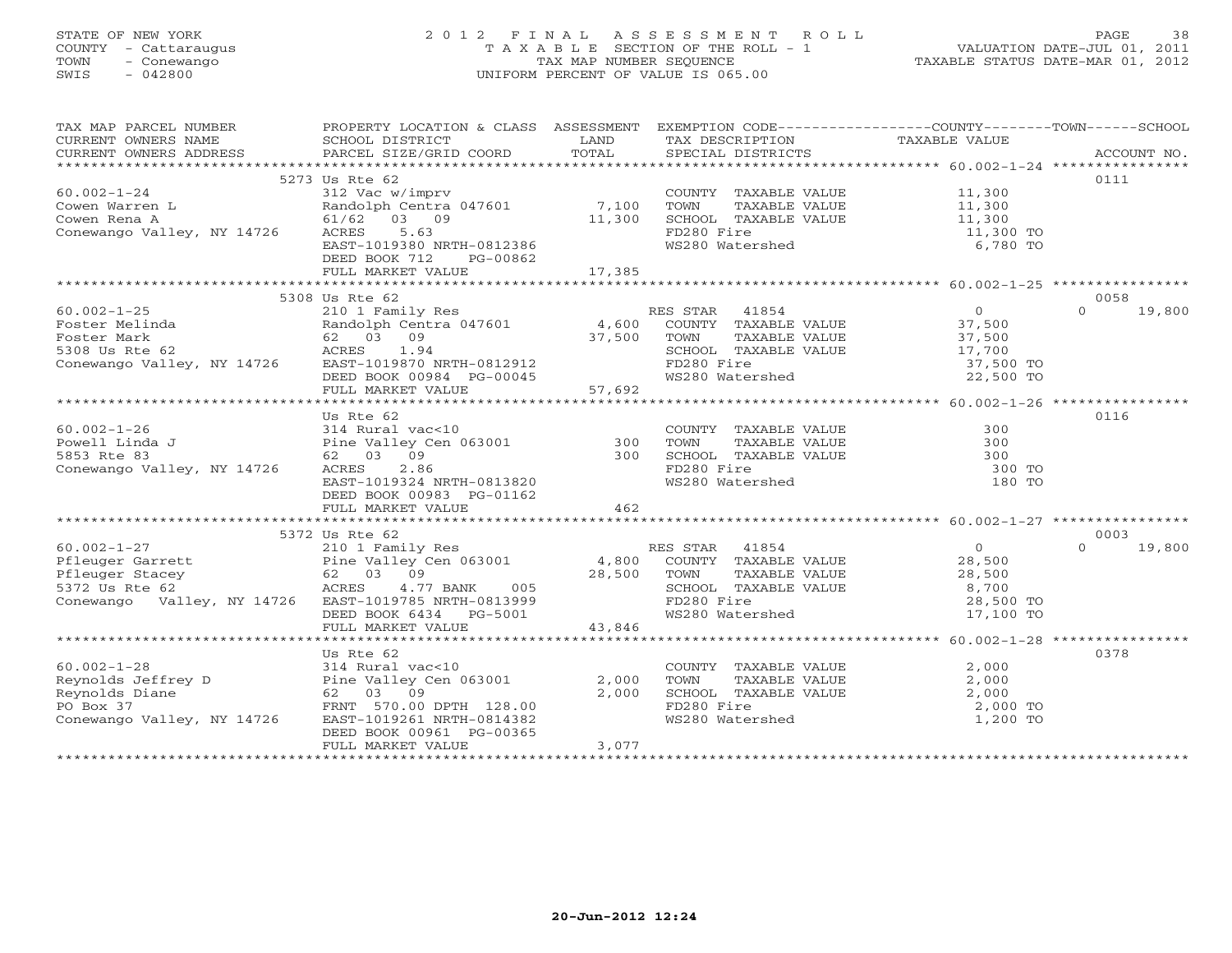# STATE OF NEW YORK 2 0 1 2 F I N A L A S S E S S M E N T R O L L PAGE 39 COUNTY - Cattaraugus T A X A B L E SECTION OF THE ROLL - 1 VALUATION DATE-JUL 01, 2011 TOWN - Conewango TAX MAP NUMBER SEQUENCE TAXABLE STATUS DATE-MAR 01, 2012 SWIS - 042800 UNIFORM PERCENT OF VALUE IS 065.00UNIFORM PERCENT OF VALUE IS 065.00

| TAX MAP PARCEL NUMBER                                                             | PROPERTY LOCATION & CLASS ASSESSMENT EXEMPTION CODE----------------COUNTY-------TOWN------SCHOOL      |             |                                                             |                                   |                |        |
|-----------------------------------------------------------------------------------|-------------------------------------------------------------------------------------------------------|-------------|-------------------------------------------------------------|-----------------------------------|----------------|--------|
| CURRENT OWNERS NAME                                                               | SCHOOL DISTRICT                                                                                       | LAND        | TAX DESCRIPTION                                             | TAXABLE VALUE                     |                |        |
| CURRENT OWNERS ADDRESS                                                            | PARCEL SIZE/GRID COORD                                                                                | TOTAL       | SPECIAL DISTRICTS                                           |                                   | ACCOUNT NO.    |        |
|                                                                                   |                                                                                                       |             |                                                             |                                   |                |        |
|                                                                                   | 5438 Us Rte 62                                                                                        |             |                                                             |                                   | 0447           |        |
| $60.002 - 1 - 29$                                                                 | 210 1 Family Res<br>Pine Valley Cen 063001 (4,300 COUNTY TAXABLE VALUE<br>62 03 09 (72.200 mover ---- |             |                                                             | $\overline{0}$                    | $\Omega$       | 19,800 |
| Reynolds Scott                                                                    |                                                                                                       |             |                                                             | 72,300                            |                |        |
| PO Box 77                                                                         |                                                                                                       | 72,300      |                                                             | 72,300                            |                |        |
| Conewango Valley, NY                                                              | 1.45                                                                                                  |             | SCHOOL TAXABLE VALUE                                        | 52,500                            |                |        |
|                                                                                   | 14726-0077 EAST-1019510 NRTH-0815006                                                                  |             | FD280 Fire                                                  | 72,300 TO                         |                |        |
|                                                                                   | DEED BOOK 00930 PG-00548                                                                              |             | WS280 Watershed                                             | 43,380 TO                         |                |        |
|                                                                                   | FULL MARKET VALUE                                                                                     | 111,231     |                                                             |                                   |                |        |
|                                                                                   |                                                                                                       |             |                                                             |                                   |                |        |
|                                                                                   | 5446 Us Rte 62                                                                                        |             |                                                             |                                   | 0468           |        |
| $60.002 - 1 - 30$                                                                 | 210 1 Family Res                                                                                      |             | RES STAR 41854                                              | $\overline{0}$                    | $\cap$         | 19,800 |
| 3NC Development Inc<br>Pine Valley Cen 063001 2,700<br>PO Box 325 62 03 09 25,700 |                                                                                                       |             | COUNTY TAXABLE VALUE                                        | 25,700                            |                |        |
|                                                                                   |                                                                                                       | 25,700      | TOWN<br>TAXABLE VALUE                                       | 25,700<br>5,900                   |                |        |
| Panama, NY 14767                                                                  | FRNT<br>76.50 DPTH 460.00                                                                             |             | SCHOOL TAXABLE VALUE                                        |                                   |                |        |
|                                                                                   | EAST-1019489 NRTH-0815116                                                                             |             | FD280 Fire                                                  | 25,700 TO                         |                |        |
|                                                                                   | DEED BOOK 5694<br>PG-6006                                                                             |             | WS280 Watershed                                             | 15,420 TO                         |                |        |
|                                                                                   | FULL MARKET VALUE                                                                                     | 39,538      |                                                             |                                   |                |        |
|                                                                                   |                                                                                                       |             |                                                             |                                   |                |        |
|                                                                                   | 5458 Us Rte 62                                                                                        |             |                                                             |                                   | 0167           |        |
| $60.002 - 1 - 31$                                                                 | 210 1 Family Res                                                                                      |             | RES STAR<br>41854                                           | $\sim$ 0                          | $\Omega$       | 19,800 |
| Brown Craig                                                                       | Pine Valley Cen 063001 4,300                                                                          |             | COUNTY TAXABLE VALUE                                        | $\frac{40,000}{40,000}$<br>20,200 |                |        |
| Brown Debbie                                                                      | 62 03 09                                                                                              | 40,000 TOWN | TAXABLE VALUE                                               |                                   |                |        |
| 5458 USRte 62                                                                     | 3.61<br>ACRES                                                                                         |             | SCHOOL TAXABLE VALUE                                        |                                   |                |        |
| Conewango Valley, NY 14726                                                        |                                                                                                       |             |                                                             |                                   |                |        |
|                                                                                   | EAST-1019441 NRTH-0815367<br>DEED BOOK 795 PG-01149                                                   |             | FD280 Fire 40,000 TO<br>LD282 Ellington light dis 40,000 TO |                                   |                |        |
|                                                                                   | FULL MARKET VALUE                                                                                     |             | 61,538  WS280 Watershed                                     | 24,000 TO                         |                |        |
|                                                                                   |                                                                                                       |             |                                                             |                                   |                |        |
|                                                                                   | 12847 Us Rte 62                                                                                       |             |                                                             |                                   | 0076           |        |
| $60.002 - 2 - 1$                                                                  | 112 Dairy farm                                                                                        |             | 41700<br>AG BLDG                                            | 1,000                             | 1,000          | 1,000  |
| 112 Dairy far<br>Randolph Cent<br>54 03 09<br>Shetler Neal M                      |                                                                                                       |             |                                                             | $\overline{0}$                    | $\overline{0}$ | 19,800 |
| Shetler Anna N                                                                    |                                                                                                       |             |                                                             | 2,000                             | 2,000          | 2,000  |
| 12847 Us Rte 62                                                                   | ACRES 134.70                                                                                          |             | TMP GHOUSE 42120                                            | 2,000                             | 2,000          | 2,000  |
| Conewango Valley, NY 14726                                                        | EAST-1020589 NRTH-0817967                                                                             |             | TMP GHOUSE 42120                                            | 3,700                             | 3,700          | 3,700  |
|                                                                                   | DEED BOOK 1000<br>PG-493                                                                              |             | BUS C/T/S 47610                                             | 365                               | 365            | 365    |
| MAY BE SUBJECT TO PAYMENT                                                         | FULL MARKET VALUE                                                                                     |             | 104,615 BUS C/T/S 47610                                     | 3,000                             | 3,000          | 3,000  |
| UNDER AGDIST LAW TIL 2018                                                         |                                                                                                       |             | COUNTY TAXABLE VALUE                                        | 55,935                            |                |        |
|                                                                                   |                                                                                                       |             | TAXABLE VALUE<br>TOWN                                       | 55,935                            |                |        |
|                                                                                   |                                                                                                       |             | SCHOOL TAXABLE VALUE                                        | 36,135                            |                |        |
|                                                                                   |                                                                                                       |             | FD280 Fire                                                  | 68,000 TO                         |                |        |
|                                                                                   |                                                                                                       |             | WS280 Watershed                                             | 38,781 TO                         |                |        |
|                                                                                   |                                                                                                       |             | 2,019 EX                                                    |                                   |                |        |
|                                                                                   |                                                                                                       |             |                                                             |                                   |                |        |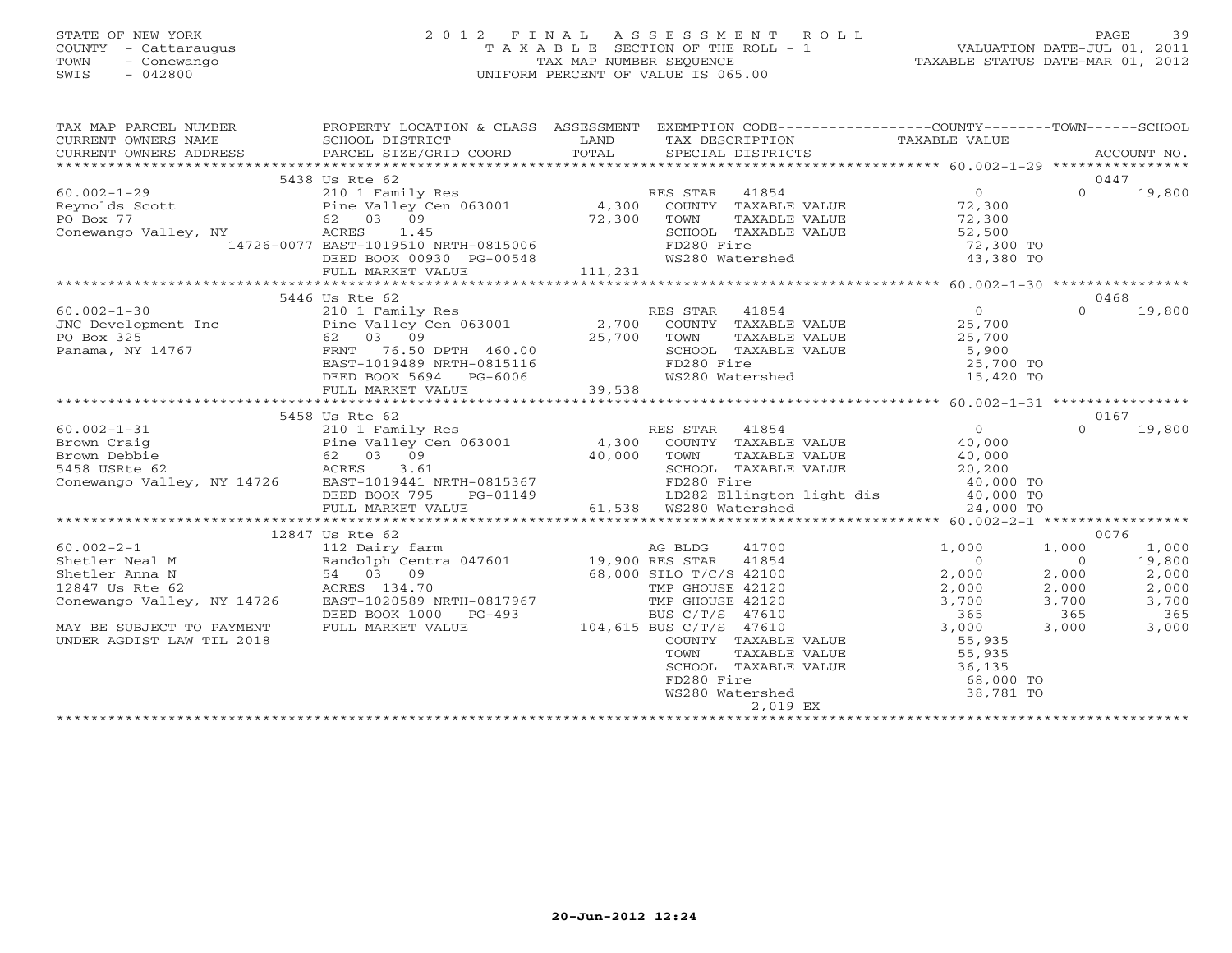# STATE OF NEW YORK 2 0 1 2 F I N A L A S S E S S M E N T R O L L PAGE 40 COUNTY - Cattaraugus T A X A B L E SECTION OF THE ROLL - 1 VALUATION DATE-JUL 01, 2011 TOWN - Conewango TAX MAP NUMBER SEQUENCE TAXABLE STATUS DATE-MAR 01, 2012 SWIS - 042800 UNIFORM PERCENT OF VALUE IS 065.00UNIFORM PERCENT OF VALUE IS 065.00

| TAX MAP PARCEL NUMBER FROPERTY LOCATION & CLASS ASSESSMENT EXEMPTION CODE--------------COUNTY-------TOWN------SCHOOL                                                                                                                                                             |                      |       |  |          |
|----------------------------------------------------------------------------------------------------------------------------------------------------------------------------------------------------------------------------------------------------------------------------------|----------------------|-------|--|----------|
|                                                                                                                                                                                                                                                                                  |                      |       |  |          |
|                                                                                                                                                                                                                                                                                  |                      |       |  |          |
|                                                                                                                                                                                                                                                                                  |                      |       |  |          |
|                                                                                                                                                                                                                                                                                  | 12704 Us Rte 62      |       |  | 0360     |
|                                                                                                                                                                                                                                                                                  |                      |       |  |          |
|                                                                                                                                                                                                                                                                                  |                      |       |  |          |
|                                                                                                                                                                                                                                                                                  |                      |       |  |          |
|                                                                                                                                                                                                                                                                                  |                      |       |  |          |
|                                                                                                                                                                                                                                                                                  |                      |       |  |          |
|                                                                                                                                                                                                                                                                                  |                      |       |  |          |
|                                                                                                                                                                                                                                                                                  |                      |       |  |          |
|                                                                                                                                                                                                                                                                                  |                      |       |  |          |
|                                                                                                                                                                                                                                                                                  |                      |       |  |          |
|                                                                                                                                                                                                                                                                                  |                      |       |  |          |
|                                                                                                                                                                                                                                                                                  |                      |       |  |          |
|                                                                                                                                                                                                                                                                                  |                      |       |  |          |
|                                                                                                                                                                                                                                                                                  |                      |       |  |          |
|                                                                                                                                                                                                                                                                                  |                      |       |  |          |
|                                                                                                                                                                                                                                                                                  |                      |       |  |          |
|                                                                                                                                                                                                                                                                                  |                      |       |  |          |
|                                                                                                                                                                                                                                                                                  |                      |       |  |          |
|                                                                                                                                                                                                                                                                                  |                      |       |  |          |
|                                                                                                                                                                                                                                                                                  |                      |       |  |          |
|                                                                                                                                                                                                                                                                                  | 12649 Us Rte 62      |       |  |          |
|                                                                                                                                                                                                                                                                                  |                      |       |  | $\Omega$ |
|                                                                                                                                                                                                                                                                                  |                      |       |  | 19,800   |
|                                                                                                                                                                                                                                                                                  |                      |       |  |          |
|                                                                                                                                                                                                                                                                                  |                      |       |  |          |
|                                                                                                                                                                                                                                                                                  |                      |       |  |          |
|                                                                                                                                                                                                                                                                                  |                      |       |  |          |
|                                                                                                                                                                                                                                                                                  |                      |       |  |          |
|                                                                                                                                                                                                                                                                                  |                      |       |  |          |
|                                                                                                                                                                                                                                                                                  |                      |       |  |          |
|                                                                                                                                                                                                                                                                                  |                      |       |  | 0644     |
|                                                                                                                                                                                                                                                                                  |                      |       |  |          |
|                                                                                                                                                                                                                                                                                  |                      |       |  |          |
|                                                                                                                                                                                                                                                                                  |                      |       |  |          |
|                                                                                                                                                                                                                                                                                  |                      |       |  |          |
|                                                                                                                                                                                                                                                                                  |                      |       |  |          |
|                                                                                                                                                                                                                                                                                  |                      |       |  |          |
| 12547 US REE 62<br>12547 US REE 62<br>3.900<br>23.900<br>23.900<br>23.900<br>23.900<br>23.900<br>23.900<br>23.900<br>23.900<br>23.900<br>23.900<br>23.900<br>23.900<br>23.900<br>23.900<br>23.900<br>23.900<br>23.900<br>23.900<br>23.900<br>23.900<br>23.900<br>23.900<br>23.90 |                      |       |  |          |
|                                                                                                                                                                                                                                                                                  |                      |       |  |          |
|                                                                                                                                                                                                                                                                                  |                      |       |  | 0889     |
|                                                                                                                                                                                                                                                                                  |                      |       |  |          |
|                                                                                                                                                                                                                                                                                  |                      |       |  |          |
|                                                                                                                                                                                                                                                                                  |                      |       |  |          |
|                                                                                                                                                                                                                                                                                  |                      |       |  |          |
| Us Rte 62<br>Country TAXABLE VALUE<br>Coven Warren (1999) and and the country of the country TAXABLE VALUE<br>Coven Rena 54 03 09<br>S164 US Rte 62<br>Conewango Valley, NY 14726 EAST-1023753 NRTH-0812651 (Conewango Valley, NY 14726                                          |                      |       |  |          |
|                                                                                                                                                                                                                                                                                  | DEED BOOK 1031 PG-88 | 4,769 |  |          |
|                                                                                                                                                                                                                                                                                  | FULL MARKET VALUE    |       |  |          |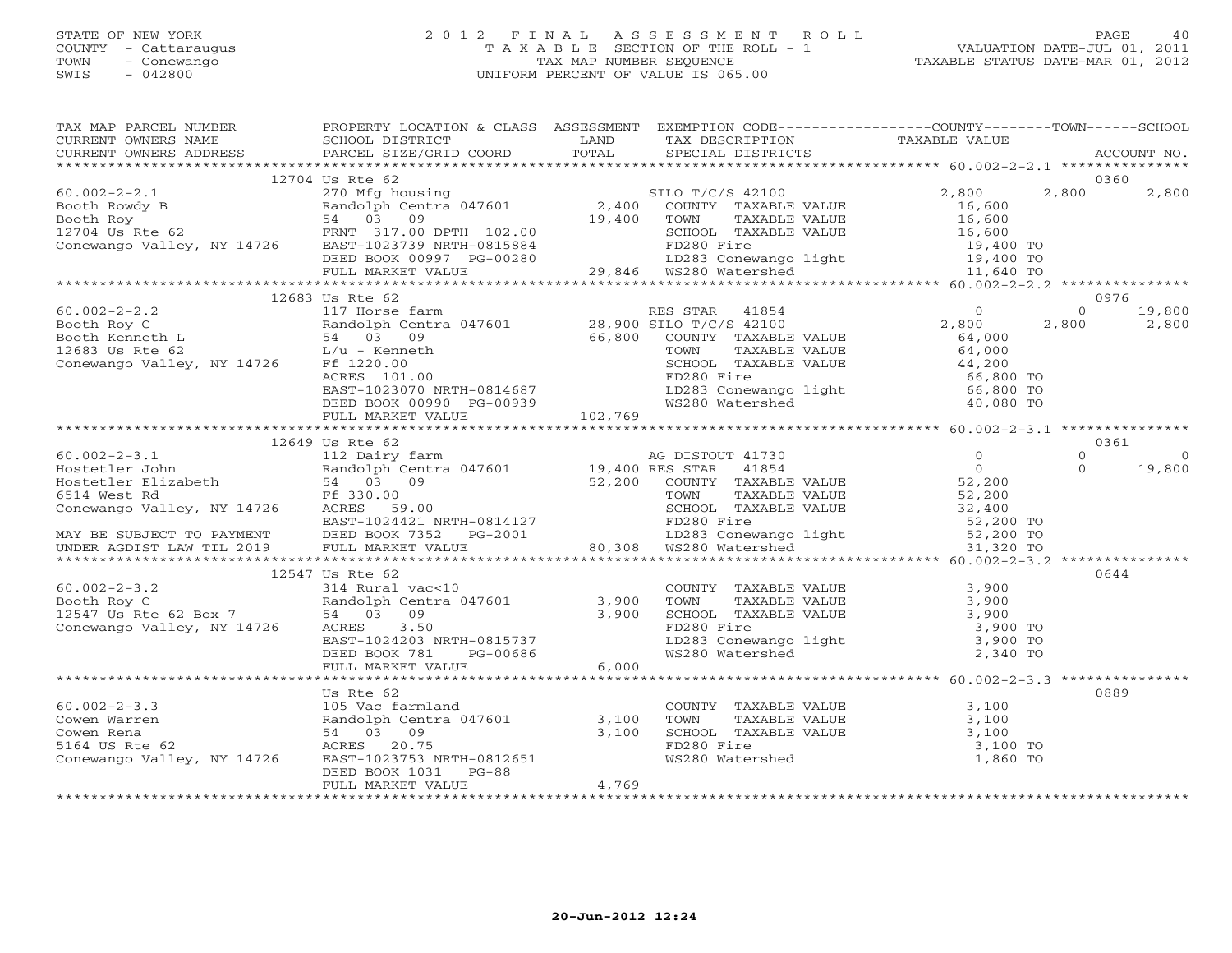# STATE OF NEW YORK 2 0 1 2 F I N A L A S S E S S M E N T R O L L PAGE 41 COUNTY - Cattaraugus T A X A B L E SECTION OF THE ROLL - 1 VALUATION DATE-JUL 01, 2011 TOWN - Conewango TAX MAP NUMBER SEQUENCE TAXABLE STATUS DATE-MAR 01, 2012 SWIS - 042800 UNIFORM PERCENT OF VALUE IS 065.00UNIFORM PERCENT OF VALUE IS 065.00

| TAX MAP PARCEL NUMBER<br>CURRENT OWNERS NAME                                                                                                                                                                                                                                                                                                                                                                     | PROPERTY LOCATION & CLASS ASSESSMENT EXEMPTION CODE----------------COUNTY-------TOWN------SCHOOL<br><b>LAND</b><br>SCHOOL DISTRICT | TAX DESCRIPTION                 | TAXABLE VALUE                                            |                            |
|------------------------------------------------------------------------------------------------------------------------------------------------------------------------------------------------------------------------------------------------------------------------------------------------------------------------------------------------------------------------------------------------------------------|------------------------------------------------------------------------------------------------------------------------------------|---------------------------------|----------------------------------------------------------|----------------------------|
| - CURRENT OWNERS ADDRESS PARCEL SIZE/GRID COORD TOTAL SPECIAL DISTRICTS (2000) ACCOUNT NO ACCOUNT NO ACCOUNT NO SPECIAL SIZE/GRID COORD TOTAL SECOMENT SERVERS AND A SERVERS AND A SERVERS AND A SERVERS AND A SERVERS AND A S                                                                                                                                                                                   |                                                                                                                                    |                                 |                                                          |                            |
|                                                                                                                                                                                                                                                                                                                                                                                                                  | Us Rte 62                                                                                                                          |                                 |                                                          | 0396                       |
| $60.002 - 2 - 4$                                                                                                                                                                                                                                                                                                                                                                                                 | 321 Abandoned ag<br>Randolph Centra 047601 24,000<br>54 03 09 24,000<br>ACRES 78.02                                                | COUNTY TAXABLE VALUE 24,000     |                                                          |                            |
|                                                                                                                                                                                                                                                                                                                                                                                                                  |                                                                                                                                    |                                 |                                                          |                            |
| Kingston Miriam<br>170 Wich St Ext<br>172 High St Ext                                                                                                                                                                                                                                                                                                                                                            |                                                                                                                                    |                                 |                                                          |                            |
| Fairport, NY 14450                                                                                                                                                                                                                                                                                                                                                                                               | ACRES 78.02                                                                                                                        | FD280 Fire                      | 24,000 TO                                                |                            |
|                                                                                                                                                                                                                                                                                                                                                                                                                  |                                                                                                                                    | LD283 Conewango light 24,000 TO |                                                          |                            |
|                                                                                                                                                                                                                                                                                                                                                                                                                  |                                                                                                                                    | WS280 Watershed                 | 14,400 TO                                                |                            |
|                                                                                                                                                                                                                                                                                                                                                                                                                  |                                                                                                                                    |                                 |                                                          |                            |
|                                                                                                                                                                                                                                                                                                                                                                                                                  |                                                                                                                                    |                                 |                                                          |                            |
|                                                                                                                                                                                                                                                                                                                                                                                                                  | 12595 Us Rte 62                                                                                                                    |                                 |                                                          | 0036                       |
|                                                                                                                                                                                                                                                                                                                                                                                                                  |                                                                                                                                    |                                 |                                                          | $\Omega$<br>32,800         |
|                                                                                                                                                                                                                                                                                                                                                                                                                  |                                                                                                                                    |                                 |                                                          |                            |
|                                                                                                                                                                                                                                                                                                                                                                                                                  |                                                                                                                                    |                                 |                                                          |                            |
| $\begin{array}{ccccccccc} 60.002-2-5 & -2-5 & -2-5 & -2-5 & -2-5 & -2-5 & -2-5 & 210 & 1 & \text{Family Res} & & & \text{SR STAR} & 41834 & & & 0 \\ \text{Chadwick Barbara L} & \text{Random Centra 047601} & 3,900 & \text{COUNTY TAXABLE VALUE} & 32,800 & 32,800 \\ 12595 US Rte 62 & 54 & 03 & 09 & 50 & 32,800 & \text{TONITY TAXABLE VALUE} & 32,800 \\ \text{Conewango Valley, NY 14726} & FR$           |                                                                                                                                    |                                 |                                                          |                            |
|                                                                                                                                                                                                                                                                                                                                                                                                                  |                                                                                                                                    |                                 |                                                          |                            |
|                                                                                                                                                                                                                                                                                                                                                                                                                  |                                                                                                                                    |                                 |                                                          |                            |
|                                                                                                                                                                                                                                                                                                                                                                                                                  |                                                                                                                                    |                                 |                                                          |                            |
|                                                                                                                                                                                                                                                                                                                                                                                                                  | 12579 Us Rte 62                                                                                                                    |                                 |                                                          | 0432                       |
|                                                                                                                                                                                                                                                                                                                                                                                                                  |                                                                                                                                    |                                 |                                                          | $\Omega$<br>19,800         |
|                                                                                                                                                                                                                                                                                                                                                                                                                  |                                                                                                                                    |                                 |                                                          |                            |
|                                                                                                                                                                                                                                                                                                                                                                                                                  |                                                                                                                                    |                                 |                                                          |                            |
|                                                                                                                                                                                                                                                                                                                                                                                                                  |                                                                                                                                    |                                 |                                                          |                            |
|                                                                                                                                                                                                                                                                                                                                                                                                                  |                                                                                                                                    |                                 |                                                          |                            |
|                                                                                                                                                                                                                                                                                                                                                                                                                  |                                                                                                                                    |                                 |                                                          |                            |
|                                                                                                                                                                                                                                                                                                                                                                                                                  |                                                                                                                                    |                                 |                                                          |                            |
|                                                                                                                                                                                                                                                                                                                                                                                                                  |                                                                                                                                    |                                 |                                                          |                            |
|                                                                                                                                                                                                                                                                                                                                                                                                                  |                                                                                                                                    |                                 |                                                          | 0319<br>19,800<br>$\Omega$ |
|                                                                                                                                                                                                                                                                                                                                                                                                                  |                                                                                                                                    |                                 | 13,000                                                   | $\overline{0}$             |
|                                                                                                                                                                                                                                                                                                                                                                                                                  |                                                                                                                                    |                                 |                                                          |                            |
|                                                                                                                                                                                                                                                                                                                                                                                                                  |                                                                                                                                    |                                 |                                                          |                            |
|                                                                                                                                                                                                                                                                                                                                                                                                                  |                                                                                                                                    |                                 |                                                          |                            |
|                                                                                                                                                                                                                                                                                                                                                                                                                  |                                                                                                                                    |                                 |                                                          |                            |
|                                                                                                                                                                                                                                                                                                                                                                                                                  |                                                                                                                                    |                                 |                                                          |                            |
|                                                                                                                                                                                                                                                                                                                                                                                                                  |                                                                                                                                    |                                 |                                                          |                            |
|                                                                                                                                                                                                                                                                                                                                                                                                                  |                                                                                                                                    |                                 |                                                          |                            |
|                                                                                                                                                                                                                                                                                                                                                                                                                  |                                                                                                                                    |                                 |                                                          | 0037                       |
|                                                                                                                                                                                                                                                                                                                                                                                                                  |                                                                                                                                    |                                 |                                                          | $\Omega$<br>19,800         |
|                                                                                                                                                                                                                                                                                                                                                                                                                  |                                                                                                                                    |                                 | $\begin{array}{c} 0 \\ 600 \\ 55,100 \end{array}$<br>600 | 600                        |
|                                                                                                                                                                                                                                                                                                                                                                                                                  |                                                                                                                                    |                                 |                                                          |                            |
|                                                                                                                                                                                                                                                                                                                                                                                                                  |                                                                                                                                    |                                 |                                                          |                            |
|                                                                                                                                                                                                                                                                                                                                                                                                                  |                                                                                                                                    |                                 |                                                          |                            |
|                                                                                                                                                                                                                                                                                                                                                                                                                  |                                                                                                                                    |                                 |                                                          |                            |
| $\begin{tabular}{lllllllllllllllllllllll} \hline 60.002-2-8.1 & 112 \text{ Dairy farm} & \text{KES STAR} & 41004 & 600 \\\hline \text{Poitras Timothy} & \text{Random Central 047601} & 20,000 \text{ SILO T/C/S 42100} & 55,100 \\\hline \text{Booth Linda G} & 54 & 03 & 09 & 55,700 & \text{COMMY TAXABLE VALUE} & 55,100 \\\hline \text{Tonewango Valley, NY 14726 & \text{LCES} & 53.53 & \text{SCHOOL TAX$ |                                                                                                                                    |                                 |                                                          |                            |
|                                                                                                                                                                                                                                                                                                                                                                                                                  |                                                                                                                                    |                                 |                                                          |                            |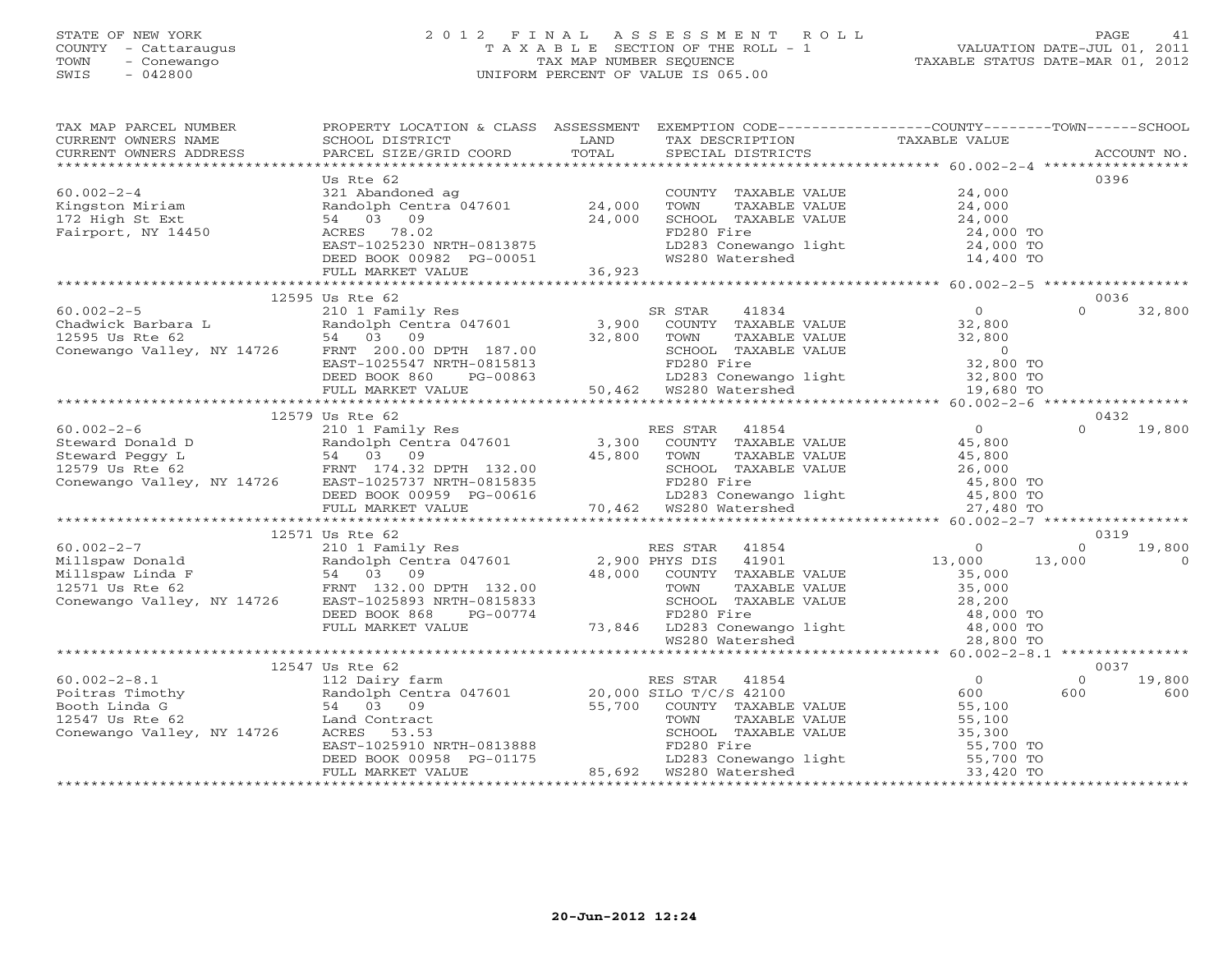# STATE OF NEW YORK 2 0 1 2 F I N A L A S S E S S M E N T R O L L PAGE 42 COUNTY - Cattaraugus T A X A B L E SECTION OF THE ROLL - 1 VALUATION DATE-JUL 01, 2011 TOWN - Conewango TAX MAP NUMBER SEQUENCE TAXABLE STATUS DATE-MAR 01, 2012 SWIS - 042800 UNIFORM PERCENT OF VALUE IS 065.00UNIFORM PERCENT OF VALUE IS 065.00

| TAX MAP PARCEL NUMBER<br>CURRENT OWNERS NAME SCHOOL DISTRICT LAND CURRENT OWNERS ADDRESS PARCEL SIZE/GRID COORD TOTAL                                                                                                                                                                                                                                                                                                          | PROPERTY LOCATION & CLASS ASSESSMENT EXEMPTION CODE----------------COUNTY-------TOWN------SCHOOL |                                                                                                                                           |                           |
|--------------------------------------------------------------------------------------------------------------------------------------------------------------------------------------------------------------------------------------------------------------------------------------------------------------------------------------------------------------------------------------------------------------------------------|--------------------------------------------------------------------------------------------------|-------------------------------------------------------------------------------------------------------------------------------------------|---------------------------|
|                                                                                                                                                                                                                                                                                                                                                                                                                                |                                                                                                  |                                                                                                                                           |                           |
|                                                                                                                                                                                                                                                                                                                                                                                                                                | Us Rte 62                                                                                        |                                                                                                                                           | 0689                      |
|                                                                                                                                                                                                                                                                                                                                                                                                                                |                                                                                                  |                                                                                                                                           |                           |
|                                                                                                                                                                                                                                                                                                                                                                                                                                |                                                                                                  |                                                                                                                                           |                           |
|                                                                                                                                                                                                                                                                                                                                                                                                                                |                                                                                                  |                                                                                                                                           |                           |
|                                                                                                                                                                                                                                                                                                                                                                                                                                |                                                                                                  |                                                                                                                                           |                           |
|                                                                                                                                                                                                                                                                                                                                                                                                                                |                                                                                                  |                                                                                                                                           |                           |
|                                                                                                                                                                                                                                                                                                                                                                                                                                |                                                                                                  |                                                                                                                                           |                           |
|                                                                                                                                                                                                                                                                                                                                                                                                                                |                                                                                                  |                                                                                                                                           |                           |
| $\begin{tabular}{lllllllllll} 60.002-2-9 & 12545 \text{ Us } \text{Rte } 62 & 270 \text{ Mfg housing} & \text{RES } \text{STAR} & 41854 & 0 \\ \text{Whipple } \text{Perry} & \text{Random } 1,600 & \text{COUNTY } \text{TAXABLE VALUE} & 1,600 \\ \text{Whipple } \text{Carrie } \text{Lym} & 54 & 03 & 09 & 1,600 & \text{TONTY } \text{TAXABLE VALUE} & 1,600 \\ \text{Whipple } \text{Carrie } \text{Lym} & 54 & 03 & 09$ | 12545 Us Rte 62                                                                                  |                                                                                                                                           | 0231<br>$\Omega$<br>1,600 |
|                                                                                                                                                                                                                                                                                                                                                                                                                                |                                                                                                  |                                                                                                                                           |                           |
|                                                                                                                                                                                                                                                                                                                                                                                                                                |                                                                                                  |                                                                                                                                           |                           |
|                                                                                                                                                                                                                                                                                                                                                                                                                                |                                                                                                  |                                                                                                                                           |                           |
|                                                                                                                                                                                                                                                                                                                                                                                                                                |                                                                                                  |                                                                                                                                           |                           |
|                                                                                                                                                                                                                                                                                                                                                                                                                                |                                                                                                  |                                                                                                                                           |                           |
|                                                                                                                                                                                                                                                                                                                                                                                                                                |                                                                                                  |                                                                                                                                           |                           |
|                                                                                                                                                                                                                                                                                                                                                                                                                                |                                                                                                  |                                                                                                                                           |                           |
|                                                                                                                                                                                                                                                                                                                                                                                                                                | 12541 Us Rte 62                                                                                  |                                                                                                                                           | 0480                      |
|                                                                                                                                                                                                                                                                                                                                                                                                                                |                                                                                                  |                                                                                                                                           |                           |
|                                                                                                                                                                                                                                                                                                                                                                                                                                |                                                                                                  |                                                                                                                                           |                           |
|                                                                                                                                                                                                                                                                                                                                                                                                                                |                                                                                                  |                                                                                                                                           |                           |
|                                                                                                                                                                                                                                                                                                                                                                                                                                |                                                                                                  |                                                                                                                                           |                           |
|                                                                                                                                                                                                                                                                                                                                                                                                                                |                                                                                                  |                                                                                                                                           |                           |
|                                                                                                                                                                                                                                                                                                                                                                                                                                |                                                                                                  |                                                                                                                                           |                           |
|                                                                                                                                                                                                                                                                                                                                                                                                                                |                                                                                                  |                                                                                                                                           |                           |
|                                                                                                                                                                                                                                                                                                                                                                                                                                | 12533 Us Rte 62                                                                                  |                                                                                                                                           | 0155                      |
|                                                                                                                                                                                                                                                                                                                                                                                                                                |                                                                                                  |                                                                                                                                           |                           |
|                                                                                                                                                                                                                                                                                                                                                                                                                                |                                                                                                  |                                                                                                                                           |                           |
|                                                                                                                                                                                                                                                                                                                                                                                                                                |                                                                                                  |                                                                                                                                           |                           |
|                                                                                                                                                                                                                                                                                                                                                                                                                                |                                                                                                  |                                                                                                                                           |                           |
|                                                                                                                                                                                                                                                                                                                                                                                                                                |                                                                                                  |                                                                                                                                           |                           |
|                                                                                                                                                                                                                                                                                                                                                                                                                                |                                                                                                  |                                                                                                                                           |                           |
|                                                                                                                                                                                                                                                                                                                                                                                                                                |                                                                                                  |                                                                                                                                           | 0156                      |
|                                                                                                                                                                                                                                                                                                                                                                                                                                |                                                                                                  | COUNTY TAXABLE VALUE 20,540                                                                                                               |                           |
|                                                                                                                                                                                                                                                                                                                                                                                                                                |                                                                                                  |                                                                                                                                           |                           |
|                                                                                                                                                                                                                                                                                                                                                                                                                                |                                                                                                  |                                                                                                                                           |                           |
|                                                                                                                                                                                                                                                                                                                                                                                                                                |                                                                                                  |                                                                                                                                           |                           |
|                                                                                                                                                                                                                                                                                                                                                                                                                                |                                                                                                  |                                                                                                                                           |                           |
|                                                                                                                                                                                                                                                                                                                                                                                                                                |                                                                                                  | TOWN TAXABLE VALUE<br>SCHOOL TAXABLE VALUE<br>SCHOOL TAXABLE VALUE<br>FD280 Fire<br>LD283 Conewango light<br>WS280 Watershed<br>12,324 TO |                           |
|                                                                                                                                                                                                                                                                                                                                                                                                                                |                                                                                                  |                                                                                                                                           |                           |
|                                                                                                                                                                                                                                                                                                                                                                                                                                |                                                                                                  |                                                                                                                                           |                           |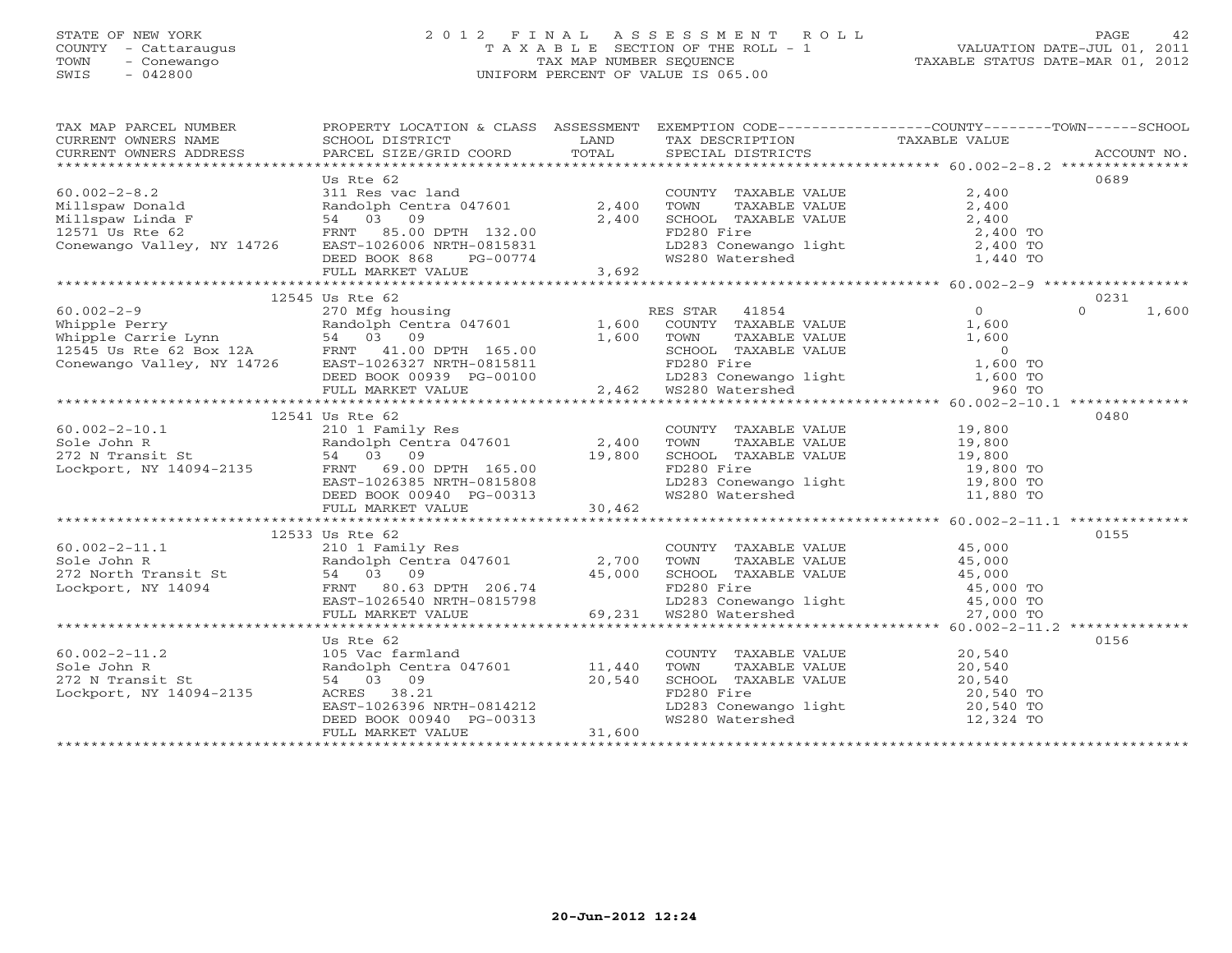# STATE OF NEW YORK 2 0 1 2 F I N A L A S S E S S M E N T R O L L PAGE 43 COUNTY - Cattaraugus T A X A B L E SECTION OF THE ROLL - 1 VALUATION DATE-JUL 01, 2011 TOWN - Conewango TAX MAP NUMBER SEQUENCE TAXABLE STATUS DATE-MAR 01, 2012 SWIS - 042800 UNIFORM PERCENT OF VALUE IS 065.00UNIFORM PERCENT OF VALUE IS 065.00

|                                                                                                                                                                                                                                                                                                                                                                                                           |                 |  | TAX MAP PARCEL NUMBER       PROPERTY LOCATION & CLASS ASSESSMENT EXEMPTION CODE---------------COUNTY-------TOWN------SCHOOL                                                                                                                                                                                                                                                                    |
|-----------------------------------------------------------------------------------------------------------------------------------------------------------------------------------------------------------------------------------------------------------------------------------------------------------------------------------------------------------------------------------------------------------|-----------------|--|------------------------------------------------------------------------------------------------------------------------------------------------------------------------------------------------------------------------------------------------------------------------------------------------------------------------------------------------------------------------------------------------|
|                                                                                                                                                                                                                                                                                                                                                                                                           |                 |  |                                                                                                                                                                                                                                                                                                                                                                                                |
|                                                                                                                                                                                                                                                                                                                                                                                                           |                 |  |                                                                                                                                                                                                                                                                                                                                                                                                |
|                                                                                                                                                                                                                                                                                                                                                                                                           |                 |  |                                                                                                                                                                                                                                                                                                                                                                                                |
|                                                                                                                                                                                                                                                                                                                                                                                                           | 12527 Us Rte 62 |  | 0669                                                                                                                                                                                                                                                                                                                                                                                           |
|                                                                                                                                                                                                                                                                                                                                                                                                           |                 |  |                                                                                                                                                                                                                                                                                                                                                                                                |
|                                                                                                                                                                                                                                                                                                                                                                                                           |                 |  |                                                                                                                                                                                                                                                                                                                                                                                                |
|                                                                                                                                                                                                                                                                                                                                                                                                           |                 |  |                                                                                                                                                                                                                                                                                                                                                                                                |
| $\begin{array}{ccccccccc} 60.002-2-11.3 & 220 & 2 & \text{Family Res} & \text{COUNTY TAXABLE VALUE} & 29,300 \\ & & 220 & 2 & \text{Family Res} & 2,800 & \text{TOWN} & \text{TXABLE VALUE} & 29,300 \\ & & & \text{Random R} & & 54 & 03 & 09 \\ & & & 54 & 03 & 09 & & 29,300 & \text{SCHOL TAXABLE VALUE} & 29,300 \\ & & & 54 & 03 & 09 & & \text{FD280 Fireweak} & \text{YALUE} & 29,300 \\ & & & 5$ |                 |  |                                                                                                                                                                                                                                                                                                                                                                                                |
|                                                                                                                                                                                                                                                                                                                                                                                                           |                 |  |                                                                                                                                                                                                                                                                                                                                                                                                |
|                                                                                                                                                                                                                                                                                                                                                                                                           |                 |  |                                                                                                                                                                                                                                                                                                                                                                                                |
|                                                                                                                                                                                                                                                                                                                                                                                                           |                 |  |                                                                                                                                                                                                                                                                                                                                                                                                |
|                                                                                                                                                                                                                                                                                                                                                                                                           |                 |  |                                                                                                                                                                                                                                                                                                                                                                                                |
|                                                                                                                                                                                                                                                                                                                                                                                                           | 12509 Us Rte 62 |  | 0219                                                                                                                                                                                                                                                                                                                                                                                           |
|                                                                                                                                                                                                                                                                                                                                                                                                           |                 |  |                                                                                                                                                                                                                                                                                                                                                                                                |
|                                                                                                                                                                                                                                                                                                                                                                                                           |                 |  |                                                                                                                                                                                                                                                                                                                                                                                                |
|                                                                                                                                                                                                                                                                                                                                                                                                           |                 |  |                                                                                                                                                                                                                                                                                                                                                                                                |
|                                                                                                                                                                                                                                                                                                                                                                                                           |                 |  |                                                                                                                                                                                                                                                                                                                                                                                                |
|                                                                                                                                                                                                                                                                                                                                                                                                           |                 |  |                                                                                                                                                                                                                                                                                                                                                                                                |
|                                                                                                                                                                                                                                                                                                                                                                                                           |                 |  |                                                                                                                                                                                                                                                                                                                                                                                                |
|                                                                                                                                                                                                                                                                                                                                                                                                           |                 |  |                                                                                                                                                                                                                                                                                                                                                                                                |
|                                                                                                                                                                                                                                                                                                                                                                                                           |                 |  |                                                                                                                                                                                                                                                                                                                                                                                                |
|                                                                                                                                                                                                                                                                                                                                                                                                           |                 |  |                                                                                                                                                                                                                                                                                                                                                                                                |
|                                                                                                                                                                                                                                                                                                                                                                                                           | Us Rte 62       |  | 0201                                                                                                                                                                                                                                                                                                                                                                                           |
| 60.002-2-13<br>Morton Roberta<br>Horton Roberta<br>5493 Rte 241<br>PO Box 32<br>Conewango Valley, NY 14726<br>EED BOOK 734<br>FULL MARKET VALUE<br>FULL MARKET VALUE<br>FULL MARKET VALUE<br>FULL MARKET VALUE<br>FULL MARKET VALUE<br>FULL MARKET VA                                                                                                                                                     |                 |  |                                                                                                                                                                                                                                                                                                                                                                                                |
|                                                                                                                                                                                                                                                                                                                                                                                                           |                 |  |                                                                                                                                                                                                                                                                                                                                                                                                |
|                                                                                                                                                                                                                                                                                                                                                                                                           |                 |  |                                                                                                                                                                                                                                                                                                                                                                                                |
|                                                                                                                                                                                                                                                                                                                                                                                                           |                 |  |                                                                                                                                                                                                                                                                                                                                                                                                |
|                                                                                                                                                                                                                                                                                                                                                                                                           |                 |  |                                                                                                                                                                                                                                                                                                                                                                                                |
|                                                                                                                                                                                                                                                                                                                                                                                                           |                 |  |                                                                                                                                                                                                                                                                                                                                                                                                |
|                                                                                                                                                                                                                                                                                                                                                                                                           |                 |  |                                                                                                                                                                                                                                                                                                                                                                                                |
|                                                                                                                                                                                                                                                                                                                                                                                                           |                 |  |                                                                                                                                                                                                                                                                                                                                                                                                |
|                                                                                                                                                                                                                                                                                                                                                                                                           |                 |  |                                                                                                                                                                                                                                                                                                                                                                                                |
|                                                                                                                                                                                                                                                                                                                                                                                                           |                 |  | $\begin{tabular}{l c c c c c c c c} \multicolumn{3}{c c c c} \multicolumn{3}{c c c} \multicolumn{3}{c c c} \multicolumn{3}{c c c} \multicolumn{3}{c c c} \multicolumn{3}{c c c} \multicolumn{3}{c c c} \multicolumn{3}{c c c} \multicolumn{3}{c c c} \multicolumn{3}{c c c} \multicolumn{3}{c c c} \multicolumn{3}{c c c} \multicolumn{3}{c c c} \multicolumn{3}{c c c} \multicolumn{3}{c c c$ |
|                                                                                                                                                                                                                                                                                                                                                                                                           |                 |  |                                                                                                                                                                                                                                                                                                                                                                                                |
|                                                                                                                                                                                                                                                                                                                                                                                                           |                 |  |                                                                                                                                                                                                                                                                                                                                                                                                |
|                                                                                                                                                                                                                                                                                                                                                                                                           |                 |  |                                                                                                                                                                                                                                                                                                                                                                                                |
|                                                                                                                                                                                                                                                                                                                                                                                                           |                 |  |                                                                                                                                                                                                                                                                                                                                                                                                |
|                                                                                                                                                                                                                                                                                                                                                                                                           |                 |  |                                                                                                                                                                                                                                                                                                                                                                                                |
|                                                                                                                                                                                                                                                                                                                                                                                                           |                 |  |                                                                                                                                                                                                                                                                                                                                                                                                |
|                                                                                                                                                                                                                                                                                                                                                                                                           |                 |  |                                                                                                                                                                                                                                                                                                                                                                                                |
|                                                                                                                                                                                                                                                                                                                                                                                                           |                 |  |                                                                                                                                                                                                                                                                                                                                                                                                |
|                                                                                                                                                                                                                                                                                                                                                                                                           |                 |  | $0 \t 19,800$                                                                                                                                                                                                                                                                                                                                                                                  |
|                                                                                                                                                                                                                                                                                                                                                                                                           |                 |  |                                                                                                                                                                                                                                                                                                                                                                                                |
|                                                                                                                                                                                                                                                                                                                                                                                                           |                 |  |                                                                                                                                                                                                                                                                                                                                                                                                |
|                                                                                                                                                                                                                                                                                                                                                                                                           |                 |  |                                                                                                                                                                                                                                                                                                                                                                                                |
|                                                                                                                                                                                                                                                                                                                                                                                                           |                 |  |                                                                                                                                                                                                                                                                                                                                                                                                |
|                                                                                                                                                                                                                                                                                                                                                                                                           |                 |  |                                                                                                                                                                                                                                                                                                                                                                                                |
|                                                                                                                                                                                                                                                                                                                                                                                                           |                 |  |                                                                                                                                                                                                                                                                                                                                                                                                |
|                                                                                                                                                                                                                                                                                                                                                                                                           |                 |  |                                                                                                                                                                                                                                                                                                                                                                                                |
|                                                                                                                                                                                                                                                                                                                                                                                                           |                 |  |                                                                                                                                                                                                                                                                                                                                                                                                |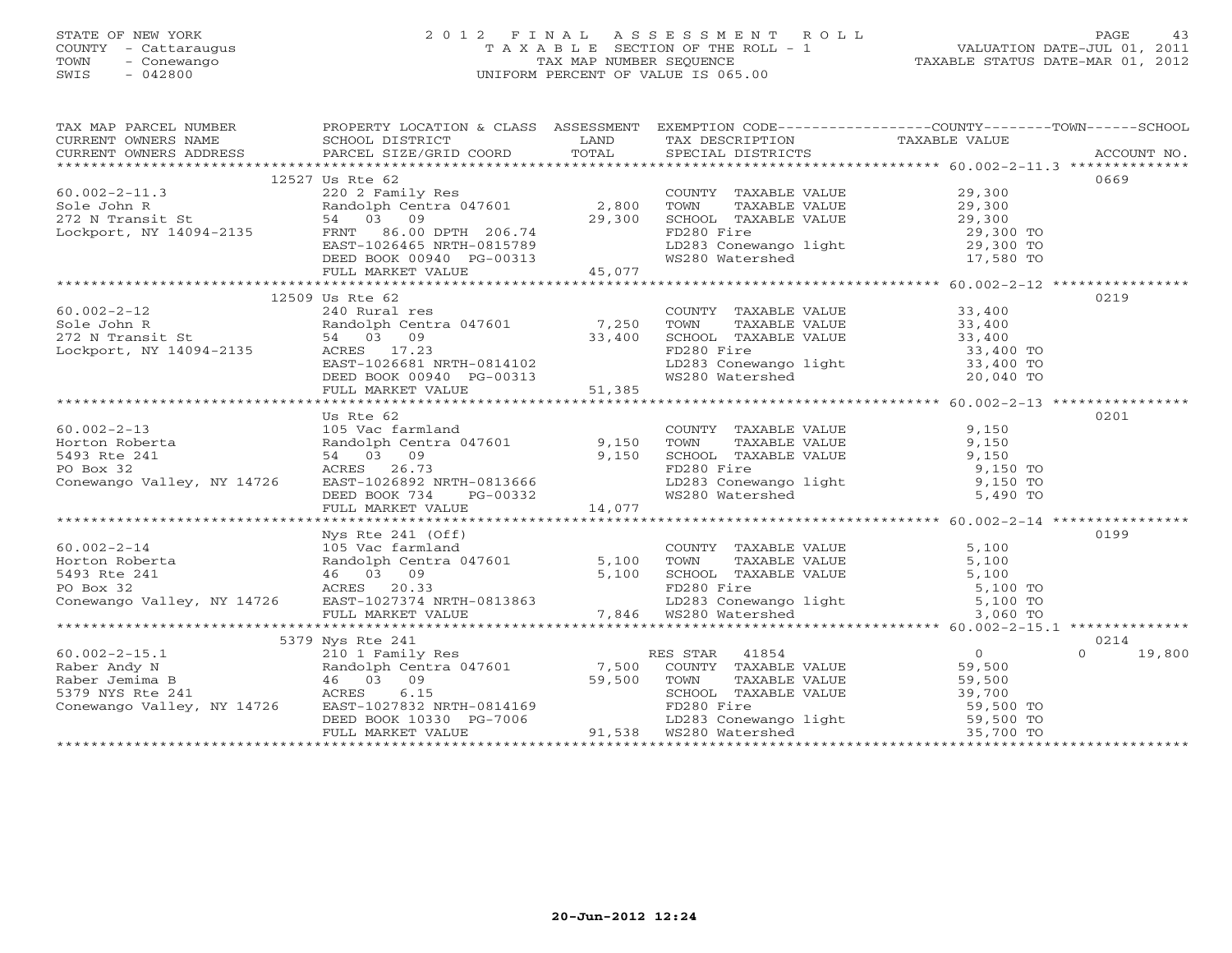# STATE OF NEW YORK 2 0 1 2 F I N A L A S S E S S M E N T R O L L PAGE 44 COUNTY - Cattaraugus T A X A B L E SECTION OF THE ROLL - 1 VALUATION DATE-JUL 01, 2011 TOWN - Conewango TAX MAP NUMBER SEQUENCE TAXABLE STATUS DATE-MAR 01, 2012 SWIS - 042800 UNIFORM PERCENT OF VALUE IS 065.00UNIFORM PERCENT OF VALUE IS 065.00

| TAX MAP PARCEL NUMBER                                                                                                                                                                                                            | PROPERTY LOCATION & CLASS ASSESSMENT                                                                                                                                                                                                                                   |                                                  | EXEMPTION CODE-----------------COUNTY-------TOWN------SCHOOL                                                                                                                                                                 |          |             |
|----------------------------------------------------------------------------------------------------------------------------------------------------------------------------------------------------------------------------------|------------------------------------------------------------------------------------------------------------------------------------------------------------------------------------------------------------------------------------------------------------------------|--------------------------------------------------|------------------------------------------------------------------------------------------------------------------------------------------------------------------------------------------------------------------------------|----------|-------------|
|                                                                                                                                                                                                                                  | 12387 Seager Hill Rd                                                                                                                                                                                                                                                   |                                                  |                                                                                                                                                                                                                              |          | 0250        |
|                                                                                                                                                                                                                                  |                                                                                                                                                                                                                                                                        | AG DISTOUT 41730                                 | 6,537                                                                                                                                                                                                                        | 6,537    | 6,537       |
|                                                                                                                                                                                                                                  |                                                                                                                                                                                                                                                                        |                                                  | $\overline{0}$                                                                                                                                                                                                               | $\sim$ 0 | 19,800      |
| 60.002-2-16<br>5391 Keith Rd 112 Dairy farm 112 Dairy farm 112 Dairy farm 112 Dairy farm 112 Dairy farm 112 Dairy farm 112 Dairy farm 126,200 RES STAR 11854                                                                     |                                                                                                                                                                                                                                                                        |                                                  | 1,630                                                                                                                                                                                                                        |          | 1,630 1,630 |
| Conewango Valley, NY 14726                                                                                                                                                                                                       | ACRES 78.12                                                                                                                                                                                                                                                            |                                                  |                                                                                                                                                                                                                              |          |             |
|                                                                                                                                                                                                                                  | EAST-1028775 NRTH-0814945                                                                                                                                                                                                                                              |                                                  |                                                                                                                                                                                                                              |          |             |
| MAY BE SUBJECT TO PAYMENT                                                                                                                                                                                                        |                                                                                                                                                                                                                                                                        |                                                  | COUNTY TAXABLE VALUE<br>COUNTY TAXABLE VALUE<br>TOWN TAXABLE VALUE<br>TOWN TAXABLE VALUE<br>SCHOOL TAXABLE VALUE<br>FD280 Fire<br>LD283 Conewango light<br>WS280 Watershed<br>WS280 Watershed<br>The C <sub>2</sub> 1,420 TO |          |             |
| UNDER AGDIST LAW TIL 2019                                                                                                                                                                                                        |                                                                                                                                                                                                                                                                        |                                                  |                                                                                                                                                                                                                              |          |             |
|                                                                                                                                                                                                                                  |                                                                                                                                                                                                                                                                        |                                                  |                                                                                                                                                                                                                              |          |             |
|                                                                                                                                                                                                                                  |                                                                                                                                                                                                                                                                        |                                                  |                                                                                                                                                                                                                              |          |             |
|                                                                                                                                                                                                                                  |                                                                                                                                                                                                                                                                        |                                                  |                                                                                                                                                                                                                              |          |             |
|                                                                                                                                                                                                                                  | 12323 Seager Hill Rd                                                                                                                                                                                                                                                   |                                                  |                                                                                                                                                                                                                              |          | 0020        |
| $60.002 - 2 - 17$                                                                                                                                                                                                                | 210 1 Family Res<br>Randolph Centra 047601 4,100 COUNTY TAXABLE VALUE 65,000                                                                                                                                                                                           |                                                  |                                                                                                                                                                                                                              | $\cap$   | 19,800      |
| Harrison Charles                                                                                                                                                                                                                 |                                                                                                                                                                                                                                                                        |                                                  |                                                                                                                                                                                                                              |          |             |
|                                                                                                                                                                                                                                  |                                                                                                                                                                                                                                                                        | TOWN                                             | TAXABLE VALUE 65,000                                                                                                                                                                                                         |          |             |
|                                                                                                                                                                                                                                  |                                                                                                                                                                                                                                                                        |                                                  |                                                                                                                                                                                                                              |          |             |
| Luzak-Harrison Rosemary and the Conservation of the Conservation of the Conservation of the Conservation of the Conservation of the Conservation of the Conservation of the Conservation of the Conservation of the Conservati   | 46 03 09 65,000<br>FRNT 245.00 DPTH 125.00 65,000                                                                                                                                                                                                                      |                                                  | SCHOOL TAXABLE VALUE $\begin{array}{ccc} 45,200 \\ \text{FD280 Fire} \end{array}$<br>FD283 Conewango light $\begin{array}{ccc} 65,000 \text{ TO} \\ 65,000 \text{ TO} \\ \text{WS280 Watershed} \end{array}$                 |          |             |
|                                                                                                                                                                                                                                  |                                                                                                                                                                                                                                                                        |                                                  |                                                                                                                                                                                                                              |          |             |
|                                                                                                                                                                                                                                  |                                                                                                                                                                                                                                                                        |                                                  |                                                                                                                                                                                                                              |          |             |
|                                                                                                                                                                                                                                  |                                                                                                                                                                                                                                                                        |                                                  |                                                                                                                                                                                                                              |          |             |
| EAST-1029774 NRTH-0815833 LD283 Conewango light 65,000 TO<br>DEED BOOK 14549 PG-7001 WS280 Watershed FULL MARKET VALUE 100,000 TO FULL MARKET VALUE 100,000                                                                      |                                                                                                                                                                                                                                                                        |                                                  |                                                                                                                                                                                                                              |          |             |
|                                                                                                                                                                                                                                  | 12267 Co Rd 40<br>Co Rd 40<br>112 Dairy farm<br>Randolph Centra 047601<br>46 03 09<br>23,100 RES STAR 41854<br>73,800 SILO T/C/S 42100<br>COUNTY TAXABLE VALUE<br>23,100 RES STAR 41854<br>23,100 RES STAR 41854<br>23,100 RES STAR 41854<br>23,100 RES STAR 41854<br> |                                                  |                                                                                                                                                                                                                              |          | 0305        |
| $60.002 - 2 - 18.1$                                                                                                                                                                                                              |                                                                                                                                                                                                                                                                        |                                                  |                                                                                                                                                                                                                              |          | 4,438       |
| Kurtz Stephen E                                                                                                                                                                                                                  |                                                                                                                                                                                                                                                                        |                                                  |                                                                                                                                                                                                                              |          | 19,800      |
| Randolph Cent<br>46 03 09<br>ACRES 68.75<br>1020222<br>Kurtz Mary D                                                                                                                                                              |                                                                                                                                                                                                                                                                        |                                                  |                                                                                                                                                                                                                              |          | 1,700       |
| 12267 Co Rd 40                                                                                                                                                                                                                   |                                                                                                                                                                                                                                                                        |                                                  |                                                                                                                                                                                                                              |          |             |
| Conewango Valley, NY 14726                                                                                                                                                                                                       |                                                                                                                                                                                                                                                                        |                                                  |                                                                                                                                                                                                                              |          |             |
|                                                                                                                                                                                                                                  | EAST-1030222 NRTH-0814447<br>DEED BOOK 13678 PG-8001                                                                                                                                                                                                                   |                                                  |                                                                                                                                                                                                                              |          |             |
| MAY BE SUBJECT TO PAYMENT                                                                                                                                                                                                        | FULL MARKET VALUE                                                                                                                                                                                                                                                      | 113,538 FD280 Fire                               | TOWN TAXABLE VALUE 67,662<br>SCHOOL TAXABLE VALUE 67,662<br>FD280 Fire 73,800 TO<br>LD283 Conewango light 73,800 TO<br>WS280 Watershed 44,280 TO                                                                             |          |             |
| UNDER AGDIST LAW TIL 2019                                                                                                                                                                                                        |                                                                                                                                                                                                                                                                        |                                                  |                                                                                                                                                                                                                              |          |             |
|                                                                                                                                                                                                                                  |                                                                                                                                                                                                                                                                        |                                                  |                                                                                                                                                                                                                              |          |             |
|                                                                                                                                                                                                                                  |                                                                                                                                                                                                                                                                        |                                                  |                                                                                                                                                                                                                              |          |             |
|                                                                                                                                                                                                                                  |                                                                                                                                                                                                                                                                        |                                                  |                                                                                                                                                                                                                              |          | 0014        |
|                                                                                                                                                                                                                                  |                                                                                                                                                                                                                                                                        |                                                  |                                                                                                                                                                                                                              | $\Omega$ | 19,800      |
|                                                                                                                                                                                                                                  |                                                                                                                                                                                                                                                                        |                                                  |                                                                                                                                                                                                                              |          |             |
|                                                                                                                                                                                                                                  |                                                                                                                                                                                                                                                                        |                                                  |                                                                                                                                                                                                                              |          |             |
| 60.002-2-21<br>Wright Frank N III and Physics and Physics and Physics and Physics and Physics and Physics and Physics and Physics and Physics and Physics and Physics and Physics and Physics and Physics and Physics and Physic | 46  03  09   86,300  TOWN<br>ACRES   88.45   SCHOOI<br>EAST-1028955   NRTH-0812249   FD280                                                                                                                                                                             |                                                  |                                                                                                                                                                                                                              |          |             |
|                                                                                                                                                                                                                                  |                                                                                                                                                                                                                                                                        |                                                  |                                                                                                                                                                                                                              |          |             |
|                                                                                                                                                                                                                                  | DEED BOOK 872<br>PG-00930                                                                                                                                                                                                                                              | 00930 LD283 Conewango<br>132,769 WS280 Watershed |                                                                                                                                                                                                                              |          |             |
|                                                                                                                                                                                                                                  | FULL MARKET VALUE                                                                                                                                                                                                                                                      |                                                  | SCHOOL TAXABLE VALUE 66,500<br>FD280 Fire 86,300 TO<br>LD283 Conewango light 86,300 TO<br>WS280 Watershed 51,780 TO                                                                                                          |          |             |
|                                                                                                                                                                                                                                  |                                                                                                                                                                                                                                                                        |                                                  |                                                                                                                                                                                                                              |          |             |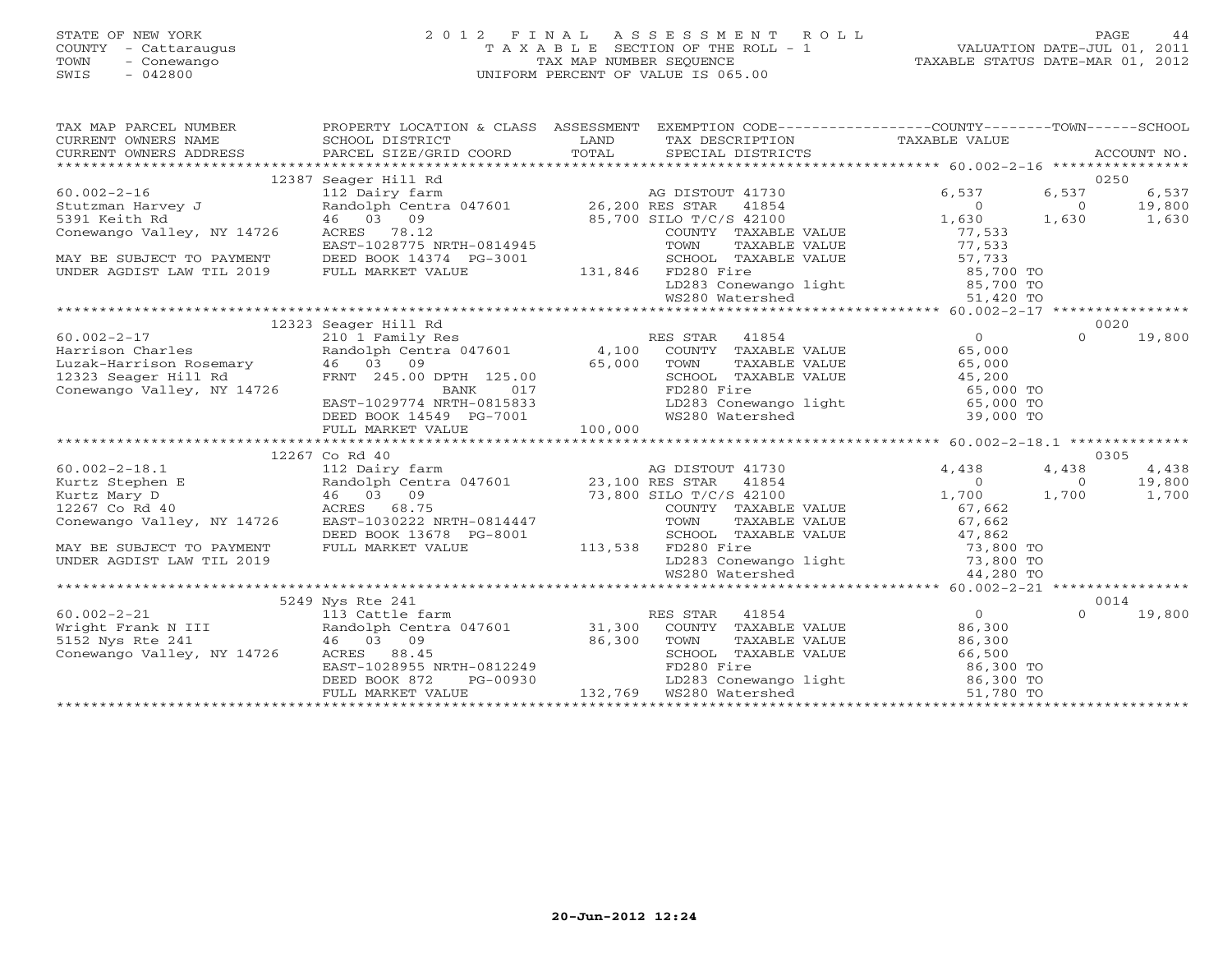# STATE OF NEW YORK 2 0 1 2 F I N A L A S S E S S M E N T R O L L PAGE 45 COUNTY - Cattaraugus T A X A B L E SECTION OF THE ROLL - 1 VALUATION DATE-JUL 01, 2011 TOWN - Conewango TAX MAP NUMBER SEQUENCE TAXABLE STATUS DATE-MAR 01, 2012 SWIS - 042800 UNIFORM PERCENT OF VALUE IS 065.00UNIFORM PERCENT OF VALUE IS 065.00

| TAX MAP PARCEL NUMBER<br>CURRENT OWNERS NAME<br>CURRENT OWNERS ADDRESS                                                                                                                                                                                   |                                                                                                                                                                                                                                                                    |        |                                                                                                                                                                                          | PROPERTY LOCATION & CLASS ASSESSMENT EXEMPTION CODE----------------COUNTY-------TOWN------SCHOOL                                                                                                                                                                                                                                      |
|----------------------------------------------------------------------------------------------------------------------------------------------------------------------------------------------------------------------------------------------------------|--------------------------------------------------------------------------------------------------------------------------------------------------------------------------------------------------------------------------------------------------------------------|--------|------------------------------------------------------------------------------------------------------------------------------------------------------------------------------------------|---------------------------------------------------------------------------------------------------------------------------------------------------------------------------------------------------------------------------------------------------------------------------------------------------------------------------------------|
|                                                                                                                                                                                                                                                          |                                                                                                                                                                                                                                                                    |        |                                                                                                                                                                                          |                                                                                                                                                                                                                                                                                                                                       |
|                                                                                                                                                                                                                                                          | Nys Rte 241                                                                                                                                                                                                                                                        |        |                                                                                                                                                                                          | 0172                                                                                                                                                                                                                                                                                                                                  |
| $60.002 - 2 - 22$                                                                                                                                                                                                                                        | Nys Rte 241<br>105 Vac farmland<br>Randolph Centra 047601<br>46 03 09<br>10,300<br>46 03 09<br>10,300<br>10,300<br>10,300<br>10,300<br>10,300<br>10,300<br>FD280 Fire<br>EAST-1028918 NRTH-0812991<br>DEED BOOK 844<br>PG-00866<br>15,846<br>FD280 Watershed<br>10 |        |                                                                                                                                                                                          |                                                                                                                                                                                                                                                                                                                                       |
|                                                                                                                                                                                                                                                          |                                                                                                                                                                                                                                                                    |        |                                                                                                                                                                                          |                                                                                                                                                                                                                                                                                                                                       |
| wright Frank N III<br>5152 Nys Rte 241                                                                                                                                                                                                                   |                                                                                                                                                                                                                                                                    |        |                                                                                                                                                                                          |                                                                                                                                                                                                                                                                                                                                       |
| Conewango Valley, NY 14726                                                                                                                                                                                                                               |                                                                                                                                                                                                                                                                    |        |                                                                                                                                                                                          |                                                                                                                                                                                                                                                                                                                                       |
|                                                                                                                                                                                                                                                          |                                                                                                                                                                                                                                                                    |        |                                                                                                                                                                                          |                                                                                                                                                                                                                                                                                                                                       |
|                                                                                                                                                                                                                                                          |                                                                                                                                                                                                                                                                    |        |                                                                                                                                                                                          |                                                                                                                                                                                                                                                                                                                                       |
|                                                                                                                                                                                                                                                          |                                                                                                                                                                                                                                                                    |        |                                                                                                                                                                                          |                                                                                                                                                                                                                                                                                                                                       |
|                                                                                                                                                                                                                                                          |                                                                                                                                                                                                                                                                    |        |                                                                                                                                                                                          |                                                                                                                                                                                                                                                                                                                                       |
|                                                                                                                                                                                                                                                          | Nys Rte 241                                                                                                                                                                                                                                                        |        |                                                                                                                                                                                          | 0041                                                                                                                                                                                                                                                                                                                                  |
|                                                                                                                                                                                                                                                          |                                                                                                                                                                                                                                                                    |        |                                                                                                                                                                                          |                                                                                                                                                                                                                                                                                                                                       |
|                                                                                                                                                                                                                                                          |                                                                                                                                                                                                                                                                    |        |                                                                                                                                                                                          |                                                                                                                                                                                                                                                                                                                                       |
|                                                                                                                                                                                                                                                          |                                                                                                                                                                                                                                                                    |        |                                                                                                                                                                                          |                                                                                                                                                                                                                                                                                                                                       |
|                                                                                                                                                                                                                                                          |                                                                                                                                                                                                                                                                    |        |                                                                                                                                                                                          |                                                                                                                                                                                                                                                                                                                                       |
|                                                                                                                                                                                                                                                          |                                                                                                                                                                                                                                                                    |        |                                                                                                                                                                                          |                                                                                                                                                                                                                                                                                                                                       |
|                                                                                                                                                                                                                                                          |                                                                                                                                                                                                                                                                    |        |                                                                                                                                                                                          |                                                                                                                                                                                                                                                                                                                                       |
|                                                                                                                                                                                                                                                          |                                                                                                                                                                                                                                                                    |        |                                                                                                                                                                                          |                                                                                                                                                                                                                                                                                                                                       |
|                                                                                                                                                                                                                                                          | 5318 Nys Rte 241                                                                                                                                                                                                                                                   |        |                                                                                                                                                                                          | 0052                                                                                                                                                                                                                                                                                                                                  |
|                                                                                                                                                                                                                                                          |                                                                                                                                                                                                                                                                    |        |                                                                                                                                                                                          |                                                                                                                                                                                                                                                                                                                                       |
|                                                                                                                                                                                                                                                          |                                                                                                                                                                                                                                                                    |        |                                                                                                                                                                                          |                                                                                                                                                                                                                                                                                                                                       |
|                                                                                                                                                                                                                                                          |                                                                                                                                                                                                                                                                    |        |                                                                                                                                                                                          |                                                                                                                                                                                                                                                                                                                                       |
|                                                                                                                                                                                                                                                          |                                                                                                                                                                                                                                                                    |        |                                                                                                                                                                                          |                                                                                                                                                                                                                                                                                                                                       |
|                                                                                                                                                                                                                                                          |                                                                                                                                                                                                                                                                    |        |                                                                                                                                                                                          |                                                                                                                                                                                                                                                                                                                                       |
|                                                                                                                                                                                                                                                          |                                                                                                                                                                                                                                                                    |        |                                                                                                                                                                                          |                                                                                                                                                                                                                                                                                                                                       |
|                                                                                                                                                                                                                                                          |                                                                                                                                                                                                                                                                    |        |                                                                                                                                                                                          |                                                                                                                                                                                                                                                                                                                                       |
|                                                                                                                                                                                                                                                          |                                                                                                                                                                                                                                                                    |        |                                                                                                                                                                                          | $\begin{tabular}{lllllllllllllllllll} \text{518 Mys Rte & 241 & 5318 Nys Rte & 241 & 5318 Mys Rte & 241 & 5318 Nys Rte & 241 & 5318 Nys Rte & 241 & 5318 Nys Rte & 241 & 5318 Nys Rte & 241 & 5318 nys Rte & 241 & 5318 nys Rte & 241 & 5318 nys Rte & 241 & 5318 nys Rte & 241 & 5318 nys Rte & 241 & 5318 nys Rte & 241 & 5318 nys$ |
|                                                                                                                                                                                                                                                          |                                                                                                                                                                                                                                                                    |        |                                                                                                                                                                                          | 0484                                                                                                                                                                                                                                                                                                                                  |
|                                                                                                                                                                                                                                                          |                                                                                                                                                                                                                                                                    |        |                                                                                                                                                                                          |                                                                                                                                                                                                                                                                                                                                       |
|                                                                                                                                                                                                                                                          |                                                                                                                                                                                                                                                                    |        |                                                                                                                                                                                          |                                                                                                                                                                                                                                                                                                                                       |
|                                                                                                                                                                                                                                                          |                                                                                                                                                                                                                                                                    |        |                                                                                                                                                                                          |                                                                                                                                                                                                                                                                                                                                       |
|                                                                                                                                                                                                                                                          |                                                                                                                                                                                                                                                                    |        |                                                                                                                                                                                          |                                                                                                                                                                                                                                                                                                                                       |
|                                                                                                                                                                                                                                                          |                                                                                                                                                                                                                                                                    |        |                                                                                                                                                                                          |                                                                                                                                                                                                                                                                                                                                       |
|                                                                                                                                                                                                                                                          |                                                                                                                                                                                                                                                                    |        |                                                                                                                                                                                          |                                                                                                                                                                                                                                                                                                                                       |
|                                                                                                                                                                                                                                                          | FULL MARKET VALUE                                                                                                                                                                                                                                                  | 73,538 |                                                                                                                                                                                          |                                                                                                                                                                                                                                                                                                                                       |
|                                                                                                                                                                                                                                                          |                                                                                                                                                                                                                                                                    |        |                                                                                                                                                                                          |                                                                                                                                                                                                                                                                                                                                       |
|                                                                                                                                                                                                                                                          | 5305 Nys Rte 241                                                                                                                                                                                                                                                   |        |                                                                                                                                                                                          | 0858                                                                                                                                                                                                                                                                                                                                  |
|                                                                                                                                                                                                                                                          |                                                                                                                                                                                                                                                                    |        |                                                                                                                                                                                          |                                                                                                                                                                                                                                                                                                                                       |
|                                                                                                                                                                                                                                                          |                                                                                                                                                                                                                                                                    |        | $\begin{tabular}{lllllllll} \multicolumn{2}{c}{\textbf{COUNTY}} & \textbf{TAXABLE VALUE} & & & & 4 \, , 200 \\ \textbf{TOWN} & \textbf{TAXABLE VALUE} & & & 4 \, , 200 \\ \end{tabular}$ |                                                                                                                                                                                                                                                                                                                                       |
|                                                                                                                                                                                                                                                          |                                                                                                                                                                                                                                                                    |        |                                                                                                                                                                                          |                                                                                                                                                                                                                                                                                                                                       |
|                                                                                                                                                                                                                                                          |                                                                                                                                                                                                                                                                    |        |                                                                                                                                                                                          |                                                                                                                                                                                                                                                                                                                                       |
|                                                                                                                                                                                                                                                          |                                                                                                                                                                                                                                                                    |        |                                                                                                                                                                                          |                                                                                                                                                                                                                                                                                                                                       |
|                                                                                                                                                                                                                                                          |                                                                                                                                                                                                                                                                    |        | SCHOOL TAXABLE VALUE 4,200<br>FD280 Fire 4,200 TO<br>LD283 Conewango light 4,200 TO<br>WS280 Watershed 2,520 TO                                                                          |                                                                                                                                                                                                                                                                                                                                       |
| 60.002-2-26.3<br>Cattaraugus County<br>270 Mfg housing<br>270 Mfg housing<br>270 Mfg housing<br>270 Mfg housing<br>270 Mfg housing<br>270 Mfg housing<br>270 Mfg housing<br>270 Mfg housing<br>270 Mfg housing<br>270 Mfg housing<br>270 Mfg housing<br> |                                                                                                                                                                                                                                                                    |        |                                                                                                                                                                                          |                                                                                                                                                                                                                                                                                                                                       |
|                                                                                                                                                                                                                                                          |                                                                                                                                                                                                                                                                    |        |                                                                                                                                                                                          |                                                                                                                                                                                                                                                                                                                                       |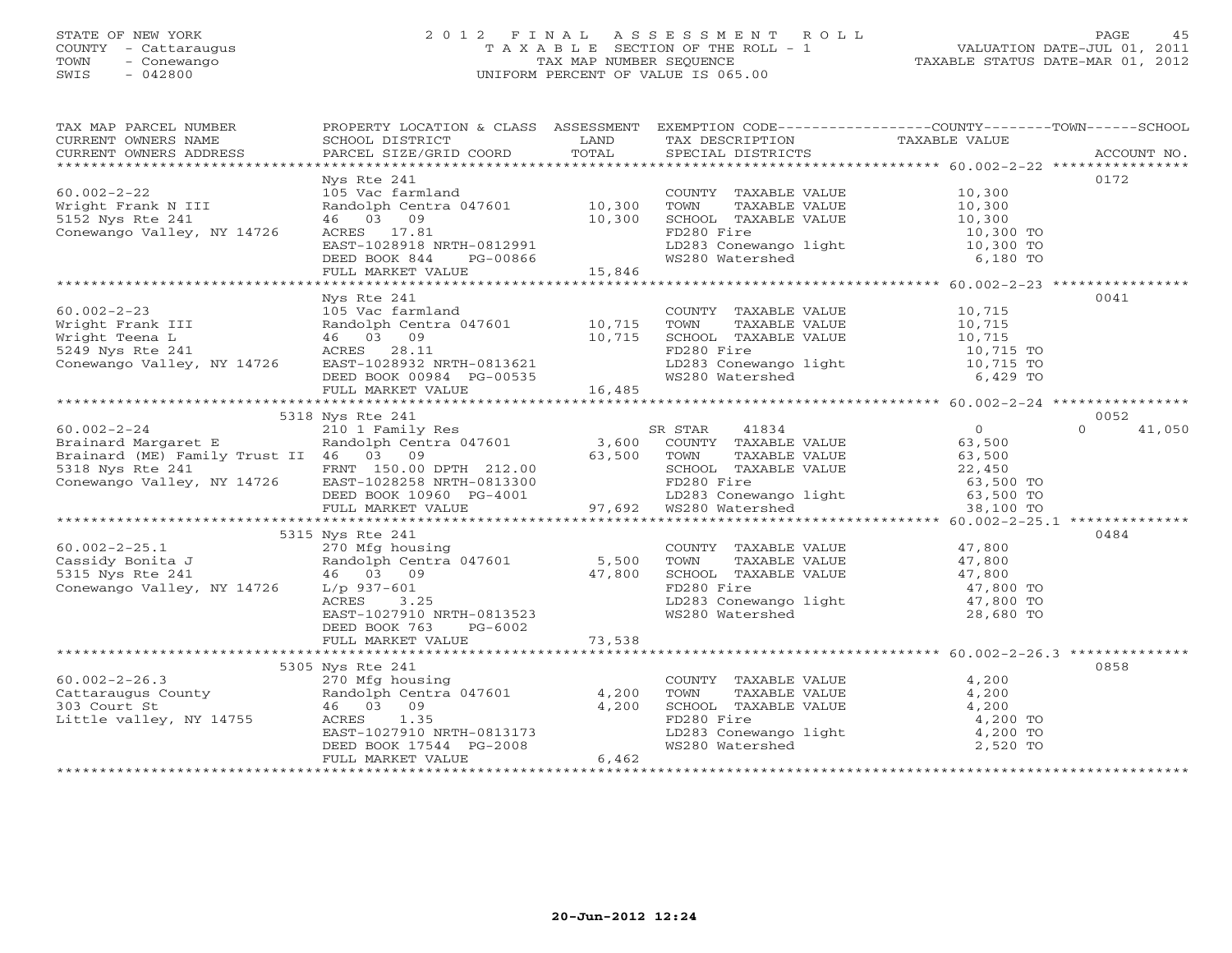# STATE OF NEW YORK 2 0 1 2 F I N A L A S S E S S M E N T R O L L PAGE 46 COUNTY - Cattaraugus T A X A B L E SECTION OF THE ROLL - 1 VALUATION DATE-JUL 01, 2011 TOWN - Conewango TAX MAP NUMBER SEQUENCE TAXABLE STATUS DATE-MAR 01, 2012 SWIS - 042800 UNIFORM PERCENT OF VALUE IS 065.00UNIFORM PERCENT OF VALUE IS 065.00

| TAX MAP PARCEL NUMBER<br>TAX MAP PARCEL NUMBER TRUPBER PROPERTIT BUCATION & CHASS ASSESSMENT BARK LEVIS CONTRESS TRANSFORT TRANSFORE TRANSFORE TRANSFORE TRANSFORE TRANSFORE TRANSFORE TRANSFORE TRANSFORE TRANSFORE TRANSFORE TRANSFORE TRANSFORE TRAN                                                                                                                                                   |                                                                                                                               |                                                                                                                                                                | PROPERTY LOCATION & CLASS ASSESSMENT EXEMPTION CODE----------------COUNTY-------TOWN------SCHOOL                                                                  |                                                                                                             |
|-----------------------------------------------------------------------------------------------------------------------------------------------------------------------------------------------------------------------------------------------------------------------------------------------------------------------------------------------------------------------------------------------------------|-------------------------------------------------------------------------------------------------------------------------------|----------------------------------------------------------------------------------------------------------------------------------------------------------------|-------------------------------------------------------------------------------------------------------------------------------------------------------------------|-------------------------------------------------------------------------------------------------------------|
|                                                                                                                                                                                                                                                                                                                                                                                                           |                                                                                                                               |                                                                                                                                                                |                                                                                                                                                                   |                                                                                                             |
|                                                                                                                                                                                                                                                                                                                                                                                                           | Nys Rte 241                                                                                                                   |                                                                                                                                                                |                                                                                                                                                                   | 0015                                                                                                        |
|                                                                                                                                                                                                                                                                                                                                                                                                           |                                                                                                                               |                                                                                                                                                                |                                                                                                                                                                   |                                                                                                             |
| $\begin{array}{lllllll} 60.002-3-3.1 & 112 \text{ Dairy farm} & 8,000 \end{array} \quad \begin{array}{lllllll} 60.002-3-3.1 & 112 \text{ Dairy farm} & \text{Ramdolph Centra} & 047601 & 8,000 \end{array} \quad \begin{array}{lllllll} 8,000 & 63,500 \end{array} \quad \begin{array}{lllllll} 60.002-3-3.1 & 112 \text{ Dairy farm} & \text{Ramdolph Centra} & 047601 & 8,000 \end{array} \quad \begin$ | 5152 Nys Rte 241<br>DEED BOOK 853 PG-00032                                                                                    | COUNTY TAXABLE VALUE 63,500<br>TOWN TAXABLE VALUE 63,500<br>SCHOOL TAXABLE VALUE 63,500<br>FD280 Fire 63,500 TO                                                |                                                                                                                                                                   | 0491                                                                                                        |
|                                                                                                                                                                                                                                                                                                                                                                                                           | FULL MARKET VALUE 97,692                                                                                                      |                                                                                                                                                                |                                                                                                                                                                   |                                                                                                             |
|                                                                                                                                                                                                                                                                                                                                                                                                           |                                                                                                                               |                                                                                                                                                                |                                                                                                                                                                   |                                                                                                             |
| $60.002 - 3 - 3.2$<br>Wright Frank N III<br>5152 Nys Rte 241<br>Conewango Valley, NY 14726                                                                                                                                                                                                                                                                                                                | Nys Rte 241                                                                                                                   |                                                                                                                                                                |                                                                                                                                                                   | 0633                                                                                                        |
|                                                                                                                                                                                                                                                                                                                                                                                                           |                                                                                                                               |                                                                                                                                                                |                                                                                                                                                                   |                                                                                                             |
|                                                                                                                                                                                                                                                                                                                                                                                                           |                                                                                                                               |                                                                                                                                                                |                                                                                                                                                                   | 0494                                                                                                        |
|                                                                                                                                                                                                                                                                                                                                                                                                           |                                                                                                                               |                                                                                                                                                                | 30,000<br>$\begin{matrix}0\\0\end{matrix}$                                                                                                                        | 30,000<br>$\overline{0}$<br>$\begin{array}{ccc} & 0 & & 0 \\ & 0 & & 19,800 \\ 1,700 & & 1,700 \end{array}$ |
|                                                                                                                                                                                                                                                                                                                                                                                                           |                                                                                                                               |                                                                                                                                                                |                                                                                                                                                                   |                                                                                                             |
|                                                                                                                                                                                                                                                                                                                                                                                                           |                                                                                                                               |                                                                                                                                                                |                                                                                                                                                                   |                                                                                                             |
|                                                                                                                                                                                                                                                                                                                                                                                                           | ACRES 19.87<br>EAST-1029913 NRTH-0808696 TOWN TAX<br>DEED BOOK 1009 PG-687 SCHOOL TAX<br>FULL MARKET VALUE 118,462 FD280 Fire | $41700$<br>$41854$<br>COUNTY TAXABLE VALUE<br>TOWN TAXABLE VALUE<br>TOWN TAXABLE VALUE<br>SCHOOL TAXABLE VALUE<br>TD280 Fire<br>WS280 Watershed<br>$46,200$ TO | $\begin{array}{cccc} 41700 & & & 8,000 & & 8,000 \\ 41700 & & & 15,000 & & 15,000 \\ 41854 & & & 0 & & 0 \\ \text{TAXABLE VALUE} & & & 54,000 & & \\ \end{array}$ | 0406<br>8,000<br>15,000<br>19,800                                                                           |
| MAY BE SUBJECT TO PAYMENT<br>UNDER RPTL483 UNTIL 2013                                                                                                                                                                                                                                                                                                                                                     |                                                                                                                               |                                                                                                                                                                |                                                                                                                                                                   |                                                                                                             |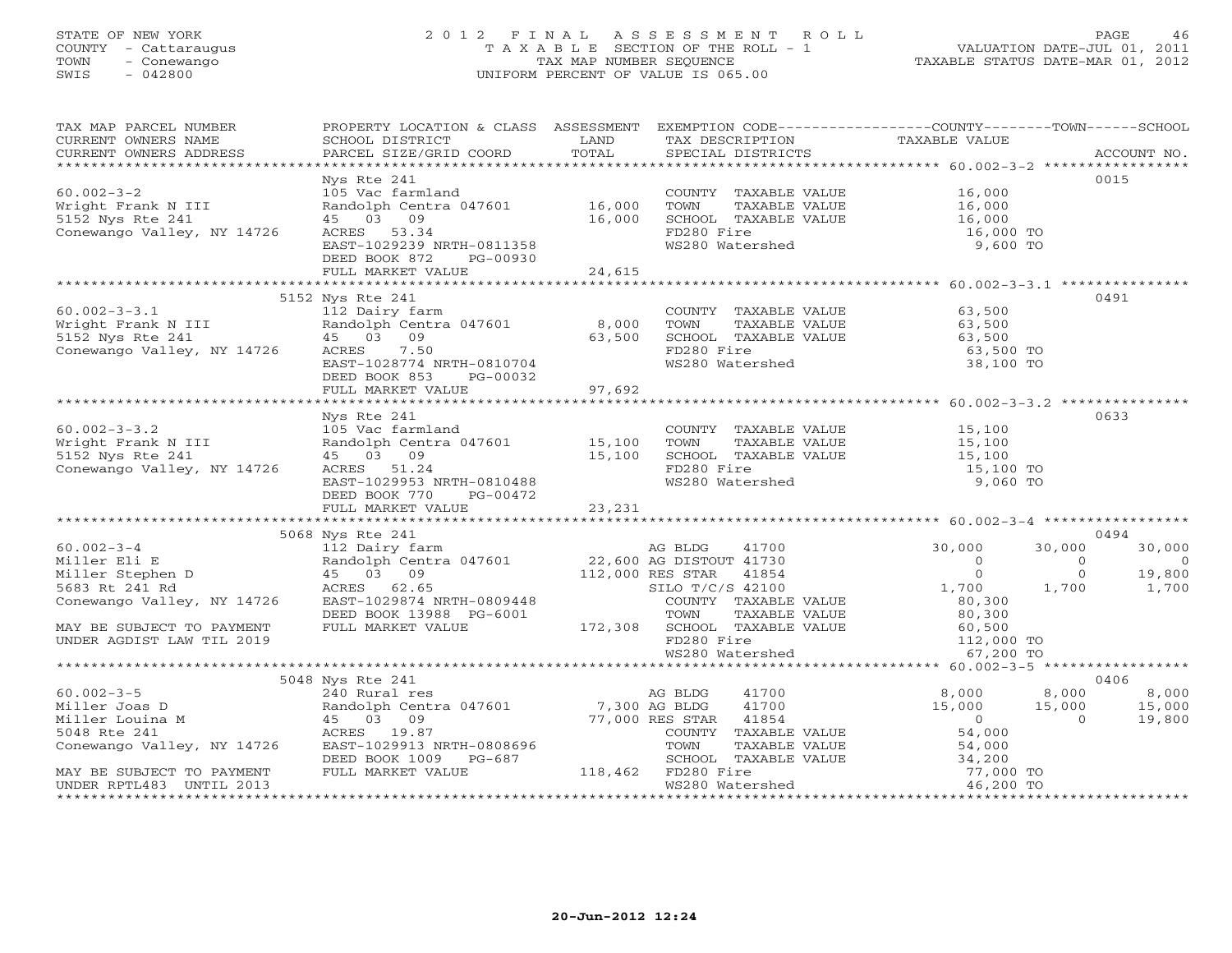## STATE OF NEW YORK 2 0 1 2 F I N A L A S S E S S M E N T R O L L PAGE 47 COUNTY - Cattaraugus T A X A B L E SECTION OF THE ROLL - 1 VALUATION DATE-JUL 01, 2011 TOWN - Conewango TAX MAP NUMBER SEQUENCE TAXABLE STATUS DATE-MAR 01, 2012 SWIS - 042800 UNIFORM PERCENT OF VALUE IS 065.00UNIFORM PERCENT OF VALUE IS 065.00

| TAX MAP PARCEL NUMBER<br>CURRENT OWNERS NAME<br>CURRENT OWNERS ADDRESS              | PROPERTY LOCATION & CLASS ASSESSMENT EXEMPTION CODE---------------COUNTY-------TOWN------SCHOOL<br>SCHOOL DISTRICT<br>PARCEL SIZE/GRID COORD             | <b>LAND</b><br>TOTAL | TAX DESCRIPTION TAXABLE VALUE SPECIAL DISTRICTS                                                                                                     |                      | ACCOUNT NO.                          |
|-------------------------------------------------------------------------------------|----------------------------------------------------------------------------------------------------------------------------------------------------------|----------------------|-----------------------------------------------------------------------------------------------------------------------------------------------------|----------------------|--------------------------------------|
|                                                                                     |                                                                                                                                                          |                      |                                                                                                                                                     |                      |                                      |
|                                                                                     |                                                                                                                                                          |                      |                                                                                                                                                     |                      | 0108                                 |
|                                                                                     |                                                                                                                                                          |                      |                                                                                                                                                     |                      | 8,750<br>$\overline{0}$              |
|                                                                                     |                                                                                                                                                          |                      |                                                                                                                                                     |                      | 19,800<br>$\Omega$                   |
|                                                                                     |                                                                                                                                                          |                      |                                                                                                                                                     |                      |                                      |
|                                                                                     |                                                                                                                                                          |                      | PTH 125.00 TOWN TAXABLE VALUE $26,250$<br>RTH-0807718 SCHOOL TAXABLE VALUE 15,200<br>PG-00915 53,846 WS280 Watershed 21,000 TO                      |                      |                                      |
|                                                                                     |                                                                                                                                                          |                      |                                                                                                                                                     |                      |                                      |
|                                                                                     | FULL MARKET VALUE                                                                                                                                        |                      |                                                                                                                                                     |                      |                                      |
|                                                                                     |                                                                                                                                                          |                      |                                                                                                                                                     |                      |                                      |
|                                                                                     | 5049 Nys Rte 241                                                                                                                                         |                      |                                                                                                                                                     |                      | 0046                                 |
|                                                                                     |                                                                                                                                                          |                      | SR STAR                                                                                                                                             |                      | $\Omega$<br>41,050                   |
|                                                                                     |                                                                                                                                                          |                      |                                                                                                                                                     |                      |                                      |
|                                                                                     |                                                                                                                                                          |                      |                                                                                                                                                     |                      |                                      |
|                                                                                     |                                                                                                                                                          |                      |                                                                                                                                                     | 48,500<br>7,450      |                                      |
|                                                                                     |                                                                                                                                                          |                      |                                                                                                                                                     | 48,500 TO            |                                      |
|                                                                                     |                                                                                                                                                          |                      | TOWN TAXABLE VALUE<br>SCHOOL TAXABLE VALUE<br>FD280 Fire<br>WS280 Watershed                                                                         | 29,100 TO            |                                      |
|                                                                                     |                                                                                                                                                          |                      |                                                                                                                                                     |                      |                                      |
|                                                                                     |                                                                                                                                                          |                      |                                                                                                                                                     |                      |                                      |
|                                                                                     | Nys Rte 241                                                                                                                                              |                      |                                                                                                                                                     |                      | 0495                                 |
| $60.002 - 3 - 8$                                                                    | 105 Vac farmland                                                                                                                                         |                      | COUNTY TAXABLE VALUE                                                                                                                                | 8,000                |                                      |
| Byler Eli<br>Byler Eli<br>Byler Sarah J                                             |                                                                                                                                                          |                      |                                                                                                                                                     | 8,000                |                                      |
|                                                                                     |                                                                                                                                                          |                      | TOWN TAXABLE VALUE<br>SCHOOL TAXABLE VALUE<br>FD280 Fire<br>WS280 Watershed                                                                         | 8,000                |                                      |
| 12499 Cowens Corners Rd<br>Conewango Valley, NY 14726<br>Conewango Valley, NY 14726 |                                                                                                                                                          |                      |                                                                                                                                                     | 8,000 TO<br>4,800 TO |                                      |
|                                                                                     | 105 Vac farmiana<br>Randolph Centra 047601 8,000<br>53 03 09 8,000<br>ACRES 45.57<br>EAST-1027406 NRTH-0809354<br>227 00117<br>DEED BOOK 787<br>PG-00477 |                      |                                                                                                                                                     |                      |                                      |
|                                                                                     |                                                                                                                                                          |                      |                                                                                                                                                     |                      |                                      |
|                                                                                     |                                                                                                                                                          |                      |                                                                                                                                                     |                      |                                      |
|                                                                                     | Nys Rte 241                                                                                                                                              |                      |                                                                                                                                                     |                      | 0848                                 |
| $60.002 - 3 - 9.3$                                                                  | 105 Vac farmland                                                                                                                                         |                      |                                                                                                                                                     |                      |                                      |
|                                                                                     |                                                                                                                                                          |                      |                                                                                                                                                     |                      |                                      |
|                                                                                     |                                                                                                                                                          |                      | COUNTY TAXABLE VALUE 7,300<br>TOWN TAXABLE VALUE 7,300<br>SCHOOL TAXABLE VALUE 7,300<br>FD280 Fire 7.300                                            |                      |                                      |
| Conewango Valley, NY 14726                                                          |                                                                                                                                                          |                      | FD280 Fire                                                                                                                                          | 7,300 TO             |                                      |
|                                                                                     | EAST-1027940 NRTH-0809798                                                                                                                                |                      | WS280 Watershed                                                                                                                                     | 4,380 TO             |                                      |
|                                                                                     | DEED BOOK 862<br>PG-00649                                                                                                                                |                      |                                                                                                                                                     |                      |                                      |
|                                                                                     | FULL MARKET VALUE                                                                                                                                        | 11,231               |                                                                                                                                                     |                      |                                      |
|                                                                                     |                                                                                                                                                          |                      |                                                                                                                                                     |                      |                                      |
|                                                                                     | 5151 Nys Rte 241                                                                                                                                         |                      |                                                                                                                                                     |                      | 0837                                 |
| $60.002 - 3 - 10.1$                                                                 |                                                                                                                                                          |                      | 41700 and $41700$                                                                                                                                   | 20,000               | 20,000<br>20,000                     |
|                                                                                     |                                                                                                                                                          |                      | 41854                                                                                                                                               | $\Omega$<br>4,200    | 19,800<br>$\overline{0}$<br>$\sim$ 0 |
| Kurtz Yost<br>Kurtz Sadie<br>5151 Nys Rte 241                                       | Nys Rie 241<br>210 1 Family Res<br>Randolph Centra 047601<br>45 03 09 53,400 PHYS DIS<br>ACRES 4.75 COUNTY                                               |                      | 41901                                                                                                                                               |                      | 4,200                                |
| Conewango Valley, NY 14726 EAST-1028207 NRTH-0810417                                |                                                                                                                                                          |                      |                                                                                                                                                     |                      |                                      |
|                                                                                     | DEED BOOK 00940 PG-01159                                                                                                                                 |                      |                                                                                                                                                     |                      |                                      |
| MAY BE SUBJECT TO PAYMENT                                                           | FULL MARKET VALUE                                                                                                                                        |                      | COUNTY TAXABLE VALUE<br>TOWN TAXABLE VALUE 29,200<br>SCHOOL TAXABLE VALUE 13,600<br>FD280 Fire 53,400 TO<br>G-01159 SCHOOL TAX<br>82,154 FD280 Fire |                      |                                      |
| UNDER RPTL483 UNTIL 2014                                                            |                                                                                                                                                          |                      | WS280 Watershed                                                                                                                                     | 32,040 TO            |                                      |
|                                                                                     |                                                                                                                                                          |                      |                                                                                                                                                     |                      |                                      |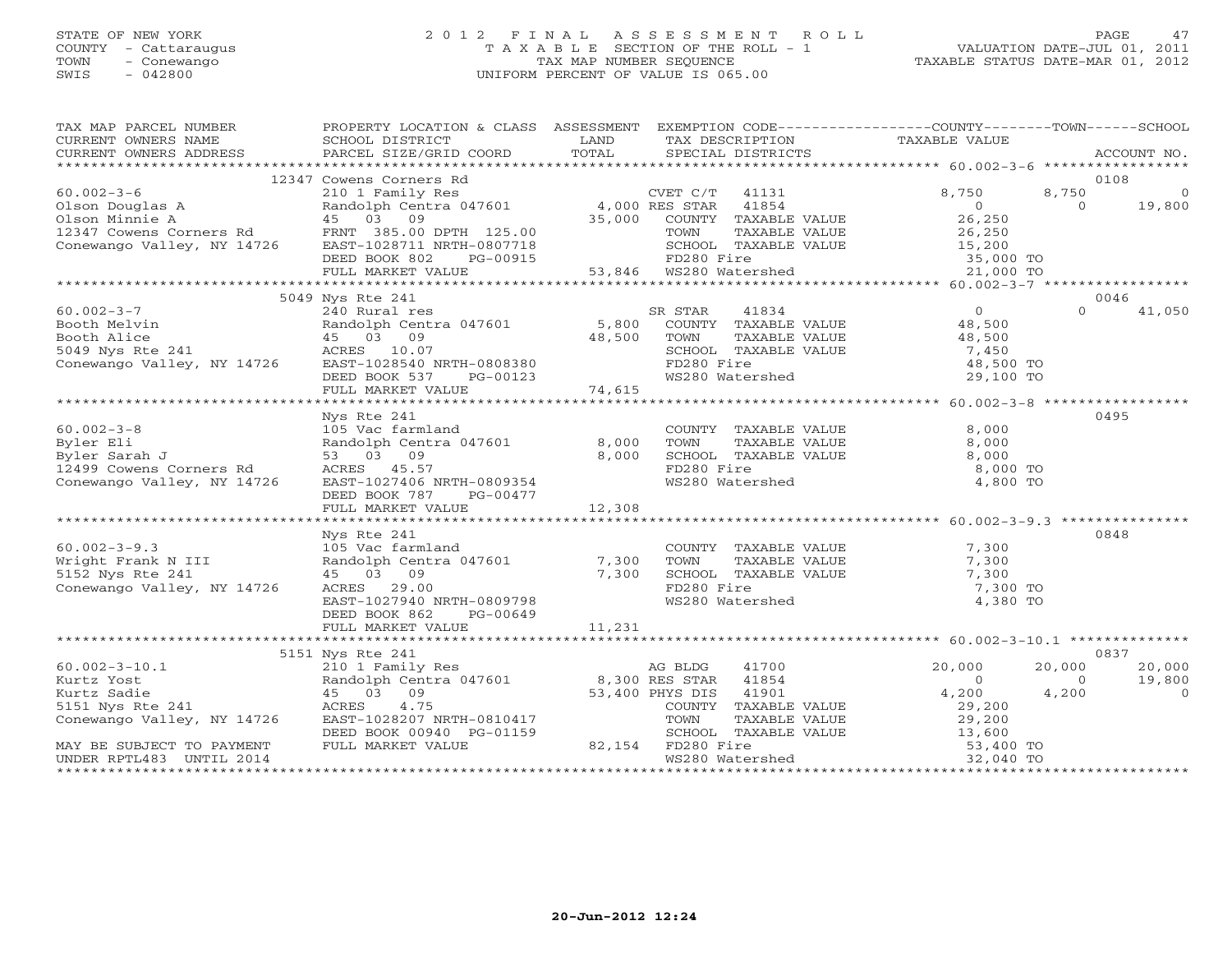# STATE OF NEW YORK 2 0 1 2 F I N A L A S S E S S M E N T R O L L PAGE 48 COUNTY - Cattaraugus T A X A B L E SECTION OF THE ROLL - 1 VALUATION DATE-JUL 01, 2011 TOWN - Conewango TAX MAP NUMBER SEQUENCE TAXABLE STATUS DATE-MAR 01, 2012 SWIS - 042800 UNIFORM PERCENT OF VALUE IS 065.00UNIFORM PERCENT OF VALUE IS 065.00

| TAX MAP PARCEL NUMBER<br>CURRENT OWNERS NAME     | PROPERTY LOCATION & CLASS ASSESSMENT<br>SCHOOL DISTRICT | LAND      |                                                            |                      | EXEMPTION CODE-----------------COUNTY-------TOWN------SCHOOL<br>TAX DESCRIPTION TAXABLE VALUE |         |             |
|--------------------------------------------------|---------------------------------------------------------|-----------|------------------------------------------------------------|----------------------|-----------------------------------------------------------------------------------------------|---------|-------------|
| CURRENT OWNERS ADDRESS                           | PARCEL SIZE/GRID COORD                                  | TOTAL     | SPECIAL DISTRICTS                                          |                      |                                                                                               |         | ACCOUNT NO. |
|                                                  |                                                         |           |                                                            |                      |                                                                                               |         |             |
|                                                  | 5153 NYS Route 241                                      |           |                                                            |                      |                                                                                               |         | 1037        |
| $60.002 - 3 - 10.1/1$                            | 210 1 Family Res<br>Randolph Centra 047601              |           | 41801<br>AGED C/T                                          |                      | 16,000                                                                                        | 16,000  | $\circ$     |
| Byler Jacob                                      |                                                         | 0 SR STAR | 41834                                                      |                      | $\overline{0}$                                                                                | $\circ$ | 32,000      |
| Byler Mattie                                     | Randol<br>ACRES<br>0.01                                 |           | 32,000 COUNTY TAXABLE VALUE<br>32,000 COUNTY TAXABLE VALUE |                      | 16,000                                                                                        |         |             |
| 5153 NYS Route 241 FULL MARKET VALUE 49,231 TOWN |                                                         |           |                                                            | TAXABLE VALUE        | 16,000                                                                                        |         |             |
| Conewango Valley, NY 14726                       |                                                         |           | SCHOOL TAXABLE VALUE                                       |                      | $\Omega$                                                                                      |         |             |
|                                                  |                                                         |           |                                                            |                      |                                                                                               |         |             |
|                                                  | 4874 Bush Rd                                            |           |                                                            |                      |                                                                                               |         | 0233        |
| $60.004 - 1 - 1.1$                               | 112 Dairy farm                                          |           | COUNTY TAXABLE VALUE                                       |                      | 49,900                                                                                        |         |             |
| Cowen Warren L                                   | Randolph Centra 047601 18,400                           |           | TOWN                                                       | TAXABLE VALUE        | 49,900                                                                                        |         |             |
| Cowen Rena D                                     | 60 03 09                                                | 49,900    | SCHOOL TAXABLE VALUE                                       |                      | 49,900                                                                                        |         |             |
| 5164 Us Rte 62                                   | ACRES 73.75                                             |           | FD280 Fire                                                 |                      | 49,900 TO                                                                                     |         |             |
| Conewango Valley, NY 14726                       | EAST-1020996 NRTH-0807625                               |           | WS280 Watershed                                            |                      | 29,940 TO                                                                                     |         |             |
|                                                  | DEED BOOK 998<br>PG-760                                 |           |                                                            |                      |                                                                                               |         |             |
|                                                  | FULL MARKET VALUE                                       | 76,769    |                                                            |                      |                                                                                               |         |             |
|                                                  |                                                         |           |                                                            |                      |                                                                                               |         |             |
|                                                  | Bush Rd                                                 |           |                                                            |                      |                                                                                               |         | 0833        |
| $60.004 - 1 - 1.2$                               | 323 Vacant rural                                        |           |                                                            | COUNTY TAXABLE VALUE | 2,950                                                                                         |         |             |
| Caprino Carl                                     | Randolph Centra 047601                                  | 2,950     | TOWN                                                       | TAXABLE VALUE        | 2,950                                                                                         |         |             |
| 3803 Ross Mills Rd                               | 60 03 09                                                | 2,950     | SCHOOL TAXABLE VALUE                                       |                      | 2,950                                                                                         |         |             |
|                                                  | ACRES 14.65                                             |           | FD280 Fire                                                 |                      | 2,950 TO                                                                                      |         |             |
| Falconer, NY 14733                               | EAST-1019856 NRTH-0807213                               |           |                                                            |                      | 1,770 TO                                                                                      |         |             |
|                                                  |                                                         |           | WS280 Watershed                                            |                      |                                                                                               |         |             |
|                                                  | DEED BOOK 863<br>PG-00422                               |           |                                                            |                      |                                                                                               |         |             |
|                                                  | FULL MARKET VALUE                                       | 4,538     |                                                            |                      |                                                                                               |         |             |
|                                                  |                                                         |           |                                                            |                      |                                                                                               |         |             |
|                                                  | Dredge Rd                                               |           |                                                            |                      |                                                                                               |         | 0087        |
| $60.004 - 1 - 2$                                 | 105 Vac farmland                                        |           | COUNTY TAXABLE VALUE                                       |                      | 6,900                                                                                         |         |             |
| Cowen Warren L                                   | Randolph Centra 047601                                  | 6,900     | TOWN                                                       | TAXABLE VALUE        | 6,900                                                                                         |         |             |
| Cowen Rena A                                     | 52 03 09                                                | 6,900     | SCHOOL TAXABLE VALUE                                       |                      | 6,900                                                                                         |         |             |
| RD 1                                             | ACRES 53.60                                             |           | FD280 Fire<br>WS280 Watershed                              |                      | 6,900 TO                                                                                      |         |             |
| Conewango Valley, NY 14726                       | EAST-1024539 NRTH-0807751                               |           |                                                            |                      | 4,140 TO                                                                                      |         |             |
|                                                  | DEED BOOK 1012 PG-403                                   |           |                                                            |                      |                                                                                               |         |             |
|                                                  | FULL MARKET VALUE                                       | 10,615    |                                                            |                      |                                                                                               |         |             |
|                                                  |                                                         |           |                                                            |                      |                                                                                               |         |             |
|                                                  | Dredge Rd                                               |           |                                                            |                      |                                                                                               |         | 0109        |
| $60.004 - 1 - 3$                                 | 105 Vac farmland                                        |           | COUNTY TAXABLE VALUE                                       |                      | 10,100                                                                                        |         |             |
| Cowen Warren L                                   | Randolph Centra 047601                                  | 10,100    | TOWN                                                       | TAXABLE VALUE        | 10,100                                                                                        |         |             |
| Cowen Rena D                                     | 52/60 03 09                                             | 10,100    | SCHOOL TAXABLE VALUE                                       |                      | 10,100                                                                                        |         |             |
| 5164 Us Rte 62                                   | ACRES 101.40                                            |           | FD280 Fire<br>WS280 Watershed                              |                      | 10,100 TO                                                                                     |         |             |
| Conewango Valley, NY 14726                       | EAST-1024252 NRTH-0806870                               |           |                                                            |                      | 6,060 TO                                                                                      |         |             |
|                                                  | DEED BOOK 1012<br>$PG-403$                              |           |                                                            |                      |                                                                                               |         |             |
|                                                  | FULL MARKET VALUE                                       | 15,538    |                                                            |                      |                                                                                               |         |             |
|                                                  |                                                         |           |                                                            |                      |                                                                                               |         |             |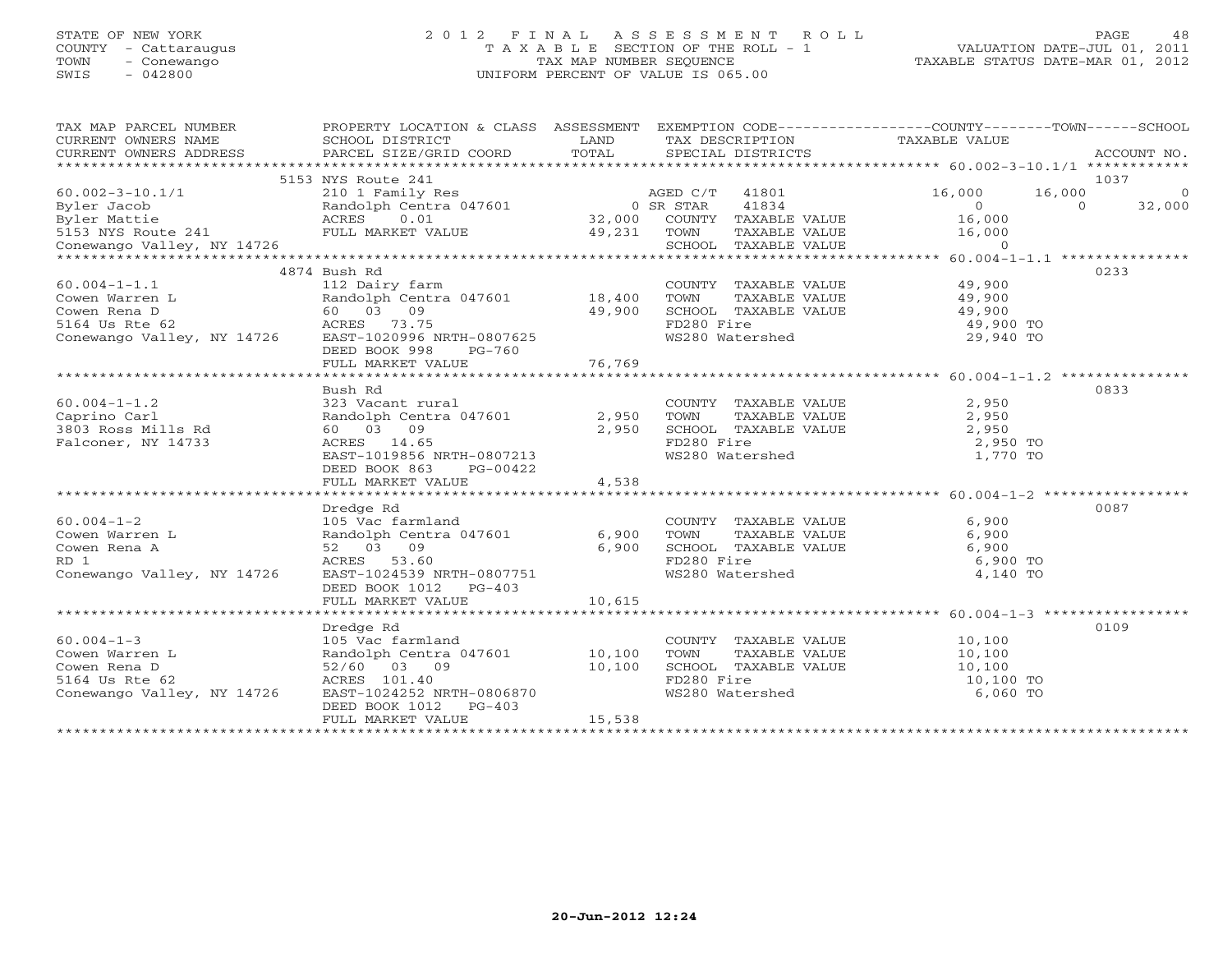# STATE OF NEW YORK 2 0 1 2 F I N A L A S S E S S M E N T R O L L PAGE 49 COUNTY - Cattaraugus T A X A B L E SECTION OF THE ROLL - 1 VALUATION DATE-JUL 01, 2011 TOWN - Conewango TAX MAP NUMBER SEQUENCE TAXABLE STATUS DATE-MAR 01, 2012 SWIS - 042800 UNIFORM PERCENT OF VALUE IS 065.00UNIFORM PERCENT OF VALUE IS 065.00

| TAX MAP PARCEL NUMBER                                                                                                                                                                                                                                                                                              | PROPERTY LOCATION & CLASS ASSESSMENT EXEMPTION CODE---------------COUNTY-------TOWN------SCHOOL                                   |        |                                                                                                                 |                  |                          |
|--------------------------------------------------------------------------------------------------------------------------------------------------------------------------------------------------------------------------------------------------------------------------------------------------------------------|-----------------------------------------------------------------------------------------------------------------------------------|--------|-----------------------------------------------------------------------------------------------------------------|------------------|--------------------------|
| CURRENT OWNERS NAME                                                                                                                                                                                                                                                                                                | SCHOOL DISTRICT                                                                                                                   | LAND   | TAX DESCRIPTION                                                                                                 | TAXABLE VALUE    |                          |
| CURRENT OWNERS ADDRESS                                                                                                                                                                                                                                                                                             | PARCEL SIZE/GRID COORD                                                                                                            | TOTAL  | SPECIAL DISTRICTS                                                                                               |                  | ACCOUNT NO.              |
|                                                                                                                                                                                                                                                                                                                    |                                                                                                                                   |        |                                                                                                                 |                  |                          |
|                                                                                                                                                                                                                                                                                                                    | Dredge Rd                                                                                                                         |        |                                                                                                                 |                  | 0110                     |
| $60.004 - 1 - 4$                                                                                                                                                                                                                                                                                                   | 105 Vac farmland                                                                                                                  |        | COUNTY TAXABLE VALUE 11,300                                                                                     |                  |                          |
| Cowen Warren L                                                                                                                                                                                                                                                                                                     | Pandolph Centra 047601 11,300<br>52 03 09 11,300                                                                                  |        | TOWN      TAXABLE VALUE<br>SCHOOL   TAXABLE VALUE                                                               | 11,300<br>11,300 |                          |
| Cowen Rena A                                                                                                                                                                                                                                                                                                       |                                                                                                                                   |        |                                                                                                                 |                  |                          |
| 5164 Route 62                                                                                                                                                                                                                                                                                                      | ACRES 112.36                                                                                                                      |        | FD280 Fire                                                                                                      | 11,300 TO        |                          |
| Conewango Valley, NY 14726                                                                                                                                                                                                                                                                                         | EAST-1024733 NRTH-0805164                                                                                                         |        | WS280 Watershed                                                                                                 | 6,780 TO         |                          |
|                                                                                                                                                                                                                                                                                                                    | DEED BOOK 1012 PG-403                                                                                                             |        |                                                                                                                 |                  |                          |
|                                                                                                                                                                                                                                                                                                                    | FULL MARKET VALUE                                                                                                                 | 17,385 |                                                                                                                 |                  |                          |
|                                                                                                                                                                                                                                                                                                                    |                                                                                                                                   |        |                                                                                                                 |                  |                          |
|                                                                                                                                                                                                                                                                                                                    | 4975 NYS Rte 241                                                                                                                  |        |                                                                                                                 |                  | 0291                     |
|                                                                                                                                                                                                                                                                                                                    |                                                                                                                                   |        |                                                                                                                 |                  | $\Omega$                 |
|                                                                                                                                                                                                                                                                                                                    |                                                                                                                                   |        | RES STAR 41854                                                                                                  | $\overline{0}$   | 19,800                   |
|                                                                                                                                                                                                                                                                                                                    | Randolph Centra 047601 7,600 COUNTY TAXABLE VALUE<br>36/52 03 09 45,400 TOWN TAXABLE VALUE<br>ACRES 28.50 SCHOOL TAXABLE VALUE    |        |                                                                                                                 | 45,400<br>45,400 |                          |
|                                                                                                                                                                                                                                                                                                                    |                                                                                                                                   |        |                                                                                                                 |                  |                          |
|                                                                                                                                                                                                                                                                                                                    |                                                                                                                                   |        | SCHOOL TAXABLE VALUE $25,600$<br>FD280 Fixe                                                                     |                  |                          |
|                                                                                                                                                                                                                                                                                                                    |                                                                                                                                   |        | FD280 Fire                                                                                                      | 45,400 TO        |                          |
|                                                                                                                                                                                                                                                                                                                    |                                                                                                                                   |        | WS280 Watershed                                                                                                 | 27,240 TO        |                          |
|                                                                                                                                                                                                                                                                                                                    |                                                                                                                                   |        |                                                                                                                 |                  |                          |
| 60.004-1-5.1<br>Raber Ervin Rahdolph Centra $047001$<br>Rahdolph Centra $047001$<br>Rahdolph Centra $047001$<br>45,400 <sup>1</sup><br>45,400 <sup>1</sup><br>45,400 <sup>1</sup><br>45,400 <sup>1</sup><br>45,400 <sup>1</sup><br>ACRES 28.50 <sup>26</sup><br>EAST-1028952 NRTH-0806997 <sup>5</sup><br>DEED BOO |                                                                                                                                   |        |                                                                                                                 |                  |                          |
|                                                                                                                                                                                                                                                                                                                    | 4976 Nys Rte 241                                                                                                                  |        |                                                                                                                 |                  | 0849                     |
|                                                                                                                                                                                                                                                                                                                    |                                                                                                                                   |        |                                                                                                                 | $\overline{0}$   | 19,800<br>$\Omega$       |
|                                                                                                                                                                                                                                                                                                                    |                                                                                                                                   |        |                                                                                                                 | 1,000            | 1,000<br>1,000           |
|                                                                                                                                                                                                                                                                                                                    |                                                                                                                                   |        |                                                                                                                 | 69,000           |                          |
|                                                                                                                                                                                                                                                                                                                    |                                                                                                                                   |        |                                                                                                                 | 69,000           |                          |
|                                                                                                                                                                                                                                                                                                                    |                                                                                                                                   |        |                                                                                                                 | 49,200           |                          |
|                                                                                                                                                                                                                                                                                                                    | ACRES<br>9.75                                                                                                                     |        | FD280 Fire                                                                                                      | 70,000 TO        |                          |
|                                                                                                                                                                                                                                                                                                                    |                                                                                                                                   |        |                                                                                                                 |                  |                          |
|                                                                                                                                                                                                                                                                                                                    |                                                                                                                                   |        | WS280 Watershed                                                                                                 | 41,400 TO        |                          |
|                                                                                                                                                                                                                                                                                                                    | EAST-1030143 NRTH-0806755 WS280<br>DEED BOOK 7227 PG-8001 FULL MARKET VALUE 107,692                                               |        | <b>600 EX</b>                                                                                                   |                  |                          |
|                                                                                                                                                                                                                                                                                                                    |                                                                                                                                   |        |                                                                                                                 |                  |                          |
|                                                                                                                                                                                                                                                                                                                    |                                                                                                                                   |        |                                                                                                                 |                  |                          |
|                                                                                                                                                                                                                                                                                                                    | 4974 Nys Rte 241                                                                                                                  |        |                                                                                                                 |                  | 0914                     |
| $60.004 - 1 - 5.5$                                                                                                                                                                                                                                                                                                 | 210 1 Family Res                                                                                                                  |        | AGED C/T/S 41800                                                                                                | 12,500           | 12,500<br>12,500         |
| Hornburg Elmer                                                                                                                                                                                                                                                                                                     |                                                                                                                                   |        |                                                                                                                 | $\overline{0}$   | $\overline{0}$<br>12,500 |
| 4974 Nys Rte 241                                                                                                                                                                                                                                                                                                   | 210 1 Family<br>Randolph Cent<br>36 03 09                                                                                         |        |                                                                                                                 |                  |                          |
| Conewango Valley, NY                                                                                                                                                                                                                                                                                               | Randolph Centra 047601 (and 1,300 SR STAR (1834)<br>36 03 09 (25,000 COUNTY TAXABLE VALUE ACRES 1.50 (25,000 COUNTY TAXABLE VALUE |        |                                                                                                                 |                  |                          |
|                                                                                                                                                                                                                                                                                                                    |                                                                                                                                   |        |                                                                                                                 |                  |                          |
|                                                                                                                                                                                                                                                                                                                    | Y ACRES 1.50<br>14726-9748 EAST-1029510 NRTH-0807197<br>DEED BOOK 00940 PG-00132<br>DEED BOOK 00940 PG-00132                      |        | COUNTY TAXABLE VALUE 12,500<br>TOWN TAXABLE VALUE 12,500<br>SCHOOL TAXABLE VALUE 12,500<br>FD280 Fire 25,000 TO |                  |                          |
|                                                                                                                                                                                                                                                                                                                    | FULL MARKET VALUE                                                                                                                 |        |                                                                                                                 | 25,000 TO        |                          |
|                                                                                                                                                                                                                                                                                                                    |                                                                                                                                   |        |                                                                                                                 |                  |                          |
|                                                                                                                                                                                                                                                                                                                    | Cowens Corners Rd/brown                                                                                                           |        |                                                                                                                 |                  | 0915                     |
| $60.004 - 1 - 5.6$                                                                                                                                                                                                                                                                                                 | 105 Vac farmland                                                                                                                  |        | AG DISTOUT 41730                                                                                                | $\overline{0}$   | $\cap$<br>$\Omega$       |
| Miller Stephen J                                                                                                                                                                                                                                                                                                   | Randolph Centra 047601 12,400 COUNTY TAXABLE VALUE<br>52 03 09 12,400 TOWN TAXABLE VALUE                                          |        |                                                                                                                 |                  |                          |
| Miller Amanda J                                                                                                                                                                                                                                                                                                    |                                                                                                                                   |        |                                                                                                                 | 12,400<br>12,400 |                          |
| 13764 N Krause Rd                                                                                                                                                                                                                                                                                                  | ACRES 51.45                                                                                                                       |        | SCHOOL TAXABLE VALUE                                                                                            | 12,400           |                          |
| Engadine, MA 49827                                                                                                                                                                                                                                                                                                 | EAST-1027137 NRTH-0807711                                                                                                         |        | FD280 Fire                                                                                                      | 12,400 TO        |                          |
|                                                                                                                                                                                                                                                                                                                    |                                                                                                                                   |        |                                                                                                                 |                  |                          |
|                                                                                                                                                                                                                                                                                                                    | DEED BOOK 7276 PG-4001                                                                                                            | 19,077 | WS280 Watershed                                                                                                 | 12,400 TO        |                          |
| MAY BE SUBJECT TO PAYMENT                                                                                                                                                                                                                                                                                          | FULL MARKET VALUE                                                                                                                 |        |                                                                                                                 |                  |                          |
| UNDER AGDIST LAW TIL 2019                                                                                                                                                                                                                                                                                          |                                                                                                                                   |        |                                                                                                                 |                  |                          |
|                                                                                                                                                                                                                                                                                                                    |                                                                                                                                   |        |                                                                                                                 |                  |                          |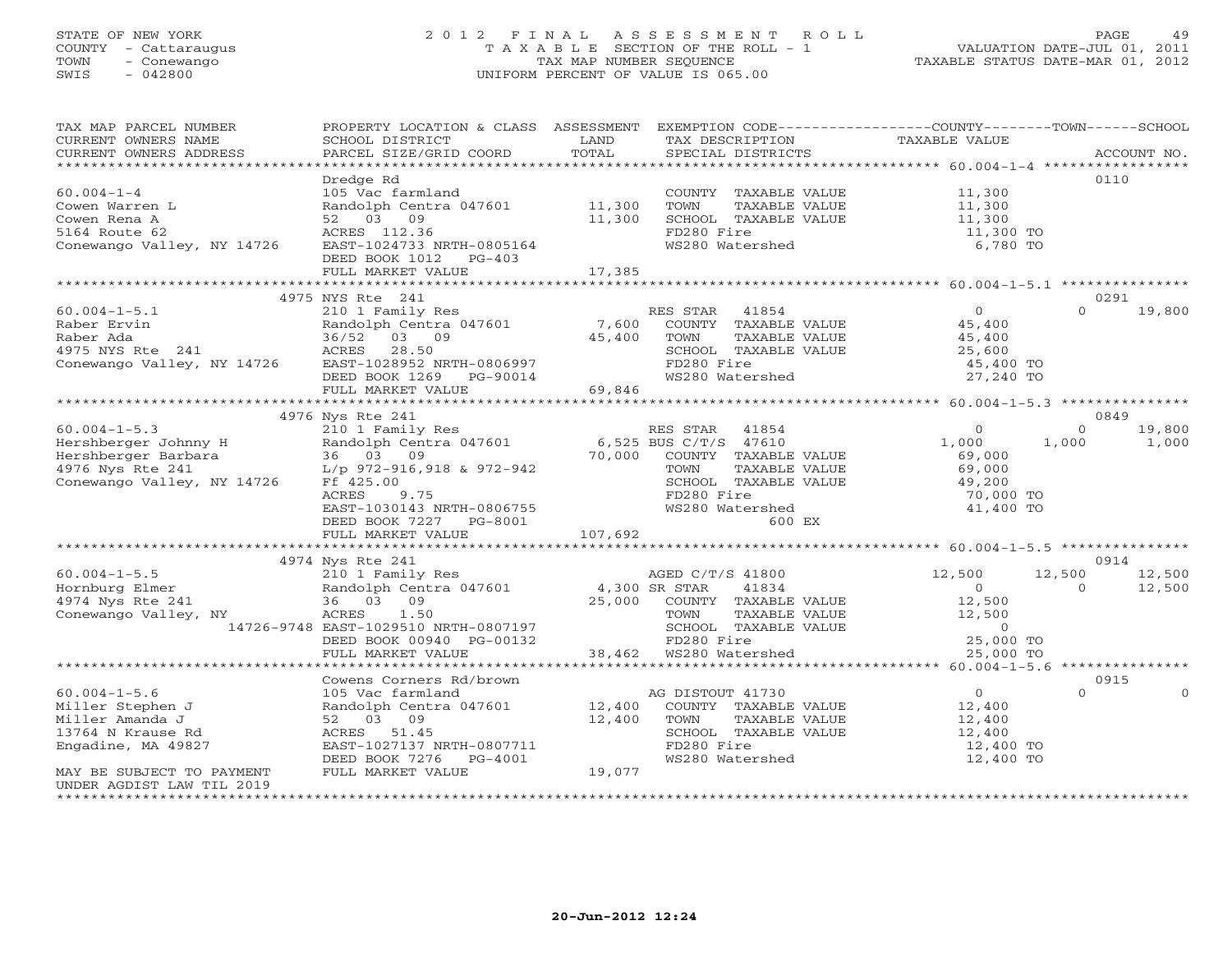# STATE OF NEW YORK 2 0 1 2 F I N A L A S S E S S M E N T R O L L PAGE 50 COUNTY - Cattaraugus T A X A B L E SECTION OF THE ROLL - 1 VALUATION DATE-JUL 01, 2011 TOWN - Conewango TAX MAP NUMBER SEQUENCE TAXABLE STATUS DATE-MAR 01, 2012 SWIS - 042800 UNIFORM PERCENT OF VALUE IS 065.00UNIFORM PERCENT OF VALUE IS 065.00

| TAX MAP PARCEL NUMBER<br>CURRENT OWNERS NAME<br>CURRENT OWNERS ADDRESS | PROPERTY LOCATION & CLASS ASSESSMENT<br>SCHOOL DISTRICT<br>PARCEL SIZE/GRID COORD   | LAND<br>TOTAL | TAX DESCRIPTION<br>SPECIAL DISTRICTS          | EXEMPTION CODE----------------COUNTY-------TOWN------SCHOOL<br>TAXABLE VALUE<br>ACCOUNT NO. |
|------------------------------------------------------------------------|-------------------------------------------------------------------------------------|---------------|-----------------------------------------------|---------------------------------------------------------------------------------------------|
|                                                                        |                                                                                     |               |                                               |                                                                                             |
|                                                                        | Brown Rd                                                                            |               |                                               | 0916                                                                                        |
| $60.004 - 1 - 5.7$                                                     | 105 Vac farmland                                                                    |               | COUNTY TAXABLE VALUE                          | 5,850                                                                                       |
| Kephart Merlin L                                                       | Randolph Centra 047601 5,850                                                        |               | TOWN<br>TAXABLE VALUE                         | 5,850                                                                                       |
| 4934 Brown Rd                                                          | 52 03 09                                                                            | 5,850         | SCHOOL TAXABLE VALUE                          | 5,850                                                                                       |
| Conewango Valley, NY 14726                                             | ACRES 30.00                                                                         |               | FD280 Fire                                    | 5,850 TO                                                                                    |
|                                                                        | EAST-1027129 NRTH-0806941<br>DEED BOOK 00945 PG-00700                               |               | WS280 Watershed                               | 5,850 TO                                                                                    |
|                                                                        | FULL MARKET VALUE                                                                   | 9,000         |                                               |                                                                                             |
|                                                                        |                                                                                     |               |                                               |                                                                                             |
|                                                                        | 4897 Brown Rd                                                                       |               |                                               | 0917                                                                                        |
| $60.004 - 1 - 5.8$                                                     | 112 Dairy farm                                                                      |               | COUNTY TAXABLE VALUE 15,900                   |                                                                                             |
| Messimer George H<br>213 Greemwood Dr                                  | Randolph Centra 047601 11,900                                                       |               | TOWN<br>TAXABLE VALUE                         |                                                                                             |
|                                                                        | 52 03 09                                                                            | 15,900        | SCHOOL TAXABLE VALUE                          | 15,900<br>15,900                                                                            |
| Millerstown, PA 17062                                                  | ACRES 29.60                                                                         |               | FD280 Fire                                    | 15,900 TO                                                                                   |
|                                                                        | EAST-1027183 NRTH-0806340                                                           |               | WS280 Watershed                               | 15,900 TO                                                                                   |
|                                                                        | DEED BOOK 00970 PG-00284                                                            |               |                                               |                                                                                             |
|                                                                        | FULL MARKET VALUE                                                                   | 24,462        |                                               |                                                                                             |
|                                                                        |                                                                                     |               |                                               |                                                                                             |
|                                                                        | Brown Rd                                                                            |               |                                               | 0499                                                                                        |
| $60.004 - 1 - 6.1$                                                     | 323 Vacant rural                                                                    |               | COUNTY TAXABLE VALUE 6,250                    |                                                                                             |
| Kellner Hazel E<br>PO Box 355                                          | Randolph Centra 047601 6,250<br>52 03 09 6,250                                      |               | TOWN<br>TAXABLE VALUE<br>SCHOOL TAXABLE VALUE | 6,250<br>6.250                                                                              |
| Akron, NY 14001                                                        | ACRES 23.24                                                                         |               | FD280 Fire                                    | 6,250 TO                                                                                    |
|                                                                        | EAST-1027303 NRTH-0805807                                                           |               | WS280 Watershed                               | 3,750 TO                                                                                    |
|                                                                        | DEED BOOK 880<br>PG-01106                                                           |               |                                               |                                                                                             |
|                                                                        | FULL MARKET VALUE                                                                   | 9,615         |                                               |                                                                                             |
|                                                                        |                                                                                     |               |                                               |                                                                                             |
|                                                                        | 4869 Brown Rd                                                                       |               |                                               | 0920                                                                                        |
|                                                                        |                                                                                     |               | RES STAR 41854                                | $\overline{0}$<br>$\cap$<br>19,800                                                          |
|                                                                        |                                                                                     |               | COUNTY TAXABLE VALUE                          | 20,000                                                                                      |
|                                                                        |                                                                                     |               | TAXABLE VALUE<br>TOWN                         | 20,000                                                                                      |
|                                                                        | 1.00<br>EAST-1028341 NRTH-0805749<br>DEED BOOK 00942 PG-01120<br>FULL MARKET WALLER |               | SCHOOL TAXABLE VALUE                          | 200                                                                                         |
| Conewango Valley, NY 14726                                             |                                                                                     |               | FD280 Fire<br>WS280 Watershed                 | 20,000 TO                                                                                   |
|                                                                        | FULL MARKET VALUE                                                                   | 30,769        |                                               | 12,000 TO                                                                                   |
|                                                                        |                                                                                     |               |                                               |                                                                                             |
|                                                                        | Brown Rd                                                                            |               |                                               | 0013                                                                                        |
| $60.004 - 1 - 7$                                                       | 312 Vac w/imprv                                                                     |               | COUNTY TAXABLE VALUE                          | 2,350                                                                                       |
| Allen Kevin                                                            | Randolph Centra 047601 2,300                                                        |               | TOWN<br>TAXABLE VALUE                         | 2,350                                                                                       |
| 140 Lakeside Ave                                                       | 52 03 09                                                                            | 2,350         | SCHOOL TAXABLE VALUE                          | 2,350                                                                                       |
| Jamestown, NY 14701                                                    | ACRES 1.68                                                                          |               | FD280 Fire                                    | 2,350 TO                                                                                    |
|                                                                        | EAST-1028448 NRTH-0806169                                                           |               | ws280 Watershed                               | 1,410 TO                                                                                    |
|                                                                        | DEED BOOK 00960 PG-00693                                                            |               |                                               |                                                                                             |
|                                                                        | FULL MARKET VALUE                                                                   | 3,615         |                                               |                                                                                             |
|                                                                        |                                                                                     |               |                                               |                                                                                             |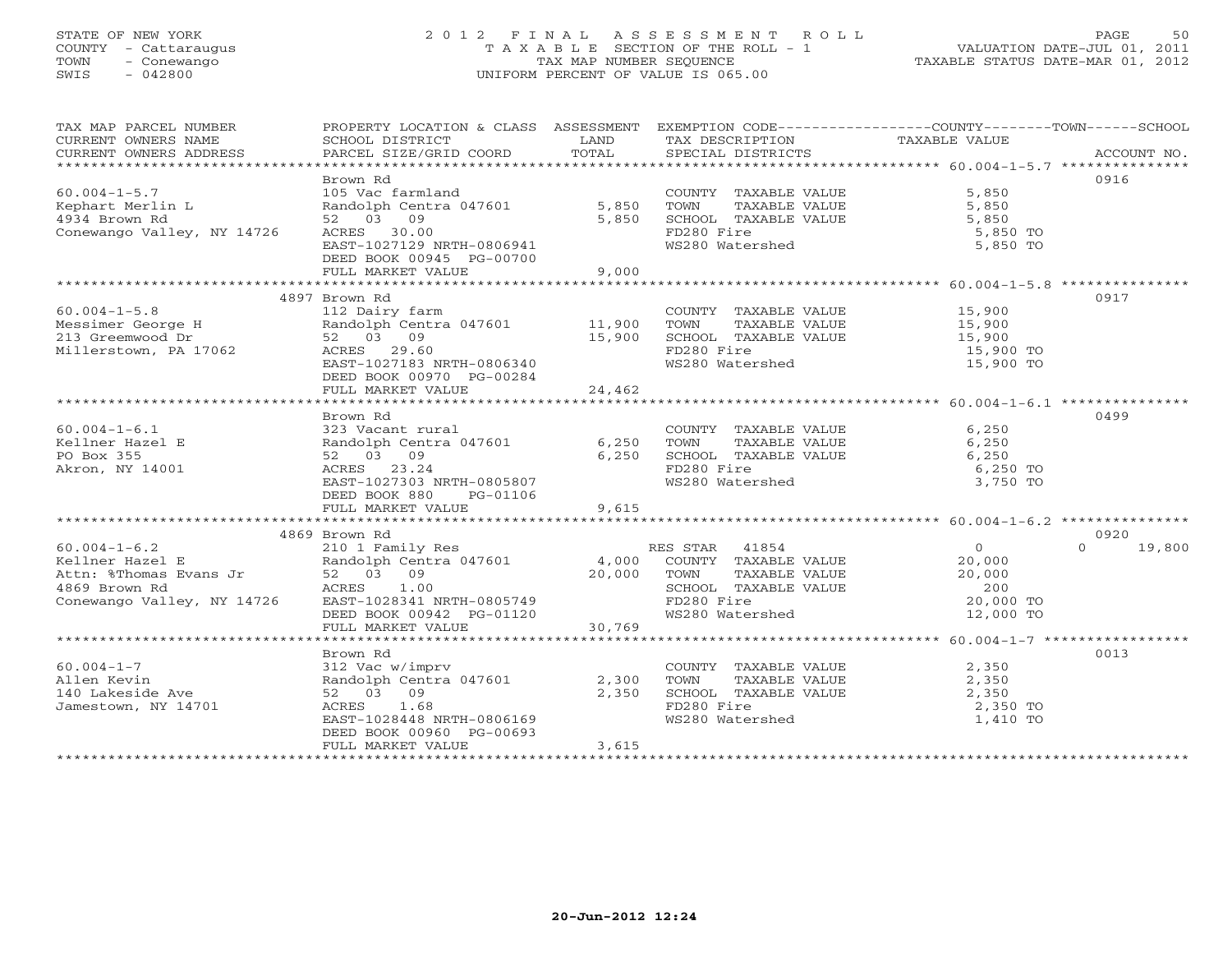# STATE OF NEW YORK 2 0 1 2 F I N A L A S S E S S M E N T R O L L PAGE 51 COUNTY - Cattaraugus T A X A B L E SECTION OF THE ROLL - 1 VALUATION DATE-JUL 01, 2011 TOWN - Conewango TAX MAP NUMBER SEQUENCE TAXABLE STATUS DATE-MAR 01, 2012 SWIS - 042800 UNIFORM PERCENT OF VALUE IS 065.00UNIFORM PERCENT OF VALUE IS 065.00

| TAX MAP PARCEL NUMBER                        | PROPERTY LOCATION & CLASS ASSESSMENT EXEMPTION CODE----------------COUNTY-------TOWN------SCHOOL |             |                               |                                                                             |                |                |
|----------------------------------------------|--------------------------------------------------------------------------------------------------|-------------|-------------------------------|-----------------------------------------------------------------------------|----------------|----------------|
|                                              |                                                                                                  |             |                               |                                                                             |                |                |
|                                              |                                                                                                  |             |                               |                                                                             |                |                |
|                                              |                                                                                                  |             |                               |                                                                             |                |                |
|                                              | 4934 Brown Rd                                                                                    |             |                               |                                                                             | 0648           |                |
| $60.004 - 1 - 8.1$                           | 210 1 Family Res                                                                                 |             | 41834<br>SR STAR              | $\overline{0}$                                                              | $\Omega$       | 31,200         |
|                                              |                                                                                                  |             |                               |                                                                             |                |                |
|                                              |                                                                                                  | 31,200 TOWN |                               |                                                                             |                |                |
| Conewango Valley, NY 14726 ACRES             | ACRES 2.27<br>EAST-1028461 NRTH-0806710                                                          |             |                               | TOWN TAXABLE VALUE 31,200<br>SCHOOL TAXABLE VALUE 0<br>FD280 Fire 31,200 TO |                |                |
|                                              |                                                                                                  |             | FD280 Fire                    |                                                                             |                |                |
|                                              | DEED BOOK 00945 PG-00429<br>FULL MARKET VALUE 48,000                                             |             | WS280 Watershed WS280 Water   | 18,720 TO                                                                   |                |                |
|                                              |                                                                                                  |             |                               |                                                                             |                |                |
|                                              |                                                                                                  |             |                               |                                                                             |                |                |
|                                              | 210 1 Family Res<br>Randolph Centra 047601 2,600 AGED C 41802<br>52 03 09 23.600 SR STAR 11924   |             |                               |                                                                             | 0356           |                |
| $60.004 - 1 - 8.2$                           |                                                                                                  |             |                               | 5,900                                                                       | 5,900          | $\overline{0}$ |
|                                              |                                                                                                  |             |                               |                                                                             | $\overline{O}$ | $\overline{0}$ |
|                                              |                                                                                                  |             |                               |                                                                             | $\Omega$       | 23,600         |
|                                              |                                                                                                  |             |                               |                                                                             |                |                |
|                                              |                                                                                                  |             |                               |                                                                             |                |                |
|                                              |                                                                                                  |             |                               |                                                                             |                |                |
|                                              |                                                                                                  |             |                               |                                                                             |                |                |
|                                              |                                                                                                  |             |                               |                                                                             |                |                |
|                                              |                                                                                                  |             |                               |                                                                             | 0330           |                |
|                                              | 4949 Nys Rte 241                                                                                 |             |                               |                                                                             |                |                |
|                                              |                                                                                                  |             |                               |                                                                             | $\Omega$       | 41,050         |
|                                              |                                                                                                  |             |                               |                                                                             |                |                |
| Conewango Valley, NY 14726 L/p 786-487 & 491 |                                                                                                  |             |                               | TOWN TAAADDE VALUE<br>SCHOOL TAXABLE VALUE 21,950<br>TD300 Fire 63,000 TO   |                |                |
|                                              | Ff 300.00                                                                                        |             |                               |                                                                             |                |                |
|                                              | 2.60<br>ACRES                                                                                    |             | WS280 Watershed               | 37,800 TO                                                                   |                |                |
|                                              | EAST-1029732 NRTH-0806217                                                                        |             |                               |                                                                             |                |                |
|                                              | DEED BOOK 614<br>PG-00088                                                                        |             |                               |                                                                             |                |                |
|                                              | FULL MARKET VALUE                                                                                | 96,923      |                               |                                                                             |                |                |
|                                              |                                                                                                  |             |                               |                                                                             |                |                |
|                                              | Nys Rte 241                                                                                      |             |                               |                                                                             | 0107           |                |
| $60.004 - 1 - 10.1$                          | 105 Vac farmland                                                                                 |             |                               | COUNTY TAXABLE VALUE 15,950                                                 |                |                |
| Cowen Warren L                               | Randolph Centra 047601 15,950                                                                    |             | TOWN                          | TAXABLE VALUE 15,950                                                        |                |                |
| Cowen Rena A                                 | 45 03 09                                                                                         |             |                               |                                                                             |                |                |
| 5164 Us Rte 62                               | 15,950<br>ACRES 45.72                                                                            |             |                               | SCHOOL TAXABLE VALUE 15,950<br>FD280 Fire 15,950 TO                         |                |                |
| Conewango Valley, NY 14726                   | EAST-1029906 NRTH-0808001                                                                        |             | FD280 Fire<br>WS280 Watershed | 9,570 TO                                                                    |                |                |
|                                              | DEED BOOK 747<br>PG-00225                                                                        |             |                               |                                                                             |                |                |
| MAY BE SUBJECT TO PAYMENT                    | FULL MARKET VALUE                                                                                | 24,538      |                               |                                                                             |                |                |
| UNDER AGDIST LAW TIL 2019                    |                                                                                                  |             |                               |                                                                             |                |                |
|                                              |                                                                                                  |             |                               |                                                                             |                |                |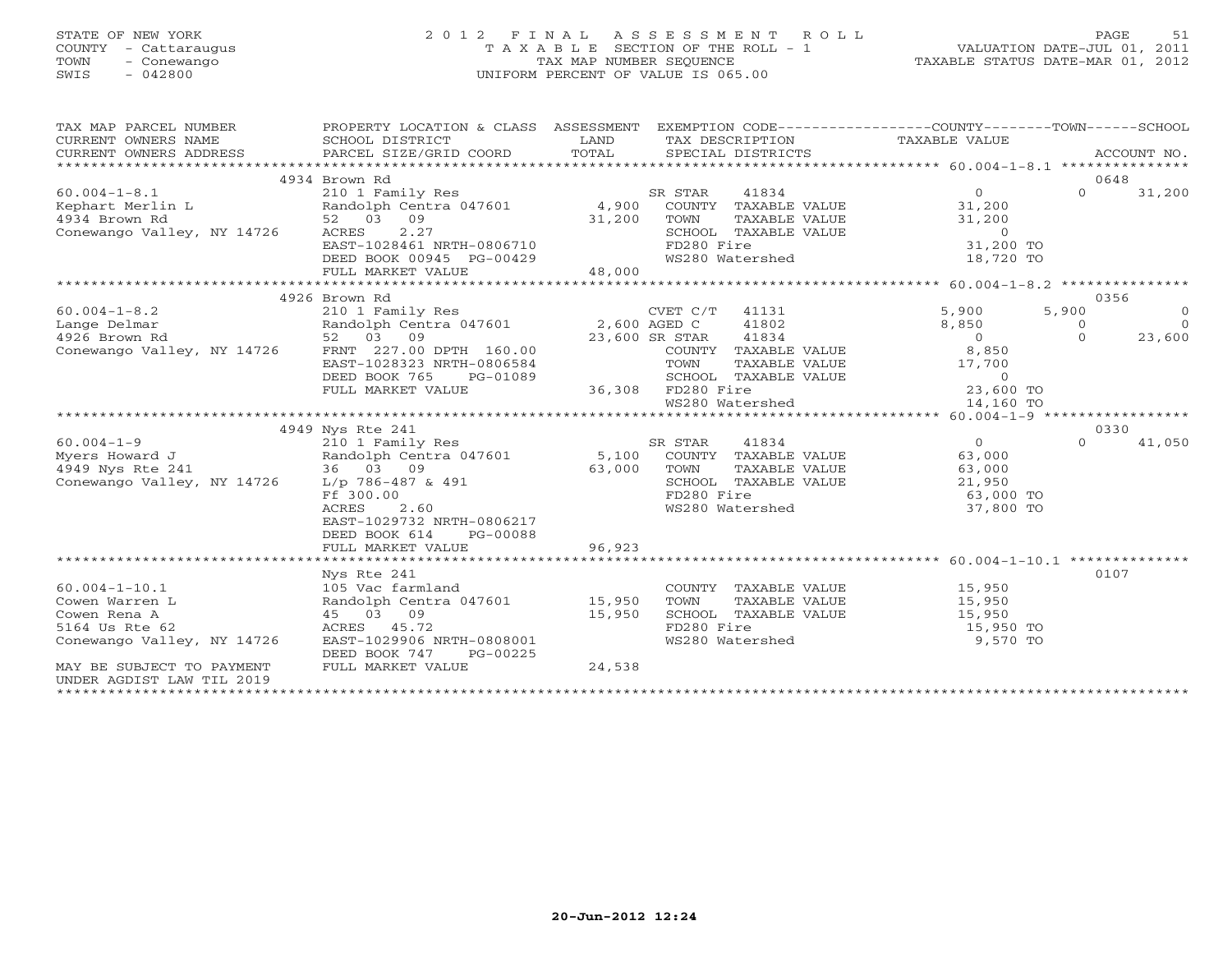# STATE OF NEW YORK 2 0 1 2 F I N A L A S S E S S M E N T R O L L PAGE 52 COUNTY - Cattaraugus T A X A B L E SECTION OF THE ROLL - 1 VALUATION DATE-JUL 01, 2011 TOWN - Conewango TAX MAP NUMBER SEQUENCE TAXABLE STATUS DATE-MAR 01, 2012 SWIS - 042800 UNIFORM PERCENT OF VALUE IS 065.00UNIFORM PERCENT OF VALUE IS 065.00

| TAX MAP PARCEL NUMBER                                                                                                                    | PROPERTY LOCATION & CLASS ASSESSMENT EXEMPTION CODE----------------COUNTY-------TOWN------SCHOOL                   |        |                                                                             |                                                                                                                                                                                       |          |               |
|------------------------------------------------------------------------------------------------------------------------------------------|--------------------------------------------------------------------------------------------------------------------|--------|-----------------------------------------------------------------------------|---------------------------------------------------------------------------------------------------------------------------------------------------------------------------------------|----------|---------------|
| CURRENT OWNERS NAME                                                                                                                      |                                                                                                                    |        |                                                                             |                                                                                                                                                                                       |          |               |
|                                                                                                                                          |                                                                                                                    |        |                                                                             |                                                                                                                                                                                       |          |               |
|                                                                                                                                          |                                                                                                                    |        |                                                                             |                                                                                                                                                                                       |          |               |
|                                                                                                                                          | 4982 Nys Rte 241                                                                                                   |        |                                                                             |                                                                                                                                                                                       | 0299     |               |
|                                                                                                                                          |                                                                                                                    |        |                                                                             |                                                                                                                                                                                       | $\Omega$ | 19,800        |
|                                                                                                                                          |                                                                                                                    |        |                                                                             |                                                                                                                                                                                       |          |               |
|                                                                                                                                          |                                                                                                                    |        |                                                                             |                                                                                                                                                                                       |          |               |
|                                                                                                                                          |                                                                                                                    |        |                                                                             |                                                                                                                                                                                       |          |               |
|                                                                                                                                          |                                                                                                                    |        | SCHOOL TAXABLE VALUE<br>FD280 Fire<br>WS280 Watershed                       | $\begin{tabular}{llllll} \bf 41854 & 0 \\ \bf TAXABLE \rm~VALUE & 40,400 \\ \bf TAXABLE \rm~VALUE & 40,400 \\ \bf TAXABLE \rm~VALUE & 20,600 \\ \bf 1re & 40,400~TO \\ \end{tabular}$ |          |               |
|                                                                                                                                          |                                                                                                                    |        |                                                                             | 24,240 TO                                                                                                                                                                             |          |               |
|                                                                                                                                          |                                                                                                                    |        |                                                                             |                                                                                                                                                                                       |          |               |
|                                                                                                                                          |                                                                                                                    |        |                                                                             |                                                                                                                                                                                       |          |               |
|                                                                                                                                          | 4962 Nys Rte 241                                                                                                   |        |                                                                             |                                                                                                                                                                                       | 0613     |               |
| $60.004 - 1 - 12$                                                                                                                        | 210 1 Family Res                                                                                                   |        | RES STAR 41854                                                              | $\bigcirc$                                                                                                                                                                            |          | $0 \t 19,800$ |
| 60.004-1-12<br>Kibler Douglas E Randolph Centra 047601 4,600<br>4,600 4962 Nys Rte 241 36 03 09 20,000<br>Conewango, NY 14726 ACRES 1.95 |                                                                                                                    |        | COUNTY TAXABLE VALUE 20,000                                                 |                                                                                                                                                                                       |          |               |
|                                                                                                                                          |                                                                                                                    |        | TOWN                                                                        | 20,000                                                                                                                                                                                |          |               |
|                                                                                                                                          |                                                                                                                    |        | TOWN TAXABLE VALUE<br>SCHOOL TAXABLE VALUE<br>FD280 Fire<br>WS280 Watershed | 200<br>20,000 TO                                                                                                                                                                      |          |               |
|                                                                                                                                          |                                                                                                                    |        |                                                                             |                                                                                                                                                                                       |          |               |
|                                                                                                                                          |                                                                                                                    |        |                                                                             | 8,000 TO                                                                                                                                                                              |          |               |
|                                                                                                                                          | 36 03 09 20,000<br>ACRES 1.95<br>EAST-1029840 NRTH-0806563<br>DEED BOOK 00925 PG-00642<br>FULL MARKET VALUE 30,769 |        |                                                                             |                                                                                                                                                                                       |          |               |
|                                                                                                                                          |                                                                                                                    |        |                                                                             |                                                                                                                                                                                       |          |               |
|                                                                                                                                          | 4758 Brown Rd                                                                                                      |        |                                                                             |                                                                                                                                                                                       | 0896     |               |
| $60.004 - 1 - 13.2$                                                                                                                      | 210 1 Family Res                                                                                                   |        | COUNTY TAXABLE VALUE 53,750                                                 |                                                                                                                                                                                       |          |               |
|                                                                                                                                          |                                                                                                                    |        | TOWN TAXABLE VALUE<br>SCHOOL TAXABLE VALUE                                  |                                                                                                                                                                                       |          |               |
|                                                                                                                                          |                                                                                                                    |        |                                                                             | 53,750<br>53,750                                                                                                                                                                      |          |               |
|                                                                                                                                          |                                                                                                                    |        | FD280 Fire<br>WS280 Watershed 62,250 TO                                     |                                                                                                                                                                                       |          |               |
|                                                                                                                                          |                                                                                                                    |        |                                                                             |                                                                                                                                                                                       |          |               |
|                                                                                                                                          | EAST-1030451 NRTH-0803504                                                                                          |        |                                                                             |                                                                                                                                                                                       |          |               |
|                                                                                                                                          | DEED BOOK 999<br>$PG-55$                                                                                           |        |                                                                             |                                                                                                                                                                                       |          |               |
|                                                                                                                                          | FULL MARKET VALUE                                                                                                  | 82,692 |                                                                             |                                                                                                                                                                                       |          |               |
|                                                                                                                                          |                                                                                                                    |        |                                                                             |                                                                                                                                                                                       |          |               |
|                                                                                                                                          |                                                                                                                    |        |                                                                             |                                                                                                                                                                                       | 0946     |               |
|                                                                                                                                          |                                                                                                                    |        |                                                                             | 0<br>90,750<br>90,750                                                                                                                                                                 | $\Omega$ | 19,800        |
|                                                                                                                                          |                                                                                                                    |        |                                                                             |                                                                                                                                                                                       |          |               |
|                                                                                                                                          |                                                                                                                    |        | TUWN IAADDE VILLE<br>SCHOOL TAXABLE VALUE 70,950<br>ED280 Fire 90,750 TO    |                                                                                                                                                                                       |          |               |
|                                                                                                                                          |                                                                                                                    |        |                                                                             |                                                                                                                                                                                       |          |               |
|                                                                                                                                          |                                                                                                                    |        |                                                                             | 54,450 TO                                                                                                                                                                             |          |               |
|                                                                                                                                          |                                                                                                                    |        |                                                                             |                                                                                                                                                                                       |          |               |
|                                                                                                                                          |                                                                                                                    |        |                                                                             |                                                                                                                                                                                       |          |               |
|                                                                                                                                          | Nys Rte 241                                                                                                        |        |                                                                             |                                                                                                                                                                                       | 0947     |               |
| $60.004 - 1 - 13.4$                                                                                                                      |                                                                                                                    |        |                                                                             |                                                                                                                                                                                       |          |               |
| Johnson David S                                                                                                                          |                                                                                                                    |        | COUNTY TAXABLE VALUE 12,800<br>TOWN TAXABLE VALUE 12,800                    |                                                                                                                                                                                       |          |               |
| Johnson Mary B                                                                                                                           | 105 Vac farmland<br>Randolph Centra 047601 12,800 TOWN<br>36 03 09 12,800 SCHOOL<br>ACRES 77.10 FD280 F            |        |                                                                             |                                                                                                                                                                                       |          |               |
|                                                                                                                                          |                                                                                                                    |        | SCHOOL TAXABLE VALUE 12,800<br>FD280 Fire 12,800 TO                         |                                                                                                                                                                                       |          |               |
|                                                                                                                                          |                                                                                                                    |        | WS280 Watershed                                                             | 7,680 TO                                                                                                                                                                              |          |               |
|                                                                                                                                          | DEED BOOK 00967 PG-00523                                                                                           |        |                                                                             |                                                                                                                                                                                       |          |               |
|                                                                                                                                          | FULL MARKET VALUE                                                                                                  | 19,692 |                                                                             |                                                                                                                                                                                       |          |               |
|                                                                                                                                          |                                                                                                                    |        |                                                                             |                                                                                                                                                                                       |          |               |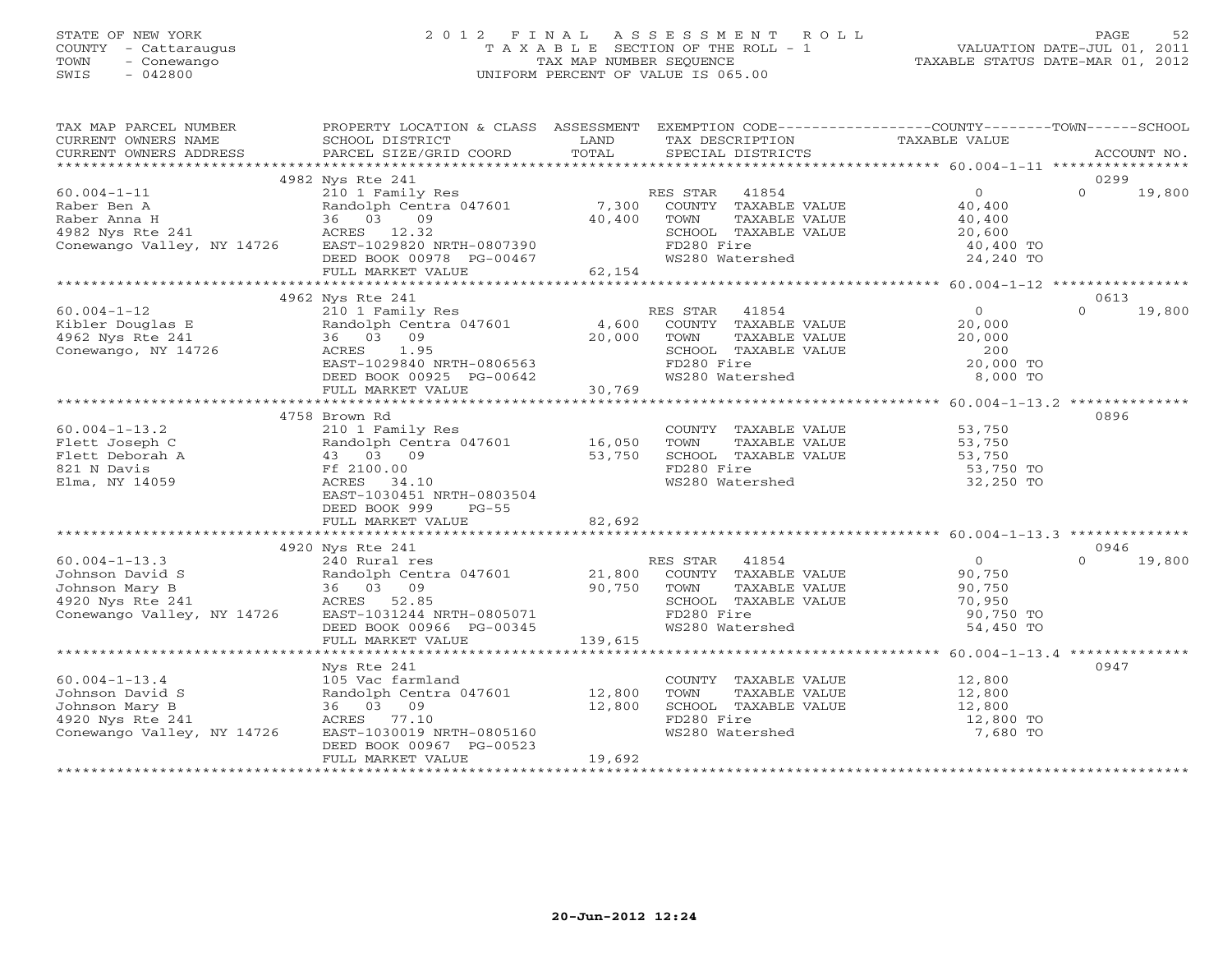# STATE OF NEW YORK 2 0 1 2 F I N A L A S S E S S M E N T R O L L PAGE 53 COUNTY - Cattaraugus T A X A B L E SECTION OF THE ROLL - 1 VALUATION DATE-JUL 01, 2011 TOWN - Conewango TAX MAP NUMBER SEQUENCE TAXABLE STATUS DATE-MAR 01, 2012 SWIS - 042800 UNIFORM PERCENT OF VALUE IS 065.00UNIFORM PERCENT OF VALUE IS 065.00

| TAX MAP PARCEL NUMBER                                                                                                                                                                                                                                                    | PROPERTY LOCATION & CLASS ASSESSMENT EXEMPTION CODE----------------COUNTY-------TOWN------SCHOOL |        |                      |      |
|--------------------------------------------------------------------------------------------------------------------------------------------------------------------------------------------------------------------------------------------------------------------------|--------------------------------------------------------------------------------------------------|--------|----------------------|------|
|                                                                                                                                                                                                                                                                          |                                                                                                  |        |                      |      |
|                                                                                                                                                                                                                                                                          |                                                                                                  |        |                      |      |
|                                                                                                                                                                                                                                                                          |                                                                                                  |        |                      |      |
|                                                                                                                                                                                                                                                                          |                                                                                                  |        |                      | 0448 |
|                                                                                                                                                                                                                                                                          |                                                                                                  |        |                      |      |
|                                                                                                                                                                                                                                                                          |                                                                                                  |        |                      |      |
|                                                                                                                                                                                                                                                                          |                                                                                                  |        |                      |      |
|                                                                                                                                                                                                                                                                          |                                                                                                  |        |                      |      |
|                                                                                                                                                                                                                                                                          |                                                                                                  |        | 1,800 TO<br>1,080 TO |      |
|                                                                                                                                                                                                                                                                          |                                                                                                  |        |                      |      |
|                                                                                                                                                                                                                                                                          | FULL MARKET VALUE                                                                                | 2,769  |                      |      |
|                                                                                                                                                                                                                                                                          |                                                                                                  |        |                      |      |
|                                                                                                                                                                                                                                                                          | Brown Rd                                                                                         |        |                      | 0641 |
|                                                                                                                                                                                                                                                                          |                                                                                                  |        |                      |      |
|                                                                                                                                                                                                                                                                          |                                                                                                  |        |                      |      |
|                                                                                                                                                                                                                                                                          |                                                                                                  |        |                      |      |
|                                                                                                                                                                                                                                                                          |                                                                                                  |        | 1,500 TO             |      |
| 60.004-1-14.2<br>Oneil Robert<br>Oneil Robert<br>Oneil Dolores M 311 Res vac land - WTRFNT<br>Oneil Dolores M 52 03 09<br>472 Tremaine Ave FRNT 75.00 DPTH 190.00<br>ERNT 75.00 DPTH 190.00<br>ERNT 75.00 DPTH 190.00<br>ERNT 75.00 DPTH 190.0                           |                                                                                                  |        | 900 TO               |      |
|                                                                                                                                                                                                                                                                          | DEED BOOK 807 PG-00345                                                                           |        |                      |      |
|                                                                                                                                                                                                                                                                          | FULL MARKET VALUE                                                                                | 2,308  |                      |      |
|                                                                                                                                                                                                                                                                          |                                                                                                  |        |                      |      |
|                                                                                                                                                                                                                                                                          | 4814 Brown Rd                                                                                    |        |                      | 0636 |
|                                                                                                                                                                                                                                                                          |                                                                                                  |        |                      |      |
|                                                                                                                                                                                                                                                                          |                                                                                                  |        |                      |      |
|                                                                                                                                                                                                                                                                          |                                                                                                  |        |                      |      |
|                                                                                                                                                                                                                                                                          |                                                                                                  |        |                      |      |
|                                                                                                                                                                                                                                                                          |                                                                                                  |        |                      |      |
|                                                                                                                                                                                                                                                                          |                                                                                                  |        |                      |      |
|                                                                                                                                                                                                                                                                          | DEED BOOK 00936 PG-00797                                                                         |        |                      |      |
|                                                                                                                                                                                                                                                                          | FULL MARKET VALUE                                                                                | 40,769 |                      |      |
|                                                                                                                                                                                                                                                                          |                                                                                                  |        |                      |      |
|                                                                                                                                                                                                                                                                          | 4770 Brown Rd                                                                                    |        |                      | 0281 |
|                                                                                                                                                                                                                                                                          |                                                                                                  |        |                      |      |
|                                                                                                                                                                                                                                                                          |                                                                                                  |        |                      |      |
|                                                                                                                                                                                                                                                                          |                                                                                                  |        |                      |      |
|                                                                                                                                                                                                                                                                          |                                                                                                  |        |                      |      |
|                                                                                                                                                                                                                                                                          |                                                                                                  |        |                      |      |
|                                                                                                                                                                                                                                                                          |                                                                                                  |        |                      |      |
|                                                                                                                                                                                                                                                                          |                                                                                                  |        |                      |      |
|                                                                                                                                                                                                                                                                          |                                                                                                  |        |                      |      |
|                                                                                                                                                                                                                                                                          | Brown Rd                                                                                         |        |                      | 0177 |
|                                                                                                                                                                                                                                                                          |                                                                                                  |        |                      |      |
|                                                                                                                                                                                                                                                                          |                                                                                                  |        |                      |      |
| $Martin$ Paul A<br>$Martin$ Paul A<br>$Martin$ COUNTY TAXABLE VALUE<br>$Martin$ COUNTY TAXABLE VALUE<br>$Martin$ COUNTY TAXABLE VALUE<br>$Martin$ COUNTY TAXABLE VALUE<br>$Martin$ COUNTY TAXABLE VALUE<br>$Martin$ COUNTY TAXABLE VALUE<br>$Martin$ COUNTY TAXABLE VALU |                                                                                                  |        |                      |      |
|                                                                                                                                                                                                                                                                          |                                                                                                  |        |                      |      |
|                                                                                                                                                                                                                                                                          |                                                                                                  |        |                      |      |
|                                                                                                                                                                                                                                                                          | DEED BOOK 3225 PG-2001                                                                           |        |                      |      |
|                                                                                                                                                                                                                                                                          | FULL MARKET VALUE                                                                                | 4,923  |                      |      |
|                                                                                                                                                                                                                                                                          |                                                                                                  |        |                      |      |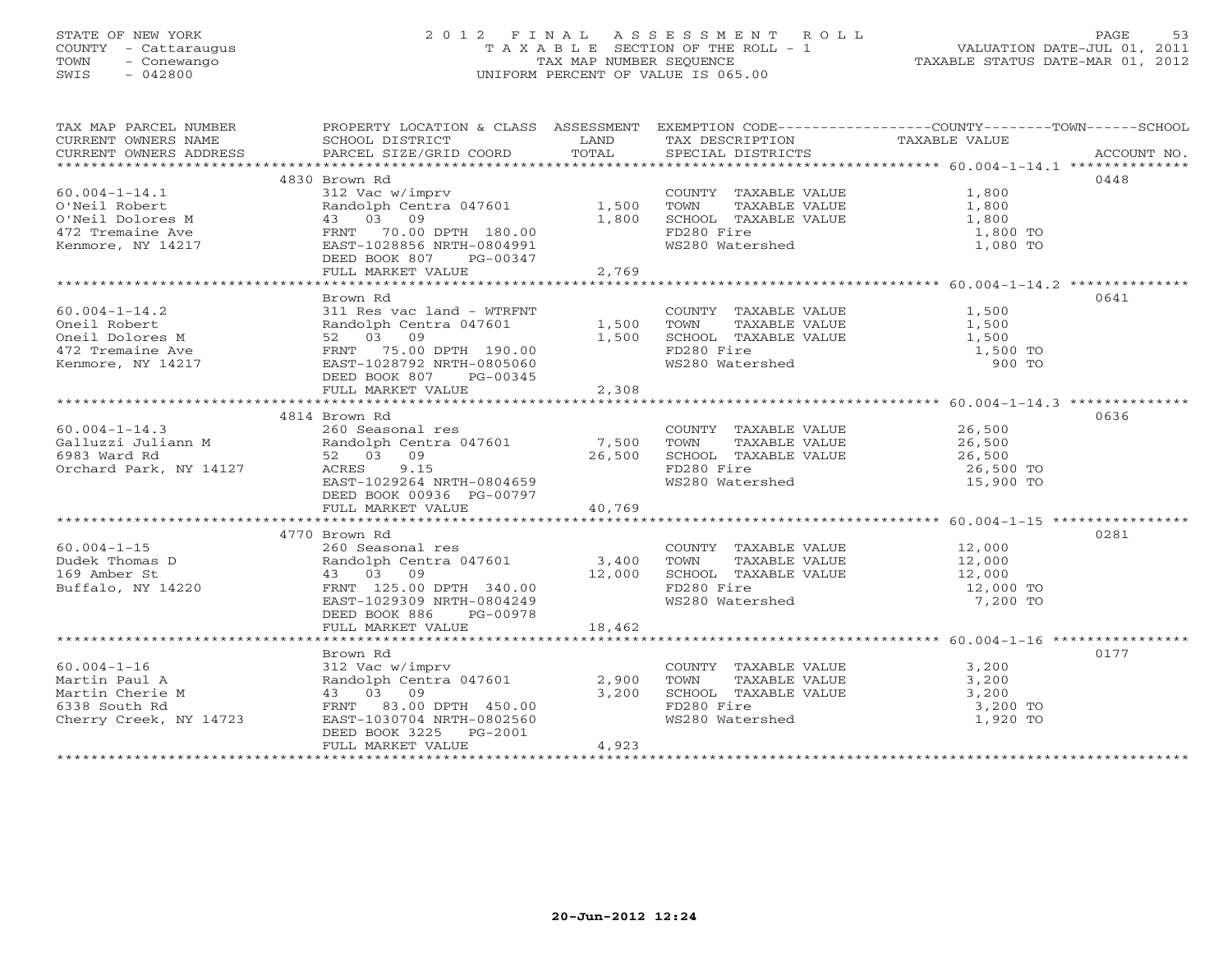# STATE OF NEW YORK 2 0 1 2 F I N A L A S S E S S M E N T R O L L PAGE 54 COUNTY - Cattaraugus T A X A B L E SECTION OF THE ROLL - 1 VALUATION DATE-JUL 01, 2011 TOWN - Conewango TAX MAP NUMBER SEQUENCE TAXABLE STATUS DATE-MAR 01, 2012 SWIS - 042800 UNIFORM PERCENT OF VALUE IS 065.00UNIFORM PERCENT OF VALUE IS 065.00

| TAX MAP PARCEL NUMBER                                                                                                                                                                                                                                  | PROPERTY LOCATION & CLASS ASSESSMENT EXEMPTION CODE----------------COUNTY-------TOWN------SCHOOL                                 |          |                                                                              |                     |       |
|--------------------------------------------------------------------------------------------------------------------------------------------------------------------------------------------------------------------------------------------------------|----------------------------------------------------------------------------------------------------------------------------------|----------|------------------------------------------------------------------------------|---------------------|-------|
| CURRENT OWNERS NAME                                                                                                                                                                                                                                    |                                                                                                                                  |          | TAX DESCRIPTION TAXABLE VALUE                                                |                     |       |
| CURRENT OWNERS ADDRESS<br>CUNNERIT OWNERS ADDRESS FORCEL SIZE/GRID COORD FOTAL SECIAL DISTRICTS FOR THE PROCOUNT NO.<br>CURRENT OWNERS ADDRESS FORCEL SIZE/GRID COORD TOTAL SECIAL DISTRICTS FOR PORT PORT ACCOUNT NO.                                 |                                                                                                                                  |          |                                                                              |                     |       |
|                                                                                                                                                                                                                                                        |                                                                                                                                  |          |                                                                              |                     |       |
|                                                                                                                                                                                                                                                        | Brown Rd                                                                                                                         |          |                                                                              |                     | 0500  |
| $60.004 - 1 - 17.1$                                                                                                                                                                                                                                    |                                                                                                                                  |          |                                                                              |                     |       |
| Kellner Hazel Young E                                                                                                                                                                                                                                  |                                                                                                                                  |          |                                                                              | 23,545<br>23,545    |       |
| Young Millard W                                                                                                                                                                                                                                        |                                                                                                                                  |          | SCHOOL TAXABLE VALUE 23,545                                                  |                     |       |
| PO Box 355                                                                                                                                                                                                                                             | 43 03 09<br>ACRES 470.90<br>EAST-1028159 P<br>43 03 09 23,545<br>ACRES 470.90 23,545<br>EAST-1028159 NRTH-0802594                |          | FD280 Fire                                                                   | 23,545 TO           |       |
| Akron, NY 14001                                                                                                                                                                                                                                        |                                                                                                                                  |          | WS280 Watershed                                                              | 14,127 TO           |       |
|                                                                                                                                                                                                                                                        | DEED BOOK 00993 PG-00663                                                                                                         |          |                                                                              |                     |       |
|                                                                                                                                                                                                                                                        | FULL MARKET VALUE                                                                                                                | 36,223   |                                                                              |                     |       |
|                                                                                                                                                                                                                                                        |                                                                                                                                  |          |                                                                              |                     |       |
|                                                                                                                                                                                                                                                        | 4646 Brown Rd (Off)                                                                                                              |          |                                                                              |                     | 0635  |
|                                                                                                                                                                                                                                                        |                                                                                                                                  |          |                                                                              |                     |       |
| $60.004 - 1 - 17.2$                                                                                                                                                                                                                                    | 270 Mfg housing                                                                                                                  |          | COUNTY TAXABLE VALUE<br>COUNTY<br>TOWN TAXABLE VALUE<br>SCHOOL TAXABLE VALUE | 8,400               |       |
|                                                                                                                                                                                                                                                        |                                                                                                                                  |          | --<br>TAXABLE VALUE<br>TAXARLE VALUE                                         | 8,400               |       |
|                                                                                                                                                                                                                                                        |                                                                                                                                  |          |                                                                              | 8,400               |       |
|                                                                                                                                                                                                                                                        |                                                                                                                                  |          |                                                                              | $8,400$ TO          |       |
|                                                                                                                                                                                                                                                        |                                                                                                                                  |          |                                                                              | 5,040 TO            |       |
|                                                                                                                                                                                                                                                        | DEED BOOK 4313 PG-7001                                                                                                           |          |                                                                              |                     |       |
|                                                                                                                                                                                                                                                        |                                                                                                                                  |          |                                                                              |                     |       |
|                                                                                                                                                                                                                                                        |                                                                                                                                  |          |                                                                              |                     |       |
|                                                                                                                                                                                                                                                        | 4492 Brown Rd                                                                                                                    |          |                                                                              |                     | 0757  |
|                                                                                                                                                                                                                                                        |                                                                                                                                  |          | COUNTY TAXABLE VALUE                                                         |                     |       |
|                                                                                                                                                                                                                                                        |                                                                                                                                  | 600 TOWN | TAXABLE VALUE                                                                | $7,200$<br>$7,200$  |       |
| 60.004-1-17.3<br>Kondrick Patrick J<br>Kondrick Karen M<br>156 Reeves Rd<br>Angola, NY 14006<br>270 Mfg housing<br>Randolph Centra 047601<br>270 Mfg housing<br>Centra 047601<br>270 Mfg housing<br>270 Mfg housing<br>270 Mfg housing<br>270 Mfg hous |                                                                                                                                  | 7,200    | SCHOOL TAXABLE VALUE                                                         | 7,200               |       |
|                                                                                                                                                                                                                                                        |                                                                                                                                  |          |                                                                              | 7,200 TO            |       |
|                                                                                                                                                                                                                                                        |                                                                                                                                  |          | FD280 Fire<br>WS280 Watershed                                                | 4,320 TO            |       |
|                                                                                                                                                                                                                                                        | DEED BOOK 6662    PG-7001                                                                                                        |          |                                                                              |                     |       |
|                                                                                                                                                                                                                                                        | FULL MARKET VALUE 11,077                                                                                                         |          |                                                                              |                     |       |
|                                                                                                                                                                                                                                                        |                                                                                                                                  |          |                                                                              |                     |       |
|                                                                                                                                                                                                                                                        | 4624 Brown Rd (Off)                                                                                                              |          |                                                                              |                     | 0758  |
| $60.004 - 1 - 17.4$                                                                                                                                                                                                                                    |                                                                                                                                  |          | COUNTY TAXABLE VALUE 12,500                                                  |                     |       |
|                                                                                                                                                                                                                                                        | 270 Mfg housing                                                                                                                  |          |                                                                              |                     |       |
|                                                                                                                                                                                                                                                        |                                                                                                                                  |          |                                                                              |                     |       |
|                                                                                                                                                                                                                                                        |                                                                                                                                  |          |                                                                              |                     |       |
| Montante Angelo C Randolph C Randolph C Randolph C Randolph C (12,500<br>Montante Michele R (12,500<br>4452 Valley View Ave (12,500<br>Hamburg, NY 14075 (2,500<br>Hamburg, NY 14075 (2,500<br>DEED BOOK 10665 PG-6002<br>DEED BOOK 10665              |                                                                                                                                  |          |                                                                              | 12,500 TO           |       |
|                                                                                                                                                                                                                                                        |                                                                                                                                  |          |                                                                              | 7,500 TO            |       |
|                                                                                                                                                                                                                                                        |                                                                                                                                  |          |                                                                              |                     |       |
|                                                                                                                                                                                                                                                        | FULL MARKET VALUE                                                                                                                | 19,231   |                                                                              |                     |       |
|                                                                                                                                                                                                                                                        |                                                                                                                                  |          |                                                                              |                     |       |
|                                                                                                                                                                                                                                                        | Dredge Rd                                                                                                                        |          |                                                                              |                     | 0132  |
| $60.004 - 1 - 18$                                                                                                                                                                                                                                      |                                                                                                                                  |          | AG DISTOUT 41730                                                             | 5,624<br>5,624      | 5,624 |
| Beaver Donald                                                                                                                                                                                                                                          | 105 Vac farmland<br>105 Vac farmland<br>Randolph Centra 047601 38,300 COUNTY TAXABLE VALUE<br>60 03 09 38,300 TOWN TAXABLE VALUE |          |                                                                              | 32,676              |       |
| Beaver Clarice                                                                                                                                                                                                                                         |                                                                                                                                  |          | TAXABLE VALUE                                                                | 32,676              |       |
| RD.                                                                                                                                                                                                                                                    |                                                                                                                                  |          | SCHOOL TAXABLE VALUE<br>FD280 Fire<br>WS280 Watershed                        |                     |       |
| Randolph, NY 14772                                                                                                                                                                                                                                     | muck farm<br>ACRES 158.52<br>EAST-1025222 NRTH-0802398                                                                           |          |                                                                              | 32,676<br>38,300 TO |       |
|                                                                                                                                                                                                                                                        |                                                                                                                                  |          |                                                                              | 22,980 TO           |       |
|                                                                                                                                                                                                                                                        | PG-00267                                                                                                                         |          |                                                                              |                     |       |
| MAY BE SUBJECT TO PAYMENT DEED BOOK 815 FUNDER AGDIST LAW TIL 2019 FULL MARKET VALUE                                                                                                                                                                   |                                                                                                                                  | 58,923   |                                                                              |                     |       |
|                                                                                                                                                                                                                                                        |                                                                                                                                  |          |                                                                              |                     |       |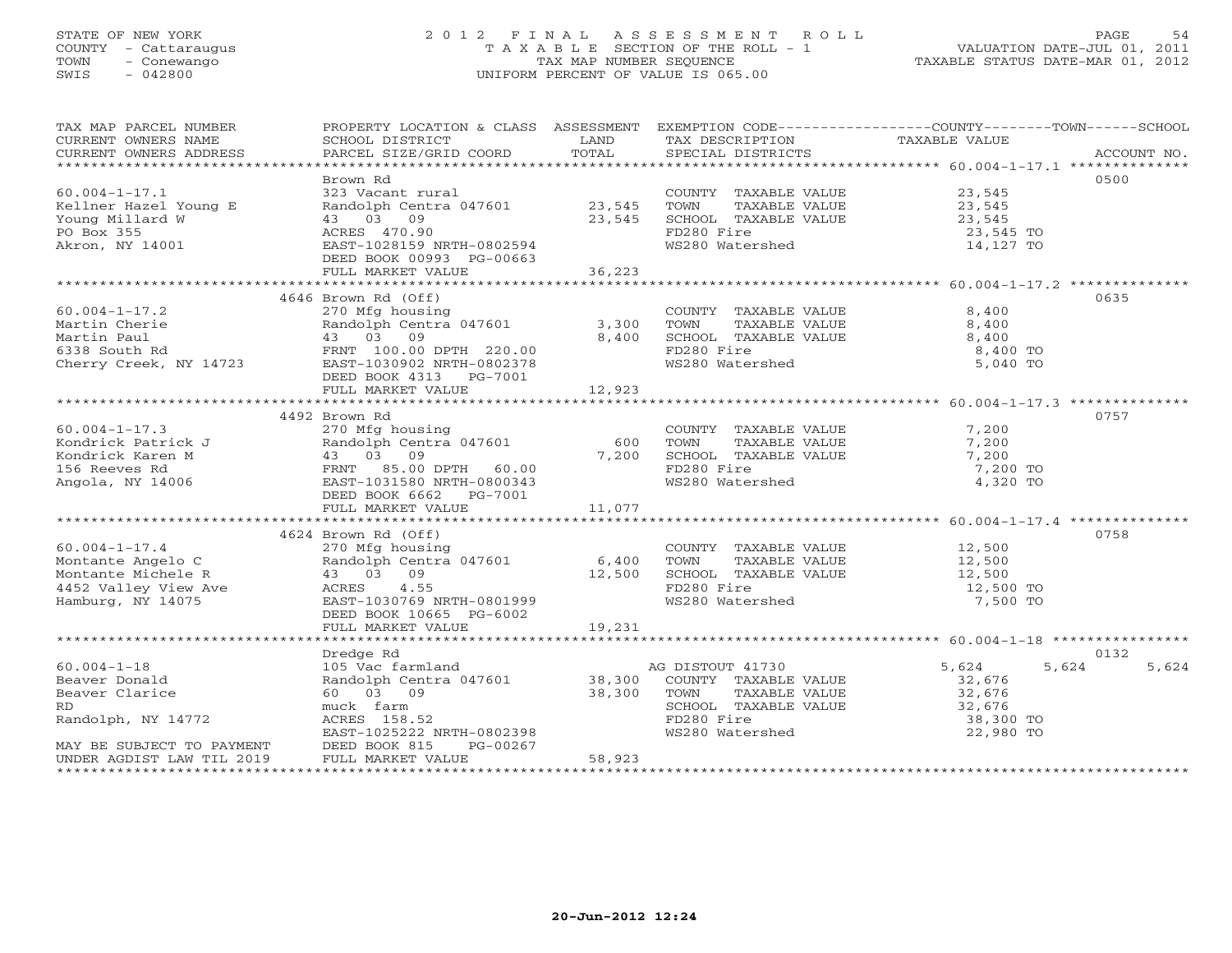# STATE OF NEW YORK 2 0 1 2 F I N A L A S S E S S M E N T R O L L PAGE 55 COUNTY - Cattaraugus T A X A B L E SECTION OF THE ROLL - 1 VALUATION DATE-JUL 01, 2011 TOWN - Conewango TAX MAP NUMBER SEQUENCE TAXABLE STATUS DATE-MAR 01, 2012 SWIS - 042800 UNIFORM PERCENT OF VALUE IS 065.00UNIFORM PERCENT OF VALUE IS 065.00

| TAX MAP PARCEL NUMBER<br>CURRENT OWNERS NAME<br>CURRENT OWNERS ADDRESS | PROPERTY LOCATION & CLASS ASSESSMENT<br>SCHOOL DISTRICT<br>PARCEL SIZE/GRID COORD | LAND<br>TOTAL | EXEMPTION CODE-----------------COUNTY-------TOWN------SCHOOL<br>TAX DESCRIPTION<br>SPECIAL DISTRICTS | TAXABLE VALUE            | ACCOUNT NO.                |
|------------------------------------------------------------------------|-----------------------------------------------------------------------------------|---------------|------------------------------------------------------------------------------------------------------|--------------------------|----------------------------|
| **********************                                                 |                                                                                   |               |                                                                                                      |                          |                            |
|                                                                        | Lower Bush Rd                                                                     |               |                                                                                                      |                          | 0476                       |
| $60.004 - 1 - 19.1$                                                    | 120 Field crops                                                                   |               | COUNTY TAXABLE VALUE                                                                                 | 14,800                   |                            |
| Hettenbaugh Daniel S                                                   | Randolph Centra 047601                                                            | 14,800        | TOWN<br>TAXABLE VALUE                                                                                | 14,800                   |                            |
| Hettenbaugh Susan B                                                    | 51/59 03 09                                                                       | 14,800        | SCHOOL TAXABLE VALUE                                                                                 | 14,800                   |                            |
| 4231 Goodwin Landing Rd                                                | ACRES 53.95                                                                       |               | FD280 Fire                                                                                           | 14,800 TO                |                            |
| Kennedy, NY 14747                                                      | EAST-1023629 NRTH-0802809                                                         |               | WS280 Watershed                                                                                      | 8,880 TO                 |                            |
|                                                                        | DEED BOOK 16887 PG-2001                                                           |               |                                                                                                      |                          |                            |
|                                                                        | FULL MARKET VALUE                                                                 | 22,769        |                                                                                                      |                          |                            |
|                                                                        |                                                                                   |               |                                                                                                      |                          |                            |
|                                                                        | 4489 Lower Bush Rd                                                                |               |                                                                                                      |                          | 1007                       |
| $60.004 - 1 - 19.2$                                                    | 210 1 Family Res                                                                  |               | RES STAR<br>41854                                                                                    | $\overline{0}$           | 19,800<br>$\Omega$         |
| Manis Michael A                                                        | Randolph Centra 047601                                                            | 7,000         | COUNTY TAXABLE VALUE                                                                                 | 37,775                   |                            |
| 4489 Lower Bush Rd                                                     | 09<br>59 03                                                                       | 37,775        | TOWN<br>TAXABLE VALUE                                                                                | 37,775                   |                            |
| Kennedy, NY 14747                                                      | ACRES<br>5.90 BANK<br>026                                                         |               | SCHOOL TAXABLE VALUE                                                                                 | 17,975                   |                            |
|                                                                        | EAST-1022969 NRTH-0801438                                                         |               | FD280 Fire                                                                                           | 37,775 TO                |                            |
|                                                                        | DEED BOOK 1026 PG-178                                                             |               | WS280 Watershed                                                                                      | 22,665 TO                |                            |
|                                                                        | FULL MARKET VALUE                                                                 | 58,115        |                                                                                                      |                          |                            |
|                                                                        |                                                                                   |               |                                                                                                      |                          |                            |
|                                                                        | 4449 Lower Bush Rd                                                                |               |                                                                                                      |                          | 0235                       |
| $60.004 - 1 - 20.1$                                                    | 112 Dairy farm                                                                    |               | SILO T/C/S 42100                                                                                     | 700                      | 700<br>700                 |
| Kinney<br>est Doris I                                                  | Randolph Centra 047601                                                            | 17,900        | COUNTY TAXABLE VALUE                                                                                 | 36,200                   |                            |
| 4449 Lower Bush Rd                                                     | 59 03 09                                                                          | 36,900        | TOWN<br>TAXABLE VALUE                                                                                | 36,200                   |                            |
| Kennedy, NY 14747                                                      | Lot 50-51                                                                         |               | SCHOOL TAXABLE VALUE                                                                                 | 36,200                   |                            |
|                                                                        | ACRES 83.80                                                                       |               | FD280 Fire                                                                                           | 36,900 TO                |                            |
|                                                                        | EAST-1023852 NRTH-0800871                                                         |               | WS280 Watershed                                                                                      | 22,140 TO                |                            |
|                                                                        | DEED BOOK 13714 PG-4001                                                           |               |                                                                                                      |                          |                            |
|                                                                        | FULL MARKET VALUE                                                                 | 56,769        |                                                                                                      |                          |                            |
|                                                                        |                                                                                   |               |                                                                                                      |                          |                            |
|                                                                        | 4458 Lower Bush Rd                                                                |               |                                                                                                      |                          | 0962<br>19,800<br>$\Omega$ |
| $60.004 - 1 - 20.2$<br>Stakelum Ann M                                  | 270 Mfg housing<br>Randolph Centra 047601                                         |               | RES STAR 41854                                                                                       | $\overline{0}$<br>24,900 |                            |
| 4458 Lower Bush Rd                                                     | 51 03 09                                                                          | 24,900        | 4,700 COUNTY TAXABLE VALUE<br>TOWN<br>TAXABLE VALUE                                                  |                          |                            |
| Kennedy, NY 14747                                                      | Ff 275.0                                                                          |               | SCHOOL TAXABLE VALUE                                                                                 | 24,900<br>5,100          |                            |
|                                                                        | 1.35<br>ACRES                                                                     |               | FD280 Fire                                                                                           | 24,900 TO                |                            |
|                                                                        | EAST-1023296 NRTH-0800975                                                         |               | WS280 Watershed                                                                                      | 14,940 TO                |                            |
|                                                                        | DEED BOOK 00982 PG-00242                                                          |               |                                                                                                      |                          |                            |
|                                                                        | FULL MARKET VALUE                                                                 | 38,308        |                                                                                                      |                          |                            |
|                                                                        |                                                                                   |               |                                                                                                      |                          |                            |
|                                                                        | 4449 Lower Bush Rd                                                                |               |                                                                                                      |                          | 1062                       |
| $60.004 - 1 - 20.3$                                                    | 112 Dairy farm                                                                    |               | COUNTY TAXABLE VALUE                                                                                 | 3,500                    |                            |
| Stakelum Ann M                                                         | Randolph Centra 047601                                                            | 3,500         | TOWN<br>TAXABLE VALUE                                                                                | 3,500                    |                            |
| 4458 Lower Bush Rd                                                     | 59 03 09                                                                          | 3,500         | SCHOOL TAXABLE VALUE                                                                                 | 3,500                    |                            |
| Kennedy, NY 14747                                                      | Lot $50-51$                                                                       |               | FD280 Fire                                                                                           | 3,500 TO                 |                            |
|                                                                        | ACRES<br>6.45                                                                     |               | WS280 Watershed                                                                                      | 2,100 TO                 |                            |
|                                                                        | EAST-1023358 NRTH-0801444                                                         |               |                                                                                                      |                          |                            |
|                                                                        | DEED BOOK 13714 PG-4001                                                           |               |                                                                                                      |                          |                            |
|                                                                        | FULL MARKET VALUE                                                                 | 5,385         |                                                                                                      |                          |                            |
|                                                                        |                                                                                   |               |                                                                                                      |                          |                            |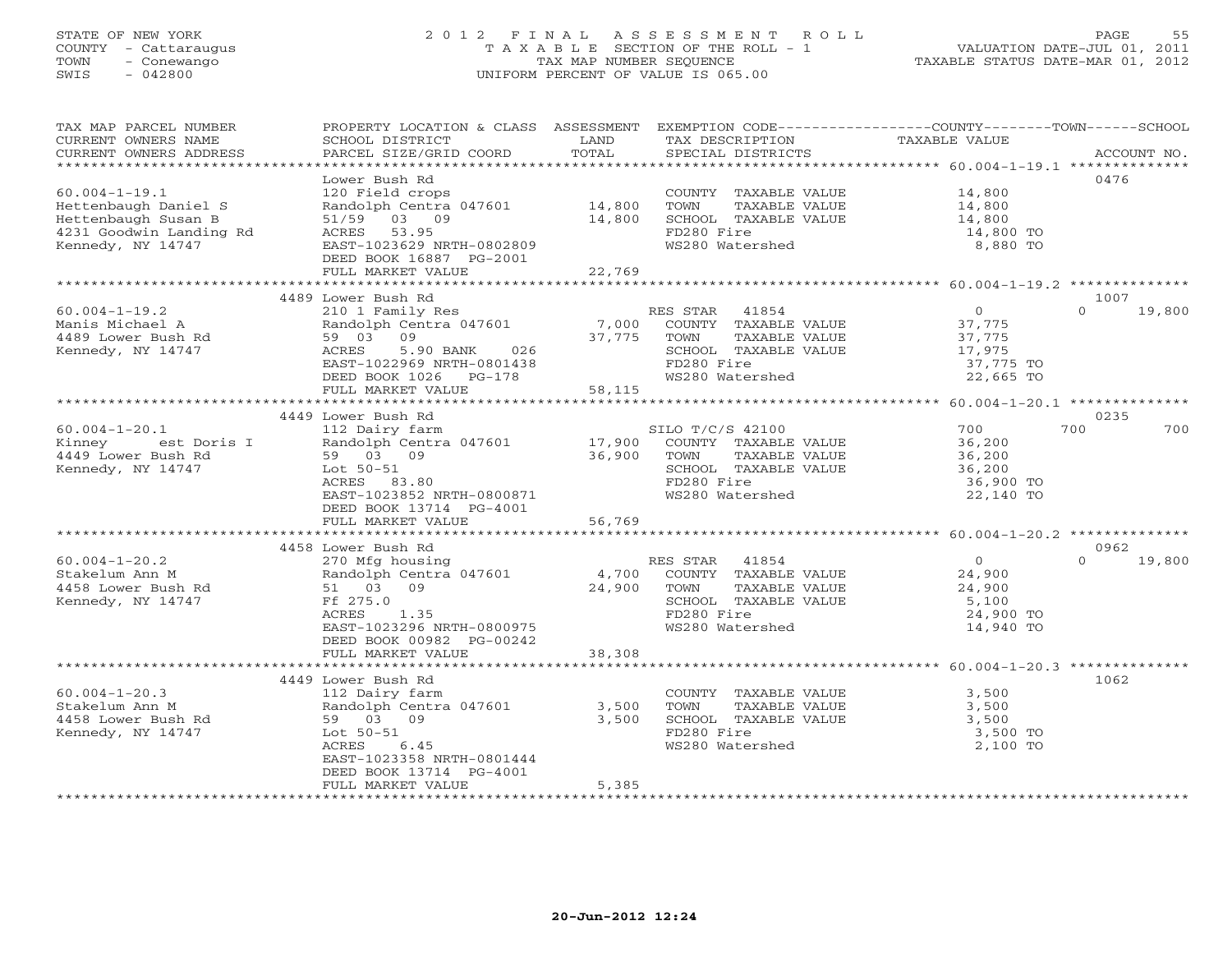# STATE OF NEW YORK 2 0 1 2 F I N A L A S S E S S M E N T R O L L PAGE 56 COUNTY - Cattaraugus T A X A B L E SECTION OF THE ROLL - 1 VALUATION DATE-JUL 01, 2011 TOWN - Conewango TAX MAP NUMBER SEQUENCE TAXABLE STATUS DATE-MAR 01, 2012 SWIS - 042800 UNIFORM PERCENT OF VALUE IS 065.00UNIFORM PERCENT OF VALUE IS 065.00

| TAX MAP PARCEL NUMBER                                                                                                                                                                                                                                                                                                                                                                             | PROPERTY LOCATION & CLASS ASSESSMENT EXEMPTION CODE----------------COUNTY-------TOWN------SCHOOL |         |                                                                                                  |           |               |
|---------------------------------------------------------------------------------------------------------------------------------------------------------------------------------------------------------------------------------------------------------------------------------------------------------------------------------------------------------------------------------------------------|--------------------------------------------------------------------------------------------------|---------|--------------------------------------------------------------------------------------------------|-----------|---------------|
|                                                                                                                                                                                                                                                                                                                                                                                                   |                                                                                                  |         |                                                                                                  |           |               |
|                                                                                                                                                                                                                                                                                                                                                                                                   |                                                                                                  |         |                                                                                                  |           |               |
|                                                                                                                                                                                                                                                                                                                                                                                                   |                                                                                                  |         |                                                                                                  |           |               |
|                                                                                                                                                                                                                                                                                                                                                                                                   | 4493 Bush Rd                                                                                     |         |                                                                                                  |           | 0628          |
| $\begin{tabular}{lllllllllllll} \multicolumn{3}{c }{60.004-1-22} & \multicolumn{3}{c }{4495} \text{ W11} & \multicolumn{3}{c }{4495} \text{ W12} & \multicolumn{3}{c }{4495} \text{ W13} & \multicolumn{3}{c }{4495} \text{ M14} & \multicolumn{3}{c }{4495} \text{ M15} & \multicolumn{3}{c }{4495} \text{ M16} & \multicolumn{3}{c }{4495} \text{ M17} & \multicolumn{3}{c }{4495} \text{ M18}$ |                                                                                                  |         |                                                                                                  |           |               |
|                                                                                                                                                                                                                                                                                                                                                                                                   |                                                                                                  |         |                                                                                                  |           |               |
|                                                                                                                                                                                                                                                                                                                                                                                                   |                                                                                                  |         |                                                                                                  |           |               |
|                                                                                                                                                                                                                                                                                                                                                                                                   |                                                                                                  |         |                                                                                                  |           |               |
|                                                                                                                                                                                                                                                                                                                                                                                                   |                                                                                                  |         |                                                                                                  |           |               |
|                                                                                                                                                                                                                                                                                                                                                                                                   |                                                                                                  |         |                                                                                                  |           |               |
|                                                                                                                                                                                                                                                                                                                                                                                                   |                                                                                                  |         |                                                                                                  |           |               |
|                                                                                                                                                                                                                                                                                                                                                                                                   |                                                                                                  |         |                                                                                                  |           |               |
|                                                                                                                                                                                                                                                                                                                                                                                                   |                                                                                                  |         |                                                                                                  |           |               |
|                                                                                                                                                                                                                                                                                                                                                                                                   |                                                                                                  |         |                                                                                                  |           |               |
|                                                                                                                                                                                                                                                                                                                                                                                                   | 4455 Bush Rd                                                                                     |         |                                                                                                  |           | 0069          |
|                                                                                                                                                                                                                                                                                                                                                                                                   |                                                                                                  |         |                                                                                                  |           |               |
|                                                                                                                                                                                                                                                                                                                                                                                                   |                                                                                                  |         |                                                                                                  |           |               |
|                                                                                                                                                                                                                                                                                                                                                                                                   |                                                                                                  |         |                                                                                                  |           |               |
|                                                                                                                                                                                                                                                                                                                                                                                                   |                                                                                                  |         |                                                                                                  |           |               |
|                                                                                                                                                                                                                                                                                                                                                                                                   |                                                                                                  |         |                                                                                                  |           |               |
|                                                                                                                                                                                                                                                                                                                                                                                                   |                                                                                                  |         |                                                                                                  |           |               |
|                                                                                                                                                                                                                                                                                                                                                                                                   |                                                                                                  |         |                                                                                                  |           |               |
|                                                                                                                                                                                                                                                                                                                                                                                                   |                                                                                                  |         |                                                                                                  |           |               |
| $\begin{array}{cccccccc} 60.004-1-23 & 4455\; Bush\;Rd & 2101\;Family\;Res & SR\;STRR & 41834 & 0 & 0 & 40,700\\ & 2101\;Family\;Res & SR\;STRR & 41834 & 0 & 0 & 40,700\\ & Random\;Carey\;Richard & 59& 03& 09 & 40,700& 70NN & TAXABLE\;VALUE & 40,700\\ & FRTT & 150.00\;DPTH & 125.00 & SCHOOL\;TXABLE\;VALUE & 0 & 0 & 40,700\\ &$                                                          |                                                                                                  |         |                                                                                                  |           |               |
|                                                                                                                                                                                                                                                                                                                                                                                                   |                                                                                                  |         |                                                                                                  |           | 0209          |
|                                                                                                                                                                                                                                                                                                                                                                                                   |                                                                                                  |         |                                                                                                  |           | $\Omega$      |
|                                                                                                                                                                                                                                                                                                                                                                                                   |                                                                                                  |         |                                                                                                  |           | 41,050        |
|                                                                                                                                                                                                                                                                                                                                                                                                   |                                                                                                  |         |                                                                                                  |           |               |
|                                                                                                                                                                                                                                                                                                                                                                                                   |                                                                                                  |         |                                                                                                  |           |               |
|                                                                                                                                                                                                                                                                                                                                                                                                   |                                                                                                  |         |                                                                                                  |           |               |
|                                                                                                                                                                                                                                                                                                                                                                                                   |                                                                                                  |         |                                                                                                  |           |               |
|                                                                                                                                                                                                                                                                                                                                                                                                   |                                                                                                  |         |                                                                                                  |           |               |
|                                                                                                                                                                                                                                                                                                                                                                                                   |                                                                                                  |         |                                                                                                  |           |               |
| 4559&4567 Bush Rd                                                                                                                                                                                                                                                                                                                                                                                 |                                                                                                  |         |                                                                                                  |           | 0632          |
|                                                                                                                                                                                                                                                                                                                                                                                                   |                                                                                                  |         |                                                                                                  |           | $0 \t 19,800$ |
|                                                                                                                                                                                                                                                                                                                                                                                                   |                                                                                                  |         |                                                                                                  |           |               |
|                                                                                                                                                                                                                                                                                                                                                                                                   |                                                                                                  |         |                                                                                                  |           |               |
|                                                                                                                                                                                                                                                                                                                                                                                                   |                                                                                                  |         | TOWN TAXABLE VALUE<br>SCHOOL TAXABLE VALUE 50,700<br>70,500 TO                                   |           |               |
|                                                                                                                                                                                                                                                                                                                                                                                                   |                                                                                                  |         |                                                                                                  |           |               |
|                                                                                                                                                                                                                                                                                                                                                                                                   | EAST-1019830 NRTH-0802324                                                                        |         | ws280 Watershed                                                                                  | 42,300 TO |               |
|                                                                                                                                                                                                                                                                                                                                                                                                   | DEED BOOK 1027 PG-158                                                                            |         |                                                                                                  |           |               |
|                                                                                                                                                                                                                                                                                                                                                                                                   | FULL MARKET VALUE                                                                                | 108,462 |                                                                                                  |           |               |
|                                                                                                                                                                                                                                                                                                                                                                                                   |                                                                                                  |         |                                                                                                  |           |               |
|                                                                                                                                                                                                                                                                                                                                                                                                   | Bush Rd                                                                                          |         |                                                                                                  |           | 0629          |
| $60.004 - 1 - 24.3$                                                                                                                                                                                                                                                                                                                                                                               | -32511 Ku<br>105 Vac farmland<br>Randolph Centra 047601 21,200<br>59 03 09 21,200<br>ACRES 64.65 |         |                                                                                                  |           |               |
| Schulz Jeffrey Alan<br>4354 Bush Rd<br>Kennedy, NY 14747                                                                                                                                                                                                                                                                                                                                          |                                                                                                  |         | COUNTY TAXABLE VALUE<br>TOWN TAXABLE VALUE 21,200<br>SCHOOL TAXABLE VALUE 21,200 TO<br>21,200 TO |           |               |
|                                                                                                                                                                                                                                                                                                                                                                                                   |                                                                                                  |         |                                                                                                  |           |               |
| Kennedy, NY 14747                                                                                                                                                                                                                                                                                                                                                                                 |                                                                                                  |         |                                                                                                  |           |               |
|                                                                                                                                                                                                                                                                                                                                                                                                   | ACRES 64.65<br>EAST-1020217 NRTH-0802412                                                         |         | WS280 Watershed                                                                                  | 1,100 TO  |               |
|                                                                                                                                                                                                                                                                                                                                                                                                   | DEED BOOK 824<br>PG-00168                                                                        |         |                                                                                                  |           |               |
|                                                                                                                                                                                                                                                                                                                                                                                                   | FULL MARKET VALUE                                                                                | 32,615  |                                                                                                  |           |               |
|                                                                                                                                                                                                                                                                                                                                                                                                   |                                                                                                  |         |                                                                                                  |           |               |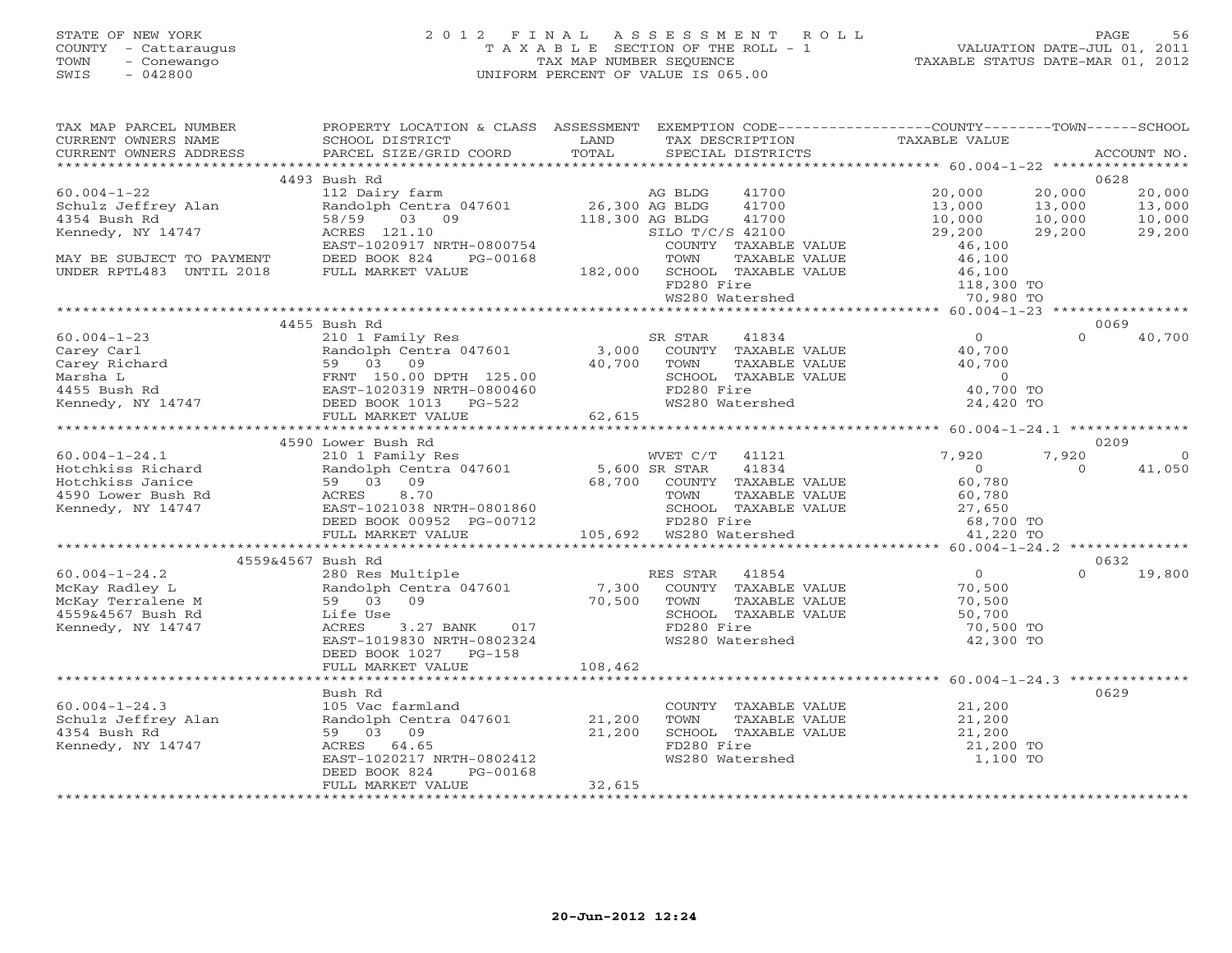# STATE OF NEW YORK 2 0 1 2 F I N A L A S S E S S M E N T R O L L PAGE 57 COUNTY - Cattaraugus T A X A B L E SECTION OF THE ROLL - 1 VALUATION DATE-JUL 01, 2011 TOWN - Conewango TAX MAP NUMBER SEQUENCE TAXABLE STATUS DATE-MAR 01, 2012 SWIS - 042800 UNIFORM PERCENT OF VALUE IS 065.00UNIFORM PERCENT OF VALUE IS 065.00

| TAX MAP PARCEL NUMBER<br>CURRENT OWNERS NAME                                                                                     | PROPERTY LOCATION & CLASS ASSESSMENT EXEMPTION CODE----------------COUNTY-------TOWN------SCHOOL<br>SCHOOL DISTRICT                                                                                                                     | <b>EXAMPLE SERVICE SERVICE SERVICE SERVICE SERVICE SERVICE SERVICE SERVICE SERVICE SERVICE SERVICE SERVICE SERVICE</b> | TAX DESCRIPTION TAXABLE VALUE                                          |                                            |                    |
|----------------------------------------------------------------------------------------------------------------------------------|-----------------------------------------------------------------------------------------------------------------------------------------------------------------------------------------------------------------------------------------|------------------------------------------------------------------------------------------------------------------------|------------------------------------------------------------------------|--------------------------------------------|--------------------|
| CURRENT OWNERS ADDRESS                                                                                                           |                                                                                                                                                                                                                                         |                                                                                                                        |                                                                        |                                            |                    |
|                                                                                                                                  | 4534 Lower Bush Rd                                                                                                                                                                                                                      |                                                                                                                        |                                                                        |                                            | 0402               |
| $60.004 - 1 - 25$                                                                                                                | 112 Dairy farm                                                                                                                                                                                                                          |                                                                                                                        | COUNTY TAXABLE VALUE 31,600                                            |                                            |                    |
|                                                                                                                                  |                                                                                                                                                                                                                                         |                                                                                                                        | TOWN                                                                   |                                            |                    |
| Schulz Donald H and Donald H and Dentra 047601 16,600<br>4249 Waterboro Hill Rd 59 03 09 31,600<br>Kennedy, NY 14747 ACRES 52.42 |                                                                                                                                                                                                                                         |                                                                                                                        | TAXABLE VALUE 31,600<br>L TAXABLE VALUE 31,600<br>SCHOOL TAXABLE VALUE |                                            |                    |
|                                                                                                                                  |                                                                                                                                                                                                                                         |                                                                                                                        | FD280 Fire                                                             | 31,600 TO                                  |                    |
|                                                                                                                                  | EAST-1022152 NRTH-0802371                                                                                                                                                                                                               |                                                                                                                        | WS280 Watershed                                                        | 18,960 TO                                  |                    |
|                                                                                                                                  | DEED BOOK 690<br>PG-00498                                                                                                                                                                                                               |                                                                                                                        |                                                                        |                                            |                    |
|                                                                                                                                  | FULL MARKET VALUE                                                                                                                                                                                                                       | 48,615                                                                                                                 |                                                                        |                                            |                    |
|                                                                                                                                  |                                                                                                                                                                                                                                         |                                                                                                                        |                                                                        |                                            |                    |
|                                                                                                                                  | Bush Rd                                                                                                                                                                                                                                 |                                                                                                                        |                                                                        |                                            | 0403               |
|                                                                                                                                  |                                                                                                                                                                                                                                         |                                                                                                                        | COUNTY TAXABLE VALUE 23,600                                            |                                            |                    |
|                                                                                                                                  |                                                                                                                                                                                                                                         |                                                                                                                        |                                                                        |                                            |                    |
|                                                                                                                                  |                                                                                                                                                                                                                                         |                                                                                                                        |                                                                        |                                            |                    |
|                                                                                                                                  |                                                                                                                                                                                                                                         |                                                                                                                        | FD280 Fire                                                             | 23,600 TO<br>14,160 TO                     |                    |
|                                                                                                                                  |                                                                                                                                                                                                                                         |                                                                                                                        | WS280 Watershed                                                        |                                            |                    |
|                                                                                                                                  | DEED BOOK 707 PG-01103                                                                                                                                                                                                                  |                                                                                                                        |                                                                        |                                            |                    |
|                                                                                                                                  | FULL MARKET VALUE                                                                                                                                                                                                                       | 36,308                                                                                                                 |                                                                        |                                            |                    |
|                                                                                                                                  |                                                                                                                                                                                                                                         |                                                                                                                        |                                                                        |                                            |                    |
|                                                                                                                                  | 4635 Bush Rd                                                                                                                                                                                                                            |                                                                                                                        |                                                                        |                                            | 0147               |
| $60.004 - 1 - 27$                                                                                                                |                                                                                                                                                                                                                                         |                                                                                                                        |                                                                        | $\begin{array}{c} 0 \\ 35,500 \end{array}$ | $\Omega$<br>19,800 |
| Schulz Floyd                                                                                                                     |                                                                                                                                                                                                                                         |                                                                                                                        |                                                                        |                                            |                    |
| 4635 Bush Rd                                                                                                                     |                                                                                                                                                                                                                                         |                                                                                                                        |                                                                        | TAXABLE VALUE 35,500                       |                    |
| Kennedy, NY 14747                                                                                                                |                                                                                                                                                                                                                                         |                                                                                                                        |                                                                        | 15,700<br>35,500 TO                        |                    |
|                                                                                                                                  |                                                                                                                                                                                                                                         |                                                                                                                        |                                                                        |                                            |                    |
|                                                                                                                                  |                                                                                                                                                                                                                                         |                                                                                                                        |                                                                        | 21,300 TO                                  |                    |
|                                                                                                                                  | PUBLIC TRES STAR 41854<br>Randolph Centra 047601 6,600 COUNTY TAXABLE VALUE<br>Randolph Centra 047601 6,600 COUNTY TAXABLE VALUE<br>9 03 09 35,500 TOWN TAXABLE VALUE<br>RAST-1019319 NRTH-0803401 FD280 Fire<br>DEED BOOK 882 PG-00380 |                                                                                                                        |                                                                        |                                            |                    |
|                                                                                                                                  | 4692 Bush Rd                                                                                                                                                                                                                            |                                                                                                                        |                                                                        |                                            | 0031               |
|                                                                                                                                  |                                                                                                                                                                                                                                         |                                                                                                                        |                                                                        |                                            | 19,800<br>$\Omega$ |
|                                                                                                                                  |                                                                                                                                                                                                                                         |                                                                                                                        |                                                                        |                                            |                    |
|                                                                                                                                  |                                                                                                                                                                                                                                         |                                                                                                                        |                                                                        |                                            |                    |
|                                                                                                                                  |                                                                                                                                                                                                                                         |                                                                                                                        |                                                                        |                                            |                    |
|                                                                                                                                  |                                                                                                                                                                                                                                         |                                                                                                                        | TOWN TAXABLE VALUE<br>SCHOOL TAXABLE VALUE 86, 000 TO<br>105, 800 TO   |                                            |                    |
|                                                                                                                                  | DEED BOOK 3831 PG-4001                                                                                                                                                                                                                  |                                                                                                                        | FD280 Fire<br>WS280 Watershed                                          | 63,480 TO                                  |                    |
|                                                                                                                                  | FULL MARKET VALUE                                                                                                                                                                                                                       | 162,769                                                                                                                |                                                                        |                                            |                    |
|                                                                                                                                  |                                                                                                                                                                                                                                         |                                                                                                                        |                                                                        |                                            |                    |
|                                                                                                                                  | Bush Rd                                                                                                                                                                                                                                 |                                                                                                                        |                                                                        |                                            | 0030               |
| $60.004 - 1 - 30$                                                                                                                | 105 Vac farmland                                                                                                                                                                                                                        |                                                                                                                        | COUNTY TAXABLE VALUE 18,100                                            |                                            |                    |
| Good Mark J                                                                                                                      | Randolph Centra 047601 18,100                                                                                                                                                                                                           |                                                                                                                        | TOWN<br>TAXABLE VALUE                                                  | 18,100                                     |                    |
| Good Karen R                                                                                                                     | 60 03 09                                                                                                                                                                                                                                | 18,100                                                                                                                 | SCHOOL TAXABLE VALUE 18,100<br>FD280 Fire 18,100 TO                    |                                            |                    |
| 4692 Bush Rd                                                                                                                     | ACRES 137.80                                                                                                                                                                                                                            |                                                                                                                        |                                                                        |                                            |                    |
| Kennedy, NY 14747                                                                                                                | EAST-1021059 NRTH-0806113                                                                                                                                                                                                               |                                                                                                                        | WS280 Watershed                                                        | 10,860 TO                                  |                    |
|                                                                                                                                  | DEED BOOK 3831 PG-4001                                                                                                                                                                                                                  |                                                                                                                        |                                                                        |                                            |                    |
|                                                                                                                                  | FULL MARKET VALUE                                                                                                                                                                                                                       | 27,846                                                                                                                 |                                                                        |                                            |                    |
|                                                                                                                                  |                                                                                                                                                                                                                                         |                                                                                                                        |                                                                        |                                            |                    |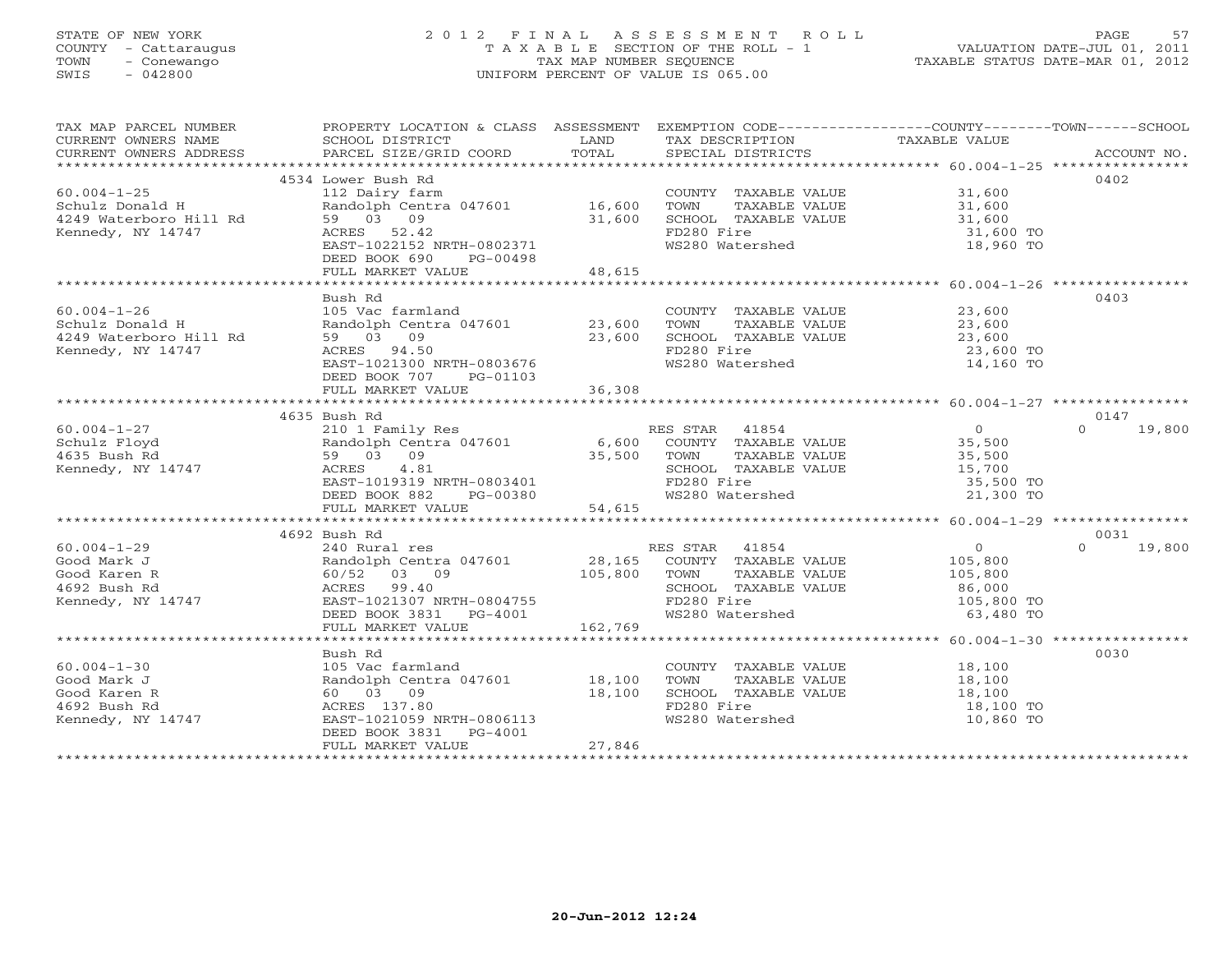# STATE OF NEW YORK 2 0 1 2 F I N A L A S S E S S M E N T R O L L PAGE 58COUNTY - Cattaraugus T A X A B L E SECTION OF THE ROLL - 1<br>
TOWN - Conewango TAX MAP NUMBER SEQUENCE<br>
SWIS - 042800 SWIS - 042800 UNIFORM PERCENT OF VALUE IS 065.00

| TAX MAP PARCEL NUMBER<br>CURRENT OWNERS ADDRESS                                                                                                                                                                                                                                                                                                                                                                         | PROPERTY LOCATION & CLASS ASSESSMENT EXEMPTION CODE---------------COUNTY-------TOWN------SCHOOL |       |                                                                                                                                                 |                |                            |
|-------------------------------------------------------------------------------------------------------------------------------------------------------------------------------------------------------------------------------------------------------------------------------------------------------------------------------------------------------------------------------------------------------------------------|-------------------------------------------------------------------------------------------------|-------|-------------------------------------------------------------------------------------------------------------------------------------------------|----------------|----------------------------|
|                                                                                                                                                                                                                                                                                                                                                                                                                         |                                                                                                 |       |                                                                                                                                                 |                |                            |
|                                                                                                                                                                                                                                                                                                                                                                                                                         |                                                                                                 |       |                                                                                                                                                 |                | 1000                       |
| $60.004 - 1 - 32$                                                                                                                                                                                                                                                                                                                                                                                                       | 112 Dairy farm                                                                                  |       | COUNTY TAXABLE VALUE 1,320                                                                                                                      |                |                            |
|                                                                                                                                                                                                                                                                                                                                                                                                                         | Randolph Centra 047601 1,320                                                                    |       | CONNA TAXABLE VALUE<br>TOWN TAXABLE VALUE 1,320<br>SCHOOL TAXABLE VALUE 1,320<br>FD280 Fire 1,320                                               |                |                            |
|                                                                                                                                                                                                                                                                                                                                                                                                                         |                                                                                                 | 1,320 |                                                                                                                                                 |                |                            |
|                                                                                                                                                                                                                                                                                                                                                                                                                         |                                                                                                 |       | FD280 Fire                                                                                                                                      | 1,320 TO       |                            |
|                                                                                                                                                                                                                                                                                                                                                                                                                         |                                                                                                 |       |                                                                                                                                                 |                |                            |
|                                                                                                                                                                                                                                                                                                                                                                                                                         |                                                                                                 | 2,031 |                                                                                                                                                 |                |                            |
|                                                                                                                                                                                                                                                                                                                                                                                                                         |                                                                                                 |       |                                                                                                                                                 |                |                            |
|                                                                                                                                                                                                                                                                                                                                                                                                                         |                                                                                                 |       |                                                                                                                                                 |                |                            |
|                                                                                                                                                                                                                                                                                                                                                                                                                         |                                                                                                 |       |                                                                                                                                                 |                |                            |
|                                                                                                                                                                                                                                                                                                                                                                                                                         |                                                                                                 |       |                                                                                                                                                 |                |                            |
|                                                                                                                                                                                                                                                                                                                                                                                                                         |                                                                                                 |       |                                                                                                                                                 |                |                            |
|                                                                                                                                                                                                                                                                                                                                                                                                                         |                                                                                                 |       |                                                                                                                                                 |                |                            |
|                                                                                                                                                                                                                                                                                                                                                                                                                         |                                                                                                 |       |                                                                                                                                                 |                |                            |
|                                                                                                                                                                                                                                                                                                                                                                                                                         |                                                                                                 |       |                                                                                                                                                 |                |                            |
|                                                                                                                                                                                                                                                                                                                                                                                                                         |                                                                                                 |       |                                                                                                                                                 |                |                            |
|                                                                                                                                                                                                                                                                                                                                                                                                                         |                                                                                                 |       |                                                                                                                                                 |                |                            |
| $\begin{tabular}{lllllllllllllllll} \multicolumn{3}{c}{\text{60.008--1--2}} & \multicolumn{3}{c}{\text{12500 US Kte 62}} & \multicolumn{3}{c}{\text{12500 US Kte 62}} & \multicolumn{3}{c}{\text{12500 US Kte 62}} & \multicolumn{3}{c}{\text{12500 US Kte 62}} & \multicolumn{3}{c}{\text{12500 US Kte 62}} & \multicolumn{3}{c}{\text{12500 US Kte 62}} & \multicolumn{3}{c}{\text{12500 US Kte 62}} & \multicolumn{$ | 12566 Us Rte 62                                                                                 |       |                                                                                                                                                 |                | 0362<br>$\Omega$           |
|                                                                                                                                                                                                                                                                                                                                                                                                                         |                                                                                                 |       |                                                                                                                                                 |                | 19,800                     |
|                                                                                                                                                                                                                                                                                                                                                                                                                         |                                                                                                 |       |                                                                                                                                                 |                |                            |
|                                                                                                                                                                                                                                                                                                                                                                                                                         |                                                                                                 |       |                                                                                                                                                 |                |                            |
|                                                                                                                                                                                                                                                                                                                                                                                                                         |                                                                                                 |       |                                                                                                                                                 |                |                            |
|                                                                                                                                                                                                                                                                                                                                                                                                                         |                                                                                                 |       |                                                                                                                                                 |                |                            |
|                                                                                                                                                                                                                                                                                                                                                                                                                         |                                                                                                 |       |                                                                                                                                                 |                |                            |
|                                                                                                                                                                                                                                                                                                                                                                                                                         |                                                                                                 |       |                                                                                                                                                 |                |                            |
|                                                                                                                                                                                                                                                                                                                                                                                                                         |                                                                                                 |       |                                                                                                                                                 |                |                            |
| $60.008 - 1 - 3$                                                                                                                                                                                                                                                                                                                                                                                                        | 12560 Us Rte 62                                                                                 |       |                                                                                                                                                 |                | 0056<br>19,800<br>$\Omega$ |
|                                                                                                                                                                                                                                                                                                                                                                                                                         |                                                                                                 |       |                                                                                                                                                 |                |                            |
| Brown Thomas G                                                                                                                                                                                                                                                                                                                                                                                                          |                                                                                                 |       |                                                                                                                                                 |                |                            |
| 2.1.1.1.7<br>Randolph Cent<br>55 03 09<br>FRNT 66.00<br>Brown Kelly C                                                                                                                                                                                                                                                                                                                                                   |                                                                                                 |       |                                                                                                                                                 |                |                            |
| 12560 Us Rte 62                                                                                                                                                                                                                                                                                                                                                                                                         |                                                                                                 |       | TOWN TAXABLE VALUE<br>SCHOOL TAXABLE VALUE 13,900<br>TRASO Fire 33,700 TO                                                                       |                |                            |
| Conewango Valley, 14726                                                                                                                                                                                                                                                                                                                                                                                                 |                                                                                                 |       |                                                                                                                                                 |                |                            |
|                                                                                                                                                                                                                                                                                                                                                                                                                         |                                                                                                 |       |                                                                                                                                                 |                |                            |
|                                                                                                                                                                                                                                                                                                                                                                                                                         |                                                                                                 |       | FD280 Fire<br>LD283 Conewango light 33,700 TO<br>WS280 Watershed 20,220 TO                                                                      |                |                            |
|                                                                                                                                                                                                                                                                                                                                                                                                                         |                                                                                                 |       |                                                                                                                                                 |                |                            |
|                                                                                                                                                                                                                                                                                                                                                                                                                         | 12554 Us Rte 62                                                                                 |       |                                                                                                                                                 |                | 0228                       |
|                                                                                                                                                                                                                                                                                                                                                                                                                         |                                                                                                 |       |                                                                                                                                                 | $\overline{0}$ | $\Omega$<br>19,800         |
|                                                                                                                                                                                                                                                                                                                                                                                                                         |                                                                                                 |       | IS STAR 41854<br>COUNTY TAXABLE VALUE                                                                                                           | 27,000         |                            |
|                                                                                                                                                                                                                                                                                                                                                                                                                         |                                                                                                 |       |                                                                                                                                                 |                |                            |
|                                                                                                                                                                                                                                                                                                                                                                                                                         |                                                                                                 |       |                                                                                                                                                 |                |                            |
|                                                                                                                                                                                                                                                                                                                                                                                                                         |                                                                                                 |       |                                                                                                                                                 |                |                            |
|                                                                                                                                                                                                                                                                                                                                                                                                                         |                                                                                                 |       |                                                                                                                                                 |                |                            |
| 12334 08 RM301ph Centra 047601 RES STAR 41854<br>Schultz Donald E<br>Schultz Diane D<br>12554 Us Rte 62 FRNT 71.89 DPTH 165.00 27,000 TOWN TAXABLE<br>Conewango Valley, NY 14726 EAST-1026161 NRTH-0816051 FD280 Fire<br>DEED BOOK 780 P                                                                                                                                                                                |                                                                                                 |       | TOWN TAXABLE VALUE 27,000<br>SCHOOL TAXABLE VALUE 7,200<br>FD280 Fire 27,000 TO<br>LD283 Conewango light 27,000 TO<br>WS280 Watershed 16,200 TO |                |                            |
|                                                                                                                                                                                                                                                                                                                                                                                                                         |                                                                                                 |       |                                                                                                                                                 |                |                            |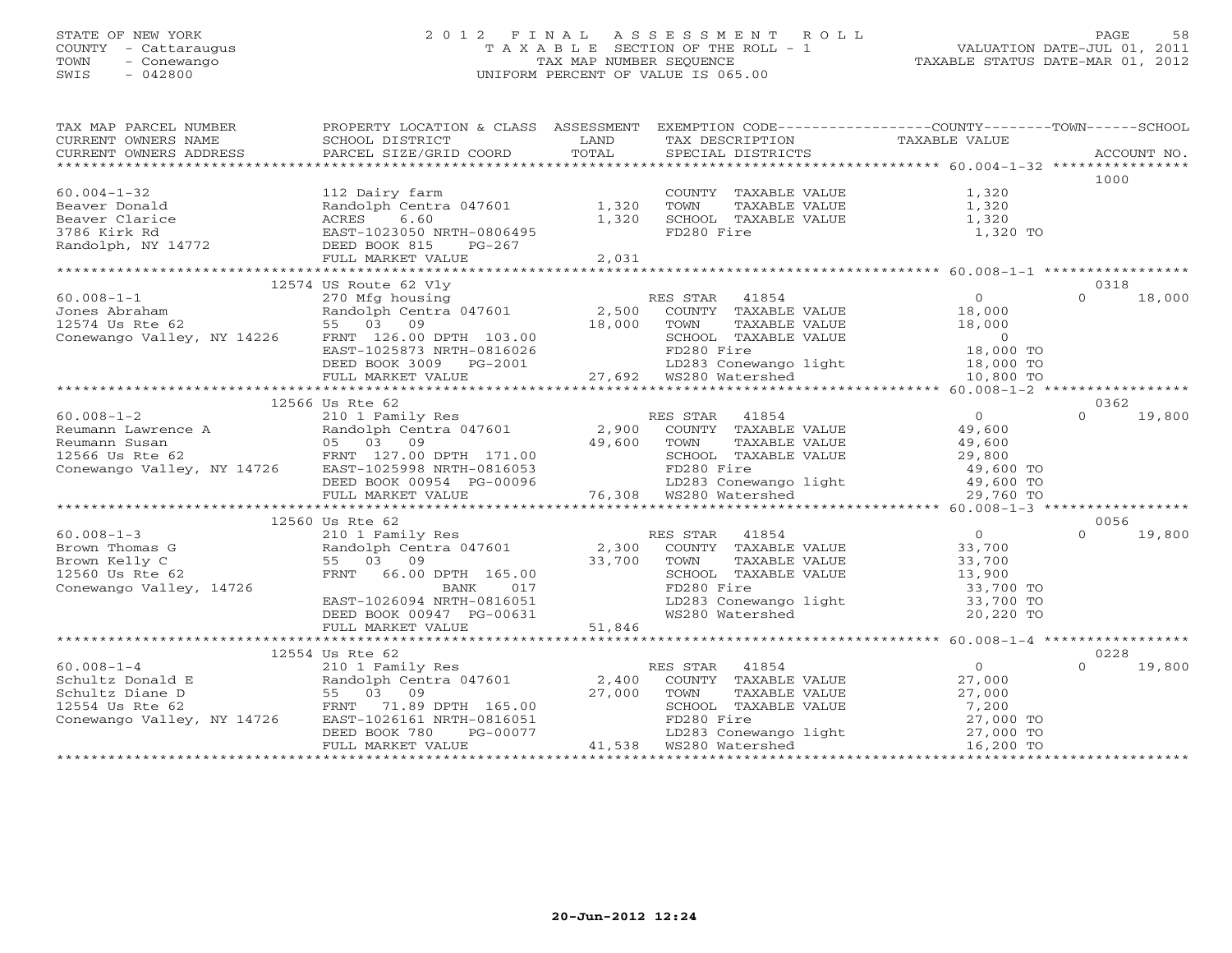# STATE OF NEW YORK 2 0 1 2 F I N A L A S S E S S M E N T R O L L PAGE 59 COUNTY - Cattaraugus T A X A B L E SECTION OF THE ROLL - 1 VALUATION DATE-JUL 01, 2011 TOWN - Conewango TAX MAP NUMBER SEQUENCE TAXABLE STATUS DATE-MAR 01, 2012 SWIS - 042800 UNIFORM PERCENT OF VALUE IS 065.00UNIFORM PERCENT OF VALUE IS 065.00

| TAX MAP PARCEL NUMBER FROPERTY LOCATION & CLASS ASSESSMENT EXEMPTION CODE---------------COUNTY-------TOWN------SCHOOL                                                                                                                                                                                                                                                                                                                       |                 |                                                              |                    |
|---------------------------------------------------------------------------------------------------------------------------------------------------------------------------------------------------------------------------------------------------------------------------------------------------------------------------------------------------------------------------------------------------------------------------------------------|-----------------|--------------------------------------------------------------|--------------------|
|                                                                                                                                                                                                                                                                                                                                                                                                                                             |                 |                                                              |                    |
|                                                                                                                                                                                                                                                                                                                                                                                                                                             |                 |                                                              |                    |
|                                                                                                                                                                                                                                                                                                                                                                                                                                             |                 |                                                              |                    |
|                                                                                                                                                                                                                                                                                                                                                                                                                                             | 12550 Us Rte 62 |                                                              | 0340               |
|                                                                                                                                                                                                                                                                                                                                                                                                                                             |                 |                                                              |                    |
|                                                                                                                                                                                                                                                                                                                                                                                                                                             |                 |                                                              |                    |
|                                                                                                                                                                                                                                                                                                                                                                                                                                             |                 |                                                              |                    |
|                                                                                                                                                                                                                                                                                                                                                                                                                                             |                 |                                                              |                    |
|                                                                                                                                                                                                                                                                                                                                                                                                                                             |                 |                                                              |                    |
|                                                                                                                                                                                                                                                                                                                                                                                                                                             |                 |                                                              |                    |
| $\begin{array}{ccccccccc} 60.008-1-5 & 12550 & 08 K e & 0.008-1-5 & 270 & \text{Mfg housing} & \text{COUNTY TAXABLE VALUE} & 18,300 & 18,300 & 18,300 & 18,300 & 18,300 & 18,300 & 18,300 & 18,300 & 18,300 & 18,300 & 18,300 & 18,300 & 18,300 & 18,300 & 18,300 & 18,300 & 18,300 & 18,300 & 18,300$                                                                                                                                      |                 |                                                              |                    |
|                                                                                                                                                                                                                                                                                                                                                                                                                                             |                 |                                                              |                    |
|                                                                                                                                                                                                                                                                                                                                                                                                                                             | 12544 Us Rte 62 |                                                              | 0265               |
|                                                                                                                                                                                                                                                                                                                                                                                                                                             |                 |                                                              |                    |
|                                                                                                                                                                                                                                                                                                                                                                                                                                             |                 |                                                              |                    |
|                                                                                                                                                                                                                                                                                                                                                                                                                                             |                 |                                                              |                    |
|                                                                                                                                                                                                                                                                                                                                                                                                                                             |                 |                                                              |                    |
|                                                                                                                                                                                                                                                                                                                                                                                                                                             |                 |                                                              |                    |
|                                                                                                                                                                                                                                                                                                                                                                                                                                             |                 |                                                              |                    |
|                                                                                                                                                                                                                                                                                                                                                                                                                                             |                 |                                                              |                    |
|                                                                                                                                                                                                                                                                                                                                                                                                                                             | 12536 Us Rte 62 |                                                              | 0485               |
|                                                                                                                                                                                                                                                                                                                                                                                                                                             |                 |                                                              | $0 \t 19,800$      |
|                                                                                                                                                                                                                                                                                                                                                                                                                                             |                 |                                                              |                    |
|                                                                                                                                                                                                                                                                                                                                                                                                                                             |                 |                                                              |                    |
|                                                                                                                                                                                                                                                                                                                                                                                                                                             |                 |                                                              |                    |
|                                                                                                                                                                                                                                                                                                                                                                                                                                             |                 |                                                              |                    |
|                                                                                                                                                                                                                                                                                                                                                                                                                                             |                 |                                                              |                    |
|                                                                                                                                                                                                                                                                                                                                                                                                                                             |                 |                                                              |                    |
| $\begin{tabular}{lllllllllllll} \multicolumn{3}{l}{{\footnotesize \begin{tabular}{l} \multicolumn{3}{l}{1}}\multicolumn{3}{l}{1}}& \multicolumn{3}{l}{1}\multicolumn{3}{l}{2536} & \multicolumn{3}{l}{088} & \multicolumn{3}{l}{14854} & \multicolumn{3}{l}{088} & \multicolumn{3}{l}{14854} & \multicolumn{3}{l}{088} & \multicolumn{3}{l}{14854} & \multicolumn{3}{l}{088} & \multicolumn{3}{l}{14854} & \multicolumn{3}{l}{088} & \mult$ |                 |                                                              |                    |
|                                                                                                                                                                                                                                                                                                                                                                                                                                             | 12532 Us Rte 62 |                                                              | 0475               |
|                                                                                                                                                                                                                                                                                                                                                                                                                                             |                 |                                                              |                    |
|                                                                                                                                                                                                                                                                                                                                                                                                                                             |                 |                                                              |                    |
|                                                                                                                                                                                                                                                                                                                                                                                                                                             |                 |                                                              |                    |
|                                                                                                                                                                                                                                                                                                                                                                                                                                             |                 |                                                              |                    |
|                                                                                                                                                                                                                                                                                                                                                                                                                                             |                 |                                                              |                    |
|                                                                                                                                                                                                                                                                                                                                                                                                                                             |                 |                                                              |                    |
|                                                                                                                                                                                                                                                                                                                                                                                                                                             |                 |                                                              |                    |
|                                                                                                                                                                                                                                                                                                                                                                                                                                             |                 |                                                              |                    |
|                                                                                                                                                                                                                                                                                                                                                                                                                                             | 12528 Us Rte 62 |                                                              | 0154               |
|                                                                                                                                                                                                                                                                                                                                                                                                                                             |                 |                                                              | 19,800<br>$\Omega$ |
|                                                                                                                                                                                                                                                                                                                                                                                                                                             |                 |                                                              |                    |
|                                                                                                                                                                                                                                                                                                                                                                                                                                             |                 |                                                              |                    |
|                                                                                                                                                                                                                                                                                                                                                                                                                                             |                 | SCHOOL TAXABLE VALUE 11,400<br>FD280 Fire 31,200 TO          |                    |
|                                                                                                                                                                                                                                                                                                                                                                                                                                             |                 |                                                              |                    |
|                                                                                                                                                                                                                                                                                                                                                                                                                                             |                 |                                                              |                    |
|                                                                                                                                                                                                                                                                                                                                                                                                                                             |                 | LD283 Conewango light 31,200 TO<br>WS280 Watershed 18,720 TO |                    |
|                                                                                                                                                                                                                                                                                                                                                                                                                                             |                 |                                                              |                    |
|                                                                                                                                                                                                                                                                                                                                                                                                                                             |                 |                                                              |                    |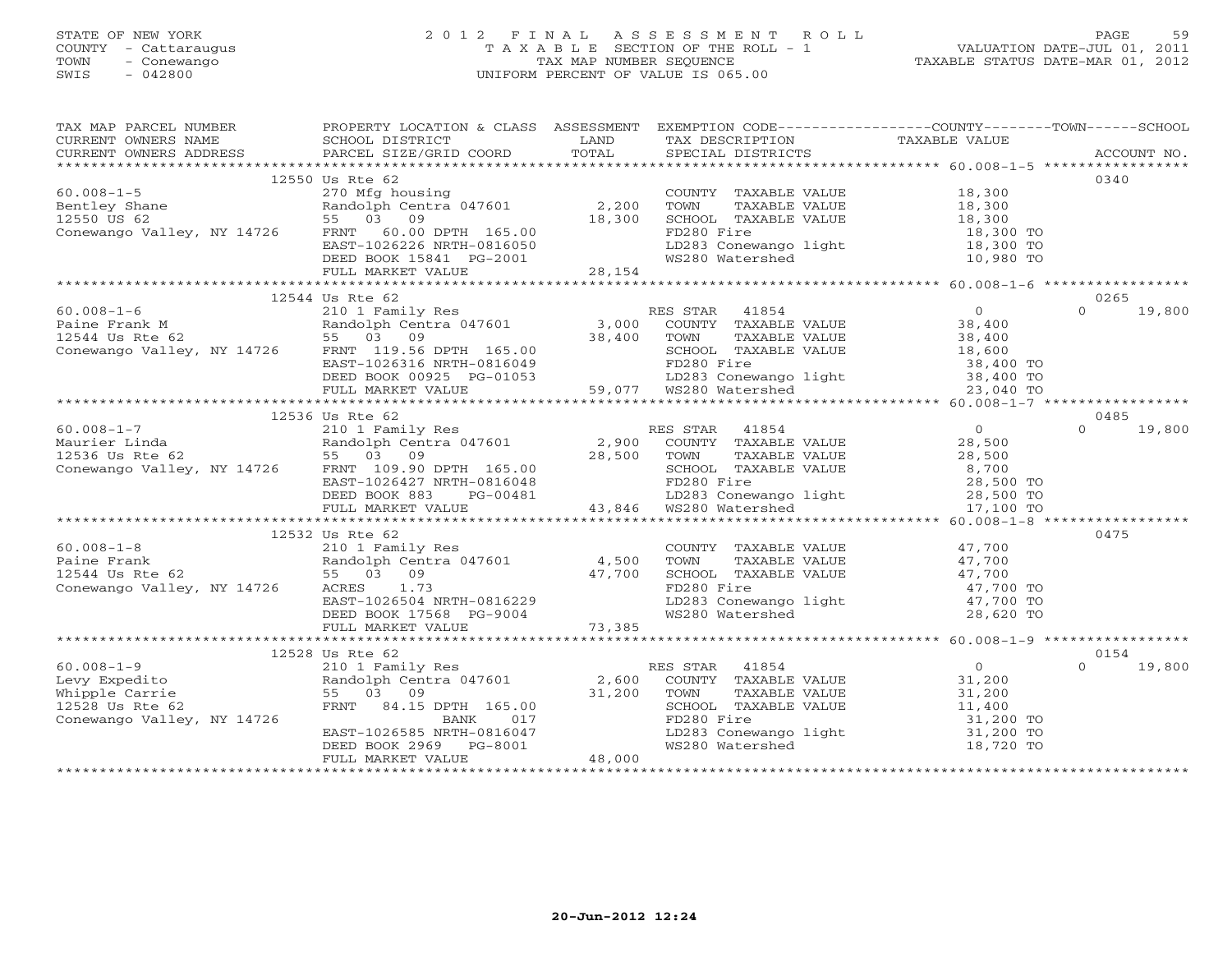# STATE OF NEW YORK 2 0 1 2 F I N A L A S S E S S M E N T R O L L PAGE 60 COUNTY - Cattaraugus T A X A B L E SECTION OF THE ROLL - 1 VALUATION DATE-JUL 01, 2011 TOWN - Conewango TAX MAP NUMBER SEQUENCE TAXABLE STATUS DATE-MAR 01, 2012 SWIS - 042800 UNIFORM PERCENT OF VALUE IS 065.00UNIFORM PERCENT OF VALUE IS 065.00

| TAX MAP PARCEL NUMBER                                                                                                                                                                                                                                                                                                                                                              | PROPERTY LOCATION & CLASS ASSESSMENT EXEMPTION CODE----------------COUNTY-------TOWN------SCHOOL |        |                                                          |                |                                                                                                                                                                                                                                                                                                                                             |
|------------------------------------------------------------------------------------------------------------------------------------------------------------------------------------------------------------------------------------------------------------------------------------------------------------------------------------------------------------------------------------|--------------------------------------------------------------------------------------------------|--------|----------------------------------------------------------|----------------|---------------------------------------------------------------------------------------------------------------------------------------------------------------------------------------------------------------------------------------------------------------------------------------------------------------------------------------------|
|                                                                                                                                                                                                                                                                                                                                                                                    |                                                                                                  | LAND   | TAX DESCRIPTION TAXABLE VALUE                            |                |                                                                                                                                                                                                                                                                                                                                             |
|                                                                                                                                                                                                                                                                                                                                                                                    |                                                                                                  | TOTAL  | SPECIAL DISTRICTS                                        |                | ACCOUNT NO.                                                                                                                                                                                                                                                                                                                                 |
|                                                                                                                                                                                                                                                                                                                                                                                    |                                                                                                  |        |                                                          |                |                                                                                                                                                                                                                                                                                                                                             |
|                                                                                                                                                                                                                                                                                                                                                                                    | 12520 Us Rte 62                                                                                  |        |                                                          |                | 0077                                                                                                                                                                                                                                                                                                                                        |
|                                                                                                                                                                                                                                                                                                                                                                                    |                                                                                                  |        |                                                          |                | 0 19,800                                                                                                                                                                                                                                                                                                                                    |
|                                                                                                                                                                                                                                                                                                                                                                                    |                                                                                                  |        |                                                          |                |                                                                                                                                                                                                                                                                                                                                             |
|                                                                                                                                                                                                                                                                                                                                                                                    |                                                                                                  |        |                                                          |                |                                                                                                                                                                                                                                                                                                                                             |
|                                                                                                                                                                                                                                                                                                                                                                                    |                                                                                                  |        |                                                          |                |                                                                                                                                                                                                                                                                                                                                             |
|                                                                                                                                                                                                                                                                                                                                                                                    |                                                                                                  |        |                                                          |                |                                                                                                                                                                                                                                                                                                                                             |
| 12520 US Rte 62<br>Price Stacy A<br>210 1 Family Res<br>Price Stacy A<br>210 1 Family Res<br>210 1 Family Res<br>210 1 Family Res<br>210 1 Family Res<br>210 1 Family Res<br>210 1 Family Res<br>210 1 Family Res<br>210 1 Family Res<br>210 1 Family                                                                                                                              |                                                                                                  |        |                                                          |                |                                                                                                                                                                                                                                                                                                                                             |
|                                                                                                                                                                                                                                                                                                                                                                                    |                                                                                                  |        |                                                          |                |                                                                                                                                                                                                                                                                                                                                             |
|                                                                                                                                                                                                                                                                                                                                                                                    | FULL MARKET VALUE                                                                                | 54,615 |                                                          |                |                                                                                                                                                                                                                                                                                                                                             |
|                                                                                                                                                                                                                                                                                                                                                                                    |                                                                                                  |        |                                                          |                |                                                                                                                                                                                                                                                                                                                                             |
|                                                                                                                                                                                                                                                                                                                                                                                    |                                                                                                  |        |                                                          |                | 0300                                                                                                                                                                                                                                                                                                                                        |
|                                                                                                                                                                                                                                                                                                                                                                                    |                                                                                                  |        |                                                          |                | 9,650<br>9,650                                                                                                                                                                                                                                                                                                                              |
|                                                                                                                                                                                                                                                                                                                                                                                    |                                                                                                  |        |                                                          |                | $\Omega$<br>9,650                                                                                                                                                                                                                                                                                                                           |
|                                                                                                                                                                                                                                                                                                                                                                                    |                                                                                                  |        |                                                          |                |                                                                                                                                                                                                                                                                                                                                             |
|                                                                                                                                                                                                                                                                                                                                                                                    |                                                                                                  |        |                                                          |                |                                                                                                                                                                                                                                                                                                                                             |
|                                                                                                                                                                                                                                                                                                                                                                                    |                                                                                                  |        |                                                          |                |                                                                                                                                                                                                                                                                                                                                             |
|                                                                                                                                                                                                                                                                                                                                                                                    |                                                                                                  |        |                                                          |                |                                                                                                                                                                                                                                                                                                                                             |
|                                                                                                                                                                                                                                                                                                                                                                                    |                                                                                                  |        |                                                          |                |                                                                                                                                                                                                                                                                                                                                             |
|                                                                                                                                                                                                                                                                                                                                                                                    |                                                                                                  |        |                                                          |                |                                                                                                                                                                                                                                                                                                                                             |
|                                                                                                                                                                                                                                                                                                                                                                                    |                                                                                                  |        |                                                          |                |                                                                                                                                                                                                                                                                                                                                             |
|                                                                                                                                                                                                                                                                                                                                                                                    |                                                                                                  |        |                                                          |                | 5012                                                                                                                                                                                                                                                                                                                                        |
| $\begin{tabular}{lllllllllllll} 60.008-1-12 & & & & & 439\;Sm\;park\;gar & & & & \mbox{COUNTY\; TAXABLE VALUE}\\ JNC\;Development\;Inc & & & Random\;Centra\;047601 & & & 1,500\;TOWN & TAXABLE VALUE\\ PO\;Box\;325 & & & 55\;03\;09 & & & 19,300\;SCHOOL\; TAXABLE VALUE\\ Pamana,\;NY\;14767 & & & FRTT & 46.20\;DPTH\;105.60 & & & & \mbox{WS280\;Water shed}\\ \end{tabular}$ |                                                                                                  |        | COUNTY TAXABLE VALUE 19,300<br>TOWN TAXABLE VALUE 19,300 |                |                                                                                                                                                                                                                                                                                                                                             |
|                                                                                                                                                                                                                                                                                                                                                                                    |                                                                                                  |        |                                                          |                |                                                                                                                                                                                                                                                                                                                                             |
|                                                                                                                                                                                                                                                                                                                                                                                    |                                                                                                  |        |                                                          | 19,300         |                                                                                                                                                                                                                                                                                                                                             |
|                                                                                                                                                                                                                                                                                                                                                                                    |                                                                                                  |        |                                                          | 11,580 TO      |                                                                                                                                                                                                                                                                                                                                             |
|                                                                                                                                                                                                                                                                                                                                                                                    | EAST-1026848 NRTH-0816013                                                                        |        |                                                          |                |                                                                                                                                                                                                                                                                                                                                             |
|                                                                                                                                                                                                                                                                                                                                                                                    | DEED BOOK 5694 PG-6001                                                                           |        |                                                          |                |                                                                                                                                                                                                                                                                                                                                             |
|                                                                                                                                                                                                                                                                                                                                                                                    |                                                                                                  |        |                                                          |                |                                                                                                                                                                                                                                                                                                                                             |
|                                                                                                                                                                                                                                                                                                                                                                                    |                                                                                                  |        |                                                          |                |                                                                                                                                                                                                                                                                                                                                             |
|                                                                                                                                                                                                                                                                                                                                                                                    | 12504 Us Rte 62                                                                                  |        |                                                          |                | 0469                                                                                                                                                                                                                                                                                                                                        |
| $60.008 - 1 - 13$                                                                                                                                                                                                                                                                                                                                                                  | 210 1 Family Res                                                                                 |        | RES STAR 41854                                           | $\overline{0}$ | $0 \t 19,800$                                                                                                                                                                                                                                                                                                                               |
|                                                                                                                                                                                                                                                                                                                                                                                    |                                                                                                  |        |                                                          |                |                                                                                                                                                                                                                                                                                                                                             |
|                                                                                                                                                                                                                                                                                                                                                                                    |                                                                                                  |        |                                                          |                |                                                                                                                                                                                                                                                                                                                                             |
|                                                                                                                                                                                                                                                                                                                                                                                    |                                                                                                  |        |                                                          |                |                                                                                                                                                                                                                                                                                                                                             |
|                                                                                                                                                                                                                                                                                                                                                                                    |                                                                                                  |        |                                                          |                |                                                                                                                                                                                                                                                                                                                                             |
|                                                                                                                                                                                                                                                                                                                                                                                    |                                                                                                  |        |                                                          |                |                                                                                                                                                                                                                                                                                                                                             |
|                                                                                                                                                                                                                                                                                                                                                                                    |                                                                                                  |        |                                                          |                |                                                                                                                                                                                                                                                                                                                                             |
|                                                                                                                                                                                                                                                                                                                                                                                    |                                                                                                  |        |                                                          |                |                                                                                                                                                                                                                                                                                                                                             |
|                                                                                                                                                                                                                                                                                                                                                                                    | 5526 Us Rte 62                                                                                   |        |                                                          |                | 0345                                                                                                                                                                                                                                                                                                                                        |
|                                                                                                                                                                                                                                                                                                                                                                                    |                                                                                                  |        | CVET C/T 41131                                           | 8,925          | 8,925<br>$\overline{a}$ and $\overline{a}$ and $\overline{a}$ and $\overline{a}$ and $\overline{a}$ and $\overline{a}$ and $\overline{a}$ and $\overline{a}$ and $\overline{a}$ and $\overline{a}$ and $\overline{a}$ and $\overline{a}$ and $\overline{a}$ and $\overline{a}$ and $\overline{a}$ and $\overline{a}$ and $\overline{a}$ and |
|                                                                                                                                                                                                                                                                                                                                                                                    |                                                                                                  |        |                                                          |                | 13,388 17,850<br>0 17,850                                                                                                                                                                                                                                                                                                                   |
|                                                                                                                                                                                                                                                                                                                                                                                    |                                                                                                  |        |                                                          | 13,388         | $\overline{0}$                                                                                                                                                                                                                                                                                                                              |
|                                                                                                                                                                                                                                                                                                                                                                                    |                                                                                                  |        | COUNTY TAXABLE VALUE                                     | 13,387         |                                                                                                                                                                                                                                                                                                                                             |
|                                                                                                                                                                                                                                                                                                                                                                                    |                                                                                                  |        |                                                          |                |                                                                                                                                                                                                                                                                                                                                             |
|                                                                                                                                                                                                                                                                                                                                                                                    |                                                                                                  |        |                                                          |                |                                                                                                                                                                                                                                                                                                                                             |
|                                                                                                                                                                                                                                                                                                                                                                                    |                                                                                                  |        |                                                          |                |                                                                                                                                                                                                                                                                                                                                             |
|                                                                                                                                                                                                                                                                                                                                                                                    |                                                                                                  |        |                                                          |                |                                                                                                                                                                                                                                                                                                                                             |
|                                                                                                                                                                                                                                                                                                                                                                                    |                                                                                                  |        |                                                          |                |                                                                                                                                                                                                                                                                                                                                             |
|                                                                                                                                                                                                                                                                                                                                                                                    |                                                                                                  |        |                                                          |                |                                                                                                                                                                                                                                                                                                                                             |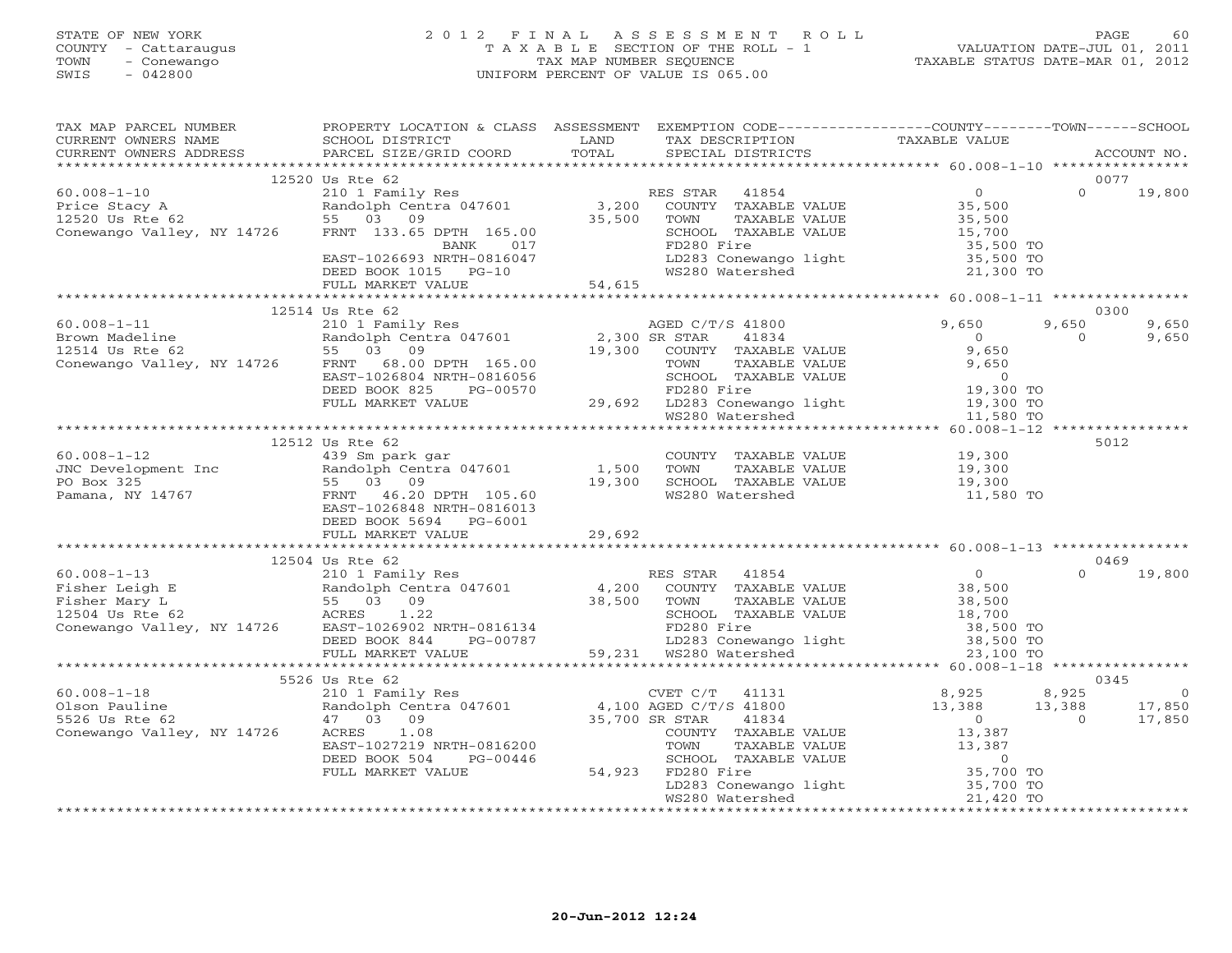# STATE OF NEW YORK 2 0 1 2 F I N A L A S S E S S M E N T R O L L PAGE 61 COUNTY - Cattaraugus T A X A B L E SECTION OF THE ROLL - 1 VALUATION DATE-JUL 01, 2011 TOWN - Conewango TAX MAP NUMBER SEQUENCE TAXABLE STATUS DATE-MAR 01, 2012 SWIS - 042800 UNIFORM PERCENT OF VALUE IS 065.00UNIFORM PERCENT OF VALUE IS 065.00

| TAX MAP PARCEL NUMBER PROPERTY LOCATION & CLASS ASSESSMENT EXEMPTION CODE--------------COUNTY-------TOWN------SCHOOL                                                                                                                                                                                                                                                                                             |                     |  |               |
|------------------------------------------------------------------------------------------------------------------------------------------------------------------------------------------------------------------------------------------------------------------------------------------------------------------------------------------------------------------------------------------------------------------|---------------------|--|---------------|
|                                                                                                                                                                                                                                                                                                                                                                                                                  |                     |  |               |
|                                                                                                                                                                                                                                                                                                                                                                                                                  |                     |  |               |
|                                                                                                                                                                                                                                                                                                                                                                                                                  |                     |  |               |
|                                                                                                                                                                                                                                                                                                                                                                                                                  | 12461 North East Rd |  | 0312          |
|                                                                                                                                                                                                                                                                                                                                                                                                                  |                     |  |               |
|                                                                                                                                                                                                                                                                                                                                                                                                                  |                     |  |               |
|                                                                                                                                                                                                                                                                                                                                                                                                                  |                     |  |               |
|                                                                                                                                                                                                                                                                                                                                                                                                                  |                     |  |               |
|                                                                                                                                                                                                                                                                                                                                                                                                                  |                     |  |               |
|                                                                                                                                                                                                                                                                                                                                                                                                                  |                     |  |               |
|                                                                                                                                                                                                                                                                                                                                                                                                                  |                     |  |               |
| $\begin{tabular}{lllllllllllllll} \multicolumn{3}{c}{\begin{tabular}{lcccccc} 60.008-1-19 & 12461 North East Rd & 0312 \\ 210 1 & Family Res & 0312 \\ 210 1 & Family Res & 2,500 & COUNTY & TAXABLE VALUE & 32,700 \\ 12461 North East Rd & 47 & 03 & 09 & 32,700 & TOWN & TAXABLE VALUE & 32,700 \\ 12461 North East Rd & 47 & 03 & 09 & 32,700 & TOWN & TAXABLE VALUE & 32,700 \\ 21461 North East Rd & 47 &$ |                     |  |               |
|                                                                                                                                                                                                                                                                                                                                                                                                                  | 5472 Nys Rte 241    |  | 0375          |
|                                                                                                                                                                                                                                                                                                                                                                                                                  |                     |  | 41,050        |
|                                                                                                                                                                                                                                                                                                                                                                                                                  |                     |  |               |
|                                                                                                                                                                                                                                                                                                                                                                                                                  |                     |  |               |
|                                                                                                                                                                                                                                                                                                                                                                                                                  |                     |  |               |
|                                                                                                                                                                                                                                                                                                                                                                                                                  |                     |  |               |
|                                                                                                                                                                                                                                                                                                                                                                                                                  |                     |  |               |
|                                                                                                                                                                                                                                                                                                                                                                                                                  |                     |  |               |
|                                                                                                                                                                                                                                                                                                                                                                                                                  |                     |  |               |
|                                                                                                                                                                                                                                                                                                                                                                                                                  | 5460 Nys Rte 241    |  | 0171          |
|                                                                                                                                                                                                                                                                                                                                                                                                                  |                     |  |               |
|                                                                                                                                                                                                                                                                                                                                                                                                                  |                     |  |               |
|                                                                                                                                                                                                                                                                                                                                                                                                                  |                     |  |               |
|                                                                                                                                                                                                                                                                                                                                                                                                                  |                     |  |               |
|                                                                                                                                                                                                                                                                                                                                                                                                                  |                     |  |               |
|                                                                                                                                                                                                                                                                                                                                                                                                                  |                     |  |               |
|                                                                                                                                                                                                                                                                                                                                                                                                                  |                     |  |               |
|                                                                                                                                                                                                                                                                                                                                                                                                                  |                     |  |               |
|                                                                                                                                                                                                                                                                                                                                                                                                                  | 5469 Nys Rte 241    |  | 0229          |
|                                                                                                                                                                                                                                                                                                                                                                                                                  |                     |  |               |
|                                                                                                                                                                                                                                                                                                                                                                                                                  |                     |  |               |
|                                                                                                                                                                                                                                                                                                                                                                                                                  |                     |  |               |
|                                                                                                                                                                                                                                                                                                                                                                                                                  |                     |  |               |
|                                                                                                                                                                                                                                                                                                                                                                                                                  |                     |  |               |
|                                                                                                                                                                                                                                                                                                                                                                                                                  |                     |  |               |
|                                                                                                                                                                                                                                                                                                                                                                                                                  |                     |  |               |
|                                                                                                                                                                                                                                                                                                                                                                                                                  |                     |  |               |
|                                                                                                                                                                                                                                                                                                                                                                                                                  | 5473 Nys Rte 241    |  |               |
|                                                                                                                                                                                                                                                                                                                                                                                                                  |                     |  | $0 \t 19,800$ |
|                                                                                                                                                                                                                                                                                                                                                                                                                  |                     |  |               |
|                                                                                                                                                                                                                                                                                                                                                                                                                  |                     |  |               |
|                                                                                                                                                                                                                                                                                                                                                                                                                  |                     |  |               |
|                                                                                                                                                                                                                                                                                                                                                                                                                  |                     |  |               |
|                                                                                                                                                                                                                                                                                                                                                                                                                  |                     |  |               |
| $\begin{array}{lllllllllllllllllllllll} \text{5473 }\text{Nys }\text{Rte } 241 & 5017\\ \text{OLSon Everett} & 210&10\text{ Fami 1y }\text{Res} & \text{RES }\text{STAR} & 41854 & 5017\\ \text{OLSon Everett} & 210&10\text{ Fami 1y }\text{Res} & 5017\\ \text{OLSon Everett} & 0 & 0 & 19\text{ }\text{RMS} & 5017\\ \text{S473 }\text{Nys }\text{Rte } 241 & 46 & 03 & 09\\ \text{Conewango Valley$          |                     |  |               |
|                                                                                                                                                                                                                                                                                                                                                                                                                  |                     |  |               |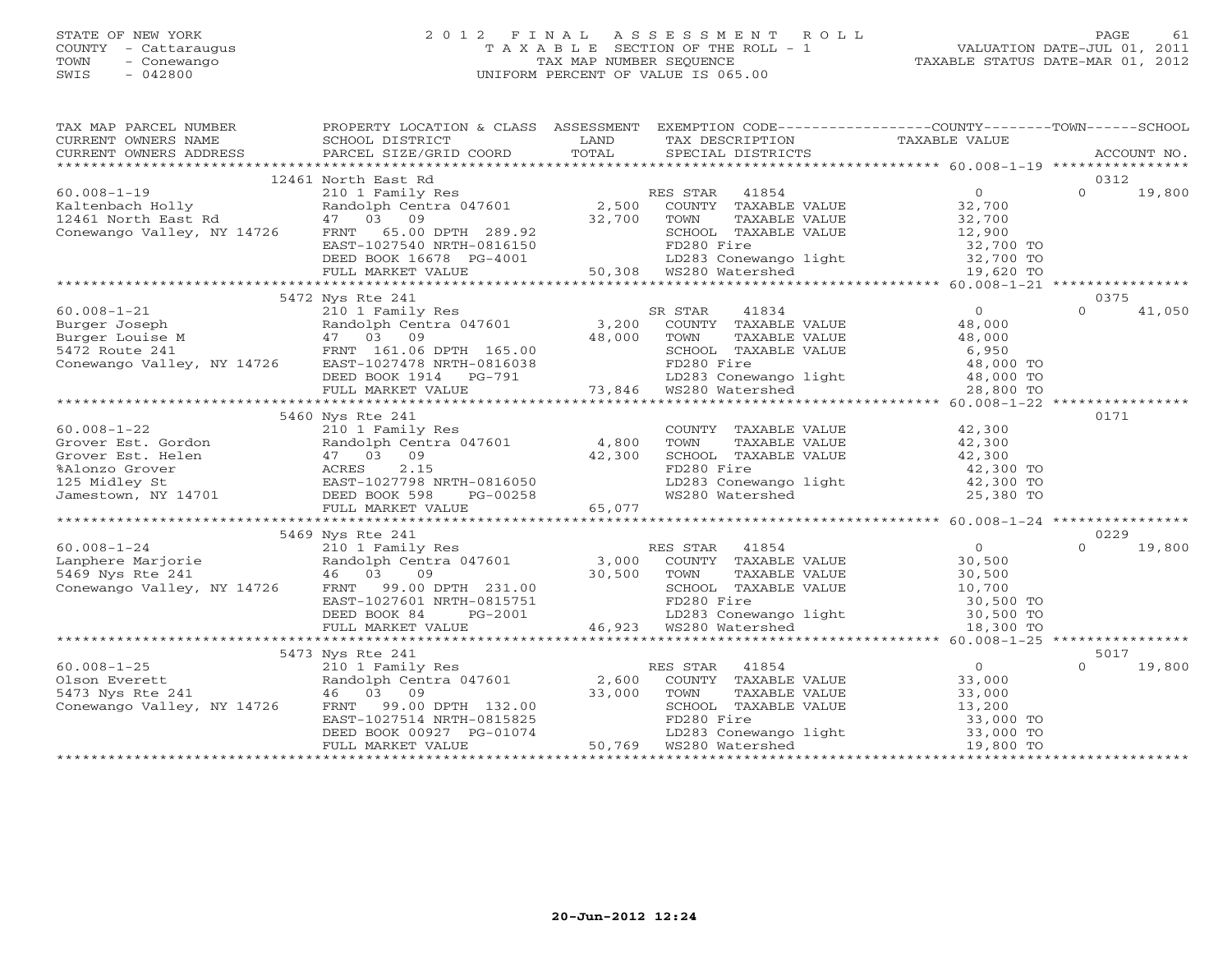# STATE OF NEW YORK 2 0 1 2 F I N A L A S S E S S M E N T R O L L PAGE 62 COUNTY - Cattaraugus T A X A B L E SECTION OF THE ROLL - 1 VALUATION DATE-JUL 01, 2011 TOWN - Conewango TAX MAP NUMBER SEQUENCE TAXABLE STATUS DATE-MAR 01, 2012 SWIS - 042800 UNIFORM PERCENT OF VALUE IS 065.00UNIFORM PERCENT OF VALUE IS 065.00

| TAX MAP PARCEL NUMBER                                                                                                                                                                                                                                                                           | PROPERTY LOCATION & CLASS ASSESSMENT EXEMPTION CODE----------------COUNTY-------TOWN------SCHOOL |      |                   |                                                                                                                       |                         |
|-------------------------------------------------------------------------------------------------------------------------------------------------------------------------------------------------------------------------------------------------------------------------------------------------|--------------------------------------------------------------------------------------------------|------|-------------------|-----------------------------------------------------------------------------------------------------------------------|-------------------------|
| CURRENT OWNERS NAME                                                                                                                                                                                                                                                                             | SCHOOL DISTRICT                                                                                  | LAND |                   | TAX DESCRIPTION TAXABLE VALUE SPECIAL DISTRICTS                                                                       |                         |
|                                                                                                                                                                                                                                                                                                 |                                                                                                  |      | SPECIAL DISTRICTS |                                                                                                                       | ACCOUNT NO.             |
|                                                                                                                                                                                                                                                                                                 |                                                                                                  |      |                   |                                                                                                                       |                         |
|                                                                                                                                                                                                                                                                                                 |                                                                                                  |      |                   |                                                                                                                       | 0325                    |
|                                                                                                                                                                                                                                                                                                 |                                                                                                  |      |                   |                                                                                                                       | 4,830<br>$\overline{0}$ |
|                                                                                                                                                                                                                                                                                                 |                                                                                                  |      |                   |                                                                                                                       | 19,800                  |
|                                                                                                                                                                                                                                                                                                 |                                                                                                  |      |                   |                                                                                                                       |                         |
|                                                                                                                                                                                                                                                                                                 |                                                                                                  |      |                   |                                                                                                                       |                         |
|                                                                                                                                                                                                                                                                                                 |                                                                                                  |      |                   |                                                                                                                       |                         |
|                                                                                                                                                                                                                                                                                                 |                                                                                                  |      |                   |                                                                                                                       |                         |
|                                                                                                                                                                                                                                                                                                 |                                                                                                  |      |                   |                                                                                                                       |                         |
|                                                                                                                                                                                                                                                                                                 |                                                                                                  |      |                   |                                                                                                                       |                         |
|                                                                                                                                                                                                                                                                                                 |                                                                                                  |      |                   |                                                                                                                       |                         |
|                                                                                                                                                                                                                                                                                                 | 5485 Nys Rte 241                                                                                 |      |                   |                                                                                                                       | 0193                    |
| $\begin{tabular}{lllllllllllllllllllll} \hline 60.008-1-27 & \mbox{0.008--1$--27} & 2101 Finally Res & 0.008-1-27 & 21011 Finally Res & 0.008-1-27 & 21011.82.00 & 0.008-1-27 & 0.008-1-27 & 0.008-1-27 & 0.008-1-27 & 0.008-1-27 & 0.008-1-27 & 0.008-1-27 & 0.008-1-27 & 0.008-1-27 & 0.008-$ |                                                                                                  |      |                   |                                                                                                                       | $\Omega$<br>19,800      |
|                                                                                                                                                                                                                                                                                                 |                                                                                                  |      |                   |                                                                                                                       |                         |
|                                                                                                                                                                                                                                                                                                 |                                                                                                  |      |                   |                                                                                                                       |                         |
|                                                                                                                                                                                                                                                                                                 |                                                                                                  |      |                   |                                                                                                                       |                         |
|                                                                                                                                                                                                                                                                                                 |                                                                                                  |      |                   |                                                                                                                       |                         |
|                                                                                                                                                                                                                                                                                                 |                                                                                                  |      |                   |                                                                                                                       |                         |
|                                                                                                                                                                                                                                                                                                 |                                                                                                  |      |                   |                                                                                                                       |                         |
|                                                                                                                                                                                                                                                                                                 |                                                                                                  |      |                   |                                                                                                                       |                         |
|                                                                                                                                                                                                                                                                                                 |                                                                                                  |      |                   |                                                                                                                       |                         |
|                                                                                                                                                                                                                                                                                                 | 5439 Nys Rte 241                                                                                 |      |                   |                                                                                                                       | 0146                    |
|                                                                                                                                                                                                                                                                                                 |                                                                                                  |      |                   |                                                                                                                       | $\Omega$<br>19,800      |
|                                                                                                                                                                                                                                                                                                 |                                                                                                  |      |                   |                                                                                                                       |                         |
|                                                                                                                                                                                                                                                                                                 |                                                                                                  |      |                   |                                                                                                                       |                         |
|                                                                                                                                                                                                                                                                                                 |                                                                                                  |      |                   |                                                                                                                       |                         |
|                                                                                                                                                                                                                                                                                                 |                                                                                                  |      |                   |                                                                                                                       |                         |
|                                                                                                                                                                                                                                                                                                 |                                                                                                  |      |                   |                                                                                                                       |                         |
|                                                                                                                                                                                                                                                                                                 |                                                                                                  |      |                   |                                                                                                                       |                         |
|                                                                                                                                                                                                                                                                                                 |                                                                                                  |      |                   |                                                                                                                       |                         |
|                                                                                                                                                                                                                                                                                                 | 5415 Nys Rte 241                                                                                 |      |                   |                                                                                                                       | 0040                    |
|                                                                                                                                                                                                                                                                                                 |                                                                                                  |      |                   |                                                                                                                       | $\Omega$<br>19,800      |
|                                                                                                                                                                                                                                                                                                 |                                                                                                  |      |                   |                                                                                                                       |                         |
|                                                                                                                                                                                                                                                                                                 |                                                                                                  |      |                   |                                                                                                                       |                         |
|                                                                                                                                                                                                                                                                                                 |                                                                                                  |      |                   |                                                                                                                       |                         |
|                                                                                                                                                                                                                                                                                                 |                                                                                                  |      |                   |                                                                                                                       |                         |
|                                                                                                                                                                                                                                                                                                 |                                                                                                  |      |                   |                                                                                                                       |                         |
|                                                                                                                                                                                                                                                                                                 |                                                                                                  |      |                   |                                                                                                                       |                         |
|                                                                                                                                                                                                                                                                                                 |                                                                                                  |      |                   |                                                                                                                       |                         |
|                                                                                                                                                                                                                                                                                                 |                                                                                                  |      |                   |                                                                                                                       |                         |
|                                                                                                                                                                                                                                                                                                 | 5405 Nys Rte 241                                                                                 |      |                   |                                                                                                                       | 0080                    |
|                                                                                                                                                                                                                                                                                                 |                                                                                                  |      |                   |                                                                                                                       | $\Omega$<br>19,800      |
|                                                                                                                                                                                                                                                                                                 |                                                                                                  |      |                   |                                                                                                                       |                         |
|                                                                                                                                                                                                                                                                                                 |                                                                                                  |      |                   |                                                                                                                       |                         |
|                                                                                                                                                                                                                                                                                                 |                                                                                                  |      |                   |                                                                                                                       |                         |
| 3403 Nack Gene L<br>Mack Gene L<br>Mack Gene L<br>210 1 Family Res<br>Mack Gene L<br>210 1 Family Res<br>210 1 Family Res<br>210 1 Family Res<br>210 1 Family Res<br>210 1 Family Res<br>210 1 Family Res<br>210 1 Family Res<br>210 1 Family Res<br>210                                        |                                                                                                  |      |                   | SCHOOL TAXABLE VALUE $34,000$<br>FD280 Fire 53,800 TO<br>LD283 Conewango light 53,800 TO<br>WS280 Watershed 32,280 TO |                         |
|                                                                                                                                                                                                                                                                                                 |                                                                                                  |      |                   |                                                                                                                       |                         |
|                                                                                                                                                                                                                                                                                                 |                                                                                                  |      |                   |                                                                                                                       |                         |
|                                                                                                                                                                                                                                                                                                 |                                                                                                  |      |                   |                                                                                                                       |                         |
|                                                                                                                                                                                                                                                                                                 |                                                                                                  |      |                   |                                                                                                                       |                         |
|                                                                                                                                                                                                                                                                                                 |                                                                                                  |      |                   |                                                                                                                       |                         |
|                                                                                                                                                                                                                                                                                                 |                                                                                                  |      |                   |                                                                                                                       |                         |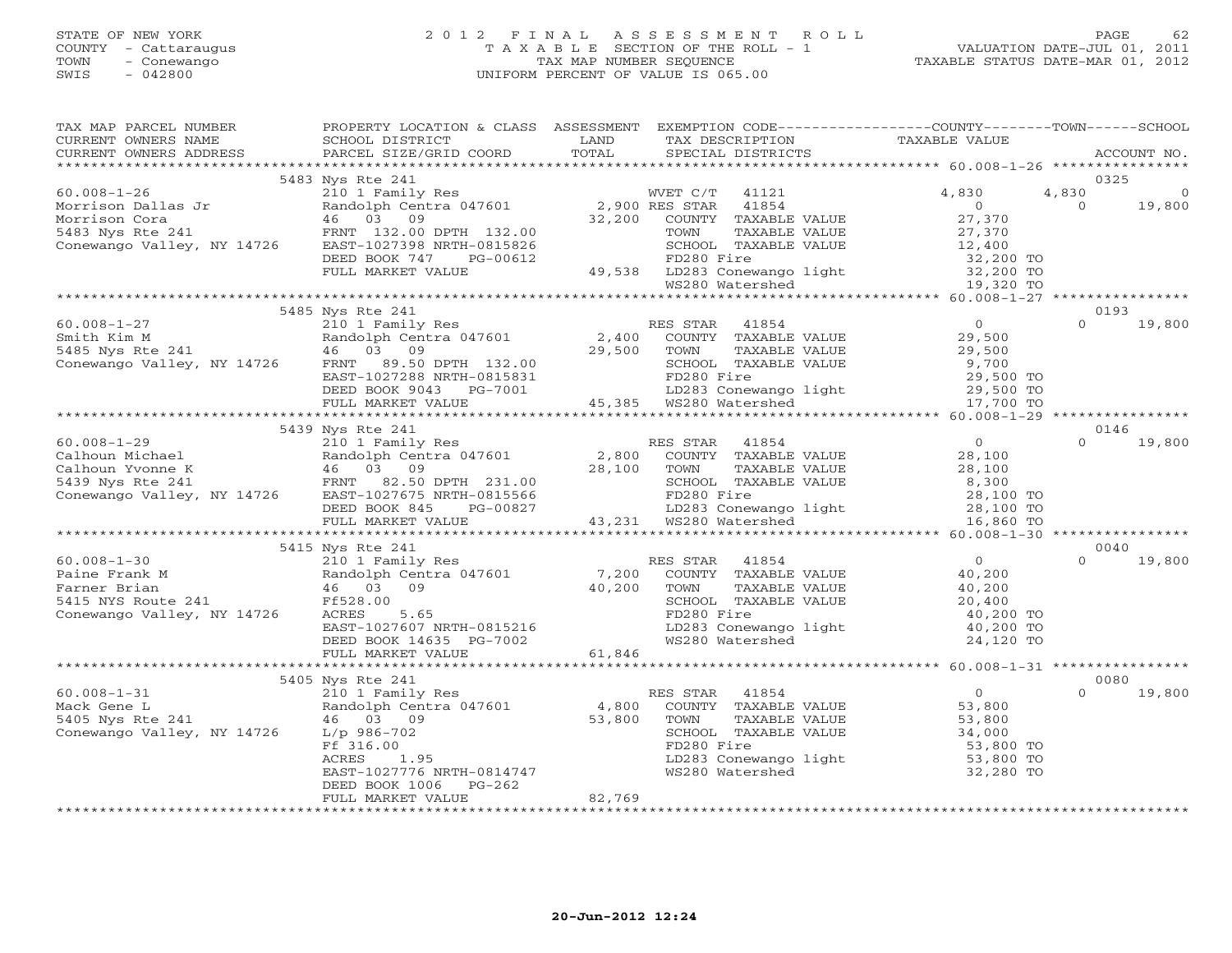# STATE OF NEW YORK 2 0 1 2 F I N A L A S S E S S M E N T R O L L PAGE 63 COUNTY - Cattaraugus T A X A B L E SECTION OF THE ROLL - 1 VALUATION DATE-JUL 01, 2011 TOWN - Conewango TAX MAP NUMBER SEQUENCE TAXABLE STATUS DATE-MAR 01, 2012 SWIS - 042800 UNIFORM PERCENT OF VALUE IS 065.00UNIFORM PERCENT OF VALUE IS 065.00

| TAX MAP PARCEL NUMBER                                                                                                                                                                                                                                                                                                                                | PROPERTY LOCATION & CLASS ASSESSMENT EXEMPTION CODE----------------COUNTY-------TOWN------SCHOOL |  |               |
|------------------------------------------------------------------------------------------------------------------------------------------------------------------------------------------------------------------------------------------------------------------------------------------------------------------------------------------------------|--------------------------------------------------------------------------------------------------|--|---------------|
|                                                                                                                                                                                                                                                                                                                                                      |                                                                                                  |  |               |
|                                                                                                                                                                                                                                                                                                                                                      |                                                                                                  |  |               |
|                                                                                                                                                                                                                                                                                                                                                      |                                                                                                  |  |               |
|                                                                                                                                                                                                                                                                                                                                                      | Nys Rte 241 (Off)                                                                                |  | 0759          |
|                                                                                                                                                                                                                                                                                                                                                      |                                                                                                  |  |               |
|                                                                                                                                                                                                                                                                                                                                                      |                                                                                                  |  |               |
|                                                                                                                                                                                                                                                                                                                                                      |                                                                                                  |  |               |
|                                                                                                                                                                                                                                                                                                                                                      |                                                                                                  |  |               |
|                                                                                                                                                                                                                                                                                                                                                      |                                                                                                  |  |               |
|                                                                                                                                                                                                                                                                                                                                                      |                                                                                                  |  |               |
|                                                                                                                                                                                                                                                                                                                                                      |                                                                                                  |  |               |
|                                                                                                                                                                                                                                                                                                                                                      |                                                                                                  |  |               |
|                                                                                                                                                                                                                                                                                                                                                      | 5493 Nys Rte 241                                                                                 |  | 0198          |
| $\begin{tabular}{lllllllllllllllllllll} \multicolumn{3}{c }{5493\tinys\hspace{0.1cm}Nys\hspace{0.1cm}Rte\hspace{0.1cm}241 & 120\tinya\hspace{0.1cm}198 & 198\tinya\hspace{0.1cm}198 & 199\tinya\hspace{0.1cm}199 & 199\tinya\hspace{0.1cm}199 & 199\tinya\hspace{0.1cm}199 & 199\tinya\hspace{0.1cm}199 & 199\tinya\hspace{0.1cm}199 & 199\tinya\hs$ |                                                                                                  |  |               |
|                                                                                                                                                                                                                                                                                                                                                      |                                                                                                  |  |               |
|                                                                                                                                                                                                                                                                                                                                                      |                                                                                                  |  |               |
|                                                                                                                                                                                                                                                                                                                                                      |                                                                                                  |  |               |
|                                                                                                                                                                                                                                                                                                                                                      |                                                                                                  |  |               |
|                                                                                                                                                                                                                                                                                                                                                      |                                                                                                  |  |               |
|                                                                                                                                                                                                                                                                                                                                                      |                                                                                                  |  |               |
|                                                                                                                                                                                                                                                                                                                                                      |                                                                                                  |  |               |
|                                                                                                                                                                                                                                                                                                                                                      |                                                                                                  |  |               |
|                                                                                                                                                                                                                                                                                                                                                      | 12505 Us Rte 62                                                                                  |  | 0400          |
|                                                                                                                                                                                                                                                                                                                                                      |                                                                                                  |  | $0 \t 19,800$ |
|                                                                                                                                                                                                                                                                                                                                                      |                                                                                                  |  |               |
|                                                                                                                                                                                                                                                                                                                                                      |                                                                                                  |  |               |
|                                                                                                                                                                                                                                                                                                                                                      |                                                                                                  |  |               |
|                                                                                                                                                                                                                                                                                                                                                      |                                                                                                  |  |               |
|                                                                                                                                                                                                                                                                                                                                                      |                                                                                                  |  |               |
|                                                                                                                                                                                                                                                                                                                                                      |                                                                                                  |  |               |
| $\begin{tabular}{lllllllllllllllllllllll} \mbox{\small{12505 US Kte & 62} & 12505 US Kte & 62 & 210 & 1250 & 1250 & 1250 & 1250 & 1250 & 1250 & 1250 & 1250 & 1250 & 1250 & 1250 & 1250 & 1250 & 1250 & 1250 & 1250 & 1250 & 1250 & 1250 & 1250 & 1250 & 1250 & 1250 & 1250 & 1250 & 1250 & 1250 &$                                                  |                                                                                                  |  |               |
|                                                                                                                                                                                                                                                                                                                                                      |                                                                                                  |  |               |
|                                                                                                                                                                                                                                                                                                                                                      | Us Rte 62                                                                                        |  | 0157          |
|                                                                                                                                                                                                                                                                                                                                                      |                                                                                                  |  |               |
|                                                                                                                                                                                                                                                                                                                                                      |                                                                                                  |  |               |
|                                                                                                                                                                                                                                                                                                                                                      |                                                                                                  |  |               |
|                                                                                                                                                                                                                                                                                                                                                      |                                                                                                  |  |               |
|                                                                                                                                                                                                                                                                                                                                                      |                                                                                                  |  |               |
|                                                                                                                                                                                                                                                                                                                                                      |                                                                                                  |  |               |
|                                                                                                                                                                                                                                                                                                                                                      |                                                                                                  |  |               |
|                                                                                                                                                                                                                                                                                                                                                      |                                                                                                  |  |               |
|                                                                                                                                                                                                                                                                                                                                                      | 4880 Brown Rd                                                                                    |  | 0341          |
|                                                                                                                                                                                                                                                                                                                                                      |                                                                                                  |  |               |
|                                                                                                                                                                                                                                                                                                                                                      |                                                                                                  |  |               |
|                                                                                                                                                                                                                                                                                                                                                      |                                                                                                  |  |               |
|                                                                                                                                                                                                                                                                                                                                                      |                                                                                                  |  |               |
|                                                                                                                                                                                                                                                                                                                                                      |                                                                                                  |  |               |
|                                                                                                                                                                                                                                                                                                                                                      |                                                                                                  |  |               |
|                                                                                                                                                                                                                                                                                                                                                      |                                                                                                  |  |               |
|                                                                                                                                                                                                                                                                                                                                                      |                                                                                                  |  |               |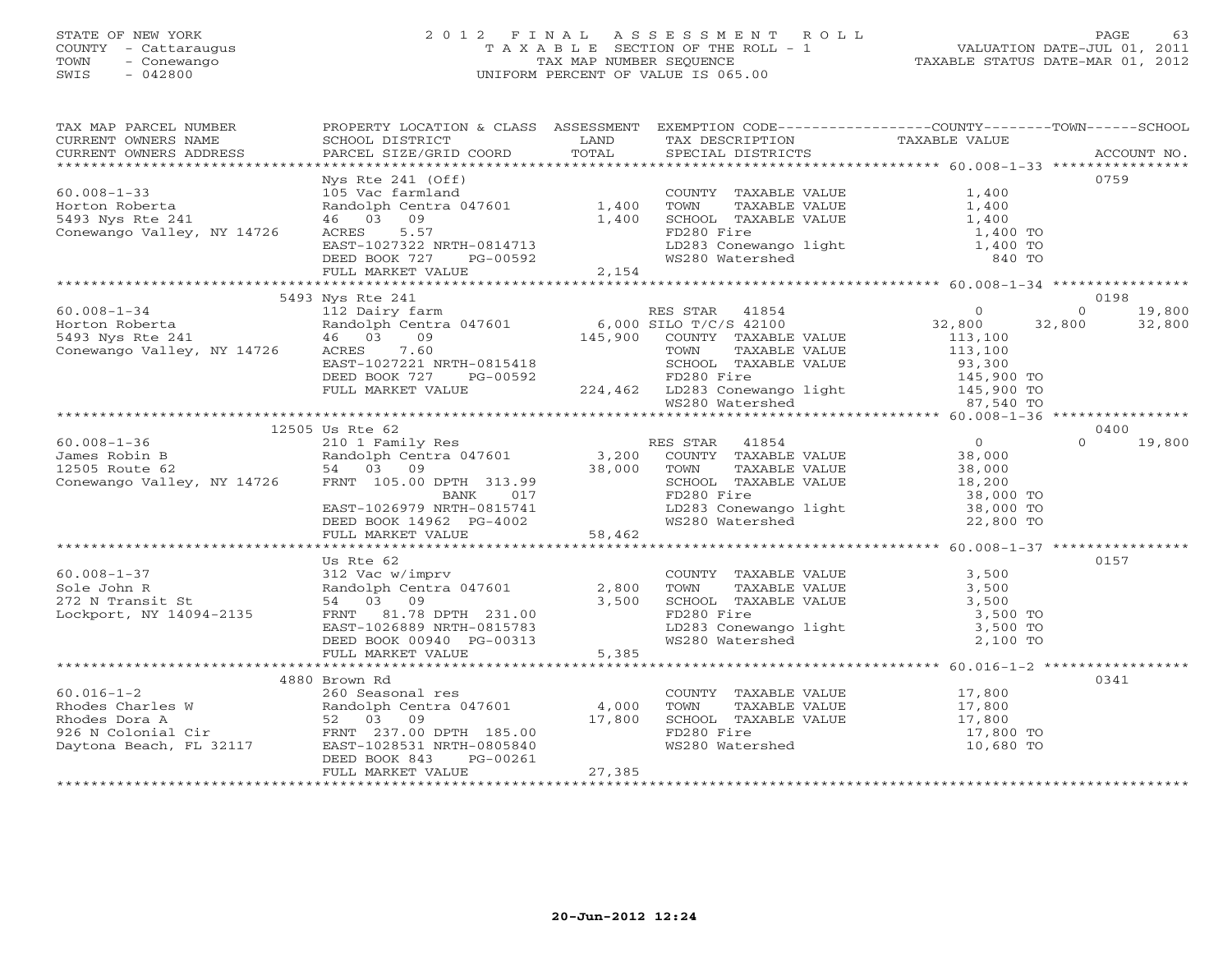# STATE OF NEW YORK 2 0 1 2 F I N A L A S S E S S M E N T R O L L PAGE 64 COUNTY - Cattaraugus T A X A B L E SECTION OF THE ROLL - 1 VALUATION DATE-JUL 01, 2011 TOWN - Conewango TAX MAP NUMBER SEQUENCE TAXABLE STATUS DATE-MAR 01, 2012 SWIS - 042800 UNIFORM PERCENT OF VALUE IS 065.00UNIFORM PERCENT OF VALUE IS 065.00

| TAX MAP PARCEL NUMBER | PROPERTY LOCATION & CLASS ASSESSMENT EXEMPTION CODE----------------COUNTY-------TOWN------SCHOOL                                                                                                                                                                                                                                                                                                                                |        |                                                       |                                              |        |
|-----------------------|---------------------------------------------------------------------------------------------------------------------------------------------------------------------------------------------------------------------------------------------------------------------------------------------------------------------------------------------------------------------------------------------------------------------------------|--------|-------------------------------------------------------|----------------------------------------------|--------|
|                       |                                                                                                                                                                                                                                                                                                                                                                                                                                 |        |                                                       |                                              |        |
|                       |                                                                                                                                                                                                                                                                                                                                                                                                                                 |        |                                                       |                                              |        |
|                       |                                                                                                                                                                                                                                                                                                                                                                                                                                 |        |                                                       |                                              |        |
|                       | 4874 Brown Rd                                                                                                                                                                                                                                                                                                                                                                                                                   |        |                                                       |                                              | 0373   |
| $60.016 - 1 - 4$      | 260 Seasonal res                                                                                                                                                                                                                                                                                                                                                                                                                |        | COUNTY TAXABLE VALUE 18,000                           |                                              |        |
|                       | Randolph Centra $047601$ 4,000                                                                                                                                                                                                                                                                                                                                                                                                  |        |                                                       |                                              |        |
|                       |                                                                                                                                                                                                                                                                                                                                                                                                                                 | 18,000 |                                                       |                                              |        |
|                       |                                                                                                                                                                                                                                                                                                                                                                                                                                 |        | FD280 Fire                                            | 18,000 TO<br>10,800 TO                       |        |
|                       |                                                                                                                                                                                                                                                                                                                                                                                                                                 |        | WS280 Watershed                                       |                                              |        |
|                       |                                                                                                                                                                                                                                                                                                                                                                                                                                 |        |                                                       |                                              |        |
|                       |                                                                                                                                                                                                                                                                                                                                                                                                                                 | 27,692 |                                                       |                                              |        |
|                       |                                                                                                                                                                                                                                                                                                                                                                                                                                 |        |                                                       |                                              |        |
|                       | 36 Cottage Rd<br>$\begin{array}{lllllllllllllllllll} \text{60.016--1-5} & & & \text{260 Second} & \text{res} \\\text{Brosius Kimberly} & & & \text{RandomT} & \text{RandomT} & \text{R} & \text{300} \\\text{Pagels Karen} & & & \text{52} & 03 & 09 & 10,200 \\\text{3803 Princeton Rd} & & & \text{FRNT} & 50.00 DPTH & 80.00 \\\text{Hamburg, NY 14075} & & & \text{EAST-1028884 NRTH-0805701} & & & \text{5692} \\\text{20$ |        |                                                       |                                              | 0395   |
|                       |                                                                                                                                                                                                                                                                                                                                                                                                                                 |        | COUNTY TAXABLE VALUE 10,200                           |                                              |        |
|                       |                                                                                                                                                                                                                                                                                                                                                                                                                                 |        | TOWN<br>TAXABLE VALUE                                 | 10,200                                       |        |
|                       |                                                                                                                                                                                                                                                                                                                                                                                                                                 |        | SCHOOL TAXABLE VALUE 10,200                           |                                              |        |
|                       |                                                                                                                                                                                                                                                                                                                                                                                                                                 |        | FD280 Fire                                            | $10,200$ TO                                  |        |
|                       |                                                                                                                                                                                                                                                                                                                                                                                                                                 |        | WS280 Watershed                                       | 6,120 TO                                     |        |
|                       |                                                                                                                                                                                                                                                                                                                                                                                                                                 |        |                                                       |                                              |        |
|                       |                                                                                                                                                                                                                                                                                                                                                                                                                                 |        |                                                       |                                              |        |
|                       | 34 Cottage Rd                                                                                                                                                                                                                                                                                                                                                                                                                   |        |                                                       |                                              | 0148   |
|                       |                                                                                                                                                                                                                                                                                                                                                                                                                                 |        |                                                       |                                              |        |
|                       |                                                                                                                                                                                                                                                                                                                                                                                                                                 |        |                                                       |                                              |        |
|                       |                                                                                                                                                                                                                                                                                                                                                                                                                                 |        |                                                       |                                              |        |
|                       |                                                                                                                                                                                                                                                                                                                                                                                                                                 |        |                                                       |                                              |        |
|                       |                                                                                                                                                                                                                                                                                                                                                                                                                                 |        |                                                       |                                              |        |
|                       |                                                                                                                                                                                                                                                                                                                                                                                                                                 |        |                                                       |                                              |        |
|                       |                                                                                                                                                                                                                                                                                                                                                                                                                                 | 10,462 |                                                       |                                              |        |
|                       |                                                                                                                                                                                                                                                                                                                                                                                                                                 |        |                                                       |                                              |        |
|                       | 26 Cottage Rd                                                                                                                                                                                                                                                                                                                                                                                                                   |        |                                                       |                                              | 0239   |
|                       |                                                                                                                                                                                                                                                                                                                                                                                                                                 |        |                                                       | $\Omega$                                     | 16,500 |
|                       |                                                                                                                                                                                                                                                                                                                                                                                                                                 |        |                                                       |                                              |        |
|                       |                                                                                                                                                                                                                                                                                                                                                                                                                                 |        |                                                       |                                              |        |
|                       |                                                                                                                                                                                                                                                                                                                                                                                                                                 |        |                                                       |                                              |        |
|                       |                                                                                                                                                                                                                                                                                                                                                                                                                                 |        |                                                       | 16,500 TO                                    |        |
|                       | $\begin{array}{lllllllllllllllllllll} \text{60.016--1--7} & \text{26 Cottage Rd} & \text{260 Seasonal res} & \text{RES STAR} & 41854 & 0 \\ \text{Weis Harold E} & \text{Randomedoph} & \text{Rnoddbh} & \text{Rnoddbh} & \text{Rnoddbh} & \text{16,500} & \text{16,500} & \text{16,500} & \text{16,500} & \text{16,500} & \text{16,500} & \text{16,500} & \text{16,500} & \text{16,500} & \text$                               |        |                                                       | 9,900 TO                                     |        |
|                       |                                                                                                                                                                                                                                                                                                                                                                                                                                 |        |                                                       |                                              |        |
|                       |                                                                                                                                                                                                                                                                                                                                                                                                                                 |        |                                                       |                                              |        |
|                       | 24 Cottage Rd                                                                                                                                                                                                                                                                                                                                                                                                                   |        |                                                       |                                              | 0238   |
|                       |                                                                                                                                                                                                                                                                                                                                                                                                                                 |        | COUNTY TAXABLE VALUE 17,000                           |                                              |        |
|                       |                                                                                                                                                                                                                                                                                                                                                                                                                                 |        | TOWN                                                  |                                              |        |
|                       |                                                                                                                                                                                                                                                                                                                                                                                                                                 |        |                                                       | TAXABLE VALUE 17,000<br>TAXABLE VALUE 17,000 |        |
|                       |                                                                                                                                                                                                                                                                                                                                                                                                                                 |        |                                                       | 17,000 TO                                    |        |
|                       | 60.016-1-8<br>Omerhadzic Ibrahim<br>3315 Angle Rd<br>3315 Angle Rd<br>62 00 Seasonal res<br>52 03 09<br>52 03 09<br>52 03 09<br>52 03 09<br>52 03 09<br>52 03 09<br>52 03 09<br>52 03 09<br>52 03 09<br>52 03 09<br>52 03 09<br>52 03 09<br>52 03 09<br>52 03 09<br>                                                                                                                                                            |        | SCHOOL TAXABLE VALUE<br>FD280 Fire<br>WS280 Watershed | 10,200 TO                                    |        |
|                       | DEED BOOK 8800 PG-9003                                                                                                                                                                                                                                                                                                                                                                                                          |        |                                                       |                                              |        |
|                       | FULL MARKET VALUE                                                                                                                                                                                                                                                                                                                                                                                                               | 26,154 |                                                       |                                              |        |
|                       |                                                                                                                                                                                                                                                                                                                                                                                                                                 |        |                                                       |                                              |        |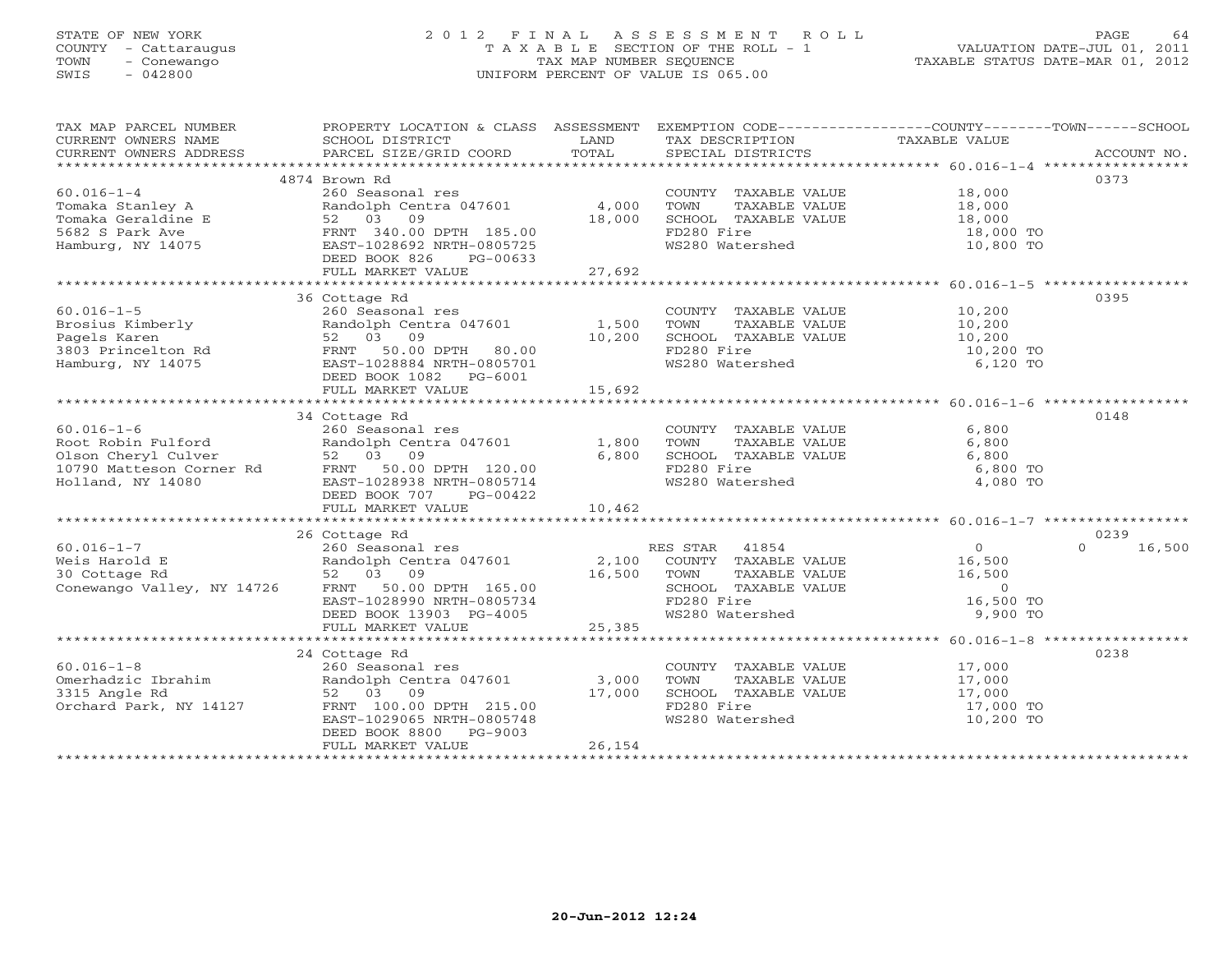# STATE OF NEW YORK 2 0 1 2 F I N A L A S S E S S M E N T R O L L PAGE 65 COUNTY - Cattaraugus T A X A B L E SECTION OF THE ROLL - 1 VALUATION DATE-JUL 01, 2011 TOWN - Conewango TAX MAP NUMBER SEQUENCE TAXABLE STATUS DATE-MAR 01, 2012 SWIS - 042800 UNIFORM PERCENT OF VALUE IS 065.00UNIFORM PERCENT OF VALUE IS 065.00

| TAX MAP PARCEL NUMBER |                                                                                                                                                                                                                                                            |                                                                                                                        |                                                                                                                       | PROPERTY LOCATION & CLASS ASSESSMENT EXEMPTION CODE----------------COUNTY-------TOWN------SCHOOL |      |
|-----------------------|------------------------------------------------------------------------------------------------------------------------------------------------------------------------------------------------------------------------------------------------------------|------------------------------------------------------------------------------------------------------------------------|-----------------------------------------------------------------------------------------------------------------------|--------------------------------------------------------------------------------------------------|------|
| CURRENT OWNERS NAME   | SCHOOL DISTRICT                                                                                                                                                                                                                                            | <b>EXAMPLE SERVICE SERVICE SERVICE SERVICE SERVICE SERVICE SERVICE SERVICE SERVICE SERVICE SERVICE SERVICE SERVICE</b> | TAX DESCRIPTION                                                                                                       | TAXABLE VALUE                                                                                    |      |
|                       |                                                                                                                                                                                                                                                            |                                                                                                                        |                                                                                                                       |                                                                                                  |      |
|                       | 26 Cottage Rd                                                                                                                                                                                                                                              |                                                                                                                        |                                                                                                                       |                                                                                                  | 0344 |
| $60.016 - 1 - 9$      | 314 Rural vac<10                                                                                                                                                                                                                                           |                                                                                                                        | COUNTY TAXABLE VALUE 2,400                                                                                            |                                                                                                  |      |
|                       | Randolph Centra 047601 2,400                                                                                                                                                                                                                               |                                                                                                                        | TOWN TAXABLE VALUE $2,400$<br>SCHOOL TAXABLE VALUE $2,400$<br>FD280 Fire 2.400<br>TOWN                                |                                                                                                  |      |
|                       |                                                                                                                                                                                                                                                            | 2,400                                                                                                                  |                                                                                                                       |                                                                                                  |      |
|                       |                                                                                                                                                                                                                                                            |                                                                                                                        | FD280 Fire                                                                                                            | 2,400 TO                                                                                         |      |
|                       | EAST-1029146 NRTH-0805762                                                                                                                                                                                                                                  |                                                                                                                        | WS280 Watershed                                                                                                       | 1,440 TO                                                                                         |      |
|                       | DEED BOOK 9727 PG-4001                                                                                                                                                                                                                                     |                                                                                                                        |                                                                                                                       |                                                                                                  |      |
|                       | FULL MARKET VALUE                                                                                                                                                                                                                                          | 3,692                                                                                                                  |                                                                                                                       |                                                                                                  |      |
|                       |                                                                                                                                                                                                                                                            |                                                                                                                        |                                                                                                                       |                                                                                                  |      |
|                       | 22 Cottage Rd                                                                                                                                                                                                                                              |                                                                                                                        |                                                                                                                       |                                                                                                  | 0364 |
| $60.016 - 1 - 10$     | 260 Seasonal res                                                                                                                                                                                                                                           |                                                                                                                        | COUNTY TAXABLE VALUE 21,000                                                                                           |                                                                                                  |      |
|                       |                                                                                                                                                                                                                                                            |                                                                                                                        |                                                                                                                       |                                                                                                  |      |
|                       |                                                                                                                                                                                                                                                            |                                                                                                                        |                                                                                                                       |                                                                                                  |      |
|                       |                                                                                                                                                                                                                                                            |                                                                                                                        |                                                                                                                       | 21,000 TO<br>12,600 TO                                                                           |      |
|                       | EAST-1029211 NRTH-0805768                                                                                                                                                                                                                                  |                                                                                                                        | ws280 Watershed                                                                                                       |                                                                                                  |      |
|                       | DEED BOOK 9727 PG-4001                                                                                                                                                                                                                                     |                                                                                                                        |                                                                                                                       |                                                                                                  |      |
|                       | FULL MARKET VALUE                                                                                                                                                                                                                                          | 32,308                                                                                                                 |                                                                                                                       |                                                                                                  |      |
|                       |                                                                                                                                                                                                                                                            |                                                                                                                        |                                                                                                                       |                                                                                                  |      |
|                       | 6 Cottage Rd                                                                                                                                                                                                                                               |                                                                                                                        |                                                                                                                       |                                                                                                  | 0251 |
|                       |                                                                                                                                                                                                                                                            |                                                                                                                        |                                                                                                                       |                                                                                                  |      |
|                       |                                                                                                                                                                                                                                                            |                                                                                                                        |                                                                                                                       |                                                                                                  |      |
|                       |                                                                                                                                                                                                                                                            |                                                                                                                        |                                                                                                                       |                                                                                                  |      |
|                       | 60.016-1-11.1<br>Berman Sharon A (260 Seasonal res COUNTY TAXABLE VALUE 17,000<br>Lillie Greg A 52 03 09 17,000 SCHOOL TAXABLE VALUE 17,000<br>4538 Ide Rd FRNT 100.00 DPTH 235.00 FD280 Fire 17,000 TOWN SCHOOL TAXABLE VALUE 17,0                        |                                                                                                                        |                                                                                                                       |                                                                                                  |      |
|                       |                                                                                                                                                                                                                                                            |                                                                                                                        |                                                                                                                       |                                                                                                  |      |
|                       | DEED BOOK 3698 PG-8001                                                                                                                                                                                                                                     |                                                                                                                        |                                                                                                                       |                                                                                                  |      |
|                       | FULL MARKET VALUE                                                                                                                                                                                                                                          | 26,154                                                                                                                 |                                                                                                                       |                                                                                                  |      |
|                       | 60.016-1-11.2<br>Berman Sharon A<br>Ellie Greg A<br>Millie Greg A<br>Millie Greg A<br>Millie Greg A<br>Millie Greg A<br>Millie Greg A<br>Millie Greg A<br>Millie Greg A<br>Millie Greg A<br>Millie Greg A<br>Millie Greg A<br>Millie Greg A<br>Millie Greg |                                                                                                                        |                                                                                                                       |                                                                                                  | 0252 |
|                       |                                                                                                                                                                                                                                                            |                                                                                                                        |                                                                                                                       |                                                                                                  |      |
|                       |                                                                                                                                                                                                                                                            |                                                                                                                        |                                                                                                                       |                                                                                                  |      |
|                       |                                                                                                                                                                                                                                                            |                                                                                                                        |                                                                                                                       |                                                                                                  |      |
|                       |                                                                                                                                                                                                                                                            |                                                                                                                        |                                                                                                                       |                                                                                                  |      |
|                       |                                                                                                                                                                                                                                                            |                                                                                                                        |                                                                                                                       |                                                                                                  |      |
|                       | DEED BOOK 3698 PG-8001                                                                                                                                                                                                                                     |                                                                                                                        |                                                                                                                       |                                                                                                  |      |
|                       |                                                                                                                                                                                                                                                            |                                                                                                                        |                                                                                                                       |                                                                                                  |      |
|                       |                                                                                                                                                                                                                                                            |                                                                                                                        |                                                                                                                       |                                                                                                  |      |
|                       | 2 Cottage Rd                                                                                                                                                                                                                                               |                                                                                                                        |                                                                                                                       |                                                                                                  | 0487 |
|                       |                                                                                                                                                                                                                                                            |                                                                                                                        |                                                                                                                       | 8,000                                                                                            |      |
|                       |                                                                                                                                                                                                                                                            |                                                                                                                        | COUNTY TAXABLE VALUE<br>TOWN TAXABLE VALUE                                                                            | 8,000                                                                                            |      |
|                       |                                                                                                                                                                                                                                                            |                                                                                                                        |                                                                                                                       |                                                                                                  |      |
|                       |                                                                                                                                                                                                                                                            |                                                                                                                        | SCHOOL TAXABLE VALUE $\begin{array}{ccc} 8,000 \\ \text{FD280 Fire} \end{array}$ 8,000 TO<br>WS280 Watershed 4,800 TO |                                                                                                  |      |
|                       | EAST-1029527 NRTH-0805697                                                                                                                                                                                                                                  |                                                                                                                        |                                                                                                                       |                                                                                                  |      |
|                       | DEED BOOK 00947 PG-00590                                                                                                                                                                                                                                   |                                                                                                                        |                                                                                                                       |                                                                                                  |      |
|                       | FULL MARKET VALUE                                                                                                                                                                                                                                          | 12,308                                                                                                                 |                                                                                                                       |                                                                                                  |      |
|                       |                                                                                                                                                                                                                                                            |                                                                                                                        |                                                                                                                       |                                                                                                  |      |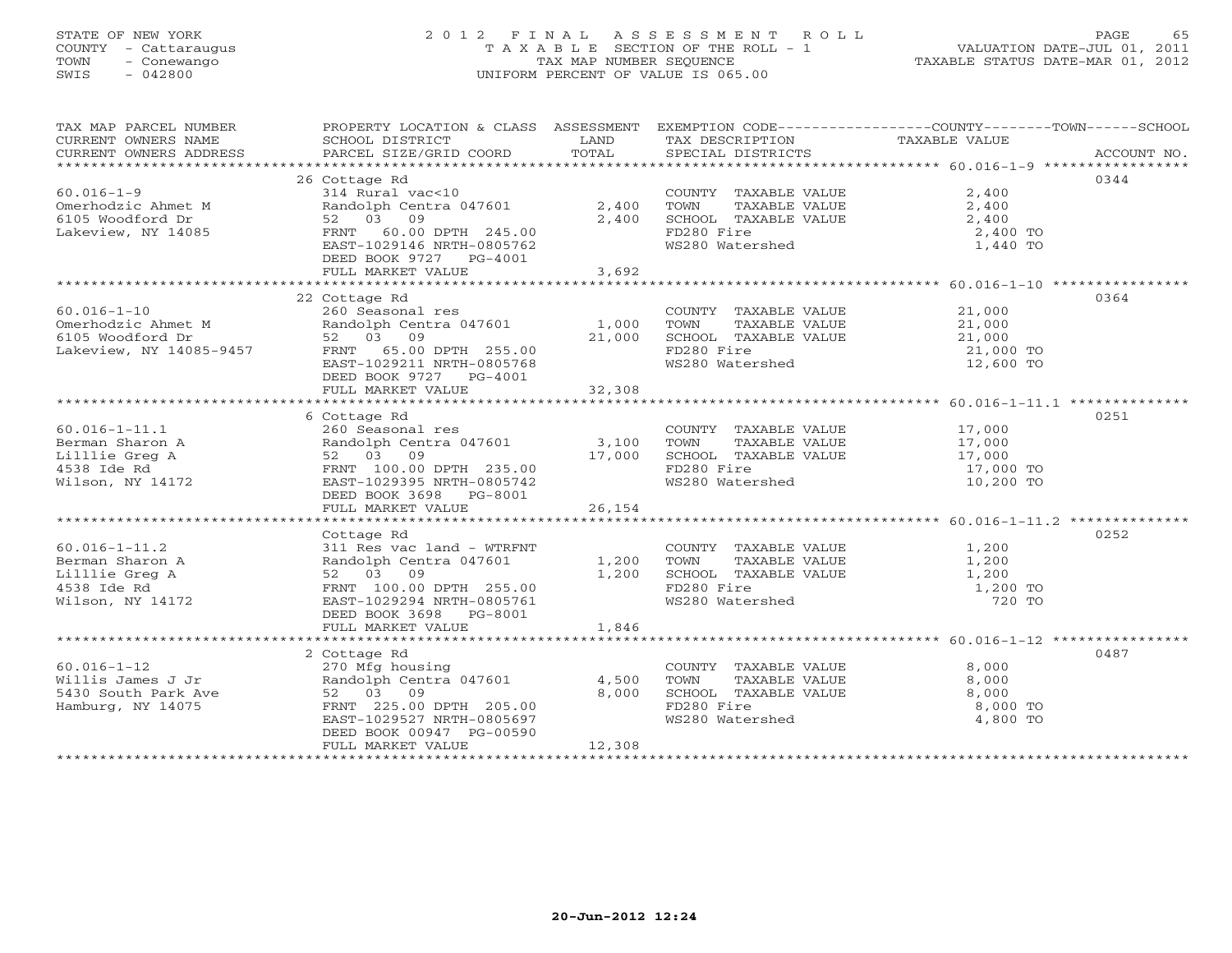# STATE OF NEW YORK 2 0 1 2 F I N A L A S S E S S M E N T R O L L PAGE 66 COUNTY - Cattaraugus T A X A B L E SECTION OF THE ROLL - 1 VALUATION DATE-JUL 01, 2011 TOWN - Conewango TAX MAP NUMBER SEQUENCE TAXABLE STATUS DATE-MAR 01, 2012 SWIS - 042800 UNIFORM PERCENT OF VALUE IS 065.00UNIFORM PERCENT OF VALUE IS 065.00

| TAX MAP PARCEL NUMBER                                                                                                                                                                                                  | PROPERTY LOCATION & CLASS ASSESSMENT EXEMPTION CODE----------------COUNTY-------TOWN------SCHOOL |        |                                                                            |                      |      |
|------------------------------------------------------------------------------------------------------------------------------------------------------------------------------------------------------------------------|--------------------------------------------------------------------------------------------------|--------|----------------------------------------------------------------------------|----------------------|------|
| CURRENT OWNERS NAME                                                                                                                                                                                                    | SCHOOL DISTRICT                                                                                  | LAND   | TAX DESCRIPTION TAXABLE VALUE                                              |                      |      |
| CURRENT OWNERS ADDRESS                                                                                                                                                                                                 |                                                                                                  |        |                                                                            |                      |      |
|                                                                                                                                                                                                                        |                                                                                                  |        |                                                                            |                      |      |
|                                                                                                                                                                                                                        | 1 Cottage Rd                                                                                     |        |                                                                            |                      | 0088 |
| $60.016 - 1 - 13$                                                                                                                                                                                                      | 260 Seasonal res                                                                                 |        | COUNTY TAXABLE VALUE 11,000                                                |                      |      |
|                                                                                                                                                                                                                        | Randolph Centra 047601 3,200                                                                     |        | TOWN TAXABLE VALUE 11,000<br>SCHOOL TAXABLE VALUE 11,000                   |                      |      |
|                                                                                                                                                                                                                        |                                                                                                  | 11,000 |                                                                            |                      |      |
|                                                                                                                                                                                                                        |                                                                                                  |        | FD280 Fire                                                                 | 11,000 TO            |      |
|                                                                                                                                                                                                                        |                                                                                                  |        | WS280 Watershed                                                            | 6,600 TO             |      |
| Harrington Jason E Randolph Centra 047601<br>Harrington Jeremy M 52 03 09<br>142 W Main St FRNT 130.00 DPTH 165.00<br>Springville, NY 14141 EAST-1029609 NRTH-0805530<br>DEED BOOK 00940 PG-01198<br>FULL MARKET VALUE |                                                                                                  |        |                                                                            |                      |      |
|                                                                                                                                                                                                                        |                                                                                                  | 16,923 |                                                                            |                      |      |
|                                                                                                                                                                                                                        |                                                                                                  |        |                                                                            |                      |      |
|                                                                                                                                                                                                                        | Cottage Rd                                                                                       |        |                                                                            |                      | 0503 |
| $60.016 - 1 - 14$                                                                                                                                                                                                      | 311 Res vac land - WTRFNT                                                                        |        | COUNTY TAXABLE VALUE 1,200                                                 |                      |      |
| Dingethal Kathleen A<br>9726 Lake St                                                                                                                                                                                   | Randolph Centra 047601 1,200 TOWN<br>52 03 09 1,200 SCHOOL                                       |        | $1,200$ TOWN TAXABLE VALUE $1,200$<br>$1,200$ SCHOOL TAXABLE VALUE $1,200$ |                      |      |
| 9726 Lake St                                                                                                                                                                                                           | 52 03 09                                                                                         |        |                                                                            |                      |      |
| Machias, NY 14101                                                                                                                                                                                                      | FRNT 100.00 DPTH 170.00                                                                          |        | FD280 Fire                                                                 | 1,200 TO             |      |
|                                                                                                                                                                                                                        | EAST-1029480 NRTH-0805539                                                                        |        | WS280 Watershed                                                            | 720 TO               |      |
|                                                                                                                                                                                                                        | DEED BOOK 5029    PG-3001                                                                        |        |                                                                            |                      |      |
|                                                                                                                                                                                                                        | FULL MARKET VALUE                                                                                | 1,846  |                                                                            |                      |      |
|                                                                                                                                                                                                                        |                                                                                                  |        |                                                                            |                      |      |
|                                                                                                                                                                                                                        | 7 Cottage Rd                                                                                     |        |                                                                            |                      | 0365 |
|                                                                                                                                                                                                                        |                                                                                                  |        | COUNTY TAXABLE VALUE 14,600                                                |                      |      |
|                                                                                                                                                                                                                        |                                                                                                  |        |                                                                            | 14,600               |      |
|                                                                                                                                                                                                                        |                                                                                                  |        | SCHOOL TAXABLE VALUE 14,600                                                |                      |      |
|                                                                                                                                                                                                                        |                                                                                                  |        |                                                                            | 14,600 TO            |      |
|                                                                                                                                                                                                                        | FRIVE 100.00 LIMIT 100.00<br>EAST-1029379 NRTH-0805541                                           |        | WS280 Watershed                                                            | 8,760 TO             |      |
|                                                                                                                                                                                                                        | DEED BOOK 578 PG-00375                                                                           |        |                                                                            |                      |      |
|                                                                                                                                                                                                                        |                                                                                                  |        |                                                                            |                      |      |
|                                                                                                                                                                                                                        |                                                                                                  |        |                                                                            |                      |      |
|                                                                                                                                                                                                                        | 13 Cottage Rd                                                                                    |        |                                                                            |                      | 0504 |
|                                                                                                                                                                                                                        |                                                                                                  |        | COUNTY TAXABLE VALUE $20,800$<br>TOWN TAXABLE VALUE $20,800$               |                      |      |
|                                                                                                                                                                                                                        |                                                                                                  |        | TOWN                                                                       |                      |      |
|                                                                                                                                                                                                                        |                                                                                                  |        |                                                                            |                      |      |
|                                                                                                                                                                                                                        |                                                                                                  |        |                                                                            |                      |      |
|                                                                                                                                                                                                                        |                                                                                                  |        | WS280 Watershed                                                            | 12,480 TO            |      |
|                                                                                                                                                                                                                        | DEED BOOK 00954 PG-00839                                                                         |        |                                                                            |                      |      |
|                                                                                                                                                                                                                        |                                                                                                  |        |                                                                            |                      |      |
|                                                                                                                                                                                                                        |                                                                                                  |        |                                                                            |                      |      |
|                                                                                                                                                                                                                        | 17 Cottage Rd                                                                                    |        | COUNTY TAXABLE VALUE 14,000                                                |                      | 0386 |
| $60.016 - 1 - 17$                                                                                                                                                                                                      | 260 Seasonal res                                                                                 |        |                                                                            | TAXABLE VALUE 14,000 |      |
|                                                                                                                                                                                                                        |                                                                                                  |        | TOWN                                                                       |                      |      |
|                                                                                                                                                                                                                        |                                                                                                  | 14,000 | SCHOOL TAXABLE VALUE                                                       | 14,000<br>14,000 TO  |      |
|                                                                                                                                                                                                                        |                                                                                                  |        | FD280 Fire<br>WS280 Watershed                                              |                      |      |
|                                                                                                                                                                                                                        |                                                                                                  |        |                                                                            | 8,400 TO             |      |
|                                                                                                                                                                                                                        | DEED BOOK 698<br>PG-01042                                                                        | 21,538 |                                                                            |                      |      |
|                                                                                                                                                                                                                        | FULL MARKET VALUE                                                                                |        |                                                                            |                      |      |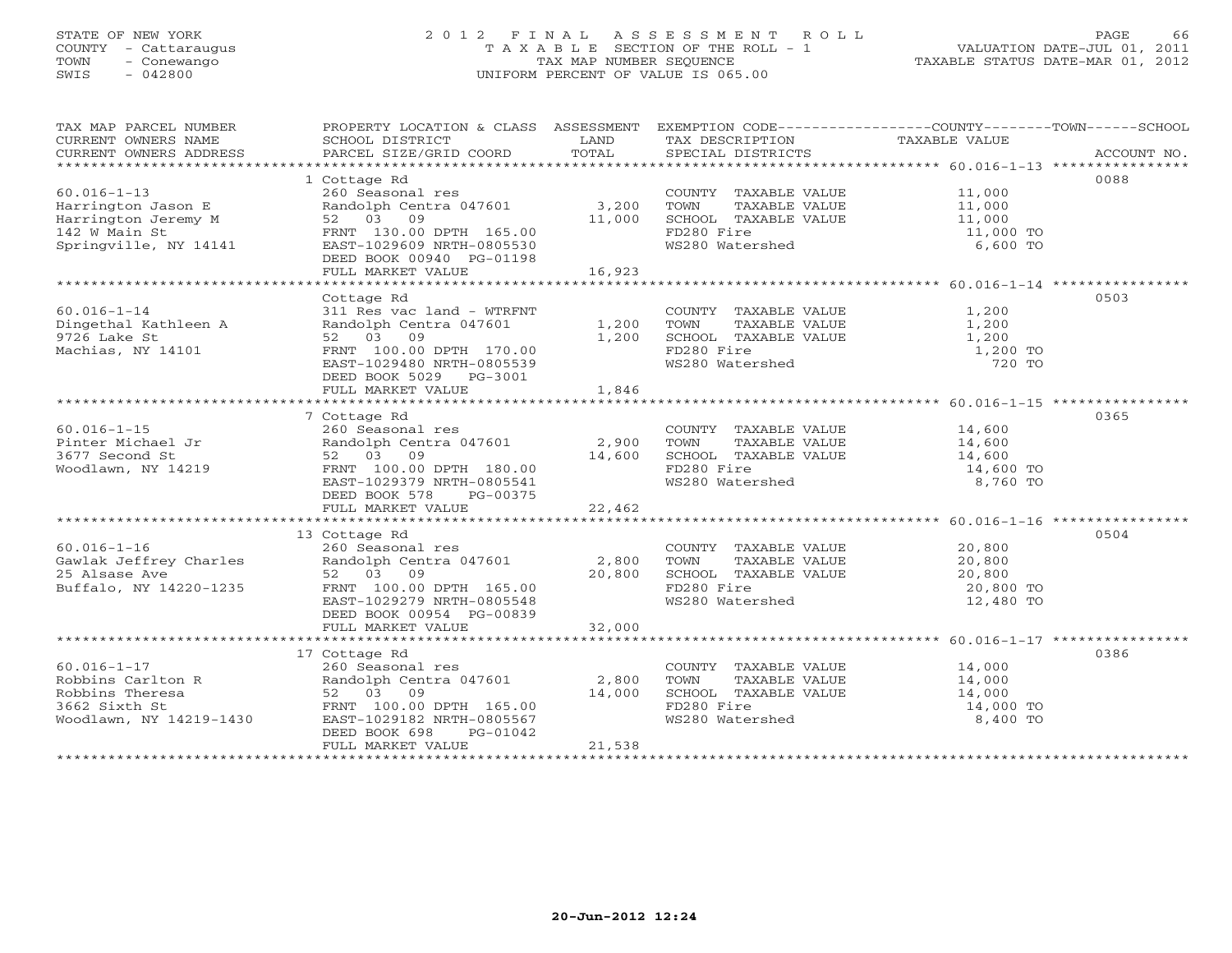# STATE OF NEW YORK 2 0 1 2 F I N A L A S S E S S M E N T R O L L PAGE 67 COUNTY - Cattaraugus T A X A B L E SECTION OF THE ROLL - 1 VALUATION DATE-JUL 01, 2011 TOWN - Conewango TAX MAP NUMBER SEQUENCE TAXABLE STATUS DATE-MAR 01, 2012 SWIS - 042800 UNIFORM PERCENT OF VALUE IS 065.00UNIFORM PERCENT OF VALUE IS 065.00

| TAX MAP PARCEL NUMBER                                                                                                                                                                                                                                                                                                                         | PROPERTY LOCATION & CLASS ASSESSMENT EXEMPTION CODE--------------COUNTY-------TOWN------SCHOOL |                   |                                                                                                                                                       |               |                          |
|-----------------------------------------------------------------------------------------------------------------------------------------------------------------------------------------------------------------------------------------------------------------------------------------------------------------------------------------------|------------------------------------------------------------------------------------------------|-------------------|-------------------------------------------------------------------------------------------------------------------------------------------------------|---------------|--------------------------|
| CURRENT OWNERS NAME                                                                                                                                                                                                                                                                                                                           | SCHOOL DISTRICT                                                                                | <b>Example 12</b> | TAX DESCRIPTION                                                                                                                                       | TAXABLE VALUE |                          |
| CURRENT OWNERS ADDRESS                                                                                                                                                                                                                                                                                                                        | PARCEL SIZE/GRID COORD TOTAL SPECIAL DISTRICTS                                                 |                   |                                                                                                                                                       |               | ACCOUNT NO.              |
|                                                                                                                                                                                                                                                                                                                                               |                                                                                                |                   |                                                                                                                                                       |               |                          |
|                                                                                                                                                                                                                                                                                                                                               | 23 Cottage Rd                                                                                  |                   |                                                                                                                                                       |               | 0387                     |
|                                                                                                                                                                                                                                                                                                                                               |                                                                                                |                   |                                                                                                                                                       |               |                          |
|                                                                                                                                                                                                                                                                                                                                               |                                                                                                |                   |                                                                                                                                                       |               |                          |
|                                                                                                                                                                                                                                                                                                                                               |                                                                                                |                   |                                                                                                                                                       |               |                          |
|                                                                                                                                                                                                                                                                                                                                               |                                                                                                |                   |                                                                                                                                                       |               |                          |
|                                                                                                                                                                                                                                                                                                                                               |                                                                                                |                   |                                                                                                                                                       |               |                          |
|                                                                                                                                                                                                                                                                                                                                               |                                                                                                |                   |                                                                                                                                                       |               |                          |
|                                                                                                                                                                                                                                                                                                                                               |                                                                                                |                   |                                                                                                                                                       |               |                          |
|                                                                                                                                                                                                                                                                                                                                               |                                                                                                |                   |                                                                                                                                                       |               |                          |
|                                                                                                                                                                                                                                                                                                                                               | 29 Cottage Rd                                                                                  |                   |                                                                                                                                                       |               | 0248                     |
|                                                                                                                                                                                                                                                                                                                                               |                                                                                                |                   | COUNTY TAXABLE VALUE 15,200                                                                                                                           |               |                          |
|                                                                                                                                                                                                                                                                                                                                               |                                                                                                |                   |                                                                                                                                                       |               |                          |
|                                                                                                                                                                                                                                                                                                                                               |                                                                                                |                   | TOWN TAXABLE VALUE<br>TOWN TAXABLE VALUE<br>SCHOOL TAXABLE VALUE<br>TOWS TO TAXABLE VALUE<br>15,200 TO 15,200 TO<br>TO280 Fire<br>15,200 TO 15,200 TO |               |                          |
|                                                                                                                                                                                                                                                                                                                                               |                                                                                                |                   |                                                                                                                                                       |               |                          |
|                                                                                                                                                                                                                                                                                                                                               |                                                                                                |                   |                                                                                                                                                       |               |                          |
|                                                                                                                                                                                                                                                                                                                                               | DEED BOOK 643 PG-00254                                                                         |                   |                                                                                                                                                       |               |                          |
|                                                                                                                                                                                                                                                                                                                                               | DEED BOOK 643 PG-00254<br>FULL MARKET VALUE 23,385                                             |                   |                                                                                                                                                       |               |                          |
|                                                                                                                                                                                                                                                                                                                                               |                                                                                                |                   |                                                                                                                                                       |               |                          |
|                                                                                                                                                                                                                                                                                                                                               | 4858 Brown Rd                                                                                  |                   |                                                                                                                                                       |               | 0389                     |
|                                                                                                                                                                                                                                                                                                                                               |                                                                                                |                   |                                                                                                                                                       |               | 6,225<br>$\circ$         |
|                                                                                                                                                                                                                                                                                                                                               |                                                                                                |                   |                                                                                                                                                       |               | 3,735<br>$\Omega$        |
|                                                                                                                                                                                                                                                                                                                                               |                                                                                                |                   |                                                                                                                                                       |               | 24,900<br>$\overline{0}$ |
|                                                                                                                                                                                                                                                                                                                                               |                                                                                                |                   |                                                                                                                                                       |               |                          |
|                                                                                                                                                                                                                                                                                                                                               |                                                                                                |                   |                                                                                                                                                       |               |                          |
|                                                                                                                                                                                                                                                                                                                                               |                                                                                                |                   |                                                                                                                                                       |               |                          |
|                                                                                                                                                                                                                                                                                                                                               |                                                                                                |                   |                                                                                                                                                       |               |                          |
|                                                                                                                                                                                                                                                                                                                                               |                                                                                                |                   |                                                                                                                                                       |               |                          |
| $\begin{array}{cccccc} 60.016-1-21 & 4858 & \text{Brown Rd} & 210 & \text{140} & 4858 & \text{WOM R} & 6,225 & 680 & \text{WOM R} & 6,225 & 680 & \text{WOM R} & 6,225 & 680 & \text{WOM R} & 6,225 & 680 & \text{WOM R} & 6,225 & 680 & \text{WOM R} & 6,225 & 680 & \text{WOM R} & 6,225 & 680 & \text{WOM R} & 6,225 & 680 & \text{WOM R}$ |                                                                                                |                   |                                                                                                                                                       |               |                          |
|                                                                                                                                                                                                                                                                                                                                               | 4854 Brown Rd                                                                                  |                   |                                                                                                                                                       |               | 0460                     |
|                                                                                                                                                                                                                                                                                                                                               |                                                                                                |                   |                                                                                                                                                       |               |                          |
|                                                                                                                                                                                                                                                                                                                                               |                                                                                                |                   |                                                                                                                                                       |               |                          |
|                                                                                                                                                                                                                                                                                                                                               |                                                                                                |                   |                                                                                                                                                       |               |                          |
|                                                                                                                                                                                                                                                                                                                                               |                                                                                                |                   |                                                                                                                                                       |               |                          |
| Blasdell, NY 14219                                                                                                                                                                                                                                                                                                                            | FRNT 52.00 DPTH 185.00<br>EAST-1028681 NRTH-0805488                                            |                   | WS280 Watershed                                                                                                                                       |               |                          |
|                                                                                                                                                                                                                                                                                                                                               |                                                                                                |                   |                                                                                                                                                       | 5,400 TO      |                          |
|                                                                                                                                                                                                                                                                                                                                               | DEED BOOK 722 PG-01096                                                                         |                   |                                                                                                                                                       |               |                          |
|                                                                                                                                                                                                                                                                                                                                               |                                                                                                |                   |                                                                                                                                                       |               |                          |
|                                                                                                                                                                                                                                                                                                                                               |                                                                                                |                   |                                                                                                                                                       |               |                          |
|                                                                                                                                                                                                                                                                                                                                               | 4852 Brown Rd                                                                                  |                   |                                                                                                                                                       |               | 0121                     |
|                                                                                                                                                                                                                                                                                                                                               |                                                                                                |                   | COUNTY TAXABLE VALUE $8,500$<br>TOWN TAXABLE VALUE $8,500$                                                                                            |               |                          |
|                                                                                                                                                                                                                                                                                                                                               |                                                                                                |                   |                                                                                                                                                       |               |                          |
|                                                                                                                                                                                                                                                                                                                                               |                                                                                                |                   | SCHOOL TAXABLE VALUE $8,500$<br>FD280 Fire 8,500 TO<br>WS280 Watershed 5,100 TO                                                                       |               |                          |
|                                                                                                                                                                                                                                                                                                                                               |                                                                                                |                   |                                                                                                                                                       |               |                          |
|                                                                                                                                                                                                                                                                                                                                               |                                                                                                |                   |                                                                                                                                                       |               |                          |
|                                                                                                                                                                                                                                                                                                                                               |                                                                                                | 13,077            |                                                                                                                                                       |               |                          |
|                                                                                                                                                                                                                                                                                                                                               | FULL MARKET VALUE                                                                              |                   |                                                                                                                                                       |               |                          |
|                                                                                                                                                                                                                                                                                                                                               |                                                                                                |                   |                                                                                                                                                       |               |                          |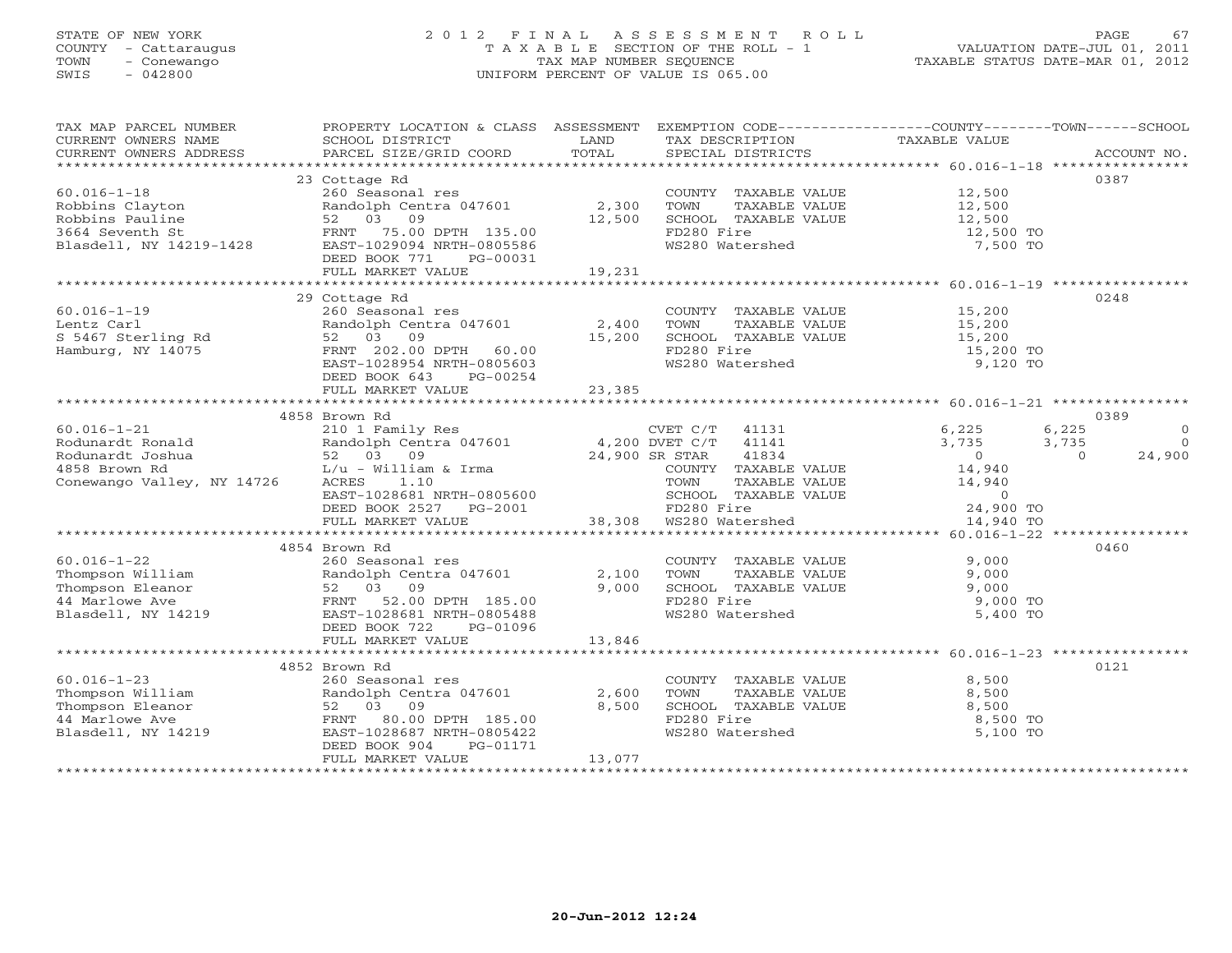# STATE OF NEW YORK 2 0 1 2 F I N A L A S S E S S M E N T R O L L PAGE 68 COUNTY - Cattaraugus T A X A B L E SECTION OF THE ROLL - 1 VALUATION DATE-JUL 01, 2011 TOWN - Conewango TAX MAP NUMBER SEQUENCE TAXABLE STATUS DATE-MAR 01, 2012 SWIS - 042800 UNIFORM PERCENT OF VALUE IS 065.00UNIFORM PERCENT OF VALUE IS 065.00

| TAX MAP PARCEL NUMBER                                                                                                                                              | PROPERTY LOCATION & CLASS ASSESSMENT                                |        | EXEMPTION CODE-----------------COUNTY-------TOWN------SCHOOL                |                     |             |
|--------------------------------------------------------------------------------------------------------------------------------------------------------------------|---------------------------------------------------------------------|--------|-----------------------------------------------------------------------------|---------------------|-------------|
| CURRENT OWNERS NAME                                                                                                                                                | SCHOOL DISTRICT                                                     | LAND   | TAX DESCRIPTION                                                             | TAXABLE VALUE       |             |
| CURRENT OWNERS ADDRESS                                                                                                                                             | PARCEL SIZE/GRID COORD                                              | TOTAL  | SPECIAL DISTRICTS                                                           |                     | ACCOUNT NO. |
|                                                                                                                                                                    | 4846 Brown Rd                                                       |        |                                                                             |                     | 0130        |
| $60.016 - 1 - 24$                                                                                                                                                  | 260 Seasonal res                                                    |        | COUNTY TAXABLE VALUE 7,000                                                  |                     |             |
| Haffner John                                                                                                                                                       | Randolph Centra 047601                                              | 1,500  | TOWN<br>TAXABLE VALUE                                                       | 7,000               |             |
| Haffner Dorothy                                                                                                                                                    | 52 03 09                                                            | 7,000  | TOWN       TAXABLE  VALUE<br>SCHOOL    TAXABLE  VALUE                       | 7,000               |             |
| 4024 South Park                                                                                                                                                    | FRNT 40.00 DPTH 160.00                                              |        | FD280 Fire                                                                  | 7,000 TO            |             |
| Blasdell, NY 14219                                                                                                                                                 | EAST-1028689 NRTH-0805360                                           |        | WS280 Watershed                                                             | 4,200 TO            |             |
|                                                                                                                                                                    | DEED BOOK 768<br>PG-00578                                           |        |                                                                             |                     |             |
|                                                                                                                                                                    | FULL MARKET VALUE                                                   | 10,769 |                                                                             |                     |             |
|                                                                                                                                                                    |                                                                     |        |                                                                             |                     |             |
|                                                                                                                                                                    | Brown Rd                                                            |        |                                                                             |                     | 0462        |
| $60.016 - 1 - 25$                                                                                                                                                  |                                                                     |        | COUNTY TAXABLE VALUE                                                        | 9,100               |             |
| Rohauer Marc                                                                                                                                                       |                                                                     |        | TOWN<br>TAXABLE VALUE                                                       | 9,100               |             |
| Rohauer Sherry                                                                                                                                                     |                                                                     |        | SCHOOL TAXABLE VALUE                                                        | 9,100               |             |
| 4748 Kennison Pkwy                                                                                                                                                 | FRNT 40.00 DPTH 140.00                                              |        | FD280 Fire                                                                  | 9,100 TO            |             |
| Hamburg, $NY$ $14075$                                                                                                                                              | EAST-1028695 NRTH-0805323                                           |        | WS280 Watershed                                                             | 5,460 TO            |             |
|                                                                                                                                                                    | DEED BOOK 00953 PG-00535                                            |        |                                                                             |                     |             |
|                                                                                                                                                                    | FULL MARKET VALUE                                                   | 14,000 |                                                                             |                     |             |
|                                                                                                                                                                    |                                                                     |        |                                                                             |                     |             |
|                                                                                                                                                                    | Brown Rd                                                            |        |                                                                             | 1,800               | 0808        |
|                                                                                                                                                                    | Randolph Centra 047601 1,800                                        |        | COUNTY TAXABLE VALUE<br>TOWN                                                | TAXABLE VALUE 1,800 |             |
|                                                                                                                                                                    |                                                                     | 1,800  |                                                                             |                     |             |
|                                                                                                                                                                    |                                                                     |        | SCHOOL TAXABLE VALUE 1,800<br>FD280 Fire 1,800 TO                           |                     |             |
|                                                                                                                                                                    | EAST-1028701 NRTH-0805284                                           |        | WS280 Watershed                                                             | 1,080 TO            |             |
|                                                                                                                                                                    |                                                                     |        |                                                                             |                     |             |
| All Res vac land<br>Rohauer Sherry<br>Rohauer Sherry<br>1748 Kennison Pkwy<br>Hamburg, NY 14075<br>Hamburg, NY 14075<br>FRNT<br>25.00<br>EAST-1028701 NRTH-090FCCC | FULL MARKET VALUE                                                   | 2,769  |                                                                             |                     |             |
|                                                                                                                                                                    |                                                                     |        |                                                                             |                     |             |
|                                                                                                                                                                    | 4838 Brown Rd                                                       |        |                                                                             |                     | 0196        |
| $60.016 - 1 - 27$                                                                                                                                                  | 260 Seasonal res                                                    |        | COUNTY TAXABLE VALUE 10,000                                                 |                     |             |
| $60.016 - 1 - 2$<br>Phillips Robert S                                                                                                                              | Randolph Centra 047601 1,700<br>52 03 09 10,000                     |        |                                                                             |                     |             |
| S 3325 Hawley Rd                                                                                                                                                   |                                                                     |        |                                                                             | 10,000<br>10,000    |             |
| Blasdell, NY 14219                                                                                                                                                 | PRNT 50.00 DPTH 120.00<br>FRNT 50.00 DPTH 120.00                    |        | TOWN TAXABLE VALUE<br>SCHOOL TAXABLE VALUE<br>FD280 Fire<br>WS280 Watershed | 10,000 TO           |             |
|                                                                                                                                                                    |                                                                     |        |                                                                             | 6,000 TO            |             |
|                                                                                                                                                                    | DEED BOOK 00945 PG-00555                                            |        |                                                                             |                     |             |
|                                                                                                                                                                    | FULL MARKET VALUE                                                   | 15,385 |                                                                             |                     |             |
|                                                                                                                                                                    |                                                                     |        |                                                                             |                     |             |
|                                                                                                                                                                    | 4626 Brown Rd (Off)                                                 |        |                                                                             |                     | 0136        |
| $60.020 - 1 - 2$                                                                                                                                                   |                                                                     |        | COUNTY TAXABLE VALUE                                                        | 12,500              |             |
| Zynda Brian                                                                                                                                                        | 260 Seasonal res<br>Randolph Centra 047601 3,300<br>13 03 09 12,500 |        | TOWN TAXABLE VALUE 12,500<br>SCHOOL TAXABLE VALUE 12,500                    |                     |             |
| Cheektowaga, NY 14206                                                                                                                                              | FRNT 200.00 DPTH 120.00                                             |        | FD280 Fire                                                                  | 12,500 TO           |             |
|                                                                                                                                                                    | EAST-1030993 NRTH-0802080                                           |        | WS280 Watershed                                                             | 7,500 TO            |             |
|                                                                                                                                                                    | DEED BOOK 3009 PG-2001                                              |        |                                                                             |                     |             |
|                                                                                                                                                                    | FULL MARKET VALUE                                                   | 19,231 |                                                                             |                     |             |
|                                                                                                                                                                    |                                                                     |        |                                                                             |                     |             |
|                                                                                                                                                                    |                                                                     |        |                                                                             |                     |             |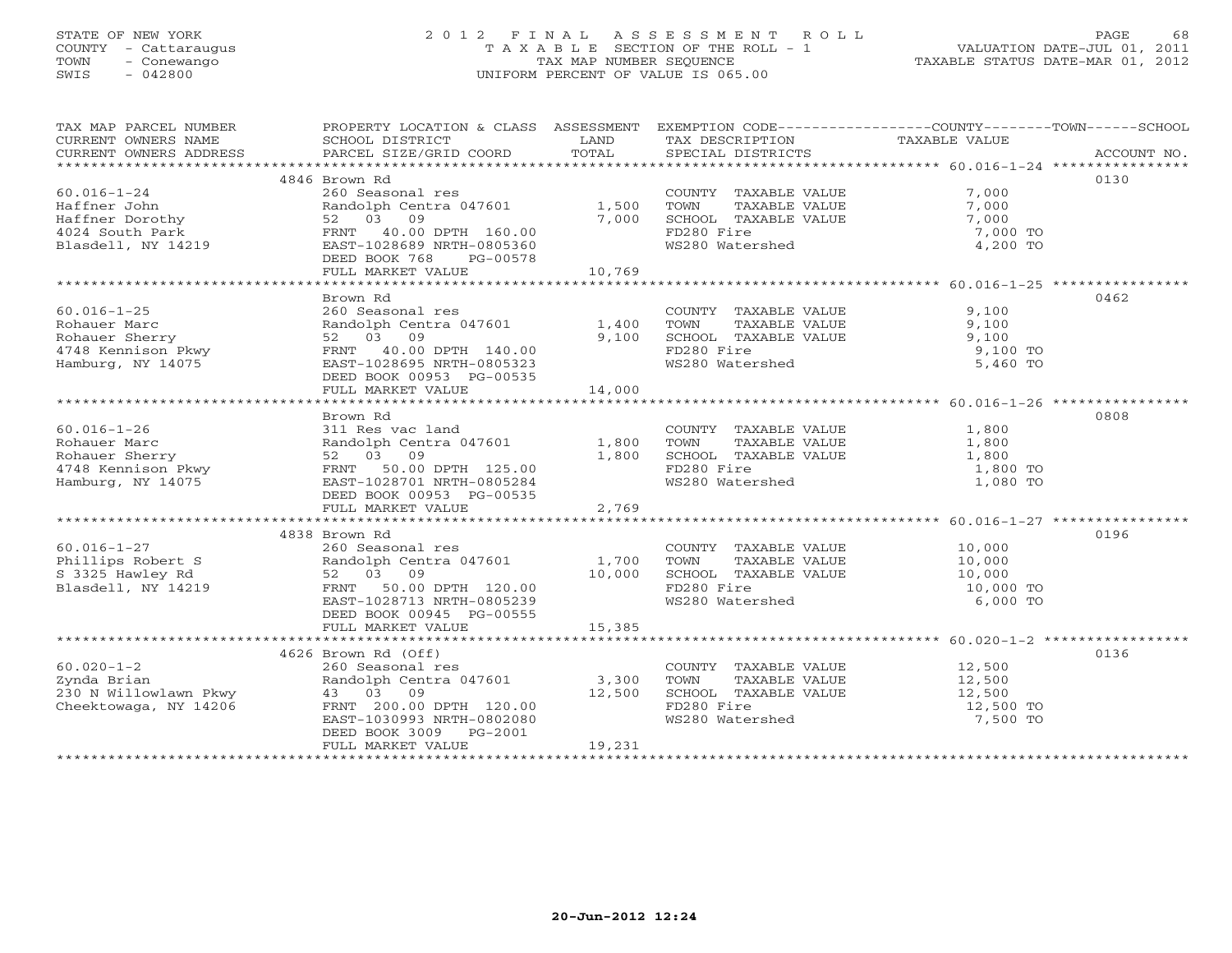# STATE OF NEW YORK 2 0 1 2 F I N A L A S S E S S M E N T R O L L PAGE 69 COUNTY - Cattaraugus T A X A B L E SECTION OF THE ROLL - 1 VALUATION DATE-JUL 01, 2011 TOWN - Conewango TAX MAP NUMBER SEQUENCE TAXABLE STATUS DATE-MAR 01, 2012 SWIS - 042800 UNIFORM PERCENT OF VALUE IS 065.00UNIFORM PERCENT OF VALUE IS 065.00

| TAX MAP PARCEL NUMBER                                                                                                | PROPERTY LOCATION & CLASS ASSESSMENT EXEMPTION CODE----------------COUNTY-------TOWN------SCHOOL |        |                                            |                                        |             |
|----------------------------------------------------------------------------------------------------------------------|--------------------------------------------------------------------------------------------------|--------|--------------------------------------------|----------------------------------------|-------------|
| CURRENT OWNERS NAME                                                                                                  | SCHOOL DISTRICT                                                                                  | LAND   | TAX DESCRIPTION TAXABLE VALUE              |                                        |             |
| CURRENT OWNERS ADDRESS                                                                                               | PARCEL SIZE/GRID COORD                                                                           | TOTAL  | SPECIAL DISTRICTS                          |                                        | ACCOUNT NO. |
|                                                                                                                      |                                                                                                  |        |                                            |                                        |             |
|                                                                                                                      | Brown Rd                                                                                         |        |                                            |                                        | 0623        |
| $60.020 - 1 - 3.2$                                                                                                   | 323 Vacant rural                                                                                 |        | COUNTY TAXABLE VALUE                       | 2,000                                  |             |
| Montante Angelo C                                                                                                    | Randolph Centra 047601 2,000                                                                     |        | TAXABLE VALUE<br>TOWN                      | 2,000                                  |             |
| Montante Michele R                                                                                                   | 43 03 09                                                                                         | 2,000  | SCHOOL TAXABLE VALUE                       |                                        |             |
| 4452 Valley View Ave                                                                                                 | FRNT 100.00 DPTH 110.00                                                                          |        | FD280 Fire                                 | $2,000$ TO<br>$2,000$ TO<br>$1,200$ TO |             |
| Hamburg, NY 14075                                                                                                    | EAST-1031016 NRTH-0801921                                                                        |        | WS280 Watershed                            | 1,200 TO                               |             |
|                                                                                                                      | DEED BOOK 10665 PG-6002                                                                          |        |                                            |                                        |             |
|                                                                                                                      |                                                                                                  |        |                                            |                                        |             |
|                                                                                                                      |                                                                                                  |        |                                            |                                        |             |
|                                                                                                                      | 4596 Brown Rd                                                                                    |        |                                            |                                        | 0240        |
| $60.020 - 1 - 4$                                                                                                     | 260 Seasonal res                                                                                 |        | COUNTY TAXABLE VALUE                       | 24,500                                 |             |
| Geberl Harold                                                                                                        | Randolph Centra 047601                                                                           | 1,900  | TOWN<br>TAXABLE VALUE                      | 24,500                                 |             |
| 211 S Shore Dr                                                                                                       | 43 03 09                                                                                         | 24,500 | SCHOOL TAXABLE VALUE 24,500                |                                        |             |
|                                                                                                                      |                                                                                                  |        |                                            |                                        |             |
| Blasdell, NY 14219                                                                                                   | Ronald & Fanny Matter Are                                                                        |        | FD280 Fire                                 | 24,500 TO                              |             |
|                                                                                                                      | The Owners                                                                                       |        | WS280 Watershed                            | 14,700 TO                              |             |
|                                                                                                                      | FRNT 75.00 DPTH 95.00                                                                            |        |                                            |                                        |             |
|                                                                                                                      | EAST-1030652 NRTH-0801790                                                                        |        |                                            |                                        |             |
|                                                                                                                      | DEED BOOK 12330 PG-4001                                                                          |        |                                            |                                        |             |
|                                                                                                                      | FULL MARKET VALUE                                                                                | 37,692 |                                            |                                        |             |
|                                                                                                                      |                                                                                                  |        |                                            |                                        |             |
|                                                                                                                      | 4582 Brown Rd                                                                                    |        |                                            |                                        | 0337        |
| $60.020 - 1 - 5$                                                                                                     | 260 Seasonal res                                                                                 |        | COUNTY TAXABLE VALUE                       | 5,500                                  |             |
| Latimore Thomas                                                                                                      | Randolph Centra 047601<br>43 03 09                                                               | 2,100  | TOWN TAXABLE VALUE<br>SCHOOL TAXABLE VALUE | 5,500                                  |             |
| 929 Bennett Rd                                                                                                       | 43 03 09                                                                                         | 5,500  |                                            | 5,500                                  |             |
| Angola, NY 14006                                                                                                     | FRNT 75.00 DPTH 110.00                                                                           |        | FD280 Fire                                 | 5,500 TO                               |             |
|                                                                                                                      | EAST-1030709 NRTH-0801566                                                                        |        | WS280 Watershed                            | 3,300 TO                               |             |
|                                                                                                                      | DEED BOOK 11941 PG-8001                                                                          |        |                                            |                                        |             |
|                                                                                                                      | FULL MARKET VALUE                                                                                | 8,462  |                                            |                                        |             |
|                                                                                                                      |                                                                                                  |        |                                            |                                        |             |
|                                                                                                                      | Brown Rd                                                                                         |        |                                            |                                        | 0241        |
| $60.020 - 1 - 6$                                                                                                     | 311 Res vac land - WTRFNT                                                                        |        | COUNTY TAXABLE VALUE 1,300                 |                                        |             |
|                                                                                                                      |                                                                                                  | 1,300  | TOWN<br>TAXABLE VALUE                      | 1,300                                  |             |
|                                                                                                                      |                                                                                                  | 1,300  | SCHOOL TAXABLE VALUE                       | 1,300                                  |             |
|                                                                                                                      |                                                                                                  |        | FD280 Fire                                 | 1,300 TO                               |             |
|                                                                                                                      |                                                                                                  |        | WS280 Watershed                            | 780 TO                                 |             |
|                                                                                                                      | DEED BOOK 722 PG-00584                                                                           |        |                                            |                                        |             |
|                                                                                                                      | FULL MARKET VALUE                                                                                | 2,000  |                                            |                                        |             |
|                                                                                                                      |                                                                                                  |        |                                            |                                        |             |
|                                                                                                                      | 4572 Brown Rd                                                                                    |        |                                            |                                        | 0242        |
| $60.020 - 1 - 7$                                                                                                     | 210 1 Family Res                                                                                 |        | COUNTY TAXABLE VALUE                       | 33,400                                 |             |
| Pilarski Sylvia J<br>Pilarski Jerome                                                                                 | Randolph Centra 047601 3,100                                                                     |        | TOWN<br>TAXABLE VALUE                      | 33,400                                 |             |
|                                                                                                                      | 43 03 09                                                                                         | 33,400 | SCHOOL TAXABLE VALUE                       | 33,400                                 |             |
| 1773 Bailey Ave <b>Example 1998</b><br>REAL 100.00 DPTH 290.00<br>Ruffalo. NY 14211 <b>EAST-1030840 NRTH-0801467</b> |                                                                                                  |        | FD280 Fire                                 | 33,400 TO                              |             |
| Buffalo, NY 14211                                                                                                    |                                                                                                  |        | WS280 Watershed                            | 20,040 TO                              |             |
|                                                                                                                      | DEED BOOK 00983 PG-00565                                                                         |        |                                            |                                        |             |
|                                                                                                                      | FULL MARKET VALUE                                                                                | 51,385 |                                            |                                        |             |
|                                                                                                                      |                                                                                                  |        |                                            |                                        |             |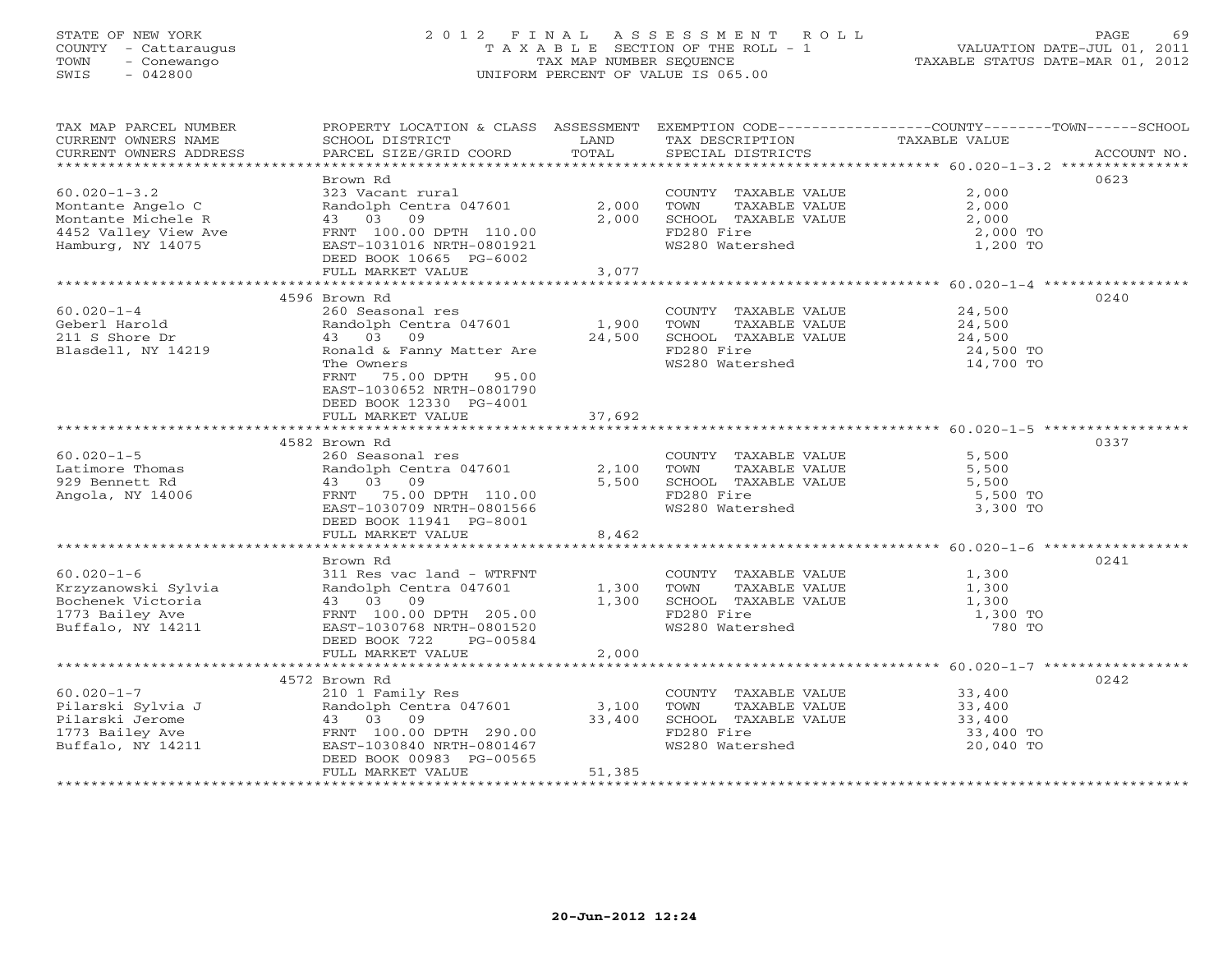# STATE OF NEW YORK 2 0 1 2 F I N A L A S S E S S M E N T R O L L PAGE 70 COUNTY - Cattaraugus T A X A B L E SECTION OF THE ROLL - 1 VALUATION DATE-JUL 01, 2011 TOWN - Conewango TAX MAP NUMBER SEQUENCE TAXABLE STATUS DATE-MAR 01, 2012 SWIS - 042800 UNIFORM PERCENT OF VALUE IS 065.00UNIFORM PERCENT OF VALUE IS 065.00

| TAX MAP PARCEL NUMBER                                                                                                                                                                                                                                                  |                                                     |        |                                                                                                                                                    | PROPERTY LOCATION & CLASS ASSESSMENT EXEMPTION CODE---------------COUNTY-------TOWN------SCHOOL |
|------------------------------------------------------------------------------------------------------------------------------------------------------------------------------------------------------------------------------------------------------------------------|-----------------------------------------------------|--------|----------------------------------------------------------------------------------------------------------------------------------------------------|-------------------------------------------------------------------------------------------------|
|                                                                                                                                                                                                                                                                        |                                                     |        |                                                                                                                                                    |                                                                                                 |
|                                                                                                                                                                                                                                                                        | 4568 Brown Rd                                       |        |                                                                                                                                                    | 0143                                                                                            |
| 4308 Brown Rd<br>4308 Brown Rd<br>2,700 TOWNT TAXABLE VALUE<br>Abbey Robert C<br>8683 Cottage Rd<br>3,000<br>8683 Cottage Rd<br>43 03 09<br>5000 SCHOOL TAXABLE VALUE<br>43 03 09<br>5000 SCHOOL TAXABLE VALUE<br>43 03 09<br>5000 SCHOOL TAXABLE VALU                 |                                                     |        |                                                                                                                                                    |                                                                                                 |
|                                                                                                                                                                                                                                                                        |                                                     |        |                                                                                                                                                    |                                                                                                 |
|                                                                                                                                                                                                                                                                        |                                                     |        |                                                                                                                                                    |                                                                                                 |
|                                                                                                                                                                                                                                                                        |                                                     |        |                                                                                                                                                    |                                                                                                 |
|                                                                                                                                                                                                                                                                        |                                                     |        | FD280 Fire 13,000 TO<br>WS280 Watershed 17,800 TO                                                                                                  |                                                                                                 |
|                                                                                                                                                                                                                                                                        | DEED BOOK 00978 PG-00742                            |        |                                                                                                                                                    |                                                                                                 |
|                                                                                                                                                                                                                                                                        |                                                     |        |                                                                                                                                                    |                                                                                                 |
|                                                                                                                                                                                                                                                                        |                                                     |        |                                                                                                                                                    |                                                                                                 |
|                                                                                                                                                                                                                                                                        | 4562 Brown Rd                                       |        |                                                                                                                                                    | 0120                                                                                            |
|                                                                                                                                                                                                                                                                        |                                                     |        |                                                                                                                                                    |                                                                                                 |
|                                                                                                                                                                                                                                                                        |                                                     |        |                                                                                                                                                    |                                                                                                 |
|                                                                                                                                                                                                                                                                        |                                                     |        |                                                                                                                                                    |                                                                                                 |
|                                                                                                                                                                                                                                                                        |                                                     |        |                                                                                                                                                    |                                                                                                 |
|                                                                                                                                                                                                                                                                        |                                                     |        |                                                                                                                                                    |                                                                                                 |
|                                                                                                                                                                                                                                                                        | EAST-1030940 NRTH-0801364                           |        |                                                                                                                                                    |                                                                                                 |
|                                                                                                                                                                                                                                                                        | FULL MARKET VALUE                                   | 5,846  |                                                                                                                                                    |                                                                                                 |
|                                                                                                                                                                                                                                                                        | 4558 Brown Rd                                       |        |                                                                                                                                                    | 0224                                                                                            |
|                                                                                                                                                                                                                                                                        |                                                     |        |                                                                                                                                                    |                                                                                                 |
|                                                                                                                                                                                                                                                                        |                                                     |        |                                                                                                                                                    |                                                                                                 |
|                                                                                                                                                                                                                                                                        |                                                     |        |                                                                                                                                                    |                                                                                                 |
|                                                                                                                                                                                                                                                                        |                                                     |        |                                                                                                                                                    |                                                                                                 |
|                                                                                                                                                                                                                                                                        |                                                     |        |                                                                                                                                                    |                                                                                                 |
|                                                                                                                                                                                                                                                                        |                                                     |        |                                                                                                                                                    |                                                                                                 |
|                                                                                                                                                                                                                                                                        |                                                     |        |                                                                                                                                                    |                                                                                                 |
|                                                                                                                                                                                                                                                                        |                                                     |        |                                                                                                                                                    |                                                                                                 |
|                                                                                                                                                                                                                                                                        | 4556 Brown Rd                                       |        |                                                                                                                                                    | 0243                                                                                            |
| $60.020 - 1 - 11$                                                                                                                                                                                                                                                      | 260 Seasonal res<br>Randolph Centra 047601<br>4,100 |        | COUNTY TAXABLE VALUE 4,100<br>TOWN TAXABLE VALUE 4,100                                                                                             |                                                                                                 |
|                                                                                                                                                                                                                                                                        |                                                     |        |                                                                                                                                                    |                                                                                                 |
|                                                                                                                                                                                                                                                                        |                                                     |        |                                                                                                                                                    |                                                                                                 |
|                                                                                                                                                                                                                                                                        | 43 03 09<br>ACRES 1.16<br>EAST-1031057 NRTH-0801223 |        | SCHOOL TAXABLE VALUE<br>FD280 Fire 4,100<br>WS280 Watershed 2,460 TO                                                                               |                                                                                                 |
|                                                                                                                                                                                                                                                                        |                                                     |        |                                                                                                                                                    |                                                                                                 |
|                                                                                                                                                                                                                                                                        | DEED BOOK 00960 PG-00288                            |        |                                                                                                                                                    |                                                                                                 |
|                                                                                                                                                                                                                                                                        | FULL MARKET VALUE                                   | 6,308  |                                                                                                                                                    |                                                                                                 |
|                                                                                                                                                                                                                                                                        |                                                     |        |                                                                                                                                                    |                                                                                                 |
|                                                                                                                                                                                                                                                                        | Oxbow Rd                                            |        |                                                                                                                                                    | 0346                                                                                            |
|                                                                                                                                                                                                                                                                        |                                                     |        |                                                                                                                                                    |                                                                                                 |
|                                                                                                                                                                                                                                                                        |                                                     |        |                                                                                                                                                    |                                                                                                 |
| 60.020-1-12<br>0rsini Anthony<br>0rsini Judith A<br>6140 Genesee Rd<br>5140 Genesee Rd<br>71.200<br>72.00 DETH<br>7100.00 DPTH<br>7100.00 DPTH<br>7100.00 DPTH<br>7105.00<br>713,600<br>72.00<br>72.00<br>72.00<br>72.00<br>72.00<br>72.00<br>73.600<br>72.00<br>73.60 |                                                     |        | COUNTY TAXABLE VALUE $13,600$<br>TOWN TAXABLE VALUE $13,600$<br>SCHOOL TAXABLE VALUE $13,600$<br>FD280 Fire $13,600$<br>WS280 Watershed $8,160$ TO |                                                                                                 |
|                                                                                                                                                                                                                                                                        |                                                     |        |                                                                                                                                                    |                                                                                                 |
|                                                                                                                                                                                                                                                                        | DEED BOOK 683<br>PG-00249                           |        |                                                                                                                                                    |                                                                                                 |
|                                                                                                                                                                                                                                                                        | FULL MARKET VALUE                                   | 20,923 |                                                                                                                                                    |                                                                                                 |
|                                                                                                                                                                                                                                                                        |                                                     |        |                                                                                                                                                    |                                                                                                 |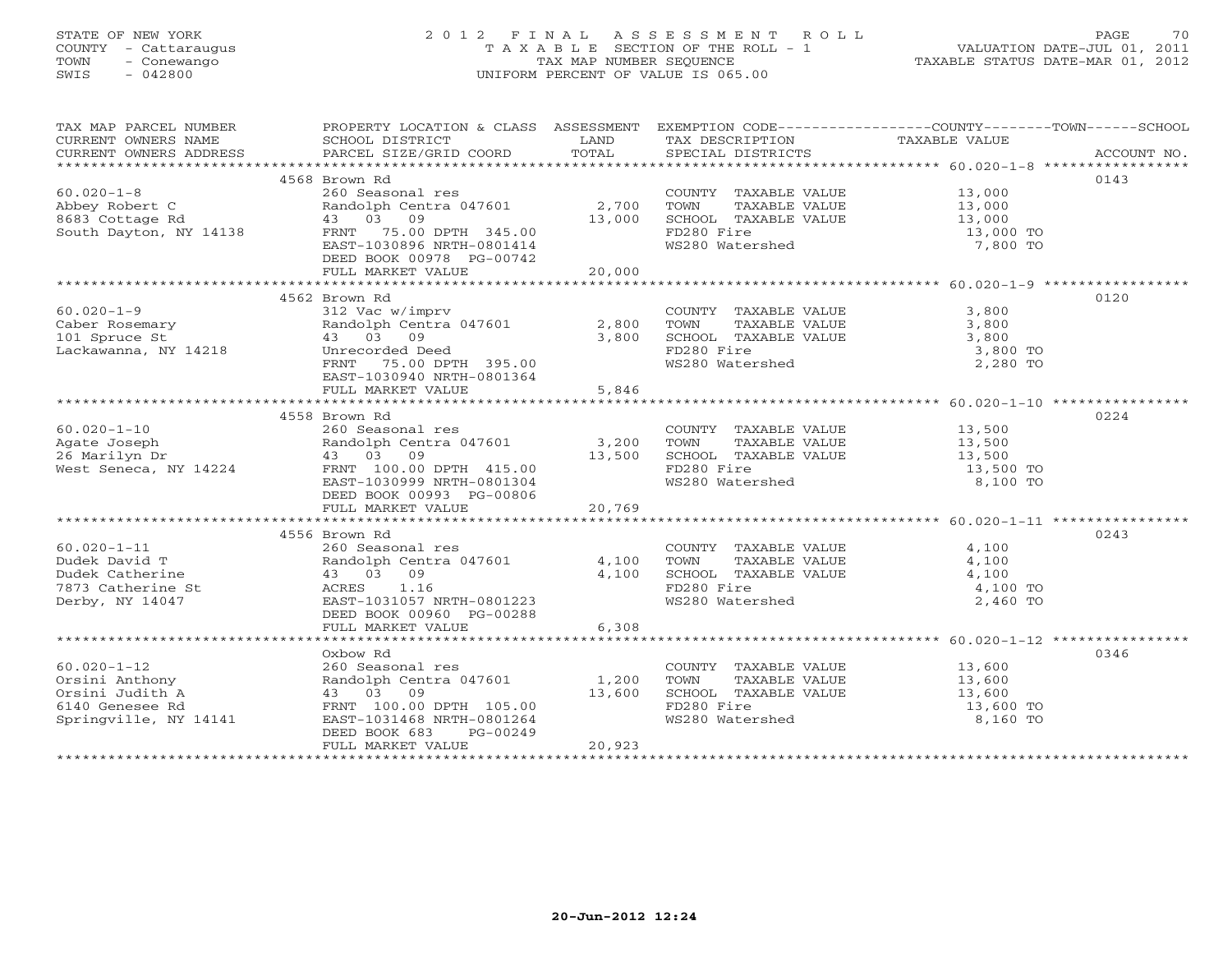# STATE OF NEW YORK 2 0 1 2 F I N A L A S S E S S M E N T R O L L PAGE 71 COUNTY - Cattaraugus T A X A B L E SECTION OF THE ROLL - 1 VALUATION DATE-JUL 01, 2011 TOWN - Conewango TAX MAP NUMBER SEQUENCE TAXABLE STATUS DATE-MAR 01, 2012 SWIS - 042800 UNIFORM PERCENT OF VALUE IS 065.00UNIFORM PERCENT OF VALUE IS 065.00

| TAX MAP PARCEL NUMBER<br>CURRENT OWNERS NOME CONSUMERT ACCOUNT NO AND TRANSPORT TO THE CONSUMERT OWNERS ADDRESS TO BURGEL SIZE/GRID COORD TOTAL SPECIAL DISTRICTS ACCOUNT NO.<br>CURRENT OWNERS ADDRESS PARCEL SIZE/GRID COORD TOTAL SPECIAL DISTRICTS ACC | PROPERTY LOCATION & CLASS ASSESSMENT EXEMPTION CODE----------------COUNTY-------TOWN------SCHOOL |           |                                                                           |                      |      |
|------------------------------------------------------------------------------------------------------------------------------------------------------------------------------------------------------------------------------------------------------------|--------------------------------------------------------------------------------------------------|-----------|---------------------------------------------------------------------------|----------------------|------|
|                                                                                                                                                                                                                                                            |                                                                                                  |           |                                                                           |                      |      |
|                                                                                                                                                                                                                                                            | Oxbow Rd                                                                                         |           |                                                                           |                      | 0280 |
| $60.020 - 1 - 13$                                                                                                                                                                                                                                          | 260 Seasonal res                                                                                 |           | COUNTY TAXABLE VALUE 16,500                                               |                      |      |
| Corkwell Douglas                                                                                                                                                                                                                                           | Randolph Centra 047601 2,300                                                                     | $-15,500$ | TOWN                                                                      | TAXABLE VALUE 16,500 |      |
| 12846 Rice Rd Box 171                                                                                                                                                                                                                                      | 43 03 09                                                                                         |           | SCHOOL TAXABLE VALUE<br>ED220 Fi <i>re</i>                                | 16,500               |      |
| South Dayton, NY 14138                                                                                                                                                                                                                                     | FRNT 100.00 DPTH 100.00                                                                          |           | FD280 Fire                                                                | 16,500 TO            |      |
|                                                                                                                                                                                                                                                            | EAST-1031340 NRTH-0801496                                                                        |           | WS280 Watershed                                                           | 9,900 TO             |      |
|                                                                                                                                                                                                                                                            | DEED BOOK 00949 PG-00265                                                                         |           |                                                                           |                      |      |
|                                                                                                                                                                                                                                                            | FULL MARKET VALUE                                                                                | 25,385    |                                                                           |                      |      |
|                                                                                                                                                                                                                                                            |                                                                                                  |           |                                                                           |                      |      |
|                                                                                                                                                                                                                                                            | Oxbow Rd                                                                                         |           |                                                                           |                      | 0263 |
| $60.020 - 1 - 14$                                                                                                                                                                                                                                          | 260 Seasonal res                                                                                 |           | COUNTY TAXABLE VALUE 10,500                                               |                      |      |
| Mackey Dale A                                                                                                                                                                                                                                              |                                                                                                  |           |                                                                           |                      |      |
| 676 Madison Ave                                                                                                                                                                                                                                            | Randolph Centra 047601 3,000<br>43 03 09 10,500                                                  |           | TOWN TAXABLE VALUE 10,500<br>SCHOOL TAXABLE VALUE 10,500                  |                      |      |
| Angola, NY 14006                                                                                                                                                                                                                                           |                                                                                                  |           | FD280 Fire                                                                | 10,500 TO            |      |
|                                                                                                                                                                                                                                                            |                                                                                                  |           | WS280 Watershed                                                           | 6,300 TO             |      |
|                                                                                                                                                                                                                                                            | DEED BOOK 00964 PG-00350                                                                         |           |                                                                           |                      |      |
|                                                                                                                                                                                                                                                            | FULL MARKET VALUE                                                                                | 16,154    |                                                                           |                      |      |
|                                                                                                                                                                                                                                                            |                                                                                                  |           |                                                                           |                      |      |
|                                                                                                                                                                                                                                                            | Oxbow Rd                                                                                         |           |                                                                           |                      | 0181 |
| $60.020 - 1 - 15$                                                                                                                                                                                                                                          | 260 Seasonal res<br>Randolph Centra 047601<br>43 03 09                                           |           | COUNTY TAXABLE VALUE 8,300                                                |                      |      |
| Dole Terrance L                                                                                                                                                                                                                                            |                                                                                                  | 2,300     |                                                                           | 8,300                |      |
| 104 Eden St                                                                                                                                                                                                                                                | 43 03<br>09                                                                                      | 8,300     | TOWN TAXABLE VALUE<br>SCHOOL TAXABLE VALUE                                | 8,300                |      |
| Buffalo, NY 14220                                                                                                                                                                                                                                          | FRNT 100.00 DPTH 100.00                                                                          |           | FD280 Fire                                                                | 8,300 TO             |      |
|                                                                                                                                                                                                                                                            | EAST-1031453 NRTH-0801796                                                                        |           | ws280 Watershed                                                           | 4,980 TO             |      |
|                                                                                                                                                                                                                                                            | DEED BOOK 00931 PG-00115                                                                         |           |                                                                           |                      |      |
|                                                                                                                                                                                                                                                            | FULL MARKET VALUE                                                                                | 12,769    |                                                                           |                      |      |
|                                                                                                                                                                                                                                                            |                                                                                                  |           |                                                                           |                      |      |
|                                                                                                                                                                                                                                                            | Oxbow Rd                                                                                         |           |                                                                           |                      | 0429 |
| $60.020 - 1 - 16$                                                                                                                                                                                                                                          |                                                                                                  |           |                                                                           |                      |      |
|                                                                                                                                                                                                                                                            |                                                                                                  |           |                                                                           |                      |      |
|                                                                                                                                                                                                                                                            |                                                                                                  |           |                                                                           |                      |      |
| ou.uzu-1-16<br>Montroy James N Jr<br>Montroy April<br>8 Bielak Rd<br>8 Bielak Rd                                                                                                                                                                           | 43 03 09 13,000<br>FRNT 200.00 DPTH 100.00                                                       |           | TOWN IAAADDD VIDCO<br>SCHOOL TAXABLE VALUE 13,000<br>ED280 Fire 13,000 TO |                      |      |
| Orchard Park, NY 14127                                                                                                                                                                                                                                     | EAST-1031557 NRTH-0801897                                                                        |           | WS280 Watershed                                                           | 7,800 TO             |      |
|                                                                                                                                                                                                                                                            | DEED BOOK 1005 PG-1121                                                                           |           |                                                                           |                      |      |
|                                                                                                                                                                                                                                                            | FULL MARKET VALUE                                                                                | 20,000    |                                                                           |                      |      |
|                                                                                                                                                                                                                                                            |                                                                                                  |           |                                                                           |                      |      |
|                                                                                                                                                                                                                                                            | Oxbow Rd                                                                                         |           |                                                                           |                      | 0131 |
| $60.020 - 1 - 17$                                                                                                                                                                                                                                          | 260 Seasonal res                                                                                 |           |                                                                           | 5,000                |      |
| Farmer Frances                                                                                                                                                                                                                                             | Randolph Centra 047601 1,100                                                                     |           | COUNTY TAXABLE VALUE<br>TOWN TAXABLE VALUE                                | 5,000                |      |
| 3690 Lakeview Ave                                                                                                                                                                                                                                          | 43 03 09                                                                                         | 5,000     | TOWN TAXABLE VALUE 5,000 TO<br>SCHOOL TAXABLE VALUE 5,000 TO              |                      |      |
| Blasdell, NY 14219                                                                                                                                                                                                                                         | FRNT 100.00 DPTH 100.00                                                                          |           |                                                                           |                      |      |
|                                                                                                                                                                                                                                                            | EAST-1031691 NRTH-0801977                                                                        |           | WS280 Watershed                                                           | 3,000 TO             |      |
|                                                                                                                                                                                                                                                            | DEED BOOK 724<br>PG-00016                                                                        |           |                                                                           |                      |      |
|                                                                                                                                                                                                                                                            | FULL MARKET VALUE                                                                                | 7,692     |                                                                           |                      |      |
|                                                                                                                                                                                                                                                            |                                                                                                  |           |                                                                           |                      |      |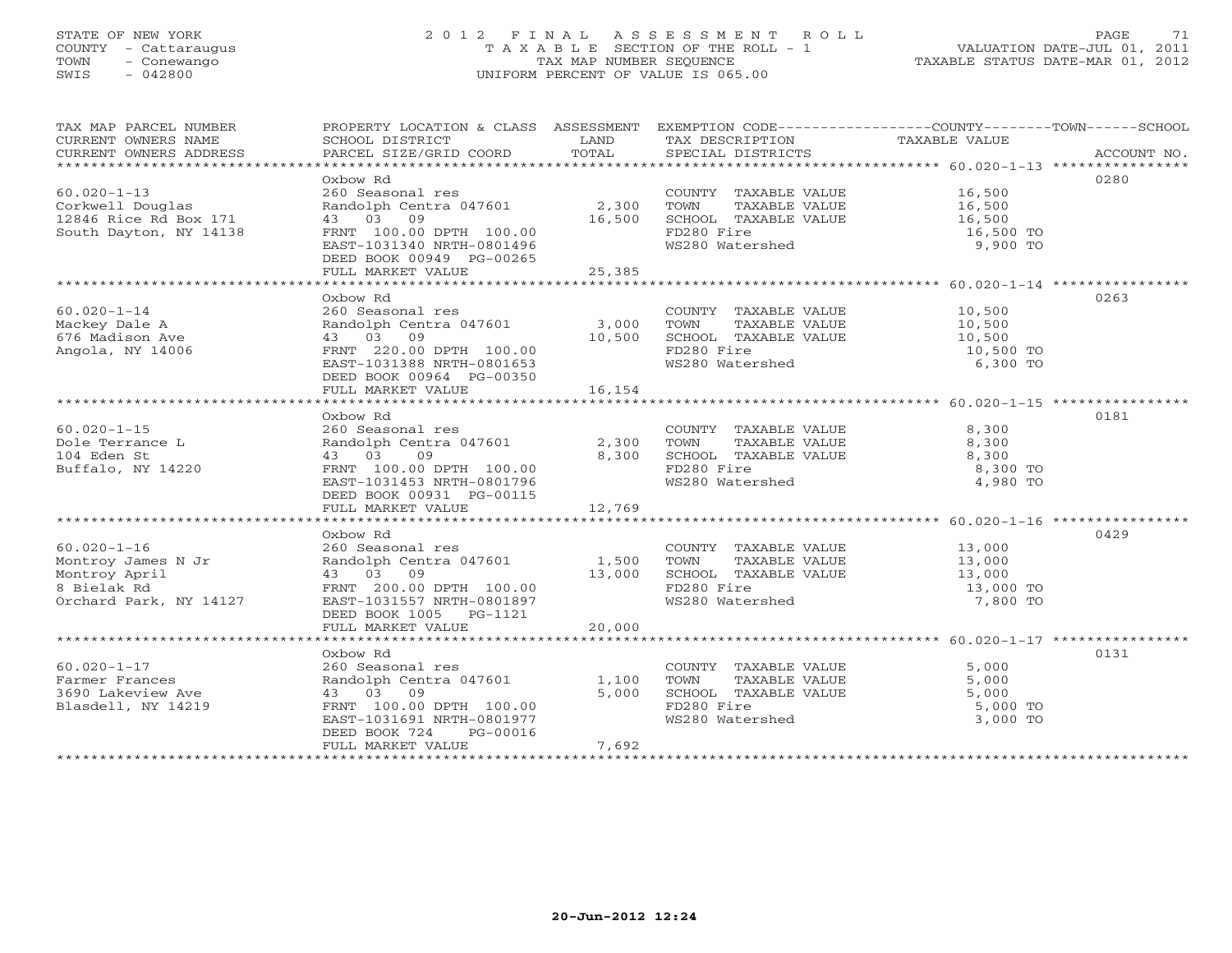# STATE OF NEW YORK 2 0 1 2 F I N A L A S S E S S M E N T R O L L PAGE 72 COUNTY - Cattaraugus T A X A B L E SECTION OF THE ROLL - 1 VALUATION DATE-JUL 01, 2011 TOWN - Conewango TAX MAP NUMBER SEQUENCE TAXABLE STATUS DATE-MAR 01, 2012 SWIS - 042800 UNIFORM PERCENT OF VALUE IS 065.00UNIFORM PERCENT OF VALUE IS 065.00

| TAX MAP PARCEL NUMBER                         | PROPERTY LOCATION & CLASS ASSESSMENT EXEMPTION CODE---------------COUNTY-------TOWN------SCHOOL |               |                                      | TAXABLE VALUE            |             |
|-----------------------------------------------|-------------------------------------------------------------------------------------------------|---------------|--------------------------------------|--------------------------|-------------|
| CURRENT OWNERS NAME<br>CURRENT OWNERS ADDRESS | SCHOOL DISTRICT<br>PARCEL SIZE/GRID COORD                                                       | LAND<br>TOTAL | TAX DESCRIPTION<br>SPECIAL DISTRICTS |                          | ACCOUNT NO. |
|                                               |                                                                                                 |               |                                      |                          |             |
|                                               | Oxbow Rd                                                                                        |               |                                      |                          | 0453        |
| $60.020 - 1 - 18$                             | 311 Res vac land - WTRFNT                                                                       |               | COUNTY TAXABLE VALUE                 | 1,300                    |             |
| Stratton Janet A                              | Randolph Centra 047601                                                                          | 1,300         | TOWN<br>TAXABLE VALUE                | 1,300                    |             |
| Stratton Megan L                              | 43 03 09                                                                                        | 1,300         | SCHOOL TAXABLE VALUE                 | 1,300                    |             |
| 457 Roanoke Rd<br>Angola, NY 14006            | FRNT 100.00 DPTH 100.00<br>EAST-1031799 NRTH-0802002                                            |               | FD280 Fire                           | 1,300 TO<br>780 TO       |             |
|                                               | DEED BOOK 6835 PG-7001                                                                          |               | WS280 Watershed                      |                          |             |
|                                               | FULL MARKET VALUE                                                                               | 2,000         |                                      |                          |             |
|                                               |                                                                                                 |               |                                      |                          |             |
|                                               | Oxbow Rd                                                                                        |               |                                      |                          | 0501        |
| $60.020 - 1 - 19.1$                           | 311 Res vac land - WTRFNT                                                                       |               | COUNTY TAXABLE VALUE                 | 4,200                    |             |
| Kellner Hazel Young E                         | Randolph Centra 047601                                                                          |               | 4,200 TOWN<br>TAXABLE VALUE          | 4,200                    |             |
| Young Millard W                               | 43 03 09                                                                                        | 4,200         | SCHOOL TAXABLE VALUE                 | 4,200                    |             |
| PO Box 355                                    | 8.50<br>ACRES                                                                                   |               | FD280 Fire                           | 4,200 TO                 |             |
| Akron, NY 14001                               | EAST-1031731 NRTH-0801602                                                                       |               | WS280 Watershed                      | 2,520 TO                 |             |
|                                               | DEED BOOK 00993 PG-00663                                                                        |               |                                      |                          |             |
|                                               | FULL MARKET VALUE                                                                               | 6,462         |                                      |                          |             |
|                                               |                                                                                                 |               |                                      |                          |             |
|                                               | Dxbow Rd                                                                                        |               |                                      |                          | 0646        |
| $60.020 - 1 - 19.2$                           | 260 Seasonal res                                                                                |               | COUNTY TAXABLE VALUE                 | 6,200                    |             |
| Fredenburg Andrew                             | Randolph Centra 047601                                                                          | 1,300         | TOWN<br>TAXABLE VALUE                | 6,200                    |             |
| 16125 SE 45th Pl                              | 43 03 09                                                                                        | 6,200         | SCHOOL TAXABLE VALUE                 | 6,200                    |             |
| Ocklawaha, FL 32179                           | FRNT 100.00 DPTH 125.00                                                                         |               | FD280 Fire                           | 6,200 TO                 |             |
|                                               | EAST-1031866 NRTH-0801932                                                                       |               | WS280 Watershed                      | 3,720 TO                 |             |
|                                               | DEED BOOK 6143 PG-8001                                                                          |               |                                      |                          |             |
|                                               | FULL MARKET VALUE                                                                               | 9,538         |                                      |                          |             |
|                                               |                                                                                                 |               |                                      |                          |             |
|                                               | Oxbow Rd                                                                                        |               |                                      |                          | 0728        |
| $60.020 - 1 - 19.3$                           | 311 Res vac land - WTRFNT                                                                       |               | COUNTY TAXABLE VALUE                 | 1,300                    |             |
| Fredenburg Ralph W Jr                         | Randolph Centra 047601                                                                          | 1,300         | TOWN<br>TAXABLE VALUE                | 1,300                    |             |
| Fredenburg Ralph W                            | 43 03 09                                                                                        | 1,300         | SCHOOL TAXABLE VALUE                 | 1,300                    |             |
| 16162 SE 45 Pl                                | FRNT 100.00 DPTH 124.00                                                                         |               | FD280 Fire                           | $1,300$ TO<br>$1,300$ TO |             |
| Ocklawaha, FL 32179                           | EAST-1031941 NRTH-0801858                                                                       |               | WS280 Watershed                      | 780 TO                   |             |
|                                               | DEED BOOK 833<br>PG-00943                                                                       |               |                                      |                          |             |
|                                               | FULL MARKET VALUE                                                                               | 2,000         |                                      |                          |             |
|                                               | Oxbow Rd                                                                                        |               |                                      |                          | 0022        |
| $60.020 - 1 - 20$                             | 311 Res vac land - WTRFNT                                                                       |               | COUNTY TAXABLE VALUE                 | 3,200                    |             |
| Fong Soo-Har                                  | Randolph Centra 047601                                                                          | 3,200         | TOWN<br>TAXABLE VALUE                | 3,200                    |             |
| 133-36 41 Road #14C Rd                        | 43 03 09                                                                                        | 3,200         | SCHOOL TAXABLE VALUE                 | 3,200                    |             |
| Flushing, NY 11355                            | FRNT 112.00 DPTH 265.00                                                                         |               | FD280 Fire                           | 3,200 TO                 |             |
|                                               | EAST-1031323 NRTH-0801232                                                                       |               | WS280 Watershed                      | 1,920 TO                 |             |
|                                               | PG-7001<br>DEED BOOK 3845                                                                       |               |                                      |                          |             |
|                                               | FULL MARKET VALUE                                                                               | 4,923         |                                      |                          |             |
|                                               |                                                                                                 |               |                                      |                          |             |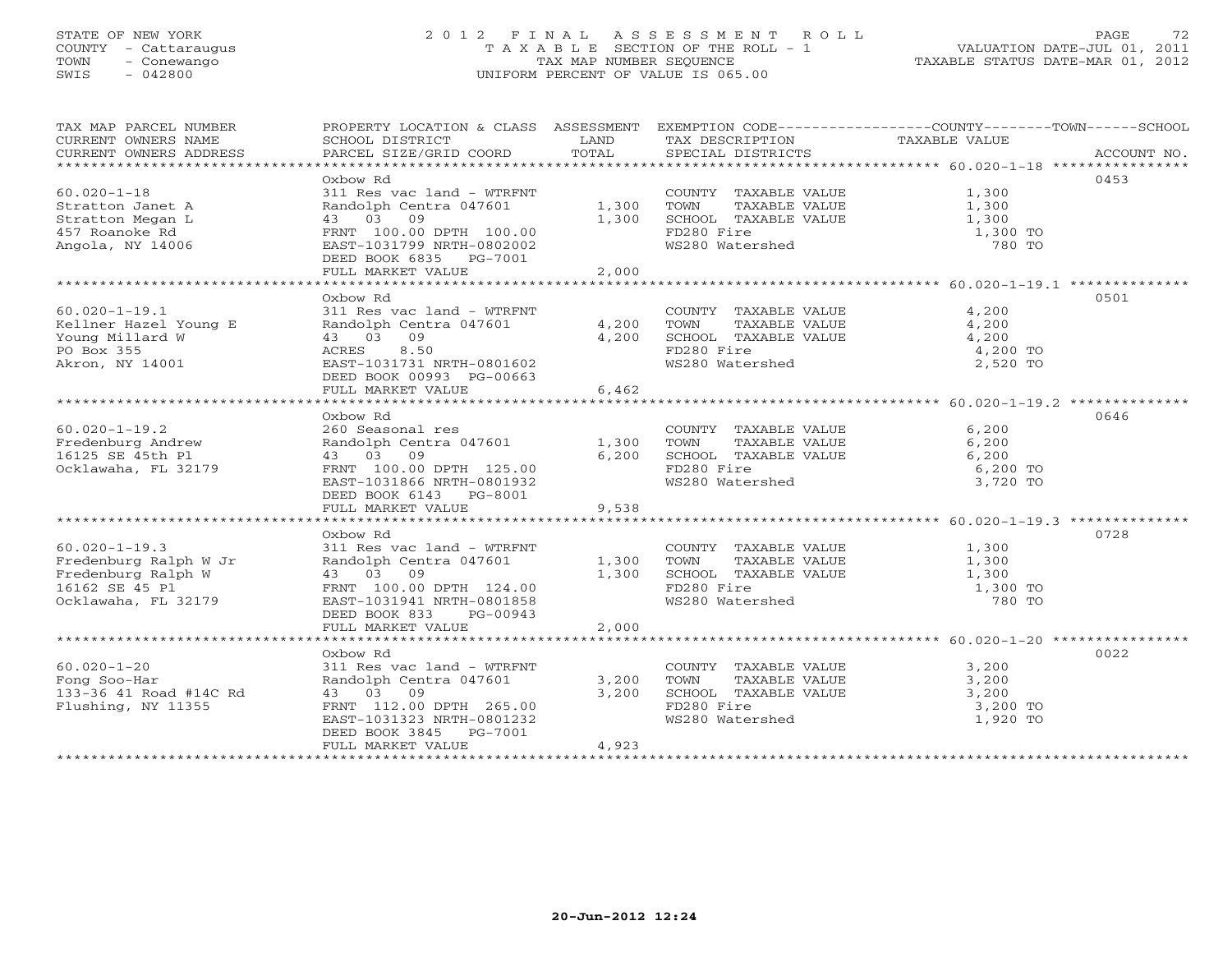## STATE OF NEW YORK 2 0 1 2 F I N A L A S S E S S M E N T R O L L PAGE 73 COUNTY - Cattaraugus T A X A B L E SECTION OF THE ROLL - 1 VALUATION DATE-JUL 01, 2011 TOWN - Conewango TAX MAP NUMBER SEQUENCE TAXABLE STATUS DATE-MAR 01, 2012 SWIS - 042800 UNIFORM PERCENT OF VALUE IS 065.00UNIFORM PERCENT OF VALUE IS 065.00

| TAX MAP PARCEL NUMBER                                                                                                                                                                                                                                                                                                                                                                                                        | PROPERTY LOCATION & CLASS ASSESSMENT EXEMPTION CODE----------------COUNTY-------TOWN------SCHOOL                                                                                                                                    |         |                                                                                                                      |           |      |
|------------------------------------------------------------------------------------------------------------------------------------------------------------------------------------------------------------------------------------------------------------------------------------------------------------------------------------------------------------------------------------------------------------------------------|-------------------------------------------------------------------------------------------------------------------------------------------------------------------------------------------------------------------------------------|---------|----------------------------------------------------------------------------------------------------------------------|-----------|------|
|                                                                                                                                                                                                                                                                                                                                                                                                                              |                                                                                                                                                                                                                                     |         |                                                                                                                      |           |      |
|                                                                                                                                                                                                                                                                                                                                                                                                                              |                                                                                                                                                                                                                                     |         |                                                                                                                      |           |      |
|                                                                                                                                                                                                                                                                                                                                                                                                                              | Dxbow Rd                                                                                                                                                                                                                            |         |                                                                                                                      |           | 0021 |
| $60.020 - 1 - 21$                                                                                                                                                                                                                                                                                                                                                                                                            | 311 Res vac land - WTRFNT                                                                                                                                                                                                           |         | COUNTY TAXABLE VALUE 3,200<br>3,200 TOWN TAXABLE VALUE 3,200<br>3,200 SCHOOL TAXABLE VALUE 3,200<br>FD280 Fire 3.200 |           |      |
| rong Soo-Har<br>133-36 41 Road #14C                                                                                                                                                                                                                                                                                                                                                                                          | Randolph Centra 047601 3,200                                                                                                                                                                                                        |         |                                                                                                                      |           |      |
|                                                                                                                                                                                                                                                                                                                                                                                                                              | 43 03 09                                                                                                                                                                                                                            |         |                                                                                                                      |           |      |
|                                                                                                                                                                                                                                                                                                                                                                                                                              |                                                                                                                                                                                                                                     |         |                                                                                                                      | 3,200 TO  |      |
|                                                                                                                                                                                                                                                                                                                                                                                                                              |                                                                                                                                                                                                                                     |         | FD280 Fire<br>WS280 Watershed                                                                                        | 1,920 TO  |      |
|                                                                                                                                                                                                                                                                                                                                                                                                                              | DEED BOOK 5723 PG-2001                                                                                                                                                                                                              |         |                                                                                                                      |           |      |
|                                                                                                                                                                                                                                                                                                                                                                                                                              | FULL MARKET VALUE                                                                                                                                                                                                                   | 4,923   |                                                                                                                      |           |      |
|                                                                                                                                                                                                                                                                                                                                                                                                                              |                                                                                                                                                                                                                                     |         |                                                                                                                      |           |      |
|                                                                                                                                                                                                                                                                                                                                                                                                                              | 4540 Brown Rd                                                                                                                                                                                                                       |         |                                                                                                                      |           | 0258 |
| $60.020 - 1 - 22$                                                                                                                                                                                                                                                                                                                                                                                                            | 260 Seasonal res                                                                                                                                                                                                                    |         | COUNTY TAXABLE VALUE 20,900                                                                                          |           |      |
|                                                                                                                                                                                                                                                                                                                                                                                                                              |                                                                                                                                                                                                                                     |         |                                                                                                                      |           |      |
|                                                                                                                                                                                                                                                                                                                                                                                                                              | Produced a contra 047601 and 01 and 01 and 01 and 01 b and 01 b and 01 b and 01 b and 01 b and 01 b and 01 b and 01 b and 01 b and 01 b and 01 b and 01 b and 01 b and 01 b and 01 b and 03 09 acres a contra $\frac{1.26}{20,900}$ |         |                                                                                                                      |           |      |
|                                                                                                                                                                                                                                                                                                                                                                                                                              |                                                                                                                                                                                                                                     |         |                                                                                                                      |           |      |
|                                                                                                                                                                                                                                                                                                                                                                                                                              |                                                                                                                                                                                                                                     |         |                                                                                                                      |           |      |
|                                                                                                                                                                                                                                                                                                                                                                                                                              |                                                                                                                                                                                                                                     |         |                                                                                                                      |           |      |
|                                                                                                                                                                                                                                                                                                                                                                                                                              |                                                                                                                                                                                                                                     |         |                                                                                                                      |           |      |
|                                                                                                                                                                                                                                                                                                                                                                                                                              | 4516 Brown Rd                                                                                                                                                                                                                       |         |                                                                                                                      |           | 0043 |
| 60.020-1-23<br>Bishop Paul D<br>200 Eagle St<br>200 Eagle St<br>200 Eagle St<br>200 Eagle St<br>200 Eagle St<br>200 Eagle St<br>200 Eagle St<br>200 Eagle St<br>200 Eagle St<br>200 Eagle St<br>200 Eagle St<br>200 Eagle St<br>200 Eagle St<br>200 Eagle St                                                                                                                                                                 |                                                                                                                                                                                                                                     |         |                                                                                                                      |           |      |
|                                                                                                                                                                                                                                                                                                                                                                                                                              |                                                                                                                                                                                                                                     |         |                                                                                                                      |           |      |
|                                                                                                                                                                                                                                                                                                                                                                                                                              |                                                                                                                                                                                                                                     |         |                                                                                                                      |           |      |
|                                                                                                                                                                                                                                                                                                                                                                                                                              |                                                                                                                                                                                                                                     |         |                                                                                                                      |           |      |
|                                                                                                                                                                                                                                                                                                                                                                                                                              |                                                                                                                                                                                                                                     |         |                                                                                                                      |           |      |
|                                                                                                                                                                                                                                                                                                                                                                                                                              | DEED BOOK 00981 PG-00460                                                                                                                                                                                                            |         |                                                                                                                      |           |      |
|                                                                                                                                                                                                                                                                                                                                                                                                                              | FULL MARKET VALUE                                                                                                                                                                                                                   | 26, 154 |                                                                                                                      |           |      |
|                                                                                                                                                                                                                                                                                                                                                                                                                              |                                                                                                                                                                                                                                     |         |                                                                                                                      |           |      |
|                                                                                                                                                                                                                                                                                                                                                                                                                              | 4512 Brown Rd                                                                                                                                                                                                                       |         |                                                                                                                      |           | 0376 |
|                                                                                                                                                                                                                                                                                                                                                                                                                              |                                                                                                                                                                                                                                     |         |                                                                                                                      |           |      |
|                                                                                                                                                                                                                                                                                                                                                                                                                              |                                                                                                                                                                                                                                     |         |                                                                                                                      |           |      |
|                                                                                                                                                                                                                                                                                                                                                                                                                              |                                                                                                                                                                                                                                     |         |                                                                                                                      |           |      |
| 60.020-1-24<br>Reed Joseph E 260 Seasonal res<br>Reed Joseph E 230 Seasonal res<br>Randolph Centra 047601 1,700 TOWN TAXABLE VALUE 5,700<br>FO Box 372 43 03 09<br>Salamanca, NY 14779 FRNT 75.00 DPTH 80.00<br>Salamanca, NY 14779 FRNT                                                                                                                                                                                     |                                                                                                                                                                                                                                     |         |                                                                                                                      | 5,700 TO  |      |
|                                                                                                                                                                                                                                                                                                                                                                                                                              | EAST-1031320 NRTH-0800605                                                                                                                                                                                                           |         | WS280 Watershed                                                                                                      | 3,420 TO  |      |
|                                                                                                                                                                                                                                                                                                                                                                                                                              | DEED BOOK 782 PG-00251                                                                                                                                                                                                              |         |                                                                                                                      |           |      |
|                                                                                                                                                                                                                                                                                                                                                                                                                              | FULL MARKET VALUE                                                                                                                                                                                                                   | 8,769   |                                                                                                                      |           |      |
|                                                                                                                                                                                                                                                                                                                                                                                                                              |                                                                                                                                                                                                                                     |         |                                                                                                                      |           |      |
|                                                                                                                                                                                                                                                                                                                                                                                                                              | 4506 Brown Rd                                                                                                                                                                                                                       |         |                                                                                                                      |           | 0430 |
|                                                                                                                                                                                                                                                                                                                                                                                                                              |                                                                                                                                                                                                                                     |         | COUNTY TAXABLE VALUE 17,600<br>TOWN TAXABLE VALUE 17,600                                                             |           |      |
| $\begin{tabular}{lllllllllllllllllllll} \multicolumn{3}{c }{\text{\small 60.020--1--25}} & & & \multicolumn{3}{c }{\text{\small 60.020--1--25}} & & & \multicolumn{3}{c }{\text{\small 60.020--1--25}} & & & \multicolumn{3}{c }{\text{\small 60.020--1--25}} & & & \multicolumn{3}{c }{\text{\small 60.020--1--25}} & & & \multicolumn{3}{c }{\text{\small 60.020--1--25}} & & & \multicolumn{3}{c }{\text{\small 60.020--$ |                                                                                                                                                                                                                                     |         |                                                                                                                      |           |      |
|                                                                                                                                                                                                                                                                                                                                                                                                                              |                                                                                                                                                                                                                                     |         | COMO TAXABLE VALUE 17,600<br>FD280 Fire 17,600 TO                                                                    |           |      |
|                                                                                                                                                                                                                                                                                                                                                                                                                              |                                                                                                                                                                                                                                     |         | WS280 Watershed                                                                                                      | 10,560 TO |      |
|                                                                                                                                                                                                                                                                                                                                                                                                                              |                                                                                                                                                                                                                                     |         |                                                                                                                      |           |      |
|                                                                                                                                                                                                                                                                                                                                                                                                                              | FULL MARKET VALUE                                                                                                                                                                                                                   | 27,077  |                                                                                                                      |           |      |
|                                                                                                                                                                                                                                                                                                                                                                                                                              |                                                                                                                                                                                                                                     |         |                                                                                                                      |           |      |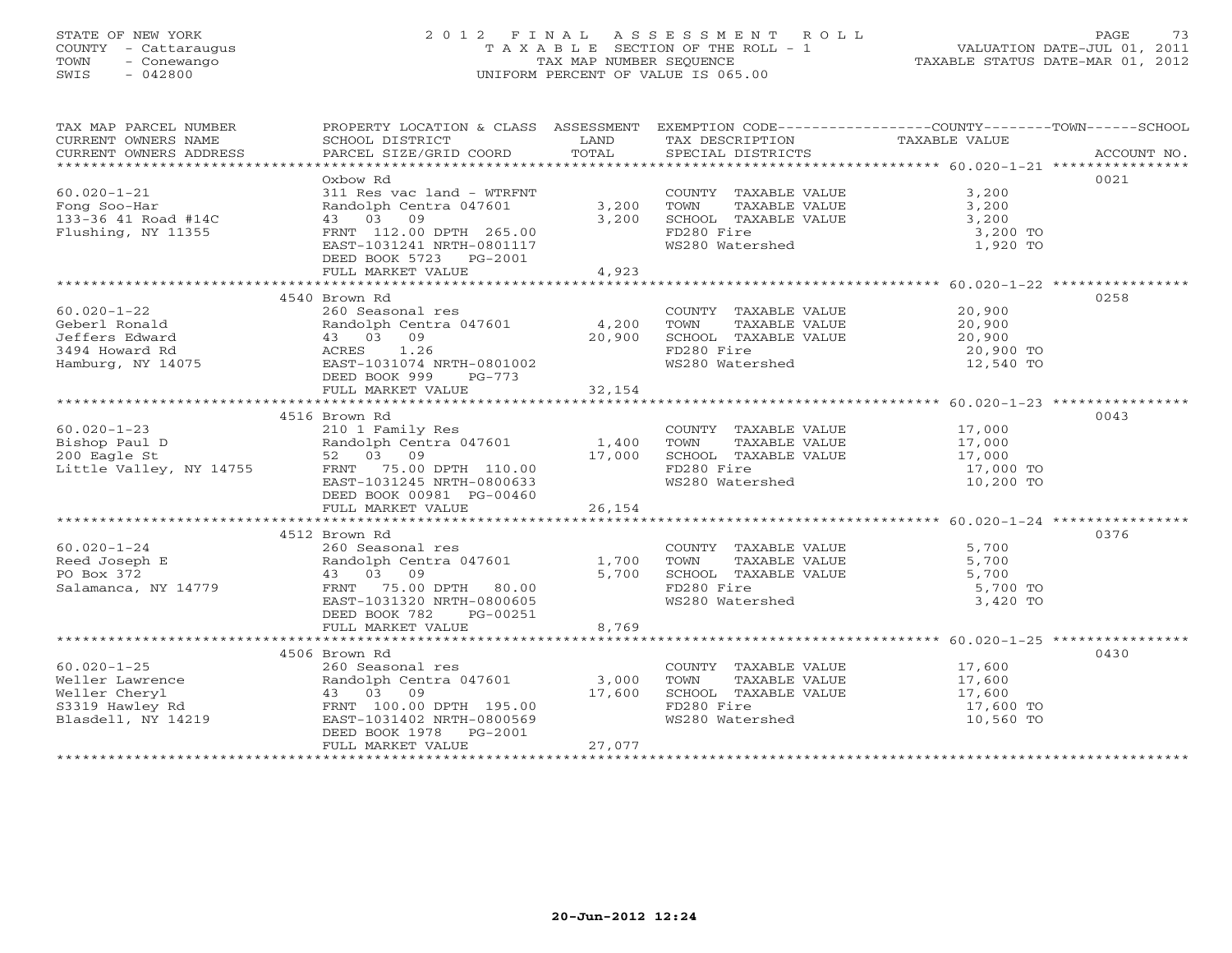## STATE OF NEW YORK 2 0 1 2 F I N A L A S S E S S M E N T R O L L PAGE 74 COUNTY - Cattaraugus T A X A B L E SECTION OF THE ROLL - 1 VALUATION DATE-JUL 01, 2011 TOWN - Conewango TAX MAP NUMBER SEQUENCE TAXABLE STATUS DATE-MAR 01, 2012 SWIS - 042800 UNIFORM PERCENT OF VALUE IS 065.00UNIFORM PERCENT OF VALUE IS 065.00

| TAX MAP PARCEL NUMBER                                                                                                                                                                                                                                                                                                                                                                               | PROPERTY LOCATION & CLASS ASSESSMENT EXEMPTION CODE----------------COUNTY-------TOWN------SCHOOL                   |        |                                                                                                                                                                              |                                                                      |                            |
|-----------------------------------------------------------------------------------------------------------------------------------------------------------------------------------------------------------------------------------------------------------------------------------------------------------------------------------------------------------------------------------------------------|--------------------------------------------------------------------------------------------------------------------|--------|------------------------------------------------------------------------------------------------------------------------------------------------------------------------------|----------------------------------------------------------------------|----------------------------|
|                                                                                                                                                                                                                                                                                                                                                                                                     |                                                                                                                    |        |                                                                                                                                                                              |                                                                      |                            |
|                                                                                                                                                                                                                                                                                                                                                                                                     | 4502 Brown Rd                                                                                                      |        |                                                                                                                                                                              |                                                                      | 0089                       |
| $60.020 - 1 - 26$                                                                                                                                                                                                                                                                                                                                                                                   | 270 Mfg housing                                                                                                    |        | COUNTY TAXABLE VALUE                                                                                                                                                         | 11,700                                                               |                            |
| Seitz David W Jr                                                                                                                                                                                                                                                                                                                                                                                    | Randolph Centra 047601 2,900                                                                                       |        | TOWN                                                                                                                                                                         |                                                                      |                            |
| 6553 Genesse Rd                                                                                                                                                                                                                                                                                                                                                                                     | 43 03 09                                                                                                           | 11,700 | SCHOOL TAXABLE VALUE                                                                                                                                                         | TAXABLE VALUE 11,700<br>TAXABLE VALUE 11,700<br>TAXABLE VALUE 11,700 |                            |
| Springville, NY 14141                                                                                                                                                                                                                                                                                                                                                                               | 43 US US<br>FRNT 100.00 DPTH 185.00<br>- - 1001475 NPTH-0800508                                                    |        | FD280 Fire                                                                                                                                                                   |                                                                      |                            |
|                                                                                                                                                                                                                                                                                                                                                                                                     |                                                                                                                    |        | WS280 Watershed                                                                                                                                                              | 11,700 TO<br>7,020 TO                                                |                            |
|                                                                                                                                                                                                                                                                                                                                                                                                     | DEED BOOK 14720 PG-2002                                                                                            |        |                                                                                                                                                                              |                                                                      |                            |
|                                                                                                                                                                                                                                                                                                                                                                                                     | FULL MARKET VALUE                                                                                                  | 18,000 |                                                                                                                                                                              |                                                                      |                            |
|                                                                                                                                                                                                                                                                                                                                                                                                     |                                                                                                                    |        |                                                                                                                                                                              |                                                                      |                            |
|                                                                                                                                                                                                                                                                                                                                                                                                     | 4500 Brown Rd                                                                                                      |        |                                                                                                                                                                              |                                                                      | 0113                       |
|                                                                                                                                                                                                                                                                                                                                                                                                     |                                                                                                                    |        |                                                                                                                                                                              |                                                                      | $\Omega$<br>17,300         |
|                                                                                                                                                                                                                                                                                                                                                                                                     |                                                                                                                    |        |                                                                                                                                                                              |                                                                      |                            |
|                                                                                                                                                                                                                                                                                                                                                                                                     |                                                                                                                    |        |                                                                                                                                                                              |                                                                      |                            |
|                                                                                                                                                                                                                                                                                                                                                                                                     |                                                                                                                    |        |                                                                                                                                                                              |                                                                      |                            |
|                                                                                                                                                                                                                                                                                                                                                                                                     |                                                                                                                    |        |                                                                                                                                                                              |                                                                      |                            |
|                                                                                                                                                                                                                                                                                                                                                                                                     |                                                                                                                    |        |                                                                                                                                                                              |                                                                      |                            |
| $\begin{array}{ccccccccc} 60.020-1-27 & & & & & 4500&\text{KPOW R} & & & & & & & & 0 \\ 60.020-1-27 & & & & & & 270&\text{Mfg housing} & & & & & & & & & 0 \\ \text{Richter Brenda} & & & & & & & & 270&\text{Mfg housing} & & & & & & 2,900&\text{COUNTY} & \text{TAXABLE VALUE} & & & & 17,300 \\ 4500&\text{Brown Rd} & & & & & & 43&03&09 & & & & & 17,300 & & & & & 17,300 \\ \text{Conewango$ |                                                                                                                    |        |                                                                                                                                                                              |                                                                      |                            |
|                                                                                                                                                                                                                                                                                                                                                                                                     |                                                                                                                    |        |                                                                                                                                                                              |                                                                      |                            |
|                                                                                                                                                                                                                                                                                                                                                                                                     | 12211 Seager Hill Rd                                                                                               |        |                                                                                                                                                                              |                                                                      | 0306                       |
| $61.001 - 1 - 1$                                                                                                                                                                                                                                                                                                                                                                                    | 112 Dairy farm                                                                                                     |        | AG DISTOUT 41730                                                                                                                                                             | 7,382                                                                | 7,382<br>7,382             |
|                                                                                                                                                                                                                                                                                                                                                                                                     |                                                                                                                    |        |                                                                                                                                                                              | $\overline{0}$                                                       | 19,800<br>$\circ$<br>1,800 |
| 01.001-1-1<br>Miller Yost E<br>Miller Ada<br>12211 Seager Hill Rd<br>2211 Seager Hill Rd<br>2211 Seager Hill Rd<br>2211 Seager Hill Rd<br>2211 Seager Hill Rd<br>2211 Seager Hill Rd<br>2211 Seager Hill Rd<br>2211 Seager Hill Rd<br>2211 Seager Hi                                                                                                                                                |                                                                                                                    |        | COUNTY TAXABLE VALUE                                                                                                                                                         | 1,800<br>60,218                                                      | 1,800                      |
|                                                                                                                                                                                                                                                                                                                                                                                                     |                                                                                                                    |        |                                                                                                                                                                              |                                                                      |                            |
|                                                                                                                                                                                                                                                                                                                                                                                                     |                                                                                                                    |        |                                                                                                                                                                              |                                                                      |                            |
|                                                                                                                                                                                                                                                                                                                                                                                                     |                                                                                                                    |        |                                                                                                                                                                              |                                                                      |                            |
| MAY BE SUBJECT TO PAYMENT DEED BOOK 913 PG-00353 SCHOOL TAXAMENT DEED BOOK 913 PG-00353 SCHOOL TAXAMENT DEED BOOK 913 PG-00353                                                                                                                                                                                                                                                                      |                                                                                                                    |        |                                                                                                                                                                              |                                                                      |                            |
|                                                                                                                                                                                                                                                                                                                                                                                                     |                                                                                                                    |        | TOWN TAXABLE VALUE 60,218<br>SCHOOL TAXABLE VALUE 40,418<br>FD280 Fire 69,400 TO<br>LD283 Conewango light 69,400 TO<br>WS280 Watershed 13,880 TO                             |                                                                      |                            |
|                                                                                                                                                                                                                                                                                                                                                                                                     |                                                                                                                    |        |                                                                                                                                                                              |                                                                      |                            |
|                                                                                                                                                                                                                                                                                                                                                                                                     | Co Rd $40$<br>220 2 Family Res $40$ PCT OF VALUE USED FOR EXEMPTION PURPOSES<br>230 2 Family Res<br>12145 Co Rd 40 |        |                                                                                                                                                                              |                                                                      | 0284                       |
| $61.001 - 1 - 2$                                                                                                                                                                                                                                                                                                                                                                                    |                                                                                                                    |        |                                                                                                                                                                              | 23,140                                                               | 23,140<br>23,140           |
|                                                                                                                                                                                                                                                                                                                                                                                                     |                                                                                                                    |        | 41834                                                                                                                                                                        | $\overline{0}$                                                       | 41,050<br>$\Omega$         |
|                                                                                                                                                                                                                                                                                                                                                                                                     |                                                                                                                    |        |                                                                                                                                                                              | 1,500 1,500                                                          | 1,500                      |
|                                                                                                                                                                                                                                                                                                                                                                                                     |                                                                                                                    |        |                                                                                                                                                                              | 700                                                                  | 700<br>700                 |
|                                                                                                                                                                                                                                                                                                                                                                                                     |                                                                                                                    |        | COUNTY TAXABLE VALUE                                                                                                                                                         | 90,360                                                               |                            |
|                                                                                                                                                                                                                                                                                                                                                                                                     |                                                                                                                    |        | TAXABLE VALUE                                                                                                                                                                | 90,360                                                               |                            |
|                                                                                                                                                                                                                                                                                                                                                                                                     | DEED BOOK 788<br>PG-00442                                                                                          |        | 10000 70000 70000 782<br>3-00442 5CHOOL 7AX<br>178,000 FD280 Fire<br>Form Taxable value<br>SCHOOL TAXABLE VALUE 49,310<br>FD280 Fire 115,700 TO<br>WS280 Watershed 23,140 TO |                                                                      |                            |
|                                                                                                                                                                                                                                                                                                                                                                                                     | FULL MARKET VALUE                                                                                                  |        |                                                                                                                                                                              |                                                                      |                            |
|                                                                                                                                                                                                                                                                                                                                                                                                     |                                                                                                                    |        |                                                                                                                                                                              |                                                                      |                            |
|                                                                                                                                                                                                                                                                                                                                                                                                     |                                                                                                                    |        |                                                                                                                                                                              |                                                                      |                            |
| Coblentz Henry M<br>Coblentz Tena E<br>Coblentz Tena E<br>S464 Myers Rd<br>Conewango Valley, NY 14726<br>Conewango Valley, NY 14726<br>DEED BOOK 11390<br>PG-9001<br>CEED BOOK 11390<br>PG-9001                                                                                                                                                                                                     | 12071 Seager Hill Rd                                                                                               |        |                                                                                                                                                                              |                                                                      | 0096                       |
|                                                                                                                                                                                                                                                                                                                                                                                                     |                                                                                                                    |        | COUNTY TAXABLE VALUE 20,000                                                                                                                                                  |                                                                      |                            |
|                                                                                                                                                                                                                                                                                                                                                                                                     |                                                                                                                    |        | TOWN<br>TAXABLE VALUE                                                                                                                                                        | $\frac{20,000}{20,000}$                                              |                            |
|                                                                                                                                                                                                                                                                                                                                                                                                     |                                                                                                                    |        | SCHOOL TAXABLE VALUE                                                                                                                                                         |                                                                      |                            |
|                                                                                                                                                                                                                                                                                                                                                                                                     |                                                                                                                    |        | FD280 Fire<br>WS280 Watershed                                                                                                                                                | 20,000 TO<br>4,000 TO                                                |                            |
|                                                                                                                                                                                                                                                                                                                                                                                                     |                                                                                                                    |        |                                                                                                                                                                              |                                                                      |                            |
|                                                                                                                                                                                                                                                                                                                                                                                                     | FULL MARKET VALUE                                                                                                  | 30,769 |                                                                                                                                                                              |                                                                      |                            |
|                                                                                                                                                                                                                                                                                                                                                                                                     |                                                                                                                    |        |                                                                                                                                                                              |                                                                      |                            |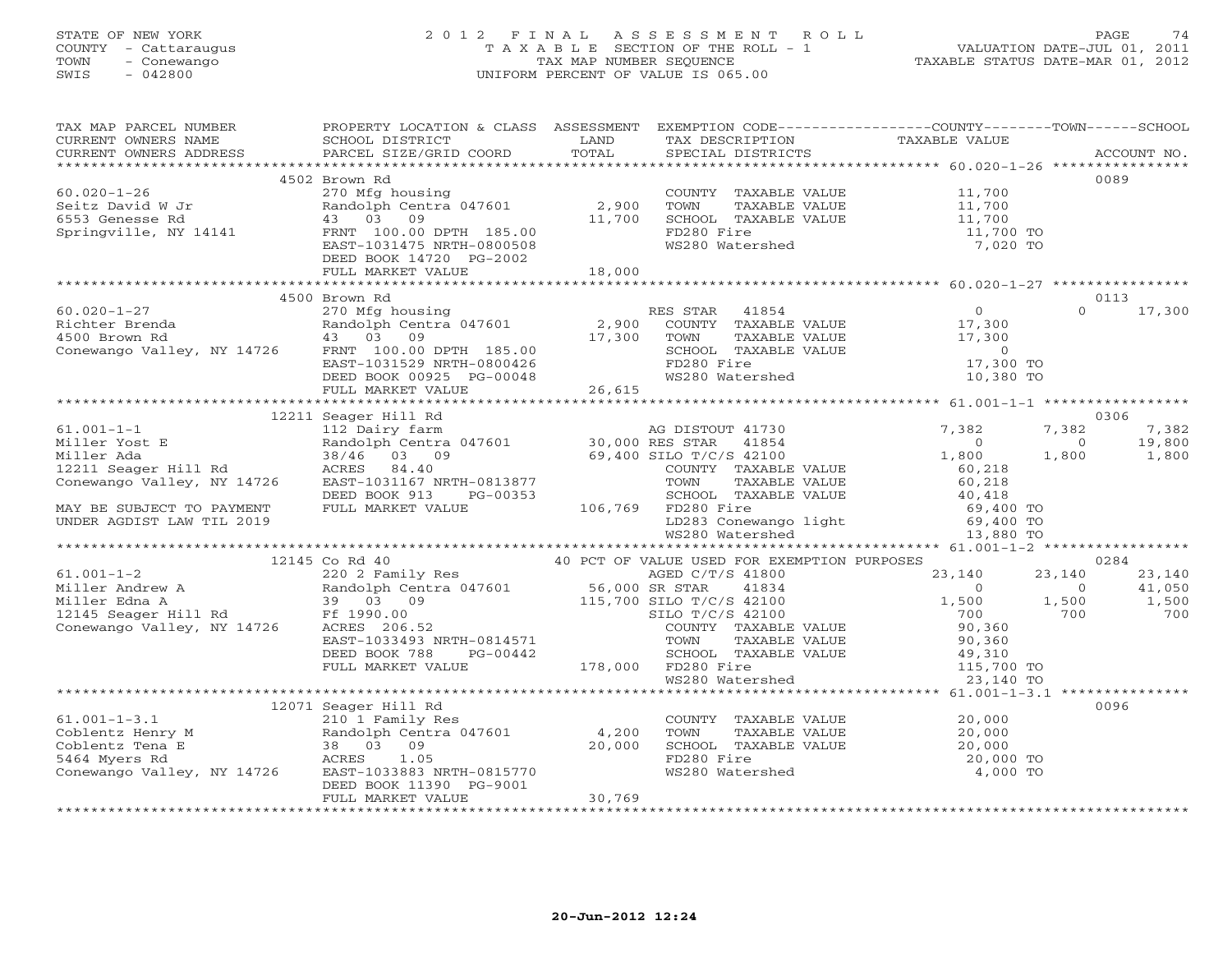## STATE OF NEW YORK 2 0 1 2 F I N A L A S S E S S M E N T R O L L PAGE 75 COUNTY - Cattaraugus T A X A B L E SECTION OF THE ROLL - 1 VALUATION DATE-JUL 01, 2011 TOWN - Conewango TAX MAP NUMBER SEQUENCE TAXABLE STATUS DATE-MAR 01, 2012 SWIS - 042800 UNIFORM PERCENT OF VALUE IS 065.00UNIFORM PERCENT OF VALUE IS 065.00

| TAX MAP PARCEL NUMBER<br>CURRENT OWNERS NAME                                                                                                                                                     | PROPERTY LOCATION & CLASS ASSESSMENT EXEMPTION CODE---------------COUNTY-------TOWN------SCHOOL<br><b>Example 18</b><br>SCHOOL DISTRICT            |       | TAX DESCRIPTION                                       | TAXABLE VALUE                                                 |          |                 |
|--------------------------------------------------------------------------------------------------------------------------------------------------------------------------------------------------|----------------------------------------------------------------------------------------------------------------------------------------------------|-------|-------------------------------------------------------|---------------------------------------------------------------|----------|-----------------|
| CURRENT OWNERS ADDRESS                                                                                                                                                                           | PARCEL SIZE/GRID COORD                                                                                                                             | TOTAL | SPECIAL DISTRICTS                                     |                                                               |          | ACCOUNT NO.     |
|                                                                                                                                                                                                  |                                                                                                                                                    |       |                                                       |                                                               |          |                 |
|                                                                                                                                                                                                  | 12019 Seager Hill Rd<br>AGED C<br>Randolph Centra 047601 4,500 SR STAR<br>38 03 09 46,000 COUNTY<br>ACRES 1.80 46,000 COUNTY<br>EAST-1034802 NOTER |       |                                                       |                                                               |          | 0839            |
| $61.001 - 1 - 3.2$                                                                                                                                                                               |                                                                                                                                                    |       | 41802                                                 | 18,400                                                        | $\Omega$ | $\Omega$        |
|                                                                                                                                                                                                  |                                                                                                                                                    |       | 41834                                                 | $\overline{0}$                                                | $\Omega$ | 41,050          |
|                                                                                                                                                                                                  |                                                                                                                                                    |       | 46,000 COUNTY TAXABLE VALUE                           | 27,600                                                        |          |                 |
|                                                                                                                                                                                                  |                                                                                                                                                    |       | TAXABLE VALUE                                         | 46,000                                                        |          |                 |
|                                                                                                                                                                                                  | EAST-1034892 NRTH-0815760 SCHOOL TAXABLE<br>DEED BOOK 8148 PG-5001 FD280 Fire<br>FULL MARKET VALUE 70,769 WS280 Watershed                          |       | SCHOOL TAXABLE VALUE                                  | 4,950                                                         |          |                 |
|                                                                                                                                                                                                  |                                                                                                                                                    |       |                                                       | 46,000 TO<br>9,200 TO                                         |          |                 |
|                                                                                                                                                                                                  |                                                                                                                                                    |       |                                                       |                                                               |          |                 |
|                                                                                                                                                                                                  |                                                                                                                                                    |       |                                                       |                                                               |          |                 |
|                                                                                                                                                                                                  | 12051 Seager Hill Rd                                                                                                                               |       |                                                       |                                                               |          | 0942            |
| $61.001 - 1 - 3.3$                                                                                                                                                                               | 270 Mfg housing                                                                                                                                    |       | WVET C/T 41121                                        | 6,000                                                         | 6,000    | $\Omega$        |
|                                                                                                                                                                                                  |                                                                                                                                                    |       |                                                       |                                                               | $\Omega$ | 19,800          |
|                                                                                                                                                                                                  |                                                                                                                                                    |       |                                                       |                                                               |          |                 |
|                                                                                                                                                                                                  |                                                                                                                                                    |       |                                                       |                                                               |          |                 |
|                                                                                                                                                                                                  |                                                                                                                                                    |       |                                                       |                                                               |          |                 |
|                                                                                                                                                                                                  |                                                                                                                                                    |       |                                                       |                                                               |          |                 |
|                                                                                                                                                                                                  |                                                                                                                                                    |       |                                                       |                                                               |          |                 |
|                                                                                                                                                                                                  | 5464 Myers Rd                                                                                                                                      |       |                                                       |                                                               |          | 0417            |
|                                                                                                                                                                                                  |                                                                                                                                                    |       |                                                       |                                                               | 3,000    |                 |
| $61.001 - 1 - 4.1$                                                                                                                                                                               |                                                                                                                                                    |       |                                                       | 3,000<br>$\Omega$                                             | $\Omega$ | 3,000           |
| Coblentz Henry M<br>Coblentz Tena E 30 03 09<br>5464 Myers Rd<br>5464 Myers Rd<br>2003 09<br>2003 09                                                                                             | Myers Ku<br>112 Dairy farm<br>Randolph Centra 047601<br>30 03 09<br>26,300 RES STAR 41854<br>62,500 SILO T/C/S 42100<br>200NTY TAXABLE             |       |                                                       | 2,000                                                         | 2,000    | 19,800<br>2,000 |
|                                                                                                                                                                                                  |                                                                                                                                                    |       | COUNTY TAXABLE VALUE                                  |                                                               |          |                 |
| Conewango Valley, NY 14726                                                                                                                                                                       | EAST-1035538 NRTH-0813734                                                                                                                          |       |                                                       | 57,500                                                        |          |                 |
|                                                                                                                                                                                                  |                                                                                                                                                    |       |                                                       | TOWN TAXABLE VALUE 57,500<br>SCHOOL TAXABLE VALUE 37,700      |          |                 |
|                                                                                                                                                                                                  | DEED BOOK 00924 PG-00436 SCHOOL TAX<br>FULL MARKET VALUE 96,154 FD280 Fire                                                                         |       |                                                       | 62,500 TO                                                     |          |                 |
| MAY BE SUBJECT TO PAYMENT<br>UNDER RPTL483 UNTIL 2015                                                                                                                                            |                                                                                                                                                    |       | WS280 Watershed                                       | 12,500 TO                                                     |          |                 |
|                                                                                                                                                                                                  |                                                                                                                                                    |       |                                                       |                                                               |          |                 |
|                                                                                                                                                                                                  | 5414 Myers Rd                                                                                                                                      |       |                                                       |                                                               |          | 0711            |
|                                                                                                                                                                                                  |                                                                                                                                                    |       |                                                       | COUNTY TAXABLE VALUE 24,200                                   |          |                 |
|                                                                                                                                                                                                  |                                                                                                                                                    |       | TOWN                                                  |                                                               |          |                 |
|                                                                                                                                                                                                  |                                                                                                                                                    |       |                                                       | TAXABLE VALUE<br>TAXABLE VALUE 24,200<br>TAXABLE VALUE 24,200 |          |                 |
|                                                                                                                                                                                                  |                                                                                                                                                    |       |                                                       | 24,200 TO                                                     |          |                 |
| 61.001-1-4.2<br>Hershberger Susan H Randolph Centra 047601 5,200<br>Hershberger Est. Katie H 30 03 09 24,200<br>5414 Myers Rd ACRES 2.70<br>Conewango Valley, NY 14726 EAST-1035239 NRTH-0814359 |                                                                                                                                                    |       | SCHOOL TAXABLE VALUE<br>FD280 Fire<br>WS280 Watershed | 4,840 TO                                                      |          |                 |
|                                                                                                                                                                                                  | DEED BOOK 11395 PG-2002                                                                                                                            |       |                                                       |                                                               |          |                 |
|                                                                                                                                                                                                  |                                                                                                                                                    |       |                                                       |                                                               |          |                 |
|                                                                                                                                                                                                  |                                                                                                                                                    |       |                                                       |                                                               |          |                 |
|                                                                                                                                                                                                  | 11927 Co Rd 40                                                                                                                                     |       |                                                       |                                                               |          | 0415            |
| $61.001 - 1 - 5$                                                                                                                                                                                 | 112 Dairy farm                                                                                                                                     |       | AG DISTOUT 41730                                      | $\Omega$                                                      | $\Omega$ | $\cap$          |
| of the mandel of the mandelph Central<br>Shetler Marie A and Bandelph Central<br>1927 Seager Hill Rd ACRES 102.47                                                                                | Randolph Centra 047601 30,800 RES STAR                                                                                                             |       | 41854                                                 | $\overline{O}$                                                | $\Omega$ | 19,800          |
|                                                                                                                                                                                                  | 83,200                                                                                                                                             |       | COUNTY TAXABLE VALUE                                  | 83,200                                                        |          |                 |
|                                                                                                                                                                                                  |                                                                                                                                                    |       | TAXABLE VALUE<br>TOWN                                 | 83,200                                                        |          |                 |
| Conewango Valley, NY 14726                                                                                                                                                                       | EAST-1036442 NRTH-0813746                                                                                                                          |       | SCHOOL TAXABLE VALUE                                  | 63,400                                                        |          |                 |
|                                                                                                                                                                                                  | DEED BOOK 711<br>PG-00614                                                                                                                          |       | FD280 Fire                                            | 83,200 TO                                                     |          |                 |
| MAY BE SUBJECT TO PAYMENT                                                                                                                                                                        | FULL MARKET VALUE                                                                                                                                  |       |                                                       | 16,640 TO                                                     |          |                 |
| UNDER AGDIST LAW TIL 2019                                                                                                                                                                        |                                                                                                                                                    |       |                                                       |                                                               |          |                 |
|                                                                                                                                                                                                  |                                                                                                                                                    |       |                                                       |                                                               |          |                 |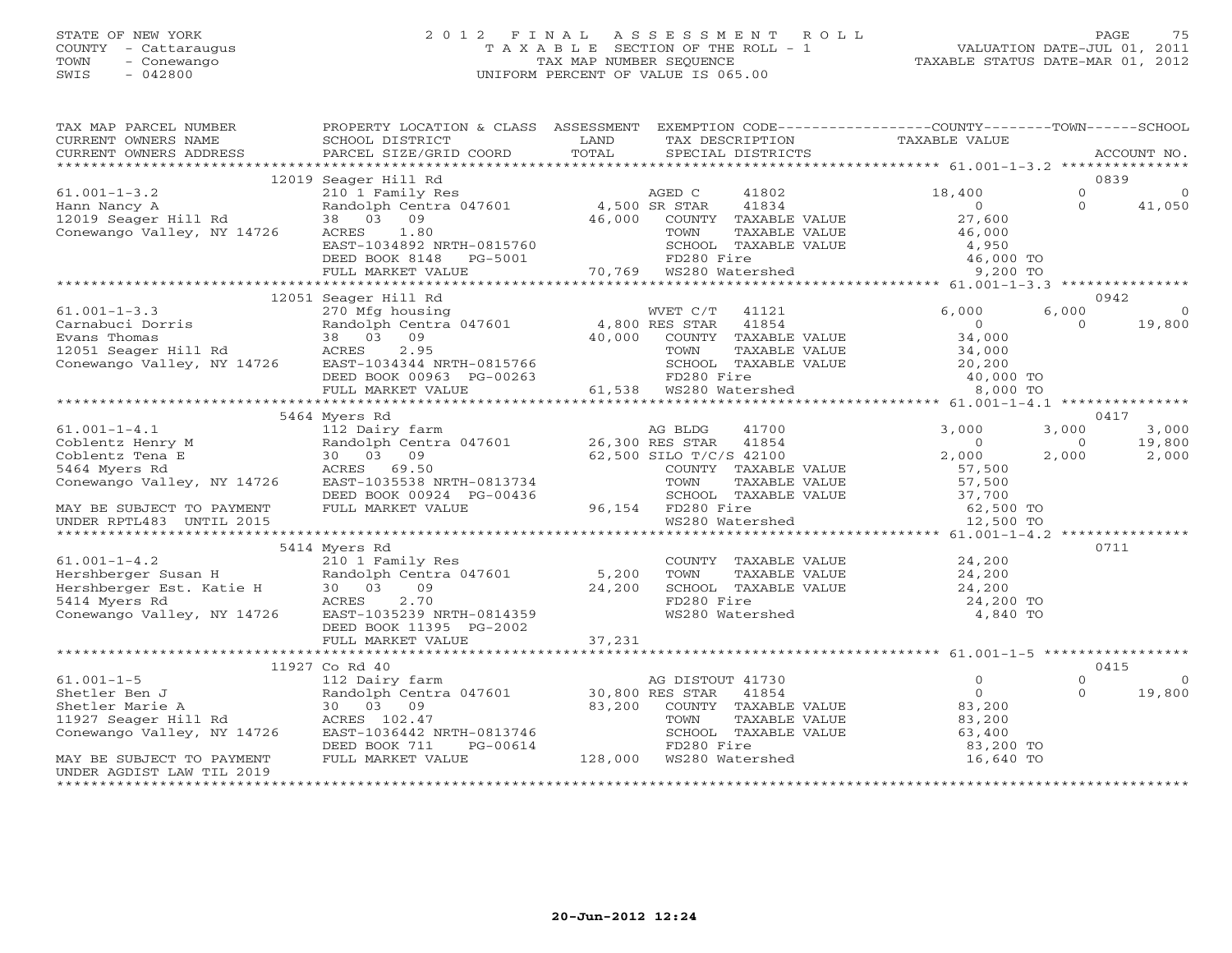## STATE OF NEW YORK 2 0 1 2 F I N A L A S S E S S M E N T R O L L PAGE 76 COUNTY - Cattaraugus T A X A B L E SECTION OF THE ROLL - 1 VALUATION DATE-JUL 01, 2011 TOWN - Conewango TAX MAP NUMBER SEQUENCE TAXABLE STATUS DATE-MAR 01, 2012 SWIS - 042800 UNIFORM PERCENT OF VALUE IS 065.00UNIFORM PERCENT OF VALUE IS 065.00

| TAX MAP PARCEL NUMBER<br>TAX PARCES NONDER TRAFFULL INCOLLENT ACCOUNT AND TRAFFULL TRAFFULL IN THE CONFERNIT OWNERS NAMEL SCHOOL DISTRICT AND TRAFFULL TRAFFULL TRAFFULL TRAFFULL TRAFFULL TRAFFULL TRAFFULL TRAFFULL TRAFFULL TRAFFULL TRAFFULL TRAFFU                                                                                                                                             | PROPERTY LOCATION & CLASS ASSESSMENT EXEMPTION CODE---------------COUNTY-------TOWN------SCHOOL |                                                                                                                                                                                                                               |          |        |
|-----------------------------------------------------------------------------------------------------------------------------------------------------------------------------------------------------------------------------------------------------------------------------------------------------------------------------------------------------------------------------------------------------|-------------------------------------------------------------------------------------------------|-------------------------------------------------------------------------------------------------------------------------------------------------------------------------------------------------------------------------------|----------|--------|
|                                                                                                                                                                                                                                                                                                                                                                                                     |                                                                                                 |                                                                                                                                                                                                                               |          |        |
|                                                                                                                                                                                                                                                                                                                                                                                                     | 11863 Co Rd 40                                                                                  |                                                                                                                                                                                                                               |          | 0185   |
|                                                                                                                                                                                                                                                                                                                                                                                                     |                                                                                                 |                                                                                                                                                                                                                               |          |        |
|                                                                                                                                                                                                                                                                                                                                                                                                     |                                                                                                 |                                                                                                                                                                                                                               |          | 16,900 |
|                                                                                                                                                                                                                                                                                                                                                                                                     |                                                                                                 |                                                                                                                                                                                                                               |          |        |
|                                                                                                                                                                                                                                                                                                                                                                                                     |                                                                                                 |                                                                                                                                                                                                                               |          |        |
|                                                                                                                                                                                                                                                                                                                                                                                                     |                                                                                                 |                                                                                                                                                                                                                               |          |        |
|                                                                                                                                                                                                                                                                                                                                                                                                     |                                                                                                 |                                                                                                                                                                                                                               |          |        |
|                                                                                                                                                                                                                                                                                                                                                                                                     |                                                                                                 |                                                                                                                                                                                                                               |          |        |
|                                                                                                                                                                                                                                                                                                                                                                                                     |                                                                                                 |                                                                                                                                                                                                                               |          |        |
|                                                                                                                                                                                                                                                                                                                                                                                                     |                                                                                                 |                                                                                                                                                                                                                               |          |        |
|                                                                                                                                                                                                                                                                                                                                                                                                     |                                                                                                 |                                                                                                                                                                                                                               |          |        |
|                                                                                                                                                                                                                                                                                                                                                                                                     |                                                                                                 |                                                                                                                                                                                                                               |          |        |
|                                                                                                                                                                                                                                                                                                                                                                                                     |                                                                                                 |                                                                                                                                                                                                                               |          |        |
|                                                                                                                                                                                                                                                                                                                                                                                                     |                                                                                                 |                                                                                                                                                                                                                               |          |        |
|                                                                                                                                                                                                                                                                                                                                                                                                     |                                                                                                 |                                                                                                                                                                                                                               |          |        |
|                                                                                                                                                                                                                                                                                                                                                                                                     |                                                                                                 |                                                                                                                                                                                                                               |          |        |
|                                                                                                                                                                                                                                                                                                                                                                                                     |                                                                                                 |                                                                                                                                                                                                                               |          |        |
|                                                                                                                                                                                                                                                                                                                                                                                                     |                                                                                                 |                                                                                                                                                                                                                               |          |        |
| $\begin{tabular}{l c c c c c c} \multicolumn{3}{c c c c} \multicolumn{3}{c c c} \multicolumn{3}{c c c} \multicolumn{3}{c c c} \multicolumn{3}{c c c} \multicolumn{3}{c c c} \multicolumn{3}{c c c} \multicolumn{3}{c c c} \multicolumn{3}{c c c} \multicolumn{3}{c c c} \multicolumn{3}{c c c} \multicolumn{3}{c c c} \multicolumn{3}{c c c} \multicolumn{3}{c c c} \multicolumn{3}{c c c} \multic$ |                                                                                                 |                                                                                                                                                                                                                               |          |        |
|                                                                                                                                                                                                                                                                                                                                                                                                     | 11771 Co Rd 40                                                                                  |                                                                                                                                                                                                                               |          | 0454   |
|                                                                                                                                                                                                                                                                                                                                                                                                     |                                                                                                 |                                                                                                                                                                                                                               |          |        |
| 61.001-1-8.1 11/1 C Nu Tuy<br>Stutzman Mose D<br>Stutzman Lydia 30 03 09 28,220<br>11771 Seager Hill Rd ACRES 11.10<br>Conewango Valley, NY 14726 EAST-1039062 NRTH-0815461<br>DEED BOOK 736 PG-00138                                                                                                                                                                                               |                                                                                                 |                                                                                                                                                                                                                               |          |        |
|                                                                                                                                                                                                                                                                                                                                                                                                     |                                                                                                 |                                                                                                                                                                                                                               |          |        |
|                                                                                                                                                                                                                                                                                                                                                                                                     |                                                                                                 |                                                                                                                                                                                                                               |          |        |
|                                                                                                                                                                                                                                                                                                                                                                                                     |                                                                                                 |                                                                                                                                                                                                                               |          |        |
|                                                                                                                                                                                                                                                                                                                                                                                                     |                                                                                                 |                                                                                                                                                                                                                               |          |        |
|                                                                                                                                                                                                                                                                                                                                                                                                     |                                                                                                 |                                                                                                                                                                                                                               |          |        |
|                                                                                                                                                                                                                                                                                                                                                                                                     | Seager Hill Rd                                                                                  |                                                                                                                                                                                                                               |          | 0729   |
|                                                                                                                                                                                                                                                                                                                                                                                                     |                                                                                                 |                                                                                                                                                                                                                               |          |        |
|                                                                                                                                                                                                                                                                                                                                                                                                     |                                                                                                 |                                                                                                                                                                                                                               |          |        |
|                                                                                                                                                                                                                                                                                                                                                                                                     |                                                                                                 |                                                                                                                                                                                                                               |          |        |
| 61.001-1-8.2<br>Steen John E<br>Steen Norma T<br>126 Hammocks Dr<br>Orchard Park, NY 14127<br>$\begin{array}{r} \text{111 R} \\ \text{220 R} \\ \text{230 R} \\ \text{24 R} \\ \text{250 R} \\ \text{26 R} \\ \text{27 R} \\ \text{28 R} \\ \text{29 R} \\ \text{20 R} \\ \text{20 R} \\ \text{21 R} \\ \text{22 R} \\ \text{23 R} \\ \text{24 R} \\ \text{25$                                      |                                                                                                 | COUNTY TAXABLE VALUE $\begin{array}{ccc} 4,500 \ \text{TOWN} & \text{TAXABLE VALUE} & 4,500 \ \text{SCHOOL} & \text{TAXABLE VALUE} & 4,500 \ \text{FD280 Fire} & 4,500 \ \text{WS280 Watershed} & 900 \text{ TO} \end{array}$ |          |        |
|                                                                                                                                                                                                                                                                                                                                                                                                     |                                                                                                 |                                                                                                                                                                                                                               |          |        |
|                                                                                                                                                                                                                                                                                                                                                                                                     | DEED BOOK 832 PG-00071                                                                          |                                                                                                                                                                                                                               |          |        |
|                                                                                                                                                                                                                                                                                                                                                                                                     |                                                                                                 |                                                                                                                                                                                                                               |          |        |
|                                                                                                                                                                                                                                                                                                                                                                                                     |                                                                                                 |                                                                                                                                                                                                                               |          |        |
|                                                                                                                                                                                                                                                                                                                                                                                                     |                                                                                                 |                                                                                                                                                                                                                               | $\Omega$ | 0879   |
|                                                                                                                                                                                                                                                                                                                                                                                                     |                                                                                                 |                                                                                                                                                                                                                               |          | 19,800 |
|                                                                                                                                                                                                                                                                                                                                                                                                     |                                                                                                 |                                                                                                                                                                                                                               |          |        |
|                                                                                                                                                                                                                                                                                                                                                                                                     |                                                                                                 |                                                                                                                                                                                                                               |          |        |
|                                                                                                                                                                                                                                                                                                                                                                                                     |                                                                                                 |                                                                                                                                                                                                                               |          |        |
|                                                                                                                                                                                                                                                                                                                                                                                                     |                                                                                                 |                                                                                                                                                                                                                               |          |        |
|                                                                                                                                                                                                                                                                                                                                                                                                     |                                                                                                 |                                                                                                                                                                                                                               |          |        |
|                                                                                                                                                                                                                                                                                                                                                                                                     |                                                                                                 |                                                                                                                                                                                                                               |          |        |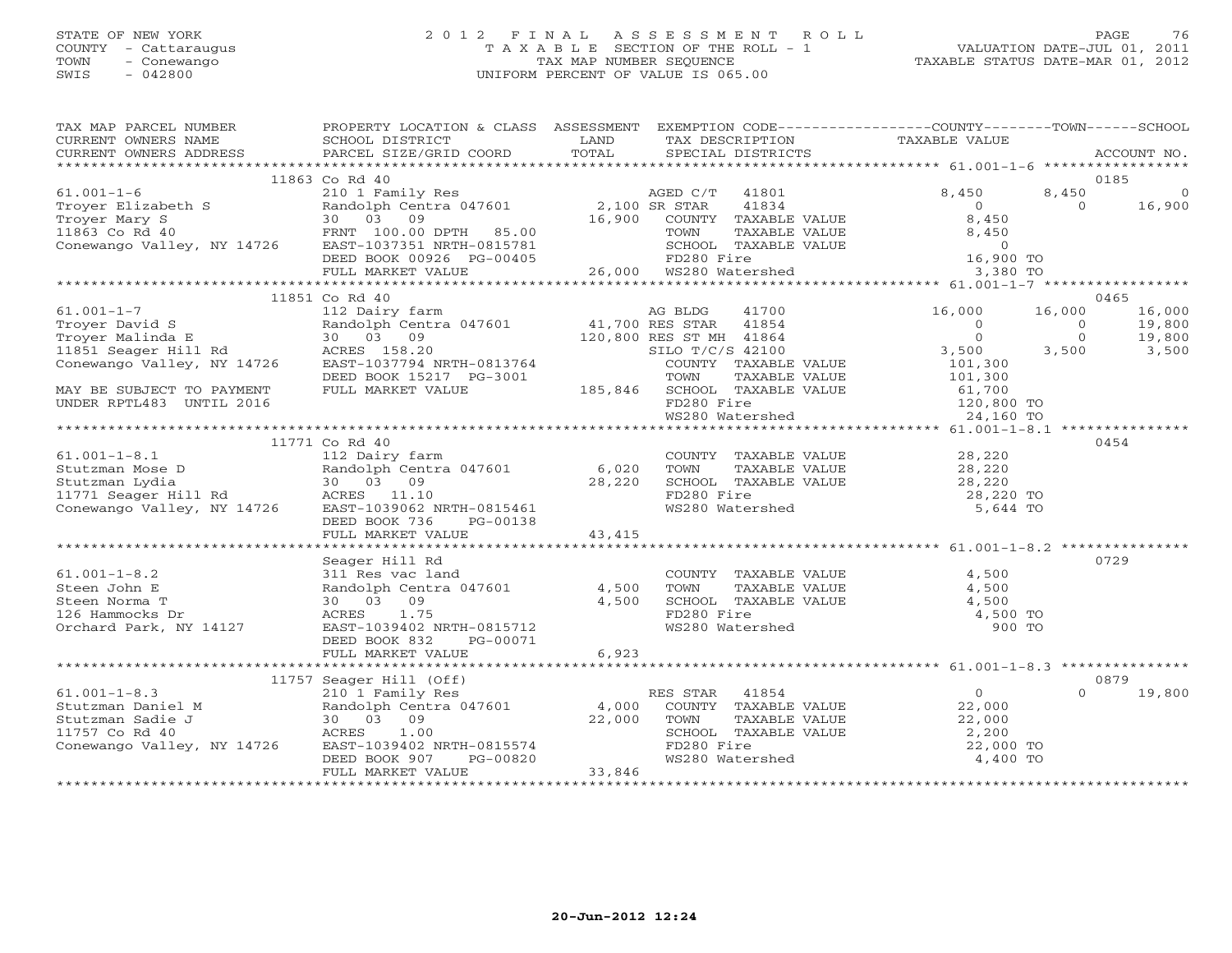## STATE OF NEW YORK 2 0 1 2 F I N A L A S S E S S M E N T R O L L PAGE 77 COUNTY - Cattaraugus T A X A B L E SECTION OF THE ROLL - 1 VALUATION DATE-JUL 01, 2011 TOWN - Conewango TAX MAP NUMBER SEQUENCE TAXABLE STATUS DATE-MAR 01, 2012 SWIS - 042800 UNIFORM PERCENT OF VALUE IS 065.00UNIFORM PERCENT OF VALUE IS 065.00

|                                                                                                                        |                                                                                     |        | EXEMPTION CODE----------------COUNTY-------TOWN------SCHOOL                          |                |          |             |
|------------------------------------------------------------------------------------------------------------------------|-------------------------------------------------------------------------------------|--------|--------------------------------------------------------------------------------------|----------------|----------|-------------|
| TAX MAP PARCEL NUMBER                                                                                                  | PROPERTY LOCATION & CLASS ASSESSMENT                                                |        |                                                                                      |                |          |             |
| CURRENT OWNERS NAME                                                                                                    | SCHOOL DISTRICT                                                                     | LAND   | TAX DESCRIPTION TAXABLE VALUE                                                        |                |          |             |
| CURRENT OWNERS ADDRESS                                                                                                 | PARCEL SIZE/GRID COORD                                                              | TOTAL  | SPECIAL DISTRICTS                                                                    |                |          | ACCOUNT NO. |
|                                                                                                                        |                                                                                     |        |                                                                                      |                |          |             |
|                                                                                                                        | 5391 Keith Rd                                                                       |        |                                                                                      |                |          | 0880        |
| $61.001 - 1 - 8.4$                                                                                                     | Extern<br>112 Dairy farm<br>Randolph Centra 047601 32,000 RES STAR<br>32,400 COUNTY |        | 41700                                                                                | 3,000          | 3,000    | 3,000       |
| Stutzman John M                                                                                                        |                                                                                     |        | 41854                                                                                | $\Omega$       | $\Omega$ | 19,800      |
| Stutzman Sarah E                                                                                                       |                                                                                     |        | COUNTY TAXABLE VALUE                                                                 | 79,400         |          |             |
| 5391 Keith Rd                                                                                                          | ACRES 120.30                                                                        |        | TOWN<br>TAXABLE VALUE                                                                | 79,400         |          |             |
| Conewango Valley, NY 14726                                                                                             | EAST-1039718 NRTH-0813930                                                           |        | SCHOOL TAXABLE VALUE                                                                 | 59,600         |          |             |
|                                                                                                                        | DEED BOOK 907<br>PG-00818                                                           |        | FD280 Fire                                                                           | 82,400 TO      |          |             |
| MAY BE SUBJECT TO PAYMENT                                                                                              | FULL MARKET VALUE                                                                   |        | 126,769 WS280 Watershed                                                              | 16,480 TO      |          |             |
|                                                                                                                        |                                                                                     |        |                                                                                      |                |          |             |
| UNDER RPTL483 UNTIL 2019                                                                                               |                                                                                     |        |                                                                                      |                |          |             |
|                                                                                                                        |                                                                                     |        |                                                                                      |                |          |             |
|                                                                                                                        | 5450 Keith Rd                                                                       |        |                                                                                      |                |          | 0906        |
| $61.001 - 1 - 8.4/1$                                                                                                   | 210 1 Family Res                                                                    |        | RES STAR 41854                                                                       | $\overline{0}$ | $\Omega$ | 15,500      |
| Stutzman Mary                                                                                                          | Randolph Centra 047601 2,500                                                        |        | COUNTY TAXABLE VALUE                                                                 | 15,500         |          |             |
| 5450 Keith Rd                                                                                                          | 30 03 09                                                                            | 15,500 | TOWN<br>TAXABLE VALUE                                                                | 15,500         |          |             |
| Conewango Valley, NY 14726 ACRES                                                                                       | 1.00                                                                                |        | SCHOOL TAXABLE VALUE                                                                 | $\circ$        |          |             |
|                                                                                                                        |                                                                                     |        |                                                                                      | 15,500 TO      |          |             |
|                                                                                                                        | EAST-1039469 NRTH-0814335<br>FD280 Fire<br>FULL MARKET VALUE 23,846 WS280 Watershed |        |                                                                                      | 3,100 TO       |          |             |
|                                                                                                                        |                                                                                     |        |                                                                                      |                |          |             |
|                                                                                                                        | 5393 Keith Rd                                                                       |        |                                                                                      |                |          | 0991        |
| $61.001 - 1 - 8.4/2$                                                                                                   | 210 1 Family Res                                                                    |        | AGED C/T/S 41800                                                                     | 11,000         | 11,000   | 11,000      |
|                                                                                                                        |                                                                                     |        |                                                                                      |                |          |             |
|                                                                                                                        | Randolph Centra 047601 1,000 SR STAR<br>ACRES 1.00 22,000 COUNTY                    |        | 41834                                                                                | $\circ$        | $\Omega$ | 11,000      |
|                                                                                                                        |                                                                                     | 22,000 | COUNTY TAXABLE VALUE                                                                 | 11,000         |          |             |
|                                                                                                                        | EAST-1039469 NRTH-0814335                                                           |        |                                                                                      |                |          |             |
| %1.001-1-8.4/2<br>Stutzman Moses<br>Stutzman Lydia<br>5393 Keith Rd<br>Conewango Valley, NY 14726<br>PULL MARKET VALUE |                                                                                     |        | 0814335 TOWN TAXABLE VALUE $33,846$ SCHOOL TAXABLE VALUE 0<br>0<br>FD280 Fire 22.000 |                |          |             |
|                                                                                                                        |                                                                                     |        | FD280 Fire                                                                           | 22,000 TO      |          |             |
|                                                                                                                        |                                                                                     |        |                                                                                      |                |          |             |
|                                                                                                                        | 11601 Seager Hill Rd                                                                |        |                                                                                      |                |          | 0493        |
| $61.001 - 1 - 9$                                                                                                       | 112 Dairy farm                                                                      |        | RES STAR 41854                                                                       | $\Omega$       | $\Omega$ | 19,800      |
| Miller Joni C                                                                                                          | Randolph Centra 047601 22,400                                                       |        | COUNTY TAXABLE VALUE                                                                 | 60,600         |          |             |
| Miller Mary L                                                                                                          | 22 03 09                                                                            | 60,600 | TOWN<br>TAXABLE VALUE                                                                | 60,600         |          |             |
| $11601$ Seager Hill Rd                                                                                                 | ACRES 67.18                                                                         |        | SCHOOL TAXABLE VALUE                                                                 | 40,800         |          |             |
| Conewango Valley, NY 14726                                                                                             | EAST-1041816 NRTH-0814356                                                           |        | FD280 Fire                                                                           | 60,600 TO      |          |             |
|                                                                                                                        | DEED BOOK 3274 PG-7001                                                              |        | WS280 Watershed                                                                      | 12,120 TO      |          |             |
|                                                                                                                        |                                                                                     |        |                                                                                      |                |          |             |
|                                                                                                                        | FULL MARKET VALUE                                                                   | 93,231 |                                                                                      |                |          |             |
|                                                                                                                        |                                                                                     |        |                                                                                      |                |          |             |
|                                                                                                                        | 5269 Harris Rd                                                                      |        |                                                                                      |                |          | 0269        |
| $61.001 - 1 - 10$                                                                                                      | 112 Dairy farm                                                                      |        | RES STAR 41854                                                                       | $\overline{0}$ | $\Omega$ | 19,800      |
| Raber Crist N                                                                                                          | Randolph Centra 047601 19,340                                                       |        | COUNTY TAXABLE VALUE                                                                 | 52,600         |          |             |
| Raber Emma H                                                                                                           | 22 03 09                                                                            | 52,600 | TOWN<br>TAXABLE VALUE                                                                | 52,600         |          |             |
| 5269 Harris Rd                                                                                                         | ACRES 52.73                                                                         |        | SCHOOL TAXABLE VALUE                                                                 | 32,800         |          |             |
| Randolph, NY 14772                                                                                                     | EAST-1042185 NRTH-0812297                                                           |        |                                                                                      | 52,600 TO      |          |             |
|                                                                                                                        | DEED BOOK 768<br>PG-00701                                                           |        | FD280 Fire<br>WS280 Watershed                                                        | 10,520 TO      |          |             |
|                                                                                                                        | FULL MARKET VALUE                                                                   | 80,923 |                                                                                      |                |          |             |
|                                                                                                                        |                                                                                     |        |                                                                                      |                |          |             |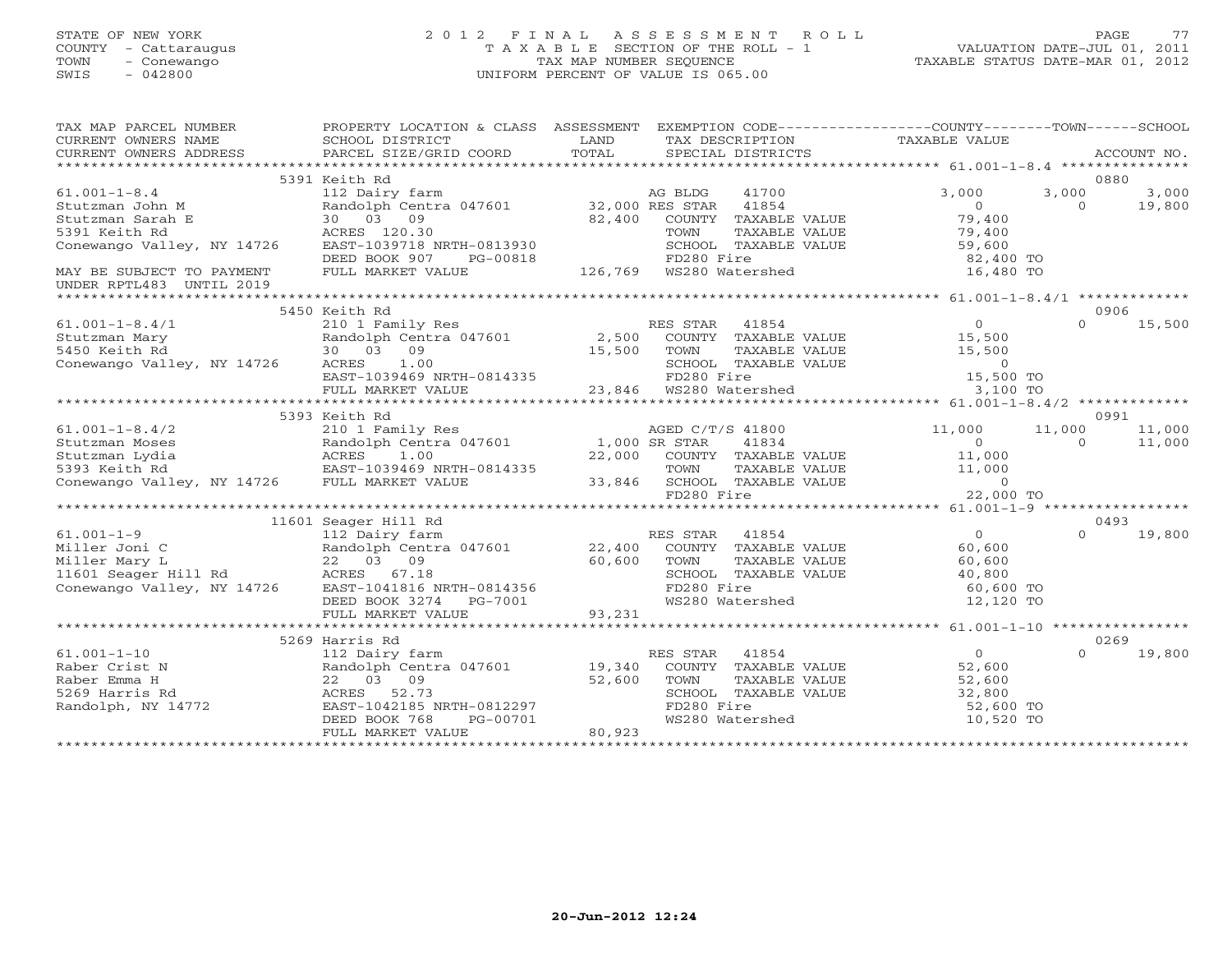## STATE OF NEW YORK 2 0 1 2 F I N A L A S S E S S M E N T R O L L PAGE 78 COUNTY - Cattaraugus T A X A B L E SECTION OF THE ROLL - 1 VALUATION DATE-JUL 01, 2011 TOWN - Conewango TAX MAP NUMBER SEQUENCE TAXABLE STATUS DATE-MAR 01, 2012 SWIS - 042800 UNIFORM PERCENT OF VALUE IS 065.00UNIFORM PERCENT OF VALUE IS 065.00

| TAX MAP PARCEL NUMBER                                                 | PROPERTY LOCATION & CLASS ASSESSMENT                                                             |                                          |                |                                                              | EXEMPTION CODE-----------------COUNTY-------TOWN------SCHOOL              |                |                |
|-----------------------------------------------------------------------|--------------------------------------------------------------------------------------------------|------------------------------------------|----------------|--------------------------------------------------------------|---------------------------------------------------------------------------|----------------|----------------|
|                                                                       | 5295 Keith Rd                                                                                    |                                          |                |                                                              |                                                                           |                | 0187           |
| $61.001 - 1 - 11$                                                     |                                                                                                  |                                          |                | 41700                                                        | 2,000                                                                     | 2,000          | 2,000          |
|                                                                       | 112 Dairy farm<br>Randolph Centra 047601 36,500 AG BLDG                                          |                                          |                | 41700                                                        | 4,000                                                                     | 4,000          | 4,000          |
|                                                                       |                                                                                                  |                                          |                |                                                              | 1,100 1,100                                                               |                | 1,100          |
| 61.001-1-11<br>Hershberger John<br>Ershberger Lizzie<br>5295 Keith Rd |                                                                                                  |                                          |                |                                                              |                                                                           |                |                |
|                                                                       |                                                                                                  |                                          |                | COUNTY TAXABLE VALUE                                         | 101,650<br>101,650                                                        |                |                |
|                                                                       | DEED BOOK 742<br>PG-00283                                                                        |                                          |                | TAXABLE VALUE                                                |                                                                           |                |                |
|                                                                       | FULL MARKET VALUE                                                                                | 3-00283 SCHOOL TAX<br>167,308 FD280 Fire |                |                                                              | SCHOOL TAXABLE VALUE 101,650                                              |                |                |
| MAY BE SUBJECT TO PAYMENT<br>UNDER RPTL483 UNTIL 2018                 |                                                                                                  |                                          |                |                                                              |                                                                           |                |                |
|                                                                       |                                                                                                  |                                          |                |                                                              |                                                                           |                |                |
|                                                                       | 5118 Keith Rd                                                                                    |                                          |                |                                                              |                                                                           |                | 0268           |
| $61.001 - 1 - 12.1$                                                   |                                                                                                  |                                          |                | $CVET C/T$ 41131                                             | 13,200 13,200                                                             |                | $\overline{0}$ |
| Arnold Howard                                                         |                                                                                                  |                                          |                |                                                              | 7,843                                                                     | 7,843          | $\overline{0}$ |
|                                                                       | 21 03 09                                                                                         |                                          |                |                                                              |                                                                           | $\overline{0}$ | 41,050         |
| Arnold Josephine<br>5118 Keith Rd<br>Randolph, NY 14772               | 78,430 SR STAR<br>COUNTY                                                                         |                                          |                |                                                              | var var 11834<br>COUNTY TAXABLE VALUE 57,387<br>TOWN TAXABLE VALUE 57,387 |                |                |
|                                                                       | ACKES 58.15<br>EAST-1041333 NRTH-0810276                                                         |                                          |                |                                                              |                                                                           |                |                |
|                                                                       | DEED BOOK 781<br>PG-00423                                                                        |                                          |                |                                                              | SCHOOL TAXABLE VALUE 37,380                                               |                |                |
|                                                                       | FULL MARKET VALUE                                                                                |                                          |                |                                                              |                                                                           |                |                |
|                                                                       |                                                                                                  | 120,662 FD280 Fire<br>WS280 Water        |                |                                                              | FD280 Fire<br>WS280 Watershed 15,686 TO                                   |                |                |
|                                                                       |                                                                                                  |                                          |                |                                                              |                                                                           |                |                |
|                                                                       | 5200 Keith Rd                                                                                    |                                          |                |                                                              |                                                                           |                | 0621           |
| $61.001 - 1 - 12.4$                                                   |                                                                                                  |                                          |                | 41700                                                        | 4,000                                                                     | 4,000          | 4,000          |
| Yoder Samuel                                                          |                                                                                                  |                                          |                |                                                              | $\overline{0}$                                                            | $\overline{0}$ | 19,800         |
| !<br>!<br>ley, NY 14726<br>Yoder Sarah                                |                                                                                                  |                                          |                |                                                              | 3,125                                                                     | 3,125          | 3,125          |
| 5200 Keith Rd                                                         | 21 03 09<br>ACRES 2.20<br>EAST-1040566 NRTH-0810918<br>EAST-1040566 NRTH-0810918<br>TOWN TAXABLE |                                          |                |                                                              |                                                                           |                |                |
| Conewango Valley, NY 14726                                            |                                                                                                  |                                          |                |                                                              | COUNTY TAXABLE VALUE 53,375<br>TOWN      TAXABLE VALUE 53,375             |                |                |
|                                                                       | DEED BOOK 7275 PG-8002                                                                           |                                          |                | SCHOOL TAXABLE VALUE                                         | 33,575                                                                    |                |                |
| MAY BE SUBJECT TO PAYMENT                                             | FULL MARKET VALUE                                                                                | 93,077 FD280 Fire                        |                |                                                              |                                                                           |                |                |
| UNDER RPTL483 UNTIL 2018                                              |                                                                                                  |                                          |                | WS280 Watershed                                              | $60,500$ TO<br>$11,475$ TO<br>$11,475$ TO                                 |                |                |
|                                                                       |                                                                                                  |                                          |                | 625 EX                                                       |                                                                           |                |                |
|                                                                       |                                                                                                  |                                          |                |                                                              |                                                                           |                |                |
|                                                                       | 5155 Keith Rd                                                                                    |                                          |                |                                                              |                                                                           |                | 0634           |
| $61.001 - 1 - 13$                                                     | 112 Dairy farm                                                                                   |                                          | RES STAR 41854 |                                                              | $\overline{0}$                                                            | $\Omega$       | 19,800         |
|                                                                       | Randolph Centra 047601 17,700 SILO T/C/S 42100                                                   |                                          |                |                                                              | 1,500 1,500                                                               |                | 1,500          |
|                                                                       | 21 03 09                                                                                         |                                          |                |                                                              |                                                                           |                |                |
| raior Iohn A<br>Raber Lovina J<br>5155 Keith Rd<br>Randolph, NY 14772 | ACRES 51.13                                                                                      |                                          |                | 57,000    COUNTY   TAXABLE VALUE<br>TOWN       TAXABLE VALUE | 55,500<br>55,500                                                          |                |                |
|                                                                       | EAST-1039782 NRTH-0810249                                                                        |                                          |                | SCHOOL TAXABLE VALUE                                         | 35,700                                                                    |                |                |
|                                                                       | DEED BOOK 2665                                                                                   |                                          |                |                                                              |                                                                           |                |                |
|                                                                       | FULL MARKET VALUE                                                                                |                                          |                |                                                              | PG-6001 FD280 Fire 57,000 TO<br>UE 37,692 WS280 Watershed 11,400 TO       |                |                |
|                                                                       |                                                                                                  |                                          |                |                                                              |                                                                           |                |                |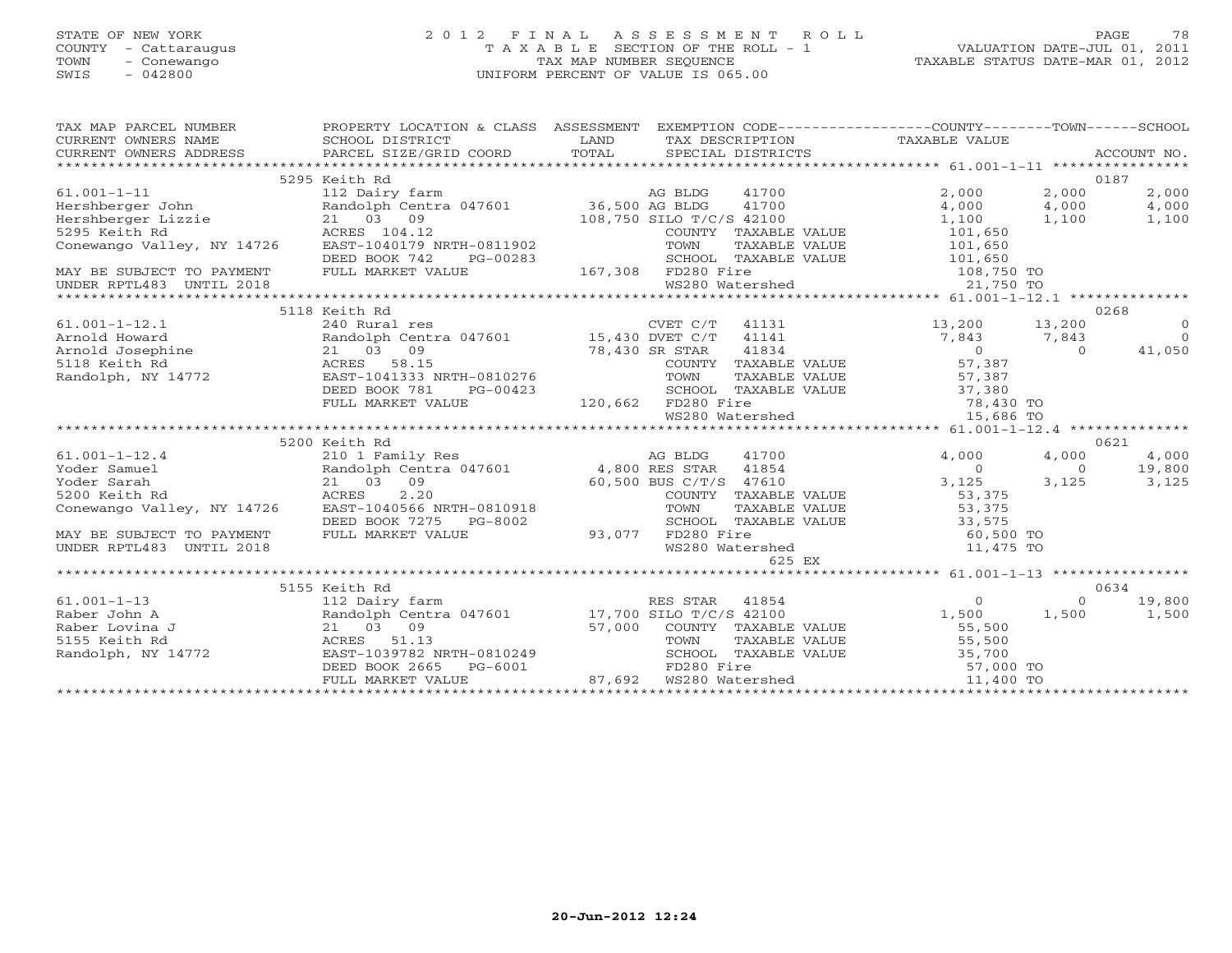## STATE OF NEW YORK 2 0 1 2 F I N A L A S S E S S M E N T R O L L PAGE 79 COUNTY - Cattaraugus T A X A B L E SECTION OF THE ROLL - 1 VALUATION DATE-JUL 01, 2011 TOWN - Conewango TAX MAP NUMBER SEQUENCE TAXABLE STATUS DATE-MAR 01, 2012 SWIS - 042800 UNIFORM PERCENT OF VALUE IS 065.00UNIFORM PERCENT OF VALUE IS 065.00

| TAX MAP PARCEL NUMBER<br>CURRENT OWNERS NAME<br>CURRENT OWNERS ADDRESS                           | PROPERTY LOCATION & CLASS ASSESSMENT EXEMPTION CODE----------------COUNTY-------TOWN------SCHOOL<br>SCHOOL DISTRICT<br>PARCEL SIZE/GRID COORD                                                                                                                                                                                                                                            | <b>EXAMPLE SERVICE SERVICE SERVICE SERVICE SERVICE SERVICE SERVICE SERVICE SERVICE SERVICE SERVICE SERVICE SERVICE</b><br>TOTAL | TAX DESCRIPTION TAXABLE VALUE SPECIAL DISTRICTS                                                                                                                                                                                                                                              |                                                                                                    |                                   | ACCOUNT NO.               |
|--------------------------------------------------------------------------------------------------|------------------------------------------------------------------------------------------------------------------------------------------------------------------------------------------------------------------------------------------------------------------------------------------------------------------------------------------------------------------------------------------|---------------------------------------------------------------------------------------------------------------------------------|----------------------------------------------------------------------------------------------------------------------------------------------------------------------------------------------------------------------------------------------------------------------------------------------|----------------------------------------------------------------------------------------------------|-----------------------------------|---------------------------|
|                                                                                                  |                                                                                                                                                                                                                                                                                                                                                                                          |                                                                                                                                 |                                                                                                                                                                                                                                                                                              |                                                                                                    |                                   |                           |
|                                                                                                  | 5179 Harris Rd                                                                                                                                                                                                                                                                                                                                                                           |                                                                                                                                 |                                                                                                                                                                                                                                                                                              |                                                                                                    | 0065                              |                           |
| $61.001 - 1 - 14$<br>Huffman Samuel J<br>Huffman Kathy J<br>5179 Harris Rd<br>Randolph, NY 14772 | 114 Sheep farm<br>Randolph Centra 047601 15,720 RES STAR 41854<br>21 03 09 73,800 COUNTY TAXABLE VALUE<br>ACRES 48.38 TOWN TAXABLE VALUE<br>21 03 09<br>ACRES 48.38 TOWN TAXABLE<br>EAST-1042606 NRTH-0810561 SCHOOL TAXABLE<br>DEED BOOK 773 PG-01026 FD280 Fire<br>FULL MARKET VALUE 113,538 WS280 Watershed                                                                           |                                                                                                                                 | SCHOOL TAXABLE VALUE 54,000<br>FD280 Fire 73,800 TO                                                                                                                                                                                                                                          | 7,920<br>$\overline{0}$<br>65,880<br>65,880                                                        | 7,920<br>$\Omega$                 | $\overline{0}$<br>19,800  |
|                                                                                                  |                                                                                                                                                                                                                                                                                                                                                                                          |                                                                                                                                 |                                                                                                                                                                                                                                                                                              | 900 TO 73,800 TO 75,800 TO                                                                         |                                   |                           |
|                                                                                                  |                                                                                                                                                                                                                                                                                                                                                                                          |                                                                                                                                 |                                                                                                                                                                                                                                                                                              |                                                                                                    |                                   |                           |
|                                                                                                  | Harris Rd                                                                                                                                                                                                                                                                                                                                                                                |                                                                                                                                 |                                                                                                                                                                                                                                                                                              |                                                                                                    | 0006                              |                           |
| $61.001 - 1 - 15$<br>Adams Lumber Co., Inc.<br>6052 Adams Rd<br>Cattaraugus, NY 14772            | 910 Priv forest<br>Randolph Centra 047601 12,600<br>21 03 09 12,600<br>By Will<br>ACRES 35.88<br>EAST-1042481 NRTH-0808830<br>DEED BOOK 327<br>PG-6002                                                                                                                                                                                                                                   |                                                                                                                                 | $\begin{array}{lll} \text{COUNTY} & \text{TAXABLE VALUE} & & & 12,600 \\ \text{mean} & \text{maxair.} & \text{VALUE} & & 12,600 \end{array}$<br>COUNTY TAXABLE VALUE<br>TOWN TAXABLE VALUE 12,600<br>SCHOOL TAXABLE VALUE 12,600<br>12,600<br>12,600<br>12,600<br>$WS280$ Watershed 2,520 TO |                                                                                                    |                                   |                           |
|                                                                                                  | FULL MARKET VALUE                                                                                                                                                                                                                                                                                                                                                                        | 19,385                                                                                                                          |                                                                                                                                                                                                                                                                                              |                                                                                                    |                                   |                           |
|                                                                                                  |                                                                                                                                                                                                                                                                                                                                                                                          |                                                                                                                                 |                                                                                                                                                                                                                                                                                              |                                                                                                    |                                   |                           |
|                                                                                                  | 5019 Keith Rd                                                                                                                                                                                                                                                                                                                                                                            |                                                                                                                                 |                                                                                                                                                                                                                                                                                              |                                                                                                    | 0370                              |                           |
|                                                                                                  |                                                                                                                                                                                                                                                                                                                                                                                          |                                                                                                                                 | TOWN TAXABLE VALUE 77,800<br>SCHOOL TAXABLE VALUE 58,000                                                                                                                                                                                                                                     | U<br>700<br>77,800<br>77,800<br>78,500 TO<br>15,700 TO                                             | $\circ$<br>700                    | 19,800<br>700             |
|                                                                                                  |                                                                                                                                                                                                                                                                                                                                                                                          |                                                                                                                                 |                                                                                                                                                                                                                                                                                              |                                                                                                    |                                   |                           |
|                                                                                                  | 11746 Pope Rd                                                                                                                                                                                                                                                                                                                                                                            |                                                                                                                                 |                                                                                                                                                                                                                                                                                              |                                                                                                    |                                   | 0367                      |
| $61.001 - 1 - 17.1$<br>Raber Eli N<br>Raber Frona<br>11746 Pope Rd<br>Randolph, NY 14772         | Pope Rd<br>112 Dairy farm<br>25 PCT OF VALUE USED C/T/S 41800<br>Randolph Centra 047601<br>29 03 09<br>29 03 09<br>29 03 09<br>29 03 09<br>29 03 09<br>29 03 09<br>29 03 09<br>29 03 09<br>29 03 09<br>29 03 09<br>29 03 09<br>20 050 SILO T/C/S 42100<br>COUN<br>ACRES 186.80<br>EAST-1038012 NRTH-0809700<br>DEED BOOK 700 PG-00573 SCHOOL TAX<br>FULL MARKET VALUE 147,769 FD280 Fire |                                                                                                                                 | COUNTY TAXABLE VALUE<br>TOWN TAXABLE VALUE<br>SCHOOL TAXABLE VALUE<br>SCHOOL TAXABLE VALUE<br>FD280 Fire<br>WS280 Watershed<br>19,210 TO                                                                                                                                                     | $\begin{smallmatrix}12\,,\,0\,0\,7\&\phantom-0\0&\phantom-1\,1\,0\,0\,0\end{smallmatrix}$<br>1,000 | 12,007<br>$\overline{0}$<br>1,000 | 12,007<br>41,050<br>1,000 |
|                                                                                                  |                                                                                                                                                                                                                                                                                                                                                                                          |                                                                                                                                 |                                                                                                                                                                                                                                                                                              |                                                                                                    |                                   |                           |
|                                                                                                  |                                                                                                                                                                                                                                                                                                                                                                                          |                                                                                                                                 |                                                                                                                                                                                                                                                                                              |                                                                                                    |                                   |                           |
|                                                                                                  | 11726 Pope Rd                                                                                                                                                                                                                                                                                                                                                                            |                                                                                                                                 |                                                                                                                                                                                                                                                                                              |                                                                                                    | 0959                              |                           |
| $61.001 - 1 - 17.2$<br>Raber Andy E<br>Raber Emma A<br>11726 Pope Rd<br>Randolph, NY 14772       | 29 03 09<br>FRNT 75.00 DPTH<br>3.70<br>ACRES<br>EAST-1039007 NRTH-0808130<br>DEED BOOK 00977 PG-00943                                                                                                                                                                                                                                                                                    | 41,750 TOWN<br>41,750 TOWN<br>ECHOOL<br>FD280 F                                                                                 | TAXABLE VALUE<br>SCHOOL TAXABLE VALUE<br>FD280 Fire<br>WS280 Watershed                                                                                                                                                                                                                       | $\overline{0}$<br>41,750<br>41,750<br>21,950<br>41,750 TO<br>8,350 TO                              | $\Omega$                          | 19,800                    |
|                                                                                                  | FULL MARKET VALUE                                                                                                                                                                                                                                                                                                                                                                        | 64,231                                                                                                                          |                                                                                                                                                                                                                                                                                              |                                                                                                    |                                   |                           |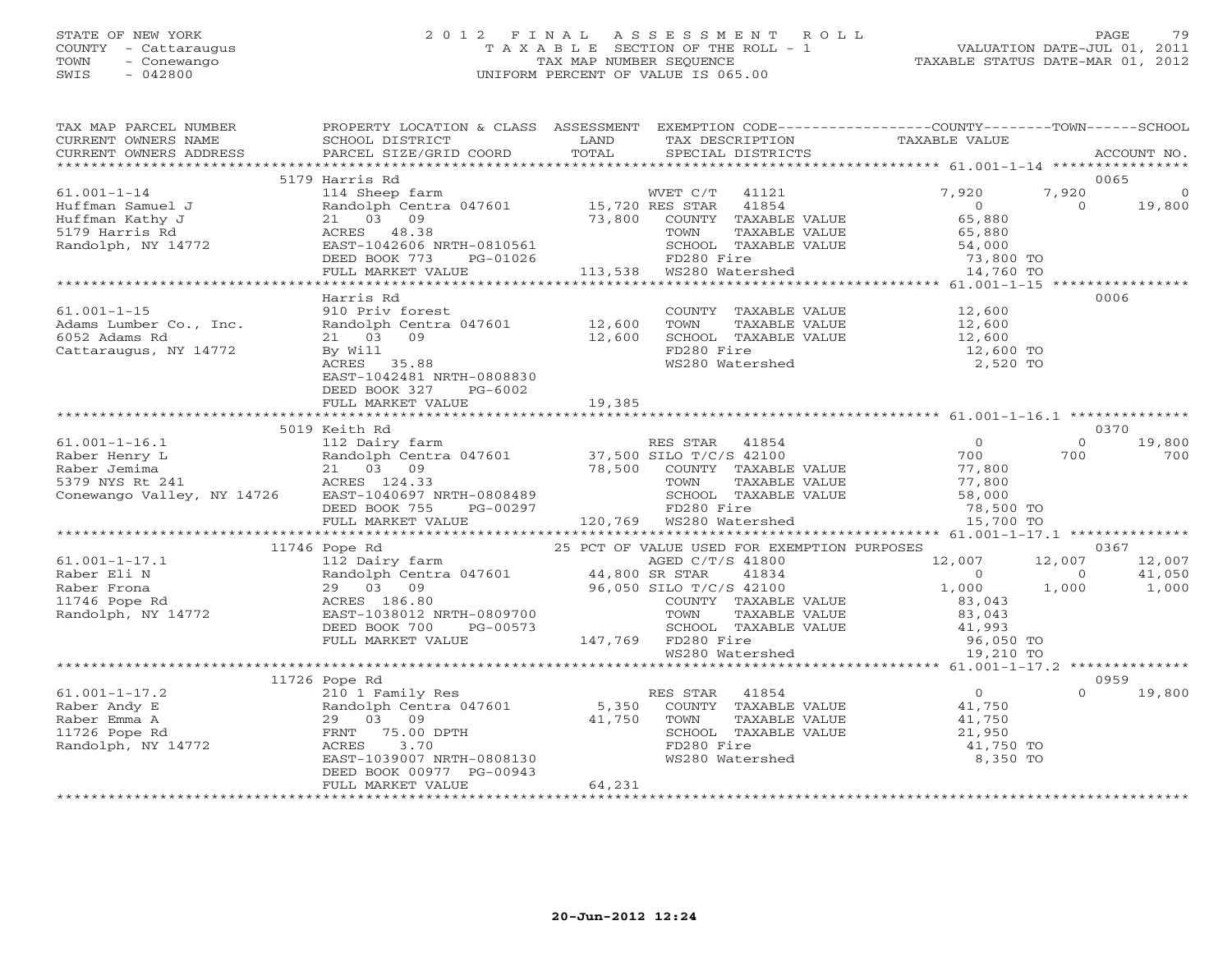## STATE OF NEW YORK 2 0 1 2 F I N A L A S S E S S M E N T R O L L PAGE 80 COUNTY - Cattaraugus T A X A B L E SECTION OF THE ROLL - 1 VALUATION DATE-JUL 01, 2011 TOWN - Conewango TAX MAP NUMBER SEQUENCE TAXABLE STATUS DATE-MAR 01, 2012 SWIS - 042800 UNIFORM PERCENT OF VALUE IS 065.00UNIFORM PERCENT OF VALUE IS 065.00

| TAX MAP PARCEL NUMBER                                                                       | PROPERTY LOCATION & CLASS ASSESSMENT EXEMPTION CODE---------------COUNTY-------TOWN-----SCHOOL |            |                       |                  |                    |
|---------------------------------------------------------------------------------------------|------------------------------------------------------------------------------------------------|------------|-----------------------|------------------|--------------------|
| CURRENT OWNERS NAME                                                                         | SCHOOL DISTRICT                                                                                | LAND       | TAX DESCRIPTION       | TAXABLE VALUE    |                    |
| CURRENT OWNERS ADDRESS                                                                      | PARCEL SIZE/GRID COORD                                                                         | TOTAL      | SPECIAL DISTRICTS     |                  | ACCOUNT NO.        |
|                                                                                             |                                                                                                |            |                       |                  |                    |
|                                                                                             | Pope Rd                                                                                        |            |                       |                  | 1063               |
| $61.001 - 1 - 17.3$                                                                         | 311 Res vac land                                                                               |            | COUNTY TAXABLE VALUE  | 500              |                    |
|                                                                                             | Randolph Centra 047601                                                                         |            | TOWN<br>TAXABLE VALUE | 500              |                    |
| Raber Andy E                                                                                |                                                                                                | 500<br>500 |                       |                  |                    |
| Raber Emma A                                                                                | 29 03 09                                                                                       |            | SCHOOL TAXABLE VALUE  | 500              |                    |
| 11726 Pope Rd                                                                               | 1.30<br>ACRES                                                                                  |            | FD280 Fire            | 500 TO           |                    |
| Randolph, NY 14772                                                                          | EAST-1038886 NRTH-0808128                                                                      |            | WS280 Watershed       | 100 TO           |                    |
|                                                                                             | DEED BOOK 13895 PG-6001                                                                        |            |                       |                  |                    |
|                                                                                             | FULL MARKET VALUE                                                                              | 769        |                       |                  |                    |
|                                                                                             |                                                                                                |            |                       |                  |                    |
|                                                                                             | 5226 Myers Rd                                                                                  |            |                       |                  | 0189               |
| $61.001 - 1 - 18.1$                                                                         | 270 Mfg housing                                                                                |            | COUNTY TAXABLE VALUE  | 22,700           |                    |
|                                                                                             |                                                                                                |            | TOWN<br>TAXABLE VALUE |                  |                    |
|                                                                                             | Randolph Centra 047601 13,700                                                                  |            |                       | 22,700           |                    |
|                                                                                             |                                                                                                | 22,700     | SCHOOL TAXABLE VALUE  | 22,700           |                    |
| 83 Santin Dr                                                                                | Ff 415.00                                                                                      |            | FD280 Fire            | 22,700 TO        |                    |
| Cheektowaga, NY 14225                                                                       | ACRES 35.55                                                                                    |            | WS280 Watershed       | 4,540 TO         |                    |
|                                                                                             | EAST-1036224 NRTH-0811209                                                                      |            |                       |                  |                    |
|                                                                                             | DEED BOOK 11378 PG-4003                                                                        |            |                       |                  |                    |
|                                                                                             | FULL MARKET VALUE                                                                              | 34,923     |                       |                  |                    |
|                                                                                             |                                                                                                |            |                       |                  |                    |
|                                                                                             | 5127 Myers Rd                                                                                  |            |                       |                  | 0739               |
| $61.001 - 1 - 18.2$                                                                         | 210 1 Family Res                                                                               |            | RES STAR<br>41854     | $\overline{0}$   | 19,800<br>$\Omega$ |
|                                                                                             |                                                                                                | 7,250      | COUNTY TAXABLE VALUE  | 53,950           |                    |
|                                                                                             |                                                                                                |            |                       |                  |                    |
|                                                                                             |                                                                                                | 53,950     | TOWN<br>TAXABLE VALUE | 53,950           |                    |
|                                                                                             |                                                                                                |            | SCHOOL TAXABLE VALUE  | 34,150           |                    |
| Conewango Valley, NY 14726                                                                  | Ff 240.00                                                                                      |            | FD280 Fire            | 53,950 TO        |                    |
|                                                                                             | 7.55<br>ACRES                                                                                  |            | WS280 Watershed       | 10,790 TO        |                    |
|                                                                                             | EAST-1034284 NRTH-0810163                                                                      |            |                       |                  |                    |
|                                                                                             | DEED BOOK 810<br>PG-00448                                                                      |            |                       |                  |                    |
|                                                                                             | FULL MARKET VALUE                                                                              | 83,000     |                       |                  |                    |
|                                                                                             |                                                                                                |            |                       |                  |                    |
|                                                                                             | 5148 Myers Rd                                                                                  |            |                       |                  | 0700               |
|                                                                                             |                                                                                                |            |                       |                  |                    |
| $61.001 - 1 - 18.4$                                                                         | 270 Mfg housing                                                                                |            | COUNTY TAXABLE VALUE  | 17,600<br>17,600 |                    |
| Schugardt Thomas A                                                                          | 270 mig nousing<br>Randolph Centra 047601<br>29/37 03 09                                       | 11,300     | TAXABLE VALUE<br>TOWN |                  |                    |
| 140 Barnabas Dr                                                                             | 29/37 03 09                                                                                    | 17,600     | SCHOOL TAXABLE VALUE  | 17,600           |                    |
| Depew, NY 14043                                                                             | ACRES 15.75                                                                                    |            | FD280 Fire            | 17,600 TO        |                    |
|                                                                                             | EAST-1035780 NRTH-0810680                                                                      |            | WS280 Watershed       | 3,520 TO         |                    |
|                                                                                             | DEED BOOK 00953 PG-00947                                                                       |            |                       |                  |                    |
|                                                                                             | FULL MARKET VALUE                                                                              | 27,077     |                       |                  |                    |
|                                                                                             |                                                                                                |            |                       |                  |                    |
|                                                                                             | 5194 Myers Rd                                                                                  |            |                       |                  | 0856               |
| $61.001 - 1 - 18.7$                                                                         | 270 Mfg housing                                                                                |            | RES STAR<br>41854     | $\overline{O}$   | $\Omega$<br>19,800 |
|                                                                                             |                                                                                                |            |                       |                  |                    |
| Terry Robert Ralph and the contract of the Randolph Centra 047601<br>5194 Myers Rd 29 03 09 |                                                                                                | 5,400      | COUNTY TAXABLE VALUE  | 22,200           |                    |
|                                                                                             | 29 03 09                                                                                       | 22,200     | TOWN<br>TAXABLE VALUE | 22,200           |                    |
| Conewango Valley, NY 14726                                                                  | ACRES 1.90                                                                                     |            | SCHOOL TAXABLE VALUE  | 2,400            |                    |
|                                                                                             | EAST-1035339 NRTH-0811181                                                                      |            | FD280 Fire            | 22,200 TO        |                    |
|                                                                                             | DEED BOOK 879<br>PG-00648                                                                      |            | WS280 Watershed       | 4,440 TO         |                    |
|                                                                                             | FULL MARKET VALUE                                                                              | 34,154     |                       |                  |                    |
|                                                                                             |                                                                                                |            |                       |                  |                    |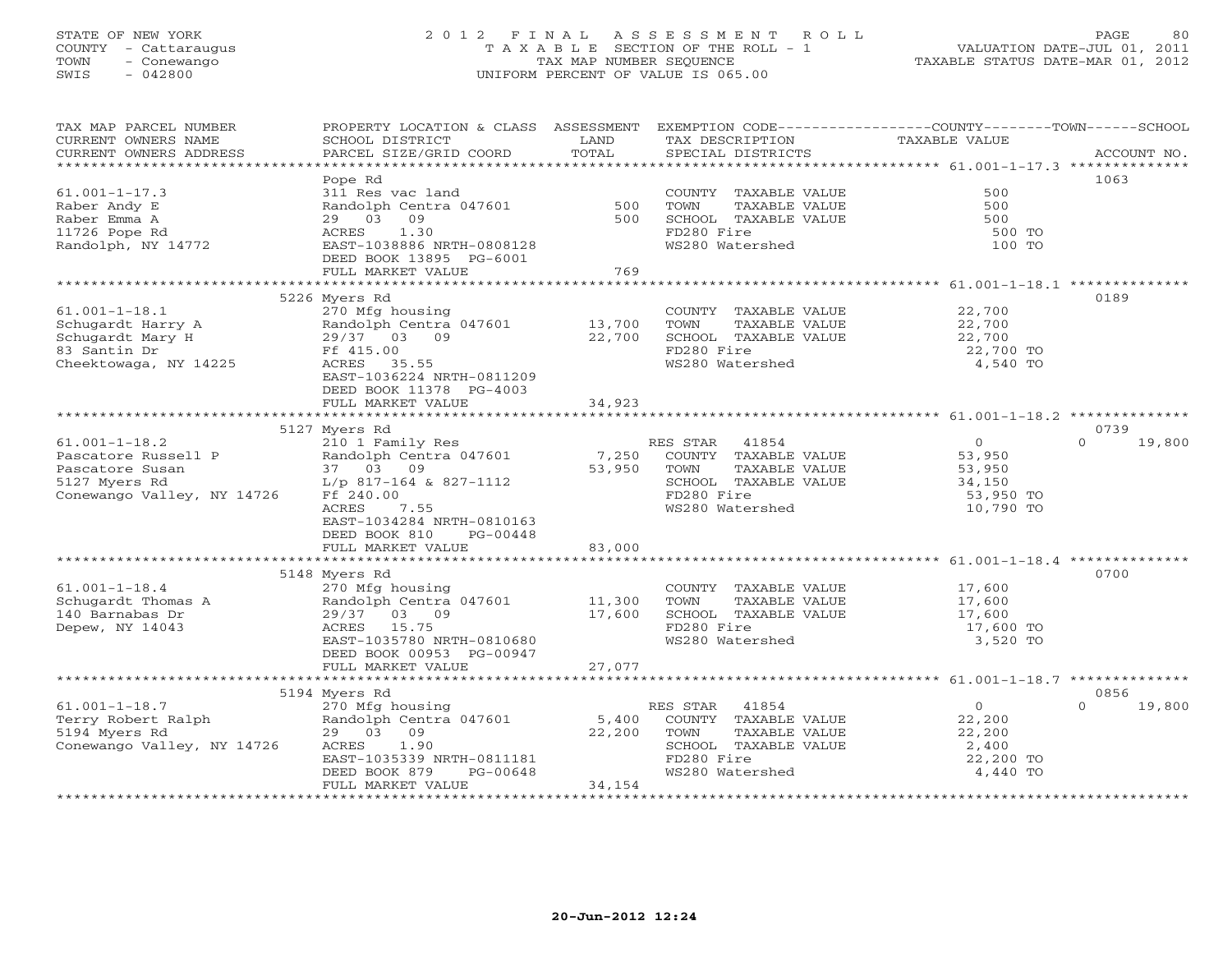## STATE OF NEW YORK 2 0 1 2 F I N A L A S S E S S M E N T R O L L PAGE 81 COUNTY - Cattaraugus T A X A B L E SECTION OF THE ROLL - 1 VALUATION DATE-JUL 01, 2011 TOWN - Conewango TAX MAP NUMBER SEQUENCE TAXABLE STATUS DATE-MAR 01, 2012 SWIS - 042800 UNIFORM PERCENT OF VALUE IS 065.00UNIFORM PERCENT OF VALUE IS 065.00

| TAX MAP PARCEL NUMBER                                                                                                                       | PROPERTY LOCATION & CLASS ASSESSMENT EXEMPTION CODE----------------COUNTY-------TOWN------SCHOOL                                                      |        |                                                                       |                                 |                    |
|---------------------------------------------------------------------------------------------------------------------------------------------|-------------------------------------------------------------------------------------------------------------------------------------------------------|--------|-----------------------------------------------------------------------|---------------------------------|--------------------|
| CURRENT OWNERS NAME                                                                                                                         | SCHOOL DISTRICT                                                                                                                                       | LAND   | TAX DESCRIPTION                                                       | TAXABLE VALUE                   |                    |
| CURRENT OWNERS ADDRESS                                                                                                                      | PARCEL SIZE/GRID COORD                                                                                                                                | TOTAL  | SPECIAL DISTRICTS                                                     |                                 | ACCOUNT NO.        |
|                                                                                                                                             |                                                                                                                                                       |        |                                                                       |                                 |                    |
|                                                                                                                                             | 5130 Myers Rd                                                                                                                                         |        |                                                                       |                                 | 0931               |
| $61.001 - 1 - 18.8$                                                                                                                         | 260 Seasonal res                                                                                                                                      |        | COUNTY TAXABLE VALUE                                                  | 23,800                          |                    |
| Gibson Tod W                                                                                                                                | Randolph Centra 047601 8,380                                                                                                                          |        | TAXABLE VALUE<br>TOWN                                                 | 23,800                          |                    |
| 663 Brighton Rd                                                                                                                             | 29 03 09                                                                                                                                              | 23,800 | SCHOOL TAXABLE VALUE                                                  |                                 |                    |
| Tonawanda, NY 14150                                                                                                                         | ACRES 15.60                                                                                                                                           |        | FD280 Fire                                                            | 23,800<br>23,800 TO             |                    |
|                                                                                                                                             | EAST-1036051 NRTH-0810226                                                                                                                             |        | WS280 Watershed                                                       | 4,760 TO                        |                    |
|                                                                                                                                             | DEED BOOK 00953 PG-00949                                                                                                                              |        |                                                                       |                                 |                    |
|                                                                                                                                             | FULL MARKET VALUE                                                                                                                                     | 36,615 |                                                                       |                                 |                    |
|                                                                                                                                             |                                                                                                                                                       |        |                                                                       |                                 |                    |
|                                                                                                                                             | 5169 Myers Rd                                                                                                                                         |        |                                                                       |                                 | 0933               |
| $61.001 - 1 - 18.9$                                                                                                                         | 112 Dairy farm                                                                                                                                        |        | RES STAR<br>41854                                                     | $\Omega$                        | $\Omega$<br>19,800 |
| Wengerd Enos L                                                                                                                              |                                                                                                                                                       | 11,690 | COUNTY TAXABLE VALUE                                                  | 52,600                          |                    |
| Wengerd Amanda B                                                                                                                            |                                                                                                                                                       | 52,600 | TOWN<br>TAXABLE VALUE                                                 |                                 |                    |
| 5168 Myers Rd                                                                                                                               | Example of the Mandalpy Centra 047601<br>B 37 03 09<br>FRNT 690.00 DPTH                                                                               |        | SCHOOL TAXABLE VALUE                                                  | $52,600$<br>$32,800$            |                    |
| Conewango Valley, NY 14726                                                                                                                  | ACRES 30.20                                                                                                                                           |        | FD280 Fire                                                            | 52,600 TO                       |                    |
|                                                                                                                                             | EAST-1034180 NRTH-0810625                                                                                                                             |        | WS280 Watershed                                                       | 10,520 TO                       |                    |
|                                                                                                                                             | DEED BOOK 1032    PG-1054                                                                                                                             |        |                                                                       |                                 |                    |
|                                                                                                                                             | FULL MARKET VALUE                                                                                                                                     | 80,923 |                                                                       |                                 |                    |
|                                                                                                                                             |                                                                                                                                                       |        |                                                                       |                                 |                    |
|                                                                                                                                             | 5203 Myers Rd                                                                                                                                         |        |                                                                       |                                 | 0937               |
| $61.001 - 1 - 18.10$                                                                                                                        | 240 Rural res                                                                                                                                         |        | RES STAR 41854                                                        | $\overline{0}$                  | $\Omega$<br>19,800 |
| Yoder Joe L                                                                                                                                 | Randolph Centra 047601 13,400                                                                                                                         |        | COUNTY TAXABLE VALUE 45,000                                           |                                 |                    |
| Yoder Lizzie J                                                                                                                              | 37 03 09                                                                                                                                              | 45,000 | TAXABLE VALUE<br>TOWN                                                 | 45,000                          |                    |
| 5203 Myers Rd                                                                                                                               | FRNT 690.00 DPTH                                                                                                                                      |        | SCHOOL TAXABLE VALUE                                                  | 25,200                          |                    |
| Conewango Valley, NY 14726                                                                                                                  | 27.45<br>ACRES                                                                                                                                        |        | FD280 Fire                                                            | 45,000 TO                       |                    |
|                                                                                                                                             | EAST-1034238 NRTH-0811325                                                                                                                             |        | WS280 Watershed                                                       | 9,000 TO                        |                    |
|                                                                                                                                             | DEED BOOK 9833 PG-5001                                                                                                                                |        |                                                                       |                                 |                    |
|                                                                                                                                             | FULL MARKET VALUE                                                                                                                                     | 69,231 |                                                                       |                                 |                    |
|                                                                                                                                             |                                                                                                                                                       |        |                                                                       |                                 |                    |
|                                                                                                                                             | 5229 Myers Rd                                                                                                                                         |        |                                                                       |                                 | 1023               |
| $61.001 - 1 - 18.11$                                                                                                                        | 270 Mfg housing                                                                                                                                       |        | RES STAR 41854                                                        | $\overline{0}$                  | $\Omega$<br>19,800 |
|                                                                                                                                             |                                                                                                                                                       |        | COUNTY TAXABLE VALUE                                                  | 20,000<br>20,000                |                    |
|                                                                                                                                             |                                                                                                                                                       |        | TOWN<br>TAXABLE VALUE                                                 |                                 |                    |
| Riddell Amber L<br>Randolph Centra 047601 3,800<br>Riddell Jonathan A<br>5194 Myers Rd<br>Conewango Valley, NY 14726 DEED BOOK 4596 PG-9002 |                                                                                                                                                       |        | SCHOOL TAXABLE VALUE                                                  | 200                             |                    |
|                                                                                                                                             |                                                                                                                                                       |        |                                                                       |                                 |                    |
|                                                                                                                                             | FULL MARKET VALUE                                                                                                                                     | 30,769 |                                                                       |                                 |                    |
|                                                                                                                                             |                                                                                                                                                       |        |                                                                       |                                 |                    |
|                                                                                                                                             | 5122 Myers Rd                                                                                                                                         |        |                                                                       |                                 | 0153               |
| $61.001 - 1 - 19$                                                                                                                           |                                                                                                                                                       |        | $CVET C/T$ 41131                                                      | 8,300<br>8,300                  | $\overline{0}$     |
|                                                                                                                                             | 210 1 Family Res<br>210 1 Family Res<br>Randolph Centra 047601 10,000 AGED C/T/S 41800<br>29 03 09 33,200 SR STAR 41834<br>ACRES 13.76 COUNTY TAXABLE |        |                                                                       | $\frac{12}{12}$ , 450<br>12,450 | 16,600<br>16,600   |
|                                                                                                                                             |                                                                                                                                                       |        |                                                                       |                                 | $\overline{0}$     |
|                                                                                                                                             |                                                                                                                                                       |        | COUNTY TAXABLE VALUE                                                  | 12,450                          |                    |
|                                                                                                                                             | EAST-1036059 NRTH-0809879                                                                                                                             |        | TOWN                                                                  | 12,450                          |                    |
|                                                                                                                                             | DEED BOOK 571<br>PG-00151                                                                                                                             |        | SCHOOL TAXABLE VALUE                                                  | $\overline{O}$                  |                    |
|                                                                                                                                             | FULL MARKET VALUE                                                                                                                                     | 51,077 | 41834<br>TAXABLE VALUE<br>TAXABLE VALUE<br>TIMBLE VALUE<br>FD280 Fire | 33,200 TO                       |                    |
|                                                                                                                                             |                                                                                                                                                       |        | WS280 Watershed                                                       | 6,640 TO                        |                    |
|                                                                                                                                             |                                                                                                                                                       |        |                                                                       |                                 |                    |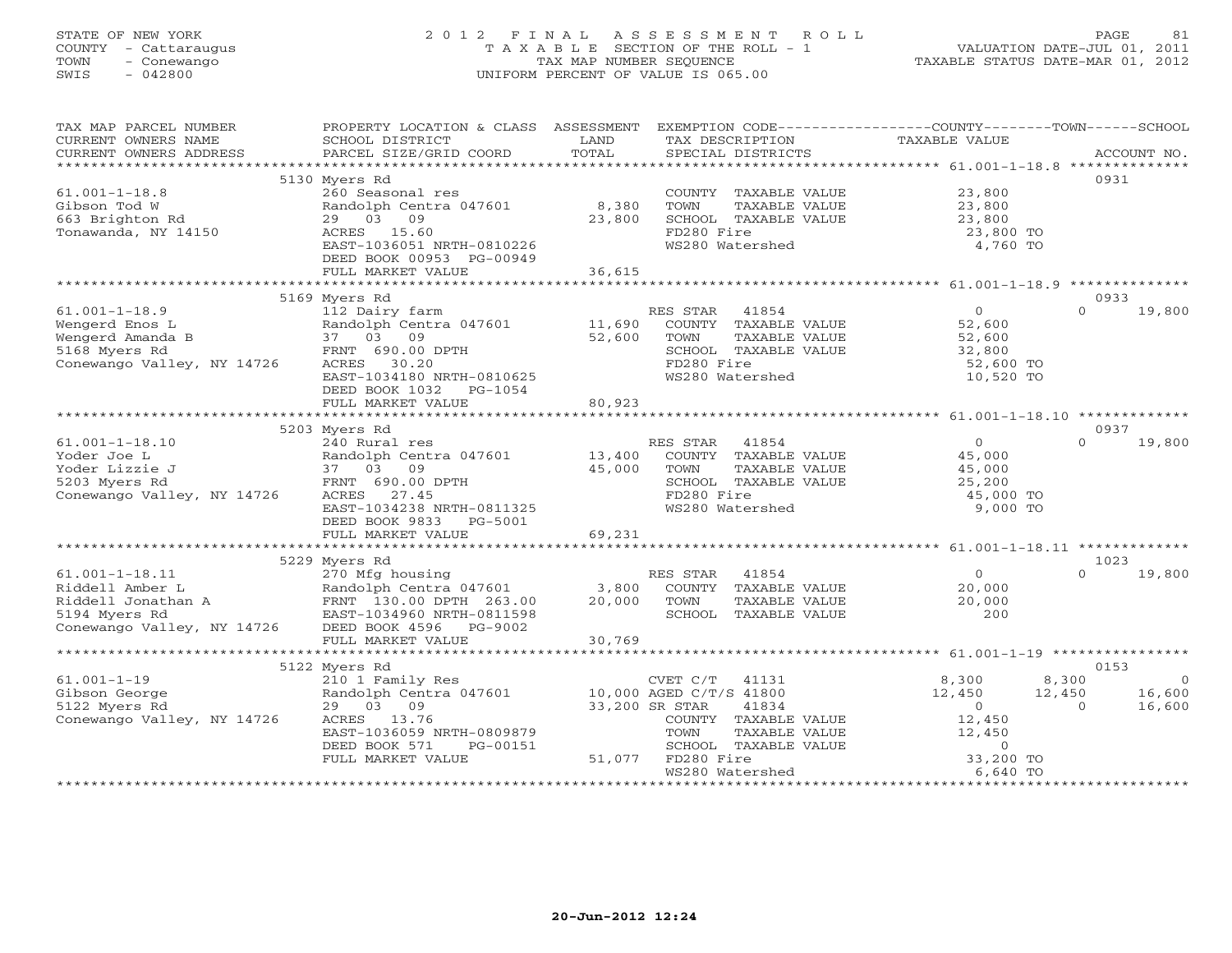## STATE OF NEW YORK 2 0 1 2 F I N A L A S S E S S M E N T R O L L PAGE 82 COUNTY - Cattaraugus T A X A B L E SECTION OF THE ROLL - 1 VALUATION DATE-JUL 01, 2011 TOWN - Conewango TAX MAP NUMBER SEQUENCE TAXABLE STATUS DATE-MAR 01, 2012 SWIS - 042800 UNIFORM PERCENT OF VALUE IS 065.00UNIFORM PERCENT OF VALUE IS 065.00

| TAX MAP PARCEL NUMBER<br>CURRENT OWNERS NOME NOTIFIED AND THE CONTRETT CONTRESS CONSUMERS ADDRESS FARCEL SIZE/GRID COORD TOTAL TEXT SECURE THAN THE TRANSFORM TO TAXABLE VALUE CURRENT OWNERS ADDRESS PARCEL SIZE/GRID COORD TOTAL SPECIAL DISTRICTS AC                     | PROPERTY LOCATION & CLASS ASSESSMENT EXEMPTION CODE----------------COUNTY-------TOWN------SCHOOL |        |                                                                                                                                                                                                                          |                                                                              |                                         |
|-----------------------------------------------------------------------------------------------------------------------------------------------------------------------------------------------------------------------------------------------------------------------------|--------------------------------------------------------------------------------------------------|--------|--------------------------------------------------------------------------------------------------------------------------------------------------------------------------------------------------------------------------|------------------------------------------------------------------------------|-----------------------------------------|
| $61.001 - 1 - 20$<br>61.001-1-20<br>61.0021-1-20<br>Glass Rim M<br>29 03 09<br>4830 Mt Vernon Blvd<br>29 03 09<br>ACRES 86.55<br>Hamburg, NY 14075<br>EAST-1036056 NRTH-0808688<br>EAST-036056 NRTH-0808688<br>ENGLIS 24,250 WARES 86.55<br>24,250 TOMI TAXABLE VALUE<br>24 | Myers Rd<br>910 Priv forest                                                                      |        | COUNTY TAXABLE VALUE 24,250                                                                                                                                                                                              |                                                                              | 0160                                    |
|                                                                                                                                                                                                                                                                             |                                                                                                  |        |                                                                                                                                                                                                                          |                                                                              |                                         |
|                                                                                                                                                                                                                                                                             |                                                                                                  |        |                                                                                                                                                                                                                          |                                                                              |                                         |
|                                                                                                                                                                                                                                                                             | 5107 Myers Rd                                                                                    |        |                                                                                                                                                                                                                          |                                                                              | 0049<br>19,800<br>$\Omega$              |
|                                                                                                                                                                                                                                                                             |                                                                                                  |        |                                                                                                                                                                                                                          |                                                                              |                                         |
|                                                                                                                                                                                                                                                                             |                                                                                                  |        |                                                                                                                                                                                                                          |                                                                              |                                         |
|                                                                                                                                                                                                                                                                             | 5017 Myers Rd                                                                                    |        |                                                                                                                                                                                                                          |                                                                              | 0007                                    |
| 61.001-1-22<br>Coblentz Ben M<br>Coblentz Barbara L<br>S017 Myers Rd<br>Conewango Valley, NY 14726<br>Conewango Valley, NY 14726<br>Carenal Barbara L<br>Conewango Valley, NY 14726<br>EAST-1033842 NRTH-0808713<br>COUNTY TAXABLE VALUE<br>TOWN T                          |                                                                                                  |        | $\begin{tabular}{lllllll} \multicolumn{2}{c}{\textbf{COUNTY}} & \multicolumn{2}{c}{\textbf{TAXABLE VALUE}} & & & & & 74,140\\ \textbf{TOWN} & \multicolumn{2}{c}{\textbf{TAXABLE VALUE}} & & & & 74,140\\ \end{tabular}$ | 6,660<br>$\overline{0}$<br>$\overline{0}$<br>7,700                           | 6,660<br>6,660<br>19,800<br>7,700 7,700 |
| CONEWAING VALLEY, NI 14720 EASED BOOK 2012 PG-6001 FORMATION CONCRETENT SCHOOL TAXABLE VALUE 54,340<br>DEED BOOK 2012 PG-6001 SCHOOL TAXABLE VALUE 54,340<br>UNDER AGDIST LAW TIL 2019 WS280 Watershed 17,700 TO                                                            |                                                                                                  |        |                                                                                                                                                                                                                          |                                                                              |                                         |
|                                                                                                                                                                                                                                                                             | 5034 John Darling Rd                                                                             |        |                                                                                                                                                                                                                          |                                                                              | 0119                                    |
| $61.001 - 1 - 23$<br>Clemente Joanne V<br>38 Eaglebrook Dr. 37 03 09<br>West Seneca, NY 14224<br>Mest Seneca, NY 14224<br>EAST-1032646 NRTH-0808734<br>EAST-1032646 NRTH-0808734<br>MS280                                                                                   | John Darling Rd<br>260 Seasonal res<br>DEED BOOK 00924 PG-00631<br>FULL MARKET VALUE             | 41,231 | COUNTY TAXABLE VALUE<br>TOWN TAXABLE VALUE 26,800<br>SCHOOL TAXABLE VALUE 26,800<br>FD280 Fire 26,800<br>WS280 Watershed 5,360 TO                                                                                        |                                                                              |                                         |
|                                                                                                                                                                                                                                                                             |                                                                                                  |        |                                                                                                                                                                                                                          |                                                                              |                                         |
| 4998 John Darling Rd<br>4998 John Darling Rd<br>240 Rural res<br>Eliott (L/U) Martha<br>Eliott (L/U) Martha<br>240 Rural res<br>Eliott (L/U) Martha<br>240 Rural res<br>240 Rural res<br>26/37 03 09<br>77,100 COUNTY TAXABLE VALUE<br>263,900<br>4998                      |                                                                                                  |        |                                                                                                                                                                                                                          | $\begin{array}{cc} 13,200 & 13,200 \\ 0 & 0 \end{array}$<br>$\overline{0}$ 0 | 0123<br>$\sim$ 0<br>41,050              |
|                                                                                                                                                                                                                                                                             |                                                                                                  |        |                                                                                                                                                                                                                          |                                                                              |                                         |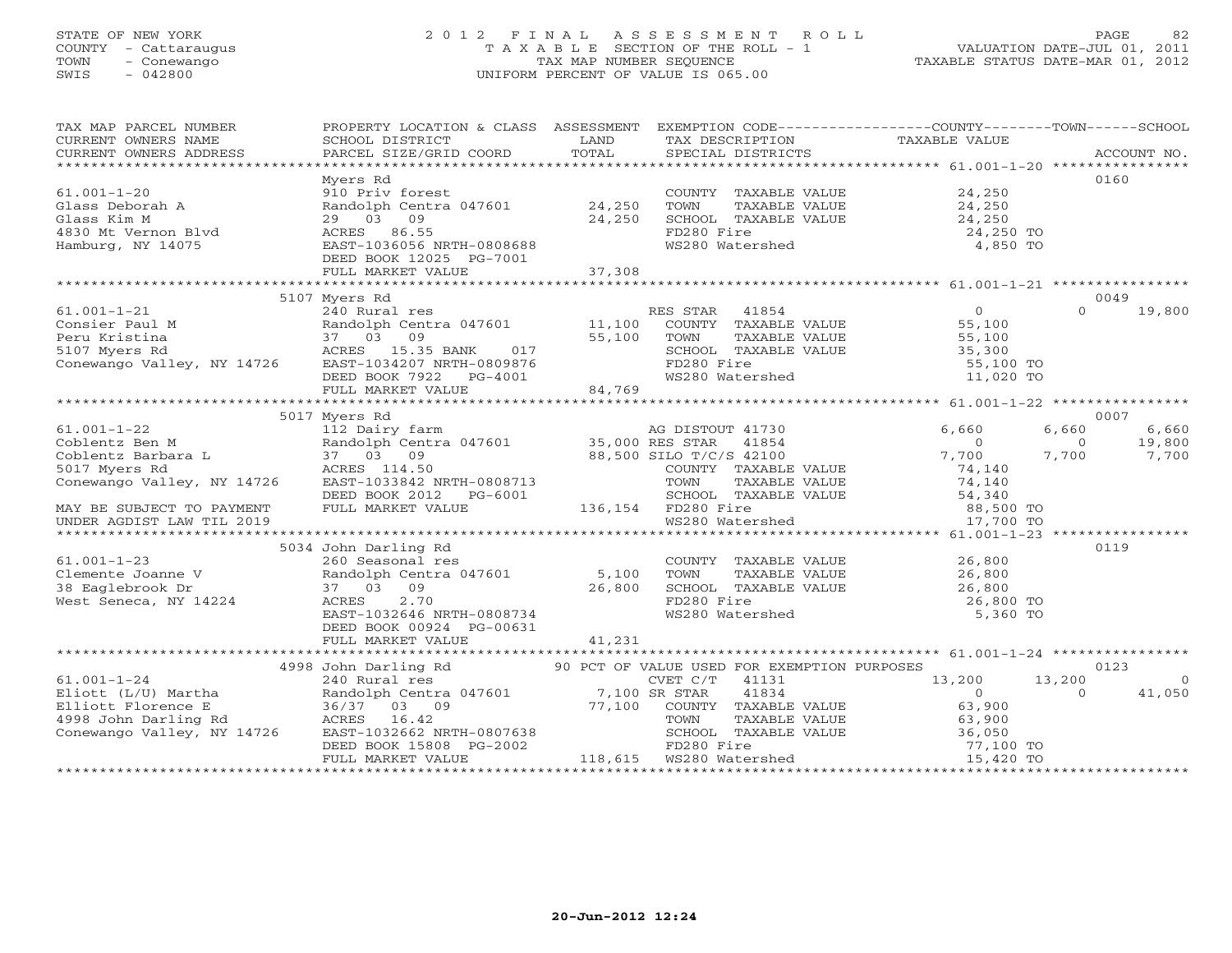## STATE OF NEW YORK 2 0 1 2 F I N A L A S S E S S M E N T R O L L PAGE 83 COUNTY - Cattaraugus T A X A B L E SECTION OF THE ROLL - 1 VALUATION DATE-JUL 01, 2011 TOWN - Conewango TAX MAP NUMBER SEQUENCE TAXABLE STATUS DATE-MAR 01, 2012 SWIS - 042800 UNIFORM PERCENT OF VALUE IS 065.00UNIFORM PERCENT OF VALUE IS 065.00

| TAX MAP PARCEL NUMBER                                                                                                                                                                                                                          |                         |        |                                                                                                                  | PROPERTY LOCATION & CLASS ASSESSMENT EXEMPTION CODE--------------COUNTY-------TOWN------SCHOOL |
|------------------------------------------------------------------------------------------------------------------------------------------------------------------------------------------------------------------------------------------------|-------------------------|--------|------------------------------------------------------------------------------------------------------------------|------------------------------------------------------------------------------------------------|
| CURRENT OWNERS NAME                                                                                                                                                                                                                            |                         |        |                                                                                                                  |                                                                                                |
| CURRENT OWNERS ADDRESS                                                                                                                                                                                                                         |                         |        |                                                                                                                  |                                                                                                |
|                                                                                                                                                                                                                                                |                         |        |                                                                                                                  |                                                                                                |
|                                                                                                                                                                                                                                                | John Darling Rd         |        |                                                                                                                  | 0212                                                                                           |
| $61.001 - 1 - 25.1$                                                                                                                                                                                                                            |                         |        |                                                                                                                  |                                                                                                |
| Elliott Florence E                                                                                                                                                                                                                             |                         |        | COUNTY TAXABLE VALUE $1,400$<br>TOWN TAXABLE VALUE $1,400$                                                       |                                                                                                |
| Eliott Martha and 24/001<br>Cockrell Marie acres 5.00<br>4998 John Darling Rd EAST-1032169 NRTH-0807724<br>Conewango Valley, NY 14726 DEED BOOK 00969 PG-00537                                                                                 |                         |        | SCHOOL TAXABLE VALUE 1,400                                                                                       |                                                                                                |
|                                                                                                                                                                                                                                                |                         |        | FD280 Fire                                                                                                       | 1,400 TO                                                                                       |
|                                                                                                                                                                                                                                                |                         |        | FD280 Fire<br>WS280 Watershed                                                                                    | 280 TO                                                                                         |
|                                                                                                                                                                                                                                                |                         |        |                                                                                                                  |                                                                                                |
|                                                                                                                                                                                                                                                | FULL MARKET VALUE       | 2,154  |                                                                                                                  |                                                                                                |
|                                                                                                                                                                                                                                                |                         |        |                                                                                                                  |                                                                                                |
|                                                                                                                                                                                                                                                | 5004 John Darling Rd    |        |                                                                                                                  | 0658                                                                                           |
|                                                                                                                                                                                                                                                |                         |        |                                                                                                                  |                                                                                                |
|                                                                                                                                                                                                                                                |                         |        |                                                                                                                  |                                                                                                |
|                                                                                                                                                                                                                                                |                         |        |                                                                                                                  |                                                                                                |
| 61.001-1-25.3<br>Eliott (L/U) Martha Randolph Centra 047601<br>Eliott Florence E 36/37 03 09<br>4998 John Darling Rd ACRES 2.02<br>Conewango Valley, NY 14726<br>Ensimeters 2.02<br>Conewango Valley, NY 14726<br>Ensimeters 2.02<br>Conewango |                         |        |                                                                                                                  | 500 TO                                                                                         |
|                                                                                                                                                                                                                                                |                         |        |                                                                                                                  | 100 TO                                                                                         |
|                                                                                                                                                                                                                                                |                         |        |                                                                                                                  |                                                                                                |
|                                                                                                                                                                                                                                                | DEED BOOK 15808 PG-2002 | 769    |                                                                                                                  |                                                                                                |
|                                                                                                                                                                                                                                                | FULL MARKET VALUE       |        |                                                                                                                  |                                                                                                |
|                                                                                                                                                                                                                                                |                         |        |                                                                                                                  | 0653                                                                                           |
|                                                                                                                                                                                                                                                | John Darling Rd         |        |                                                                                                                  |                                                                                                |
| $61.001 - 1 - 25.4$                                                                                                                                                                                                                            | 105 Vac farmland        |        | COUNTY TAXABLE VALUE<br>TAXABLE VALUE 600                                                                        | 600                                                                                            |
|                                                                                                                                                                                                                                                |                         |        | TOWN                                                                                                             |                                                                                                |
|                                                                                                                                                                                                                                                |                         |        |                                                                                                                  |                                                                                                |
|                                                                                                                                                                                                                                                |                         |        | FD280 Fire<br>WS280 Watershed                                                                                    |                                                                                                |
|                                                                                                                                                                                                                                                |                         |        |                                                                                                                  | 120 TO                                                                                         |
| 61.001-1-25.4 105 Vac farmland<br>Elliott Florence Randolph Centra 047601 600<br>Elliott Martha 36/37 03 09 600<br>Cockrell Marie ACRES 2.20<br>4998 John Darling Rd EAST-1032167 NRTH-0807204<br>Conewango Valley, NY 14726 DEED BOOK 0       |                         |        |                                                                                                                  |                                                                                                |
|                                                                                                                                                                                                                                                | FULL MARKET VALUE       | 923    |                                                                                                                  |                                                                                                |
|                                                                                                                                                                                                                                                |                         |        |                                                                                                                  |                                                                                                |
|                                                                                                                                                                                                                                                | 5027 John Darling Rd    |        |                                                                                                                  | 0357                                                                                           |
|                                                                                                                                                                                                                                                |                         |        | CVET C/T 41131                                                                                                   | 3,450<br>3,450<br>$\overline{0}$                                                               |
| 61.001-1-26 270 Mfg housing<br>Elliott Patrick M Randolph Centra 047601 7,800 RES STAR 41854<br>Conewango Valley, NY 14726 ACRES 6.90 13,800 COUNTY TAXABLE                                                                                    |                         |        |                                                                                                                  | $\begin{array}{c} 0 \\ 10,350 \end{array}$<br>$0 \t 13,800$                                    |
|                                                                                                                                                                                                                                                |                         |        |                                                                                                                  |                                                                                                |
|                                                                                                                                                                                                                                                |                         |        |                                                                                                                  |                                                                                                |
|                                                                                                                                                                                                                                                |                         |        |                                                                                                                  |                                                                                                |
|                                                                                                                                                                                                                                                |                         |        |                                                                                                                  |                                                                                                |
|                                                                                                                                                                                                                                                |                         |        |                                                                                                                  |                                                                                                |
|                                                                                                                                                                                                                                                |                         |        |                                                                                                                  |                                                                                                |
|                                                                                                                                                                                                                                                | 5097 John Darling Rd    |        |                                                                                                                  | 0614                                                                                           |
| $61.001 - 1 - 27.1$                                                                                                                                                                                                                            | 260 Seasonal res        |        | COUNTY TAXABLE VALUE 29,770                                                                                      |                                                                                                |
| For the contract of the contract the contract of the contract of the contract of the contract of the contract of the contract of the contract of the contract of the contract of the contract of the contract of the contract                  |                         |        | TOWN TAXABLE VALUE $29,770$<br>SCHOOL TAXABLE VALUE $29,770$<br>FD280 Fire 29,770 TO<br>WS280 Watershed 5,954 TO |                                                                                                |
|                                                                                                                                                                                                                                                |                         |        |                                                                                                                  |                                                                                                |
|                                                                                                                                                                                                                                                |                         |        |                                                                                                                  |                                                                                                |
|                                                                                                                                                                                                                                                |                         |        |                                                                                                                  |                                                                                                |
|                                                                                                                                                                                                                                                |                         |        |                                                                                                                  |                                                                                                |
|                                                                                                                                                                                                                                                | FULL MARKET VALUE       | 45,800 |                                                                                                                  |                                                                                                |
|                                                                                                                                                                                                                                                |                         |        |                                                                                                                  |                                                                                                |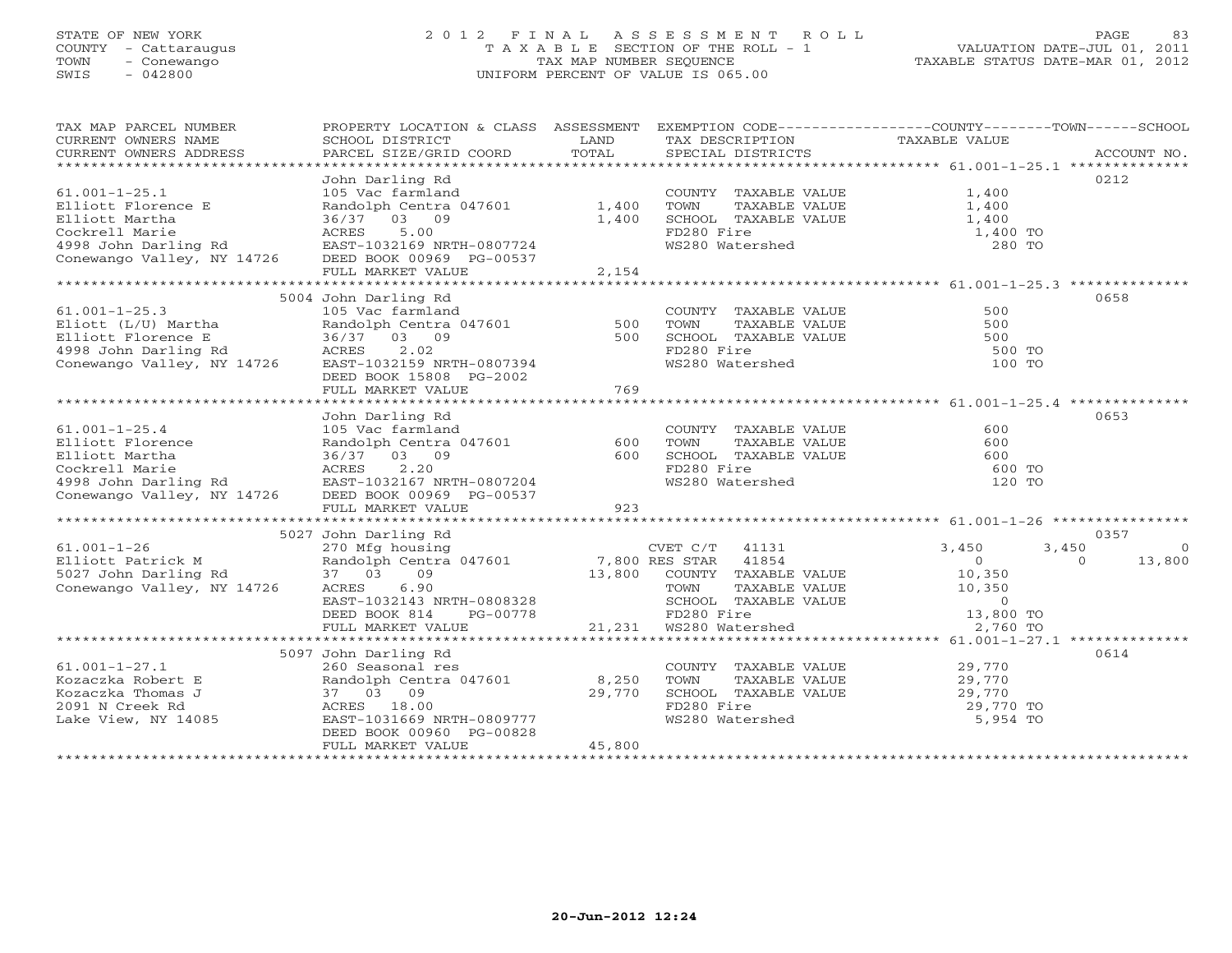## STATE OF NEW YORK 2 0 1 2 F I N A L A S S E S S M E N T R O L L PAGE 84 COUNTY - Cattaraugus T A X A B L E SECTION OF THE ROLL - 1 VALUATION DATE-JUL 01, 2011 TOWN - Conewango TAX MAP NUMBER SEQUENCE TAXABLE STATUS DATE-MAR 01, 2012 SWIS - 042800 UNIFORM PERCENT OF VALUE IS 065.00UNIFORM PERCENT OF VALUE IS 065.00

| TAX MAP PARCEL NUMBER                                                                                                                                                                                                                                                                                                                                                                                                                                                                                                                  | PROPERTY LOCATION & CLASS ASSESSMENT EXEMPTION CODE---------------COUNTY-------TOWN------SCHOOL                                                                                                            |        |                                                                                                                                                          |                                                       |                                                             |
|----------------------------------------------------------------------------------------------------------------------------------------------------------------------------------------------------------------------------------------------------------------------------------------------------------------------------------------------------------------------------------------------------------------------------------------------------------------------------------------------------------------------------------------|------------------------------------------------------------------------------------------------------------------------------------------------------------------------------------------------------------|--------|----------------------------------------------------------------------------------------------------------------------------------------------------------|-------------------------------------------------------|-------------------------------------------------------------|
| $61.001 - 1 - 27.2$<br>Kozaczka Joseph E<br>Oszust Joanna<br>16 Salisbury Ave<br>Blasdell, NY 14219                                                                                                                                                                                                                                                                                                                                                                                                                                    | John Darling Rd<br>-- Nurar vac<10<br>Randolph Centra 047601 9,000<br>37 03 09 9,000<br>ACRES 10.00 BAST-1032055 NPTH 00001<br>EAST-1032055 NRTH-0809102<br>DEED BOOK 902<br>PG-00399<br>FULL MARKET VALUE | 13,846 | COUNTY TAXABLE VALUE 9,000<br>TOWN TAXABLE VALUE 9,000<br>SCHOOL TAXABLE VALUE 9,000<br>9,000<br>FD280 Fire<br>WS280 Watershed                           | 9,000 TO<br>1,800 TO                                  | 0874                                                        |
|                                                                                                                                                                                                                                                                                                                                                                                                                                                                                                                                        | 5152 John Darling Rd                                                                                                                                                                                       |        |                                                                                                                                                          |                                                       | 0073                                                        |
| $61.001 - 1 - 28.1$<br>Mancuso Cheri E<br>Scarano John M<br>5152 John Darling Rd<br>6152 John Darling Rd<br>6152 John Darling Rd<br>62 ACRES<br>62 ACRES<br>62 ACRES<br>62 ACRES<br>62 ACRES<br>62 ACRES<br>62 ACRES<br>62 ACRES<br>62 ACRES<br>62 ACRES<br>62 ACRES<br>62 ACRES<br>62<br>SCARES 18.90<br>5152 John Darling Rd ACRES 18.90<br>26.000 EAST-1032874 NRTH-0810243<br>DEED BOOK 16141 PG-4001 PDZ80 Fire 123,500 TO<br>FD280 Fire 123,500 TO<br>24,700 TO FD280 Fire 123,500 TO<br>24,700 TO FULL MARKET VALUE<br>24,700 T | $\mathcal{L}$<br>240 Rural res<br>Randolph Centra 047601 11,000 RES STAR 11854<br>37 03 09 123,500 COUNTY TAXABLE VALUE<br>ACRES 18.90 123,500 TOWN TAXABLE VALUE                                          |        | CVET $C/T$ 41131                                                                                                                                         | 13,200<br>$\begin{array}{c} 0 \\ 110,300 \end{array}$ | 13,200<br>$\overline{0}$<br>19,800<br>$\Omega$              |
|                                                                                                                                                                                                                                                                                                                                                                                                                                                                                                                                        |                                                                                                                                                                                                            |        |                                                                                                                                                          |                                                       |                                                             |
| $61.001 - 1 - 28.2$<br>Kozaczka Thomas<br>5018 John Darling Rd<br>Conewango, NY                                                                                                                                                                                                                                                                                                                                                                                                                                                        | 5108 John Darling Rd<br>we nousing<br>Randolph Centra 047601 5,200<br>37 03 09 30,300<br>ACRES 2.70<br>RAST-102212<br>EAST-1032613 NRTH-0809816<br>DEED BOOK 1030 PG-386                                   |        | COUNTY TAXABLE VALUE 30,300<br>FD280 Fire<br>WS280 Watershed                                                                                             | 30,300 TO<br>6,060 TO                                 | 0692                                                        |
|                                                                                                                                                                                                                                                                                                                                                                                                                                                                                                                                        | FULL MARKET VALUE                                                                                                                                                                                          | 46,615 |                                                                                                                                                          |                                                       |                                                             |
|                                                                                                                                                                                                                                                                                                                                                                                                                                                                                                                                        |                                                                                                                                                                                                            |        |                                                                                                                                                          |                                                       |                                                             |
|                                                                                                                                                                                                                                                                                                                                                                                                                                                                                                                                        | 5202 John Darling Rd<br>CVET C/T 41131<br>210 1 Family Res<br>Randolph Centra 047601 8,800 RES STAR 41854<br>37 03 09 11,800 COUNTY TAXABLE                                                                |        | COUNTY TAXABLE VALUE 23,850<br>TOWN TAXABLE VALUE 23,850<br>SCHOOL TAXABLE VALUE 22,000<br>FD280 Fire 31,800 TO<br>WS280 Watershed 6,360 TO              | $\begin{array}{c} 7,950 \\ 0 \end{array}$             | 0072<br>7,950<br>$\overline{0}$<br>$\overline{0}$<br>19,800 |
|                                                                                                                                                                                                                                                                                                                                                                                                                                                                                                                                        | FULL MARKET VALUE                                                                                                                                                                                          |        | 48,923 WS280 Watershed                                                                                                                                   |                                                       |                                                             |
|                                                                                                                                                                                                                                                                                                                                                                                                                                                                                                                                        |                                                                                                                                                                                                            |        |                                                                                                                                                          |                                                       |                                                             |
| $61.001 - 1 - 29.3$                                                                                                                                                                                                                                                                                                                                                                                                                                                                                                                    | 5186 John Darling Rd<br>210 1 Family Res<br>37 03 09 27,800<br>ACRES 6.43<br>EAST-1032849 NRTH-0811075<br>DEED BOOK 824 PG-00954<br>FULL MARKET VALUE                                                      | 42,769 | RES STAR 41854<br>COUNTY TAXABLE VALUE 27,800<br>TOWN TAXABLE VALUE $27,800$<br>SCHOOL TAXABLE VALUE 8,000<br>FD280 Fire 27,800<br>WS280 Watershed 5,560 | $\overline{0}$<br>27,800 TO<br>5,560 TO               | 0703<br>$\cap$<br>19,800                                    |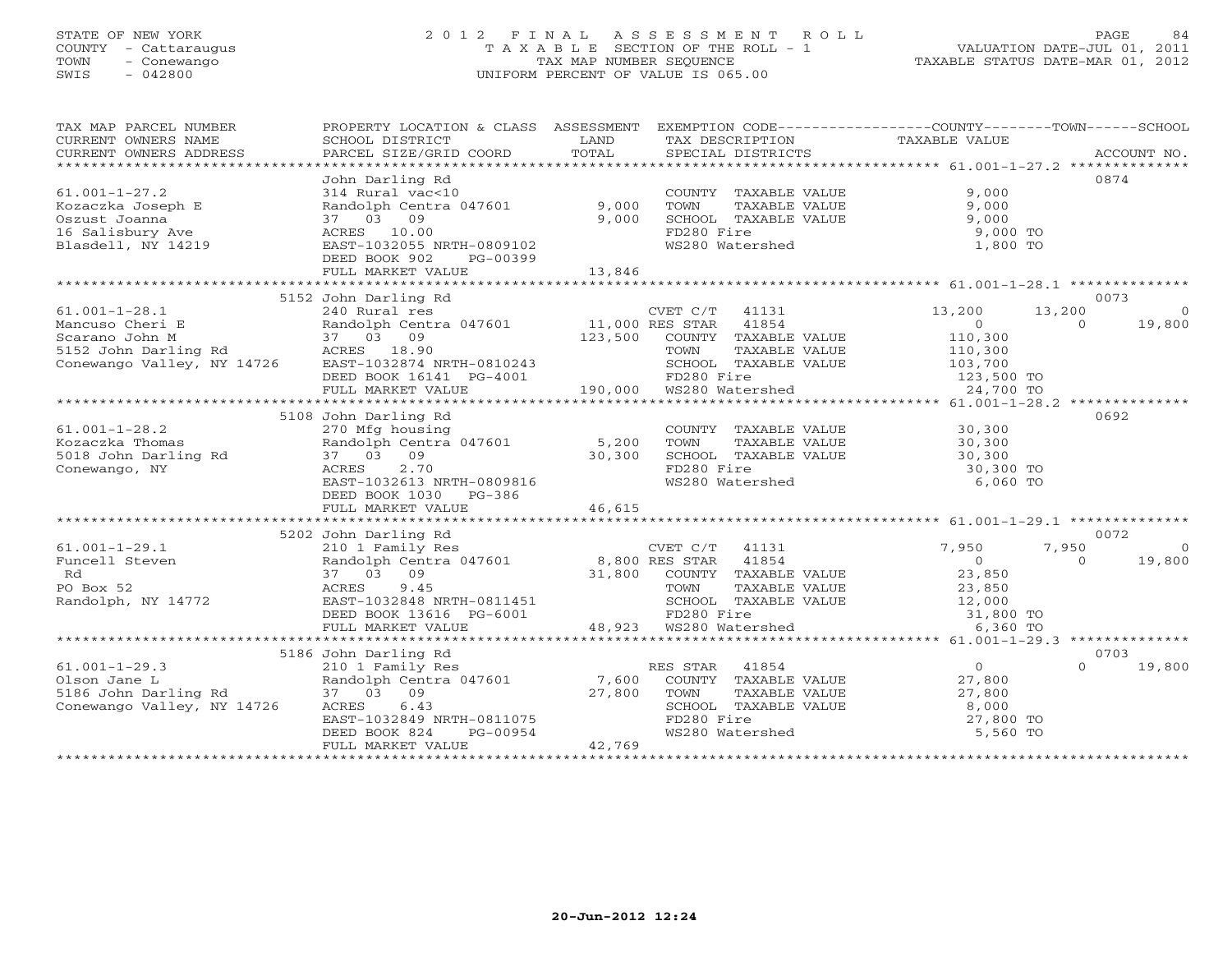## STATE OF NEW YORK 2 0 1 2 F I N A L A S S E S S M E N T R O L L PAGE 85 COUNTY - Cattaraugus T A X A B L E SECTION OF THE ROLL - 1 VALUATION DATE-JUL 01, 2011 TOWN - Conewango TAX MAP NUMBER SEQUENCE TAX AND TAXABLE STATUS DATE-MAR 01, 2012<br>
SWIS - 042800 - UNIFORM PERCENT OF VALUE IS 065.00 SWIS - 042800 UNIFORM PERCENT OF VALUE IS 065.00

| TAX MAP PARCEL NUMBER<br>CURRENT OWNERS NAME<br>CURRENT OWNERS ADDRESS                                                                                                                                                                                                                                                                                                                            | PROPERTY LOCATION & CLASS ASSESSMENT EXEMPTION CODE---------------COUNTY-------TOWN------SCHOOL<br>SCHOOL DISTRICT<br><b>Example 12 Distribution of the LAND</b>                                                                                                                     |         | TAX DESCRIPTION                                                                                                                                             | TAXABLE VALUE                                                                                                                                                                       |                                                |
|---------------------------------------------------------------------------------------------------------------------------------------------------------------------------------------------------------------------------------------------------------------------------------------------------------------------------------------------------------------------------------------------------|--------------------------------------------------------------------------------------------------------------------------------------------------------------------------------------------------------------------------------------------------------------------------------------|---------|-------------------------------------------------------------------------------------------------------------------------------------------------------------|-------------------------------------------------------------------------------------------------------------------------------------------------------------------------------------|------------------------------------------------|
|                                                                                                                                                                                                                                                                                                                                                                                                   |                                                                                                                                                                                                                                                                                      |         |                                                                                                                                                             |                                                                                                                                                                                     |                                                |
| $61.001 - 1 - 29.4$<br>Mancuso Cheri E                                                                                                                                                                                                                                                                                                                                                            | John Darling Rd<br>John Darling Rd<br>314 Rural vac<10<br>314 Rural vac<10<br>87 03 O9 09<br>37 03 09<br>37 03 09<br>37 03 09<br>37 03 09<br>37 03 09<br>37 03 09<br>37 03 09<br>37 03 09<br>37 03 09<br>37 0280 FORABLE VALUE<br>EAST-1032846 NRTH-0810802<br>DEED BOOK 1023 PG-538 |         | COUNTY TAXABLE VALUE 1,500<br>1,500 SCHOOL TAXABLE VALUE 1,500<br>1,500 SCHOOL TAXABLE VALUE 1,500<br>FD280 Fire<br>WS280 Watershed                         | 1,500<br>1,500 TO<br>300 TO                                                                                                                                                         | 0804                                           |
|                                                                                                                                                                                                                                                                                                                                                                                                   | FULL MARKET VALUE                                                                                                                                                                                                                                                                    | 2,308   |                                                                                                                                                             |                                                                                                                                                                                     |                                                |
|                                                                                                                                                                                                                                                                                                                                                                                                   |                                                                                                                                                                                                                                                                                      |         |                                                                                                                                                             |                                                                                                                                                                                     |                                                |
| $51.001-1-30$<br>$\text{Book}$ Thomas E<br>$\begin{array}{cccc}\n & & & \\ \text{Randolph} & \text{Ce}_{11} \\ \hline\n\end{array}$<br>$\begin{array}{cccc}\n & & & \\ \text{Randolph} & \text{Ce}_{11} \\ \text{Randolph} & \text{Ce}_{11} \\ \hline\n\end{array}$<br>$\begin{array}{cccc}\n & & \\ \text{Randolph} & \text{Ce}_{11} \\ \text{Randolph} & \text{Ce}_{11} \\ \hline\n\end{array}$ | 5169 John Darling Rd<br>260 Seasonal res<br>260 Seasonal res<br>Randolph Centra 047601 17,000<br>37 03 09 23,000<br>ACRES 48.39<br>EAST-1031689 NRTH-0810866<br>DEED BOOK 713<br>PG-00356                                                                                            |         | COUNTY TAXABLE VALUE $23,000$<br>TOWN TAXABLE VALUE $23,000$<br>SCHOOL TAXABLE VALUE $23,000$<br>FD280 Fire 23,000 TO<br>WS280 Watershed 23,000 TO 4,600 TO |                                                                                                                                                                                     | 0047                                           |
|                                                                                                                                                                                                                                                                                                                                                                                                   | FULL MARKET VALUE                                                                                                                                                                                                                                                                    | 35, 385 |                                                                                                                                                             |                                                                                                                                                                                     |                                                |
|                                                                                                                                                                                                                                                                                                                                                                                                   |                                                                                                                                                                                                                                                                                      |         |                                                                                                                                                             |                                                                                                                                                                                     |                                                |
|                                                                                                                                                                                                                                                                                                                                                                                                   | 5300 John Darling Rd                                                                                                                                                                                                                                                                 |         |                                                                                                                                                             |                                                                                                                                                                                     | 0283                                           |
|                                                                                                                                                                                                                                                                                                                                                                                                   |                                                                                                                                                                                                                                                                                      |         | TOWN TAXABLE VALUE<br>SCHOOL TAXABLE VALUE                                                                                                                  | 41700 30,000<br>30,000<br>$\overline{0}$<br>75,500<br>75,500<br>55,700<br>105,500 TO<br>21,100 TO                                                                                   | 30,000<br>$\Omega$<br>19,800                   |
| MAY BE SUBJECT TO PAYMENT<br>UNDER RRT1493 UNTIL 2015<br>UNDER RPTL483 UNTIL 2015                                                                                                                                                                                                                                                                                                                 |                                                                                                                                                                                                                                                                                      |         |                                                                                                                                                             |                                                                                                                                                                                     |                                                |
|                                                                                                                                                                                                                                                                                                                                                                                                   | Myers Rd                                                                                                                                                                                                                                                                             |         |                                                                                                                                                             |                                                                                                                                                                                     | 0418                                           |
| 61.001-1-32 105 Vac farmland<br>Coblentz Henry M Randolph Centra 047601 8,800<br>Coblentz Tena E 38 03 09 8,800<br>5464 Myers Rd ACRES 32.89<br>Conewango Valley, NY 14726 EAST-1034487 NRTH-0812261                                                                                                                                                                                              | 105 Vac farmland<br>DEED BOOK 00924 PG-00436                                                                                                                                                                                                                                         |         | COUNTY TAXABLE VALUE 8,800<br>TAXABLE VALUE<br>TAXABLE VALUE<br>TOWN<br>SCHOOL TAXABLE VALUE<br>FD280 Fire<br>WS280 Watershed                               | 8,800<br>8,800<br>8,800 TO<br>1,760 TO                                                                                                                                              |                                                |
|                                                                                                                                                                                                                                                                                                                                                                                                   |                                                                                                                                                                                                                                                                                      |         |                                                                                                                                                             |                                                                                                                                                                                     |                                                |
|                                                                                                                                                                                                                                                                                                                                                                                                   | 5472 Keith Rd                                                                                                                                                                                                                                                                        |         | 64 PCT OF VALUE USED FOR EXEMPTION PURPOSES                                                                                                                 |                                                                                                                                                                                     | 0932                                           |
| 61.001-1-33<br>Raber Uria E<br>Raber Uria E<br>Raber Emma D<br>22/23 03 09<br>5472 Keith Rd<br>Conewango Valley, NY 14726<br>RAST-1040412 NRTH-0814648<br>EAST-1040412 NRTH-0814648<br>COUNTY TAXABLE<br>TOWN TAXABLE<br>MAY BE SUBJECT TO PAYMENT<br>UNDER RPTL483 UNTIL 2014 FULL MARKET VALUE 126,231 FD280 Fire                                                                               |                                                                                                                                                                                                                                                                                      |         | 41700 and $\sim$<br>COUNTY TAXABLE VALUE<br>SCHOOL TAXABLE VALUE                                                                                            | $8,000$ $8,000$<br>26,256 26,256<br>$\overline{0}$<br>$\overline{0}$<br>$\overline{0}$<br>47,794<br>TAXABLE VALUE<br>TAXABLE VALUE 47,794<br>TAXABLE VALUE 47,794<br>0<br>82,050 TO | 8,000<br>26,256<br>41,050<br>6,744<br>$\Omega$ |
|                                                                                                                                                                                                                                                                                                                                                                                                   |                                                                                                                                                                                                                                                                                      |         | WS280 Watershed                                                                                                                                             | 49,230 TO                                                                                                                                                                           |                                                |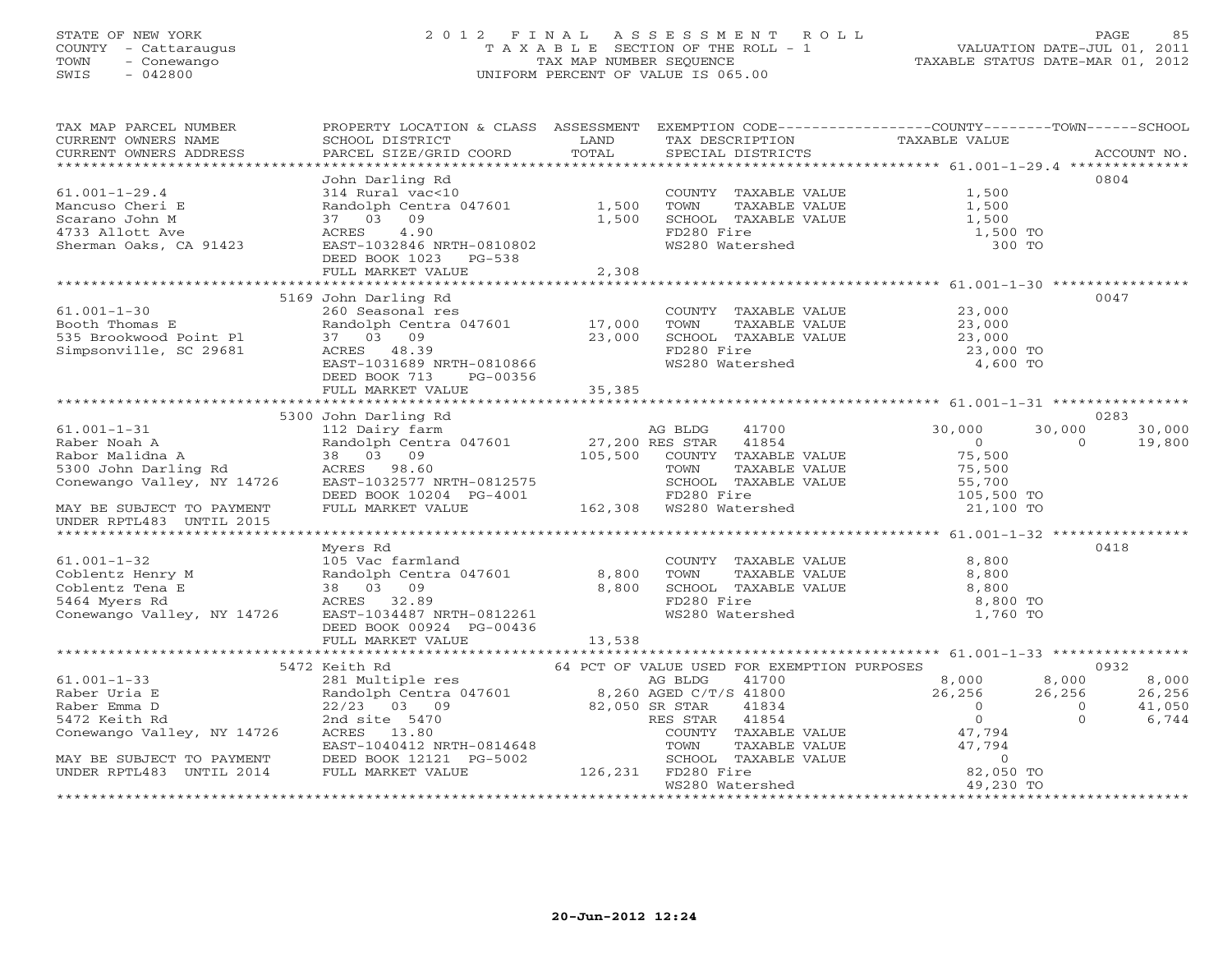## STATE OF NEW YORK 2 0 1 2 F I N A L A S S E S S M E N T R O L L PAGE 86 COUNTY - Cattaraugus T A X A B L E SECTION OF THE ROLL - 1 VALUATION DATE-JUL 01, 2011 TOWN - Conewango TAX MAP NUMBER SEQUENCE TAXABLE STATUS DATE-MAR 01, 2012 SWIS - 042800 UNIFORM PERCENT OF VALUE IS 065.00UNIFORM PERCENT OF VALUE IS 065.00

| TAX MAP PARCEL NUMBER<br>CURRENT OWNERS NAME<br>CURRENT OWNERS ADDRESS                                                                                                                                                                                                                                                                                                                         | PROPERTY LOCATION & CLASS ASSESSMENT EXEMPTION CODE---------------COUNTY-------TOWN------SCHOOL<br>SCHOOL DISTRICT<br><b>EXAMPLE SERVICE SERVICE SERVICE SERVICE SERVICE SERVICE SERVICE SERVICE SERVICE SERVICE SERVICE SERVICE SERVICE</b><br>PARCEL SIZE/GRID COORD | TOTAL | TAX DESCRIPTION<br>SPECIAL DISTRICTS                                                                                                                                                                                   | TAXABLE VALUE |          | ACCOUNT NO.                                            |
|------------------------------------------------------------------------------------------------------------------------------------------------------------------------------------------------------------------------------------------------------------------------------------------------------------------------------------------------------------------------------------------------|------------------------------------------------------------------------------------------------------------------------------------------------------------------------------------------------------------------------------------------------------------------------|-------|------------------------------------------------------------------------------------------------------------------------------------------------------------------------------------------------------------------------|---------------|----------|--------------------------------------------------------|
|                                                                                                                                                                                                                                                                                                                                                                                                |                                                                                                                                                                                                                                                                        |       |                                                                                                                                                                                                                        |               |          |                                                        |
|                                                                                                                                                                                                                                                                                                                                                                                                | Seager Hill Rd                                                                                                                                                                                                                                                         |       |                                                                                                                                                                                                                        |               | 1025     |                                                        |
| $61.001 - 1 - 34$                                                                                                                                                                                                                                                                                                                                                                              |                                                                                                                                                                                                                                                                        |       |                                                                                                                                                                                                                        |               |          |                                                        |
| Miller Enos A                                                                                                                                                                                                                                                                                                                                                                                  |                                                                                                                                                                                                                                                                        |       |                                                                                                                                                                                                                        |               |          |                                                        |
|                                                                                                                                                                                                                                                                                                                                                                                                |                                                                                                                                                                                                                                                                        |       |                                                                                                                                                                                                                        |               |          |                                                        |
|                                                                                                                                                                                                                                                                                                                                                                                                |                                                                                                                                                                                                                                                                        |       |                                                                                                                                                                                                                        |               |          |                                                        |
| Conewango Valley, NY 14726                                                                                                                                                                                                                                                                                                                                                                     | DEED BOOK 15942 PG-2002                                                                                                                                                                                                                                                |       |                                                                                                                                                                                                                        |               |          |                                                        |
|                                                                                                                                                                                                                                                                                                                                                                                                | FULL MARKET VALUE                                                                                                                                                                                                                                                      | 5,331 |                                                                                                                                                                                                                        |               |          |                                                        |
|                                                                                                                                                                                                                                                                                                                                                                                                | Snow Hill Rd                                                                                                                                                                                                                                                           |       |                                                                                                                                                                                                                        |               | 0216     |                                                        |
| $61.002 - 1 - 1.1$                                                                                                                                                                                                                                                                                                                                                                             | Snow Hill Au<br>120 Field crops<br>Randolph Centra 047601 7,100<br>14 03 09 7,100<br>ACRES 21.70<br>EAST-1045733 NRTH-0812495<br>THE ROOY 17421 PG-4001                                                                                                                |       | COUNTY TAXABLE VALUE $\begin{array}{ccc} 7,100 \ \text{TOWN} & \text{TAXABLE VALUE} & 7,100 \ \text{SCHOOL} & \text{TAXABLE VALUE} & 7,100 \ \text{FD280 Fire} & 7,100 \ \text{W5280 Watershed} & 4,260 \ \end{array}$ |               |          |                                                        |
| Miller Chris                                                                                                                                                                                                                                                                                                                                                                                   |                                                                                                                                                                                                                                                                        |       |                                                                                                                                                                                                                        |               |          |                                                        |
| 11260 Snow Hill Rd                                                                                                                                                                                                                                                                                                                                                                             |                                                                                                                                                                                                                                                                        |       |                                                                                                                                                                                                                        |               |          |                                                        |
| Randolph, NY 14772                                                                                                                                                                                                                                                                                                                                                                             |                                                                                                                                                                                                                                                                        |       |                                                                                                                                                                                                                        |               |          |                                                        |
|                                                                                                                                                                                                                                                                                                                                                                                                |                                                                                                                                                                                                                                                                        |       |                                                                                                                                                                                                                        |               |          |                                                        |
| MAY BE SUBJECT TO PAYMENT                                                                                                                                                                                                                                                                                                                                                                      | DEED BOOK 17421 PG-4001                                                                                                                                                                                                                                                |       |                                                                                                                                                                                                                        |               |          |                                                        |
| UNDER RPTL483 UNTIL 2014                                                                                                                                                                                                                                                                                                                                                                       | FULL MARKET VALUE 10,923                                                                                                                                                                                                                                               |       |                                                                                                                                                                                                                        |               |          |                                                        |
|                                                                                                                                                                                                                                                                                                                                                                                                |                                                                                                                                                                                                                                                                        |       |                                                                                                                                                                                                                        |               |          |                                                        |
|                                                                                                                                                                                                                                                                                                                                                                                                |                                                                                                                                                                                                                                                                        |       |                                                                                                                                                                                                                        |               | 0866     |                                                        |
|                                                                                                                                                                                                                                                                                                                                                                                                |                                                                                                                                                                                                                                                                        |       |                                                                                                                                                                                                                        |               | $\Omega$ | 19,800                                                 |
|                                                                                                                                                                                                                                                                                                                                                                                                |                                                                                                                                                                                                                                                                        |       |                                                                                                                                                                                                                        |               | 700      | 700                                                    |
|                                                                                                                                                                                                                                                                                                                                                                                                |                                                                                                                                                                                                                                                                        |       |                                                                                                                                                                                                                        |               |          |                                                        |
|                                                                                                                                                                                                                                                                                                                                                                                                |                                                                                                                                                                                                                                                                        |       |                                                                                                                                                                                                                        |               |          |                                                        |
|                                                                                                                                                                                                                                                                                                                                                                                                |                                                                                                                                                                                                                                                                        |       |                                                                                                                                                                                                                        |               |          |                                                        |
|                                                                                                                                                                                                                                                                                                                                                                                                |                                                                                                                                                                                                                                                                        |       |                                                                                                                                                                                                                        |               |          |                                                        |
|                                                                                                                                                                                                                                                                                                                                                                                                |                                                                                                                                                                                                                                                                        |       |                                                                                                                                                                                                                        |               |          |                                                        |
|                                                                                                                                                                                                                                                                                                                                                                                                | 11348 Snow Hill Rd                                                                                                                                                                                                                                                     |       |                                                                                                                                                                                                                        |               | 1074     |                                                        |
|                                                                                                                                                                                                                                                                                                                                                                                                |                                                                                                                                                                                                                                                                        |       |                                                                                                                                                                                                                        |               |          |                                                        |
|                                                                                                                                                                                                                                                                                                                                                                                                |                                                                                                                                                                                                                                                                        |       |                                                                                                                                                                                                                        |               |          |                                                        |
|                                                                                                                                                                                                                                                                                                                                                                                                |                                                                                                                                                                                                                                                                        |       |                                                                                                                                                                                                                        |               |          |                                                        |
|                                                                                                                                                                                                                                                                                                                                                                                                |                                                                                                                                                                                                                                                                        |       |                                                                                                                                                                                                                        |               |          |                                                        |
|                                                                                                                                                                                                                                                                                                                                                                                                |                                                                                                                                                                                                                                                                        |       |                                                                                                                                                                                                                        |               |          |                                                        |
|                                                                                                                                                                                                                                                                                                                                                                                                |                                                                                                                                                                                                                                                                        |       |                                                                                                                                                                                                                        |               |          |                                                        |
|                                                                                                                                                                                                                                                                                                                                                                                                |                                                                                                                                                                                                                                                                        |       |                                                                                                                                                                                                                        |               |          |                                                        |
|                                                                                                                                                                                                                                                                                                                                                                                                |                                                                                                                                                                                                                                                                        |       |                                                                                                                                                                                                                        |               |          |                                                        |
|                                                                                                                                                                                                                                                                                                                                                                                                |                                                                                                                                                                                                                                                                        |       |                                                                                                                                                                                                                        |               | 0302     |                                                        |
|                                                                                                                                                                                                                                                                                                                                                                                                |                                                                                                                                                                                                                                                                        |       |                                                                                                                                                                                                                        |               |          | 5,000                                                  |
|                                                                                                                                                                                                                                                                                                                                                                                                |                                                                                                                                                                                                                                                                        |       |                                                                                                                                                                                                                        |               |          |                                                        |
|                                                                                                                                                                                                                                                                                                                                                                                                |                                                                                                                                                                                                                                                                        |       |                                                                                                                                                                                                                        |               |          | $5,999$<br>$20,700$<br>$41,050$<br>$19,800$<br>$4,600$ |
|                                                                                                                                                                                                                                                                                                                                                                                                |                                                                                                                                                                                                                                                                        |       |                                                                                                                                                                                                                        |               |          |                                                        |
|                                                                                                                                                                                                                                                                                                                                                                                                |                                                                                                                                                                                                                                                                        |       |                                                                                                                                                                                                                        |               | 4,600    |                                                        |
|                                                                                                                                                                                                                                                                                                                                                                                                |                                                                                                                                                                                                                                                                        |       |                                                                                                                                                                                                                        |               |          |                                                        |
| $\begin{tabular}{l c c c c c c c c} \multicolumn{3}{c c c c} \multicolumn{3}{c c c c} \multicolumn{3}{c c c} \multicolumn{3}{c c c} \multicolumn{3}{c c c} \multicolumn{3}{c c c} \multicolumn{3}{c c c} \multicolumn{3}{c c c} \multicolumn{3}{c c c} \multicolumn{3}{c c c} \multicolumn{3}{c c c} \multicolumn{3}{c c c} \multicolumn{3}{c c c} \multicolumn{3}{c c c} \multicolumn{3}{c c$ |                                                                                                                                                                                                                                                                        |       |                                                                                                                                                                                                                        |               |          |                                                        |
|                                                                                                                                                                                                                                                                                                                                                                                                |                                                                                                                                                                                                                                                                        |       |                                                                                                                                                                                                                        |               |          |                                                        |
|                                                                                                                                                                                                                                                                                                                                                                                                |                                                                                                                                                                                                                                                                        |       |                                                                                                                                                                                                                        |               |          |                                                        |
|                                                                                                                                                                                                                                                                                                                                                                                                |                                                                                                                                                                                                                                                                        |       | SCHOOL TAXABLE VALUE<br>FD280 Fire<br>WS280 Watershed<br>WS280 Watershed<br>64,476 TO                                                                                                                                  |               |          |                                                        |
|                                                                                                                                                                                                                                                                                                                                                                                                |                                                                                                                                                                                                                                                                        |       |                                                                                                                                                                                                                        |               |          |                                                        |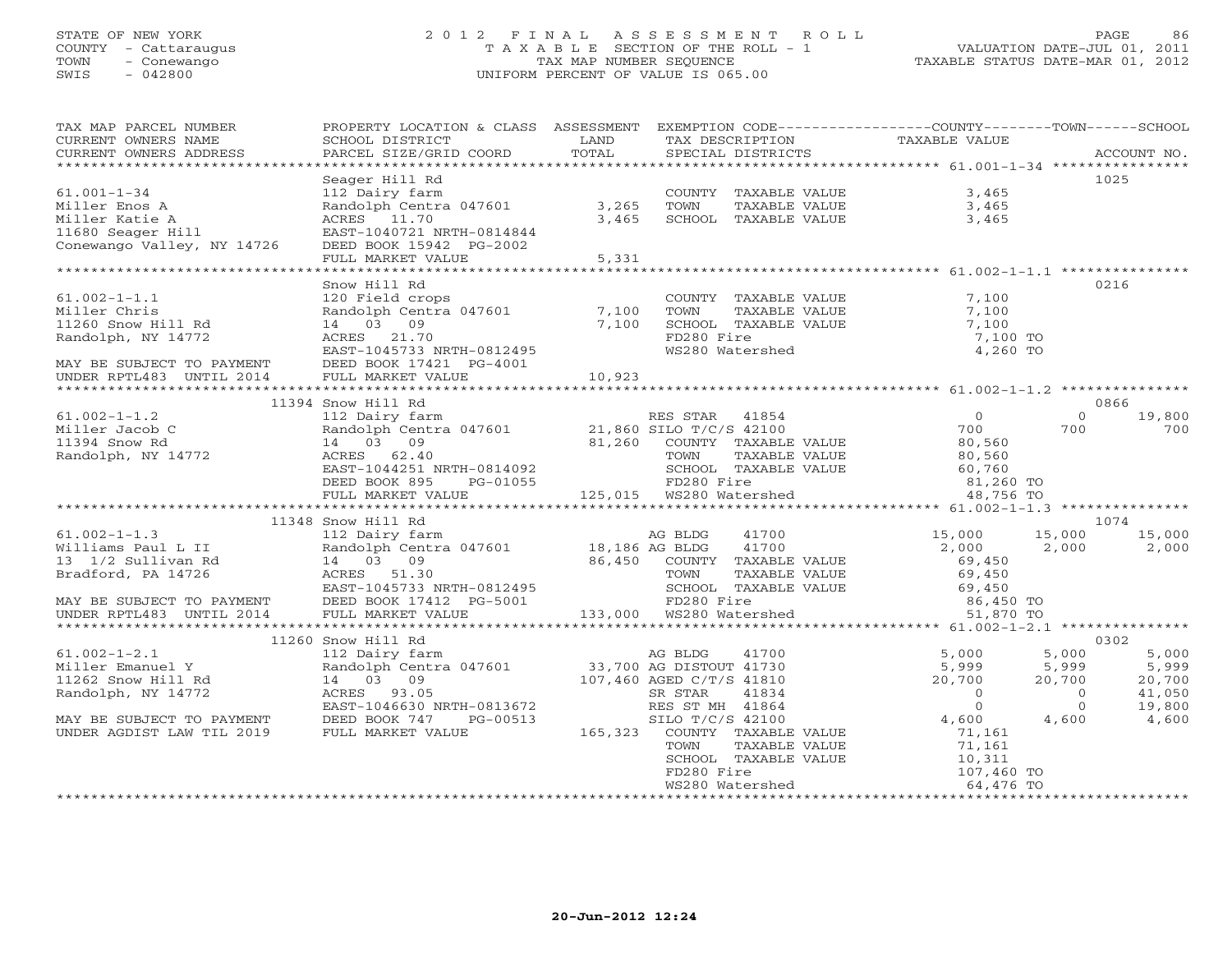## STATE OF NEW YORK 2 0 1 2 F I N A L A S S E S S M E N T R O L L PAGE 87 COUNTY - Cattaraugus T A X A B L E SECTION OF THE ROLL - 1 VALUATION DATE-JUL 01, 2011 TOWN - Conewango TAX MAP NUMBER SEQUENCE TAXABLE STATUS DATE-MAR 01, 2012 SWIS - 042800 UNIFORM PERCENT OF VALUE IS 065.00UNIFORM PERCENT OF VALUE IS 065.00

| TAX MAP PARCEL NUMBER                                                   |                                                                                                                                                                                                                                                      | PROPERTY LOCATION & CLASS ASSESSMENT EXEMPTION CODE----------------COUNTY-------TOWN------SCHOOL                        |                                                      |
|-------------------------------------------------------------------------|------------------------------------------------------------------------------------------------------------------------------------------------------------------------------------------------------------------------------------------------------|-------------------------------------------------------------------------------------------------------------------------|------------------------------------------------------|
| CURRENT OWNERS NAME                                                     | SCHOOL DISTRICT                                                                                                                                                                                                                                      | LAND<br>TAX DESCRIPTION                                                                                                 | TAXABLE VALUE                                        |
| CURRENT OWNERS ADDRESS                                                  |                                                                                                                                                                                                                                                      |                                                                                                                         |                                                      |
|                                                                         |                                                                                                                                                                                                                                                      |                                                                                                                         |                                                      |
|                                                                         | 5311 Co Rd 40                                                                                                                                                                                                                                        |                                                                                                                         | 0186                                                 |
| $61.002 - 1 - 3.1$                                                      | 210 1 Family Res                                                                                                                                                                                                                                     | ES STAR 41854<br>COUNTY TAXABLE VALUE 57,800<br>RES STAR 41854                                                          | $\Omega$<br>19,800                                   |
| Trover John C                                                           | Randolph Centra 047601 6,000                                                                                                                                                                                                                         |                                                                                                                         |                                                      |
| Troyer Lydia N                                                          | 06 03 09                                                                                                                                                                                                                                             | $57,800$ TOWN                                                                                                           |                                                      |
| Troyer Lydia N<br>5311 Elm Creek Rd                                     | ACRES<br>5.00                                                                                                                                                                                                                                        |                                                                                                                         |                                                      |
| Randolph, NY 14772                                                      |                                                                                                                                                                                                                                                      | FD280 Fire                                                                                                              | 57,800 TO                                            |
|                                                                         | EAST-1049395 NRTH-0813333<br>DEED BOOK 16743 PG-5001                                                                                                                                                                                                 | WS280 Watershed                                                                                                         | 34,680 TO                                            |
|                                                                         | FULL MARKET VALUE                                                                                                                                                                                                                                    | 88,923                                                                                                                  |                                                      |
|                                                                         |                                                                                                                                                                                                                                                      |                                                                                                                         |                                                      |
|                                                                         | 11188 Snow Hill Rd                                                                                                                                                                                                                                   |                                                                                                                         | 0904                                                 |
|                                                                         |                                                                                                                                                                                                                                                      | RES STAR 41854                                                                                                          | $\overline{0}$<br>$\Omega$<br>19,800                 |
|                                                                         |                                                                                                                                                                                                                                                      | COUNTY TAXABLE VALUE                                                                                                    | 176,220                                              |
|                                                                         |                                                                                                                                                                                                                                                      | $176,220$ COUNT<br>TAXABLE VALUE                                                                                        | 176, 220                                             |
|                                                                         |                                                                                                                                                                                                                                                      | SCHOOL TAXABLE VALUE                                                                                                    | 156,420                                              |
|                                                                         |                                                                                                                                                                                                                                                      | FD280 Fire                                                                                                              | 176,220 TO                                           |
|                                                                         |                                                                                                                                                                                                                                                      | WS280 Watershed                                                                                                         | 105,732 TO                                           |
|                                                                         |                                                                                                                                                                                                                                                      |                                                                                                                         |                                                      |
|                                                                         | 61.002-1-3.2<br>Ploetz Ronald D<br>Ploetz Karen J<br>1188 Snow Hill Rd<br>Randolph, NY 14772-9534<br>Randolph, NY 14772-9534<br>DEED BOOK 00931 PG-00551<br>THE MARKET VALUE<br>THE MARKET VALUE<br>THE MARKET VALUE<br>CONSILERT MARKET VALUE<br>CO |                                                                                                                         |                                                      |
|                                                                         |                                                                                                                                                                                                                                                      |                                                                                                                         |                                                      |
|                                                                         |                                                                                                                                                                                                                                                      |                                                                                                                         |                                                      |
|                                                                         |                                                                                                                                                                                                                                                      |                                                                                                                         |                                                      |
|                                                                         |                                                                                                                                                                                                                                                      |                                                                                                                         |                                                      |
|                                                                         |                                                                                                                                                                                                                                                      |                                                                                                                         |                                                      |
|                                                                         |                                                                                                                                                                                                                                                      |                                                                                                                         |                                                      |
|                                                                         |                                                                                                                                                                                                                                                      |                                                                                                                         |                                                      |
|                                                                         |                                                                                                                                                                                                                                                      |                                                                                                                         |                                                      |
|                                                                         |                                                                                                                                                                                                                                                      |                                                                                                                         |                                                      |
|                                                                         |                                                                                                                                                                                                                                                      |                                                                                                                         |                                                      |
|                                                                         | 5499 Elm Creek Rd                                                                                                                                                                                                                                    |                                                                                                                         | 1004<br>$\begin{array}{c}\n0 \\ \hline\n\end{array}$ |
| $61.002 - 1 - 3.4$                                                      | 210 1 Family Res                                                                                                                                                                                                                                     | RES STAR<br>41854<br>210 1 Family Res<br>Randolph Centra 047601       4,900   COUNTY TAXABLE VALUE                      | 19,800<br>$\Omega$                                   |
|                                                                         |                                                                                                                                                                                                                                                      |                                                                                                                         |                                                      |
|                                                                         | 06 03 09                                                                                                                                                                                                                                             | 52,000 TOWN<br>TAXABLE VALUE                                                                                            | 52,000                                               |
|                                                                         |                                                                                                                                                                                                                                                      | SCHOOL TAXABLE VALUE                                                                                                    | 32,200<br>52,000 TO                                  |
| Yoder Joseph<br>Yoder Mattie<br>5499 Elm Creek Rd<br>Randolph, NY 14772 |                                                                                                                                                                                                                                                      | FD280 Fire                                                                                                              |                                                      |
|                                                                         |                                                                                                                                                                                                                                                      | FD282 Fire/cone/e rand 52,000 TO                                                                                        |                                                      |
|                                                                         | ACRES 5.40<br>EAST-1049807 NRTH-0814654<br>DEED BOOK 1018 PG-949<br>FULL MARKET VALUE 80,000                                                                                                                                                         |                                                                                                                         |                                                      |
|                                                                         |                                                                                                                                                                                                                                                      |                                                                                                                         |                                                      |
|                                                                         | 5353 Co Rd 40                                                                                                                                                                                                                                        |                                                                                                                         | 1028                                                 |
| $61.002 - 1 - 3.5$                                                      |                                                                                                                                                                                                                                                      | Co ku 40<br>112 Dairy farm<br>Randolph Centra 047601 27,650 SILO T/C/S 42100<br>ACRES 96.85 70,400 COUNTY TAXABLE VALUE | 19,800<br>$\overline{0}$<br>$\Omega$                 |
|                                                                         |                                                                                                                                                                                                                                                      |                                                                                                                         | 1,200<br>1,200<br>1,200                              |
|                                                                         |                                                                                                                                                                                                                                                      |                                                                                                                         | 69,200                                               |
|                                                                         | EAST-1048963 NRTH-0813984                                                                                                                                                                                                                            | TOWN<br>TAXABLE VALUE                                                                                                   | 69,200                                               |
| Yoder Andy L<br>Yoder Dora A<br>5353 Co Rd 40<br>Randolph, NY 14772     | EAST-1048963 NRTH-0813984<br>DEED BOOK 6024 PG-5001                                                                                                                                                                                                  | SCHOOL TAXABLE VALUE                                                                                                    | 49,400                                               |
|                                                                         | FULL MARKET VALUE                                                                                                                                                                                                                                    | 108,308                                                                                                                 |                                                      |
|                                                                         |                                                                                                                                                                                                                                                      |                                                                                                                         |                                                      |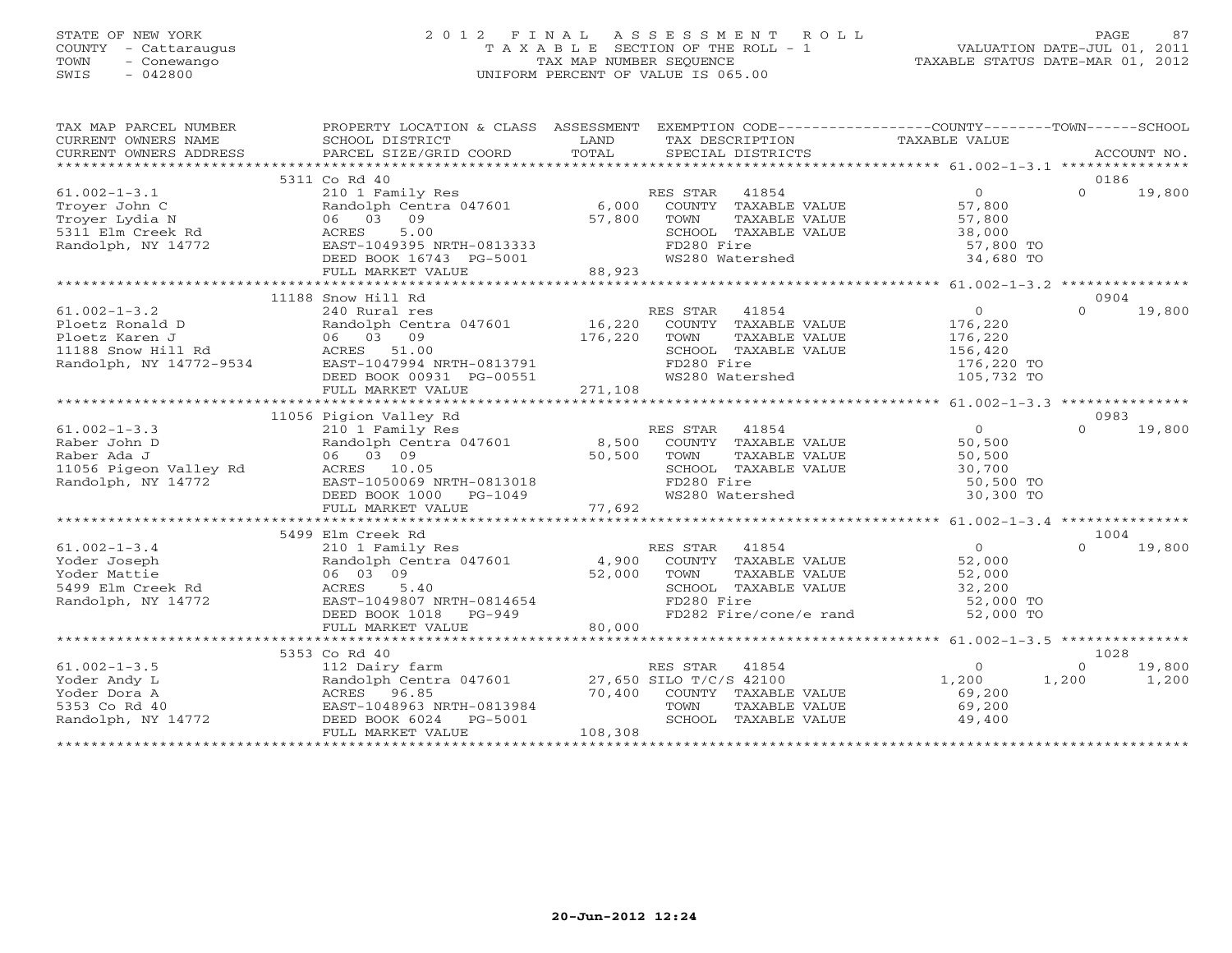## STATE OF NEW YORK 2 0 1 2 F I N A L A S S E S S M E N T R O L L PAGE 88 COUNTY - Cattaraugus T A X A B L E SECTION OF THE ROLL - 1 VALUATION DATE-JUL 01, 2011 TOWN - Conewango TAX MAP NUMBER SEQUENCE TAXABLE STATUS DATE-MAR 01, 2012 SWIS - 042800 UNIFORM PERCENT OF VALUE IS 065.00UNIFORM PERCENT OF VALUE IS 065.00

| TAX MAP PARCEL NUMBER<br>CURRENT OWNERS NAME<br>CURRENT OWNERS ADDRESS       | PROPERTY LOCATION & CLASS ASSESSMENT EXEMPTION CODE----------------COUNTY-------TOWN------SCHOOL<br>SCHOOL DISTRICT<br>PARCEL SIZE/GRID COORD                                                                                          | <b>EXAMPLE SETTLE SETTLE SETTLE SETTLE SETTLE SETTLE SETTLE SETTLE SETTLE SETTLE SETTLE SETTLE SETTLE SETTLE SET</b><br>TOTAL | TAX DESCRIPTION<br>SPECIAL DISTRICTS                                                       | TAXABLE VALUE    | ACCOUNT NO.        |
|------------------------------------------------------------------------------|----------------------------------------------------------------------------------------------------------------------------------------------------------------------------------------------------------------------------------------|-------------------------------------------------------------------------------------------------------------------------------|--------------------------------------------------------------------------------------------|------------------|--------------------|
|                                                                              |                                                                                                                                                                                                                                        |                                                                                                                               |                                                                                            |                  |                    |
|                                                                              | Snow Hill Rd                                                                                                                                                                                                                           |                                                                                                                               |                                                                                            |                  | 0335               |
| $61.002 - 1 - 4$                                                             | 910 Priv forest                                                                                                                                                                                                                        |                                                                                                                               | COUNTY TAXABLE VALUE                                                                       | 3,100            |                    |
| Adams Robert                                                                 | Randolph Centra 047601                                                                                                                                                                                                                 | 3,100                                                                                                                         |                                                                                            | 3,100            |                    |
| RD 1                                                                         | 06 03<br>09                                                                                                                                                                                                                            | 3,100                                                                                                                         | SCHOOL TAXABLE VALUE<br>SCHOOL TAXABLE VALUE                                               | 3,100            |                    |
| Cattaraugus, NY 14719                                                        | 8.82<br>ACRES                                                                                                                                                                                                                          |                                                                                                                               | FD280 Fire                                                                                 | 3,100 TO         |                    |
|                                                                              | EAST-1047619 NRTH-0812991                                                                                                                                                                                                              |                                                                                                                               | WS280 Watershed                                                                            | 1,860 TO         |                    |
|                                                                              | DEED BOOK 839 PG-00768                                                                                                                                                                                                                 |                                                                                                                               |                                                                                            |                  |                    |
|                                                                              | FULL MARKET VALUE                                                                                                                                                                                                                      | 4,769                                                                                                                         |                                                                                            |                  |                    |
|                                                                              |                                                                                                                                                                                                                                        |                                                                                                                               |                                                                                            |                  |                    |
|                                                                              | 5255 Elm Creek Rd                                                                                                                                                                                                                      |                                                                                                                               |                                                                                            |                  | 0067               |
| $61.002 - 1 - 5.1$                                                           | 210 1 Family Res                                                                                                                                                                                                                       |                                                                                                                               | RES STAR 41854                                                                             | $\overline{0}$   | $\Omega$<br>19,800 |
| Storer Robin M                                                               | Randolph Centra 047601 8,095                                                                                                                                                                                                           |                                                                                                                               |                                                                                            |                  |                    |
| 5255 Elm Creek Rd                                                            | 06 03 09                                                                                                                                                                                                                               | 95,440                                                                                                                        | SS STAR THUSE<br>COUNTY TAXABLE VALUE 95,440<br>TOMM TAXARLE VALUE 95,440                  |                  |                    |
| Randolph, NY 14772                                                           |                                                                                                                                                                                                                                        |                                                                                                                               | SCHOOL TAXABLE VALUE                                                                       | 75,640           |                    |
|                                                                              | ACRES 9.65 BANK 017<br>EAST-1048275 NEWS 017                                                                                                                                                                                           |                                                                                                                               | FD280 Fire                                                                                 | 95,440 TO        |                    |
|                                                                              | EAST-1048275 NRTH-0812209                                                                                                                                                                                                              |                                                                                                                               | WS280 Watershed                                                                            | 57,264 TO        |                    |
|                                                                              | DEED BOOK 1028 PG-110                                                                                                                                                                                                                  |                                                                                                                               |                                                                                            |                  |                    |
|                                                                              | FULL MARKET VALUE                                                                                                                                                                                                                      | 146,831                                                                                                                       |                                                                                            |                  |                    |
|                                                                              |                                                                                                                                                                                                                                        |                                                                                                                               |                                                                                            |                  |                    |
|                                                                              | 11183 Snow Rd                                                                                                                                                                                                                          |                                                                                                                               |                                                                                            |                  | 1009               |
| $61.002 - 1 - 5.4$                                                           | 210 1 Family Res                                                                                                                                                                                                                       |                                                                                                                               |                                                                                            |                  |                    |
| Albanesi Dominic F                                                           |                                                                                                                                                                                                                                        |                                                                                                                               |                                                                                            |                  |                    |
|                                                                              | Randolph Centra 047601 30,100<br>060309 135,000                                                                                                                                                                                        | 135,000                                                                                                                       | COUNTY TAXABLE VALUE 135,000<br>TOWN TAXABLE VALUE 135,000<br>SCHOOL TAXABLE VALUE 135,000 |                  |                    |
|                                                                              | $\frac{1000009}{\text{ACRES}}$ 51.90                                                                                                                                                                                                   |                                                                                                                               | FD280 Fire                                                                                 | 135,000 TO       |                    |
| Albanesi Dominic F<br>Albanesi Nancy A<br>59 Hitchcock Dr<br>Depew, NY 14043 | EAST-1048125 NRTH-0812257                                                                                                                                                                                                              |                                                                                                                               | WS280 Watershed                                                                            | 810 TO           |                    |
|                                                                              | DEED BOOK 1034    PG-7001                                                                                                                                                                                                              |                                                                                                                               |                                                                                            |                  |                    |
|                                                                              | FULL MARKET VALUE                                                                                                                                                                                                                      | 207,692                                                                                                                       |                                                                                            |                  |                    |
|                                                                              |                                                                                                                                                                                                                                        |                                                                                                                               |                                                                                            |                  |                    |
|                                                                              | 5285 Elm Creek Rd                                                                                                                                                                                                                      |                                                                                                                               |                                                                                            |                  | 0398               |
| $61.002 - 1 - 6$                                                             |                                                                                                                                                                                                                                        |                                                                                                                               |                                                                                            | $\overline{0}$   | $\Omega$<br>19,800 |
| Roberts James                                                                |                                                                                                                                                                                                                                        |                                                                                                                               |                                                                                            |                  |                    |
| 5285 Elm Creek Rd                                                            |                                                                                                                                                                                                                                        |                                                                                                                               |                                                                                            | 71,700<br>71,700 |                    |
| Randolph, NY 14772                                                           |                                                                                                                                                                                                                                        |                                                                                                                               | SCHOOL TAXABLE VALUE                                                                       | 51,900           |                    |
|                                                                              |                                                                                                                                                                                                                                        |                                                                                                                               |                                                                                            | 71,700 TO        |                    |
|                                                                              | EIN CHEN IN RES STAR 41854<br>210 1 Family Res Randolph Centra 047601 5,200 COUNTY TAXABLE VALUE<br>06 03 09 71,700 TOWN TAXABLE VALUE<br>ACRES 2.77 BANK 017 SCHOOL TAXABLE VALUE<br>EAST-1049247 NRTH-0812623 FD280 Fire WS280 Water |                                                                                                                               |                                                                                            | 43,020 TO        |                    |
|                                                                              | FULL MARKET VALUE 110,308                                                                                                                                                                                                              |                                                                                                                               |                                                                                            |                  |                    |
|                                                                              |                                                                                                                                                                                                                                        |                                                                                                                               |                                                                                            |                  |                    |
|                                                                              | Co Rd 7                                                                                                                                                                                                                                |                                                                                                                               |                                                                                            |                  | 0393               |
| $61.002 - 1 - 7$                                                             | 105 Vac farmland                                                                                                                                                                                                                       |                                                                                                                               | AG DISTOUT 41730                                                                           | 7,269<br>7,269   | 7,269              |
| Gebhard Paul B                                                               | Randolph Centra 047601 15,000                                                                                                                                                                                                          |                                                                                                                               | COUNTY TAXABLE VALUE                                                                       | 7,731            |                    |
| Gebhard Patricia A                                                           | 06 03 09                                                                                                                                                                                                                               | 15,000 TOWN                                                                                                                   | TAXABLE VALUE                                                                              | 7,731            |                    |
| 5164 Elm Creek Rd                                                            | ACRES 31.63                                                                                                                                                                                                                            |                                                                                                                               | SCHOOL TAXABLE VALUE                                                                       | 7,731            |                    |
| Randolph, NY 14772                                                           | EAST-1050171 NRTH-0812268                                                                                                                                                                                                              |                                                                                                                               | FD280 Fire                                                                                 | 15,000 TO        |                    |
|                                                                              | DEED BOOK 1002 PG-552                                                                                                                                                                                                                  | 23,077                                                                                                                        | WS280 Watershed                                                                            | 9,000 TO         |                    |
| MAY BE SUBJECT TO PAYMENT                                                    | FULL MARKET VALUE                                                                                                                                                                                                                      |                                                                                                                               |                                                                                            |                  |                    |
| UNDER AGDIST LAW TIL 2019                                                    |                                                                                                                                                                                                                                        |                                                                                                                               |                                                                                            |                  |                    |
|                                                                              |                                                                                                                                                                                                                                        |                                                                                                                               |                                                                                            |                  |                    |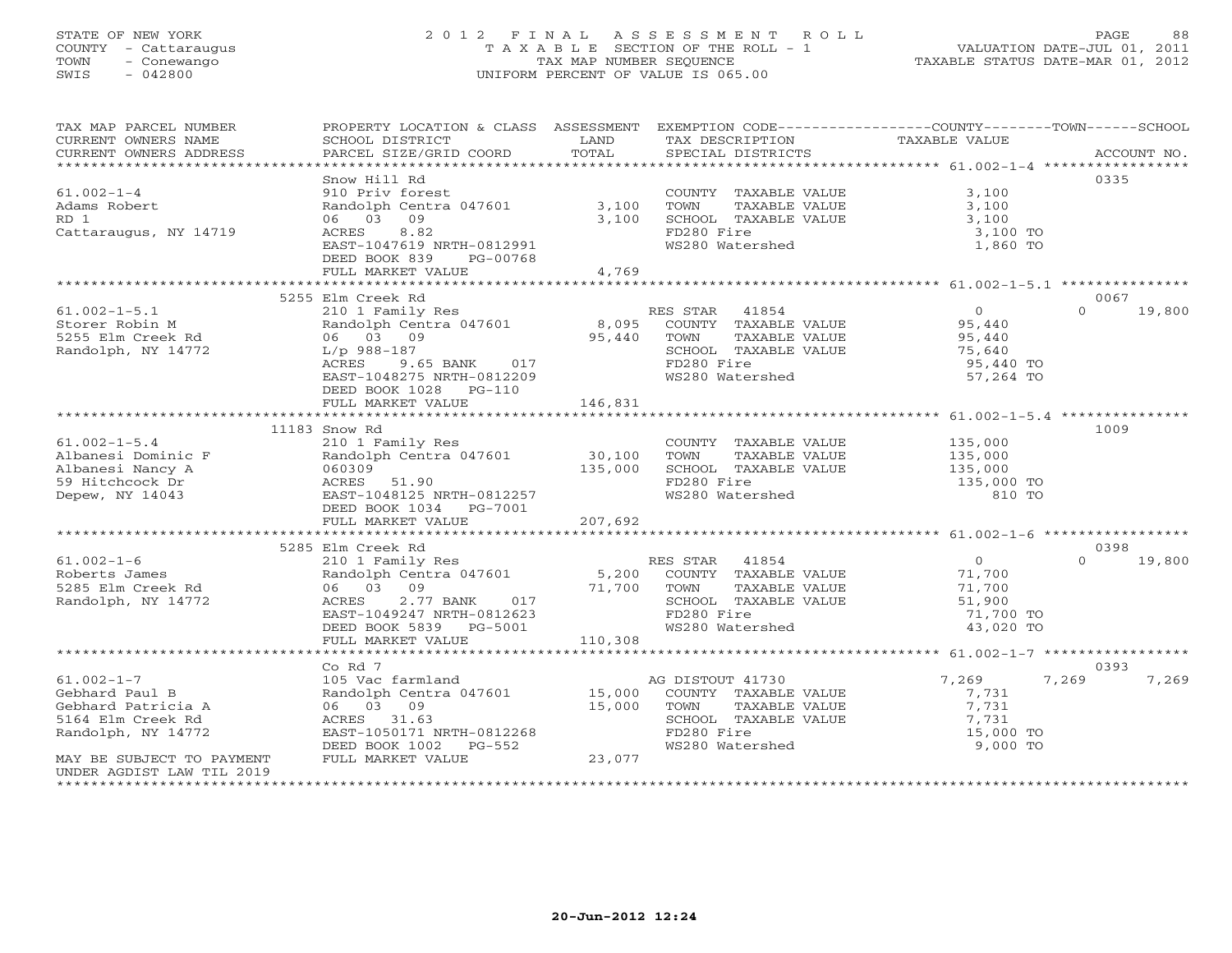## STATE OF NEW YORK 2 0 1 2 F I N A L A S S E S S M E N T R O L L PAGE 89 COUNTY - Cattaraugus T A X A B L E SECTION OF THE ROLL - 1 VALUATION DATE-JUL 01, 2011 TOWN - Conewango TAX MAP NUMBER SEQUENCE TAXABLE STATUS DATE-MAR 01, 2012 SWIS - 042800 UNIFORM PERCENT OF VALUE IS 065.00UNIFORM PERCENT OF VALUE IS 065.00

| TAX MAP PARCEL NUMBER                                                                                                                                                                                                                                  | PROPERTY LOCATION & CLASS ASSESSMENT EXEMPTION CODE----------------COUNTY-------TOWN------SCHOOL                                                                                                                                                      |        |                                                            |                            |                |                |
|--------------------------------------------------------------------------------------------------------------------------------------------------------------------------------------------------------------------------------------------------------|-------------------------------------------------------------------------------------------------------------------------------------------------------------------------------------------------------------------------------------------------------|--------|------------------------------------------------------------|----------------------------|----------------|----------------|
|                                                                                                                                                                                                                                                        |                                                                                                                                                                                                                                                       |        |                                                            |                            |                | ACCOUNT NO.    |
|                                                                                                                                                                                                                                                        |                                                                                                                                                                                                                                                       |        |                                                            |                            |                |                |
|                                                                                                                                                                                                                                                        | 5164 Co Rd 7<br>Co Rd (12) Dairy farm and<br>112 Dairy farm and the standard metric of the standard of the standard of the standard of the standard of the<br>16 OS 03 09 247,400 SR STAR 41834 0<br>16 OS 03 09 247,400 SR STAR 41834 0<br>16 SILO T |        |                                                            |                            |                | 0202           |
| $61.002 - 1 - 8$                                                                                                                                                                                                                                       |                                                                                                                                                                                                                                                       |        |                                                            |                            | 32,000         | 32,000         |
| Gebhard Paul P                                                                                                                                                                                                                                         |                                                                                                                                                                                                                                                       |        |                                                            |                            | $\overline{0}$ | $\sim$ 0       |
| 5164&41&51Co Rd 7                                                                                                                                                                                                                                      |                                                                                                                                                                                                                                                       |        |                                                            |                            | $\overline{0}$ | 41,050         |
| Randolph, NY 14772                                                                                                                                                                                                                                     |                                                                                                                                                                                                                                                       |        |                                                            | $7,600$ $7,600$<br>207,800 |                | 7,600          |
|                                                                                                                                                                                                                                                        |                                                                                                                                                                                                                                                       |        |                                                            |                            |                |                |
| MAY BE SUBJECT TO PAYMENT<br>UNDER AGDIST LAW TIL 2018                                                                                                                                                                                                 |                                                                                                                                                                                                                                                       |        |                                                            |                            |                |                |
|                                                                                                                                                                                                                                                        |                                                                                                                                                                                                                                                       |        |                                                            |                            |                |                |
|                                                                                                                                                                                                                                                        |                                                                                                                                                                                                                                                       |        |                                                            |                            |                |                |
|                                                                                                                                                                                                                                                        |                                                                                                                                                                                                                                                       |        |                                                            |                            |                |                |
|                                                                                                                                                                                                                                                        |                                                                                                                                                                                                                                                       |        |                                                            |                            |                |                |
|                                                                                                                                                                                                                                                        | 5035 Elm Creek Rd                                                                                                                                                                                                                                     |        |                                                            |                            |                | 0352           |
| $61.002 - 1 - 9$                                                                                                                                                                                                                                       |                                                                                                                                                                                                                                                       |        | CVET C/T 41131 9,250<br>00 SR STAR 41834 0                 |                            | 9,250          | $\overline{0}$ |
| 61.002-1-9 210 1 Family<br>Penfield Walter A Randolph Cent<br>5035 Elm Creek Rd 05 03 09<br>Randolph, NY 14772 FRNT 193.00                                                                                                                             |                                                                                                                                                                                                                                                       |        |                                                            |                            | $\overline{0}$ | 37,000         |
|                                                                                                                                                                                                                                                        |                                                                                                                                                                                                                                                       |        |                                                            |                            |                |                |
|                                                                                                                                                                                                                                                        |                                                                                                                                                                                                                                                       |        |                                                            |                            |                |                |
|                                                                                                                                                                                                                                                        |                                                                                                                                                                                                                                                       |        |                                                            |                            |                |                |
|                                                                                                                                                                                                                                                        |                                                                                                                                                                                                                                                       |        |                                                            |                            |                |                |
|                                                                                                                                                                                                                                                        | 210 1 Family Res<br>Randolph Centra 047601 4,000 SR STAR 41834 0<br>05 03 09 37,000 COUNTY TAXABLE VALUE 27,750<br>FRNT 193.00 DPTH 258.00 70WN TAXABLE VALUE 27,750<br>EAST-1050206 NRTH-0808285 SCHOOL TAXABLE VALUE 27,750<br>DEED BO              |        |                                                            |                            |                |                |
|                                                                                                                                                                                                                                                        |                                                                                                                                                                                                                                                       |        |                                                            |                            |                |                |
|                                                                                                                                                                                                                                                        | 5016 Elm Creek Rd                                                                                                                                                                                                                                     |        |                                                            |                            |                | 0149           |
| 61.002-1-10<br>Adams Penny J<br>5016 Elm Creek Rd<br>Randolph, NY 14772                                                                                                                                                                                |                                                                                                                                                                                                                                                       |        |                                                            |                            |                |                |
|                                                                                                                                                                                                                                                        |                                                                                                                                                                                                                                                       |        |                                                            |                            |                |                |
|                                                                                                                                                                                                                                                        |                                                                                                                                                                                                                                                       |        |                                                            |                            |                |                |
|                                                                                                                                                                                                                                                        |                                                                                                                                                                                                                                                       |        |                                                            |                            |                |                |
|                                                                                                                                                                                                                                                        |                                                                                                                                                                                                                                                       |        |                                                            |                            |                |                |
|                                                                                                                                                                                                                                                        |                                                                                                                                                                                                                                                       |        |                                                            |                            |                |                |
|                                                                                                                                                                                                                                                        |                                                                                                                                                                                                                                                       |        |                                                            |                            |                |                |
|                                                                                                                                                                                                                                                        |                                                                                                                                                                                                                                                       |        |                                                            |                            |                |                |
|                                                                                                                                                                                                                                                        | 11144 Pope Rd                                                                                                                                                                                                                                         |        |                                                            |                            |                | 0230           |
| 41.002-1-11.1<br>41.002-1-11.1<br>210 1 Family Res<br>210 1 Family Res<br>210 1 Family Res<br>210 1 Family Res<br>210 1 Family Res<br>210 1 Family Res<br>210 1 Family Res<br>210 1 Family Res<br>210 1 Family Res<br>210 1 Family Res<br>210 1 Family |                                                                                                                                                                                                                                                       |        |                                                            |                            |                | $0 \t 19,800$  |
|                                                                                                                                                                                                                                                        |                                                                                                                                                                                                                                                       |        |                                                            |                            |                |                |
|                                                                                                                                                                                                                                                        |                                                                                                                                                                                                                                                       |        |                                                            |                            |                |                |
|                                                                                                                                                                                                                                                        |                                                                                                                                                                                                                                                       |        |                                                            |                            |                |                |
|                                                                                                                                                                                                                                                        |                                                                                                                                                                                                                                                       |        |                                                            | 73,200 TO                  |                |                |
|                                                                                                                                                                                                                                                        | EAST-1048739 NRTH-0807813                                                                                                                                                                                                                             |        | WS280 Watershed                                            | 43,920 TO                  |                |                |
|                                                                                                                                                                                                                                                        | DEED BOOK 16840 PG-8004                                                                                                                                                                                                                               |        |                                                            |                            |                |                |
|                                                                                                                                                                                                                                                        |                                                                                                                                                                                                                                                       |        |                                                            |                            |                |                |
|                                                                                                                                                                                                                                                        |                                                                                                                                                                                                                                                       |        |                                                            |                            |                |                |
|                                                                                                                                                                                                                                                        | Pope Rd & Elm Creek Rd                                                                                                                                                                                                                                |        |                                                            |                            |                | 0972           |
| $61.002 - 1 - 11.2$                                                                                                                                                                                                                                    | 120 Field crops<br>Randolph Centra 047601 40,670                                                                                                                                                                                                      |        | AG DISTOUT 41730                                           | $7,496$<br>VALUE $33,174$  | 7,496          | 7,496          |
| Gebhard Paul R                                                                                                                                                                                                                                         |                                                                                                                                                                                                                                                       |        | COUNTY TAXABLE VALUE                                       |                            |                |                |
| Gebhard Patricia A                                                                                                                                                                                                                                     | 05 03 09                                                                                                                                                                                                                                              |        |                                                            |                            |                |                |
| 5164 Elm Creek Rd                                                                                                                                                                                                                                      | 40,670<br>Ff 2550.00                                                                                                                                                                                                                                  |        | TOWN TAXABLE VALUE 33, 174<br>SCHOOL TAXABLE VALUE 33, 174 |                            |                |                |
| Randolph, NY 14772                                                                                                                                                                                                                                     | ACRES 114.70                                                                                                                                                                                                                                          |        | FD280 Fire                                                 | 40,670 TO                  |                |                |
|                                                                                                                                                                                                                                                        | EAST-1048482 NRTH-0808550                                                                                                                                                                                                                             |        | WS280 Watershed                                            | 24,402 TO                  |                |                |
| MAY BE SUBJECT TO PAYMENT                                                                                                                                                                                                                              | DEED BOOK 00988 PG-00050                                                                                                                                                                                                                              |        |                                                            |                            |                |                |
| UNDER AGDIST LAW TIL 2019                                                                                                                                                                                                                              | FULL MARKET VALUE                                                                                                                                                                                                                                     | 62,569 |                                                            |                            |                |                |
|                                                                                                                                                                                                                                                        |                                                                                                                                                                                                                                                       |        |                                                            |                            |                |                |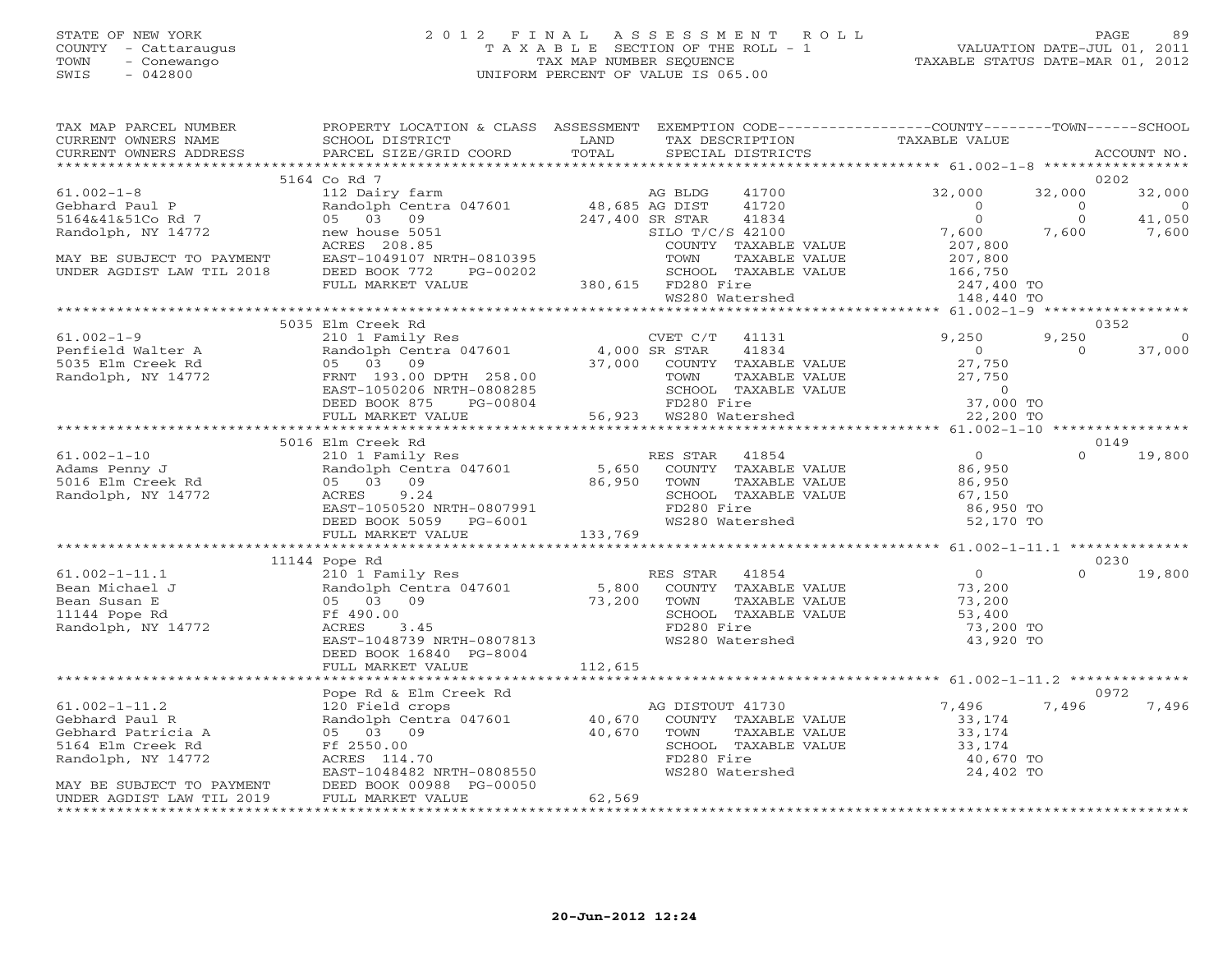## STATE OF NEW YORK 2 0 1 2 F I N A L A S S E S S M E N T R O L L PAGE 90 COUNTY - Cattaraugus T A X A B L E SECTION OF THE ROLL - 1 VALUATION DATE-JUL 01, 2011 TOWN - Conewango TAX MAP NUMBER SEQUENCE TAXABLE STATUS DATE-MAR 01, 2012 SWIS - 042800 UNIFORM PERCENT OF VALUE IS 065.00UNIFORM PERCENT OF VALUE IS 065.00

| TAX MAP PARCEL NUMBER<br>CURRENT OWNERS NAME<br>CURRENT OWNERS ADDRESS                                                                                                                                                             | SCHOOL DISTRICT                                                                                                                                  |                                                                                                                                                                                                                       |                            |          |                  |
|------------------------------------------------------------------------------------------------------------------------------------------------------------------------------------------------------------------------------------|--------------------------------------------------------------------------------------------------------------------------------------------------|-----------------------------------------------------------------------------------------------------------------------------------------------------------------------------------------------------------------------|----------------------------|----------|------------------|
|                                                                                                                                                                                                                                    |                                                                                                                                                  |                                                                                                                                                                                                                       |                            |          |                  |
|                                                                                                                                                                                                                                    | 11256 Pope Rd                                                                                                                                    |                                                                                                                                                                                                                       |                            |          | 0151             |
|                                                                                                                                                                                                                                    |                                                                                                                                                  |                                                                                                                                                                                                                       | 41700 40,000               | 40,000   | 40,000           |
|                                                                                                                                                                                                                                    |                                                                                                                                                  |                                                                                                                                                                                                                       |                            |          | 10,088<br>19,800 |
|                                                                                                                                                                                                                                    |                                                                                                                                                  |                                                                                                                                                                                                                       | $10,088$ $10,088$<br>0 0 0 |          |                  |
|                                                                                                                                                                                                                                    |                                                                                                                                                  |                                                                                                                                                                                                                       |                            |          |                  |
|                                                                                                                                                                                                                                    |                                                                                                                                                  |                                                                                                                                                                                                                       |                            |          |                  |
|                                                                                                                                                                                                                                    |                                                                                                                                                  |                                                                                                                                                                                                                       |                            |          |                  |
| MAY BE SUBJECT TO PAYMENT<br>UNDER AGDIST LAW TIL 2019                                                                                                                                                                             |                                                                                                                                                  |                                                                                                                                                                                                                       |                            |          |                  |
| Kandolph, NY 14//2<br>DEED BOOK 799 PG-01111 247,846 FD280 Fire 16AABLE VALUE 31,212<br>MAY BE SUBJECT TO PAYMENT FULL MARKET VALUE 247,846 FD280 Fire 161,100 TO<br>WS280 Watershed 96,660 TO 50000 VS281 247,846 FD280 Watershed |                                                                                                                                                  | 3 DISTOUT 41730<br>ES STAR 41854 0<br>COUNTY TAXABLE VALUE 111,012<br>TOWN TAXABLE VALUE 111,012<br>SCHOOL TAXABLE VALUE 111,012<br>SCHOOL TAXABLE VALUE 91,212<br>FD280 Fire 161,100 TO<br>WS280 Watershed 96,660 TO |                            |          |                  |
|                                                                                                                                                                                                                                    |                                                                                                                                                  |                                                                                                                                                                                                                       |                            |          |                  |
|                                                                                                                                                                                                                                    | 11456 Pope Rd                                                                                                                                    |                                                                                                                                                                                                                       |                            |          | 0282             |
| $61.002 - 1 - 15$                                                                                                                                                                                                                  |                                                                                                                                                  |                                                                                                                                                                                                                       |                            | $\Omega$ | 19,800           |
| villes Bonnie State and Milks Bonnie State of the Randolph Cent<br>11456 Pope Rd 13 03 09<br>Randolph, NY 14772 FRNT 290.40                                                                                                        |                                                                                                                                                  |                                                                                                                                                                                                                       |                            |          |                  |
|                                                                                                                                                                                                                                    |                                                                                                                                                  |                                                                                                                                                                                                                       |                            |          |                  |
|                                                                                                                                                                                                                                    |                                                                                                                                                  |                                                                                                                                                                                                                       |                            |          |                  |
|                                                                                                                                                                                                                                    |                                                                                                                                                  |                                                                                                                                                                                                                       |                            |          |                  |
|                                                                                                                                                                                                                                    | 13 03 09<br>FRNT 290.40 DPTH 125.00<br>EAST-1043900 NRTH-0807740<br>DEED BOOK 00929 PG-00660<br>FULL MARKET VALUE<br>FULL MARKET VALUE<br>38,462 | WS280 Watershed 15,000 TO                                                                                                                                                                                             |                            |          |                  |
|                                                                                                                                                                                                                                    |                                                                                                                                                  |                                                                                                                                                                                                                       |                            |          |                  |
|                                                                                                                                                                                                                                    | 5094 Harris Rd & Pope Rd                                                                                                                         |                                                                                                                                                                                                                       |                            |          | 0407             |
| $61.002 - 1 - 16$                                                                                                                                                                                                                  |                                                                                                                                                  |                                                                                                                                                                                                                       |                            |          |                  |
|                                                                                                                                                                                                                                    |                                                                                                                                                  |                                                                                                                                                                                                                       |                            |          |                  |
| 61.002-1-16 112 Dairy farm<br>Yoder Levi A Randolph Centr<br>Yoder Rachel E 13 03 09<br>5094 Harris Rd & Pope Rd ACRES 77.10<br>Randolph, NY 14772 EAST-1043802 N                                                                  |                                                                                                                                                  |                                                                                                                                                                                                                       |                            |          |                  |
|                                                                                                                                                                                                                                    |                                                                                                                                                  |                                                                                                                                                                                                                       |                            |          |                  |
|                                                                                                                                                                                                                                    |                                                                                                                                                  |                                                                                                                                                                                                                       |                            |          |                  |
|                                                                                                                                                                                                                                    |                                                                                                                                                  |                                                                                                                                                                                                                       |                            |          |                  |
|                                                                                                                                                                                                                                    |                                                                                                                                                  |                                                                                                                                                                                                                       |                            |          |                  |
|                                                                                                                                                                                                                                    |                                                                                                                                                  |                                                                                                                                                                                                                       |                            |          |                  |
|                                                                                                                                                                                                                                    |                                                                                                                                                  |                                                                                                                                                                                                                       |                            |          | 0062             |
|                                                                                                                                                                                                                                    |                                                                                                                                                  |                                                                                                                                                                                                                       |                            |          |                  |
|                                                                                                                                                                                                                                    |                                                                                                                                                  |                                                                                                                                                                                                                       |                            |          |                  |
|                                                                                                                                                                                                                                    |                                                                                                                                                  |                                                                                                                                                                                                                       |                            |          |                  |
|                                                                                                                                                                                                                                    |                                                                                                                                                  |                                                                                                                                                                                                                       |                            |          |                  |
|                                                                                                                                                                                                                                    |                                                                                                                                                  |                                                                                                                                                                                                                       |                            |          |                  |
|                                                                                                                                                                                                                                    |                                                                                                                                                  |                                                                                                                                                                                                                       |                            |          |                  |
|                                                                                                                                                                                                                                    |                                                                                                                                                  |                                                                                                                                                                                                                       |                            |          |                  |
|                                                                                                                                                                                                                                    |                                                                                                                                                  |                                                                                                                                                                                                                       |                            |          |                  |
|                                                                                                                                                                                                                                    |                                                                                                                                                  |                                                                                                                                                                                                                       |                            |          |                  |
|                                                                                                                                                                                                                                    | 11494 Snow Hill Rd                                                                                                                               |                                                                                                                                                                                                                       |                            |          | 0315             |
|                                                                                                                                                                                                                                    |                                                                                                                                                  |                                                                                                                                                                                                                       | 3,200                      | 3,200    | 3,200            |
|                                                                                                                                                                                                                                    |                                                                                                                                                  | ES STAR 41854<br>ILO T/C/S 42100<br>COUNTY TAXABLE VALUE                                                                                                                                                              | $\overline{0}$             | $\circ$  | 19,800           |
|                                                                                                                                                                                                                                    |                                                                                                                                                  |                                                                                                                                                                                                                       | 4,300                      | 4,300    | 4,300            |
|                                                                                                                                                                                                                                    |                                                                                                                                                  |                                                                                                                                                                                                                       | 86,400                     |          |                  |
|                                                                                                                                                                                                                                    |                                                                                                                                                  |                                                                                                                                                                                                                       |                            |          |                  |
|                                                                                                                                                                                                                                    |                                                                                                                                                  | COUNTY TAXABLE VALUE<br>TOWN TAXABLE VALUE 86,400<br>SCHOOL TAXABLE VALUE 66,600<br>FD280 Fire 93,900 TO<br>WS280 Watershed 56,340 TO                                                                                 |                            |          |                  |
|                                                                                                                                                                                                                                    |                                                                                                                                                  |                                                                                                                                                                                                                       |                            |          |                  |
| UNDER RPTL483 UNTIL 2014                                                                                                                                                                                                           |                                                                                                                                                  |                                                                                                                                                                                                                       |                            |          |                  |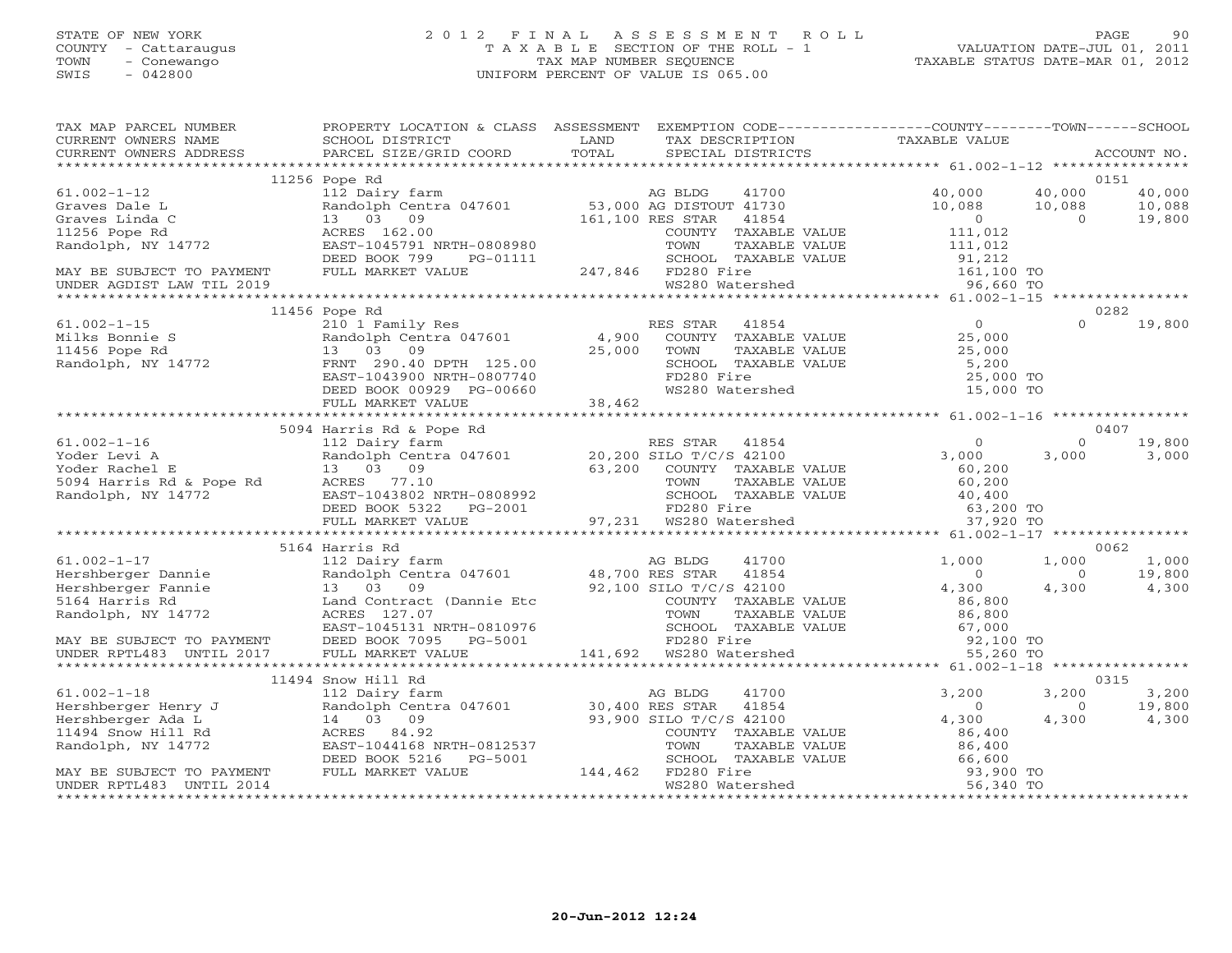## STATE OF NEW YORK 2 0 1 2 F I N A L A S S E S S M E N T R O L L PAGE 91 COUNTY - Cattaraugus T A X A B L E SECTION OF THE ROLL - 1 VALUATION DATE-JUL 01, 2011 TOWN - Conewango TAX MAP NUMBER SEQUENCE TAXABLE STATUS DATE-MAR 01, 2012 SWIS - 042800 UNIFORM PERCENT OF VALUE IS 065.00UNIFORM PERCENT OF VALUE IS 065.00

| TAX MAP PARCEL NUMBER<br>CURRENT OWNERS NAME                                                                                                                                                                                                | PROPERTY LOCATION & CLASS ASSESSMENT<br>SCHOOL DISTRICT | <b>EXAMPLE SERVICE SERVICE SERVICE SERVICE SERVICE SERVICE SERVICE SERVICE SERVICE SERVICE SERVICE SERVICE SERVICE</b> | EXEMPTION CODE----------------COUNTY-------TOWN------SCHOOL<br>TAX DESCRIPTION TAXABLE VALUE<br>SPECIAL DISTRICTS |                |                        |
|---------------------------------------------------------------------------------------------------------------------------------------------------------------------------------------------------------------------------------------------|---------------------------------------------------------|------------------------------------------------------------------------------------------------------------------------|-------------------------------------------------------------------------------------------------------------------|----------------|------------------------|
|                                                                                                                                                                                                                                             |                                                         |                                                                                                                        |                                                                                                                   |                |                        |
|                                                                                                                                                                                                                                             | 12196 Grover Rd                                         |                                                                                                                        |                                                                                                                   |                | 0285                   |
|                                                                                                                                                                                                                                             |                                                         |                                                                                                                        |                                                                                                                   |                | 6,000                  |
|                                                                                                                                                                                                                                             |                                                         |                                                                                                                        |                                                                                                                   |                | $\frac{19,800}{2,100}$ |
|                                                                                                                                                                                                                                             |                                                         |                                                                                                                        |                                                                                                                   |                | 700                    |
|                                                                                                                                                                                                                                             |                                                         |                                                                                                                        |                                                                                                                   |                |                        |
|                                                                                                                                                                                                                                             |                                                         |                                                                                                                        |                                                                                                                   |                |                        |
|                                                                                                                                                                                                                                             |                                                         |                                                                                                                        |                                                                                                                   |                |                        |
|                                                                                                                                                                                                                                             |                                                         |                                                                                                                        |                                                                                                                   |                |                        |
|                                                                                                                                                                                                                                             |                                                         |                                                                                                                        |                                                                                                                   |                |                        |
|                                                                                                                                                                                                                                             |                                                         |                                                                                                                        |                                                                                                                   |                |                        |
|                                                                                                                                                                                                                                             | 4845 Nys Rte 241                                        |                                                                                                                        |                                                                                                                   |                | 0213                   |
|                                                                                                                                                                                                                                             |                                                         |                                                                                                                        |                                                                                                                   | $\Omega$       | 19,800                 |
|                                                                                                                                                                                                                                             |                                                         |                                                                                                                        |                                                                                                                   |                |                        |
|                                                                                                                                                                                                                                             |                                                         |                                                                                                                        |                                                                                                                   |                |                        |
|                                                                                                                                                                                                                                             |                                                         |                                                                                                                        |                                                                                                                   |                |                        |
|                                                                                                                                                                                                                                             |                                                         |                                                                                                                        |                                                                                                                   |                |                        |
| $(30.003 - 1 - 2.2$ (4645 MyS Ktc 241<br>Ulrich William J<br>Ulrich Milliam J<br>Ulrich Deborah<br>(16 Other stock and the stock and the stock and the stock of the stock of the state of the state of the state<br>Ulrich Deborah<br>(26,5 |                                                         |                                                                                                                        |                                                                                                                   |                |                        |
|                                                                                                                                                                                                                                             |                                                         |                                                                                                                        |                                                                                                                   |                |                        |
|                                                                                                                                                                                                                                             | 4927 John Darling Rd                                    |                                                                                                                        |                                                                                                                   |                | 0717                   |
|                                                                                                                                                                                                                                             |                                                         |                                                                                                                        |                                                                                                                   |                |                        |
|                                                                                                                                                                                                                                             |                                                         |                                                                                                                        |                                                                                                                   |                |                        |
|                                                                                                                                                                                                                                             |                                                         |                                                                                                                        |                                                                                                                   |                |                        |
|                                                                                                                                                                                                                                             |                                                         |                                                                                                                        |                                                                                                                   |                |                        |
|                                                                                                                                                                                                                                             |                                                         |                                                                                                                        |                                                                                                                   |                |                        |
|                                                                                                                                                                                                                                             |                                                         |                                                                                                                        |                                                                                                                   |                |                        |
|                                                                                                                                                                                                                                             |                                                         |                                                                                                                        |                                                                                                                   |                |                        |
|                                                                                                                                                                                                                                             |                                                         |                                                                                                                        |                                                                                                                   |                |                        |
|                                                                                                                                                                                                                                             | 4881 John Darling Rd                                    |                                                                                                                        |                                                                                                                   |                | 0854                   |
|                                                                                                                                                                                                                                             |                                                         |                                                                                                                        |                                                                                                                   |                | 19,800                 |
|                                                                                                                                                                                                                                             |                                                         |                                                                                                                        |                                                                                                                   |                |                        |
|                                                                                                                                                                                                                                             |                                                         |                                                                                                                        |                                                                                                                   |                |                        |
|                                                                                                                                                                                                                                             |                                                         |                                                                                                                        |                                                                                                                   |                |                        |
|                                                                                                                                                                                                                                             |                                                         |                                                                                                                        |                                                                                                                   |                |                        |
|                                                                                                                                                                                                                                             |                                                         |                                                                                                                        |                                                                                                                   |                |                        |
|                                                                                                                                                                                                                                             |                                                         |                                                                                                                        |                                                                                                                   |                |                        |
|                                                                                                                                                                                                                                             | 12189 Grover Rd                                         |                                                                                                                        |                                                                                                                   |                | 0864                   |
|                                                                                                                                                                                                                                             |                                                         |                                                                                                                        |                                                                                                                   | 6,375          |                        |
|                                                                                                                                                                                                                                             |                                                         |                                                                                                                        |                                                                                                                   | 5,100          | $\overline{a}$         |
|                                                                                                                                                                                                                                             |                                                         |                                                                                                                        |                                                                                                                   | $\overline{0}$ | 19,800                 |
|                                                                                                                                                                                                                                             |                                                         |                                                                                                                        |                                                                                                                   |                |                        |
|                                                                                                                                                                                                                                             |                                                         |                                                                                                                        |                                                                                                                   |                |                        |
|                                                                                                                                                                                                                                             |                                                         |                                                                                                                        |                                                                                                                   |                |                        |
|                                                                                                                                                                                                                                             |                                                         |                                                                                                                        |                                                                                                                   |                |                        |
|                                                                                                                                                                                                                                             |                                                         |                                                                                                                        |                                                                                                                   |                |                        |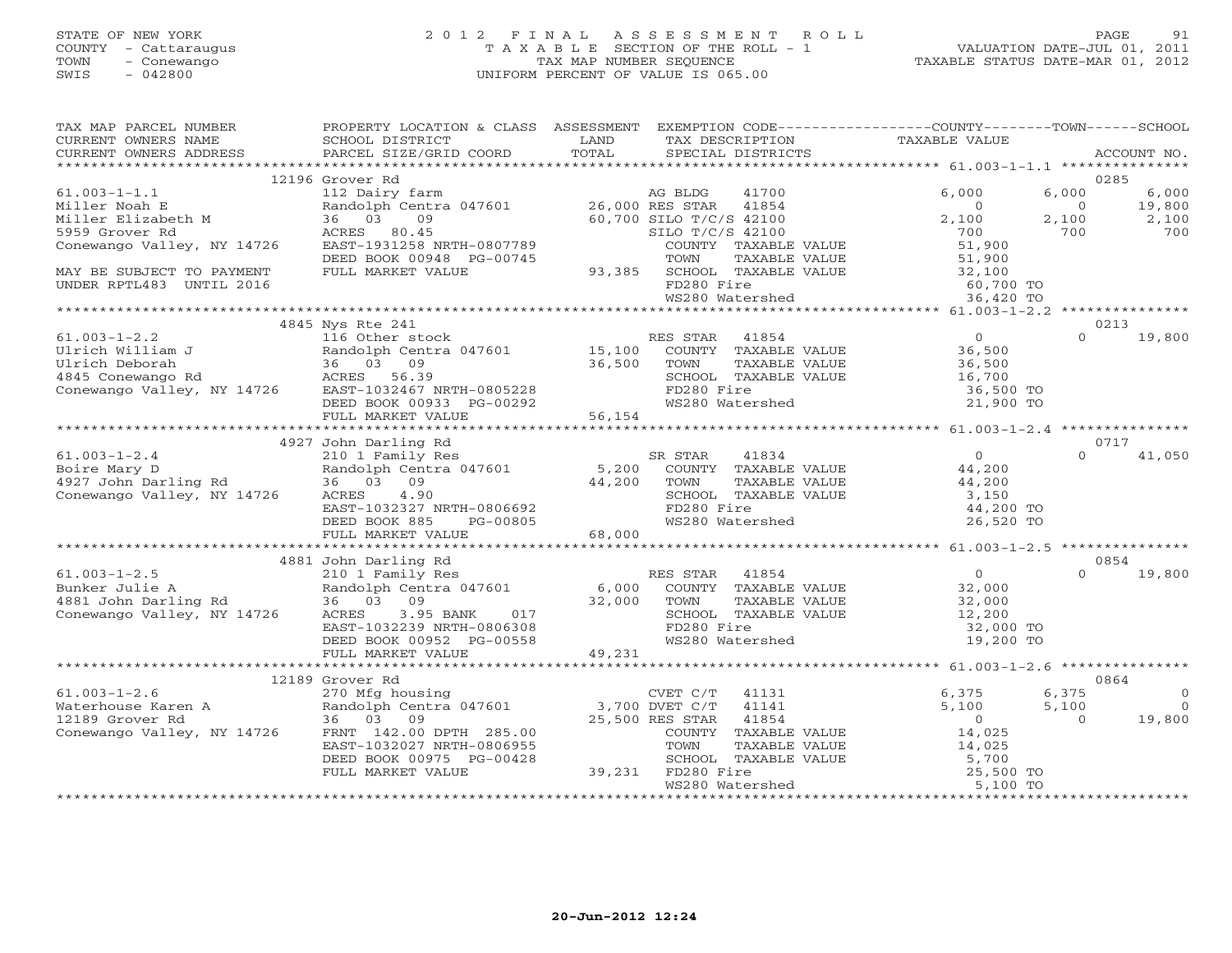## STATE OF NEW YORK 2 0 1 2 F I N A L A S S E S S M E N T R O L L PAGE 92 COUNTY - Cattaraugus T A X A B L E SECTION OF THE ROLL - 1 VALUATION DATE-JUL 01, 2011 TOWN - Conewango TAX MAP NUMBER SEQUENCE TAXABLE STATUS DATE-MAR 01, 2012 SWIS - 042800 UNIFORM PERCENT OF VALUE IS 065.00UNIFORM PERCENT OF VALUE IS 065.00

| TAX MAP PARCEL NUMBER<br>CURRENT OWNERS NAME<br>CURRENT OWNERS ADDRESS       | PROPERTY LOCATION & CLASS ASSESSMENT<br>SCHOOL DISTRICT<br>PARCEL SIZE/GRID COORD        | LAND<br>TOTAL     | EXEMPTION CODE-----------------COUNTY-------TOWN------SCHOOL<br>TAX DESCRIPTION<br>SPECIAL DISTRICTS | TAXABLE VALUE                                    | ACCOUNT NO.        |
|------------------------------------------------------------------------------|------------------------------------------------------------------------------------------|-------------------|------------------------------------------------------------------------------------------------------|--------------------------------------------------|--------------------|
|                                                                              |                                                                                          |                   |                                                                                                      |                                                  |                    |
|                                                                              | 4918 John Darling Rd                                                                     |                   |                                                                                                      |                                                  | 0948               |
| $61.003 - 1 - 2.7$<br>Shearer Ralph<br>snearer kaipn<br>4918 John Darling Rd | 270 Mfg housing<br>Randolph Centra 047601<br>36 03 06                                    | 19,300            | RES STAR 41854<br>5,300 COUNTY TAXABLE VALUE<br>TOWN<br>TAXABLE VALUE                                | $\overline{O}$<br>19,300<br>19,300               | $\Omega$<br>19,300 |
| Conewango Valley, NY 14726                                                   | 7.40<br>ACRES<br>EAST-1032757 NRTH-0806535<br>DEED BOOK 1001 PG-131<br>FULL MARKET VALUE | 29,692            | SCHOOL TAXABLE VALUE<br>FD280 Fire<br>WS280 Watershed                                                | $\overline{0}$<br>19,300 TO<br>11,580 TO         |                    |
|                                                                              |                                                                                          |                   |                                                                                                      | ****************** 61.003-1-2.8 **************** |                    |
| $61.003 - 1 - 2.8$                                                           | Grover Rd<br>312 Vac w/imprv                                                             |                   |                                                                                                      | 11,250                                           | 0704               |
| Blood Danielle                                                               | Randolph Centra 047601 4,250                                                             |                   | COUNTY TAXABLE VALUE<br>TOWN     TAXABLE VALUE                                                       | 11,250                                           |                    |
| 12189 Grover Rd                                                              | 36 03 09                                                                                 | 11,250            | SCHOOL TAXABLE VALUE                                                                                 | 11,250                                           |                    |
| Conewango Valley, NY 14726                                                   | ACRES 1.93<br>EAST-1032054 NRTH-0806704                                                  |                   | FD280 Fire<br>WS280 Watershed                                                                        | 11,250 TO<br>6,750 TO                            |                    |
|                                                                              | DEED BOOK 12304 PG-3001<br>FULL MARKET VALUE                                             | 17,308            |                                                                                                      |                                                  |                    |
|                                                                              |                                                                                          |                   |                                                                                                      |                                                  |                    |
|                                                                              | 4797 Myers Rd                                                                            |                   |                                                                                                      |                                                  | 0397               |
| $61.003 - 1 - 3$                                                             | 210 1 Family Res                                                                         |                   | RES STAR 41854                                                                                       | $\overline{0}$                                   | $\Omega$<br>19,800 |
|                                                                              |                                                                                          | $4,300$<br>38.500 | COUNTY TAXABLE VALUE                                                                                 | 38,500                                           |                    |
|                                                                              |                                                                                          | 38,500            | TOWN<br>TAXABLE VALUE                                                                                | 38,500                                           |                    |
|                                                                              |                                                                                          |                   | SCHOOL TAXABLE VALUE                                                                                 | 18,700                                           |                    |
| Conewango Valley, NY 14726 EAST-1034121 NRTH-0805451                         |                                                                                          |                   | FD280 Fire                                                                                           | 38,500 TO                                        |                    |
|                                                                              | DEED BOOK 17440 PG-8001<br>FULL MARKET VALUE                                             | 59,231            | WS280 Watershed                                                                                      | 23,100 TO                                        |                    |
|                                                                              |                                                                                          |                   |                                                                                                      |                                                  |                    |
|                                                                              | 4778 Nys Rte 241                                                                         |                   |                                                                                                      |                                                  | 0102               |
| $61.003 - 1 - 4$                                                             | 210 1 Family Res                                                                         |                   | COUNTY TAXABLE VALUE                                                                                 | 17,500                                           |                    |
| Aldrich Cora A                                                               | Randolph Centra 047601 3,000                                                             |                   | TOWN<br>TAXABLE VALUE                                                                                | 17,500                                           |                    |
| 210 E James St                                                               | 36 03 09                                                                                 | 17,500            | SCHOOL TAXABLE VALUE                                                                                 | 17,500                                           |                    |
| Falconer, NY 14733                                                           | Life Use                                                                                 |                   | FD280 Fire                                                                                           | 17,500 TO                                        |                    |
|                                                                              | ACRES<br>3.88<br>EAST-1034452 NRTH-0805428<br>DEED BOOK 17641 PG-3003                    |                   | WS280 Watershed                                                                                      | 10,500 TO                                        |                    |
|                                                                              | FULL MARKET VALUE                                                                        | 26,923            |                                                                                                      |                                                  |                    |
|                                                                              |                                                                                          |                   |                                                                                                      |                                                  |                    |
|                                                                              | Myers Rd                                                                                 |                   |                                                                                                      |                                                  | 0760               |
| $61.003 - 1 - 6$<br>Adams Lumber Co Inc                                      | 910 Priv forest<br>Randolph Centra 047601                                                | 2,800             | COUNTY TAXABLE VALUE<br>TOWN                                                                         | 2,800                                            |                    |
| 6052 Adams Rd                                                                | 36 03 09                                                                                 | 2,800             | TAXABLE VALUE<br>SCHOOL TAXABLE VALUE                                                                | 2,800<br>2,800                                   |                    |
| Cattaraugus, NY 14719                                                        | ACRES 11.02                                                                              |                   | FD280 Fire                                                                                           | 2,800 TO                                         |                    |
|                                                                              | EAST-1034911 NRTH-0806144                                                                |                   | WS280 Watershed                                                                                      | 1,680 TO                                         |                    |
|                                                                              | DEED BOOK 793<br>PG-00862                                                                |                   |                                                                                                      |                                                  |                    |
|                                                                              | FULL MARKET VALUE                                                                        | 4,308             |                                                                                                      |                                                  |                    |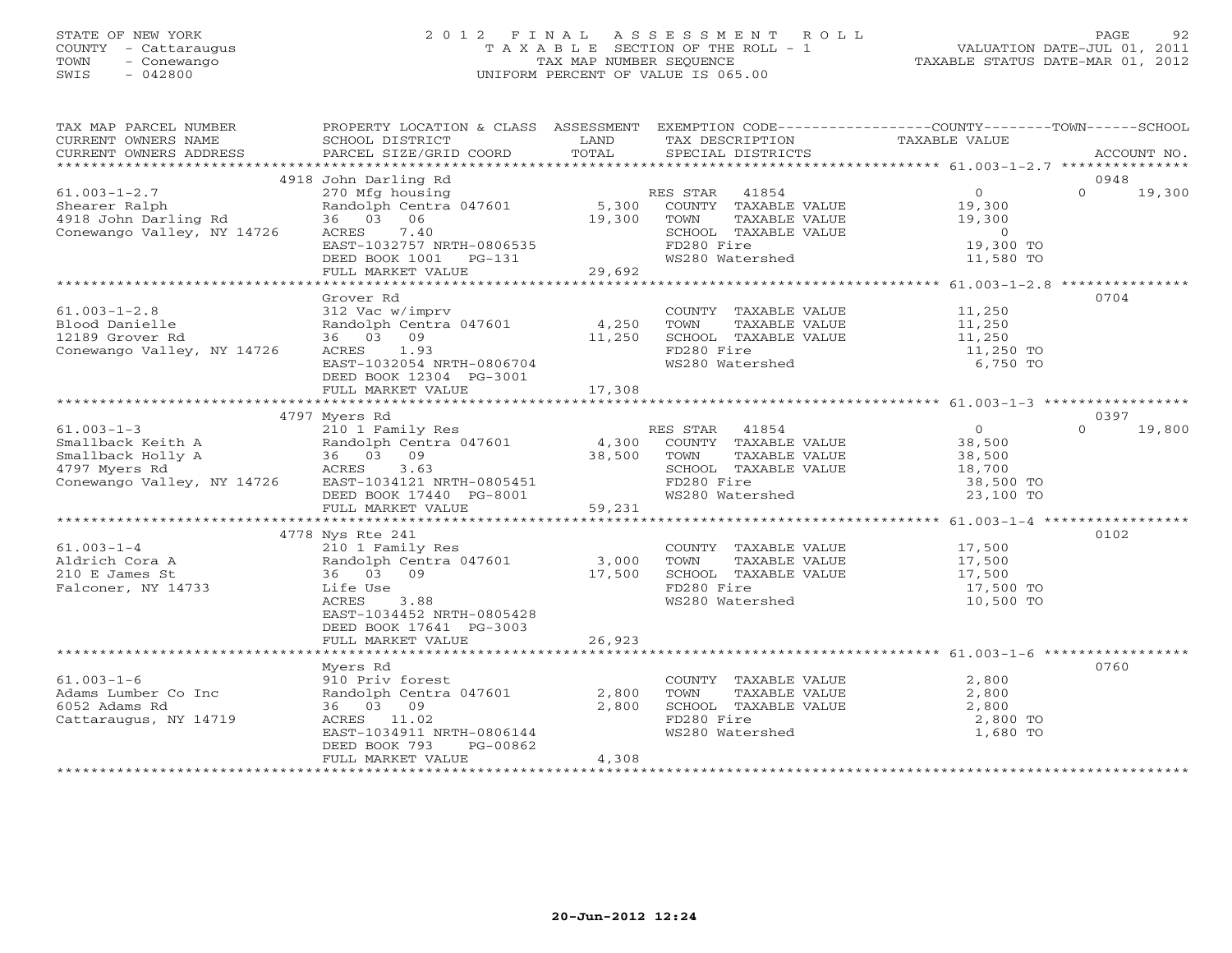## STATE OF NEW YORK 2 0 1 2 F I N A L A S S E S S M E N T R O L L PAGE 93 COUNTY - Cattaraugus T A X A B L E SECTION OF THE ROLL - 1 VALUATION DATE-JUL 01, 2011 TOWN - Conewango TAX MAP NUMBER SEQUENCE TAXABLE STATUS DATE-MAR 01, 2012 SWIS - 042800 UNIFORM PERCENT OF VALUE IS 065.00UNIFORM PERCENT OF VALUE IS 065.00

| TAX MAP PARCEL NUMBER                                                                                                                                            | PROPERTY LOCATION & CLASS ASSESSMENT EXEMPTION CODE----------------COUNTY-------TOWN------SCHOOL          |        |                                                                        |                                                                                                                                |          |            |
|------------------------------------------------------------------------------------------------------------------------------------------------------------------|-----------------------------------------------------------------------------------------------------------|--------|------------------------------------------------------------------------|--------------------------------------------------------------------------------------------------------------------------------|----------|------------|
| CURRENT OWNERS NAME<br>CURRENT OWNERS ADDRESS                                                                                                                    | SCHOOL DISTRICT                                                                                           | LAND   | TAX DESCRIPTION TAXABLE VALUE                                          |                                                                                                                                |          |            |
|                                                                                                                                                                  |                                                                                                           |        |                                                                        |                                                                                                                                |          |            |
|                                                                                                                                                                  | Myers Rd                                                                                                  |        |                                                                        |                                                                                                                                |          | 0647       |
| $61.003 - 1 - 7.1$                                                                                                                                               |                                                                                                           |        | AG DISTOUT 41730                                                       | 1,041                                                                                                                          | 1,041    | 1,041      |
| Coblentz Ben M                                                                                                                                                   | Randolph Centra 047601<br>36 03 09<br>ACRES 36.88                                                         | 9,220  | COUNTY TAXABLE VALUE                                                   | 8,179                                                                                                                          |          |            |
| Coblentz Barbara L                                                                                                                                               |                                                                                                           | 9,220  | TOWN<br>TAXABLE VALUE                                                  | 8,179                                                                                                                          |          |            |
| 5017 Myers Rd                                                                                                                                                    |                                                                                                           |        | SCHOOL TAXABLE VALUE                                                   | 8,179                                                                                                                          |          |            |
| Conewango Valley, NY 14726                                                                                                                                       | EAST-1034045 NRTH-0807259                                                                                 |        |                                                                        | 9,220 TO                                                                                                                       |          |            |
|                                                                                                                                                                  | DEED BOOK 2012 PG-6001                                                                                    |        | FD280 Fire<br>WS280 Watershed                                          | 5,532 TO                                                                                                                       |          |            |
| MAY BE SUBJECT TO PAYMENT                                                                                                                                        | FULL MARKET VALUE                                                                                         | 14,185 |                                                                        |                                                                                                                                |          |            |
| UNDER AGDIST LAW TIL 2019                                                                                                                                        |                                                                                                           |        |                                                                        |                                                                                                                                |          |            |
|                                                                                                                                                                  |                                                                                                           |        |                                                                        |                                                                                                                                |          |            |
|                                                                                                                                                                  | 12036 Ackley Rd                                                                                           |        |                                                                        |                                                                                                                                |          | 0355       |
| $61.003 - 1 - 7.2$                                                                                                                                               | 113 Cattle farm                                                                                           |        | 41834<br>SR STAR                                                       | $\overline{0}$                                                                                                                 | $\Omega$ | 41,050     |
|                                                                                                                                                                  | Randolph Centra 047601 14,600                                                                             |        | COUNTY TAXABLE VALUE                                                   | 60,800                                                                                                                         |          |            |
| Shyder Robert<br>Randolph Centra 047601<br>Raynor Kathleen A<br>12036 Myers Rd<br>Conewango Valley, NY 14726<br>EAST-1033919 NRTH-0806365                        |                                                                                                           | 60,800 | TAXABLE VALUE<br>TOWN                                                  | 60,800                                                                                                                         |          |            |
|                                                                                                                                                                  |                                                                                                           |        | SCHOOL TAXABLE VALUE                                                   | 19,750                                                                                                                         |          |            |
|                                                                                                                                                                  |                                                                                                           |        | FD280 Fire                                                             | 60,800 TO                                                                                                                      |          |            |
|                                                                                                                                                                  | DEED BOOK 14023 PG-5002<br>FULL MARKET VALUE 93,538                                                       |        | WS280 Watershed                                                        | 36,480 TO                                                                                                                      |          |            |
|                                                                                                                                                                  |                                                                                                           |        |                                                                        |                                                                                                                                |          |            |
|                                                                                                                                                                  |                                                                                                           |        |                                                                        |                                                                                                                                |          |            |
|                                                                                                                                                                  | 4828 Route 241                                                                                            |        |                                                                        |                                                                                                                                |          | 1005       |
| $61.003 - 1 - 7.3$                                                                                                                                               |                                                                                                           |        | 41700                                                                  | 15,000                                                                                                                         | 15,000   | 15,000     |
| Kurtz John E                                                                                                                                                     |                                                                                                           |        |                                                                        | $\overline{0}$                                                                                                                 | $\Omega$ | 19,800     |
| Kurtz Barbara D                                                                                                                                                  |                                                                                                           |        | 47,000 COUNTY TAXABLE VALUE                                            |                                                                                                                                |          |            |
| 4828 Route 241                                                                                                                                                   | 7.70                                                                                                      |        | TOWN<br>TAXABLE VALUE                                                  | 32,000<br>32,000                                                                                                               |          |            |
| Conewango Valley, NY 14726                                                                                                                                       | EAST-1033457 NRTH-0805858                                                                                 |        | SCHOOL TAXABLE VALUE                                                   | 12,200                                                                                                                         |          |            |
|                                                                                                                                                                  |                                                                                                           |        |                                                                        | 47,000 TO                                                                                                                      |          |            |
| MAY BE SUBJECT TO PAYMENT<br>INDER RPTL483 INTIL 2014                                                                                                            | DEED BOOK 8969 PG-5002 FD280 Fire<br>FULL MARKET VALUE 72,308 WS280 Watershed                             |        |                                                                        | 9,400 TO                                                                                                                       |          |            |
| UNDER RPTL483 UNTIL 2014                                                                                                                                         |                                                                                                           |        |                                                                        |                                                                                                                                |          |            |
|                                                                                                                                                                  |                                                                                                           |        |                                                                        |                                                                                                                                |          |            |
|                                                                                                                                                                  | 12020 Ackley                                                                                              |        |                                                                        |                                                                                                                                |          | 1008       |
| $61.003 - 1 - 7.4$                                                                                                                                               | 270 Mfg housing                                                                                           |        | CVET C/T 41131                                                         | 8,550                                                                                                                          | 8,550    | $\bigcirc$ |
| Example 12020 Ackley Randolph Centra 047601<br>Ropps Jacqueline H 36 03 09<br>12020 Ackley Rd ACRES 4.50<br>Conewango Valley, NY 14726 EAST-1034612 NRTH-0906646 | Ero ing industries<br>Randolph Centra 047601 5,000 RES STAR 41854<br>36 03 09 34,200 COUNTY TAXABLE VALUE |        |                                                                        | $25 - 0$                                                                                                                       | $\Omega$ | 19,800     |
|                                                                                                                                                                  |                                                                                                           |        |                                                                        |                                                                                                                                |          |            |
|                                                                                                                                                                  |                                                                                                           |        |                                                                        | TOWN TAXABLE VALUE 25,650<br>SCHOOL TAXABLE VALUE 14,400<br>FD280 Fire 34,200 TO<br>WS280 Watershed 205 TO<br>25,650<br>14,400 |          |            |
|                                                                                                                                                                  |                                                                                                           |        |                                                                        |                                                                                                                                |          |            |
|                                                                                                                                                                  | DEED BOOK 1023 PG-530                                                                                     |        | TOWN TAXABLE<br>SCHOOL TAXABLE<br>FD280 Fire<br>52,615 WS280 Watershed |                                                                                                                                |          |            |
|                                                                                                                                                                  | FULL MARKET VALUE                                                                                         |        |                                                                        |                                                                                                                                |          |            |
|                                                                                                                                                                  |                                                                                                           |        |                                                                        |                                                                                                                                |          |            |
|                                                                                                                                                                  | 4815 Myers Rd                                                                                             |        |                                                                        |                                                                                                                                |          | 1058       |
| $61.003 - 1 - 7.5$                                                                                                                                               | 260 Seasonal res                                                                                          |        | COUNTY TAXABLE VALUE                                                   | 22,000                                                                                                                         |          |            |
| Raynor Justin                                                                                                                                                    | Randolph Centra 047601 3,800<br>36 03 09 22.000                                                           |        | TOWN<br>TAXABLE VALUE                                                  | 22,000                                                                                                                         |          |            |
| 4815 Myers Rd                                                                                                                                                    | 36 03 09                                                                                                  | 22,000 | SCHOOL TAXABLE VALUE                                                   | 22,000                                                                                                                         |          |            |
| Conewango Valley, NY 14726                                                                                                                                       | FRNT 200.00 DPTH 175.00                                                                                   |        | FD280 Fire                                                             | 22,000 TO                                                                                                                      |          |            |
|                                                                                                                                                                  | EAST-1034350 NRTH-0805780                                                                                 |        | WS280 Watershed                                                        | 13,200 TO                                                                                                                      |          |            |
|                                                                                                                                                                  | DEED BOOK 12412 PG-6001                                                                                   |        |                                                                        |                                                                                                                                |          |            |
|                                                                                                                                                                  | FULL MARKET VALUE                                                                                         | 33,846 |                                                                        |                                                                                                                                |          |            |
|                                                                                                                                                                  |                                                                                                           |        |                                                                        |                                                                                                                                |          |            |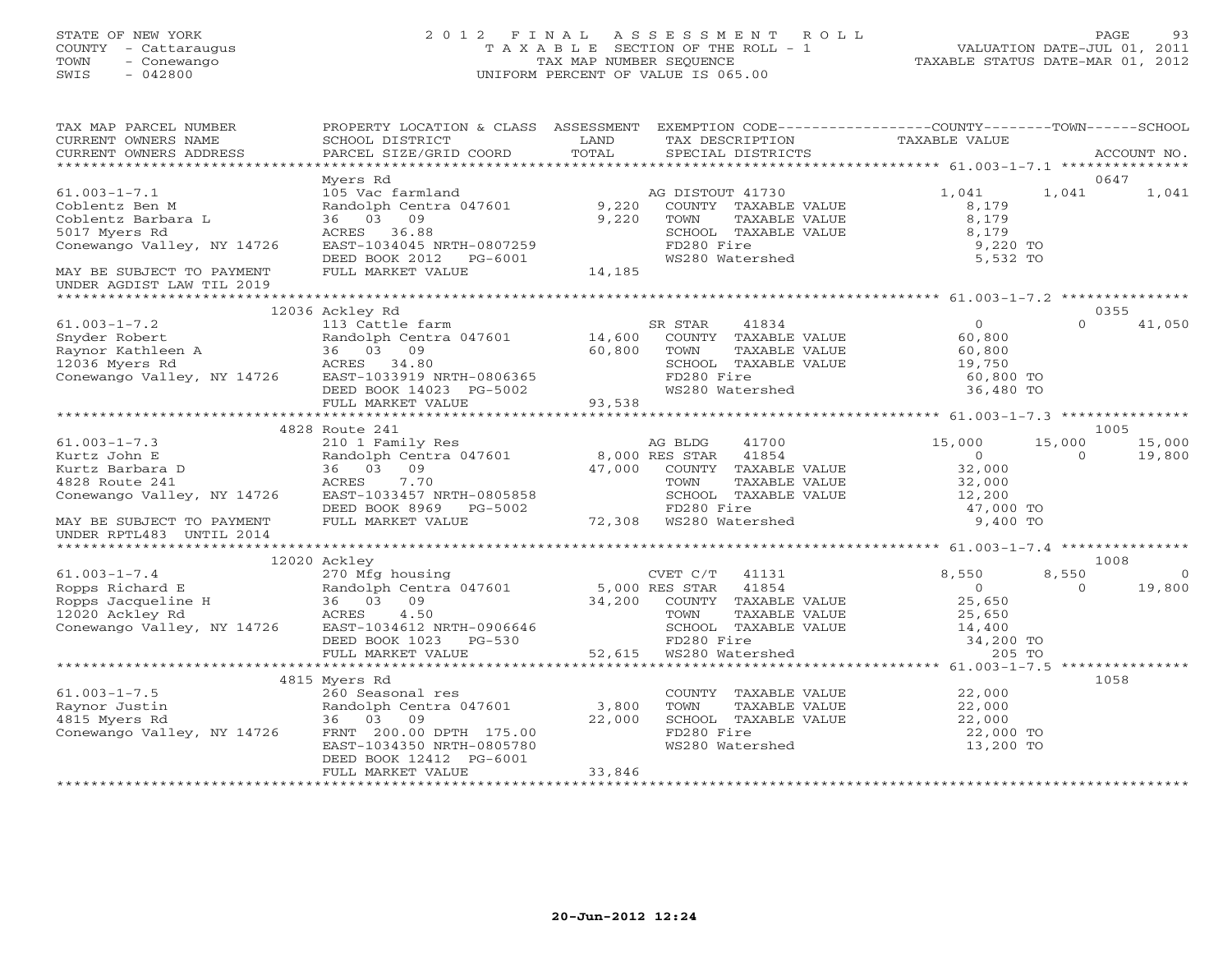## STATE OF NEW YORK 2 0 1 2 F I N A L A S S E S S M E N T R O L L PAGE 94 COUNTY - Cattaraugus T A X A B L E SECTION OF THE ROLL - 1 VALUATION DATE-JUL 01, 2011 TOWN - Conewango TAX MAP NUMBER SEQUENCE TAXABLE STATUS DATE-MAR 01, 2012 SWIS - 042800 UNIFORM PERCENT OF VALUE IS 065.00UNIFORM PERCENT OF VALUE IS 065.00

| TAX MAP PARCEL NUMBER                                                                                                                                                                                                    | PROPERTY LOCATION & CLASS ASSESSMENT EXEMPTION CODE---------------COUNTY-------TOWN------SCHOOL                |                                                                                                                        |                                                 |                      |      |
|--------------------------------------------------------------------------------------------------------------------------------------------------------------------------------------------------------------------------|----------------------------------------------------------------------------------------------------------------|------------------------------------------------------------------------------------------------------------------------|-------------------------------------------------|----------------------|------|
| CURRENT OWNERS NAME<br>CURRENT OWNERS ADDRESS                                                                                                                                                                            | SCHOOL DISTRICT                                                                                                | <b>EXAMPLE SERVICE SERVICE SERVICE SERVICE SERVICE SERVICE SERVICE SERVICE SERVICE SERVICE SERVICE SERVICE SERVICE</b> | TAX DESCRIPTION TAXABLE VALUE SPECIAL DISTRICTS |                      |      |
|                                                                                                                                                                                                                          |                                                                                                                |                                                                                                                        |                                                 |                      |      |
|                                                                                                                                                                                                                          | Deland Rd                                                                                                      |                                                                                                                        |                                                 |                      | 0347 |
| $61.003 - 1 - 8$                                                                                                                                                                                                         | 910 Priv forest                                                                                                |                                                                                                                        | COUNTY TAXABLE VALUE 4,100                      |                      |      |
|                                                                                                                                                                                                                          | Randolph Centra 047601 4,100                                                                                   |                                                                                                                        | TOWN TAXABLE VALUE<br>SCHOOL TAXABLE VALUE      | 4,100                |      |
|                                                                                                                                                                                                                          |                                                                                                                | 4,100                                                                                                                  |                                                 | 4,100                |      |
|                                                                                                                                                                                                                          |                                                                                                                |                                                                                                                        | FD280 Fire                                      | 4,100 TO             |      |
|                                                                                                                                                                                                                          |                                                                                                                |                                                                                                                        | FD280 File<br>WS280 Watershed                   | 2,460 TO             |      |
| Lecceardone Michael L Randolph Centra 047601 4, 1<br>Lecceardone Pamela J 28 03 09 4, 1<br>11948 Pope Rd ACRES 16.25<br>Randolph, NY 14772 EAST-1035408 NRTH-0807016<br>DEED BOOK 7931 PG-9003<br>FULL MARKET VALUE 6, 3 |                                                                                                                |                                                                                                                        |                                                 |                      |      |
|                                                                                                                                                                                                                          | FULL MARKET VALUE                                                                                              | 6,308                                                                                                                  |                                                 |                      |      |
|                                                                                                                                                                                                                          | 11948 Pope Rd                                                                                                  |                                                                                                                        |                                                 |                      | 0449 |
| $61.003 - 1 - 9.1$                                                                                                                                                                                                       | 582 Camping park                                                                                               |                                                                                                                        |                                                 |                      |      |
|                                                                                                                                                                                                                          |                                                                                                                |                                                                                                                        |                                                 |                      |      |
| Lecceardone Michael<br>11948 Pope Rd<br>Randolph, NY 14772                                                                                                                                                               |                                                                                                                |                                                                                                                        |                                                 |                      |      |
|                                                                                                                                                                                                                          |                                                                                                                |                                                                                                                        | FD280 Fire                                      | 113,500 TO           |      |
|                                                                                                                                                                                                                          | 582 Camping park<br>Randolph Centra 047601 64,500<br>28 03 09 113,500<br>ACRES 30.80 RAST-1035359 NRTH-0805386 |                                                                                                                        | WS280 Watershed                                 | 68,100 TO            |      |
|                                                                                                                                                                                                                          | DEED BOOK 1022    PG-143                                                                                       |                                                                                                                        |                                                 |                      |      |
|                                                                                                                                                                                                                          |                                                                                                                |                                                                                                                        |                                                 |                      |      |
|                                                                                                                                                                                                                          |                                                                                                                |                                                                                                                        |                                                 |                      |      |
|                                                                                                                                                                                                                          | 11942 Pope Rd                                                                                                  |                                                                                                                        |                                                 |                      | 0690 |
|                                                                                                                                                                                                                          |                                                                                                                |                                                                                                                        |                                                 |                      |      |
|                                                                                                                                                                                                                          |                                                                                                                |                                                                                                                        |                                                 |                      |      |
|                                                                                                                                                                                                                          |                                                                                                                |                                                                                                                        |                                                 |                      |      |
|                                                                                                                                                                                                                          |                                                                                                                |                                                                                                                        |                                                 |                      |      |
|                                                                                                                                                                                                                          |                                                                                                                |                                                                                                                        |                                                 |                      |      |
|                                                                                                                                                                                                                          |                                                                                                                |                                                                                                                        |                                                 |                      |      |
|                                                                                                                                                                                                                          |                                                                                                                |                                                                                                                        |                                                 |                      |      |
|                                                                                                                                                                                                                          | 11969 Deland Rd                                                                                                |                                                                                                                        |                                                 |                      | 0871 |
|                                                                                                                                                                                                                          |                                                                                                                |                                                                                                                        |                                                 |                      |      |
|                                                                                                                                                                                                                          |                                                                                                                |                                                                                                                        |                                                 |                      |      |
|                                                                                                                                                                                                                          |                                                                                                                |                                                                                                                        |                                                 |                      |      |
|                                                                                                                                                                                                                          |                                                                                                                |                                                                                                                        |                                                 |                      |      |
|                                                                                                                                                                                                                          |                                                                                                                |                                                                                                                        |                                                 |                      |      |
|                                                                                                                                                                                                                          |                                                                                                                |                                                                                                                        |                                                 |                      |      |
|                                                                                                                                                                                                                          |                                                                                                                |                                                                                                                        |                                                 |                      |      |
|                                                                                                                                                                                                                          | 11948 Pope Rd                                                                                                  |                                                                                                                        |                                                 |                      | 0901 |
|                                                                                                                                                                                                                          |                                                                                                                |                                                                                                                        | COUNTY TAXABLE VALUE 45,400                     |                      |      |
|                                                                                                                                                                                                                          |                                                                                                                |                                                                                                                        | TOWN                                            | TAXABLE VALUE 45,400 |      |
| $\begin{array}{lll}\n & 210 & 1 & \text{Family Res} \\  \text{Lecceardone Michael} & \text{Random Famidy Res} & 4,400 \\ 11948 & \text{Pope Rd} & 28 & 03 & 09\n\end{array}$                                             |                                                                                                                |                                                                                                                        | SCHOOL TAXABLE VALUE                            |                      |      |
| Randolph, NY 14772                                                                                                                                                                                                       | 45,400<br>ACRES 1.65                                                                                           |                                                                                                                        | FD280 Fire                                      | 45,400<br>45,400 TO  |      |
|                                                                                                                                                                                                                          | EAST-1035569 NRTH-0805564                                                                                      |                                                                                                                        | WS280 Watershed                                 | 27,240 TO            |      |
|                                                                                                                                                                                                                          | DEED BOOK 1022 PG-146                                                                                          |                                                                                                                        |                                                 |                      |      |
|                                                                                                                                                                                                                          | FULL MARKET VALUE                                                                                              | 69,846                                                                                                                 |                                                 |                      |      |
|                                                                                                                                                                                                                          |                                                                                                                |                                                                                                                        |                                                 |                      |      |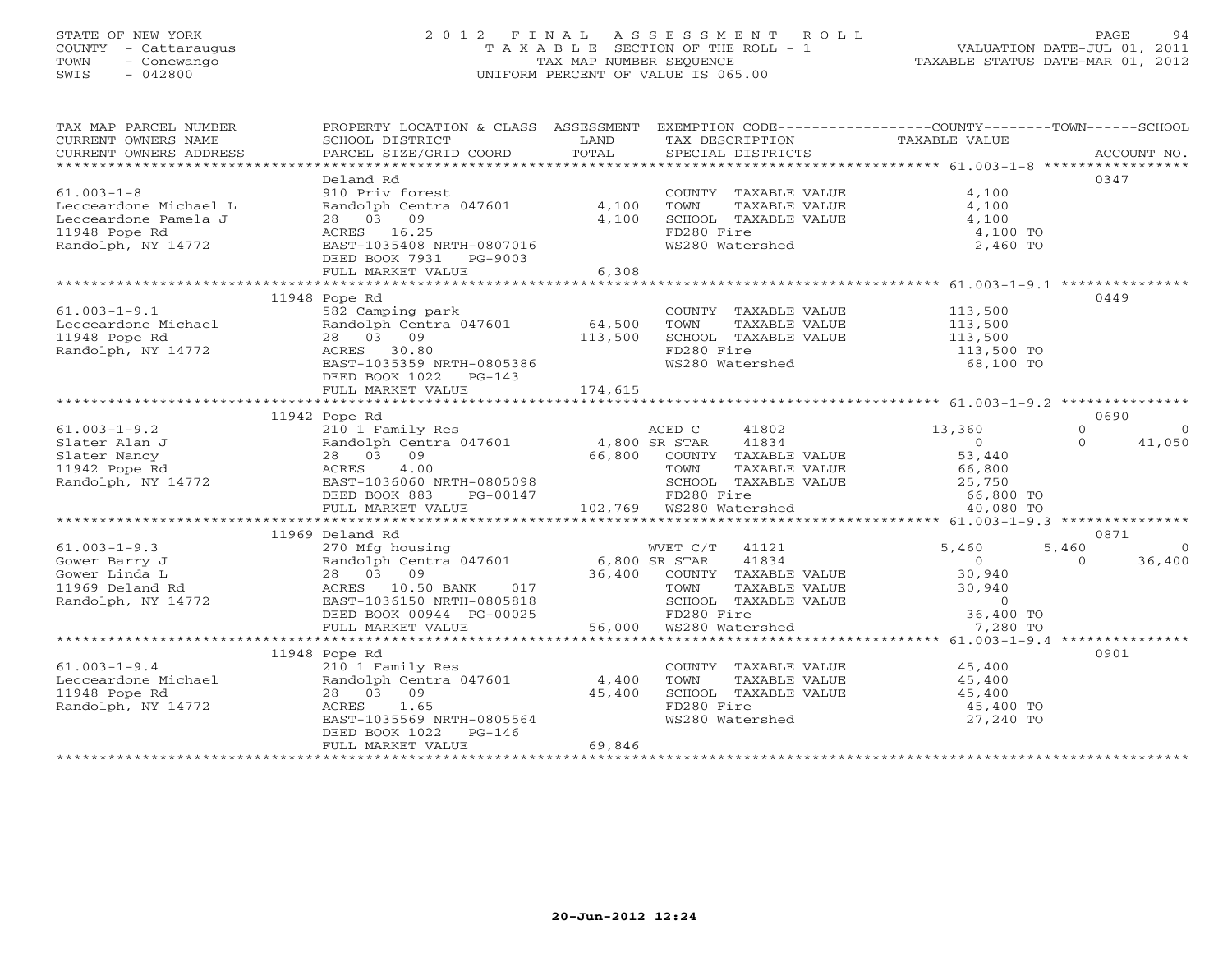## STATE OF NEW YORK 2 0 1 2 F I N A L A S S E S S M E N T R O L L PAGE 95 COUNTY - Cattaraugus T A X A B L E SECTION OF THE ROLL - 1 VALUATION DATE-JUL 01, 2011 TOWN - Conewango TAX MAP NUMBER SEQUENCE TAXABLE STATUS DATE-MAR 01, 2012 SWIS - 042800 UNIFORM PERCENT OF VALUE IS 065.00UNIFORM PERCENT OF VALUE IS 065.00

| TAX MAP PARCEL NUMBER                                                                     | PROPERTY LOCATION & CLASS ASSESSMENT EXEMPTION CODE----------------COUNTY-------TOWN------SCHOOL                                                                                                                                                |          |                                                                           |                                            |                  |                |
|-------------------------------------------------------------------------------------------|-------------------------------------------------------------------------------------------------------------------------------------------------------------------------------------------------------------------------------------------------|----------|---------------------------------------------------------------------------|--------------------------------------------|------------------|----------------|
| CURRENT OWNERS NAME                                                                       | SCHOOL DISTRICT                                                                                                                                                                                                                                 | LAND     | TAX DESCRIPTION TAXABLE VALUE                                             |                                            |                  |                |
|                                                                                           |                                                                                                                                                                                                                                                 |          |                                                                           |                                            |                  |                |
|                                                                                           |                                                                                                                                                                                                                                                 |          |                                                                           |                                            |                  |                |
|                                                                                           | 11973 Deland Rd                                                                                                                                                                                                                                 |          |                                                                           |                                            | 0979             |                |
| $61.003 - 1 - 9.5$                                                                        | 210 1 Family Res<br>Randolph Centra 047601 3,750                                                                                                                                                                                                |          | ES STAR 41854<br>COUNTY TAXABLE VALUE 50,750<br>RES STAR 41854            |                                            | $\Omega$         | 19,800         |
| Gower William J                                                                           |                                                                                                                                                                                                                                                 |          |                                                                           |                                            |                  |                |
| Gower Tammy L                                                                             | 28 03 09                                                                                                                                                                                                                                        | 50,750   | TOWN<br>TAXABLE VALUE                                                     | 50,750                                     |                  |                |
|                                                                                           | 2.25<br>EAST-1035848 NRTH-0806180                                                                                                                                                                                                               |          | FD280 Fire                                                                |                                            |                  |                |
| Gower Tammy L<br>11973 Deland Rd<br>Randolph, NY 14772<br>Randolph, NY 14772<br>BERT-1035 | DEED BOOK 996                                                                                                                                                                                                                                   | $PG-850$ | WS280 Watershed                                                           | 50,750 TO<br>10,150 TO                     |                  |                |
|                                                                                           |                                                                                                                                                                                                                                                 |          |                                                                           |                                            |                  |                |
|                                                                                           |                                                                                                                                                                                                                                                 |          |                                                                           |                                            |                  |                |
|                                                                                           | 11971 Deland Rd                                                                                                                                                                                                                                 |          |                                                                           |                                            | 1032             |                |
| $61.003 - 1 - 9.6$                                                                        |                                                                                                                                                                                                                                                 | RES STAR |                                                                           |                                            | $\Omega$         | 19,800         |
|                                                                                           | 210 1 Family Res<br>Randolph Centra 047601        4,300  COUNTY TAXABLE VALUE         60,300<br>Hubbard Jodie Isaman<br>Deland Rd<br>Deland Rd<br>Randolph, NY 14772<br>RAST-1035871 NRTH-0805935                                               |          |                                                                           |                                            |                  |                |
|                                                                                           | ACRES 1.70 BANK 017 60,300 TOWN                                                                                                                                                                                                                 |          |                                                                           | 60,300                                     |                  |                |
|                                                                                           |                                                                                                                                                                                                                                                 |          | TOWN       TAXABLE  VALUE<br>SCHOOL    TAXABLE  VALUE                     | 40,500                                     |                  |                |
|                                                                                           | DEED BOOK 7303 PG-9001                                                                                                                                                                                                                          |          |                                                                           |                                            |                  |                |
|                                                                                           |                                                                                                                                                                                                                                                 |          |                                                                           |                                            |                  |                |
|                                                                                           |                                                                                                                                                                                                                                                 |          |                                                                           |                                            |                  |                |
|                                                                                           | 11958 Deland Rd                                                                                                                                                                                                                                 |          |                                                                           |                                            | 0474             |                |
| $61.003 - 1 - 10.1$                                                                       | 240 Rural res                                                                                                                                                                                                                                   |          | RES STAR<br>41854                                                         | 0<br>105,800<br>105,800                    |                  | $0 \t 19,800$  |
| Moore Joanne                                                                              | Randolph Centra 047601 $14,400$ COUNTY TAXABLE VALUE                                                                                                                                                                                            |          |                                                                           |                                            |                  |                |
| rioore uoanne<br>11958 Deland Rd                                                          | 28 03 09 105,800<br>ACRES 42.65<br>EAST-1036391 NRTH-0807089                                                                                                                                                                                    |          | TAXABLE VALUE<br>TOWN                                                     |                                            |                  |                |
| Randolph, NY 14772                                                                        |                                                                                                                                                                                                                                                 |          | SCHOOL TAXABLE VALUE<br>FD280 Fire 105,800 TO                             |                                            |                  |                |
|                                                                                           |                                                                                                                                                                                                                                                 |          | FD280 Fire<br>FD280 Fire<br>WS280 Watershed 63,480 TO                     |                                            |                  |                |
|                                                                                           |                                                                                                                                                                                                                                                 |          |                                                                           |                                            |                  |                |
|                                                                                           |                                                                                                                                                                                                                                                 |          |                                                                           |                                            |                  |                |
|                                                                                           |                                                                                                                                                                                                                                                 |          |                                                                           |                                            |                  |                |
|                                                                                           | 11824 Pope Rd<br>Example of the set of the set of the set of the set of the set of the set of the set of the set of the set of the set of the set of the set of the set of the set of the set of the set of the set of the set of the set of th |          |                                                                           | $\overline{0}$                             | 0751<br>$\Omega$ |                |
|                                                                                           |                                                                                                                                                                                                                                                 |          |                                                                           |                                            |                  | 19,800         |
|                                                                                           |                                                                                                                                                                                                                                                 |          |                                                                           | 104,700<br>104,700                         |                  |                |
|                                                                                           |                                                                                                                                                                                                                                                 |          |                                                                           |                                            |                  |                |
| 61.003-1-10.2<br>Chase Scott W<br>Chase Wendy K<br>11824 Pope Rd<br>Randolph, NY 14772    | $4.40$<br>EAST-1036981 NRTH-0806792                                                                                                                                                                                                             |          | CHOOL TAXABLE VALUE<br>FD280 Fire 104,700 TO<br>WS280 Watershed 62,820 TO |                                            |                  |                |
|                                                                                           | DEED BOOK 00940 PG-00588                                                                                                                                                                                                                        |          |                                                                           |                                            |                  |                |
|                                                                                           |                                                                                                                                                                                                                                                 |          |                                                                           |                                            |                  |                |
|                                                                                           |                                                                                                                                                                                                                                                 |          |                                                                           |                                            |                  |                |
|                                                                                           | 11944 Deland Rd                                                                                                                                                                                                                                 |          |                                                                           |                                            | 0884             |                |
| $61.003 - 1 - 10.3$                                                                       | 210 1 Family Res                                                                                                                                                                                                                                |          | WVET C/T<br>41121                                                         | 6,375                                      | 6,375            | $\overline{0}$ |
| Kickbush Alfred Jr                                                                        | Randolph Centra 047601 4,600 SR STAR                                                                                                                                                                                                            |          | 41834                                                                     |                                            | $\Omega$         | 41,050         |
| Kickbush Martha M                                                                         | 28 03 09                                                                                                                                                                                                                                        |          | 42,500 COUNTY TAXABLE VALUE<br>TOWN TAXABLE VALUE                         | $\begin{array}{c} 0 \\ 36,125 \end{array}$ |                  |                |
| 11944 Deland Rd                                                                           |                                                                                                                                                                                                                                                 |          |                                                                           | TAXABLE VALUE 36,125                       |                  |                |
| Randolph, NY 14772                                                                        |                                                                                                                                                                                                                                                 |          | SCHOOL TAXABLE VALUE                                                      |                                            |                  |                |
|                                                                                           |                                                                                                                                                                                                                                                 |          | FD280 Fire                                                                | 1,450<br>42,500 TO                         |                  |                |
|                                                                                           | 12, 300<br>EAST-1036725 NRTH-0806586<br>DEED BOOK 12643 PG-5002<br>FULL MARKET VALUF                                                                                                                                                            |          | 65,385 WS280 Watershed                                                    | 25,500 TO                                  |                  |                |
|                                                                                           |                                                                                                                                                                                                                                                 |          |                                                                           |                                            |                  |                |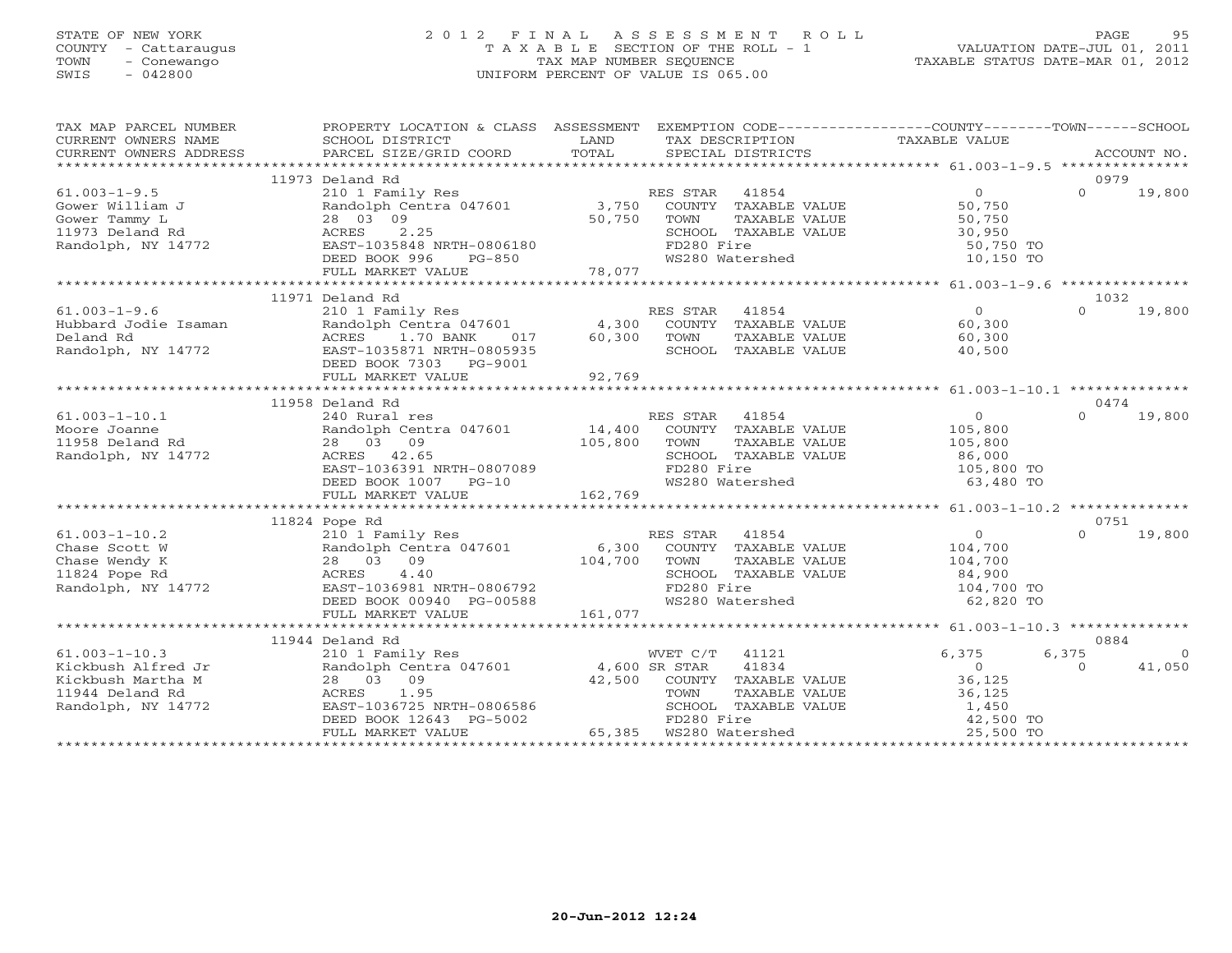## STATE OF NEW YORK 2 0 1 2 F I N A L A S S E S S M E N T R O L L PAGE 96 COUNTY - Cattaraugus T A X A B L E SECTION OF THE ROLL - 1 VALUATION DATE-JUL 01, 2011 TOWN - Conewango TAX MAP NUMBER SEQUENCE TAXABLE STATUS DATE-MAR 01, 2012 SWIS - 042800 UNIFORM PERCENT OF VALUE IS 065.00UNIFORM PERCENT OF VALUE IS 065.00

| TAX MAP PARCEL NUMBER<br>CURRENT OWNERS NAME<br>CURRENT OWNERS ADDRESS                                             | PROPERTY LOCATION & CLASS ASSESSMENT<br>SCHOOL DISTRICT<br>PARCEL SIZE/GRID COORD                                                                                                          | LAND<br>TOTAL              | EXEMPTION CODE-----------------COUNTY-------TOWN------SCHOOL<br>TAX DESCRIPTION<br>SPECIAL DISTRICTS                                                                       | TAXABLE VALUE                                                                               | ACCOUNT NO.                                                      |
|--------------------------------------------------------------------------------------------------------------------|--------------------------------------------------------------------------------------------------------------------------------------------------------------------------------------------|----------------------------|----------------------------------------------------------------------------------------------------------------------------------------------------------------------------|---------------------------------------------------------------------------------------------|------------------------------------------------------------------|
|                                                                                                                    |                                                                                                                                                                                            |                            |                                                                                                                                                                            |                                                                                             |                                                                  |
| $61.003 - 1 - 11$<br>Anderson Sheila A<br>11798 Pope Rd<br>Randolph, NY 14772                                      | 11798 Pope Rd<br>210 1 Family Res<br>Randolph Centra 047601<br>26 03<br>09<br>3.02 BANK<br>ACRES<br>065<br>EAST-1037333 NRTH-0807097<br>DEED BOOK 1027 PG-1017                             | 5,400<br>95,000            | RES STAR 41854<br>COUNTY TAXABLE VALUE<br>TOWN<br>TAXABLE VALUE<br>SCHOOL TAXABLE VALUE<br>FD280 Fire<br>WS280 Watershed                                                   | $\circ$<br>95,000<br>95,000<br>75,200<br>95,000 TO<br>1,800 TO                              | 0445<br>$\Omega$<br>19,800                                       |
|                                                                                                                    | FULL MARKET VALUE                                                                                                                                                                          | 146,154                    |                                                                                                                                                                            |                                                                                             |                                                                  |
|                                                                                                                    | **************************                                                                                                                                                                 |                            |                                                                                                                                                                            |                                                                                             |                                                                  |
| $61.003 - 1 - 13.1$<br>Shaw Harry W<br>Shaw Deborah M<br>11896 Pope Rd<br>Randolph, NY 14772                       | 11896 Pope Rd<br>240 Rural res<br>Randolph Centra 047601<br>28 03<br>09<br>site 2<br>11896<br>ACRES<br>26.70<br>EAST-1037533 NRTH-0804729<br>DEED BOOK 1009<br>PG-858<br>FULL MARKET VALUE |                            | RES STAR<br>41854<br>19,000 SILO T/C/S 42100<br>166,790 BUS C/T/S 47610<br>COUNTY TAXABLE VALUE<br>TOWN<br>TAXABLE VALUE<br>SCHOOL TAXABLE VALUE<br>FD280 Fire<br>2,160 EX | $\mathbf{0}$<br>21,600<br>3,600<br>141,590<br>141,590<br>121,790<br>166,790 TO<br>97,914 TO | 0134<br>$\Omega$<br>19,800<br>21,600<br>21,600<br>3,600<br>3,600 |
|                                                                                                                    |                                                                                                                                                                                            |                            |                                                                                                                                                                            |                                                                                             |                                                                  |
|                                                                                                                    | 11797 Pope Rd                                                                                                                                                                              |                            |                                                                                                                                                                            |                                                                                             | 0855                                                             |
| $61.003 - 1 - 13.2$<br>Barber Troy W<br>Barber Jill R<br>11797 Pope Rd<br>Randolph, NY 14772                       | 210 1 Family Res<br>Randolph Centra 047601<br>28 03 09<br>4.60<br>ACRES<br>EAST-1037636 NRTH-0806777<br>DEED BOOK 14387 PG-4001<br>FULL MARKET VALUE                                       | 6,100<br>52,800<br>81,231  | RES STAR<br>41854<br>COUNTY TAXABLE VALUE<br>TOWN<br>TAXABLE VALUE<br>SCHOOL TAXABLE VALUE<br>FD280 Fire<br>WS280 Watershed                                                | $\Omega$<br>52,800<br>52,800<br>33,000<br>52,800 TO<br>31,680 TO                            | $\Omega$<br>19,800                                               |
|                                                                                                                    |                                                                                                                                                                                            |                            |                                                                                                                                                                            |                                                                                             |                                                                  |
|                                                                                                                    | Pope Rd                                                                                                                                                                                    |                            |                                                                                                                                                                            |                                                                                             | 1027                                                             |
| $61.003 - 1 - 13.3$<br>R&L Adams Land, LLC<br>4244 Elm Creek Rd<br>Randolph, NY 14772<br>MAY BE SUBJECT TO PAYMENT | 105 Vac farmland<br>Randolph Centra 047601<br>ACRES 49.25<br>EAST-1037241 NRTH-0805967<br>DEED BOOK 5308 PG-5003<br>FULL MARKET VALUE                                                      | 21,510<br>21,510<br>33,092 | AG DISTOUT 41730<br>COUNTY TAXABLE VALUE<br>TAXABLE VALUE<br>TOWN<br>SCHOOL TAXABLE VALUE                                                                                  | 3,145<br>18,365<br>18,365<br>18,365                                                         | 3,145<br>3,145                                                   |
| UNDER AGDIST LAW TIL 2019                                                                                          |                                                                                                                                                                                            |                            |                                                                                                                                                                            |                                                                                             |                                                                  |
| $61.003 - 1 - 14.1$<br>Burnside Nancy<br>2577 S Cotton Hill Rd<br>Attica, NY 14011                                 | Pope Rd<br>311 Res vac land<br>Randolph Centra 047601<br>5.15<br>ACRES<br>EAST-1037701 NRTH-0807371<br>DEED BOOK 10246 PG-3001                                                             | 5,500<br>5,500<br>8,462    | COUNTY TAXABLE VALUE<br>TOWN<br>TAXABLE VALUE<br>SCHOOL TAXABLE VALUE                                                                                                      | 5,500<br>5,500<br>5,500                                                                     | 0060                                                             |
|                                                                                                                    | FULL MARKET VALUE                                                                                                                                                                          |                            |                                                                                                                                                                            |                                                                                             |                                                                  |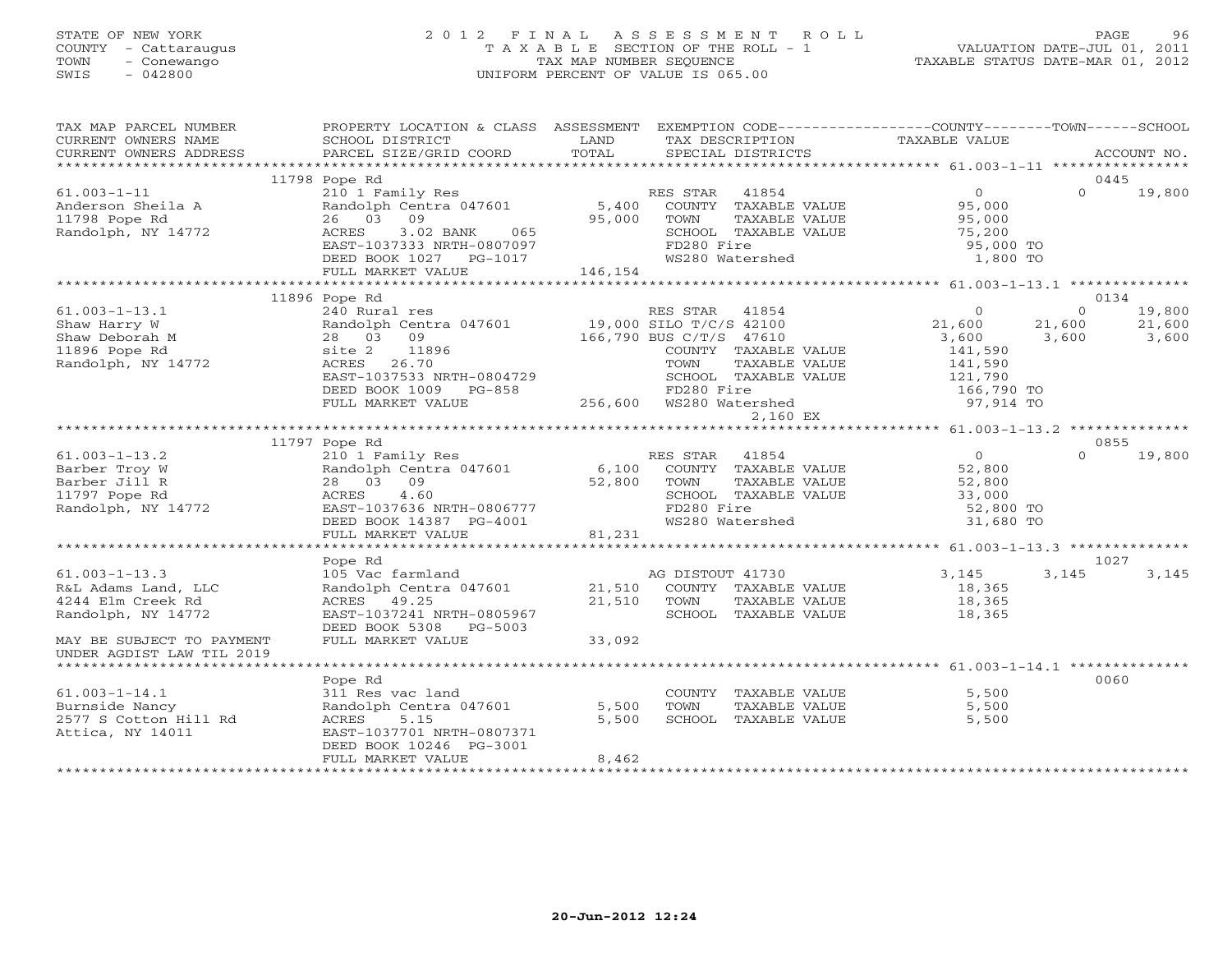## STATE OF NEW YORK 2 0 1 2 F I N A L A S S E S S M E N T R O L L PAGE 97 COUNTY - Cattaraugus T A X A B L E SECTION OF THE ROLL - 1 VALUATION DATE-JUL 01, 2011 TOWN - Conewango TAX MAP NUMBER SEQUENCE TAXABLE STATUS DATE-MAR 01, 2012 SWIS - 042800 UNIFORM PERCENT OF VALUE IS 065.00UNIFORM PERCENT OF VALUE IS 065.00

| TAX MAP PARCEL NUMBER | PROPERTY LOCATION & CLASS ASSESSMENT EXEMPTION CODE---------------COUNTY-------TOWN------SCHOOL |        |                                                      |                            |                    |
|-----------------------|-------------------------------------------------------------------------------------------------|--------|------------------------------------------------------|----------------------------|--------------------|
| CURRENT OWNERS NAME   | SCHOOL DISTRICT                                                                                 | LAND   | TAX DESCRIPTION                                      | TAXABLE VALUE              |                    |
|                       |                                                                                                 |        |                                                      |                            |                    |
|                       |                                                                                                 |        |                                                      |                            | 1038               |
| $61.003 - 1 - 14.2$   | 11739 Pope Rd<br>120 Field crops                                                                |        | COUNTY TAXABLE VALUE 40,000                          |                            |                    |
|                       |                                                                                                 |        |                                                      |                            |                    |
| Raber Eli E           | Randolph Centra 047601 17,350<br>28 03 09                                                       |        | TOWN      TAXABLE VALUE<br>SCHOOL   TAXABLE VALUE    | 40,000<br>40,000<br>40,000 |                    |
| Raber Iva A           |                                                                                                 | 40,000 |                                                      |                            |                    |
|                       |                                                                                                 |        | FD280 Fire                                           | 40,000 TO                  |                    |
|                       |                                                                                                 |        | WS280 Watershed                                      | 24,000 TO                  |                    |
|                       | DEED BOOK 10385 PG-7002                                                                         |        |                                                      |                            |                    |
|                       | FULL MARKET VALUE                                                                               | 61,538 |                                                      |                            |                    |
|                       |                                                                                                 |        |                                                      |                            |                    |
|                       | Pope Rd                                                                                         |        |                                                      |                            | 1044               |
| $61.003 - 1 - 14.3$   | 113 Cattle farm<br>Randolph Centra 047601 10,000                                                |        | COUNTY TAXABLE VALUE<br>TOWN     TAXABLE VALUE       | 10,000<br>10,000           |                    |
| Raber Andy            |                                                                                                 |        |                                                      |                            |                    |
| Raber Emma A          | ACRES 46.00                                                                                     | 10,000 | SCHOOL TAXABLE VALUE 10,000                          |                            |                    |
| 11746 Pope Rd         | EAST-1038593 NRTH-0805219                                                                       |        |                                                      |                            |                    |
| Randolph, $NY$ 14772  | DEED BOOK 10385 PG-7001                                                                         |        |                                                      |                            |                    |
|                       | FULL MARKET VALUE                                                                               | 15,385 |                                                      |                            |                    |
|                       |                                                                                                 |        |                                                      |                            |                    |
|                       | Van Slyke Rd                                                                                    |        |                                                      |                            | 0029               |
| $61.003 - 1 - 16$     | 910 Priv forest                                                                                 |        | COUNTY TAXABLE VALUE<br>TOWN     TAXABLE VALUE       | 10,600<br>10,600           |                    |
| Churchill Alison B    | Randolph Centra 047601 10,600                                                                   |        |                                                      |                            |                    |
| Churchill John        | 19 03 09                                                                                        | 10,600 | SCHOOL TAXABLE VALUE 10,600<br>FD280 Fire 10,600 TO  |                            |                    |
| 3230 Chautauqua Ave   | ACRES 30.30                                                                                     |        |                                                      |                            |                    |
| Ashville, NY 14710    | EAST-1041796 NRTH-0803395<br>DEED BOOK 00961 PG-00855                                           |        | FD282 Fire/cone/e rand $10,600$ TO                   |                            |                    |
|                       |                                                                                                 |        | WS280 Watershed                                      | 6,360 TO                   |                    |
|                       | FULL MARKET VALUE                                                                               | 16,308 |                                                      |                            |                    |
|                       |                                                                                                 |        |                                                      |                            |                    |
|                       | 11577 Pope Rd                                                                                   |        |                                                      |                            | 0369               |
| $61.003 - 1 - 17.1$   | 112 Dairy farm                                                                                  |        | RES STAR 41854                                       | $\overline{0}$             | $\Omega$<br>19,800 |
| Raber Levi N          | Randolph Centra 047601 52,360 SILO T/C/S 42100                                                  |        |                                                      | 2,340<br>2,340             | 2,340              |
| Raber Anna            | 20 03 09                                                                                        |        | 115,000 BUS C/T/S 47610                              | 7,200<br>7,200             | 7,200              |
| 11577 Pope Rd         | ACRES 177.66                                                                                    |        | COUNTY TAXABLE VALUE                                 | 105,460                    |                    |
| Randolph, NY 14772    | EAST-1041958 NRTH-0806071                                                                       |        | TOWN<br>TAXABLE VALUE                                | 105,460                    |                    |
|                       | DEED BOOK 832<br>PG-00645                                                                       |        | SCHOOL TAXABLE VALUE 85,660<br>FD280 Fire 115,000 TO |                            |                    |
|                       | FULL MARKET VALUE 176,923 FD280 Fire                                                            |        |                                                      |                            |                    |
|                       |                                                                                                 |        | WS280 Watershed                                      | 64,680 TO                  |                    |
|                       |                                                                                                 |        | 4,320 EX                                             |                            |                    |
|                       |                                                                                                 |        |                                                      |                            |                    |
|                       | 4727 Van Slyke Rd                                                                               |        |                                                      |                            | 0054               |
| $61.003 - 1 - 18$     | 270 Mfg housing<br>Randolph Centra 047601 4,100                                                 |        | COUNTY TAXABLE VALUE 16,900                          |                            |                    |
| Braun Lawrence        |                                                                                                 |        | TOWN<br>TAXABLE VALUE                                | 16,900                     |                    |
| Sinnott Daniel M      | 20 03 09                                                                                        | 16,900 | SCHOOL TAXABLE VALUE                                 | 16,900                     |                    |
| 26 Creekwood Dr       | FRNT 208.70 DPTH 183.00                                                                         |        | FD280 Fire                                           | 16,900 TO                  |                    |
| Lancaster, NY 14968   | EAST-1043028 NRTH-0803774                                                                       |        | FD282 Fire/cone/e rand                               | 16,900 TO                  |                    |
|                       | DEED BOOK 1892    PG-3003                                                                       |        | WS280 Watershed                                      | 10,140 TO                  |                    |
|                       | FULL MARKET VALUE                                                                               | 26,000 |                                                      |                            |                    |
|                       |                                                                                                 |        |                                                      |                            |                    |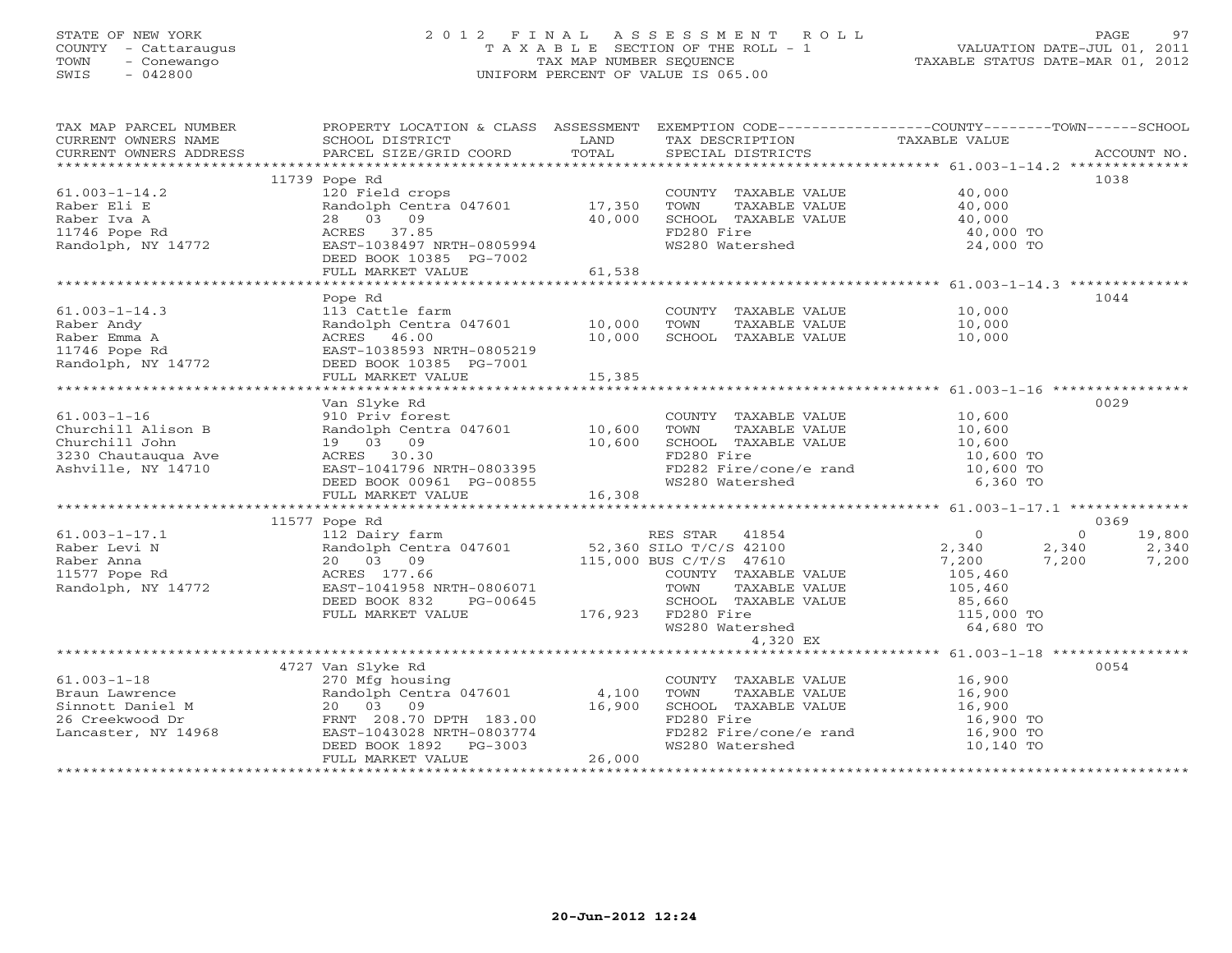## STATE OF NEW YORK 2 0 1 2 F I N A L A S S E S S M E N T R O L L PAGE 98 COUNTY - Cattaraugus T A X A B L E SECTION OF THE ROLL - 1 VALUATION DATE-JUL 01, 2011 TOWN - Conewango TAX MAP NUMBER SEQUENCE TAXABLE STATUS DATE-MAR 01, 2012 SWIS - 042800 UNIFORM PERCENT OF VALUE IS 065.00UNIFORM PERCENT OF VALUE IS 065.00

| TAX MAP PARCEL NUMBER                                                                                                                                                                                                                                          |                                                                                                                                   |      | PROPERTY LOCATION & CLASS ASSESSMENT EXEMPTION CODE----------------COUNTY-------TOWN------SCHOOL                     |                                            |                  |
|----------------------------------------------------------------------------------------------------------------------------------------------------------------------------------------------------------------------------------------------------------------|-----------------------------------------------------------------------------------------------------------------------------------|------|----------------------------------------------------------------------------------------------------------------------|--------------------------------------------|------------------|
| CURRENT OWNERS NAME                                                                                                                                                                                                                                            | SCHOOL DISTRICT                                                                                                                   | LAND | TAX DESCRIPTION                                                                                                      | TAXABLE VALUE                              |                  |
|                                                                                                                                                                                                                                                                |                                                                                                                                   |      |                                                                                                                      |                                            |                  |
|                                                                                                                                                                                                                                                                |                                                                                                                                   |      |                                                                                                                      |                                            |                  |
|                                                                                                                                                                                                                                                                | Van Slyke Rd                                                                                                                      |      |                                                                                                                      |                                            | 0294             |
|                                                                                                                                                                                                                                                                | Vali Siyke ku<br>314 Rural vac<10<br>Randolph Centra 047601 4,800 TOWN TAXABLE VALUE<br>19 03 09 4,800 SCHOOL TAXABLE VALUE       |      | COUNTY TAXABLE VALUE 4,800                                                                                           |                                            |                  |
|                                                                                                                                                                                                                                                                |                                                                                                                                   |      |                                                                                                                      | 4,800                                      |                  |
|                                                                                                                                                                                                                                                                |                                                                                                                                   |      |                                                                                                                      | 4,800                                      |                  |
|                                                                                                                                                                                                                                                                |                                                                                                                                   |      | FD280 Fire                                                                                                           | 4,800 TO                                   |                  |
|                                                                                                                                                                                                                                                                |                                                                                                                                   |      |                                                                                                                      |                                            |                  |
|                                                                                                                                                                                                                                                                |                                                                                                                                   |      | WS280 Watershed                                                                                                      | 2,880 TO                                   |                  |
| 61.003-1-19<br>Braun Lawrence M<br>Kausner Kevin W<br>26 Creekwood Dr<br>Lancaster, NY 14086<br>EAST-1043029 NRTH-0803565<br>DEED BOOK 15442 PG-6002<br>7,385<br>THIT, MARKET VALUE<br>2011                                                                    |                                                                                                                                   |      |                                                                                                                      |                                            |                  |
|                                                                                                                                                                                                                                                                |                                                                                                                                   |      |                                                                                                                      |                                            |                  |
| And the state of the state of the state of the state of the state of the state of the state of the state of the state of the state of the state of the state of the state of the state of the state of the state of the state                                  |                                                                                                                                   |      |                                                                                                                      |                                            | 0169             |
|                                                                                                                                                                                                                                                                |                                                                                                                                   |      | COUNTY TAXABLE VALUE 27,300                                                                                          |                                            |                  |
|                                                                                                                                                                                                                                                                |                                                                                                                                   |      | TAXABLE VALUE 27,300<br>TOWN                                                                                         |                                            |                  |
|                                                                                                                                                                                                                                                                |                                                                                                                                   |      |                                                                                                                      |                                            |                  |
|                                                                                                                                                                                                                                                                |                                                                                                                                   |      |                                                                                                                      |                                            |                  |
|                                                                                                                                                                                                                                                                |                                                                                                                                   |      |                                                                                                                      |                                            |                  |
|                                                                                                                                                                                                                                                                |                                                                                                                                   |      | SCHOOL TAXABLE VALUE 27,300<br>FD280 Fire 27,300 TO<br>FD282 Fire/cone/e rand 27,300 TO<br>WS280 Watershed 16,380 TO |                                            |                  |
|                                                                                                                                                                                                                                                                | 18/19 03 09<br>ACRES 75.50<br>EAST-1042638 NRTH-0800592<br>DEED BOOK 1021 PG-936<br>FULL MARKET VALUE 42,000                      |      |                                                                                                                      |                                            |                  |
|                                                                                                                                                                                                                                                                |                                                                                                                                   |      |                                                                                                                      |                                            |                  |
|                                                                                                                                                                                                                                                                | Van Slyke Rd                                                                                                                      |      |                                                                                                                      |                                            | 0675             |
|                                                                                                                                                                                                                                                                |                                                                                                                                   |      | COUNTY TAXABLE VALUE<br>TOWN       TAXABLE  VALUE                                                                    | 6,215                                      |                  |
|                                                                                                                                                                                                                                                                |                                                                                                                                   |      | TOWN TAXABLE VALUE<br>SCHOOL TAXABLE VALUE                                                                           | 6,215                                      |                  |
|                                                                                                                                                                                                                                                                |                                                                                                                                   |      |                                                                                                                      | 6,215                                      |                  |
|                                                                                                                                                                                                                                                                |                                                                                                                                   |      |                                                                                                                      |                                            |                  |
|                                                                                                                                                                                                                                                                |                                                                                                                                   |      |                                                                                                                      |                                            |                  |
|                                                                                                                                                                                                                                                                |                                                                                                                                   |      | FD280 Fire<br>FD282 Fire/cone/e rand 6,215 TO<br>WS280 Watershed 3,729 TO                                            |                                            |                  |
| 61.003-1-20.2<br>Ellington Gerry C<br>Ellington Donna J<br>19 03 09 6,215 TOWN<br>19 03 09 6,215 SCHOO:<br>19 03 09 6,215 SCHOO:<br>19 03 09 6,215 SCHOO:<br>2000:<br>19 03 09 6,215 SCHOO:<br>2000:<br>2000:<br>2000:<br>2000:<br>2000:<br>2000:<br>2000:<br> |                                                                                                                                   |      |                                                                                                                      |                                            |                  |
|                                                                                                                                                                                                                                                                |                                                                                                                                   |      |                                                                                                                      |                                            |                  |
|                                                                                                                                                                                                                                                                | van siyke Rd<br>314 Rural vac<10                                                                                                  |      |                                                                                                                      |                                            | 0693             |
| $61.003 - 1 - 20.3$                                                                                                                                                                                                                                            |                                                                                                                                   |      | COUNTY TAXABLE VALUE 5,500                                                                                           |                                            |                  |
|                                                                                                                                                                                                                                                                |                                                                                                                                   |      | TAXABLE VALUE 5,500<br>TAXABLE VALUE 5,500<br>TAXABLE VALUE 5,500<br>TOWN                                            |                                            |                  |
|                                                                                                                                                                                                                                                                |                                                                                                                                   |      |                                                                                                                      |                                            |                  |
|                                                                                                                                                                                                                                                                |                                                                                                                                   |      |                                                                                                                      |                                            |                  |
|                                                                                                                                                                                                                                                                |                                                                                                                                   |      |                                                                                                                      |                                            |                  |
| 61.003-1-20.3<br>Grover Richard A Randolph Centra 047601 5,500<br>6017 Tennyson Dr 18/19 03 09 5,500<br>Knoxville, TN 37909 ACRES 5.88<br>EAST-1042657 NRTH-0802597<br>DEED BOOK 1021 PG-936<br>FULL MARKET VALUE 8,462                                        |                                                                                                                                   |      | SCHOOL TAXABLE VALUE 5,500<br>FD280 Fire 5,500 TO<br>FD282 Fire/cone/e rand 5,500 TO<br>WS280 Watershed 3,300 TO     |                                            |                  |
|                                                                                                                                                                                                                                                                |                                                                                                                                   |      |                                                                                                                      |                                            |                  |
|                                                                                                                                                                                                                                                                |                                                                                                                                   |      |                                                                                                                      |                                            |                  |
|                                                                                                                                                                                                                                                                | 4653 Van Slyke Rd                                                                                                                 |      |                                                                                                                      |                                            | 0696<br>$\Omega$ |
|                                                                                                                                                                                                                                                                |                                                                                                                                   |      |                                                                                                                      | $\begin{array}{c} 0 \\ 53,000 \end{array}$ | 19,800           |
|                                                                                                                                                                                                                                                                |                                                                                                                                   |      | TAXABLE VALUE 53,000                                                                                                 |                                            |                  |
|                                                                                                                                                                                                                                                                |                                                                                                                                   |      |                                                                                                                      |                                            |                  |
| Randolph, NY 14772                                                                                                                                                                                                                                             | Lot 18                                                                                                                            |      | SCHOOL TAXABLE VALUE 33,200<br>FD280 Fire 53,000                                                                     |                                            |                  |
|                                                                                                                                                                                                                                                                |                                                                                                                                   |      | FD280 Fire<br>FD282 Fire/cone/e rand 53,000 TO<br>WS280 Watershed 31,800 TO                                          |                                            |                  |
|                                                                                                                                                                                                                                                                |                                                                                                                                   |      |                                                                                                                      |                                            |                  |
|                                                                                                                                                                                                                                                                | 22,000<br>ACRES 3.95<br>EAST-1042653 NRTH-0802395<br>DEED BOOK 9924 PG-3001<br>DEED BOOK 9924 PG-3001<br>FULL MARKET VALUE 81,538 |      |                                                                                                                      |                                            |                  |
|                                                                                                                                                                                                                                                                |                                                                                                                                   |      |                                                                                                                      |                                            |                  |
|                                                                                                                                                                                                                                                                |                                                                                                                                   |      |                                                                                                                      |                                            |                  |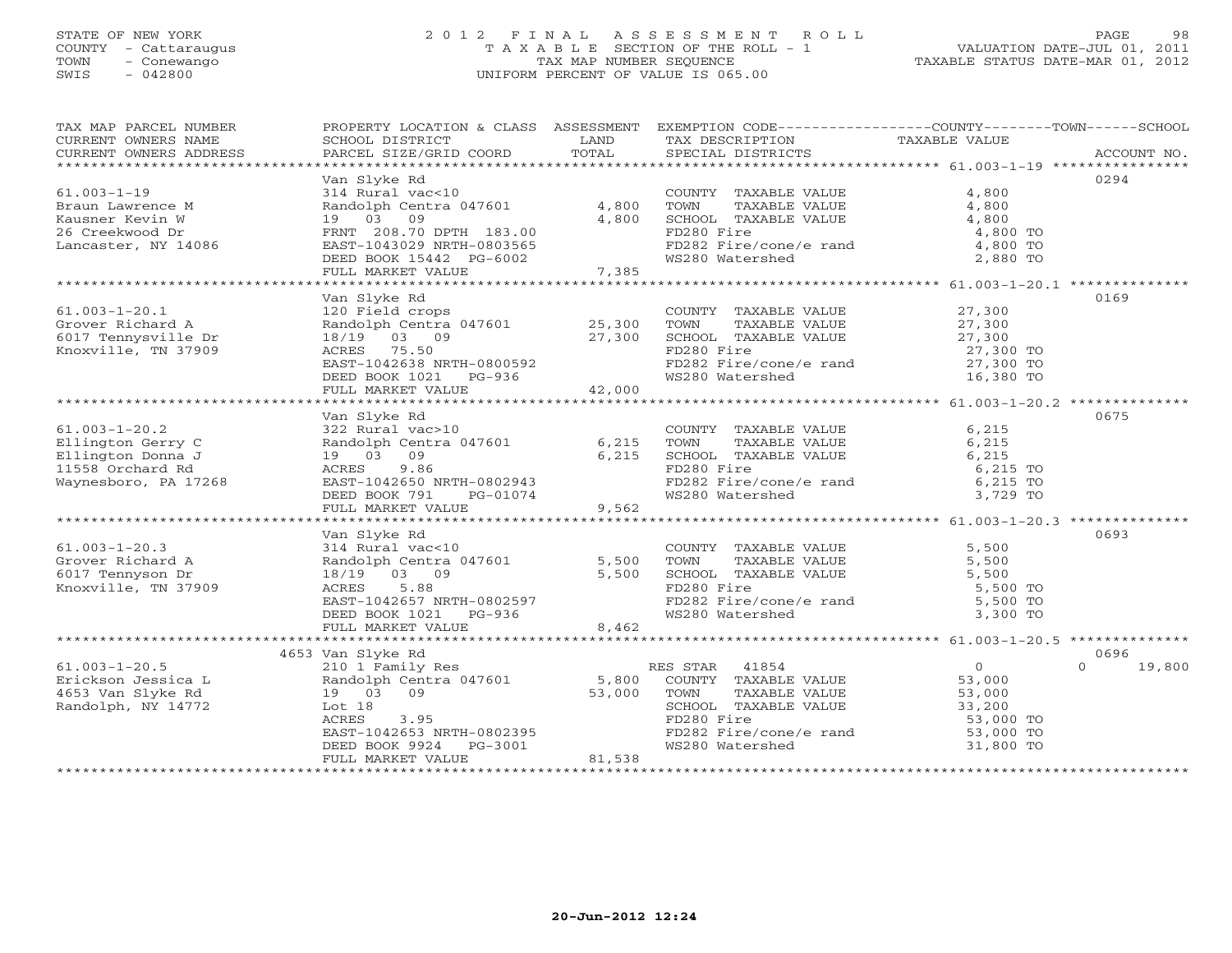#### STATE OF NEW YORK 2 0 1 2 F I N A L A S S E S S M E N T R O L L PAGE 99 COUNTY - Cattaraugus T A X A B L E SECTION OF THE ROLL - 1 VALUATION DATE-JUL 01, 2011 TOWN - Conewango TAX MAP NUMBER SEQUENCE TAXABLE STATUS DATE-MAR 01, 2012 SWIS - 042800 UNIFORM PERCENT OF VALUE IS 065.00UNIFORM PERCENT OF VALUE IS 065.00

| TAX MAP PARCEL NUMBER<br>CURRENT OWNERS NAME<br>CURRENT OWNERS ADDRESS                                                                                                                                                                                                                                                                                                                                                                                                                                   | PROPERTY LOCATION & CLASS ASSESSMENT EXEMPTION CODE----------------COUNTY-------TOWN------SCHOOL<br>SCHOOL DISTRICT<br>PARCEL SIZE/GRID COORD TOTAL | <b>LAND</b> | TAX DESCRIPTION TAXABLE VALUE SPECIAL DISTRICTS                                                          | ACCOUNT NO.      |
|----------------------------------------------------------------------------------------------------------------------------------------------------------------------------------------------------------------------------------------------------------------------------------------------------------------------------------------------------------------------------------------------------------------------------------------------------------------------------------------------------------|-----------------------------------------------------------------------------------------------------------------------------------------------------|-------------|----------------------------------------------------------------------------------------------------------|------------------|
|                                                                                                                                                                                                                                                                                                                                                                                                                                                                                                          |                                                                                                                                                     |             |                                                                                                          |                  |
| $\begin{tabular}{lcccccc} \texttt{\textbf{7}} & \texttt{\textbf{7}} & \texttt{\textbf{8}} & \texttt{\textbf{8}} & \texttt{\textbf{9}} & \texttt{\textbf{8}} & \texttt{\textbf{9}} & \texttt{\textbf{9}} & \texttt{\textbf{9}} & \texttt{\textbf{9}} & \texttt{\textbf{9}} & \texttt{\textbf{9}} & \texttt{\textbf{9}} & \texttt{\textbf{9}} & \texttt{\textbf{9}} & \texttt{\textbf{9}} & \texttt{\textbf{9}} & \texttt{\textbf{9}} & \texttt{\textbf{9}} & \texttt{\textbf{9}} & \texttt{\textbf{9}} &$ |                                                                                                                                                     |             |                                                                                                          |                  |
|                                                                                                                                                                                                                                                                                                                                                                                                                                                                                                          |                                                                                                                                                     |             |                                                                                                          |                  |
|                                                                                                                                                                                                                                                                                                                                                                                                                                                                                                          |                                                                                                                                                     |             |                                                                                                          |                  |
|                                                                                                                                                                                                                                                                                                                                                                                                                                                                                                          |                                                                                                                                                     |             |                                                                                                          |                  |
|                                                                                                                                                                                                                                                                                                                                                                                                                                                                                                          |                                                                                                                                                     |             |                                                                                                          |                  |
|                                                                                                                                                                                                                                                                                                                                                                                                                                                                                                          |                                                                                                                                                     |             |                                                                                                          |                  |
|                                                                                                                                                                                                                                                                                                                                                                                                                                                                                                          |                                                                                                                                                     |             |                                                                                                          |                  |
|                                                                                                                                                                                                                                                                                                                                                                                                                                                                                                          |                                                                                                                                                     |             |                                                                                                          |                  |
|                                                                                                                                                                                                                                                                                                                                                                                                                                                                                                          |                                                                                                                                                     |             |                                                                                                          |                  |
|                                                                                                                                                                                                                                                                                                                                                                                                                                                                                                          | Nys Rte 241                                                                                                                                         |             |                                                                                                          | 0952             |
|                                                                                                                                                                                                                                                                                                                                                                                                                                                                                                          |                                                                                                                                                     |             |                                                                                                          |                  |
|                                                                                                                                                                                                                                                                                                                                                                                                                                                                                                          |                                                                                                                                                     |             | COUNTY TAXABLE VALUE 6,200<br>TOWN TAXABLE VALUE 6,200<br>SCHOOL TAXABLE VALUE 6,200<br>FD280 Fire 6,200 |                  |
|                                                                                                                                                                                                                                                                                                                                                                                                                                                                                                          |                                                                                                                                                     |             |                                                                                                          |                  |
|                                                                                                                                                                                                                                                                                                                                                                                                                                                                                                          |                                                                                                                                                     |             |                                                                                                          |                  |
|                                                                                                                                                                                                                                                                                                                                                                                                                                                                                                          |                                                                                                                                                     |             |                                                                                                          |                  |
|                                                                                                                                                                                                                                                                                                                                                                                                                                                                                                          |                                                                                                                                                     |             | FD280 Fire<br>FD282 Fire/cone/e rand 6,200 TO<br>WS280 Watershed 3,720 TO                                |                  |
|                                                                                                                                                                                                                                                                                                                                                                                                                                                                                                          | DEED BOOK 00972 PG-00075                                                                                                                            |             |                                                                                                          |                  |
|                                                                                                                                                                                                                                                                                                                                                                                                                                                                                                          | FULL MARKET VALUE                                                                                                                                   | 9,538       |                                                                                                          |                  |
|                                                                                                                                                                                                                                                                                                                                                                                                                                                                                                          |                                                                                                                                                     |             |                                                                                                          |                  |
|                                                                                                                                                                                                                                                                                                                                                                                                                                                                                                          | 4451 Nys Rte 241                                                                                                                                    |             |                                                                                                          | 0218             |
|                                                                                                                                                                                                                                                                                                                                                                                                                                                                                                          |                                                                                                                                                     |             |                                                                                                          |                  |
|                                                                                                                                                                                                                                                                                                                                                                                                                                                                                                          |                                                                                                                                                     |             |                                                                                                          |                  |
|                                                                                                                                                                                                                                                                                                                                                                                                                                                                                                          |                                                                                                                                                     |             |                                                                                                          |                  |
|                                                                                                                                                                                                                                                                                                                                                                                                                                                                                                          |                                                                                                                                                     |             |                                                                                                          |                  |
|                                                                                                                                                                                                                                                                                                                                                                                                                                                                                                          |                                                                                                                                                     |             |                                                                                                          |                  |
|                                                                                                                                                                                                                                                                                                                                                                                                                                                                                                          |                                                                                                                                                     |             |                                                                                                          |                  |
|                                                                                                                                                                                                                                                                                                                                                                                                                                                                                                          |                                                                                                                                                     |             |                                                                                                          |                  |
|                                                                                                                                                                                                                                                                                                                                                                                                                                                                                                          |                                                                                                                                                     |             |                                                                                                          |                  |
| 61.003-1-22.2<br>Hettenbaugh Kenneth J<br>Hettenbaugh Jennifer L<br>30 1 Family Res<br>Hettenbaugh Jennifer L<br>38,000<br>4388 Box 378<br>Randolph, NY 14772<br>EAST-1041524 NRTH-0799529<br>EED BOOK 879<br>DEED BOOK 879<br>PG-00572<br>2.75<br>2.75                                                                                                                                                                                                                                                  | 4388 Nys Rte 241                                                                                                                                    |             |                                                                                                          | 0859<br>$\Omega$ |
|                                                                                                                                                                                                                                                                                                                                                                                                                                                                                                          |                                                                                                                                                     |             |                                                                                                          | 19,800           |
|                                                                                                                                                                                                                                                                                                                                                                                                                                                                                                          |                                                                                                                                                     |             |                                                                                                          |                  |
|                                                                                                                                                                                                                                                                                                                                                                                                                                                                                                          |                                                                                                                                                     |             |                                                                                                          |                  |
|                                                                                                                                                                                                                                                                                                                                                                                                                                                                                                          |                                                                                                                                                     |             |                                                                                                          |                  |
|                                                                                                                                                                                                                                                                                                                                                                                                                                                                                                          |                                                                                                                                                     |             |                                                                                                          |                  |
|                                                                                                                                                                                                                                                                                                                                                                                                                                                                                                          |                                                                                                                                                     |             |                                                                                                          |                  |
|                                                                                                                                                                                                                                                                                                                                                                                                                                                                                                          |                                                                                                                                                     |             |                                                                                                          |                  |
|                                                                                                                                                                                                                                                                                                                                                                                                                                                                                                          | 4432 Nys Rte 241                                                                                                                                    |             |                                                                                                          | 0881             |
|                                                                                                                                                                                                                                                                                                                                                                                                                                                                                                          |                                                                                                                                                     |             | COUNTY TAXABLE VALUE 45,000                                                                              |                  |
|                                                                                                                                                                                                                                                                                                                                                                                                                                                                                                          |                                                                                                                                                     |             |                                                                                                          |                  |
|                                                                                                                                                                                                                                                                                                                                                                                                                                                                                                          |                                                                                                                                                     |             | TOWN TAXABLE VALUE 45,000<br>SCHOOL TAXABLE VALUE 45,000<br>FD280 Fire 45,000 TO                         |                  |
|                                                                                                                                                                                                                                                                                                                                                                                                                                                                                                          |                                                                                                                                                     |             |                                                                                                          |                  |
|                                                                                                                                                                                                                                                                                                                                                                                                                                                                                                          |                                                                                                                                                     |             |                                                                                                          |                  |
| 61.003-1-22.3<br>$\begin{array}{r} \text{4432 W3 NUC 2-L} \\ \text{Hettenbaugh Kenneth J} \\ \text{Hettenbaugh Wayne B} \\ \text{4388 NYS Route 241} \\ \text{Random, NY 14772} \\ \text{Random, NY 14772} \\ \text{BMO1ph} \\ \text{MY 14772} \\ \text{MY 14772} \\ \text{MY 14772} \\ \text{MY 14772} \\ \text{MY 14772} \\ \text{MY 14772} \\ \text{MY 14772} \\ \text{MY 14772} \\ \$                                                                                                                |                                                                                                                                                     |             | FD282 Fire/cone/e rand the 45,000 TO<br>WS280 Watershed 45,000 TO                                        |                  |
|                                                                                                                                                                                                                                                                                                                                                                                                                                                                                                          | FULL MARKET VALUE                                                                                                                                   | 69,231      |                                                                                                          |                  |
|                                                                                                                                                                                                                                                                                                                                                                                                                                                                                                          |                                                                                                                                                     |             |                                                                                                          |                  |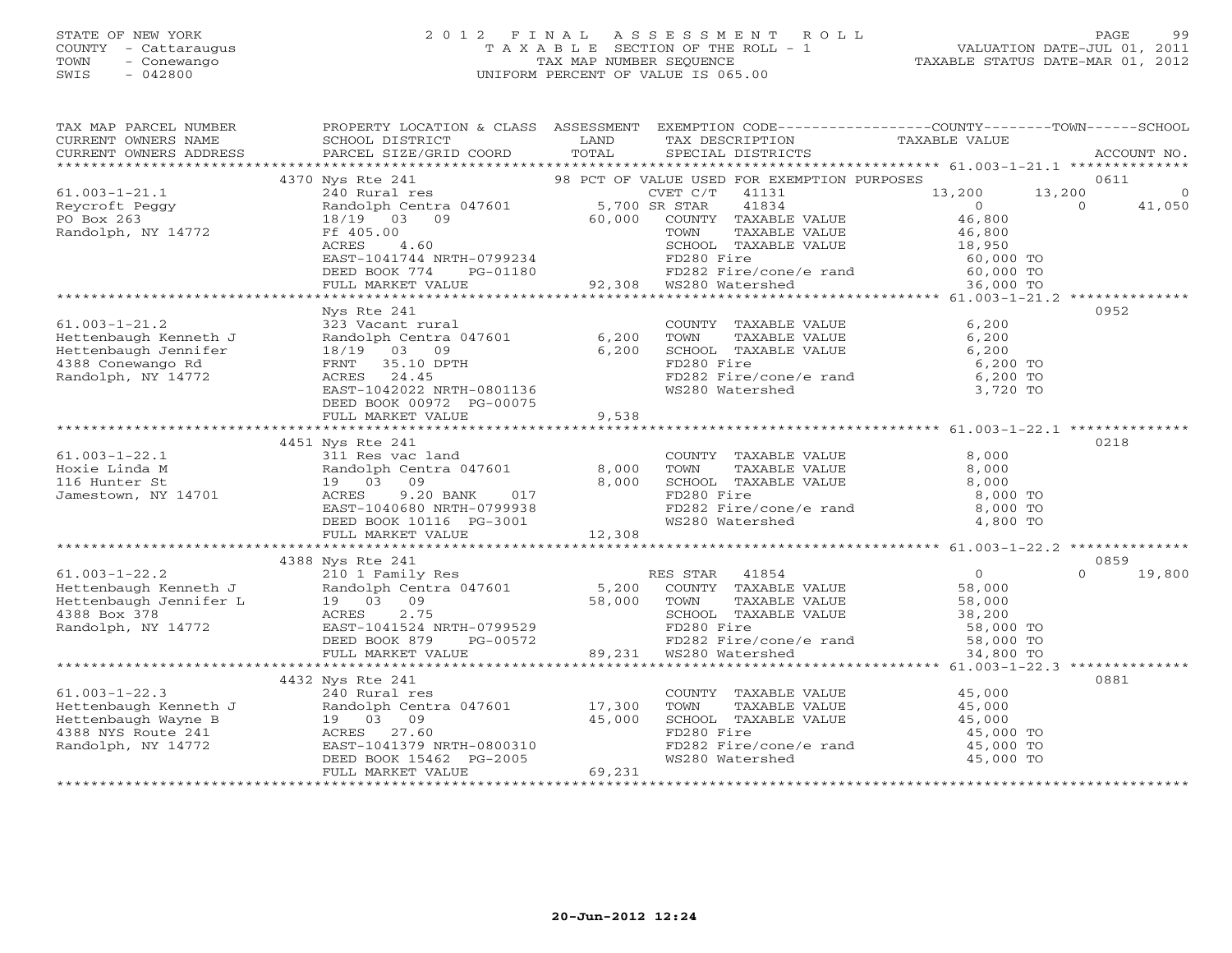## STATE OF NEW YORK 2 0 1 2 F I N A L A S S E S S M E N T R O L L PAGE 100 COUNTY - Cattaraugus T A X A B L E SECTION OF THE ROLL - 1 VALUATION DATE-JUL 01, 2011 TOWN - Conewango TAX MAP NUMBER SEQUENCE TAXABLE STATUS DATE-MAR 01, 2012 SWIS - 042800 UNIFORM PERCENT OF VALUE IS 065.00UNIFORM PERCENT OF VALUE IS 065.00

| TAX MAP PARCEL NUMBER<br>CURRENT OWNERS NAME                                                                                                                     | PROPERTY LOCATION & CLASS ASSESSMENT EXEMPTION CODE----------------COUNTY-------TOWN------SCHOOL<br>SCHOOL DISTRICT | LAND<br>TOTAL       | TAX DESCRIPTION                                                                  | TAXABLE VALUE                              |                    |
|------------------------------------------------------------------------------------------------------------------------------------------------------------------|---------------------------------------------------------------------------------------------------------------------|---------------------|----------------------------------------------------------------------------------|--------------------------------------------|--------------------|
| CURRENT OWNERS ADDRESS                                                                                                                                           | PARCEL SIZE/GRID COORD                                                                                              |                     | SPECIAL DISTRICTS                                                                |                                            | ACCOUNT NO.        |
|                                                                                                                                                                  | $Nys$ Rte $241$ (Off)                                                                                               |                     |                                                                                  |                                            | 0902               |
| $61.003 - 1 - 22.4$                                                                                                                                              | 910 Priv forest                                                                                                     |                     | COUNTY TAXABLE VALUE                                                             | 9,200                                      |                    |
| Adams Lumber Co Inc                                                                                                                                              |                                                                                                                     |                     |                                                                                  | 9,200                                      |                    |
| 6052 Adams St                                                                                                                                                    | Randolph Centra 047601 9,200<br>19 03 09 9,200<br>ACRES 49.10                                                       |                     | TOWN       TAXABLE  VALUE<br>SCHOOL    TAXABLE  VALUE                            | 9,200                                      |                    |
| Cattaraugus, NY 14719                                                                                                                                            |                                                                                                                     |                     | FD280 Fire                                                                       | 9,200 TO                                   |                    |
|                                                                                                                                                                  |                                                                                                                     |                     | FD282 Fire/cone/e rand                                                           | 9,200 TO                                   |                    |
|                                                                                                                                                                  | EAST-1041304 NRTH-0802198<br>DEED BOOK 00930 PG-00321                                                               |                     | WS280 Watershed                                                                  | 5,520 TO                                   |                    |
|                                                                                                                                                                  | FULL MARKET VALUE                                                                                                   | 14,154              |                                                                                  |                                            |                    |
|                                                                                                                                                                  |                                                                                                                     |                     |                                                                                  |                                            |                    |
|                                                                                                                                                                  | 4496 Nys Rte 241                                                                                                    |                     |                                                                                  |                                            | 0949               |
| $61.003 - 1 - 22.5$                                                                                                                                              | 240 Rural res                                                                                                       |                     | RES STAR 41854<br>ES STAR $41854$<br>COUNTY TAXABLE VALUE $75,000$<br>$75,000$   |                                            | $0 \t 19,800$      |
|                                                                                                                                                                  |                                                                                                                     |                     |                                                                                  |                                            |                    |
|                                                                                                                                                                  |                                                                                                                     |                     |                                                                                  |                                            |                    |
|                                                                                                                                                                  |                                                                                                                     |                     | SCHOOL TAXABLE VALUE                                                             | 55,200                                     |                    |
| Hettenbaugh Wayne<br>Hettenbaugh Donna (1986)<br>13,500<br>19 03 09 75,000<br>1496 Rte 241 Ff 990.00<br>Randolph, NY 14772 ACRES 29.35                           |                                                                                                                     |                     | FD280 Fire                                                                       | 75,000 TO                                  |                    |
|                                                                                                                                                                  | EAST-1040700 NRTH-0801636                                                                                           |                     |                                                                                  |                                            |                    |
|                                                                                                                                                                  | DEED BOOK 1000 PG-1044                                                                                              |                     | FD282 Fire/cone/e rand<br>WS280 Watershed                                        | 75,000 TO<br>75,000 TO                     |                    |
|                                                                                                                                                                  | FULL MARKET VALUE                                                                                                   | 115,385             |                                                                                  |                                            |                    |
|                                                                                                                                                                  |                                                                                                                     |                     |                                                                                  |                                            |                    |
|                                                                                                                                                                  | 4451 NYS Rte 241                                                                                                    |                     |                                                                                  |                                            | 1064               |
| $61.003 - 1 - 22.6$                                                                                                                                              | 110 1 Family Res<br>Randolph Centra 047601 6,000 COUNTY TAXABLE VALUE                                               |                     |                                                                                  |                                            | 19,800<br>$\Omega$ |
| Erbes Heather M                                                                                                                                                  |                                                                                                                     |                     |                                                                                  | $\begin{array}{c} 0 \\ 40,000 \end{array}$ |                    |
| PO Box 322                                                                                                                                                       | ACRES<br>5.40 BANK                                                                                                  | 017   40,000   TOWN | TAXABLE VALUE                                                                    | 40,000                                     |                    |
| Randolph, NY 14772                                                                                                                                               | EAST-1040486 NRTH-0800502                                                                                           |                     | SCHOOL TAXABLE VALUE                                                             | 20,200                                     |                    |
|                                                                                                                                                                  | DEED BOOK 14869 PG-2001                                                                                             |                     |                                                                                  |                                            |                    |
|                                                                                                                                                                  | FULL MARKET VALUE                                                                                                   |                     | 800502 SCHOOL TAXABLE VALUE<br>-2001 FD280 Fire<br>61,538 FD282 Fire/cone/e rand | 40,000 TO<br>40,000 TO                     |                    |
|                                                                                                                                                                  |                                                                                                                     |                     | WS280 Watershed                                                                  | 24,000 TO                                  |                    |
|                                                                                                                                                                  |                                                                                                                     |                     |                                                                                  |                                            |                    |
|                                                                                                                                                                  | Nys Rte 241                                                                                                         |                     |                                                                                  |                                            | 0194               |
|                                                                                                                                                                  |                                                                                                                     |                     | COUNTY TAXABLE VALUE                                                             | 8,400                                      |                    |
|                                                                                                                                                                  |                                                                                                                     |                     | TOWN<br>TAXABLE VALUE                                                            | 8,400                                      |                    |
|                                                                                                                                                                  |                                                                                                                     |                     | SCHOOL TAXABLE VALUE<br>BLE VALUE                                                | 8,400                                      |                    |
| 61.003-1-23.1<br>Hettenbaugh Wayne Randolph Centra 047601<br>Hettenbaugh Donna 19 03 09 8,400<br>4496 Rte 241 FRNT 730.00 DPTH<br>Randolph, NY 14772 ACRES 28.10 |                                                                                                                     |                     | FD280 Fire                                                                       | 8,400 TO                                   |                    |
| Randolph, NY 14772                                                                                                                                               |                                                                                                                     |                     | FD282 Fire/cone/e rand                                                           | 8,400 TO                                   |                    |
|                                                                                                                                                                  | EAST-1039836 NRTH-0802467                                                                                           |                     | WS280 Watershed                                                                  | 5,040 TO                                   |                    |
|                                                                                                                                                                  | DEED BOOK 00970 PG-00470                                                                                            |                     |                                                                                  |                                            |                    |
|                                                                                                                                                                  | FULL MARKET VALUE                                                                                                   | 12,923              |                                                                                  |                                            |                    |
|                                                                                                                                                                  |                                                                                                                     |                     |                                                                                  |                                            |                    |
|                                                                                                                                                                  | 4509 Nys Rte 241                                                                                                    |                     |                                                                                  |                                            | 0882               |
| $61.003 - 1 - 23.2$                                                                                                                                              | 240 Rural res                                                                                                       |                     | RES STAR 41854                                                                   | $\begin{array}{c} 0 \\ 63,300 \end{array}$ | $\Omega$<br>19,800 |
| Fiels Michael R<br>4509 NYS Rte 241                                                                                                                              | Randolph Centra 047601 14,500 COUNTY TAXABLE VALUE                                                                  |                     |                                                                                  | 63,300                                     |                    |
|                                                                                                                                                                  | 19 03 09                                                                                                            | 63,300              | TAXABLE VALUE<br>TOWN                                                            | 63,300                                     |                    |
| Randolph, NY 14772                                                                                                                                               | ACRES 43.00<br>EAST-1039813 NRTH-0800641<br>EAST-1039813 NRTH-0800641<br>DEED BOOK 00921 PG-00970                   |                     | SCHOOL TAXABLE VALUE                                                             | 43,500                                     |                    |
|                                                                                                                                                                  |                                                                                                                     |                     | FD280 Fire                                                                       | 63,300 TO<br>63,300 TO                     |                    |
|                                                                                                                                                                  |                                                                                                                     |                     | FD282 Fire/cone/e rand                                                           |                                            |                    |
|                                                                                                                                                                  | FULL MARKET VALUE                                                                                                   |                     |                                                                                  | 63,300 TO                                  |                    |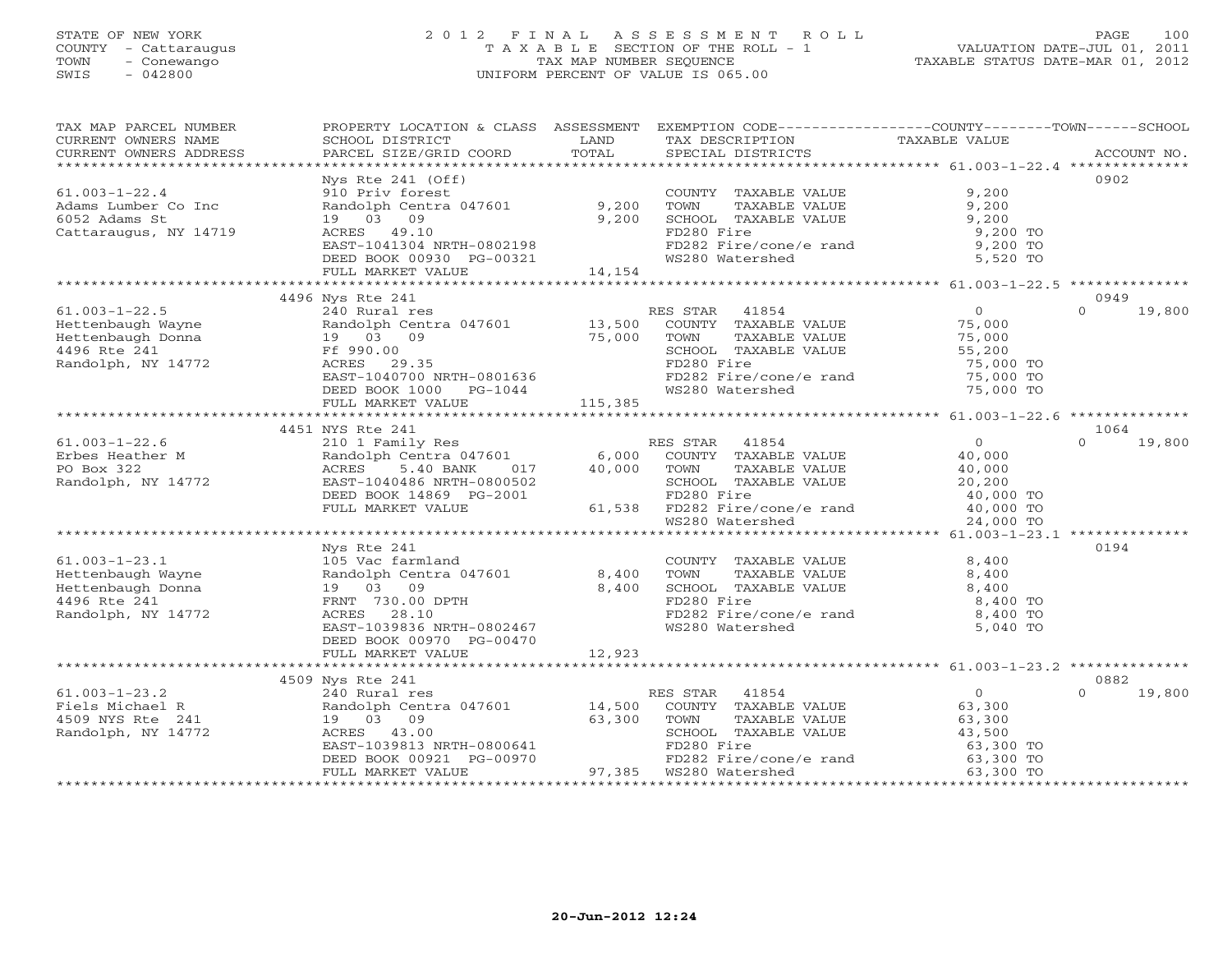## STATE OF NEW YORK 2 0 1 2 F I N A L A S S E S S M E N T R O L L PAGE 101 COUNTY - Cattaraugus T A X A B L E SECTION OF THE ROLL - 1 VALUATION DATE-JUL 01, 2011 TOWN - Conewango TAX MAP NUMBER SEQUENCE TAXABLE STATUS DATE-MAR 01, 2012 SWIS - 042800 UNIFORM PERCENT OF VALUE IS 065.00UNIFORM PERCENT OF VALUE IS 065.00

| TAX MAP PARCEL NUMBER                                                                                                                                                                   | PROPERTY LOCATION & CLASS ASSESSMENT EXEMPTION CODE---------------COUNTY-------TOWN------SCHOOL                                                                                                                                                      |         |                                                                 |                                            |                          |        |
|-----------------------------------------------------------------------------------------------------------------------------------------------------------------------------------------|------------------------------------------------------------------------------------------------------------------------------------------------------------------------------------------------------------------------------------------------------|---------|-----------------------------------------------------------------|--------------------------------------------|--------------------------|--------|
|                                                                                                                                                                                         |                                                                                                                                                                                                                                                      |         |                                                                 |                                            |                          |        |
|                                                                                                                                                                                         |                                                                                                                                                                                                                                                      |         |                                                                 |                                            |                          |        |
|                                                                                                                                                                                         | 4585 Nys Rte 241                                                                                                                                                                                                                                     |         |                                                                 |                                            |                          | 0492   |
| $61.003 - 1 - 24.1$                                                                                                                                                                     | 112 Dairy farm                                                                                                                                                                                                                                       |         | RES STAR 41854                                                  | $\Omega$                                   | $\Omega$                 | 19,800 |
| Raber Emanuel D                                                                                                                                                                         | Randolph Centra 047601 17,100 SILO T/C/S 42100                                                                                                                                                                                                       |         |                                                                 | 9,000                                      | 9,000                    | 9,000  |
| Raber Elizabeth W 26 03 09<br>4585 NYS Rte 241 Lot 18-27-19                                                                                                                             |                                                                                                                                                                                                                                                      | 76,200  | COUNTY TAXABLE VALUE                                            | 67,200<br>67,200                           |                          |        |
|                                                                                                                                                                                         | Lot 18-27-19<br>ACRES 46.15<br>EAST-1038720 NRTH-0801298<br>DEED BOOK 4489 PG-9002<br>FULL MARKET VALUE<br>FULL MARKET VALUE<br>FULL MARKET VALUE<br>FULL MARKET VALUE<br>FULL MARKET VALUE<br>FULL MARKET VALUE<br>FULL MARKET VALUE<br>FULL MARKET |         | TOWN<br>TAXABLE VALUE                                           |                                            |                          |        |
| Randolph, NY 14772                                                                                                                                                                      |                                                                                                                                                                                                                                                      |         | SCHOOL TAXABLE VALUE 47,400                                     |                                            |                          |        |
|                                                                                                                                                                                         |                                                                                                                                                                                                                                                      |         |                                                                 |                                            |                          |        |
|                                                                                                                                                                                         |                                                                                                                                                                                                                                                      |         |                                                                 |                                            |                          |        |
|                                                                                                                                                                                         |                                                                                                                                                                                                                                                      |         |                                                                 |                                            |                          |        |
|                                                                                                                                                                                         |                                                                                                                                                                                                                                                      |         |                                                                 |                                            |                          |        |
| Wyllys Joyce E<br>Myllys Joyce E<br>Randolph Centra 047601 11,900 AGED C/T/S 41800<br>Wyllys, Family Trust 27 03 09<br>4568 Nys Rte 241 ACRES 26.60<br>Randolph, NY 14772 EAGER 1030000 |                                                                                                                                                                                                                                                      |         |                                                                 |                                            |                          | 0955   |
|                                                                                                                                                                                         |                                                                                                                                                                                                                                                      |         |                                                                 | 41700 1,000 1,000                          |                          | 1,000  |
|                                                                                                                                                                                         |                                                                                                                                                                                                                                                      |         |                                                                 | 33,450 33,450                              |                          | 33,450 |
|                                                                                                                                                                                         |                                                                                                                                                                                                                                                      |         | R STAR     41834<br>COUNTY   TAXABLE VALUE                      | $\begin{array}{c} 0 \\ 33,450 \end{array}$ | $\overline{0}$           | 33,450 |
|                                                                                                                                                                                         |                                                                                                                                                                                                                                                      |         |                                                                 |                                            |                          |        |
|                                                                                                                                                                                         |                                                                                                                                                                                                                                                      |         | TAXABLE VALUE                                                   | 33,450                                     |                          |        |
|                                                                                                                                                                                         | DEED BOOK 5607 PG-3002                                                                                                                                                                                                                               |         | SCHOOL TAXABLE VALUE<br>3-3002 SCHOOL TA2<br>104,462 FD280 Fire | $\overline{0}$<br>$67,900$ TO              |                          |        |
| MAY BE SUBJECT TO PAYMENT                                                                                                                                                               | FULL MARKET VALUE                                                                                                                                                                                                                                    |         | FD280 Fire<br>FD282 Fire/cone/e rand 67,900 TO                  |                                            |                          |        |
| UNDER RPTL483 UNTIL 2016                                                                                                                                                                |                                                                                                                                                                                                                                                      |         |                                                                 |                                            |                          |        |
|                                                                                                                                                                                         |                                                                                                                                                                                                                                                      |         | WS280 Watershed                                                 | 40,740 TO                                  |                          |        |
|                                                                                                                                                                                         | 4360 Swamp Rd                                                                                                                                                                                                                                        |         |                                                                 |                                            |                          | 1024   |
| $61.003 - 1 - 24.3$                                                                                                                                                                     |                                                                                                                                                                                                                                                      |         | 41700                                                           |                                            |                          | 12,000 |
| Kurtz Eli E                                                                                                                                                                             | 240 Rural res                                                                                                                                                                                                                                        |         | AG BLDG                                                         | 12,000<br>$\overline{0}$                   | 12,000<br>$\overline{0}$ | 19,800 |
| Kurtz Katie D                                                                                                                                                                           | Randolph Centra 047601 17,100 RES STAR 41854<br>Randolph Centra 047601<br>ACRES 48.15<br>EAST-1038447 NRTH-0801298                                                                                                                                   |         | 66,800 COUNTY TAXABLE VALUE                                     | 54,800                                     |                          |        |
| 4360 Swamp Rd                                                                                                                                                                           |                                                                                                                                                                                                                                                      |         | TOWN                                                            | TAXABLE VALUE 54,800                       |                          |        |
| Randolph, NY 14772                                                                                                                                                                      | DEED BOOK 4489 PG-9001                                                                                                                                                                                                                               |         | SCHOOL<br>TAXABLE VALUE                                         | 35,000                                     |                          |        |
|                                                                                                                                                                                         | FULL MARKET VALUE                                                                                                                                                                                                                                    | 102,769 |                                                                 |                                            |                          |        |
| MAY BE SUBJECT TO PAYMENT                                                                                                                                                               |                                                                                                                                                                                                                                                      |         |                                                                 |                                            |                          |        |
| UNDER RPTL483 UNTIL 2017                                                                                                                                                                |                                                                                                                                                                                                                                                      |         |                                                                 |                                            |                          |        |
|                                                                                                                                                                                         |                                                                                                                                                                                                                                                      |         |                                                                 |                                            |                          |        |
|                                                                                                                                                                                         | 4555 Nys Rte 241                                                                                                                                                                                                                                     |         |                                                                 |                                            |                          | 0183   |
| $61.003 - 1 - 25$                                                                                                                                                                       | 210 1 Family Res                                                                                                                                                                                                                                     |         | COUNTY TAXABLE VALUE                                            | 15,900                                     |                          |        |
|                                                                                                                                                                                         | Randolph Centra 047601 2,500                                                                                                                                                                                                                         |         | TOWN<br>TAXABLE VALUE                                           |                                            |                          |        |
| Walters Brandon M<br>232 Main St                                                                                                                                                        | 27 03 09                                                                                                                                                                                                                                             | 15,900  | SCHOOL TAXABLE VALUE                                            | 15,900<br>15,900                           |                          |        |
| Randolph, NY 14772                                                                                                                                                                      | FRNT 125.00 DPTH 100.00                                                                                                                                                                                                                              |         | FD280 Fire                                                      | 15,900 TO                                  |                          |        |
|                                                                                                                                                                                         | EAST-1038734 NRTH-0801817                                                                                                                                                                                                                            |         | FD282 Fire/cone/e rand 15,900 TO                                |                                            |                          |        |
|                                                                                                                                                                                         | DEED BOOK 1509 PG-2001                                                                                                                                                                                                                               |         | WS280 Watershed                                                 | 9,540 TO                                   |                          |        |
|                                                                                                                                                                                         | FULL MARKET VALUE                                                                                                                                                                                                                                    | 24,462  |                                                                 |                                            |                          |        |
|                                                                                                                                                                                         |                                                                                                                                                                                                                                                      |         |                                                                 |                                            |                          |        |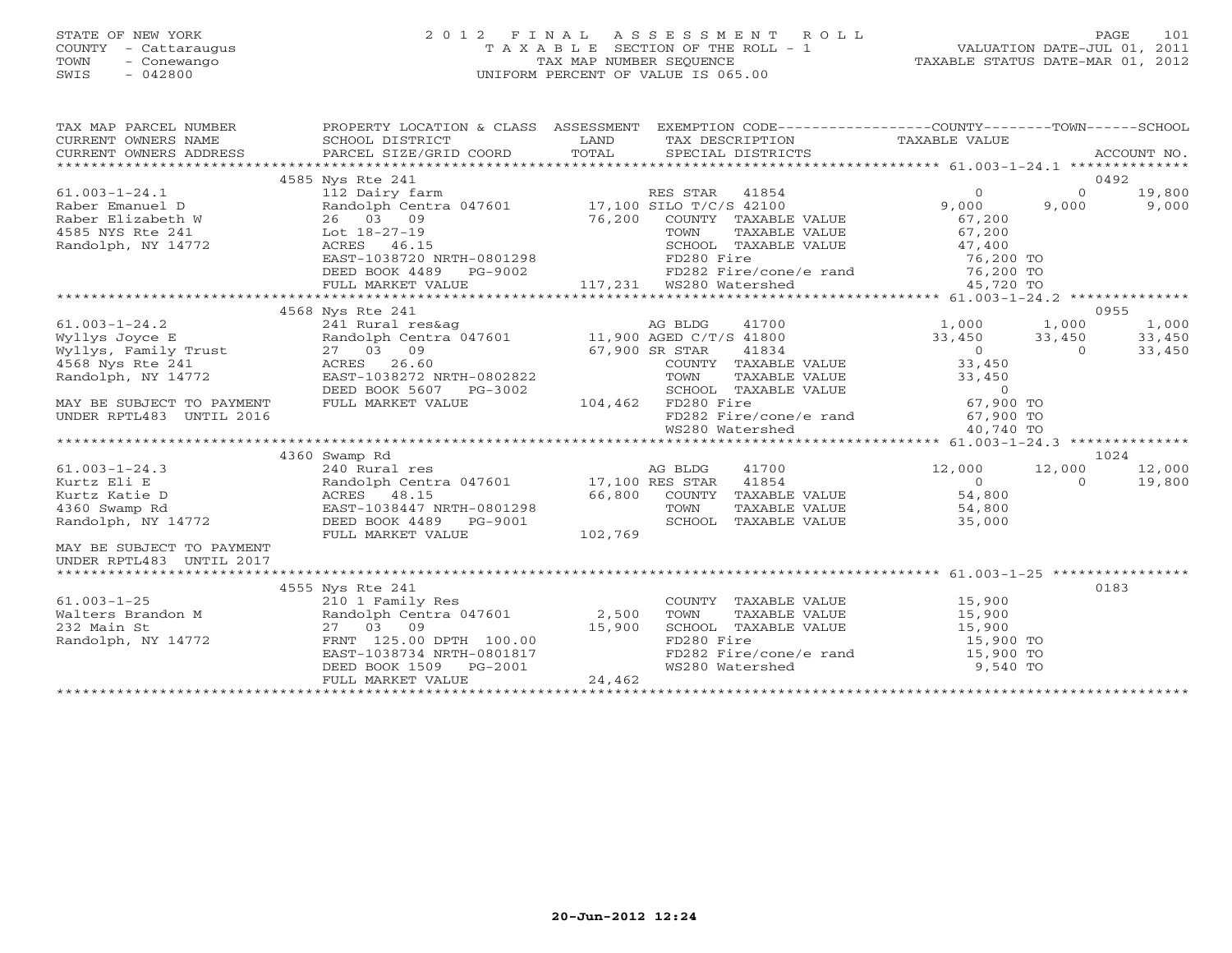## STATE OF NEW YORK 2 0 1 2 F I N A L A S S E S S M E N T R O L L PAGE 102 COUNTY - Cattaraugus T A X A B L E SECTION OF THE ROLL - 1 VALUATION DATE-JUL 01, 2011 TOWN - Conewango TAX MAP NUMBER SEQUENCE TAXABLE STATUS DATE-MAR 01, 2012 SWIS - 042800 UNIFORM PERCENT OF VALUE IS 065.00UNIFORM PERCENT OF VALUE IS 065.00

| TAX MAP PARCEL NUMBER                                                                                                                                                                                                                                                                                                                                                  | PROPERTY LOCATION & CLASS ASSESSMENT                                                                                                                                                                                                                                                                                                                                                                                                                                                                                                                                                                                                                                                                                                                                                                                                                                                                                         |         | EXEMPTION CODE-----------------COUNTY-------TOWN------SCHOOL                                                                                                                                          |                                                                                              |                   |                 |
|------------------------------------------------------------------------------------------------------------------------------------------------------------------------------------------------------------------------------------------------------------------------------------------------------------------------------------------------------------------------|------------------------------------------------------------------------------------------------------------------------------------------------------------------------------------------------------------------------------------------------------------------------------------------------------------------------------------------------------------------------------------------------------------------------------------------------------------------------------------------------------------------------------------------------------------------------------------------------------------------------------------------------------------------------------------------------------------------------------------------------------------------------------------------------------------------------------------------------------------------------------------------------------------------------------|---------|-------------------------------------------------------------------------------------------------------------------------------------------------------------------------------------------------------|----------------------------------------------------------------------------------------------|-------------------|-----------------|
|                                                                                                                                                                                                                                                                                                                                                                        |                                                                                                                                                                                                                                                                                                                                                                                                                                                                                                                                                                                                                                                                                                                                                                                                                                                                                                                              |         |                                                                                                                                                                                                       |                                                                                              | 0061              |                 |
| $61.003 - 1 - 26$<br>Brown Kalan M<br>Brown Stephanie M<br>4558 NYS Route 241<br>Randolph, NY 14772<br>Randolph, NY 14772                                                                                                                                                                                                                                              | 4558 Nys Rte 241<br>RES STAR 41854 0<br>Randolph Centra 047601 45,700 COUNTY TAXABLE VALUE 88,700<br>20 03 09 88,700 TOWN TAXABLE VALUE 88,700<br>Life Use SCHOOL TAXABLE VALUE 88,900<br>ACRES 152.81 FD280 Fire RAT-1040303 NRTH-0803990<br>Randolph Centra 047001<br>20 03 09 88,700<br>Life Use<br>ACRES 152.81<br>EAST-1040303 NRTH-0803980<br>DEED BOOK 15812 PG-5001 136,462<br>FULL MARKET VALUE 136,462                                                                                                                                                                                                                                                                                                                                                                                                                                                                                                             |         | SCHOOL TAXABLE VALUE 68,900<br>FD280 Fire<br>FD282 Fire/cone/e rand 88,700 TO<br>WS280 Watershed 53,220 TO                                                                                            |                                                                                              | $\Omega$          | 19,800          |
|                                                                                                                                                                                                                                                                                                                                                                        |                                                                                                                                                                                                                                                                                                                                                                                                                                                                                                                                                                                                                                                                                                                                                                                                                                                                                                                              |         |                                                                                                                                                                                                       |                                                                                              | 0195              |                 |
| $61.003 - 1 - 27$<br>61.003-1-27<br>Raber Emanuel D<br>Raber Elizabeth W<br>Nys Rte 241<br>Randolph, NY 14772<br>Randolph, NY 14772<br>$\begin{array}{cccc}\n & 321 \text{ Abandoned ag} \\ \text{Random Centra 047601} & 1,500 \\  & 28 & 03 & 09 \\  & \text{ACRES} & 6.04 \\ \text{Random Centr} & \text{EAST} & 1038796 \\  & \text{EREN-ROOK S375} & \text{DG-70$ | off Nys Rte 241<br>321 Abandoned ag<br>ACRES 6.04<br>EAST-1038796 NRTH-0803880<br>DEED BOOK 5325 PG-7001                                                                                                                                                                                                                                                                                                                                                                                                                                                                                                                                                                                                                                                                                                                                                                                                                     |         | COUNTY TAXABLE VALUE $1,500$<br>TOWN TAXABLE VALUE $1,500$<br>SCHOOL TAXABLE VALUE $1,500$<br>SCHOOL TAXABLE VALUE $1,500$<br>FD280 Fire<br>FD282 Fire/cone/e rand 1,500 TO<br>WS280 Watershed 900 TO | 1,500 TO                                                                                     |                   |                 |
|                                                                                                                                                                                                                                                                                                                                                                        | FULL MARKET VALUE                                                                                                                                                                                                                                                                                                                                                                                                                                                                                                                                                                                                                                                                                                                                                                                                                                                                                                            | 2,308   |                                                                                                                                                                                                       |                                                                                              |                   |                 |
|                                                                                                                                                                                                                                                                                                                                                                        |                                                                                                                                                                                                                                                                                                                                                                                                                                                                                                                                                                                                                                                                                                                                                                                                                                                                                                                              |         |                                                                                                                                                                                                       |                                                                                              | 0464              |                 |
| $61.003 - 1 - 28.1$                                                                                                                                                                                                                                                                                                                                                    | 4662 Nys Rte 241                                                                                                                                                                                                                                                                                                                                                                                                                                                                                                                                                                                                                                                                                                                                                                                                                                                                                                             |         | 41700                                                                                                                                                                                                 | 4,000                                                                                        | 4,000             | 4,000           |
| McGuire Wayne H<br>McGuire Linda S<br>4662 Nys Rte 241<br>Randolph, NY 14772                                                                                                                                                                                                                                                                                           | ny no barana ny kaodim-paositra 41700.<br>Ny INSEE dia 417601 no ben'ny tanàna mandritry ny taona 21854.<br>I 2008 November 2008–2014. Ilay kaominina dia 41854.<br>$\begin{tabular}{lllllll} & $\times40$ & Rural res \\ \hline \text{Random Centr} & & \\ 27/28 & 03 & 0 \\ \text{Ff $590.00$ & \\ 2 & \text{ACRES} & 26.70 \\ \text{RAST-1037383} & \text{N1} \end{tabular}$<br>$\begin{tabular}{lcccc} 27/28 & \textcolor{red}{\textbf{--}} & \textcolor{red}{\textbf{--}} & \textcolor{red}{\textbf{--}} & \textcolor{red}{\textbf{--}} & \textcolor{red}{\textbf{--}} & \textcolor{red}{\textbf{--}} & \textcolor{red}{\textbf{--}} & \textcolor{red}{\textbf{--}} & \textcolor{red}{\textbf{--}} & \textcolor{red}{\textbf{--}} & \textcolor{red}{\textbf{--}} & \textcolor{red}{\textbf{--}} & \textcolor{red}{\textbf{--}} & \textcolor{red}{\textbf{--}} & \textcolor{red}{\textbf{--}} & \textcolor{red}{\textbf$ |         | FOWN TAXABLE VALUE<br>TOWN TAXABLE VALUE<br>SCHOOL TAXABLE VALUE 33,800<br>FD280 Fire 57,600 TO<br>WS280 Watershed 34,560 TO                                                                          |                                                                                              | $\Omega$          | 19,800          |
|                                                                                                                                                                                                                                                                                                                                                                        |                                                                                                                                                                                                                                                                                                                                                                                                                                                                                                                                                                                                                                                                                                                                                                                                                                                                                                                              |         |                                                                                                                                                                                                       |                                                                                              |                   |                 |
|                                                                                                                                                                                                                                                                                                                                                                        | 4616 Nys Rte 241                                                                                                                                                                                                                                                                                                                                                                                                                                                                                                                                                                                                                                                                                                                                                                                                                                                                                                             |         |                                                                                                                                                                                                       |                                                                                              | 0674              |                 |
| $61.003 - 1 - 28.2$<br>Vaninetti Cheryl A<br>4616 Nys Rte 241<br>Randolph, NY 14772                                                                                                                                                                                                                                                                                    | AG BLDG 41700<br>Randolph Centra 047601 9,300 RES STAR 41854<br>27 03 09 42,000 COUNTY TAXABLE VALUE<br>ACRES 10.70 TOWN TAXABLE VALUE<br>EAST-1037535 NRTH-0802582<br>PEED BOOK 008 PC 00000<br>DEED BOOK 00988 PG-00620<br>FULL MARKET VALUE                                                                                                                                                                                                                                                                                                                                                                                                                                                                                                                                                                                                                                                                               |         | TOWN TAXABLE VALUE<br>SCHOOL TAXABLE VALUE 39,500<br>FD280 Fire 19,700<br>WS280 Watershed 19,000 TO<br>64,615 WS280 Watershed                                                                         | 2,500<br>$\begin{array}{c} 0 \\ 39,500 \end{array}$<br>25,200 TO                             | 2,500<br>$\Omega$ | 2,500<br>19,800 |
|                                                                                                                                                                                                                                                                                                                                                                        | ***************************                                                                                                                                                                                                                                                                                                                                                                                                                                                                                                                                                                                                                                                                                                                                                                                                                                                                                                  |         |                                                                                                                                                                                                       | *********** 61.003-1-28.3 **************                                                     |                   |                 |
|                                                                                                                                                                                                                                                                                                                                                                        |                                                                                                                                                                                                                                                                                                                                                                                                                                                                                                                                                                                                                                                                                                                                                                                                                                                                                                                              |         |                                                                                                                                                                                                       |                                                                                              | 0705              |                 |
| $61.003 - 1 - 28.3$<br>Livermore Todd<br>Livermore Laura<br>4621 Nys Rte 241<br>Randolph, NY 14772                                                                                                                                                                                                                                                                     | $\begin{tabular}{lllllllll} \multicolumn{4}{c}{\textbf{112} }\textbf{Dairy} $\textbf{farm}$ & \multicolumn{4}{c}{\textbf{RES} $\textbf{STAR}$} & \multicolumn{4}{c}{\textbf{41854}}\\ \textbf{Random Centra} $\textbf{047601}$ & \multicolumn{4}{c}{\textbf{32,100} }\textbf{COUNTY} $\textbf{TXABLE VALUE} $ \\ 27/35 $\textbf{03} $& 09$ & \multicolumn{4}{c}{\textbf{91,500} }\textbf{TONN}$ & \textbf{TXABLE VALUE} \\ \textbf{ACRES} $\textbf{81.10$<br>ACRES 81.10<br>EAST-1036863 NRTH-0801277<br>DEED BOOK 1997 PG-3001<br>FULL MARKET VALUE                                                                                                                                                                                                                                                                                                                                                                         | 140,769 | TOWN TAXABLE VALUE<br>SCHOOL TAXABLE VALUE<br>FD280 Fire<br>WS280 Watershed                                                                                                                           | $\begin{array}{c} 0 \\ 91,500 \end{array}$<br>91, 500<br>71, 700<br>91, 500 TO<br>54, 900 TO | $\Omega$          | 19,800          |
|                                                                                                                                                                                                                                                                                                                                                                        |                                                                                                                                                                                                                                                                                                                                                                                                                                                                                                                                                                                                                                                                                                                                                                                                                                                                                                                              |         |                                                                                                                                                                                                       |                                                                                              |                   |                 |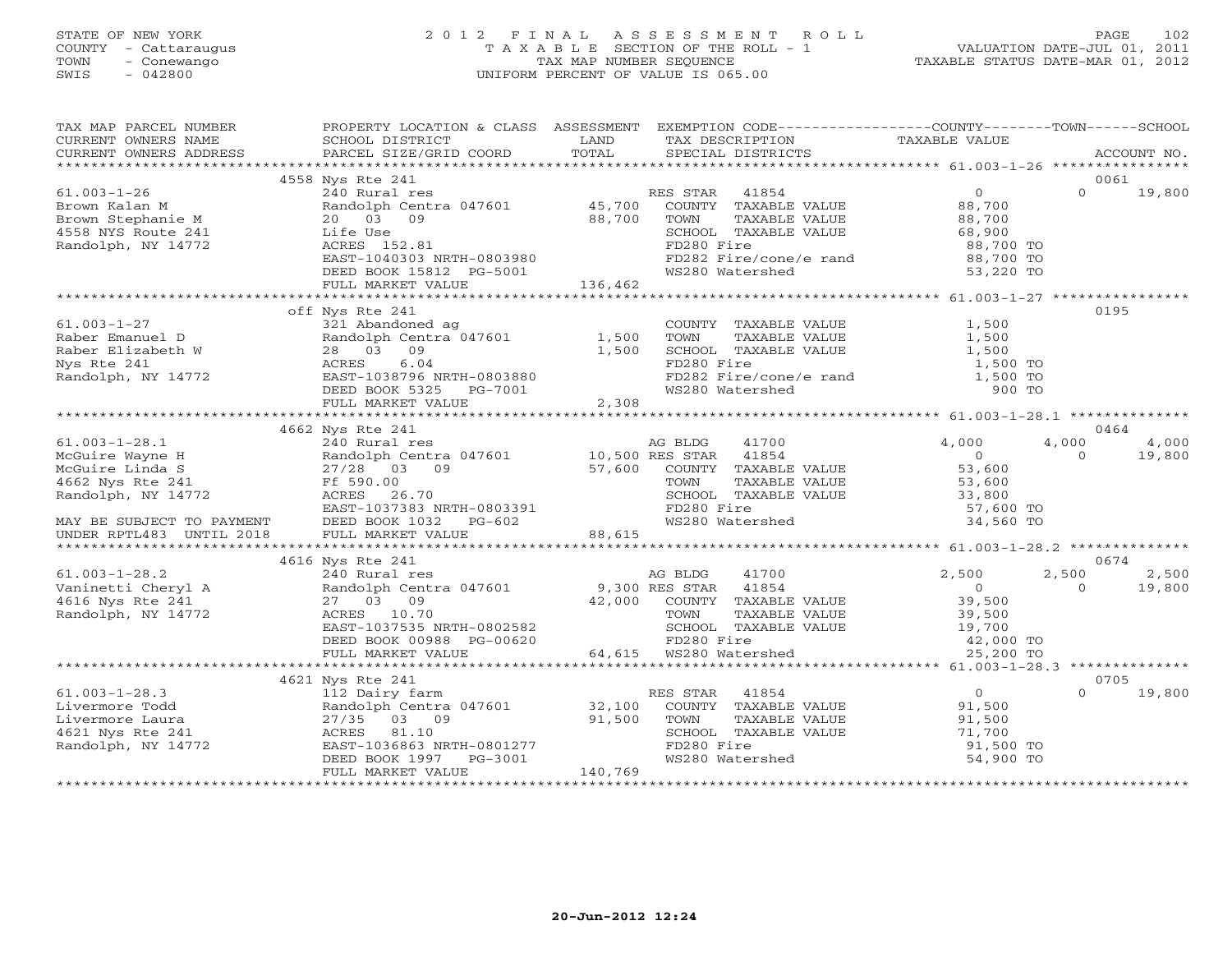## STATE OF NEW YORK 2 0 1 2 F I N A L A S S E S S M E N T R O L L PAGE 103 COUNTY - Cattaraugus T A X A B L E SECTION OF THE ROLL - 1 VALUATION DATE-JUL 01, 2011 TOWN - Conewango TAX MAP NUMBER SEQUENCE TAXABLE STATUS DATE-MAR 01, 2012 SWIS - 042800 UNIFORM PERCENT OF VALUE IS 065.00UNIFORM PERCENT OF VALUE IS 065.00

| TAX MAP PARCEL NUMBER                        | PROPERTY LOCATION & CLASS ASSESSMENT EXEMPTION CODE---------------COUNTY-------TOWN------SCHOOL             |              |                       |                                             |                    |
|----------------------------------------------|-------------------------------------------------------------------------------------------------------------|--------------|-----------------------|---------------------------------------------|--------------------|
| CURRENT OWNERS NAME                          | SCHOOL DISTRICT                                                                                             | LAND         | TAX DESCRIPTION       | TAXABLE VALUE                               |                    |
| CURRENT OWNERS ADDRESS                       | PARCEL SIZE/GRID COORD                                                                                      | TOTAL        | SPECIAL DISTRICTS     |                                             | ACCOUNT NO.        |
|                                              |                                                                                                             |              |                       |                                             |                    |
|                                              | Nys Rte $241$ (Off)                                                                                         |              |                       |                                             | 0953               |
| $61.003 - 1 - 28.5$                          | 910 Priv forest                                                                                             |              | COUNTY TAXABLE VALUE  | 3,700                                       |                    |
| Adams Lumber Co Inc                          | Randolph Centra 047601 3,700                                                                                |              | TAXABLE VALUE<br>TOWN | 3,700                                       |                    |
| 6052 Adams Rd                                | 28 03 09                                                                                                    | 3,700        | SCHOOL TAXABLE VALUE  | 3,700                                       |                    |
| Cattaraugus, NY 14719                        | ACRES 11.50                                                                                                 |              | FD280 Fire            | 3,700 TO                                    |                    |
|                                              | EAST-1038207 NRTH-0804083                                                                                   |              | WS280 Watershed       | 2,220 TO                                    |                    |
|                                              | DEED BOOK 00972 PG-01064                                                                                    |              |                       |                                             |                    |
|                                              | FULL MARKET VALUE                                                                                           | 5,692        |                       |                                             |                    |
|                                              |                                                                                                             |              |                       |                                             |                    |
|                                              | 4664 Nys Rte 241                                                                                            |              |                       |                                             | 0960               |
| $61.003 - 1 - 28.6$                          | 210 1 Family Res<br>210 1 Family Res<br>Randolph Centra 047601 4,300 COUNTY TAXABLE VALUE                   |              |                       | $\overline{0}$                              | $\Omega$<br>19,400 |
| Town Rhonda L                                |                                                                                                             |              |                       | 19,400                                      |                    |
| 4664 Nys Rte 241                             |                                                                                                             | 19,400 TOWN  | TAXABLE VALUE         | 19,400                                      |                    |
| Randolph, NY 14772                           | 27 03 09<br>Ff 260.00<br>ACRES 1.85                                                                         |              | SCHOOL TAXABLE VALUE  | $\overline{0}$                              |                    |
|                                              |                                                                                                             |              | FD280 Fire            | 19,400 TO                                   |                    |
|                                              | EAST-1036717 NRTH-0803509                                                                                   |              | WS280 Watershed       | 11,640 TO                                   |                    |
|                                              | DEED BOOK 1032 PG-606                                                                                       |              |                       |                                             |                    |
|                                              | FULL MARKET VALUE                                                                                           | 29,846       |                       |                                             |                    |
|                                              |                                                                                                             |              |                       |                                             |                    |
|                                              | 4653 Nys Rte 241                                                                                            |              |                       |                                             | 0190               |
| $61.003 - 1 - 29$                            | 112 Dairy farm                                                                                              |              | RES STAR 41854        | $\overline{0}$                              | $\Omega$<br>19,800 |
| Studley John R                               | 112 Daily Laim<br>Randolph Centra 047601 35,200 COUNTY TAXABLE VALUE<br>35 03 09 108,300 TOWN TAXABLE VALUE |              |                       |                                             |                    |
| 4653 NYS 241 Rte                             |                                                                                                             |              |                       | 108,300<br>108,300                          |                    |
| Randolph, NY 14772                           | 28.54 Ac Wetland Reserve                                                                                    |              | SCHOOL TAXABLE VALUE  | 88,500                                      |                    |
|                                              | ACRES 151.60                                                                                                |              | FD280 Fire            | 108,300 TO                                  |                    |
|                                              | EAST-1035418 NRTH-0801279                                                                                   |              | WS280 Watershed       | 64,980 TO                                   |                    |
|                                              | DEED BOOK 16386 PG-2001                                                                                     |              |                       |                                             |                    |
|                                              | FULL MARKET VALUE                                                                                           | 166,615      |                       |                                             |                    |
|                                              |                                                                                                             |              |                       |                                             |                    |
|                                              | 4680 Nys Rte 241                                                                                            |              |                       |                                             | 0217               |
| $61.003 - 1 - 30$                            | 240 Rural res                                                                                               |              | RES STAR 41854        |                                             | 19,800<br>$\Omega$ |
| Dabash Cassandra                             | Randolph Centra 047601 7,800 COUNTY TAXABLE VALUE                                                           |              |                       | $\begin{array}{c} 0 \\ 171,800 \end{array}$ |                    |
| Dabash Tariq K & Yasmine K 28 03 09          |                                                                                                             |              | TAXABLE VALUE         |                                             |                    |
| 4680 Nys Rte 241                             | ACRES 7.60                                                                                                  | 171,800 TOWN | SCHOOL TAXABLE VALUE  | 171,800<br>152,000                          |                    |
| Randolph, NY 14772                           |                                                                                                             |              | FD280 Fire            |                                             |                    |
|                                              | EAST-1036789 NRTH-0803910<br>DEED BOOK 8851 PG-7003                                                         |              | WS280 Watershed       | 171,800 TO<br>103,080 TO                    |                    |
|                                              | FULL MARKET VALUE                                                                                           | 264,308      |                       |                                             |                    |
|                                              |                                                                                                             |              |                       |                                             |                    |
|                                              | 4686 Nys Rte 241                                                                                            |              |                       |                                             | 0070               |
| $61.003 - 1 - 31$                            | 240 Rural res                                                                                               |              | RES STAR 41854        |                                             | $\cap$<br>19,800   |
| Carlsson Elvera                              |                                                                                                             |              | COUNTY TAXABLE VALUE  | 0<br>35,000<br>35,000                       |                    |
|                                              | Randolph Centra 047601 9,800 COUNT<br>28 03 09 35,000 TOWN                                                  |              | TAXABLE VALUE         |                                             |                    |
| Wile Sigriu<br>4686 Nys Rte 241<br>Any 14772 | 28 03 03<br>ACRES 11.90<br>EAST-1036686 NRTH-0804405                                                        |              | SCHOOL TAXABLE VALUE  | 15,200                                      |                    |
|                                              |                                                                                                             |              | FD280 Fire            | 35,000 TO                                   |                    |
|                                              | DEED BOOK 00979 PG-01046                                                                                    |              | WS280 Watershed       | 21,000 TO                                   |                    |
|                                              | FULL MARKET VALUE                                                                                           | 53,846       |                       |                                             |                    |
|                                              |                                                                                                             |              |                       |                                             |                    |
|                                              |                                                                                                             |              |                       |                                             |                    |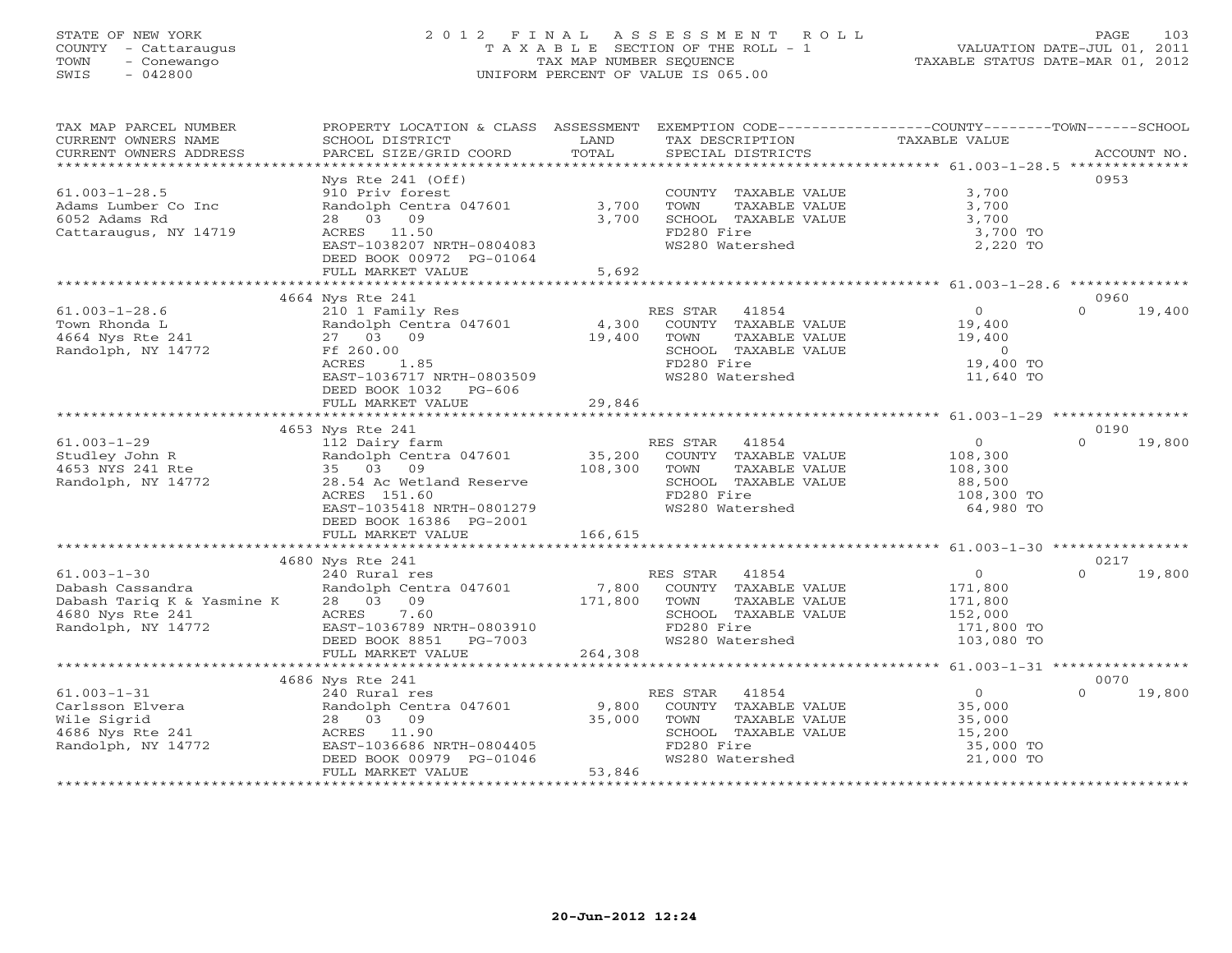## STATE OF NEW YORK 2 0 1 2 F I N A L A S S E S S M E N T R O L L PAGE 104 COUNTY - Cattaraugus T A X A B L E SECTION OF THE ROLL - 1 VALUATION DATE-JUL 01, 2011 TOWN - Conewango TAX MAP NUMBER SEQUENCE TAXABLE STATUS DATE-MAR 01, 2012 SWIS - 042800 UNIFORM PERCENT OF VALUE IS 065.00UNIFORM PERCENT OF VALUE IS 065.00

| TAX MAP PARCEL NUMBER                                                                                                                                                                                                                              | PROPERTY LOCATION & CLASS ASSESSMENT EXEMPTION CODE---------------COUNTY-------TOWN-----SCHOOL                                                                                                 |        |                                                                                                                                                                                                                                                                                                                                                                    |                                                   |                               |          |
|----------------------------------------------------------------------------------------------------------------------------------------------------------------------------------------------------------------------------------------------------|------------------------------------------------------------------------------------------------------------------------------------------------------------------------------------------------|--------|--------------------------------------------------------------------------------------------------------------------------------------------------------------------------------------------------------------------------------------------------------------------------------------------------------------------------------------------------------------------|---------------------------------------------------|-------------------------------|----------|
| CURRENT OWNERS ADDRESS                                                                                                                                                                                                                             |                                                                                                                                                                                                |        |                                                                                                                                                                                                                                                                                                                                                                    |                                                   |                               |          |
|                                                                                                                                                                                                                                                    |                                                                                                                                                                                                |        |                                                                                                                                                                                                                                                                                                                                                                    |                                                   |                               |          |
|                                                                                                                                                                                                                                                    | 11956 Pope Rd                                                                                                                                                                                  |        |                                                                                                                                                                                                                                                                                                                                                                    |                                                   | 0135                          |          |
| $61.003 - 1 - 33$                                                                                                                                                                                                                                  | 210 1 Family Res<br>Randolph Centra 047601 2,200                                                                                                                                               |        | COUNTY TAXABLE VALUE                                                                                                                                                                                                                                                                                                                                               | 40,000                                            |                               |          |
| Ling Alicia A<br>11956 Pope Rd<br>Randolph, NY 14772                                                                                                                                                                                               |                                                                                                                                                                                                |        | TOWN                                                                                                                                                                                                                                                                                                                                                               | TAXABLE VALUE 40,000                              |                               |          |
|                                                                                                                                                                                                                                                    |                                                                                                                                                                                                |        | SCHOOL TAXABLE VALUE                                                                                                                                                                                                                                                                                                                                               |                                                   |                               |          |
|                                                                                                                                                                                                                                                    | $28$ $03$ $09$<br>FRNT $132.00$ DPTH $74.00$ $40,000$                                                                                                                                          |        | FD280 Fire                                                                                                                                                                                                                                                                                                                                                         | $40,000$<br>$40,000$ TO                           |                               |          |
|                                                                                                                                                                                                                                                    | EAST-1035923 NRTH-0804395                                                                                                                                                                      |        | WS280 Watershed                                                                                                                                                                                                                                                                                                                                                    | $24,000$ TO                                       |                               |          |
|                                                                                                                                                                                                                                                    | DEED BOOK 14672 PG-4001                                                                                                                                                                        |        |                                                                                                                                                                                                                                                                                                                                                                    |                                                   |                               |          |
|                                                                                                                                                                                                                                                    | FULL MARKET VALUE                                                                                                                                                                              | 61,538 |                                                                                                                                                                                                                                                                                                                                                                    |                                                   |                               |          |
|                                                                                                                                                                                                                                                    |                                                                                                                                                                                                |        |                                                                                                                                                                                                                                                                                                                                                                    |                                                   |                               |          |
|                                                                                                                                                                                                                                                    | Nys Rte 241<br>105 Vac farmland<br>Randolph Centra 047601<br>35 03 09<br>4,700 COUNTY TAXABLE VALUE<br>4,700 TOWN TAXABLE VALUE<br>SCHOOL TAXABLE VALUE<br>SCHOOL TAXABLE VALUE<br>FID280 Fire |        |                                                                                                                                                                                                                                                                                                                                                                    |                                                   | 0425                          |          |
| $61.003 - 1 - 34.1$                                                                                                                                                                                                                                |                                                                                                                                                                                                |        |                                                                                                                                                                                                                                                                                                                                                                    | $\overline{0}$                                    | $\Omega$                      | $\Omega$ |
| Miller Aden A                                                                                                                                                                                                                                      | 105 Vac farml<br>Randolph Cent<br>35   03   09                                                                                                                                                 |        |                                                                                                                                                                                                                                                                                                                                                                    | 4,700                                             |                               |          |
| Miller Lovina J                                                                                                                                                                                                                                    |                                                                                                                                                                                                |        | TOWN TAXABLE VALUE                                                                                                                                                                                                                                                                                                                                                 | 4,700                                             |                               |          |
| 4753 Nys Rte 241                                                                                                                                                                                                                                   | ACRES 18.55                                                                                                                                                                                    |        | SCHOOL TAXABLE VALUE                                                                                                                                                                                                                                                                                                                                               | 4,700                                             |                               |          |
| Conewango Valley, NY 14726                                                                                                                                                                                                                         |                                                                                                                                                                                                |        |                                                                                                                                                                                                                                                                                                                                                                    | 4,700 TO                                          |                               |          |
|                                                                                                                                                                                                                                                    |                                                                                                                                                                                                |        | FD280 Fire<br>WS280 Watershed                                                                                                                                                                                                                                                                                                                                      | 2,820 TO                                          |                               |          |
| MAY BE SUBJECT TO PAYMENT                                                                                                                                                                                                                          | ACRES 18.55<br>EAST-1035708 NRTH-0803930<br>DEED BOOK 2428 PG-2001<br>FULL MARKET VALUE 7,231                                                                                                  |        |                                                                                                                                                                                                                                                                                                                                                                    |                                                   |                               |          |
| UNDER AGDIST LAW TIL 2019                                                                                                                                                                                                                          |                                                                                                                                                                                                |        |                                                                                                                                                                                                                                                                                                                                                                    |                                                   |                               |          |
|                                                                                                                                                                                                                                                    |                                                                                                                                                                                                |        |                                                                                                                                                                                                                                                                                                                                                                    |                                                   |                               |          |
|                                                                                                                                                                                                                                                    | 4753 Nys Rte 241                                                                                                                                                                               |        |                                                                                                                                                                                                                                                                                                                                                                    |                                                   | 0712                          |          |
|                                                                                                                                                                                                                                                    |                                                                                                                                                                                                |        |                                                                                                                                                                                                                                                                                                                                                                    | 20,000                                            | 20,000                        | 20,000   |
|                                                                                                                                                                                                                                                    |                                                                                                                                                                                                |        |                                                                                                                                                                                                                                                                                                                                                                    | $3,680$ $3,680$ 0                                 | $3,680$ $3,680$<br>0 $19,800$ |          |
|                                                                                                                                                                                                                                                    |                                                                                                                                                                                                |        |                                                                                                                                                                                                                                                                                                                                                                    |                                                   |                               |          |
|                                                                                                                                                                                                                                                    |                                                                                                                                                                                                |        |                                                                                                                                                                                                                                                                                                                                                                    | $1,500$ $1,500$ $1,500$ $1,500$                   |                               |          |
|                                                                                                                                                                                                                                                    |                                                                                                                                                                                                |        | COUNTY TAXABLE VALUE                                                                                                                                                                                                                                                                                                                                               |                                                   |                               |          |
|                                                                                                                                                                                                                                                    |                                                                                                                                                                                                |        |                                                                                                                                                                                                                                                                                                                                                                    |                                                   |                               |          |
|                                                                                                                                                                                                                                                    |                                                                                                                                                                                                |        |                                                                                                                                                                                                                                                                                                                                                                    | 69,220<br>69,220                                  |                               |          |
|                                                                                                                                                                                                                                                    |                                                                                                                                                                                                |        |                                                                                                                                                                                                                                                                                                                                                                    |                                                   |                               |          |
|                                                                                                                                                                                                                                                    |                                                                                                                                                                                                |        |                                                                                                                                                                                                                                                                                                                                                                    |                                                   |                               |          |
|                                                                                                                                                                                                                                                    |                                                                                                                                                                                                |        | 61.003-1-34.2<br>Miller Aden A<br>Miller Aden A<br>Miller Lovina J<br>28 03 09<br>4753 Nys Rte 241<br>Conewango Valley, NY 14726<br>EAST-1034337 NRTH-0802931<br>MAY BE SUBJECT TO PAYMENT<br>DEED BOOK 2428 PG-2001<br>UNDER AGDIST LAW TIL 2019<br>TOWN TAXABLE VALUE 69,220<br>SCHOOL TAXABLE VALUE 49,420<br>FD280 Fire 94,400 TO<br>WS280 Watershed 56,640 TO |                                                   |                               |          |
|                                                                                                                                                                                                                                                    |                                                                                                                                                                                                |        |                                                                                                                                                                                                                                                                                                                                                                    |                                                   |                               |          |
|                                                                                                                                                                                                                                                    | 4705 Nys Rte 241                                                                                                                                                                               |        |                                                                                                                                                                                                                                                                                                                                                                    |                                                   | 0713                          |          |
|                                                                                                                                                                                                                                                    |                                                                                                                                                                                                |        |                                                                                                                                                                                                                                                                                                                                                                    |                                                   | $\Omega$                      | 19,800   |
|                                                                                                                                                                                                                                                    |                                                                                                                                                                                                |        |                                                                                                                                                                                                                                                                                                                                                                    | $\begin{array}{c}\n0 \\ 800\n\end{array}$<br>800  | 800                           | 800      |
|                                                                                                                                                                                                                                                    |                                                                                                                                                                                                |        |                                                                                                                                                                                                                                                                                                                                                                    | 42,300                                            |                               |          |
|                                                                                                                                                                                                                                                    |                                                                                                                                                                                                |        |                                                                                                                                                                                                                                                                                                                                                                    | 42,300                                            |                               |          |
|                                                                                                                                                                                                                                                    |                                                                                                                                                                                                |        |                                                                                                                                                                                                                                                                                                                                                                    |                                                   |                               |          |
|                                                                                                                                                                                                                                                    |                                                                                                                                                                                                |        |                                                                                                                                                                                                                                                                                                                                                                    |                                                   |                               |          |
| 61.003-1-34.3<br>Raber Noah L<br>Raber Sarah E<br>210 1 Family Res<br>Raber Sarah E<br>28 03 09<br>43,100 COUNTY TAXABLE VALUE<br>43,100 COUNTY TAXABLE VALUE<br>TOWN TAXABLE VALUE<br>Conewango Valley, NY 14726<br>EEED BOOK 1009 PG-659<br>FULL |                                                                                                                                                                                                |        | 480 EX                                                                                                                                                                                                                                                                                                                                                             | $22,500$<br>$43,100$ TO<br>$-200$ TC<br>25,380 TO |                               |          |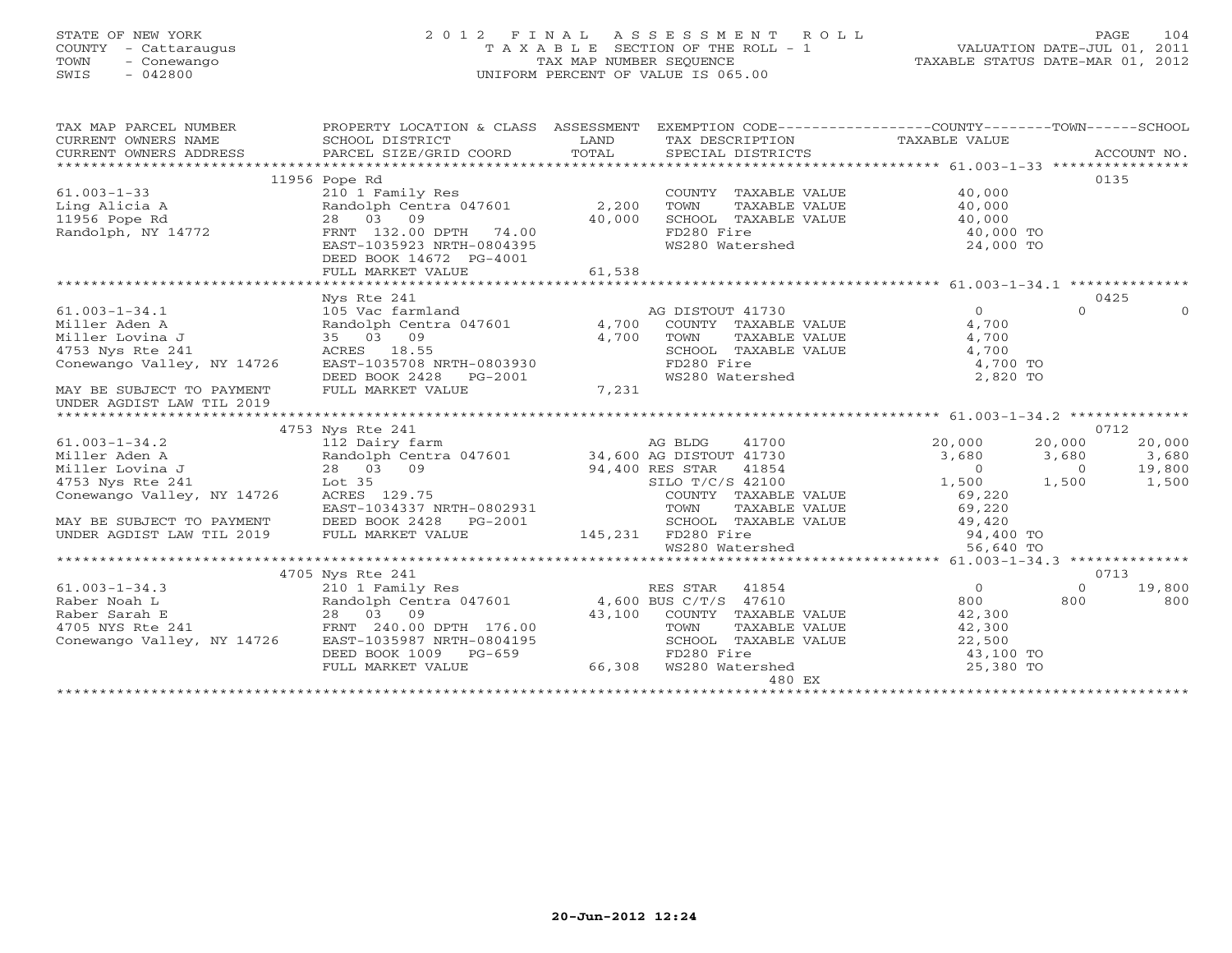## STATE OF NEW YORK 2 0 1 2 F I N A L A S S E S S M E N T R O L L PAGE 105 COUNTY - Cattaraugus T A X A B L E SECTION OF THE ROLL - 1 VALUATION DATE-JUL 01, 2011 TOWN - Conewango TAX MAP NUMBER SEQUENCE TAXABLE STATUS DATE-MAR 01, 2012 SWIS - 042800 UNIFORM PERCENT OF VALUE IS 065.00

| TAX MAP PARCEL NUMBER<br>CURRENT OWNERS NAME<br>CURRENT OWNERS ADDRESS                                                                                                                                                                                       | PROPERTY LOCATION & CLASS ASSESSMENT EXEMPTION CODE----------------COUNTY-------TOWN------SCHOOL<br>SCHOOL DISTRICT<br>PARCEL SIZE/GRID COORD                                                                                              | <b>Example 12</b> LAND<br>TOTAL | TAX DESCRIPTION TAXABLE VALUE<br>SPECIAL DISTRICTS TAXABLE VALUE<br>TAX DESCRIPTION |                      |                                         | ACCOUNT NO.                  |
|--------------------------------------------------------------------------------------------------------------------------------------------------------------------------------------------------------------------------------------------------------------|--------------------------------------------------------------------------------------------------------------------------------------------------------------------------------------------------------------------------------------------|---------------------------------|-------------------------------------------------------------------------------------|----------------------|-----------------------------------------|------------------------------|
|                                                                                                                                                                                                                                                              |                                                                                                                                                                                                                                            |                                 |                                                                                     |                      |                                         |                              |
|                                                                                                                                                                                                                                                              |                                                                                                                                                                                                                                            |                                 |                                                                                     |                      |                                         | 0342                         |
|                                                                                                                                                                                                                                                              |                                                                                                                                                                                                                                            |                                 |                                                                                     | 13,200 13,200        |                                         | $\overline{0}$               |
|                                                                                                                                                                                                                                                              |                                                                                                                                                                                                                                            |                                 |                                                                                     |                      | 27,120                                  | 33,720                       |
|                                                                                                                                                                                                                                                              |                                                                                                                                                                                                                                            |                                 |                                                                                     |                      | $\overline{0}$                          |                              |
|                                                                                                                                                                                                                                                              |                                                                                                                                                                                                                                            |                                 |                                                                                     |                      | 3,700                                   | $\frac{41}{3}, 050$<br>3,700 |
|                                                                                                                                                                                                                                                              |                                                                                                                                                                                                                                            |                                 |                                                                                     |                      |                                         |                              |
|                                                                                                                                                                                                                                                              |                                                                                                                                                                                                                                            |                                 |                                                                                     |                      |                                         |                              |
|                                                                                                                                                                                                                                                              |                                                                                                                                                                                                                                            |                                 |                                                                                     |                      |                                         |                              |
|                                                                                                                                                                                                                                                              |                                                                                                                                                                                                                                            |                                 |                                                                                     |                      |                                         |                              |
|                                                                                                                                                                                                                                                              |                                                                                                                                                                                                                                            |                                 |                                                                                     |                      |                                         |                              |
|                                                                                                                                                                                                                                                              |                                                                                                                                                                                                                                            |                                 |                                                                                     |                      |                                         |                              |
|                                                                                                                                                                                                                                                              | 4597 Nys Rte 241                                                                                                                                                                                                                           |                                 |                                                                                     |                      |                                         | 0650                         |
| $61.003 - 1 - 36$<br>61.003-1-36<br>Wymer Susan M Randolph Centra 047601 3,200 COUNT<br>Everett Donald L 27 03 09 22,000 TOWN<br>4597 Nys Rte 241 FRNT 100.00 DPTH 500.00 22,000 TOWN<br>Randolph, NY 14772 EAST-1037887 NRTH-0801839 FD282<br>FRNT 100.00 D | 210 1 Family Res (1854)<br>Randolph Centra 047601 (1872), 200 COUNTY TAXABLE VALUE (22,000<br>27 03 09 (22,000 TOWN TAXABLE VALUE (22,000)                                                                                                 |                                 |                                                                                     |                      | $\cap$                                  | 19,800                       |
|                                                                                                                                                                                                                                                              |                                                                                                                                                                                                                                            |                                 |                                                                                     | 22,000               |                                         |                              |
|                                                                                                                                                                                                                                                              |                                                                                                                                                                                                                                            |                                 | TAXABLE VALUE                                                                       | 22,000               |                                         |                              |
|                                                                                                                                                                                                                                                              |                                                                                                                                                                                                                                            |                                 |                                                                                     |                      |                                         |                              |
|                                                                                                                                                                                                                                                              |                                                                                                                                                                                                                                            |                                 | SCHOOL TAXABLE VALUE $2,200$<br>FD280 Fire 22,000 TO                                |                      |                                         |                              |
|                                                                                                                                                                                                                                                              |                                                                                                                                                                                                                                            |                                 |                                                                                     |                      |                                         |                              |
|                                                                                                                                                                                                                                                              |                                                                                                                                                                                                                                            |                                 |                                                                                     |                      |                                         |                              |
|                                                                                                                                                                                                                                                              |                                                                                                                                                                                                                                            |                                 |                                                                                     |                      |                                         |                              |
|                                                                                                                                                                                                                                                              | Swamp Rd                                                                                                                                                                                                                                   |                                 |                                                                                     |                      |                                         | 0174                         |
|                                                                                                                                                                                                                                                              |                                                                                                                                                                                                                                            |                                 |                                                                                     | 4,600                |                                         |                              |
|                                                                                                                                                                                                                                                              |                                                                                                                                                                                                                                            |                                 |                                                                                     | 4,600                |                                         |                              |
| Example 3 and the US various Contract of the Mandolph Central Contract of the Mandolph Central Contract 26 and Change 17.80 and Change 26 and Change 26 and Change 26 and Change 26 and Change 26 and Change 26 and Change 27.                               |                                                                                                                                                                                                                                            |                                 | COUNTY TAXABLE VALUE<br>TOWN    TAXABLE VALUE<br>SCHOOL  TAXABLE VALUE              | 4,600                |                                         |                              |
|                                                                                                                                                                                                                                                              |                                                                                                                                                                                                                                            |                                 |                                                                                     | 4,600 TO             |                                         |                              |
|                                                                                                                                                                                                                                                              | ACRES 17.80                                                                                                                                                                                                                                |                                 | FD280 Fire<br>WS280 Watershed                                                       | 2,760 TO             |                                         |                              |
|                                                                                                                                                                                                                                                              | EAST-1037627 NRTH-0800722                                                                                                                                                                                                                  |                                 |                                                                                     |                      |                                         |                              |
|                                                                                                                                                                                                                                                              | DEED BOOK 1997    PG-3001                                                                                                                                                                                                                  |                                 |                                                                                     |                      |                                         |                              |
|                                                                                                                                                                                                                                                              | FULL MARKET VALUE                                                                                                                                                                                                                          | 7,077                           |                                                                                     |                      |                                         |                              |
|                                                                                                                                                                                                                                                              |                                                                                                                                                                                                                                            |                                 |                                                                                     |                      |                                         |                              |
|                                                                                                                                                                                                                                                              | 4786 Walker Rd 35 PCT OF VALUE USED FOR EXEMPTION PURPOSES<br>112 Dairy farm as a DISTOUT 41730 7,134 7,<br>Randolph Centra 047601 42,310 AGED C/T/S 41800 22,663 22,<br>11/12 03 09 129,500 SR STAR 41834 0<br>ACRES 133.65 SILO T/C/S 42 |                                 |                                                                                     |                      |                                         | 0368                         |
| $61.004 - 1 - 1.1$<br>- '--- Ichn N                                                                                                                                                                                                                          |                                                                                                                                                                                                                                            |                                 |                                                                                     |                      | 7,134                                   | 7,134                        |
|                                                                                                                                                                                                                                                              |                                                                                                                                                                                                                                            |                                 |                                                                                     |                      | 22,663                                  | 22,663                       |
| Raber Katie                                                                                                                                                                                                                                                  |                                                                                                                                                                                                                                            |                                 |                                                                                     |                      | $\begin{array}{c} 0 \\ 750 \end{array}$ | 41,050                       |
| 4786 Walker Rd                                                                                                                                                                                                                                               |                                                                                                                                                                                                                                            |                                 |                                                                                     |                      | 750                                     | 750                          |
| Randolph, NY 14772                                                                                                                                                                                                                                           | EAST-1043983 NRTH-0805827                                                                                                                                                                                                                  |                                 | BUS C/T/S 47610                                                                     | 3,600                | 3,600                                   | 3,600                        |
|                                                                                                                                                                                                                                                              | DEED BOOK 747<br>PG-00021                                                                                                                                                                                                                  | $-00021$ 199,231                | COUNTY TAXABLE VALUE 95,353<br>TOWN TAXABLE VALUE 95,353                            |                      |                                         |                              |
| MAY BE SUBJECT TO PAYMENT                                                                                                                                                                                                                                    | FULL MARKET VALUE                                                                                                                                                                                                                          |                                 |                                                                                     |                      |                                         |                              |
| UNDER AGDIST LAW TIL 2019                                                                                                                                                                                                                                    |                                                                                                                                                                                                                                            |                                 | SCHOOL TAXABLE VALUE                                                                | 54,303<br>129,500 TO |                                         |                              |
|                                                                                                                                                                                                                                                              |                                                                                                                                                                                                                                            |                                 | FD280 Fire                                                                          |                      |                                         |                              |
|                                                                                                                                                                                                                                                              |                                                                                                                                                                                                                                            |                                 | FD282 Fire/cone/e rand 129,500 TO<br>WS280 Watershed 75,540 TO                      |                      |                                         |                              |
|                                                                                                                                                                                                                                                              |                                                                                                                                                                                                                                            |                                 |                                                                                     |                      |                                         |                              |
|                                                                                                                                                                                                                                                              |                                                                                                                                                                                                                                            |                                 | 2,160 EX                                                                            |                      |                                         |                              |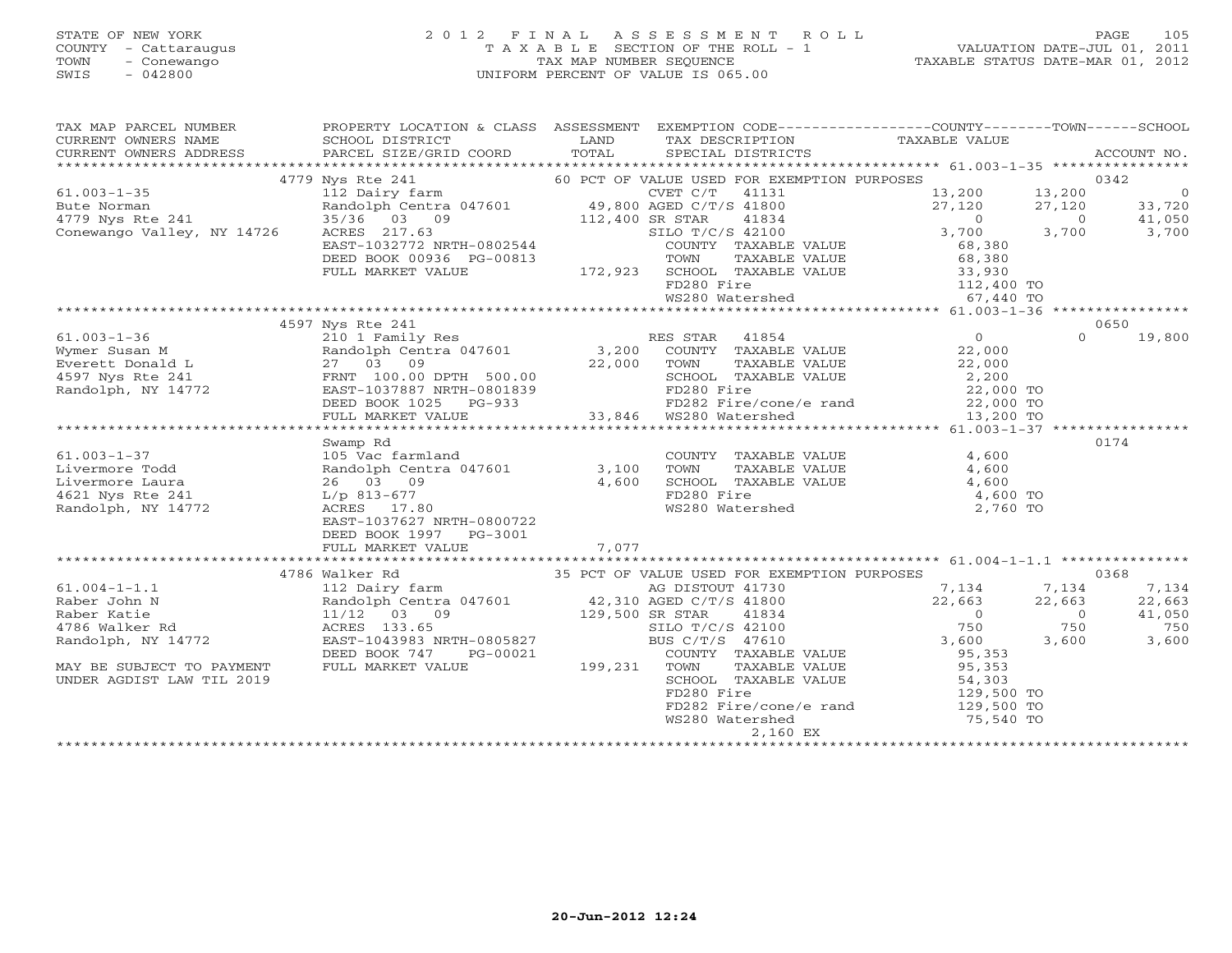## STATE OF NEW YORK 2 0 1 2 F I N A L A S S E S S M E N T R O L L PAGE 106 COUNTY - Cattaraugus T A X A B L E SECTION OF THE ROLL - 1 VALUATION DATE-JUL 01, 2011 TOWN - Conewango TAX MAP NUMBER SEQUENCE TAXABLE STATUS DATE-MAR 01, 2012 SWIS - 042800 UNIFORM PERCENT OF VALUE IS 065.00UNIFORM PERCENT OF VALUE IS 065.00

| TAX MAP PARCEL NUMBER<br>CURRENT OWNERS NAME<br>CURRENT OWNERS ADDRESS                                                                                                                                                                                                                                                                                                                                                                        | PROPERTY LOCATION & CLASS ASSESSMENT EXEMPTION CODE---------------COUNTY-------TOWN------SCHOOL<br>SCHOOL DISTRICT<br><b>Example 12 TEAND</b><br>PARCEL SIZE/GRID COORD | TOTAL  | - TAX DESCRIPTION TAXABLE VALUE<br>SPECIAL DISTRICTS TAXABLE VALUE                                                         |                                            | ACCOUNT NO.        |
|-----------------------------------------------------------------------------------------------------------------------------------------------------------------------------------------------------------------------------------------------------------------------------------------------------------------------------------------------------------------------------------------------------------------------------------------------|-------------------------------------------------------------------------------------------------------------------------------------------------------------------------|--------|----------------------------------------------------------------------------------------------------------------------------|--------------------------------------------|--------------------|
|                                                                                                                                                                                                                                                                                                                                                                                                                                               |                                                                                                                                                                         |        |                                                                                                                            |                                            |                    |
|                                                                                                                                                                                                                                                                                                                                                                                                                                               | 4728 Van Slyke Rd                                                                                                                                                       |        |                                                                                                                            |                                            | 0993               |
| $61.004 - 1 - 1.2$                                                                                                                                                                                                                                                                                                                                                                                                                            |                                                                                                                                                                         |        |                                                                                                                            | $\begin{array}{c}0\\5,100\end{array}$      | $\Omega$<br>19,800 |
|                                                                                                                                                                                                                                                                                                                                                                                                                                               | Van Diyac at<br>240 Rural res<br>Randolph Centra 047601 17,200 BUS C/T/S 47610<br>ACRES 49.10 85,000 COUNTY TAXABLE                                                     |        |                                                                                                                            |                                            | 5,100<br>5,100     |
| C-rive - Taber Noah J (Randolph Centra 047001 2010)<br>Raber Mary J (Randolph ACRES 19.10 1728 Van Slyke Rd EAST-1043882 NRTH-0803273 TOWN TAX<br>Randolph, NY 14772 DEED BOOK 1010 PG-607 SCHOOL TAX<br>FULL MARKET VALUE 130,769 F                                                                                                                                                                                                          |                                                                                                                                                                         |        | 85,000 COUNTY TAXABLE VALUE                                                                                                | 79,900<br>79,900                           |                    |
|                                                                                                                                                                                                                                                                                                                                                                                                                                               |                                                                                                                                                                         |        | TAXABLE VALUE                                                                                                              |                                            |                    |
|                                                                                                                                                                                                                                                                                                                                                                                                                                               |                                                                                                                                                                         |        | SCHOOL TAXABLE VALUE 60,100                                                                                                |                                            |                    |
|                                                                                                                                                                                                                                                                                                                                                                                                                                               |                                                                                                                                                                         |        |                                                                                                                            | 85,000 TO                                  |                    |
|                                                                                                                                                                                                                                                                                                                                                                                                                                               |                                                                                                                                                                         |        |                                                                                                                            |                                            |                    |
|                                                                                                                                                                                                                                                                                                                                                                                                                                               |                                                                                                                                                                         |        | FD282 Fire/cone/e rand<br>WS280 Watershed<br>3,060 EX 47,940 TO                                                            |                                            |                    |
|                                                                                                                                                                                                                                                                                                                                                                                                                                               |                                                                                                                                                                         |        |                                                                                                                            |                                            |                    |
|                                                                                                                                                                                                                                                                                                                                                                                                                                               |                                                                                                                                                                         |        |                                                                                                                            |                                            |                    |
|                                                                                                                                                                                                                                                                                                                                                                                                                                               | 11311 Pope Rd                                                                                                                                                           |        |                                                                                                                            |                                            | 0301               |
| $61.004 - 1 - 2.1$                                                                                                                                                                                                                                                                                                                                                                                                                            |                                                                                                                                                                         |        |                                                                                                                            | $\begin{array}{c} 0 \\ 32,000 \end{array}$ | $\Omega$<br>32,000 |
| Horton Sueann                                                                                                                                                                                                                                                                                                                                                                                                                                 |                                                                                                                                                                         |        |                                                                                                                            |                                            |                    |
| 11311 Pope Rd                                                                                                                                                                                                                                                                                                                                                                                                                                 | 210 1 Family Res<br>Randolph Centra 047601 5,200 COUNTY TAXABLE VALUE<br>12 03 09 32,000 TOWN TAXABLE VALUE<br>ACRES 2.75 SCHOOL TAXABLE VALUE                          |        | COUNTY IAAABLE VALUE<br>TOWN TAXABLE VALUE 32,000<br>SCHOOL TAXABLE VALUE 0<br>FD280 Fire 32,000<br>WS280 Watershed 19,200 |                                            |                    |
| Randolph, NY 14772                                                                                                                                                                                                                                                                                                                                                                                                                            | EAST-1046120 NRTH-0807467                                                                                                                                               |        |                                                                                                                            | 0<br>32,000 TO<br>19,200 TO                |                    |
|                                                                                                                                                                                                                                                                                                                                                                                                                                               |                                                                                                                                                                         |        |                                                                                                                            |                                            |                    |
|                                                                                                                                                                                                                                                                                                                                                                                                                                               |                                                                                                                                                                         |        |                                                                                                                            |                                            |                    |
|                                                                                                                                                                                                                                                                                                                                                                                                                                               |                                                                                                                                                                         |        |                                                                                                                            |                                            |                    |
|                                                                                                                                                                                                                                                                                                                                                                                                                                               |                                                                                                                                                                         |        |                                                                                                                            |                                            | 0706               |
| $\begin{tabular}{lllllllllllll} \mbox{\small{61.004--1--2.2}} & & & & \mbox{\small{RES STR}} & 41854 \\ \mbox{\small{Raber Dan N}} & & & \mbox{\small{Random Y}} & & \mbox{\small{Random Sarah Y}} \\ \mbox{\small{Raber Sarah Y}} & & & 12 & 03 & 09 & 83,530 \mbox{\small{BUS C/T/S 42100}} \\ \mbox{\small{Rander Sarah Y}} & & & 12 & 03 & 09 & 83,530 \mbox{\small{BUS C/T/S 47610}} \\ \mbox{\small{Randolph, NY 14772}} & & & \mbox{\$ |                                                                                                                                                                         |        |                                                                                                                            |                                            | $\Omega$<br>19,800 |
|                                                                                                                                                                                                                                                                                                                                                                                                                                               |                                                                                                                                                                         |        |                                                                                                                            | $\begin{array}{c} 0 \\ 1,000 \end{array}$  | 1,000<br>1,000     |
|                                                                                                                                                                                                                                                                                                                                                                                                                                               |                                                                                                                                                                         |        |                                                                                                                            | 3,500                                      | 3,500<br>3,500     |
|                                                                                                                                                                                                                                                                                                                                                                                                                                               |                                                                                                                                                                         |        |                                                                                                                            | 79,030                                     |                    |
|                                                                                                                                                                                                                                                                                                                                                                                                                                               |                                                                                                                                                                         |        |                                                                                                                            |                                            |                    |
|                                                                                                                                                                                                                                                                                                                                                                                                                                               | DEED BOOK 809<br>PG-01156                                                                                                                                               |        |                                                                                                                            |                                            |                    |
|                                                                                                                                                                                                                                                                                                                                                                                                                                               | FULL MARKET VALUE                                                                                                                                                       |        | 128,508 FD280 Fire                                                                                                         |                                            |                    |
|                                                                                                                                                                                                                                                                                                                                                                                                                                               |                                                                                                                                                                         |        | TOWN TAXABLE VALUE 79,030<br>SCHOOL TAXABLE VALUE 59,230<br>FD280 Fire 83,530 TO<br>WS280 Watershed 48,018 TO              |                                            |                    |
|                                                                                                                                                                                                                                                                                                                                                                                                                                               |                                                                                                                                                                         |        | 2,100 EX                                                                                                                   |                                            |                    |
|                                                                                                                                                                                                                                                                                                                                                                                                                                               |                                                                                                                                                                         |        |                                                                                                                            |                                            |                    |
|                                                                                                                                                                                                                                                                                                                                                                                                                                               | 11335 Pope Rd                                                                                                                                                           |        |                                                                                                                            |                                            | 0982               |
|                                                                                                                                                                                                                                                                                                                                                                                                                                               |                                                                                                                                                                         |        |                                                                                                                            |                                            |                    |
|                                                                                                                                                                                                                                                                                                                                                                                                                                               |                                                                                                                                                                         |        |                                                                                                                            |                                            |                    |
|                                                                                                                                                                                                                                                                                                                                                                                                                                               |                                                                                                                                                                         |        |                                                                                                                            |                                            |                    |
|                                                                                                                                                                                                                                                                                                                                                                                                                                               |                                                                                                                                                                         |        |                                                                                                                            |                                            |                    |
|                                                                                                                                                                                                                                                                                                                                                                                                                                               |                                                                                                                                                                         |        |                                                                                                                            |                                            |                    |
|                                                                                                                                                                                                                                                                                                                                                                                                                                               |                                                                                                                                                                         |        |                                                                                                                            |                                            |                    |
|                                                                                                                                                                                                                                                                                                                                                                                                                                               |                                                                                                                                                                         |        |                                                                                                                            |                                            |                    |
|                                                                                                                                                                                                                                                                                                                                                                                                                                               | Cemetery Hill Rd-Billion                                                                                                                                                |        |                                                                                                                            |                                            | 0437               |
| $61.004 - 1 - 3$                                                                                                                                                                                                                                                                                                                                                                                                                              |                                                                                                                                                                         |        | AG DIST<br>41720                                                                                                           | 12,052                                     | 12,052<br>12,052   |
| Adams Kenneth L                                                                                                                                                                                                                                                                                                                                                                                                                               | Example 12 03 09<br>Randolph Centra 047601<br>34,890 COUNTY TAXABLE VALUE<br>34,890 TOWN TAXABLE VALUE                                                                  |        |                                                                                                                            | 22,838<br>22,838                           |                    |
| 11292 Youngs Rd                                                                                                                                                                                                                                                                                                                                                                                                                               |                                                                                                                                                                         |        |                                                                                                                            |                                            |                    |
| Cattaraugus, NY 14719                                                                                                                                                                                                                                                                                                                                                                                                                         |                                                                                                                                                                         |        | SCHOOL TAXABLE VALUE 22,838<br>FD280 Fire 34,890 TO                                                                        |                                            |                    |
|                                                                                                                                                                                                                                                                                                                                                                                                                                               | ACRES 98.85<br>EAST-1045979 NRTH-0804647<br>ACRES 1003 PG-00280                                                                                                         |        | FD280 Fire<br>WS280 Watershed                                                                                              |                                            |                    |
| MAY BE SUBJECT TO PAYMENT                                                                                                                                                                                                                                                                                                                                                                                                                     |                                                                                                                                                                         |        |                                                                                                                            | 20,934 TO                                  |                    |
| UNDER AGDIST LAW TIL 2016                                                                                                                                                                                                                                                                                                                                                                                                                     | FULL MARKET VALUE                                                                                                                                                       | 53,677 |                                                                                                                            |                                            |                    |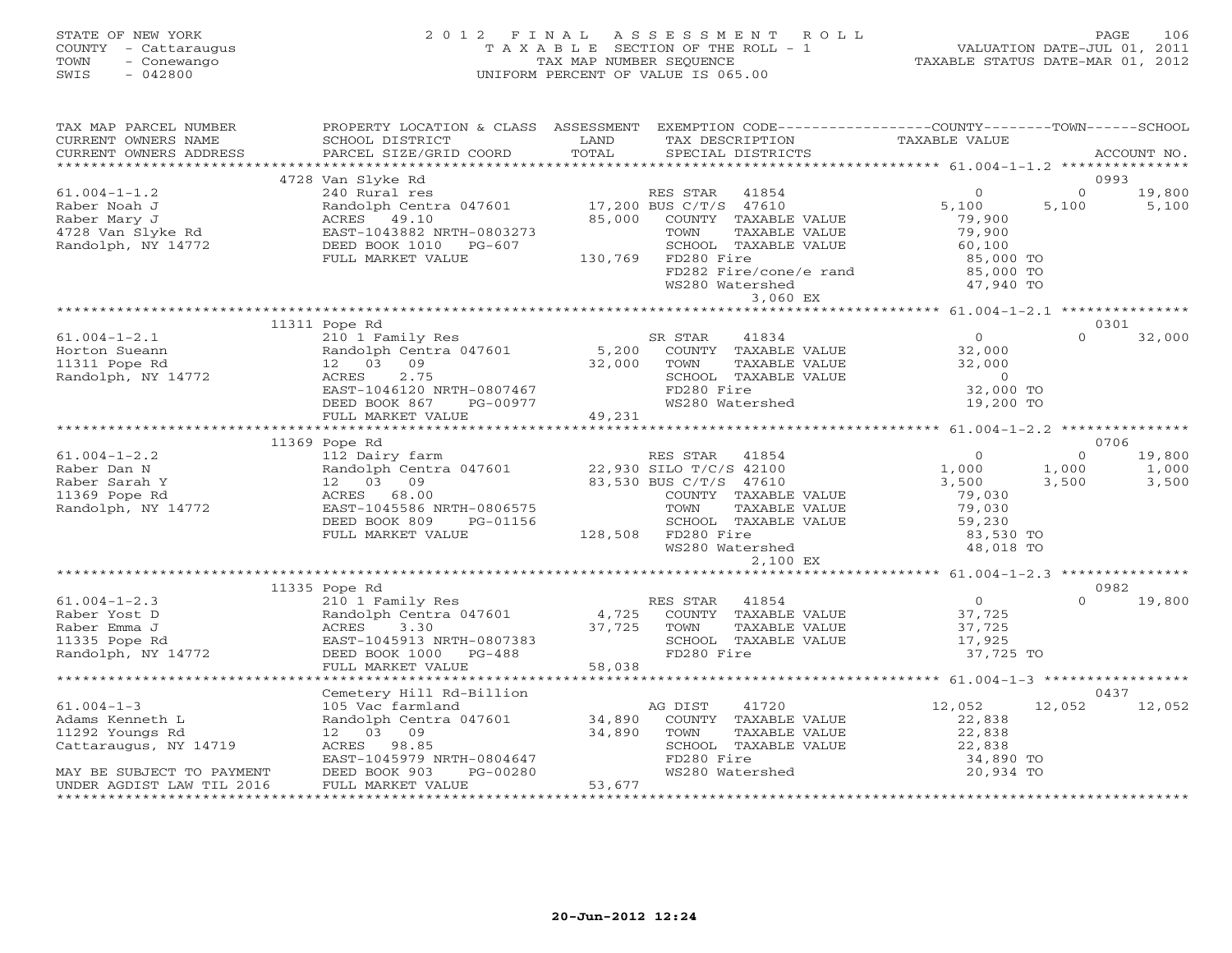## STATE OF NEW YORK 2 0 1 2 F I N A L A S S E S S M E N T R O L L PAGE 107 COUNTY - Cattaraugus T A X A B L E SECTION OF THE ROLL - 1 VALUATION DATE-JUL 01, 2011 TOWN - Conewango TAX MAP NUMBER SEQUENCE TAXABLE STATUS DATE-MAR 01, 2012 SWIS - 042800 UNIFORM PERCENT OF VALUE IS 065.00UNIFORM PERCENT OF VALUE IS 065.00

| TAX MAP PARCEL NUMBER                                                                                                                                                                                                                                                                                                                                               | PROPERTY LOCATION & CLASS ASSESSMENT EXEMPTION CODE----------------COUNTY-------TOWN------SCHOOL                                                                                                                                     |                                                                                                                     |                |
|---------------------------------------------------------------------------------------------------------------------------------------------------------------------------------------------------------------------------------------------------------------------------------------------------------------------------------------------------------------------|--------------------------------------------------------------------------------------------------------------------------------------------------------------------------------------------------------------------------------------|---------------------------------------------------------------------------------------------------------------------|----------------|
|                                                                                                                                                                                                                                                                                                                                                                     |                                                                                                                                                                                                                                      |                                                                                                                     |                |
| $\begin{tabular}{lllllllllllll} \textbf{M11203 PQB} & \textbf{R1004-1-4} & \textbf{11203 PQB} & \textbf{R201} & \textbf{1203 PQB} & \textbf{1204} & \textbf{1204} & \textbf{1203 PQB} & \textbf{1204} & \textbf{1204} & \textbf{1204} & \textbf{1205} & \textbf{1205} & \textbf{1206} & \textbf{1207} & \textbf{1208} & \textbf{1208} & \textbf{1209} & \textbf{12$ |                                                                                                                                                                                                                                      |                                                                                                                     |                |
|                                                                                                                                                                                                                                                                                                                                                                     |                                                                                                                                                                                                                                      |                                                                                                                     |                |
|                                                                                                                                                                                                                                                                                                                                                                     |                                                                                                                                                                                                                                      |                                                                                                                     |                |
|                                                                                                                                                                                                                                                                                                                                                                     |                                                                                                                                                                                                                                      |                                                                                                                     |                |
|                                                                                                                                                                                                                                                                                                                                                                     |                                                                                                                                                                                                                                      |                                                                                                                     |                |
|                                                                                                                                                                                                                                                                                                                                                                     |                                                                                                                                                                                                                                      |                                                                                                                     |                |
|                                                                                                                                                                                                                                                                                                                                                                     |                                                                                                                                                                                                                                      |                                                                                                                     |                |
|                                                                                                                                                                                                                                                                                                                                                                     |                                                                                                                                                                                                                                      |                                                                                                                     |                |
|                                                                                                                                                                                                                                                                                                                                                                     |                                                                                                                                                                                                                                      |                                                                                                                     |                |
| 61.004-1-5.2<br>R&L Adams Lands, LLC<br>R&L Adams Lands, LLC Randolph Centra 047601<br>4,200 TOWN 4224 Elm Creek Rd 04 03 09 49,200 SCHOO:<br>Randolph, NY 14772<br>R&L Adams Lands, LLC Randolph Centra 047601 49,200 SCHOO:<br>R&L A                                                                                                                              |                                                                                                                                                                                                                                      |                                                                                                                     | 0900           |
|                                                                                                                                                                                                                                                                                                                                                                     | 210 1 Family Res<br>Randolph Centra 047601 4,200 TOWN TAXABLE VALUE 49,200<br>04 03 09 49,200 SCHOOL TAXABLE VALUE 49,200<br>ACRES 1.05 FD280 Fire 49,200 FD280 Fire 49,200 FD280 Fire 49,200 FD280 Fire 49,200 FD280 Fire 49,200 TO |                                                                                                                     |                |
|                                                                                                                                                                                                                                                                                                                                                                     |                                                                                                                                                                                                                                      |                                                                                                                     |                |
|                                                                                                                                                                                                                                                                                                                                                                     |                                                                                                                                                                                                                                      |                                                                                                                     |                |
|                                                                                                                                                                                                                                                                                                                                                                     |                                                                                                                                                                                                                                      |                                                                                                                     |                |
|                                                                                                                                                                                                                                                                                                                                                                     |                                                                                                                                                                                                                                      |                                                                                                                     |                |
|                                                                                                                                                                                                                                                                                                                                                                     | DEED BOOK 4643 PG-3001                                                                                                                                                                                                               |                                                                                                                     |                |
|                                                                                                                                                                                                                                                                                                                                                                     |                                                                                                                                                                                                                                      |                                                                                                                     |                |
|                                                                                                                                                                                                                                                                                                                                                                     |                                                                                                                                                                                                                                      |                                                                                                                     |                |
|                                                                                                                                                                                                                                                                                                                                                                     |                                                                                                                                                                                                                                      |                                                                                                                     | 0444           |
|                                                                                                                                                                                                                                                                                                                                                                     |                                                                                                                                                                                                                                      |                                                                                                                     | 5,500<br>5,500 |
|                                                                                                                                                                                                                                                                                                                                                                     |                                                                                                                                                                                                                                      |                                                                                                                     |                |
|                                                                                                                                                                                                                                                                                                                                                                     |                                                                                                                                                                                                                                      |                                                                                                                     |                |
|                                                                                                                                                                                                                                                                                                                                                                     |                                                                                                                                                                                                                                      |                                                                                                                     |                |
|                                                                                                                                                                                                                                                                                                                                                                     |                                                                                                                                                                                                                                      |                                                                                                                     |                |
|                                                                                                                                                                                                                                                                                                                                                                     |                                                                                                                                                                                                                                      |                                                                                                                     |                |
|                                                                                                                                                                                                                                                                                                                                                                     |                                                                                                                                                                                                                                      |                                                                                                                     |                |
|                                                                                                                                                                                                                                                                                                                                                                     |                                                                                                                                                                                                                                      |                                                                                                                     |                |
|                                                                                                                                                                                                                                                                                                                                                                     |                                                                                                                                                                                                                                      |                                                                                                                     |                |
|                                                                                                                                                                                                                                                                                                                                                                     | 4989 Elm Creek Rd                                                                                                                                                                                                                    |                                                                                                                     | 0161           |
|                                                                                                                                                                                                                                                                                                                                                                     |                                                                                                                                                                                                                                      |                                                                                                                     |                |
|                                                                                                                                                                                                                                                                                                                                                                     |                                                                                                                                                                                                                                      |                                                                                                                     |                |
|                                                                                                                                                                                                                                                                                                                                                                     |                                                                                                                                                                                                                                      |                                                                                                                     |                |
|                                                                                                                                                                                                                                                                                                                                                                     |                                                                                                                                                                                                                                      |                                                                                                                     |                |
|                                                                                                                                                                                                                                                                                                                                                                     |                                                                                                                                                                                                                                      |                                                                                                                     |                |
|                                                                                                                                                                                                                                                                                                                                                                     |                                                                                                                                                                                                                                      |                                                                                                                     |                |
|                                                                                                                                                                                                                                                                                                                                                                     |                                                                                                                                                                                                                                      |                                                                                                                     |                |
|                                                                                                                                                                                                                                                                                                                                                                     |                                                                                                                                                                                                                                      |                                                                                                                     |                |
|                                                                                                                                                                                                                                                                                                                                                                     | 4980 Co Rd 7                                                                                                                                                                                                                         |                                                                                                                     | 0028           |
| 61.004-1-8<br>Farr Deborah J<br>341 Camelot Dr<br>Goose creek, SC 29445<br>4980 Co Rd 7<br>310 Res Vac<br>Randolph Centra 047601<br>04 03 09<br>FRNT 115.00 DPTH 115.00<br>53,200<br>53,200<br>83,200<br>83,200<br>EAST-1050280 NRTH-0807442<br>DEED BOOK                                                                                                           |                                                                                                                                                                                                                                      | COUNTY TAXABLE VALUE $3,200$<br>TOWN TAXABLE VALUE $3,200$<br>SCHOOL TAXABLE VALUE $3,200$<br>FD280 Fire $3,200$ TO |                |
|                                                                                                                                                                                                                                                                                                                                                                     |                                                                                                                                                                                                                                      |                                                                                                                     |                |
|                                                                                                                                                                                                                                                                                                                                                                     |                                                                                                                                                                                                                                      |                                                                                                                     |                |
|                                                                                                                                                                                                                                                                                                                                                                     |                                                                                                                                                                                                                                      |                                                                                                                     |                |
|                                                                                                                                                                                                                                                                                                                                                                     |                                                                                                                                                                                                                                      |                                                                                                                     |                |
|                                                                                                                                                                                                                                                                                                                                                                     |                                                                                                                                                                                                                                      | 5,200 TO<br>FD282 Fire/cone/e rand 3,200 TO<br>WS280 Watershed 1,920 TO                                             |                |
|                                                                                                                                                                                                                                                                                                                                                                     |                                                                                                                                                                                                                                      |                                                                                                                     |                |
|                                                                                                                                                                                                                                                                                                                                                                     |                                                                                                                                                                                                                                      |                                                                                                                     |                |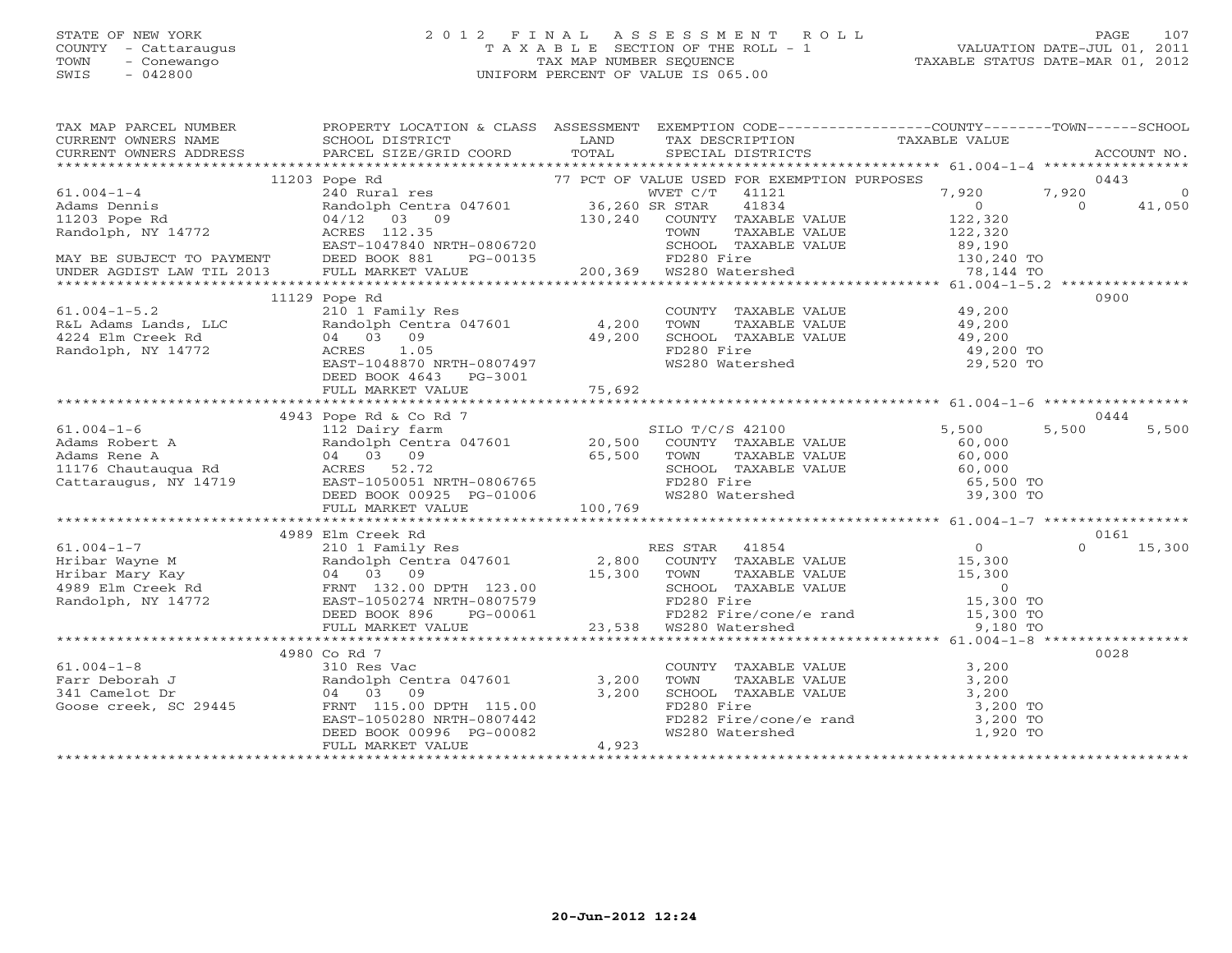# STATE OF NEW YORK 2 0 1 2 F I N A L A S S E S S M E N T R O L L PAGE 108 COUNTY - Cattaraugus T A X A B L E SECTION OF THE ROLL - 1 VALUATION DATE-JUL 01, 2011 TOWN - Conewango TAX MAP NUMBER SEQUENCE TAXABLE STATUS DATE-MAR 01, 2012 SWIS - 042800 UNIFORM PERCENT OF VALUE IS 065.00

| TAX MAP PARCEL NUMBER                                                                                                                                                                                                                                                     | PROPERTY LOCATION & CLASS ASSESSMENT EXEMPTION CODE---------------COUNTY-------TOWN------SCHOOL |        |                                                                                            |                        |                    |
|---------------------------------------------------------------------------------------------------------------------------------------------------------------------------------------------------------------------------------------------------------------------------|-------------------------------------------------------------------------------------------------|--------|--------------------------------------------------------------------------------------------|------------------------|--------------------|
| CURRENT OWNERS NAME                                                                                                                                                                                                                                                       | SCHOOL DISTRICT LAND                                                                            |        | TAX DESCRIPTION TAXABLE VALUE SPECIAL DISTRICTS                                            |                        |                    |
| CURRENT OWNERS ADDRESS                                                                                                                                                                                                                                                    |                                                                                                 |        |                                                                                            |                        |                    |
|                                                                                                                                                                                                                                                                           |                                                                                                 |        |                                                                                            |                        |                    |
|                                                                                                                                                                                                                                                                           | Elm Creek Rd<br>105 Vac farmland                                                                |        |                                                                                            |                        | 0442               |
| $61.004 - 1 - 10.1$                                                                                                                                                                                                                                                       |                                                                                                 |        | COUNTY TAXABLE VALUE 11,500                                                                |                        |                    |
| Smith Barbara J<br>314 Welllington Rd Apt 3 (04 03 09)<br>Buffalo, NY 14216 (2008) ACRES 34.90                                                                                                                                                                            | Randolph Centra 047601 10,500                                                                   |        | TAXABLE VALUE 11,500<br>TAXABLE VALUE 11,500<br>TOWN                                       |                        |                    |
|                                                                                                                                                                                                                                                                           |                                                                                                 | 11,500 | SCHOOL TAXABLE VALUE<br>FD280 Fire                                                         |                        |                    |
|                                                                                                                                                                                                                                                                           | ACRES 34.90                                                                                     |        | FD280 Fire                                                                                 | 11,500 TO<br>11,500 TO |                    |
|                                                                                                                                                                                                                                                                           | EAST-1048666 NRTH-0805662                                                                       |        | FD282 Fire/cone/e rand<br>WS280 Watershed 6,900 TO                                         |                        |                    |
|                                                                                                                                                                                                                                                                           | DEED BOOK 900 PG-00678<br>FULL MARKET VALUE 17,692                                              |        |                                                                                            |                        |                    |
|                                                                                                                                                                                                                                                                           |                                                                                                 |        |                                                                                            |                        |                    |
|                                                                                                                                                                                                                                                                           |                                                                                                 |        |                                                                                            |                        |                    |
|                                                                                                                                                                                                                                                                           | 4833 Elm Creek Rd                                                                               |        |                                                                                            |                        | 0872               |
|                                                                                                                                                                                                                                                                           |                                                                                                 |        | COUNTY TAXABLE VALUE 74,570                                                                |                        |                    |
|                                                                                                                                                                                                                                                                           | - 13,570 TOWN<br>Randolph Centra 047601 13,570 TOWN<br>04 03 09 74,570 SCHOOL                   |        | TOWN      TAXABLE VALUE<br>SCHOOL   TAXABLE VALUE                                          | $74,570$<br>$74,570$   |                    |
|                                                                                                                                                                                                                                                                           |                                                                                                 |        |                                                                                            |                        |                    |
|                                                                                                                                                                                                                                                                           |                                                                                                 |        | FD280 Fire                                                                                 | 74,570 TO              |                    |
|                                                                                                                                                                                                                                                                           |                                                                                                 |        | FD282 Fire/cone/e rand                                                                     | $74,570$ TO            |                    |
|                                                                                                                                                                                                                                                                           |                                                                                                 |        | WS280 Watershed                                                                            | 44,742 TO              |                    |
| 61.004-1-10.2<br>Smith Barbara J<br>Bruce Joshua D<br>314 Wellington Rd<br>Buffalo, NY 14216<br>2008 2008 2008 2011486 201148723<br>2009 214,570<br>2008 2008 2011486 2011486 2022<br>2008 2011486 2011486 2022<br>2008 2011486 2022<br>20114,723                         |                                                                                                 |        |                                                                                            |                        |                    |
|                                                                                                                                                                                                                                                                           |                                                                                                 |        |                                                                                            |                        |                    |
|                                                                                                                                                                                                                                                                           | Elm Creek Rd                                                                                    |        |                                                                                            |                        | 0869               |
|                                                                                                                                                                                                                                                                           |                                                                                                 |        |                                                                                            |                        |                    |
|                                                                                                                                                                                                                                                                           |                                                                                                 |        |                                                                                            |                        |                    |
|                                                                                                                                                                                                                                                                           |                                                                                                 |        |                                                                                            |                        |                    |
|                                                                                                                                                                                                                                                                           |                                                                                                 |        | FD280 Fire<br>FD282 Fire/cone/e rand 17,000 TO                                             |                        |                    |
|                                                                                                                                                                                                                                                                           |                                                                                                 |        |                                                                                            |                        |                    |
|                                                                                                                                                                                                                                                                           | ACRES 9.95<br>EAST-1050505 NRTH-0805543<br>DEED BOOK 1020 PG-1094<br>FULL MARKET VALUE 26,154   |        | WS280 Watershed                                                                            | 10,200 TO              |                    |
|                                                                                                                                                                                                                                                                           |                                                                                                 |        |                                                                                            |                        |                    |
|                                                                                                                                                                                                                                                                           |                                                                                                 |        |                                                                                            |                        |                    |
|                                                                                                                                                                                                                                                                           | 4888 Elm Creek Rd                                                                               |        |                                                                                            |                        | 0870               |
|                                                                                                                                                                                                                                                                           |                                                                                                 |        |                                                                                            |                        |                    |
|                                                                                                                                                                                                                                                                           |                                                                                                 |        |                                                                                            |                        |                    |
|                                                                                                                                                                                                                                                                           |                                                                                                 |        | COUNTY TAXABLE VALUE $8,120$<br>TOWN TAXABLE VALUE $8,120$<br>SCHOOL TAXABLE VALUE $8,120$ |                        |                    |
|                                                                                                                                                                                                                                                                           |                                                                                                 |        | FD280 Fire<br>FD282 Fire/cone/e rand 8,120 TO                                              |                        |                    |
|                                                                                                                                                                                                                                                                           |                                                                                                 |        |                                                                                            |                        |                    |
| 61.004-1-10.4<br>Greene Steven L<br>Greene Beverly J<br>10924 Martin Rd<br>Randolph, NY 14772<br>Randolph, NY 14772<br>FD280<br>FD280<br>FD280<br>FD280<br>FD280<br>FD280<br>FD280<br>FD280<br>FD280<br>FD280<br>FD280<br>FD280<br>FD280<br>FD280<br>FD280<br>FD280<br>FD |                                                                                                 |        | WS280 Watershed                                                                            | 4,872 TO               |                    |
|                                                                                                                                                                                                                                                                           | FULL MARKET VALUE                                                                               | 12,492 |                                                                                            |                        |                    |
|                                                                                                                                                                                                                                                                           |                                                                                                 |        |                                                                                            |                        |                    |
|                                                                                                                                                                                                                                                                           |                                                                                                 |        |                                                                                            |                        | 0440               |
|                                                                                                                                                                                                                                                                           |                                                                                                 |        |                                                                                            |                        | $\Omega$<br>41,050 |
|                                                                                                                                                                                                                                                                           |                                                                                                 |        |                                                                                            |                        |                    |
|                                                                                                                                                                                                                                                                           |                                                                                                 |        |                                                                                            |                        |                    |
|                                                                                                                                                                                                                                                                           |                                                                                                 |        |                                                                                            |                        |                    |
|                                                                                                                                                                                                                                                                           |                                                                                                 |        |                                                                                            |                        |                    |
|                                                                                                                                                                                                                                                                           |                                                                                                 |        |                                                                                            |                        |                    |
|                                                                                                                                                                                                                                                                           |                                                                                                 |        |                                                                                            |                        |                    |
|                                                                                                                                                                                                                                                                           |                                                                                                 |        |                                                                                            |                        |                    |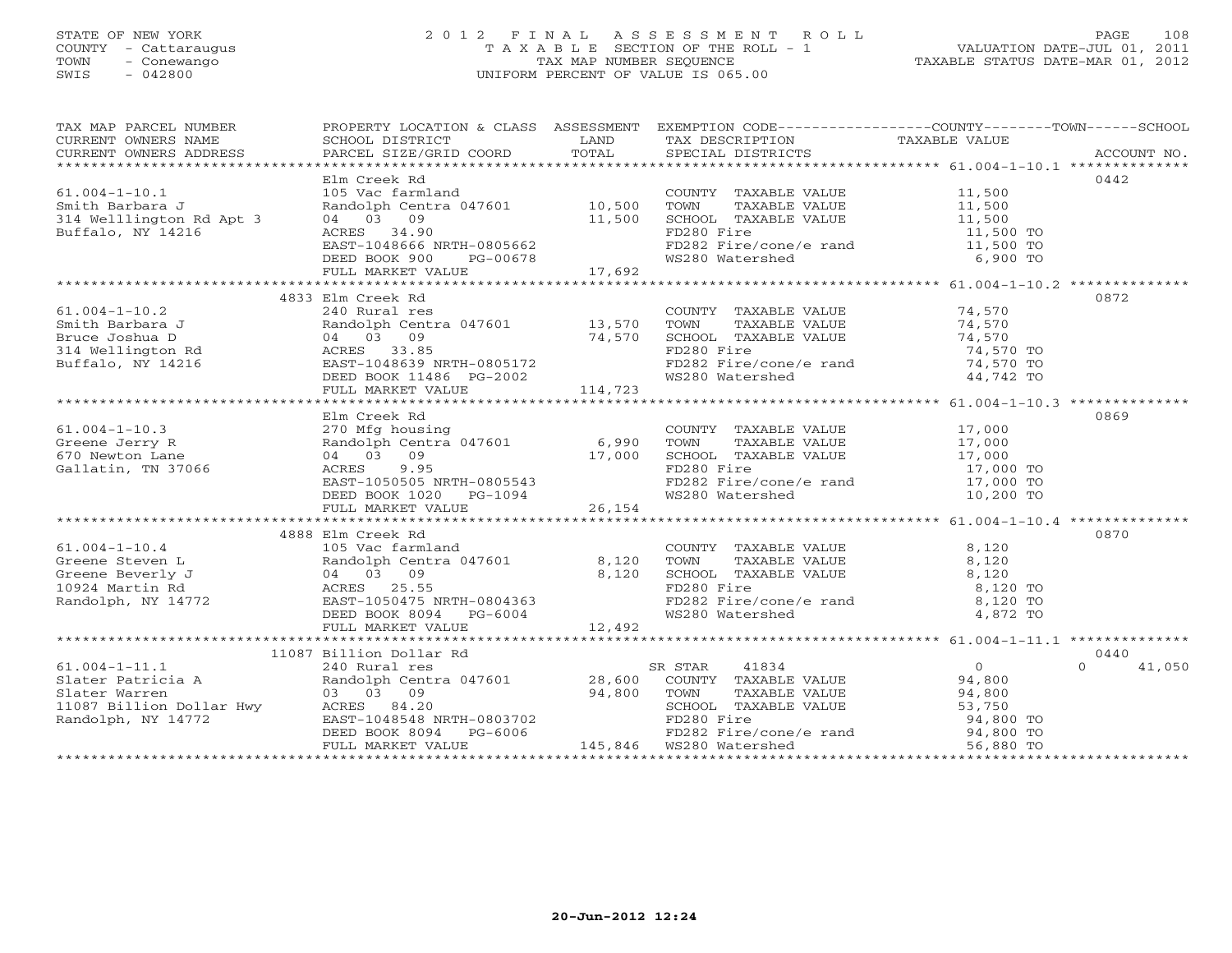#### STATE OF NEW YORK 2 0 1 2 F I N A L A S S E S S M E N T R O L L PAGE 109 COUNTY - Cattaraugus T A X A B L E SECTION OF THE ROLL - 1 VALUATION DATE-JUL 01, 2011 TOWN - Conewango TAX MAP NUMBER SEQUENCE TAXABLE STATUS DATE-MAR 01, 2012 SWIS - 042800 UNIFORM PERCENT OF VALUE IS 065.00UNIFORM PERCENT OF VALUE IS 065.00

| TAX MAP PARCEL NUMBER FROPERTY LOCATION & CLASS ASSESSMENT EXEMPTION CODE--------------COUNTY-------TOWN------SCHOOL                                                                                                                                                                                                                                   |                         |  |      |
|--------------------------------------------------------------------------------------------------------------------------------------------------------------------------------------------------------------------------------------------------------------------------------------------------------------------------------------------------------|-------------------------|--|------|
|                                                                                                                                                                                                                                                                                                                                                        |                         |  |      |
|                                                                                                                                                                                                                                                                                                                                                        |                         |  |      |
|                                                                                                                                                                                                                                                                                                                                                        |                         |  |      |
| $\begin{tabular}{lcccccc} \textbf{755} & 1004-1-11.2 & 4765 EIM Creek Rd & 0622 \\ 61.004-1-11.2 & 210 1 Family Res & 0 & 0 & 19,800 \\ 750 & 750 & 750 & 750 & 750 & 750 & 750 \\ 750 & 64001p1 Centra & 047601 & 7,400 64001 & 7,400 64001 & 7,400 \\ 750 & 0 & 0 & 0 & 19,800 \\ 750 & 0 & 0 & 0 & 19,8$                                            |                         |  |      |
|                                                                                                                                                                                                                                                                                                                                                        |                         |  |      |
|                                                                                                                                                                                                                                                                                                                                                        |                         |  |      |
|                                                                                                                                                                                                                                                                                                                                                        |                         |  |      |
|                                                                                                                                                                                                                                                                                                                                                        |                         |  |      |
|                                                                                                                                                                                                                                                                                                                                                        |                         |  |      |
|                                                                                                                                                                                                                                                                                                                                                        |                         |  |      |
|                                                                                                                                                                                                                                                                                                                                                        |                         |  |      |
|                                                                                                                                                                                                                                                                                                                                                        |                         |  |      |
|                                                                                                                                                                                                                                                                                                                                                        |                         |  |      |
|                                                                                                                                                                                                                                                                                                                                                        | 11151 Billion Dollar Rd |  | 0645 |
|                                                                                                                                                                                                                                                                                                                                                        |                         |  |      |
|                                                                                                                                                                                                                                                                                                                                                        |                         |  |      |
|                                                                                                                                                                                                                                                                                                                                                        |                         |  |      |
|                                                                                                                                                                                                                                                                                                                                                        |                         |  |      |
|                                                                                                                                                                                                                                                                                                                                                        |                         |  |      |
|                                                                                                                                                                                                                                                                                                                                                        |                         |  |      |
|                                                                                                                                                                                                                                                                                                                                                        |                         |  |      |
|                                                                                                                                                                                                                                                                                                                                                        |                         |  |      |
|                                                                                                                                                                                                                                                                                                                                                        |                         |  |      |
|                                                                                                                                                                                                                                                                                                                                                        |                         |  |      |
|                                                                                                                                                                                                                                                                                                                                                        |                         |  |      |
|                                                                                                                                                                                                                                                                                                                                                        |                         |  |      |
|                                                                                                                                                                                                                                                                                                                                                        |                         |  |      |
|                                                                                                                                                                                                                                                                                                                                                        |                         |  |      |
|                                                                                                                                                                                                                                                                                                                                                        |                         |  |      |
|                                                                                                                                                                                                                                                                                                                                                        |                         |  |      |
| $\begin{tabular}{l cccc} \textbf{73,390} & \textbf{73,390} & \textbf{73,390} & \textbf{73,390} & \textbf{73,390} & \textbf{73,390} & \textbf{73,390} & \textbf{73,390} & \textbf{73,390} & \textbf{73,390} & \textbf{73,390} & \textbf{73,390} & \textbf{73,390} & \textbf{73,390} & \textbf{73,390} & \textbf{73,390} & \textbf{73,390} & \textbf{73$ |                         |  |      |
|                                                                                                                                                                                                                                                                                                                                                        |                         |  | 0672 |
|                                                                                                                                                                                                                                                                                                                                                        |                         |  |      |
|                                                                                                                                                                                                                                                                                                                                                        |                         |  |      |
|                                                                                                                                                                                                                                                                                                                                                        |                         |  |      |
|                                                                                                                                                                                                                                                                                                                                                        |                         |  |      |
|                                                                                                                                                                                                                                                                                                                                                        |                         |  |      |
|                                                                                                                                                                                                                                                                                                                                                        |                         |  |      |
|                                                                                                                                                                                                                                                                                                                                                        |                         |  |      |
|                                                                                                                                                                                                                                                                                                                                                        |                         |  |      |
|                                                                                                                                                                                                                                                                                                                                                        |                         |  | 0895 |
| 11044 Billion Dollar Rd<br>11044 Billion Dollar Rd<br>11044 Billion Dollar Rd<br>22 Rural vac>10<br>Troyer Eli Randolph Centra 047601<br>Troyer Mary 04 03 09<br>4765 Elm Creek Rd<br>Randolph, NY 14772<br>Randolph, NY 14772<br>ERST-1048715 N                                                                                                       |                         |  |      |
|                                                                                                                                                                                                                                                                                                                                                        |                         |  |      |
|                                                                                                                                                                                                                                                                                                                                                        |                         |  |      |
|                                                                                                                                                                                                                                                                                                                                                        |                         |  |      |
|                                                                                                                                                                                                                                                                                                                                                        |                         |  |      |
|                                                                                                                                                                                                                                                                                                                                                        |                         |  |      |
|                                                                                                                                                                                                                                                                                                                                                        |                         |  |      |
|                                                                                                                                                                                                                                                                                                                                                        |                         |  |      |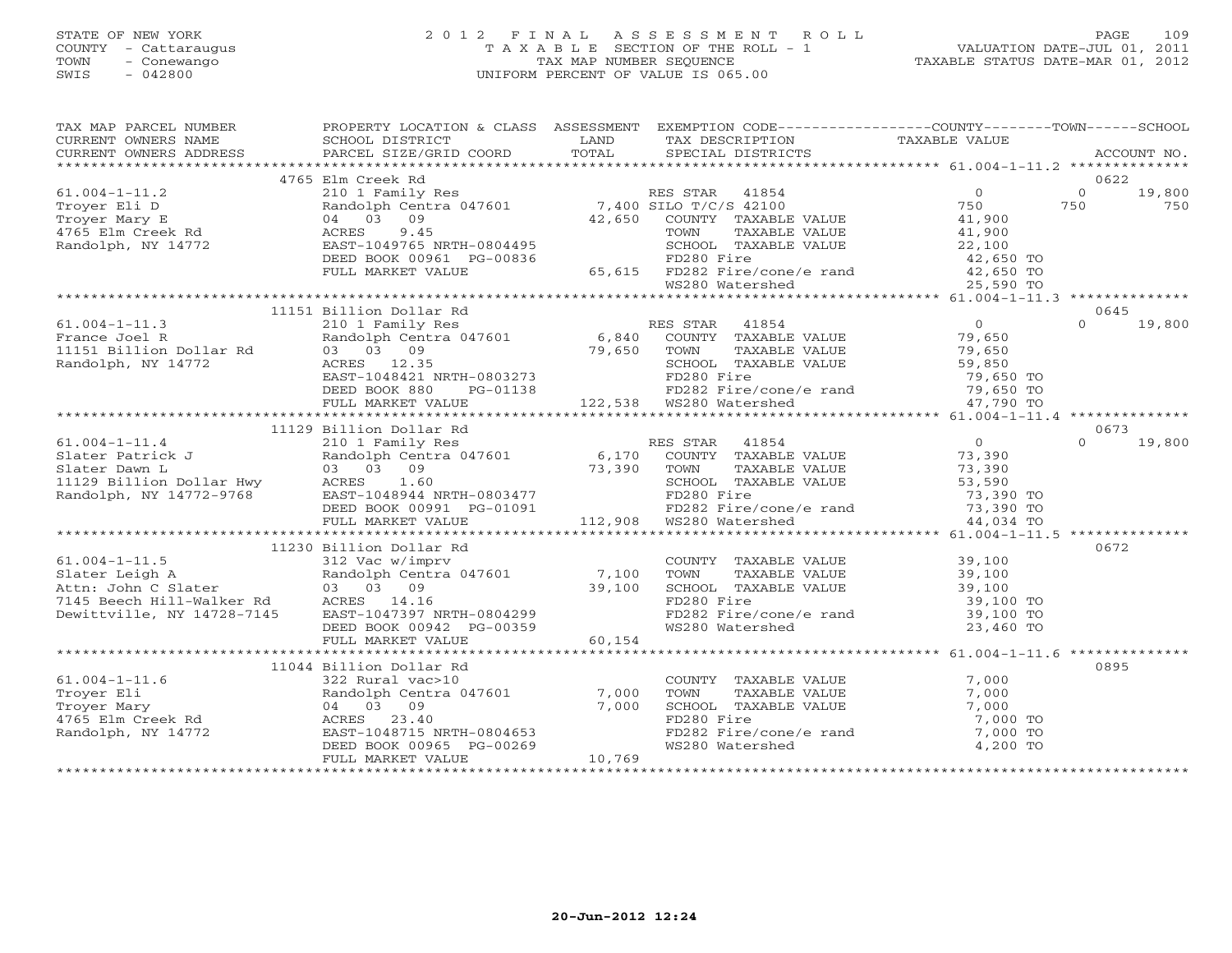#### STATE OF NEW YORK 2 0 1 2 F I N A L A S S E S S M E N T R O L L PAGE 110COUNTY - Cattaraugus COUNTY - Cattaraugus T A X A B L E SECTION OF THE ROLL - 1<br>
TOWN - Conewango COUNTY - Conewango TAX MAP NUMBER SEQUENCE<br>
SWIS - 042800 TOWN - Conewango TAX MAP NUMBER SEQUENCE TAXABLE STATUS DATE-MAR 01, 2012<br>TAXABLE STATUS DATE-MAR 01, 2012 SWIS - 042800 UNIFORM PERCENT OF VALUE IS 065.00

| TAX MAP PARCEL NUMBER<br>CURRENT OWNERS NAME<br>CURRENT OWNERS ADDRESS DESCRIPTION FOR THE TELL TREE TO THE CONNEX ACCOUNT NO.<br>CURRENT OWNERS ADDRESS PARCEL SIZE/GRID COORD TOTAL SPECIAL DISTRICTS ACCOUNT NO.<br>CURRENT OWNERS ADDRESS | PROPERTY LOCATION & CLASS ASSESSMENT<br>SCHOOL DISTRICT                                                                                                                          | LAND        |                        | TAX DESCRIPTION                           | EXEMPTION CODE-----------------COUNTY--------TOWN------SCHOOL<br>TAXABLE VALUE                                  |                  |                |
|-----------------------------------------------------------------------------------------------------------------------------------------------------------------------------------------------------------------------------------------------|----------------------------------------------------------------------------------------------------------------------------------------------------------------------------------|-------------|------------------------|-------------------------------------------|-----------------------------------------------------------------------------------------------------------------|------------------|----------------|
|                                                                                                                                                                                                                                               |                                                                                                                                                                                  |             |                        |                                           |                                                                                                                 |                  |                |
|                                                                                                                                                                                                                                               | Elm Creek Rd                                                                                                                                                                     |             |                        |                                           |                                                                                                                 | 1045             |                |
| $61.004 - 1 - 11.8$                                                                                                                                                                                                                           | 105 Vac farmland<br>Randolph Centra 047601 400                                                                                                                                   |             |                        | COUNTY TAXABLE VALUE                      | 400                                                                                                             |                  |                |
|                                                                                                                                                                                                                                               |                                                                                                                                                                                  |             | TOWN                   | TAXABLE VALUE                             | 400                                                                                                             |                  |                |
|                                                                                                                                                                                                                                               |                                                                                                                                                                                  | 400         |                        | SCHOOL TAXABLE VALUE                      | 400                                                                                                             |                  |                |
|                                                                                                                                                                                                                                               |                                                                                                                                                                                  |             |                        |                                           |                                                                                                                 |                  |                |
| Fowler Frank<br>Fowler Vikki<br>Fowler Vikki<br>4663 Elm Creek Rd<br>2663 Elm Creek Rd<br>2663 Elm Creek Rd<br>2682 EAST-1049797 NRTH-0802719<br>26825 PG-9001<br>2772<br>2782 DEED BOOK 9835 PG-9001                                         |                                                                                                                                                                                  |             |                        |                                           |                                                                                                                 |                  |                |
|                                                                                                                                                                                                                                               | FULL MARKET VALUE                                                                                                                                                                | 615         |                        |                                           |                                                                                                                 |                  |                |
|                                                                                                                                                                                                                                               |                                                                                                                                                                                  |             |                        |                                           |                                                                                                                 |                  |                |
|                                                                                                                                                                                                                                               | 11044 Billion Dollar Rd                                                                                                                                                          |             |                        |                                           |                                                                                                                 | 1049<br>$\Omega$ | 19,800         |
| $61.004 - 1 - 11.10$                                                                                                                                                                                                                          |                                                                                                                                                                                  |             |                        |                                           |                                                                                                                 |                  |                |
| Raber Adam                                                                                                                                                                                                                                    |                                                                                                                                                                                  |             |                        |                                           |                                                                                                                 |                  |                |
| Raber Lizzie                                                                                                                                                                                                                                  | 04 03 09                                                                                                                                                                         | 39,300 TOWN |                        | TAXABLE VALUE                             | 39,300                                                                                                          |                  |                |
| Raper Lizzie<br>11044 Billion Dollar Rd<br>23.95.1                                                                                                                                                                                            | 5.70                                                                                                                                                                             |             |                        | SCHOOL TAXABLE VALUE                      | 19,500<br>39,300 TO                                                                                             |                  |                |
| Randolph, NY 14772                                                                                                                                                                                                                            | EAST-1049126 NRTH-0804081                                                                                                                                                        |             | FD280 Fire             |                                           |                                                                                                                 |                  |                |
|                                                                                                                                                                                                                                               | DEED BOOK 10230 PG-9001                                                                                                                                                          |             |                        |                                           | FD282 Fire/cone/e rand 39,300 TO                                                                                |                  |                |
|                                                                                                                                                                                                                                               | FULL MARKET VALUE                                                                                                                                                                |             | 60,462 WS280 Watershed |                                           | 23,580 TO                                                                                                       |                  |                |
|                                                                                                                                                                                                                                               |                                                                                                                                                                                  |             |                        |                                           |                                                                                                                 |                  |                |
|                                                                                                                                                                                                                                               | 11223 Billion Dollar Rd                                                                                                                                                          |             |                        |                                           |                                                                                                                 | 0236<br>$\Omega$ |                |
| $61.004 - 1 - 12$                                                                                                                                                                                                                             | 210 1 Family Res<br>Randolph Centra 047601 1975 10 1 Family Res<br>03 03 09 17,500 1000 137,800 2000 1200 1200 1200 137,500 1200 137,500 1200 137,500 1200 1200 1200 1380 1380 1 |             |                        |                                           | 0<br>37,500                                                                                                     |                  | 19,800         |
|                                                                                                                                                                                                                                               |                                                                                                                                                                                  |             |                        |                                           |                                                                                                                 |                  |                |
|                                                                                                                                                                                                                                               |                                                                                                                                                                                  |             |                        |                                           |                                                                                                                 |                  |                |
|                                                                                                                                                                                                                                               | 3.28<br>ACRES                                                                                                                                                                    |             |                        | SCHOOL TAXABLE VALUE<br><b>ALE VALUE</b>  | $37,500$<br>$17,700$<br>$37,500$ TO<br>$37,500$ TO                                                              |                  |                |
|                                                                                                                                                                                                                                               |                                                                                                                                                                                  |             | FD280 Fire             |                                           |                                                                                                                 |                  |                |
| And Annette<br>11223 Billion Doller Hwy<br>Randolph, NY 14772<br>E                                                                                                                                                                            | EAST-1047301 NRTH-0803387<br>DEED BOOK 00920 PG-00725<br>FULL MARKET VALUE 57,692                                                                                                |             |                        | FD282 Fire/cone/e rand<br>WS280 Watershed |                                                                                                                 |                  |                |
|                                                                                                                                                                                                                                               |                                                                                                                                                                                  |             | 57,692 WS280 Watershed |                                           | 22,500 TO                                                                                                       |                  |                |
|                                                                                                                                                                                                                                               |                                                                                                                                                                                  |             |                        |                                           |                                                                                                                 | 0100             |                |
| $61.004 - 1 - 13$                                                                                                                                                                                                                             | 11099 Billion Dollar Rd                                                                                                                                                          |             |                        |                                           | $\overline{0}$                                                                                                  | $\cap$           | 36,000         |
| 61.004-1-13<br>Wilcox Lowell J<br>Wilcox Susan K<br>1099 Billion Dollar Rd<br>2003 03 09<br>1099 Billion Dollar Rd<br>2008 2008 2019                                                                                                          |                                                                                                                                                                                  |             |                        |                                           | 36,000                                                                                                          |                  |                |
|                                                                                                                                                                                                                                               |                                                                                                                                                                                  |             |                        |                                           |                                                                                                                 |                  |                |
|                                                                                                                                                                                                                                               |                                                                                                                                                                                  |             |                        |                                           |                                                                                                                 |                  |                |
| Randolph, NY 14772                                                                                                                                                                                                                            | EAST-1049339 NRTH-0803372                                                                                                                                                        |             |                        |                                           |                                                                                                                 |                  |                |
|                                                                                                                                                                                                                                               | DEED BOOK 3211 $PG-5001$                                                                                                                                                         |             |                        |                                           | TOWN TAXABLE VALUE 36,000<br>SCHOOL TAXABLE VALUE 0<br>FD280 Fire 36,000 TO<br>FD282 Fire/cone/e rand 36,000 TO |                  |                |
|                                                                                                                                                                                                                                               |                                                                                                                                                                                  |             | 55,385 WS280 Watershed |                                           | 21,600 TO                                                                                                       |                  |                |
|                                                                                                                                                                                                                                               | FULL MARKET VALUE                                                                                                                                                                |             |                        |                                           |                                                                                                                 |                  |                |
|                                                                                                                                                                                                                                               | 4663 Elm Creek Rd                                                                                                                                                                |             |                        |                                           |                                                                                                                 | 0140             |                |
| $61.004 - 1 - 14.1$                                                                                                                                                                                                                           | 210 1 Family Res                                                                                                                                                                 |             | WVET C/T               | 41121                                     | 7,920                                                                                                           | 7,920            | $\overline{0}$ |
| Fowler Frank W                                                                                                                                                                                                                                |                                                                                                                                                                                  |             |                        | 41854                                     | $\overline{0}$                                                                                                  | $\Omega$         | 19,800         |
| Fowler Vikki J                                                                                                                                                                                                                                | 210 - 1 minutiple (2017601 - 4,000 RES STAR<br>03 03 09 - 57,400 COUNTY                                                                                                          | 57,400      |                        | COUNTY TAXABLE VALUE                      | 49,480                                                                                                          |                  |                |
| 4663 Elm Creek Rd                                                                                                                                                                                                                             | 1.00<br>ACRES                                                                                                                                                                    |             | TOWN                   | TAXABLE VALUE                             |                                                                                                                 |                  |                |
| Randolph, NY 14772                                                                                                                                                                                                                            | EAST-1049968 NRTH-0802601                                                                                                                                                        |             |                        | SCHOOL TAXABLE VALUE                      | 49,480<br>37,600                                                                                                |                  |                |
|                                                                                                                                                                                                                                               | DEED BOOK 811<br>PG-00277                                                                                                                                                        |             | FD280 Fire             |                                           | 57,400 TO                                                                                                       |                  |                |
|                                                                                                                                                                                                                                               | FULL MARKET VALUE                                                                                                                                                                |             |                        | 88,308 FD282 Fire/cone/e rand             | 57,400 TO                                                                                                       |                  |                |
|                                                                                                                                                                                                                                               |                                                                                                                                                                                  |             |                        | WS280 Watershed                           | 34,440 TO                                                                                                       |                  |                |
|                                                                                                                                                                                                                                               |                                                                                                                                                                                  |             |                        | *************************                 | ******************                                                                                              |                  |                |
|                                                                                                                                                                                                                                               |                                                                                                                                                                                  |             |                        |                                           |                                                                                                                 |                  |                |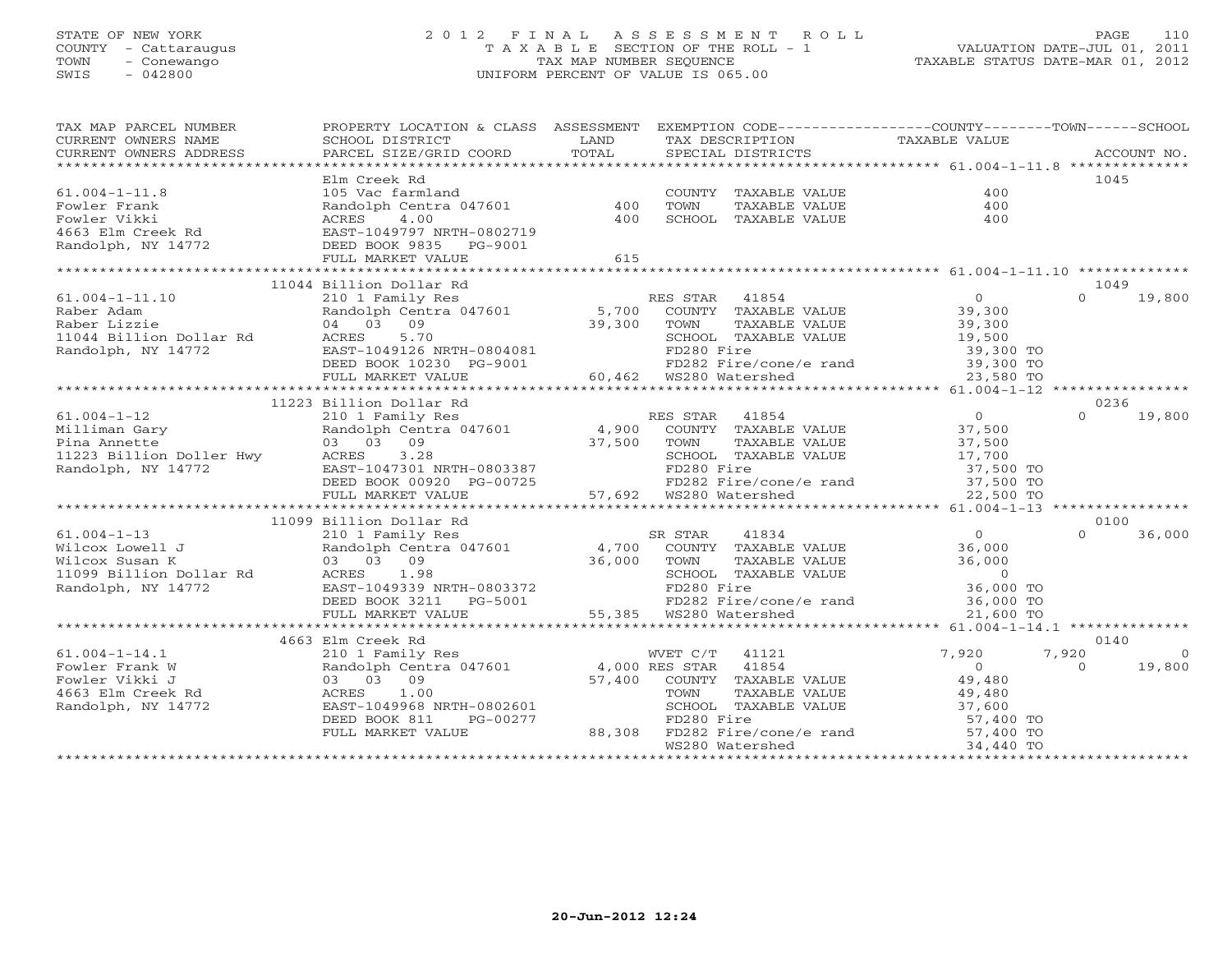## STATE OF NEW YORK 2 0 1 2 F I N A L A S S E S S M E N T R O L L PAGE 111COUNTY - Cattaraugus T A X A B L E SECTION OF THE ROLL - 1<br>
TOWN - Conewango TAX MAP NUMBER SEQUENCE<br>
SWIS - 042800 SWIS - 042800 UNIFORM PERCENT OF VALUE IS 065.00

VALUATION DATE-JUL 01, 2011 TAXABLE STATUS DATE-MAR 01, 2012

| TAX MAP PARCEL NUMBER                                                                                                                                                                                                                                                                                                                              | PROPERTY LOCATION & CLASS ASSESSMENT EXEMPTION CODE-----------------COUNTY-------TOWN------SCHOOL |  |  |       |
|----------------------------------------------------------------------------------------------------------------------------------------------------------------------------------------------------------------------------------------------------------------------------------------------------------------------------------------------------|---------------------------------------------------------------------------------------------------|--|--|-------|
|                                                                                                                                                                                                                                                                                                                                                    |                                                                                                   |  |  |       |
|                                                                                                                                                                                                                                                                                                                                                    | 4664 Elm Creek Rd                                                                                 |  |  |       |
|                                                                                                                                                                                                                                                                                                                                                    |                                                                                                   |  |  |       |
|                                                                                                                                                                                                                                                                                                                                                    |                                                                                                   |  |  |       |
|                                                                                                                                                                                                                                                                                                                                                    |                                                                                                   |  |  |       |
|                                                                                                                                                                                                                                                                                                                                                    |                                                                                                   |  |  |       |
|                                                                                                                                                                                                                                                                                                                                                    |                                                                                                   |  |  |       |
|                                                                                                                                                                                                                                                                                                                                                    |                                                                                                   |  |  |       |
|                                                                                                                                                                                                                                                                                                                                                    |                                                                                                   |  |  |       |
|                                                                                                                                                                                                                                                                                                                                                    |                                                                                                   |  |  |       |
|                                                                                                                                                                                                                                                                                                                                                    |                                                                                                   |  |  |       |
|                                                                                                                                                                                                                                                                                                                                                    | Elm Creek Rd                                                                                      |  |  | 0438  |
|                                                                                                                                                                                                                                                                                                                                                    |                                                                                                   |  |  |       |
|                                                                                                                                                                                                                                                                                                                                                    |                                                                                                   |  |  |       |
|                                                                                                                                                                                                                                                                                                                                                    |                                                                                                   |  |  |       |
|                                                                                                                                                                                                                                                                                                                                                    |                                                                                                   |  |  |       |
|                                                                                                                                                                                                                                                                                                                                                    |                                                                                                   |  |  |       |
|                                                                                                                                                                                                                                                                                                                                                    |                                                                                                   |  |  |       |
|                                                                                                                                                                                                                                                                                                                                                    |                                                                                                   |  |  |       |
|                                                                                                                                                                                                                                                                                                                                                    |                                                                                                   |  |  |       |
|                                                                                                                                                                                                                                                                                                                                                    |                                                                                                   |  |  |       |
|                                                                                                                                                                                                                                                                                                                                                    |                                                                                                   |  |  |       |
|                                                                                                                                                                                                                                                                                                                                                    |                                                                                                   |  |  |       |
|                                                                                                                                                                                                                                                                                                                                                    |                                                                                                   |  |  |       |
|                                                                                                                                                                                                                                                                                                                                                    |                                                                                                   |  |  |       |
|                                                                                                                                                                                                                                                                                                                                                    |                                                                                                   |  |  |       |
|                                                                                                                                                                                                                                                                                                                                                    |                                                                                                   |  |  |       |
|                                                                                                                                                                                                                                                                                                                                                    |                                                                                                   |  |  |       |
|                                                                                                                                                                                                                                                                                                                                                    |                                                                                                   |  |  | 0735  |
|                                                                                                                                                                                                                                                                                                                                                    |                                                                                                   |  |  | 2,616 |
|                                                                                                                                                                                                                                                                                                                                                    |                                                                                                   |  |  |       |
|                                                                                                                                                                                                                                                                                                                                                    |                                                                                                   |  |  |       |
|                                                                                                                                                                                                                                                                                                                                                    |                                                                                                   |  |  |       |
|                                                                                                                                                                                                                                                                                                                                                    |                                                                                                   |  |  |       |
|                                                                                                                                                                                                                                                                                                                                                    |                                                                                                   |  |  |       |
|                                                                                                                                                                                                                                                                                                                                                    |                                                                                                   |  |  |       |
| $\begin{tabular}{lllllllllll} \text{61.004--1-15.3} & \text{Elm \, \, 72.4} & \text{Elm \, \, 73.4} & \text{Elm \, \, 74.5} & \text{Elm \, \, 75.4} & \text{Elm \, \, 76.5} & \text{Elm \, \, 77.5} & \text{Elm \, \, 78.5} & \text{Elm \, \, 78.5} & \text{Elm \, \, 78.5} & \text{Elm \, \, 78.5} & \text{Elm \, \, 78.5} & \text{Elm \, \, 78.$ |                                                                                                   |  |  |       |
|                                                                                                                                                                                                                                                                                                                                                    |                                                                                                   |  |  |       |
|                                                                                                                                                                                                                                                                                                                                                    |                                                                                                   |  |  |       |
|                                                                                                                                                                                                                                                                                                                                                    |                                                                                                   |  |  |       |
|                                                                                                                                                                                                                                                                                                                                                    |                                                                                                   |  |  |       |
|                                                                                                                                                                                                                                                                                                                                                    |                                                                                                   |  |  |       |
|                                                                                                                                                                                                                                                                                                                                                    |                                                                                                   |  |  |       |
|                                                                                                                                                                                                                                                                                                                                                    |                                                                                                   |  |  |       |
|                                                                                                                                                                                                                                                                                                                                                    |                                                                                                   |  |  |       |
|                                                                                                                                                                                                                                                                                                                                                    |                                                                                                   |  |  |       |
|                                                                                                                                                                                                                                                                                                                                                    |                                                                                                   |  |  |       |
|                                                                                                                                                                                                                                                                                                                                                    |                                                                                                   |  |  |       |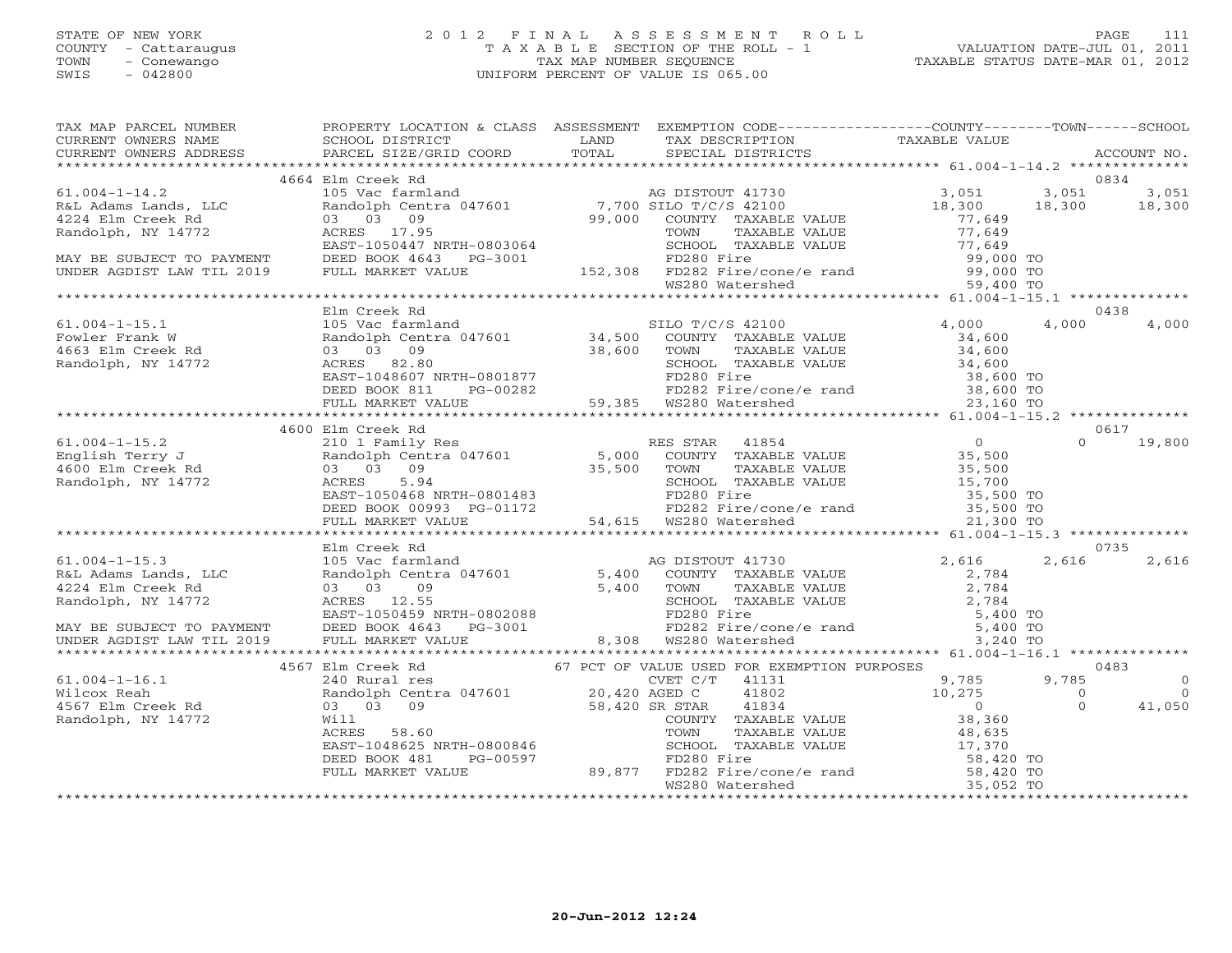#### STATE OF NEW YORK 2 0 1 2 F I N A L A S S E S S M E N T R O L L PAGE 112 COUNTY - Cattaraugus T A X A B L E SECTION OF THE ROLL - 1 VALUATION DATE-JUL 01, 2011 TOWN - Conewango TAX MAP NUMBER SEQUENCE TAXABLE STATUS DATE-MAR 01, 2012 SWIS - 042800 UNIFORM PERCENT OF VALUE IS 065.00UNIFORM PERCENT OF VALUE IS 065.00

| TAX MAP PARCEL NUMBER<br>CURRENT OWNERS NAME                                    | PROPERTY LOCATION & CLASS ASSESSMENT EXEMPTION CODE---------------COUNTY-------TOWN------SCHOOL<br>SCHOOL DISTRICT | LAND        | TAX DESCRIPTION                           | TAXABLE VALUE          |          |             |
|---------------------------------------------------------------------------------|--------------------------------------------------------------------------------------------------------------------|-------------|-------------------------------------------|------------------------|----------|-------------|
| CURRENT OWNERS ADDRESS                                                          | PARCEL SIZE/GRID COORD                                                                                             | TOTAL       | SPECIAL DISTRICTS                         |                        |          | ACCOUNT NO. |
|                                                                                 | 4568 Elm Creek Rd                                                                                                  |             |                                           |                        | 0929     |             |
| $61.004 - 1 - 16.2$                                                             | 210 1 Family Res                                                                                                   |             | 41854<br>RES STAR                         | $\overline{0}$         | $\Omega$ | 19,800      |
| Carpenter Michael M                                                             | Randolph Centra 047601 7,000 COUNTY TAXABLE VALUE                                                                  |             |                                           | 34,000                 |          |             |
| Carpenter Marianne                                                              | 03 03 09                                                                                                           | 34,000      | TOWN<br>TAXABLE VALUE                     | 34,000                 |          |             |
| 4568 Elm Creek Rd                                                               | 5.35<br>ACRES                                                                                                      |             | SCHOOL TAXABLE VALUE                      | 14,200                 |          |             |
| Randolph, NY 14772                                                              |                                                                                                                    |             | FD280 Fire                                |                        |          |             |
|                                                                                 | EAST-1050473 NRTH-0801108<br>DEED BOOK 6959 PG-9001                                                                |             | FD282 Fire/cone/e rand                    | 34,000 TO<br>34,000 TO |          |             |
|                                                                                 | FULL MARKET VALUE                                                                                                  |             | 52,308 WS280 Watershed                    | 20,400 TO              |          |             |
|                                                                                 |                                                                                                                    |             |                                           |                        |          |             |
|                                                                                 | 4558 Elm Creek Rd                                                                                                  |             |                                           |                        | 0930     |             |
| $61.004 - 1 - 16.3$                                                             | 210 1 Family Res                                                                                                   |             | RES STAR 41854                            | $\overline{0}$         | $\Omega$ | 19,800      |
| Clark Shawn E                                                                   | Randolph Centra 047601                                                                                             |             | $6,300$ COUNTY TAXABLE VALUE              |                        |          |             |
| 4558 Elm Creek Rd                                                               | 03 03 09                                                                                                           | 45,420      | TOWN<br>TAXABLE VALUE                     | 45,420<br>45,420       |          |             |
| Randolph, NY 14772                                                              | ACRES 4.40 BANK 032<br>EAST-1050465 NRTH-0800790                                                                   |             | SCHOOL TAXABLE VALUE                      | 25,620                 |          |             |
|                                                                                 |                                                                                                                    |             | FD280 Fire                                | 45,420 TO              |          |             |
|                                                                                 | DEED BOOK 7431 PG-5001                                                                                             |             | WS280 Watershed                           | 27,252 TO              |          |             |
|                                                                                 | FULL MARKET VALUE                                                                                                  | 69,877      |                                           |                        |          |             |
|                                                                                 |                                                                                                                    |             |                                           |                        |          |             |
|                                                                                 | 4542 Elm Creek Rd                                                                                                  |             |                                           |                        | 0446     |             |
| 61.004-1-17<br>Bentley Dennis L<br>Bentley Judith<br>4542 Elm Creek Rd<br>11772 | 210 1 Family Res                                                                                                   |             | RES STAR 41854                            | $\overline{O}$         | $\Omega$ | 19,800      |
|                                                                                 | Randolph Centra 047601 4,600 COUNTY TAXABLE VALUE                                                                  |             |                                           | 55,400                 |          |             |
|                                                                                 | 03 03 09                                                                                                           | 55,400 TOWN | TAXABLE VALUE                             | 55,400                 |          |             |
|                                                                                 | 1.90<br>ACRES                                                                                                      |             | SCHOOL TAXABLE VALUE                      | 35,600                 |          |             |
|                                                                                 | EAST-1050482 NRTH-0800581                                                                                          |             | FD280 Fire                                | 55,400 TO              |          |             |
|                                                                                 | DEED BOOK 00970 PG-00340                                                                                           | 85.231      | $FD282$ Fire/cone/e rand 55,400 TO        |                        |          |             |
|                                                                                 | FULL MARKET VALUE                                                                                                  |             | 85,231 WS280 Watershed                    | 33,240 TO              |          |             |
|                                                                                 |                                                                                                                    |             |                                           |                        |          |             |
|                                                                                 | Co Rd 7                                                                                                            |             |                                           |                        | 0409     |             |
| $61.004 - 1 - 19.1$                                                             | 314 Rural vac<10                                                                                                   |             | COUNTY TAXABLE VALUE                      | 1,100                  |          |             |
| Pavlock Geraldine                                                               | Randolph Centra 047601                                                                                             | 1,100 TOWN  | TAXABLE VALUE                             | 1,100                  |          |             |
| Pavlock Michael                                                                 | 03 03 09                                                                                                           | 1,100       | SCHOOL TAXABLE VALUE                      | 1,100                  |          |             |
| 3736 Criollo Dr                                                                 | Ff 220.00                                                                                                          |             | FD280 Fire                                | 1,100 TO               |          |             |
| Virginia Beach, VA 23453                                                        | ACRES 5.30                                                                                                         |             | FD282 Fire/cone/e rand<br>WS280 Watershed | 1,100 TO               |          |             |
|                                                                                 | EAST-1050574 NRTH-0800268                                                                                          |             | WS280 Watershed                           | 660 TO                 |          |             |
|                                                                                 | DEED BOOK 870<br>PG-658                                                                                            |             |                                           |                        |          |             |
|                                                                                 | FULL MARKET VALUE                                                                                                  | 1,692       |                                           |                        |          |             |
|                                                                                 | 11020 Anderson Rd                                                                                                  |             |                                           |                        | 0731     |             |
| $61.004 - 1 - 19.2$                                                             | 210 1 Family Res                                                                                                   |             | RES STAR 41854                            | $\overline{0}$         | $\Omega$ | 19,800      |
| Lindahl Beatrice                                                                | Randolph Centra 047601 4,900                                                                                       |             | COUNTY TAXABLE VALUE                      | 49,400                 |          |             |
| 11020 Anderson Rd                                                               | 03 03 09                                                                                                           | 49,400      | TOWN<br>TAXABLE VALUE                     | 49,400                 |          |             |
| Randolph, NY 14772                                                              | FRNT 510.00 DPTH                                                                                                   |             | SCHOOL TAXABLE VALUE                      | 29,600                 |          |             |
|                                                                                 | 2.35 BANK<br>017<br>ACRES                                                                                          |             | FD280 Fire                                | 49,400 TO              |          |             |
|                                                                                 | EAST-1050418 NRTH-0799862                                                                                          |             | FD282 Fire/cone/e rand                    | 49,400 TO              |          |             |
|                                                                                 | DEED BOOK 00982 PG-00612                                                                                           |             | WS280 Watershed                           | 29,640 TO              |          |             |
|                                                                                 | FULL MARKET VALUE                                                                                                  | 76,000      |                                           |                        |          |             |
|                                                                                 |                                                                                                                    |             |                                           |                        |          |             |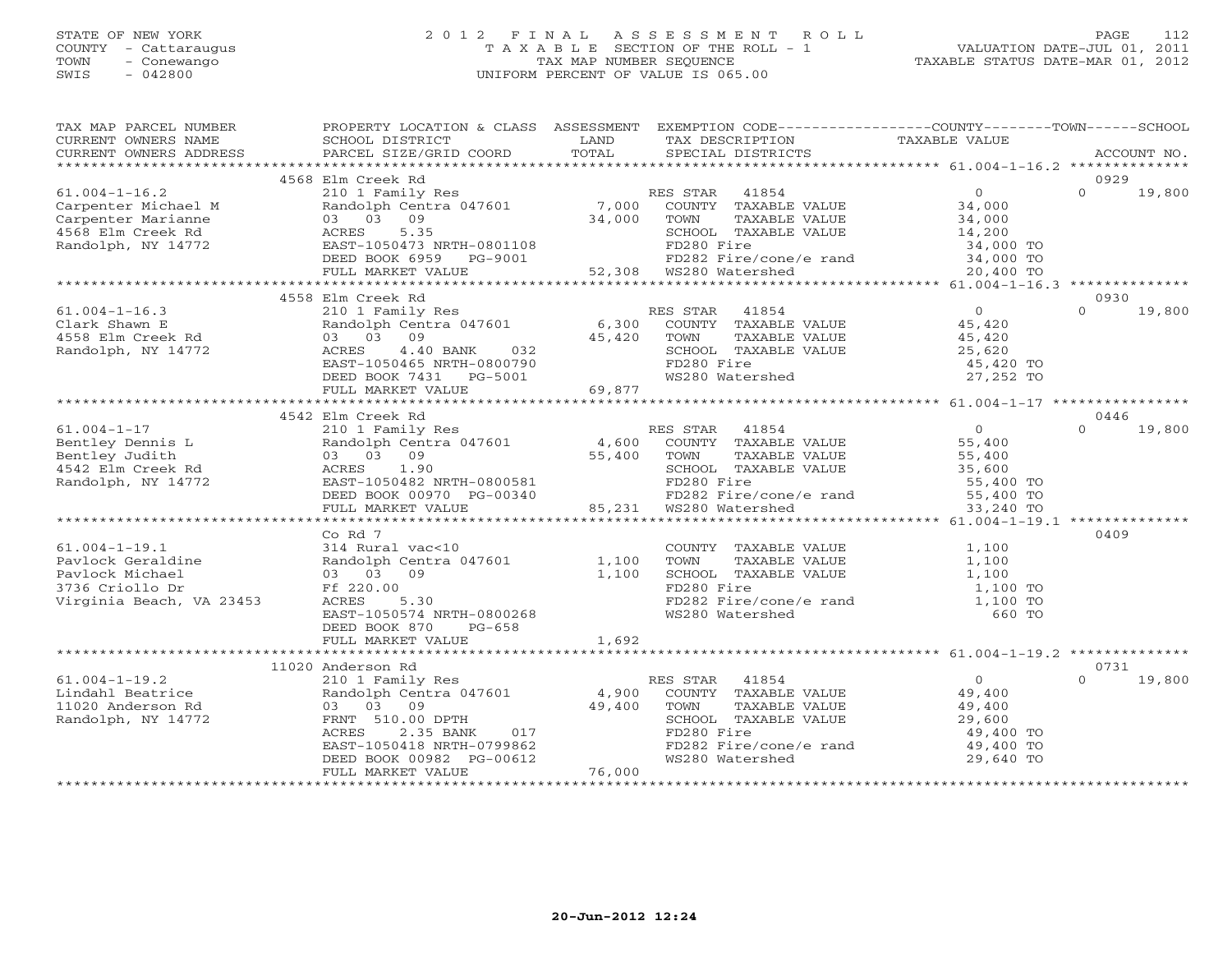#### STATE OF NEW YORK 2 0 1 2 F I N A L A S S E S S M E N T R O L L PAGE 113 COUNTY - Cattaraugus T A X A B L E SECTION OF THE ROLL - 1 VALUATION DATE-JUL 01, 2011 TOWN - Conewango TAX MAP NUMBER SEQUENCE TAXABLE STATUS DATE-MAR 01, 2012 SWIS - 042800 UNIFORM PERCENT OF VALUE IS 065.00UNIFORM PERCENT OF VALUE IS 065.00

| TAX MAP PARCEL NUMBER                                                                                                                                                                                                                                                                                                                                                                                                                                                                                                  | PROPERTY LOCATION & CLASS ASSESSMENT EXEMPTION CODE---------------COUNTY-------TOWN------SCHOOL                                                 |        |                                                                                           |                       |                    |
|------------------------------------------------------------------------------------------------------------------------------------------------------------------------------------------------------------------------------------------------------------------------------------------------------------------------------------------------------------------------------------------------------------------------------------------------------------------------------------------------------------------------|-------------------------------------------------------------------------------------------------------------------------------------------------|--------|-------------------------------------------------------------------------------------------|-----------------------|--------------------|
| CURRENT OWNERS NAME                                                                                                                                                                                                                                                                                                                                                                                                                                                                                                    | SCHOOL DISTRICT                                                                                                                                 | LAND   | TAX DESCRIPTION                                                                           | TAXABLE VALUE         |                    |
| $\begin{minipage}{.45\textwidth} \begin{minipage}{.45\textwidth} \begin{minipage}{.45\textwidth} \begin{minipage}{.45\textwidth} \begin{minipage}{.45\textwidth} \begin{minipage}{.45\textwidth} \begin{minipage}{.45\textwidth} \begin{minipage}{.45\textwidth} \begin{minipage}{.45\textwidth} \begin{minipage}{.45\textwidth} \begin{minipage}{.45\textwidth} \begin{minipage}{.45\textwidth} \begin{minipage}{.45\textwidth} \begin{minipage}{.45\textwidth} \begin{minipage}{.45\textwidth} \begin{minipage}{.45$ |                                                                                                                                                 |        |                                                                                           |                       |                    |
|                                                                                                                                                                                                                                                                                                                                                                                                                                                                                                                        | 4518 Elm Creek Rd                                                                                                                               |        |                                                                                           |                       | 0934               |
| $61.004 - 1 - 19.3$                                                                                                                                                                                                                                                                                                                                                                                                                                                                                                    | 210 1 Family Res                                                                                                                                |        |                                                                                           |                       | $\Omega$<br>19,800 |
| Pitts Brian                                                                                                                                                                                                                                                                                                                                                                                                                                                                                                            | Randolph Centra 047601                                                                                                                          |        |                                                                                           |                       |                    |
| Pitts Gayle                                                                                                                                                                                                                                                                                                                                                                                                                                                                                                            | 03 03 09                                                                                                                                        |        | RES STAR 41854 0<br>5,200 COUNTY TAXABLE VALUE 69,400<br>69,400 TOWN TAXABLE VALUE 69,400 |                       |                    |
| 4518 Elm Creek Rd                                                                                                                                                                                                                                                                                                                                                                                                                                                                                                      | FRNT 300.00 DPTH                                                                                                                                |        | SCHOOL TAXABLE VALUE                                                                      |                       |                    |
| Randolph, NY 14772                                                                                                                                                                                                                                                                                                                                                                                                                                                                                                     | 2.80<br>ACRES                                                                                                                                   |        | FD280 Fire                                                                                | 49,600<br>69,400 TO   |                    |
|                                                                                                                                                                                                                                                                                                                                                                                                                                                                                                                        | EAST-1050371 NRTH-0800120                                                                                                                       |        | WS280 Watershed                                                                           | 41,640 TO             |                    |
|                                                                                                                                                                                                                                                                                                                                                                                                                                                                                                                        | DEED BOOK 1645 PG-7001                                                                                                                          |        |                                                                                           |                       |                    |
|                                                                                                                                                                                                                                                                                                                                                                                                                                                                                                                        |                                                                                                                                                 |        |                                                                                           |                       |                    |
|                                                                                                                                                                                                                                                                                                                                                                                                                                                                                                                        |                                                                                                                                                 |        |                                                                                           |                       |                    |
|                                                                                                                                                                                                                                                                                                                                                                                                                                                                                                                        | Co Rd 7                                                                                                                                         |        |                                                                                           |                       | 0733               |
| $61.004 - 1 - 20$                                                                                                                                                                                                                                                                                                                                                                                                                                                                                                      | 105 Vac farmland                                                                                                                                |        | AG DISTOUT 41730                                                                          | 5,457                 | 5,457<br>5,457     |
| R&L Adams Lands, LLC                                                                                                                                                                                                                                                                                                                                                                                                                                                                                                   | Randolph Centra 047601 20,700 COUNTY TAXABLE VALUE<br>03 03 09 20,700 TOWN TAXABLE VALUE<br>ACRES 51.05 SCHOOL SCHOOL TAXABLE VALUE             |        |                                                                                           | 15,243<br>15,243      |                    |
| 4224 Elm Creek Rd                                                                                                                                                                                                                                                                                                                                                                                                                                                                                                      |                                                                                                                                                 |        |                                                                                           |                       |                    |
| Randolph, NY 14772                                                                                                                                                                                                                                                                                                                                                                                                                                                                                                     |                                                                                                                                                 |        |                                                                                           |                       |                    |
|                                                                                                                                                                                                                                                                                                                                                                                                                                                                                                                        | ACRES 51.05<br>EAST-1048621 NRTH-0800056<br>DEED BOOK 4643 PG-3001                                                                              |        |                                                                                           |                       |                    |
| MAY BE SUBJECT TO PAYMENT                                                                                                                                                                                                                                                                                                                                                                                                                                                                                              |                                                                                                                                                 |        |                                                                                           |                       |                    |
| UNDER AGDIST LAW TIL 2019                                                                                                                                                                                                                                                                                                                                                                                                                                                                                              | FULL MARKET VALUE                                                                                                                               |        |                                                                                           |                       |                    |
|                                                                                                                                                                                                                                                                                                                                                                                                                                                                                                                        |                                                                                                                                                 |        |                                                                                           |                       |                    |
|                                                                                                                                                                                                                                                                                                                                                                                                                                                                                                                        | Cemetery Hill Rd                                                                                                                                |        |                                                                                           |                       | 0410               |
| $61.004 - 1 - 21$                                                                                                                                                                                                                                                                                                                                                                                                                                                                                                      | 314 Rural vac<10                                                                                                                                |        | COUNTY TAXABLE VALUE<br>TOWN TAXABLE VALUE                                                | 5,000                 |                    |
| Sheffield Miriam                                                                                                                                                                                                                                                                                                                                                                                                                                                                                                       | Randolph Centra 047601 5,000<br>03 03 09                                                                                                        | 5,000  | SCHOOL TAXABLE VALUE                                                                      | 5,000<br>5,000        |                    |
| 4362 Twilight<br>Hamburg, NY 14075                                                                                                                                                                                                                                                                                                                                                                                                                                                                                     | ACRES 5.89                                                                                                                                      |        | FD280 Fire                                                                                | 5,000 TO              |                    |
|                                                                                                                                                                                                                                                                                                                                                                                                                                                                                                                        | EAST-1046928 NRTH-0800122                                                                                                                       |        |                                                                                           |                       |                    |
|                                                                                                                                                                                                                                                                                                                                                                                                                                                                                                                        | DEED BOOK 734<br>PG-00431                                                                                                                       |        | FD282 Fire/cone/e rand 5,000 TO<br>WS280 Watershed 3,000 TO                               |                       |                    |
|                                                                                                                                                                                                                                                                                                                                                                                                                                                                                                                        | FULL MARKET VALUE                                                                                                                               | 7,692  |                                                                                           |                       |                    |
|                                                                                                                                                                                                                                                                                                                                                                                                                                                                                                                        |                                                                                                                                                 |        |                                                                                           |                       |                    |
|                                                                                                                                                                                                                                                                                                                                                                                                                                                                                                                        | 4620 Walker Rd                                                                                                                                  |        |                                                                                           |                       | 0334               |
| $61.004 - 1 - 22$                                                                                                                                                                                                                                                                                                                                                                                                                                                                                                      | 210 1 Family Res                                                                                                                                |        | RES STAR 41854                                                                            | 0<br>38,900<br>38,900 | $\Omega$<br>19,800 |
| 61.004-1-22<br>Hakes Anne Marie Wilcox<br>4620 Walker Rd                                                                                                                                                                                                                                                                                                                                                                                                                                                               |                                                                                                                                                 |        |                                                                                           |                       |                    |
| 4620 Walker Rd                                                                                                                                                                                                                                                                                                                                                                                                                                                                                                         |                                                                                                                                                 |        |                                                                                           |                       |                    |
| Randolph, NY 14772                                                                                                                                                                                                                                                                                                                                                                                                                                                                                                     | Randolph Centra 047601 6,600 COUNTY TAXABLE VALUE<br>11 03 09 38,900 TOWN TAXABLE VALUE<br>ACRES 4.80 200 SCHOOL TAXABLE VALUE<br>4.80<br>ACRES |        | SCHOOL TAXABLE VALUE                                                                      | 19,100                |                    |
|                                                                                                                                                                                                                                                                                                                                                                                                                                                                                                                        | EAST-1045935 NRTH-0801522<br>DEED BOOK 906 PG-01087 PD280 Fire<br>FULL MARKET VALUE 59,846 WS280 Watershed                                      |        |                                                                                           | 38,900 TO             |                    |
|                                                                                                                                                                                                                                                                                                                                                                                                                                                                                                                        |                                                                                                                                                 |        | FD282 Fire/cone/e rand 38,900 TO<br>WS280 Watershed 23,340 TO                             |                       |                    |
|                                                                                                                                                                                                                                                                                                                                                                                                                                                                                                                        |                                                                                                                                                 |        |                                                                                           |                       |                    |
|                                                                                                                                                                                                                                                                                                                                                                                                                                                                                                                        |                                                                                                                                                 |        |                                                                                           |                       |                    |
|                                                                                                                                                                                                                                                                                                                                                                                                                                                                                                                        | 4625 Walker Rd                                                                                                                                  |        |                                                                                           |                       | 0079               |
| $61.004 - 1 - 24$                                                                                                                                                                                                                                                                                                                                                                                                                                                                                                      | 240 Rural res<br>240 Rural res<br>Randolph Cent:<br>11 03 09<br>ACRES 13.05                                                                     |        | RES STAR 41854                                                                            | $\overline{0}$        | $\Omega$<br>19,800 |
| Chapman David A                                                                                                                                                                                                                                                                                                                                                                                                                                                                                                        | Randolph Centra 047601 7,300                                                                                                                    |        | COUNTY TAXABLE VALUE 49,300                                                               |                       |                    |
| Chapman Donna L                                                                                                                                                                                                                                                                                                                                                                                                                                                                                                        |                                                                                                                                                 | 49,300 | TOWN<br>TAXABLE VALUE                                                                     | 49,300                |                    |
| 4625 Walker Rd                                                                                                                                                                                                                                                                                                                                                                                                                                                                                                         |                                                                                                                                                 |        | SCHOOL TAXABLE VALUE                                                                      | 29,500                |                    |
| Randolph, NY 14772                                                                                                                                                                                                                                                                                                                                                                                                                                                                                                     | EAST-1045515 NRTH-0801929<br>DEED BOOK 00970 PG-01186                                                                                           |        | FD280 Fire<br>FD282 Fire/cone/e rand 49,300 TO                                            | 49,300 TO             |                    |
|                                                                                                                                                                                                                                                                                                                                                                                                                                                                                                                        | FULL MARKET VALUE                                                                                                                               |        | 75,846 WS280 Watershed                                                                    | 29,580 TO             |                    |
|                                                                                                                                                                                                                                                                                                                                                                                                                                                                                                                        |                                                                                                                                                 |        |                                                                                           |                       |                    |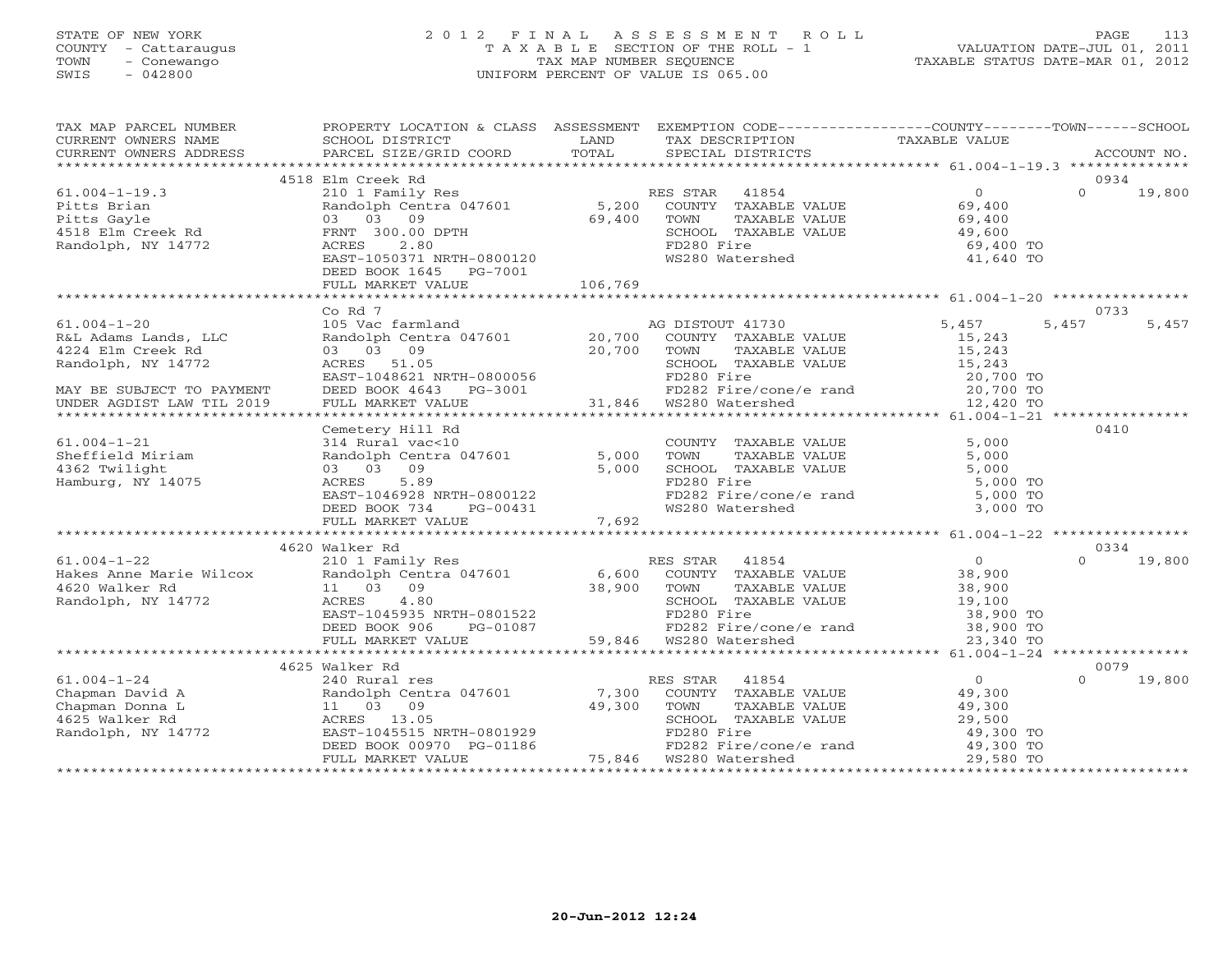$SWIS$  - 042800 UNIFORM PERCENT OF VALUE IS 065.000 UNIFORM PERCENT OF VALUE IS 065.000 UNIFORM PERCENT OF VALUE IS 06.000 VD

# STATE OF NEW YORK 2 0 1 2 F I N A L A S S E S S M E N T R O L L PAGE 114 COUNTY - Cattaraugus T A X A B L E SECTION OF THE ROLL - 1 VALUATION DATE-JUL 01, 2011 TOWN - Conewango TAX MAP NUMBER SEQUENCE TAXABLE STATUS DATE-MAR 01, 2012

| SWIS<br>- 042800       |                           |            | UNIFORM PERCENT OF VALUE IS 065.00 |                             |               |             |
|------------------------|---------------------------|------------|------------------------------------|-----------------------------|---------------|-------------|
|                        |                           |            |                                    |                             |               |             |
| TAX MAP PARCEL NUMBER  | PROPERTY LOCATION & CLASS | ASSESSMENT | EXEMPTION CODE--                   | ----------------COUNTY----- | $-$ TOWN $ -$ | -SCHOOL     |
| CURRENT OWNERS NAME    | SCHOOL DISTRICT           | LAND       | TAX DESCRIPTION                    | TAXABLE VALUE               |               |             |
| CURRENT OWNERS ADDRESS | PARCEL SIZE/GRID COORD    | TOTAL      | SPECIAL DISTRICTS                  |                             |               | ACCOUNT NO. |
|                        |                           |            |                                    |                             |               |             |
|                        | 4615 Walker Rd            |            |                                    |                             |               | 0436        |
| 61.004-1-25            | 112 Dairy farm            |            | 41720<br>AG DIST                   | 11,617                      | 11,617        | 11,617      |
| Adams Kenneth L        | Randolph Centra 047601    |            | 55,600 SILO T/C/S 42100            | 43,200                      | 43,200        | 43,200      |
| 11292 Youngs Rd        | 03<br>09                  | 252,400    | COUNTY TAXABLE VALUE               | 197,583                     |               |             |

| $61.004 - 1 - 25$         | 112 Dairy farm                         |                         | AG DIST    | 41720                          | 11,617        | 11,617     | 11,617         |
|---------------------------|----------------------------------------|-------------------------|------------|--------------------------------|---------------|------------|----------------|
| Adams Kenneth L           | Randolph Centra 047601                 | 55,600 SILO T/C/S 42100 |            |                                | 43,200        | 43,200     | 43,200         |
| 11292 Youngs Rd           | 11 03 09                               | 252,400                 |            | COUNTY TAXABLE VALUE           | 197,583       |            |                |
| Cattaraugus, NY 14719     | ACRES 150.40                           |                         | TOWN       | TAXABLE VALUE                  | 197,583       |            |                |
|                           | EAST-1044747 NRTH-0801250              |                         |            | SCHOOL TAXABLE VALUE           | 197,583       |            |                |
| MAY BE SUBJECT TO PAYMENT | DEED BOOK 903<br>PG-00284              |                         | FD280 Fire |                                | 252,400 TO    |            |                |
| UNDER AGDIST LAW TIL 2016 | FULL MARKET VALUE                      |                         |            | 388,308 FD282 Fire/cone/e rand | 252,400 TO    |            |                |
|                           |                                        |                         |            | WS280 Watershed                | 151,440 TO    |            |                |
| ************************* |                                        |                         |            |                                |               |            |                |
|                           | 4650 Van Slyke Rd                      |                         |            |                                |               |            | 0470           |
| $61.004 - 1 - 26$         | 240 Rural res                          |                         | WVET C/T   | 41121                          | 7,920         | 7,920      | $\overline{0}$ |
| Vanslyke Marion           | Randolph Centra 047601 13,025 DVET C/T |                         |            | 41141                          | 26,400 26,400 |            | $\overline{0}$ |
| Vanslyke Barbara          | 11 03 09                               | 67,125 AGED C/T/S 41800 |            |                                | 16,403        | 16,403     | 33,563         |
| 4650 Van Slyke Rd         | ACRES 37.16                            |                         | SR STAR    | 41834                          | $\bigcirc$    | $\bigcirc$ | 33,562         |
| Randolph, NY 14772        | EAST-1043853 NRTH-0801850              |                         |            | COUNTY TAXABLE VALUE           | 16,402        |            |                |
|                           | DEED BOOK 915<br>PG-00100              |                         | TOWN       | TAXABLE VALUE                  | 16,402        |            |                |
|                           | FULL MARKET VALUE                      | 103,269                 |            | SCHOOL TAXABLE VALUE           | $\circ$       |            |                |
|                           |                                        |                         | FD280 Fire |                                | 67,125 TO     |            |                |
|                           |                                        |                         |            | FD282 Fire/cone/e rand         | 67,125 TO     |            |                |
|                           |                                        |                         |            | WS280 Watershed                | 40,275 TO     |            |                |
|                           |                                        |                         |            |                                |               |            |                |
|                           | 4712 Walker Rd                         |                         |            |                                |               |            | 0122           |
| $61.004 - 1 - 27.1$       | 210 1 Family Res                       |                         | RES STAR   | 41854                          | $\Omega$      | $\Omega$   | 19,800         |
| O'Neil Daniel L           | Randolph Centra 047601 3,800           |                         |            | COUNTY TAXABLE VALUE           | 36,300        |            |                |
| O'Neil Deborah A          | 12 03<br>09                            | 36,300                  | TOWN       | TAXABLE VALUE                  | 36,300        |            |                |
| 4712 Walker Rd            | FRNT 213.00 DPTH 140.00                |                         |            | SCHOOL TAXABLE VALUE           | 16,500        |            |                |
| Randolph, NY 14772        | 017<br>BANK                            |                         | FD280 Fire |                                | 36,300 TO     |            |                |
|                           | EAST-1045568 NRTH-0803994              |                         |            | FD282 Fire/cone/e rand         | 36,300 TO     |            |                |
|                           | DEED BOOK 1003 PG-1186                 |                         |            | WS280 Watershed                | 21,780 TO     |            |                |
|                           | FULL MARKET VALUE                      | 55,846                  |            |                                |               |            |                |
|                           |                                        |                         |            |                                |               |            |                |
|                           | 11259 Billion Dollar Rd                |                         |            |                                |               |            | 0651           |
| $61.004 - 1 - 28.1$       | 314 Rural vac<10                       |                         |            | COUNTY TAXABLE VALUE           | 5,000         |            |                |
| Cardamone Anthony J       | Randolph Centra 047601                 | 5,000                   | TOWN       | TAXABLE VALUE                  | 5,000         |            |                |
| Cardamone Sandra A        | 11 03 09                               | 5,000                   |            | SCHOOL TAXABLE VALUE           | 5,000         |            |                |
| 3444 Stephanie Ln         | Ff 217.50                              |                         | FD280 Fire |                                | 5,000 TO      |            |                |
| Ellenton, FL 34222        | ACRES<br>1.95                          |                         |            | FD282 Fire/cone/e rand         | $5,000$ TO    |            |                |
|                           | EAST-1046617 NRTH-0803431              |                         |            | WS280 Watershed                | 3,000 TO      |            |                |
|                           | DEED BOOK 10801 PG-5001                |                         |            |                                |               |            |                |
|                           | FULL MARKET VALUE                      | 7,692                   |            |                                |               |            |                |
|                           |                                        |                         |            |                                |               |            |                |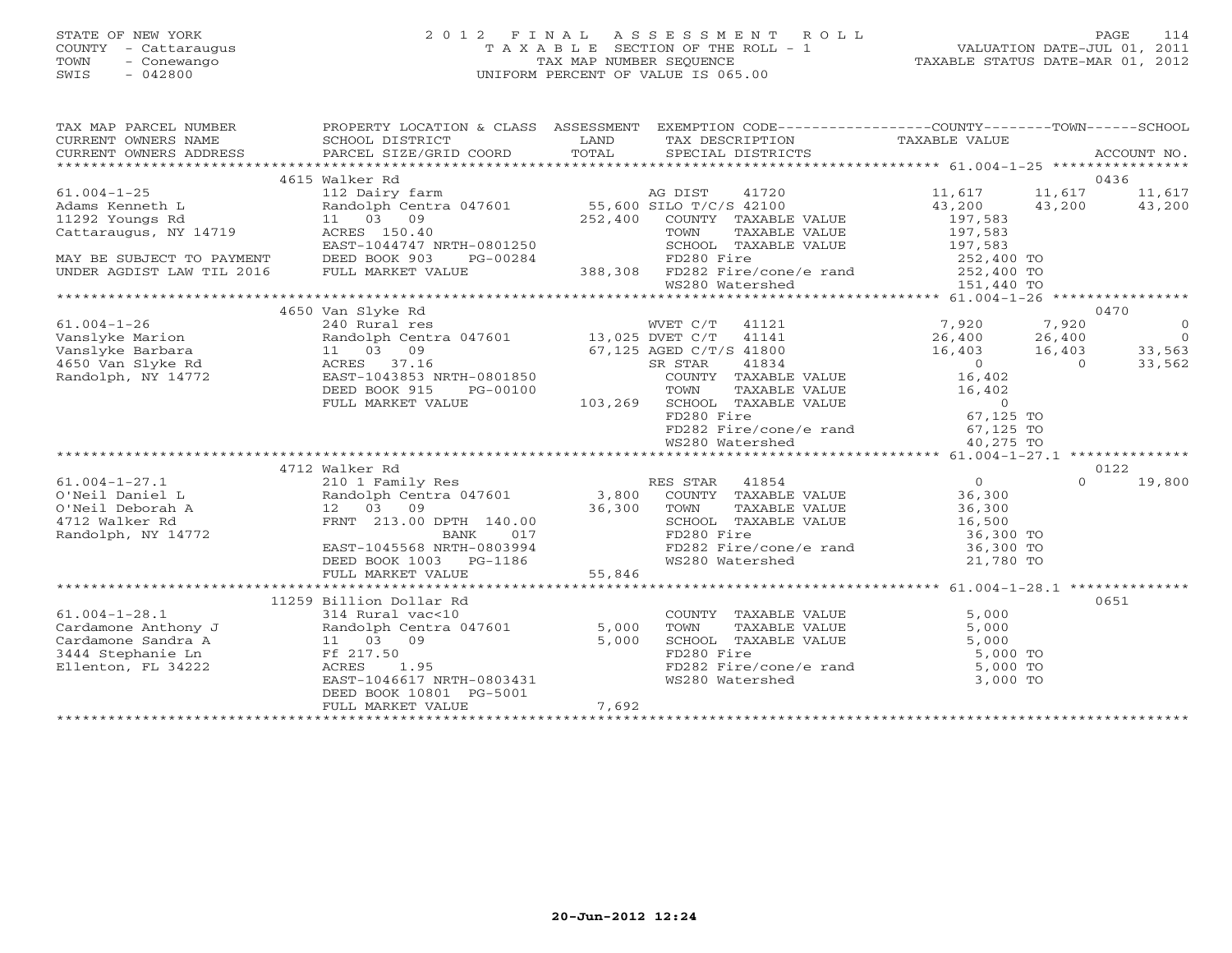### STATE OF NEW YORK 2 0 1 2 F I N A L A S S E S S M E N T R O L L PAGE 115 COUNTY - Cattaraugus T A X A B L E SECTION OF THE ROLL - 1 VALUATION DATE-JUL 01, 2011 TOWN - Conewango TAX MAP NUMBER SEQUENCE TAXABLE STATUS DATE-MAR 01, 2012 SWIS - 042800 UNIFORM PERCENT OF VALUE IS 065.00UNIFORM PERCENT OF VALUE IS 065.00

| TAX MAP PARCEL NUMBER                                                                                                              |                                                                                                                                                                                                                                            |        | PROPERTY LOCATION & CLASS ASSESSMENT EXEMPTION CODE----------------COUNTY-------TOWN------SCHOOL |          |                    |
|------------------------------------------------------------------------------------------------------------------------------------|--------------------------------------------------------------------------------------------------------------------------------------------------------------------------------------------------------------------------------------------|--------|--------------------------------------------------------------------------------------------------|----------|--------------------|
|                                                                                                                                    |                                                                                                                                                                                                                                            |        |                                                                                                  |          |                    |
|                                                                                                                                    |                                                                                                                                                                                                                                            |        |                                                                                                  |          |                    |
|                                                                                                                                    |                                                                                                                                                                                                                                            |        |                                                                                                  |          |                    |
|                                                                                                                                    | 11243 Billion Dollar Rd                                                                                                                                                                                                                    |        |                                                                                                  |          | 0965               |
| 61.004-1-28.2 210 1 Family<br>Martino William C Randolph Cent<br>11243 Billion Dollar Hwy 11 03 09<br>Randolph, NY 14772 Ff 323.00 |                                                                                                                                                                                                                                            |        |                                                                                                  |          | $\Omega$<br>19,800 |
|                                                                                                                                    |                                                                                                                                                                                                                                            |        |                                                                                                  |          |                    |
|                                                                                                                                    |                                                                                                                                                                                                                                            |        |                                                                                                  |          |                    |
|                                                                                                                                    |                                                                                                                                                                                                                                            |        |                                                                                                  |          |                    |
|                                                                                                                                    |                                                                                                                                                                                                                                            |        |                                                                                                  |          |                    |
|                                                                                                                                    | 210 1 Family Res<br>210 1 Family Res<br>Randolph Centra 047601 5,200 COUNTY TAXABLE VALUE 52,200<br>21 03 09 52,200 TOWN TAXABLE VALUE 52,200<br>2.85 BANK 017 FD280 Fire 52,200<br>EAST-1046890 NRTH-0803430 WS280 Watershed 31,320<br>2. |        | TOWN TAXABLE VALUE<br>SCHOOL TAXABLE VALUE<br>FD280 Fire 52,200 TO<br>WS280 Watershed 31,320 TO  |          |                    |
|                                                                                                                                    | DEED BOOK 5447 PG-2001                                                                                                                                                                                                                     |        |                                                                                                  |          |                    |
|                                                                                                                                    |                                                                                                                                                                                                                                            |        |                                                                                                  |          |                    |
|                                                                                                                                    |                                                                                                                                                                                                                                            |        |                                                                                                  |          |                    |
|                                                                                                                                    | 4692 Walker Rd                                                                                                                                                                                                                             |        |                                                                                                  |          | 0853               |
|                                                                                                                                    |                                                                                                                                                                                                                                            |        |                                                                                                  |          | $\Omega$<br>41,050 |
|                                                                                                                                    |                                                                                                                                                                                                                                            |        |                                                                                                  |          |                    |
|                                                                                                                                    |                                                                                                                                                                                                                                            |        |                                                                                                  |          |                    |
|                                                                                                                                    |                                                                                                                                                                                                                                            |        |                                                                                                  |          |                    |
|                                                                                                                                    |                                                                                                                                                                                                                                            |        |                                                                                                  |          |                    |
|                                                                                                                                    |                                                                                                                                                                                                                                            |        |                                                                                                  |          |                    |
|                                                                                                                                    |                                                                                                                                                                                                                                            |        |                                                                                                  |          |                    |
|                                                                                                                                    |                                                                                                                                                                                                                                            |        |                                                                                                  |          |                    |
|                                                                                                                                    | Bush Rd (Off)                                                                                                                                                                                                                              |        |                                                                                                  |          | 0009               |
| $69.002 - 1 - 1$                                                                                                                   |                                                                                                                                                                                                                                            |        |                                                                                                  |          |                    |
| Adams Lumber Co Inc                                                                                                                | USIN NO COUNTY TAXABLE VALUE<br>910 Priv fortra 047601<br>2,000 TOWN TAXABLE VALUE 2,000<br>58 03 09 2,000 SCHOOL TAXABLE VALUE 2,000<br>ACRES 15.00 FD280 Fire 2,000                                                                      |        |                                                                                                  |          |                    |
| 6052 Adams Rd                                                                                                                      |                                                                                                                                                                                                                                            |        |                                                                                                  |          |                    |
| Cattaraugus, NY 14719                                                                                                              | ACRES 15.00                                                                                                                                                                                                                                |        | FD280 Fire<br>FD280 Fire<br>WS280 Watershed                                                      | 2,000 TO |                    |
|                                                                                                                                    | EAST-1019569 NRTH-0799582                                                                                                                                                                                                                  |        |                                                                                                  | 1,200 TO |                    |
|                                                                                                                                    | DEED BOOK 715 PG-00357                                                                                                                                                                                                                     |        |                                                                                                  |          |                    |
|                                                                                                                                    | FULL MARKET VALUE                                                                                                                                                                                                                          | 3,077  |                                                                                                  |          |                    |
|                                                                                                                                    |                                                                                                                                                                                                                                            |        |                                                                                                  |          |                    |
|                                                                                                                                    | Bush Rd                                                                                                                                                                                                                                    |        |                                                                                                  |          | 0274               |
| $69.002 - 1 - 2.1$<br>Schulz Jeffrey                                                                                               |                                                                                                                                                                                                                                            |        |                                                                                                  |          |                    |
|                                                                                                                                    | 105 Vac farmland<br>Randolph Centra 047601 17,900 TOWN<br>58 02 03                                                                                                                                                                         |        |                                                                                                  |          |                    |
| 4354 Bush Rd<br>Kennedy, NY 14747                                                                                                  |                                                                                                                                                                                                                                            |        |                                                                                                  |          |                    |
|                                                                                                                                    | 105 Vac farmland<br>Randolph Centra 047601 17,900 TOWN TAXABLE VALUE 21,500<br>58 03 09 21,500 SCHOOL TAXABLE VALUE 21,500<br>ACRES 46.21 FD280 Fire 21,500 TONN NRTH-0799593<br>EAST-1021940 NRTH-0799593 WS280 Watershed 12,900 TO       |        |                                                                                                  |          |                    |
|                                                                                                                                    |                                                                                                                                                                                                                                            |        |                                                                                                  |          |                    |
|                                                                                                                                    |                                                                                                                                                                                                                                            |        |                                                                                                  |          |                    |
|                                                                                                                                    |                                                                                                                                                                                                                                            |        |                                                                                                  |          |                    |
|                                                                                                                                    | 4415 Bush Rd                                                                                                                                                                                                                               |        |                                                                                                  |          | 0640               |
|                                                                                                                                    |                                                                                                                                                                                                                                            |        |                                                                                                  |          |                    |
|                                                                                                                                    |                                                                                                                                                                                                                                            |        |                                                                                                  |          |                    |
|                                                                                                                                    |                                                                                                                                                                                                                                            |        |                                                                                                  |          |                    |
|                                                                                                                                    |                                                                                                                                                                                                                                            |        |                                                                                                  |          |                    |
|                                                                                                                                    | EAST-1020325 NRTH-0799555                                                                                                                                                                                                                  |        | FD280 Fire 35,000 TO<br>WS280 Watershed 21,000 TO                                                |          |                    |
|                                                                                                                                    | DEED BOOK 00987 PG-00280                                                                                                                                                                                                                   |        |                                                                                                  |          |                    |
|                                                                                                                                    | FULL MARKET VALUE                                                                                                                                                                                                                          | 53,846 |                                                                                                  |          |                    |
|                                                                                                                                    |                                                                                                                                                                                                                                            |        |                                                                                                  |          |                    |
|                                                                                                                                    |                                                                                                                                                                                                                                            |        |                                                                                                  |          |                    |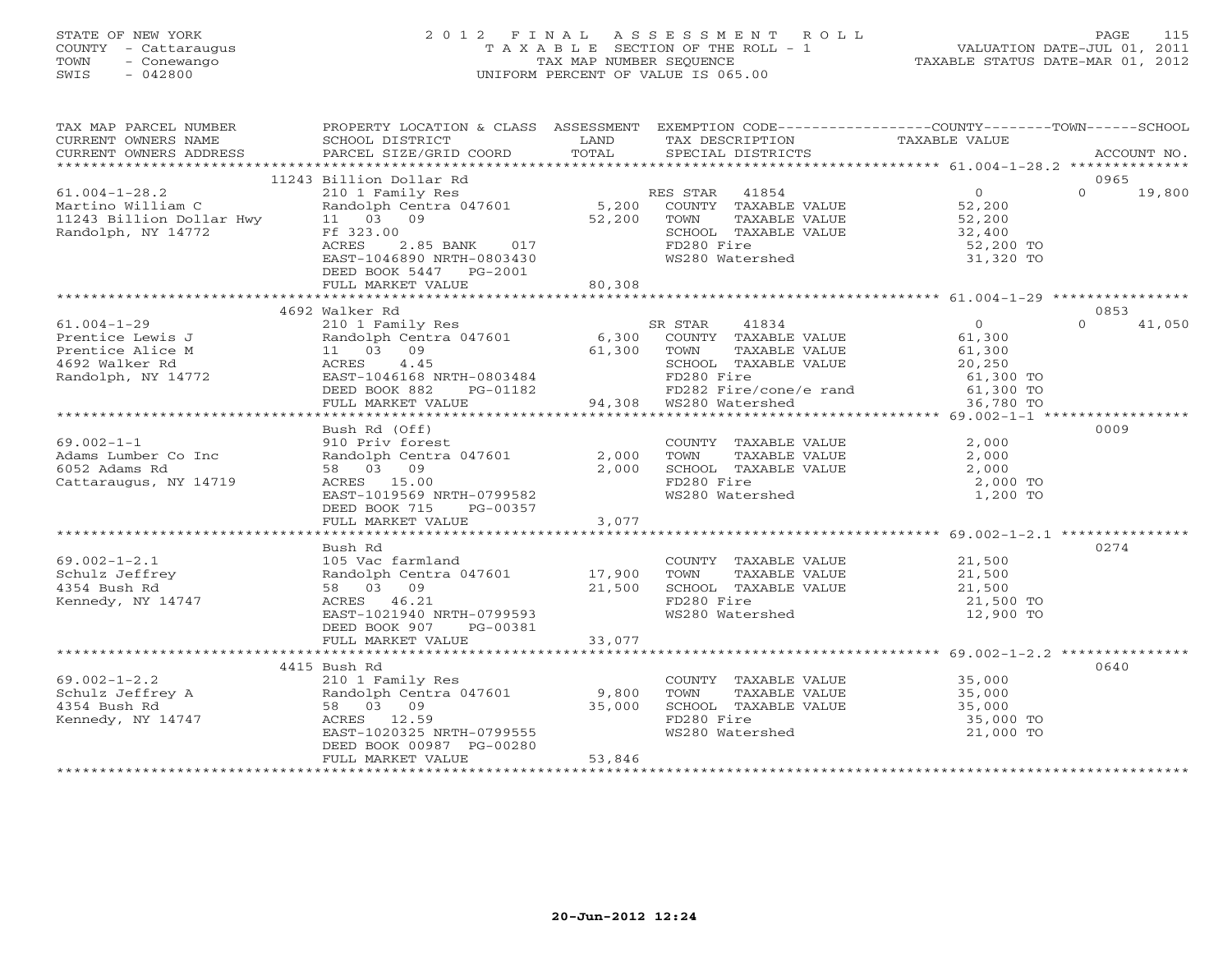#### STATE OF NEW YORK 2 0 1 2 F I N A L A S S E S S M E N T R O L L PAGE 116 COUNTY - Cattaraugus T A X A B L E SECTION OF THE ROLL - 1 VALUATION DATE-JUL 01, 2011 TOWN - Conewango TAX MAP NUMBER SEQUENCE TAXABLE STATUS DATE-MAR 01, 2012 SWIS - 042800 UNIFORM PERCENT OF VALUE IS 065.00

|  | TAXABLE STATUS DATE-MAR 01, 2012 |  |
|--|----------------------------------|--|
|  |                                  |  |

| TAX MAP PARCEL NUMBER<br>CURRENT OWNERS NAME                                                                                                                                                                                                       | PROPERTY LOCATION & CLASS ASSESSMENT EXEMPTION CODE---------------COUNTY-------TOWN------SCHOOL<br>SCHOOL DISTRICT                                                                                                                                     | <b>EXAMPLE SERVICE SERVICE SERVICE SERVICE SERVICE SERVICE SERVICE SERVICE SERVICE SERVICE SERVICE SERVICE SERVICE</b> | TAX DESCRIPTION                                          | TAXABLE VALUE          |                        |
|----------------------------------------------------------------------------------------------------------------------------------------------------------------------------------------------------------------------------------------------------|--------------------------------------------------------------------------------------------------------------------------------------------------------------------------------------------------------------------------------------------------------|------------------------------------------------------------------------------------------------------------------------|----------------------------------------------------------|------------------------|------------------------|
|                                                                                                                                                                                                                                                    |                                                                                                                                                                                                                                                        |                                                                                                                        |                                                          |                        |                        |
| $69.002 - 1 - 3.1$                                                                                                                                                                                                                                 | Bush Rd                                                                                                                                                                                                                                                |                                                                                                                        |                                                          | 4,497                  | 0270<br>4,497<br>4,497 |
| Beaver Dairy Farm LLC                                                                                                                                                                                                                              | 105 Vac farmland<br>Randolph Centra 047601 16,000 COUNTY TAXABLE VALUE                                                                                                                                                                                 |                                                                                                                        |                                                          | 11,503                 |                        |
| RD#1 Box 60                                                                                                                                                                                                                                        | 58 03 09                                                                                                                                                                                                                                               | 16,000                                                                                                                 | TOWN TAXABLE VALUE                                       | 11,503                 |                        |
| Randolph, NY 14772                                                                                                                                                                                                                                 | ACRES 41.00                                                                                                                                                                                                                                            |                                                                                                                        | SCHOOL TAXABLE VALUE 11,503                              |                        |                        |
|                                                                                                                                                                                                                                                    | EAST-1020010 NRTH-0798639                                                                                                                                                                                                                              |                                                                                                                        |                                                          | 16,000 TO              |                        |
| MAY BE SUBJECT TO PAYMENT                                                                                                                                                                                                                          |                                                                                                                                                                                                                                                        |                                                                                                                        | FD280 Fire<br>WS280 Watershed                            | 9,600 TO               |                        |
| UNDER AGDIST LAW TIL 2019                                                                                                                                                                                                                          | DEED BOOK 11071 PG-2008<br>FULL MARKET VALUE 24,615                                                                                                                                                                                                    |                                                                                                                        |                                                          |                        |                        |
|                                                                                                                                                                                                                                                    |                                                                                                                                                                                                                                                        |                                                                                                                        |                                                          |                        |                        |
|                                                                                                                                                                                                                                                    | 4354 Bush Rd                                                                                                                                                                                                                                           |                                                                                                                        |                                                          |                        | 0643                   |
| $69.002 - 1 - 3.2$                                                                                                                                                                                                                                 | 210 1 Family Res<br>210 1 Family Res<br>210 1 Family Res<br>210 1 3,800 COUNTY TAXABLE VALUE<br>200.00 DPTH 165.25<br>200.00 DPTH 165.25<br>28,100<br>288T-1020989 NRTH-0798898<br>27,900<br>288T-1020989 NRTH-0798898<br>27,900<br>289 FD280 Fire<br> |                                                                                                                        |                                                          |                        | $\Omega$<br>19,800     |
| Schulz Jeffrey A<br>4354 Bush Rd<br>Kennedy, NY 14747                                                                                                                                                                                              |                                                                                                                                                                                                                                                        |                                                                                                                        |                                                          |                        |                        |
|                                                                                                                                                                                                                                                    |                                                                                                                                                                                                                                                        |                                                                                                                        |                                                          |                        |                        |
|                                                                                                                                                                                                                                                    |                                                                                                                                                                                                                                                        |                                                                                                                        |                                                          |                        |                        |
|                                                                                                                                                                                                                                                    |                                                                                                                                                                                                                                                        |                                                                                                                        |                                                          | 57,900 TO              |                        |
|                                                                                                                                                                                                                                                    | DEED BOOK 00970 PG-00722<br>FULL MARKET VALUE                                                                                                                                                                                                          | $-00722$ 89,077                                                                                                        | WS280 Watershed                                          | $34,740$ TO            |                        |
|                                                                                                                                                                                                                                                    |                                                                                                                                                                                                                                                        |                                                                                                                        |                                                          |                        |                        |
|                                                                                                                                                                                                                                                    | -----<br>Notice that the country<br>Randolph Centra 047601<br>58 03 09 17,700 TOWN<br>ACRES 55.30<br>EAST-1022047 NPWH CLOSE                                                                                                                           |                                                                                                                        |                                                          |                        | 0878                   |
| $69.002 - 1 - 3.3$                                                                                                                                                                                                                                 |                                                                                                                                                                                                                                                        |                                                                                                                        | COUNTY TAXABLE VALUE 17,700                              |                        |                        |
|                                                                                                                                                                                                                                                    |                                                                                                                                                                                                                                                        |                                                                                                                        |                                                          |                        |                        |
| Schulz Jeffrey<br>4354 Bush Rd                                                                                                                                                                                                                     |                                                                                                                                                                                                                                                        |                                                                                                                        |                                                          |                        |                        |
| Kennedy, NY 14747                                                                                                                                                                                                                                  |                                                                                                                                                                                                                                                        |                                                                                                                        | FD280 Fire                                               | 17,700 TO              |                        |
|                                                                                                                                                                                                                                                    |                                                                                                                                                                                                                                                        |                                                                                                                        | WS280 Watershed                                          | $10,620$ TO            |                        |
|                                                                                                                                                                                                                                                    | DEED BOOK 907 PG-00381                                                                                                                                                                                                                                 |                                                                                                                        |                                                          |                        |                        |
|                                                                                                                                                                                                                                                    | FULL MARKET VALUE                                                                                                                                                                                                                                      | 27, 231                                                                                                                |                                                          |                        |                        |
|                                                                                                                                                                                                                                                    |                                                                                                                                                                                                                                                        |                                                                                                                        |                                                          |                        |                        |
| $69.002-1-4.1$<br>Beaver Dairy Farm LLC<br>PD <sup>41</sup> Rox 60                                                                                                                                                                                 | Bush Rd                                                                                                                                                                                                                                                |                                                                                                                        |                                                          |                        | 0271                   |
|                                                                                                                                                                                                                                                    |                                                                                                                                                                                                                                                        |                                                                                                                        | COUNTY TAXABLE VALUE 22,200<br>TOWN TAXABLE VALUE 22,200 |                        |                        |
|                                                                                                                                                                                                                                                    |                                                                                                                                                                                                                                                        |                                                                                                                        |                                                          |                        |                        |
|                                                                                                                                                                                                                                                    | 105 Vac farmland<br>Randolph Centra 047601 7,800 TOWN<br>58 03 09 22,200 SCHOOL<br>ACRES 22.15 FD280 Fi                                                                                                                                                |                                                                                                                        | SCHOOL TAXABLE VALUE 22,200<br>FD280 Fire                |                        |                        |
| Randolph, NY 14772                                                                                                                                                                                                                                 | ACRES 22.15<br>EAST-1019983 NRTH-0797788                                                                                                                                                                                                               |                                                                                                                        | WS280 Watershed                                          | 22,200 TO<br>13,320 TO |                        |
|                                                                                                                                                                                                                                                    | DEED BOOK 11071 PG-2008                                                                                                                                                                                                                                |                                                                                                                        |                                                          |                        |                        |
|                                                                                                                                                                                                                                                    |                                                                                                                                                                                                                                                        |                                                                                                                        |                                                          |                        |                        |
|                                                                                                                                                                                                                                                    |                                                                                                                                                                                                                                                        |                                                                                                                        |                                                          |                        |                        |
|                                                                                                                                                                                                                                                    | 4317 Bush Rd                                                                                                                                                                                                                                           |                                                                                                                        |                                                          |                        | 0707                   |
|                                                                                                                                                                                                                                                    |                                                                                                                                                                                                                                                        |                                                                                                                        | RES STAR 41854                                           |                        | $\cap$<br>19,800       |
|                                                                                                                                                                                                                                                    |                                                                                                                                                                                                                                                        |                                                                                                                        | ES STAR 41854 (0)<br>COUNTY TAXABLE VALUE (97,000)       |                        |                        |
|                                                                                                                                                                                                                                                    |                                                                                                                                                                                                                                                        |                                                                                                                        | TAXABLE VALUE<br>TOWN                                    | $97, 200$<br>$77, 200$ |                        |
|                                                                                                                                                                                                                                                    |                                                                                                                                                                                                                                                        |                                                                                                                        | SCHOOL TAXABLE VALUE                                     |                        |                        |
|                                                                                                                                                                                                                                                    |                                                                                                                                                                                                                                                        |                                                                                                                        | FD280 Fire<br>WS280 Watershed                            | 97,000 TO              |                        |
| 69.002-1-4.2<br>Morrison Denise B<br>4317 Bush Rd<br>Kennedy, NY 14747<br>FRNT 165.87 DPTH 255.25<br>EAST-1020733 NRTH-0798013<br>FRNT 165.87 DPTH 255.25<br>EAST-1020733 NRTH-0798013<br>FRNT 165.87 DPTH 255.25<br>EAST-1020733 NRTH-0798013<br> |                                                                                                                                                                                                                                                        |                                                                                                                        |                                                          | 58,200 TO              |                        |
|                                                                                                                                                                                                                                                    | FULL MARKET VALUE                                                                                                                                                                                                                                      | 149,231                                                                                                                |                                                          |                        |                        |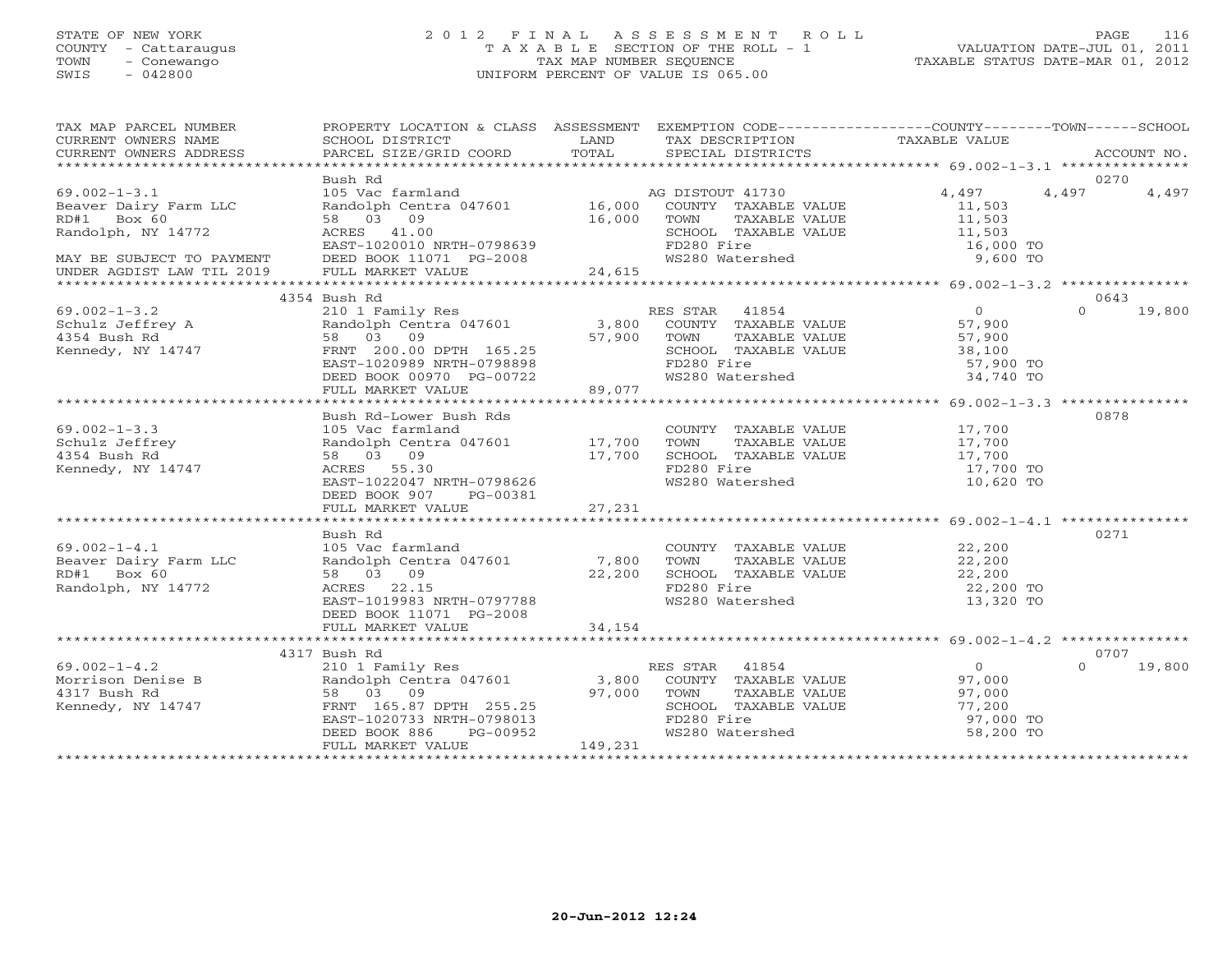#### STATE OF NEW YORK 2 0 1 2 F I N A L A S S E S S M E N T R O L L PAGE 117 COUNTY - Cattaraugus T A X A B L E SECTION OF THE ROLL - 1 VALUATION DATE-JUL 01, 2011 TOWN - Conewango TAX MAP NUMBER SEQUENCE TAXABLE STATUS DATE-MAR 01, 2012 SWIS - 042800 UNIFORM PERCENT OF VALUE IS 065.00UNIFORM PERCENT OF VALUE IS 065.00

| TAX MAP PARCEL NUMBER<br>CURRENT OWNERS NAME<br>CURRENT OWNERS ADDRESS | PROPERTY LOCATION & CLASS ASSESSMENT<br>SCHOOL DISTRICT | LAND    | TAX DESCRIPTION                               | EXEMPTION CODE-----------------COUNTY-------TOWN------SCHOOL<br>TAXABLE VALUE<br>CUNNENI OWNERS ADDRESS FORCEL SIZE/GRID COORD FOTAL SECIAL DISTRICTS FOR THE SACCOUNT NO.<br>CURRENT OWNERS ADDRESS FORCEL SIZE/GRID COORD TOTAL SECIAL DISTRICTS FOR ACCOUNT NO. |
|------------------------------------------------------------------------|---------------------------------------------------------|---------|-----------------------------------------------|--------------------------------------------------------------------------------------------------------------------------------------------------------------------------------------------------------------------------------------------------------------------|
|                                                                        |                                                         |         |                                               |                                                                                                                                                                                                                                                                    |
| $69.002 - 1 - 4.3$                                                     | Bush Rd-Lower Bush Rds<br>105 Vac farmland              |         |                                               | 0877<br>18,600                                                                                                                                                                                                                                                     |
| Schulz Jeffrey                                                         | Randolph Centra 047601 18,600                           |         | COUNTY TAXABLE VALUE<br>TOWN<br>TAXABLE VALUE | 18,600                                                                                                                                                                                                                                                             |
| 4354 Bush Rd                                                           | 58 03 09                                                | 18,600  | SCHOOL TAXABLE VALUE                          | 18,600                                                                                                                                                                                                                                                             |
| Kennedy, NY 14747                                                      | FRNT 880.00 DPTH                                        |         | FD280 Fire                                    | 18,600 TO                                                                                                                                                                                                                                                          |
|                                                                        | ACRES 47.70                                             |         | WS280 Watershed                               | 11,160 TO                                                                                                                                                                                                                                                          |
|                                                                        | EAST-1022035 NRTH-0797637<br>DEED BOOK 907<br>PG-00381  |         |                                               |                                                                                                                                                                                                                                                                    |
|                                                                        | FULL MARKET VALUE                                       | 28,615  |                                               |                                                                                                                                                                                                                                                                    |
|                                                                        |                                                         |         |                                               |                                                                                                                                                                                                                                                                    |
|                                                                        | Bush Rd                                                 |         |                                               | 0463                                                                                                                                                                                                                                                               |
| $69.002 - 1 - 5.1$                                                     | 105 Vac farmland                                        |         | COUNTY TAXABLE VALUE                          | 12,500                                                                                                                                                                                                                                                             |
| Town Beverly G                                                         | Randolph Centra 047601 12,500<br>50 03 09               |         | TOWN<br>TAXABLE VALUE                         | 12,500                                                                                                                                                                                                                                                             |
| 3390 SW 15th Ct<br>Fort Lauderdale, FL 33312                           | ACRES 49.55                                             | 12,500  | SCHOOL TAXABLE VALUE<br>FD280 Fire            | 12,500<br>12,500 TO                                                                                                                                                                                                                                                |
|                                                                        | EAST-1024433 NRTH-0799277                               |         | WS280 Watershed                               | 7,500 TO                                                                                                                                                                                                                                                           |
|                                                                        | DEED BOOK 99<br>PG-7001                                 |         |                                               |                                                                                                                                                                                                                                                                    |
|                                                                        |                                                         |         |                                               |                                                                                                                                                                                                                                                                    |
|                                                                        |                                                         |         |                                               |                                                                                                                                                                                                                                                                    |
|                                                                        | 4286 Goodwins Landing Rd                                |         |                                               | 0935                                                                                                                                                                                                                                                               |
| $69.002 - 1 - 6.2$                                                     | 240 Rural res                                           |         | RES STAR 41854                                | $\circ$<br>$\Omega$<br>19,800                                                                                                                                                                                                                                      |
| Maycock Michael D                                                      | Randolph Centra 047601                                  | 28,400  | COUNTY TAXABLE VALUE                          | 131,400                                                                                                                                                                                                                                                            |
| Maycock Robin                                                          | 50 03 09                                                | 131,400 | TAXABLE VALUE<br>TOWN                         | 131,400                                                                                                                                                                                                                                                            |
| 4286 Goodwins Landing Rd                                               | ACRES 58.80                                             |         | SCHOOL TAXABLE VALUE                          | 111,600                                                                                                                                                                                                                                                            |
| Kennedy, NY 14747                                                      | EAST-1024383 NRTH-0798207<br>DEED BOOK 00957 PG-00740   |         | FD280 Fire<br>WS280 Watershed                 | 131,400 TO<br>78,840 TO                                                                                                                                                                                                                                            |
|                                                                        | FULL MARKET VALUE                                       | 202,154 |                                               |                                                                                                                                                                                                                                                                    |
|                                                                        |                                                         |         |                                               |                                                                                                                                                                                                                                                                    |
|                                                                        | Goodwins Landing Rd                                     |         |                                               | 0137                                                                                                                                                                                                                                                               |
| $69.002 - 1 - 7$                                                       | 311 Res vac land                                        |         | COUNTY TAXABLE VALUE                          | 2,000                                                                                                                                                                                                                                                              |
| Flood Shawn A                                                          | Randolph Centra 047601                                  | 2,000   | TAXABLE VALUE<br>TOWN                         | 2,000                                                                                                                                                                                                                                                              |
| 10230 Manley Hill Rd                                                   | 50 03 09                                                | 2,000   | SCHOOL TAXABLE VALUE                          | 2,000                                                                                                                                                                                                                                                              |
| PO Box 375                                                             | ACRES 1.01                                              |         | FD280 Fire                                    | 2,000 TO                                                                                                                                                                                                                                                           |
| Randolph, NY 14772                                                     | EAST-1025289 NRTH-0797520                               |         | WS280 Watershed                               | 1,200 TO                                                                                                                                                                                                                                                           |
|                                                                        | DEED BOOK 1844<br>PG-9001                               |         |                                               |                                                                                                                                                                                                                                                                    |
|                                                                        | FULL MARKET VALUE                                       | 3,077   |                                               |                                                                                                                                                                                                                                                                    |
|                                                                        | Bush Rd (Off)                                           |         |                                               | 0502                                                                                                                                                                                                                                                               |
| $69.002 - 1 - 8$                                                       | 323 Vacant rural                                        |         | COUNTY TAXABLE VALUE                          | 1,250                                                                                                                                                                                                                                                              |
| Kellner Hazel Young E                                                  | Randolph Centra 047601                                  | 1,250   | TOWN<br>TAXABLE VALUE                         | 1,250                                                                                                                                                                                                                                                              |
| Young Millard W                                                        | 50 03 09                                                | 1,250   | SCHOOL TAXABLE VALUE                          | 1,250                                                                                                                                                                                                                                                              |
| PO Box 355                                                             | ACRES 12.50                                             |         | FD280 Fire                                    | 1,250 TO                                                                                                                                                                                                                                                           |
| Akron, NY 14001                                                        | EAST-1026757 NRTH-0800053                               |         | WS280 Watershed                               | 750 TO                                                                                                                                                                                                                                                             |
|                                                                        | DEED BOOK 00993 PG-00663                                |         |                                               |                                                                                                                                                                                                                                                                    |
|                                                                        | FULL MARKET VALUE                                       | 1,923   |                                               |                                                                                                                                                                                                                                                                    |
|                                                                        |                                                         |         |                                               |                                                                                                                                                                                                                                                                    |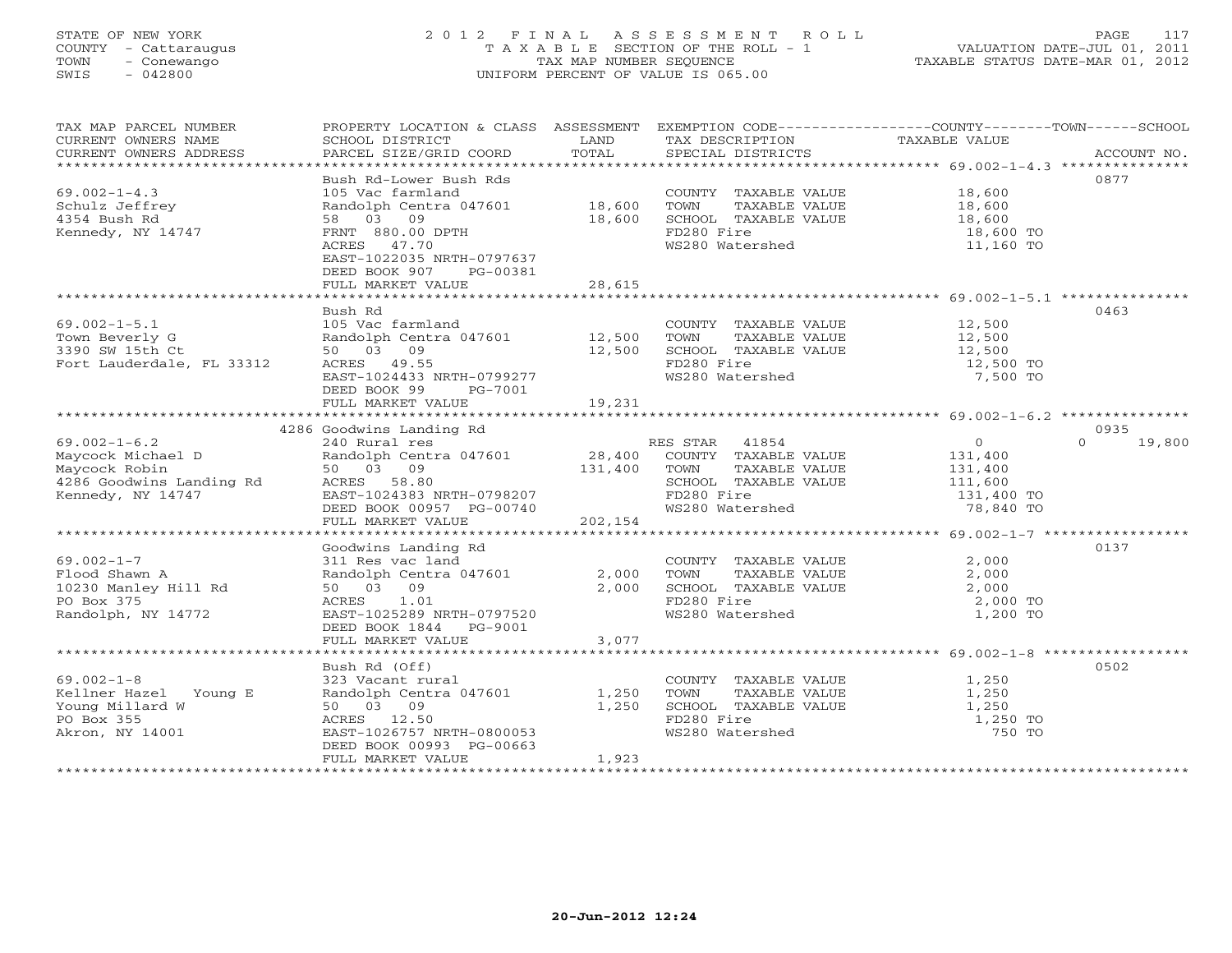#### STATE OF NEW YORK 2 0 1 2 F I N A L A S S E S S M E N T R O L L PAGE 118 COUNTY - Cattaraugus T A X A B L E SECTION OF THE ROLL - 1 VALUATION DATE-JUL 01, 2011 TOWN - Conewango TAX MAP NUMBER SEQUENCE TAXABLE STATUS DATE-MAR 01, 2012 SWIS - 042800 UNIFORM PERCENT OF VALUE IS 065.00UNIFORM PERCENT OF VALUE IS 065.00

| TAX MAP PARCEL NUMBER<br>CURRENT OWNERS NAME<br>CURRENT OWNERS ADDRESS | PROPERTY LOCATION & CLASS ASSESSMENT EXEMPTION CODE---------------COUNTY-------TOWN------SCHOOL<br>SCHOOL DISTRICT | LAND<br>TOTAL      | TAX DESCRIPTION TAXABLE VALUE SPECIAL DISTRICTS                                              |                                                     |                    |
|------------------------------------------------------------------------|--------------------------------------------------------------------------------------------------------------------|--------------------|----------------------------------------------------------------------------------------------|-----------------------------------------------------|--------------------|
|                                                                        | PARCEL SIZE/GRID COORD                                                                                             |                    |                                                                                              |                                                     | ACCOUNT NO.        |
|                                                                        | Brown Rd                                                                                                           |                    |                                                                                              |                                                     | 0383               |
| $69.002 - 1 - 9.1$                                                     | 321 Abandoned ag                                                                                                   |                    | COUNTY TAXABLE VALUE<br>TAXABLE VALUE<br>SCHOOL TAXABLE VALUE<br>FD280 Fire<br>WS280 Watcrel | 5,600                                               |                    |
| Fetterick Dona L                                                       | Randolph Centra 047601 5,600                                                                                       |                    |                                                                                              | 5,600                                               |                    |
| Fetterick Nicholas J Jr                                                | 50 03 09                                                                                                           | 5,600              |                                                                                              | 5,600                                               |                    |
| 33 Memorial Dr                                                         | ACRES 17.05                                                                                                        |                    |                                                                                              | 5,600 TO                                            |                    |
| Gowanda, NY 14070                                                      | EAST-1032466 NRTH-0800100                                                                                          |                    | WS280 Watershed                                                                              | 3,360 TO                                            |                    |
|                                                                        | DEED BOOK 15672 PG-9002                                                                                            |                    |                                                                                              |                                                     |                    |
|                                                                        | FULL MARKET VALUE                                                                                                  | 8,615              |                                                                                              |                                                     |                    |
|                                                                        |                                                                                                                    |                    |                                                                                              |                                                     |                    |
|                                                                        | 4478 Brown Rd                                                                                                      |                    |                                                                                              |                                                     | 0507               |
| $69.002 - 1 - 10$                                                      | 260 Seasonal res                                                                                                   |                    | COUNTY TAXABLE VALUE                                                                         | 8,700                                               |                    |
| Rickard Tina M                                                         | Randolph Centra 047601 6,700                                                                                       |                    | TOWN<br>TAXABLE VALUE                                                                        | 8,700                                               |                    |
| 346 East St                                                            | 50 03 09                                                                                                           | 8,700              | SCHOOL TAXABLE VALUE                                                                         | 8,700                                               |                    |
| Buffalo, NY 14207                                                      | ACRES<br>5.00                                                                                                      |                    | FD280 Fire                                                                                   | 8,700 TO                                            |                    |
|                                                                        | EAST-1032070 NRTH-0800685                                                                                          |                    | WS280 Watershed                                                                              | 5,220 TO                                            |                    |
|                                                                        | DEED BOOK 12459 PG-7003                                                                                            |                    |                                                                                              |                                                     |                    |
|                                                                        | FULL MARKET VALUE                                                                                                  | 13,385             |                                                                                              |                                                     |                    |
|                                                                        |                                                                                                                    |                    |                                                                                              |                                                     |                    |
|                                                                        | Flood Rd (Off)                                                                                                     |                    |                                                                                              |                                                     | 0039               |
| $69.002 - 1 - 11$                                                      | 322 Rural vac>10                                                                                                   |                    | COUNTY TAXABLE VALUE                                                                         | 4,000                                               |                    |
| Bentley Rolland                                                        | 322 Rufai vac <sub>210</sub><br>Randolph Centra 047601 4,000<br>50 03 09 4,000                                     |                    | TOWN<br>TAXABLE VALUE                                                                        | 4,000                                               |                    |
| Attn: Mrs Rhea Clark<br>Box 187 Pine St                                | 50 03 09                                                                                                           | 4,000              | SCHOOL TAXABLE VALUE                                                                         | 4,000                                               |                    |
|                                                                        | ACRES 40.00                                                                                                        |                    | FD280 Fire                                                                                   | 4,000 TO                                            |                    |
| South Dayton, NY 14138                                                 | EAST-1032668 NRTH-0799152                                                                                          |                    | WS280 Watershed                                                                              | 2,400 TO                                            |                    |
|                                                                        | DEED BOOK 480<br>PG-00395                                                                                          |                    |                                                                                              |                                                     |                    |
|                                                                        | FULL MARKET VALUE                                                                                                  | 6,154              |                                                                                              |                                                     |                    |
|                                                                        |                                                                                                                    |                    |                                                                                              |                                                     |                    |
|                                                                        | Flood Rd                                                                                                           |                    |                                                                                              |                                                     | 0024               |
| $69.002 - 1 - 14$                                                      |                                                                                                                    |                    |                                                                                              | $\begin{smallmatrix}&&0\0&29\end{smallmatrix}$ ,800 | $\Omega$           |
| Adams David A                                                          |                                                                                                                    |                    |                                                                                              | 29,800                                              |                    |
| Adams Lisa A                                                           | 41/43 03 09                                                                                                        | $29,800$<br>29,800 | TAXABLE VALUE<br>TOWN                                                                        | 29,800                                              |                    |
| 4284 Elm Creek Rd                                                      |                                                                                                                    |                    |                                                                                              |                                                     |                    |
| Randolph, NY 14772                                                     |                                                                                                                    |                    |                                                                                              |                                                     |                    |
|                                                                        |                                                                                                                    |                    |                                                                                              |                                                     |                    |
| MAY BE SUBJECT TO PAYMENT                                              |                                                                                                                    |                    |                                                                                              |                                                     |                    |
| UNDER AGDIST LAW TIL 2019                                              |                                                                                                                    |                    |                                                                                              |                                                     |                    |
|                                                                        |                                                                                                                    |                    |                                                                                              |                                                     |                    |
|                                                                        | 12392 Flood Rd                                                                                                     |                    |                                                                                              |                                                     | 0223               |
|                                                                        | 210 1 Family Res                                                                                                   |                    | AGED C/T/S 41800                                                                             | 18,900                                              | 18,900<br>18,900   |
|                                                                        | 210 1 Family Res<br>Randolph Centra 047601 5,400 SR STAR                                                           |                    | 41834                                                                                        | $\overline{0}$                                      | $\Omega$<br>18,900 |
| 69.002-1-15<br>Lockwood Connie<br>Coop Flood Rd                        | 210 1 Fam11y<br>Randolph Cent<br>41 03 09<br>ACRES 3.08                                                            |                    | 37,800 COUNTY TAXABLE VALUE                                                                  | 18,900                                              |                    |
|                                                                        | 3.08<br>ACRES                                                                                                      |                    | TAXABLE VALUE<br>TOWN                                                                        | 18,900                                              |                    |
|                                                                        | EAST-1031013 NRTH-0793052                                                                                          |                    | SCHOOL TAXABLE VALUE                                                                         | $\circ$                                             |                    |
|                                                                        | DEED BOOK 832<br>PG-00860                                                                                          |                    |                                                                                              |                                                     |                    |
|                                                                        | FULL MARKET VALUE                                                                                                  |                    | ED280 Fire<br>58,154 FD281 Fire/cone/rand                                                    | 37,800 TO<br>37,800 TO                              |                    |
|                                                                        |                                                                                                                    |                    | WS280 Watershed                                                                              | 22,680 TO                                           |                    |
|                                                                        |                                                                                                                    |                    |                                                                                              |                                                     |                    |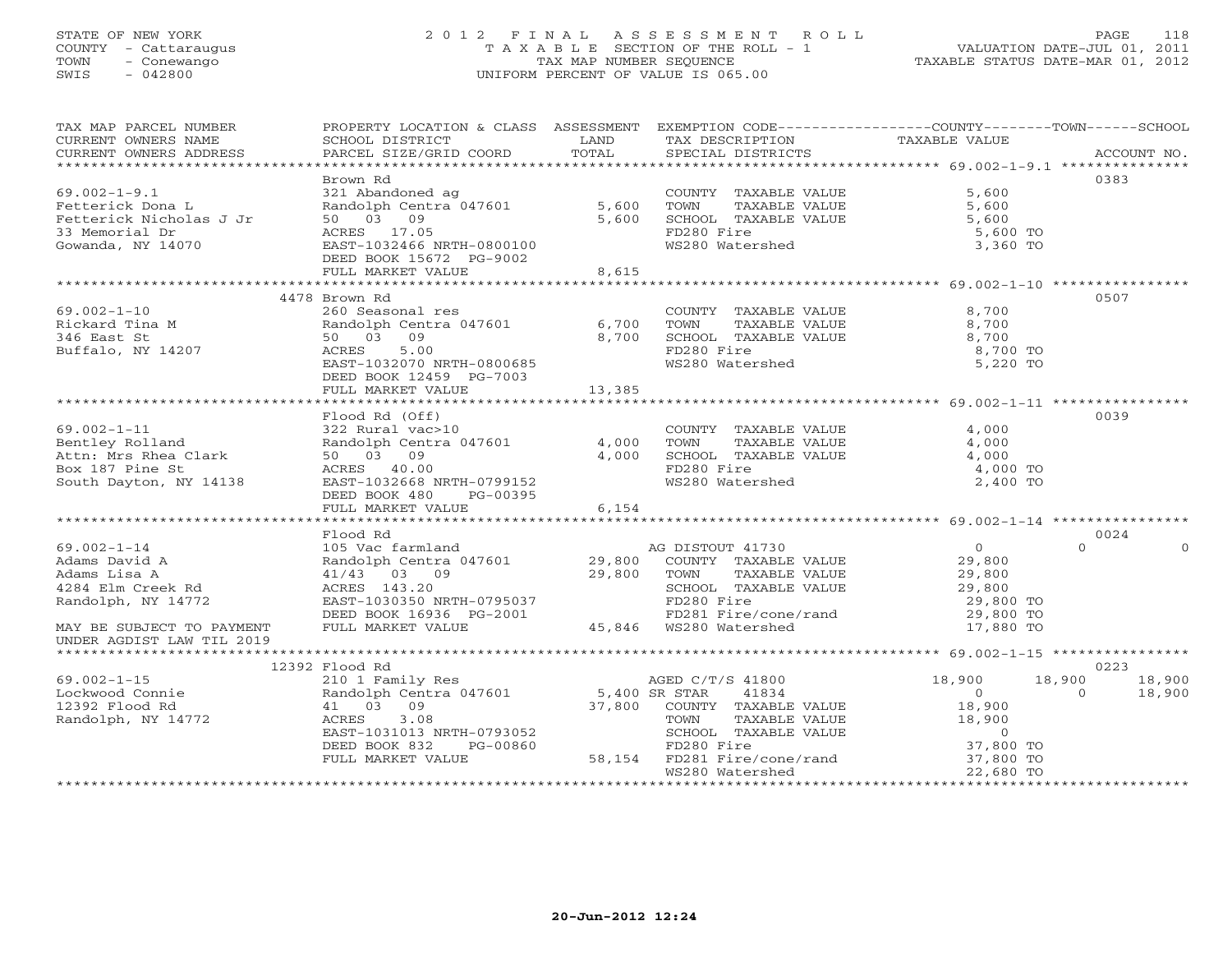#### STATE OF NEW YORK 2 0 1 2 F I N A L A S S E S S M E N T R O L L PAGE 119 COUNTY - Cattaraugus T A X A B L E SECTION OF THE ROLL - 1 VALUATION DATE-JUL 01, 2011 TOWN - Conewango TAX MAP NUMBER SEQUENCE TAXABLE STATUS DATE-MAR 01, 2012 SWIS - 042800 UNIFORM PERCENT OF VALUE IS 065.00UNIFORM PERCENT OF VALUE IS 065.00

| TAX MAP PARCEL NUMBER<br>TAXIN'S PARCEL SCHOOL DISTRICT CORD CONDUCTER TRANSPORT TRANSPORT TRANSPORT CONDUCTER TRANSPORT TRANSPORT TRANSPORT TRANSPORT TRANSPORT TRANSPORT TRANSPORT TRANSPORT TRANSPORT TRANSPORT TRANSPORT TRANSPORT TRANSPORT TRANSP | PROPERTY LOCATION & CLASS ASSESSMENT EXEMPTION CODE---------------COUNTY-------TOWN------SCHOOL                                                                                                                                                                                                                                                                     |                                                                                                                                                                 |                    |
|---------------------------------------------------------------------------------------------------------------------------------------------------------------------------------------------------------------------------------------------------------|---------------------------------------------------------------------------------------------------------------------------------------------------------------------------------------------------------------------------------------------------------------------------------------------------------------------------------------------------------------------|-----------------------------------------------------------------------------------------------------------------------------------------------------------------|--------------------|
|                                                                                                                                                                                                                                                         |                                                                                                                                                                                                                                                                                                                                                                     |                                                                                                                                                                 |                    |
|                                                                                                                                                                                                                                                         | 12387 Flood Rd                                                                                                                                                                                                                                                                                                                                                      |                                                                                                                                                                 | 0433               |
|                                                                                                                                                                                                                                                         |                                                                                                                                                                                                                                                                                                                                                                     |                                                                                                                                                                 |                    |
|                                                                                                                                                                                                                                                         |                                                                                                                                                                                                                                                                                                                                                                     |                                                                                                                                                                 |                    |
|                                                                                                                                                                                                                                                         |                                                                                                                                                                                                                                                                                                                                                                     |                                                                                                                                                                 |                    |
|                                                                                                                                                                                                                                                         |                                                                                                                                                                                                                                                                                                                                                                     |                                                                                                                                                                 |                    |
|                                                                                                                                                                                                                                                         |                                                                                                                                                                                                                                                                                                                                                                     |                                                                                                                                                                 |                    |
|                                                                                                                                                                                                                                                         |                                                                                                                                                                                                                                                                                                                                                                     |                                                                                                                                                                 |                    |
|                                                                                                                                                                                                                                                         |                                                                                                                                                                                                                                                                                                                                                                     |                                                                                                                                                                 |                    |
|                                                                                                                                                                                                                                                         |                                                                                                                                                                                                                                                                                                                                                                     |                                                                                                                                                                 |                    |
|                                                                                                                                                                                                                                                         | 12399 Flood Rd                                                                                                                                                                                                                                                                                                                                                      |                                                                                                                                                                 | 0133               |
| $69.002 - 1 - 17$                                                                                                                                                                                                                                       |                                                                                                                                                                                                                                                                                                                                                                     |                                                                                                                                                                 | $\Omega$<br>19,800 |
| Russell Jeremy J<br>12387 Flood Rd<br>Randolph, NY 14772                                                                                                                                                                                                |                                                                                                                                                                                                                                                                                                                                                                     |                                                                                                                                                                 |                    |
|                                                                                                                                                                                                                                                         | 41 03 09                                                                                                                                                                                                                                                                                                                                                            |                                                                                                                                                                 |                    |
|                                                                                                                                                                                                                                                         |                                                                                                                                                                                                                                                                                                                                                                     |                                                                                                                                                                 |                    |
|                                                                                                                                                                                                                                                         |                                                                                                                                                                                                                                                                                                                                                                     |                                                                                                                                                                 |                    |
|                                                                                                                                                                                                                                                         |                                                                                                                                                                                                                                                                                                                                                                     |                                                                                                                                                                 |                    |
|                                                                                                                                                                                                                                                         |                                                                                                                                                                                                                                                                                                                                                                     |                                                                                                                                                                 |                    |
|                                                                                                                                                                                                                                                         | $\begin{tabular}{lcccccc} r1 UUU &\text{KU} &\text{RU} &\text{RU} &\text{RU} &\text{RU} &\text{RU} &\text{RU} &\text{RU} &\text{RU} &\text{RU} &\text{RU} &\text{RU} &\text{RU} &\text{RU} &\text{RU} &\text{RU} &\text{RU} &\text{RU} &\text{RU} &\text{RU} &\text{RU} &\text{RU} &\text{RU} &\text{RU} &\text{RU} &\text{RU} &\text{RU} &\text{RU} &\text{RU} &\$ |                                                                                                                                                                 |                    |
|                                                                                                                                                                                                                                                         | 12407 Flood Rd                                                                                                                                                                                                                                                                                                                                                      |                                                                                                                                                                 | 0162               |
|                                                                                                                                                                                                                                                         |                                                                                                                                                                                                                                                                                                                                                                     |                                                                                                                                                                 |                    |
|                                                                                                                                                                                                                                                         |                                                                                                                                                                                                                                                                                                                                                                     |                                                                                                                                                                 |                    |
|                                                                                                                                                                                                                                                         |                                                                                                                                                                                                                                                                                                                                                                     |                                                                                                                                                                 |                    |
|                                                                                                                                                                                                                                                         |                                                                                                                                                                                                                                                                                                                                                                     |                                                                                                                                                                 |                    |
|                                                                                                                                                                                                                                                         |                                                                                                                                                                                                                                                                                                                                                                     |                                                                                                                                                                 |                    |
|                                                                                                                                                                                                                                                         |                                                                                                                                                                                                                                                                                                                                                                     |                                                                                                                                                                 |                    |
|                                                                                                                                                                                                                                                         |                                                                                                                                                                                                                                                                                                                                                                     |                                                                                                                                                                 |                    |
|                                                                                                                                                                                                                                                         |                                                                                                                                                                                                                                                                                                                                                                     |                                                                                                                                                                 |                    |
|                                                                                                                                                                                                                                                         | 12415 Flood Rd                                                                                                                                                                                                                                                                                                                                                      |                                                                                                                                                                 | 0506               |
|                                                                                                                                                                                                                                                         |                                                                                                                                                                                                                                                                                                                                                                     |                                                                                                                                                                 | 14,700<br>$\cap$   |
|                                                                                                                                                                                                                                                         |                                                                                                                                                                                                                                                                                                                                                                     |                                                                                                                                                                 |                    |
|                                                                                                                                                                                                                                                         |                                                                                                                                                                                                                                                                                                                                                                     |                                                                                                                                                                 |                    |
|                                                                                                                                                                                                                                                         |                                                                                                                                                                                                                                                                                                                                                                     |                                                                                                                                                                 |                    |
|                                                                                                                                                                                                                                                         |                                                                                                                                                                                                                                                                                                                                                                     |                                                                                                                                                                 |                    |
|                                                                                                                                                                                                                                                         |                                                                                                                                                                                                                                                                                                                                                                     |                                                                                                                                                                 |                    |
|                                                                                                                                                                                                                                                         |                                                                                                                                                                                                                                                                                                                                                                     |                                                                                                                                                                 |                    |
|                                                                                                                                                                                                                                                         |                                                                                                                                                                                                                                                                                                                                                                     |                                                                                                                                                                 |                    |
|                                                                                                                                                                                                                                                         | Flood Rd                                                                                                                                                                                                                                                                                                                                                            |                                                                                                                                                                 | 0428               |
| $69.002 - 1 - 20$                                                                                                                                                                                                                                       |                                                                                                                                                                                                                                                                                                                                                                     |                                                                                                                                                                 |                    |
| Packard Casie                                                                                                                                                                                                                                           |                                                                                                                                                                                                                                                                                                                                                                     |                                                                                                                                                                 |                    |
| 12415 Flood Rd                                                                                                                                                                                                                                          | 314 Rural vac<10<br>814 Rural vac<10<br>81 d3 09<br>82 aCRES 8.75<br>82 aCRES 8.75<br>82 aCRES 8.75<br>82 aCRES 8.75<br>82 aCRES 8.75<br>82 aCRES 8.75<br>82 aCRES 8.75<br>82 aCRES 8.75<br>82 aCRES 8.75<br>82 aCRES 8.75<br>82 aCRES 800 aCRES 8.75<br>8                                                                                                          | COUNTY TAXABLE VALUE<br>TOWN TAXABLE VALUE<br>SCHOOL TAXABLE VALUE<br>FD280 Fire<br>FD281 Fire/cone/rand<br>FD281 Fire/cone/rand<br>MS280 Watershed<br>3,045 TO |                    |
| Randolph, NY 14772                                                                                                                                                                                                                                      |                                                                                                                                                                                                                                                                                                                                                                     |                                                                                                                                                                 |                    |
|                                                                                                                                                                                                                                                         |                                                                                                                                                                                                                                                                                                                                                                     |                                                                                                                                                                 |                    |
|                                                                                                                                                                                                                                                         |                                                                                                                                                                                                                                                                                                                                                                     |                                                                                                                                                                 |                    |
|                                                                                                                                                                                                                                                         |                                                                                                                                                                                                                                                                                                                                                                     |                                                                                                                                                                 |                    |
|                                                                                                                                                                                                                                                         |                                                                                                                                                                                                                                                                                                                                                                     |                                                                                                                                                                 |                    |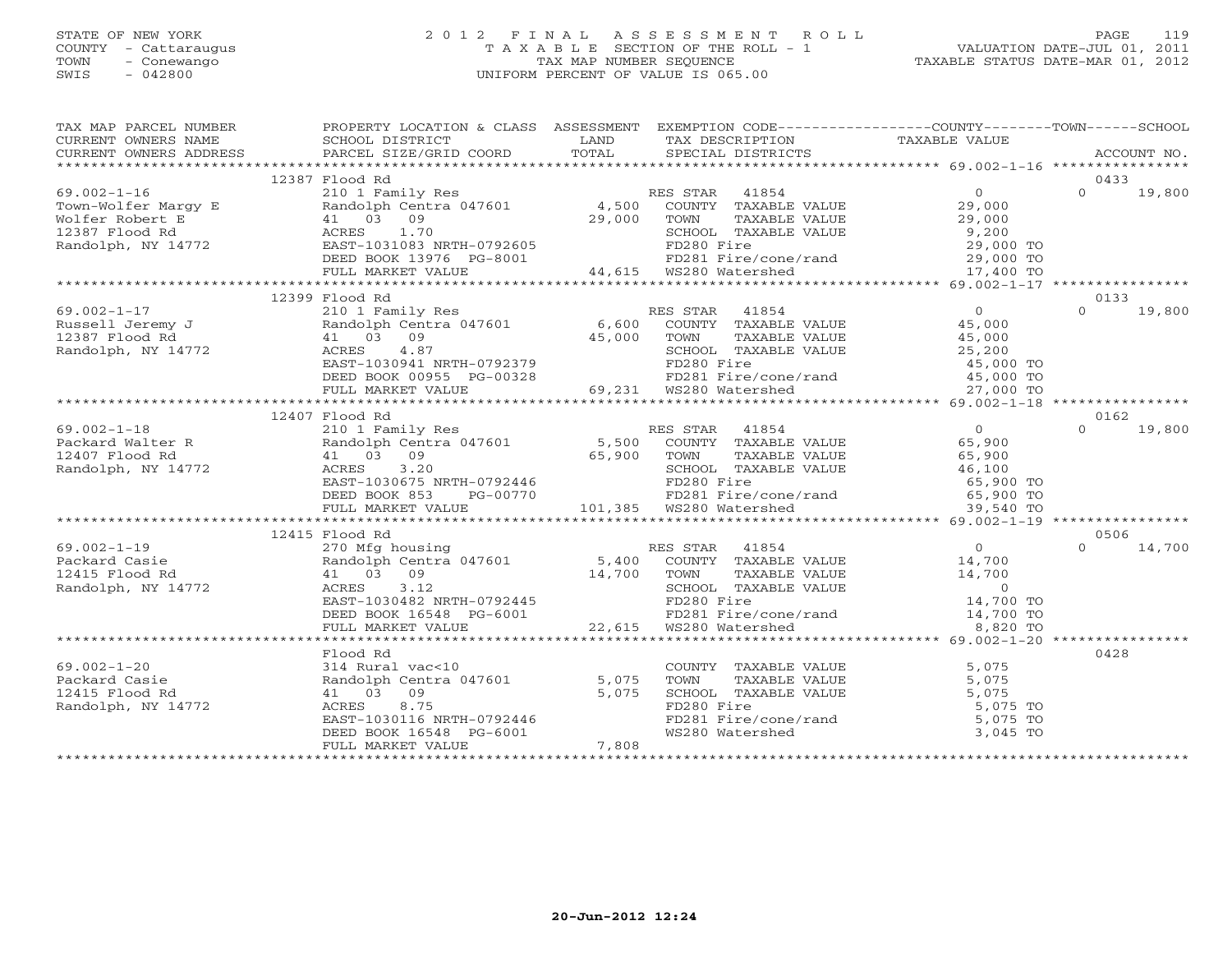#### STATE OF NEW YORK 2 0 1 2 F I N A L A S S E S S M E N T R O L L PAGE 120 COUNTY - Cattaraugus T A X A B L E SECTION OF THE ROLL - 1 VALUATION DATE-JUL 01, 2011 TOWN - Conewango TAX MAP NUMBER SEQUENCE TAXABLE STATUS DATE-MAR 01, 2012 SWIS - 042800 UNIFORM PERCENT OF VALUE IS 065.00UNIFORM PERCENT OF VALUE IS 065.00

| TAX MAP PARCEL NUMBER                                                                                                                                                                                                                                                                                                                                                                                                         | PROPERTY LOCATION & CLASS ASSESSMENT EXEMPTION CODE---------------COUNTY-------TOWN------SCHOOL |             |                                           |                        |                          |
|-------------------------------------------------------------------------------------------------------------------------------------------------------------------------------------------------------------------------------------------------------------------------------------------------------------------------------------------------------------------------------------------------------------------------------|-------------------------------------------------------------------------------------------------|-------------|-------------------------------------------|------------------------|--------------------------|
| CURRENT OWNERS NAME SCHOOL DISTRICT                                                                                                                                                                                                                                                                                                                                                                                           |                                                                                                 | <b>LAND</b> | TAX DESCRIPTION TAXABLE VALUE             |                        |                          |
| CONNERY OWNERS ADDRESS PORCEL SIZE/GRID COORD TOTAL SECIAL DISTRICTS FOR RECOUNT NO.<br>FINITAL SECIAL DISTRICTS FOR PORT ON SECIAL DISTRICTS ACCOUNT NO.                                                                                                                                                                                                                                                                     |                                                                                                 |             |                                           |                        |                          |
|                                                                                                                                                                                                                                                                                                                                                                                                                               | 12453 Flood Rd                                                                                  |             |                                           |                        | 0117                     |
| $\begin{tabular}{lllllllllllllllllll} \hline 69.002-1-22.1 & 24.55\ \mbox{Dennison Gordon E} & 240\ \mbox{Nemnison Sandra} & 240\ \mbox{Dennison Sandra} & 240\ \mbox{Dennison Sandra} & 41\ \mbox{O3$ & 09 & 58,300\ \mbox{Randolph, NY 14772} & 58.500\ \mbox{Randolph, NY 14772} & 58.500\ \mbox{EED BOK 705} & 7-565\ \mbox{COMNTY TAXABLE VALUE} & 58,300\ \$                                                            |                                                                                                 |             |                                           |                        | $\Omega$<br>19,800       |
|                                                                                                                                                                                                                                                                                                                                                                                                                               |                                                                                                 |             |                                           |                        |                          |
|                                                                                                                                                                                                                                                                                                                                                                                                                               |                                                                                                 |             |                                           |                        |                          |
|                                                                                                                                                                                                                                                                                                                                                                                                                               |                                                                                                 |             |                                           |                        |                          |
|                                                                                                                                                                                                                                                                                                                                                                                                                               |                                                                                                 |             |                                           |                        |                          |
|                                                                                                                                                                                                                                                                                                                                                                                                                               |                                                                                                 |             |                                           |                        |                          |
|                                                                                                                                                                                                                                                                                                                                                                                                                               |                                                                                                 |             |                                           |                        |                          |
|                                                                                                                                                                                                                                                                                                                                                                                                                               |                                                                                                 |             |                                           |                        |                          |
|                                                                                                                                                                                                                                                                                                                                                                                                                               | 12437 Flood Rd                                                                                  |             |                                           |                        | 0995                     |
|                                                                                                                                                                                                                                                                                                                                                                                                                               |                                                                                                 |             |                                           |                        |                          |
|                                                                                                                                                                                                                                                                                                                                                                                                                               |                                                                                                 |             |                                           |                        |                          |
|                                                                                                                                                                                                                                                                                                                                                                                                                               |                                                                                                 |             |                                           |                        |                          |
|                                                                                                                                                                                                                                                                                                                                                                                                                               |                                                                                                 |             |                                           |                        |                          |
|                                                                                                                                                                                                                                                                                                                                                                                                                               |                                                                                                 |             |                                           |                        |                          |
| $\begin{array}{cccccccc} 69.002-1-22.2 & 1237 & 1237 & 1247 & 1257 & 1257 & 1257 & 1257 & 1257 & 1257 & 1257 & 1257 & 1257 & 1257 & 1257 & 1257 & 1257 & 1257 & 1257 & 1257 & 1257 & 1257 & 1257 & 1257 & 1257 & 1257 & 1257 & 1257 & 1257 & 1257 & 1257 & 1257 & 1257 & 1257$                                                                                                                                                |                                                                                                 |             |                                           |                        |                          |
|                                                                                                                                                                                                                                                                                                                                                                                                                               |                                                                                                 |             |                                           |                        |                          |
|                                                                                                                                                                                                                                                                                                                                                                                                                               | 12491 Flood Rd                                                                                  |             |                                           |                        | 0278                     |
|                                                                                                                                                                                                                                                                                                                                                                                                                               |                                                                                                 |             | CVET C/T 41131 10,750<br>RES STAR 41854 0 |                        | 10,750<br>$\overline{0}$ |
|                                                                                                                                                                                                                                                                                                                                                                                                                               |                                                                                                 |             |                                           |                        | $\Omega$<br>19,800       |
|                                                                                                                                                                                                                                                                                                                                                                                                                               |                                                                                                 |             |                                           |                        |                          |
|                                                                                                                                                                                                                                                                                                                                                                                                                               |                                                                                                 |             |                                           |                        |                          |
|                                                                                                                                                                                                                                                                                                                                                                                                                               |                                                                                                 |             |                                           |                        |                          |
|                                                                                                                                                                                                                                                                                                                                                                                                                               |                                                                                                 |             |                                           |                        |                          |
|                                                                                                                                                                                                                                                                                                                                                                                                                               |                                                                                                 |             |                                           |                        |                          |
|                                                                                                                                                                                                                                                                                                                                                                                                                               |                                                                                                 |             |                                           |                        |                          |
| 3291 Flood Rd (11 (103 0 M3),000 COUNTY TAXABLE VALUE<br>2491 Flood Rd (103 09 (2000 TOWN TAXABLE VALUE 32,250<br>23,250 EAST-1028653 NRTH-0792695 EAST-1028653 NRTH-0792695 EAST-1028653 NRTH-0792695 EAST-1028653 PG-00511<br>EVIL                                                                                                                                                                                          |                                                                                                 |             |                                           |                        |                          |
| 99.002-1-24<br>Adams David A<br>Adams David A<br>Adams Lisa A<br>Adams Lisa A<br>Adams Lisa A<br>Adams Lisa A<br>Adams Lisa A<br>Adams Lisa A<br>Adams Lisa A<br>Adams Lisa A<br>Adams Lisa A<br>Adams Lisa A<br>Adams Lisa A<br>Adams Lisa A<br>Adams Lisa                                                                                                                                                                   | Flood Rd                                                                                        |             |                                           |                        | 0620                     |
|                                                                                                                                                                                                                                                                                                                                                                                                                               |                                                                                                 |             |                                           |                        | $\circ$<br>$\Omega$      |
|                                                                                                                                                                                                                                                                                                                                                                                                                               |                                                                                                 |             |                                           |                        |                          |
|                                                                                                                                                                                                                                                                                                                                                                                                                               |                                                                                                 |             |                                           |                        |                          |
|                                                                                                                                                                                                                                                                                                                                                                                                                               |                                                                                                 |             |                                           |                        |                          |
|                                                                                                                                                                                                                                                                                                                                                                                                                               |                                                                                                 |             |                                           | 35,500 TO<br>35,500 TO |                          |
|                                                                                                                                                                                                                                                                                                                                                                                                                               |                                                                                                 |             |                                           |                        |                          |
| UNDER AGDIST LAW TIL 2019                                                                                                                                                                                                                                                                                                                                                                                                     |                                                                                                 |             |                                           | 21,300 TO              |                          |
|                                                                                                                                                                                                                                                                                                                                                                                                                               |                                                                                                 |             |                                           |                        |                          |
|                                                                                                                                                                                                                                                                                                                                                                                                                               | 12589 Flood Rd                                                                                  |             |                                           |                        | 0182                     |
|                                                                                                                                                                                                                                                                                                                                                                                                                               |                                                                                                 |             |                                           |                        | $\Omega$<br>19,800       |
|                                                                                                                                                                                                                                                                                                                                                                                                                               |                                                                                                 |             |                                           |                        |                          |
|                                                                                                                                                                                                                                                                                                                                                                                                                               |                                                                                                 |             |                                           |                        |                          |
|                                                                                                                                                                                                                                                                                                                                                                                                                               |                                                                                                 |             |                                           |                        |                          |
|                                                                                                                                                                                                                                                                                                                                                                                                                               |                                                                                                 |             |                                           |                        |                          |
|                                                                                                                                                                                                                                                                                                                                                                                                                               |                                                                                                 |             |                                           |                        |                          |
| ${\small \begin{tabular}{lcccc} \textbf{69.002--1-25.1} & & & & 12589 \text{ Flood Rd} & & & \textbf{RES STAR} & 41854 & & & 0 \\ \textbf{Hadley Cory D} & & & & & \textbf{Randolph} & \textbf{Cory D} & & & & \textbf{Randolph} & 47,260 \\ \textbf{Hadley Lisa Maria} & & & 49 & 03 & 09 & & 47,260 & \textbf{TOWN} & \textbf{TAXABLE VALUE} & & 47,260 \\ \textbf{12589 Flood Rd} & & & & & \textbf{ACRES} & 5.65 BANK & $ |                                                                                                 |             |                                           |                        |                          |
|                                                                                                                                                                                                                                                                                                                                                                                                                               |                                                                                                 |             |                                           |                        |                          |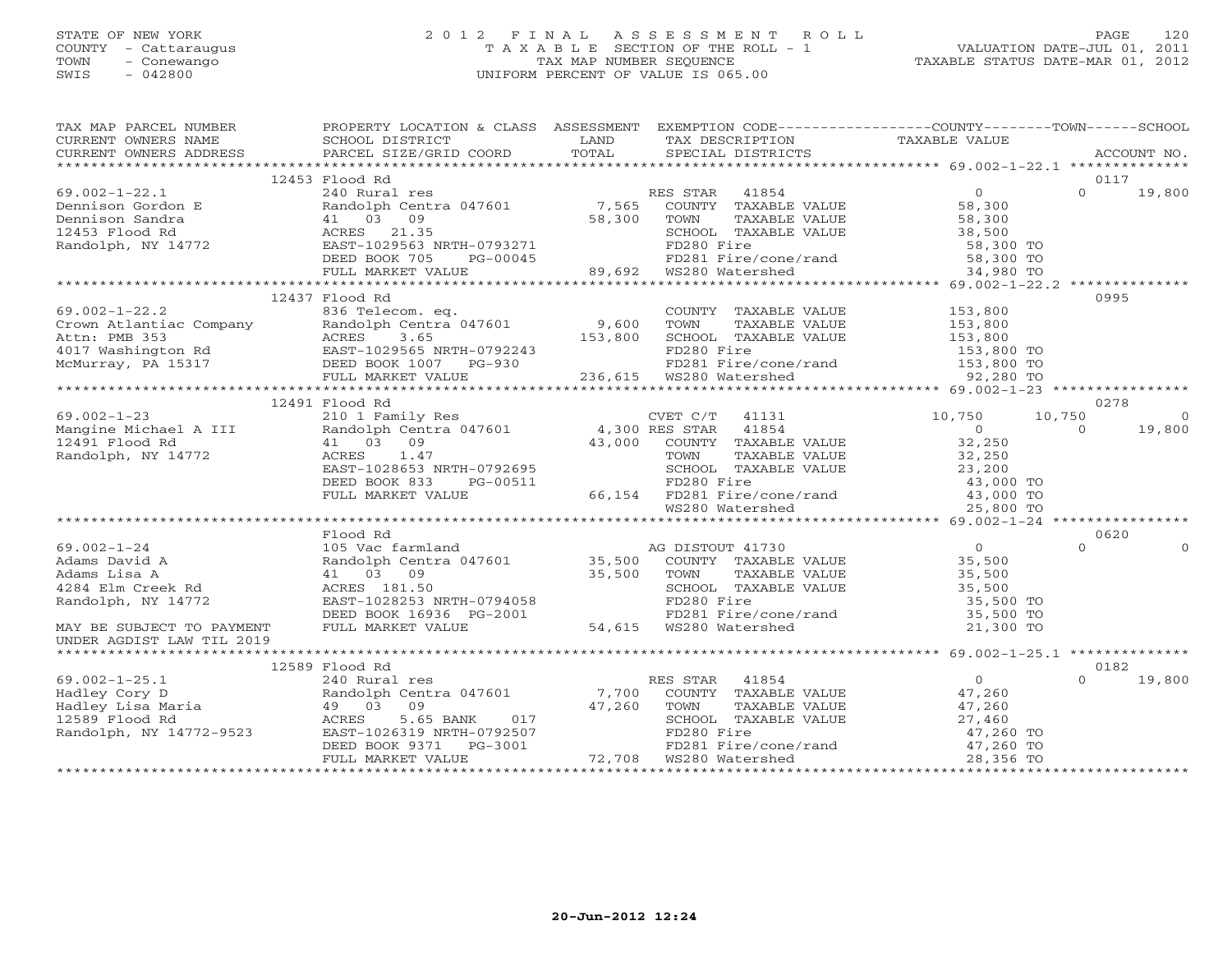#### STATE OF NEW YORK 2 0 1 2 F I N A L A S S E S S M E N T R O L L PAGE 121 COUNTY - Cattaraugus T A X A B L E SECTION OF THE ROLL - 1 VALUATION DATE-JUL 01, 2011 TOWN - Conewango TAX MAP NUMBER SEQUENCE TAXABLE STATUS DATE-MAR 01, 2012 SWIS - 042800 UNIFORM PERCENT OF VALUE IS 065.00UNIFORM PERCENT OF VALUE IS 065.00

| TAX MAP PARCEL NUMBER<br>CURRENT OWNERS NAME                                                                                                                                                                                                                                       | PROPERTY LOCATION & CLASS ASSESSMENT EXEMPTION CODE----------------COUNTY-------TOWN------SCHOOL<br>SCHOOL DISTRICT                                                                                                            | LAND | TAX DESCRIPTION                                                                                                                                    | TAXABLE VALUE                                |                         |
|------------------------------------------------------------------------------------------------------------------------------------------------------------------------------------------------------------------------------------------------------------------------------------|--------------------------------------------------------------------------------------------------------------------------------------------------------------------------------------------------------------------------------|------|----------------------------------------------------------------------------------------------------------------------------------------------------|----------------------------------------------|-------------------------|
|                                                                                                                                                                                                                                                                                    |                                                                                                                                                                                                                                |      |                                                                                                                                                    |                                              |                         |
|                                                                                                                                                                                                                                                                                    |                                                                                                                                                                                                                                |      |                                                                                                                                                    |                                              |                         |
|                                                                                                                                                                                                                                                                                    | 12561 Flood Rd                                                                                                                                                                                                                 |      |                                                                                                                                                    |                                              | 0840                    |
| $69.002 - 1 - 25.2$                                                                                                                                                                                                                                                                |                                                                                                                                                                                                                                |      |                                                                                                                                                    |                                              | $\Omega$<br>19,800      |
| Deacon Thomas J                                                                                                                                                                                                                                                                    |                                                                                                                                                                                                                                |      |                                                                                                                                                    |                                              |                         |
| 12561 Flood Rd                                                                                                                                                                                                                                                                     |                                                                                                                                                                                                                                |      |                                                                                                                                                    |                                              |                         |
| Randolph, NY 14772                                                                                                                                                                                                                                                                 |                                                                                                                                                                                                                                |      |                                                                                                                                                    |                                              |                         |
|                                                                                                                                                                                                                                                                                    |                                                                                                                                                                                                                                |      |                                                                                                                                                    |                                              |                         |
|                                                                                                                                                                                                                                                                                    |                                                                                                                                                                                                                                |      |                                                                                                                                                    |                                              |                         |
|                                                                                                                                                                                                                                                                                    |                                                                                                                                                                                                                                |      |                                                                                                                                                    |                                              |                         |
|                                                                                                                                                                                                                                                                                    |                                                                                                                                                                                                                                |      |                                                                                                                                                    |                                              |                         |
|                                                                                                                                                                                                                                                                                    | 12592 Flood Rd                                                                                                                                                                                                                 |      |                                                                                                                                                    |                                              | 1006                    |
| 69.002-1-25.3<br>Hayes Robert E<br>Hayes Dawn M<br>96 Torrence Rd<br>Randolph, NY 14772<br>2.90<br>Randolph, NY 14772<br>EED BOOK 1018 PG-264<br>PEED BOOK 1018 PG-264<br>2.90<br>2.90<br>EED BOOK 1018 PG-264<br>PEED BOOK 1018 PG-264<br>2.90<br>2.90<br>                        |                                                                                                                                                                                                                                |      | COUNTY TAXABLE VALUE 32,300                                                                                                                        |                                              |                         |
|                                                                                                                                                                                                                                                                                    |                                                                                                                                                                                                                                |      | TOWN                                                                                                                                               |                                              |                         |
|                                                                                                                                                                                                                                                                                    |                                                                                                                                                                                                                                |      |                                                                                                                                                    |                                              |                         |
|                                                                                                                                                                                                                                                                                    |                                                                                                                                                                                                                                |      | TOWN TAXABLE VALUE 32,300<br>SCHOOL TAXABLE VALUE 32,300<br>FD280 Fire 32,300<br>ruzou rire<br>FD281 Fire/cone/rand 32,300 TO<br>WS280 Watership   |                                              |                         |
|                                                                                                                                                                                                                                                                                    |                                                                                                                                                                                                                                |      |                                                                                                                                                    |                                              |                         |
|                                                                                                                                                                                                                                                                                    |                                                                                                                                                                                                                                |      | WS280 Watershed                                                                                                                                    | 19,380 TO                                    |                         |
|                                                                                                                                                                                                                                                                                    |                                                                                                                                                                                                                                |      |                                                                                                                                                    |                                              |                         |
|                                                                                                                                                                                                                                                                                    |                                                                                                                                                                                                                                |      |                                                                                                                                                    |                                              |                         |
|                                                                                                                                                                                                                                                                                    | Flood Rd                                                                                                                                                                                                                       |      |                                                                                                                                                    |                                              | 1018                    |
|                                                                                                                                                                                                                                                                                    | 322 Rural vac>10                                                                                                                                                                                                               |      | COUNTY TAXABLE VALUE 19,450                                                                                                                        |                                              |                         |
|                                                                                                                                                                                                                                                                                    |                                                                                                                                                                                                                                |      |                                                                                                                                                    |                                              |                         |
|                                                                                                                                                                                                                                                                                    |                                                                                                                                                                                                                                |      |                                                                                                                                                    |                                              |                         |
|                                                                                                                                                                                                                                                                                    |                                                                                                                                                                                                                                |      |                                                                                                                                                    |                                              |                         |
|                                                                                                                                                                                                                                                                                    |                                                                                                                                                                                                                                |      |                                                                                                                                                    |                                              |                         |
|                                                                                                                                                                                                                                                                                    |                                                                                                                                                                                                                                |      |                                                                                                                                                    |                                              |                         |
| $\begin{tabular}{lllllllllllllllllll} \hline 69.002-1-25.4 & 322~{\rm{num}} & 19.450 & 1000 & 19.450 & 10000 & 19.450 & 10000 & 19.450 & 10000 & 19.450 & 19.450 & 19.450 & 19.450 & 19.450 & 19.450 & 19.450 & 19.450 & 19.450 & 19.450 & 19.450 & 19.450 & 19.450 & 19.450 & 19$ |                                                                                                                                                                                                                                |      |                                                                                                                                                    |                                              |                         |
|                                                                                                                                                                                                                                                                                    | 12601 Flood Rd                                                                                                                                                                                                                 |      |                                                                                                                                                    |                                              | 0045                    |
| $69.002 - 1 - 27$                                                                                                                                                                                                                                                                  |                                                                                                                                                                                                                                |      |                                                                                                                                                    |                                              | $\cap$<br>19,800        |
| Aiken Jeffery                                                                                                                                                                                                                                                                      |                                                                                                                                                                                                                                |      |                                                                                                                                                    |                                              |                         |
| Randolph Cent<br>49 03 09<br>12601 Flood Rd                                                                                                                                                                                                                                        |                                                                                                                                                                                                                                |      |                                                                                                                                                    |                                              |                         |
| Randolph, NY 14772                                                                                                                                                                                                                                                                 |                                                                                                                                                                                                                                |      |                                                                                                                                                    |                                              |                         |
|                                                                                                                                                                                                                                                                                    |                                                                                                                                                                                                                                |      |                                                                                                                                                    |                                              |                         |
|                                                                                                                                                                                                                                                                                    |                                                                                                                                                                                                                                |      |                                                                                                                                                    |                                              |                         |
|                                                                                                                                                                                                                                                                                    | RES STAR 41854 (11000 AM RES STAR 41854 (11000 AM RES STAR 41854 (11000 AM RES RANGOLD COUNTY TAXABLE VALUE 35,650 (19 35,650 (120 35,650 TOWN TAXABLE VALUE 35,650 (120 36) (120 369 (120 369 SCHOOL TAXABLE VALUE 25,850 EAS |      |                                                                                                                                                    |                                              |                         |
|                                                                                                                                                                                                                                                                                    |                                                                                                                                                                                                                                |      |                                                                                                                                                    |                                              |                         |
|                                                                                                                                                                                                                                                                                    | 12612 Flood Rd                                                                                                                                                                                                                 |      |                                                                                                                                                    |                                              | 0253                    |
| $69.002 - 1 - 28.1$                                                                                                                                                                                                                                                                |                                                                                                                                                                                                                                |      | WVET C/T 41121                                                                                                                                     | 7,500                                        | 7,500<br>$\overline{0}$ |
| Kerr Charles C                                                                                                                                                                                                                                                                     |                                                                                                                                                                                                                                |      |                                                                                                                                                    |                                              | $\overline{0}$          |
| 12612 Flood Rd                                                                                                                                                                                                                                                                     |                                                                                                                                                                                                                                |      |                                                                                                                                                    |                                              | 8,000                   |
| Randolph, NY 14772                                                                                                                                                                                                                                                                 | 270 Mfg housing<br>270 Mfg housing<br>Randolph Centra 047601 9,200 DVET C/T 41141<br>49 03 09 58,000 SILO T/C/S 42100<br>ACRES 10.58 EAST-1025595 NRTH-0793020 COUNTY TAXABLE                                                  |      | 110 1/0/5 42100<br>R STAR 41834<br>COUNTY TAXABLE VALUE                                                                                            | $15,000$ $15,000$<br>8,000 8,000<br>27,500 0 | 41,050                  |
|                                                                                                                                                                                                                                                                                    |                                                                                                                                                                                                                                |      |                                                                                                                                                    |                                              |                         |
|                                                                                                                                                                                                                                                                                    | DEED BOOK 00964 PG-00934                                                                                                                                                                                                       |      |                                                                                                                                                    |                                              |                         |
|                                                                                                                                                                                                                                                                                    | FULL MARKET VALUE                                                                                                                                                                                                              |      | TOWN TAXABLE VALUE $27,500$<br>SCHOOL TAXABLE VALUE 8,950<br>FD280 Fire 58,000 TO<br>FD281 Fire/cone/rand 58,000 TO<br>89,231 SCHOOL TAXABLE VALUE |                                              |                         |
|                                                                                                                                                                                                                                                                                    |                                                                                                                                                                                                                                |      |                                                                                                                                                    |                                              |                         |
|                                                                                                                                                                                                                                                                                    |                                                                                                                                                                                                                                |      |                                                                                                                                                    |                                              |                         |
|                                                                                                                                                                                                                                                                                    |                                                                                                                                                                                                                                |      |                                                                                                                                                    |                                              |                         |
|                                                                                                                                                                                                                                                                                    |                                                                                                                                                                                                                                |      |                                                                                                                                                    |                                              |                         |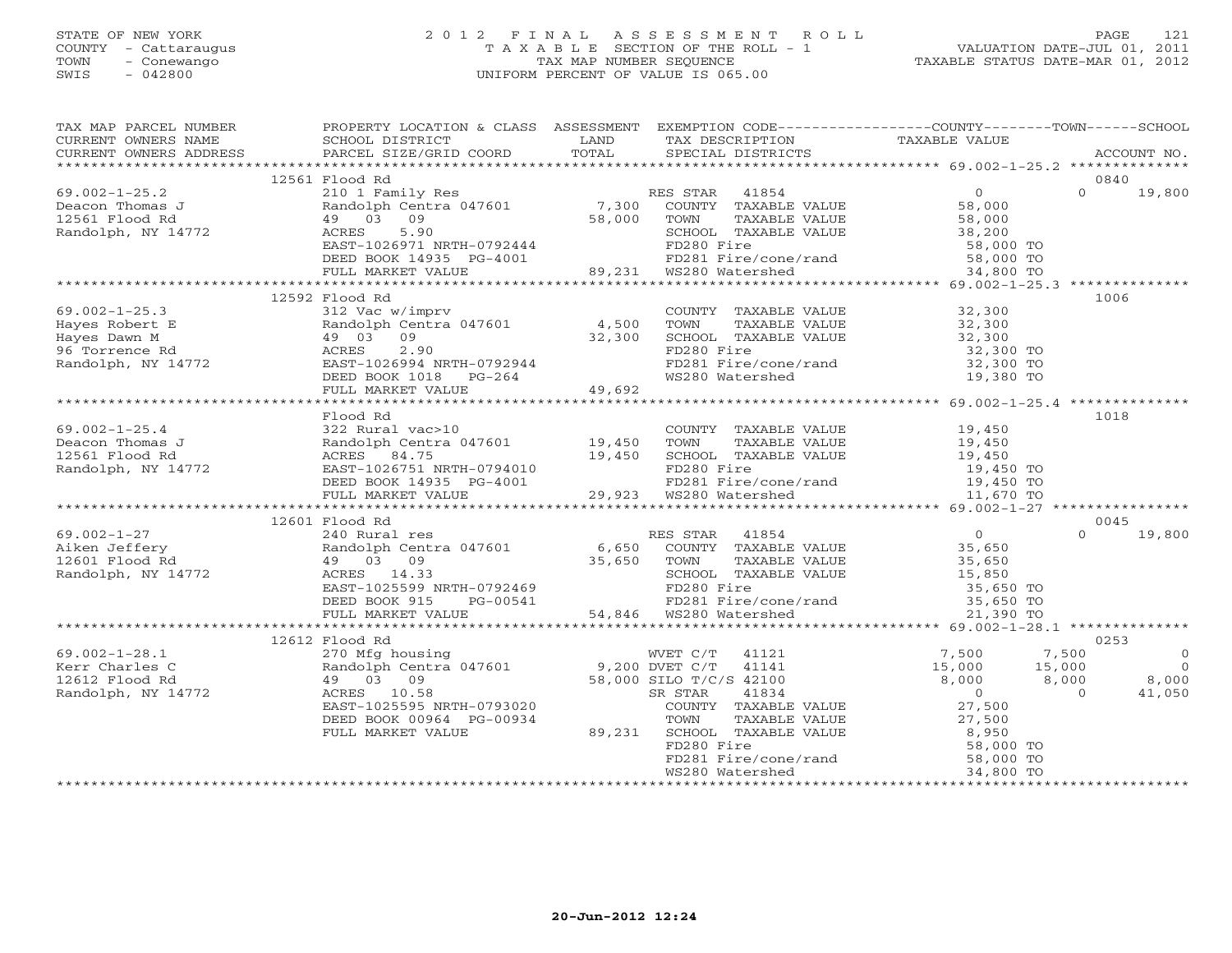#### STATE OF NEW YORK 2 0 1 2 F I N A L A S S E S S M E N T R O L L PAGE 122 COUNTY - Cattaraugus T A X A B L E SECTION OF THE ROLL - 1 VALUATION DATE-JUL 01, 2011 TOWN - Conewango TAX MAP NUMBER SEQUENCE TAXABLE STATUS DATE-MAR 01, 2012 SWIS - 042800 UNIFORM PERCENT OF VALUE IS 065.00UNIFORM PERCENT OF VALUE IS 065.00

| TAX MAP PARCEL NUMBER<br>CURRENT OWNERS NAME<br>CURRENT OWNERS ADDRESS                                                                                                                                                                                                          | PROPERTY LOCATION & CLASS ASSESSMENT EXEMPTION CODE----------------COUNTY-------TOWN------SCHOOL<br>SCHOOL DISTRICT<br>PARCEL SIZE/GRID COORD                                                                                                                                                        | LAND<br>TOTAL | TAX DESCRIPTION<br>SPECIAL DISTRICTS                                                                                                                                                    | TAXABLE VALUE                                                                                                  |                | ACCOUNT NO.               |
|---------------------------------------------------------------------------------------------------------------------------------------------------------------------------------------------------------------------------------------------------------------------------------|------------------------------------------------------------------------------------------------------------------------------------------------------------------------------------------------------------------------------------------------------------------------------------------------------|---------------|-----------------------------------------------------------------------------------------------------------------------------------------------------------------------------------------|----------------------------------------------------------------------------------------------------------------|----------------|---------------------------|
| $69.002 - 1 - 28.2$<br>Beaver Donald F<br>Beaver Clarice A<br>3786 Kirk Rd<br>Randolph, NY 14772                                                                                                                                                                                | Flood Rd<br>105 Vac farmland<br>Randolph Centra 047601 46,570<br>49 03 09<br>ACRES 155.72<br>EAST-1025085 NRTH-0794452<br>DEED BOOK 11071 PG-2003<br>FULL MARKET VALUE                                                                                                                               | 46,570        | COUNTY TAXABLE VALUE 46,570<br>TOWN<br>TAXABLE VALUE<br>SCHOOL TAXABLE VALUE<br>FD280 Fire<br>FD281 Fire/cone/rand 46,570 TO<br>WS280 Watershed 27,942 TO                               | 46,570<br>46,570<br>46,570 TO<br>27,942 TO                                                                     | 0694           |                           |
|                                                                                                                                                                                                                                                                                 |                                                                                                                                                                                                                                                                                                      |               |                                                                                                                                                                                         |                                                                                                                |                |                           |
| $69.002 - 1 - 29$<br>Morton Patrick C<br>4198 Goodwins Landing Rd<br>Kennedy, NY 14747                                                                                                                                                                                          | 4198 Goodwins Landing Rd<br>210 1 Family Res<br>Randolph Centra 047601 1,600<br>50 03 09 5.800<br>FRNT 60.00 DPTH 80.00 SCHOOL TAXABLE VALUE 0<br>EAST-1025457 NRTH-0796933 FD280 Fire<br>DEED BOOK 00917 PG-00246 FD281 Fire/cone/rand 5,800 TO<br>FULL MARKET VALUE 8,923 WS280 Watershed 3,480 TO |               | RES STAR<br>41854<br>COUNTY TAXABLE VALUE<br>TAXABLE VALUE<br>TOWN                                                                                                                      | $\Omega$<br>5,800<br>5,800                                                                                     | 0016<br>$\cap$ | 5,800                     |
|                                                                                                                                                                                                                                                                                 |                                                                                                                                                                                                                                                                                                      |               |                                                                                                                                                                                         |                                                                                                                |                |                           |
|                                                                                                                                                                                                                                                                                 | 4282 Lower Bush Rd                                                                                                                                                                                                                                                                                   |               |                                                                                                                                                                                         |                                                                                                                | 0637           |                           |
| $69.002 - 1 - 30.2$                                                                                                                                                                                                                                                             | 210 1 Family Res<br>Randolph Centra 047601 5,100 COUNTY TAXABLE VALUE<br>50 03 09 73,100 TOWN TAXABLE VALUE<br>ACRES 2.55 BANK 017<br>EAST-1023329 NRTH-0796741<br>DEED BOOK 1005 PG-348<br>FULL MARKET VALUE                                                                                        | 112,462       | TAXABLE VALUE<br>SCHOOL TAXABLE VALUE<br>FD280 Fire<br>WS280 Watershed                                                                                                                  | $\bigcirc$<br>73,100<br>73,100<br>53,300<br>73,100 TO<br>43,860 TO                                             | $\Omega$       | 19,800                    |
|                                                                                                                                                                                                                                                                                 | 4231 Goodwins Landing Rd                                                                                                                                                                                                                                                                             |               |                                                                                                                                                                                         |                                                                                                                | 0925           |                           |
| $69.002 - 1 - 30.3$<br>Hettenbaugh Susan 50 03 09<br>4231 Goodwins Landing Rd ACRES 6.65<br>Kennedy, NY 14747 EAST-1024258                                                                                                                                                      | 210 1 Family Res<br>ACRES 6.65<br>EAST-1024258 NRTH-0797124<br>DEED BOOK 00947 PG-00716<br>FULL MARKET VALUE 111,846                                                                                                                                                                                 |               | RES STAR 41854<br>FD280 Fire<br>WS280 Watershed                                                                                                                                         | $\overline{0}$<br>52,900<br>72,700 TO<br>43,620 TO                                                             | $\Omega$       | 19,800                    |
|                                                                                                                                                                                                                                                                                 |                                                                                                                                                                                                                                                                                                      |               |                                                                                                                                                                                         |                                                                                                                |                |                           |
| 69.002-1-30.4<br>Lindquist Alice Randolph Centra 047601<br>4288 Lower Bush Rd<br>57 03 09<br>58,300 SR STAR 41834<br>58,300 SR STAR 41834<br>58,300 SR STAR 41834<br>58,300 SR STAR 41834<br>58,300 SR STAR 41834<br>58,300 SR STAR 41834<br>58,30<br>UNDER AGDIST LAW TIL 2019 | 4288 Lower Bush Rd<br>EAST-1024075 NRTH-0796979<br>DEED BOOK 00989 PG-01135                                                                                                                                                                                                                          |               | 50 PCT OF VALUE USED FOR EXEMPTION PURPOSES<br>AG DISTOUT 41730<br>ED C/T/S 4100<br>COUNTY TAXABLE VALUE<br>COUNTY TAXABLE VALUE<br>TOWN TAXABLE VALUE<br>FD280 Fire<br>WS280 Watershed | 2,942<br>$2,942$<br>14,575<br>14,575<br>40,783<br>40,783<br>40,783<br>$\overline{0}$<br>58,300 TO<br>34,980 TO | 0974<br>2,942  | 2,942<br>14,575<br>40,783 |
| *******************                                                                                                                                                                                                                                                             | FULL MARKET VALUE                                                                                                                                                                                                                                                                                    | 89,692        |                                                                                                                                                                                         |                                                                                                                |                |                           |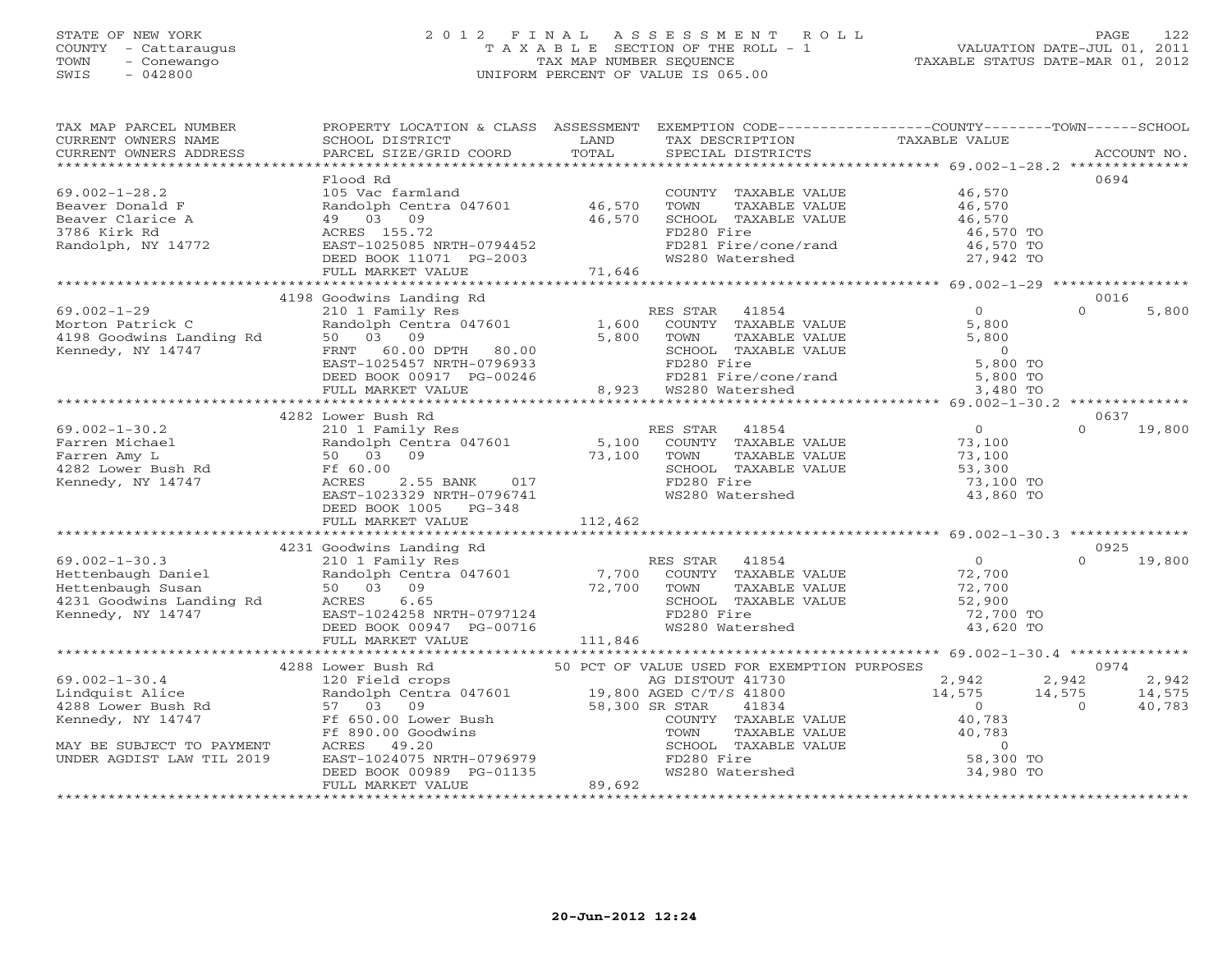#### STATE OF NEW YORK 2 0 1 2 F I N A L A S S E S S M E N T R O L L PAGE 123 COUNTY - Cattaraugus T A X A B L E SECTION OF THE ROLL - 1 VALUATION DATE-JUL 01, 2011 TOWN - Conewango TAX MAP NUMBER SEQUENCE TAXABLE STATUS DATE-MAR 01, 2012 SWIS - 042800 UNIFORM PERCENT OF VALUE IS 065.00UNIFORM PERCENT OF VALUE IS 065.00

| TAX MAP PARCEL NUMBER                                                                                                                                                                                                                                                                                                                                                                              | PROPERTY LOCATION & CLASS ASSESSMENT EXEMPTION CODE----------------COUNTY-------TOWN------SCHOOL |                                                                                                                                                                                                  |                                                          |                |                  |
|----------------------------------------------------------------------------------------------------------------------------------------------------------------------------------------------------------------------------------------------------------------------------------------------------------------------------------------------------------------------------------------------------|--------------------------------------------------------------------------------------------------|--------------------------------------------------------------------------------------------------------------------------------------------------------------------------------------------------|----------------------------------------------------------|----------------|------------------|
| CURRENT OWNERS NAME                                                                                                                                                                                                                                                                                                                                                                                | SCHOOL DISTRICT                                                                                  | <b>EXAMPLE EXAMPLE EXAMPLE EXAMPLE EXAMPLE EXAMPLE EXAMPLE EXAMPLE EXAMPLE EXAMPLE EXAMPLE EXAMPLE EXAMPLE EXAMPLE EXAMPLE EXAMPLE EXAMPLE EXAMPLE EXAMPLE EXAMPLE EXAMPLE EXAMPLE EXAMPLE E</b> | TAX DESCRIPTION                                          | TAXABLE VALUE  |                  |
|                                                                                                                                                                                                                                                                                                                                                                                                    |                                                                                                  |                                                                                                                                                                                                  |                                                          |                |                  |
|                                                                                                                                                                                                                                                                                                                                                                                                    |                                                                                                  |                                                                                                                                                                                                  |                                                          |                |                  |
|                                                                                                                                                                                                                                                                                                                                                                                                    | 4252 Lower Bush Rd                                                                               |                                                                                                                                                                                                  |                                                          |                | 0479             |
| $69.002 - 1 - 31$                                                                                                                                                                                                                                                                                                                                                                                  | 105 Vac farmland                                                                                 |                                                                                                                                                                                                  | COUNTY TAXABLE VALUE 23,000                              |                |                  |
| Harkness Lee D                                                                                                                                                                                                                                                                                                                                                                                     | Randolph Centra 047601 11,500                                                                    |                                                                                                                                                                                                  | TAXABLE VALUE $23,000$<br>TAXABLE VALUE $23,000$<br>TOWN |                |                  |
| Satalino-Harkness Jennifer L 57 03 09                                                                                                                                                                                                                                                                                                                                                              |                                                                                                  | 23,000                                                                                                                                                                                           | SCHOOL TAXABLE VALUE                                     |                |                  |
| 4252 Lower Bush Rd                                                                                                                                                                                                                                                                                                                                                                                 |                                                                                                  |                                                                                                                                                                                                  | FD280 Fire                                               | 23,000 TO      |                  |
| Kennedy, NY 14747                                                                                                                                                                                                                                                                                                                                                                                  | ACRES 65.85<br>EAST-1022543 NRTH-0795383<br>DEED BOOK 11538 PG-4001                              |                                                                                                                                                                                                  | WS280 Watershed                                          | 13,800 TO      |                  |
|                                                                                                                                                                                                                                                                                                                                                                                                    |                                                                                                  |                                                                                                                                                                                                  |                                                          |                |                  |
|                                                                                                                                                                                                                                                                                                                                                                                                    | FULL MARKET VALUE                                                                                | 35, 385                                                                                                                                                                                          |                                                          |                |                  |
|                                                                                                                                                                                                                                                                                                                                                                                                    |                                                                                                  |                                                                                                                                                                                                  |                                                          |                |                  |
|                                                                                                                                                                                                                                                                                                                                                                                                    | Flood Rd                                                                                         |                                                                                                                                                                                                  |                                                          |                | 0232             |
| $69.002 - 1 - 32.1$                                                                                                                                                                                                                                                                                                                                                                                | 323 Vacant rural                                                                                 |                                                                                                                                                                                                  | COUNTY TAXABLE VALUE 6,300                               |                |                  |
| Lee Darlene                                                                                                                                                                                                                                                                                                                                                                                        |                                                                                                  |                                                                                                                                                                                                  | TOWN       TAXABLE  VALUE<br>SCHOOL    TAXABLE  VALUE    | 6,300          |                  |
| 24 Main St                                                                                                                                                                                                                                                                                                                                                                                         |                                                                                                  |                                                                                                                                                                                                  |                                                          | 6,300          |                  |
| Randollph, NY 14772                                                                                                                                                                                                                                                                                                                                                                                |                                                                                                  |                                                                                                                                                                                                  | FD280 Fire<br>FD281 Fire/cone/rand 6,300 TO              |                |                  |
|                                                                                                                                                                                                                                                                                                                                                                                                    | EAST-1023696 NRTH-0792501                                                                        |                                                                                                                                                                                                  |                                                          |                |                  |
|                                                                                                                                                                                                                                                                                                                                                                                                    | DEED BOOK 12626 PG-6001<br>FULL MARKET VALUE 9,692                                               |                                                                                                                                                                                                  | WS280 Watershed                                          | 3,780 TO       |                  |
|                                                                                                                                                                                                                                                                                                                                                                                                    |                                                                                                  |                                                                                                                                                                                                  |                                                          |                |                  |
|                                                                                                                                                                                                                                                                                                                                                                                                    |                                                                                                  |                                                                                                                                                                                                  |                                                          |                |                  |
| 09.002-1-32.2<br>Alguire Ronald D<br>260 Seasonal res<br>260 Seasonal res<br>260 Seasonal res<br>260 Seasonal res<br>260 Seasonal res<br>27.000 TOWN TAXABLE VALUE<br>203 Mohawk Rd<br>29 03 09<br>203 Mohawk Rd<br>29 03 09<br>203 Mohawk Rd<br>29 203                                                                                                                                            | 12634 Flood Rd (Off)                                                                             |                                                                                                                                                                                                  |                                                          |                | 0806             |
|                                                                                                                                                                                                                                                                                                                                                                                                    |                                                                                                  |                                                                                                                                                                                                  | COUNTY TAXABLE VALUE 13,000                              |                |                  |
|                                                                                                                                                                                                                                                                                                                                                                                                    |                                                                                                  |                                                                                                                                                                                                  |                                                          | 13,000         |                  |
|                                                                                                                                                                                                                                                                                                                                                                                                    |                                                                                                  |                                                                                                                                                                                                  | SCHOOL TAXABLE VALUE 13,000                              |                |                  |
|                                                                                                                                                                                                                                                                                                                                                                                                    |                                                                                                  |                                                                                                                                                                                                  |                                                          | 13,000 TO      |                  |
|                                                                                                                                                                                                                                                                                                                                                                                                    |                                                                                                  |                                                                                                                                                                                                  | FD281 Fire/cone/rand 13,000 TO                           |                |                  |
|                                                                                                                                                                                                                                                                                                                                                                                                    |                                                                                                  |                                                                                                                                                                                                  | WS280 Watershed                                          | 7,800 TO       |                  |
|                                                                                                                                                                                                                                                                                                                                                                                                    |                                                                                                  |                                                                                                                                                                                                  |                                                          |                |                  |
|                                                                                                                                                                                                                                                                                                                                                                                                    |                                                                                                  |                                                                                                                                                                                                  |                                                          |                |                  |
|                                                                                                                                                                                                                                                                                                                                                                                                    | Flood Rd                                                                                         |                                                                                                                                                                                                  |                                                          |                | 0939             |
|                                                                                                                                                                                                                                                                                                                                                                                                    |                                                                                                  |                                                                                                                                                                                                  | COUNTY TAXABLE VALUE<br>TOWN      TAXABLE VALUE          | 1,525<br>1,525 |                  |
|                                                                                                                                                                                                                                                                                                                                                                                                    |                                                                                                  |                                                                                                                                                                                                  |                                                          |                |                  |
|                                                                                                                                                                                                                                                                                                                                                                                                    |                                                                                                  |                                                                                                                                                                                                  | SCHOOL TAXABLE VALUE                                     | 1,525          |                  |
|                                                                                                                                                                                                                                                                                                                                                                                                    |                                                                                                  |                                                                                                                                                                                                  | FD280 Fire                                               | 1,525 TO       |                  |
|                                                                                                                                                                                                                                                                                                                                                                                                    |                                                                                                  |                                                                                                                                                                                                  | FD200 fire<br>FD281 Fire/cone/rand 1,525 TO              |                |                  |
|                                                                                                                                                                                                                                                                                                                                                                                                    |                                                                                                  |                                                                                                                                                                                                  | WS280 Watershed                                          | 915 TO         |                  |
|                                                                                                                                                                                                                                                                                                                                                                                                    | ACRES 6.10<br>EAST-1024019 NRTH-0793287<br>DEED BOOK 1024 PG-735<br>FIILL MARKET VALUE 2,346     |                                                                                                                                                                                                  |                                                          |                |                  |
|                                                                                                                                                                                                                                                                                                                                                                                                    |                                                                                                  |                                                                                                                                                                                                  |                                                          |                |                  |
|                                                                                                                                                                                                                                                                                                                                                                                                    |                                                                                                  |                                                                                                                                                                                                  |                                                          |                | 1011             |
| $\begin{array}{ccccccccc}\n\text{O1} & \text{O2} & -\text{O3} & \text{O4} & \text{O5} & \text{O6} & \text{O7} & \text{O8} & \text{O8} & \text{O8} & \text{O8} & \text{O8} & \text{O8} & \text{O8} & \text{O8} & \text{O8} & \text{O8} & \text{O8} & \text{O8} & \text{O8} & \text{O8} & \text{O8} & \text{O8} & \text{O8} & \text{O8} & \text{O8} & \text{O8} & \text{O8} & \text{O8} & \text{O8}$ |                                                                                                  |                                                                                                                                                                                                  | RES STAR 41854                                           | $\overline{0}$ | $\cap$<br>19,800 |
|                                                                                                                                                                                                                                                                                                                                                                                                    |                                                                                                  |                                                                                                                                                                                                  | COUNTY TAXABLE VALUE 51,000                              |                |                  |
|                                                                                                                                                                                                                                                                                                                                                                                                    |                                                                                                  |                                                                                                                                                                                                  | TOWN<br>TAXABLE VALUE                                    | 51,000         |                  |
|                                                                                                                                                                                                                                                                                                                                                                                                    |                                                                                                  |                                                                                                                                                                                                  | SCHOOL TAXABLE VALUE                                     | 31,200         |                  |
|                                                                                                                                                                                                                                                                                                                                                                                                    |                                                                                                  |                                                                                                                                                                                                  | FD280 Fire                                               | 51,000 TO      |                  |
|                                                                                                                                                                                                                                                                                                                                                                                                    |                                                                                                  |                                                                                                                                                                                                  |                                                          |                |                  |
|                                                                                                                                                                                                                                                                                                                                                                                                    | DEED BOOK 10862 PG-8001 FULL MARKET VALUE 78,462 WS280 Watershed                                 |                                                                                                                                                                                                  |                                                          | 306 TO         |                  |
|                                                                                                                                                                                                                                                                                                                                                                                                    |                                                                                                  |                                                                                                                                                                                                  |                                                          |                |                  |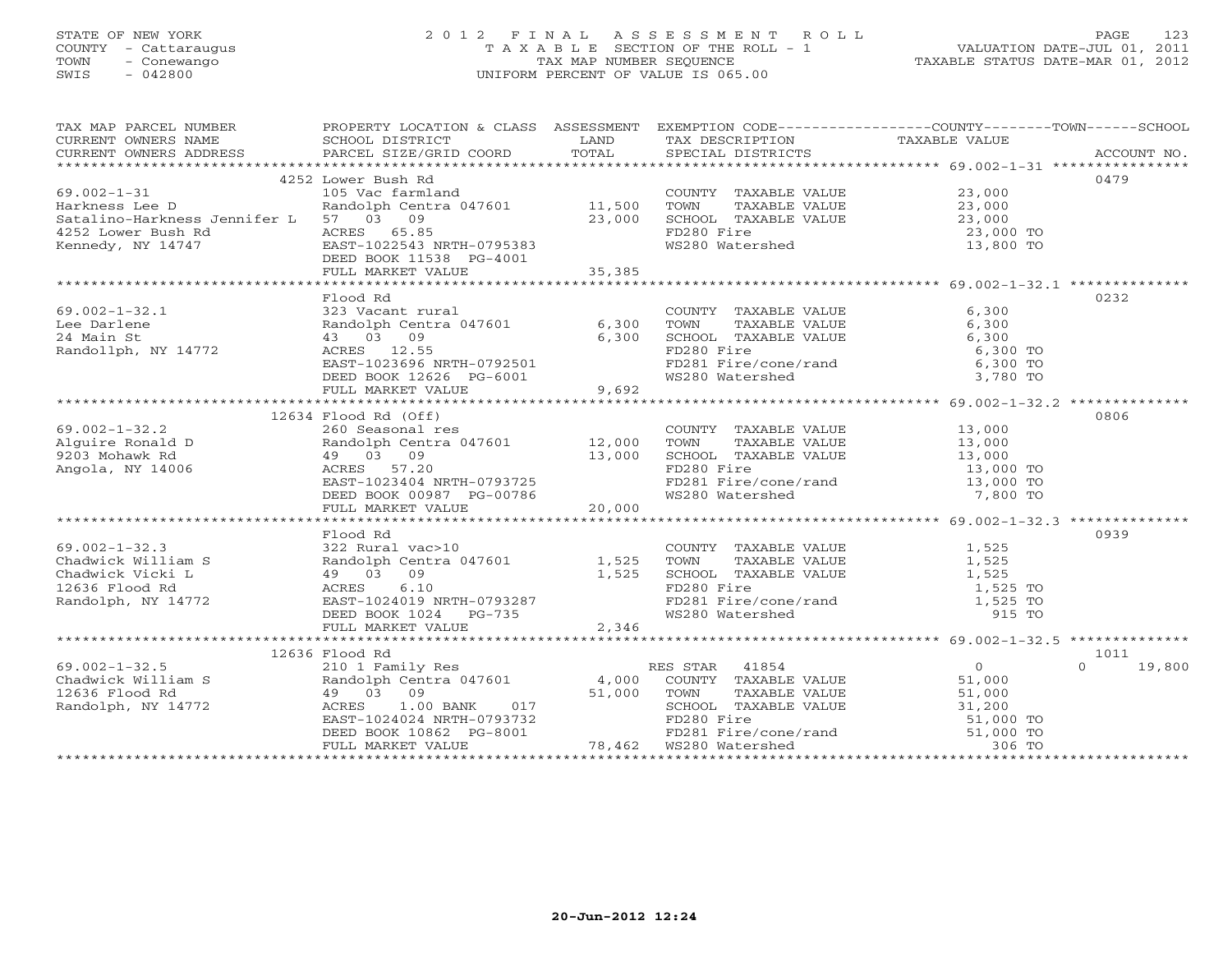### STATE OF NEW YORK 2 0 1 2 F I N A L A S S E S S M E N T R O L L PAGE 124 COUNTY - Cattaraugus T A X A B L E SECTION OF THE ROLL - 1 VALUATION DATE-JUL 01, 2011 TOWN - Conewango TAX MAP NUMBER SEQUENCE TAXABLE STATUS DATE-MAR 01, 2012 SWIS - 042800 UNIFORM PERCENT OF VALUE IS 065.00UNIFORM PERCENT OF VALUE IS 065.00

| TAX MAP PARCEL NUMBER<br>CURRENT OWNERS NAME<br>CURRENT OWNERS ADDRESS                                                                                                           | PROPERTY LOCATION & CLASS ASSESSMENT EXEMPTION CODE----------------COUNTY-------TOWN------SCHOOL<br>SCHOOL DISTRICT<br>PARCEL SIZE/GRID COORD TOTAL                                  | <b>EXAMPLE SERVICE SERVICE SERVICE SERVICE SERVICE SERVICE SERVICE SERVICE SERVICE SERVICE SERVICE SERVICE SERVICE</b> | TAX DESCRIPTION TAXABLE VALUE<br>SPECIAL DISTRICTS                                                                                                                                           |                      | ACCOUNT NO. |
|----------------------------------------------------------------------------------------------------------------------------------------------------------------------------------|--------------------------------------------------------------------------------------------------------------------------------------------------------------------------------------|------------------------------------------------------------------------------------------------------------------------|----------------------------------------------------------------------------------------------------------------------------------------------------------------------------------------------|----------------------|-------------|
|                                                                                                                                                                                  |                                                                                                                                                                                      |                                                                                                                        |                                                                                                                                                                                              |                      |             |
|                                                                                                                                                                                  | off Flood Rd                                                                                                                                                                         |                                                                                                                        |                                                                                                                                                                                              |                      | 1031        |
| $69.002 - 1 - 32.6$                                                                                                                                                              | 11000 nm<br>Randolph Centra 047601 950<br>ACRES 3.80 950                                                                                                                             |                                                                                                                        | COUNTY TAXABLE VALUE                                                                                                                                                                         | 950                  |             |
|                                                                                                                                                                                  |                                                                                                                                                                                      |                                                                                                                        | TOWN<br>TAXABLE VALUE                                                                                                                                                                        | 950                  |             |
|                                                                                                                                                                                  |                                                                                                                                                                                      |                                                                                                                        | SCHOOL TAXABLE VALUE                                                                                                                                                                         | 950                  |             |
|                                                                                                                                                                                  |                                                                                                                                                                                      |                                                                                                                        |                                                                                                                                                                                              |                      |             |
| 03.002-1-32.0<br>Chadwick William S<br>Chadwick Vicki L<br>12636 Flood Rd<br>Randolph, NY 14772<br>Randolph, NY 14772<br>DEED BOOK 7332 PG-6001                                  |                                                                                                                                                                                      |                                                                                                                        |                                                                                                                                                                                              |                      |             |
|                                                                                                                                                                                  | FULL MARKET VALUE                                                                                                                                                                    | 1,462                                                                                                                  |                                                                                                                                                                                              |                      |             |
|                                                                                                                                                                                  |                                                                                                                                                                                      |                                                                                                                        |                                                                                                                                                                                              |                      |             |
|                                                                                                                                                                                  | off Flood Rd                                                                                                                                                                         |                                                                                                                        |                                                                                                                                                                                              |                      | 1030        |
|                                                                                                                                                                                  |                                                                                                                                                                                      |                                                                                                                        | $\begin{tabular}{llllll} \multicolumn{2}{c}{\textbf{COUNTY}} & \textbf{TAXABLE VALUE} & & & & 2,075 \\ \multicolumn{2}{c}{\textbf{TOWN}} & \textbf{TAXABLE VALUE} & & & 2,075 \end{tabular}$ |                      |             |
|                                                                                                                                                                                  |                                                                                                                                                                                      |                                                                                                                        |                                                                                                                                                                                              |                      |             |
| COUNT<br>Alguire Ronald D<br>Alguire Ronald D<br>Pandolph Centra 047601<br>Randolph Centra 047601<br>2,075 TOWN<br>2,075 SCHOO.<br>Angola, NY 14006<br>EAST-1024022 NRTH-0794197 |                                                                                                                                                                                      |                                                                                                                        | SCHOOL TAXABLE VALUE                                                                                                                                                                         | 2,075                |             |
|                                                                                                                                                                                  |                                                                                                                                                                                      |                                                                                                                        |                                                                                                                                                                                              |                      |             |
|                                                                                                                                                                                  | DEED BOOK 7332 PG-6002                                                                                                                                                               |                                                                                                                        |                                                                                                                                                                                              |                      |             |
|                                                                                                                                                                                  | FULL MARKET VALUE                                                                                                                                                                    | 3,192                                                                                                                  |                                                                                                                                                                                              |                      |             |
|                                                                                                                                                                                  |                                                                                                                                                                                      |                                                                                                                        |                                                                                                                                                                                              |                      |             |
|                                                                                                                                                                                  | Flood Rd                                                                                                                                                                             |                                                                                                                        |                                                                                                                                                                                              |                      | 0164        |
| $69.002 - 1 - 33$                                                                                                                                                                | 910 Priv forest                                                                                                                                                                      |                                                                                                                        | COUNTY TAXABLE VALUE 26,000                                                                                                                                                                  |                      |             |
| Oak Hill Timber Holding LLC                                                                                                                                                      | Randolph Centra 047601 26,000                                                                                                                                                        |                                                                                                                        | TOWN                                                                                                                                                                                         | TAXABLE VALUE 26,000 |             |
| 3556 Lakeshore Rd Ste 620                                                                                                                                                        | 49 03 09                                                                                                                                                                             | 26,000                                                                                                                 |                                                                                                                                                                                              |                      |             |
| Buffalo, NY 14219                                                                                                                                                                | ACRES 74.27                                                                                                                                                                          |                                                                                                                        |                                                                                                                                                                                              |                      |             |
|                                                                                                                                                                                  |                                                                                                                                                                                      |                                                                                                                        | FD281 Fire/cone/rand 26,000 TO                                                                                                                                                               | 15,600 TO            |             |
|                                                                                                                                                                                  | EAST-1021952 NRTH-0792962<br>DEED BOOK 1018 PG-410<br>FULL MARKET VALUE 40,000                                                                                                       |                                                                                                                        | WS280 Watershed                                                                                                                                                                              |                      |             |
|                                                                                                                                                                                  |                                                                                                                                                                                      |                                                                                                                        |                                                                                                                                                                                              |                      |             |
|                                                                                                                                                                                  | Lower Bush Rd (Off)<br>323 Vacant rural<br>Randolph Centra 047601<br>57 03 09 400<br>ACRES 3.86<br>EAST-1019670 NRTH-0792544<br>DEED BOOK 16611 PG-4005 615<br>FUIL MARKET VALUE 615 |                                                                                                                        |                                                                                                                                                                                              |                      | 0222        |
| $69.002 - 1 - 34$                                                                                                                                                                |                                                                                                                                                                                      |                                                                                                                        |                                                                                                                                                                                              | 400                  |             |
|                                                                                                                                                                                  |                                                                                                                                                                                      |                                                                                                                        |                                                                                                                                                                                              | 400                  |             |
|                                                                                                                                                                                  |                                                                                                                                                                                      |                                                                                                                        | COUNTY TAXABLE VALUE<br>TOWN TAXABLE VALUE<br>SCHOOL TAXABLE VALUE                                                                                                                           | 400                  |             |
| oy.UUZ-1-34<br>Beaver Dennis<br>Beaver Kathy<br>12795 W Main St<br>Randolph, NY 14772                                                                                            |                                                                                                                                                                                      |                                                                                                                        |                                                                                                                                                                                              |                      |             |
|                                                                                                                                                                                  |                                                                                                                                                                                      |                                                                                                                        | FD280 Fire<br>FD281 Fire/cone/rand and the 400 TO<br>WS280 Watershed 240 TO                                                                                                                  |                      |             |
|                                                                                                                                                                                  |                                                                                                                                                                                      |                                                                                                                        |                                                                                                                                                                                              |                      |             |
|                                                                                                                                                                                  |                                                                                                                                                                                      |                                                                                                                        |                                                                                                                                                                                              |                      |             |
|                                                                                                                                                                                  |                                                                                                                                                                                      |                                                                                                                        |                                                                                                                                                                                              |                      |             |
|                                                                                                                                                                                  | Lower Bush Rd (OFf)                                                                                                                                                                  |                                                                                                                        |                                                                                                                                                                                              |                      | 0323        |
| $69.002 - 1 - 35$                                                                                                                                                                | 910 Priv forest                                                                                                                                                                      |                                                                                                                        | COUNTY TAXABLE VALUE                                                                                                                                                                         | 6,500                |             |
| Hettenbaugh Daniel                                                                                                                                                               | Randolph Centra 047601 6,500                                                                                                                                                         |                                                                                                                        | TAXABLE VALUE<br>TOWN                                                                                                                                                                        | 6,500                |             |
| Hettenbaugh Susan                                                                                                                                                                | 57 03 09                                                                                                                                                                             | 6,500                                                                                                                  | SCHOOL TAXABLE VALUE<br>FD280 Fire<br>WS280 Watershed                                                                                                                                        | 6,500                |             |
| Lower Bush Rd                                                                                                                                                                    | ACRES 23.46                                                                                                                                                                          |                                                                                                                        |                                                                                                                                                                                              | $6,500$ TO           |             |
| Kennedy, NY 14747                                                                                                                                                                | EAST-1019579 NRTH-0794020                                                                                                                                                            |                                                                                                                        |                                                                                                                                                                                              | 3,900 TO             |             |
|                                                                                                                                                                                  | DEED BOOK 1019 PG-67                                                                                                                                                                 |                                                                                                                        |                                                                                                                                                                                              |                      |             |
|                                                                                                                                                                                  | FULL MARKET VALUE                                                                                                                                                                    | 10,000                                                                                                                 |                                                                                                                                                                                              |                      |             |
|                                                                                                                                                                                  |                                                                                                                                                                                      |                                                                                                                        |                                                                                                                                                                                              |                      |             |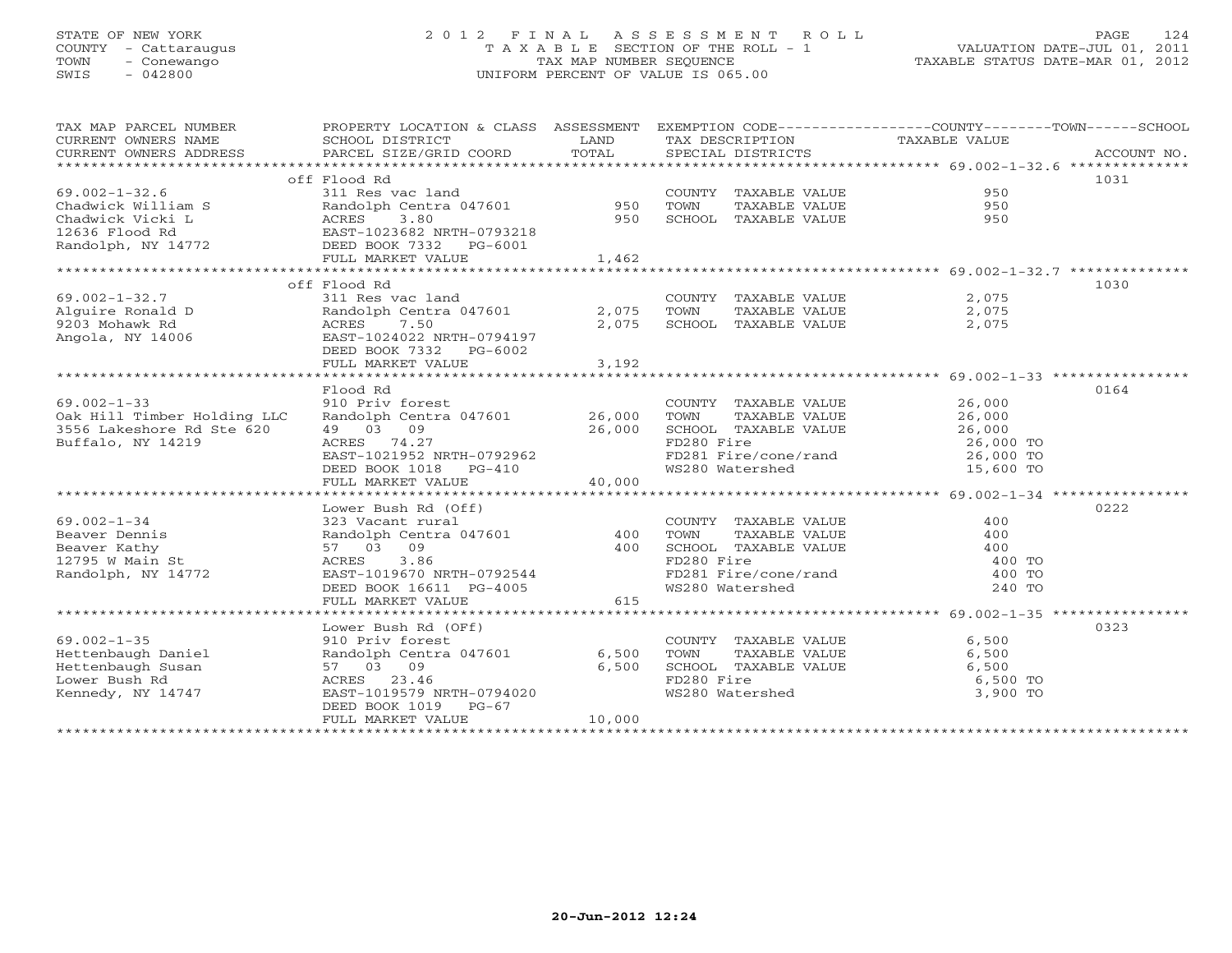#### STATE OF NEW YORK 2 0 1 2 F I N A L A S S E S S M E N T R O L L PAGE 125 COUNTY - Cattaraugus T A X A B L E SECTION OF THE ROLL - 1 VALUATION DATE-JUL 01, 2011 TOWN - Conewango TAX MAP NUMBER SEQUENCE TAXABLE STATUS DATE-MAR 01, 2012 SWIS - 042800 UNIFORM PERCENT OF VALUE IS 065.00UNIFORM PERCENT OF VALUE IS 065.00

| TAX MAP PARCEL NUMBER<br>CURRENT OWNERS NAME<br>CURRENT OWNERS ADDRESS | PROPERTY LOCATION & CLASS ASSESSMENT EXEMPTION CODE----------------COUNTY-------TOWN------SCHOOL<br>SCHOOL DISTRICT<br>PARCEL SIZE/GRID COORD | LAND<br>TOTAL | TAX DESCRIPTION<br>SPECIAL DISTRICTS | TAXABLE VALUE              | ACCOUNT NO.      |
|------------------------------------------------------------------------|-----------------------------------------------------------------------------------------------------------------------------------------------|---------------|--------------------------------------|----------------------------|------------------|
|                                                                        |                                                                                                                                               |               |                                      |                            |                  |
|                                                                        | Lower Bush Rd                                                                                                                                 |               |                                      |                            | 0257             |
| $69.002 - 1 - 36$                                                      | 105 Vac farmland                                                                                                                              |               | COUNTY TAXABLE VALUE 36,800          |                            |                  |
| Lindquist Melvin                                                       | Randolph Centra 047601 36,800                                                                                                                 |               | TOWN<br>TAXABLE VALUE                | 36,800<br>36,800<br>36,800 |                  |
| 4300 Waterboro Hill Rd                                                 | 57 03 09                                                                                                                                      | 36,800        | SCHOOL TAXABLE VALUE                 |                            |                  |
| Kennedy, NY 14747                                                      | ACRES 111.75<br>EAST-1020085 NRTH-0794590                                                                                                     |               | FD280 Fire<br>WS280 Watershed        | 36,800 TO<br>22,080 TO     |                  |
|                                                                        | DEED BOOK 741<br>PG-00344                                                                                                                     |               |                                      |                            |                  |
|                                                                        | FULL MARKET VALUE                                                                                                                             | 56,615        |                                      |                            |                  |
|                                                                        |                                                                                                                                               |               |                                      |                            |                  |
|                                                                        | 4228 Lower Bush Rd                                                                                                                            |               |                                      |                            | 0399             |
| $69.002 - 1 - 37.1$                                                    | 270 Mfg housing                                                                                                                               |               | RES STAR 41854                       | $\overline{0}$             | $\cap$<br>19,800 |
| Walker Roy E                                                           | Randolph Centra 047601                                                                                                                        | 14,100        | COUNTY TAXABLE VALUE                 | 24,000                     |                  |
| 4228 Lower Bush Rd                                                     | Randoiphi ---<br>57 03 09<br>27 11                                                                                                            | 24,000        | TOWN<br>TAXABLE VALUE                | 24,000                     |                  |
| Kennedy, NY 14747                                                      | ACRES 27.15                                                                                                                                   |               | SCHOOL TAXABLE VALUE                 | 4,200                      |                  |
|                                                                        | EAST-1021315 NRTH-0794678                                                                                                                     |               | FD280 Fire                           | 24,000 TO                  |                  |
|                                                                        | DEED BOOK 1024 PG-980                                                                                                                         |               | WS280 Watershed                      | 14,400 TO                  |                  |
|                                                                        | FULL MARKET VALUE                                                                                                                             | 36,923        |                                      |                            |                  |
|                                                                        | Lower Bush Rd                                                                                                                                 |               |                                      |                            | 0732             |
| $69.002 - 1 - 37.2$                                                    | 311 Res vac land                                                                                                                              |               | COUNTY TAXABLE VALUE                 | 8,175                      |                  |
| Walters Jon L                                                          | Randolph Centra 047601                                                                                                                        | 8,175         | TOWN<br>TAXABLE VALUE                | 8,175                      |                  |
| Walters Elizabeth J                                                    | 57 03 09                                                                                                                                      | 8,175         | SCHOOL TAXABLE VALUE                 | 8,175                      |                  |
| 4226 Bush Rd                                                           | FRNT 130.00 DPTH                                                                                                                              |               | FD280 Fire                           | 8,175 TO                   |                  |
| Kennedy, NY 14747                                                      | ACRES 9.35                                                                                                                                    |               | WS280 Watershed                      | 4,905 TO                   |                  |
|                                                                        | EAST-1020955 NRTH-0794827                                                                                                                     |               |                                      |                            |                  |
|                                                                        | DEED BOOK 00952 PG-00552                                                                                                                      |               |                                      |                            |                  |
|                                                                        | FULL MARKET VALUE                                                                                                                             | 12,577        |                                      |                            |                  |
|                                                                        |                                                                                                                                               |               |                                      |                            |                  |
|                                                                        | 4226 Lower Bush Rd                                                                                                                            |               |                                      |                            | 0805             |
| $69.002 - 1 - 37.3$                                                    | 210 1 Family Res                                                                                                                              |               | 41834<br>SR STAR                     | $\overline{0}$             | $\cap$<br>41,050 |
| Walters Jon L                                                          | Randolph Centra 047601<br>Randolph Cent<br>57 03 09                                                                                           |               | 6,000 COUNTY TAXABLE VALUE           | 66,400<br>66,400           |                  |
| Walters Elizabeth J                                                    |                                                                                                                                               | 66,400        | TAXABLE VALUE<br>TOWN                |                            |                  |
| 4226 Lower Bush Rd                                                     | Ff 117.00<br>ACRES<br>3.90                                                                                                                    |               | SCHOOL TAXABLE VALUE<br>FD280 Fire   | 25,350<br>66,400 TO        |                  |
| Kennedy, NY 14747                                                      | EAST-1021087 NRTH-0795488                                                                                                                     |               | WS280 Watershed                      | 39,840 TO                  |                  |
|                                                                        | DEED BOOK 853<br>PG-00674                                                                                                                     |               |                                      |                            |                  |
|                                                                        | FULL MARKET VALUE                                                                                                                             | 102,154       |                                      |                            |                  |
|                                                                        |                                                                                                                                               |               |                                      |                            |                  |
|                                                                        | 4234 Lower Bush Rd                                                                                                                            |               |                                      |                            | 0843             |
| $69.002 - 1 - 37.4$                                                    | 271 Mfg housings                                                                                                                              |               | RES STAR 41854                       | $\circ$<br>$\Omega$        | 19,800           |
| Finch Jennifer                                                         | Randolph Centra 047601 8,600 RES ST MH 41864<br>57 03 09 36,700 COUNTY TAXABLE<br>ACRES 4.95 7 70WN TAXABLE                                   |               |                                      | $\circ$<br>$\Omega$        | 16,900           |
| 4234 Lower Bush Rd                                                     |                                                                                                                                               |               | 36,700 COUNTY TAXABLE VALUE          | 36,700                     |                  |
| Kennedy, NY 14747                                                      |                                                                                                                                               |               | TAXABLE VALUE                        | 36,700                     |                  |
|                                                                        | EAST-1021544 NRTH-0795407                                                                                                                     |               | SCHOOL TAXABLE VALUE                 | $\Omega$                   |                  |
|                                                                        | PG-5001<br>DEED BOOK 8484                                                                                                                     |               | FD280 Fire                           | 36,700 TO                  |                  |
|                                                                        | FULL MARKET VALUE                                                                                                                             |               |                                      | 22,020 TO                  |                  |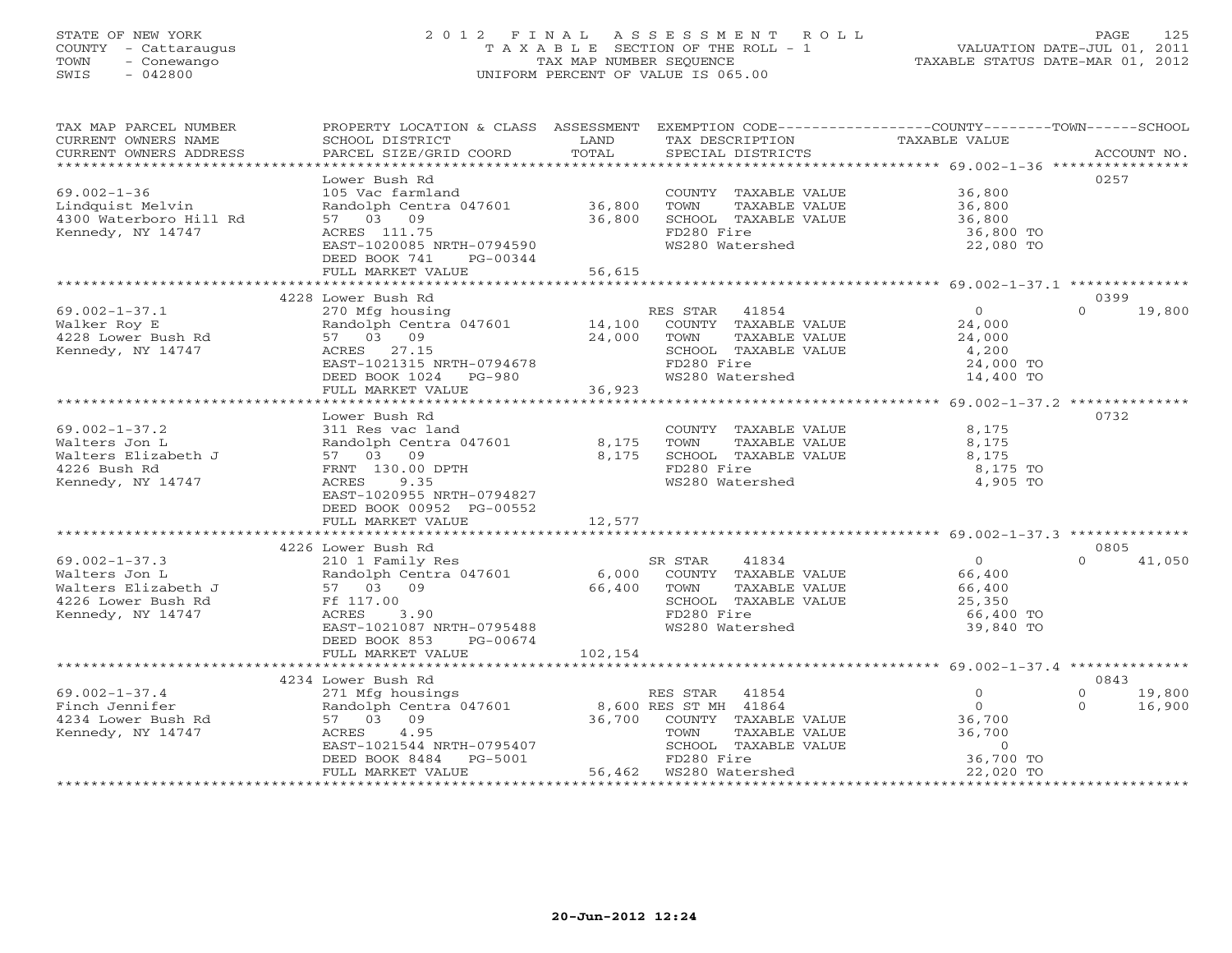#### STATE OF NEW YORK 2 0 1 2 F I N A L A S S E S S M E N T R O L L PAGE 126 COUNTY - Cattaraugus T A X A B L E SECTION OF THE ROLL - 1 VALUATION DATE-JUL 01, 2011 TOWN - Conewango TAX MAP NUMBER SEQUENCE TAXABLE STATUS DATE-MAR 01, 2012 SWIS - 042800 UNIFORM PERCENT OF VALUE IS 065.00UNIFORM PERCENT OF VALUE IS 065.00

| TAX MAP PARCEL NUMBER<br>CURRENT OWNERS NAME<br>CURRENT OWNERS ADDRESS | PROPERTY LOCATION & CLASS ASSESSMENT<br>SCHOOL DISTRICT<br>PARCEL SIZE/GRID COORD   | LAND<br>TOTAL      | TAX DESCRIPTION       | SPECIAL DISTRICTS       | EXEMPTION CODE-----------------COUNTY-------TOWN------SCHOOL<br>TAXABLE VALUE |                | ACCOUNT NO.    |
|------------------------------------------------------------------------|-------------------------------------------------------------------------------------|--------------------|-----------------------|-------------------------|-------------------------------------------------------------------------------|----------------|----------------|
|                                                                        |                                                                                     |                    |                       |                         |                                                                               |                |                |
|                                                                        | 4238 Lower Bush Rd                                                                  |                    |                       |                         |                                                                               |                | 0612           |
| $69.002 - 1 - 38$                                                      | 210 1 Family Res                                                                    |                    | RES STAR              | 41854                   | $\overline{0}$                                                                | $\Omega$       | 19,800         |
| Luce Randy C Jr                                                        | Randolph Centra 047601                                                              | 6,400              |                       | COUNTY TAXABLE VALUE    | 44,200                                                                        |                |                |
| Luce Debra K                                                           | 57 03 09                                                                            | 44,200             | TOWN                  | TAXABLE VALUE           | 44,200                                                                        |                |                |
| 4238 Lower Bush Rd                                                     | 4.55<br>ACRES                                                                       |                    |                       | SCHOOL TAXABLE VALUE    | 24,400                                                                        |                |                |
| Kennedy, NY 14747                                                      | EAST-1021683 NRTH-0795759                                                           |                    | FD280 Fire            |                         | 44,200 TO                                                                     |                |                |
|                                                                        | DEED BOOK 00938 PG-00682                                                            |                    | WS280 Watershed       |                         | 26,520 TO                                                                     |                |                |
|                                                                        | FULL MARKET VALUE                                                                   | 68,000             |                       |                         |                                                                               |                |                |
|                                                                        | 4252 Lower Bush Rd                                                                  |                    |                       |                         |                                                                               |                | 0176           |
| $69.002 - 1 - 39$                                                      | 210 1 Family Res                                                                    |                    | WVET C/T 41121        |                         | 7,920                                                                         | 7,920          | $\circ$        |
| Harkness Lee D                                                         |                                                                                     |                    |                       |                         | $\bigcirc$                                                                    | $\Omega$       | 19,800         |
| Harkness Jennifer                                                      | Eandolph Centra 047601 5,100 RES STAR 41854<br>58 03 09 85,100 COUNTY TAXABLE VALUE |                    |                       |                         | 77,180                                                                        |                |                |
| 4252 Lower Bush Rd                                                     | 2.63 BANK<br>ACRES                                                                  | $017$<br>796381    | TOWN                  | TAXABLE VALUE           | 77,180                                                                        |                |                |
| Kennedy, NY 14747                                                      | EAST-1022301 NRTH-0796381                                                           |                    |                       | SCHOOL TAXABLE VALUE    | 65,300                                                                        |                |                |
|                                                                        | DEED BOOK 998<br>$PG-458$                                                           |                    | FD280 Fire            |                         | 85,100 TO                                                                     |                |                |
|                                                                        | FULL MARKET VALUE                                                                   |                    |                       | 130,923 WS280 Watershed | 51,060 TO                                                                     |                |                |
|                                                                        |                                                                                     |                    |                       |                         |                                                                               |                |                |
|                                                                        | 4270 Lower Bush Rd                                                                  |                    |                       |                         |                                                                               |                | 0266           |
| $69.002 - 1 - 40.1$                                                    | 210 1 Family Res                                                                    |                    | CVET C/T              | 41131                   | 13,200                                                                        | 13,200         | $\overline{0}$ |
| Holmes Edwin O                                                         | Randolph Centra 047601 9,100 DVET C/T                                               |                    |                       | 41141                   | 8,000                                                                         | 8,000          | $\overline{0}$ |
| Holmes Mary Lou                                                        | 58 03 09                                                                            |                    | 80,000 RES STAR 41854 |                         | $\overline{0}$                                                                | $\overline{0}$ | 19,800         |
| 4270 Lower Bush Rd                                                     | ACRES<br>5.70                                                                       |                    |                       | COUNTY TAXABLE VALUE    |                                                                               |                |                |
| Kennedy, NY 14747                                                      | EAST-1022746 NRTH-0796453                                                           |                    | TOWN                  | TAXABLE VALUE           | 58,800<br>58,800                                                              |                |                |
|                                                                        | PG-00357<br>DEED BOOK 752                                                           |                    |                       | SCHOOL TAXABLE VALUE    |                                                                               |                |                |
|                                                                        | FULL MARKET VALUE                                                                   | 123,077 FD280 Fire |                       |                         | 60,200<br>80,000 TO                                                           |                |                |
|                                                                        |                                                                                     |                    | WS280 Watershed       |                         | 48,000 TO                                                                     |                |                |
|                                                                        |                                                                                     |                    |                       |                         |                                                                               |                |                |
|                                                                        | 4280 Bush Rd                                                                        |                    |                       |                         |                                                                               |                | 0985           |
| $69.002 - 1 - 40.2$                                                    | 281 Multiple res                                                                    |                    | RES STAR              | 41854                   | $\overline{0}$                                                                | $\Omega$       | 19,800         |
| Marsh Jeffrey                                                          | Randolph Centra 047601 6,400 COUNTY TAXABLE VALUE                                   |                    |                       |                         | 58,400                                                                        |                |                |
| Marsh Dawn                                                             | 09<br>58 03                                                                         | 58,400             | TOWN                  | TAXABLE VALUE           | 58,400                                                                        |                |                |
| 4280 Bush Rd                                                           | 2.60<br>ACRES                                                                       |                    |                       | SCHOOL TAXABLE VALUE    | 38,600                                                                        |                |                |
| Kennedy, NY 14747                                                      | EAST-1023067 NRTH-0796578                                                           |                    | FD280 Fire            |                         | 58,400 TO                                                                     |                |                |
|                                                                        | DEED BOOK 1003 PG-946                                                               |                    |                       |                         |                                                                               |                |                |
|                                                                        | FULL MARKET VALUE                                                                   | 89,846             |                       |                         | *********************** 69.002-1-41 ************                              |                |                |
|                                                                        | 4273 Lower Bush Rd                                                                  |                    |                       |                         |                                                                               |                | 0481           |
| $69.002 - 1 - 41$                                                      | 210 1 Family Res                                                                    |                    |                       | COUNTY TAXABLE VALUE    | 70,400                                                                        |                |                |
|                                                                        | Randolph Centra 047601                                                              | 3,200              | TOWN                  | TAXABLE VALUE           | 70,400                                                                        |                |                |
| Register Brian L<br>4273 Lower Bush Rd                                 | 58 03 09                                                                            | 70,400             |                       | SCHOOL TAXABLE VALUE    | 70,400<br>70,400                                                              |                |                |
| Kennedy, NY 14747                                                      | FRNT 160.00 DPTH 135.00                                                             |                    | FD280 Fire            |                         | 70,400 TO                                                                     |                |                |
|                                                                        | BANK<br>032                                                                         |                    | WS280 Watershed       |                         | 42,240 TO                                                                     |                |                |
|                                                                        | EAST-1022800 NRTH-0796855                                                           |                    |                       |                         |                                                                               |                |                |
|                                                                        | DEED BOOK 1030 PG-182                                                               |                    |                       |                         |                                                                               |                |                |
|                                                                        | FULL MARKET VALUE                                                                   | 108,308            |                       |                         |                                                                               |                |                |
|                                                                        |                                                                                     |                    |                       |                         |                                                                               |                |                |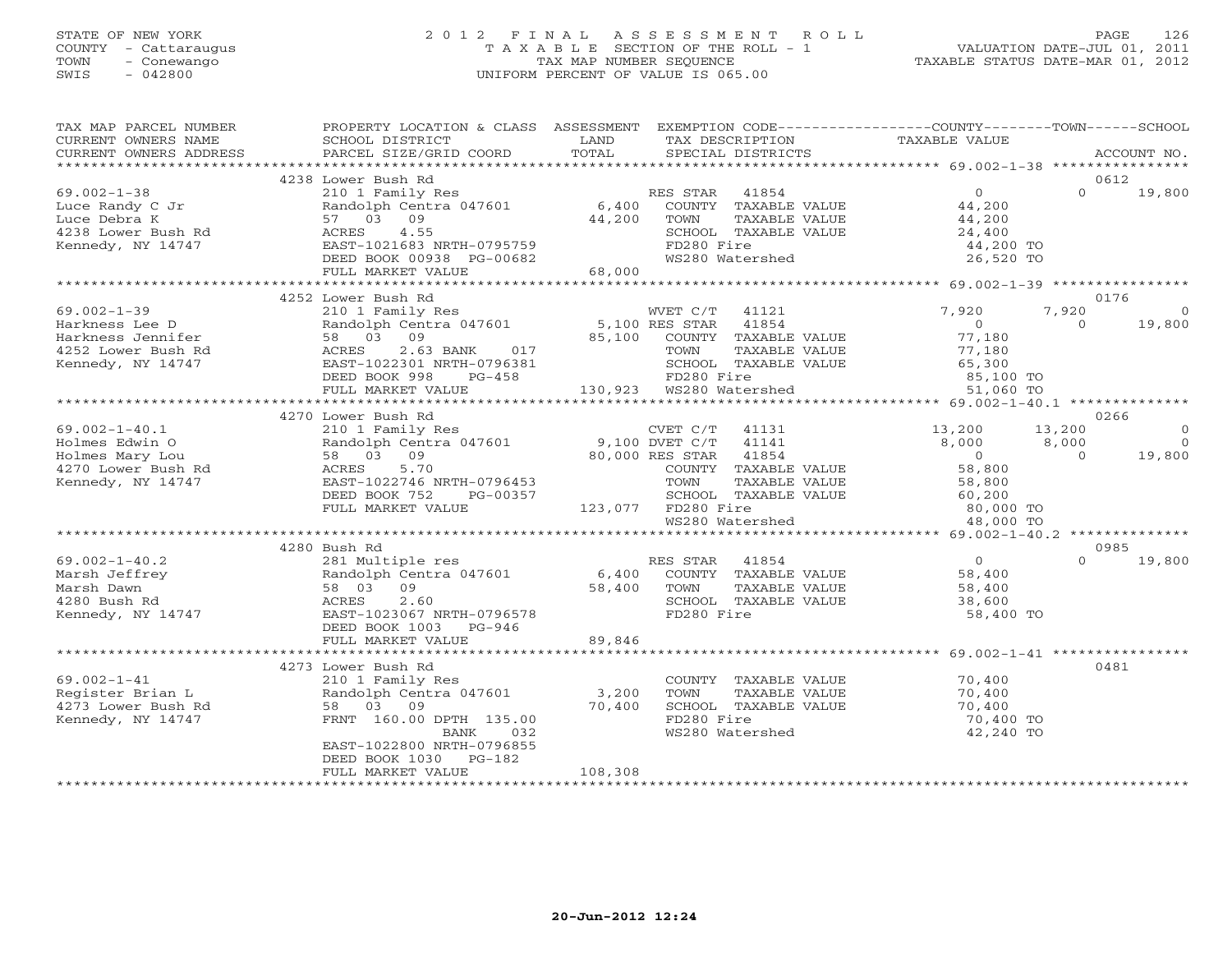# STATE OF NEW YORK 2 0 1 2 F I N A L A S S E S S M E N T R O L L PAGE 127COUNTY - Cattaraugus T A X A B L E SECTION OF THE ROLL - 1<br>
TOWN - Conewango TAX MAP NUMBER SEQUENCE<br>
SWIS - 042800 SWIS - 042800 UNIFORM PERCENT OF VALUE IS 065.00

| TAX MAP PARCEL NUMBER<br>CURRENT OWNERS NAME<br>CURRENT OWNERS ADDRESS                                                                                                           | PROPERTY LOCATION & CLASS ASSESSMENT EXEMPTION CODE---------------COUNTY-------TOWN------SCHOOL<br>SCHOOL DISTRICT<br><b>Example 12 Distribution of the LAND</b><br>PARCEL SIZE/GRID COORD                                           | TOTAL                       | TAX DESCRIPTION TAXABLE VALUE<br>SPECIAL DISTRICTS                 |                                                           | ACCOUNT NO.        |
|----------------------------------------------------------------------------------------------------------------------------------------------------------------------------------|--------------------------------------------------------------------------------------------------------------------------------------------------------------------------------------------------------------------------------------|-----------------------------|--------------------------------------------------------------------|-----------------------------------------------------------|--------------------|
|                                                                                                                                                                                  |                                                                                                                                                                                                                                      |                             |                                                                    |                                                           |                    |
|                                                                                                                                                                                  | 4249 Lower Bush Rd                                                                                                                                                                                                                   |                             |                                                                    |                                                           | 0477               |
| $69.002 - 1 - 42.1$                                                                                                                                                              |                                                                                                                                                                                                                                      |                             |                                                                    |                                                           | $\Omega$<br>19,800 |
| Wheeler Lois A                                                                                                                                                                   |                                                                                                                                                                                                                                      |                             |                                                                    |                                                           |                    |
| Fleischmann Calvin                                                                                                                                                               | 58 03 09                                                                                                                                                                                                                             | 83,300 TOWN<br>NK 017 8CHOO | TAXABLE VALUE                                                      | 83,300                                                    |                    |
| 4249 Lower Bush Rd                                                                                                                                                               | 7.75 BANK<br>ACRES                                                                                                                                                                                                                   |                             | SCHOOL TAXABLE VALUE 63,500                                        |                                                           |                    |
| Kennedy, NY 14747                                                                                                                                                                | EAST-1022007 NRTH-0796767                                                                                                                                                                                                            |                             | FD280 Fire                                                         | 83,300 TO                                                 |                    |
|                                                                                                                                                                                  | DEED BOOK 00969 PG-01102                                                                                                                                                                                                             |                             | WS280 Watershed                                                    | 49,980 TO                                                 |                    |
|                                                                                                                                                                                  | FULL MARKET VALUE                                                                                                                                                                                                                    | 128,154                     |                                                                    |                                                           |                    |
|                                                                                                                                                                                  |                                                                                                                                                                                                                                      |                             |                                                                    |                                                           |                    |
|                                                                                                                                                                                  | Lower Bush Rd<br>314 Rural vac<10                                                                                                                                                                                                    |                             |                                                                    |                                                           | 0695               |
| $69.002 - 1 - 42.2$                                                                                                                                                              |                                                                                                                                                                                                                                      |                             | COUNTY TAXABLE VALUE                                               | 4,500                                                     |                    |
| Lindquist Harold J Jr                                                                                                                                                            | Randolph Centra 047601 4,500                                                                                                                                                                                                         |                             | TOWN TAXABLE VALUE<br>SCHOOL TAXABLE VALUE                         | 4,500                                                     |                    |
| Lindquist Alice                                                                                                                                                                  | 58 03 09                                                                                                                                                                                                                             | 4,500                       |                                                                    | 4,500                                                     |                    |
| 4288 Lower Bush Rd<br>Kennedy NY 14747                                                                                                                                           | ACRES 1.80                                                                                                                                                                                                                           |                             | FD280 Fire                                                         | 4,500 TO                                                  |                    |
| Kennedy, NY 14747                                                                                                                                                                | EAST-1023006 NRTH-0797017                                                                                                                                                                                                            |                             | FD200 File<br>WS280 Watershed                                      | 2,700 TO                                                  |                    |
|                                                                                                                                                                                  | DEED BOOK 00989 PG-01135                                                                                                                                                                                                             |                             |                                                                    |                                                           |                    |
|                                                                                                                                                                                  | FULL MARKET VALUE                                                                                                                                                                                                                    | 6,923                       |                                                                    |                                                           |                    |
|                                                                                                                                                                                  |                                                                                                                                                                                                                                      |                             |                                                                    |                                                           |                    |
|                                                                                                                                                                                  | Lower Bush Rd (Off)                                                                                                                                                                                                                  |                             |                                                                    |                                                           | 0892               |
| $69.002 - 1 - 42.3$                                                                                                                                                              |                                                                                                                                                                                                                                      |                             | COUNTY TAXABLE VALUE                                               | 600                                                       |                    |
| Register Brian L                                                                                                                                                                 | 1000 - 1000 - 1000 - 1000 - 1000 - 1000 - 1000 - 1000 - 1000 - 1000 - 1000 - 1000 - 1000 - 1000 - 1000 - 1000<br>1000 - 1000 - 1000 - 1000 - 1000 - 1000 - 1000 - 1000 - 1000 - 1000 - 1000 - 1000 - 1000 - 1000 - 1000 - 1000<br>10 |                             | TOWN<br>TAXABLE VALUL<br>TAXABLE VALUE<br>ELECTE VALUE             | 600                                                       |                    |
| 4273 Lower Bush Rd                                                                                                                                                               |                                                                                                                                                                                                                                      |                             | SCHOOL TAXABLE VALUE                                               | 600                                                       |                    |
| Kennedy, NY 14747                                                                                                                                                                | FRNT 160.00 DPTH 191.37<br>EAST-1022801 NRTH-0797054                                                                                                                                                                                 |                             | FD280 Fire                                                         | 600 TO                                                    |                    |
|                                                                                                                                                                                  |                                                                                                                                                                                                                                      |                             | WS280 Watershed                                                    | 360 TO                                                    |                    |
|                                                                                                                                                                                  | DEED BOOK 1030 PG-182                                                                                                                                                                                                                |                             |                                                                    |                                                           |                    |
|                                                                                                                                                                                  | FULL MARKET VALUE                                                                                                                                                                                                                    | 923                         |                                                                    |                                                           |                    |
|                                                                                                                                                                                  |                                                                                                                                                                                                                                      |                             |                                                                    |                                                           |                    |
|                                                                                                                                                                                  | 4265 Lower Bush Rd                                                                                                                                                                                                                   |                             |                                                                    |                                                           | 0893               |
| $69.002 - 1 - 42.4$                                                                                                                                                              |                                                                                                                                                                                                                                      |                             |                                                                    | $\overline{0}$<br>73,850                                  | $\Omega$<br>41,050 |
|                                                                                                                                                                                  |                                                                                                                                                                                                                                      |                             |                                                                    |                                                           |                    |
|                                                                                                                                                                                  |                                                                                                                                                                                                                                      | $73,850$ TOWN<br>SCHOC      | TAXABLE VALUE                                                      |                                                           |                    |
| Example 1 and the mail of the mail of the same clarical contra 047601<br>Beaver Clarice 58 03 09<br>4265 Lower Bush Rd ACRES 5.20<br>Kennedy, NY 14747 EAST-1022453 NRTH-0796935 |                                                                                                                                                                                                                                      |                             | SCHOOL TAXABLE VALUE<br>FD280 Fire                                 | $\begin{array}{c} 73, 6 \\ 32, 800 \\ 73, 85 \end{array}$ |                    |
|                                                                                                                                                                                  |                                                                                                                                                                                                                                      |                             |                                                                    | 73,850 TO                                                 |                    |
|                                                                                                                                                                                  | DEED BOOK 14234 PG-6001                                                                                                                                                                                                              |                             | WS280 Watershed                                                    | 44,310 TO                                                 |                    |
|                                                                                                                                                                                  | FULL MARKET VALUE                                                                                                                                                                                                                    | 113,615                     |                                                                    |                                                           |                    |
|                                                                                                                                                                                  |                                                                                                                                                                                                                                      |                             |                                                                    |                                                           |                    |
|                                                                                                                                                                                  | Lower Bush Rd                                                                                                                                                                                                                        |                             |                                                                    |                                                           | 1013               |
| $69.002 - 1 - 42.5$                                                                                                                                                              | 311 Res vac land                                                                                                                                                                                                                     |                             | COUNTY TAXABLE VALUE<br>TOWN TAXABLE VALUE<br>SCHOOL TAXABLE VALUE | 600                                                       |                    |
| Register Brian L                                                                                                                                                                 | Randolph Centra 047601                                                                                                                                                                                                               | 600                         |                                                                    | 600                                                       |                    |
| Register Director<br>4273 Lower Bush Rd                                                                                                                                          | 58 03 09                                                                                                                                                                                                                             | 600                         |                                                                    | 600                                                       |                    |
| Kennedy, NY 14747                                                                                                                                                                | FRNT 50.00 DPTH 400.00                                                                                                                                                                                                               |                             | FD280 Fire                                                         | 600 TO                                                    |                    |
|                                                                                                                                                                                  | EAST-1022697 NRTH-0796982                                                                                                                                                                                                            |                             | WS280 Watershed                                                    | 360 TO                                                    |                    |
|                                                                                                                                                                                  | DEED BOOK 1030 PG-182                                                                                                                                                                                                                | 923                         |                                                                    |                                                           |                    |
|                                                                                                                                                                                  | FULL MARKET VALUE                                                                                                                                                                                                                    |                             |                                                                    |                                                           |                    |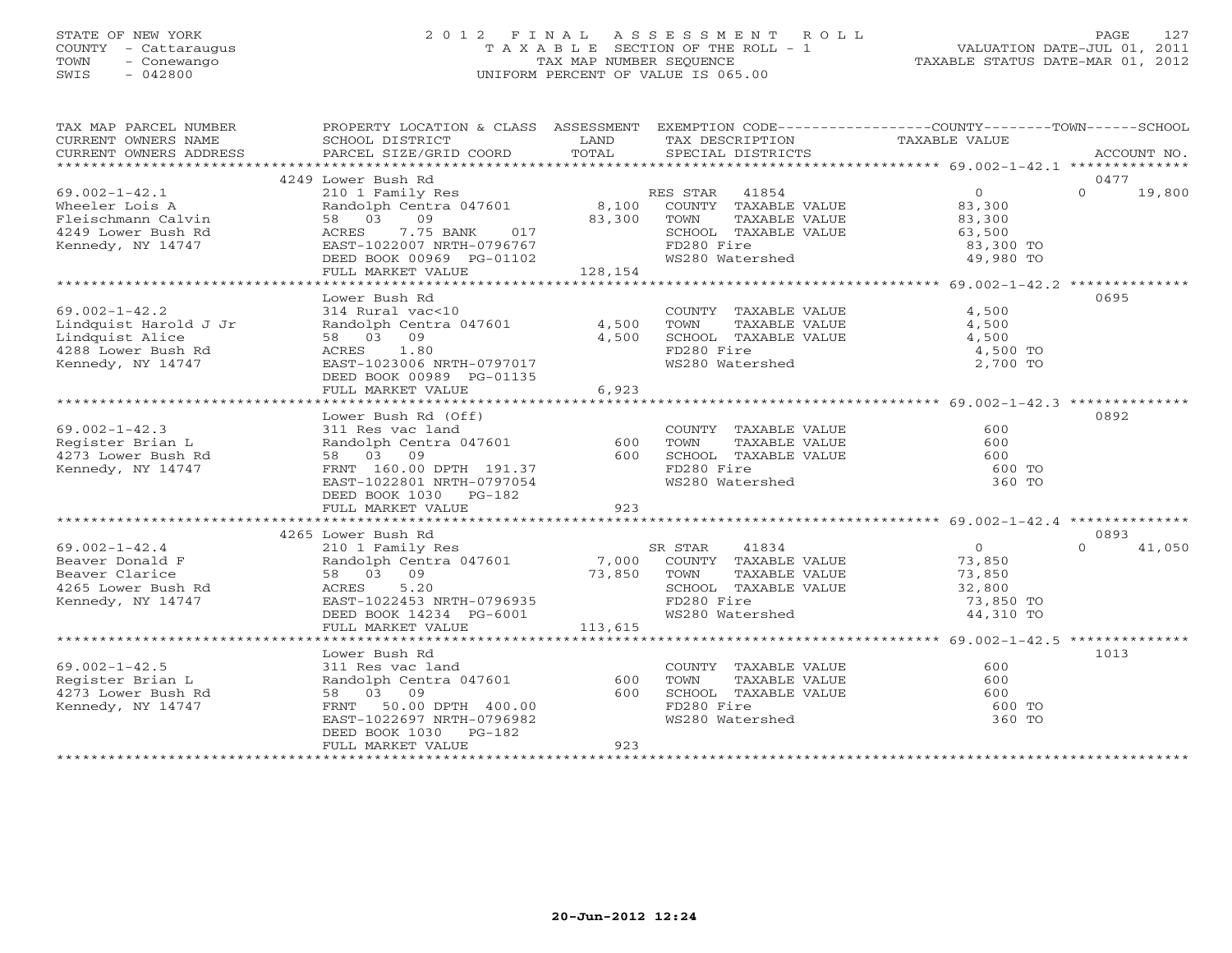### STATE OF NEW YORK 2 0 1 2 F I N A L A S S E S S M E N T R O L L PAGE 128 COUNTY - Cattaraugus T A X A B L E SECTION OF THE ROLL - 1 VALUATION DATE-JUL 01, 2011 TOWN - Conewango TAX MAP NUMBER SEQUENCE TAXABLE STATUS DATE-MAR 01, 2012 SWIS - 042800 UNIFORM PERCENT OF VALUE IS 065.00UNIFORM PERCENT OF VALUE IS 065.00

| TAX MAP PARCEL NUMBER                                                                                                                                                                                                            |                                                                                                                                                                                                                                                                                                                 |                                    |                                            | PROPERTY LOCATION & CLASS ASSESSMENT EXEMPTION CODE---------------COUNTY-------TOWN------SCHOOL |
|----------------------------------------------------------------------------------------------------------------------------------------------------------------------------------------------------------------------------------|-----------------------------------------------------------------------------------------------------------------------------------------------------------------------------------------------------------------------------------------------------------------------------------------------------------------|------------------------------------|--------------------------------------------|-------------------------------------------------------------------------------------------------|
|                                                                                                                                                                                                                                  |                                                                                                                                                                                                                                                                                                                 |                                    |                                            |                                                                                                 |
|                                                                                                                                                                                                                                  | 4220 Bush Rd                                                                                                                                                                                                                                                                                                    |                                    |                                            | 0273                                                                                            |
| $69.002 - 1 - 43.1$                                                                                                                                                                                                              | 210 1 Family Res                                                                                                                                                                                                                                                                                                |                                    | COUNTY TAXABLE VALUE 31,800                |                                                                                                 |
| Schulz Jeffrey<br>"PEA Buch Rd                                                                                                                                                                                                   | Randolph Centra 047601                                                                                                                                                                                                                                                                                          | 8,800                              | TOWN<br>TAXABLE VALUE<br>TAXABLE VALUE     | 31,800<br>31,800                                                                                |
| Kennedy, NY 14747                                                                                                                                                                                                                | 58 03 09<br>Ff 570.00                                                                                                                                                                                                                                                                                           | 31,800                             | SCHOOL TAXABLE VALUE<br>FD280 Fire         | 31,800 TO                                                                                       |
|                                                                                                                                                                                                                                  | ACRES 14.40                                                                                                                                                                                                                                                                                                     |                                    | WS280 Watershed                            | 19,080 TO                                                                                       |
|                                                                                                                                                                                                                                  | EAST-1021415 NRTH-0796652                                                                                                                                                                                                                                                                                       |                                    |                                            |                                                                                                 |
|                                                                                                                                                                                                                                  | DEED BOOK 907 PG-00381                                                                                                                                                                                                                                                                                          |                                    |                                            |                                                                                                 |
|                                                                                                                                                                                                                                  | FULL MARKET VALUE                                                                                                                                                                                                                                                                                               | 48,923                             |                                            |                                                                                                 |
|                                                                                                                                                                                                                                  |                                                                                                                                                                                                                                                                                                                 |                                    |                                            |                                                                                                 |
|                                                                                                                                                                                                                                  | 4266 Bush Rd                                                                                                                                                                                                                                                                                                    |                                    |                                            | 0958                                                                                            |
| 69.002-1-43.2<br>Craft Robert Randolph Cent<br>Craft Sandra 58 03 09<br>Craft Sandra 58 03 09<br>Craft Sandra 58 03 09<br>Ff 370.00<br>ACRES 4.7!                                                                                | 210 1 Family Res                                                                                                                                                                                                                                                                                                |                                    | COUNTY TAXABLE VALUE                       | 125,500<br>125,500                                                                              |
|                                                                                                                                                                                                                                  | Randolph Centra 047601 6,800                                                                                                                                                                                                                                                                                    |                                    | TOWN<br>TAXABLE VALUE                      |                                                                                                 |
|                                                                                                                                                                                                                                  |                                                                                                                                                                                                                                                                                                                 | 125,500                            | SCHOOL TAXABLE VALUE 125,500<br>FD280 Fire |                                                                                                 |
| Brookville, PA 15825                                                                                                                                                                                                             | 4.75                                                                                                                                                                                                                                                                                                            |                                    | WS280 Watershed                            | 125,500 TO<br>75,300 TO                                                                         |
|                                                                                                                                                                                                                                  | EAST-1021194 NRTH-0797034                                                                                                                                                                                                                                                                                       |                                    |                                            |                                                                                                 |
|                                                                                                                                                                                                                                  | DEED BOOK 00976 PG-00159                                                                                                                                                                                                                                                                                        |                                    |                                            |                                                                                                 |
|                                                                                                                                                                                                                                  | FULL MARKET VALUE                                                                                                                                                                                                                                                                                               | 193,077                            |                                            |                                                                                                 |
|                                                                                                                                                                                                                                  |                                                                                                                                                                                                                                                                                                                 |                                    |                                            |                                                                                                 |
|                                                                                                                                                                                                                                  | 12937 Bemis Rd                                                                                                                                                                                                                                                                                                  |                                    |                                            | 0324                                                                                            |
| $69.002 - 1 - 44$                                                                                                                                                                                                                | 210 1 Family Res                                                                                                                                                                                                                                                                                                |                                    | AGED C/T/S 41800<br>SR STAR 41834          | 17,500<br>17,500 17,500                                                                         |
|                                                                                                                                                                                                                                  | 210 1 Family Res<br>Randolph Centra 047601 4,400 SR STAR 41834<br>57 03 09 35,000 COUNTY TAXABLE VALUE<br>ACRES 1.09 35,000 COUNTY TAXABLE VALUE<br>EAST-1020234 NRTH-0795987 SCHOOL TAXABLE VALUE                                                                                                              |                                    |                                            | 17,500<br>$\begin{array}{c} 0 \\ 17,500 \end{array}$<br>$\Omega$                                |
|                                                                                                                                                                                                                                  |                                                                                                                                                                                                                                                                                                                 |                                    |                                            |                                                                                                 |
|                                                                                                                                                                                                                                  |                                                                                                                                                                                                                                                                                                                 |                                    | TAXABLE VALUE                              | 17,500                                                                                          |
|                                                                                                                                                                                                                                  |                                                                                                                                                                                                                                                                                                                 |                                    |                                            |                                                                                                 |
| Morris Cecil<br>Morris Emily<br>12937 Bemis Rd<br>Kennedy, NY 14747                                                                                                                                                              | EAST-1020234 NRTH-0795987 SCHOOL TAXABLE VALUE $\begin{array}{ccc} 0 & 0 & 0 \\ 0 & 0 & 0 & 0 \\ 0 & 0 & 0 & 0 \\ 0 & 0 & 0 & 0 \\ 0 & 0 & 0 & 0 \\ 0 & 0 & 0 & 0 \\ 0 & 0 & 0 & 0 \\ 0 & 0 & 0 & 0 \\ 0 & 0 & 0 & 0 \\ 0 & 0 & 0 & 0 \\ 0 & 0 & 0 & 0 \\ 0 & 0 & 0 & 0 \\ 0 & 0 & 0 & 0 \\ 0 & 0 & 0 & 0 \\ 0$ |                                    |                                            |                                                                                                 |
|                                                                                                                                                                                                                                  |                                                                                                                                                                                                                                                                                                                 |                                    |                                            |                                                                                                 |
| 69.002-1-45<br>Kinney Warren R<br>Kinney Catherine 58 03 09<br>TRAT 208.00 DPTH 173.00<br>TRAT 208.00 DPTH 173.00<br>EAST-1019556 NRTH-0796381<br>TRAT 208.00 DPTH 173.00<br>EAST-1019556 NRTH-0796381<br>TRAT ROOK 793 PG-00851 |                                                                                                                                                                                                                                                                                                                 |                                    |                                            | 0349                                                                                            |
|                                                                                                                                                                                                                                  | Bemis ka (1854)<br>210 1 Family Res (1864) RES STAR (1854) Randolph Centra 047601 (1874) 4,000 COUNTY TAXABLE VALUE (1874) 74,400<br>24 100 POLITY PRESENT MANAGER VALUE (1886) ROLLER                                                                                                                          |                                    |                                            | $\Omega$<br>19,800                                                                              |
|                                                                                                                                                                                                                                  |                                                                                                                                                                                                                                                                                                                 |                                    |                                            |                                                                                                 |
|                                                                                                                                                                                                                                  |                                                                                                                                                                                                                                                                                                                 |                                    | TAXABLE VALUE                              | 74,400                                                                                          |
|                                                                                                                                                                                                                                  |                                                                                                                                                                                                                                                                                                                 | $74,400$ TOWN<br>SCHOOL<br>FD280 F | SCHOOL TAXABLE VALUE                       | 54,600                                                                                          |
|                                                                                                                                                                                                                                  |                                                                                                                                                                                                                                                                                                                 |                                    | FD280 Fire                                 | 74,400 TO                                                                                       |
|                                                                                                                                                                                                                                  | FULL MARKET VALUE                                                                                                                                                                                                                                                                                               | 114,462                            | WS280 Watershed                            | 44,640 TO                                                                                       |
|                                                                                                                                                                                                                                  | *************************                                                                                                                                                                                                                                                                                       |                                    |                                            |                                                                                                 |
|                                                                                                                                                                                                                                  | Bush Rd                                                                                                                                                                                                                                                                                                         |                                    |                                            | 0255                                                                                            |
| $69.002 - 1 - 46$                                                                                                                                                                                                                | 105 Vac farmland                                                                                                                                                                                                                                                                                                |                                    | COUNTY TAXABLE VALUE                       |                                                                                                 |
|                                                                                                                                                                                                                                  | Randolph Centra 047601 11,200                                                                                                                                                                                                                                                                                   |                                    | TOWN<br>TAXABLE VALUE                      | 22,200<br>22,200                                                                                |
| By.ou.<br>Kinney Warren<br>Kinney Catherine<br>The Ball Contract Paper                                                                                                                                                           | 58 03 09                                                                                                                                                                                                                                                                                                        | 22,200                             | SCHOOL TAXABLE VALUE                       | 22,200                                                                                          |
|                                                                                                                                                                                                                                  | ACRES 45.25                                                                                                                                                                                                                                                                                                     |                                    | FD280 Fire                                 | 22,200 TO                                                                                       |
| Kennedy, NY 14747                                                                                                                                                                                                                | EAST-1020030 NRTH-0796901                                                                                                                                                                                                                                                                                       |                                    | WS280 Watershed                            | 13,320 TO                                                                                       |
|                                                                                                                                                                                                                                  | DEED BOOK 998<br>PG-334                                                                                                                                                                                                                                                                                         |                                    |                                            |                                                                                                 |
|                                                                                                                                                                                                                                  | FULL MARKET VALUE                                                                                                                                                                                                                                                                                               | 34,154                             |                                            |                                                                                                 |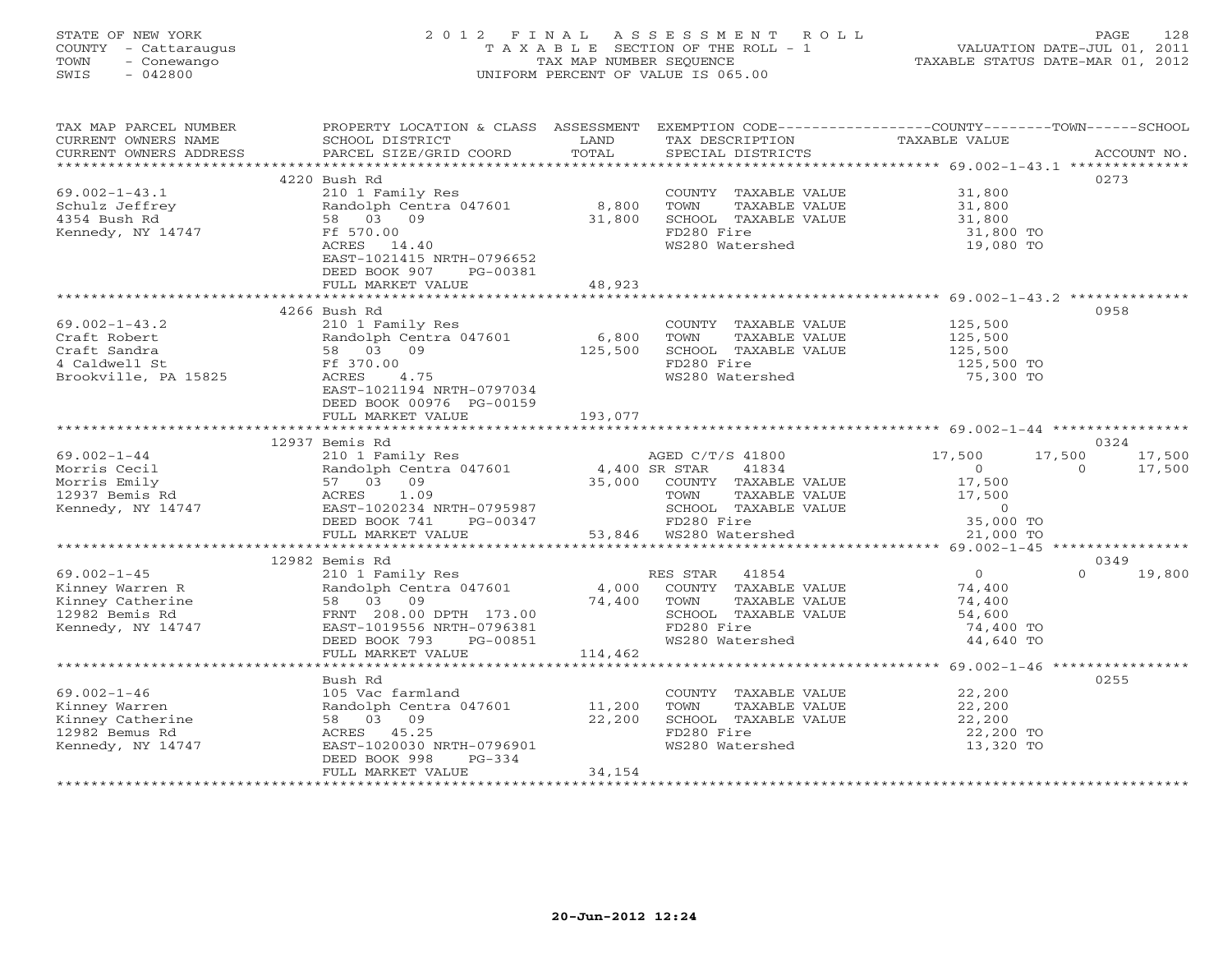#### STATE OF NEW YORK 2 0 1 2 F I N A L A S S E S S M E N T R O L L PAGE 129 COUNTY - Cattaraugus T A X A B L E SECTION OF THE ROLL - 1 VALUATION DATE-JUL 01, 2011 TOWN - Conewango TAX MAP NUMBER SEQUENCE TAXABLE STATUS DATE-MAR 01, 2012 SWIS - 042800 UNIFORM PERCENT OF VALUE IS 065.00UNIFORM PERCENT OF VALUE IS 065.00

| TAX MAP PARCEL NUMBER                                                                   | PROPERTY LOCATION & CLASS ASSESSMENT EXEMPTION CODE----------------COUNTY-------TOWN------SCHOOL |             |                                                                          |                                                     |                    |
|-----------------------------------------------------------------------------------------|--------------------------------------------------------------------------------------------------|-------------|--------------------------------------------------------------------------|-----------------------------------------------------|--------------------|
|                                                                                         |                                                                                                  |             |                                                                          |                                                     |                    |
|                                                                                         | 12515 Flood Rd                                                                                   |             |                                                                          |                                                     | 0259               |
| $69.002 - 1 - 49$                                                                       | 210 1 Family Res<br>Randolph Centra 047601 4,700                                                 |             | RES STAR 41854                                                           | $\overline{0}$                                      | $\Omega$<br>19,800 |
| Lockwood John D                                                                         |                                                                                                  |             | COUNTY TAXABLE VALUE                                                     | 23,000                                              |                    |
|                                                                                         | 41 03 09                                                                                         | 23,000 TOWN | TAXABLE VALUE                                                            | 23,000                                              |                    |
| r riood Rd<br>Randolph, NY 14772                                                        | 2.10<br>ACRES                                                                                    |             | SCHOOL TAXABLE VALUE                                                     | 3,200                                               |                    |
|                                                                                         | EAST-1028122 NRTH-0792661                                                                        |             | FD280 Fire                                                               | 23,000 TO                                           |                    |
|                                                                                         | DEED BOOK 00973 PG-00729                                                                         |             | WS280 Watershed                                                          | 13,800 TO                                           |                    |
|                                                                                         | FULL MARKET VALUE                                                                                | 35, 385     |                                                                          |                                                     |                    |
|                                                                                         | 4382 Lower Bush Rd                                                                               |             |                                                                          |                                                     | 0310               |
|                                                                                         |                                                                                                  |             | SR STAR<br>41834                                                         |                                                     | $\Omega$<br>40,000 |
| $69.002 - 1 - 50$<br>Miller Barbara                                                     | 210 1 Family Res<br>Randolph Centra 047601 6,800 COUNTY TAXABLE VALUE                            |             |                                                                          | $\begin{array}{c} 0 \\ 40,000 \\ 40,00 \end{array}$ |                    |
| Fiebelkorn Tamara                                                                       | 50 03 09                                                                                         |             | TOWN<br>TAXABLE VALUE                                                    |                                                     |                    |
| Fiebelkoff Famala<br>4382 Lower Bush Rd<br>Kannedy, NY 14747 (EAST-1023312 NRTH-0799405 |                                                                                                  | 40,000      | SCHOOL TAXABLE VALUE                                                     |                                                     |                    |
|                                                                                         |                                                                                                  |             | FD280 Fire                                                               | $\overline{0}$<br>40,000 TO                         |                    |
|                                                                                         | DEED BOOK 11446 PG-8001                                                                          |             | WS280 Watershed                                                          | 24,000 TO                                           |                    |
|                                                                                         | FULL MARKET VALUE                                                                                | 61,538      |                                                                          |                                                     |                    |
|                                                                                         |                                                                                                  |             |                                                                          |                                                     |                    |
|                                                                                         | Goodwins Landing Rd                                                                              |             |                                                                          |                                                     | 0254               |
| $69.007 - 1 - 1$                                                                        | 311 Res vac land                                                                                 |             | COUNTY TAXABLE VALUE 1,200                                               |                                                     |                    |
| Lindquist Doratha                                                                       | Randolph Centra 047601 1,200                                                                     |             |                                                                          |                                                     |                    |
| 4311 Waterboro Hill Rd                                                                  | 50 03 09                                                                                         | 1,200       |                                                                          |                                                     |                    |
| Kennedy, NY 14747                                                                       | FRNT 130.00 DPTH 80.00                                                                           |             | FD280 Fire                                                               | 1,200 TO                                            |                    |
|                                                                                         | EAST-1025300 NRTH-0796910                                                                        |             | WS280 Watershed                                                          | 720 TO                                              |                    |
|                                                                                         | DEED BOOK 446<br>PG-00311                                                                        |             |                                                                          |                                                     |                    |
|                                                                                         | FULL MARKET VALUE                                                                                | 1,846       |                                                                          |                                                     |                    |
|                                                                                         |                                                                                                  |             |                                                                          |                                                     |                    |
|                                                                                         | Goodwins Landing Rd                                                                              |             |                                                                          |                                                     | 0001               |
| $69.007 - 1 - 3$                                                                        |                                                                                                  |             |                                                                          | 6,000                                               |                    |
| Stornes Erik                                                                            | 260 Seasonal res<br>Randolph Centra 047601                                                       | 2,100       |                                                                          | 6,000                                               |                    |
| PO Box 225                                                                              | 50 03 09                                                                                         | 6,000       | COUNTY TAXABLE VALUE<br>TOWN     TAXABLE VALUE<br>SCHOOL   TAXABLE VALUE | 6,000                                               |                    |
| Kennedy, NY 14747                                                                       | FRNT 110.00 DPTH 80.00                                                                           |             | FD280 Fire                                                               | 6,000 TO                                            |                    |
|                                                                                         | EAST-1025367 NRTH-0796829                                                                        |             | WS280 Watershed                                                          | 3,600 TO                                            |                    |
|                                                                                         | DEED BOOK 00954 PG-00256                                                                         |             |                                                                          |                                                     |                    |
|                                                                                         | FULL MARKET VALUE                                                                                | 9,231       |                                                                          |                                                     |                    |
|                                                                                         |                                                                                                  |             |                                                                          |                                                     |                    |
|                                                                                         | 4193 Goodwins Landing Rd                                                                         |             |                                                                          |                                                     | 0034               |
| $69.007 - 1 - 4$                                                                        | 260 Seasonal res                                                                                 |             | COUNTY TAXABLE VALUE<br>TOWN      TAXABLE VALUE                          | 6,500                                               |                    |
| Dickinson Gary L                                                                        | 260 Seasonal res<br>Randolph Centra 047601                                                       | 1,200       |                                                                          | 6,500                                               |                    |
| Dickinson Betty L                                                                       | 50 03 09                                                                                         | 6,500       | TOWN TAXABLE VALUE 6,500 TO<br>SCHOOL TAXABLE VALUE 6,500 TO             |                                                     |                    |
| 812 King Rd                                                                             | FRNT 68.00 DPTH 40.00                                                                            |             |                                                                          |                                                     |                    |
| Forestville, NY 14062                                                                   | EAST-1025405 NRTH-0796749                                                                        |             | WS280 Watershed                                                          | 3,900 TO                                            |                    |
|                                                                                         | DEED BOOK 00937 PG-00943                                                                         |             |                                                                          |                                                     |                    |
|                                                                                         | FULL MARKET VALUE                                                                                | 10,000      |                                                                          |                                                     |                    |
|                                                                                         |                                                                                                  |             |                                                                          |                                                     |                    |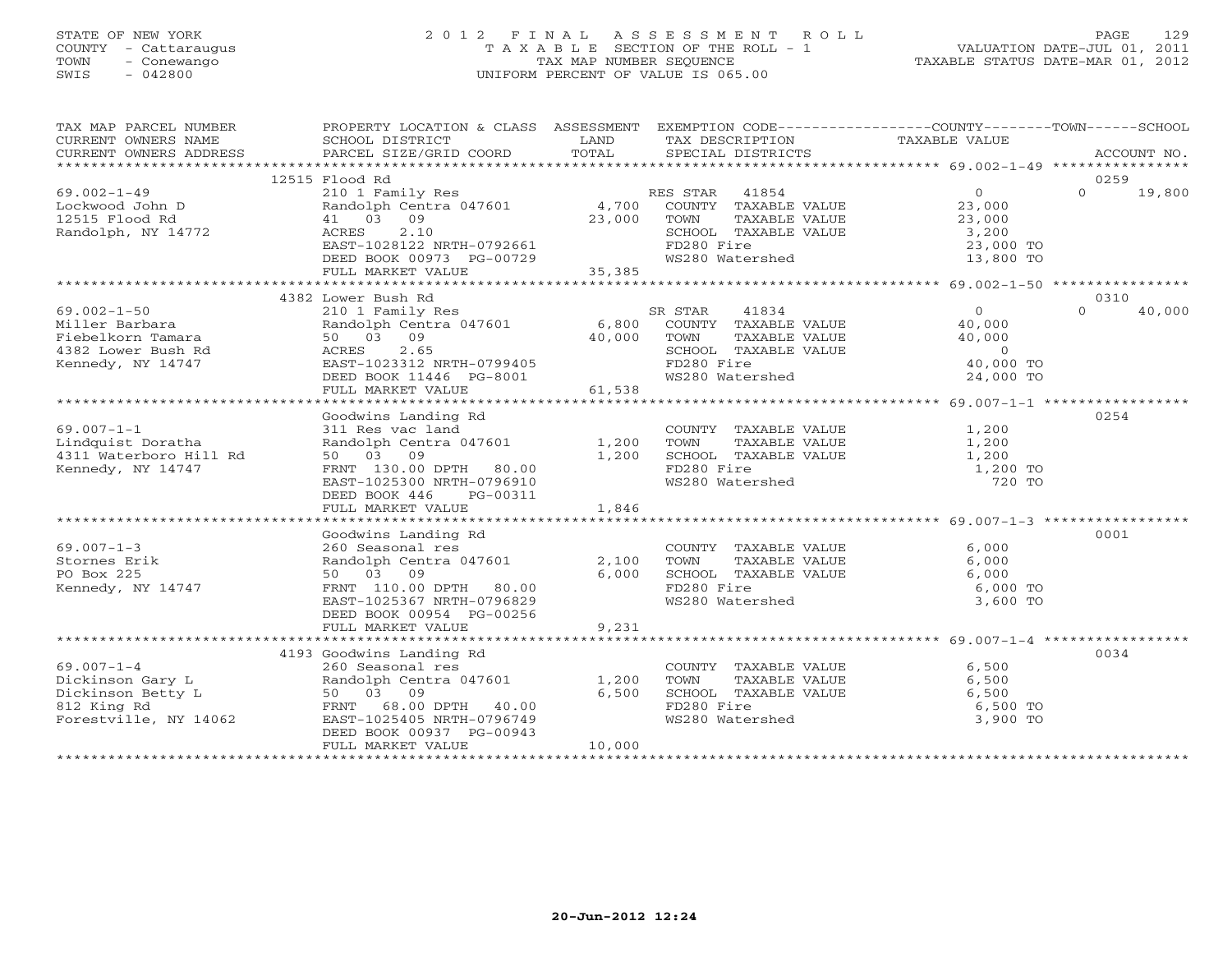#### STATE OF NEW YORK 2 0 1 2 F I N A L A S S E S S M E N T R O L L PAGE 130 COUNTY - Cattaraugus T A X A B L E SECTION OF THE ROLL - 1 VALUATION DATE-JUL 01, 2011 TOWN - Conewango TAX MAP NUMBER SEQUENCE TAXABLE STATUS DATE-MAR 01, 2012 SWIS - 042800 UNIFORM PERCENT OF VALUE IS 065.00

| TAX MAP PARCEL NUMBER                                                                          | PROPERTY LOCATION & CLASS ASSESSMENT                                                                                                                                                  |                         | EXEMPTION CODE-----------------COUNTY-------TOWN------SCHOOL                                           |                                                   |             |
|------------------------------------------------------------------------------------------------|---------------------------------------------------------------------------------------------------------------------------------------------------------------------------------------|-------------------------|--------------------------------------------------------------------------------------------------------|---------------------------------------------------|-------------|
| CURRENT OWNERS NAME<br>CURRENT OWNERS ADDRESS                                                  | SCHOOL DISTRICT<br>PARCEL SIZE/GRID COORD                                                                                                                                             | LAND<br>TOTAL           | TAX DESCRIPTION<br>SPECIAL DISTRICTS                                                                   | TAXABLE VALUE                                     | ACCOUNT NO. |
| **************************                                                                     |                                                                                                                                                                                       |                         |                                                                                                        |                                                   |             |
| $69.007 - 1 - 5$<br>Dickinson Betty<br>Dickinson Gary<br>812 King Rd                           | Goodwins Landing Rd<br>311 Res vac land<br>Randolph Centra 047601<br>50 03<br>09                                                                                                      | 1,100<br>1,100          | COUNTY TAXABLE VALUE 1,100<br>TOWN<br>TAXABLE VALUE<br>SCHOOL TAXABLE VALUE<br>FD280 Fire              | 1,100<br>1,100                                    | 0225        |
| Forestville, NY 14062                                                                          | FRNT 57.00 DPTH 40.00<br>EAST-1025424 NRTH-0796688<br>DEED BOOK 00919 PG-00768<br>FULL MARKET VALUE                                                                                   | 1,692                   | WS280 Watershed                                                                                        | 1,100 TO<br>660 TO                                |             |
|                                                                                                |                                                                                                                                                                                       |                         |                                                                                                        |                                                   |             |
| $69.007 - 1 - 6$<br>Brown Kyle A<br>Brown Kip M<br>3020 Bowen Rd<br>Randolph, NY 14772         | Goodwins Landing Rd<br>311 Res vac land<br>Randolph Centra 047601<br>50 03 09<br>FRNT 68.00 DPTH 40.00<br>EAST-1025445 NRTH-0796628<br>DEED BOOK 11054 PG-5001<br>FULL MARKET VALUE   | 1,200<br>1,200<br>1,846 | COUNTY TAXABLE VALUE<br>TOWN<br>TAXABLE VALUE<br>SCHOOL TAXABLE VALUE<br>FD280 Fire<br>WS280 Watershed | 1,200<br>1,200<br>1,200<br>1,200 TO<br>720 TO     | 0074        |
|                                                                                                |                                                                                                                                                                                       |                         |                                                                                                        |                                                   |             |
| $69.007 - 1 - 7$<br>O'Brien Eileen P<br>Gerken Joseph<br>18 Claremont Ave<br>Buffalo, NY 14222 | Goodwins Landing Rd<br>260 Seasonal res<br>Randolph Centra 047601<br>50 03 09<br>FRNT 120.00 DPTH 40.00<br>EAST-1025480 NRTH-0796542<br>DEED BOOK 00946 PG-01179<br>FULL MARKET VALUE | 1,600<br>3,600<br>5,538 | COUNTY TAXABLE VALUE<br>TOWN<br>TAXABLE VALUE<br>SCHOOL TAXABLE VALUE<br>FD280 Fire<br>WS280 Watershed | 3,600<br>3,600<br>3,600<br>$3,600$ TO<br>2,160 TO | 0163        |
|                                                                                                | Goodwins Landing Rd                                                                                                                                                                   |                         |                                                                                                        |                                                   | 0158        |
| $69.007 - 1 - 8$<br>Perritano Jacquelyn<br>3562 Horton Ave<br>Blasdell, NY 14219               | 260 Seasonal res<br>Randolph Centra 047601<br>50 03 09<br>FRNT 130.00 DPTH 48.00<br>EAST-1025540 NRTH-0796425<br>DEED BOOK 16662 PG-2002<br>FULL MARKET VALUE                         | 1,700<br>2,200<br>3,385 | COUNTY TAXABLE VALUE<br>TOWN<br>TAXABLE VALUE<br>SCHOOL TAXABLE VALUE<br>FD280 Fire<br>WS280 Watershed | 2,200<br>2,200<br>2,200<br>2,200 TO<br>1,320 TO   |             |
|                                                                                                |                                                                                                                                                                                       |                         |                                                                                                        |                                                   |             |
| $69.007 - 1 - 10$<br>McGuire Jeanette<br>78 Beverly Pl<br>Hamburg, NY 14075                    | Goodwins Landing Rd<br>311 Res vac land<br>Randolph Centra 047601<br>50 03 09<br>FRNT 88.00 DPTH 40.00<br>EAST-1025616 NRTH-0796345<br>DEED BOOK 608<br>PG-00208<br>FULL MARKET VALUE | 1,300<br>1,300<br>2,000 | COUNTY TAXABLE VALUE<br>TOWN<br>TAXABLE VALUE<br>SCHOOL TAXABLE VALUE<br>FD280 Fire<br>WS280 Watershed | 1,300<br>1,300<br>1,300<br>1,300 TO<br>780 TO     | 0276        |
|                                                                                                |                                                                                                                                                                                       |                         |                                                                                                        |                                                   |             |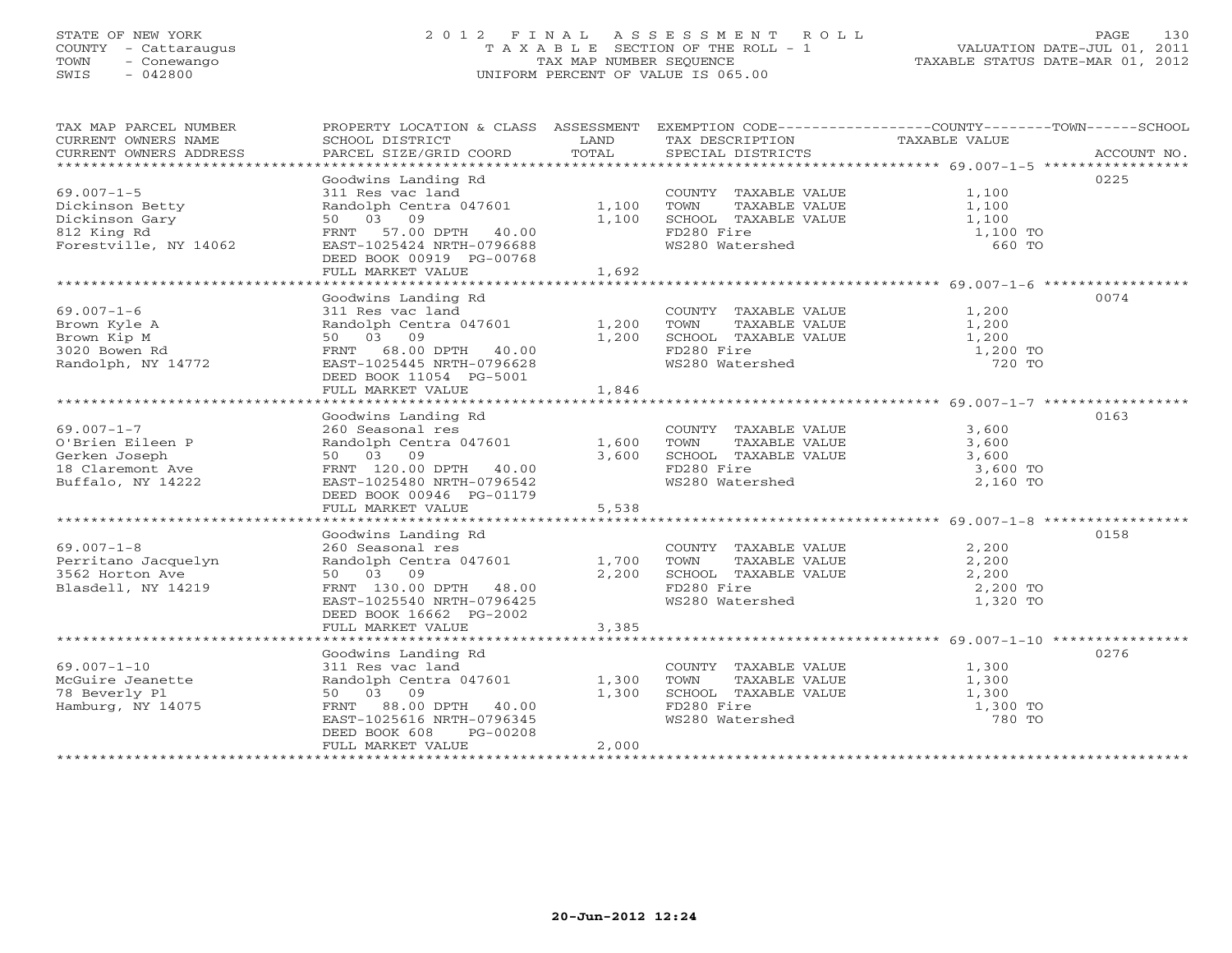#### STATE OF NEW YORK 2 0 1 2 F I N A L A S S E S S M E N T R O L L PAGE 131 COUNTY - Cattaraugus T A X A B L E SECTION OF THE ROLL - 1 VALUATION DATE-JUL 01, 2011 TOWN - Conewango TAX MAP NUMBER SEQUENCE TAXABLE STATUS DATE-MAR 01, 2012 SWIS - 042800 UNIFORM PERCENT OF VALUE IS 065.00UNIFORM PERCENT OF VALUE IS 065.00

| TAX MAP PARCEL NUMBER<br>CURRENT OWNERS NAME<br>CURRENT OWNERS ADDRESS | <b>EXAMPLE SERVICE SERVICE SERVICE SERVICE SERVICE SERVICE SERVICE SERVICE SERVICE SERVICE SERVICE SERVICE SERVICE</b><br>SCHOOL DISTRICT<br>PARCEL SIZE/GRID COORD | TOTAL | TAX DESCRIPTION TAXABLE VALUE<br>SPECIAL DISTRICTS                                                          | PROPERTY LOCATION & CLASS ASSESSMENT EXEMPTION CODE---------------COUNTY-------TOWN------SCHOOL | ACCOUNT NO.    |
|------------------------------------------------------------------------|---------------------------------------------------------------------------------------------------------------------------------------------------------------------|-------|-------------------------------------------------------------------------------------------------------------|-------------------------------------------------------------------------------------------------|----------------|
|                                                                        |                                                                                                                                                                     |       |                                                                                                             |                                                                                                 |                |
|                                                                        | Goodwins Landing Rd<br>311 Res vac land<br>Randolph Centra 047601 900<br>1000 900                                                                                   |       |                                                                                                             |                                                                                                 | 0277           |
| $69.007 - 1 - 11$                                                      |                                                                                                                                                                     |       | COUNTY TAXABLE VALUE                                                                                        | 900                                                                                             |                |
| McGuire Jeanette                                                       |                                                                                                                                                                     |       | TOWN<br>TAXABLE VALUE                                                                                       | 900                                                                                             |                |
| 78 Beverly Pl                                                          |                                                                                                                                                                     |       | TOWN       TAXABLE  VALUE<br>SCHOOL    TAXABLE  VALUE                                                       | $\begin{array}{c} 900 \\ 900 \end{array}$                                                       |                |
| Hamburg, NY 14075                                                      |                                                                                                                                                                     |       | FD280 Fire                                                                                                  | 900 TO                                                                                          |                |
|                                                                        | PRNT 66.00 DPTH 25.00<br>FRNT 66.00 DPTH 25.00                                                                                                                      |       | WS280 Watershed                                                                                             | 540 TO                                                                                          |                |
|                                                                        | DEED BOOK 700<br>PG-00263                                                                                                                                           |       |                                                                                                             |                                                                                                 |                |
|                                                                        | FULL MARKET VALUE                                                                                                                                                   | 1,385 |                                                                                                             |                                                                                                 |                |
|                                                                        |                                                                                                                                                                     |       |                                                                                                             |                                                                                                 |                |
|                                                                        | Goodwins Landing Rd                                                                                                                                                 |       |                                                                                                             |                                                                                                 | 0921           |
| $69.007 - 1 - 12$                                                      | 311 Res vac land - WTRFNT                                                                                                                                           |       | COUNTY TAXABLE VALUE                                                                                        | 1,500                                                                                           |                |
| Elibomwons Snowmobile Club                                             | Randolph Centra 047601 1,500                                                                                                                                        |       |                                                                                                             |                                                                                                 |                |
| Attn: Randal L. Myers                                                  | 50 03 09                                                                                                                                                            | 1,500 |                                                                                                             |                                                                                                 |                |
| 4164 Elm Creek Rd                                                      | FRNT 280.00 DPTH 48.00<br>EAST-1025858 NRTH-0796237                                                                                                                 |       | FOWN TAXABLE VALUE<br>TOWN TAXABLE VALUE<br>SCHOOL TAXABLE VALUE<br>FD280 Fire<br>WS280 Watershed<br>900 TO |                                                                                                 |                |
| Randolph, NY 14772                                                     |                                                                                                                                                                     |       |                                                                                                             |                                                                                                 |                |
|                                                                        | DEED BOOK 1560 PG-9001<br>FULL MARKET VALUE 2,308                                                                                                                   |       |                                                                                                             |                                                                                                 |                |
|                                                                        |                                                                                                                                                                     |       |                                                                                                             |                                                                                                 |                |
|                                                                        | Swamp Rd                                                                                                                                                            |       |                                                                                                             |                                                                                                 | 0114           |
| $70.001 - 1 - 2$                                                       |                                                                                                                                                                     |       |                                                                                                             | 970                                                                                             |                |
| Fox Robert J                                                           |                                                                                                                                                                     |       |                                                                                                             | 970                                                                                             |                |
| 3299 Bethford Dr                                                       |                                                                                                                                                                     |       |                                                                                                             | 970                                                                                             |                |
| Blasdell, NY 14219                                                     | 314 Rural vac<10<br>Randolph Centra 047601<br>26 03 09<br>ACRES 9.70<br>270 FD280 Fire<br>RES 9.70                                                                  |       | FD280 Fire                                                                                                  | 970 TO                                                                                          |                |
|                                                                        |                                                                                                                                                                     |       |                                                                                                             | 970 TO                                                                                          |                |
|                                                                        |                                                                                                                                                                     |       | FD281 Fire/cone/rand<br>WS280 Watershed                                                                     | 582 TO                                                                                          |                |
|                                                                        | EAST-1038535 NRTH-0798839<br>DEED BOOK 1002 PG-232<br>FULL MARKET VALUE                                                                                             |       |                                                                                                             |                                                                                                 |                |
|                                                                        |                                                                                                                                                                     |       |                                                                                                             |                                                                                                 |                |
|                                                                        | 4354 Nys Rte 241                                                                                                                                                    |       |                                                                                                             |                                                                                                 | 0173           |
| $70.001 - 1 - 4$                                                       | 210 1 Family Res<br>210 1 Family Res<br>Randolph Centra 047601<br>3 03 09 82,400 RES STAR 41854<br>4 ACRES<br>2.51 COUNTY TAXABLE VA                                |       | CVET C/T 41131 13,200<br>DVET C/T 41141 20,600                                                              | 13,200                                                                                          | $\overline{0}$ |
|                                                                        |                                                                                                                                                                     |       |                                                                                                             | $20,600$<br>0<br>48,600<br>20,600                                                               | $\overline{0}$ |
|                                                                        |                                                                                                                                                                     |       |                                                                                                             | $\Omega$                                                                                        | 19,800         |
|                                                                        | 2.51<br>ACRES                                                                                                                                                       |       | COUNTY TAXABLE VALUE                                                                                        |                                                                                                 |                |
| Root Garry<br>Root Kathleen<br>4354 Nys Rte 241<br>Randolph, NY 14772  | EAST-1041865 NRTH-0798854                                                                                                                                           |       | TAXABLE VALUE<br>TOWN                                                                                       | 48,600<br>62,600                                                                                |                |
|                                                                        | DEED BOOK 874<br>PG-00574                                                                                                                                           |       | IOWN<br>SCHOOL TAXABLE VALUE<br>ED290 Fire                                                                  |                                                                                                 |                |
|                                                                        | FULL MARKET VALUE                                                                                                                                                   |       | 126,769 FD280 Fire                                                                                          | 82,400 TO                                                                                       |                |
|                                                                        |                                                                                                                                                                     |       | FD282 Fire/cone/e rand 82,400 TO<br>WS280 Watershed 49,440 TO                                               |                                                                                                 |                |
|                                                                        |                                                                                                                                                                     |       |                                                                                                             |                                                                                                 |                |
|                                                                        | 4325 Nys Rte 241                                                                                                                                                    |       |                                                                                                             |                                                                                                 | 0192           |
| $70.001 - 1 - 5.1$                                                     | 210 1 Family Res 60 11 RES STAR 41854                                                                                                                               |       |                                                                                                             | $\overline{0}$<br>$\cap$                                                                        | 19,800         |
|                                                                        |                                                                                                                                                                     |       |                                                                                                             | 43,900                                                                                          |                |
|                                                                        | Randolph Centra 047601 5,900 COUNTY TAXABLE VALUE<br>18 03 09 3 43,900 TOWN TAXABLE VALUE                                                                           |       |                                                                                                             | TAXABLE VALUE 43,900                                                                            |                |
| Randolph, NY 14772                                                     | 3.74 BANK 017<br>ACRES                                                                                                                                              |       |                                                                                                             |                                                                                                 |                |
|                                                                        | EAST-1041941 NRTH-0797937                                                                                                                                           |       | SCHOOL TAXABLE VALUE $24,100$<br>FP320 Fire<br>FD280 Fire                                                   | 43,900 TO                                                                                       |                |
|                                                                        | DEED BOOK 11007 PG-5002                                                                                                                                             |       | FD282 Fire/cone/e rand                                                                                      | 43,900 TO                                                                                       |                |
|                                                                        | FULL MARKET VALUE                                                                                                                                                   |       | 67,538 WS280 Watershed                                                                                      | 26,340 TO                                                                                       |                |
|                                                                        |                                                                                                                                                                     |       |                                                                                                             |                                                                                                 |                |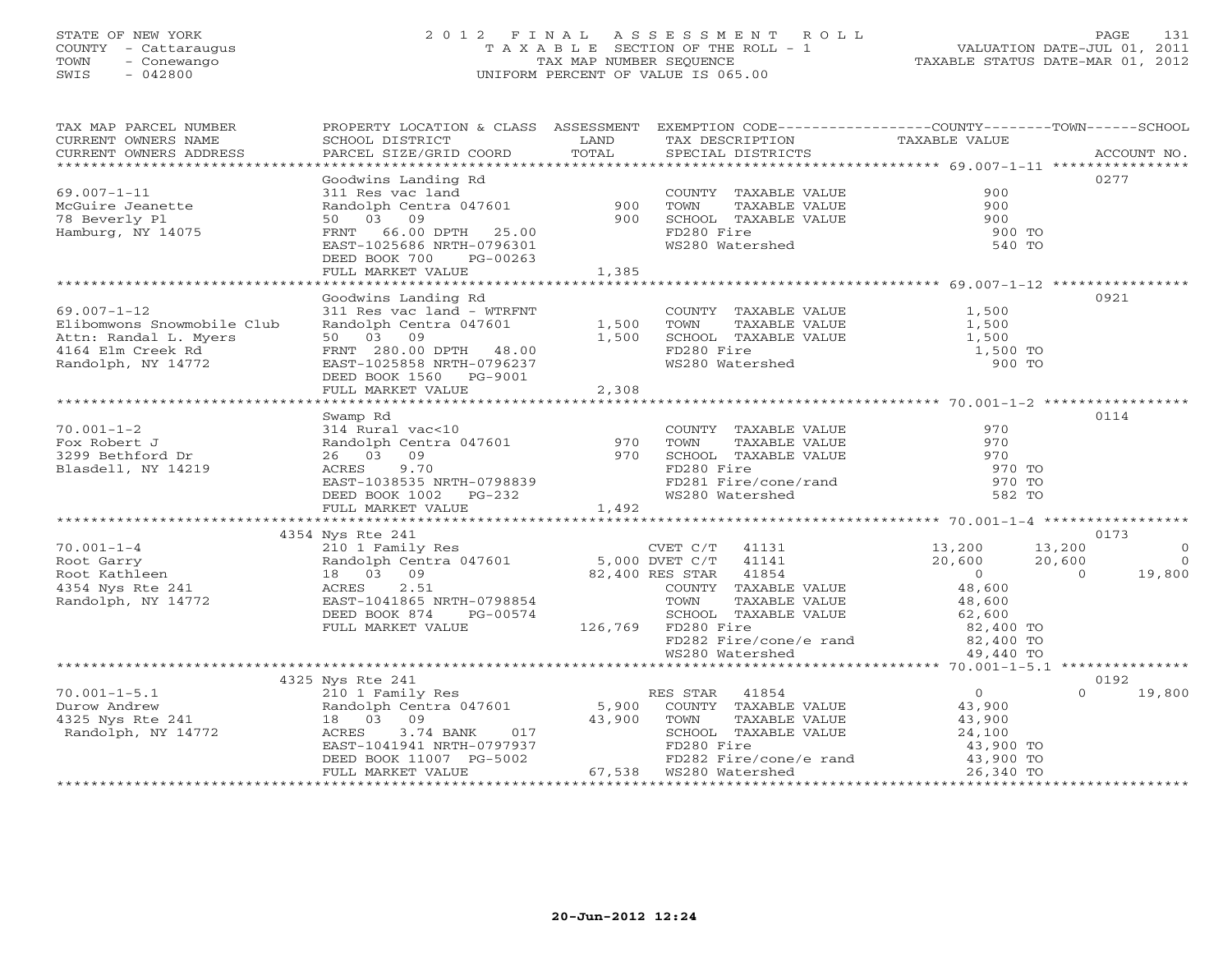#### STATE OF NEW YORK 2 0 1 2 F I N A L A S S E S S M E N T R O L L PAGE 132 COUNTY - Cattaraugus T A X A B L E SECTION OF THE ROLL - 1 VALUATION DATE-JUL 01, 2011 TOWN - Conewango TAX MAP NUMBER SEQUENCE TAXABLE STATUS DATE-MAR 01, 2012 SWIS - 042800 UNIFORM PERCENT OF VALUE IS 065.00UNIFORM PERCENT OF VALUE IS 065.00

| TAX MAP PARCEL NUMBER                                                                                                                                                                                                                                                                                                          | PROPERTY LOCATION & CLASS ASSESSMENT EXEMPTION CODE----------------COUNTY-------TOWN------SCHOOL |  |                |
|--------------------------------------------------------------------------------------------------------------------------------------------------------------------------------------------------------------------------------------------------------------------------------------------------------------------------------|--------------------------------------------------------------------------------------------------|--|----------------|
|                                                                                                                                                                                                                                                                                                                                |                                                                                                  |  |                |
|                                                                                                                                                                                                                                                                                                                                |                                                                                                  |  |                |
|                                                                                                                                                                                                                                                                                                                                | Nys Rte 241                                                                                      |  | 0670           |
|                                                                                                                                                                                                                                                                                                                                |                                                                                                  |  |                |
|                                                                                                                                                                                                                                                                                                                                |                                                                                                  |  |                |
|                                                                                                                                                                                                                                                                                                                                |                                                                                                  |  |                |
|                                                                                                                                                                                                                                                                                                                                |                                                                                                  |  |                |
|                                                                                                                                                                                                                                                                                                                                |                                                                                                  |  |                |
|                                                                                                                                                                                                                                                                                                                                |                                                                                                  |  |                |
|                                                                                                                                                                                                                                                                                                                                |                                                                                                  |  |                |
|                                                                                                                                                                                                                                                                                                                                | 4344 Nys Rte 241                                                                                 |  | 0138           |
|                                                                                                                                                                                                                                                                                                                                |                                                                                                  |  |                |
|                                                                                                                                                                                                                                                                                                                                |                                                                                                  |  |                |
|                                                                                                                                                                                                                                                                                                                                |                                                                                                  |  |                |
|                                                                                                                                                                                                                                                                                                                                |                                                                                                  |  |                |
|                                                                                                                                                                                                                                                                                                                                |                                                                                                  |  |                |
|                                                                                                                                                                                                                                                                                                                                |                                                                                                  |  |                |
|                                                                                                                                                                                                                                                                                                                                |                                                                                                  |  |                |
|                                                                                                                                                                                                                                                                                                                                |                                                                                                  |  |                |
|                                                                                                                                                                                                                                                                                                                                |                                                                                                  |  |                |
| $\begin{array}{cccccccc} 70.001-1-6.1 & 4344 & \text{Nys Rte 241} & 0138 & 0138 & 0138 & 0138 & 0138 & 0138 & 0138 & 0138 & 0138 & 0138 & 0138 & 0138 & 0138 & 0138 & 0138 & 0138 & 0138 & 0138 & 0138 & 0138 & 0138 & 0138 & 0138 & 0138 & 0138 & 0138 & 0138 & 0138 & 0138 & 0138$                                           |                                                                                                  |  |                |
|                                                                                                                                                                                                                                                                                                                                |                                                                                                  |  | 0654           |
|                                                                                                                                                                                                                                                                                                                                |                                                                                                  |  | 911<br>911     |
|                                                                                                                                                                                                                                                                                                                                |                                                                                                  |  | 2,900<br>2,900 |
|                                                                                                                                                                                                                                                                                                                                |                                                                                                  |  |                |
|                                                                                                                                                                                                                                                                                                                                |                                                                                                  |  |                |
|                                                                                                                                                                                                                                                                                                                                |                                                                                                  |  |                |
|                                                                                                                                                                                                                                                                                                                                |                                                                                                  |  |                |
|                                                                                                                                                                                                                                                                                                                                |                                                                                                  |  |                |
|                                                                                                                                                                                                                                                                                                                                |                                                                                                  |  |                |
|                                                                                                                                                                                                                                                                                                                                | 4279 Nys Rte 241                                                                                 |  | 0659           |
|                                                                                                                                                                                                                                                                                                                                |                                                                                                  |  |                |
|                                                                                                                                                                                                                                                                                                                                |                                                                                                  |  |                |
|                                                                                                                                                                                                                                                                                                                                |                                                                                                  |  |                |
|                                                                                                                                                                                                                                                                                                                                |                                                                                                  |  |                |
|                                                                                                                                                                                                                                                                                                                                |                                                                                                  |  |                |
|                                                                                                                                                                                                                                                                                                                                |                                                                                                  |  |                |
| $\begin{tabular}{lllllllllllllllllllllll} \hline 70.001-1-6.3 & 42/9\ {\rm NTS\_R2001} & 42/9\ {\rm NTS\_R2001} & 42/9\ {\rm NTS\_R2001} & 42/9\ {\rm NTS\_R2001} & 42/9\ {\rm NTS\_R2001} & 42/9\ {\rm NTS\_R2001} & 42/9\ {\rm NTS\_R2001} & 42/9\ {\rm NTS\_R2001} & 42/9\ {\rm NTS\_R2001} & 42/9\ {\rm NTS\_R2001} & 42/$ |                                                                                                  |  |                |
|                                                                                                                                                                                                                                                                                                                                |                                                                                                  |  |                |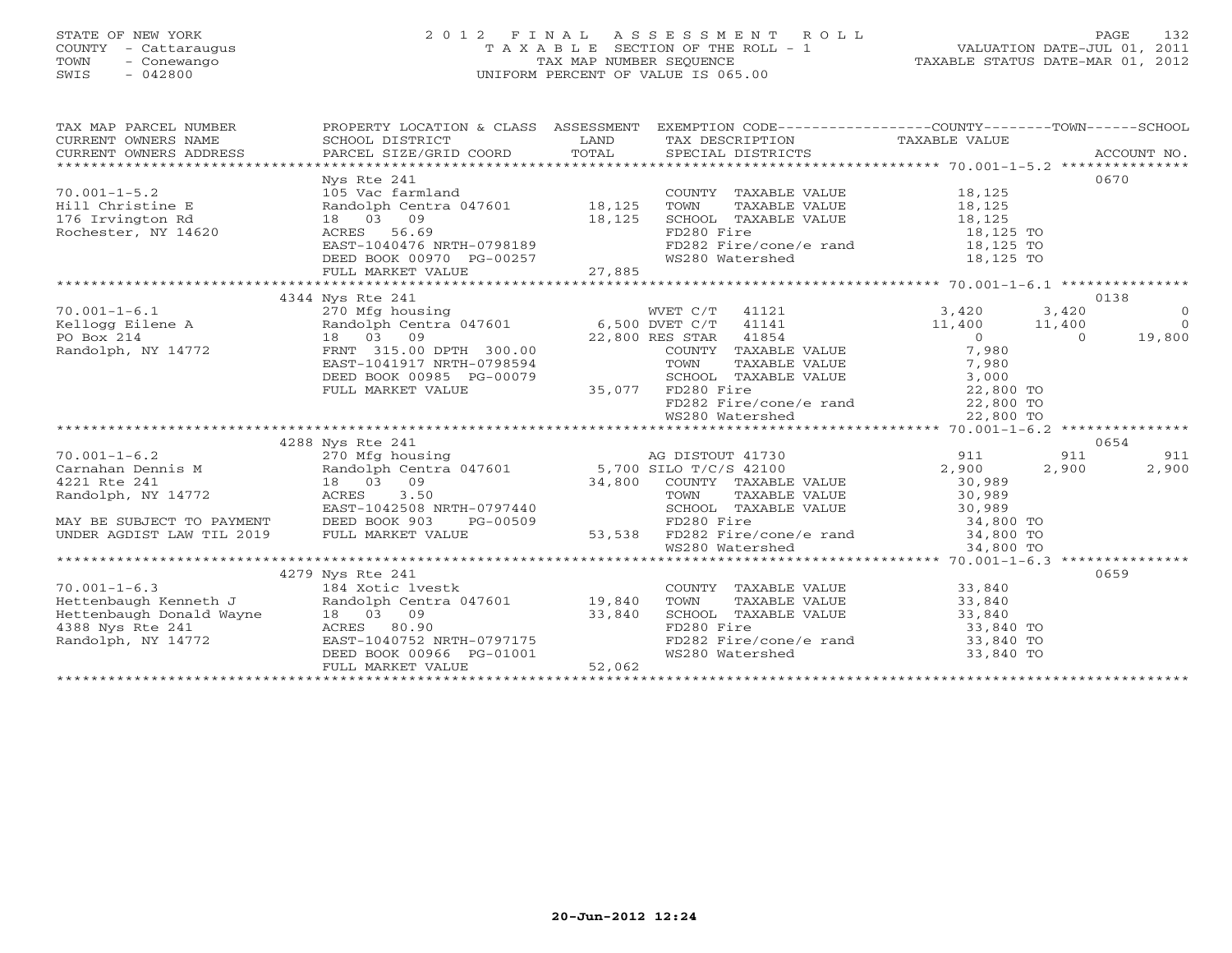#### STATE OF NEW YORK 2 0 1 2 F I N A L A S S E S S M E N T R O L L PAGE 133 COUNTY - Cattaraugus T A X A B L E SECTION OF THE ROLL - 1 VALUATION DATE-JUL 01, 2011 TOWN - Conewango TAX MAP NUMBER SEQUENCE TAXABLE STATUS DATE-MAR 01, 2012 SWIS - 042800 UNIFORM PERCENT OF VALUE IS 065.00UNIFORM PERCENT OF VALUE IS 065.00

| TAX MAP PARCEL NUMBER                                                                                                                                                                                                                                                                                                                                                                                   | PROPERTY LOCATION & CLASS ASSESSMENT EXEMPTION CODE----------------COUNTY-------TOWN------SCHOOL |  |               |
|---------------------------------------------------------------------------------------------------------------------------------------------------------------------------------------------------------------------------------------------------------------------------------------------------------------------------------------------------------------------------------------------------------|--------------------------------------------------------------------------------------------------|--|---------------|
|                                                                                                                                                                                                                                                                                                                                                                                                         |                                                                                                  |  |               |
|                                                                                                                                                                                                                                                                                                                                                                                                         |                                                                                                  |  |               |
|                                                                                                                                                                                                                                                                                                                                                                                                         |                                                                                                  |  |               |
|                                                                                                                                                                                                                                                                                                                                                                                                         | Nys Rte 241                                                                                      |  | 0831          |
|                                                                                                                                                                                                                                                                                                                                                                                                         |                                                                                                  |  |               |
|                                                                                                                                                                                                                                                                                                                                                                                                         |                                                                                                  |  |               |
|                                                                                                                                                                                                                                                                                                                                                                                                         |                                                                                                  |  |               |
|                                                                                                                                                                                                                                                                                                                                                                                                         |                                                                                                  |  |               |
|                                                                                                                                                                                                                                                                                                                                                                                                         |                                                                                                  |  |               |
|                                                                                                                                                                                                                                                                                                                                                                                                         |                                                                                                  |  |               |
| $\begin{tabular}{lllllllllllllllllll} \hline &Nys &Rte & 241 && 0831 && 0831 && 0831 && 0831 && 0831 && 0831 && 0831 && 0831 && 0831 && 0831 && 0831 && 0831 && 0831 && 0831 && 0831 && 0831 && 0831 && 0831 && 0831 && 0831 && 0831 && 0831 && 0831 && 0831 && 0831 && 0831 && 0831 && 0831 && 0831 && 0831 && 0831 && $                                                                               |                                                                                                  |  |               |
| $\begin{tabular}{l c c c c c} \multicolumn{3}{c c c c} \multicolumn{3}{c c c} \multicolumn{3}{c c c} \multicolumn{3}{c c c} \multicolumn{3}{c c c} \multicolumn{3}{c c c} \multicolumn{3}{c c c} \multicolumn{3}{c c c} \multicolumn{3}{c c c} \multicolumn{3}{c c c} \multicolumn{3}{c c c} \multicolumn{3}{c c c} \multicolumn{3}{c c c} \multicolumn{3}{c c c} \multicolumn{3}{c c c} \multicolumn{$ |                                                                                                  |  |               |
|                                                                                                                                                                                                                                                                                                                                                                                                         |                                                                                                  |  |               |
|                                                                                                                                                                                                                                                                                                                                                                                                         |                                                                                                  |  |               |
|                                                                                                                                                                                                                                                                                                                                                                                                         |                                                                                                  |  |               |
|                                                                                                                                                                                                                                                                                                                                                                                                         |                                                                                                  |  |               |
|                                                                                                                                                                                                                                                                                                                                                                                                         |                                                                                                  |  |               |
|                                                                                                                                                                                                                                                                                                                                                                                                         |                                                                                                  |  |               |
|                                                                                                                                                                                                                                                                                                                                                                                                         |                                                                                                  |  |               |
|                                                                                                                                                                                                                                                                                                                                                                                                         |                                                                                                  |  |               |
|                                                                                                                                                                                                                                                                                                                                                                                                         |                                                                                                  |  |               |
|                                                                                                                                                                                                                                                                                                                                                                                                         |                                                                                                  |  |               |
|                                                                                                                                                                                                                                                                                                                                                                                                         |                                                                                                  |  |               |
|                                                                                                                                                                                                                                                                                                                                                                                                         | 4230 Nys Rte 241                                                                                 |  | 0450          |
|                                                                                                                                                                                                                                                                                                                                                                                                         |                                                                                                  |  | $0 \t 19,800$ |
|                                                                                                                                                                                                                                                                                                                                                                                                         |                                                                                                  |  |               |
|                                                                                                                                                                                                                                                                                                                                                                                                         |                                                                                                  |  |               |
|                                                                                                                                                                                                                                                                                                                                                                                                         |                                                                                                  |  |               |
|                                                                                                                                                                                                                                                                                                                                                                                                         |                                                                                                  |  |               |
|                                                                                                                                                                                                                                                                                                                                                                                                         |                                                                                                  |  |               |
| 70.001-1-8.1<br>$B = 1$<br>$B = 2$<br>$B = 1$<br>$B = 1$<br>$B = 2$<br>$B = 2$<br>$B = 2$<br>$B = 0$<br>$B = 2$<br>$B = 0$<br>$B = 2$<br>$B = 0$<br>$B = 2$<br>$B = 0$<br>$B = 2$<br>$B = 0$<br>$B = 2$<br>$B = 2$<br>$B = 2$<br>$B = 2$<br>$B = 2$<br>$B = 2$<br>$B = 2$<br>$B = 2$<br>$B = 2$<br>$B = 2$                                                                                              |                                                                                                  |  |               |
|                                                                                                                                                                                                                                                                                                                                                                                                         | Nys Rte 241                                                                                      |  | 0875          |
|                                                                                                                                                                                                                                                                                                                                                                                                         |                                                                                                  |  |               |
|                                                                                                                                                                                                                                                                                                                                                                                                         |                                                                                                  |  |               |
|                                                                                                                                                                                                                                                                                                                                                                                                         |                                                                                                  |  |               |
|                                                                                                                                                                                                                                                                                                                                                                                                         |                                                                                                  |  |               |
|                                                                                                                                                                                                                                                                                                                                                                                                         |                                                                                                  |  |               |
|                                                                                                                                                                                                                                                                                                                                                                                                         |                                                                                                  |  |               |
|                                                                                                                                                                                                                                                                                                                                                                                                         |                                                                                                  |  |               |
|                                                                                                                                                                                                                                                                                                                                                                                                         |                                                                                                  |  |               |
|                                                                                                                                                                                                                                                                                                                                                                                                         | Nys Rte 241                                                                                      |  | 0086          |
|                                                                                                                                                                                                                                                                                                                                                                                                         |                                                                                                  |  |               |
|                                                                                                                                                                                                                                                                                                                                                                                                         |                                                                                                  |  |               |
|                                                                                                                                                                                                                                                                                                                                                                                                         |                                                                                                  |  |               |
|                                                                                                                                                                                                                                                                                                                                                                                                         |                                                                                                  |  |               |
|                                                                                                                                                                                                                                                                                                                                                                                                         |                                                                                                  |  |               |
|                                                                                                                                                                                                                                                                                                                                                                                                         |                                                                                                  |  |               |
|                                                                                                                                                                                                                                                                                                                                                                                                         |                                                                                                  |  |               |
| UNDER AGDIST LAW TIL 2012                                                                                                                                                                                                                                                                                                                                                                               |                                                                                                  |  |               |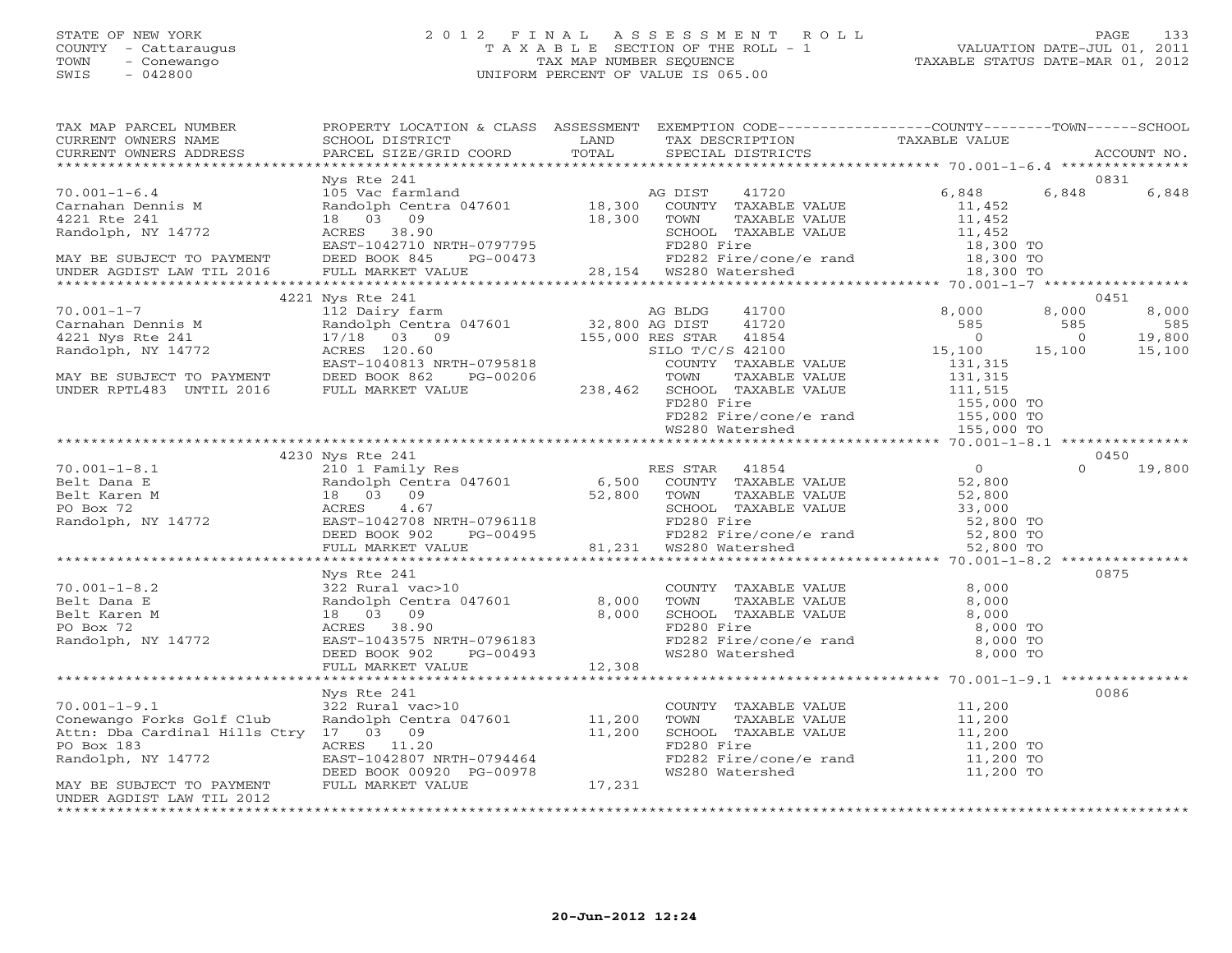#### STATE OF NEW YORK 2 0 1 2 F I N A L A S S E S S M E N T R O L L PAGE 134 COUNTY - Cattaraugus T A X A B L E SECTION OF THE ROLL - 1 VALUATION DATE-JUL 01, 2011 TOWN - Conewango TAX MAP NUMBER SEQUENCE TAXABLE STATUS DATE-MAR 01, 2012 SWIS - 042800 UNIFORM PERCENT OF VALUE IS 065.00UNIFORM PERCENT OF VALUE IS 065.00

| TAX MAP PARCEL NUMBER                                                                         | PROPERTY LOCATION & CLASS ASSESSMENT EXEMPTION CODE----------------COUNTY-------TOWN------SCHOOL                                                  |                                 |                                                      |                      |                    |
|-----------------------------------------------------------------------------------------------|---------------------------------------------------------------------------------------------------------------------------------------------------|---------------------------------|------------------------------------------------------|----------------------|--------------------|
| CURRENT OWNERS NAME                                                                           | SCHOOL DISTRICT<br><b>Example 12</b> LAND                                                                                                         |                                 | TAX DESCRIPTION TAXABLE VALUE                        |                      |                    |
| CURRENT OWNERS ADDRESS PARCEL SIZE/GRID COORD TOTAL SPECIAL DISTRICTS ACCOUNT NO. ACCOUNT NO. |                                                                                                                                                   |                                 |                                                      |                      |                    |
|                                                                                               |                                                                                                                                                   |                                 |                                                      |                      |                    |
|                                                                                               | 4128 Nys Rte 241                                                                                                                                  |                                 |                                                      |                      | 0631               |
| $70.001 - 1 - 9.2$                                                                            | Nys kte 241<br>215 1 Fam Res w/ RES STAR 41854 0<br>Randolph Centra 047601 1,400 COUNTY TAXABLE VALUE 81,400<br>1,400 COUNTY TAXABLE VALUE 81,400 |                                 |                                                      |                      | $0 \t 19,800$      |
| Fiebelkorn Mark                                                                               |                                                                                                                                                   |                                 |                                                      |                      |                    |
|                                                                                               | 17 03 09                                                                                                                                          |                                 | TAXABLE VALUE                                        | 81,400               |                    |
| 4128 Nys Rte 241<br>Randolph, NY 14772                                                        | FRNT 30.00 DPTH 357.00                                                                                                                            | 81,400 TOWN<br>TH 357.00 82HOOL | SCHOOL TAXABLE VALUE 61,600                          |                      |                    |
|                                                                                               | EAST-1042743 NRTH-0794116                                                                                                                         |                                 | FD280 Fire                                           | 81,400 TO            |                    |
|                                                                                               |                                                                                                                                                   |                                 |                                                      | $81,400$ TO          |                    |
|                                                                                               | EAST-1042743 NRTH-0794116 FD280 Fire<br>DEED BOOK 771 PG-00744 FD282 Fire/cone/e rand<br>FULL MARKET VALUE 125,231 WS280 Watershed                |                                 |                                                      | 48,840 TO            |                    |
|                                                                                               |                                                                                                                                                   |                                 |                                                      |                      |                    |
|                                                                                               | NYS Route 241                                                                                                                                     |                                 |                                                      |                      | 1034               |
| $70.001 - 1 - 9.3$                                                                            |                                                                                                                                                   |                                 | COUNTY TAXABLE VALUE 25,700                          |                      |                    |
| Carnahan Dennis M                                                                             |                                                                                                                                                   |                                 |                                                      | TAXABLE VALUE 25,700 |                    |
| 4221 NYS Route 241                                                                            | ACRES 97.00                                                                                                                                       | 25,700                          | SCHOOL TAXABLE VALUE                                 | 25,700               |                    |
| Randolph, NY 14772                                                                            | EAST-1040927 NRTH-0794416                                                                                                                         |                                 |                                                      |                      |                    |
|                                                                                               | DEED BOOK 8410 PG-4001                                                                                                                            |                                 |                                                      |                      |                    |
|                                                                                               |                                                                                                                                                   |                                 |                                                      |                      |                    |
|                                                                                               |                                                                                                                                                   |                                 |                                                      |                      |                    |
|                                                                                               | Rte 241                                                                                                                                           |                                 |                                                      |                      | 1067               |
| $70.001 - 1 - 9.4$                                                                            | 311 Res vac land                                                                                                                                  |                                 | COUNTY TAXABLE VALUE                                 | 1,000                |                    |
| Fiebelkorn Mark                                                                               |                                                                                                                                                   |                                 |                                                      | 1,000                |                    |
| 4128 Rte 241                                                                                  | Randolph Centra 047601 1,000<br>FRNT 125.00 DPTH 232.00 1,000<br>FRNT 125.00 DPTH 232.00                                                          | 1,000                           | TOWN      TAXABLE VALUE<br>SCHOOL   TAXABLE VALUE    | 1,000                |                    |
| Randolph, NY 14772                                                                            | EAST-1042634 NRTH-0794097                                                                                                                         |                                 |                                                      |                      |                    |
|                                                                                               | DEED BOOK 15540 PG-3                                                                                                                              |                                 |                                                      |                      |                    |
|                                                                                               | FULL MARKET VALUE                                                                                                                                 |                                 |                                                      |                      |                    |
|                                                                                               |                                                                                                                                                   | 1,538                           |                                                      |                      |                    |
|                                                                                               | 4118 Nys Rte 241                                                                                                                                  |                                 |                                                      |                      | 1068               |
| $70.001 - 1 - 9.5$                                                                            |                                                                                                                                                   |                                 |                                                      | 9,000                |                    |
|                                                                                               | 320 Rural vacant<br>Randolph Centra 047601 9,000                                                                                                  |                                 | COUNTY TAXABLE VALUE<br>TOWN      TAXABLE VALUE      |                      |                    |
| Brown Eric J                                                                                  |                                                                                                                                                   |                                 |                                                      | 9,000                |                    |
| Brown Peggy M                                                                                 | 17 03 09                                                                                                                                          | 9,000                           | SCHOOL TAXABLE VALUE                                 | 9,000                |                    |
| 4605 Walker Rd                                                                                | ACRES 9.20                                                                                                                                        |                                 | FD280 Fire                                           | 9,000 TO             |                    |
| Randolph, NY 14772                                                                            | EAST-1042896 NRTH-0794107                                                                                                                         |                                 | FD282 Fire/cone/e rand                               | $9,000$ TO           |                    |
|                                                                                               | DEED BOOK 15402 PG-4                                                                                                                              | -0794107<br>?G-4      13,846    | WS280 Watershed                                      | 9,000 TO             |                    |
| MAY BE SUBJECT TO PAYMENT                                                                     | FULL MARKET VALUE                                                                                                                                 |                                 |                                                      |                      |                    |
| UNDER AGDIST LAW TIL 2012                                                                     |                                                                                                                                                   |                                 |                                                      |                      |                    |
|                                                                                               |                                                                                                                                                   |                                 |                                                      |                      |                    |
|                                                                                               | 4150 Nys Rte 241                                                                                                                                  |                                 |                                                      |                      | 0404               |
| $70.001 - 1 - 10$                                                                             | 210 1 Family Res<br>Randolph Centra 047601 5,300                                                                                                  |                                 | RES STAR 41854                                       | $\overline{0}$       | $\Omega$<br>19,800 |
| Schulz Robert G<br>Schulz Sandra R<br>4150 Nys Rte 241                                        |                                                                                                                                                   |                                 | COUNTY TAXABLE VALUE 90,800                          |                      |                    |
|                                                                                               | 17 03 09                                                                                                                                          | 90,800                          | TOWN<br>TAXABLE VALUE                                | 90,800               |                    |
|                                                                                               | ACRES 2.95                                                                                                                                        |                                 | SCHOOL TAXABLE VALUE 71,000                          |                      |                    |
| Randolph, NY 14772                                                                            |                                                                                                                                                   |                                 | FD280 Fire<br>FD282 Fire/cone/e rand       90,800 TO |                      |                    |
|                                                                                               | EAST-1042717 NRTH-0794510<br>DEED BOOK 709 PG-00408                                                                                               |                                 |                                                      |                      |                    |
|                                                                                               | FULL MARKET VALUE                                                                                                                                 |                                 |                                                      | 90,800 TO            |                    |
|                                                                                               |                                                                                                                                                   |                                 |                                                      |                      |                    |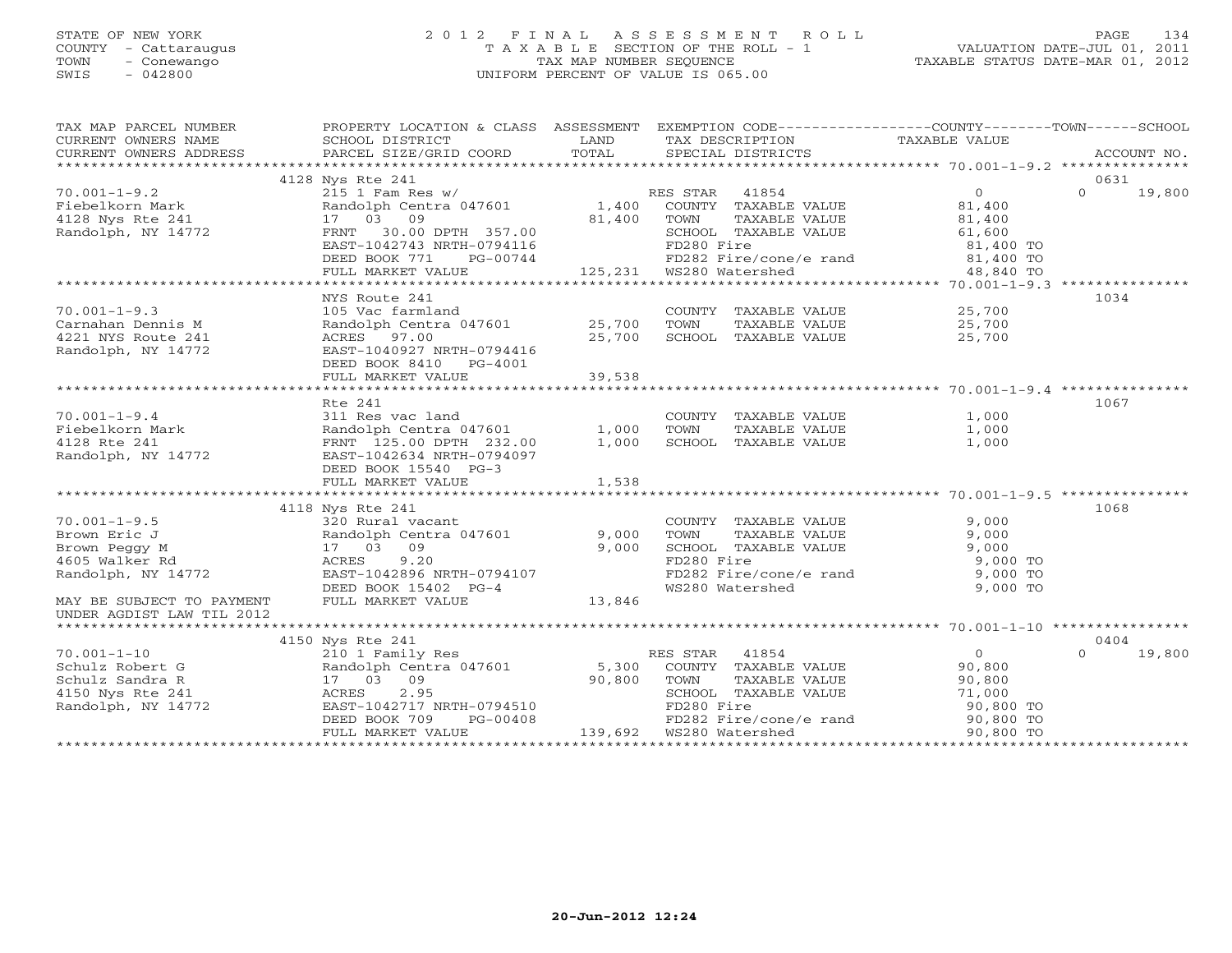#### STATE OF NEW YORK 2 0 1 2 F I N A L A S S E S S M E N T R O L L PAGE 135 COUNTY - Cattaraugus T A X A B L E SECTION OF THE ROLL - 1 VALUATION DATE-JUL 01, 2011 TOWN - Conewango TAX MAP NUMBER SEQUENCE TAXABLE STATUS DATE-MAR 01, 2012 SWIS - 042800 UNIFORM PERCENT OF VALUE IS 065.00UNIFORM PERCENT OF VALUE IS 065.00

| TAX MAP PARCEL NUMBER | PROPERTY LOCATION & CLASS ASSESSMENT EXEMPTION CODE-----------------COUNTY--------TOWN------SCHOOL<br>$\begin{tabular}{lllllll} \multicolumn{2}{c}{\textbf{CURRENT}} & \multicolumn{2}{c}{\textbf{WNERS}} & \multicolumn{2}{c}{\textbf{NAME}} & \multicolumn{2}{c}{\textbf{SCHOOL}} & \multicolumn{2}{c}{\textbf{LAND}} & \multicolumn{2}{c}{\textbf{TAX} \textbf{DESCRIPTION}} & \multicolumn{2}{c}{\textbf{TAXABLE VALUE}} & \multicolumn{2}{c}{\textbf{NALUE}} \\ & & & & & & & \multicolumn{2}{c}{\textbf{CURRENT}} & \multicolumn{2}{c}{\textbf{WALUE}} & \multicolumn{2}{c}{\textbf$ |                                                                    |                                |          |                |
|-----------------------|--------------------------------------------------------------------------------------------------------------------------------------------------------------------------------------------------------------------------------------------------------------------------------------------------------------------------------------------------------------------------------------------------------------------------------------------------------------------------------------------------------------------------------------------------------------------------------------------|--------------------------------------------------------------------|--------------------------------|----------|----------------|
|                       | 4100 Nys Rte 241                                                                                                                                                                                                                                                                                                                                                                                                                                                                                                                                                                           |                                                                    |                                | 0482     |                |
|                       |                                                                                                                                                                                                                                                                                                                                                                                                                                                                                                                                                                                            |                                                                    |                                | 7,920    | $\overline{0}$ |
|                       |                                                                                                                                                                                                                                                                                                                                                                                                                                                                                                                                                                                            |                                                                    |                                | $\Omega$ | 41,050         |
|                       |                                                                                                                                                                                                                                                                                                                                                                                                                                                                                                                                                                                            |                                                                    |                                |          |                |
|                       |                                                                                                                                                                                                                                                                                                                                                                                                                                                                                                                                                                                            |                                                                    |                                |          |                |
|                       |                                                                                                                                                                                                                                                                                                                                                                                                                                                                                                                                                                                            | SCHOOL TAXABLE VALUE 11,850                                        |                                |          |                |
|                       |                                                                                                                                                                                                                                                                                                                                                                                                                                                                                                                                                                                            |                                                                    |                                |          |                |
|                       |                                                                                                                                                                                                                                                                                                                                                                                                                                                                                                                                                                                            |                                                                    |                                |          |                |
|                       |                                                                                                                                                                                                                                                                                                                                                                                                                                                                                                                                                                                            |                                                                    |                                |          |                |
|                       | $\begin{tabular}{c c c c c} \hline DEED BOOK 669 & PG-00031 & FD280 Fire & 52,900 TO \\ \hline FULL MARKET VALUE & 81,385 & FD282 Fire/cone/e rand & 52,900 TO \\ \hline & WS280 Watershed & 31,740 TO \\ \hline \end{tabular}$                                                                                                                                                                                                                                                                                                                                                            |                                                                    |                                |          |                |
|                       | 4062 Nys Rte 241                                                                                                                                                                                                                                                                                                                                                                                                                                                                                                                                                                           |                                                                    |                                | 0385     |                |
|                       |                                                                                                                                                                                                                                                                                                                                                                                                                                                                                                                                                                                            |                                                                    | $\overline{O}$                 | $\Omega$ | 19,800         |
|                       |                                                                                                                                                                                                                                                                                                                                                                                                                                                                                                                                                                                            |                                                                    | 62,000                         |          |                |
|                       |                                                                                                                                                                                                                                                                                                                                                                                                                                                                                                                                                                                            |                                                                    | 62,000                         |          |                |
|                       |                                                                                                                                                                                                                                                                                                                                                                                                                                                                                                                                                                                            | SCHOOL TAXABLE VALUE 42,200                                        |                                |          |                |
|                       |                                                                                                                                                                                                                                                                                                                                                                                                                                                                                                                                                                                            |                                                                    |                                |          |                |
|                       |                                                                                                                                                                                                                                                                                                                                                                                                                                                                                                                                                                                            |                                                                    |                                |          |                |
|                       |                                                                                                                                                                                                                                                                                                                                                                                                                                                                                                                                                                                            |                                                                    |                                |          |                |
|                       | $\begin{array}{lcccc} \texttt{4062 Nys Rte 241} & \texttt{ACRES} & \texttt{13.22} & \texttt{SCHOOL} & \texttt{TAXABLE VALUE} & \texttt{42,200} \\ \texttt{Random, NY 14772} & \texttt{EAST-1042846 NRFH-0793169} & \texttt{FD280 Fire} & \texttt{62,000 TO} \\ \texttt{DEED BOK 776} & \texttt{PG-00763} & \texttt{95,385} & \texttt{WSZ80 Watershed} & \texttt{37,200 TO} \\ & & & & & \\ \texttt{*************$                                                                                                                                                                          |                                                                    |                                |          |                |
|                       | 4004 Nys Rte 241                                                                                                                                                                                                                                                                                                                                                                                                                                                                                                                                                                           |                                                                    |                                | 0071     |                |
|                       |                                                                                                                                                                                                                                                                                                                                                                                                                                                                                                                                                                                            |                                                                    |                                | $\Omega$ | 19,800         |
|                       |                                                                                                                                                                                                                                                                                                                                                                                                                                                                                                                                                                                            |                                                                    |                                |          |                |
|                       |                                                                                                                                                                                                                                                                                                                                                                                                                                                                                                                                                                                            |                                                                    |                                |          |                |
|                       |                                                                                                                                                                                                                                                                                                                                                                                                                                                                                                                                                                                            |                                                                    |                                |          |                |
|                       |                                                                                                                                                                                                                                                                                                                                                                                                                                                                                                                                                                                            |                                                                    |                                |          |                |
|                       |                                                                                                                                                                                                                                                                                                                                                                                                                                                                                                                                                                                            |                                                                    |                                |          |                |
|                       |                                                                                                                                                                                                                                                                                                                                                                                                                                                                                                                                                                                            |                                                                    |                                |          |                |
|                       | 24004 Nys Ree 241<br>Randolph, NY 14772 EAST-1042907 NRTH-0792205<br>DEED BOOK 00932 PG-00046 FD280 Fire/cone/e rand 156,120 TO<br>FD280 Fire/cone/e rand 156,120 TO<br>FD280 Fire/cone/e rand 156,120 TO<br>240,185 WS280 Watershed 93,                                                                                                                                                                                                                                                                                                                                                   |                                                                    |                                |          |                |
|                       | 4046 Nys Rte 241                                                                                                                                                                                                                                                                                                                                                                                                                                                                                                                                                                           |                                                                    |                                | 0615     |                |
|                       | 70.001-1-13.2<br>270 Mfg housing<br>270 Mfg housing<br>Randolph Centra 047601 (4,400 COUNTY TAXABLE VALUE<br>4046 Nys Rte 241 (17 03 09 38,600 TOWN TAXABLE VALUE<br>Randolph, NY 14772 FRNT 230.00 DPTH 170.00 (SCHOOL TAXABLE VALUE                                                                                                                                                                                                                                                                                                                                                      |                                                                    | 250<br>250<br>38,350<br>38,350 | 250      | 250            |
|                       |                                                                                                                                                                                                                                                                                                                                                                                                                                                                                                                                                                                            |                                                                    |                                |          |                |
|                       |                                                                                                                                                                                                                                                                                                                                                                                                                                                                                                                                                                                            |                                                                    | 38,350                         |          |                |
|                       | Randolph Centra 04/601<br>17 03 09 38,600<br>FRNT 230.00 DPTH 170.00 38,600<br>EAST-1042751 NRTH-0792531                                                                                                                                                                                                                                                                                                                                                                                                                                                                                   |                                                                    | 38,350                         |          |                |
|                       |                                                                                                                                                                                                                                                                                                                                                                                                                                                                                                                                                                                            | FD280 Fire                                                         | 38,600 TO                      |          |                |
|                       | DEED BOOK 00922 PG-00451                                                                                                                                                                                                                                                                                                                                                                                                                                                                                                                                                                   | $FD282$ Fire/cone/e rand $38,600$ TO $WS280$ Watershed $23.010$ TO |                                |          |                |
|                       | FULL MARKET VALUE                                                                                                                                                                                                                                                                                                                                                                                                                                                                                                                                                                          |                                                                    | 23,010 TO                      |          |                |
|                       |                                                                                                                                                                                                                                                                                                                                                                                                                                                                                                                                                                                            | 150 EX                                                             |                                |          |                |
|                       |                                                                                                                                                                                                                                                                                                                                                                                                                                                                                                                                                                                            |                                                                    |                                |          |                |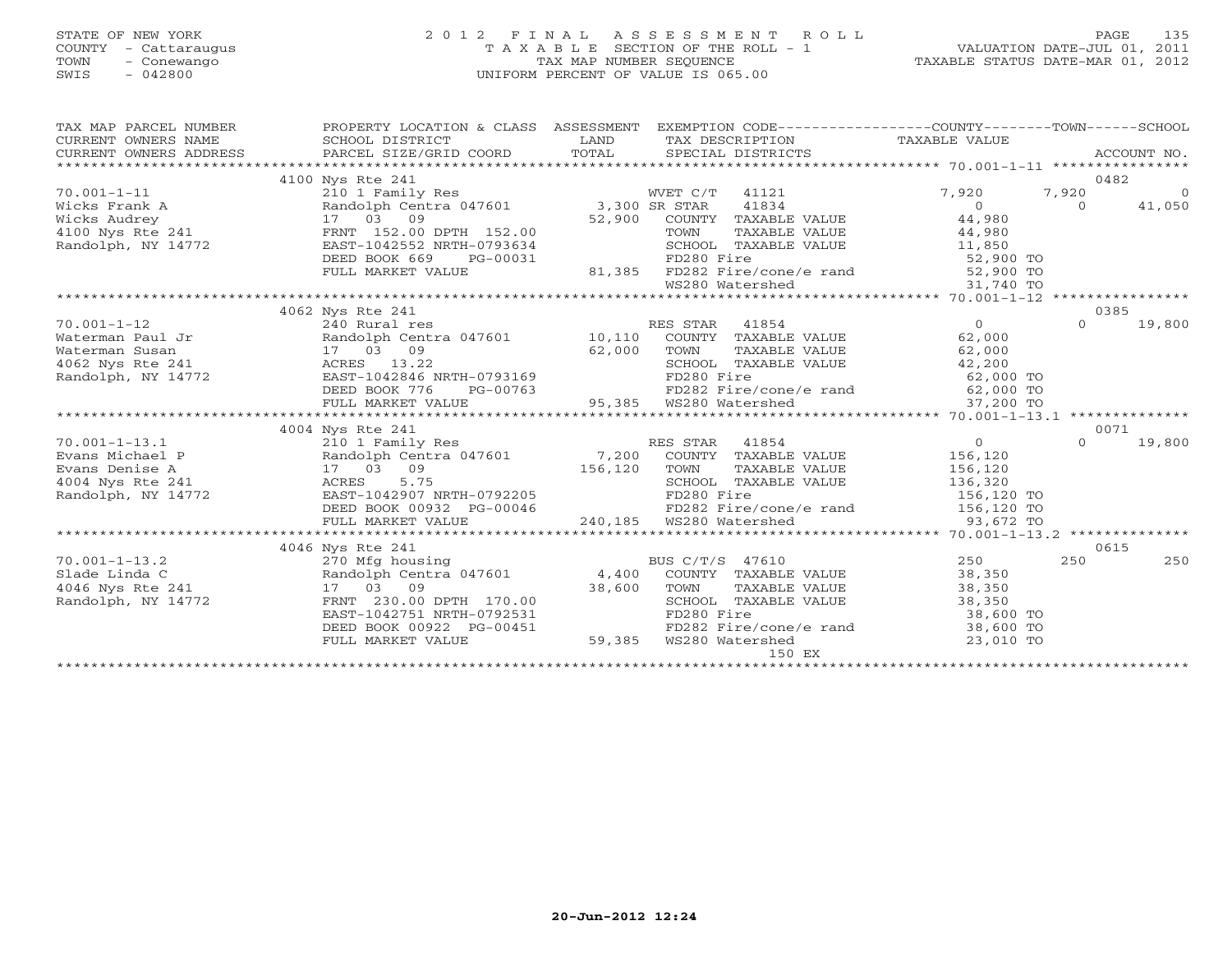#### STATE OF NEW YORK 2 0 1 2 F I N A L A S S E S S M E N T R O L L PAGE 136 COUNTY - Cattaraugus T A X A B L E SECTION OF THE ROLL - 1 VALUATION DATE-JUL 01, 2011 TOWN - Conewango TAX MAP NUMBER SEQUENCE TAXABLE STATUS DATE-MAR 01, 2012 SWIS - 042800 UNIFORM PERCENT OF VALUE IS 065.00UNIFORM PERCENT OF VALUE IS 065.00

| TAX MAP PARCEL NUMBER                                                                                                                                                                                                                                                                    | PROPERTY LOCATION & CLASS ASSESSMENT EXEMPTION CODE----------------COUNTY-------TOWN------SCHOOL |       |                                                                                                                           |       |                                            |
|------------------------------------------------------------------------------------------------------------------------------------------------------------------------------------------------------------------------------------------------------------------------------------------|--------------------------------------------------------------------------------------------------|-------|---------------------------------------------------------------------------------------------------------------------------|-------|--------------------------------------------|
|                                                                                                                                                                                                                                                                                          |                                                                                                  |       |                                                                                                                           |       |                                            |
|                                                                                                                                                                                                                                                                                          |                                                                                                  |       |                                                                                                                           |       | ACCOUNT NO.                                |
|                                                                                                                                                                                                                                                                                          |                                                                                                  |       |                                                                                                                           |       |                                            |
|                                                                                                                                                                                                                                                                                          | 4014 Nys Rte 241                                                                                 |       |                                                                                                                           |       | 0891                                       |
|                                                                                                                                                                                                                                                                                          |                                                                                                  |       |                                                                                                                           | 9,550 | $\overline{0}$                             |
|                                                                                                                                                                                                                                                                                          |                                                                                                  |       |                                                                                                                           |       | $\begin{array}{cc} 0 & 19,800 \end{array}$ |
|                                                                                                                                                                                                                                                                                          |                                                                                                  |       |                                                                                                                           |       |                                            |
|                                                                                                                                                                                                                                                                                          |                                                                                                  |       |                                                                                                                           |       |                                            |
|                                                                                                                                                                                                                                                                                          |                                                                                                  |       |                                                                                                                           |       |                                            |
|                                                                                                                                                                                                                                                                                          |                                                                                                  |       |                                                                                                                           |       |                                            |
|                                                                                                                                                                                                                                                                                          |                                                                                                  |       |                                                                                                                           |       |                                            |
|                                                                                                                                                                                                                                                                                          |                                                                                                  |       |                                                                                                                           |       |                                            |
|                                                                                                                                                                                                                                                                                          |                                                                                                  |       |                                                                                                                           |       |                                            |
|                                                                                                                                                                                                                                                                                          | 4001 Nys Rte 241                                                                                 |       |                                                                                                                           |       | 0191                                       |
|                                                                                                                                                                                                                                                                                          |                                                                                                  |       |                                                                                                                           |       | $\sim$ 0                                   |
|                                                                                                                                                                                                                                                                                          |                                                                                                  |       |                                                                                                                           |       | 41,050                                     |
|                                                                                                                                                                                                                                                                                          |                                                                                                  |       |                                                                                                                           |       |                                            |
|                                                                                                                                                                                                                                                                                          |                                                                                                  |       |                                                                                                                           |       |                                            |
|                                                                                                                                                                                                                                                                                          |                                                                                                  |       |                                                                                                                           |       |                                            |
|                                                                                                                                                                                                                                                                                          |                                                                                                  |       |                                                                                                                           |       |                                            |
|                                                                                                                                                                                                                                                                                          |                                                                                                  |       |                                                                                                                           |       |                                            |
|                                                                                                                                                                                                                                                                                          |                                                                                                  |       |                                                                                                                           |       |                                            |
|                                                                                                                                                                                                                                                                                          |                                                                                                  |       |                                                                                                                           |       |                                            |
|                                                                                                                                                                                                                                                                                          | 4019 Nys Rte 241                                                                                 |       |                                                                                                                           |       | 0807                                       |
|                                                                                                                                                                                                                                                                                          |                                                                                                  |       |                                                                                                                           |       | 19,800                                     |
|                                                                                                                                                                                                                                                                                          |                                                                                                  |       |                                                                                                                           |       |                                            |
|                                                                                                                                                                                                                                                                                          |                                                                                                  |       |                                                                                                                           |       |                                            |
|                                                                                                                                                                                                                                                                                          |                                                                                                  |       |                                                                                                                           |       |                                            |
|                                                                                                                                                                                                                                                                                          |                                                                                                  |       |                                                                                                                           |       |                                            |
|                                                                                                                                                                                                                                                                                          |                                                                                                  |       |                                                                                                                           |       |                                            |
|                                                                                                                                                                                                                                                                                          |                                                                                                  |       |                                                                                                                           |       |                                            |
|                                                                                                                                                                                                                                                                                          |                                                                                                  |       |                                                                                                                           |       |                                            |
|                                                                                                                                                                                                                                                                                          | Nys Rte 241                                                                                      |       |                                                                                                                           |       | 0044                                       |
|                                                                                                                                                                                                                                                                                          |                                                                                                  |       |                                                                                                                           |       |                                            |
|                                                                                                                                                                                                                                                                                          |                                                                                                  |       |                                                                                                                           |       |                                            |
|                                                                                                                                                                                                                                                                                          |                                                                                                  |       |                                                                                                                           |       |                                            |
|                                                                                                                                                                                                                                                                                          |                                                                                                  |       |                                                                                                                           |       |                                            |
|                                                                                                                                                                                                                                                                                          |                                                                                                  |       |                                                                                                                           |       |                                            |
|                                                                                                                                                                                                                                                                                          |                                                                                                  |       |                                                                                                                           |       |                                            |
| Nys Rte 241<br>Peterson Ernest L<br>Peterson Zora J<br>21 Randolph Centra 047601<br>2500 TOWN TAXABLE VALUE<br>Peterson Zora J<br>27 03 09<br>27 03 09<br>280 SCHOOL TAXABLE VALUE<br>260 TOWN TAXABLE VALUE<br>260 TOWN TAXABLE VALUE<br>260 TOWN T                                     |                                                                                                  |       |                                                                                                                           |       |                                            |
|                                                                                                                                                                                                                                                                                          |                                                                                                  |       |                                                                                                                           |       |                                            |
|                                                                                                                                                                                                                                                                                          | Swamp Rd (Off)                                                                                   |       |                                                                                                                           |       | 0390                                       |
|                                                                                                                                                                                                                                                                                          |                                                                                                  |       |                                                                                                                           |       |                                            |
|                                                                                                                                                                                                                                                                                          |                                                                                                  |       |                                                                                                                           |       |                                            |
|                                                                                                                                                                                                                                                                                          |                                                                                                  |       |                                                                                                                           |       |                                            |
|                                                                                                                                                                                                                                                                                          |                                                                                                  |       |                                                                                                                           |       |                                            |
| 10.001-1-17<br>Pascatore Phillip<br>Pascatore Nadine<br>Pascatore Nadine<br>2000<br>2000<br>2000<br>2000<br>2000<br>2000<br>2000<br>2000<br>2000<br>2000<br>2000<br>2000<br>2000<br>2000<br>2000<br>2000<br>2000<br>2000<br>2000<br>2000<br>2000<br>2000<br>2000<br>2000<br>2000<br>2000 |                                                                                                  |       | COUNTY TAXABLE VALUE<br>TOWN TAXABLE VALUE 300<br>SCHOOL TAXABLE VALUE 300<br>FD280 Fire 300 TO<br>WS280 Watershed 300 TO |       |                                            |
|                                                                                                                                                                                                                                                                                          |                                                                                                  |       |                                                                                                                           |       |                                            |
|                                                                                                                                                                                                                                                                                          | FULL MARKET VALUE                                                                                | 1,231 |                                                                                                                           |       |                                            |
|                                                                                                                                                                                                                                                                                          |                                                                                                  |       |                                                                                                                           |       |                                            |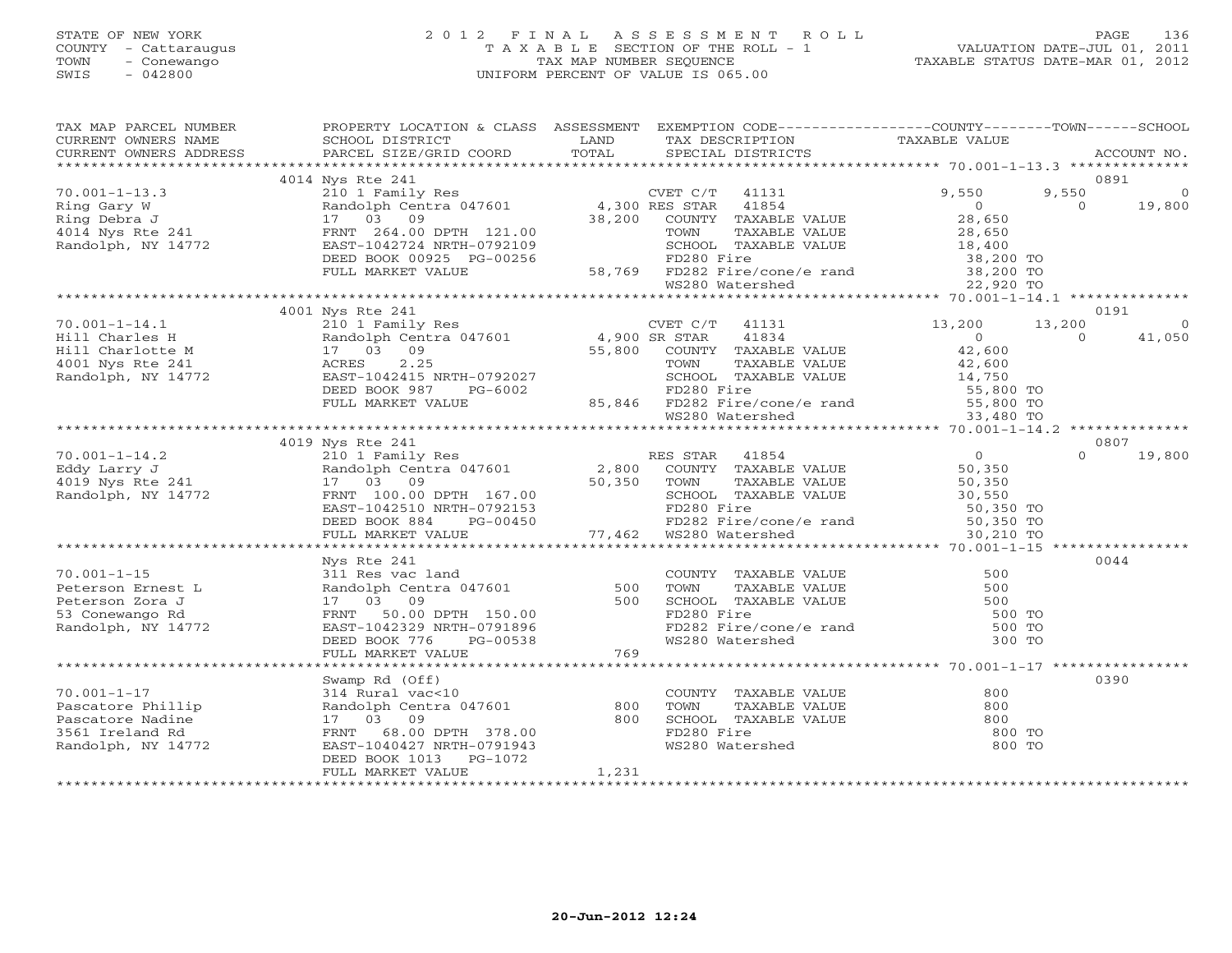#### STATE OF NEW YORK 2 0 1 2 F I N A L A S S E S S M E N T R O L L PAGE 137 COUNTY - Cattaraugus T A X A B L E SECTION OF THE ROLL - 1 VALUATION DATE-JUL 01, 2011 TOWN - Conewango TAX MAP NUMBER SEQUENCE TAXABLE STATUS DATE-MAR 01, 2012 SWIS - 042800 UNIFORM PERCENT OF VALUE IS 065.00UNIFORM PERCENT OF VALUE IS 065.00

| TAX MAP PARCEL NUMBER<br>CURRENT OWNERS NAME                  | PROPERTY LOCATION & CLASS ASSESSMENT EXEMPTION CODE---------------COUNTY-------TOWN------SCHOOL<br>SCHOOL DISTRICT | LAND                   | TAX DESCRIPTION                                                          | TAXABLE VALUE  |                    |
|---------------------------------------------------------------|--------------------------------------------------------------------------------------------------------------------|------------------------|--------------------------------------------------------------------------|----------------|--------------------|
| CURRENT OWNERS ADDRESS                                        | PARCEL SIZE/GRID COORD                                                                                             | TOTAL                  | SPECIAL DISTRICTS                                                        |                | ACCOUNT NO.        |
|                                                               |                                                                                                                    |                        |                                                                          |                | 0391               |
| $70.001 - 1 - 18$                                             | Swamp Rd<br>323 Vacant rural                                                                                       |                        | COUNTY TAXABLE VALUE                                                     | 2,000          |                    |
| Beaver Dale F                                                 | Randolph Centra 047601                                                                                             | 2,000                  | TOWN<br>TAXABLE VALUE                                                    | 2,000          |                    |
| 3786 Kirk Rd                                                  | 17 03 09                                                                                                           | 2,000                  | SCHOOL TAXABLE VALUE                                                     | 2,000          |                    |
| Randolph, NY 14772                                            | ACRES 20.21                                                                                                        |                        | FD280 Fire                                                               | 2,000 TO       |                    |
|                                                               | EAST-1039594 NRTH-0792450                                                                                          |                        | FD281 Fire/cone/rand                                                     | 2,000 TO       |                    |
|                                                               |                                                                                                                    |                        | WS280 Watershed                                                          | 2,000 TO       |                    |
|                                                               | DEED BOOK 11071 PG-2006<br>FULL MARKET VALUE 3,077                                                                 | 3,077                  |                                                                          |                |                    |
|                                                               |                                                                                                                    |                        |                                                                          |                |                    |
|                                                               | Swamp Rd (Off)                                                                                                     |                        |                                                                          |                | 0505               |
| $70.001 - 1 - 21$                                             | 323 Vacant rural                                                                                                   |                        |                                                                          | 5,700          |                    |
| Lazy Gates Farms Inc                                          | Randolph Centra 047601 5,700                                                                                       |                        | COUNTY TAXABLE VALUE<br>TOWN      TAXABLE VALUE<br>TOWN<br>TAXABLE VALUE | 5,700          |                    |
| 280 Rte 394                                                   | 33 03 09                                                                                                           | 5,700                  | SCHOOL TAXABLE VALUE                                                     | 5,700          |                    |
| Randolph, NY 14772                                            | ACRES 57.29                                                                                                        |                        | FD280 Fire                                                               | 5,700 TO       |                    |
|                                                               | EAST-1036578 NRTH-0792643                                                                                          |                        |                                                                          | 5,700 TO       |                    |
|                                                               | DEED BOOK 774                                                                                                      | н-∪/92643<br>_PG-00147 | FD280 Fire<br>FD281 Fire/cone/rand<br>WS280 Watershed                    | 5,700 TO       |                    |
|                                                               | FULL MARKET VALUE                                                                                                  | 8,769                  |                                                                          |                |                    |
|                                                               |                                                                                                                    |                        |                                                                          |                |                    |
|                                                               | Flood Rd                                                                                                           |                        |                                                                          |                | 0048               |
| $70.001 - 1 - 22$                                             | 105 Vac farmland                                                                                                   |                        | COUNTY TAXABLE VALUE                                                     | 8,150          |                    |
| Beaver Dale F                                                 | Randolph Centra 047601                                                                                             | 8,150                  | TOWN<br>TAXABLE VALUE                                                    | 8,150          |                    |
| 3786 Kirk Rd                                                  | 33 03 09                                                                                                           | 8,150                  | SCHOOL TAXABLE VALUE                                                     | 8,150          |                    |
| Randolph, NY 14772                                            | ACRES 32.60                                                                                                        |                        | FD280 Fire                                                               | 8,150 TO       |                    |
|                                                               | ACAES<br>EAST-1034130 NRTH-0792363<br>DEED BOOK 11071 PG-2006                                                      |                        |                                                                          | 8,150 TO       |                    |
|                                                               | DEED BOOK 11071 PG-2006                                                                                            |                        | r2201<br>FD281 Fire/cone/rand<br>WS280 Watershed                         | 8,150 TO       |                    |
|                                                               | FULL MARKET VALUE                                                                                                  | 12,538                 |                                                                          |                |                    |
|                                                               |                                                                                                                    |                        |                                                                          |                |                    |
|                                                               | 4069 Ropps Rd                                                                                                      |                        |                                                                          |                | 0472               |
| $70.001 - 1 - 23$                                             | 240 Rural res                                                                                                      |                        | RES STAR 41854                                                           | $\overline{0}$ | 19,800<br>$\Omega$ |
| Walters Howard J                                              | Randolph Centra 047601 9,000 COUNTY TAXABLE VALUE                                                                  |                        |                                                                          | 84,300         |                    |
|                                                               | 33 03 09                                                                                                           | 84,300 TOWN            | TAXABLE VALUE                                                            | 84,300         |                    |
|                                                               | ACRES<br>9.90                                                                                                      |                        | SCHOOL TAXABLE VALUE                                                     | 64,500         |                    |
| Walters Veronica<br>4069 Ropps Rd Rfd 1<br>Randolph, NY 14772 |                                                                                                                    |                        | FD280 Fire                                                               | 84,300 TO      |                    |
|                                                               | EAST-1033466 NRTH-0793665<br>DEED BOOK 1015 PG-219                                                                 |                        |                                                                          | 84,300 TO      |                    |
|                                                               | FULL MARKET VALUE                                                                                                  |                        |                                                                          | 50,580 TO      |                    |
|                                                               |                                                                                                                    |                        |                                                                          |                |                    |
|                                                               | Flood Rd                                                                                                           |                        |                                                                          |                | 0050               |
| $70.001 - 1 - 24$                                             | 105 Vac farmland                                                                                                   |                        | AG DISTOUT 41730                                                         | 2,577          | 2,577<br>2,577     |
| Lockwood Gary                                                 | Randolph Centra 047601                                                                                             |                        | 9,800 COUNTY TAXABLE VALUE                                               | 7,223          |                    |
| Lockwood Connie                                               | 33 03 09                                                                                                           | 9,800                  | TOWN<br>TAXABLE VALUE                                                    | 7,223          |                    |
| 12392 Flood Rd                                                | ACRES 32.57                                                                                                        |                        | SCHOOL TAXABLE VALUE                                                     | 7,223          |                    |
| Randolph, NY 14772                                            | EAST-1032153 NRTH-0792411                                                                                          |                        | FD280 Fire                                                               | 9,800 TO       |                    |
|                                                               | PG-00093<br>DEED BOOK 774                                                                                          |                        | FD281 Fire/cone/rand                                                     | 9,800 TO       |                    |
| MAY BE SUBJECT TO PAYMENT                                     | FULL MARKET VALUE                                                                                                  |                        | $15,077$ $W5280$ Watershed                                               | 5,880 TO       |                    |
| UNDER AGDIST LAW TIL 2019                                     |                                                                                                                    |                        |                                                                          |                |                    |
| **********************                                        |                                                                                                                    |                        |                                                                          |                |                    |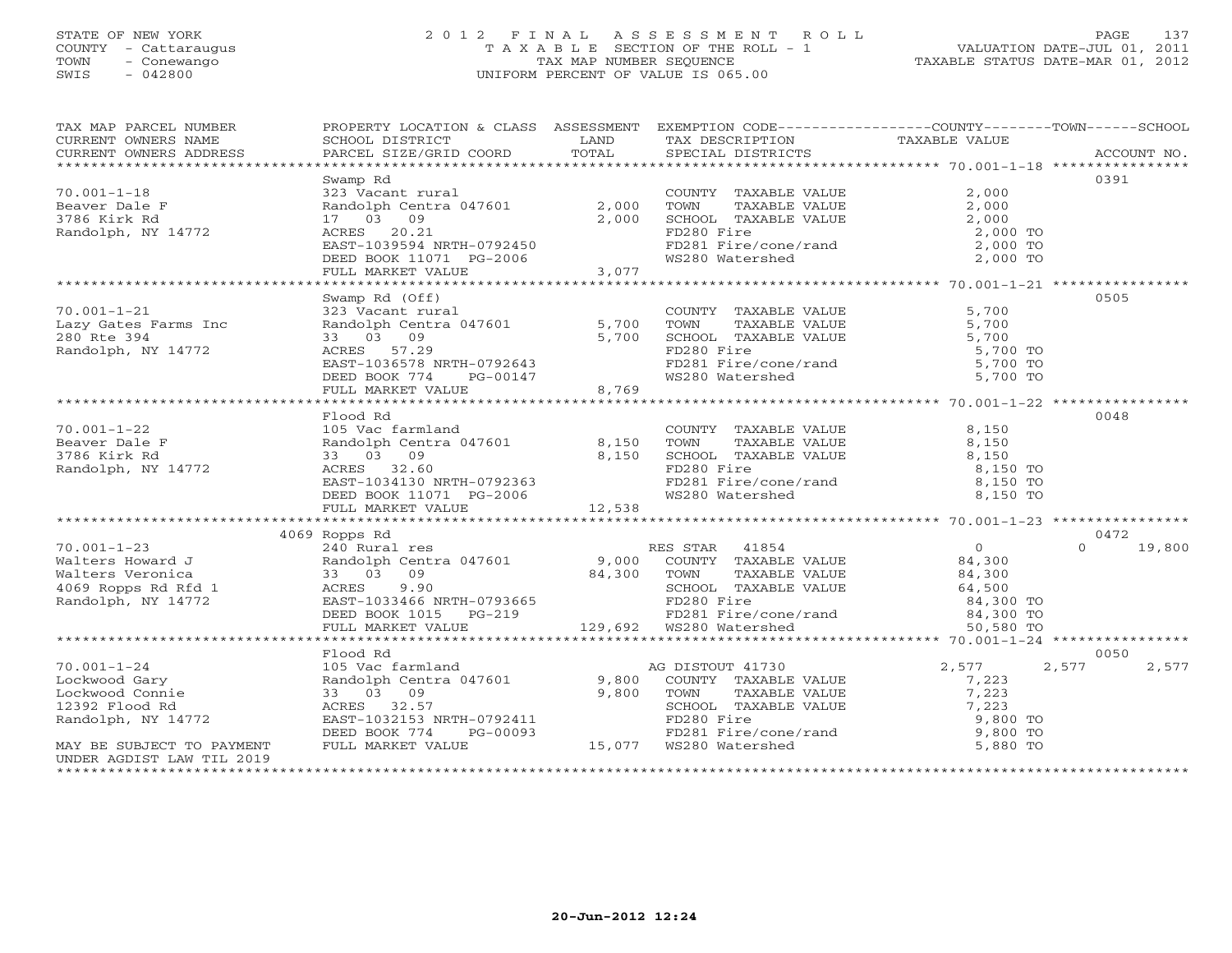#### STATE OF NEW YORK 2 0 1 2 F I N A L A S S E S S M E N T R O L L PAGE 138 COUNTY - Cattaraugus T A X A B L E SECTION OF THE ROLL - 1 VALUATION DATE-JUL 01, 2011 TOWN - Conewango TAX MAP NUMBER SEQUENCE TAXABLE STATUS DATE-MAR 01, 2012 SWIS - 042800 UNIFORM PERCENT OF VALUE IS 065.00UNIFORM PERCENT OF VALUE IS 065.00

| TAX MAP PARCEL NUMBER               | PROPERTY LOCATION & CLASS ASSESSMENT EXEMPTION CODE----------------COUNTY-------TOWN------SCHOOL                                        |             |                                |                |                      |
|-------------------------------------|-----------------------------------------------------------------------------------------------------------------------------------------|-------------|--------------------------------|----------------|----------------------|
| CURRENT OWNERS NAME                 | SCHOOL DISTRICT                                                                                                                         | LAND        | TAX DESCRIPTION                | TAXABLE VALUE  |                      |
| CURRENT OWNERS ADDRESS              | PARCEL SIZE/GRID COORD                                                                                                                  | TOTAL       | SPECIAL DISTRICTS              |                | ACCOUNT NO.          |
|                                     |                                                                                                                                         |             |                                |                |                      |
|                                     | Flood Rd                                                                                                                                |             |                                |                | 0023                 |
| $70.001 - 1 - 25.1$                 | 105 Vac farmland                                 AG DISTOUT 41730<br>Randolph Centra 047601               30,750   COUNTY TAXABLE VALUE |             |                                | 0              | $\Omega$<br>$\Omega$ |
| Adams David A                       |                                                                                                                                         |             |                                | 30,750         |                      |
| Adams Lisa A                        | ACRES 166.14                                                                                                                            | 30,750      | TOWN<br>TAXABLE VALUE          | 30,750         |                      |
| 4284 Elm Creek Rd                   | EAST-1032228 NRTH-0794692                                                                                                               |             | SCHOOL TAXABLE VALUE           | 30,750         |                      |
| Randolph, NY 14772                  | DEED BOOK 16936 PG-2001                                                                                                                 |             |                                |                |                      |
|                                     | FULL MARKET VALUE                                                                                                                       | 47,308      |                                |                |                      |
| MAY BE SUBJECT TO PAYMENT           |                                                                                                                                         |             |                                |                |                      |
| UNDER AGDIST LAW TIL 2019           |                                                                                                                                         |             |                                |                |                      |
|                                     |                                                                                                                                         |             |                                |                |                      |
|                                     | 4051 Ropps Rd                                                                                                                           |             |                                |                | 1022                 |
| $70.001 - 1 - 25.2$                 | 210 1 Family Res                                                                                                                        |             | RES STAR 41854                 | $\overline{0}$ | $\Omega$<br>19,800   |
| James Peter                         | Randolph Centra 047601 5,000                                                                                                            |             | COUNTY TAXABLE VALUE           | 51,750         |                      |
| -vul Ropps Rd<br>Randolph, NY 14772 | 33 03 09                                                                                                                                | 51,750 TOWN | TAXABLE VALUE                  | 51,750         |                      |
|                                     | 3.20<br>ACRES                                                                                                                           |             | SCHOOL TAXABLE VALUE           | 31,950         |                      |
|                                     | EAST-1032934 NRTH-0793289                                                                                                               |             | FD280 Fire                     | 51,750 TO      |                      |
|                                     | DEED BOOK 3157 $PG-7001$                                                                                                                |             | FD281 Fire/cone/rand 51,750 TO |                |                      |
|                                     | FULL MARKET VALUE                                                                                                                       |             | 79,615 WS280 Watershed         | 31,050 TO      |                      |
|                                     | ***************************                                                                                                             |             |                                |                |                      |
|                                     | off Ropps Rd                                                                                                                            |             |                                |                | 0025                 |
| $70.001 - 1 - 26.1$                 |                                                                                                                                         |             | COUNTY TAXABLE VALUE           | 14,000         |                      |
| Kurek Edward                        | 312 Vac w/imprv<br>Randolph Centra 047601 6,500                                                                                         |             | TOWN<br>TAXABLE VALUE          | 14,000         |                      |
| Kurek Margaret                      | 33 03 09                                                                                                                                | 14,000      | SCHOOL TAXABLE VALUE           | 14,000         |                      |
| 4040 Ropps Rd                       | 7.00<br>ACRES                                                                                                                           |             | FD280 Fire                     | 14,000 TO      |                      |
| Randolph, NY 14772                  | ACRES 7.00<br>EAST-1033852 NRTH-0793090<br>DEED BOOK 7316 PG-4002                                                                       |             | FD281 Fire/cone/rand           | 14,000 TO      |                      |
|                                     |                                                                                                                                         |             | WS280 Watershed                | 8,400 TO       |                      |
|                                     | FULL MARKET VALUE                                                                                                                       | 21,538      |                                |                |                      |
|                                     |                                                                                                                                         |             |                                |                |                      |
|                                     | Ropps Rd                                                                                                                                |             |                                |                | 0903                 |
| $70.001 - 1 - 26.2$                 | 105 Vac farmland                                                                                                                        |             | AG DISTOUT 41730               | 4,916          | 4,916<br>4,916       |
| Adams David A                       | Randolph Centra 047601 27,515 COUNTY TAXABLE VALUE                                                                                      |             |                                | 22,599         |                      |
| Adams Lisa A                        | 33/41 03 09                                                                                                                             | 27,515 TOWN | TAXABLE VALUE                  | 22,599         |                      |
| 4284 Elm Creek Rd                   | ACRES 112.10                                                                                                                            |             | SCHOOL TAXABLE VALUE           | 22,599         |                      |
| Randolph, NY 14772                  | EAST-1034871 NRTH-0793763                                                                                                               |             | FD280 Fire                     | 27,515 TO      |                      |
|                                     | DEED BOOK 16936 PG-2001                                                                                                                 |             | FD281 Fire/cone/rand           | 27,515 TO      |                      |
| MAY BE SUBJECT TO PAYMENT           | FULL MARKET VALUE                                                                                                                       |             |                                | 16,509 TO      |                      |
| UNDER AGDIST LAW TIL 2019           |                                                                                                                                         |             |                                |                |                      |
|                                     |                                                                                                                                         |             |                                |                |                      |
|                                     | 4040 Ropps Rd                                                                                                                           |             |                                |                | 1033                 |
| $70.001 - 1 - 26.3$                 | 240 Rural res                                                                                                                           |             | 41834<br>SR STAR               | $\overline{0}$ | $\cap$<br>41,050     |
| Kurek Edward                        | Randolph Centra 047601                                                                                                                  | 5,000       | COUNTY TAXABLE VALUE           | 54,000         |                      |
| Kurek Margaret                      | 09<br>33 03                                                                                                                             | 54,000      | TOWN<br>TAXABLE VALUE          | 54,000         |                      |
| 4040 Ropps Rd                       | 6.60<br>ACRES                                                                                                                           |             | SCHOOL TAXABLE VALUE           | 12,950         |                      |
| Randolph, NY 14772                  | EAST-0103383 NRTH-0793047                                                                                                               |             | FD280 Fire                     | 54,000 TO      |                      |
|                                     | DEED BOOK 7316<br>PG-4001                                                                                                               |             | FD281 Fire/cone/rand           | 54,000 TO      |                      |
|                                     | FULL MARKET VALUE                                                                                                                       |             | 83,077 WS280 Watershed         | 32,400 TO      |                      |
|                                     |                                                                                                                                         |             |                                |                |                      |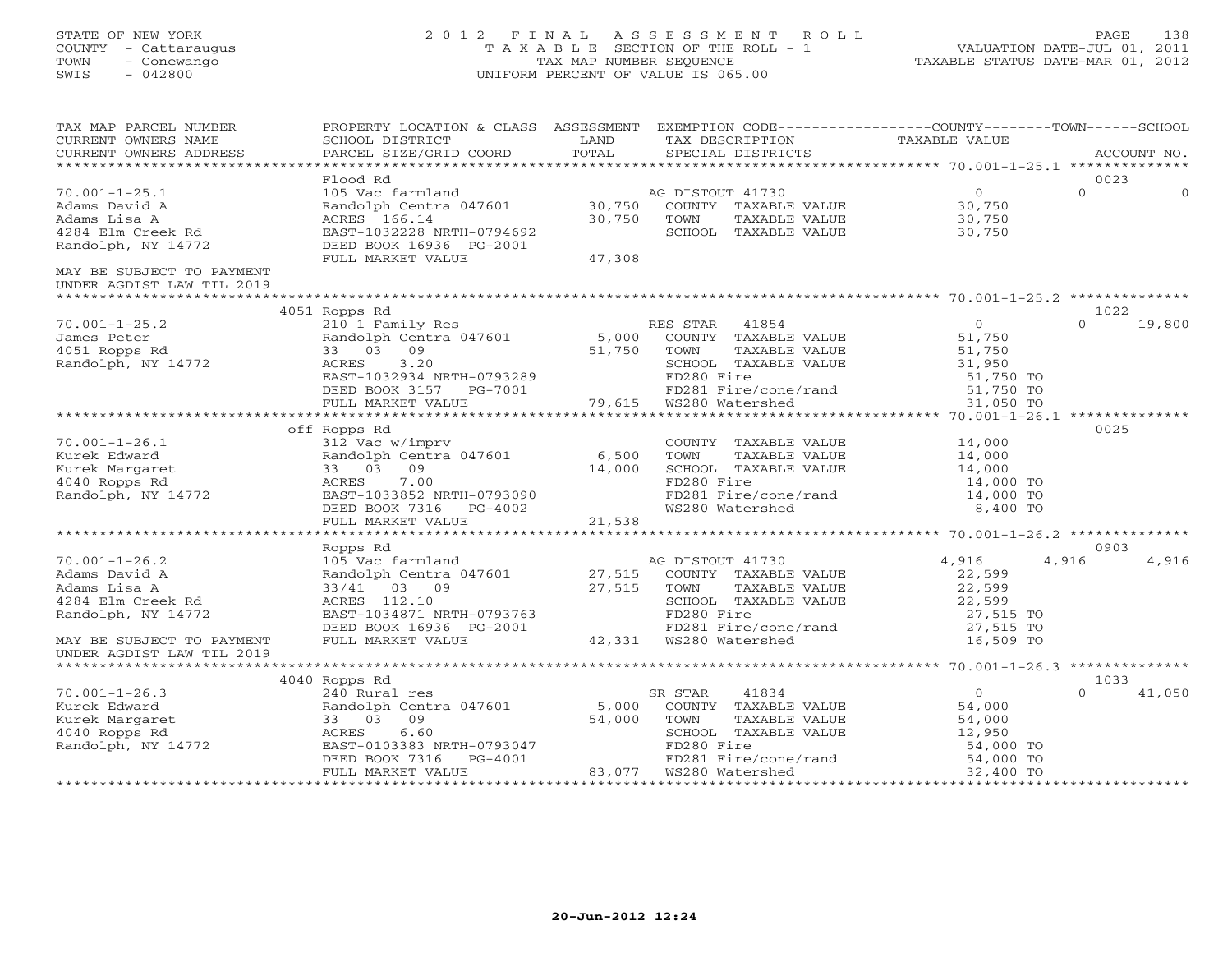### STATE OF NEW YORK 2 0 1 2 F I N A L A S S E S S M E N T R O L L PAGE 139 COUNTY - Cattaraugus T A X A B L E SECTION OF THE ROLL - 1 VALUATION DATE-JUL 01, 2011 TOWN - Conewango TAX MAP NUMBER SEQUENCE TAXABLE STATUS DATE-MAR 01, 2012 SWIS - 042800 UNIFORM PERCENT OF VALUE IS 065.00UNIFORM PERCENT OF VALUE IS 065.00

| TAX MAP PARCEL NUMBER<br>CURRENT OWNERS NAME                                                                                                                                                                                                 | PROPERTY LOCATION & CLASS ASSESSMENT EXEMPTION CODE----------------COUNTY-------TOWN------SCHOOL<br>SCHOOL DISTRICT                                   | LAND     | TAX DESCRIPTION                                                                                                            | TAXABLE VALUE                                                                   |                    |
|----------------------------------------------------------------------------------------------------------------------------------------------------------------------------------------------------------------------------------------------|-------------------------------------------------------------------------------------------------------------------------------------------------------|----------|----------------------------------------------------------------------------------------------------------------------------|---------------------------------------------------------------------------------|--------------------|
| COURIENT OWNERS ADDRESS FORCEL SIZE/GRID COORD FOTAL SECIAL DISTRICTS FOR ACCOUNT NO.<br>FOREXT PARCEL SIZE/GRID COORD TOTAL SECIAL DISTRICTS FOR POLOTICITY ACCOUNT NO.                                                                     |                                                                                                                                                       |          |                                                                                                                            |                                                                                 |                    |
|                                                                                                                                                                                                                                              | Swamp Rd                                                                                                                                              |          |                                                                                                                            |                                                                                 | 0033               |
| $70.001 - 1 - 27$                                                                                                                                                                                                                            | 323 Vacant rural                                                                                                                                      |          | COUNTY TAXABLE VALUE 28,500                                                                                                |                                                                                 |                    |
|                                                                                                                                                                                                                                              |                                                                                                                                                       |          |                                                                                                                            |                                                                                 |                    |
|                                                                                                                                                                                                                                              |                                                                                                                                                       |          |                                                                                                                            |                                                                                 |                    |
|                                                                                                                                                                                                                                              |                                                                                                                                                       |          | FD280 Fire                                                                                                                 | 28,500 TO<br>28,500 TO                                                          |                    |
|                                                                                                                                                                                                                                              |                                                                                                                                                       |          |                                                                                                                            |                                                                                 |                    |
|                                                                                                                                                                                                                                              |                                                                                                                                                       |          | FD281 Fire/cone/rand 28,500 TO<br>WS280 Watershed 17,100 TO                                                                |                                                                                 |                    |
| Volume 1-27<br>Yohe Anna Catherine Randolph Centra 047601 28,500<br>Coodman Est. Patrica 26 03 09 28,500<br>Virginia Shields ACRES 285.35<br>12276 Bragg Rd EAST-1036063 NRTH-0796359<br>Randolph, NY 14772 DEED BOOK 12207 PG-4001 43,8     |                                                                                                                                                       |          |                                                                                                                            |                                                                                 |                    |
|                                                                                                                                                                                                                                              |                                                                                                                                                       |          |                                                                                                                            |                                                                                 |                    |
|                                                                                                                                                                                                                                              | Swamp Rd                                                                                                                                              |          |                                                                                                                            |                                                                                 | 0032               |
|                                                                                                                                                                                                                                              |                                                                                                                                                       |          | COUNTY TAXABLE VALUE<br>TOWN TAXABLE VALUE 20,800                                                                          |                                                                                 |                    |
|                                                                                                                                                                                                                                              |                                                                                                                                                       |          |                                                                                                                            |                                                                                 |                    |
|                                                                                                                                                                                                                                              |                                                                                                                                                       |          |                                                                                                                            |                                                                                 |                    |
|                                                                                                                                                                                                                                              |                                                                                                                                                       |          |                                                                                                                            |                                                                                 |                    |
|                                                                                                                                                                                                                                              |                                                                                                                                                       |          | SCHOOL TAXABLE VALUE $20,800$<br>FD280 Fire $20,800$ TO<br>FD281 Fire/cone/rand $20,800$ TO<br>WS280 Watershed $12,480$ TO |                                                                                 |                    |
|                                                                                                                                                                                                                                              |                                                                                                                                                       |          |                                                                                                                            |                                                                                 |                    |
|                                                                                                                                                                                                                                              |                                                                                                                                                       |          |                                                                                                                            |                                                                                 |                    |
|                                                                                                                                                                                                                                              | 4501 Van Slyke Rd                                                                                                                                     |          |                                                                                                                            |                                                                                 | 0691               |
|                                                                                                                                                                                                                                              | 270 Mfg housing                                                                                                                                       |          | COUNTY TAXABLE VALUE 28,600                                                                                                |                                                                                 |                    |
|                                                                                                                                                                                                                                              |                                                                                                                                                       |          |                                                                                                                            |                                                                                 |                    |
|                                                                                                                                                                                                                                              |                                                                                                                                                       |          |                                                                                                                            |                                                                                 |                    |
|                                                                                                                                                                                                                                              |                                                                                                                                                       |          |                                                                                                                            |                                                                                 |                    |
|                                                                                                                                                                                                                                              |                                                                                                                                                       |          | FD280 Fire<br>FD282 Fire/cone/e rand 28,600 TO                                                                             |                                                                                 |                    |
|                                                                                                                                                                                                                                              |                                                                                                                                                       |          | WS280 Watershed                                                                                                            | 17,160 TO                                                                       |                    |
| 70.001-1-29 270 Mfg housing<br>Hallett Claude E est Randolph Centra 047601 5,300<br>4501 Van Slyke Rd 18 03 09 28,600<br>Randolph, NY 14772 ACRES 2.85<br>EAST-1042952 NRTH-0799227<br>DEED BOOK 802 PG-01014<br>FULL MARKET VALUE<br>FULL M |                                                                                                                                                       |          |                                                                                                                            |                                                                                 |                    |
|                                                                                                                                                                                                                                              | 4495&4487 Van Slyke Rd                                                                                                                                |          |                                                                                                                            |                                                                                 | 0841               |
| $70.001 - 1 - 30$                                                                                                                                                                                                                            | 271 Mfg housings                                                                                                                                      |          |                                                                                                                            |                                                                                 |                    |
|                                                                                                                                                                                                                                              |                                                                                                                                                       |          | COUNTY TAXABLE VALUE 16,100<br>TOWN TAXABLE VALUE 16,100                                                                   |                                                                                 |                    |
|                                                                                                                                                                                                                                              |                                                                                                                                                       |          |                                                                                                                            |                                                                                 |                    |
|                                                                                                                                                                                                                                              |                                                                                                                                                       |          |                                                                                                                            |                                                                                 |                    |
|                                                                                                                                                                                                                                              |                                                                                                                                                       |          |                                                                                                                            |                                                                                 |                    |
|                                                                                                                                                                                                                                              |                                                                                                                                                       |          |                                                                                                                            |                                                                                 |                    |
|                                                                                                                                                                                                                                              |                                                                                                                                                       |          |                                                                                                                            |                                                                                 |                    |
|                                                                                                                                                                                                                                              |                                                                                                                                                       |          |                                                                                                                            |                                                                                 |                    |
|                                                                                                                                                                                                                                              | 4391 Nys Rte 241                                                                                                                                      |          |                                                                                                                            |                                                                                 | 0936               |
|                                                                                                                                                                                                                                              |                                                                                                                                                       |          |                                                                                                                            | $\begin{array}{ccccc}\n & & & & 0 \\ \text{VATJIF} & & & & 86,550\n\end{array}$ | 19,800<br>$\Omega$ |
| 70.001-1-31 240 Rural res<br>Squire William Randolph Cent<br>4391 Nys Rte 241 08 03 09<br>Randolph, NY 14772 FRNT 1130.00                                                                                                                    | Nys Rte 241<br>240 Rural res<br>Randolph Centra 047601 22,400 COUNTY TAXABLE VALUE<br>08 03 09 86,550 TOWN TAXABLE VALUE<br>26,550 TOWN TAXABLE VALUE |          |                                                                                                                            |                                                                                 |                    |
|                                                                                                                                                                                                                                              |                                                                                                                                                       |          |                                                                                                                            | TAXABLE VALUE 86,550                                                            |                    |
|                                                                                                                                                                                                                                              | FRNT 1130.00 DPTH<br>ACRES 51.30<br>EAST-1040325 NRTH-0799108                                                                                         |          | SCHOOL TAXABLE VALUE 66,750<br>FD280 Fire 86,550                                                                           |                                                                                 |                    |
|                                                                                                                                                                                                                                              |                                                                                                                                                       |          |                                                                                                                            |                                                                                 |                    |
|                                                                                                                                                                                                                                              | DEED BOOK 00958 PG-00762                                                                                                                              |          | FD280 Fire<br>FD282 Fire/cone/e rand 86,550 TO<br>WS280 Watershed 51,930 TO                                                |                                                                                 |                    |
|                                                                                                                                                                                                                                              | FULL MARKET VALUE                                                                                                                                     | 133, 154 |                                                                                                                            |                                                                                 |                    |
|                                                                                                                                                                                                                                              |                                                                                                                                                       |          |                                                                                                                            |                                                                                 |                    |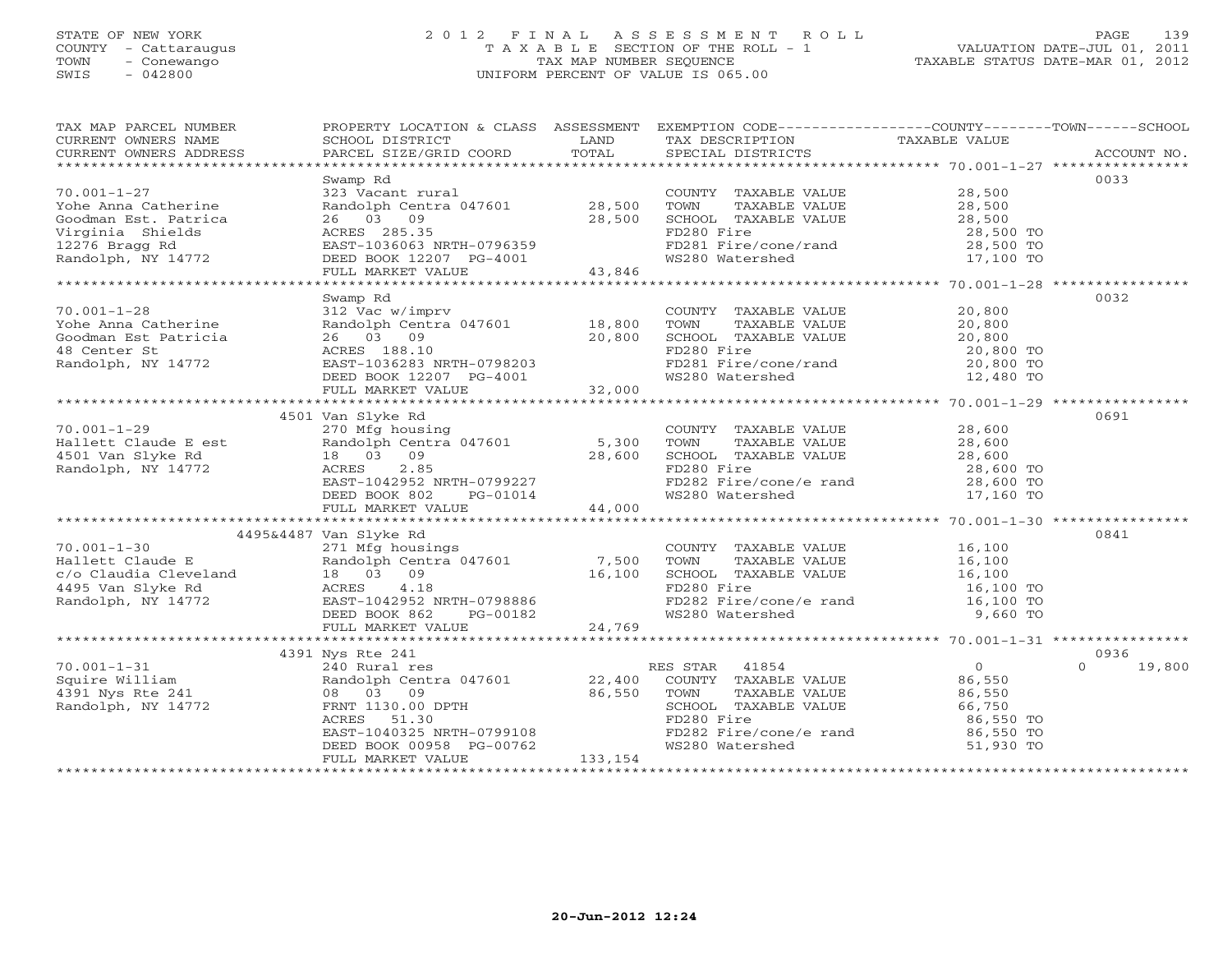# STATE OF NEW YORK 2 0 1 2 F I N A L A S S E S S M E N T R O L L PAGE 140COUNTY - Cattaraugus T A X A B L E SECTION OF THE ROLL - 1<br>
TOWN - Conewango TAX MAP NUMBER SEQUENCE<br>
SWIS - 042800 SWIS - 042800 UNIFORM PERCENT OF VALUE IS 065.00

| TAX MAP PARCEL NUMBER<br>CURRENT OWNERS NAME                                                                                                     | SCHOOL DISTRICT                                                                                                                                                                                  |                         | PROPERTY LOCATION & CLASS ASSESSMENT EXEMPTION CODE---------------COUNTY-------TOWN------SCHOOL<br>LAND TAX DESCRIPTION                                                                           | TAXABLE VALUE                                                            |                              |
|--------------------------------------------------------------------------------------------------------------------------------------------------|--------------------------------------------------------------------------------------------------------------------------------------------------------------------------------------------------|-------------------------|---------------------------------------------------------------------------------------------------------------------------------------------------------------------------------------------------|--------------------------------------------------------------------------|------------------------------|
|                                                                                                                                                  |                                                                                                                                                                                                  |                         |                                                                                                                                                                                                   |                                                                          |                              |
| $70.002 - 1 - 1$<br>Randolph Rod & Gun Club<br>4424 Van Slyke Rd<br>Pandolph NY 14772<br>Randolph, NY 14772                                      | 4424 Van Slyke Rd<br>920 Priv Hunt/Fi<br>Randolph Centra 047601 32,500 COUNTY TAXABLE<br>10 03 09<br>ACRES 111.88                                                                                | 67,600                  | COUNTY TAXABLE VALUE<br>TOWN<br>TAXABLE VALUE<br>SCHOOL TAXABLE VALUE                                                                                                                             | 3,125<br>3,125<br>64,475<br>64,475<br>64,475                             | 0371<br>3,125                |
|                                                                                                                                                  | EAST-1043998 NRTH-0798125<br>DEED BOOK 355<br>PG-00589<br>FULL MARKET VALUE                                                                                                                      |                         | FD280 Fire<br>FD282 Fire/cone/e rand<br>104,000 WS280 Watershed<br>1,875 EX                                                                                                                       | 67,600 TO<br>$67,600$ TO<br>38,685 TO                                    |                              |
|                                                                                                                                                  |                                                                                                                                                                                                  |                         |                                                                                                                                                                                                   |                                                                          |                              |
| $70.002 - 1 - 2$<br>Lemanski Wayne<br>Lemanski Everett<br>6790 Swartz Rd<br>6790 Swartz Rd<br>West Valley, NY 14171                              | Cemetery Hill Rd<br>260 Seasonal res<br>Randolph Centra 047601 7,720<br>17,000<br>10 03 09<br>ACRES 14.90<br>EAST-1045287 NRTH-0797491<br>DEED BOOK 1016 PG-872<br>FULL MARKET VALUE 26,154      |                         | COUNTY TAXABLE VALUE 17,000<br>TOWN<br>TAXABLE VALUE<br>SCHOOL TAXABLE VALUE 17,000<br>FD280 Fire 17,000 TO<br>FD282 Fire/cone/e rand<br>WS280 Watershed                                          | 17,000<br>17,000 TO<br>10,200 TO                                         | 0184                         |
|                                                                                                                                                  |                                                                                                                                                                                                  |                         |                                                                                                                                                                                                   |                                                                          |                              |
| $70.002 - 1 - 3.1$<br>R & L Adams Lands LLC<br>4244 Elm Creek Rd<br>Randolph, NY 14772<br>MAY BE SUBJECT TO PAYMENT<br>UNDER AGDIST LAW TIL 2019 | Cemetery Hill Rd<br>Cemetery Hill Ku<br>105 Vac farmland<br>Randolph Centra 047601<br>10 03 09<br>ACRES 13.10<br>EAST-1046555 NRTH-0797529<br>DEED BOOK 17477 PG-5005<br>FULL MARKET VALUE 6,154 | 4,000<br>4,000          | AG DISTOUT 41730<br>COUNTY TAXABLE VALUE<br>TOWN<br>TAXABLE VALUE<br>SCHOOL TAXABLE VALUE<br>FD280 Fire<br>FD282 Fire/cone/e rand $4,000$ TO<br>WS280 Watershed 2,400 TO<br>6,154 WS280 Watershed | 1,095<br>1,095<br>2,905<br>2,905<br>2,905<br>4,000 TO                    | 0019<br>1,095                |
|                                                                                                                                                  |                                                                                                                                                                                                  |                         |                                                                                                                                                                                                   |                                                                          |                              |
| $70.002 - 1 - 3.2$<br>Lemanski Wayne<br>Lemanski Everett<br>6790 Swartz Rd<br>West Valley, NY 14171<br>MAY BE SUBJECT TO PAYMENT                 | Cemetery Hill Rd<br>105 Vac farmland<br>Randolph Centra 047601<br>10 03 09<br>2.00<br>ACRES<br>EAST-1045889 NRTH-0797519<br>DEED BOOK 17477 PG-5002<br>FULL MARKET VALUE                         | 1,000<br>1,000<br>1,538 | COUNTY TAXABLE VALUE<br>TAXABLE VALUE<br>TOWN<br>SCHOOL TAXABLE VALUE<br>FD280 Fire<br>FD282 Fire/cone/e rand 1,000 TO<br>WS280 Watershed 600 TO                                                  | 1,000<br>1,000<br>1,000<br>1,000 TO                                      | 1073                         |
| UNDER AGDIST LAW TIL 2019                                                                                                                        |                                                                                                                                                                                                  |                         |                                                                                                                                                                                                   |                                                                          |                              |
| $70.002 - 1 - 4.1$                                                                                                                               | 4505 Walker Rd                                                                                                                                                                                   |                         |                                                                                                                                                                                                   | 26,800<br>26,800                                                         | 0017<br>26,800               |
| Anderson Dale A<br>4505 Walker Rd<br>Randolph, NY 14772<br>MAY BE SUBJECT TO PAYMENT                                                             | 210 1 Family Res<br>Randolph Centra 047601 8,000 SILO T/C/S 42100<br>11 03 09<br>6.90<br>ACRES<br>EAST-1046888 NRTH-0798648<br>DEED BOOK 16564 PG-6003                                           |                         | AGED C/T/S 41800<br>-- ^ m/c/S 42100<br>66,600 SR STAR<br>COUNTY TAXABLE VALUE<br>TOWN<br>TAXABLE VALUE<br>SCHOOL TAXABLE VALUE                                                                   | 13,000<br>13,000<br>$\overline{0}$<br>26,800<br>26,800<br>$\overline{0}$ | 13,000<br>$\Omega$<br>26,800 |
| UNDER RPTL483 UNTIL 2014                                                                                                                         | FULL MARKET VALUE                                                                                                                                                                                |                         | 102,462 FD280 Fire<br>FD282 Fire/cone/e rand<br>WS280 Watershed                                                                                                                                   | 66,600 TO<br>66,600 TO<br>39,960 TO                                      |                              |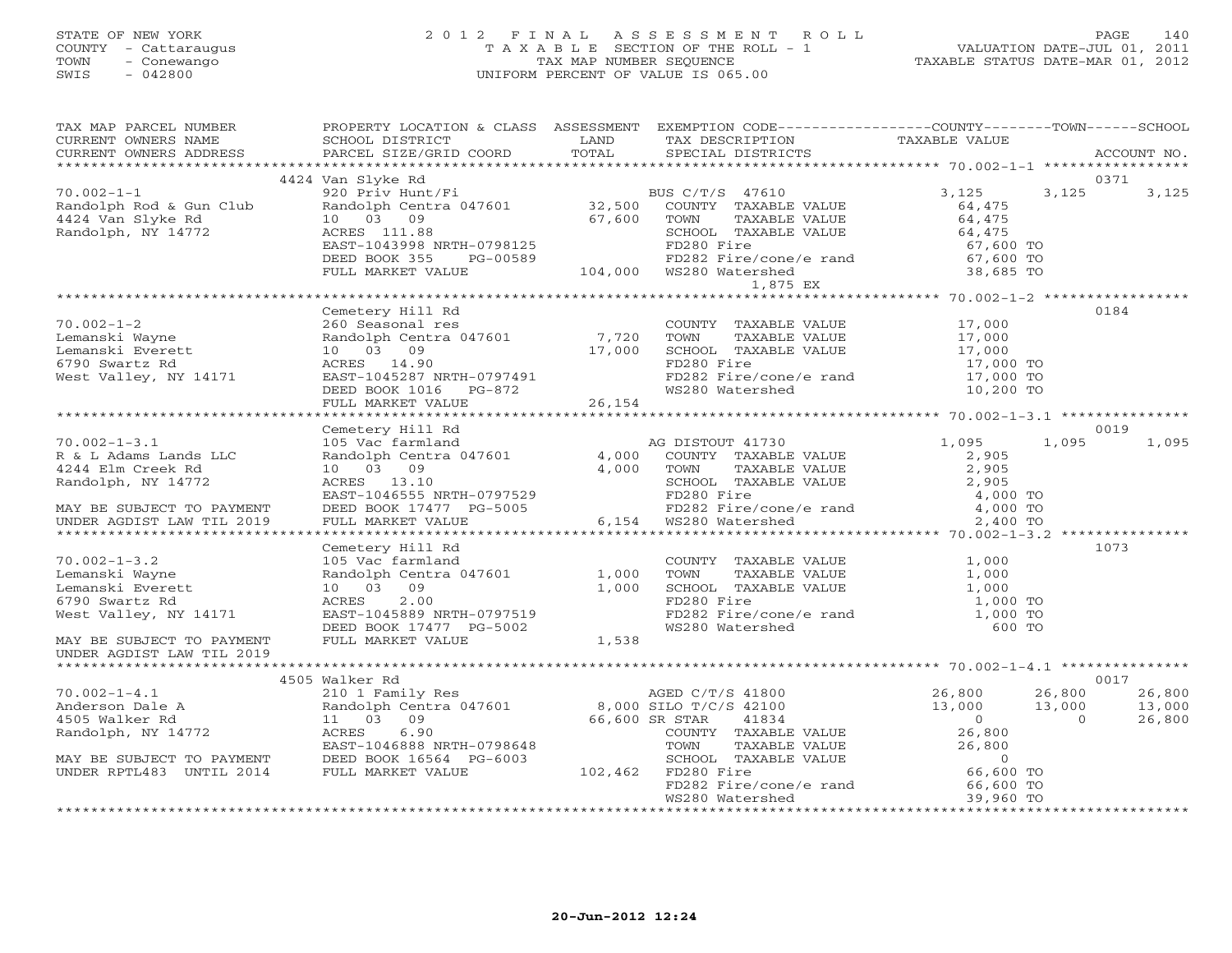### STATE OF NEW YORK 2 0 1 2 F I N A L A S S E S S M E N T R O L L PAGE 141 COUNTY - Cattaraugus T A X A B L E SECTION OF THE ROLL - 1 VALUATION DATE-JUL 01, 2011 TOWN - Conewango TAX MAP NUMBER SEQUENCE TAXABLE STATUS DATE-MAR 01, 2012 SWIS - 042800 UNIFORM PERCENT OF VALUE IS 065.00UNIFORM PERCENT OF VALUE IS 065.00

| TAX MAP PARCEL NUMBER THE PROPERTY LOCATION & CLASS ASSESSMENT EXEMPTION CODE--------------COUNTY-------TOWN------SCHOOL |                     |  |               |
|--------------------------------------------------------------------------------------------------------------------------|---------------------|--|---------------|
|                                                                                                                          |                     |  |               |
|                                                                                                                          |                     |  |               |
|                                                                                                                          |                     |  |               |
|                                                                                                                          | Walker Rd           |  | 1071          |
|                                                                                                                          |                     |  |               |
|                                                                                                                          |                     |  |               |
|                                                                                                                          |                     |  |               |
|                                                                                                                          |                     |  |               |
|                                                                                                                          |                     |  |               |
|                                                                                                                          |                     |  |               |
|                                                                                                                          |                     |  |               |
|                                                                                                                          |                     |  |               |
|                                                                                                                          | Walker Rd           |  | 0018          |
|                                                                                                                          |                     |  |               |
|                                                                                                                          |                     |  |               |
|                                                                                                                          |                     |  |               |
|                                                                                                                          |                     |  |               |
|                                                                                                                          |                     |  |               |
|                                                                                                                          |                     |  |               |
|                                                                                                                          |                     |  |               |
|                                                                                                                          |                     |  |               |
|                                                                                                                          | 4544 Walker Rd      |  | 0665          |
|                                                                                                                          |                     |  | $0 \t 19,800$ |
|                                                                                                                          |                     |  |               |
|                                                                                                                          |                     |  |               |
|                                                                                                                          |                     |  |               |
|                                                                                                                          |                     |  |               |
|                                                                                                                          |                     |  |               |
|                                                                                                                          |                     |  |               |
|                                                                                                                          |                     |  |               |
|                                                                                                                          | 4460&4462 Walker Rd |  | 0372          |
|                                                                                                                          |                     |  |               |
|                                                                                                                          |                     |  |               |
|                                                                                                                          |                     |  |               |
|                                                                                                                          |                     |  |               |
|                                                                                                                          |                     |  |               |
|                                                                                                                          |                     |  |               |
|                                                                                                                          |                     |  |               |
|                                                                                                                          |                     |  |               |
|                                                                                                                          | Walker Rd           |  | 0439          |
|                                                                                                                          |                     |  |               |
|                                                                                                                          |                     |  |               |
|                                                                                                                          |                     |  |               |
|                                                                                                                          |                     |  |               |
|                                                                                                                          |                     |  |               |
|                                                                                                                          |                     |  |               |
|                                                                                                                          |                     |  |               |
|                                                                                                                          |                     |  |               |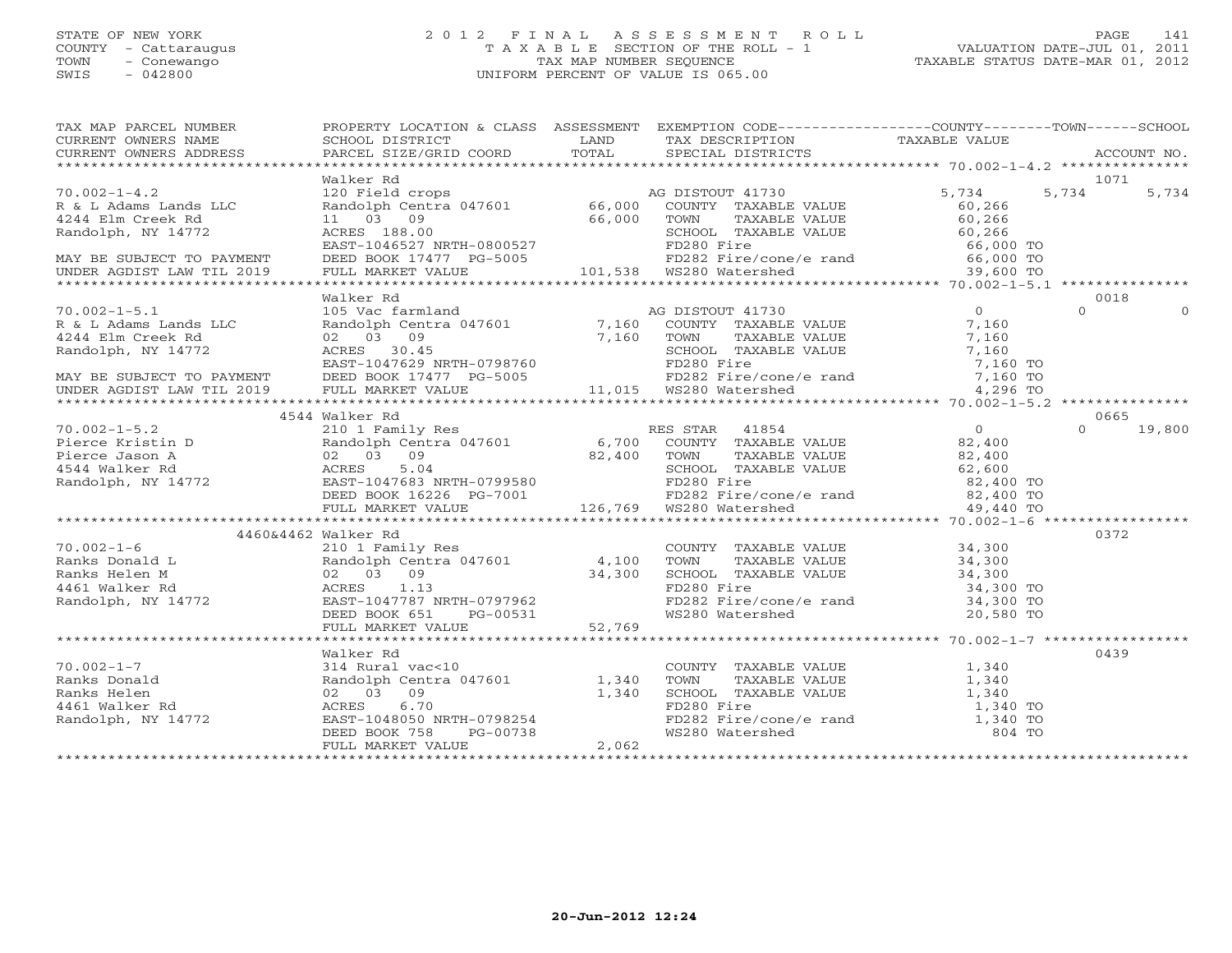#### STATE OF NEW YORK 2 0 1 2 F I N A L A S S E S S M E N T R O L L PAGE 142 COUNTY - Cattaraugus T A X A B L E SECTION OF THE ROLL - 1 VALUATION DATE-JUL 01, 2011 TOWN - Conewango TAX MAP NUMBER SEQUENCE TAXABLE STATUS DATE-MAR 01, 2012 SWIS - 042800 UNIFORM PERCENT OF VALUE IS 065.00UNIFORM PERCENT OF VALUE IS 065.00

| TAX MAP PARCEL NUMBER                                                                                                                                                                                                                                                                                                                                                                                              | PROPERTY LOCATION & CLASS ASSESSMENT EXEMPTION CODE-----------------COUNTY-------TOWN------SCHOOL |                                                                                                                                                                                                                                |        |
|--------------------------------------------------------------------------------------------------------------------------------------------------------------------------------------------------------------------------------------------------------------------------------------------------------------------------------------------------------------------------------------------------------------------|---------------------------------------------------------------------------------------------------|--------------------------------------------------------------------------------------------------------------------------------------------------------------------------------------------------------------------------------|--------|
|                                                                                                                                                                                                                                                                                                                                                                                                                    |                                                                                                   |                                                                                                                                                                                                                                |        |
|                                                                                                                                                                                                                                                                                                                                                                                                                    |                                                                                                   |                                                                                                                                                                                                                                |        |
|                                                                                                                                                                                                                                                                                                                                                                                                                    |                                                                                                   |                                                                                                                                                                                                                                |        |
|                                                                                                                                                                                                                                                                                                                                                                                                                    | 4461&4457 Walker Rd                                                                               |                                                                                                                                                                                                                                | 0616   |
|                                                                                                                                                                                                                                                                                                                                                                                                                    |                                                                                                   |                                                                                                                                                                                                                                |        |
|                                                                                                                                                                                                                                                                                                                                                                                                                    |                                                                                                   |                                                                                                                                                                                                                                |        |
|                                                                                                                                                                                                                                                                                                                                                                                                                    |                                                                                                   |                                                                                                                                                                                                                                |        |
|                                                                                                                                                                                                                                                                                                                                                                                                                    |                                                                                                   |                                                                                                                                                                                                                                |        |
|                                                                                                                                                                                                                                                                                                                                                                                                                    |                                                                                                   |                                                                                                                                                                                                                                |        |
|                                                                                                                                                                                                                                                                                                                                                                                                                    |                                                                                                   |                                                                                                                                                                                                                                |        |
|                                                                                                                                                                                                                                                                                                                                                                                                                    |                                                                                                   |                                                                                                                                                                                                                                |        |
|                                                                                                                                                                                                                                                                                                                                                                                                                    |                                                                                                   |                                                                                                                                                                                                                                |        |
|                                                                                                                                                                                                                                                                                                                                                                                                                    |                                                                                                   |                                                                                                                                                                                                                                |        |
|                                                                                                                                                                                                                                                                                                                                                                                                                    | Elm Creek Rd                                                                                      |                                                                                                                                                                                                                                | 0467   |
|                                                                                                                                                                                                                                                                                                                                                                                                                    |                                                                                                   |                                                                                                                                                                                                                                |        |
|                                                                                                                                                                                                                                                                                                                                                                                                                    |                                                                                                   |                                                                                                                                                                                                                                |        |
|                                                                                                                                                                                                                                                                                                                                                                                                                    |                                                                                                   | COUNTY TAXABLE VALUE<br>TOWN TAXABLE VALUE<br>SCHOOL TAXABLE VALUE<br>SCHOOL TAXABLE VALUE<br>FD280 Fire<br>FD282 Fire/cone/e rand<br>FD282 Fire/cone/e rand<br>6,630 TO<br>6,630 TO<br>6,630 TO<br>8280 Watershed<br>3,978 TO |        |
|                                                                                                                                                                                                                                                                                                                                                                                                                    |                                                                                                   |                                                                                                                                                                                                                                |        |
| 70.002-1-10.1<br>R&L Adams Lands, LLC<br>4.500 TOWN<br>4224 Elm Creek Rd<br>Randolph, NY 14772<br>RAST-1050315 NRTH-0798608<br>EAST-1050315 NRTH-0798608<br>PEAST-1050315 NRTH-0798608<br>PEAST-1050315 NRTH-0798608<br>PEAST-1050315 NRTH-07986                                                                                                                                                                   |                                                                                                   |                                                                                                                                                                                                                                |        |
|                                                                                                                                                                                                                                                                                                                                                                                                                    |                                                                                                   |                                                                                                                                                                                                                                |        |
|                                                                                                                                                                                                                                                                                                                                                                                                                    | FULL MARKET VALUE 10,200                                                                          |                                                                                                                                                                                                                                |        |
|                                                                                                                                                                                                                                                                                                                                                                                                                    |                                                                                                   |                                                                                                                                                                                                                                |        |
|                                                                                                                                                                                                                                                                                                                                                                                                                    | Co Rd 7                                                                                           |                                                                                                                                                                                                                                | 0677   |
|                                                                                                                                                                                                                                                                                                                                                                                                                    |                                                                                                   |                                                                                                                                                                                                                                |        |
|                                                                                                                                                                                                                                                                                                                                                                                                                    |                                                                                                   |                                                                                                                                                                                                                                |        |
|                                                                                                                                                                                                                                                                                                                                                                                                                    |                                                                                                   |                                                                                                                                                                                                                                |        |
|                                                                                                                                                                                                                                                                                                                                                                                                                    |                                                                                                   |                                                                                                                                                                                                                                |        |
|                                                                                                                                                                                                                                                                                                                                                                                                                    |                                                                                                   |                                                                                                                                                                                                                                |        |
|                                                                                                                                                                                                                                                                                                                                                                                                                    |                                                                                                   |                                                                                                                                                                                                                                |        |
|                                                                                                                                                                                                                                                                                                                                                                                                                    |                                                                                                   |                                                                                                                                                                                                                                |        |
|                                                                                                                                                                                                                                                                                                                                                                                                                    |                                                                                                   |                                                                                                                                                                                                                                |        |
|                                                                                                                                                                                                                                                                                                                                                                                                                    | 4441 Elm Creek Rd                                                                                 |                                                                                                                                                                                                                                | 0863   |
|                                                                                                                                                                                                                                                                                                                                                                                                                    |                                                                                                   |                                                                                                                                                                                                                                |        |
|                                                                                                                                                                                                                                                                                                                                                                                                                    |                                                                                                   |                                                                                                                                                                                                                                |        |
|                                                                                                                                                                                                                                                                                                                                                                                                                    |                                                                                                   |                                                                                                                                                                                                                                |        |
|                                                                                                                                                                                                                                                                                                                                                                                                                    |                                                                                                   |                                                                                                                                                                                                                                |        |
|                                                                                                                                                                                                                                                                                                                                                                                                                    |                                                                                                   |                                                                                                                                                                                                                                |        |
|                                                                                                                                                                                                                                                                                                                                                                                                                    |                                                                                                   |                                                                                                                                                                                                                                |        |
|                                                                                                                                                                                                                                                                                                                                                                                                                    |                                                                                                   |                                                                                                                                                                                                                                |        |
|                                                                                                                                                                                                                                                                                                                                                                                                                    |                                                                                                   |                                                                                                                                                                                                                                |        |
|                                                                                                                                                                                                                                                                                                                                                                                                                    | 4376 Elm Creek Rd                                                                                 |                                                                                                                                                                                                                                | 0336   |
|                                                                                                                                                                                                                                                                                                                                                                                                                    |                                                                                                   |                                                                                                                                                                                                                                | 19,800 |
|                                                                                                                                                                                                                                                                                                                                                                                                                    |                                                                                                   |                                                                                                                                                                                                                                |        |
|                                                                                                                                                                                                                                                                                                                                                                                                                    |                                                                                                   |                                                                                                                                                                                                                                |        |
|                                                                                                                                                                                                                                                                                                                                                                                                                    |                                                                                                   |                                                                                                                                                                                                                                |        |
|                                                                                                                                                                                                                                                                                                                                                                                                                    |                                                                                                   |                                                                                                                                                                                                                                |        |
|                                                                                                                                                                                                                                                                                                                                                                                                                    |                                                                                                   |                                                                                                                                                                                                                                |        |
|                                                                                                                                                                                                                                                                                                                                                                                                                    |                                                                                                   |                                                                                                                                                                                                                                |        |
| $\begin{array}{cccccccccccc} 70.002-1-11 & 4376 \text{ EIN C} & 19.336 \\ \text{Carlson Randy C} & 210 1 \text{ Family Res} & 4,500 & \text{COUNTY TAXABLE VALUE} & 37,500 & 0 & 19.336 \\ \text{Carlson Randy C} & 210 12 \text{ randomly Central } 047601 & 4,500 & \text{COUNTY TAXABLE VALUE} & 37,500 & 0 & 19.336 \\ \text{A376 Ellm Creek Rd} & 02 & 03 & 9 & 37,500 & \text{TONIN Y TAXABLE VALUE} & 37,5$ |                                                                                                   |                                                                                                                                                                                                                                |        |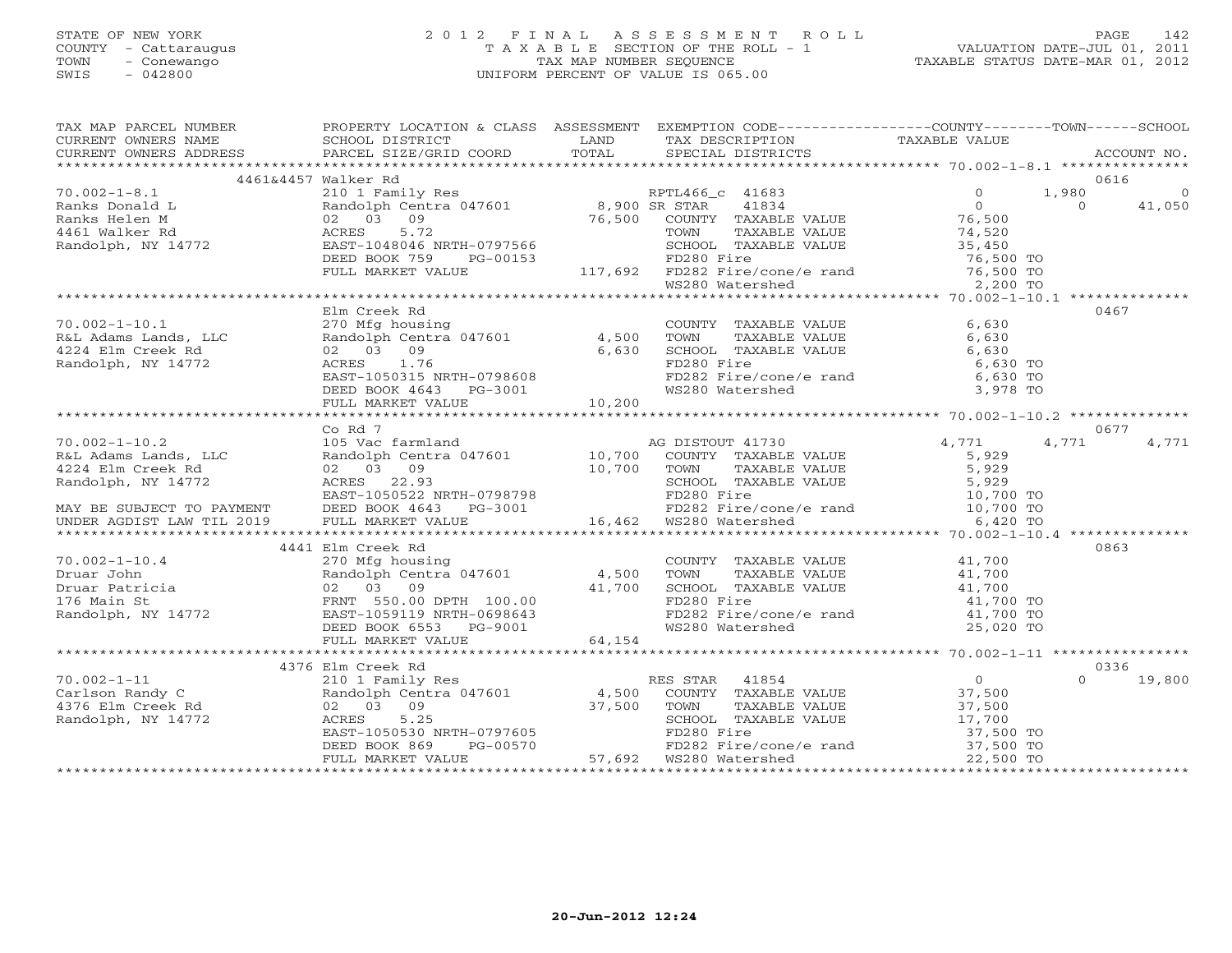#### STATE OF NEW YORK 2 0 1 2 F I N A L A S S E S S M E N T R O L L PAGE 143 COUNTY - Cattaraugus T A X A B L E SECTION OF THE ROLL - 1 VALUATION DATE-JUL 01, 2011 TOWN - Conewango TAX MAP NUMBER SEQUENCE TAXABLE STATUS DATE-MAR 01, 2012 SWIS - 042800 UNIFORM PERCENT OF VALUE IS 065.00UNIFORM PERCENT OF VALUE IS 065.00

| 4435 Walker Rd<br>0126<br>$\begin{tabular}{lllllllllllllllllllll} \hline 70.002-1-12 & 4435 \text{ Walter Rd} & 113 \text{ Cattle farm} & \text{AG DISTOUT 41730} & 2,564 & 2,564 & 2,564 & 2,564 & 2,564 & 2,564 & 2,564 & 2,564 & 2,564 & 2,564 & 2,564 & 2,564 & 2,564 & 2,564 & 2,564 & 2,564 & 2,564 & 2,564 & 2,564 & 2,564 & 2,564 &$ |                   |                                                                                                               |                                                                                                                                                                                                                                                                                                                                                                                                    |  |  |  |  |  |  |
|----------------------------------------------------------------------------------------------------------------------------------------------------------------------------------------------------------------------------------------------------------------------------------------------------------------------------------------------|-------------------|---------------------------------------------------------------------------------------------------------------|----------------------------------------------------------------------------------------------------------------------------------------------------------------------------------------------------------------------------------------------------------------------------------------------------------------------------------------------------------------------------------------------------|--|--|--|--|--|--|
|                                                                                                                                                                                                                                                                                                                                              |                   |                                                                                                               |                                                                                                                                                                                                                                                                                                                                                                                                    |  |  |  |  |  |  |
|                                                                                                                                                                                                                                                                                                                                              |                   |                                                                                                               |                                                                                                                                                                                                                                                                                                                                                                                                    |  |  |  |  |  |  |
|                                                                                                                                                                                                                                                                                                                                              |                   |                                                                                                               |                                                                                                                                                                                                                                                                                                                                                                                                    |  |  |  |  |  |  |
|                                                                                                                                                                                                                                                                                                                                              |                   |                                                                                                               |                                                                                                                                                                                                                                                                                                                                                                                                    |  |  |  |  |  |  |
|                                                                                                                                                                                                                                                                                                                                              |                   |                                                                                                               |                                                                                                                                                                                                                                                                                                                                                                                                    |  |  |  |  |  |  |
|                                                                                                                                                                                                                                                                                                                                              |                   |                                                                                                               |                                                                                                                                                                                                                                                                                                                                                                                                    |  |  |  |  |  |  |
|                                                                                                                                                                                                                                                                                                                                              |                   |                                                                                                               |                                                                                                                                                                                                                                                                                                                                                                                                    |  |  |  |  |  |  |
|                                                                                                                                                                                                                                                                                                                                              |                   |                                                                                                               |                                                                                                                                                                                                                                                                                                                                                                                                    |  |  |  |  |  |  |
|                                                                                                                                                                                                                                                                                                                                              | 4315 Co Rd 7      |                                                                                                               | 0010                                                                                                                                                                                                                                                                                                                                                                                               |  |  |  |  |  |  |
|                                                                                                                                                                                                                                                                                                                                              |                   |                                                                                                               | $\begin{array}{lcccc} 70.002-1-13 & 4315\text{ Co }\text{Rd} & 112\text{ Da} & 0000& 20,000& 20,000& 20,000& 20,000& 20,000& 20,000& 20,000& 20,000& 20,000& 20,000& 20,000& 20,000& 20,000& 20,000& 20,000& 20,000& 20,000& 20,000& 20,000& 20,000& 20,000$                                                                                                                                       |  |  |  |  |  |  |
|                                                                                                                                                                                                                                                                                                                                              |                   |                                                                                                               |                                                                                                                                                                                                                                                                                                                                                                                                    |  |  |  |  |  |  |
|                                                                                                                                                                                                                                                                                                                                              |                   |                                                                                                               |                                                                                                                                                                                                                                                                                                                                                                                                    |  |  |  |  |  |  |
|                                                                                                                                                                                                                                                                                                                                              |                   |                                                                                                               |                                                                                                                                                                                                                                                                                                                                                                                                    |  |  |  |  |  |  |
|                                                                                                                                                                                                                                                                                                                                              |                   |                                                                                                               |                                                                                                                                                                                                                                                                                                                                                                                                    |  |  |  |  |  |  |
|                                                                                                                                                                                                                                                                                                                                              |                   |                                                                                                               |                                                                                                                                                                                                                                                                                                                                                                                                    |  |  |  |  |  |  |
|                                                                                                                                                                                                                                                                                                                                              |                   |                                                                                                               |                                                                                                                                                                                                                                                                                                                                                                                                    |  |  |  |  |  |  |
|                                                                                                                                                                                                                                                                                                                                              |                   |                                                                                                               |                                                                                                                                                                                                                                                                                                                                                                                                    |  |  |  |  |  |  |
|                                                                                                                                                                                                                                                                                                                                              |                   |                                                                                                               |                                                                                                                                                                                                                                                                                                                                                                                                    |  |  |  |  |  |  |
|                                                                                                                                                                                                                                                                                                                                              |                   |                                                                                                               |                                                                                                                                                                                                                                                                                                                                                                                                    |  |  |  |  |  |  |
|                                                                                                                                                                                                                                                                                                                                              |                   |                                                                                                               |                                                                                                                                                                                                                                                                                                                                                                                                    |  |  |  |  |  |  |
|                                                                                                                                                                                                                                                                                                                                              |                   | SCHOOL TAAADDD VIDEE<br>FD280 Fire<br>FD282 Fire/cone/e rand 955,890 TO<br>FD282 Fire/cone/e rand 9573,534 TO |                                                                                                                                                                                                                                                                                                                                                                                                    |  |  |  |  |  |  |
|                                                                                                                                                                                                                                                                                                                                              |                   |                                                                                                               |                                                                                                                                                                                                                                                                                                                                                                                                    |  |  |  |  |  |  |
|                                                                                                                                                                                                                                                                                                                                              | 4244 Elm Creek Rd |                                                                                                               | 0012                                                                                                                                                                                                                                                                                                                                                                                               |  |  |  |  |  |  |
|                                                                                                                                                                                                                                                                                                                                              |                   |                                                                                                               |                                                                                                                                                                                                                                                                                                                                                                                                    |  |  |  |  |  |  |
|                                                                                                                                                                                                                                                                                                                                              |                   |                                                                                                               |                                                                                                                                                                                                                                                                                                                                                                                                    |  |  |  |  |  |  |
|                                                                                                                                                                                                                                                                                                                                              |                   |                                                                                                               |                                                                                                                                                                                                                                                                                                                                                                                                    |  |  |  |  |  |  |
|                                                                                                                                                                                                                                                                                                                                              |                   |                                                                                                               |                                                                                                                                                                                                                                                                                                                                                                                                    |  |  |  |  |  |  |
|                                                                                                                                                                                                                                                                                                                                              |                   |                                                                                                               |                                                                                                                                                                                                                                                                                                                                                                                                    |  |  |  |  |  |  |
|                                                                                                                                                                                                                                                                                                                                              |                   |                                                                                                               |                                                                                                                                                                                                                                                                                                                                                                                                    |  |  |  |  |  |  |
|                                                                                                                                                                                                                                                                                                                                              |                   |                                                                                                               |                                                                                                                                                                                                                                                                                                                                                                                                    |  |  |  |  |  |  |
|                                                                                                                                                                                                                                                                                                                                              |                   |                                                                                                               |                                                                                                                                                                                                                                                                                                                                                                                                    |  |  |  |  |  |  |
|                                                                                                                                                                                                                                                                                                                                              |                   |                                                                                                               |                                                                                                                                                                                                                                                                                                                                                                                                    |  |  |  |  |  |  |
|                                                                                                                                                                                                                                                                                                                                              | 4208 Elm Creek Rd |                                                                                                               |                                                                                                                                                                                                                                                                                                                                                                                                    |  |  |  |  |  |  |
|                                                                                                                                                                                                                                                                                                                                              |                   |                                                                                                               | 0118<br>18,250                                                                                                                                                                                                                                                                                                                                                                                     |  |  |  |  |  |  |
|                                                                                                                                                                                                                                                                                                                                              |                   |                                                                                                               |                                                                                                                                                                                                                                                                                                                                                                                                    |  |  |  |  |  |  |
|                                                                                                                                                                                                                                                                                                                                              |                   |                                                                                                               |                                                                                                                                                                                                                                                                                                                                                                                                    |  |  |  |  |  |  |
|                                                                                                                                                                                                                                                                                                                                              |                   |                                                                                                               |                                                                                                                                                                                                                                                                                                                                                                                                    |  |  |  |  |  |  |
|                                                                                                                                                                                                                                                                                                                                              |                   |                                                                                                               |                                                                                                                                                                                                                                                                                                                                                                                                    |  |  |  |  |  |  |
|                                                                                                                                                                                                                                                                                                                                              |                   |                                                                                                               |                                                                                                                                                                                                                                                                                                                                                                                                    |  |  |  |  |  |  |
|                                                                                                                                                                                                                                                                                                                                              |                   |                                                                                                               | $\begin{array}{cccccccc} 70.002-1-15 & 4208\text{ Elm} \text{ Creek} \text{ Rd} & 0 & 0118 \\ & 210 & 11 & 8 & 0 & 18, 25 \\ \text{Smith Steven E} & \text{Random UP} & \text{Random UP} & \text{Rd} & 0 & 0 & 18, 25 \\ 4208\text{ Elm} \text{ Creek} \text{ Rd} & 0 & 0 & 18, 25 \\ 4208\text{ Elm} \text{ Creek} \text{ Rd} & 0 & 0 & 18, 25 \\ 4208\text{ Elm} \text{ Creek} \text{ Rd} & 0 &$ |  |  |  |  |  |  |
|                                                                                                                                                                                                                                                                                                                                              |                   |                                                                                                               |                                                                                                                                                                                                                                                                                                                                                                                                    |  |  |  |  |  |  |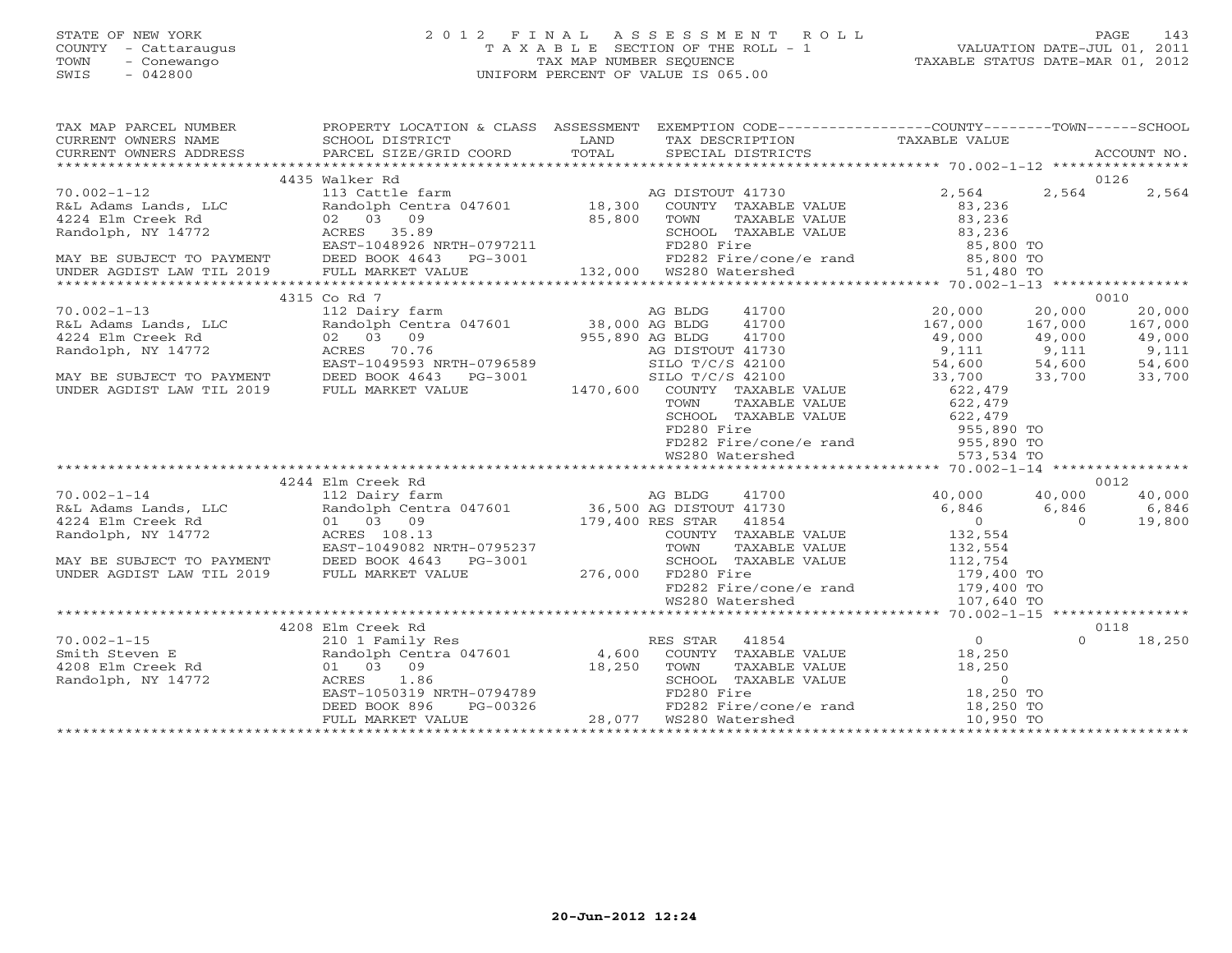### STATE OF NEW YORK 2 0 1 2 F I N A L A S S E S S M E N T R O L L PAGE 144 COUNTY - Cattaraugus T A X A B L E SECTION OF THE ROLL - 1 VALUATION DATE-JUL 01, 2011 TOWN - Conewango TAX MAP NUMBER SEQUENCE TAXABLE STATUS DATE-MAR 01, 2012 SWIS - 042800 UNIFORM PERCENT OF VALUE IS 065.00UNIFORM PERCENT OF VALUE IS 065.00

| TAX MAP PARCEL NUMBER                                                                                                                                                                                               | PROPERTY LOCATION & CLASS ASSESSMENT EXEMPTION CODE---------------COUNTY-------TOWN------SCHOOL                                                                                                                                                   |       |                                                                                                                            |       |          |        |  |  |
|---------------------------------------------------------------------------------------------------------------------------------------------------------------------------------------------------------------------|---------------------------------------------------------------------------------------------------------------------------------------------------------------------------------------------------------------------------------------------------|-------|----------------------------------------------------------------------------------------------------------------------------|-------|----------|--------|--|--|
| CURRENT OWNERS NAME                                                                                                                                                                                                 | SCHOOL DISTRICT                                                                                                                                                                                                                                   | LAND  | TAX DESCRIPTION TAXABLE VALUE                                                                                              |       |          |        |  |  |
|                                                                                                                                                                                                                     |                                                                                                                                                                                                                                                   |       |                                                                                                                            |       |          |        |  |  |
| 4164 Elm Creek Rd<br>0322                                                                                                                                                                                           |                                                                                                                                                                                                                                                   |       |                                                                                                                            |       |          |        |  |  |
|                                                                                                                                                                                                                     |                                                                                                                                                                                                                                                   |       |                                                                                                                            |       |          |        |  |  |
|                                                                                                                                                                                                                     |                                                                                                                                                                                                                                                   |       |                                                                                                                            |       |          |        |  |  |
|                                                                                                                                                                                                                     |                                                                                                                                                                                                                                                   |       |                                                                                                                            |       |          |        |  |  |
|                                                                                                                                                                                                                     |                                                                                                                                                                                                                                                   |       |                                                                                                                            |       |          |        |  |  |
|                                                                                                                                                                                                                     |                                                                                                                                                                                                                                                   |       |                                                                                                                            |       |          |        |  |  |
|                                                                                                                                                                                                                     |                                                                                                                                                                                                                                                   |       |                                                                                                                            |       |          |        |  |  |
|                                                                                                                                                                                                                     |                                                                                                                                                                                                                                                   |       |                                                                                                                            |       |          |        |  |  |
|                                                                                                                                                                                                                     |                                                                                                                                                                                                                                                   |       |                                                                                                                            |       |          |        |  |  |
| 0321<br>4156 Co Rd 7                                                                                                                                                                                                |                                                                                                                                                                                                                                                   |       |                                                                                                                            |       |          |        |  |  |
|                                                                                                                                                                                                                     |                                                                                                                                                                                                                                                   |       |                                                                                                                            |       | $\Omega$ | 19,800 |  |  |
|                                                                                                                                                                                                                     |                                                                                                                                                                                                                                                   |       |                                                                                                                            |       |          |        |  |  |
|                                                                                                                                                                                                                     |                                                                                                                                                                                                                                                   |       |                                                                                                                            |       |          |        |  |  |
|                                                                                                                                                                                                                     |                                                                                                                                                                                                                                                   |       |                                                                                                                            |       |          |        |  |  |
|                                                                                                                                                                                                                     |                                                                                                                                                                                                                                                   |       |                                                                                                                            |       |          |        |  |  |
|                                                                                                                                                                                                                     |                                                                                                                                                                                                                                                   |       |                                                                                                                            |       |          |        |  |  |
|                                                                                                                                                                                                                     |                                                                                                                                                                                                                                                   |       |                                                                                                                            |       |          |        |  |  |
|                                                                                                                                                                                                                     |                                                                                                                                                                                                                                                   |       |                                                                                                                            |       |          |        |  |  |
| 0261                                                                                                                                                                                                                |                                                                                                                                                                                                                                                   |       |                                                                                                                            |       |          |        |  |  |
|                                                                                                                                                                                                                     | Cemetery Hill Rd                                                                                                                                                                                                                                  |       |                                                                                                                            |       | 5,828    | 5,828  |  |  |
|                                                                                                                                                                                                                     |                                                                                                                                                                                                                                                   |       |                                                                                                                            |       |          |        |  |  |
|                                                                                                                                                                                                                     |                                                                                                                                                                                                                                                   |       |                                                                                                                            |       |          |        |  |  |
|                                                                                                                                                                                                                     |                                                                                                                                                                                                                                                   |       |                                                                                                                            |       |          |        |  |  |
|                                                                                                                                                                                                                     |                                                                                                                                                                                                                                                   |       |                                                                                                                            |       |          |        |  |  |
|                                                                                                                                                                                                                     |                                                                                                                                                                                                                                                   |       |                                                                                                                            |       |          |        |  |  |
|                                                                                                                                                                                                                     |                                                                                                                                                                                                                                                   |       |                                                                                                                            |       |          |        |  |  |
|                                                                                                                                                                                                                     |                                                                                                                                                                                                                                                   |       |                                                                                                                            |       |          |        |  |  |
| 0987<br>4162 Cemetery Hill Rd                                                                                                                                                                                       |                                                                                                                                                                                                                                                   |       |                                                                                                                            |       |          |        |  |  |
| $\begin{tabular}{ll} 70.002-1-20.2 & 210 1 Fami \\ Smith Roy & Random & Random & Random \\ Smith Constance & 01 03 \\ 4162 Cemetery Rd & ACKES \\ Random & andoph, NY 14772 & EAST-1047 \\ DEED BOOK \end{tabular}$ |                                                                                                                                                                                                                                                   |       |                                                                                                                            |       | $\cap$   | 19,800 |  |  |
|                                                                                                                                                                                                                     | 210 1 Family Res RES STAR 41854 0<br>Randolph Centra 047601 5,640 COUNTY TAXABLE VALUE 42,140                                                                                                                                                     |       |                                                                                                                            |       |          |        |  |  |
|                                                                                                                                                                                                                     |                                                                                                                                                                                                                                                   |       |                                                                                                                            |       |          |        |  |  |
|                                                                                                                                                                                                                     |                                                                                                                                                                                                                                                   |       |                                                                                                                            |       |          |        |  |  |
|                                                                                                                                                                                                                     |                                                                                                                                                                                                                                                   |       |                                                                                                                            |       |          |        |  |  |
|                                                                                                                                                                                                                     |                                                                                                                                                                                                                                                   |       |                                                                                                                            |       |          |        |  |  |
|                                                                                                                                                                                                                     | 01 03 09<br>ACRES 5.95<br>EAST-1047288 NRTH-0792465<br>DEED BOOK 1004 PG-898<br>FORED BOOK 1004 PG-898<br>FORED BOOK 1004 PG-898<br>FORED BOOK 1004 PG-898<br>FORED BOOK 1004 PG-898<br>FORED BOOK 1004 PG-898<br>FORED BOOK 1004 PG-898<br>FORED |       |                                                                                                                            |       |          |        |  |  |
|                                                                                                                                                                                                                     |                                                                                                                                                                                                                                                   |       |                                                                                                                            |       |          |        |  |  |
|                                                                                                                                                                                                                     | Cemetery Hill Rd                                                                                                                                                                                                                                  |       |                                                                                                                            |       | 0394     |        |  |  |
| $70.002 - 1 - 21$                                                                                                                                                                                                   |                                                                                                                                                                                                                                                   |       | COUNTY TAXABLE VALUE                                                                                                       | 3,870 |          |        |  |  |
|                                                                                                                                                                                                                     | Cemetery H111 Rd<br>314 Rural vac<10<br>Randolph Centra 047601 3,870<br>01 03 09 3,870<br>ACRES 6.88<br>EAST-1047533 NRTH-0794580<br>DEED BOOK 560 PG-00233<br>PUIT MAPYET VALUE                                                                  |       |                                                                                                                            |       |          |        |  |  |
| Root Gary G<br>4354 Nys Rte 241                                                                                                                                                                                     |                                                                                                                                                                                                                                                   |       |                                                                                                                            |       |          |        |  |  |
| Randolph, NY 14772                                                                                                                                                                                                  |                                                                                                                                                                                                                                                   |       |                                                                                                                            |       |          |        |  |  |
|                                                                                                                                                                                                                     |                                                                                                                                                                                                                                                   |       |                                                                                                                            |       |          |        |  |  |
|                                                                                                                                                                                                                     |                                                                                                                                                                                                                                                   |       |                                                                                                                            |       |          |        |  |  |
|                                                                                                                                                                                                                     | FULL MARKET VALUE                                                                                                                                                                                                                                 | 5,954 | 3,870<br>TOWN TAXABLE VALUE<br>SCHOOL TAXABLE VALUE<br>FD280 Fire<br>FD282 Fire/cone/e rand<br>MS280 Watershed<br>2,322 TO |       |          |        |  |  |
|                                                                                                                                                                                                                     |                                                                                                                                                                                                                                                   |       |                                                                                                                            |       |          |        |  |  |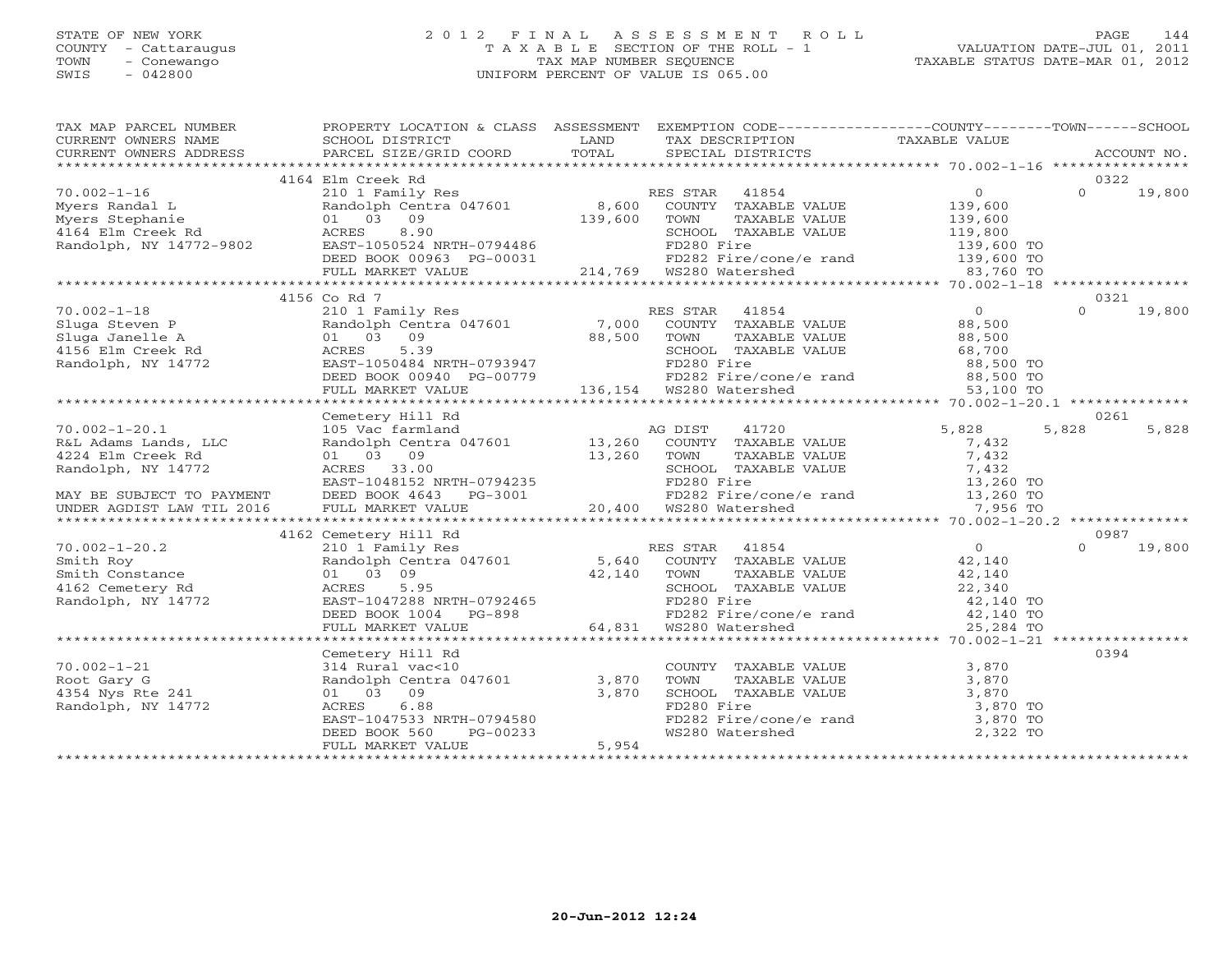# STATE OF NEW YORK 2 0 1 2 F I N A L A S S E S S M E N T R O L L PAGE 145 COUNTY - Cattaraugus T A X A B L E SECTION OF THE ROLL - 1 VALUATION DATE-JUL 01, 2011 TOWN - Conewango TAX MAP NUMBER SEQUENCE TAXABLE STATUS DATE-MAR 01, 2012 SWIS - 042800 UNIFORM PERCENT OF VALUE IS 065.00UNIFORM PERCENT OF VALUE IS 065.00

| TAX MAP PARCEL NUMBER                                                                                     | PROPERTY LOCATION & CLASS ASSESSMENT EXEMPTION CODE----------------COUNTY-------TOWN------SCHOOL                                                                                                                                                                                                                                                                                                                               |                                                                                                                                            |                    |
|-----------------------------------------------------------------------------------------------------------|--------------------------------------------------------------------------------------------------------------------------------------------------------------------------------------------------------------------------------------------------------------------------------------------------------------------------------------------------------------------------------------------------------------------------------|--------------------------------------------------------------------------------------------------------------------------------------------|--------------------|
|                                                                                                           | CURRENT OWNERS NAME SCHOOL DISTRICT A CHARD LAND<br>CURRENT OWNERS ADDRESS PARCEL SIZE/GRID COORD TOTAL                                                                                                                                                                                                                                                                                                                        | TAX DESCRIPTION TAXABLE VALUE SPECIAL DISTRICTS                                                                                            |                    |
|                                                                                                           |                                                                                                                                                                                                                                                                                                                                                                                                                                |                                                                                                                                            |                    |
|                                                                                                           |                                                                                                                                                                                                                                                                                                                                                                                                                                |                                                                                                                                            | 0348               |
|                                                                                                           |                                                                                                                                                                                                                                                                                                                                                                                                                                |                                                                                                                                            | $\Omega$<br>19,800 |
|                                                                                                           |                                                                                                                                                                                                                                                                                                                                                                                                                                |                                                                                                                                            |                    |
|                                                                                                           |                                                                                                                                                                                                                                                                                                                                                                                                                                | TOWN TAXABLE VALUE<br>SCHOOL TAXABLE VALUE 57,900<br>----- Fire 57,700 TO                                                                  |                    |
|                                                                                                           |                                                                                                                                                                                                                                                                                                                                                                                                                                |                                                                                                                                            |                    |
|                                                                                                           |                                                                                                                                                                                                                                                                                                                                                                                                                                |                                                                                                                                            |                    |
|                                                                                                           |                                                                                                                                                                                                                                                                                                                                                                                                                                |                                                                                                                                            |                    |
|                                                                                                           | EAST-1046817 NRTH-0794008 FD280 Fire 77,700 TO<br>DEED BOOK 782 PG-00921 FD282 Fire/cone/e rand 77,700 TO<br>FD282 Fire/cone/e rand 77,700 TO<br>FD282 Fire/cone/e rand 77,700 TO<br>46,620 TO<br>FULL MARKET VALUE 119,538 WS280 Waters                                                                                                                                                                                       |                                                                                                                                            |                    |
|                                                                                                           |                                                                                                                                                                                                                                                                                                                                                                                                                                |                                                                                                                                            |                    |
|                                                                                                           | 11231 Benson Rd<br>EXERES 10 1 Family Res<br>Randolph Centra 047601 7,700 COUNTY TAXABLE VALUE 71,500<br>9 03 09 71,500 TOWN TAXABLE VALUE 71,500<br>ACRES 6.81 SCHOOL TAXABLE VALUE 51,700<br>EAST-1046402 NRTH-0794043 FD280 Fire 71,500 TOWN FORED BOO                                                                                                                                                                      |                                                                                                                                            | 0166               |
| $70.002 - 1 - 23$                                                                                         |                                                                                                                                                                                                                                                                                                                                                                                                                                |                                                                                                                                            | $\Omega$<br>19,800 |
| Fenderson Joshua<br>11231 Benson Rd<br>11231 Benson Rd<br>16 09 03 09<br>Randolph, NY 14772<br>2008 ACRES |                                                                                                                                                                                                                                                                                                                                                                                                                                |                                                                                                                                            |                    |
|                                                                                                           |                                                                                                                                                                                                                                                                                                                                                                                                                                |                                                                                                                                            |                    |
|                                                                                                           |                                                                                                                                                                                                                                                                                                                                                                                                                                |                                                                                                                                            |                    |
|                                                                                                           |                                                                                                                                                                                                                                                                                                                                                                                                                                |                                                                                                                                            |                    |
|                                                                                                           |                                                                                                                                                                                                                                                                                                                                                                                                                                |                                                                                                                                            |                    |
|                                                                                                           |                                                                                                                                                                                                                                                                                                                                                                                                                                |                                                                                                                                            |                    |
|                                                                                                           |                                                                                                                                                                                                                                                                                                                                                                                                                                |                                                                                                                                            |                    |
|                                                                                                           | 4119 Cemetery Hill Rd                                                                                                                                                                                                                                                                                                                                                                                                          |                                                                                                                                            | 0441               |
|                                                                                                           |                                                                                                                                                                                                                                                                                                                                                                                                                                |                                                                                                                                            |                    |
|                                                                                                           |                                                                                                                                                                                                                                                                                                                                                                                                                                |                                                                                                                                            |                    |
|                                                                                                           |                                                                                                                                                                                                                                                                                                                                                                                                                                |                                                                                                                                            |                    |
|                                                                                                           |                                                                                                                                                                                                                                                                                                                                                                                                                                |                                                                                                                                            |                    |
|                                                                                                           |                                                                                                                                                                                                                                                                                                                                                                                                                                |                                                                                                                                            |                    |
|                                                                                                           |                                                                                                                                                                                                                                                                                                                                                                                                                                |                                                                                                                                            |                    |
|                                                                                                           |                                                                                                                                                                                                                                                                                                                                                                                                                                |                                                                                                                                            |                    |
|                                                                                                           |                                                                                                                                                                                                                                                                                                                                                                                                                                |                                                                                                                                            |                    |
|                                                                                                           | 11209 Benson Rd                                                                                                                                                                                                                                                                                                                                                                                                                |                                                                                                                                            | 0619               |
|                                                                                                           |                                                                                                                                                                                                                                                                                                                                                                                                                                |                                                                                                                                            |                    |
|                                                                                                           |                                                                                                                                                                                                                                                                                                                                                                                                                                |                                                                                                                                            |                    |
|                                                                                                           |                                                                                                                                                                                                                                                                                                                                                                                                                                |                                                                                                                                            |                    |
|                                                                                                           |                                                                                                                                                                                                                                                                                                                                                                                                                                |                                                                                                                                            |                    |
|                                                                                                           |                                                                                                                                                                                                                                                                                                                                                                                                                                |                                                                                                                                            |                    |
|                                                                                                           |                                                                                                                                                                                                                                                                                                                                                                                                                                |                                                                                                                                            |                    |
|                                                                                                           |                                                                                                                                                                                                                                                                                                                                                                                                                                |                                                                                                                                            |                    |
|                                                                                                           | $\begin{tabular}{lllllllllllllllllllllll} \hline 70.002-1-24.2 & 11209 \; \text{Benson }\; \text{Rd} & 0 & 019 \; \text{Rd} \\ \hline \text{Dither John G} & \text{Random C} & \text{Random C} & \text{Random C} & \text{Random C} & \text{Random C} \\ 11209 \; \text{Benson }\; \text{Rd} & 0 & 0 & 19,800 \; \text{COWTY} & \text{TAXABLE VALUE} & 0 & 0 & 19,800 \; \text{COWTY} \\ 11209 \; \text{Benson }\; \text{Rd} &$ |                                                                                                                                            |                    |
|                                                                                                           | 4113 Cemetery Hill Rd                                                                                                                                                                                                                                                                                                                                                                                                          |                                                                                                                                            | 0836               |
|                                                                                                           | V0.002-1-24.3<br>Gatz Lynn E<br>Gatz Donna L<br>4,500<br>4113 Cemetery Rd<br>Randolph, NY 14772<br>Randolph, NY 14772<br>CEED BOOK 864<br>PG-01151<br>Randolph, NY 14772<br>CEED BOOK 864<br>PG-01151                                                                                                                                                                                                                          | 2 STAR 41834<br>COUNTY TAXABLE VALUE 70,600<br>TAXABLE VALUE 70,600<br>TAXABLE VALUE 70,600<br>SR STAR                                     | $\cap$<br>41,050   |
|                                                                                                           |                                                                                                                                                                                                                                                                                                                                                                                                                                |                                                                                                                                            |                    |
|                                                                                                           |                                                                                                                                                                                                                                                                                                                                                                                                                                |                                                                                                                                            |                    |
|                                                                                                           |                                                                                                                                                                                                                                                                                                                                                                                                                                |                                                                                                                                            |                    |
|                                                                                                           |                                                                                                                                                                                                                                                                                                                                                                                                                                |                                                                                                                                            |                    |
|                                                                                                           |                                                                                                                                                                                                                                                                                                                                                                                                                                | TOWN TAXABLE VALUE<br>SCHOOL TAXABLE VALUE 29,550<br>FD280 Fire 70,600 TO<br>FD282 Fire/cone/e rand 70,600 TO<br>WS280 Watershed 42,360 TO |                    |
|                                                                                                           | MARINE 103 09<br>ACRES 1.75<br>BAST-1046986 NRTH-0793483<br>DEED BOOK 864 PG-01151 PD280 Fire<br>FULL MARKET VALUE<br>FULL MARKET VALUE<br>FULL MARKET VALUE<br>PULL MARKET VALUE<br>PULL MARKET VALUE<br>PULL MARKET VALUE<br>PULL MARKET VALUE<br>                                                                                                                                                                           |                                                                                                                                            |                    |
|                                                                                                           |                                                                                                                                                                                                                                                                                                                                                                                                                                |                                                                                                                                            |                    |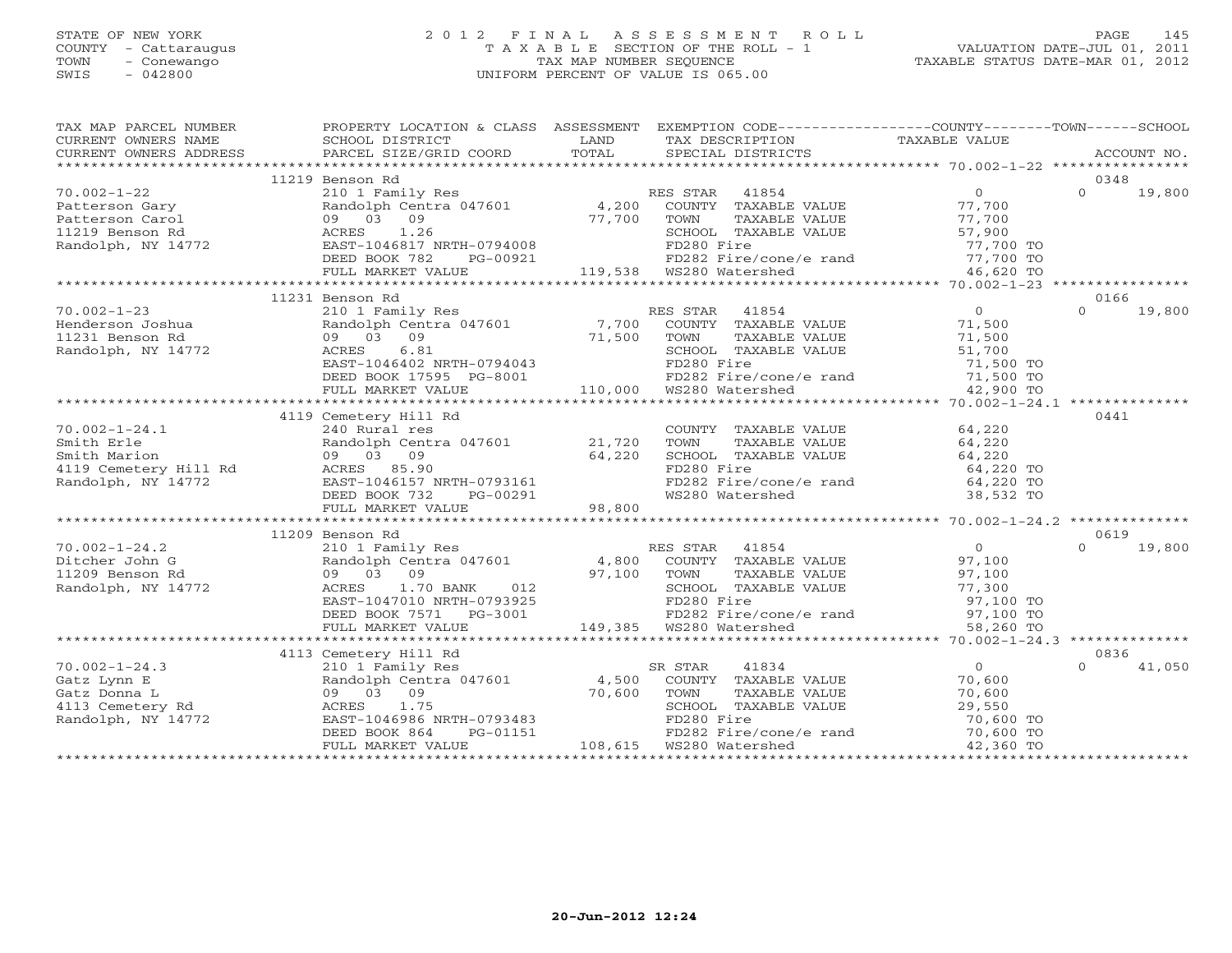### STATE OF NEW YORK 2 0 1 2 F I N A L A S S E S S M E N T R O L L PAGE 146 COUNTY - Cattaraugus T A X A B L E SECTION OF THE ROLL - 1 VALUATION DATE-JUL 01, 2011 TOWN - Conewango TAX MAP NUMBER SEQUENCE TAXABLE STATUS DATE-MAR 01, 2012 SWIS - 042800 UNIFORM PERCENT OF VALUE IS 065.00UNIFORM PERCENT OF VALUE IS 065.00

| TAX MAP PARCEL NUMBER                                                                                                                                                                                                                                                                                                                                                                                          | PROPERTY LOCATION & CLASS ASSESSMENT EXEMPTION CODE----------------COUNTY-------TOWN------SCHOOL |                                                                                                                                                               |                                                                                              |                |
|----------------------------------------------------------------------------------------------------------------------------------------------------------------------------------------------------------------------------------------------------------------------------------------------------------------------------------------------------------------------------------------------------------------|--------------------------------------------------------------------------------------------------|---------------------------------------------------------------------------------------------------------------------------------------------------------------|----------------------------------------------------------------------------------------------|----------------|
|                                                                                                                                                                                                                                                                                                                                                                                                                |                                                                                                  |                                                                                                                                                               |                                                                                              |                |
|                                                                                                                                                                                                                                                                                                                                                                                                                | Nys Rte 241                                                                                      |                                                                                                                                                               |                                                                                              | 0091           |
|                                                                                                                                                                                                                                                                                                                                                                                                                |                                                                                                  |                                                                                                                                                               |                                                                                              |                |
|                                                                                                                                                                                                                                                                                                                                                                                                                |                                                                                                  |                                                                                                                                                               |                                                                                              |                |
|                                                                                                                                                                                                                                                                                                                                                                                                                |                                                                                                  |                                                                                                                                                               |                                                                                              |                |
|                                                                                                                                                                                                                                                                                                                                                                                                                |                                                                                                  |                                                                                                                                                               |                                                                                              |                |
|                                                                                                                                                                                                                                                                                                                                                                                                                |                                                                                                  |                                                                                                                                                               |                                                                                              |                |
|                                                                                                                                                                                                                                                                                                                                                                                                                |                                                                                                  |                                                                                                                                                               |                                                                                              |                |
|                                                                                                                                                                                                                                                                                                                                                                                                                |                                                                                                  |                                                                                                                                                               |                                                                                              |                |
|                                                                                                                                                                                                                                                                                                                                                                                                                |                                                                                                  |                                                                                                                                                               |                                                                                              |                |
|                                                                                                                                                                                                                                                                                                                                                                                                                | Benson Rd                                                                                        |                                                                                                                                                               |                                                                                              | 0090           |
| $70.002 - 1 - 26$                                                                                                                                                                                                                                                                                                                                                                                              | 552 Golf course                                                                                  | COUNTY TAXABLE VALUE 144,788                                                                                                                                  |                                                                                              |                |
|                                                                                                                                                                                                                                                                                                                                                                                                                |                                                                                                  |                                                                                                                                                               |                                                                                              |                |
|                                                                                                                                                                                                                                                                                                                                                                                                                |                                                                                                  |                                                                                                                                                               |                                                                                              |                |
|                                                                                                                                                                                                                                                                                                                                                                                                                |                                                                                                  |                                                                                                                                                               |                                                                                              |                |
|                                                                                                                                                                                                                                                                                                                                                                                                                |                                                                                                  | COONT TAXABLE VALUE<br>TOWN TAXABLE VALUE<br>SCHOOL TAXABLE VALUE<br>FD280 Fire 144,788 TO<br>FD282 Fire/cone/e rand 144,788 TO<br>WS280 Watershed 144,788 TO |                                                                                              |                |
| 70.002-1-26 552 Golf course<br>Conewango Forks Golf Club Randolph Centra 047601 144,788<br>PO Box 173 09 03 09<br>Randolph, NY 14772 ACRES 99.90<br>EAST-1043928 NRTH-0793354<br>DEED BOOK 647 PG-00303<br>FULL MARKET VALUE<br>TULL MARKET                                                                                                                                                                    |                                                                                                  |                                                                                                                                                               |                                                                                              |                |
|                                                                                                                                                                                                                                                                                                                                                                                                                |                                                                                                  |                                                                                                                                                               |                                                                                              |                |
|                                                                                                                                                                                                                                                                                                                                                                                                                | 11315 Benson Rd                                                                                  |                                                                                                                                                               |                                                                                              | 0750           |
|                                                                                                                                                                                                                                                                                                                                                                                                                |                                                                                                  |                                                                                                                                                               |                                                                                              | $0 \t 19,800$  |
|                                                                                                                                                                                                                                                                                                                                                                                                                |                                                                                                  |                                                                                                                                                               |                                                                                              |                |
|                                                                                                                                                                                                                                                                                                                                                                                                                |                                                                                                  |                                                                                                                                                               |                                                                                              |                |
|                                                                                                                                                                                                                                                                                                                                                                                                                |                                                                                                  |                                                                                                                                                               |                                                                                              |                |
|                                                                                                                                                                                                                                                                                                                                                                                                                |                                                                                                  |                                                                                                                                                               |                                                                                              |                |
|                                                                                                                                                                                                                                                                                                                                                                                                                |                                                                                                  |                                                                                                                                                               |                                                                                              |                |
|                                                                                                                                                                                                                                                                                                                                                                                                                |                                                                                                  |                                                                                                                                                               |                                                                                              |                |
| $\begin{tabular}{lllllllllllllllllllll} \hline 70.002-1-27 & 11315 \text{ Benson Rd} & 0750 & 019,800 \\ \hline \text{Marssh}~ \text{Melissa R} & \text{Rmdoloph}~ \text{C} & 0 & 0 & 19,800 \\ \text{Marssh}~ \text{Melissa R} & \text{Random Red} & 0 & 0 & 0 \\ 1315 \text{ Benson Rd} & \text{A} & 0 & 0 & 0 \\ 09 & 03 & 09 & 40,000 & \text{TOWN} & \text{TAXABLE VALUE} & 40,000 \\ \text{Randolph, NY$ |                                                                                                  |                                                                                                                                                               |                                                                                              |                |
|                                                                                                                                                                                                                                                                                                                                                                                                                | 11437 Benson Rd                                                                                  |                                                                                                                                                               |                                                                                              | 0610           |
|                                                                                                                                                                                                                                                                                                                                                                                                                |                                                                                                  |                                                                                                                                                               |                                                                                              | $\sim$ 0       |
|                                                                                                                                                                                                                                                                                                                                                                                                                |                                                                                                  |                                                                                                                                                               |                                                                                              | 41,050         |
|                                                                                                                                                                                                                                                                                                                                                                                                                |                                                                                                  |                                                                                                                                                               |                                                                                              |                |
|                                                                                                                                                                                                                                                                                                                                                                                                                |                                                                                                  |                                                                                                                                                               |                                                                                              |                |
|                                                                                                                                                                                                                                                                                                                                                                                                                |                                                                                                  |                                                                                                                                                               |                                                                                              |                |
|                                                                                                                                                                                                                                                                                                                                                                                                                |                                                                                                  |                                                                                                                                                               |                                                                                              |                |
|                                                                                                                                                                                                                                                                                                                                                                                                                |                                                                                                  |                                                                                                                                                               |                                                                                              |                |
|                                                                                                                                                                                                                                                                                                                                                                                                                |                                                                                                  |                                                                                                                                                               |                                                                                              |                |
|                                                                                                                                                                                                                                                                                                                                                                                                                |                                                                                                  |                                                                                                                                                               |                                                                                              | 0002           |
|                                                                                                                                                                                                                                                                                                                                                                                                                |                                                                                                  |                                                                                                                                                               |                                                                                              | $\overline{0}$ |
|                                                                                                                                                                                                                                                                                                                                                                                                                |                                                                                                  |                                                                                                                                                               | $\begin{array}{cccc} & & 1,507 & & 1,507 \\ & & 0 & & 0 \\ & & 25,643 & & \end{array}$ VALUE | 10,000         |
|                                                                                                                                                                                                                                                                                                                                                                                                                |                                                                                                  |                                                                                                                                                               |                                                                                              |                |
|                                                                                                                                                                                                                                                                                                                                                                                                                |                                                                                                  |                                                                                                                                                               |                                                                                              |                |
|                                                                                                                                                                                                                                                                                                                                                                                                                |                                                                                                  |                                                                                                                                                               |                                                                                              |                |
|                                                                                                                                                                                                                                                                                                                                                                                                                |                                                                                                  |                                                                                                                                                               |                                                                                              |                |
|                                                                                                                                                                                                                                                                                                                                                                                                                |                                                                                                  |                                                                                                                                                               |                                                                                              |                |
|                                                                                                                                                                                                                                                                                                                                                                                                                |                                                                                                  |                                                                                                                                                               |                                                                                              |                |
|                                                                                                                                                                                                                                                                                                                                                                                                                |                                                                                                  |                                                                                                                                                               |                                                                                              |                |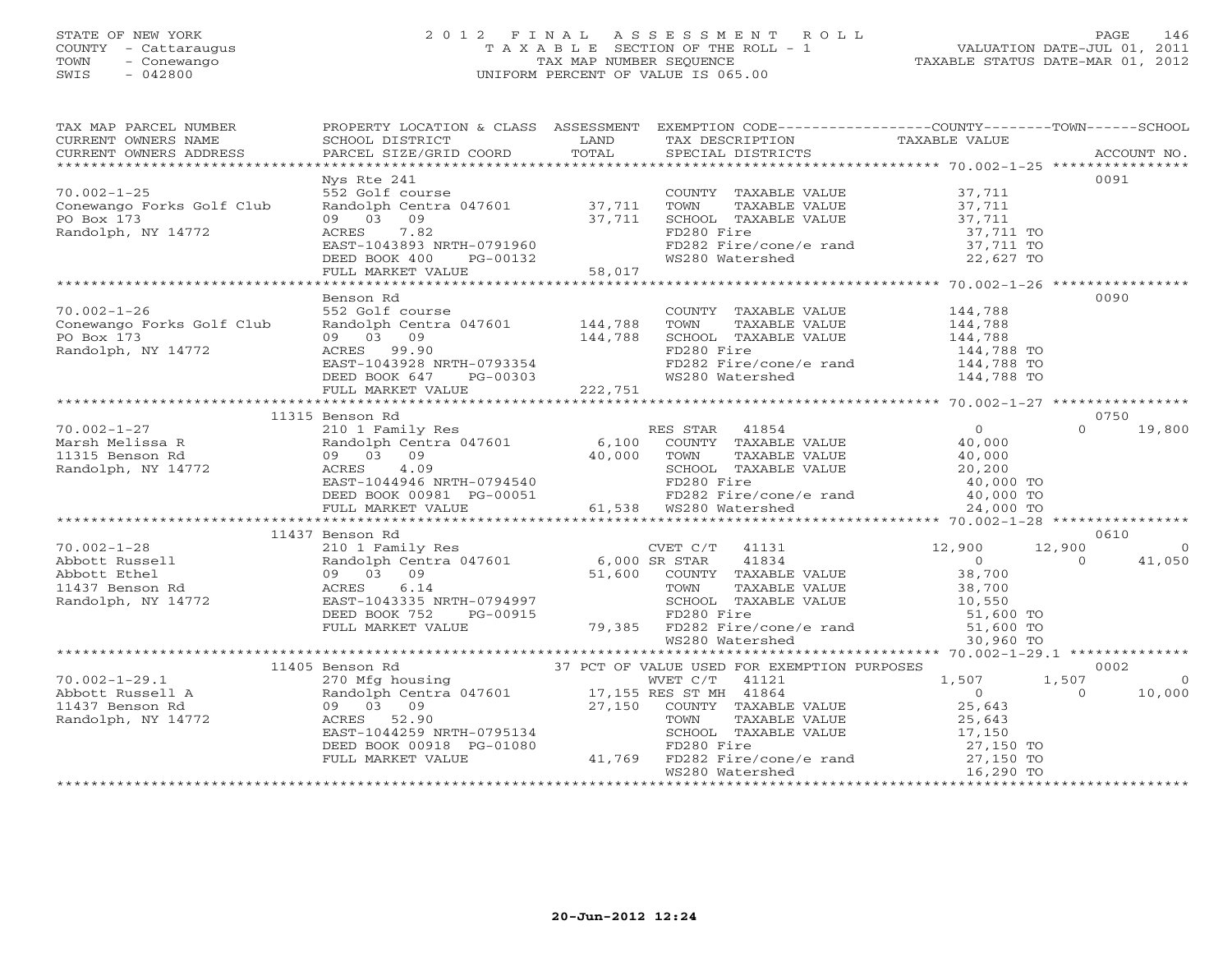#### STATE OF NEW YORK 2 0 1 2 F I N A L A S S E S S M E N T R O L L PAGE 147 COUNTY - Cattaraugus T A X A B L E SECTION OF THE ROLL - 1 VALUATION DATE-JUL 01, 2011 TOWN - Conewango TAX MAP NUMBER SEQUENCE TAXABLE STATUS DATE-MAR 01, 2012 SWIS - 042800 UNIFORM PERCENT OF VALUE IS 065.00UNIFORM PERCENT OF VALUE IS 065.00

| TAX MAP PARCEL NUMBER                                                                                         | PROPERTY LOCATION & CLASS ASSESSMENT EXEMPTION CODE---------------COUNTY-------TOWN------SCHOOL                                                                                                                                        |             |                                                                                                        |                                        |          |        |
|---------------------------------------------------------------------------------------------------------------|----------------------------------------------------------------------------------------------------------------------------------------------------------------------------------------------------------------------------------------|-------------|--------------------------------------------------------------------------------------------------------|----------------------------------------|----------|--------|
| CURRENT OWNERS NAME                                                                                           | SCHOOL DISTRICT                                                                                                                                                                                                                        | LAND        | TAX DESCRIPTION TAXABLE VALUE                                                                          |                                        |          |        |
|                                                                                                               |                                                                                                                                                                                                                                        |             |                                                                                                        |                                        |          |        |
|                                                                                                               |                                                                                                                                                                                                                                        |             |                                                                                                        |                                        |          |        |
|                                                                                                               | 11304 Benson Rd                                                                                                                                                                                                                        |             |                                                                                                        |                                        | 0912     |        |
| $70.002 - 1 - 29.2$                                                                                           | 210 1 Family Res<br>Randolph Centra 047601 6,600 COUNTY TAXABLE VALUE<br>09 03 09 94,900 TOWN TAXABLE VALUE<br>ACRES 4.80 5CHOOL TAXABLE VALUE                                                                                         |             |                                                                                                        | $\overline{0}$                         | $\Omega$ | 19,800 |
| Sheldon James H                                                                                               |                                                                                                                                                                                                                                        |             |                                                                                                        | ں<br>94,900                            |          |        |
| 11304 Benson Rd                                                                                               |                                                                                                                                                                                                                                        |             |                                                                                                        | 94,900<br>75,100                       |          |        |
|                                                                                                               |                                                                                                                                                                                                                                        |             | TOWN FINAL -<br>SCHOOL TAXABLE VALUE                                                                   |                                        |          |        |
|                                                                                                               |                                                                                                                                                                                                                                        |             |                                                                                                        |                                        |          |        |
|                                                                                                               |                                                                                                                                                                                                                                        |             |                                                                                                        |                                        |          |        |
|                                                                                                               |                                                                                                                                                                                                                                        |             |                                                                                                        |                                        |          |        |
|                                                                                                               | Randolph, NY 14772<br>Randolph, NY 14772<br>EAST-1045006 NRTH-0795137 ED280 Fire 94,900 TO<br>DEED BOOK 00966 PG-00731 146,000 WS280 Watershed 56,940 TO<br>FULL MARKET VALUE 146,000 WS280 Watershed 56,940 TO<br>******************* |             |                                                                                                        |                                        |          |        |
|                                                                                                               | 11432 Benson Rd                                                                                                                                                                                                                        |             |                                                                                                        |                                        | 0924     |        |
| $70.002 - 1 - 29.3$                                                                                           | 270 Mfg housing                                                                                                                                                                                                                        |             | ES STAR 41854<br>COUNTY TAXABLE VALUE<br>TOWN TAXABLE VALUE<br>COULOSS TAXABLE VALUE<br>RES STAR 41854 | $\overline{0}$                         | $\Omega$ | 19,800 |
| Shugars Lawrence C<br>11432 Benson Rd 1990 03<br>11432 Benson Rd 1990 03<br>Randolph, NY 14772<br>FRNT 208.70 | Randolph Centra 047601 4,100<br>09 03 09 3 09 27,500                                                                                                                                                                                   |             |                                                                                                        | 27,500<br>27,500                       |          |        |
|                                                                                                               |                                                                                                                                                                                                                                        | 27,500 TOWN |                                                                                                        |                                        |          |        |
|                                                                                                               | FRNT 208.70 DPTH 183.70                                                                                                                                                                                                                |             | SCHOOL TAXABLE VALUE                                                                                   | 7,700                                  |          |        |
|                                                                                                               | EAST-1043566 NRTH-0795372                                                                                                                                                                                                              |             | FD280 Fire                                                                                             | טט <i>י,</i><br>27,500 O               |          |        |
|                                                                                                               | DEED BOOK 00946 PG-00701                                                                                                                                                                                                               |             |                                                                                                        |                                        |          |        |
|                                                                                                               | FULL MARKET VALUE                                                                                                                                                                                                                      |             | PG-00701 FD282 Fire/cone/e rand 27,500 TO<br>42,308 WS280 Watershed 16,500 TO                          |                                        |          |        |
|                                                                                                               |                                                                                                                                                                                                                                        |             |                                                                                                        |                                        |          |        |
|                                                                                                               | Cemetery Hill Rd                                                                                                                                                                                                                       |             |                                                                                                        |                                        | 0608     |        |
| $70.002 - 1 - 30.1$                                                                                           | 311 Res vac land                                                                                                                                                                                                                       |             | COUNTY TAXABLE VALUE 23,500                                                                            |                                        |          |        |
| Adams Dennis W                                                                                                | Randolph Centra 047601 23,500                                                                                                                                                                                                          |             | TOWN                                                                                                   |                                        |          |        |
| Adams Robert A                                                                                                | 09 03 09                                                                                                                                                                                                                               | 23,500      | TAXABLE VALUE 23,500<br>TAXABLE VALUE 23,500<br>SCHOOL TAXABLE VALUE                                   |                                        |          |        |
| 11203 Pope Rd                                                                                                 | UY UJ UJ<br>L/u – Fred Luce<br>– TITEL 66 A6                                                                                                                                                                                           |             | FD280 Fire                                                                                             |                                        |          |        |
| Randolph, NY 14772                                                                                            |                                                                                                                                                                                                                                        |             |                                                                                                        | 23,500 TO<br>23,500 TO                 |          |        |
|                                                                                                               | EAST-1046106 NRTH-0795269                                                                                                                                                                                                              |             | FD282 Fire/cone/e rand<br>WS280 Watershed                                                              | 14,100 TO                              |          |        |
|                                                                                                               | DEED BOOK 1000 PG-1148                                                                                                                                                                                                                 |             |                                                                                                        |                                        |          |        |
|                                                                                                               | FULL MARKET VALUE                                                                                                                                                                                                                      | 36, 154     |                                                                                                        |                                        |          |        |
|                                                                                                               |                                                                                                                                                                                                                                        |             |                                                                                                        |                                        |          |        |
|                                                                                                               | 4185 Cemetery Hill Rd                                                                                                                                                                                                                  |             |                                                                                                        |                                        | 1057     |        |
| $70.002 - 1 - 30.2$                                                                                           | 270 Mfg housing                                                                                                                                                                                                                        |             | COUNTY TAXABLE VALUE                                                                                   | 5,680                                  |          |        |
|                                                                                                               |                                                                                                                                                                                                                                        | 5,480       |                                                                                                        | 5,680                                  |          |        |
|                                                                                                               |                                                                                                                                                                                                                                        | 5,680       | TOWN TAXABLE VALUE<br>SCHOOL TAXABLE VALUE                                                             | 5,680                                  |          |        |
| Cattaraugus, NY 14719                                                                                         | L/u - Fred Luce                                                                                                                                                                                                                        |             | FD280 Fire                                                                                             | 5,680 TO                               |          |        |
|                                                                                                               | 5.95<br>ACRES                                                                                                                                                                                                                          |             | FD282 Fire/cone/e rand $5,680$ TO                                                                      |                                        |          |        |
|                                                                                                               | EAST-1046948 NRTH-0794480                                                                                                                                                                                                              |             | WS280 Watershed                                                                                        | 3,408 TO                               |          |        |
|                                                                                                               | DEED BOOK 42384 PG-4001                                                                                                                                                                                                                |             |                                                                                                        |                                        |          |        |
|                                                                                                               |                                                                                                                                                                                                                                        | 8,738       |                                                                                                        |                                        |          |        |
|                                                                                                               | FULL MARKET VALUE                                                                                                                                                                                                                      |             |                                                                                                        |                                        |          |        |
|                                                                                                               |                                                                                                                                                                                                                                        |             |                                                                                                        |                                        | 0142     |        |
| $70.002 - 1 - 31$                                                                                             | 4275 Cemetery Hill Rd                                                                                                                                                                                                                  |             |                                                                                                        |                                        | $\Omega$ | 19,800 |
| 70.002-1-31<br>Morrison Bryan D<br>4275 Cemetery Hill Rd                                                      |                                                                                                                                                                                                                                        |             |                                                                                                        | $\begin{array}{c}0\\66,700\end{array}$ |          |        |
|                                                                                                               |                                                                                                                                                                                                                                        |             |                                                                                                        | 66,700                                 |          |        |
|                                                                                                               |                                                                                                                                                                                                                                        |             | TAXABLE VALUE<br>TAXABLE VALUE 66,700<br>TAXABLE VALUE 46,900                                          |                                        |          |        |
| Randolph, NY 14772                                                                                            |                                                                                                                                                                                                                                        |             | SCHOOL TAXABLE VALUE<br>FD280 Fire                                                                     |                                        |          |        |
|                                                                                                               |                                                                                                                                                                                                                                        |             |                                                                                                        | 66,700 TO<br>66,700 TO                 |          |        |
|                                                                                                               | DEED BOOK 15760 PG-7001                                                                                                                                                                                                                |             | FD282 Fire/cone/e rand<br>WS280 Watershed                                                              |                                        |          |        |
|                                                                                                               | FULL MARKET VALUE                                                                                                                                                                                                                      |             |                                                                                                        | 40,020 TO                              |          |        |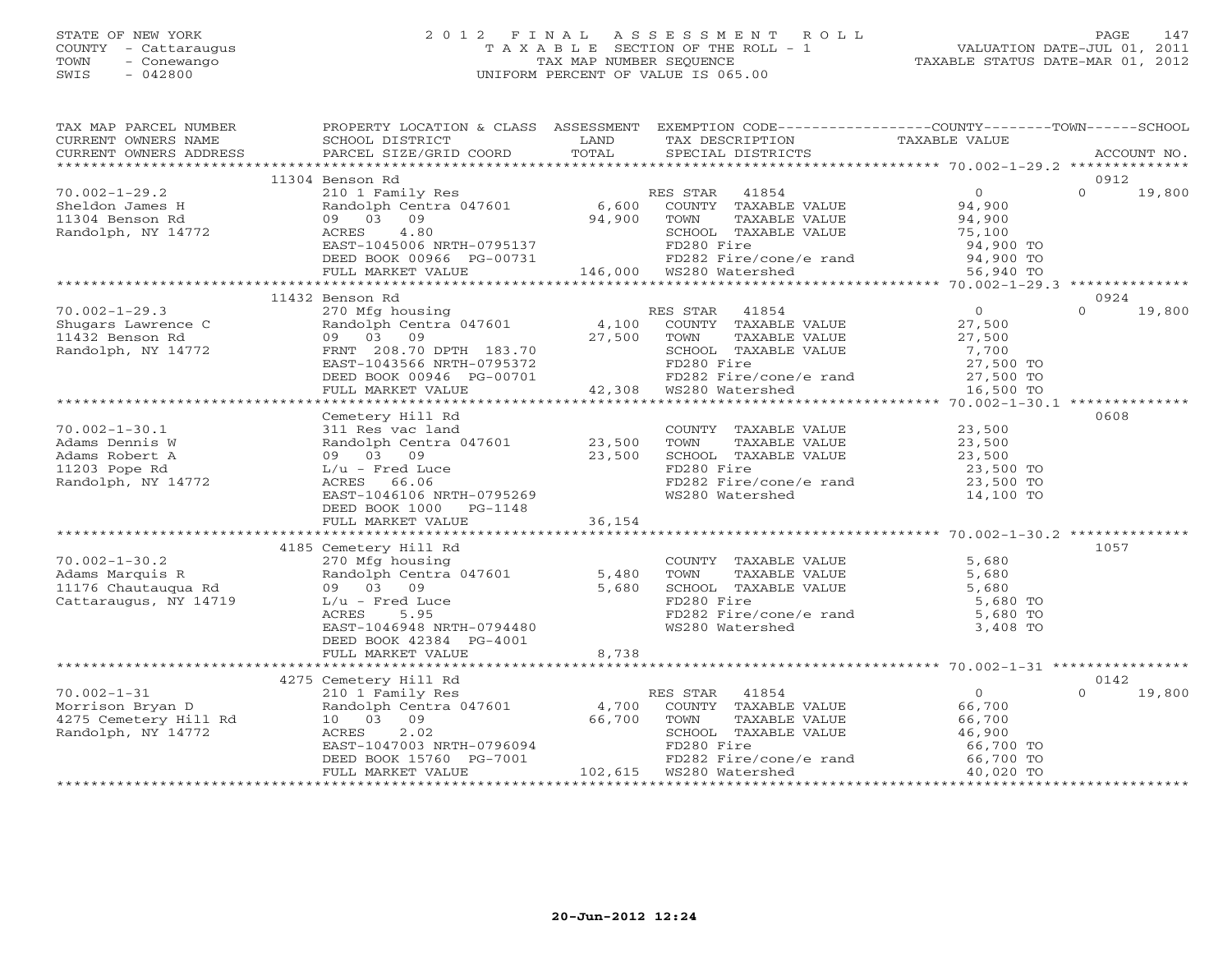# STATE OF NEW YORK 2 0 1 2 F I N A L A S S E S S M E N T R O L L PAGE 148 COUNTY - Cattaraugus T A X A B L E SECTION OF THE ROLL - 1 VALUATION DATE-JUL 01, 2011 TOWN - Conewango TAX MAP NUMBER SEQUENCE TAXABLE STATUS DATE-MAR 01, 2012 SWIS - 042800 UNIFORM PERCENT OF VALUE IS 065.00UNIFORM PERCENT OF VALUE IS 065.00

| TAX MAP PARCEL NUMBER<br>CURRENT OWNERS NAME<br>CURRENT OWNERS ADDRESS | SCHOOL DISTRICT                                                                                                                                                                                                                            | LAND    | PROPERTY LOCATION & CLASS ASSESSMENT EXEMPTION CODE----------------COUNTY-------TOWN------SCHOOL<br>TAX DESCRIPTION             | TAXABLE VALUE   |               |        |
|------------------------------------------------------------------------|--------------------------------------------------------------------------------------------------------------------------------------------------------------------------------------------------------------------------------------------|---------|---------------------------------------------------------------------------------------------------------------------------------|-----------------|---------------|--------|
|                                                                        |                                                                                                                                                                                                                                            |         |                                                                                                                                 |                 |               |        |
| $70.002 - 1 - 32$<br>R&L Adams Lands, LLC                              | Cemetery Hill Rd<br>105 Vac farmland<br>105 Vac farmland<br>Randolph Centra 047601 21,800 COUNTY TAXABLE VALUE                                                                                                                             |         | AG DISTOUT 41730                                                                                                                | 4,201<br>17,599 | 0125<br>4,201 | 4,201  |
| 4224 Elm Creek Rd<br>Randolph, NY 14772                                | ACRES 75.73<br>ACRES 75.73<br>EAST-1046613 NRTH-0796562 POWN TAXABLE VALUE 17,599<br>DEED BOOK 4643 PG-3001 PD280 Fire 21,800 TO<br>FULL MARKET VALUE 33,538 WS280 WATERS 17,000 133<br>FD282 Fire/cone/e rand 21,800 TO<br>FULL MARKET VA |         |                                                                                                                                 |                 |               |        |
| MAY BE SUBJECT TO PAYMENT<br>UNDER AGDIST LAW TIL 2019                 |                                                                                                                                                                                                                                            |         |                                                                                                                                 |                 |               |        |
|                                                                        | 4331 Cemetery Hill Rd                                                                                                                                                                                                                      |         |                                                                                                                                 |                 | 0011          |        |
| $70.002 - 1 - 33.1$                                                    | 240 Rural res                                                                                                                                                                                                                              |         | RES STAR 41854                                                                                                                  | $\overline{0}$  | $\Omega$      | 19,800 |
| Morrison Brennan<br>4331 Cemetery Rd                                   | Randolph Centra 047601 10,650<br>10 03 09 31,550<br>ACRES 14.80                                                                                                                                                                            |         | -<br>COUNTY TAXABLE VALUE 31,550<br>TOWN TAXABLE VALUE 31,550<br>TOWN                                                           |                 |               |        |
| Randolph, NY 14772                                                     | ACRES 14.80<br>EAST-1046545 NRTH-0797049<br>DEED BOOK 1008 PG-297                                                                                                                                                                          |         | SCHOOL TAXABLE VALUE<br>797049 FD280 Fire 31,550 TO<br>297 FD282 Fire/cone/e rand 31,550 TO<br>48,538 WS280 Watershed 18,930 TO | 11,750          |               |        |
|                                                                        | FULL MARKET VALUE                                                                                                                                                                                                                          |         |                                                                                                                                 |                 |               |        |
|                                                                        |                                                                                                                                                                                                                                            |         |                                                                                                                                 |                 |               |        |
|                                                                        | Cemetery Rd                                                                                                                                                                                                                                |         |                                                                                                                                 |                 | 0980          |        |
| $70.002 - 1 - 33.2$                                                    | 323 Vacant rural                                                                                                                                                                                                                           |         | COUNTY TAXABLE VALUE 2,750                                                                                                      |                 |               |        |
| Randolph Rod & Gun Club<br>Randolph, NY 14772                          | Randolph Centra 047601 2,750<br>ACRES 10.00                                                                                                                                                                                                | 2,750   | TOWN TAXABLE VALUE<br>SCHOOL TAXABLE VALUE<br>FD280 Fire                                                                        | 2,750<br>2,750  |               |        |
|                                                                        |                                                                                                                                                                                                                                            |         | FD280 Fire                                                                                                                      | 2,750 TO        |               |        |
|                                                                        | EAST-1045369 NRTH-0796986<br>DEED BOOK 997 PG-588                                                                                                                                                                                          |         | WS280 Watershed                                                                                                                 | 1,650 TO        |               |        |
|                                                                        | FULL MARKET VALUE                                                                                                                                                                                                                          | 4,231   |                                                                                                                                 |                 |               |        |
|                                                                        |                                                                                                                                                                                                                                            |         |                                                                                                                                 |                 |               |        |
| $70.002 - 1 - 36$                                                      | 11019 Old Jamestown Rd                                                                                                                                                                                                                     |         |                                                                                                                                 |                 | 0353          |        |
| Carr Ellen M                                                           | 210 1 Family Res<br>Randolph Centra 047601 (4,600)<br>01 03 09 50,850                                                                                                                                                                      |         | COUNTY TAXABLE VALUE 50,850<br>TOWN TAXABLE VALUE 50,850<br>SCHOOL TAXABLE VALUE 50,850<br>FD280 Fire 50.850                    |                 |               |        |
| 124 Williams St                                                        | 01 03 09                                                                                                                                                                                                                                   | 50,850  |                                                                                                                                 |                 |               |        |
| Randolph, NY 14772                                                     | FRNT 330.50 DPTH 189.23                                                                                                                                                                                                                    |         | FD280 Fire                                                                                                                      | 50,850 TO       |               |        |
|                                                                        | ACRES<br>1.46                                                                                                                                                                                                                              |         | FD282 Fire/cone/e rand 50,850 TO                                                                                                |                 |               |        |
|                                                                        | EAST-1050736 NRTH-0793478<br>DEED BOOK 00933 PG-00203<br>FULL MARKET VALUE                                                                                                                                                                 | 78,231  | WS280 Watershed                                                                                                                 | 10,170 TO       |               |        |
|                                                                        |                                                                                                                                                                                                                                            |         |                                                                                                                                 |                 |               |        |
|                                                                        | 124 Elm Creek Rd                                                                                                                                                                                                                           |         |                                                                                                                                 |                 | 0520          |        |
| $70.050 - 1 - 1.1$                                                     | 210 1 Family Res                                                                                                                                                                                                                           |         | RES STAR<br>41854                                                                                                               | $\overline{0}$  | $\Omega$      | 19,800 |
| Carr Jay D                                                             | Randolph Centra 047601 7,500                                                                                                                                                                                                               |         | COUNTY TAXABLE VALUE                                                                                                            | 70,000          |               |        |
| Carr Melissa A                                                         | 01 03 09                                                                                                                                                                                                                                   | 70,000  | TOWN<br>TAXABLE VALUE                                                                                                           | 70,000          |               |        |
| 124 Elm Creek Rd                                                       | Inc. $70.050 - 1 - 1$                                                                                                                                                                                                                      |         | SCHOOL TAXABLE VALUE                                                                                                            | 50,200          |               |        |
| Randolph, NY 14772                                                     |                                                                                                                                                                                                                                            |         | FD760 Randolph Fire Dist 70,000 TO<br>LD760 Light District 70,000 TO                                                            |                 |               |        |
|                                                                        |                                                                                                                                                                                                                                            |         | LD760 Light District                                                                                                            |                 |               |        |
|                                                                        | FRNT 65.00 DPTH 385.00<br>EAST-1050261 NRTH-0793127<br>DEED POOK 65.00<br>DEED POOK 65.00<br>DEED BOOK 657<br>PG-00180                                                                                                                     |         | WS280 Watershed                                                                                                                 | 14,000 TO       |               |        |
|                                                                        | FULL MARKET VALUE                                                                                                                                                                                                                          | 107,692 |                                                                                                                                 |                 |               |        |
|                                                                        |                                                                                                                                                                                                                                            |         |                                                                                                                                 |                 |               |        |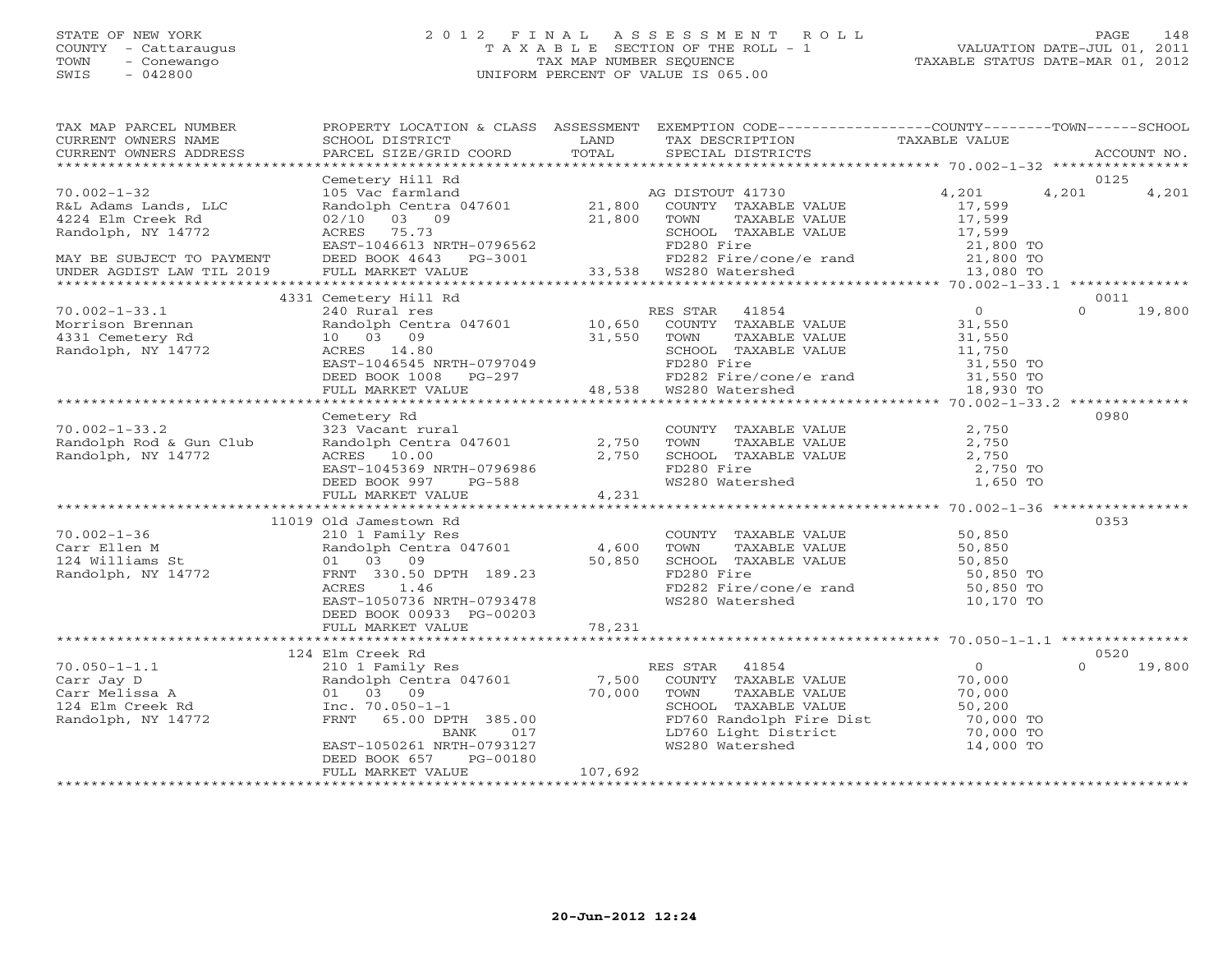# STATE OF NEW YORK 2 0 1 2 F I N A L A S S E S S M E N T R O L L PAGE 149 COUNTY - Cattaraugus T A X A B L E SECTION OF THE ROLL - 1 VALUATION DATE-JUL 01, 2011 TOWN - Conewango TAX MAP NUMBER SEQUENCE TAXABLE STATUS DATE-MAR 01, 2012 SWIS - 042800 UNIFORM PERCENT OF VALUE IS 065.00UNIFORM PERCENT OF VALUE IS 065.00

| TAX MAP PARCEL NUMBER<br>CURRENT OWNERS NAME                                                                         | PROPERTY LOCATION & CLASS ASSESSMENT<br>SCHOOL DISTRICT                                                                                                                                    | LAND                                      | EXEMPTION CODE-----------------COUNTY-------TOWN------SCHOOL<br>TAX DESCRIPTION                                                                                                                                                      | TAXABLE VALUE                                                                         |                                                                                     |
|----------------------------------------------------------------------------------------------------------------------|--------------------------------------------------------------------------------------------------------------------------------------------------------------------------------------------|-------------------------------------------|--------------------------------------------------------------------------------------------------------------------------------------------------------------------------------------------------------------------------------------|---------------------------------------------------------------------------------------|-------------------------------------------------------------------------------------|
| CURRENT OWNERS ADDRESS<br>***********************                                                                    | PARCEL SIZE/GRID COORD                                                                                                                                                                     | TOTAL                                     | SPECIAL DISTRICTS                                                                                                                                                                                                                    |                                                                                       | ACCOUNT NO.                                                                         |
|                                                                                                                      | 144 Jamestown Rd                                                                                                                                                                           |                                           |                                                                                                                                                                                                                                      |                                                                                       | 0559                                                                                |
| $70.050 - 1 - 2$<br>Crick Nancy D<br>144 Jamestown Rd<br>Randolph, NY 14772                                          | 210 1 Family Res<br>Randolph Centra 047601<br>01 03 09<br>2.36<br>ACRES<br>EAST-1050661 NRTH-0793171<br>DEED BOOK 1007 PG-256 LD760 Light Dist<br>FULL MARKET VALUE 79,385 WS280 Watershed | 7,400<br>51,600                           | RES STAR<br>41854<br>COUNTY TAXABLE VALUE<br>COWN TAXABLE VALUE<br>TOWN TAXABLE VALUE<br>SCHOOL TAXABLE VALUE<br>FD760 Randolph Fire Dist<br>LD760 Light District<br>MS280 Watershed<br>MS280 Watershed<br>10,320 TO                 | $\overline{0}$<br>51,600                                                              | $\Omega$<br>19,800                                                                  |
|                                                                                                                      |                                                                                                                                                                                            |                                           |                                                                                                                                                                                                                                      |                                                                                       |                                                                                     |
|                                                                                                                      | Jamestown Rd                                                                                                                                                                               |                                           |                                                                                                                                                                                                                                      |                                                                                       | 0532                                                                                |
| $70.050 - 1 - 5$<br>Foy Roberta W<br>1325 N Mountain View Rd<br>Moscow, ID 83843                                     | 311 Res vac land<br>Randolph Centra 047601<br>01 03 09<br>4.35<br>ACRES<br>EAST-1050402 NRTH-0793566<br>DEED BOOK 00922 PG-00077<br>FIILL MARKET VALUE - 00077 7 846                       | 5,100<br>5,100                            | COUNTY TAXABLE VALUE<br>TOWN<br>TAXABLE VALUE<br>SCHOOL TAXABLE VALUE<br>FD760 Randolph Fire Dist<br>LD760 Light District<br>WS280 Watershed<br>WS280 Watershed                                                                      | 5,100<br>5,100<br>5,100<br>5,100 TO<br>5,100 TO<br>1,020 TO                           |                                                                                     |
|                                                                                                                      | FULL MARKET VALUE                                                                                                                                                                          | 7,846                                     |                                                                                                                                                                                                                                      |                                                                                       |                                                                                     |
|                                                                                                                      | 126 Jamestown Rd                                                                                                                                                                           | *******************                       |                                                                                                                                                                                                                                      | ******************* 70.050-2-3 *****************                                      | 0546                                                                                |
| $70.050 - 2 - 3$<br>Pennington Norman E<br>Pennington Tracy J<br>126 Jamestown Rd<br>Randolph, NY 17772              | 210 1 Family Res<br>Randolph Centra 047601<br>01 03 09<br>ACRES<br>1.03<br>EAST-1050519<br>DEED BOOK 1998<br>DEED BOOK 1022<br>FULL MARKET VALUE<br>118 Jamestown Rd                       | 6,000<br>59,900                           | RES STAR 41854<br>COUNTY TAXABLE VALUE<br>TOWN<br>TAXABLE VALUE<br>SCHOOL TAXABLE VALUE<br>FD760 Randolph Fire Dist<br>LD760 Light District<br>WS280 Watershed<br>WS280 Watershed<br>11,980 TO                                       | $\overline{0}$<br>59,900<br>59,900<br>40,100                                          | $\Omega$<br>19,800<br>0583                                                          |
| $70.050 - 2 - 4$<br>Swanson Arthur F<br>Swanson Phyllis J<br>118 Jamestown Rd<br>Randolph, NY 14772                  | 210 1 Family Res<br>Randolph Centra 047601<br>01 03 09<br>2.77<br>ACRES<br>EAST-1050541 NRTH-0792799<br>DEED BOOK 706<br>PG-00039<br>FULL MARKET VALUE                                     | 7,800<br>49,800                           | SR STAR<br>41834<br>COUNTY TAXABLE VALUE<br>TOWN<br>TAXABLE VALUE<br>SCHOOL TAXABLE VALUE<br>FD760 Randolph Fire Dist<br>LD760 Light District 49,800 TO<br>- LD760 Randor<br>LD760 Light Dist<br>76,615 WS280 Watershed              | $\overline{0}$<br>49,800<br>49,800<br>8,750<br>9,960 TO                               | $\Omega$<br>41,050                                                                  |
|                                                                                                                      | 104 Jamestown Rd                                                                                                                                                                           |                                           |                                                                                                                                                                                                                                      |                                                                                       | 0584                                                                                |
| $70.050 - 2 - 5$<br>Tennies Deforest U<br>Tennies Glenn<br>104 Jamestown Rd<br>PO Box 148<br>East Randolph, NY 14730 | 210 1 Family Res<br>Randolph Centra 047601<br>1 03 09<br>Life Use<br>ACRES 1.45<br>EAST-1050462 NRTH-0792598<br>DEED BOOK 703<br>PG-00766<br>FULL MARKET VALUE                             | 6,500 DVET C/T<br>36,000 CLERGY<br>55,385 | WVET C/T<br>41121<br>41141<br>41400<br>1,500<br>41834<br>SR STAR<br>COUNTY TAXABLE VALUE<br>TOWN<br>TAXABLE VALUE<br>SCHOOL TAXABLE VALUE<br>FD760 Randolph Fire Dist 36,000 TO<br>LD760 Light District 36,000 TO<br>WS280 Watershed | 5,175<br>6,900<br>1,500<br>$\overline{0}$<br>22,425<br>22,425<br>$\Omega$<br>7,200 TO | 5,175<br>$\circ$<br>6,900<br>$\overline{0}$<br>1,500<br>1,500<br>$\Omega$<br>34,500 |
|                                                                                                                      | *************************                                                                                                                                                                  |                                           |                                                                                                                                                                                                                                      |                                                                                       |                                                                                     |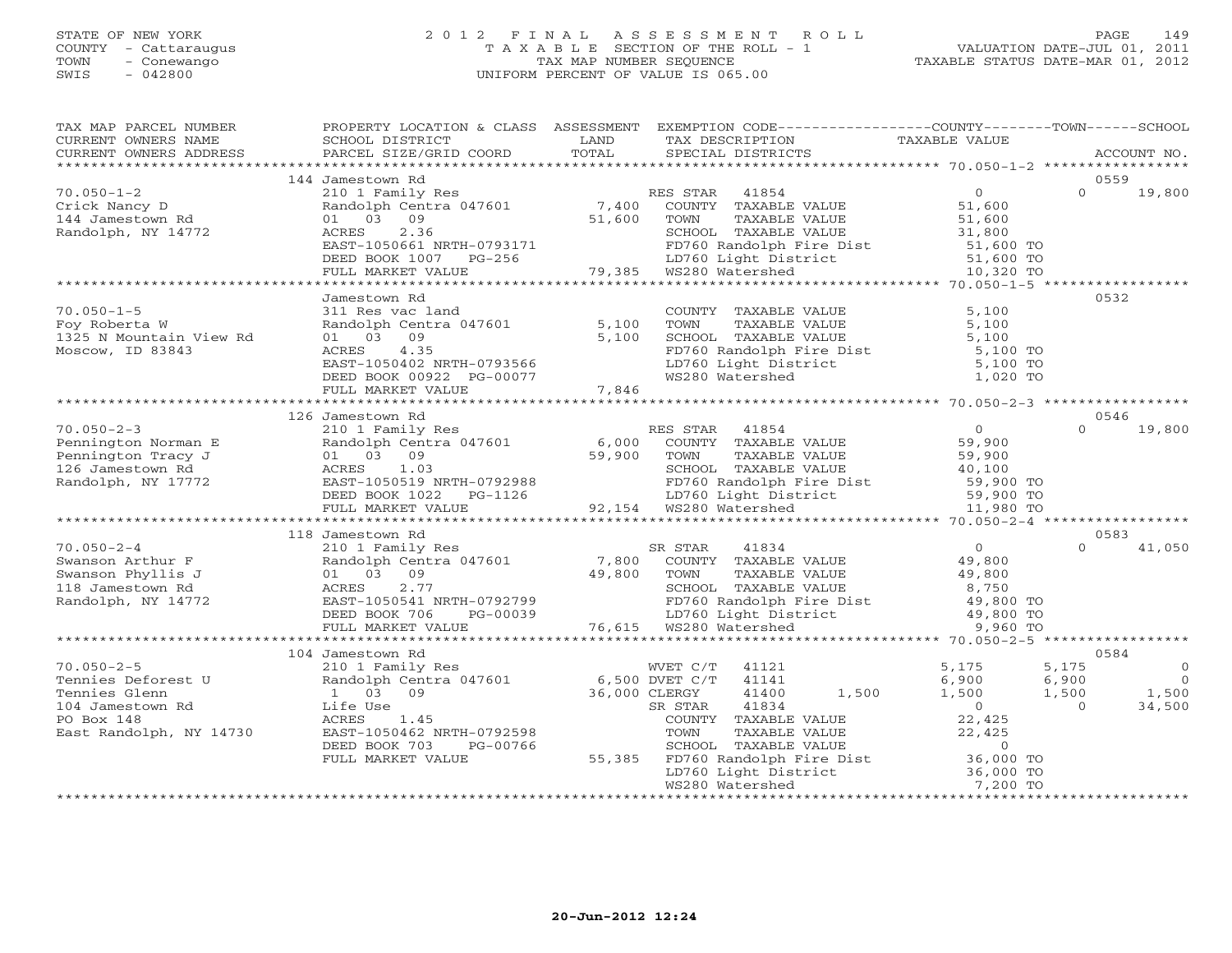# STATE OF NEW YORK 2 0 1 2 F I N A L A S S E S S M E N T R O L L PAGE 150 COUNTY - Cattaraugus T A X A B L E SECTION OF THE ROLL - 1 VALUATION DATE-JUL 01, 2011 TOWN - Conewango TAX MAP NUMBER SEQUENCE TAXABLE STATUS DATE-MAR 01, 2012 SWIS - 042800 UNIFORM PERCENT OF VALUE IS 065.00UNIFORM PERCENT OF VALUE IS 065.00

| TAX MAP PARCEL NUMBER<br>CURRENT OWNERS NAME<br>CURRENT OWNERS ADDRESS                               | PROPERTY LOCATION & CLASS ASSESSMENT<br>SCHOOL DISTRICT<br>PARCEL SIZE/GRID COORD                                                                                                           | LAND<br>TOTAL             | EXEMPTION CODE-----------------COUNTY-------TOWN------SCHOOL<br>TAX DESCRIPTION<br>SPECIAL DISTRICTS                                                                                                 | TAXABLE VALUE                                                                        | ACCOUNT NO.                                     |
|------------------------------------------------------------------------------------------------------|---------------------------------------------------------------------------------------------------------------------------------------------------------------------------------------------|---------------------------|------------------------------------------------------------------------------------------------------------------------------------------------------------------------------------------------------|--------------------------------------------------------------------------------------|-------------------------------------------------|
|                                                                                                      |                                                                                                                                                                                             |                           |                                                                                                                                                                                                      |                                                                                      |                                                 |
| $70.050 - 2 - 6$<br>Johnson Alicia<br>150 Williams St<br>Randolph, NY 14772                          | 150 Williams St<br>210 1 Family Res<br>Randolph Centra 047601<br>03<br>09<br>01<br>FRNT 121.00 DPTH 282.50<br>BANK<br>017<br>EAST-1050238 NRTH-0792435<br>DEED BOOK 79<br>PG-6002           | 5,000<br>51,000           | 41854<br>RES STAR<br>COUNTY TAXABLE VALUE<br>TOWN<br>TAXABLE VALUE<br>SCHOOL TAXABLE VALUE<br>FD760 Randolph Fire Dist<br>LD760 Light District<br>WS280 Watershed                                    | $\overline{0}$<br>51,000<br>51,000<br>31,200<br>51,000 TO<br>51,000 TO<br>10,200 TO  | 0587<br>$\Omega$<br>19,800                      |
|                                                                                                      | FULL MARKET VALUE                                                                                                                                                                           | 78,462                    |                                                                                                                                                                                                      |                                                                                      |                                                 |
|                                                                                                      |                                                                                                                                                                                             |                           |                                                                                                                                                                                                      |                                                                                      |                                                 |
| $70.050 - 2 - 7$<br>Pritchard Ronald O<br>Pritchard Marcia<br>PO Box 211<br>East Randolph, NY 14730  | 144 Williams St<br>210 1 Family Res<br>Randolph Centra 047601<br>01 03 09<br>FRNT 168.00 DPTH 334.50<br>EAST-1050164 NRTH-0792323<br>DEED BOOK 915<br>PG-00134<br>FULL MARKET VALUE         | 5,800 SR STAR<br>46,800   | CVET C/T<br>41131<br>41834<br>COUNTY TAXABLE VALUE<br>TOWN<br>TAXABLE VALUE<br>SCHOOL TAXABLE VALUE<br>FD760 Randolph Fire Dist<br>72,000 LD760 Light District<br>WS280 Watershed<br>WS280 Watershed | 11,700<br>$\circ$<br>35,100<br>35,100<br>5,750<br>46,800 TO<br>46,800 TO<br>9,360 TO | 0565<br>11,700<br>$\circ$<br>$\Omega$<br>41,050 |
|                                                                                                      |                                                                                                                                                                                             |                           |                                                                                                                                                                                                      |                                                                                      |                                                 |
| $70.050 - 2 - 8$<br>Packard Ronald<br>Co Walter Packard<br>153 Grubb Hill Rd<br>Kennedy, NY 14747    | 134 Williams St<br>210 1 Family Res<br>Randolph Centra 047601<br>01 03 09<br>FRNT<br>81.40 DPTH 231.00<br>EAST-1050059 NRTH-0792231<br>DEED BOOK 9546 PG-3001<br>FULL MARKET VALUE          | 4,100<br>24,000<br>36,923 | COUNTY TAXABLE VALUE<br>TAXABLE VALUE<br>TOWN<br>SCHOOL TAXABLE VALUE<br>FD760 Randolph Fire Dist<br>LD760 Light District<br>WS280 Watershed                                                         | 24,000<br>24,000<br>24,000<br>24,000 TO<br>24,000 TO<br>4,800 TO                     | 0543                                            |
|                                                                                                      |                                                                                                                                                                                             |                           |                                                                                                                                                                                                      |                                                                                      |                                                 |
| $70.050 - 2 - 9$<br>Huddleson Scott G<br>Huddleson Tammy J<br>144 Kingsley St<br>Randolph, NY 14772  | 144 Kingsley St<br>210 1 Family Res<br>Randolph Centra 047601<br>01 03 09<br>FRNT 83.50 DPTH 275.00<br>EAST-1050034 NRTH-0792160<br>DEED BOOK 1010 PG-272<br>FULL MARKET VALUE              | 4,100<br>42,700<br>65,692 | RES STAR<br>41854<br>COUNTY TAXABLE VALUE<br>TOWN<br>TAXABLE VALUE<br>SCHOOL TAXABLE WILLET<br>FD760 Randolph Fire Dist<br>WS280 Watershed                                                           | $\overline{0}$<br>42,700<br>42,700<br>22,900<br>42,700 TO<br>42,700 TO<br>8,540 TO   | 0528<br>19,800<br>$\Omega$                      |
|                                                                                                      |                                                                                                                                                                                             |                           |                                                                                                                                                                                                      | ********** 70.050-2-10                                                               |                                                 |
| $70.050 - 2 - 10$<br>Conklin Bradley A<br>Conklin Regina<br>140 Kingsley St Er<br>Randolph, NY 14772 | 140 Kingsley St<br>210 1 Family Res<br>Randolph Centra 047601<br>03<br>09<br>01<br>80.00 DPTH 140.00<br>FRNT<br>EAST-1050202 NRTH-0792197<br>DEED BOOK 865<br>PG-01037<br>FULL MARKET VALUE | 3,600<br>40,000<br>61,538 | RES STAR<br>41854<br>COUNTY TAXABLE VALUE<br>TOWN<br>TAXABLE VALUE<br>SCHOOL TAXABLE VALUE<br>FD760 Randolph Fire Dist<br>LD760 Light District<br>WS280 Watershed                                    | 0<br>40,000<br>40,000<br>20,200<br>40,000 TO<br>40,000 TO<br>8,000 TO                | 0574<br>$\Omega$<br>19,800                      |
|                                                                                                      |                                                                                                                                                                                             |                           |                                                                                                                                                                                                      |                                                                                      |                                                 |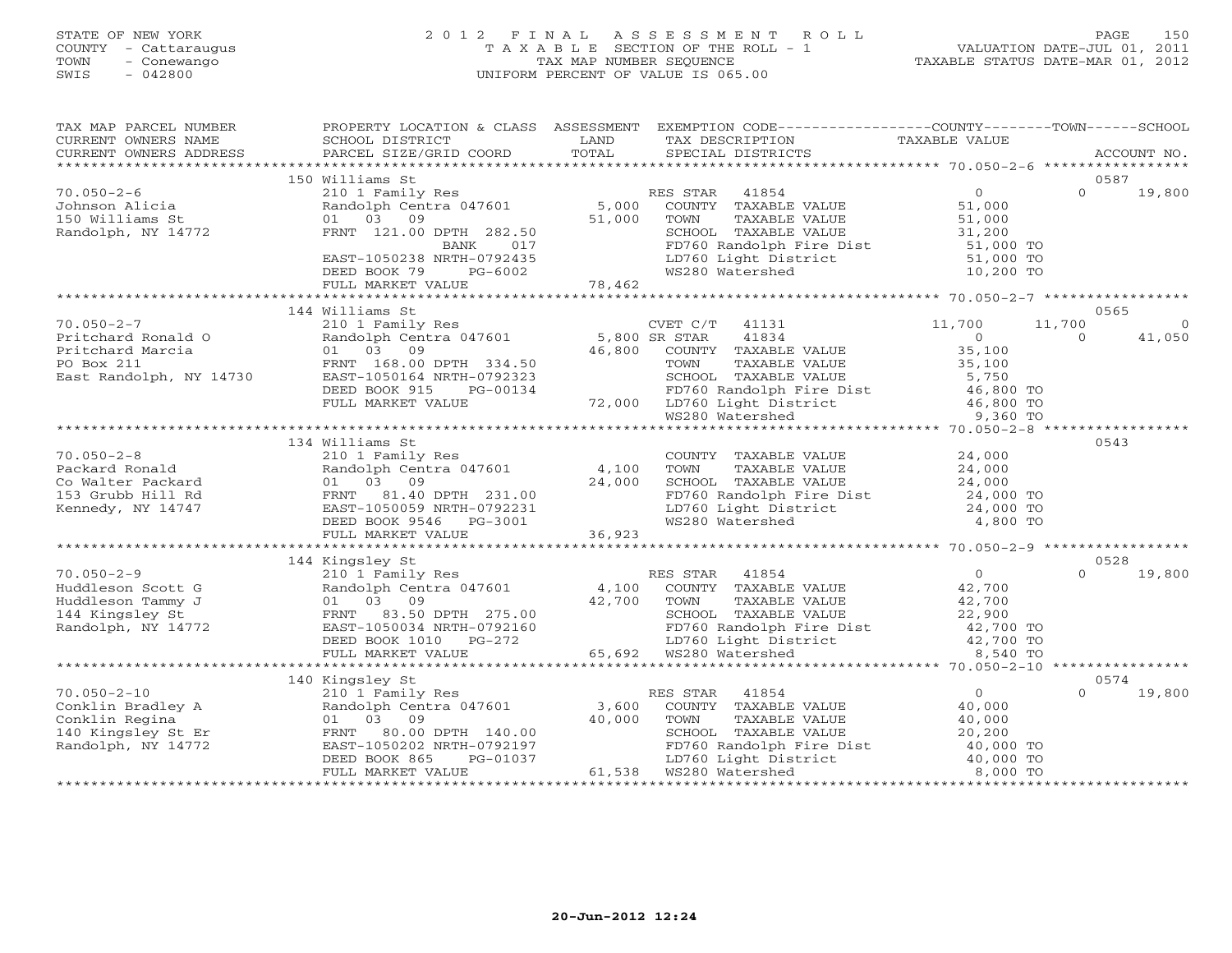# STATE OF NEW YORK 2 0 1 2 F I N A L A S S E S S M E N T R O L L PAGE 151 COUNTY - Cattaraugus T A X A B L E SECTION OF THE ROLL - 1 VALUATION DATE-JUL 01, 2011 TOWN - Conewango TAX MAP NUMBER SEQUENCE TAXABLE STATUS DATE-MAR 01, 2012 SWIS - 042800 UNIFORM PERCENT OF VALUE IS 065.00UNIFORM PERCENT OF VALUE IS 065.00

| TAX MAP PARCEL NUMBER                                                                                                                                                                                                                                                                                                                                                                                                                                                              |                                                                                                                                                                                                                                                          | PROPERTY LOCATION & CLASS ASSESSMENT EXEMPTION CODE----------------COUNTY-------TOWN------SCHOOL                                                                                                                                                                               |                    |                          |
|------------------------------------------------------------------------------------------------------------------------------------------------------------------------------------------------------------------------------------------------------------------------------------------------------------------------------------------------------------------------------------------------------------------------------------------------------------------------------------|----------------------------------------------------------------------------------------------------------------------------------------------------------------------------------------------------------------------------------------------------------|--------------------------------------------------------------------------------------------------------------------------------------------------------------------------------------------------------------------------------------------------------------------------------|--------------------|--------------------------|
| $\begin{tabular}{lllllll} \multicolumn{2}{l}{{\small\sc{CURRENT}}}& $\text{MME}$ & $\text{SCHOOL} & $\text{DISTRICT}$ & $\text{LAND}$ & $\text{TAX} & $\text{DESCRIPTION}$ & $\text{TAXABLE} & $\text{VALUE}$ \\ & $\text{CURRENT} & $\text{MDRESS}$ & $\text{PARCEL} & $\text{SIZE/GRID} & $\text{COORD}$ & $\text{TOTAL}$ & $\text{SPECIAL} & $\text{DISTRICTS}$ & $\text{RCCOUNT} & $\text{NOL}$ \\ & $\text{*} & $\text{AICCOUNT} & $\text{NOL} & $\text{AICCOUNT}$ & $\text{$ |                                                                                                                                                                                                                                                          |                                                                                                                                                                                                                                                                                |                    |                          |
|                                                                                                                                                                                                                                                                                                                                                                                                                                                                                    |                                                                                                                                                                                                                                                          |                                                                                                                                                                                                                                                                                |                    |                          |
|                                                                                                                                                                                                                                                                                                                                                                                                                                                                                    |                                                                                                                                                                                                                                                          |                                                                                                                                                                                                                                                                                |                    |                          |
|                                                                                                                                                                                                                                                                                                                                                                                                                                                                                    | 136 Kingsley St                                                                                                                                                                                                                                          |                                                                                                                                                                                                                                                                                |                    | 0558                     |
| $70.050 - 2 - 11$                                                                                                                                                                                                                                                                                                                                                                                                                                                                  | 311 Res vac land COUNT<br>Randolph Centra 047601 3,300 TOWN<br>01 03 09 3,300 SCHOO                                                                                                                                                                      | COUNTY TAXABLE VALUE                                                                                                                                                                                                                                                           | 3,300              |                          |
|                                                                                                                                                                                                                                                                                                                                                                                                                                                                                    |                                                                                                                                                                                                                                                          | TAXABLE VALUE                                                                                                                                                                                                                                                                  | 3,300              |                          |
|                                                                                                                                                                                                                                                                                                                                                                                                                                                                                    |                                                                                                                                                                                                                                                          | TOWN TAXABLE VALUE<br>SCHOOL TAXABLE VALUE                                                                                                                                                                                                                                     | 3,300              |                          |
| Conklin Bradley J<br>140 Kingsley St Er<br>Randolph, NY 14772                                                                                                                                                                                                                                                                                                                                                                                                                      |                                                                                                                                                                                                                                                          | FD760 Randolph Fire Dist<br>LD760 Light District 3,300 TO<br>WS280 Watershed 660 TO                                                                                                                                                                                            |                    |                          |
|                                                                                                                                                                                                                                                                                                                                                                                                                                                                                    |                                                                                                                                                                                                                                                          |                                                                                                                                                                                                                                                                                |                    |                          |
|                                                                                                                                                                                                                                                                                                                                                                                                                                                                                    |                                                                                                                                                                                                                                                          |                                                                                                                                                                                                                                                                                |                    |                          |
|                                                                                                                                                                                                                                                                                                                                                                                                                                                                                    | 01 03 09<br>FRNT 69.50 DPTH 140.00<br>EAST-1050275 NRTH-0792197<br>DEED BOOK 00936 PG-00805<br>FULL MARKET VALUE 5,077                                                                                                                                   |                                                                                                                                                                                                                                                                                |                    |                          |
|                                                                                                                                                                                                                                                                                                                                                                                                                                                                                    |                                                                                                                                                                                                                                                          |                                                                                                                                                                                                                                                                                |                    |                          |
|                                                                                                                                                                                                                                                                                                                                                                                                                                                                                    | 132 Kingsley St                                                                                                                                                                                                                                          |                                                                                                                                                                                                                                                                                |                    | 0569                     |
|                                                                                                                                                                                                                                                                                                                                                                                                                                                                                    |                                                                                                                                                                                                                                                          |                                                                                                                                                                                                                                                                                |                    |                          |
|                                                                                                                                                                                                                                                                                                                                                                                                                                                                                    |                                                                                                                                                                                                                                                          |                                                                                                                                                                                                                                                                                |                    |                          |
|                                                                                                                                                                                                                                                                                                                                                                                                                                                                                    |                                                                                                                                                                                                                                                          |                                                                                                                                                                                                                                                                                |                    |                          |
|                                                                                                                                                                                                                                                                                                                                                                                                                                                                                    |                                                                                                                                                                                                                                                          |                                                                                                                                                                                                                                                                                |                    |                          |
|                                                                                                                                                                                                                                                                                                                                                                                                                                                                                    |                                                                                                                                                                                                                                                          |                                                                                                                                                                                                                                                                                |                    |                          |
|                                                                                                                                                                                                                                                                                                                                                                                                                                                                                    |                                                                                                                                                                                                                                                          |                                                                                                                                                                                                                                                                                |                    |                          |
|                                                                                                                                                                                                                                                                                                                                                                                                                                                                                    |                                                                                                                                                                                                                                                          |                                                                                                                                                                                                                                                                                |                    |                          |
|                                                                                                                                                                                                                                                                                                                                                                                                                                                                                    |                                                                                                                                                                                                                                                          |                                                                                                                                                                                                                                                                                |                    |                          |
|                                                                                                                                                                                                                                                                                                                                                                                                                                                                                    | 128 Kingsley St                                                                                                                                                                                                                                          |                                                                                                                                                                                                                                                                                |                    | 0591                     |
| $70.050 - 2 - 13$                                                                                                                                                                                                                                                                                                                                                                                                                                                                  |                                                                                                                                                                                                                                                          |                                                                                                                                                                                                                                                                                | 24,000             | 24,000<br>24,000         |
| Gifford Helen                                                                                                                                                                                                                                                                                                                                                                                                                                                                      |                                                                                                                                                                                                                                                          | 210 1 Family Res<br>210 1 Family Res<br>210 1 Family Res<br>24,000<br>24,000<br>24,000<br>24,000<br>24,000<br>24,000<br>24,000<br>24,000<br>24,000<br>24,000<br>24,000<br>24,000<br>24,000<br>24,000<br>24,000<br>24,000<br>24,000<br>24,000<br>24,000<br>24,000<br>24,000<br> |                    | 24,000<br>$\overline{0}$ |
| Gifford Howard                                                                                                                                                                                                                                                                                                                                                                                                                                                                     |                                                                                                                                                                                                                                                          |                                                                                                                                                                                                                                                                                |                    |                          |
| 128 Kingsley St                                                                                                                                                                                                                                                                                                                                                                                                                                                                    |                                                                                                                                                                                                                                                          |                                                                                                                                                                                                                                                                                |                    |                          |
| Randolph, NY 14772                                                                                                                                                                                                                                                                                                                                                                                                                                                                 |                                                                                                                                                                                                                                                          |                                                                                                                                                                                                                                                                                |                    |                          |
|                                                                                                                                                                                                                                                                                                                                                                                                                                                                                    |                                                                                                                                                                                                                                                          |                                                                                                                                                                                                                                                                                |                    |                          |
|                                                                                                                                                                                                                                                                                                                                                                                                                                                                                    |                                                                                                                                                                                                                                                          | FRNT 148.00 DPTH 147.92<br>BANK 023<br>EAST-1050458 NRTH-0792198 FDT60 Randolph Fire Dist 48,000 TO<br>DEED BOOK 14226 PG-7001 73,846 WS280 Matershed 9,600 TO<br>FULL MARKET VALUE 73,846 WS280 Matershed 9,600 TO<br>FULL MARKET VALUE                                       |                    |                          |
|                                                                                                                                                                                                                                                                                                                                                                                                                                                                                    |                                                                                                                                                                                                                                                          |                                                                                                                                                                                                                                                                                |                    |                          |
|                                                                                                                                                                                                                                                                                                                                                                                                                                                                                    |                                                                                                                                                                                                                                                          |                                                                                                                                                                                                                                                                                |                    |                          |
|                                                                                                                                                                                                                                                                                                                                                                                                                                                                                    |                                                                                                                                                                                                                                                          |                                                                                                                                                                                                                                                                                |                    | 0567                     |
|                                                                                                                                                                                                                                                                                                                                                                                                                                                                                    |                                                                                                                                                                                                                                                          | COUNTY TAXABLE VALUE 70,500                                                                                                                                                                                                                                                    |                    |                          |
|                                                                                                                                                                                                                                                                                                                                                                                                                                                                                    |                                                                                                                                                                                                                                                          |                                                                                                                                                                                                                                                                                | 70,500             |                          |
|                                                                                                                                                                                                                                                                                                                                                                                                                                                                                    |                                                                                                                                                                                                                                                          | TOWN      TAXABLE VALUE<br>SCHOOL   TAXABLE VALUE                                                                                                                                                                                                                              | $70,500$<br>70,500 |                          |
|                                                                                                                                                                                                                                                                                                                                                                                                                                                                                    |                                                                                                                                                                                                                                                          |                                                                                                                                                                                                                                                                                |                    |                          |
|                                                                                                                                                                                                                                                                                                                                                                                                                                                                                    |                                                                                                                                                                                                                                                          | ED760 Randolph Fire Dist<br>ID760 Randolph Fire Dist<br>WS280 Watershed 14,100 TO                                                                                                                                                                                              |                    |                          |
|                                                                                                                                                                                                                                                                                                                                                                                                                                                                                    |                                                                                                                                                                                                                                                          |                                                                                                                                                                                                                                                                                |                    |                          |
|                                                                                                                                                                                                                                                                                                                                                                                                                                                                                    |                                                                                                                                                                                                                                                          |                                                                                                                                                                                                                                                                                |                    |                          |
|                                                                                                                                                                                                                                                                                                                                                                                                                                                                                    |                                                                                                                                                                                                                                                          |                                                                                                                                                                                                                                                                                |                    |                          |
|                                                                                                                                                                                                                                                                                                                                                                                                                                                                                    | 118 Kingsley St (E Randolph)                                                                                                                                                                                                                             |                                                                                                                                                                                                                                                                                |                    | 0577                     |
| $70.050 - 2 - 15$                                                                                                                                                                                                                                                                                                                                                                                                                                                                  |                                                                                                                                                                                                                                                          |                                                                                                                                                                                                                                                                                |                    | 19,800<br>$\Omega$       |
| O'Dell Andrew D                                                                                                                                                                                                                                                                                                                                                                                                                                                                    |                                                                                                                                                                                                                                                          |                                                                                                                                                                                                                                                                                |                    |                          |
| 118 Kingsley St (E Randolph) 01 03 09                                                                                                                                                                                                                                                                                                                                                                                                                                              |                                                                                                                                                                                                                                                          |                                                                                                                                                                                                                                                                                |                    |                          |
| Randolph, NY 14772                                                                                                                                                                                                                                                                                                                                                                                                                                                                 |                                                                                                                                                                                                                                                          |                                                                                                                                                                                                                                                                                |                    |                          |
|                                                                                                                                                                                                                                                                                                                                                                                                                                                                                    |                                                                                                                                                                                                                                                          |                                                                                                                                                                                                                                                                                |                    |                          |
|                                                                                                                                                                                                                                                                                                                                                                                                                                                                                    |                                                                                                                                                                                                                                                          |                                                                                                                                                                                                                                                                                |                    |                          |
|                                                                                                                                                                                                                                                                                                                                                                                                                                                                                    | ARIAL CHILA CHANGE 1999<br>TOWN TAXABLE<br>FRNT 130.00 DPTH 73.00<br>EAST-1050630 NRTH-0792058<br>DEED BOOK 1989 PG-2001<br>FULL MARKET VALUE<br>FULL MARKET VALUE<br>TAXABLE<br>TAXABLE<br>TAXABLE<br>TAXABLE<br>TAXABLE<br>LD760 Light Dist<br>NS280 W | TOWN TAXABLE VALUE<br>SCHOOL TAXABLE VALUE<br>SCHOOL TAXABLE VALUE<br>PD760 Randolph Fire Dist<br>LD760 Light District<br>WS280 Watershed<br>9,890 TO                                                                                                                          |                    |                          |
|                                                                                                                                                                                                                                                                                                                                                                                                                                                                                    |                                                                                                                                                                                                                                                          |                                                                                                                                                                                                                                                                                |                    |                          |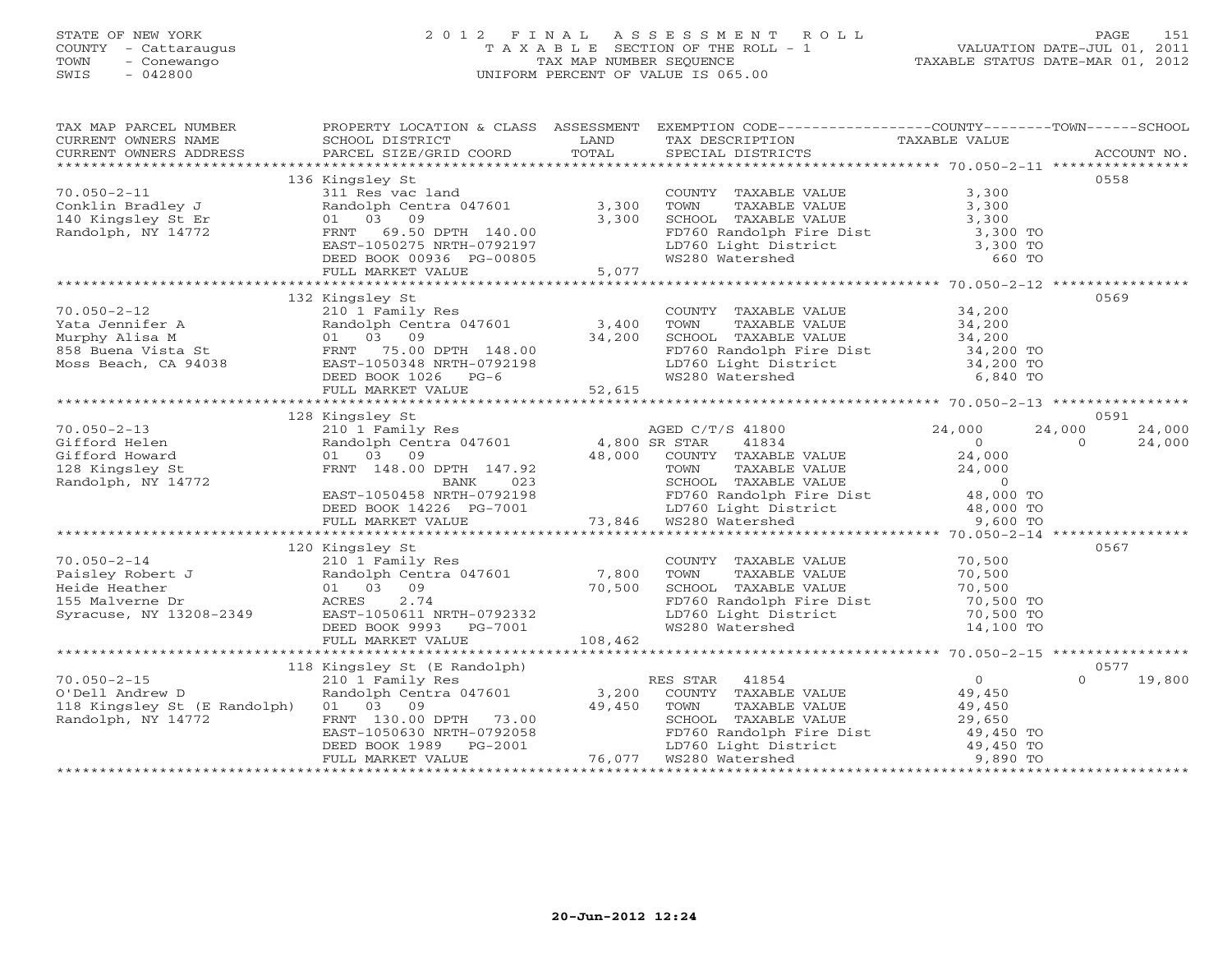# STATE OF NEW YORK 2 0 1 2 F I N A L A S S E S S M E N T R O L L PAGE 152 COUNTY - Cattaraugus T A X A B L E SECTION OF THE ROLL - 1 VALUATION DATE-JUL 01, 2011 TOWN - Conewango TAX MAP NUMBER SEQUENCE TAXABLE STATUS DATE-MAR 01, 2012 SWIS - 042800 UNIFORM PERCENT OF VALUE IS 065.00UNIFORM PERCENT OF VALUE IS 065.00

| TAX MAP PARCEL NUMBER<br>CURRENT OWNERS NAME<br>CURRENT OWNERS ADDRESS   | SCHOOL DISTRICT                                                                 | <b>EXAMPLE SETTING STATE</b> | PROPERTY LOCATION & CLASS ASSESSMENT EXEMPTION CODE----------------COUNTY-------TOWN------SCHOOL<br>TAX DESCRIPTION         | TAXABLE VALUE                                  |                    |
|--------------------------------------------------------------------------|---------------------------------------------------------------------------------|------------------------------|-----------------------------------------------------------------------------------------------------------------------------|------------------------------------------------|--------------------|
|                                                                          |                                                                                 |                              |                                                                                                                             |                                                |                    |
|                                                                          | $104$ Hall St                                                                   |                              |                                                                                                                             |                                                | 0542               |
| $70.050 - 2 - 16$<br>Killian Christopher L                               | 210 1 Family Res<br>Randolph Centra 047601                                      |                              | RES STAR 41854<br>3,800 COUNTY TAXABLE VALUE<br>55,000 TOWN TAXABLE VALUE                                                   | $\overline{0}$<br>55, ut<br>55, 000<br>?5, 200 | $\Omega$<br>19,800 |
| Killian Theresa E<br>104 Hall St<br>Randolph, NY 14772                   | 01 03 09<br>FRNT 66.00 DPTH 297.00<br>BANK 017                                  |                              |                                                                                                                             |                                                |                    |
|                                                                          | EAST-1050763 NRTH-0791919<br>DEED BOOK 13168 PG-7001                            |                              | SCHOOL TAXABLE VALUE<br>FD760 Randolph Fire Dist<br>LD760 Light District<br>WS280 Watershed<br>MS280 Watershed<br>11,000 TO |                                                |                    |
|                                                                          | FULL MARKET VALUE                                                               | 84,615                       |                                                                                                                             |                                                |                    |
|                                                                          |                                                                                 |                              |                                                                                                                             |                                                |                    |
|                                                                          | 106 Hall St                                                                     |                              |                                                                                                                             |                                                | 0573               |
| $70.050 - 2 - 17$                                                        | 220 2 Family Res                                                                |                              | COUNTY TAXABLE VALUE                                                                                                        | 52,100                                         |                    |
| Beach Robert G<br>Beach Jean Living<br>110 Hall St<br>Randolph, NY 14772 | Randolph Centra 047601 3,800                                                    |                              | TOWN      TAXABLE VALUE<br>SCHOOL   TAXABLE VALUE                                                                           | 52,100<br>52,100                               |                    |
|                                                                          | 01 03 09<br>FRNT 66.00 DPTH 297.00                                              | 52,100                       | SCHOOL TAXABLE VALUE<br>FD760 Randolph Fire Dist 52,100 TO<br>LD760 Light District 52,100 TO<br>WS280 Watershed 10,420 TO   |                                                |                    |
|                                                                          |                                                                                 |                              |                                                                                                                             |                                                |                    |
|                                                                          |                                                                                 |                              |                                                                                                                             |                                                |                    |
|                                                                          | DEED BOOK 00970 PG-00448<br>FULL MARKET VALUE 80,154                            |                              |                                                                                                                             |                                                |                    |
|                                                                          |                                                                                 |                              |                                                                                                                             |                                                |                    |
|                                                                          | 110 Hall St                                                                     |                              |                                                                                                                             |                                                | 0513               |
| $70.050 - 2 - 18$                                                        | 210 1 Family Res                                                                |                              | SR STAR<br>41834                                                                                                            | $\overline{O}$                                 | $\Omega$<br>41,050 |
| 70.050-2-18<br>Beach Robert G<br>Beach Jean<br>110 Hall St               | 210 1 Family Res<br>Randolph Centra 047601                                      |                              | 3,900 COUNTY TAXABLE VALUE                                                                                                  | 58,000                                         |                    |
|                                                                          | 01 03 09                                                                        | 58,000                       | TOWN<br>TAXABLE VALUE                                                                                                       | 58,000<br>16,950                               |                    |
|                                                                          | FRNT 73.00 DPTH 225.00                                                          |                              | SCHOOL TAXABLE VALUE                                                                                                        |                                                |                    |
| Randolph, NY 14772                                                       | FRNT 73.00 DPTH 225.00<br>EAST-1050631 NRTH-0791883<br>DEED BOOK 00970 PG-00450 |                              |                                                                                                                             |                                                |                    |
|                                                                          |                                                                                 |                              | FD760 Randolph Fire Dist<br>LD760 Light District 58,000 TO<br>WS280 Watershed 11,600 TO                                     |                                                |                    |
|                                                                          | FULL MARKET VALUE                                                               |                              |                                                                                                                             |                                                |                    |
|                                                                          |                                                                                 |                              |                                                                                                                             |                                                |                    |
|                                                                          | Kingley St<br>210 1 Family Res                                                  |                              | COUNTY TAXABLE VALUE 16,000                                                                                                 |                                                | 0580               |
| $70.050 - 2 - 19.1$<br>Beach Robert G                                    | Randolph Centra 047601                                                          | 1,000                        | TOWN<br>TAXABLE VALUE                                                                                                       |                                                |                    |
|                                                                          | 01 03 09                                                                        | 16,000                       | SCHOOL TAXABLE VALUE                                                                                                        | 16,000<br>16,000                               |                    |
| Beach Jean Living<br>$110$ Hall St                                       | FRNT 60.50 DPTH 129.00                                                          |                              | FD760 Randolph Fire Dist<br>FD760 Randolph Fire Dist 16,000 TO                                                              |                                                |                    |
| Randolph, NY 14772                                                       | EAST-1050510 NRTH-0792080                                                       |                              |                                                                                                                             | 16,000 TO                                      |                    |
|                                                                          | DEED BOOK 00970 PG-00446                                                        |                              | LD760 Light District<br>WS280 Watershed                                                                                     | 3,200 TO                                       |                    |
|                                                                          | FULL MARKET VALUE                                                               | 24,615                       |                                                                                                                             |                                                |                    |
|                                                                          |                                                                                 |                              |                                                                                                                             |                                                |                    |
|                                                                          | 116 Hall St                                                                     |                              |                                                                                                                             |                                                | 1072               |
| $70.050 - 2 - 19.2$                                                      | 210 1 Family Res<br>Randolph Centra 047601 3,000                                |                              | ES STAR 41854<br>COUNTY TAXABLE VALUE<br>RES STAR 41854                                                                     | $\begin{array}{c} 0 \\ 42,000 \end{array}$     | 19,800             |
| Wheeler Justin<br>Wheeler Jessica J<br>116 Hall .St. ER                  |                                                                                 |                              |                                                                                                                             |                                                |                    |
|                                                                          | 01 03 09                                                                        | 42,000                       | TOWN<br>TAXABLE VALUE                                                                                                       | 42,000<br>22,200                               |                    |
|                                                                          |                                                                                 |                              | SCHOOL TAXABLE VALUE                                                                                                        |                                                |                    |
| Randolph, NY 14772                                                       |                                                                                 |                              | FD760 Randolph Fire Dist<br>FD760 Randolph Fire Dist 42,000 TO<br>T.D760 Light District 42,000 TO                           |                                                |                    |
|                                                                          |                                                                                 |                              |                                                                                                                             |                                                |                    |
|                                                                          | FULL MARKET VALUE                                                               |                              | 64,615  WS280 Watershed                                                                                                     | 8,400 TO                                       |                    |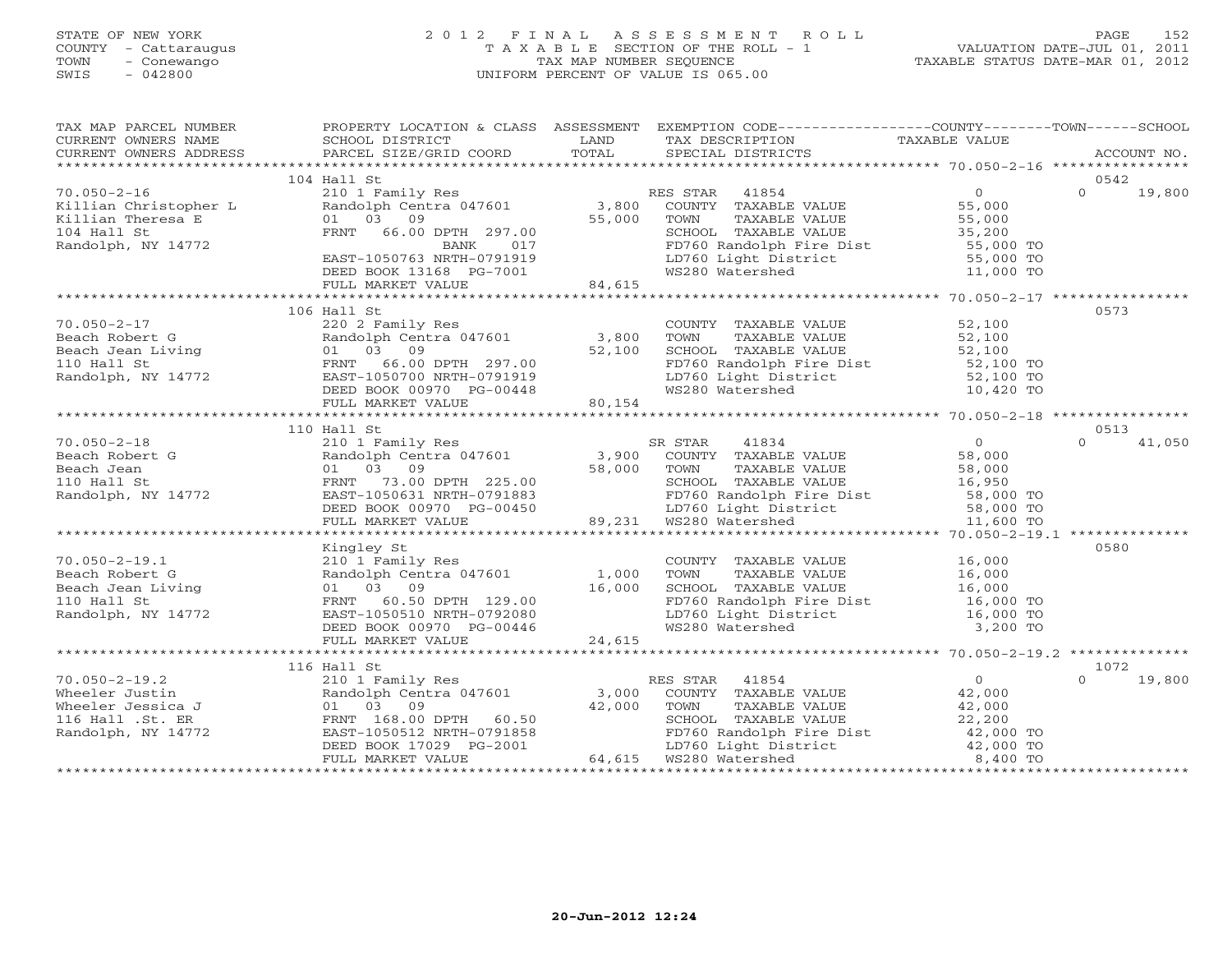# STATE OF NEW YORK 2 0 1 2 F I N A L A S S E S S M E N T R O L L PAGE 153 COUNTY - Cattaraugus T A X A B L E SECTION OF THE ROLL - 1 VALUATION DATE-JUL 01, 2011 TOWN - Conewango TAX MAP NUMBER SEQUENCE TAXABLE STATUS DATE-MAR 01, 2012 SWIS - 042800 UNIFORM PERCENT OF VALUE IS 065.00UNIFORM PERCENT OF VALUE IS 065.00

| TAX MAP PARCEL NUMBER<br>CURRENT OWNERS NAME<br>CURRENT OWNERS ADDRESS                      | PROPERTY LOCATION & CLASS ASSESSMENT<br>SCHOOL DISTRICT<br>PARCEL SIZE/GRID COORD                                                                                                                                                                                                                                                                                                                                                                                     | <b>EXAMPLE SETTLE SETTLE SETTLE SETTLE SETTLE SETTLE SETTLE SETTLE SETTLE SETTLE SETTLE SETTLE SETTLE SETTLE SET</b><br>TOTAL | EXEMPTION CODE-----------------COUNTY-------TOWN------SCHOOL<br>TAX DESCRIPTION<br>SPECIAL DISTRICTS                                                                                                                  | TAXABLE VALUE | ACCOUNT NO.                                  |
|---------------------------------------------------------------------------------------------|-----------------------------------------------------------------------------------------------------------------------------------------------------------------------------------------------------------------------------------------------------------------------------------------------------------------------------------------------------------------------------------------------------------------------------------------------------------------------|-------------------------------------------------------------------------------------------------------------------------------|-----------------------------------------------------------------------------------------------------------------------------------------------------------------------------------------------------------------------|---------------|----------------------------------------------|
|                                                                                             |                                                                                                                                                                                                                                                                                                                                                                                                                                                                       |                                                                                                                               |                                                                                                                                                                                                                       |               | 0518                                         |
|                                                                                             | 122 Hall St<br>${70.050-2-20} \put(0,0) {\scriptstyle\times0.000} \put(0,0) {\scriptstyle\times0.000} \put(0,0) {\scriptstyle\times0.000} \put(0,0) {\scriptstyle\times0.00} \put(0,0) {\scriptstyle\times0.00} \put(0,0) {\scriptstyle\times0.00} \put(0,0) {\scriptstyle\times0.00} \put(0,0) {\scriptstyle\times0.00} \put(0,0) {\scriptstyle\times0.00} \put(0,0) {\scriptstyle\times0.00} \put(0,0) {\scriptstyle\times0.00} \put(0,0) {\scriptstyle\times0.00}$ |                                                                                                                               |                                                                                                                                                                                                                       |               | $\Omega$<br>19,800                           |
|                                                                                             |                                                                                                                                                                                                                                                                                                                                                                                                                                                                       |                                                                                                                               |                                                                                                                                                                                                                       |               | 0550                                         |
|                                                                                             |                                                                                                                                                                                                                                                                                                                                                                                                                                                                       |                                                                                                                               |                                                                                                                                                                                                                       |               | $\Omega$<br>$\Omega$<br>$\Omega$<br>36,600   |
|                                                                                             | 132 Hall St                                                                                                                                                                                                                                                                                                                                                                                                                                                           |                                                                                                                               |                                                                                                                                                                                                                       |               | 0527                                         |
| $70.050 - 2 - 22$                                                                           | 411 Apartment<br>70.050-2-22<br>Pelham John L<br>Pelham Linda E<br>28 Kings Hwy<br>Randolph, NY 14772<br>Randolph, NY 14772<br>Pelham Linda E<br>PENT 82.50 DPTH 297.00<br>FRNT 82.50 DPTH 297.00<br>PEED BOOK 00976 PG-00954<br>FULL MARKET VALUE                                                                                                                                                                                                                    | 4,200<br>33,000<br>50,769                                                                                                     | COUNTY TAXABLE VALUE<br>TOWN TAXABLE VALUE 33,000<br>SCHOOL TAXABLE VALUE 33,000<br>FD760 Randolph Fire Dist<br>LD760 Light District 33,000 TO<br>LD760 Light District 33,000 TO<br>MS280 Materbal<br>WS280 Watershed | 6,600 TO      |                                              |
|                                                                                             | 136 Hall St                                                                                                                                                                                                                                                                                                                                                                                                                                                           |                                                                                                                               |                                                                                                                                                                                                                       |               | 0572                                         |
| $70.050 - 2 - 23$<br>Coats Carol<br>Coats Jennifer<br>PO Box 182<br>East Randolph, NY 14730 | 17,900<br>2010 I Family Res<br>2010 I Family Res (17601 21,800 SR STAR 41834 2010 1<br>35,800 COUNTY TAXABLE VALUE 17,900<br>2010 297.00 17,900 TOWN TAXABLE VALUE 17,900<br>01 03 09<br>FRNT 66.00 DPTH 297.00 55,000 COONT TAXABLE VALUE 17,900<br>EAST-1050187 NRTH-0791931 SCHOOL TAXABLE VALUE 0<br>DEED BOOK 00964 PG-00151 FD760 Randolph Fire Dist 35,800 TO<br>FULL MARKET VALUE 55,077 LD760 Light Distri                                                   |                                                                                                                               |                                                                                                                                                                                                                       |               | 17,900<br>17,900<br>17,900<br>$\overline{0}$ |
|                                                                                             |                                                                                                                                                                                                                                                                                                                                                                                                                                                                       |                                                                                                                               |                                                                                                                                                                                                                       |               |                                              |
| $70.050 - 2 - 24$<br>70.050-2-24<br>Thompson Adam S<br>9 1/2 Spruce Rd<br>Massena, NY 13662 | 140 Hall St<br>210 1 Family Res<br>Randolph Centra 047601 3,200<br>01 03 09<br>FRNT 66.00 DPTH 132.00<br>BANK<br>017<br>EAST-1050118 NRTH-0791848<br>DEED BOOK 9159 PG-2001<br>FULL MARKET VALUE                                                                                                                                                                                                                                                                      | 41,000<br>63,077                                                                                                              | COUNTY TAXABLE VALUE 41,000<br>TAXABLE VALUE 41,000<br>TOWN<br>TOWN TAAADDE VIDER (1,000)<br>SCHOOL TAXABLE VALUE (1,000 TO<br>FD760 Randolph Fire Dist (1,000 TO)<br>The District (1,000 TO)<br>WS280 Watershed      | 8,200 TO      | 0563                                         |
|                                                                                             | ********************                                                                                                                                                                                                                                                                                                                                                                                                                                                  |                                                                                                                               |                                                                                                                                                                                                                       |               |                                              |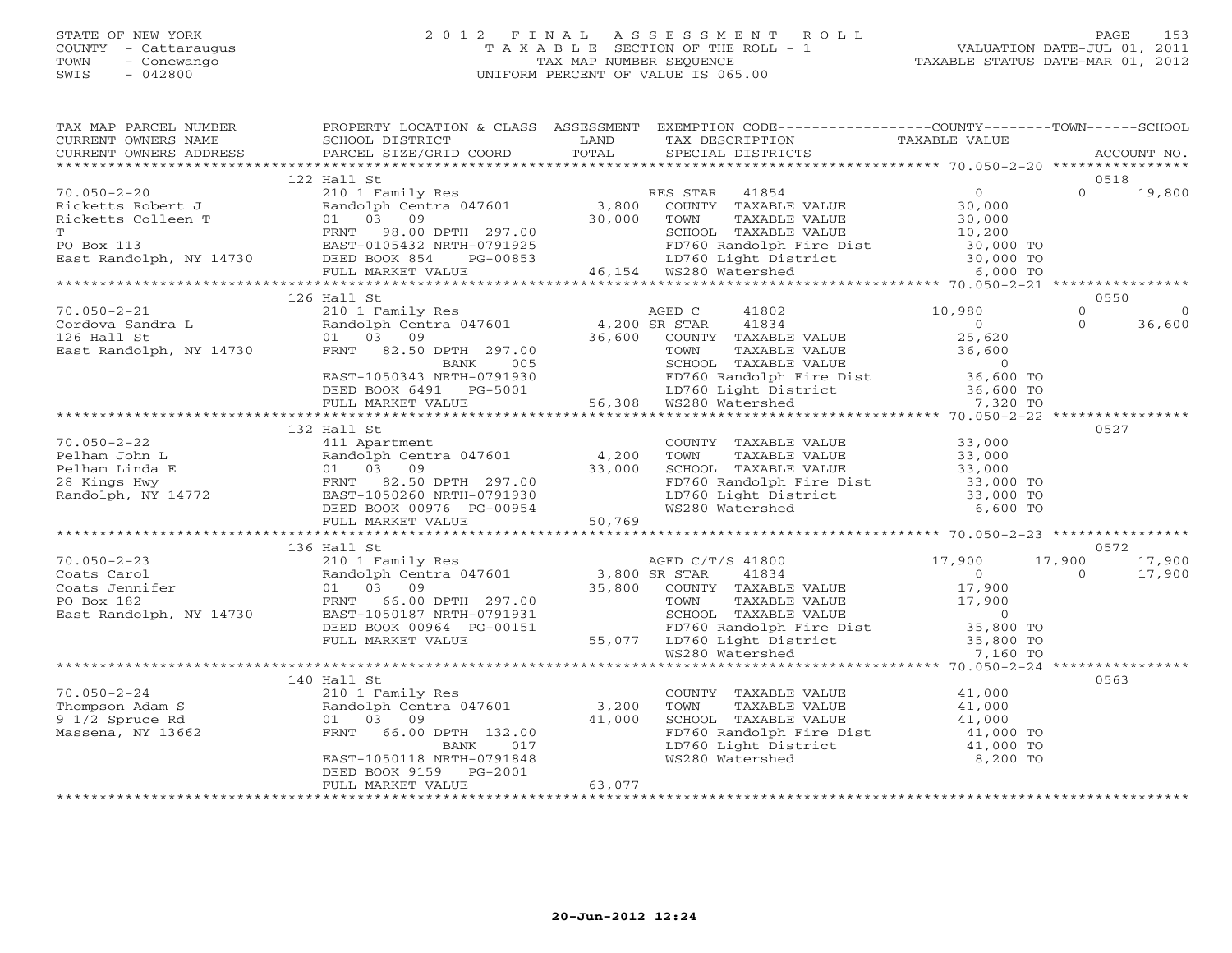## STATE OF NEW YORK 2 0 1 2 F I N A L A S S E S S M E N T R O L L PAGE 154 COUNTY - Cattaraugus T A X A B L E SECTION OF THE ROLL - 1 VALUATION DATE-JUL 01, 2011 TOWN - Conewango TAX MAP NUMBER SEQUENCE TAXABLE STATUS DATE-MAR 01, 2012 SWIS - 042800 UNIFORM PERCENT OF VALUE IS 065.00UNIFORM PERCENT OF VALUE IS 065.00

| TAX MAP PARCEL NUMBER<br>$\begin{tabular}{lllllll} \multicolumn{2}{c}{\textbf{CURRENT}} & \multicolumn{2}{c}{\textbf{WNERS}} & \multicolumn{2}{c}{\textbf{NAME}} & \multicolumn{2}{c}{\textbf{SCHOOL}} & \multicolumn{2}{c}{\textbf{LAND}} & \multicolumn{2}{c}{\textbf{TAX} \textbf{DESCRIPTION}} & \multicolumn{2}{c}{\textbf{TAXABLE} \textbf{ VALUE}} & \multicolumn{2}{c}{\textbf{ACCOUNT NO.}} \\ & & & & & & & \multicolumn{2}{c}{\textbf{CURRENT}} & \multicolumn{2}{c}{\textbf{WNERS} \textbf{ AD$ |                                                                                      | PROPERTY LOCATION & CLASS ASSESSMENT EXEMPTION CODE---------------COUNTY-------TOWN------SCHOOL                                                                                                  |                                      |                    |
|-------------------------------------------------------------------------------------------------------------------------------------------------------------------------------------------------------------------------------------------------------------------------------------------------------------------------------------------------------------------------------------------------------------------------------------------------------------------------------------------------------------|--------------------------------------------------------------------------------------|--------------------------------------------------------------------------------------------------------------------------------------------------------------------------------------------------|--------------------------------------|--------------------|
| 70.050-2-25<br>Randolph Moose Lodge Randolph Centra 047601<br>No 2273 01 03 09 3,900<br>114 School St FRNT 101.00 DPTH 132.00<br>East Randolph, NY 14730 EAST-1050023 NRTH-0791850<br>DEED BOOK 770 PG-00366 WS280 Watershed 780 TO<br>FULL MARKET VALUE 6,000 6,000 FULL FOR THE MARKET VALUE 6,000 FULL ARRENT VALUE 6,000 FOR TO FULL ARRENT VALUE                                                                                                                                                       | Hall St                                                                              | COUNTY TAXABLE VALUE<br>TOWN TAXABLE VALUE 3,900<br>SCHOOL TAXABLE VALUE 3,900<br>FD760 Randolph Fire Dist 3,900 TO<br>LD760 Light District 3,900 TO<br>WS280 Watershed 780 TO                   | 3,900                                | 0519               |
| 70.050-2-26<br>Randolph Moose Lodge Randolph Centra 047601 534 Social org.<br>No 2273 01 03 09 36,500 SCHOO EAST-1050060 NRTH-0791996 LD760<br>East Randolph, NY 14730 EAST-1050060 NRTH-0791996 LD760                                                                                                                                                                                                                                                                                                      | 114 School St<br>$PG-00121$<br>LUE 56,154<br>DEED BOOK 751                           | COUNTY TAXABLE VALUE 36,500<br>TOWN TAXABLE VALUE<br>SCHOOL TAXABLE VALUE<br>FD760 Randolph Fire Dist<br>LD760 Light District<br>WS280 Watershed<br>The MS280 Watershed<br>T <sub>7</sub> 300 TO |                                      | 0570               |
|                                                                                                                                                                                                                                                                                                                                                                                                                                                                                                             | 124 Williams St                                                                      |                                                                                                                                                                                                  |                                      | 0566               |
| $70.050 - 2 - 27$<br>Carrier and the contract of the contract of the contract term in the contract of the contract of the contract of the contract of the contract of the contract of the contract of the contract of the contract of the contract                                                                                                                                                                                                                                                          | 210 1 Family Res<br>DEED BOOK 00956 PG-00216<br>FULL MARKET VALUE 44,231             | 41834<br>SR STAR                                                                                                                                                                                 | $\overline{O}$                       | 28,750<br>$\Omega$ |
|                                                                                                                                                                                                                                                                                                                                                                                                                                                                                                             |                                                                                      |                                                                                                                                                                                                  |                                      |                    |
|                                                                                                                                                                                                                                                                                                                                                                                                                                                                                                             | 116 Williams St                                                                      |                                                                                                                                                                                                  |                                      | 0547               |
|                                                                                                                                                                                                                                                                                                                                                                                                                                                                                                             | EAST-1049854 NRTH-0791962<br>DEED BOOK 6293 PG-7001<br>PEED BOOK 6293 PG-7001 44,615 | TOWN TAXABLE VALUE 29,000<br>SCHOOL TAXABLE VALUE 9,200<br>FD760 Randolph Fire Dist 29,000 TO<br>LD760 Light District 29,000 TO<br>WS280 Watershed                                               | $\overline{O}$<br>29,000<br>5,800 TO | 19,800<br>$\Omega$ |
|                                                                                                                                                                                                                                                                                                                                                                                                                                                                                                             |                                                                                      |                                                                                                                                                                                                  |                                      |                    |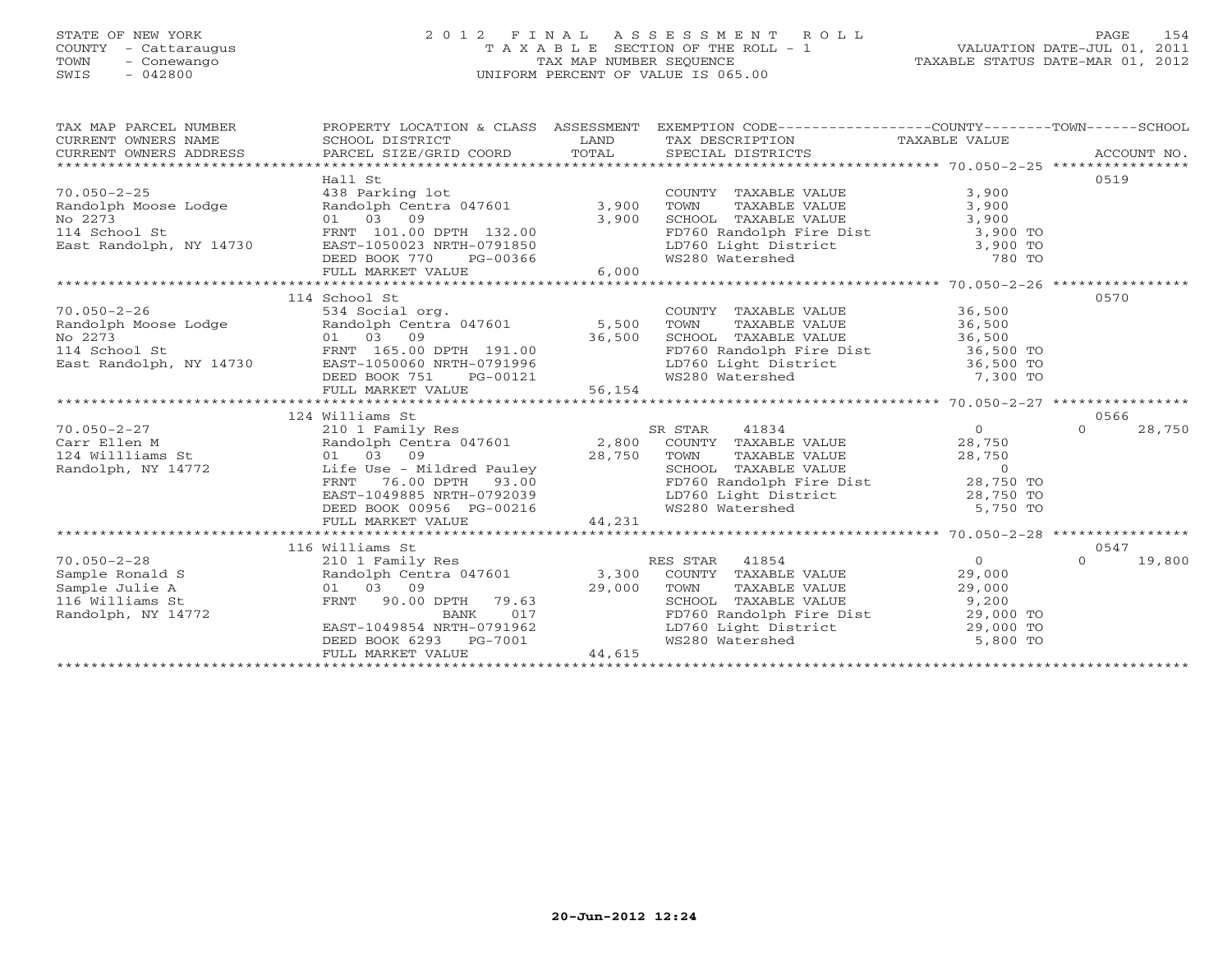# STATE OF NEW YORK 2 0 1 2 F I N A L A S S E S S M E N T R O L L PAGE 155 COUNTY - Cattaraugus T A X A B L E SECTION OF THE ROLL - 1 VALUATION DATE-JUL 01, 2011 TOWN - Conewango TAX MAP NUMBER SEQUENCE TAXABLE STATUS DATE-MAR 01, 2012 SWIS - 042800 UNIFORM PERCENT OF VALUE IS 065.00UNIFORM PERCENT OF VALUE IS 065.00

| TAX MAP PARCEL NUMBER                                                                                                                                                                                                                                                                                                                                                                                                  |                   |       | PROPERTY LOCATION & CLASS ASSESSMENT EXEMPTION CODE----------------COUNTY-------TOWN------SCHOOL |      |
|------------------------------------------------------------------------------------------------------------------------------------------------------------------------------------------------------------------------------------------------------------------------------------------------------------------------------------------------------------------------------------------------------------------------|-------------------|-------|--------------------------------------------------------------------------------------------------|------|
|                                                                                                                                                                                                                                                                                                                                                                                                                        |                   |       |                                                                                                  |      |
|                                                                                                                                                                                                                                                                                                                                                                                                                        | 114 Williams St   |       |                                                                                                  |      |
|                                                                                                                                                                                                                                                                                                                                                                                                                        |                   |       |                                                                                                  |      |
|                                                                                                                                                                                                                                                                                                                                                                                                                        |                   |       |                                                                                                  |      |
|                                                                                                                                                                                                                                                                                                                                                                                                                        |                   |       |                                                                                                  |      |
|                                                                                                                                                                                                                                                                                                                                                                                                                        |                   |       |                                                                                                  |      |
|                                                                                                                                                                                                                                                                                                                                                                                                                        |                   |       |                                                                                                  |      |
|                                                                                                                                                                                                                                                                                                                                                                                                                        |                   |       |                                                                                                  |      |
|                                                                                                                                                                                                                                                                                                                                                                                                                        |                   |       |                                                                                                  |      |
|                                                                                                                                                                                                                                                                                                                                                                                                                        |                   |       |                                                                                                  |      |
|                                                                                                                                                                                                                                                                                                                                                                                                                        | 156 Hall St       |       |                                                                                                  | 0544 |
| $\begin{tabular}{lllllllllll} \hline 70.050-2-30 && 156 \text{ Hall St} && 210 & 156 \text{ Hall St} && 210 & 156 \text{ Hall St} && 210 & 156 \text{ Hall St} && 210 & 156 \text{ Hall St} && 210 & 156 \text{ Hall St} && 210 & 156 \text{ Hall St} && 210 & 156 \text{ null} && 210 & 156 \text{ null} && 210 & 156 \text{ null} && 210 & 156 \text{ null} && 210 & 156 \text{ null} && 210 & 156$                  |                   |       |                                                                                                  |      |
|                                                                                                                                                                                                                                                                                                                                                                                                                        |                   |       |                                                                                                  |      |
|                                                                                                                                                                                                                                                                                                                                                                                                                        |                   |       |                                                                                                  |      |
|                                                                                                                                                                                                                                                                                                                                                                                                                        |                   |       |                                                                                                  |      |
|                                                                                                                                                                                                                                                                                                                                                                                                                        |                   |       |                                                                                                  |      |
|                                                                                                                                                                                                                                                                                                                                                                                                                        |                   |       |                                                                                                  |      |
|                                                                                                                                                                                                                                                                                                                                                                                                                        |                   |       |                                                                                                  |      |
|                                                                                                                                                                                                                                                                                                                                                                                                                        |                   |       |                                                                                                  |      |
|                                                                                                                                                                                                                                                                                                                                                                                                                        | 162 Hall St       |       |                                                                                                  | 0517 |
|                                                                                                                                                                                                                                                                                                                                                                                                                        |                   |       |                                                                                                  |      |
|                                                                                                                                                                                                                                                                                                                                                                                                                        |                   |       |                                                                                                  |      |
|                                                                                                                                                                                                                                                                                                                                                                                                                        |                   |       |                                                                                                  |      |
|                                                                                                                                                                                                                                                                                                                                                                                                                        |                   |       |                                                                                                  |      |
|                                                                                                                                                                                                                                                                                                                                                                                                                        |                   |       |                                                                                                  |      |
|                                                                                                                                                                                                                                                                                                                                                                                                                        |                   |       |                                                                                                  |      |
|                                                                                                                                                                                                                                                                                                                                                                                                                        |                   |       |                                                                                                  |      |
|                                                                                                                                                                                                                                                                                                                                                                                                                        |                   |       |                                                                                                  |      |
| 170.050-3-1.1<br>170.050-3-1.1<br>2016 Centery St. 2018<br>2018 Center of the Center of the Center of the Center of the Center of the Center of the Center of the Center<br>21,242<br>21,242<br>21,242<br>224 Elm Creek Rd 010 COLONITY DANA                                                                                                                                                                           |                   |       |                                                                                                  |      |
|                                                                                                                                                                                                                                                                                                                                                                                                                        |                   |       |                                                                                                  |      |
|                                                                                                                                                                                                                                                                                                                                                                                                                        |                   |       |                                                                                                  |      |
|                                                                                                                                                                                                                                                                                                                                                                                                                        |                   |       |                                                                                                  |      |
|                                                                                                                                                                                                                                                                                                                                                                                                                        |                   |       |                                                                                                  |      |
|                                                                                                                                                                                                                                                                                                                                                                                                                        |                   |       |                                                                                                  |      |
|                                                                                                                                                                                                                                                                                                                                                                                                                        |                   |       |                                                                                                  |      |
|                                                                                                                                                                                                                                                                                                                                                                                                                        |                   |       |                                                                                                  |      |
|                                                                                                                                                                                                                                                                                                                                                                                                                        |                   |       |                                                                                                  |      |
|                                                                                                                                                                                                                                                                                                                                                                                                                        |                   |       |                                                                                                  | 0986 |
|                                                                                                                                                                                                                                                                                                                                                                                                                        |                   |       |                                                                                                  |      |
|                                                                                                                                                                                                                                                                                                                                                                                                                        |                   |       |                                                                                                  |      |
|                                                                                                                                                                                                                                                                                                                                                                                                                        |                   |       |                                                                                                  |      |
|                                                                                                                                                                                                                                                                                                                                                                                                                        |                   |       |                                                                                                  |      |
|                                                                                                                                                                                                                                                                                                                                                                                                                        |                   |       |                                                                                                  |      |
| $\begin{tabular}{lllllllllllllllllllllll} \hline 70.050-3-1.2 & \multicolumn{3}{c}{\textbf{Centery H1}} & \multicolumn{3}{c}{\textbf{COUNTY}} & \multicolumn{3}{c}{\textbf{TAXABLE VALUE}} & 3,900 & \multicolumn{3}{c}{\textbf{5.900}} & 3,900 & \multicolumn{3}{c}{\textbf{5.900}} & 3,900 & \multicolumn{3}{c}{\textbf{5.900}} & 3,900 & \multicolumn{3}{c}{\textbf{5.900}} & 3,900 & \multicolumn{3}{c}{\textbf{5$ |                   |       |                                                                                                  |      |
|                                                                                                                                                                                                                                                                                                                                                                                                                        | FULL MARKET VALUE | 6,000 |                                                                                                  |      |
|                                                                                                                                                                                                                                                                                                                                                                                                                        |                   |       |                                                                                                  |      |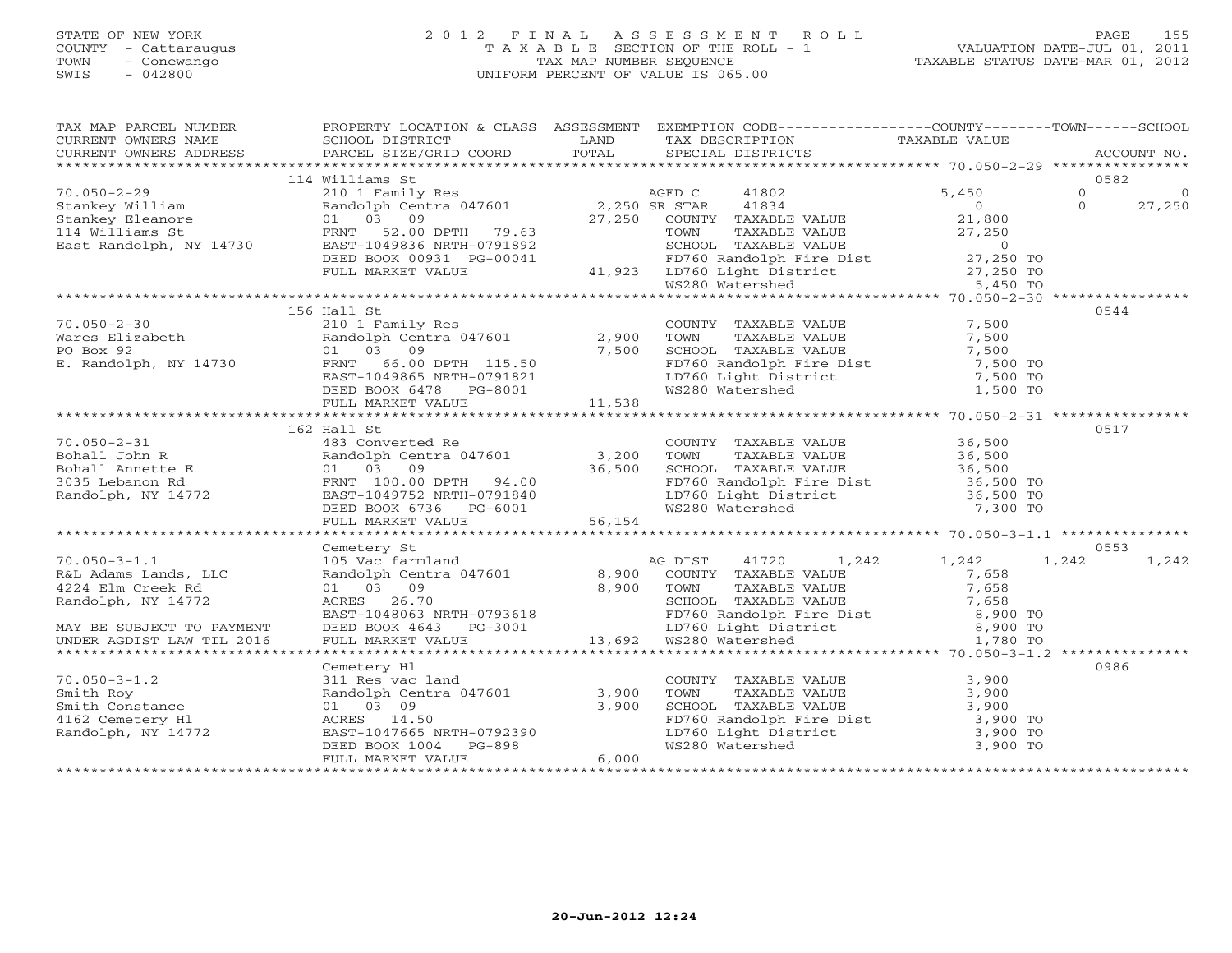# STATE OF NEW YORK 2 0 1 2 F I N A L A S S E S S M E N T R O L L PAGE 156 COUNTY - Cattaraugus T A X A B L E SECTION OF THE ROLL - 1 VALUATION DATE-JUL 01, 2011 TOWN - Conewango TAX MAP NUMBER SEQUENCE TAXABLE STATUS DATE-MAR 01, 2012 SWIS - 042800 UNIFORM PERCENT OF VALUE IS 065.00UNIFORM PERCENT OF VALUE IS 065.00

| TAX MAP PARCEL NUMBER<br>CURRENT OWNERS NAME<br>CURRENT OWNERS NAME SCHOOL DISTRICT COORD TOTAL TAX DESCRIPTION TAXABLE VALUE<br>XX DESCRIPTION TOTAL SPECIAL DISTRICTS ACCOUNT NO.<br>XX ARABLE VALUE TAXABLE VALUE SCHOOL DISTRICT PUNISSION TOTAL SPECIAL DIS | PROPERTY LOCATION & CLASS ASSESSMENT                                                                                                                                                                                                                                                                                                                                                                                                                    |                | EXEMPTION CODE-----------------COUNTY-------TOWN------SCHOOL                                                                                                                                                                                                                    |                                                                                                                                                                                                                                                                                                                      |                                                                |
|------------------------------------------------------------------------------------------------------------------------------------------------------------------------------------------------------------------------------------------------------------------|---------------------------------------------------------------------------------------------------------------------------------------------------------------------------------------------------------------------------------------------------------------------------------------------------------------------------------------------------------------------------------------------------------------------------------------------------------|----------------|---------------------------------------------------------------------------------------------------------------------------------------------------------------------------------------------------------------------------------------------------------------------------------|----------------------------------------------------------------------------------------------------------------------------------------------------------------------------------------------------------------------------------------------------------------------------------------------------------------------|----------------------------------------------------------------|
|                                                                                                                                                                                                                                                                  |                                                                                                                                                                                                                                                                                                                                                                                                                                                         |                |                                                                                                                                                                                                                                                                                 |                                                                                                                                                                                                                                                                                                                      |                                                                |
| $70.050 - 3 - 2$<br>Luce Ann D<br>162 Cemetery St<br>Randolph, NY 14772                                                                                                                                                                                          | 162 Cemetery St<br>ARIGOLPH CERT 04/001<br>ACRES 1.05<br>ACRES 1.05<br>EAST-1047803 NRTH-0791900<br>DEED BOOK 6464 PG-3002<br>FULL MARKET VALUE 86,308 WS280 Watershed                                                                                                                                                                                                                                                                                  |                | SCHOOL TAXABLE VALUE 15,050<br>FD760 Randolph Fire Dist 56,100 TO<br>LD760 Light District 56,100 TO<br>WS280 Watershed 11,220 TO                                                                                                                                                |                                                                                                                                                                                                                                                                                                                      | 0556<br>$\Omega$<br>41,050                                     |
|                                                                                                                                                                                                                                                                  |                                                                                                                                                                                                                                                                                                                                                                                                                                                         |                |                                                                                                                                                                                                                                                                                 |                                                                                                                                                                                                                                                                                                                      |                                                                |
| $70.050 - 3 - 3$<br>Milliman Charles<br>Milliman Beverly<br>154 Cemetery St<br>Randolph, NY 14772                                                                                                                                                                | 154 Cemetery St<br>210 1 Family Res<br>$210 \text{ I} \text{ r}$ and $210 \text{ I} \text{ r}$ and $200 \text{ N} \text{ m}$ and $200 \text{ N} \text{ m}$ and $200 \text{ N} \text{ m}$ and $200 \text{ N} \text{ m}$<br>01 03 09<br>ACRES 1.16<br>EAST-1047994 NRTH-0791957 67,538 WS280 Watershed<br>FULL MARKET VALUE<br>FULL MARKET VALUE<br>FULL MARKET VALUE<br>FULL MARKET VALUE<br>FULL MARKET VALUE<br>FULL MARKET VALUE<br>FULL MARKET VALUE |                | SR STAR<br>41834<br>COUNTY TAXABLE VALUE<br>TAXABLE VALUE<br>SCHOOL TAXABLE VALUE $2,850$<br>FD760 Randolph Fire Dist $43,900$ TO<br>LD760 Light District $43,900$ TO<br>WS280 Watershed $8,780$ TO                                                                             | $\Omega$<br>43,900<br>43,900                                                                                                                                                                                                                                                                                         | 0564<br>$\Omega$<br>41,050                                     |
|                                                                                                                                                                                                                                                                  |                                                                                                                                                                                                                                                                                                                                                                                                                                                         |                |                                                                                                                                                                                                                                                                                 |                                                                                                                                                                                                                                                                                                                      |                                                                |
| $70.050 - 3 - 4$<br>Dubuc Kathryn<br>146 Cemetery St<br>Randolph, NY 14772                                                                                                                                                                                       | 146 Cemetery St<br>210 1 Family Res<br>Randolph Centra 047601 5,700<br>01 03 09<br>FRNT 165.00 DPTH 239.00<br>EAST-1048154 NRTH-0791915                                                                                                                                                                                                                                                                                                                 | 35,000         | COUNTY TAXABLE VALUE 35,000<br>TOWN TAXABLE VALUE 35,000<br>COUNTERT TAXABLE VALUE 35,000<br>TOWN TAXABLE VALUE<br>SCHOOL TAXABLE VALUE 35,000 TO<br>FD760 Randolph Fire Dist 35,000 TO<br>The District 35,000 TO<br>LD760 Light District 35,000 TO<br>WS280 Watershed 7,000 TO |                                                                                                                                                                                                                                                                                                                      | 0555                                                           |
|                                                                                                                                                                                                                                                                  |                                                                                                                                                                                                                                                                                                                                                                                                                                                         |                |                                                                                                                                                                                                                                                                                 |                                                                                                                                                                                                                                                                                                                      |                                                                |
| $70.050 - 3 - 5$<br>Boyer George C<br>130 Cemetery St<br>East Randolph, NY 14730                                                                                                                                                                                 | 130 Cemetery St<br>210 1 Family Res<br>Randolph Centra 047601 12,200 AGED C<br>01 03 09<br>7.75<br>ACRES<br>EAST-1048232 NRTH-0792433<br>DEED BOOK 701<br>PG-00549<br>FULL MARKET VALUE                                                                                                                                                                                                                                                                 | 52,620 SR STAR | CVET C/T 41131 13,155 13,155<br>41802<br>41834<br>COUNTY TAXABLE VALUE<br>TOWN TAXABLE VALUE<br>TOWN TAXABLE VALUE<br>SCHOOL TAXABLE VALUE<br>SCHOOL TAXABLE VALUE<br>11,570<br>10,524 TO<br>LD760 Light District<br>WS280 Watershed                                            | 13,155<br>15,786<br>$\overline{O}$<br>23,679                                                                                                                                                                                                                                                                         | 0516<br>$\Omega$<br>$\Omega$<br>$\Omega$<br>$\Omega$<br>41,050 |
|                                                                                                                                                                                                                                                                  |                                                                                                                                                                                                                                                                                                                                                                                                                                                         |                |                                                                                                                                                                                                                                                                                 |                                                                                                                                                                                                                                                                                                                      |                                                                |
| $70.050 - 3 - 6$<br>Finch Kim L<br>Finch Deanne J<br>124 Cemetery St<br>Randolph, NY 14772                                                                                                                                                                       | 124 Cemetery St<br>210 1 Family Res<br>Randolph Centra 047601 4,800<br>01 03<br>09<br>FRNT 105.00 DPTH 300.00<br>EAST-1048492 NRTH-0791917<br>DEED BOOK 00988 PG-00201<br>DEED BOOK 00988 PG-00201<br>FULL MARKET VALUE                                                                                                                                                                                                                                 | 39,100         | ES STAR 41854<br>COUNTY TAXABLE VALUE<br>TOWN TAXABLE VALUE<br>SCHOOL TAXABLE VALUE<br>RES STAR<br>FD760 Randolph Fire Dist<br>LD760 Randolph Fire Dist 39,100 TO<br>LD760 Light District 39,100 TO<br>LD760 Light District<br>60,154 WS280 Watershed                           | $\overline{0}$<br>$\begin{array}{c} 0 \\ 39,100 \end{array}$<br>39,100<br>19,300<br>и пространите и пространите и производите и производите и производите и производите и производите и производит<br>В село и производите и производите и производите и производите и производите и производите и производите и про | 0531<br>19,800<br>$\Omega$                                     |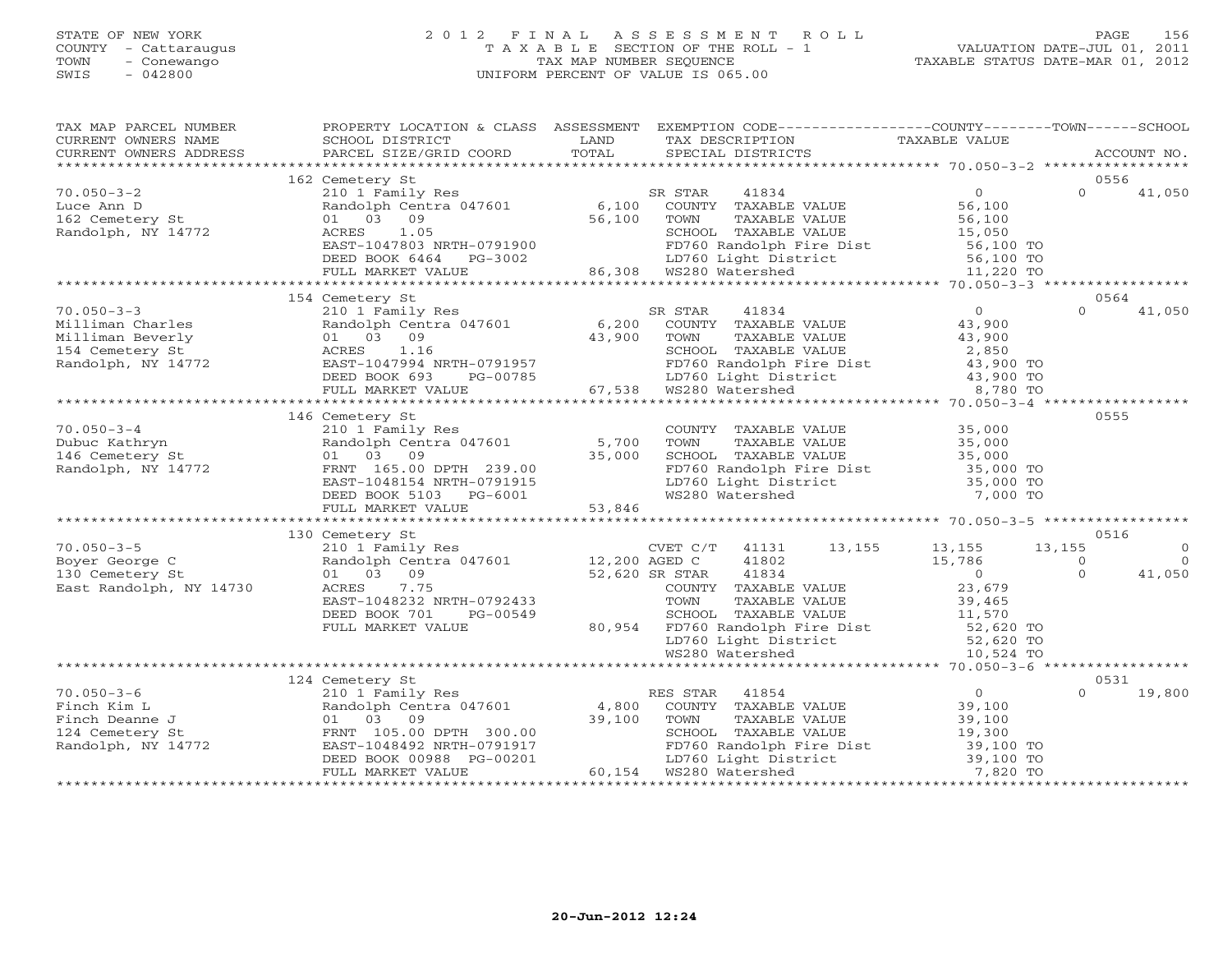# STATE OF NEW YORK 2 0 1 2 F I N A L A S S E S S M E N T R O L L PAGE 157 COUNTY - Cattaraugus T A X A B L E SECTION OF THE ROLL - 1 VALUATION DATE-JUL 01, 2011 TOWN - Conewango TAX MAP NUMBER SEQUENCE TAXABLE STATUS DATE-MAR 01, 2012 SWIS - 042800 UNIFORM PERCENT OF VALUE IS 065.00UNIFORM PERCENT OF VALUE IS 065.00

| TAX MAP PARCEL NUMBER<br>CURRENT OWNERS NAME<br>CURRENT OWNERS ADDRESS                                                                                            | SCHOOL DISTRICT<br>PARCEL SIZE/GRID COORD                                                                                                                                                                                                                                                    | LAND<br>TOTAL                                           | PROPERTY LOCATION & CLASS ASSESSMENT EXEMPTION CODE---------------COUNTY-------TOWN------SCHOOL<br>TAX DESCRIPTION<br>SPECIAL DISTRICTS                                                                              | TAXABLE VALUE                                                 | ACCOUNT NO.                            |
|-------------------------------------------------------------------------------------------------------------------------------------------------------------------|----------------------------------------------------------------------------------------------------------------------------------------------------------------------------------------------------------------------------------------------------------------------------------------------|---------------------------------------------------------|----------------------------------------------------------------------------------------------------------------------------------------------------------------------------------------------------------------------|---------------------------------------------------------------|----------------------------------------|
|                                                                                                                                                                   |                                                                                                                                                                                                                                                                                              |                                                         |                                                                                                                                                                                                                      |                                                               |                                        |
|                                                                                                                                                                   | 116 Cemetery St                                                                                                                                                                                                                                                                              |                                                         |                                                                                                                                                                                                                      |                                                               | 0508                                   |
| $70.050 - 3 - 7$<br>Maybee Michael<br>116 Cemetery St<br>Randolph, NY 14772                                                                                       | 220 2 Family Res<br>Randolph Centra 047601 6,000 SR STAR<br>01 03 09<br>Ff 175.00<br>RCHOOL TAXABLE<br>EAST-1048594 NRTH-0791958<br>DEED BOOK 00988 PG-00559<br>FD760 Light Dist<br>FIILL MARKET VALUE<br>FIILL 69,231 WS280 Watershed<br>FIILL MARKET VALUE<br>FIILL 69,231 WS280 Watershed |                                                         | AGED C/T/S 41800<br>41834<br>45,000 COUNTY TAXABLE VALUE<br>TOWN     TAXABLE VALUE<br>SCHOOL   TAXABLE VALUE<br>FD760 Randolph Fire Dist (15,000 TO<br>LD760 Light District (15,000 TO<br>WS280 Watershed (15,000 TO | 22,500<br>$\overline{0}$<br>22,500<br>22,500<br>$\sim$ 0      | 22,500<br>22,500<br>$\Omega$<br>22,500 |
|                                                                                                                                                                   |                                                                                                                                                                                                                                                                                              |                                                         |                                                                                                                                                                                                                      |                                                               |                                        |
|                                                                                                                                                                   |                                                                                                                                                                                                                                                                                              |                                                         |                                                                                                                                                                                                                      |                                                               |                                        |
| $70.050 - 3 - 8$<br>Stimson Jerry B<br>Stimson Margaret A<br>131 Church St., E.R. FRNT 64.000<br>131 Church St., E.R. FRNT 64.000<br>Randolph, NY 14772           | 108 Cemetery St Er<br>210 1 Family Res<br>Randolph Centra 047601<br>FRNT 64.00 DPTH 168.00<br>EAST-1048723 NRTH-0791944<br>DEED BOOK 14603 PG-7001<br>FULL MARKET VALUE                                                                                                                      | 3,500<br>29,500<br>168.00<br>-0791944<br>PG-7001 45,385 | COUNTY TAXABLE VALUE<br>TOWN TAXABLE VALUE<br>SCHOOL TAXABLE VALUE<br>FD760 Randolph Fire Dist<br>LD760 Light District<br>WS280 Watershed 5,900 TO<br>WS280 Watershed 5,900 TO                                       | 29,500<br>29,500<br>29,500                                    | 0523                                   |
|                                                                                                                                                                   |                                                                                                                                                                                                                                                                                              |                                                         |                                                                                                                                                                                                                      |                                                               |                                        |
| $70.050 - 3 - 9$<br>Stimson Jerry and the Mandolph Cent<br>Stimson Margaret A and 01 03 09<br>131 Church ST. ER FRNT 150.55<br>Randolph, NY 14772 22 EAST-1048804 | 131 Church St<br>210 1 Family Res<br>Randolph Centra 047601<br>in a strong and the state of the<br>FRNT 150.55 DPTH 102.50<br>FRNT 150.55 DPTH 102.50<br>EAST-1048804 NRTH-0791973<br>DEED BOOK 8333 PG-7001<br>FULL MARKET VALUE                                                            | 49,500 TOWN                                             | 41834<br>SR STAR<br>4,100 COUNTY TAXABLE VALUE<br>TAXABLE VALUE<br>SCHOOL TAXABLE VALUE<br>FD760 Randolph Fire Dist $49,500$ TO<br>LD760 Light District $49,500$ TO<br>WS280 Watershed 9,900 TO                      | 0<br>49,500<br>49,500<br>8,450                                | 0530<br>$\Omega$<br>41,050             |
|                                                                                                                                                                   |                                                                                                                                                                                                                                                                                              |                                                         |                                                                                                                                                                                                                      |                                                               |                                        |
| $70.050 - 3 - 10$<br>wood Raymond<br>000d Raymond<br>8425 Tonawanda Creek Rd<br>East Amherst, NY 14075                                                            | 141 Church St<br>210 1 Family Res<br>Randolph Centra 047601<br>01 03 09<br>FRNT 101.60 DPTH 192.80<br>EAST-1048720 NRTH-0792081<br>DEED BOOK 16378 PG-7003<br>FULL MARKET VALUE                                                                                                              | 4,600<br>51,300<br>78,923                               | COUNTY TAXABLE VALUE 51,300<br>FD760 Randolph Fire Dist<br>LD760 Light District<br>51,300 TO<br>LD760 Light District<br>WS280 Watershed                                                                              | 10,260 TO                                                     | 0535                                   |
|                                                                                                                                                                   |                                                                                                                                                                                                                                                                                              |                                                         |                                                                                                                                                                                                                      |                                                               |                                        |
|                                                                                                                                                                   | 147 Church St                                                                                                                                                                                                                                                                                |                                                         |                                                                                                                                                                                                                      |                                                               | 0588                                   |
| $70.050 - 3 - 11$<br>Hinman Bonnie Sue<br>PO Box 172<br>PO Box 172<br>East Randolph, NY 14730                                                                     | 270 Mfg housing<br>Randolph Centra 047601 $4,500$<br>01 03 09<br>FRNT 105.00 DPTH 197.00<br>EAST-1048680 NRTH-0792183<br>DEED BOOK 00953 PG-00710<br>FULL MARKET VALUE                                                                                                                       | 42,000<br>64,615                                        | RES STAR<br>41854<br>COUNTY TAXABLE VALUE<br>TAXABLE VALUE<br>TOWN<br>SCHOOL TAXABLE VALUE<br>PD760 Randolph Fire Dist (2,000 TO<br>LD760 Light District (2,000 TO<br>LD760 Light District<br>WS280 Watershed        | $\overline{0}$<br>42,000<br>$\frac{42}{22}$ , 200<br>8,400 TO | $\Omega$<br>19,800                     |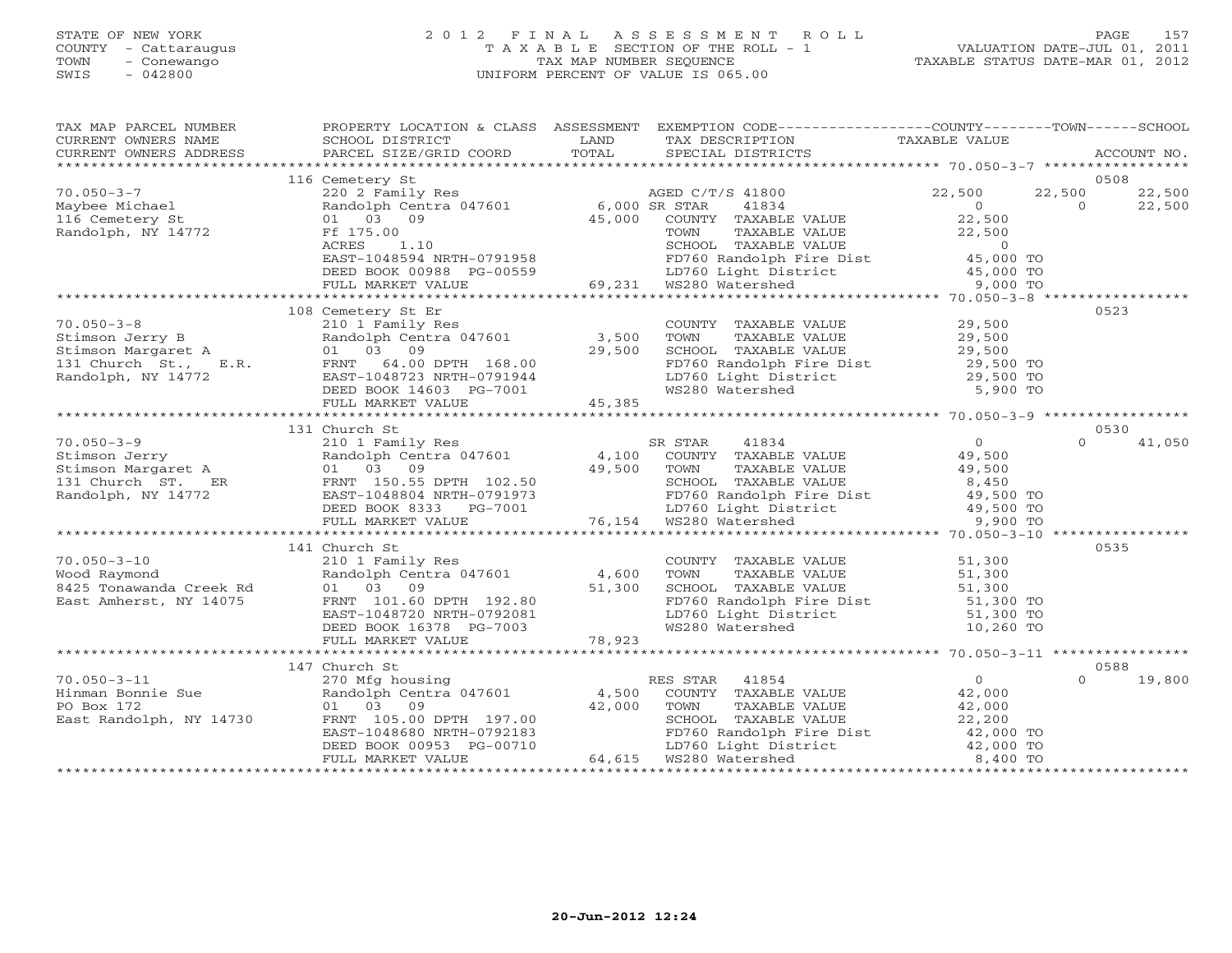### STATE OF NEW YORK 2 0 1 2 F I N A L A S S E S S M E N T R O L L PAGE 158 COUNTY - Cattaraugus T A X A B L E SECTION OF THE ROLL - 1 VALUATION DATE-JUL 01, 2011 TOWN - Conewango TAX MAP NUMBER SEQUENCE TAXABLE STATUS DATE-MAR 01, 2012 SWIS - 042800 UNIFORM PERCENT OF VALUE IS 065.00UNIFORM PERCENT OF VALUE IS 065.00

| TAX MAP PARCEL NUMBER                                                                               | PROPERTY LOCATION & CLASS ASSESSMENT EXEMPTION CODE----------------COUNTY-------TOWN------SCHOOL                                                                                                                                                                                                                                                                                                   |                                                                                                                                                                                                        |                                  |
|-----------------------------------------------------------------------------------------------------|----------------------------------------------------------------------------------------------------------------------------------------------------------------------------------------------------------------------------------------------------------------------------------------------------------------------------------------------------------------------------------------------------|--------------------------------------------------------------------------------------------------------------------------------------------------------------------------------------------------------|----------------------------------|
|                                                                                                     |                                                                                                                                                                                                                                                                                                                                                                                                    |                                                                                                                                                                                                        |                                  |
|                                                                                                     | 155 Church St                                                                                                                                                                                                                                                                                                                                                                                      |                                                                                                                                                                                                        | 0524                             |
|                                                                                                     | $\begin{array}{cccccccc} 70.050-3-12 & 155 & \text{Church } 15 & \text{C1} & 155 & \text{Church } 15 & \text{C1} & 155 & \text{C2} & 10 & 1 & \text{Fmi1y Res} & 155 & \text{C1} & 155 & \text{C1} & 155 & \text{C1} & 155 & \text{C1} & 155 & \text{C1} & 155 & \text{C1} & 155 & \text{C1} & 155 & \text{C1} & 155 & \text{C1} & 155 & \text{C1} & 155$                                          |                                                                                                                                                                                                        |                                  |
|                                                                                                     |                                                                                                                                                                                                                                                                                                                                                                                                    |                                                                                                                                                                                                        |                                  |
|                                                                                                     |                                                                                                                                                                                                                                                                                                                                                                                                    |                                                                                                                                                                                                        |                                  |
|                                                                                                     |                                                                                                                                                                                                                                                                                                                                                                                                    |                                                                                                                                                                                                        |                                  |
|                                                                                                     |                                                                                                                                                                                                                                                                                                                                                                                                    |                                                                                                                                                                                                        |                                  |
|                                                                                                     |                                                                                                                                                                                                                                                                                                                                                                                                    |                                                                                                                                                                                                        |                                  |
|                                                                                                     |                                                                                                                                                                                                                                                                                                                                                                                                    |                                                                                                                                                                                                        |                                  |
|                                                                                                     |                                                                                                                                                                                                                                                                                                                                                                                                    |                                                                                                                                                                                                        |                                  |
|                                                                                                     | 159 Church St                                                                                                                                                                                                                                                                                                                                                                                      |                                                                                                                                                                                                        | 0540                             |
|                                                                                                     |                                                                                                                                                                                                                                                                                                                                                                                                    |                                                                                                                                                                                                        | $0 \t 19,800$                    |
|                                                                                                     |                                                                                                                                                                                                                                                                                                                                                                                                    |                                                                                                                                                                                                        |                                  |
|                                                                                                     |                                                                                                                                                                                                                                                                                                                                                                                                    |                                                                                                                                                                                                        |                                  |
|                                                                                                     |                                                                                                                                                                                                                                                                                                                                                                                                    |                                                                                                                                                                                                        |                                  |
|                                                                                                     |                                                                                                                                                                                                                                                                                                                                                                                                    |                                                                                                                                                                                                        |                                  |
|                                                                                                     |                                                                                                                                                                                                                                                                                                                                                                                                    |                                                                                                                                                                                                        |                                  |
|                                                                                                     |                                                                                                                                                                                                                                                                                                                                                                                                    |                                                                                                                                                                                                        |                                  |
|                                                                                                     |                                                                                                                                                                                                                                                                                                                                                                                                    |                                                                                                                                                                                                        |                                  |
|                                                                                                     | 165 Church St                                                                                                                                                                                                                                                                                                                                                                                      |                                                                                                                                                                                                        | 0585                             |
|                                                                                                     |                                                                                                                                                                                                                                                                                                                                                                                                    |                                                                                                                                                                                                        |                                  |
|                                                                                                     |                                                                                                                                                                                                                                                                                                                                                                                                    |                                                                                                                                                                                                        |                                  |
|                                                                                                     |                                                                                                                                                                                                                                                                                                                                                                                                    |                                                                                                                                                                                                        |                                  |
|                                                                                                     |                                                                                                                                                                                                                                                                                                                                                                                                    |                                                                                                                                                                                                        |                                  |
|                                                                                                     |                                                                                                                                                                                                                                                                                                                                                                                                    |                                                                                                                                                                                                        |                                  |
|                                                                                                     |                                                                                                                                                                                                                                                                                                                                                                                                    |                                                                                                                                                                                                        |                                  |
|                                                                                                     | 70.050-3-14<br>$\begin{array}{ccccccccc}\n 70.050-3-14 & 165 \text{ CUV} & 5,900 & \text{TOW} & \text{TAXABLE VALUE} & 40,200 \\  & & 220 2 \text{ Family Res} & & 5,900 & \text{TOWN} & \text{TAXABLE VALUE} & 40,200 \\  & & 109 \text{Altamont Cir} & & 01 & 03 & 09 & 40,200 & \text{FDM} & \text{TXABLE VALUE} & 40,200 \\  & & 01 & 03 & 09 & & 40,200 & \text{FDM} & \text{TXABLE VALUE} &$ |                                                                                                                                                                                                        |                                  |
|                                                                                                     |                                                                                                                                                                                                                                                                                                                                                                                                    |                                                                                                                                                                                                        |                                  |
|                                                                                                     | 177 Church St                                                                                                                                                                                                                                                                                                                                                                                      |                                                                                                                                                                                                        | 0589                             |
|                                                                                                     |                                                                                                                                                                                                                                                                                                                                                                                                    |                                                                                                                                                                                                        |                                  |
|                                                                                                     |                                                                                                                                                                                                                                                                                                                                                                                                    |                                                                                                                                                                                                        |                                  |
|                                                                                                     |                                                                                                                                                                                                                                                                                                                                                                                                    |                                                                                                                                                                                                        |                                  |
|                                                                                                     |                                                                                                                                                                                                                                                                                                                                                                                                    |                                                                                                                                                                                                        |                                  |
|                                                                                                     | 70.050-3-15<br>Morrison Bonita<br>516 Jefferson St (101 Family Res (210 1 Family Res 5,000 TOWN<br>714701 FRNT 125.00 DPTH 239.25<br>729.25 EAST-1048557 NRTH-0792669 LD760<br>729.646 DEED BOOK 15299 PG-7001 MS280<br>729.646 PERENT MOR                                                                                                                                                         | COUNTY TAXABLE VALUE<br>TOWN TAXABLE VALUE<br>SCHOOL TAXABLE VALUE<br>SCHOOL TAXABLE VALUE<br>FD760 Randolph Fire Dist<br>LD760 Light District<br>LD760 Light District<br>MS280 Watershed<br>10,224 TO |                                  |
|                                                                                                     |                                                                                                                                                                                                                                                                                                                                                                                                    |                                                                                                                                                                                                        |                                  |
|                                                                                                     |                                                                                                                                                                                                                                                                                                                                                                                                    |                                                                                                                                                                                                        |                                  |
|                                                                                                     | 187 Church St                                                                                                                                                                                                                                                                                                                                                                                      |                                                                                                                                                                                                        | 0578                             |
| $70.050 - 3 - 16$                                                                                   |                                                                                                                                                                                                                                                                                                                                                                                                    |                                                                                                                                                                                                        | $\overline{0}$<br>$\overline{0}$ |
| Towers Florence I<br>4376 Elm Creek Rd (1010) 103<br>1376 Elm Creek Rd (10309)<br>14772 FRNT 342.00 |                                                                                                                                                                                                                                                                                                                                                                                                    |                                                                                                                                                                                                        | 41,050<br>$\Omega$               |
|                                                                                                     |                                                                                                                                                                                                                                                                                                                                                                                                    |                                                                                                                                                                                                        |                                  |
|                                                                                                     |                                                                                                                                                                                                                                                                                                                                                                                                    |                                                                                                                                                                                                        |                                  |
|                                                                                                     |                                                                                                                                                                                                                                                                                                                                                                                                    |                                                                                                                                                                                                        |                                  |
|                                                                                                     |                                                                                                                                                                                                                                                                                                                                                                                                    |                                                                                                                                                                                                        |                                  |
|                                                                                                     |                                                                                                                                                                                                                                                                                                                                                                                                    |                                                                                                                                                                                                        |                                  |
|                                                                                                     |                                                                                                                                                                                                                                                                                                                                                                                                    |                                                                                                                                                                                                        |                                  |
|                                                                                                     |                                                                                                                                                                                                                                                                                                                                                                                                    |                                                                                                                                                                                                        |                                  |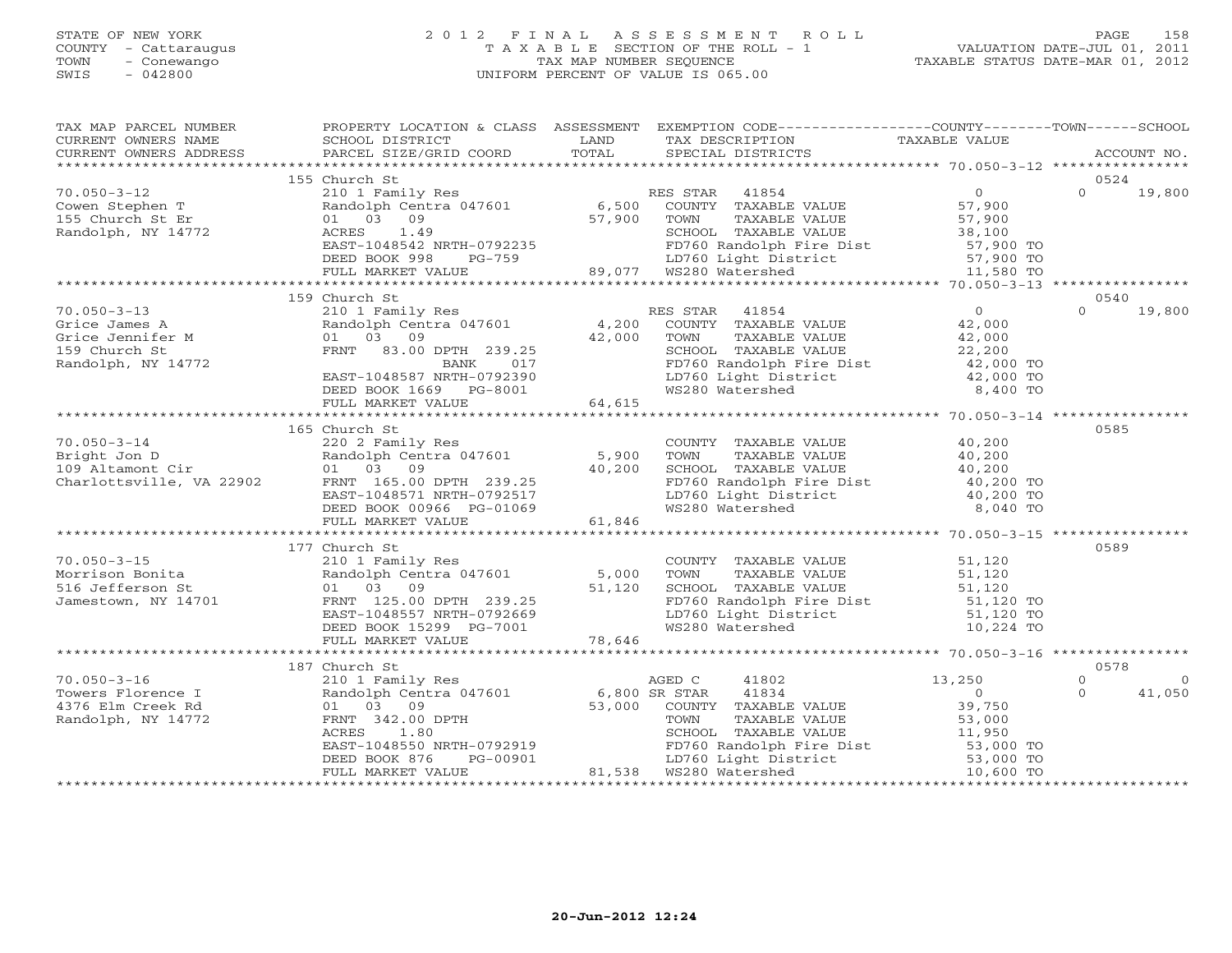### STATE OF NEW YORK 2 0 1 2 F I N A L A S S E S S M E N T R O L L PAGE 159 COUNTY - Cattaraugus T A X A B L E SECTION OF THE ROLL - 1 VALUATION DATE-JUL 01, 2011 TOWN - Conewango TAX MAP NUMBER SEQUENCE TAXABLE STATUS DATE-MAR 01, 2012 SWIS - 042800 UNIFORM PERCENT OF VALUE IS 065.00UNIFORM PERCENT OF VALUE IS 065.00

| TAX MAP PARCEL NUMBER<br>CURRENT OWNERS NAME                                                      | SCHOOL DISTRICT                                                                                                                                                                                                                       | LAND             | PROPERTY LOCATION & CLASS ASSESSMENT EXEMPTION CODE---------------COUNTY-------TOWN------SCHOOL<br>TAX DESCRIPTION                                                                                                                                                                            | TAXABLE VALUE    |                            |
|---------------------------------------------------------------------------------------------------|---------------------------------------------------------------------------------------------------------------------------------------------------------------------------------------------------------------------------------------|------------------|-----------------------------------------------------------------------------------------------------------------------------------------------------------------------------------------------------------------------------------------------------------------------------------------------|------------------|----------------------------|
|                                                                                                   |                                                                                                                                                                                                                                       |                  |                                                                                                                                                                                                                                                                                               |                  |                            |
| $70.050 - 3 - 18$<br>Fowler Justin J<br>205 Church<br>(ER) St<br>Randolph, NY 14772               | 205 Church St<br>4.65<br>ACRES<br>$EAST-1048320$ NRTH-0793162<br>DEED BOOK 12107 PG-5001 LD760 Light Dist<br>FULL MARKET VALUE 90,769 WS280 Watershed                                                                                 | 59,000           | FOWN TAXABLE VALUE<br>SPORT TO TAXABLE VALUE<br>FD760 Randolph Fire Dist<br>LD760 Light District<br>WS280 Watershed<br>MS280 Watershed<br>11,800 TO                                                                                                                                           |                  | 0515<br>$\Omega$<br>19,800 |
|                                                                                                   | 213 Church St                                                                                                                                                                                                                         |                  |                                                                                                                                                                                                                                                                                               |                  | 0541                       |
| $70.050 - 3 - 19$<br>Craver Gerald J<br>Craver Martha<br>213 Church E.R. St<br>Randolph, NY 14772 | 2.55<br>ACRES<br>EAST-1048522 NRTH-0793495<br>DEED BOOK 14923 DO SAAC<br>DEED BOOK 14832 PG-8001 10760 LD760 Light Dist<br>FULL MARKET VALUE 91,538 WS280 Watershed                                                                   |                  | 210 1 Family Res<br>Randolph Centra 047601 7,600 COUNTY TAXABLE VALUE 59,500<br>59,500 TOWN TAXABLE VALUE 59,500<br>SCHOOL TAXABLE VALUE<br>FD760 Randolph Fire Dist<br>LD760 Light District<br>WS280 Watershed<br>MS280 Watershed<br>11,900 TO                                               |                  | 19,800<br>$\Omega$         |
|                                                                                                   |                                                                                                                                                                                                                                       |                  |                                                                                                                                                                                                                                                                                               |                  | 0552                       |
| $70.050 - 3 - 20$<br>Washy Gregory A<br>(ER)<br>212 Church St<br>Randolph, NY 14772               | 212 Church St<br>Randolph Centra 047001<br>01 03 09 46,000<br>ACRES 14.10 BANK 017<br>EAST-1049175 NRTH-0793457<br>EAST-1049175 NRTH-0793457<br>DEED BOOK 00989 PG-00137 LD760 Randolph F<br>FULL MARKET VALUE 70,769 WS280 Watershed |                  | 240 Rural res and the RES STAR 41854 (1854)<br>Randolph Centra 047601 (10,100 COUNTY TAXABLE VALUE 46,000 (1 03 09 (16,000 TOWN TAXABLE VALUE 46,000<br>SCHOOL TAXABLE VALUE $26,200$<br>FD760 Randolph Fire Dist $46,000$ TO<br>LD760 Light District $46,000$ TO<br>WS280 Watershed 9,200 TO |                  | 19,800<br>$\cap$           |
|                                                                                                   |                                                                                                                                                                                                                                       |                  |                                                                                                                                                                                                                                                                                               |                  |                            |
|                                                                                                   | 174 Church St Er                                                                                                                                                                                                                      |                  |                                                                                                                                                                                                                                                                                               |                  | 0536                       |
| 70.050-3-21.1<br>Greeley Daniel J<br>174 Church St                                                |                                                                                                                                                                                                                                       |                  |                                                                                                                                                                                                                                                                                               |                  |                            |
|                                                                                                   |                                                                                                                                                                                                                                       |                  |                                                                                                                                                                                                                                                                                               |                  |                            |
|                                                                                                   | 210 1 Family Res<br>Randolph Centra 047601 4,600                                                                                                                                                                                      | 40,600<br>62,462 | COUNTY TAXABLE VALUE<br>TAXABLE VALUE<br>TOWN<br>SCHOOL TAXABLE VALUE<br>FD760 Randolph Fire Dist<br>LD760 Light District<br>WS280 Watershed<br>WS280 Watershed<br>Allo 600 TO<br>B.120 TO                                                                                                    | 40,600<br>40,600 | 0734                       |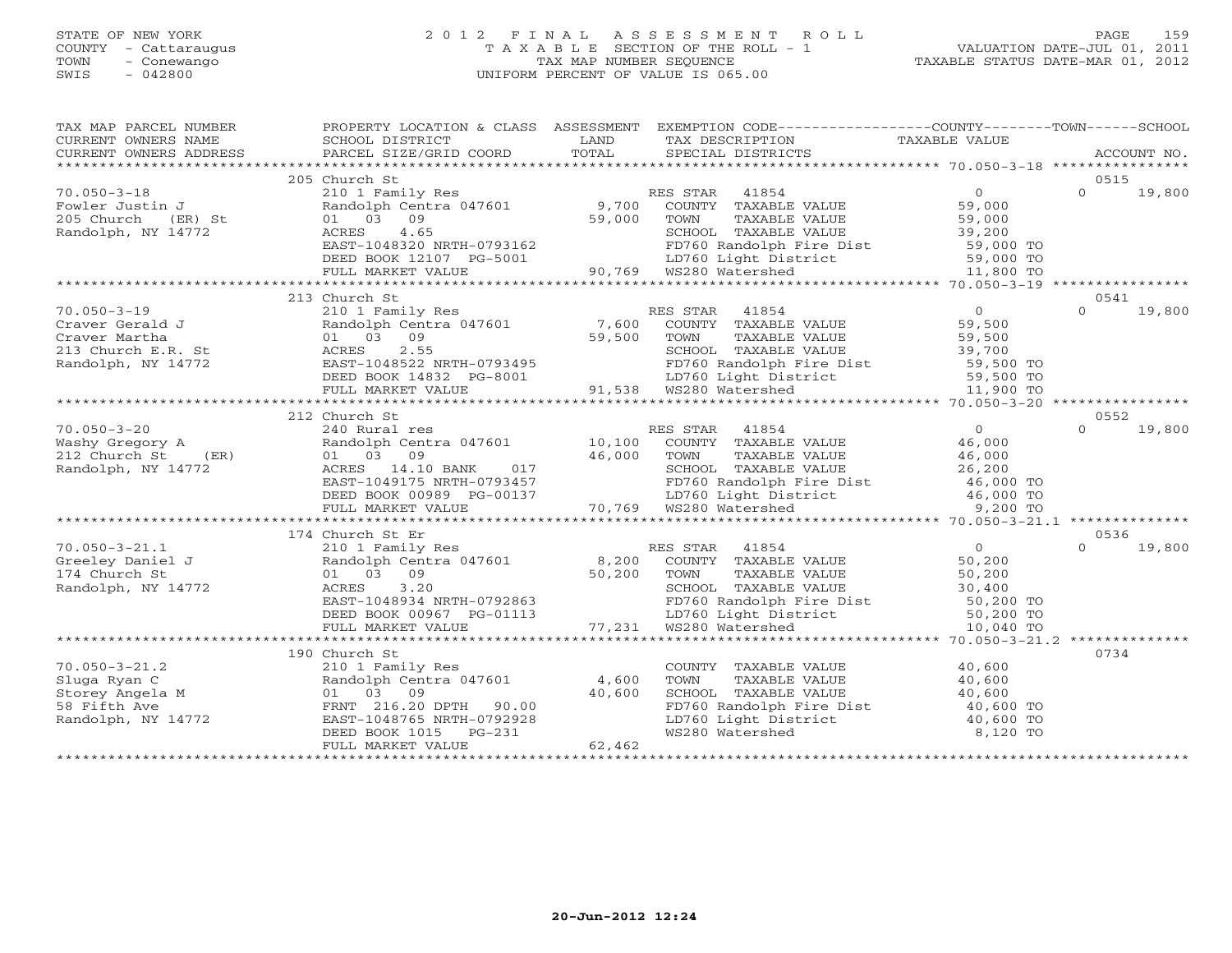### STATE OF NEW YORK 2 0 1 2 F I N A L A S S E S S M E N T R O L L PAGE 160 COUNTY - Cattaraugus T A X A B L E SECTION OF THE ROLL - 1 VALUATION DATE-JUL 01, 2011 TOWN - Conewango TAX MAP NUMBER SEQUENCE TAXABLE STATUS DATE-MAR 01, 2012 SWIS - 042800 UNIFORM PERCENT OF VALUE IS 065.00UNIFORM PERCENT OF VALUE IS 065.00

| TAX MAP PARCEL NUMBER<br>CURRENT OWNERS NAME                                                                                                                                                                                                                                                                                                                                                    | SCHOOL DISTRICT                                                                       | LAND   | PROPERTY LOCATION & CLASS ASSESSMENT EXEMPTION CODE----------------COUNTY-------TOWN------SCHOOL<br>TAX DESCRIPTION TAXABLE VALUE SPECIAL DISTRICTS               |          |        |
|-------------------------------------------------------------------------------------------------------------------------------------------------------------------------------------------------------------------------------------------------------------------------------------------------------------------------------------------------------------------------------------------------|---------------------------------------------------------------------------------------|--------|-------------------------------------------------------------------------------------------------------------------------------------------------------------------|----------|--------|
| - CURRENT OWNERS ADDRESS PARCEL SIZE/GRID COORD TOTAL SPECIAL DISTRICTS (2000) ACCOUNT NO.<br>- FIRENT OWNERS ADDRESS PARCEL SIZE/GRID COORD TOTAL SPECIAL DISTRICTS (2000) ACCOUNT NO.                                                                                                                                                                                                         |                                                                                       |        |                                                                                                                                                                   |          |        |
|                                                                                                                                                                                                                                                                                                                                                                                                 | 168 Church St                                                                         |        |                                                                                                                                                                   | 0586     |        |
| $\begin{array}{cccccccc} 70.050-3-22 & 168 & \text{Church } 56 & \text{CUNTY} & \text{RES STAR} & 41854 & 0 & 0 & 19,800 \\ \text{Sage Ernest J} & 21011 Family Res & 4,600 & \text{COUNTY} & \text{TAXABLE VALUE} & 62,600 & 0 & 19,800 \\ \text{Sage Monical J} & 0 & 0 & 19,800 & 52,600 & \text{TOLU} & \text{TAXABLE VALUE} & 62,600 & 0 & 19,800 \\ \text{Sage Monical J} & 0 & 0 & 0 & $ |                                                                                       |        |                                                                                                                                                                   |          |        |
|                                                                                                                                                                                                                                                                                                                                                                                                 |                                                                                       |        |                                                                                                                                                                   |          |        |
| 70.050-3-23<br>Andrews Lester B<br>Andrews Dawn M 01 03 09<br>2982 Pine Hill Rd<br>Randolph, NY 14772<br>EAST-1048991 NRTH-0792587<br>EAST-1048991 NRTH-0792587<br>EAST-1048991 NRTH-0792587<br>PERD ROOK 999 PC-105<br>PERD ROOK 999 PC-105<br>PE                                                                                                                                              | 164 Church St<br>DEED BOOK 999 PG-105                                                 |        |                                                                                                                                                                   | 0514     |        |
|                                                                                                                                                                                                                                                                                                                                                                                                 | FULL MARKET VALUE                                                                     | 81,538 |                                                                                                                                                                   |          |        |
|                                                                                                                                                                                                                                                                                                                                                                                                 |                                                                                       |        |                                                                                                                                                                   |          |        |
|                                                                                                                                                                                                                                                                                                                                                                                                 | 156 Church St                                                                         |        |                                                                                                                                                                   | 0539     |        |
| $R$ Cherry Patricia and Divident Stand of Cherry Patricia and Divident Stand Oph Centra 047601 and ODINTY TAXABLE VALUE 33,000<br>The Cherry Patricia and Divident Centra 047601 4,300 COUNTY TAXABLE VALUE 33,000<br>Randolph, N                                                                                                                                                               |                                                                                       |        |                                                                                                                                                                   | $\Omega$ | 33,000 |
|                                                                                                                                                                                                                                                                                                                                                                                                 |                                                                                       |        |                                                                                                                                                                   |          |        |
|                                                                                                                                                                                                                                                                                                                                                                                                 | 152 Church St                                                                         |        |                                                                                                                                                                   | 0590     |        |
|                                                                                                                                                                                                                                                                                                                                                                                                 |                                                                                       |        |                                                                                                                                                                   |          | 19,800 |
|                                                                                                                                                                                                                                                                                                                                                                                                 |                                                                                       |        |                                                                                                                                                                   |          |        |
|                                                                                                                                                                                                                                                                                                                                                                                                 |                                                                                       |        |                                                                                                                                                                   |          |        |
| 70.050-3-26<br>Hayes Kirk<br>PO Box 276<br>Randolph, NY 14772<br>Randolph, NY 14772<br>PO Box 276<br>PO Box 276<br>PO Box 276<br>PO Box 276<br>PO Box 276<br>PO Box 276<br>PO Box 276<br>PO Box 276<br>PO Box 276<br>PO Box 276<br>PO Box 276<br>PO Box 276<br>P                                                                                                                                | 148 Church St<br>017<br>BANK<br>EAST-1048899 NRTH-0792262<br>DEED BOOK 751<br>PG-3001 |        | COUNTY TAXABLE VALUE<br>TOWN TAXABLE VALUE<br>SCHOOL TAXABLE VALUE<br>FD760 Randolph Fire Dist<br>LD760 Light District<br>WS280 Watershed<br>B.080 TO<br>8,080 TO | 0512     |        |
|                                                                                                                                                                                                                                                                                                                                                                                                 | FULL MARKET VALUE                                                                     | 62,154 |                                                                                                                                                                   |          |        |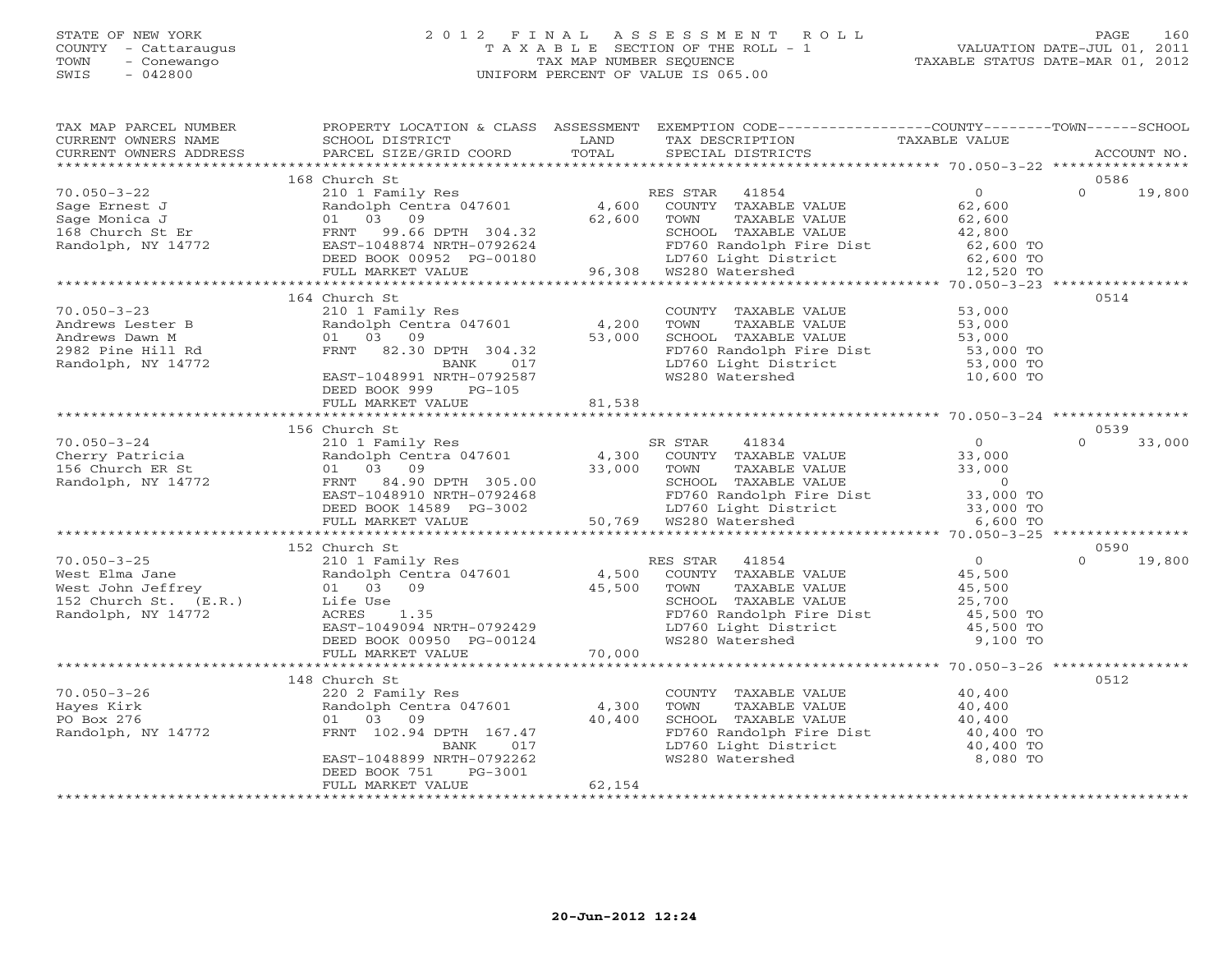## STATE OF NEW YORK 2 0 1 2 F I N A L A S S E S S M E N T R O L L PAGE 161 COUNTY - Cattaraugus T A X A B L E SECTION OF THE ROLL - 1 VALUATION DATE-JUL 01, 2011 TOWN - Conewango TAX MAP NUMBER SEQUENCE TAXABLE STATUS DATE-MAR 01, 2012 SWIS - 042800 UNIFORM PERCENT OF VALUE IS 065.00UNIFORM PERCENT OF VALUE IS 065.00

| TAX MAP PARCEL NUMBER                                                                                                                                                                                                                                    |                                                                                                                             |       | PROPERTY LOCATION & CLASS ASSESSMENT EXEMPTION CODE---------------COUNTY-------TOWN------SCHOOL                                             |        |                    |
|----------------------------------------------------------------------------------------------------------------------------------------------------------------------------------------------------------------------------------------------------------|-----------------------------------------------------------------------------------------------------------------------------|-------|---------------------------------------------------------------------------------------------------------------------------------------------|--------|--------------------|
|                                                                                                                                                                                                                                                          |                                                                                                                             |       |                                                                                                                                             |        |                    |
|                                                                                                                                                                                                                                                          | 140 Church St Er                                                                                                            |       |                                                                                                                                             |        | 0509               |
| $70.050 - 3 - 27$                                                                                                                                                                                                                                        |                                                                                                                             |       | Church St Er<br>210 1 Family Res<br>210 1 Family Res<br>21 0 1 03 09 19,500<br>29,500 1 03 09 49,500 1 2000 10 10 29,500<br>29,700 1 29,700 |        | $\Omega$<br>19,800 |
| Scarantino Ross<br>Scarantino Ross<br>140 Church St Er<br>Randolph, NY 14772                                                                                                                                                                             |                                                                                                                             |       |                                                                                                                                             |        |                    |
|                                                                                                                                                                                                                                                          |                                                                                                                             |       |                                                                                                                                             |        |                    |
|                                                                                                                                                                                                                                                          |                                                                                                                             |       |                                                                                                                                             |        |                    |
|                                                                                                                                                                                                                                                          |                                                                                                                             |       |                                                                                                                                             |        |                    |
|                                                                                                                                                                                                                                                          |                                                                                                                             |       |                                                                                                                                             |        |                    |
|                                                                                                                                                                                                                                                          |                                                                                                                             |       |                                                                                                                                             |        |                    |
| Scarantino Ross<br>Scarantino Susan and the control of the country of the country of the country of the country of the country of<br>140 Church St Er (29,700 SCHOOL TAXABLE VALUE 29,700<br>Randolph, NY 14772 EAST-1049133 NRTH-07                     |                                                                                                                             |       |                                                                                                                                             |        |                    |
|                                                                                                                                                                                                                                                          | Church St                                                                                                                   |       |                                                                                                                                             |        | 0525               |
| $70.050 - 3 - 28$<br>70.050–3–28<br>Cattaraugus County<br>303 Court St<br>Little Valley, NY 14755                                                                                                                                                        | Church St<br>311 Res vac land<br>Randolph Centra 047601 3,500 TOWN<br>01 03 09 3,500 SCHOOI<br>FRNT 66.00 DPTH 166.40 FD760 |       | COUNTY TAXABLE VALUE 3,500<br>TOWN TAXABLE VALUE 3,500<br>SCHOOL TAXABLE VALUE 3,500<br>3,500                                               |        |                    |
|                                                                                                                                                                                                                                                          |                                                                                                                             |       |                                                                                                                                             |        |                    |
|                                                                                                                                                                                                                                                          |                                                                                                                             |       |                                                                                                                                             |        |                    |
|                                                                                                                                                                                                                                                          |                                                                                                                             |       | FD760 Randolph Fire Dist 3,500 TO<br>LD760 Light District 3,500 TO                                                                          |        |                    |
|                                                                                                                                                                                                                                                          | ACRES<br>0.64                                                                                                               |       |                                                                                                                                             |        |                    |
|                                                                                                                                                                                                                                                          | EAST-1049105 NRTH-0792131                                                                                                   |       | WS280 Watershed                                                                                                                             | 700 TO |                    |
|                                                                                                                                                                                                                                                          | DEED BOOK 17544 PG-2007                                                                                                     |       |                                                                                                                                             |        |                    |
|                                                                                                                                                                                                                                                          | FULL MARKET VALUE                                                                                                           | 5,385 |                                                                                                                                             |        |                    |
|                                                                                                                                                                                                                                                          |                                                                                                                             |       |                                                                                                                                             |        |                    |
| -------<br>------<br>Lockwood Cheryl J<br>3138 Rte 394 01 03 09 1,600<br>Randolph, NY 14772 FRNT 115.00 DPTH F6 F6<br>FRNT 115.00 DPTH F6 F6                                                                                                             |                                                                                                                             |       |                                                                                                                                             |        | 0551               |
|                                                                                                                                                                                                                                                          |                                                                                                                             |       | COUNTY TAXABLE VALUE 1,600                                                                                                                  |        |                    |
|                                                                                                                                                                                                                                                          |                                                                                                                             |       | TAXABLE VALUE 1,600<br>TOWN                                                                                                                 |        |                    |
|                                                                                                                                                                                                                                                          |                                                                                                                             |       |                                                                                                                                             |        |                    |
|                                                                                                                                                                                                                                                          |                                                                                                                             |       |                                                                                                                                             |        |                    |
|                                                                                                                                                                                                                                                          | EAST-1049319 NRTH-0791797<br>DEED BOOK 787 PG-00225                                                                         |       | SCHOOL TAXABLE VALUE $1,600$<br>FD760 Randolph Fire Dist $1,600$ TO<br>LD760 Light District $1,600$ TO<br>WS280 Watershed 320 TO            |        |                    |
|                                                                                                                                                                                                                                                          |                                                                                                                             |       |                                                                                                                                             |        |                    |
|                                                                                                                                                                                                                                                          | FULL MARKET VALUE                                                                                                           | 2,462 |                                                                                                                                             |        |                    |
|                                                                                                                                                                                                                                                          |                                                                                                                             |       |                                                                                                                                             |        |                    |
|                                                                                                                                                                                                                                                          |                                                                                                                             |       |                                                                                                                                             |        | 1017               |
|                                                                                                                                                                                                                                                          |                                                                                                                             |       |                                                                                                                                             |        |                    |
|                                                                                                                                                                                                                                                          |                                                                                                                             |       |                                                                                                                                             |        |                    |
|                                                                                                                                                                                                                                                          |                                                                                                                             |       |                                                                                                                                             |        |                    |
|                                                                                                                                                                                                                                                          |                                                                                                                             |       |                                                                                                                                             |        |                    |
|                                                                                                                                                                                                                                                          |                                                                                                                             |       |                                                                                                                                             |        |                    |
| Main St<br>70.050-3-35<br>70.050-3-35<br>71.500<br>7311 Res vac land<br>7311 Res vac land<br>7311 Res vac land<br>74 COUNTY TAXABLE VALUE<br>760 TOWN TAXABLE VALUE<br>7500 TOWN TAXABLE VALUE<br>7500 1,500<br>7500 1,500<br>7500 1,500<br>7500 TAXABLE |                                                                                                                             |       |                                                                                                                                             |        |                    |
|                                                                                                                                                                                                                                                          | Main St                                                                                                                     |       |                                                                                                                                             |        | 1019               |
|                                                                                                                                                                                                                                                          |                                                                                                                             |       |                                                                                                                                             |        |                    |
| 70.050-3-36.2<br>Freeman William T<br>Freeman Louise A<br>FRNT 45.00 DPTH 140.00<br>RD#1 1,000<br>RD#1 1,538<br>PO Box 301A<br>PO Box 301A                                                                                                               |                                                                                                                             |       | COUNTY TAXABLE VALUE $1,000$<br>TOWN TAXABLE VALUE $1,000$<br>SCHOOL TAXABLE VALUE $1,000$<br>TOWN                                          |        |                    |
|                                                                                                                                                                                                                                                          |                                                                                                                             |       |                                                                                                                                             |        |                    |
|                                                                                                                                                                                                                                                          |                                                                                                                             |       |                                                                                                                                             |        |                    |
| PO Box 301A                                                                                                                                                                                                                                              |                                                                                                                             |       |                                                                                                                                             |        |                    |
| Little Valley, NY 14755                                                                                                                                                                                                                                  |                                                                                                                             |       | ED760 Randbur Fire Dist<br>FD760 Randolph Fire Dist 1,000 TO<br>LD760 Light District 1,000 TO<br>WS280 Watershed 150 TO                     |        |                    |
|                                                                                                                                                                                                                                                          |                                                                                                                             |       |                                                                                                                                             |        |                    |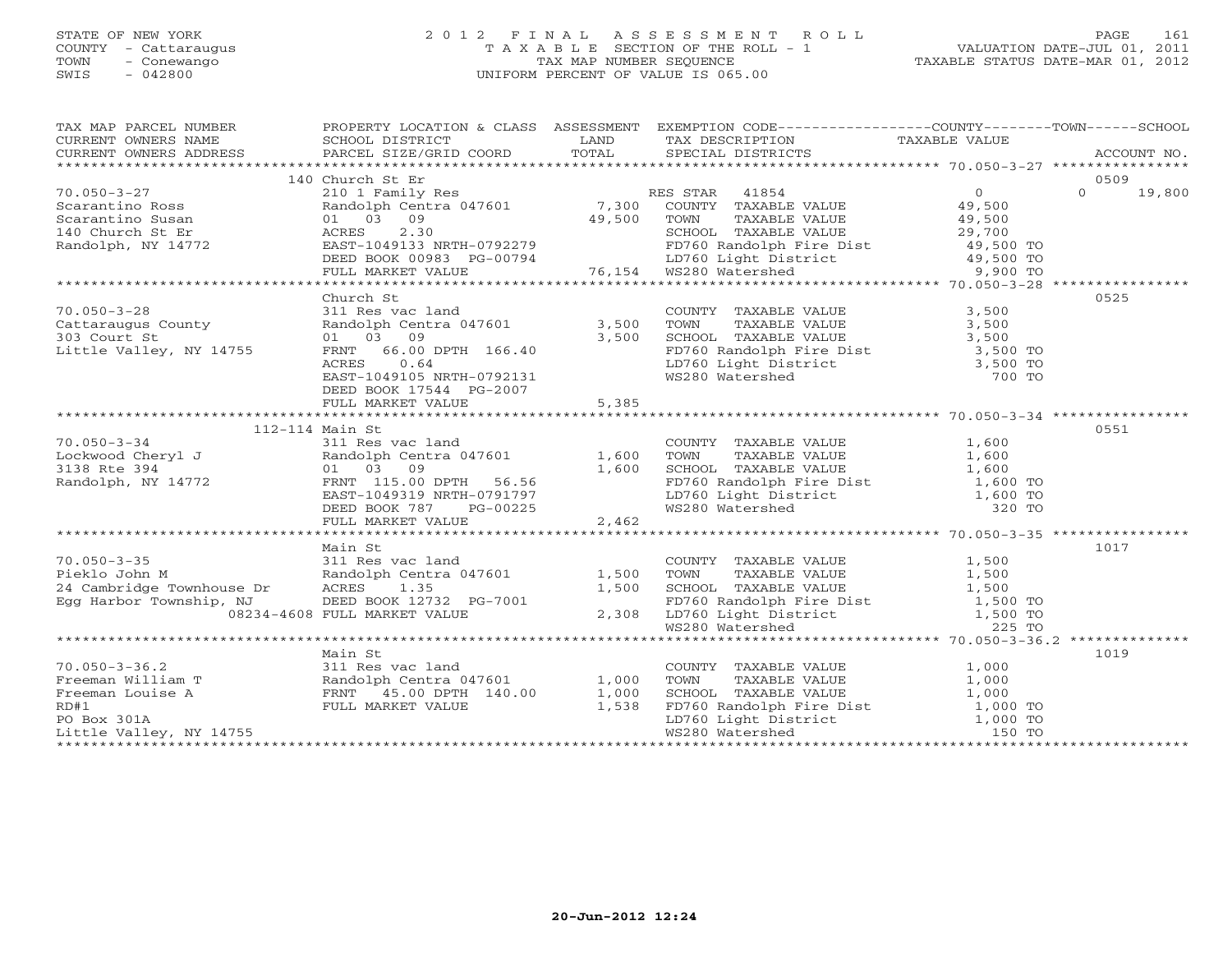# STATE OF NEW YORK 2 0 1 2 F I N A L A S S E S S M E N T R O L L PAGE 162 COUNTY - Cattaraugus T A X A B L E SECTION OF THE ROLL - 1 VALUATION DATE-JUL 01, 2011 TOWN - Conewango TAX MAP NUMBER SEQUENCE TAXABLE STATUS DATE-MAR 01, 2012 SWIS - 042800 UNIFORM PERCENT OF VALUE IS 065.00UNIFORM PERCENT OF VALUE IS 065.00

| TAX MAP PARCEL NUMBER                                                                                                                                                                                                                                                                                                                                                              | PROPERTY LOCATION & CLASS ASSESSMENT EXEMPTION CODE----------------COUNTY-------TOWN------SCHOOL |                                                                                                                                                                                                        |      |
|------------------------------------------------------------------------------------------------------------------------------------------------------------------------------------------------------------------------------------------------------------------------------------------------------------------------------------------------------------------------------------|--------------------------------------------------------------------------------------------------|--------------------------------------------------------------------------------------------------------------------------------------------------------------------------------------------------------|------|
|                                                                                                                                                                                                                                                                                                                                                                                    |                                                                                                  |                                                                                                                                                                                                        |      |
|                                                                                                                                                                                                                                                                                                                                                                                    |                                                                                                  |                                                                                                                                                                                                        |      |
|                                                                                                                                                                                                                                                                                                                                                                                    |                                                                                                  |                                                                                                                                                                                                        |      |
|                                                                                                                                                                                                                                                                                                                                                                                    | 108 Main St                                                                                      |                                                                                                                                                                                                        | 0511 |
|                                                                                                                                                                                                                                                                                                                                                                                    |                                                                                                  |                                                                                                                                                                                                        |      |
|                                                                                                                                                                                                                                                                                                                                                                                    |                                                                                                  |                                                                                                                                                                                                        |      |
|                                                                                                                                                                                                                                                                                                                                                                                    |                                                                                                  |                                                                                                                                                                                                        |      |
|                                                                                                                                                                                                                                                                                                                                                                                    |                                                                                                  |                                                                                                                                                                                                        |      |
|                                                                                                                                                                                                                                                                                                                                                                                    |                                                                                                  |                                                                                                                                                                                                        |      |
|                                                                                                                                                                                                                                                                                                                                                                                    |                                                                                                  |                                                                                                                                                                                                        |      |
|                                                                                                                                                                                                                                                                                                                                                                                    |                                                                                                  |                                                                                                                                                                                                        |      |
|                                                                                                                                                                                                                                                                                                                                                                                    |                                                                                                  |                                                                                                                                                                                                        |      |
|                                                                                                                                                                                                                                                                                                                                                                                    | 106 Main St                                                                                      |                                                                                                                                                                                                        | 0533 |
|                                                                                                                                                                                                                                                                                                                                                                                    |                                                                                                  |                                                                                                                                                                                                        |      |
|                                                                                                                                                                                                                                                                                                                                                                                    |                                                                                                  |                                                                                                                                                                                                        |      |
|                                                                                                                                                                                                                                                                                                                                                                                    |                                                                                                  |                                                                                                                                                                                                        |      |
| 70.050-3-38 $\begin{array}{l} \text{20.050-3-38} \\ \text{Camp Gary E} \\ \text{67 Larkin St} \\ \text{Random, NY 14772} \\ \text{Randolph, NY 14772} \\ \text{Randolph, NY 14772} \\ \text{RANT} \\ \text{20.00 DPTH} \\ \text{124.00} \\ \text{ERF-1049470 NRTH-0791803} \\ \text{DEED BOK 827} \\ \text{PG-00254} \\ \text{FINT} \\ \text{1,700} \\ \text{RST-1049470 NRTH-079$ |                                                                                                  | COUNTY TAXABLE VALUE<br>TOWN TAXABLE VALUE<br>SCHOOL TAXABLE VALUE<br>SCHOOL TAXABLE VALUE<br>TD760 Randolph Fire Dist<br>LD760 Light District<br>WS280 Watershed<br>S0,200 TO<br>6,040 TO<br>6,040 TO |      |
|                                                                                                                                                                                                                                                                                                                                                                                    |                                                                                                  |                                                                                                                                                                                                        |      |
|                                                                                                                                                                                                                                                                                                                                                                                    |                                                                                                  |                                                                                                                                                                                                        |      |
|                                                                                                                                                                                                                                                                                                                                                                                    |                                                                                                  |                                                                                                                                                                                                        |      |
|                                                                                                                                                                                                                                                                                                                                                                                    |                                                                                                  |                                                                                                                                                                                                        |      |
|                                                                                                                                                                                                                                                                                                                                                                                    | 102 Main St                                                                                      |                                                                                                                                                                                                        | 0548 |
|                                                                                                                                                                                                                                                                                                                                                                                    |                                                                                                  |                                                                                                                                                                                                        |      |
|                                                                                                                                                                                                                                                                                                                                                                                    |                                                                                                  |                                                                                                                                                                                                        |      |
|                                                                                                                                                                                                                                                                                                                                                                                    |                                                                                                  |                                                                                                                                                                                                        |      |
|                                                                                                                                                                                                                                                                                                                                                                                    |                                                                                                  |                                                                                                                                                                                                        |      |
|                                                                                                                                                                                                                                                                                                                                                                                    |                                                                                                  |                                                                                                                                                                                                        |      |
|                                                                                                                                                                                                                                                                                                                                                                                    |                                                                                                  |                                                                                                                                                                                                        |      |
|                                                                                                                                                                                                                                                                                                                                                                                    |                                                                                                  |                                                                                                                                                                                                        |      |
|                                                                                                                                                                                                                                                                                                                                                                                    |                                                                                                  |                                                                                                                                                                                                        |      |
|                                                                                                                                                                                                                                                                                                                                                                                    | 104 Main St                                                                                      |                                                                                                                                                                                                        | 0549 |
|                                                                                                                                                                                                                                                                                                                                                                                    |                                                                                                  |                                                                                                                                                                                                        |      |
|                                                                                                                                                                                                                                                                                                                                                                                    |                                                                                                  |                                                                                                                                                                                                        |      |
|                                                                                                                                                                                                                                                                                                                                                                                    |                                                                                                  |                                                                                                                                                                                                        |      |
|                                                                                                                                                                                                                                                                                                                                                                                    |                                                                                                  |                                                                                                                                                                                                        |      |
|                                                                                                                                                                                                                                                                                                                                                                                    |                                                                                                  |                                                                                                                                                                                                        |      |
|                                                                                                                                                                                                                                                                                                                                                                                    |                                                                                                  |                                                                                                                                                                                                        |      |
|                                                                                                                                                                                                                                                                                                                                                                                    |                                                                                                  |                                                                                                                                                                                                        |      |
|                                                                                                                                                                                                                                                                                                                                                                                    |                                                                                                  |                                                                                                                                                                                                        | 0537 |
|                                                                                                                                                                                                                                                                                                                                                                                    |                                                                                                  |                                                                                                                                                                                                        |      |
|                                                                                                                                                                                                                                                                                                                                                                                    |                                                                                                  |                                                                                                                                                                                                        |      |
|                                                                                                                                                                                                                                                                                                                                                                                    |                                                                                                  |                                                                                                                                                                                                        |      |
|                                                                                                                                                                                                                                                                                                                                                                                    |                                                                                                  |                                                                                                                                                                                                        |      |
|                                                                                                                                                                                                                                                                                                                                                                                    |                                                                                                  |                                                                                                                                                                                                        |      |
|                                                                                                                                                                                                                                                                                                                                                                                    |                                                                                                  | COUNTY TAXABLE VALUE<br>TOWN TAXABLE VALUE<br>SCHOOL TAXABLE VALUE<br>FD760 Randolph Fire Dist<br>LD760 Light District<br>WS280 Watershed<br>A 4,400 TO<br>TO<br>A 4,400 TO                            |      |
|                                                                                                                                                                                                                                                                                                                                                                                    |                                                                                                  |                                                                                                                                                                                                        |      |
|                                                                                                                                                                                                                                                                                                                                                                                    |                                                                                                  |                                                                                                                                                                                                        |      |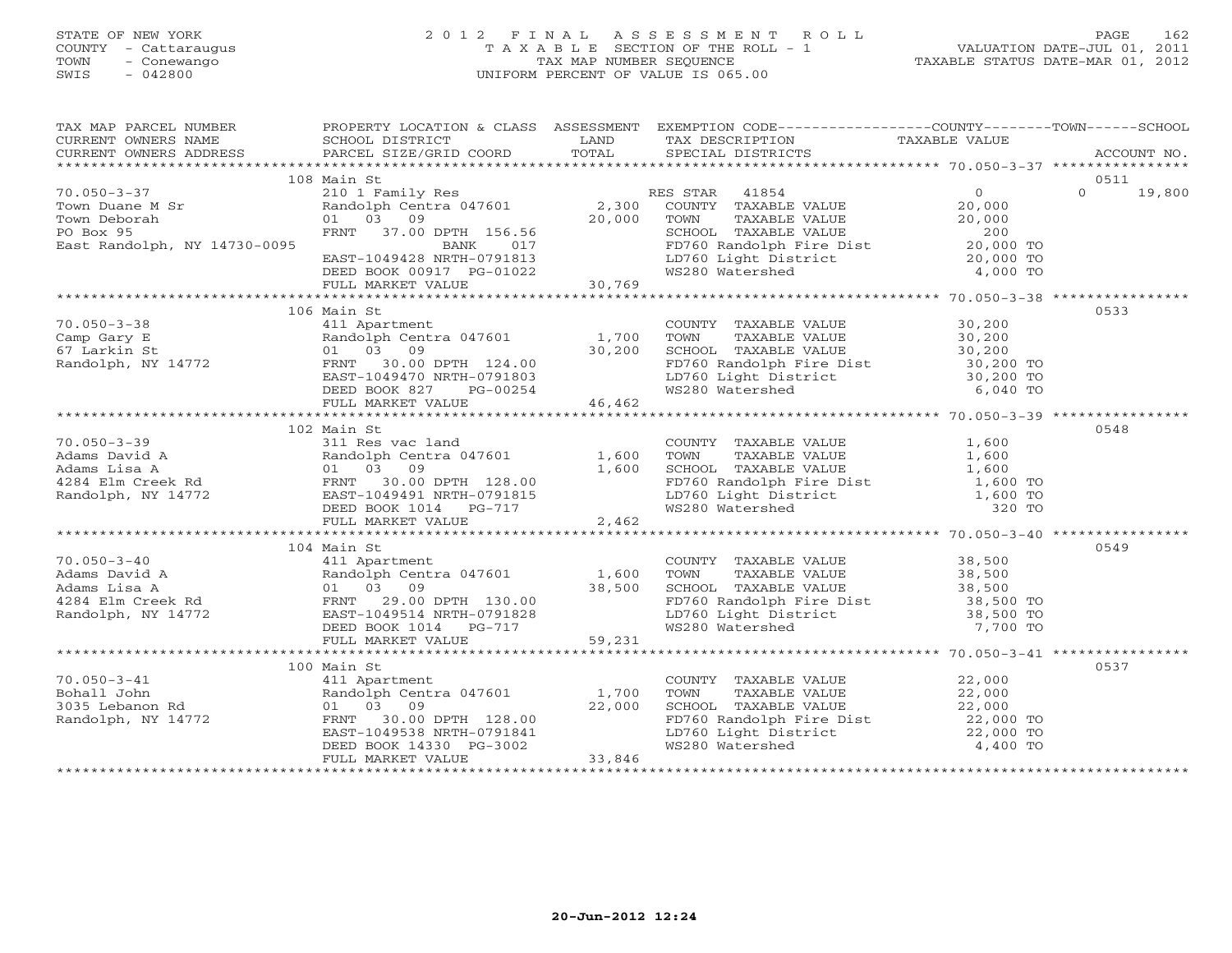# STATE OF NEW YORK 2 0 1 2 F I N A L A S S E S S M E N T R O L L PAGE 163 COUNTY - Cattaraugus T A X A B L E SECTION OF THE ROLL - 1 VALUATION DATE-JUL 01, 2011 TOWN - Conewango TAX MAP NUMBER SEQUENCE TAXABLE STATUS DATE-MAR 01, 2012 SWIS - 042800 UNIFORM PERCENT OF VALUE IS 065.00UNIFORM PERCENT OF VALUE IS 065.00

| TAX MAP PARCEL NUMBER<br>CURRENT OWNERS NAME<br>CURRENT OWNERS ADDRESS | PROPERTY LOCATION & CLASS ASSESSMENT<br>SCHOOL DISTRICT<br>PARCEL SIZE/GRID COORD | LAND<br>TOTAL | EXEMPTION CODE-----------------COUNTY-------TOWN------SCHOOL<br>TAX DESCRIPTION TAXABLE VALUE<br>SPECIAL DISTRICTS<br>SPECIAL DISTRICTS                                                                |                    |          | ACCOUNT NO. |
|------------------------------------------------------------------------|-----------------------------------------------------------------------------------|---------------|--------------------------------------------------------------------------------------------------------------------------------------------------------------------------------------------------------|--------------------|----------|-------------|
|                                                                        | 105 Williams St                                                                   |               |                                                                                                                                                                                                        |                    |          | 0560        |
| $70.050 - 3 - 42$<br>Razey Cheryl                                      | 210 1 Family Res<br>Randolph Centra 047601 2,800                                  |               | RES STAR 41854<br>ES STAR 41854<br>COUNTY TAXABLE VALUE                                                                                                                                                | $\Omega$<br>26,300 | $\Omega$ | 19,800      |
| Peterson Theodore<br>105 Williams St Er                                | 01 03 09<br>FRNT 52.90 DPTH 128.00                                                | 26,300        | TAXABLE VALUE<br>TOWN<br>SCHOOL TAXABLE VALUE                                                                                                                                                          | 26,300<br>6,500    |          |             |
| Randolph, NY 14772                                                     | EAST-1049556 NRTH-0791871<br>DEED BOOK 886<br>PG-00892<br>FULL MARKET VALUE       |               | FD760 Randolph Fire Dist 26,300 TO<br>LD760 Light District 26,300 TO<br>WS280 Watershed 5,260 TO<br>91871 FD760 Randolph F<br>00892 LD760 Light Dist<br>40,462 WS280 Watershed<br>LD760 Light District |                    |          |             |
|                                                                        |                                                                                   |               |                                                                                                                                                                                                        |                    |          |             |
|                                                                        | 109 Williams St                                                                   |               |                                                                                                                                                                                                        |                    |          | 0545        |
| $70.050 - 3 - 43$                                                      | 210 1 Family Res                                                                  |               | CVET C/T<br>41131                                                                                                                                                                                      | 6,950              | 6,950    | $\Omega$    |
| Moon Norman C                                                          | Randolph Centra 047601 3,600 RES STAR 41854                                       |               | 01 03 09<br>FRNT 91.90 DPTH 114.60 27,800 COUNTY TAXABLE VALUE<br>EAST-1049600 NRTH-0791922 5CHOOL TAXABLE VALUE<br>DEED ROOK 0043 DR 30041                                                            | $\overline{0}$     | $\Omega$ | 19,800      |
| Moon Bonita L                                                          |                                                                                   |               |                                                                                                                                                                                                        | 20,850             |          |             |
| 109 Williams St<br>Randolph, NY 14772                                  |                                                                                   |               | TAXABLE VALUE<br>TAXABLE VALUE 20,850<br>2000 8,000                                                                                                                                                    |                    |          |             |
|                                                                        | DEED BOOK 00963 PG-00900                                                          |               |                                                                                                                                                                                                        |                    |          |             |
|                                                                        | FULL MARKET VALUE                                                                 |               |                                                                                                                                                                                                        |                    |          |             |
|                                                                        |                                                                                   |               | $\frac{122}{120}$<br>$\frac{127}{100}$ FD760 Randolph Fire District<br>42,769 LD760 Light District<br>WS280 Watershed<br>WS280 Watershed                                                               |                    |          |             |
|                                                                        |                                                                                   |               |                                                                                                                                                                                                        |                    |          |             |
|                                                                        | 109 Morey St                                                                      |               |                                                                                                                                                                                                        |                    |          | 0571        |
| $70.050 - 3 - 44$                                                      | 270 Mfg housing<br>Randolph Centra 047601 2,100 SR STAR 41834                     |               |                                                                                                                                                                                                        | 8,800              | 8,800    | 8,800       |
| Moon Norman                                                            |                                                                                   |               |                                                                                                                                                                                                        | $\Omega$           | $\Omega$ | 8,800       |
| 109 Williams St                                                        | 01 03 09                                                                          |               | 17,600 COUNTY TAXABLE VALUE                                                                                                                                                                            | 8,800              |          |             |
| East Randolph, NY 14772                                                | FRNT 55.00 DPTH 67.70                                                             |               | TOWN<br>TAXABLE VALUE                                                                                                                                                                                  | 8,800              |          |             |
|                                                                        | EAST-1049533 NRTH-0791977<br>DEED BOOK 1028 PG-573                                |               | SCHOOL TAXABLE VALUE<br>FD760 Randolph Fire Dist                                                                                                                                                       | $\overline{0}$     |          |             |
|                                                                        | FULL MARKET VALUE                                                                 |               | 27,077 LD760 Light District 17,600 TO                                                                                                                                                                  | 17,600 TO          |          |             |
|                                                                        |                                                                                   |               | WS280 Watershed                                                                                                                                                                                        | 3,520 TO           |          |             |
|                                                                        |                                                                                   |               |                                                                                                                                                                                                        |                    |          |             |
|                                                                        | 117 Morey St                                                                      |               |                                                                                                                                                                                                        |                    |          | 0522        |
| $70.050 - 3 - 45$                                                      | 210 1 Family Res                                                                  |               | RES STAR<br>41854                                                                                                                                                                                      | $0 \qquad \qquad$  | $\Omega$ | 19,800      |
| Lecceadone Thomas                                                      | Randolph Centra 047601 4,200                                                      |               | COUNTY TAXABLE VALUE                                                                                                                                                                                   | 61,600             |          |             |
| Lecceadone Rebecca                                                     | 01 03 09                                                                          | 61,600        | TOWN<br>TAXABLE VALUE                                                                                                                                                                                  | 61,600             |          |             |
| 117 Morey St                                                           | FRNT 110.00 DPTH 140.00                                                           |               | SCHOOL TAXABLE VALUE                                                                                                                                                                                   | 41,800             |          |             |
| East Randolph, NY 14730                                                | <b>BANK</b><br>017                                                                |               | FD760 Randolph Fire Dist 61,600 TO                                                                                                                                                                     |                    |          |             |
|                                                                        | EAST-1049432 NRTH-0792042                                                         |               | LD760 Light District 61,600 TO                                                                                                                                                                         |                    |          |             |
|                                                                        | DEED BOOK 1006 PG-861<br>FULL MARKET VALUE                                        | 94,769        | WS280 Watershed                                                                                                                                                                                        | 12,320 TO          |          |             |
|                                                                        |                                                                                   |               |                                                                                                                                                                                                        |                    |          |             |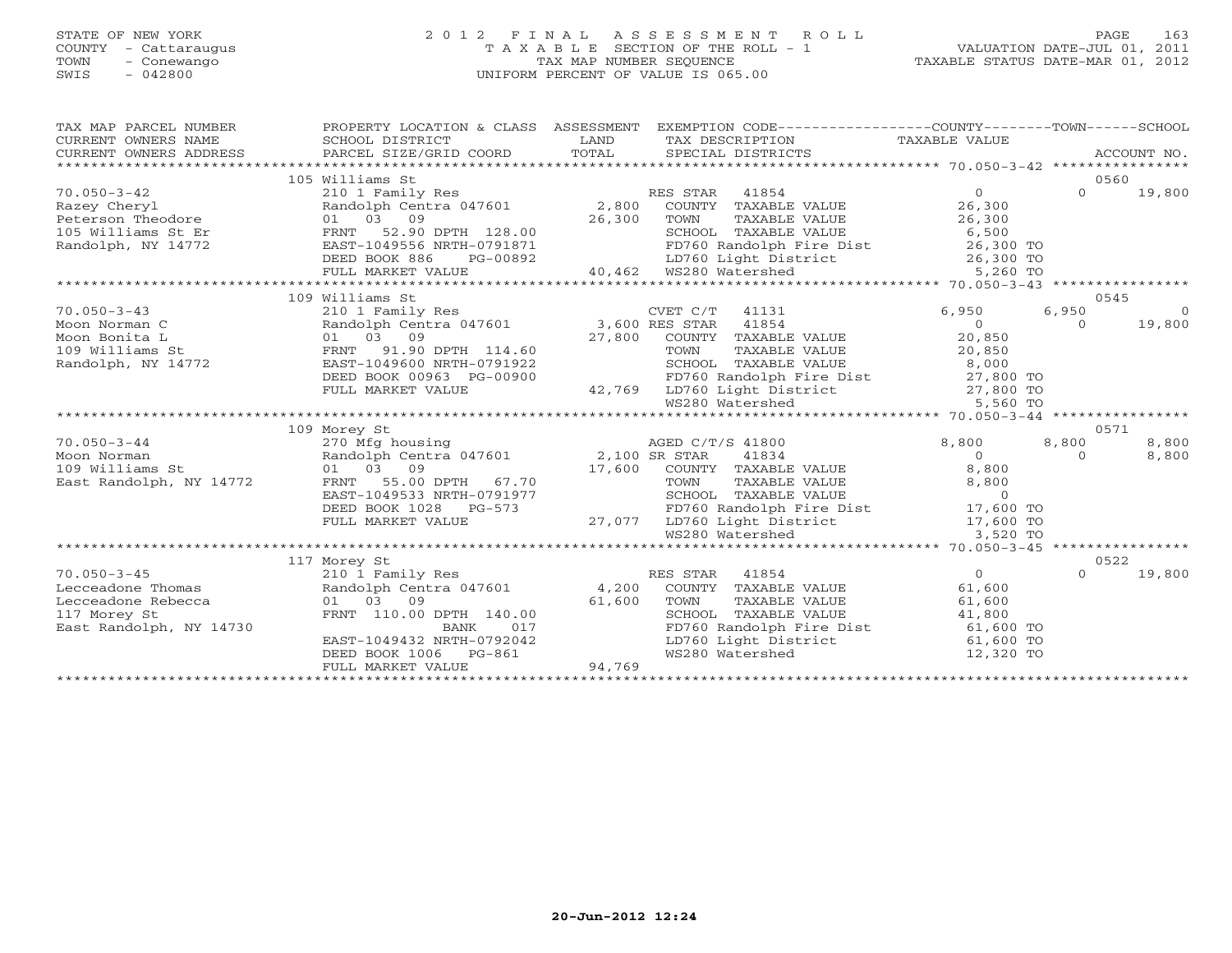# STATE OF NEW YORK 2 0 1 2 F I N A L A S S E S S M E N T R O L L PAGE 164 COUNTY - Cattaraugus T A X A B L E SECTION OF THE ROLL - 1 VALUATION DATE-JUL 01, 2011 TOWN - Conewango TAX MAP NUMBER SEQUENCE TAXABLE STATUS DATE-MAR 01, 2012 SWIS - 042800 UNIFORM PERCENT OF VALUE IS 065.00UNIFORM PERCENT OF VALUE IS 065.00

| CURRENT OWNERS NAME<br>CURRENT OWNERS ADDRESS<br>0575<br>116 Morey St<br>119 Williams St<br>0576<br>Williams St<br>0554<br>COUNTY TAXABLE VALUE 1,800<br>TOWN TAXABLE VALUE 1,800<br>SCHOOL TAXABLE VALUE 1,800<br>FD760 Randolph Fire Dist 1,800 TO<br>LD760 Light District 1,800 TO<br>WS280 Watershed 360 TO<br>70.050-3-48.1<br>Luce Faith M<br>1,800<br>1494 Clyde St<br>Jamestown, NY 14701<br>Randolph Centra 047601<br>2,769<br>2,769<br>1,800<br>EED BOOK 0918<br>PULL MARKET 7.10<br>EED BOOK 0918<br>PULL MARKET VALUE<br>TULL MARKET VALUE<br>FULL MARKET VALUE<br><br>0887<br>0568<br>131 Williams St<br>$\begin{tabular}{lllllllllllllllllllll} \hline 70.050-3-49 & 151~W1111auns & 5C & 5R & 5TAR & 41834 & 0 \\ & 210~1~Fami1y~Res & 5R & 5TAR & 41834 & 0 \\ \hline \text{Randolph, NY 14730} & \text{Randolph of RNT} & 3,900 & \text{COUNTY TAXABLE VALUE} & 40,300 \\ \text{PO Box 163} & 01 & 03 & 09 & 40,300 & \text{SCHOOL TAXABLE VALUE} & 40,300 \\ & 200$<br>40,300<br>01 03 09<br>FRNT 90.00 DPTH 154.08<br>EAST-1049800 NRTH-0792235<br>DEED BOOK 00980 PG-00107<br>FULL MARKET VALUE<br>FULL MARKET VALUE<br>FULL MARKET VALUE<br>FULL MARKET VALUE<br>FULL MARKET VALUE<br>FULL MARKET VALUE<br>FULL MARKET VALUE<br>FU | TAX MAP PARCEL NUMBER | PROPERTY LOCATION & CLASS ASSESSMENT EXEMPTION CODE----------------COUNTY-------TOWN------SCHOOL |  |  |  |
|---------------------------------------------------------------------------------------------------------------------------------------------------------------------------------------------------------------------------------------------------------------------------------------------------------------------------------------------------------------------------------------------------------------------------------------------------------------------------------------------------------------------------------------------------------------------------------------------------------------------------------------------------------------------------------------------------------------------------------------------------------------------------------------------------------------------------------------------------------------------------------------------------------------------------------------------------------------------------------------------------------------------------------------------------------------------------------------------------------------------------------------------------------------------------------------------------------------------------------------------------------|-----------------------|--------------------------------------------------------------------------------------------------|--|--|--|
|                                                                                                                                                                                                                                                                                                                                                                                                                                                                                                                                                                                                                                                                                                                                                                                                                                                                                                                                                                                                                                                                                                                                                                                                                                                         |                       |                                                                                                  |  |  |  |
|                                                                                                                                                                                                                                                                                                                                                                                                                                                                                                                                                                                                                                                                                                                                                                                                                                                                                                                                                                                                                                                                                                                                                                                                                                                         |                       |                                                                                                  |  |  |  |
|                                                                                                                                                                                                                                                                                                                                                                                                                                                                                                                                                                                                                                                                                                                                                                                                                                                                                                                                                                                                                                                                                                                                                                                                                                                         |                       |                                                                                                  |  |  |  |
|                                                                                                                                                                                                                                                                                                                                                                                                                                                                                                                                                                                                                                                                                                                                                                                                                                                                                                                                                                                                                                                                                                                                                                                                                                                         |                       |                                                                                                  |  |  |  |
|                                                                                                                                                                                                                                                                                                                                                                                                                                                                                                                                                                                                                                                                                                                                                                                                                                                                                                                                                                                                                                                                                                                                                                                                                                                         |                       |                                                                                                  |  |  |  |
|                                                                                                                                                                                                                                                                                                                                                                                                                                                                                                                                                                                                                                                                                                                                                                                                                                                                                                                                                                                                                                                                                                                                                                                                                                                         |                       |                                                                                                  |  |  |  |
|                                                                                                                                                                                                                                                                                                                                                                                                                                                                                                                                                                                                                                                                                                                                                                                                                                                                                                                                                                                                                                                                                                                                                                                                                                                         |                       |                                                                                                  |  |  |  |
|                                                                                                                                                                                                                                                                                                                                                                                                                                                                                                                                                                                                                                                                                                                                                                                                                                                                                                                                                                                                                                                                                                                                                                                                                                                         |                       |                                                                                                  |  |  |  |
|                                                                                                                                                                                                                                                                                                                                                                                                                                                                                                                                                                                                                                                                                                                                                                                                                                                                                                                                                                                                                                                                                                                                                                                                                                                         |                       |                                                                                                  |  |  |  |
|                                                                                                                                                                                                                                                                                                                                                                                                                                                                                                                                                                                                                                                                                                                                                                                                                                                                                                                                                                                                                                                                                                                                                                                                                                                         |                       |                                                                                                  |  |  |  |
|                                                                                                                                                                                                                                                                                                                                                                                                                                                                                                                                                                                                                                                                                                                                                                                                                                                                                                                                                                                                                                                                                                                                                                                                                                                         |                       |                                                                                                  |  |  |  |
|                                                                                                                                                                                                                                                                                                                                                                                                                                                                                                                                                                                                                                                                                                                                                                                                                                                                                                                                                                                                                                                                                                                                                                                                                                                         |                       |                                                                                                  |  |  |  |
|                                                                                                                                                                                                                                                                                                                                                                                                                                                                                                                                                                                                                                                                                                                                                                                                                                                                                                                                                                                                                                                                                                                                                                                                                                                         |                       |                                                                                                  |  |  |  |
|                                                                                                                                                                                                                                                                                                                                                                                                                                                                                                                                                                                                                                                                                                                                                                                                                                                                                                                                                                                                                                                                                                                                                                                                                                                         |                       |                                                                                                  |  |  |  |
|                                                                                                                                                                                                                                                                                                                                                                                                                                                                                                                                                                                                                                                                                                                                                                                                                                                                                                                                                                                                                                                                                                                                                                                                                                                         |                       |                                                                                                  |  |  |  |
|                                                                                                                                                                                                                                                                                                                                                                                                                                                                                                                                                                                                                                                                                                                                                                                                                                                                                                                                                                                                                                                                                                                                                                                                                                                         |                       |                                                                                                  |  |  |  |
|                                                                                                                                                                                                                                                                                                                                                                                                                                                                                                                                                                                                                                                                                                                                                                                                                                                                                                                                                                                                                                                                                                                                                                                                                                                         |                       |                                                                                                  |  |  |  |
|                                                                                                                                                                                                                                                                                                                                                                                                                                                                                                                                                                                                                                                                                                                                                                                                                                                                                                                                                                                                                                                                                                                                                                                                                                                         |                       |                                                                                                  |  |  |  |
|                                                                                                                                                                                                                                                                                                                                                                                                                                                                                                                                                                                                                                                                                                                                                                                                                                                                                                                                                                                                                                                                                                                                                                                                                                                         |                       |                                                                                                  |  |  |  |
|                                                                                                                                                                                                                                                                                                                                                                                                                                                                                                                                                                                                                                                                                                                                                                                                                                                                                                                                                                                                                                                                                                                                                                                                                                                         |                       |                                                                                                  |  |  |  |
|                                                                                                                                                                                                                                                                                                                                                                                                                                                                                                                                                                                                                                                                                                                                                                                                                                                                                                                                                                                                                                                                                                                                                                                                                                                         |                       |                                                                                                  |  |  |  |
|                                                                                                                                                                                                                                                                                                                                                                                                                                                                                                                                                                                                                                                                                                                                                                                                                                                                                                                                                                                                                                                                                                                                                                                                                                                         |                       |                                                                                                  |  |  |  |
|                                                                                                                                                                                                                                                                                                                                                                                                                                                                                                                                                                                                                                                                                                                                                                                                                                                                                                                                                                                                                                                                                                                                                                                                                                                         |                       |                                                                                                  |  |  |  |
|                                                                                                                                                                                                                                                                                                                                                                                                                                                                                                                                                                                                                                                                                                                                                                                                                                                                                                                                                                                                                                                                                                                                                                                                                                                         |                       |                                                                                                  |  |  |  |
|                                                                                                                                                                                                                                                                                                                                                                                                                                                                                                                                                                                                                                                                                                                                                                                                                                                                                                                                                                                                                                                                                                                                                                                                                                                         |                       |                                                                                                  |  |  |  |
|                                                                                                                                                                                                                                                                                                                                                                                                                                                                                                                                                                                                                                                                                                                                                                                                                                                                                                                                                                                                                                                                                                                                                                                                                                                         |                       |                                                                                                  |  |  |  |
|                                                                                                                                                                                                                                                                                                                                                                                                                                                                                                                                                                                                                                                                                                                                                                                                                                                                                                                                                                                                                                                                                                                                                                                                                                                         |                       |                                                                                                  |  |  |  |
|                                                                                                                                                                                                                                                                                                                                                                                                                                                                                                                                                                                                                                                                                                                                                                                                                                                                                                                                                                                                                                                                                                                                                                                                                                                         |                       |                                                                                                  |  |  |  |
|                                                                                                                                                                                                                                                                                                                                                                                                                                                                                                                                                                                                                                                                                                                                                                                                                                                                                                                                                                                                                                                                                                                                                                                                                                                         |                       |                                                                                                  |  |  |  |
|                                                                                                                                                                                                                                                                                                                                                                                                                                                                                                                                                                                                                                                                                                                                                                                                                                                                                                                                                                                                                                                                                                                                                                                                                                                         |                       |                                                                                                  |  |  |  |
|                                                                                                                                                                                                                                                                                                                                                                                                                                                                                                                                                                                                                                                                                                                                                                                                                                                                                                                                                                                                                                                                                                                                                                                                                                                         |                       |                                                                                                  |  |  |  |
|                                                                                                                                                                                                                                                                                                                                                                                                                                                                                                                                                                                                                                                                                                                                                                                                                                                                                                                                                                                                                                                                                                                                                                                                                                                         |                       |                                                                                                  |  |  |  |
|                                                                                                                                                                                                                                                                                                                                                                                                                                                                                                                                                                                                                                                                                                                                                                                                                                                                                                                                                                                                                                                                                                                                                                                                                                                         |                       |                                                                                                  |  |  |  |
|                                                                                                                                                                                                                                                                                                                                                                                                                                                                                                                                                                                                                                                                                                                                                                                                                                                                                                                                                                                                                                                                                                                                                                                                                                                         |                       |                                                                                                  |  |  |  |
|                                                                                                                                                                                                                                                                                                                                                                                                                                                                                                                                                                                                                                                                                                                                                                                                                                                                                                                                                                                                                                                                                                                                                                                                                                                         |                       |                                                                                                  |  |  |  |
|                                                                                                                                                                                                                                                                                                                                                                                                                                                                                                                                                                                                                                                                                                                                                                                                                                                                                                                                                                                                                                                                                                                                                                                                                                                         |                       |                                                                                                  |  |  |  |
|                                                                                                                                                                                                                                                                                                                                                                                                                                                                                                                                                                                                                                                                                                                                                                                                                                                                                                                                                                                                                                                                                                                                                                                                                                                         |                       |                                                                                                  |  |  |  |
|                                                                                                                                                                                                                                                                                                                                                                                                                                                                                                                                                                                                                                                                                                                                                                                                                                                                                                                                                                                                                                                                                                                                                                                                                                                         |                       |                                                                                                  |  |  |  |
|                                                                                                                                                                                                                                                                                                                                                                                                                                                                                                                                                                                                                                                                                                                                                                                                                                                                                                                                                                                                                                                                                                                                                                                                                                                         |                       |                                                                                                  |  |  |  |
|                                                                                                                                                                                                                                                                                                                                                                                                                                                                                                                                                                                                                                                                                                                                                                                                                                                                                                                                                                                                                                                                                                                                                                                                                                                         |                       |                                                                                                  |  |  |  |
|                                                                                                                                                                                                                                                                                                                                                                                                                                                                                                                                                                                                                                                                                                                                                                                                                                                                                                                                                                                                                                                                                                                                                                                                                                                         |                       |                                                                                                  |  |  |  |
|                                                                                                                                                                                                                                                                                                                                                                                                                                                                                                                                                                                                                                                                                                                                                                                                                                                                                                                                                                                                                                                                                                                                                                                                                                                         |                       |                                                                                                  |  |  |  |
|                                                                                                                                                                                                                                                                                                                                                                                                                                                                                                                                                                                                                                                                                                                                                                                                                                                                                                                                                                                                                                                                                                                                                                                                                                                         |                       |                                                                                                  |  |  |  |
|                                                                                                                                                                                                                                                                                                                                                                                                                                                                                                                                                                                                                                                                                                                                                                                                                                                                                                                                                                                                                                                                                                                                                                                                                                                         |                       |                                                                                                  |  |  |  |
|                                                                                                                                                                                                                                                                                                                                                                                                                                                                                                                                                                                                                                                                                                                                                                                                                                                                                                                                                                                                                                                                                                                                                                                                                                                         |                       |                                                                                                  |  |  |  |
|                                                                                                                                                                                                                                                                                                                                                                                                                                                                                                                                                                                                                                                                                                                                                                                                                                                                                                                                                                                                                                                                                                                                                                                                                                                         |                       |                                                                                                  |  |  |  |
|                                                                                                                                                                                                                                                                                                                                                                                                                                                                                                                                                                                                                                                                                                                                                                                                                                                                                                                                                                                                                                                                                                                                                                                                                                                         |                       |                                                                                                  |  |  |  |
|                                                                                                                                                                                                                                                                                                                                                                                                                                                                                                                                                                                                                                                                                                                                                                                                                                                                                                                                                                                                                                                                                                                                                                                                                                                         |                       |                                                                                                  |  |  |  |
|                                                                                                                                                                                                                                                                                                                                                                                                                                                                                                                                                                                                                                                                                                                                                                                                                                                                                                                                                                                                                                                                                                                                                                                                                                                         |                       |                                                                                                  |  |  |  |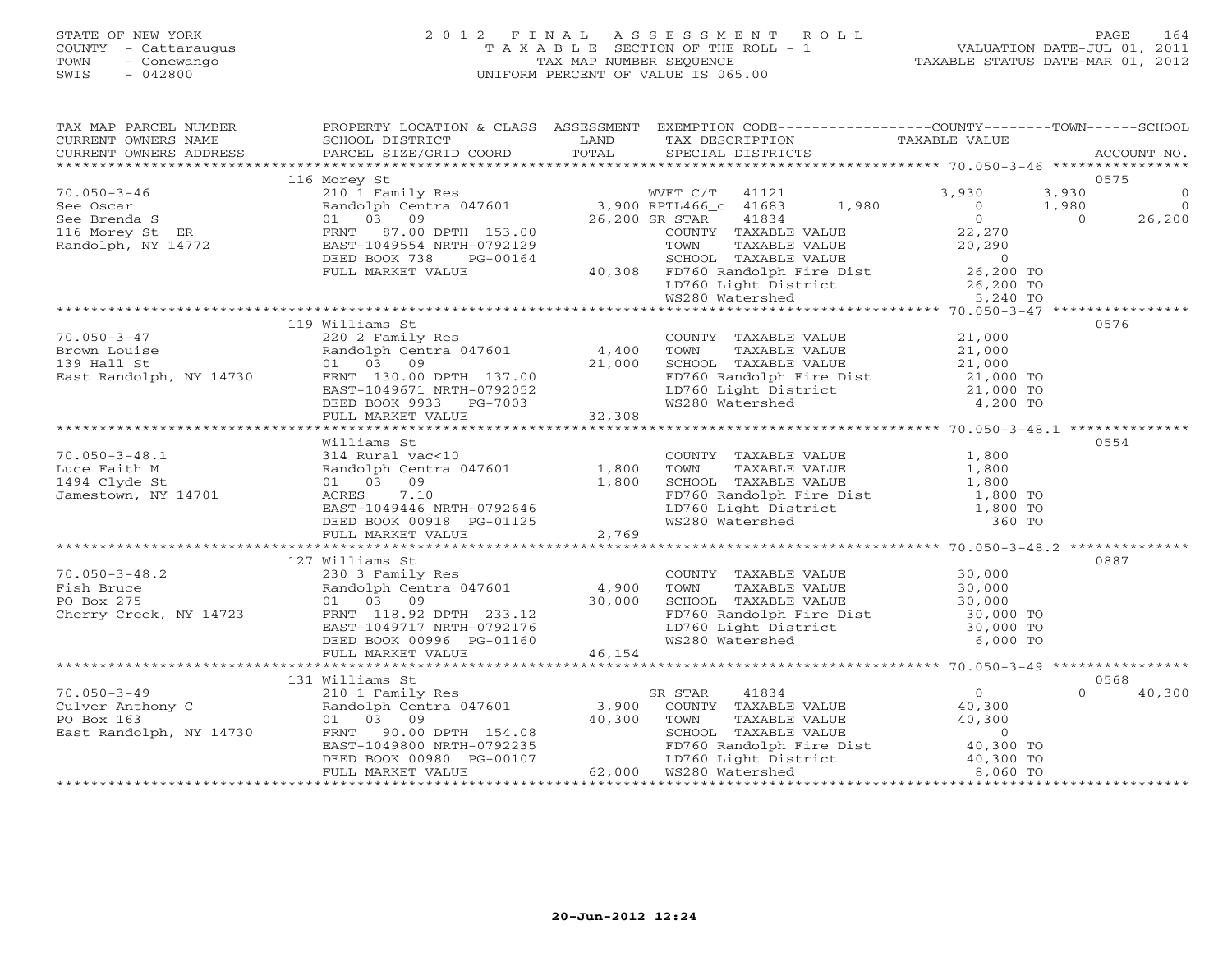# STATE OF NEW YORK 2 0 1 2 F I N A L A S S E S S M E N T R O L L PAGE 165 COUNTY - Cattaraugus T A X A B L E SECTION OF THE ROLL - 1 VALUATION DATE-JUL 01, 2011 TOWN - Conewango TAX MAP NUMBER SEQUENCE TAXABLE STATUS DATE-MAR 01, 2012 SWIS - 042800 UNIFORM PERCENT OF VALUE IS 065.00

| TAX MAP PARCEL NUMBER<br>TA PIE TAND TO THE TAND TO THE TAXING THE TANK CONTREST TO THE TAXING THE TAXING THE TAXING THE TAXING THE TAXING THE TAXING THE TAXING THE TAXING THE TAXING THE TAXING THE TAXING TAXING TAXING TAXING TAXING TAXING TAXING<br>CURRENT OWNERS ADDRESS |                                                                                                                                                                                                                                                | PROPERTY LOCATION & CLASS ASSESSMENT EXEMPTION CODE---------------COUNTY-------TOWN------SCHOOL                                                                        |                |                          |
|----------------------------------------------------------------------------------------------------------------------------------------------------------------------------------------------------------------------------------------------------------------------------------|------------------------------------------------------------------------------------------------------------------------------------------------------------------------------------------------------------------------------------------------|------------------------------------------------------------------------------------------------------------------------------------------------------------------------|----------------|--------------------------|
|                                                                                                                                                                                                                                                                                  |                                                                                                                                                                                                                                                |                                                                                                                                                                        |                |                          |
|                                                                                                                                                                                                                                                                                  | 135 Williams St, east Randolph                                                                                                                                                                                                                 |                                                                                                                                                                        |                | 0521                     |
| $70.050 - 3 - 50$                                                                                                                                                                                                                                                                |                                                                                                                                                                                                                                                | COUNTY TAXABLE VALUE 29,300                                                                                                                                            |                |                          |
|                                                                                                                                                                                                                                                                                  |                                                                                                                                                                                                                                                |                                                                                                                                                                        |                |                          |
| Smith Duane<br>8928 Oramel Hill Rd                                                                                                                                                                                                                                               |                                                                                                                                                                                                                                                | TOWN TAXABLE VALUE<br>TOWN TAXABLE VALUE<br>SCHOOL TAXABLE VALUE<br>TD760 Randolph Fire Dist<br>LD760 Light District<br>WS280 Watershed<br>WS280 Watershed<br>S,860 TO |                |                          |
| Caneadea, NY 14717                                                                                                                                                                                                                                                               |                                                                                                                                                                                                                                                |                                                                                                                                                                        |                |                          |
|                                                                                                                                                                                                                                                                                  |                                                                                                                                                                                                                                                |                                                                                                                                                                        |                |                          |
|                                                                                                                                                                                                                                                                                  |                                                                                                                                                                                                                                                |                                                                                                                                                                        |                |                          |
|                                                                                                                                                                                                                                                                                  |                                                                                                                                                                                                                                                |                                                                                                                                                                        |                |                          |
|                                                                                                                                                                                                                                                                                  | Williams Stream (COUNTY<br>210 1 Family Res<br>Randolph Centra 047601 3,700 TOWN<br>01 03 09<br>FRNT 103.00 DPTH 120.00 FD760 Re<br>EAST-1049861 NRTH-0792304 LD760 Li<br>DEED BOOK 16654 PG-6001 WS280 WK<br>FULL MARKET VALUE 45,077<br>PULL |                                                                                                                                                                        |                |                          |
|                                                                                                                                                                                                                                                                                  | 139 Williams St                                                                                                                                                                                                                                |                                                                                                                                                                        |                | 0557                     |
| $70.050 - 3 - 51$                                                                                                                                                                                                                                                                |                                                                                                                                                                                                                                                |                                                                                                                                                                        | $\overline{0}$ | $0 \t 19,800$            |
| Camacho Jamie J<br>Camacho Jamie J<br>139 Williams St<br>Randolph, NY 14772<br>FRNT 100.00<br>FRNT 100.00                                                                                                                                                                        |                                                                                                                                                                                                                                                |                                                                                                                                                                        |                |                          |
|                                                                                                                                                                                                                                                                                  |                                                                                                                                                                                                                                                |                                                                                                                                                                        |                |                          |
|                                                                                                                                                                                                                                                                                  |                                                                                                                                                                                                                                                |                                                                                                                                                                        |                |                          |
|                                                                                                                                                                                                                                                                                  |                                                                                                                                                                                                                                                |                                                                                                                                                                        |                |                          |
|                                                                                                                                                                                                                                                                                  |                                                                                                                                                                                                                                                |                                                                                                                                                                        |                |                          |
|                                                                                                                                                                                                                                                                                  |                                                                                                                                                                                                                                                |                                                                                                                                                                        |                |                          |
|                                                                                                                                                                                                                                                                                  |                                                                                                                                                                                                                                                |                                                                                                                                                                        |                |                          |
|                                                                                                                                                                                                                                                                                  | 149 Williams St                                                                                                                                                                                                                                |                                                                                                                                                                        |                | 0526                     |
| $70.050 - 3 - 52$                                                                                                                                                                                                                                                                |                                                                                                                                                                                                                                                |                                                                                                                                                                        |                | 13,200<br>$\overline{0}$ |
|                                                                                                                                                                                                                                                                                  |                                                                                                                                                                                                                                                |                                                                                                                                                                        |                | $\Omega$<br>41,050       |
|                                                                                                                                                                                                                                                                                  |                                                                                                                                                                                                                                                |                                                                                                                                                                        |                |                          |
|                                                                                                                                                                                                                                                                                  |                                                                                                                                                                                                                                                |                                                                                                                                                                        |                |                          |
|                                                                                                                                                                                                                                                                                  |                                                                                                                                                                                                                                                |                                                                                                                                                                        |                |                          |
|                                                                                                                                                                                                                                                                                  |                                                                                                                                                                                                                                                |                                                                                                                                                                        |                |                          |
|                                                                                                                                                                                                                                                                                  |                                                                                                                                                                                                                                                |                                                                                                                                                                        |                |                          |
|                                                                                                                                                                                                                                                                                  | Williams St<br>210 1 Family Res<br>Randolph Centra 047601 7,000 SR STAR 41834 0<br>21,000 COUNTY TAXABLE VALUE 67,800<br>21,000 COUNTY TAXABLE VALUE 67,800<br>21,000 COUNTY TAXABLE VALUE 67,800<br>22.00 TOWN TAXABLE VALUE 67,800<br>23,9   |                                                                                                                                                                        |                |                          |
|                                                                                                                                                                                                                                                                                  | 105 Elm Creek Rd                                                                                                                                                                                                                               |                                                                                                                                                                        |                | 0529                     |
|                                                                                                                                                                                                                                                                                  |                                                                                                                                                                                                                                                |                                                                                                                                                                        |                | 7,920<br>$\overline{0}$  |
|                                                                                                                                                                                                                                                                                  |                                                                                                                                                                                                                                                |                                                                                                                                                                        |                | 19,800<br>$\overline{0}$ |
|                                                                                                                                                                                                                                                                                  |                                                                                                                                                                                                                                                |                                                                                                                                                                        |                |                          |
|                                                                                                                                                                                                                                                                                  |                                                                                                                                                                                                                                                |                                                                                                                                                                        |                |                          |
|                                                                                                                                                                                                                                                                                  |                                                                                                                                                                                                                                                |                                                                                                                                                                        |                |                          |
|                                                                                                                                                                                                                                                                                  |                                                                                                                                                                                                                                                |                                                                                                                                                                        |                |                          |
|                                                                                                                                                                                                                                                                                  |                                                                                                                                                                                                                                                |                                                                                                                                                                        |                |                          |
|                                                                                                                                                                                                                                                                                  |                                                                                                                                                                                                                                                |                                                                                                                                                                        |                |                          |
|                                                                                                                                                                                                                                                                                  |                                                                                                                                                                                                                                                |                                                                                                                                                                        |                |                          |
|                                                                                                                                                                                                                                                                                  | 111 Elm Creek Rd                                                                                                                                                                                                                               |                                                                                                                                                                        |                | 0510                     |
|                                                                                                                                                                                                                                                                                  |                                                                                                                                                                                                                                                | COUNTY TAXABLE VALUE 13,500                                                                                                                                            |                |                          |
|                                                                                                                                                                                                                                                                                  |                                                                                                                                                                                                                                                | TOWN TAXABLE VALUE 13,500<br>SCHOOL TAXABLE VALUE 13,500<br>FD760 Randolph Fire Dist 13,500 TO<br>LD760 Light District 13,500 TO<br>13,500 TO<br>13,500 TO             |                |                          |
|                                                                                                                                                                                                                                                                                  |                                                                                                                                                                                                                                                |                                                                                                                                                                        |                |                          |
|                                                                                                                                                                                                                                                                                  |                                                                                                                                                                                                                                                |                                                                                                                                                                        |                |                          |
|                                                                                                                                                                                                                                                                                  |                                                                                                                                                                                                                                                |                                                                                                                                                                        |                |                          |
|                                                                                                                                                                                                                                                                                  |                                                                                                                                                                                                                                                | WS280 Watershed                                                                                                                                                        | 2,700 TO       |                          |
| 70.050-3-54<br>McAllister Scott Randolph Centra 047601 4,000<br>McAllster Christine 01 03 09 13,500<br>8 School St FRNT 72.00 DPTH 420.00<br>Randolph, NY 14772 EAST-1049890 NRTH-0792768<br>DEED BOOK 15976 PG-4005<br>THE MADKET VALUE                                         |                                                                                                                                                                                                                                                |                                                                                                                                                                        |                |                          |
|                                                                                                                                                                                                                                                                                  |                                                                                                                                                                                                                                                |                                                                                                                                                                        |                |                          |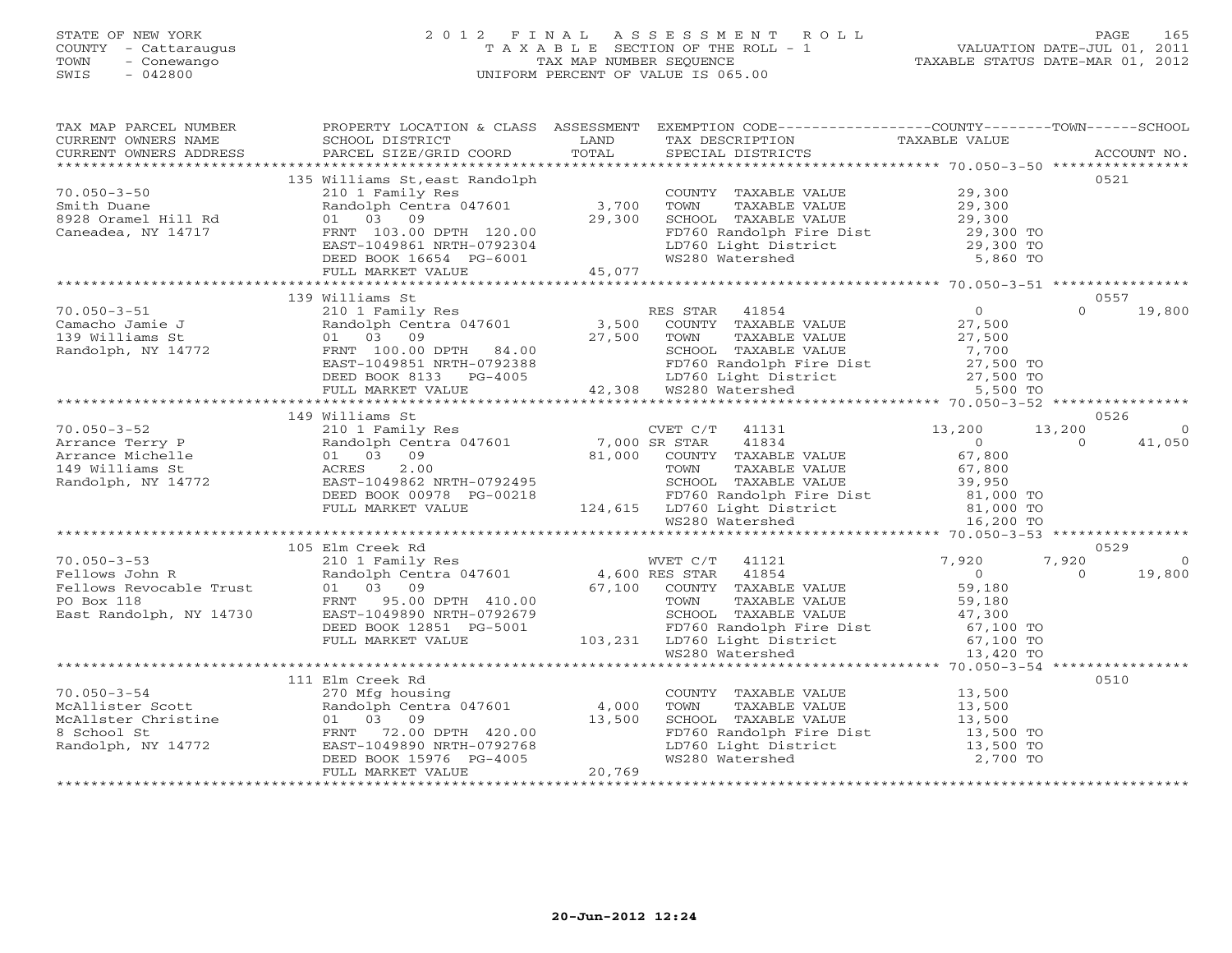# STATE OF NEW YORK 2 0 1 2 F I N A L A S S E S S M E N T R O L L PAGE 166 COUNTY - Cattaraugus T A X A B L E SECTION OF THE ROLL - 1 VALUATION DATE-JUL 01, 2011 TOWN - Conewango TAX MAP NUMBER SEQUENCE TAXABLE STATUS DATE-MAR 01, 2012 SWIS - 042800 UNIFORM PERCENT OF VALUE IS 065.00UNIFORM PERCENT OF VALUE IS 065.00

| TAX MAP PARCEL NUMBER<br>CURRENT OWNERS NAME<br>CURRENT OWNERS ADDRESS                                                            | SCHOOL DISTRICT<br>PARCEL SIZE/GRID COORD                                                                                                                                                                               | LAND<br>TOTAL           | PROPERTY LOCATION & CLASS ASSESSMENT EXEMPTION CODE----------------COUNTY-------TOWN------SCHOOL<br>TAX DESCRIPTION TAXABLE VALUE<br>SPECIAL DISTRICTS                                                                                                                                                             |                                              | ACCOUNT NO.        |
|-----------------------------------------------------------------------------------------------------------------------------------|-------------------------------------------------------------------------------------------------------------------------------------------------------------------------------------------------------------------------|-------------------------|--------------------------------------------------------------------------------------------------------------------------------------------------------------------------------------------------------------------------------------------------------------------------------------------------------------------|----------------------------------------------|--------------------|
|                                                                                                                                   | 115 Elm Creek Rd                                                                                                                                                                                                        |                         |                                                                                                                                                                                                                                                                                                                    |                                              | 0592               |
| $70.050 - 3 - 55$<br>McBride James R<br>McBride Mary J<br>115 Elm Creek Rd<br>Randolph, NY 14772                                  | 210 1 Family Res<br>Randolph Centra 047601<br>01 03 09<br>ACRES 1.33<br>EAST-1049896 NRTH-0792875<br>DEED BOOK 00975 PG-00170<br>FULL MARKET VALUE                                                                      | 6,300<br>69,400         | RES STAR 41854<br>COUNTY TAXABLE VALUE<br>TOWN<br>TAXABLE VALUE<br>SCHOOL TAXABLE VALUE $\begin{array}{ccc} 49,600 \\ \text{FD760 Random Dirac field} & 49,600 \\ \text{LD760 Light District} & 69,400 T0 \\ \text{WS280 Watershed} & 13,880 T0 \end{array}$<br>00170 LD760 Light Dist.<br>106,769 WS280 Watershed | $\overline{0}$<br>69,400<br>69,400           | $\Omega$<br>19,800 |
|                                                                                                                                   | 123 Elm Creek Rd                                                                                                                                                                                                        |                         |                                                                                                                                                                                                                                                                                                                    |                                              | 0561               |
| $70.050 - 3 - 56.1$<br>Huntington Shawn M<br>Huntington Heather L<br>123 Elm Creek Rd<br>Randolph, NY 14772                       | 210 1 Family Res<br>R 10 1 Family Res<br>Randolph Centra 047601      6,400<br>01  03  09         76,100<br>01 03 09<br>ACRES 1.40 BANK 017<br>EAST-1049875 NRTH-0793008<br>DEED BOOK 14872 PG-3001<br>FULL MARKET VALUE | 76,100                  | RES STAR<br>41854<br>COUNTY TAXABLE VALUE<br>TOWN<br>TAXABLE VALUE<br>SCHOOL TAXABLE VALUE<br>ED760 Randolph Fire Dist<br>ID760 Light District<br>WS280 Watershed 15,220 TO<br>9008 FD760 Randolph F تراول FD760 Randolph<br>D760 Light Dist LD760 Light Dist                                                      | $\overline{0}$<br>76,100<br>76,100<br>56,300 | $\Omega$<br>19,800 |
|                                                                                                                                   |                                                                                                                                                                                                                         |                         |                                                                                                                                                                                                                                                                                                                    |                                              |                    |
| $70.050 - 3 - 56.2$<br>Funtington Shawn M<br>Huntington Heather L<br>123 Elm Creek Rd<br>Randolph, NY 14772<br>Randolph, NY 14772 | 123 Elm Creek Rd<br>314 Rural vac<10<br>Randolph Centra 047601<br>09<br>01 03<br>3.10 BANK<br>ACRES<br>017<br>EAST-1049428 NRTH-0793089<br>DEED BOOK 14872 PG-3001<br>FULL MARKET VALUE                                 | 1,600<br>1,600<br>2,462 | COUNTY TAXABLE VALUE<br>TOWN TAXABLE VALUE<br>TOWN TAXABLE VALUE<br>SCHOOL TAXABLE VALUE<br>TOWN TAXABLE VALUE<br>1,600<br>FD760 Randolph Fire Dist<br>LD760 Light District<br>LD760 Light District<br>1,600 TO<br>MS280 Watershed<br>1,600 TO<br>1,600 TO                                                         | 1,600                                        | 0865               |
|                                                                                                                                   | 163 Elm Creek Rd                                                                                                                                                                                                        |                         |                                                                                                                                                                                                                                                                                                                    |                                              | 0562               |
| $70.050 - 3 - 57.1$<br>Cowen John D<br>Cowen Darlene R<br>151 Elm Creek Rd<br>Randolph, NY 14772                                  | 210 1 Family Res<br>Randolph Centra 047601<br>01 03 09<br>L/u - Mildred Root<br>ACRES<br>3.10<br>EAST-1049886 NRTH-0793739                                                                                              | 8,100<br>47,000         | COUNTY TAXABLE VALUE<br>TAXABLE VALUE<br>TOWN<br>SCHOOL TAXABLE VALUE<br>FD760 Randolph Fire Dist 47,000 TO<br>LD760 Light District 47,000 TO<br>WS280 Watershed                                                                                                                                                   | 47,000<br>47,000<br>47,000<br>9,400 TO       |                    |
|                                                                                                                                   | DEED BOOK 11828 PG-3003<br>FULL MARKET VALUE                                                                                                                                                                            | 72,308                  |                                                                                                                                                                                                                                                                                                                    |                                              |                    |
|                                                                                                                                   |                                                                                                                                                                                                                         |                         |                                                                                                                                                                                                                                                                                                                    |                                              |                    |
| $70.050 - 3 - 57.2$<br>Waite Annette E<br>Freeman Louise<br>119 Maple St<br>Randolph, NY 14772                                    | 131 Elm Creek Rd<br>210 1 Family Res<br>Randolph Centra 047601 8,600<br>01 03 09<br>3.50<br>ACRES<br>EAST-1049877 NRTH-0793243<br>DEED BOOK 1017 PG-752<br>FULL MARKET VALUE                                            | 74,000<br>113,846       | COUNTY TAXABLE VALUE<br>TOWN<br>TAXABLE VALUE<br>SCHOOL TAXABLE VALUE<br>FD760 Randolph Fire Dist<br>LD760 Light District 74,000 TO<br>We280 Watershed 14,800 TO                                                                                                                                                   | 74,000<br>74,000<br>74,000                   | 0708               |
|                                                                                                                                   |                                                                                                                                                                                                                         |                         |                                                                                                                                                                                                                                                                                                                    |                                              |                    |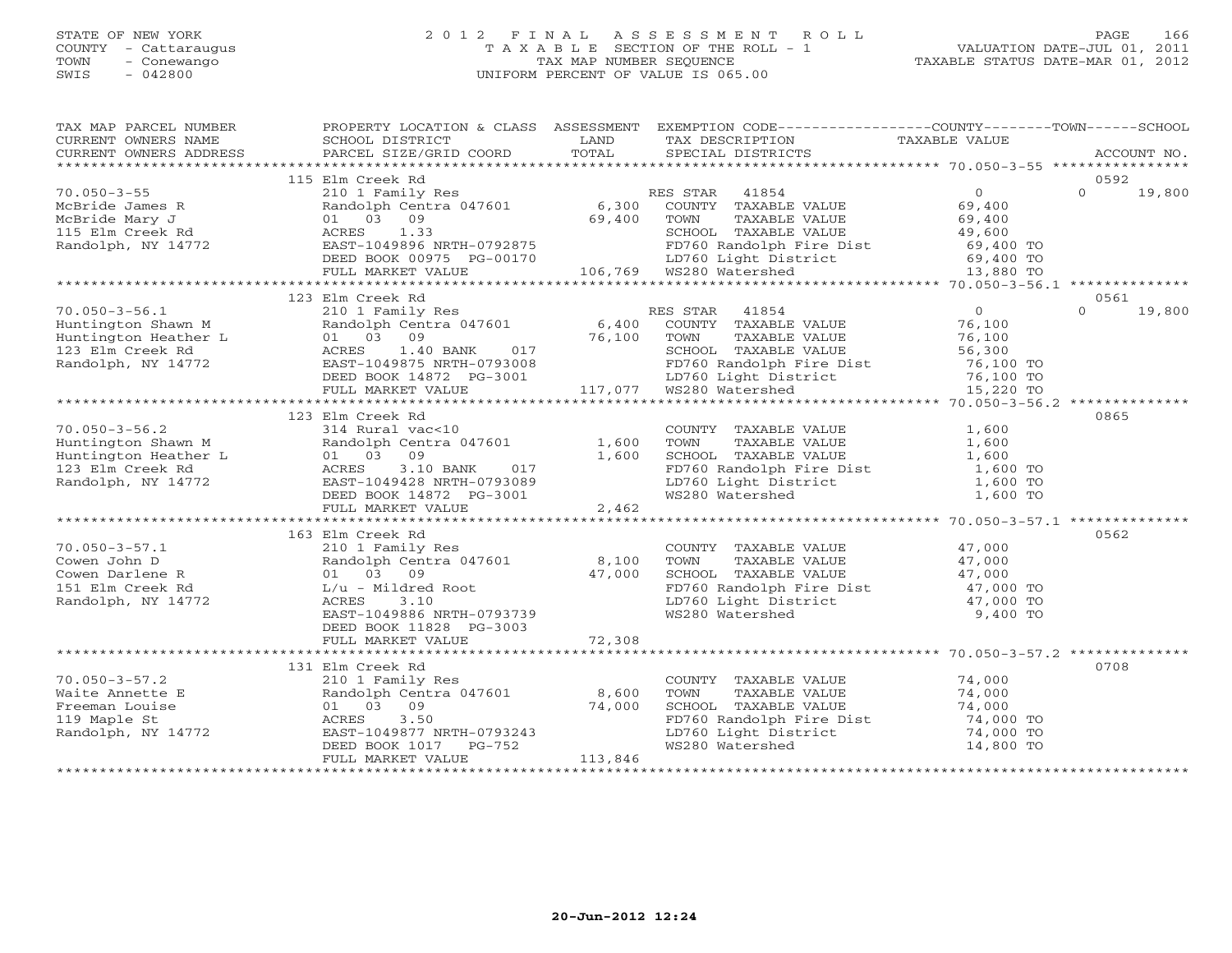# STATE OF NEW YORK 2 0 1 2 F I N A L A S S E S S M E N T R O L L PAGE 167 COUNTY - Cattaraugus T A X A B L E SECTION OF THE ROLL - 1 VALUATION DATE-JUL 01, 2011 TOWN - Conewango TAX MAP NUMBER SEQUENCE TAXABLE STATUS DATE-MAR 01, 2012 SWIS - 042800 UNIFORM PERCENT OF VALUE IS 065.00UNIFORM PERCENT OF VALUE IS 065.00

| TAX MAP PARCEL NUMBER<br>CURRENT OWNERS NAME | PROPERTY LOCATION & CLASS<br>SCHOOL DISTRICT   | ASSESSMENT<br>LAND | EXEMPTION CODE-----------------COUNTY-------TOWN------SCHOOL<br>TAX DESCRIPTION | TAXABLE VALUE  |         |                |
|----------------------------------------------|------------------------------------------------|--------------------|---------------------------------------------------------------------------------|----------------|---------|----------------|
| CURRENT OWNERS ADDRESS                       | PARCEL SIZE/GRID COORD TOTAL SPECIAL DISTRICTS |                    |                                                                                 |                |         | ACCOUNT NO.    |
|                                              |                                                |                    |                                                                                 |                |         | ************** |
|                                              | 151 Elm Creek Rd                               |                    |                                                                                 |                | 0861    |                |
| $70.050 - 3 - 57.3$                          | 210 1 Family Res                               |                    | 41854<br>RES STAR                                                               | $\overline{0}$ | $\circ$ | 19,800         |
| Cowen John D                                 | Randolph Centra 047601 7,100                   |                    | COUNTY<br>TAXABLE VALUE                                                         | 72,000         |         |                |
| 01 03<br>Cowen Darlene R                     | 09                                             | 72,000             | TOWN<br>TAXABLE VALUE                                                           | 72,000         |         |                |
| 151 Elm Creek Rd                             | 2.05<br>ACRES                                  |                    | SCHOOL<br>TAXABLE VALUE                                                         | 52,200         |         |                |
| Randolph, NY 14772                           | EAST-1049883 NRTH-0793511                      |                    | FD760 Randolph Fire Dist 72,000 TO                                              |                |         |                |
|                                              | DEED BOOK 880<br>PG-01102                      |                    | LD760 Light District 72,000 TO                                                  |                |         |                |
|                                              | FULL MARKET VALUE                              |                    |                                                                                 |                |         |                |
|                                              |                                                |                    |                                                                                 |                |         |                |
|                                              | Elm Creek Rd                                   |                    |                                                                                 |                | 0593    |                |
| $70.050 - 3 - 58$                            | 105 Vac farmland                               |                    | COUNTY<br>TAXABLE VALUE                                                         | 920            |         |                |
| R&L Adams Lands, LLC                         | Randolph Centra 047601 920                     |                    | TOWN<br>TAXABLE VALUE                                                           | 920            |         |                |
| 4224 Elm Creek Rd                            | 01 03<br>09                                    | 920                | TAXABLE VALUE<br>SCHOOL                                                         | 920            |         |                |
| Randolph, NY 14772                           | 3.44<br>ACRES                                  |                    | FD760 Randolph Fire Dist                                                        | 920 TO         |         |                |
|                                              | EAST-1049634 NRTH-0793950                      |                    | LD760 Light District                                                            | 920 TO         |         |                |
|                                              | DEED BOOK 4643<br>PG-3001                      |                    | WS280 Watershed                                                                 | 184 TO         |         |                |
|                                              | FULL MARKET VALUE                              | 1,415              |                                                                                 |                |         |                |
|                                              |                                                |                    |                                                                                 |                |         |                |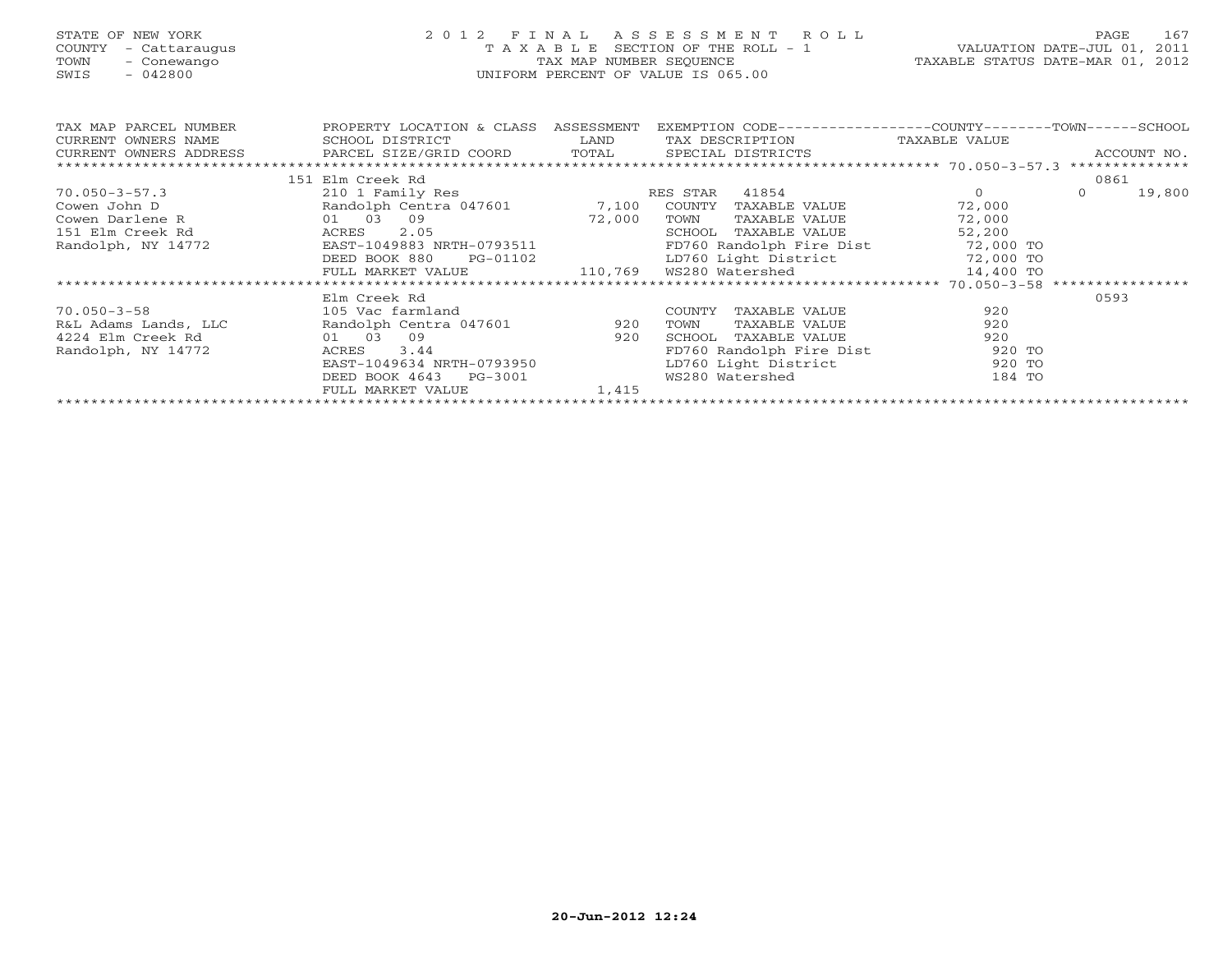| STATE OF NEW YORK    | 2012 FINAL ASSESSMENT ROLL         | 168<br><b>PAGE</b>               |
|----------------------|------------------------------------|----------------------------------|
| COUNTY - Cattaraugus | TAXABLE SECTION OF THE ROLL - 1    | VALUATION DATE-JUL 01, 2011      |
| TOWN<br>- Conewango  |                                    | TAXABLE STATUS DATE-MAR 01, 2012 |
| SWIS<br>- 042800     |                                    | RPS150/V04/L015                  |
|                      | UNIFORM PERCENT OF VALUE IS 065.00 | CURRENT DATE 6/20/2012           |
|                      |                                    |                                  |

#### R O L L S U B S E C T I O N - - T O T A L S

#### \*\*\* S P E C I A L D I S T R I C T S U M M A R Y \*\*\*

|            |                      | TOTAL   | EXTENSION | EXTENSION | AD VALOREM | EXEMPT | TAXABLE   |
|------------|----------------------|---------|-----------|-----------|------------|--------|-----------|
| CODE       | DISTRICT NAME        | PARCELS | TYPE      | VALUE     | VALUE      | AMOUNT | VALUE     |
|            |                      |         |           |           |            |        |           |
|            | FD760 Randolph Fire  |         | 91 TOTAL  |           | 3423,510   |        | 3423,510  |
| FD280 Fire |                      |         | 701 TOTAL |           | 29298,909  |        | 29298,909 |
|            | FD281 Fire/cone/rand |         | 37 TOTAL  |           | 1226,615   |        | 1226,615  |
|            | FD282 Fire/cone/e ra |         | 127 TOTAL |           | 6885,514   |        | 6885,514  |
|            | LD282 Ellington ligh |         | 14 TOTAL  |           | 672,605    |        | 672,605   |
|            | LD283 Conewango ligh |         | 89 TOTAL  |           | 3229,270   |        | 3229,270  |
|            | LD760 Light District |         | 91 TOTAL  |           | 3423,510   |        | 3423,510  |
|            | WS280 Watershed      |         | 788 TOTAL |           | 17292,111  | 27,264 | 17264,847 |

#### \*\*\* S C H O O L D I S T R I C T S U M M A R Y \*\*\*

| CODE             | DISTRICT NAME                           | TOTAL<br>PARCELS | ASSESSED<br>LAND    | ASSESSED<br>TOTAL     | EXEMPT<br>AMOUNT   | TOTAL<br>TAXABLE      | STAR<br>AMOUNT      | STAR<br>TAXABLE      |
|------------------|-----------------------------------------|------------------|---------------------|-----------------------|--------------------|-----------------------|---------------------|----------------------|
| 047601<br>063001 | Randolph Central<br>Pine Valley Central | 781<br>33        | 7948,353<br>231,850 | 31937,254<br>1251,150 | 2357,623<br>31,390 | 29579,631<br>1219,760 | 9207,601<br>400,350 | 20372,030<br>819,410 |
|                  | $S \cup B - T \cup T A L$               | 814              | 8180,203            | 33188,404             | 2389,013           | 30799,391             | 9607,951            | 21191,440            |
|                  | TOTAL                                   | 814              | 8180,203            | 33188,404             | 2389,013           | 30799,391             | 9607,951            | 21191,440            |

#### \*\*\* S Y S T E M C O D E S S U M M A R Y \*\*\*

#### NO SYSTEM EXEMPTIONS AT THIS LEVEL

#### \*\*\* E X E M P T I O N S U M M A R Y \*\*\*

| CODE  | DESCRIPTION | TOTAL<br>PARCELS | COUNTY  | TOWN    | SCHOOL  |
|-------|-------------|------------------|---------|---------|---------|
| 41121 | WVET C/T    | 23               | 143,919 | 143,919 |         |
| 41131 | CVET C/T    | 32               | 321,915 | 321,915 |         |
| 41141 | DVET C/T    | 11<br>ــ ــ      | 136,728 | 136,728 |         |
| 41400 | CLERGY      | ∠                | 3,000   | 3,000   | 3,000   |
| 41683 | RPTL466 c   |                  |         | 3,960   |         |
| 41700 | AG BLDG     | 43               | 933,900 | 933,900 | 933,900 |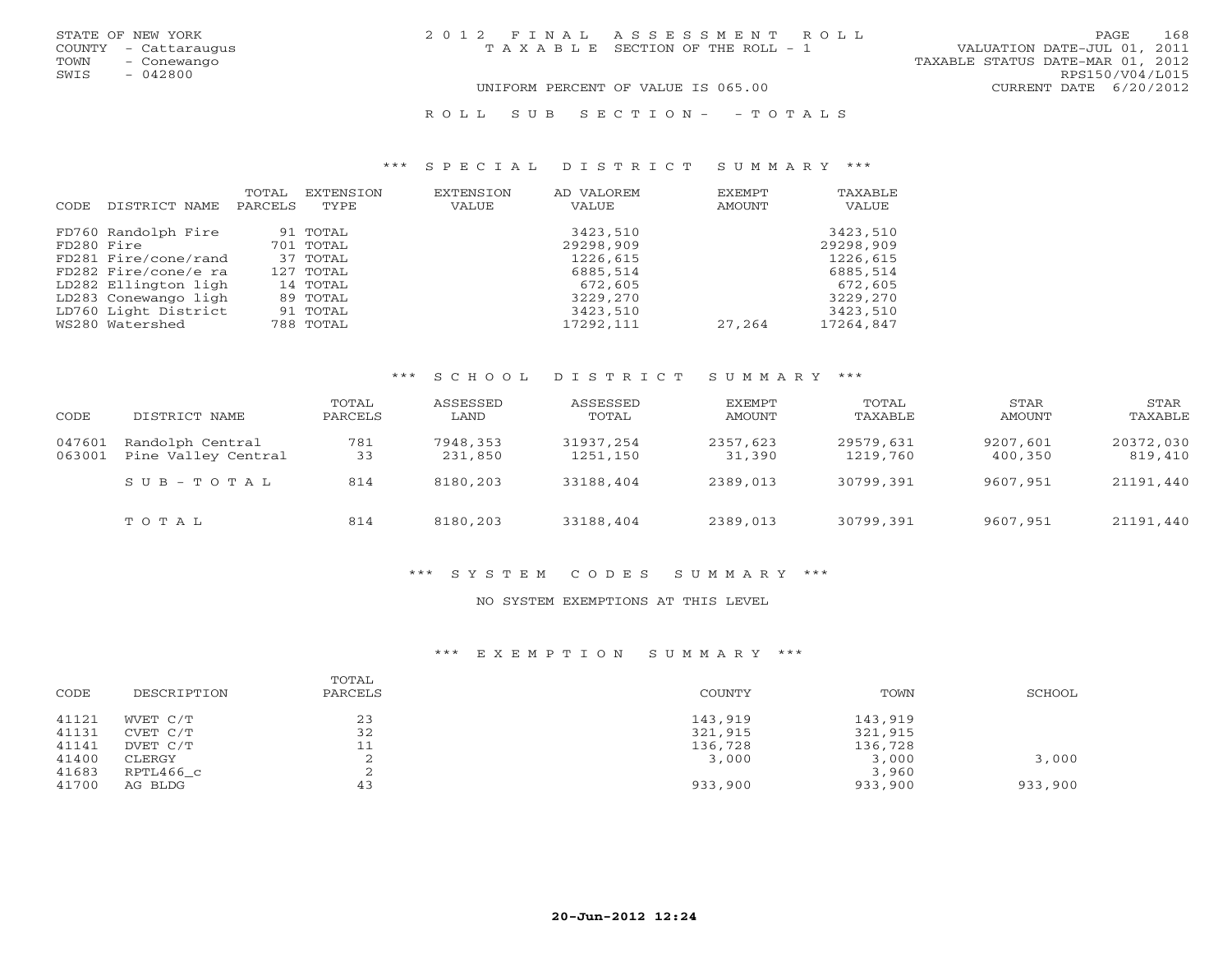|      | STATE OF NEW YORK    | 2012 FINAL ASSESSMENT ROLL            | 169<br>PAGE                      |
|------|----------------------|---------------------------------------|----------------------------------|
|      | COUNTY - Cattaraugus | T A X A B L E SECTION OF THE ROLL - 1 | VALUATION DATE-JUL 01, 2011      |
| TOWN | - Conewango          |                                       | TAXABLE STATUS DATE-MAR 01, 2012 |
| SWIS | $-042800$            |                                       | RPS150/V04/L015                  |
|      |                      | UNIFORM PERCENT OF VALUE IS 065.00    | CURRENT DATE 6/20/2012           |
|      |                      | ROLL SUB SECTION- - TOTALS            |                                  |

#### \*\*\* E X E M P T I O N S U M M A R Y \*\*\*

| CODE  | DESCRIPTION | TOTAL<br>PARCELS | COUNTY   | TOWN     | SCHOOL    |
|-------|-------------|------------------|----------|----------|-----------|
| 41720 | AG DIST     | 11               | 60,295   | 60,295   | 60,295    |
| 41730 | AG DISTOUT  | 48               | 175,476  | 175,476  | 175,476   |
| 41800 | AGED C/T/S  | 30               | 588,591  | 588,591  | 626,700   |
| 41801 | AGED C/T    | 4                | 64,070   | 64,070   |           |
| 41802 | AGED C      | 9                | 106,131  |          |           |
| 41805 | AGED C/S    | 2                | 40,569   |          | 43,229    |
| 41810 | AGED C/T/S  |                  | 20,700   | 20,700   | 20,700    |
| 41834 | SR STAR     | 104              |          |          | 3587,557  |
| 41854 | RES STAR    | 301              |          |          | 5904,394  |
| 41864 | RES ST MH   | $\overline{ }$   |          |          | 116,000   |
| 41901 | PHYS DIS    | 2                | 17,200   | 17,200   |           |
| 42100 | SILO T/C/S  | 74               | 455,090  | 455,090  | 455,090   |
| 42120 | TMP GHOUSE  | 3                | 23,100   | 23,100   | 23,100    |
| 47610 | BUS $C/T/S$ | 17               | 47,523   | 47,523   | 47,523    |
|       | TOTAL       | 726              | 3138,207 | 2995,467 | 11996,964 |

#### \*\*\* G R A N D T O T A L S \*\*\*

| <b>ROLL</b> | DESCRIPTION | TOTAL   | ASSESSED    | ASSESSED  | TAXABLE   | TAXABLE   | TAXABLE   | STAR      |
|-------------|-------------|---------|-------------|-----------|-----------|-----------|-----------|-----------|
| <b>SEC</b>  |             | PARCELS | <b>LAND</b> | TOTAL     | COUNTY    | TOWN      | SCHOOL    | TAXABLE   |
|             | TAXABLE     |         | 8180,203    | 33188,404 | 30050,197 | 30192,937 | 30799,391 | 21191,440 |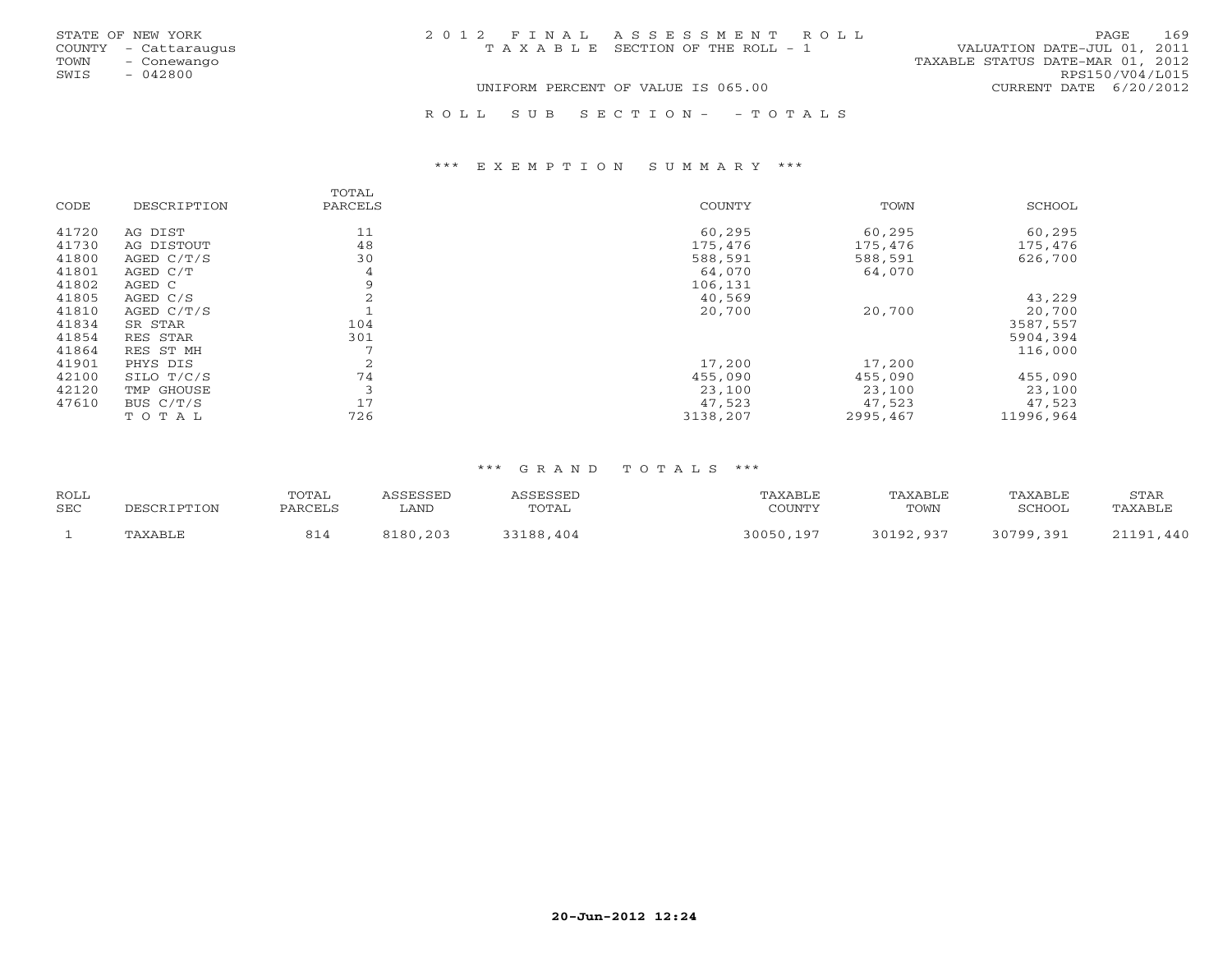STATE OF NEW YORK 2 0 1 2 F I N A L A S S E S S M E N T R O L L PAGE 170 COUNTY - Cattaraugus T A X A B L E SECTION OF THE ROLL - 1 SUB-SECT - 1 VALUATION DATE-JUL 01, 2011 TOWN - Conewango TAX MAP NUMBER SEQUENCE TAXABLE STATUS DATE-MAR 01, 2012<br>
SWIS - 042800 TAXABLE STATUS DATE-MAR 01, 2012 SWIS - 042800 UNIFORM PERCENT OF VALUE IS 065.00

| TAX MAP PARCEL NUMBER                         |                                                                                                                                                          |                |                                                                                                             | PROPERTY LOCATION & CLASS ASSESSMENT EXEMPTION CODE---------------COUNTY-------TOWN-----SCHOOL |             |
|-----------------------------------------------|----------------------------------------------------------------------------------------------------------------------------------------------------------|----------------|-------------------------------------------------------------------------------------------------------------|------------------------------------------------------------------------------------------------|-------------|
| CURRENT OWNERS NAME                           | SCHOOL DISTRICT                                                                                                                                          | LAND           | TAX DESCRIPTION                                                                                             | TAXABLE VALUE                                                                                  |             |
| CURRENT OWNERS ADDRESS PARCEL SIZE/GRID COORD |                                                                                                                                                          | TOTAL          | SPECIAL DISTRICTS                                                                                           |                                                                                                | ACCOUNT NO. |
|                                               |                                                                                                                                                          |                |                                                                                                             |                                                                                                |             |
|                                               | 19134 Shetler Mose Unit 1B                                                                                                                               |                |                                                                                                             |                                                                                                | 0809        |
| $51.004 - 1 - 4.71$                           | 733 Gas well                                                                                                                                             |                |                                                                                                             | 9,737                                                                                          |             |
|                                               | Provided by the COUNTRandolph Centra 047601 (2000)                                                                                                       |                | COUNTY TAXABLE VALUE 9,737<br>TOWN      TAXABLE VALUE 9,737                                                 |                                                                                                |             |
| Lomak Petroleum                               |                                                                                                                                                          |                |                                                                                                             |                                                                                                |             |
| 100 Throckmorton St Ste 1200 2642 Mcf         |                                                                                                                                                          | 9,737          |                                                                                                             |                                                                                                |             |
| Fort Worth, TX 76102-2842                     | $31 - 009$                                                                                                                                               |                | SCHOOL TAXABLE VALUE<br>FORMOOL TAXABLE VALUE 5,737<br>FD280 Fire 9,737 TO<br>FD280 Fire<br>WS280 Watershed |                                                                                                |             |
|                                               | 0.01<br>ACRES                                                                                                                                            |                |                                                                                                             | $5,842$ TO                                                                                     |             |
|                                               | EAST-1023699 NRTH-0820704                                                                                                                                |                |                                                                                                             |                                                                                                |             |
|                                               | FULL MARKET VALUE                                                                                                                                        | 14,980         |                                                                                                             |                                                                                                |             |
|                                               |                                                                                                                                                          |                |                                                                                                             |                                                                                                |             |
|                                               | 11100 Miller Abner 1                                                                                                                                     |                |                                                                                                             |                                                                                                | 0846        |
|                                               |                                                                                                                                                          |                |                                                                                                             |                                                                                                |             |
| $51.004 - 1 - 6.71$                           | 733 Gas well                                                                                                                                             |                | COUNTY TAXABLE VALUE 10,439                                                                                 |                                                                                                |             |
| Lomak Petroleum                               |                                                                                                                                                          |                |                                                                                                             |                                                                                                |             |
| 100 Throckmorton St Ste 1200 1170 Mcf         |                                                                                                                                                          |                |                                                                                                             |                                                                                                |             |
| Fort Worth, TX 76102-2842                     | 9.3 variable VALUE<br>20.439 SCHOOL TAXABLE VALUE<br>10,439 SCHOOL TAXABLE VALUE<br>10,439 TOWN TAXABLE VALUE<br>10,439 TO<br>FD280 Fire<br>10,439 TO    |                |                                                                                                             |                                                                                                |             |
|                                               | ACRES<br>0.01                                                                                                                                            |                | WS280 Watershed                                                                                             | 10,439 TO                                                                                      |             |
|                                               | EAST-1024049 NRTH-0818214                                                                                                                                |                |                                                                                                             |                                                                                                |             |
|                                               | FULL MARKET VALUE                                                                                                                                        | 16,060         |                                                                                                             |                                                                                                |             |
|                                               |                                                                                                                                                          |                |                                                                                                             |                                                                                                |             |
|                                               |                                                                                                                                                          |                |                                                                                                             |                                                                                                |             |
|                                               | 19979 Shetler Mose Unit 1A                                                                                                                               |                |                                                                                                             |                                                                                                | 0810        |
| $51.004 - 1 - 7.1/1$                          | 733 Gas well                                                                                                                                             |                | COUNTY TAXABLE VALUE 32,422                                                                                 |                                                                                                |             |
| Lomak Petroleum                               | Provided by the central 047601<br>Randolph Centra 047601<br>32,422<br>32,422<br>32,422<br>SCHOOL TAXABLE VALUE<br>FD280 Fire<br>FD280 Fire<br>132,422 TO |                |                                                                                                             |                                                                                                |             |
| 100 Throckmorton St Ste 1200 8295 Mcf         |                                                                                                                                                          |                |                                                                                                             |                                                                                                |             |
| Fort Worth, TX 76102-2842                     |                                                                                                                                                          |                |                                                                                                             |                                                                                                |             |
|                                               | ACRES<br>0.01                                                                                                                                            |                | WS280 Watershed                                                                                             | 19,453 TO                                                                                      |             |
|                                               | EAST-1022679 NRTH-0817734                                                                                                                                |                |                                                                                                             |                                                                                                |             |
|                                               |                                                                                                                                                          | 49,880         |                                                                                                             |                                                                                                |             |
|                                               | FULL MARKET VALUE                                                                                                                                        |                |                                                                                                             |                                                                                                |             |
|                                               |                                                                                                                                                          |                |                                                                                                             |                                                                                                |             |
|                                               | 17098 Shetler John 1                                                                                                                                     |                |                                                                                                             |                                                                                                | 0775        |
| $51.004 - 1 - 8.71$                           | 733 Gas well                                                                                                                                             |                | COUNTY TAXABLE VALUE                                                                                        | 9,700                                                                                          |             |
| Lomak Petroleum                               | Randolph Centra 047601                                                                                                                                   | $\overline{0}$ | TAXABLE VALUE 9,700<br>TAXABLE VALUE 9,700<br>ire 9,700<br>TOWN                                             |                                                                                                |             |
| 100 Throckmorton St Ste 1200 2236 Mcf         |                                                                                                                                                          | 9,700          | SCHOOL TAXABLE VALUE                                                                                        |                                                                                                |             |
| Fort Worth, TX 76102-2842                     | $31 - 009$                                                                                                                                               |                | FD280 Fire<br>WS280 Watershed                                                                               | 9,700 TO                                                                                       |             |
|                                               | ACRES<br>0.01                                                                                                                                            |                |                                                                                                             | 5,820 TO                                                                                       |             |
|                                               | EAST-1021599 NRTH-0818154                                                                                                                                |                |                                                                                                             |                                                                                                |             |
|                                               |                                                                                                                                                          | 14,923         |                                                                                                             |                                                                                                |             |
|                                               | FULL MARKET VALUE                                                                                                                                        |                |                                                                                                             |                                                                                                |             |
|                                               |                                                                                                                                                          |                |                                                                                                             |                                                                                                |             |
|                                               | 20067 Shetler Mose Unit 2A                                                                                                                               |                |                                                                                                             |                                                                                                | 0811        |
| $51.004 - 1 - 8.72$                           | 733 Gas well                                                                                                                                             |                | COUNTY TAXABLE VALUE 17,227                                                                                 |                                                                                                |             |
| Lomak Petroleum                               | Randolph Centra 047601                                                                                                                                   | $\overline{0}$ | TOWN TAXABLE VALUE $17,227$<br>SCHOOL TAXABLE VALUE $17,227$<br>FD280 Fire $17,227$                         |                                                                                                |             |
| 100 Throckmorton St Ste 1200 4515 Mcf         |                                                                                                                                                          | 17,227         |                                                                                                             |                                                                                                |             |
| Fort Worth, TX 76102-2842                     | $31 - 009$                                                                                                                                               |                |                                                                                                             | 17,227 TO                                                                                      |             |
|                                               | ACRES<br>0.01                                                                                                                                            |                | FD280 Fire<br>WS280 Watershed                                                                               | 10,336 TO                                                                                      |             |
|                                               | EAST-1021599 NRTH-0818154                                                                                                                                |                |                                                                                                             |                                                                                                |             |
|                                               |                                                                                                                                                          | 26,503         |                                                                                                             |                                                                                                |             |
|                                               | FULL MARKET VALUE                                                                                                                                        |                |                                                                                                             |                                                                                                |             |
|                                               |                                                                                                                                                          |                |                                                                                                             |                                                                                                |             |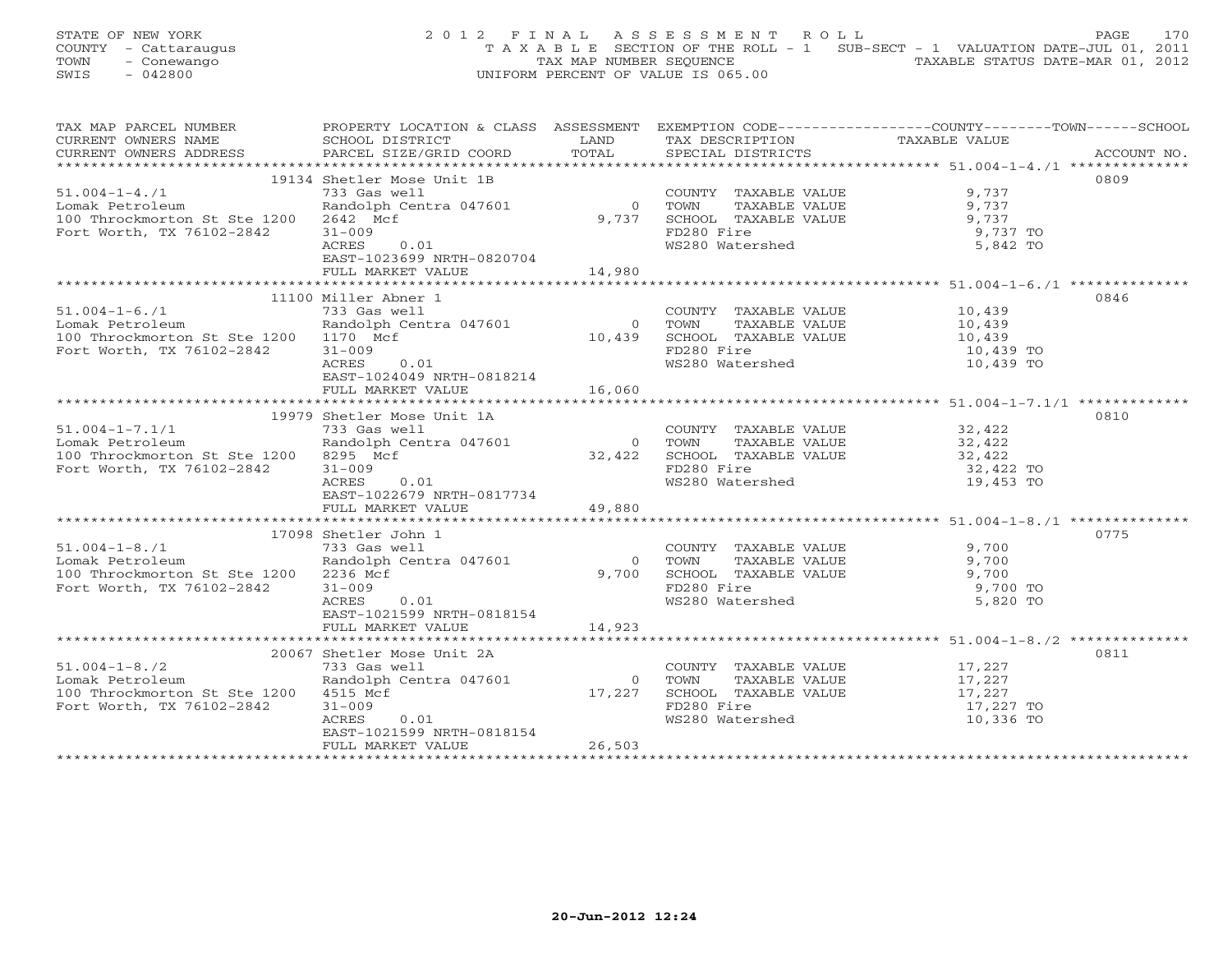STATE OF NEW YORK 2 0 1 2 F I N A L A S S E S S M E N T R O L L PAGE 171 COUNTY - Cattaraugus T A X A B L E SECTION OF THE ROLL - 1 SUB-SECT - 1 VALUATION DATE-JUL 01, 2011 TOWN - Conewango TAX MAP NUMBER SEQUENCE TAXABLE STATUS DATE-MAR 01, 2012<br>
SWIS - 042800 TAXABLE STATUS DATE-MAR 01, 2012 SWIS - 042800 UNIFORM PERCENT OF VALUE IS 065.00

| TAX MAP PARCEL NUMBER                                                           | PROPERTY LOCATION & CLASS ASSESSMENT                                                                                                                                                                                                                |       | EXEMPTION CODE-----------------COUNTY-------TOWN------SCHOOL                                                     |           |      |
|---------------------------------------------------------------------------------|-----------------------------------------------------------------------------------------------------------------------------------------------------------------------------------------------------------------------------------------------------|-------|------------------------------------------------------------------------------------------------------------------|-----------|------|
| CURRENT OWNERS NAME                                                             |                                                                                                                                                                                                                                                     |       |                                                                                                                  |           |      |
|                                                                                 | SCHOOL DISTRICT LAND<br>PARCEL SIZE/GRID COORD TOTAL                                                                                                                                                                                                |       |                                                                                                                  |           |      |
|                                                                                 |                                                                                                                                                                                                                                                     |       |                                                                                                                  |           |      |
|                                                                                 | 22234 Miller S Unit 1                                                                                                                                                                                                                               |       |                                                                                                                  |           | 0885 |
| $51.004 - 2 - 1.71$                                                             |                                                                                                                                                                                                                                                     |       | COUNTY TAXABLE VALUE 29,609                                                                                      |           |      |
| Lomak Petroleum                                                                 |                                                                                                                                                                                                                                                     |       |                                                                                                                  |           |      |
| 100 Throckmorton St Ste 1200 19393 Mcf                                          | 733 Gas well<br>Pine Valley Cen 063001 0 TOWN<br>29,609 SCHOO1 19393 Mcf 29,609 SCHOO1                                                                                                                                                              |       |                                                                                                                  |           |      |
| Fort Worth, TX 76102-2842                                                       | $31 - 009$                                                                                                                                                                                                                                          |       | 0 TOWN TAXABLE VALUE 29,609<br>29,609 SCHOOL TAXABLE VALUE 29,609<br>FD280 Fire 29,609 TO                        |           |      |
|                                                                                 | 0.01<br>ACRES                                                                                                                                                                                                                                       |       | WS280 Watershed                                                                                                  | 17,765 TO |      |
|                                                                                 | EAST-1025109 NRTH-0822854                                                                                                                                                                                                                           |       |                                                                                                                  |           |      |
|                                                                                 |                                                                                                                                                                                                                                                     |       |                                                                                                                  |           |      |
|                                                                                 | FULL MARKET VALUE 45,552                                                                                                                                                                                                                            |       |                                                                                                                  |           |      |
|                                                                                 |                                                                                                                                                                                                                                                     |       |                                                                                                                  |           |      |
|                                                                                 | 21938 Miller Sam Unit 2                                                                                                                                                                                                                             |       |                                                                                                                  |           | 0897 |
| $51.004 - 2 - 2.1/1$                                                            |                                                                                                                                                                                                                                                     |       |                                                                                                                  |           |      |
| Lomak Petroleum                                                                 | $733$ Gas well<br>Pine Valley Cen 063001<br>St Ste 1200 Mcf 9358<br>$7,961$<br>St Ste 1200 Mcf 9358<br>$7,961$<br>$7,961$<br>$7,961$<br>$7,961$<br>$7,961$<br>FD280 Fire<br>$7,961$<br>FD280 Fire<br>$7,961$<br>FD280 Fire<br>$7,961$<br>FD280 Fire |       |                                                                                                                  |           |      |
| 100 Throckmorton St Ste 1200 Mcf 9358                                           |                                                                                                                                                                                                                                                     |       |                                                                                                                  |           |      |
| Fort Worth, TX 76102-2842 31-009                                                |                                                                                                                                                                                                                                                     |       | FD280 Fire 7,961 TO<br>WS280 Watershed 1,592 TO                                                                  | 7,961 TO  |      |
|                                                                                 | EAST-1026519 NRTH-0822034                                                                                                                                                                                                                           |       |                                                                                                                  |           |      |
|                                                                                 | FULL MARKET VALUE 12,248                                                                                                                                                                                                                            |       |                                                                                                                  |           |      |
|                                                                                 |                                                                                                                                                                                                                                                     |       |                                                                                                                  |           |      |
|                                                                                 | 21965 Miller Sam Unit 3                                                                                                                                                                                                                             |       |                                                                                                                  |           | 0898 |
| $51.004 - 2 - 2.1/2$ $733$ Gas well<br>Lomak Petroleum Pine Valley Cen 063001 0 |                                                                                                                                                                                                                                                     |       |                                                                                                                  |           |      |
|                                                                                 |                                                                                                                                                                                                                                                     |       |                                                                                                                  |           |      |
| 100 Throckmorton St Ste 1200 3747 Mcf                                           |                                                                                                                                                                                                                                                     |       |                                                                                                                  |           |      |
| Fort Worth, TX 65102-2842                                                       | $31 - 009$                                                                                                                                                                                                                                          |       | $3,372$ SCHOOL TAXABLE VALUE $3,372$<br>FD280 Fire $3,372$ TO                                                    |           |      |
|                                                                                 | $\text{EAST}-1025109 \text{ NRTH}-0822854$                                                                                                                                                                                                          |       | WS280 Watershed WS280 Water                                                                                      | 2,023 TO  |      |
|                                                                                 | FULL MARKET VALUE                                                                                                                                                                                                                                   | 5,188 |                                                                                                                  |           |      |
|                                                                                 |                                                                                                                                                                                                                                                     |       |                                                                                                                  |           |      |
|                                                                                 |                                                                                                                                                                                                                                                     |       |                                                                                                                  |           | 0776 |
| $51.004 - 2 - 8.71$                                                             | 17134 Miller Allen Unit 1<br>733 Gas well                                                                                                                                                                                                           |       |                                                                                                                  |           |      |
| Lomak Petroleum                                                                 |                                                                                                                                                                                                                                                     |       |                                                                                                                  |           |      |
| 100 Throckmorton St Ste 1200 2523 Mcf                                           |                                                                                                                                                                                                                                                     |       |                                                                                                                  |           |      |
| Fort Worth, TX 76102-2842                                                       |                                                                                                                                                                                                                                                     |       |                                                                                                                  |           |      |
|                                                                                 | 1/154 million of TOWN TAXABLE VALUE<br>733 Gas well<br>Randolph Centra 047601 0 TOWN TAXABLE VALUE<br>11,333 TO<br>$\begin{array}{ccc}\n\text{cf} & & & \overline{\phantom{0}} \\ \text{0.01} & & & \end{array}$                                    |       |                                                                                                                  |           |      |
|                                                                                 | ACRES                                                                                                                                                                                                                                               |       | WS280 Watershed                                                                                                  | 6,800 TO  |      |
|                                                                                 | EAST-1029889 NRTH-0822715                                                                                                                                                                                                                           |       |                                                                                                                  |           |      |
|                                                                                 | FULL MARKET VALUE 17,435                                                                                                                                                                                                                            |       |                                                                                                                  |           |      |
|                                                                                 |                                                                                                                                                                                                                                                     |       |                                                                                                                  |           |      |
|                                                                                 | 19102 Kauffman Jonas Unit 1                                                                                                                                                                                                                         |       |                                                                                                                  |           | 0812 |
| $51.004 - 2 - 9.1/1$                                                            | 733 Gas well<br>733 Gas Weil<br>Randolph Centra 047601 (and the common of the central of the central of the central of the central of the central of the central of the central of the central of the central of the central of the central of th   |       |                                                                                                                  |           |      |
| Lomak Petroleum                                                                 |                                                                                                                                                                                                                                                     |       |                                                                                                                  |           |      |
| 100 Throckmorton St Ste 1200 2004 Mcf                                           |                                                                                                                                                                                                                                                     |       | COUNTY TAXABLE VALUE 7,582<br>0 TOWN TAXABLE VALUE 7,582<br>7,582 SCHOOL TAXABLE VALUE 7,582<br>FD280 Fire 7,582 |           |      |
| Fort Worth, TX 76102-2842                                                       | $31 - 009$                                                                                                                                                                                                                                          |       | FD280 Fire<br>WS280 Watershed                                                                                    | 7,582 TO  |      |
|                                                                                 | 0.01<br>ACRES                                                                                                                                                                                                                                       |       |                                                                                                                  | 4,549 TO  |      |
|                                                                                 | EAST-1027529 NRTH-0820284                                                                                                                                                                                                                           |       |                                                                                                                  |           |      |
|                                                                                 |                                                                                                                                                                                                                                                     |       |                                                                                                                  |           |      |
|                                                                                 |                                                                                                                                                                                                                                                     |       |                                                                                                                  |           |      |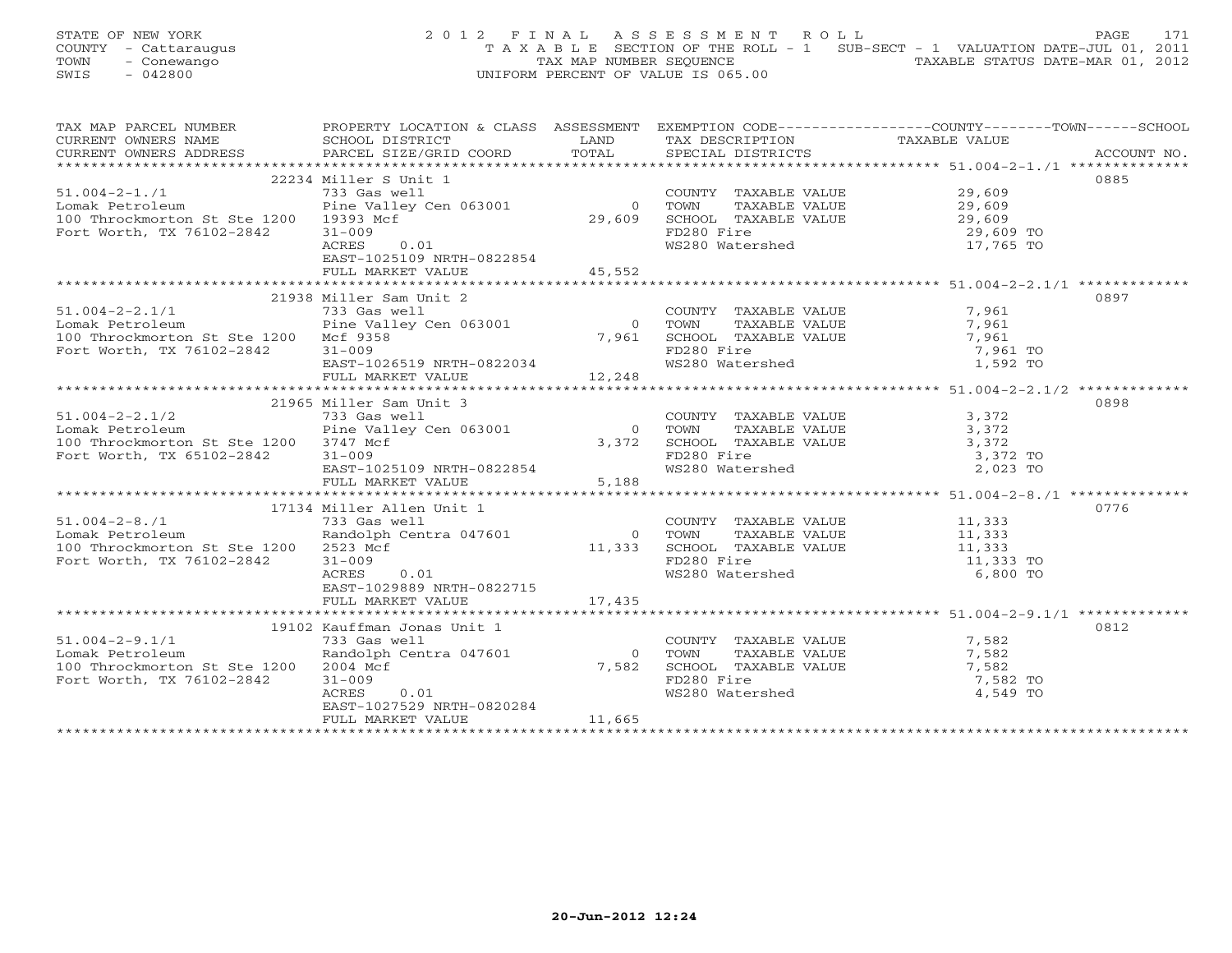STATE OF NEW YORK 2 0 1 2 F I N A L A S S E S S M E N T R O L L PAGE 172 COUNTY - Cattaraugus T A X A B L E SECTION OF THE ROLL - 1 SUB-SECT - 1 VALUATION DATE-JUL 01, 2011 TOWN - Conewango TAX MAP NUMBER SEQUENCE TAXABLE STATUS DATE-MAR 01, 2012<br>
SWIS - 042800 TAXABLE STATUS DATE-MAR 01, 2012 SWIS - 042800 UNIFORM PERCENT OF VALUE IS 065.00

| TAX MAP PARCEL NUMBER<br>CURRENT OWNERS NAME | SCHOOL DISTRICT                                                                                                                                                                                                                                                                                                                  |                |                                                                                                                                                 | PROPERTY LOCATION & CLASS ASSESSMENT EXEMPTION CODE----------------COUNTY-------TOWN------SCHOOL |
|----------------------------------------------|----------------------------------------------------------------------------------------------------------------------------------------------------------------------------------------------------------------------------------------------------------------------------------------------------------------------------------|----------------|-------------------------------------------------------------------------------------------------------------------------------------------------|--------------------------------------------------------------------------------------------------|
| CURRENT OWNERS ADDRESS                       |                                                                                                                                                                                                                                                                                                                                  |                |                                                                                                                                                 | ACCOUNT NO.                                                                                      |
|                                              |                                                                                                                                                                                                                                                                                                                                  |                |                                                                                                                                                 |                                                                                                  |
|                                              | 19168 Horton John Unit 1<br>19168 Horton John Unit 1<br>733 Gas well<br>Randolph Centra 047601<br>St Ste 1200 2638 Mcf<br>2638 Mcf<br>2638 Mcf<br>2638 Mcf<br>2638 Mcf<br>2638 Mcf<br>2000 2638 Mcf<br>2000 2638 Mcf<br>2000 2638 Mcf<br>2000 2638 Mcf<br>                                                                       |                |                                                                                                                                                 | 0813                                                                                             |
| $51.004 - 2 - 24.1/1$                        |                                                                                                                                                                                                                                                                                                                                  |                |                                                                                                                                                 |                                                                                                  |
| Lomak Petroleum                              |                                                                                                                                                                                                                                                                                                                                  |                |                                                                                                                                                 |                                                                                                  |
| 100 Throckmorton St Ste 1200 2638 Mcf        |                                                                                                                                                                                                                                                                                                                                  |                |                                                                                                                                                 |                                                                                                  |
| Fort Worth, TX 76102-2842                    |                                                                                                                                                                                                                                                                                                                                  |                |                                                                                                                                                 |                                                                                                  |
|                                              |                                                                                                                                                                                                                                                                                                                                  |                |                                                                                                                                                 |                                                                                                  |
|                                              |                                                                                                                                                                                                                                                                                                                                  |                |                                                                                                                                                 |                                                                                                  |
|                                              | 2638 Mcf<br>2638 Mcf<br>31-009<br>2638 Mcf<br>2638 Mcf<br>2638 Mcf<br>2638 Mcf<br>2638 Mcf<br>2638 Mcf<br>2638 Mcf<br>2638 Mcf<br>20.01<br>20.01<br>20.01<br>20.033 Conewango light<br>20.0283 Conewango light<br>20.0374 TO<br>20.0374 TO<br>20.0374 TO<br>20.0374                                                              |                |                                                                                                                                                 |                                                                                                  |
|                                              |                                                                                                                                                                                                                                                                                                                                  |                |                                                                                                                                                 |                                                                                                  |
|                                              | 19978 Horton John Unit 2                                                                                                                                                                                                                                                                                                         |                |                                                                                                                                                 | 0814                                                                                             |
| $51.004 - 2 - 24.1/2$                        |                                                                                                                                                                                                                                                                                                                                  |                |                                                                                                                                                 |                                                                                                  |
| Lomak Petroleum                              |                                                                                                                                                                                                                                                                                                                                  |                |                                                                                                                                                 |                                                                                                  |
| 100 Throckmorton St Ste 1200 4544 Mcf        |                                                                                                                                                                                                                                                                                                                                  |                |                                                                                                                                                 |                                                                                                  |
| Fort Worth, TX 76102-2842                    |                                                                                                                                                                                                                                                                                                                                  |                |                                                                                                                                                 |                                                                                                  |
|                                              |                                                                                                                                                                                                                                                                                                                                  |                |                                                                                                                                                 |                                                                                                  |
|                                              |                                                                                                                                                                                                                                                                                                                                  |                |                                                                                                                                                 |                                                                                                  |
|                                              | $\footnotesize{\begin{tabular}{c} \bf 19976 & \bf{HOIC~I} & \bf 20011 & \bf 0111 & \bf 2 & \bf 215,183 \\ \bf 221 & \bf 2342 & \bf 31-009 \\ \bf 231 & \bf 2454 & \bf Mcf & \bf 251,183 \\ \bf 252 & \bf 26102-2842 & \bf 31-009 \\ \bf 26102-2842 & \bf 31-009 & \bf 223,358 \\ \bf 26102 & \bf 27842 & \bf 231-009 \\ \bf 261$ |                |                                                                                                                                                 |                                                                                                  |
|                                              |                                                                                                                                                                                                                                                                                                                                  |                |                                                                                                                                                 |                                                                                                  |
|                                              |                                                                                                                                                                                                                                                                                                                                  |                |                                                                                                                                                 | 0815                                                                                             |
|                                              |                                                                                                                                                                                                                                                                                                                                  |                |                                                                                                                                                 |                                                                                                  |
|                                              |                                                                                                                                                                                                                                                                                                                                  |                |                                                                                                                                                 |                                                                                                  |
|                                              |                                                                                                                                                                                                                                                                                                                                  |                |                                                                                                                                                 |                                                                                                  |
|                                              |                                                                                                                                                                                                                                                                                                                                  |                |                                                                                                                                                 |                                                                                                  |
|                                              |                                                                                                                                                                                                                                                                                                                                  |                | COUNTY TAXABLE VALUE 5,322<br>0 TOWN TAXABLE VALUE 5,322<br>5,322 SCHOOL TAXABLE VALUE 5,322<br>FD280 Fire 5,322 TO<br>WS280 Watershed 3,193 TO |                                                                                                  |
|                                              |                                                                                                                                                                                                                                                                                                                                  |                |                                                                                                                                                 |                                                                                                  |
|                                              |                                                                                                                                                                                                                                                                                                                                  |                |                                                                                                                                                 |                                                                                                  |
|                                              | 17094 Byler Noah Unit 1                                                                                                                                                                                                                                                                                                          |                |                                                                                                                                                 | 0777                                                                                             |
| $52.003 - 1 - 11.71$                         | 733 Gas well<br>Randolph Centra 047601                                                                                                                                                                                                                                                                                           |                |                                                                                                                                                 |                                                                                                  |
| Lomak Petroleum                              |                                                                                                                                                                                                                                                                                                                                  | $\overline{0}$ |                                                                                                                                                 |                                                                                                  |
| 100 Throckmorton St Ste 1200 1082 Mcf        |                                                                                                                                                                                                                                                                                                                                  | 9,470          |                                                                                                                                                 |                                                                                                  |
| Fort Worth, TX 76102-2842                    | $31 - 009$                                                                                                                                                                                                                                                                                                                       |                | COUNTY TAXABLE VALUE<br>TOWN TAXABLE VALUE 9,470<br>SCHOOL TAXABLE VALUE 9,470<br>FD280 Fire 9,470<br>WS280 Watershed 5,682 TO                  |                                                                                                  |
|                                              | ACRES 0.01                                                                                                                                                                                                                                                                                                                       |                |                                                                                                                                                 |                                                                                                  |
|                                              | EAST-1036939 NRTH-0821995                                                                                                                                                                                                                                                                                                        |                |                                                                                                                                                 |                                                                                                  |
|                                              | FULL MARKET VALUE                                                                                                                                                                                                                                                                                                                | 14,569         |                                                                                                                                                 |                                                                                                  |
|                                              |                                                                                                                                                                                                                                                                                                                                  |                |                                                                                                                                                 |                                                                                                  |
|                                              | 17065 Shetler Lewis 1                                                                                                                                                                                                                                                                                                            |                |                                                                                                                                                 | 0778                                                                                             |
| $52.003 - 1 - 23.1/1$                        | Snetier Lewis 1<br>733 Gas well<br>Randolph Centra 047601                                                                                                                                                                                                                                                                        |                | COUNTY TAXABLE VALUE 11,712                                                                                                                     |                                                                                                  |
| Lomak Petroleum                              |                                                                                                                                                                                                                                                                                                                                  | $\overline{0}$ |                                                                                                                                                 |                                                                                                  |
| 100 Throckmorton St Ste 1200 2591 Mcf        |                                                                                                                                                                                                                                                                                                                                  | 11,712         |                                                                                                                                                 |                                                                                                  |
| Fort Worth, TX 76102-2842                    | $31 - 009$                                                                                                                                                                                                                                                                                                                       |                |                                                                                                                                                 |                                                                                                  |
|                                              | ACRES<br>0.01                                                                                                                                                                                                                                                                                                                    |                | TOWN TAXABLE VALUE<br>SCHOOL TAXABLE VALUE<br>FD280 Fire<br>WS280 Watershed<br>The Case of the MS280 Matershed<br>T,027 TO                      |                                                                                                  |
|                                              | EAST-1040089 NRTH-0820995                                                                                                                                                                                                                                                                                                        |                |                                                                                                                                                 |                                                                                                  |
|                                              | FULL MARKET VALUE                                                                                                                                                                                                                                                                                                                | 18,018         |                                                                                                                                                 |                                                                                                  |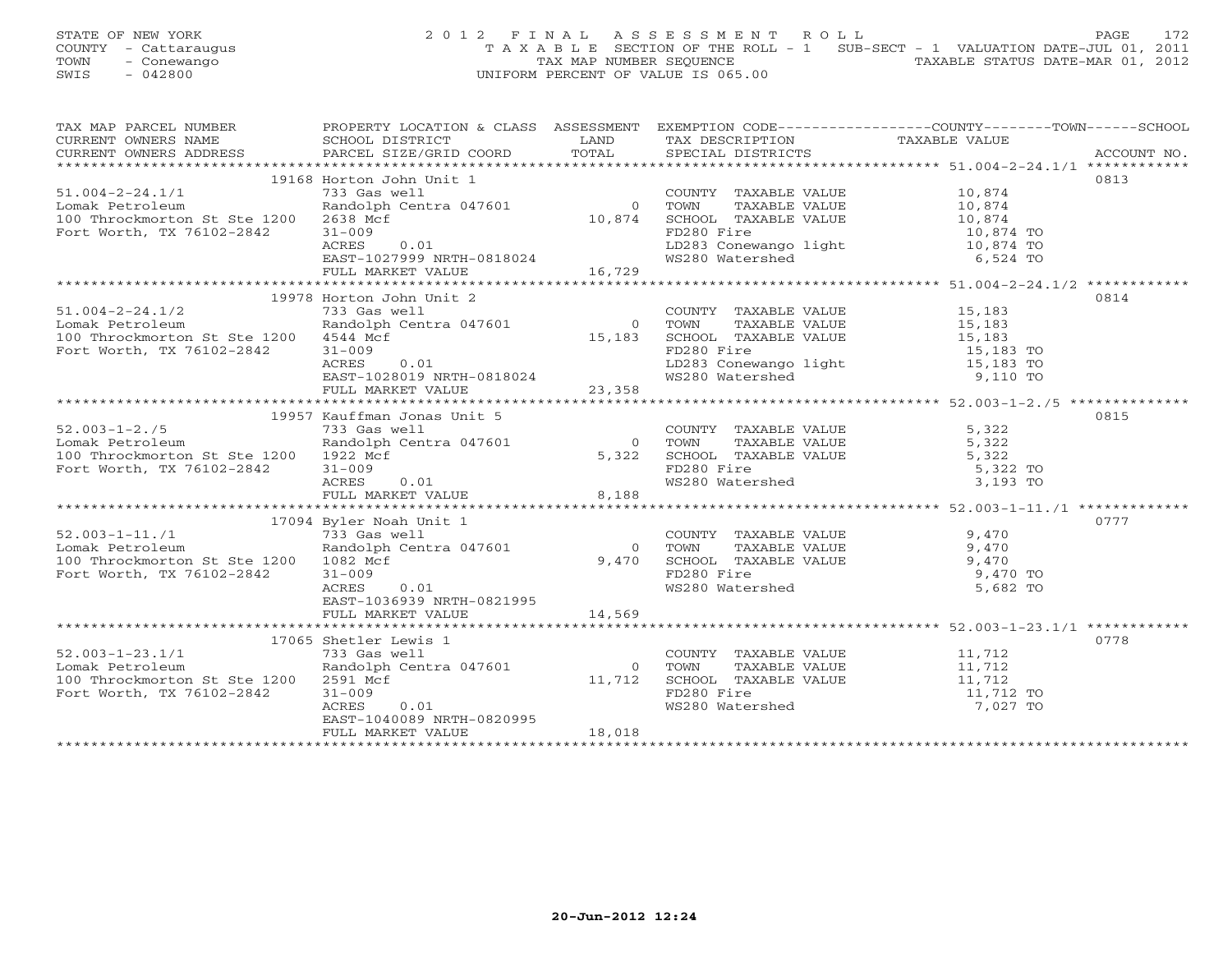STATE OF NEW YORK 2 0 1 2 F I N A L A S S E S S M E N T R O L L PAGE 173 COUNTY - Cattaraugus T A X A B L E SECTION OF THE ROLL - 1 SUB-SECT - 1 VALUATION DATE-JUL 01, 2011 TOWN - Conewango TAX MAP NUMBER SEQUENCE TAXABLE STATUS DATE-MAR 01, 2012<br>
SWIS - 042800 TAXABLE STATUS DATE-MAR 01, 2012 SWIS - 042800 UNIFORM PERCENT OF VALUE IS 065.00

| TAX MAP PARCEL NUMBER                 |                                                |                |                                                                                                                                                                                                                                                                                                                                                                                                                                                                         | PROPERTY LOCATION & CLASS ASSESSMENT EXEMPTION CODE---------------COUNTY-------TOWN-----SCHOOL |  |
|---------------------------------------|------------------------------------------------|----------------|-------------------------------------------------------------------------------------------------------------------------------------------------------------------------------------------------------------------------------------------------------------------------------------------------------------------------------------------------------------------------------------------------------------------------------------------------------------------------|------------------------------------------------------------------------------------------------|--|
| CURRENT OWNERS NAME                   | SCHOOL DISTRICT                                | LAND           | TAX DESCRIPTION                                                                                                                                                                                                                                                                                                                                                                                                                                                         | TAXABLE VALUE                                                                                  |  |
| CURRENT OWNERS ADDRESS                | PARCEL SIZE/GRID COORD TOTAL SPECIAL DISTRICTS |                |                                                                                                                                                                                                                                                                                                                                                                                                                                                                         | ACCOUNT NO.                                                                                    |  |
|                                       |                                                |                |                                                                                                                                                                                                                                                                                                                                                                                                                                                                         |                                                                                                |  |
|                                       | 17089 Kurtz-Hostetler Unit 1                   |                |                                                                                                                                                                                                                                                                                                                                                                                                                                                                         | 0779                                                                                           |  |
| $52.003 - 1 - 23.1/2$                 | 733 Gas well                                   |                | $\begin{tabular}{cccc} \multicolumn{2}{c}{\text{COUNTY}} & \text{TAXABLE VALUE} & \multicolumn{2}{c}{\text{CAUNTY}} & \multicolumn{2}{c}{\text{TAXABLE VALUE}} & \multicolumn{2}{c}{\text{A, 713}} \\ 0 & \multicolumn{2}{c}{\text{TOWN}} & \multicolumn{2}{c}{\text{TAXABLE VALUE}} & \multicolumn{2}{c}{\text{A, 713}} \\ 4, 713 & \multicolumn{2}{c}{\text{SCHOOL}} & \multicolumn{2}{c}{\text{TAXABLE VALUE}} & \multicolumn{2}{c}{\text{A, 713}} \\ \end{tabular}$ |                                                                                                |  |
| Lomak Petroleum                       | Randolph Centra 047601                         | $0$ TOWN       |                                                                                                                                                                                                                                                                                                                                                                                                                                                                         |                                                                                                |  |
| 100 Throckmorton St Ste 1200          | 980                                            |                |                                                                                                                                                                                                                                                                                                                                                                                                                                                                         |                                                                                                |  |
| Fort Worth, TX 76102-2842             | $31 - 009$                                     |                | FD280 Fire                                                                                                                                                                                                                                                                                                                                                                                                                                                              | 4,713 TO                                                                                       |  |
|                                       | ACRES<br>0.01                                  |                | WS280 Watershed                                                                                                                                                                                                                                                                                                                                                                                                                                                         | 2,828 TO                                                                                       |  |
|                                       | EAST-1040089 NRTH-0820995                      |                |                                                                                                                                                                                                                                                                                                                                                                                                                                                                         |                                                                                                |  |
|                                       | FULL MARKET VALUE                              | 7,251          |                                                                                                                                                                                                                                                                                                                                                                                                                                                                         |                                                                                                |  |
|                                       |                                                |                |                                                                                                                                                                                                                                                                                                                                                                                                                                                                         |                                                                                                |  |
|                                       | 16209 Tingue Peral 2                           |                |                                                                                                                                                                                                                                                                                                                                                                                                                                                                         | 0761                                                                                           |  |
| $52.003 - 1 - 26.72$                  | 733 Gas well                                   |                |                                                                                                                                                                                                                                                                                                                                                                                                                                                                         |                                                                                                |  |
|                                       | 733 Gas well<br>Randolph Centra 047601         |                | COUNTY TAXABLE VALUE $21,729$<br>TOWN TAXABLE VALUE $21,729$                                                                                                                                                                                                                                                                                                                                                                                                            |                                                                                                |  |
| Lomak Petroleum                       |                                                |                | 0 TOWN TAXABLE VALUE 21,729<br>21,729 SCHOOL TAXABLE VALUE 21,729 TO<br>PRISO Fire 21,729 TO                                                                                                                                                                                                                                                                                                                                                                            |                                                                                                |  |
| 100 Throckmorton St Ste 1200 5904 Mcf |                                                |                |                                                                                                                                                                                                                                                                                                                                                                                                                                                                         |                                                                                                |  |
| Fort Worth, TX 76102-2842             | $31 - 009$                                     |                |                                                                                                                                                                                                                                                                                                                                                                                                                                                                         |                                                                                                |  |
|                                       | ACRES<br>0.01                                  |                | WS280 Watershed                                                                                                                                                                                                                                                                                                                                                                                                                                                         | 13,037 TO                                                                                      |  |
|                                       | EAST-1042249 NRTH-0816885                      |                |                                                                                                                                                                                                                                                                                                                                                                                                                                                                         |                                                                                                |  |
|                                       | FULL MARKET VALUE                              | 33,429         |                                                                                                                                                                                                                                                                                                                                                                                                                                                                         |                                                                                                |  |
|                                       |                                                |                |                                                                                                                                                                                                                                                                                                                                                                                                                                                                         |                                                                                                |  |
|                                       | 17093 Shetler Lewis Unit 1                     |                |                                                                                                                                                                                                                                                                                                                                                                                                                                                                         | 0780                                                                                           |  |
| $52.003 - 1 - 27.71$                  | 733 Gas well                                   |                | COUNTY TAXABLE VALUE 9,303<br>TOWN      TAXABLE VALUE 9,303                                                                                                                                                                                                                                                                                                                                                                                                             |                                                                                                |  |
| Lomak Petroleum                       | Randolph Centra 047601                         | $\bigcirc$     |                                                                                                                                                                                                                                                                                                                                                                                                                                                                         |                                                                                                |  |
| 100 Throckmorton St Ste 1200 2695 Mcf |                                                |                | 9,303 SCHOOL TAXABLE VALUE 9,303 PD280 Fire 9,303 TO                                                                                                                                                                                                                                                                                                                                                                                                                    |                                                                                                |  |
| Fort Worth, TX 76102-2842             | $31 - 009$                                     |                |                                                                                                                                                                                                                                                                                                                                                                                                                                                                         |                                                                                                |  |
|                                       | ACRES<br>0.01                                  |                | WS280 Watershed                                                                                                                                                                                                                                                                                                                                                                                                                                                         | 5,582 TO                                                                                       |  |
|                                       | EAST-1040869 NRTH-0818065                      |                |                                                                                                                                                                                                                                                                                                                                                                                                                                                                         |                                                                                                |  |
|                                       | FULL MARKET VALUE                              | 14,312         |                                                                                                                                                                                                                                                                                                                                                                                                                                                                         |                                                                                                |  |
|                                       |                                                |                |                                                                                                                                                                                                                                                                                                                                                                                                                                                                         |                                                                                                |  |
|                                       | 19956 Miller Eli Unit 1                        |                |                                                                                                                                                                                                                                                                                                                                                                                                                                                                         | 0816                                                                                           |  |
| $52.003 - 1 - 27.72$                  | 733 Gas well                                   |                | COUNTY TAXABLE VALUE                                                                                                                                                                                                                                                                                                                                                                                                                                                    | 2,850                                                                                          |  |
| Lomak Petroleum                       | Randolph Centra 047601                         | $\overline{0}$ | TOWN                                                                                                                                                                                                                                                                                                                                                                                                                                                                    | TAXABLE VALUE 2,850                                                                            |  |
| 100 Throckmorton St Ste 1200 3040 Mcf |                                                |                |                                                                                                                                                                                                                                                                                                                                                                                                                                                                         | 2,850                                                                                          |  |
| Fort Worth, TX 76102-2842             | $31 - 009$                                     |                | 2,850 SCHOOL TAXABLE VALUE<br>FD280 Fire                                                                                                                                                                                                                                                                                                                                                                                                                                | 2,850 TO                                                                                       |  |
|                                       | ACRES<br>0.01                                  |                | WS280 Watershed                                                                                                                                                                                                                                                                                                                                                                                                                                                         | 1,710 TO                                                                                       |  |
|                                       | EAST-1040869 NRTH-0816065                      |                |                                                                                                                                                                                                                                                                                                                                                                                                                                                                         |                                                                                                |  |
|                                       | FULL MARKET VALUE                              | 4,385          |                                                                                                                                                                                                                                                                                                                                                                                                                                                                         |                                                                                                |  |
|                                       |                                                |                |                                                                                                                                                                                                                                                                                                                                                                                                                                                                         |                                                                                                |  |
|                                       |                                                |                |                                                                                                                                                                                                                                                                                                                                                                                                                                                                         | 0817                                                                                           |  |
| $52.003 - 1 - 29.11$                  | 19162 Shetler Emanual Unit 1                   |                | COUNTY TAXABLE VALUE 22,195                                                                                                                                                                                                                                                                                                                                                                                                                                             |                                                                                                |  |
|                                       | 733 Gas well                                   |                |                                                                                                                                                                                                                                                                                                                                                                                                                                                                         |                                                                                                |  |
| Lomak Petroleum                       | Randolph Centra 047601                         | $\bigcirc$     | TOWN                                                                                                                                                                                                                                                                                                                                                                                                                                                                    | TAXABLE VALUE 22,195<br>TAXABLE VALUE 22,195                                                   |  |
| 100 Throckmorton St Ste 1200 5007 Mcf |                                                | 22,195         | SCHOOL TAXABLE VALUE<br>FD280 Fire<br>WS280 Watershed                                                                                                                                                                                                                                                                                                                                                                                                                   |                                                                                                |  |
| Fort Worth, TX 76102-2842             | $31 - 009$                                     |                |                                                                                                                                                                                                                                                                                                                                                                                                                                                                         | 22,195 TO                                                                                      |  |
|                                       | ACRES<br>0.01                                  |                |                                                                                                                                                                                                                                                                                                                                                                                                                                                                         | 13,317 TO                                                                                      |  |
|                                       | EAST-1037749 NRTH-0819865                      |                |                                                                                                                                                                                                                                                                                                                                                                                                                                                                         |                                                                                                |  |
|                                       | FULL MARKET VALUE                              | 34,146         |                                                                                                                                                                                                                                                                                                                                                                                                                                                                         |                                                                                                |  |
|                                       |                                                |                |                                                                                                                                                                                                                                                                                                                                                                                                                                                                         |                                                                                                |  |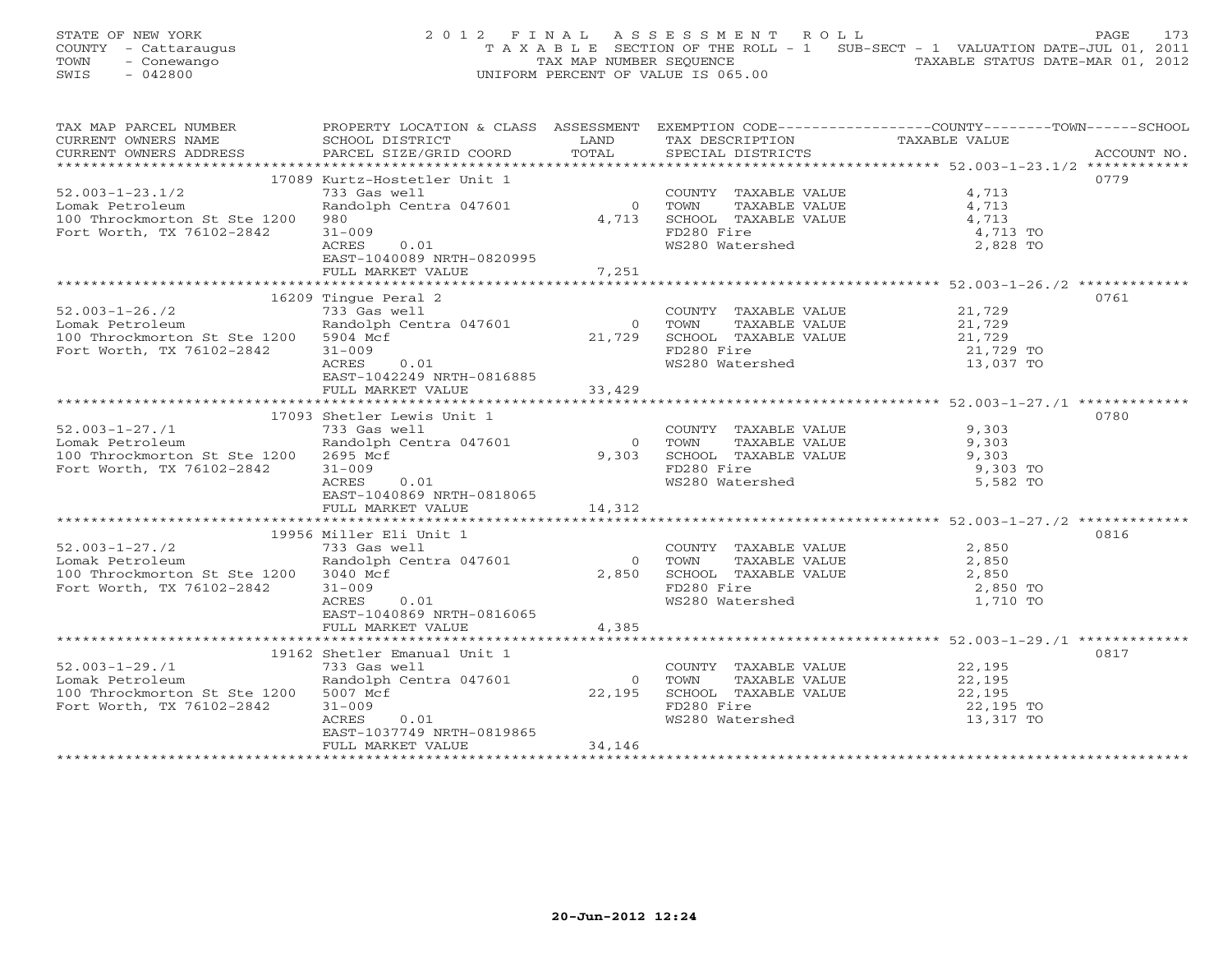STATE OF NEW YORK 2 0 1 2 F I N A L A S S E S S M E N T R O L L PAGE 174 COUNTY - Cattaraugus T A X A B L E SECTION OF THE ROLL - 1 SUB-SECT - 1 VALUATION DATE-JUL 01, 2011 TOWN - Conewango TAX MAP NUMBER SEQUENCE TAXABLE STATUS DATE-MAR 01, 2012<br>
SWIS - 042800 TAXABLE STATUS DATE-MAR 01, 2012 SWIS - 042800 UNIFORM PERCENT OF VALUE IS 065.00

| TAX MAP PARCEL NUMBER                               | PROPERTY LOCATION & CLASS ASSESSMENT EXEMPTION CODE---------------COUNTY-------TOWN------SCHOOL                                                                                                                                                                                                                                                                      |                                                                                                                        |                                                                                                     |               |             |
|-----------------------------------------------------|----------------------------------------------------------------------------------------------------------------------------------------------------------------------------------------------------------------------------------------------------------------------------------------------------------------------------------------------------------------------|------------------------------------------------------------------------------------------------------------------------|-----------------------------------------------------------------------------------------------------|---------------|-------------|
| CURRENT OWNERS NAME                                 | SCHOOL DISTRICT                                                                                                                                                                                                                                                                                                                                                      | <b>EXAMPLE SERVICE SERVICE SERVICE SERVICE SERVICE SERVICE SERVICE SERVICE SERVICE SERVICE SERVICE SERVICE SERVICE</b> | TAX DESCRIPTION                                                                                     | TAXABLE VALUE |             |
| CURRENT OWNERS ADDRESS PARCEL SIZE/GRID COORD TOTAL |                                                                                                                                                                                                                                                                                                                                                                      |                                                                                                                        | SPECIAL DISTRICTS                                                                                   |               | ACCOUNT NO. |
|                                                     |                                                                                                                                                                                                                                                                                                                                                                      |                                                                                                                        |                                                                                                     |               |             |
|                                                     | 19283 Hostetler Dan Unit 1                                                                                                                                                                                                                                                                                                                                           |                                                                                                                        |                                                                                                     |               | 0818        |
|                                                     |                                                                                                                                                                                                                                                                                                                                                                      |                                                                                                                        |                                                                                                     |               |             |
| $52.003 - 1 - 32.71$                                |                                                                                                                                                                                                                                                                                                                                                                      |                                                                                                                        |                                                                                                     |               |             |
| Lomak Petroleum                                     |                                                                                                                                                                                                                                                                                                                                                                      |                                                                                                                        |                                                                                                     |               |             |
| 100 Throckmorton St Ste 1200                        |                                                                                                                                                                                                                                                                                                                                                                      |                                                                                                                        |                                                                                                     |               |             |
| Fort Worth, TX 76102-2842                           | $\begin{array}{cccc} \text{733 Gas well} & \text{10,495} \\ \text{Random Centra 047601} & \text{10,495} \\ \text{2819 Mcf} & \text{10,495} \\ \text{31-009} & \text{10,497} \\ \text{731-009} & \text{10,495} \\ \text{11,495} & \text{11,495} \\ \text{2281-009} & \text{12,495} \\ \text{231-009} & \text{13,495} \\ \text{241-009} & \text{15,495} \\ \text{251-$ |                                                                                                                        | FD280 Fire<br>WS280 Watershed                                                                       |               |             |
|                                                     | ACRES<br>0.01                                                                                                                                                                                                                                                                                                                                                        |                                                                                                                        |                                                                                                     | 6,297 TO      |             |
|                                                     | EAST-1036259 NRTH-0816745                                                                                                                                                                                                                                                                                                                                            |                                                                                                                        |                                                                                                     |               |             |
|                                                     | FULL MARKET VALUE                                                                                                                                                                                                                                                                                                                                                    | 16, 146                                                                                                                |                                                                                                     |               |             |
|                                                     |                                                                                                                                                                                                                                                                                                                                                                      |                                                                                                                        |                                                                                                     |               |             |
|                                                     |                                                                                                                                                                                                                                                                                                                                                                      |                                                                                                                        |                                                                                                     |               |             |
|                                                     | 18429 Adams burton 1<br>733 Gas well<br>Randolph Centra 047601 0 TOWN TAXABLE VALUE<br>8.102-2842 31-009 COUNTE 14,798 SCHOOL TAXABLE VALUE<br>8,879 TO WS280 Watershed<br>8,879 TO                                                                                                                                                                                  |                                                                                                                        |                                                                                                     |               | 0762        |
| $52.004 - 1 - 2.71$                                 |                                                                                                                                                                                                                                                                                                                                                                      |                                                                                                                        |                                                                                                     |               |             |
| Lomak Petroleum                                     |                                                                                                                                                                                                                                                                                                                                                                      |                                                                                                                        |                                                                                                     |               |             |
| 100 Throckmorton St Ste 1200 3603 Mcf               |                                                                                                                                                                                                                                                                                                                                                                      |                                                                                                                        |                                                                                                     |               |             |
| Fort Worth, TX 76102-2842                           |                                                                                                                                                                                                                                                                                                                                                                      |                                                                                                                        |                                                                                                     |               |             |
|                                                     |                                                                                                                                                                                                                                                                                                                                                                      |                                                                                                                        |                                                                                                     |               |             |
|                                                     |                                                                                                                                                                                                                                                                                                                                                                      |                                                                                                                        |                                                                                                     |               |             |
|                                                     |                                                                                                                                                                                                                                                                                                                                                                      |                                                                                                                        |                                                                                                     |               |             |
|                                                     |                                                                                                                                                                                                                                                                                                                                                                      |                                                                                                                        |                                                                                                     |               |             |
|                                                     |                                                                                                                                                                                                                                                                                                                                                                      |                                                                                                                        |                                                                                                     |               |             |
|                                                     | 16304 Hadley Raymond 2                                                                                                                                                                                                                                                                                                                                               |                                                                                                                        |                                                                                                     |               | 0715        |
| $52.004 - 1 - 6.71$                                 | 733 Gas well                                                                                                                                                                                                                                                                                                                                                         |                                                                                                                        | COUNTY TAXABLE VALUE 14,010                                                                         |               |             |
|                                                     | 733 Gas well<br>Randolph Centra 047601                                                                                                                                                                                                                                                                                                                               | $\overline{0}$                                                                                                         | TAXABLE VALUE 14,010                                                                                |               |             |
| Lomak Petroleum                                     |                                                                                                                                                                                                                                                                                                                                                                      |                                                                                                                        | TOWN                                                                                                |               |             |
| 100 Throckmorton St Ste 1200 1939 Mcf               |                                                                                                                                                                                                                                                                                                                                                                      |                                                                                                                        |                                                                                                     |               |             |
| Fort Worth, TX 76102-2842                           | $31 - 009$                                                                                                                                                                                                                                                                                                                                                           |                                                                                                                        | 14,010 SCHOOL TAXABLE VALUE 14,010<br>FD280 Fire 14,010 TO                                          |               |             |
|                                                     | ACRES<br>0.01                                                                                                                                                                                                                                                                                                                                                        |                                                                                                                        | WS280 Watershed                                                                                     | 8,406 TO      |             |
|                                                     | EAST-1049099 NRTH-0817005                                                                                                                                                                                                                                                                                                                                            |                                                                                                                        |                                                                                                     |               |             |
|                                                     | FULL MARKET VALUE                                                                                                                                                                                                                                                                                                                                                    | 21,554                                                                                                                 |                                                                                                     |               |             |
|                                                     |                                                                                                                                                                                                                                                                                                                                                                      |                                                                                                                        |                                                                                                     |               |             |
|                                                     |                                                                                                                                                                                                                                                                                                                                                                      |                                                                                                                        |                                                                                                     |               |             |
|                                                     | 17097 Miller Yost 1                                                                                                                                                                                                                                                                                                                                                  |                                                                                                                        |                                                                                                     |               | 0781        |
| $52.004 - 1 - 7.71$                                 | 733 Gas well                                                                                                                                                                                                                                                                                                                                                         |                                                                                                                        | COUNTY TAXABLE VALUE 15,593                                                                         |               |             |
| Lomak Petroleum                                     | Randolph Centra 047601                                                                                                                                                                                                                                                                                                                                               |                                                                                                                        |                                                                                                     |               |             |
| 100 Throckmorton St Ste 1200                        | 2698 Mcf                                                                                                                                                                                                                                                                                                                                                             |                                                                                                                        |                                                                                                     |               |             |
| Fort Worth, TX 76102-2842                           | $31 - 009$                                                                                                                                                                                                                                                                                                                                                           |                                                                                                                        | 0 TOWN TAXABLE VALUE 15,593<br>15,593 SCHOOL TAXABLE VALUE 15,593<br>FD280 Fire 15,593 TO           |               |             |
|                                                     | ACRES<br>0.01                                                                                                                                                                                                                                                                                                                                                        |                                                                                                                        | WS280 Watershed                                                                                     | 9,356 TO      |             |
|                                                     | EAST-1046739 NRTH-0818485                                                                                                                                                                                                                                                                                                                                            |                                                                                                                        |                                                                                                     |               |             |
|                                                     |                                                                                                                                                                                                                                                                                                                                                                      |                                                                                                                        |                                                                                                     |               |             |
|                                                     | FULL MARKET VALUE                                                                                                                                                                                                                                                                                                                                                    | 23,989                                                                                                                 |                                                                                                     |               |             |
|                                                     |                                                                                                                                                                                                                                                                                                                                                                      |                                                                                                                        |                                                                                                     |               |             |
|                                                     | 17091 Mast Alvin Unit 1                                                                                                                                                                                                                                                                                                                                              |                                                                                                                        |                                                                                                     |               | 0782        |
| $52.004 - 1 - 8.71$                                 | 733 Gas well                                                                                                                                                                                                                                                                                                                                                         |                                                                                                                        | COUNTY TAXABLE VALUE                                                                                | 8,855         |             |
| Lomak Petroleum                                     | Randolph Centra 047601                                                                                                                                                                                                                                                                                                                                               | $\bigcirc$                                                                                                             |                                                                                                     |               |             |
| 100 Throckmorton St Ste 1200 1526 Mcf               |                                                                                                                                                                                                                                                                                                                                                                      | 8,855                                                                                                                  | TOWN TAXABLE VALUE 3,855<br>SCHOOL TAXABLE VALUE 3,855<br>FD280 Fire 3,855<br>WS280 Watershed 5,313 |               |             |
|                                                     |                                                                                                                                                                                                                                                                                                                                                                      |                                                                                                                        |                                                                                                     |               |             |
| Fort Worth, TX 76102-2842                           | $31 - 009$                                                                                                                                                                                                                                                                                                                                                           |                                                                                                                        |                                                                                                     | 8,855 TO      |             |
|                                                     | ACRES<br>0.01                                                                                                                                                                                                                                                                                                                                                        |                                                                                                                        |                                                                                                     | 5,313 TO      |             |
|                                                     | EAST-1045809 NRTH-0817345                                                                                                                                                                                                                                                                                                                                            |                                                                                                                        |                                                                                                     |               |             |
|                                                     | FULL MARKET VALUE                                                                                                                                                                                                                                                                                                                                                    | 13,623                                                                                                                 |                                                                                                     |               |             |
|                                                     |                                                                                                                                                                                                                                                                                                                                                                      |                                                                                                                        |                                                                                                     |               |             |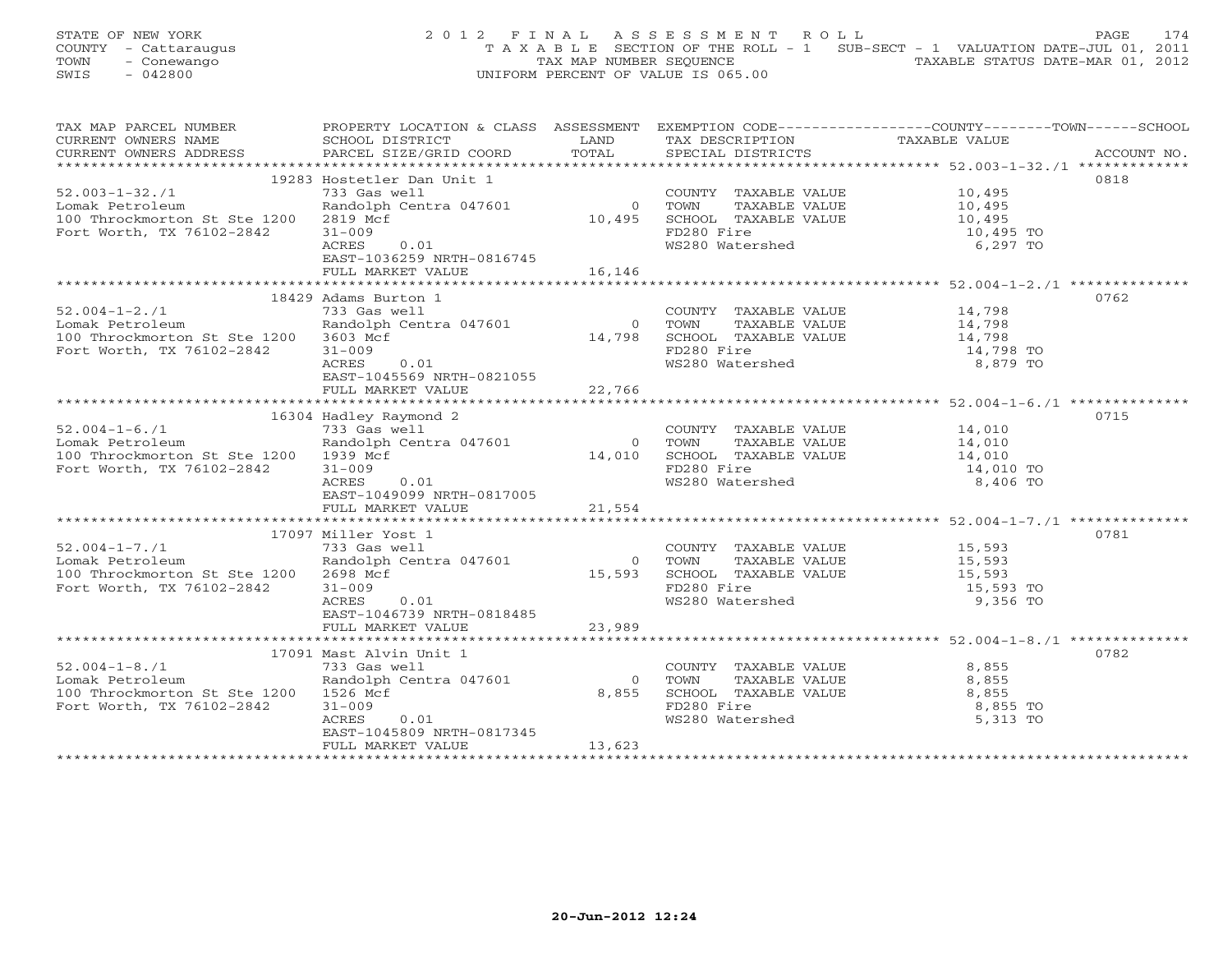STATE OF NEW YORK 2 0 1 2 F I N A L A S S E S S M E N T R O L L PAGE 175 COUNTY - Cattaraugus T A X A B L E SECTION OF THE ROLL - 1 SUB-SECT - 1 VALUATION DATE-JUL 01, 2011 TOWN - Conewango TAX MAP NUMBER SEQUENCE TAXABLE STATUS DATE-MAR 01, 2012<br>
SWIS - 042800 TAXABLE STATUS DATE-MAR 01, 2012 SWIS - 042800 UNIFORM PERCENT OF VALUE IS 065.00

| TAX MAP PARCEL NUMBER                                                                                                                                              | PROPERTY LOCATION & CLASS ASSESSMENT EXEMPTION CODE-----------------COUNTY-------TOWN------SCHOOL                                                                                                              |        |                                                                                                                                        |                     |             |
|--------------------------------------------------------------------------------------------------------------------------------------------------------------------|----------------------------------------------------------------------------------------------------------------------------------------------------------------------------------------------------------------|--------|----------------------------------------------------------------------------------------------------------------------------------------|---------------------|-------------|
| CURRENT OWNERS NAME                                                                                                                                                | SCHOOL DISTRICT                                                                                                                                                                                                | LAND   | TAX DESCRIPTION                                                                                                                        | TAXABLE VALUE       |             |
| CURRENT OWNERS ADDRESS PARCEL SIZE/GRID COORD                                                                                                                      |                                                                                                                                                                                                                | TOTAL  | SPECIAL DISTRICTS                                                                                                                      |                     | ACCOUNT NO. |
|                                                                                                                                                                    |                                                                                                                                                                                                                |        |                                                                                                                                        |                     |             |
|                                                                                                                                                                    | 17118 Mast Alvin Unit 2                                                                                                                                                                                        |        |                                                                                                                                        |                     | 0783        |
| $52.004 - 1 - 8.72$                                                                                                                                                | 733 Gas well                                                                                                                                                                                                   |        | COUNTY TAXABLE VALUE 11,470                                                                                                            |                     |             |
|                                                                                                                                                                    |                                                                                                                                                                                                                |        |                                                                                                                                        |                     |             |
| Lomak Petroleum                                                                                                                                                    |                                                                                                                                                                                                                |        |                                                                                                                                        |                     |             |
| 100 Throckmorton St Ste 1200 1152 Mcf                                                                                                                              | Prophetical Contral Contral Contral Contral Contral Contral Contral Contral Contral Contral Contral Contral Contra<br>11,470 SCHOOL TAXABLE VALUE 11,470 TO 11,470 TO FD280 Fire 11,470 TO 11,470 TO 11,470 TO |        |                                                                                                                                        |                     |             |
| Fort Worth, TX 76102-2842                                                                                                                                          |                                                                                                                                                                                                                |        |                                                                                                                                        |                     |             |
|                                                                                                                                                                    | ACRES<br>0.01                                                                                                                                                                                                  |        | WS280 Watershed                                                                                                                        | 6,882 TO            |             |
|                                                                                                                                                                    |                                                                                                                                                                                                                |        |                                                                                                                                        |                     |             |
|                                                                                                                                                                    |                                                                                                                                                                                                                |        |                                                                                                                                        |                     |             |
|                                                                                                                                                                    |                                                                                                                                                                                                                |        |                                                                                                                                        |                     |             |
|                                                                                                                                                                    | 17099 Yoder Menno Unit 1                                                                                                                                                                                       |        |                                                                                                                                        |                     | 0784        |
| $52.004 - 1 - 11.71$                                                                                                                                               | 733 Gas well                                                                                                                                                                                                   |        |                                                                                                                                        |                     |             |
| Lomak Petroleum                                                                                                                                                    | العام 133 wei<br>Randolph Centra 047601                                                                                                                                                                        |        | COUNTY TAXABLE VALUE 14,364<br>0 TOWN TAXABLE VALUE 14,364<br>14,364 SCHOOL TAXABLE VALUE 14,364<br>14,364 SCHOOL TAXABLE VALUE 14,364 |                     |             |
|                                                                                                                                                                    |                                                                                                                                                                                                                |        |                                                                                                                                        |                     |             |
| 100 Throckworth St Ste 1200                                                                                                                                        | 2334 Mcf                                                                                                                                                                                                       |        |                                                                                                                                        |                     |             |
| Fort Worth, TX 76102-2842                                                                                                                                          | $31 - 009$                                                                                                                                                                                                     |        | FD280 Fire 14,364 TO<br>WS280 Watershed 14,364 TO                                                                                      | 14,364 TO           |             |
|                                                                                                                                                                    | 0.01<br>ACRES                                                                                                                                                                                                  |        |                                                                                                                                        |                     |             |
|                                                                                                                                                                    | EAST-1044789 NRTH-0817845                                                                                                                                                                                      |        |                                                                                                                                        |                     |             |
|                                                                                                                                                                    | FULL MARKET VALUE                                                                                                                                                                                              | 22,098 |                                                                                                                                        |                     |             |
|                                                                                                                                                                    |                                                                                                                                                                                                                |        |                                                                                                                                        |                     |             |
|                                                                                                                                                                    | 19212 Rhoades Raymond 1                                                                                                                                                                                        |        |                                                                                                                                        |                     | 0820        |
| $60.002 - 1 - 7.3/1$                                                                                                                                               | 733 Gas well                                                                                                                                                                                                   |        | COUNTY TAXABLE VALUE                                                                                                                   | 7,961               |             |
| Lomak Petroleum                                                                                                                                                    | Randolph Centra 047601                                                                                                                                                                                         | 0 TOWN |                                                                                                                                        | TAXABLE VALUE 7,961 |             |
| 100 Throckmorton St Ste 1200 2293 Mcf                                                                                                                              |                                                                                                                                                                                                                |        | 7,961 SCHOOL TAXABLE VALUE                                                                                                             | 7,961               |             |
|                                                                                                                                                                    |                                                                                                                                                                                                                |        | FD280 Fire                                                                                                                             |                     |             |
| Fort Worth, TX 76102-2842                                                                                                                                          | $31 - 009$                                                                                                                                                                                                     |        |                                                                                                                                        | 7,961 TO            |             |
|                                                                                                                                                                    | 0.01<br>ACRES                                                                                                                                                                                                  |        | WS280 Watershed                                                                                                                        | 4,777 TO            |             |
|                                                                                                                                                                    | EAST-1023009 NRTH-0810254                                                                                                                                                                                      |        |                                                                                                                                        |                     |             |
|                                                                                                                                                                    | FULL MARKET VALUE                                                                                                                                                                                              | 12,248 |                                                                                                                                        |                     |             |
|                                                                                                                                                                    |                                                                                                                                                                                                                |        |                                                                                                                                        |                     |             |
|                                                                                                                                                                    | 19211 Brainard Steven 1                                                                                                                                                                                        |        |                                                                                                                                        |                     | 0821        |
| $60.002 - 1 - 14.71$                                                                                                                                               | Brainard Steven 1<br>733 Gas well<br>Randolph Centra 047601<br>3050 Mcf                                                                                                                                        |        | COUNTY TAXABLE VALUE 12,172<br>0 TOWN TAXABLE VALUE 12,172<br>12,172 SCHOOL TAXABLE VALUE 12,172<br>12,172                             |                     |             |
| Lomak Petroleum                                                                                                                                                    |                                                                                                                                                                                                                |        |                                                                                                                                        |                     |             |
| 100 Throckwmorton St Ste 1200 3050 Mcf                                                                                                                             |                                                                                                                                                                                                                |        |                                                                                                                                        |                     |             |
| Fort Worth, TX 76102-2842                                                                                                                                          | $31 - 009$                                                                                                                                                                                                     |        | FD280 Fire                                                                                                                             | 12,172 TO           |             |
|                                                                                                                                                                    | ACRES<br>0.01                                                                                                                                                                                                  |        | WS280 Watershed                                                                                                                        | 7,303 TO            |             |
|                                                                                                                                                                    |                                                                                                                                                                                                                |        |                                                                                                                                        |                     |             |
|                                                                                                                                                                    | EAST-1024899 NRTH-0809944                                                                                                                                                                                      |        |                                                                                                                                        |                     |             |
|                                                                                                                                                                    | FULL MARKET VALUE                                                                                                                                                                                              | 18,726 |                                                                                                                                        |                     |             |
|                                                                                                                                                                    |                                                                                                                                                                                                                |        |                                                                                                                                        |                     |             |
|                                                                                                                                                                    | 17197 Cowen Well #4                                                                                                                                                                                            |        |                                                                                                                                        |                     | 0746        |
| $60.002 - 1 - 16.71$                                                                                                                                               | 733 Gas well                                                                                                                                                                                                   |        | COUNTY TAXABLE VALUE 20,151                                                                                                            |                     |             |
|                                                                                                                                                                    |                                                                                                                                                                                                                |        |                                                                                                                                        |                     |             |
| $60.002 - 1 - 16./1$ $733$ Gas well<br>Kastle Resources Ent           Randolph Centra 047601<br>7052 Rte 6N                                 487 Mcf<br>7052 Rte 6N | 487 Mcf                                                                                                                                                                                                        |        | 0 TOWN TAXABLE VALUE 20,151<br>20,151 SCHOOL TAXABLE VALUE 20,151<br>FD280 Fire 20,151 TO<br>WS280 Watershed 4,030 TO                  |                     |             |
| Edinboro, PA 16412                                                                                                                                                 | $31 - 009$                                                                                                                                                                                                     |        |                                                                                                                                        |                     |             |
|                                                                                                                                                                    | ACRES<br>0.01                                                                                                                                                                                                  |        |                                                                                                                                        |                     |             |
|                                                                                                                                                                    | EAST-1020599 NRTH-0808874                                                                                                                                                                                      |        |                                                                                                                                        |                     |             |
|                                                                                                                                                                    | DEED BOOK 00992 PG-00110                                                                                                                                                                                       |        |                                                                                                                                        |                     |             |
|                                                                                                                                                                    |                                                                                                                                                                                                                |        |                                                                                                                                        |                     |             |
|                                                                                                                                                                    | FULL MARKET VALUE                                                                                                                                                                                              | 31,002 |                                                                                                                                        |                     |             |
|                                                                                                                                                                    |                                                                                                                                                                                                                |        |                                                                                                                                        |                     |             |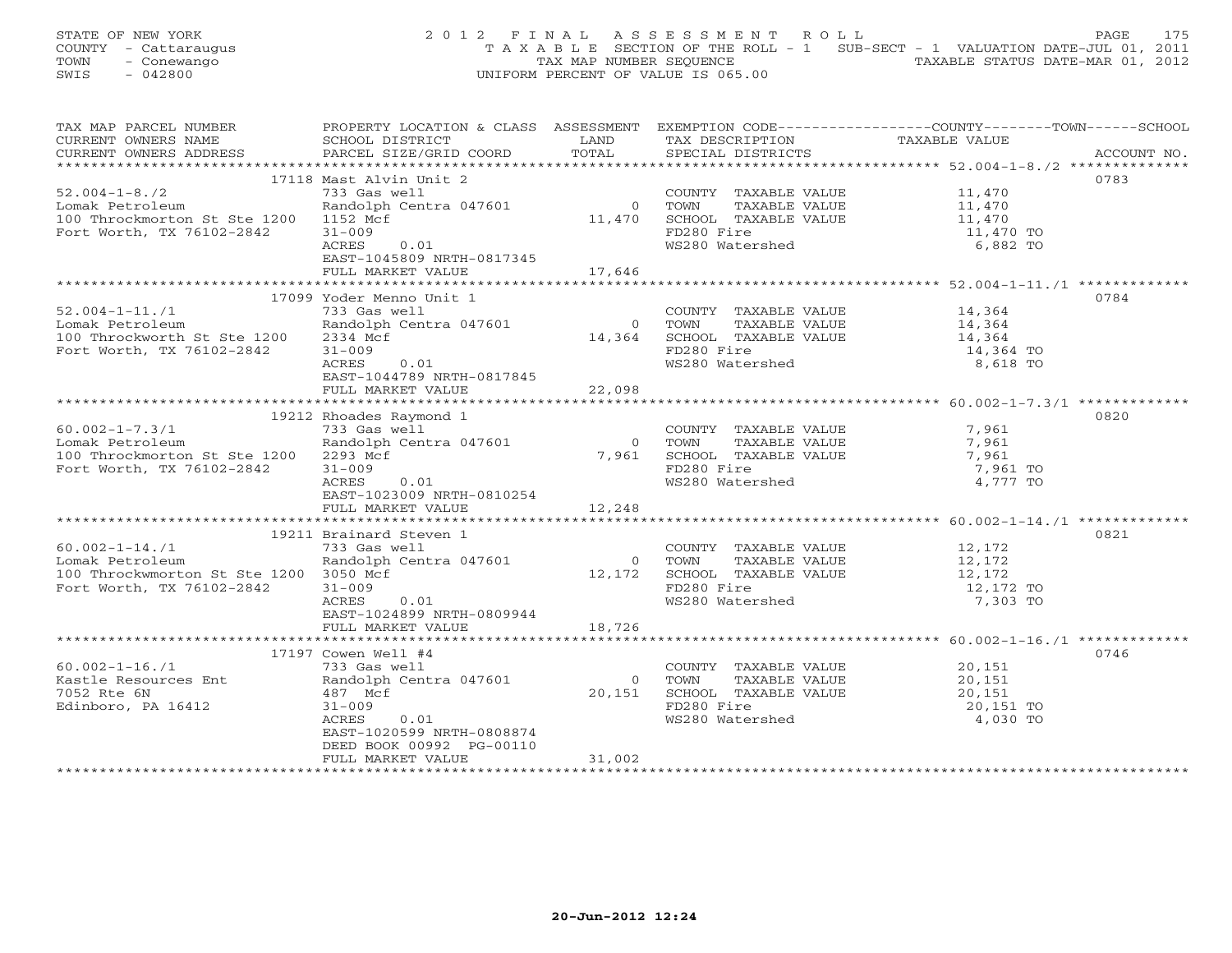STATE OF NEW YORK 2 0 1 2 F I N A L A S S E S S M E N T R O L L PAGE 176 COUNTY - Cattaraugus T A X A B L E SECTION OF THE ROLL - 1 SUB-SECT - 1 VALUATION DATE-JUL 01, 2011 TOWN - Conewango TAX MAP NUMBER SEQUENCE TAXABLE STATUS DATE-MAR 01, 2012<br>
SWIS - 042800 TAXABLE STATUS DATE-MAR 01, 2012 SWIS - 042800 UNIFORM PERCENT OF VALUE IS 065.00

| TAX MAP PARCEL NUMBER                                                 | PROPERTY LOCATION & CLASS ASSESSMENT EXEMPTION CODE----------------COUNTY-------TOWN------SCHOOL                                                                        |                |                                                                                              |                                              |             |
|-----------------------------------------------------------------------|-------------------------------------------------------------------------------------------------------------------------------------------------------------------------|----------------|----------------------------------------------------------------------------------------------|----------------------------------------------|-------------|
| CURRENT OWNERS NAME                                                   | SCHOOL DISTRICT                                                                                                                                                         | LAND           | TAX DESCRIPTION                                                                              | TAXABLE VALUE                                |             |
| CURRENT OWNERS ADDRESS PARCEL SIZE/GRID COORD TOTAL SPECIAL DISTRICTS |                                                                                                                                                                         |                |                                                                                              |                                              | ACCOUNT NO. |
|                                                                       |                                                                                                                                                                         |                |                                                                                              |                                              |             |
|                                                                       | 19284 Cowen Warren 1A                                                                                                                                                   |                |                                                                                              |                                              | 0822        |
| $60.002 - 1 - 21.71$                                                  | 733 Gas well                                                                                                                                                            |                | COUNTY TAXABLE VALUE 6,980<br>0 TOWN TAXABLE VALUE 6,980<br>6,980 SCHOOL TAXABLE VALUE 6,980 |                                              |             |
| Lomak Petroleum                                                       | Randolph Centra 047601                                                                                                                                                  |                |                                                                                              |                                              |             |
| 100 Throckmorton St Ste 1200 1259 Mcf                                 |                                                                                                                                                                         |                |                                                                                              |                                              |             |
| Fort Woth, TX 76102-2842                                              | $31 - 009$                                                                                                                                                              |                | FD280 Fire                                                                                   | 6,980 TO                                     |             |
|                                                                       | ACRES<br>0.01                                                                                                                                                           |                | WS280 Watershed                                                                              | 4,188 TO                                     |             |
|                                                                       | EAST-1020479 NRTH-0811254                                                                                                                                               |                |                                                                                              |                                              |             |
|                                                                       | FULL MARKET VALUE                                                                                                                                                       | 10,738         |                                                                                              |                                              |             |
|                                                                       |                                                                                                                                                                         |                |                                                                                              |                                              |             |
|                                                                       | 17280 Chadwick Unit 1                                                                                                                                                   |                |                                                                                              |                                              | 0785        |
| $60.002 - 2 - 8.1/1$                                                  | 17280 Chadwick only -<br>733 Gas well<br>Randolph Centra 047601 0 TOWN TAXABLE VALUE<br>11,731 SCHOOL TAXABLE VALUE<br>11,731 TO<br>FD280 Fire<br>11,731 TO<br>7,039 TO |                |                                                                                              |                                              |             |
| Lomak Petroleum                                                       |                                                                                                                                                                         |                |                                                                                              |                                              |             |
| 100 Throckmorton St Ste 1200 2504 Mcf                                 |                                                                                                                                                                         |                |                                                                                              |                                              |             |
|                                                                       |                                                                                                                                                                         |                |                                                                                              |                                              |             |
| Fort Worth, TX 76102-2842                                             |                                                                                                                                                                         |                |                                                                                              |                                              |             |
|                                                                       |                                                                                                                                                                         |                | WS280 Watershed                                                                              |                                              |             |
|                                                                       | EAST-1025969 NRTH-0813844                                                                                                                                               |                |                                                                                              |                                              |             |
|                                                                       | FULL MARKET VALUE                                                                                                                                                       | 18,048         |                                                                                              |                                              |             |
|                                                                       |                                                                                                                                                                         |                |                                                                                              |                                              |             |
|                                                                       | 17606 Miller Jacob 1                                                                                                                                                    |                |                                                                                              |                                              | 0786        |
| $60.002 - 2 - 16.71$                                                  | 733 Gas well                                                                                                                                                            |                | COUNTY TAXABLE VALUE 29,472                                                                  |                                              |             |
| Lomak Petroleum                                                       | Randolph Centra 047601                                                                                                                                                  |                |                                                                                              |                                              |             |
| 100 Throckmorton St Ste 1200 7772 Mcf                                 |                                                                                                                                                                         |                | 29,472<br>29,472 SCHOOL TAXABLE VALUE<br>29,472 SCHOOL TAXABLE VALUE<br>FD280 Fire 29,472 TO |                                              |             |
| Fort Worth, TX 76102-2842                                             | $31 - 009$                                                                                                                                                              |                |                                                                                              |                                              |             |
|                                                                       | ACRES 0.01                                                                                                                                                              |                | WS280 Watershed                                                                              | 17,683 TO                                    |             |
|                                                                       | EAST-1028759 NRTH-0815024                                                                                                                                               |                |                                                                                              |                                              |             |
|                                                                       | FULL MARKET VALUE                                                                                                                                                       | 45,342         |                                                                                              |                                              |             |
|                                                                       |                                                                                                                                                                         |                |                                                                                              |                                              |             |
|                                                                       | 17225 Miller Jacob 1                                                                                                                                                    |                |                                                                                              |                                              | 0787        |
| $60.002 - 2 - 18.71$                                                  |                                                                                                                                                                         |                | COUNTY TAXABLE VALUE 14,811                                                                  |                                              |             |
| Lomak Petroleum                                                       | 733 Gas well<br>Randolph Cent<br>Randolph Centra 047601                                                                                                                 | $\overline{0}$ | TOWN                                                                                         | TAXABLE VALUE 14,811<br>TAXABLE VALUE 14,811 |             |
| 100 Throckmorton St Ste 1200 3852 Mcf                                 |                                                                                                                                                                         | 14,811         |                                                                                              |                                              |             |
| Fort Worth, TX 76102-2842                                             | $31 - 009$                                                                                                                                                              |                | SCHOOL TAXABLE VALUE 14,811<br>FD280 Fire 14,811 TO                                          |                                              |             |
|                                                                       | 0.01<br>ACRES                                                                                                                                                           |                | WS280 Watershed                                                                              | 8,887 TO                                     |             |
|                                                                       | EAST-1030029 NRTH-0814754                                                                                                                                               |                |                                                                                              |                                              |             |
|                                                                       | FULL MARKET VALUE 22,786                                                                                                                                                |                |                                                                                              |                                              |             |
|                                                                       |                                                                                                                                                                         |                |                                                                                              |                                              |             |
|                                                                       | 19985 Miller Jacob 2                                                                                                                                                    |                |                                                                                              |                                              | 0823        |
| $60.002 - 2 - 20.72$                                                  | 733 Gas well                                                                                                                                                            |                | COUNTY TAXABLE VALUE                                                                         | 9,408                                        |             |
| Lomak Petroleum                                                       | Randolph Centra 047601                                                                                                                                                  | $\overline{0}$ |                                                                                              |                                              |             |
| 100 Throckmorton St Ste 1200 2512 Mcf                                 |                                                                                                                                                                         | 9,408          |                                                                                              |                                              |             |
|                                                                       |                                                                                                                                                                         |                |                                                                                              | 9,408 TO                                     |             |
| Fort Worth, TX 76102-2842                                             | $31 - 009$<br>ACRES<br>0.09                                                                                                                                             |                | FD280 Fire<br>WS280 Watershed                                                                | 5,645 TO                                     |             |
|                                                                       |                                                                                                                                                                         |                |                                                                                              |                                              |             |
|                                                                       | EAST-1030889 NRTH-0813194                                                                                                                                               | 14,474         |                                                                                              |                                              |             |
|                                                                       | FULL MARKET VALUE                                                                                                                                                       |                |                                                                                              |                                              |             |
|                                                                       |                                                                                                                                                                         |                |                                                                                              |                                              |             |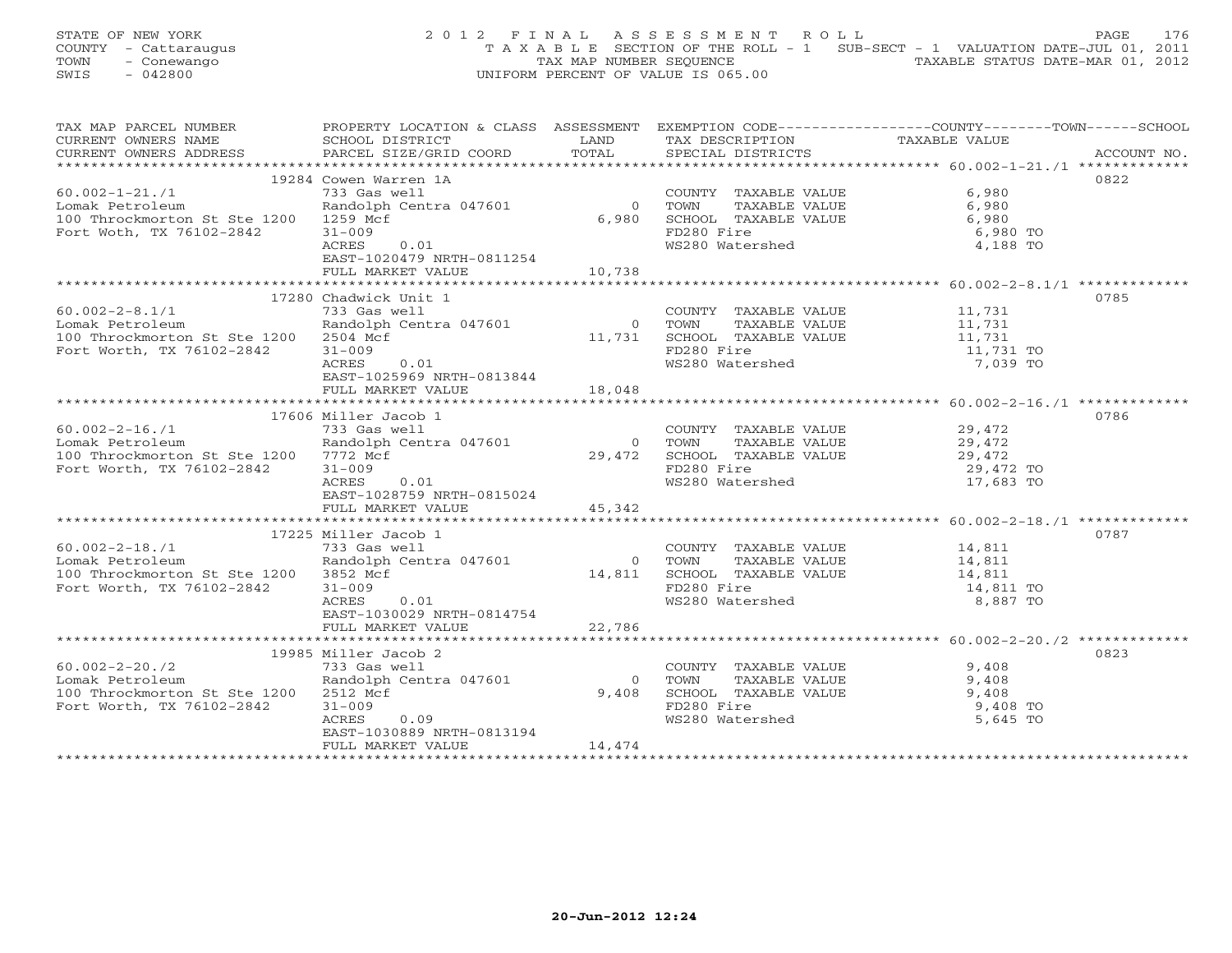STATE OF NEW YORK 2 0 1 2 F I N A L A S S E S S M E N T R O L L PAGE 177 COUNTY - Cattaraugus T A X A B L E SECTION OF THE ROLL - 1 SUB-SECT - 1 VALUATION DATE-JUL 01, 2011 TOWN - Conewango TAX MAP NUMBER SEQUENCE TAXABLE STATUS DATE-MAR 01, 2012<br>
SWIS - 042800 TAXABLE STATUS DATE-MAR 01, 2012 SWIS - 042800 UNIFORM PERCENT OF VALUE IS 065.00

| TAX MAP PARCEL NUMBER                 |                              |                |                                                               | PROPERTY LOCATION & CLASS ASSESSMENT EXEMPTION CODE---------------COUNTY-------TOWN------SCHOOL |             |
|---------------------------------------|------------------------------|----------------|---------------------------------------------------------------|-------------------------------------------------------------------------------------------------|-------------|
| CURRENT OWNERS NAME                   | SCHOOL DISTRICT              | LAND           | TAX DESCRIPTION                                               | TAXABLE VALUE                                                                                   |             |
| CURRENT OWNERS ADDRESS                | PARCEL SIZE/GRID COORD TOTAL |                | SPECIAL DISTRICTS                                             |                                                                                                 | ACCOUNT NO. |
|                                       |                              |                |                                                               |                                                                                                 |             |
|                                       | 17212 Allen Robert Unit 1    |                |                                                               |                                                                                                 | 0764        |
| $60.002 - 2 - 21.71$                  | 733 Gas well                 |                | COUNTY TAXABLE VALUE<br>TOWN TAXABLE VALUE                    |                                                                                                 |             |
| Lomak Petroleum                       | Randolph Centra 047601       | $\overline{0}$ |                                                               | $3,900$<br>$3,900$                                                                              |             |
| 100 Throckmorton St Ste 1200 776 Mcf  |                              |                | $3,900$ SCHOOL TAXABLE VALUE $3,900$                          |                                                                                                 |             |
| Fort Worth, TX 76102-2842             | $31 - 009$                   |                | FD280 Fire                                                    | 3,900 TO                                                                                        |             |
|                                       | ACRES<br>0.01                |                | WS280 Watershed                                               | 2,340 TO                                                                                        |             |
|                                       | EAST-1029079 NRTH-0812254    |                |                                                               |                                                                                                 |             |
|                                       | FULL MARKET VALUE            | 6,000          |                                                               |                                                                                                 |             |
|                                       |                              |                |                                                               |                                                                                                 |             |
|                                       |                              |                |                                                               |                                                                                                 |             |
|                                       | 19744 Cowen Howard Unit 1    |                |                                                               |                                                                                                 | 0824        |
| $60.004 - 1 - 3.71$                   | 733 Gas well                 |                | COUNTY TAXABLE VALUE                                          | TAXABLE VALUE 16,823<br>TAXABLE VALUE 16,823                                                    |             |
| Lomak Petroleum                       | Randolph Centra 047601       | 0 TOWN         |                                                               |                                                                                                 |             |
| 100 Throckmorton St Ste 1200 3730 Mcf |                              |                | 16,823 SCHOOL TAXABLE VALUE 16,823 TO<br>FD280 Fire 16,823 TO |                                                                                                 |             |
| Fort Worth, TX 76102-2842             | $31 - 009$                   |                |                                                               |                                                                                                 |             |
|                                       | ACRES<br>0.01                |                | WS280 Watershed                                               | 10,094 TO                                                                                       |             |
|                                       | EAST-1024119 NRTH-0806744    |                |                                                               |                                                                                                 |             |
|                                       | FULL MARKET VALUE            | 25,882         |                                                               |                                                                                                 |             |
|                                       |                              |                |                                                               |                                                                                                 |             |
|                                       | 19282 Cowen Warren 1B        |                |                                                               |                                                                                                 | 0825        |
| $60.004 - 1 - 4.71$                   | 733 Gas well                 |                | COUNTY TAXABLE VALUE                                          | 8,905                                                                                           |             |
| Lomak Petroleum                       | Randolph Centra 047601       | $\overline{0}$ | TOWN                                                          | TAXABLE VALUE 8,905                                                                             |             |
| 100 Throckmorton St Ste 1200 2437 Mcf |                              | 8,905          | SCHOOL TAXABLE VALUE                                          | 8,905                                                                                           |             |
| Fort Worth, TX 76102-2842             | $31 - 009$                   |                | FD280 Fire                                                    | 8,905 TO                                                                                        |             |
|                                       | ACRES<br>0.01                |                | WS280 Watershed                                               | 5,343 TO                                                                                        |             |
|                                       | EAST-1024709 NRTH-0805204    |                |                                                               |                                                                                                 |             |
|                                       |                              |                |                                                               |                                                                                                 |             |
|                                       | FULL MARKET VALUE            | 13,700         |                                                               |                                                                                                 |             |
|                                       |                              |                |                                                               |                                                                                                 |             |
|                                       | 17095 Miller Allen Unit 2    |                |                                                               |                                                                                                 | 0765        |
| $60.004 - 1 - 5.1/1$                  | 733 Gas well                 |                | COUNTY TAXABLE VALUE                                          | 2,639                                                                                           |             |
| Lomak Petroleum                       | Randolph Centra 047601       | $\bigcirc$     | TAXABLE VALUE<br>TOWN                                         | 2,639                                                                                           |             |
| 100 Throckmorton St Ste 1200 2825 Mcf |                              | 2,639          | SCHOOL TAXABLE VALUE                                          | 2,639                                                                                           |             |
| Fort Worth, TX 76102-2842             | $31 - 009$                   |                | FD280 Fire                                                    | 2,639 TO                                                                                        |             |
|                                       | ACRES<br>0.01                |                | WS280 Watershed                                               | 1,583 TO                                                                                        |             |
|                                       | EAST-1027739 NRTH-0807194    |                |                                                               |                                                                                                 |             |
|                                       | FULL MARKET VALUE            | 4,060          |                                                               |                                                                                                 |             |
|                                       |                              |                |                                                               |                                                                                                 |             |
|                                       | 17041 Miller Andrew 2        |                |                                                               |                                                                                                 | 0766        |
| $60.004 - 1 - 5.1/2$                  | 733 Gas well                 |                | COUNTY TAXABLE VALUE 13,345                                   |                                                                                                 |             |
| Lomak Petroleum                       | Randolph Centra 047601       | $\overline{0}$ | TOWN                                                          | 13,345                                                                                          |             |
| 100 Throckmorton St Ste 1200 2533 Mcf |                              | 13,345         | -<br>TAXABLE VALUE<br>TAXABLE VALUE<br>SCHOOL TAXABLE VALUE   | 13,345<br>13,345                                                                                |             |
| Fort Worth, TX 76102-2842             | $31 - 009$                   |                | FD280 Fire                                                    | 13,345 TO                                                                                       |             |
|                                       | ACRES<br>0.01                |                | WS280 Watershed                                               | 8,007 TO                                                                                        |             |
|                                       | EAST-1027739 NRTH-0807194    |                |                                                               |                                                                                                 |             |
|                                       | FULL MARKET VALUE            | 20,531         |                                                               |                                                                                                 |             |
|                                       |                              |                |                                                               |                                                                                                 |             |
|                                       |                              |                |                                                               |                                                                                                 |             |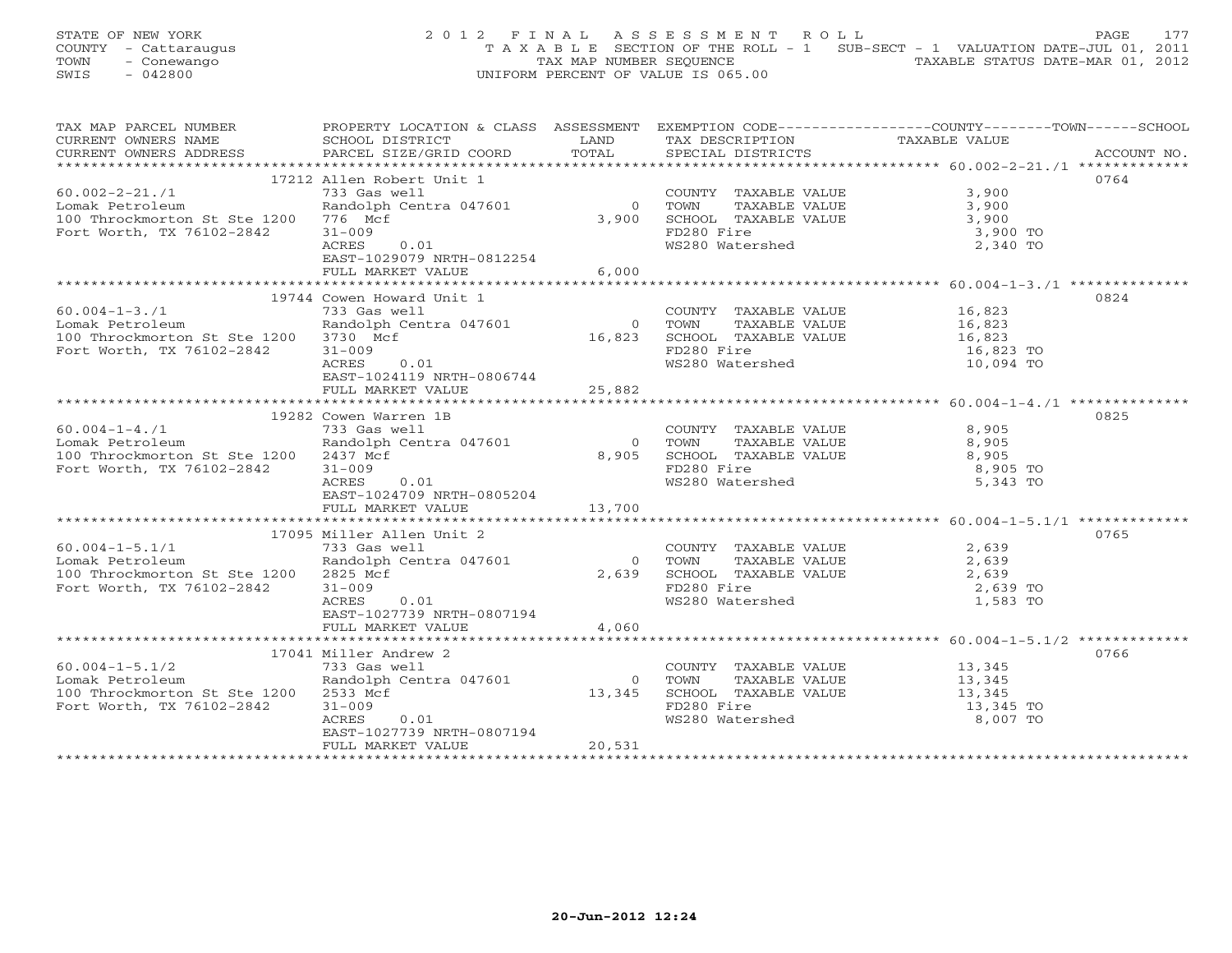STATE OF NEW YORK 2 0 1 2 F I N A L A S S E S S M E N T R O L L PAGE 178 COUNTY - Cattaraugus T A X A B L E SECTION OF THE ROLL - 1 SUB-SECT - 1 VALUATION DATE-JUL 01, 2011 TOWN - Conewango TAX MAP NUMBER SEQUENCE TOWN - CONEWARDO TOWN - CONEWARDO TOWN - CONEWARDO TAXABLE STATUS DATE-MAR 01, 2012 SWIS - 042800 UNIFORM PERCENT OF VALUE IS 065.00

| TAX MAP PARCEL NUMBER<br>CURRENT OWNERS NAME<br>CURRENT OWNERS ADDRESS                                         | PROPERTY LOCATION & CLASS ASSESSMENT EXEMPTION CODE---------------COUNTY-------TOWN------SCHOOL<br>SCHOOL DISTRICT<br>PARCEL SIZE/GRID COORD                              | LAND<br>TOTAL                      | TAX DESCRIPTION<br>SPECIAL DISTRICTS                                                                          | TAXABLE VALUE                                                                       | ACCOUNT NO. |
|----------------------------------------------------------------------------------------------------------------|---------------------------------------------------------------------------------------------------------------------------------------------------------------------------|------------------------------------|---------------------------------------------------------------------------------------------------------------|-------------------------------------------------------------------------------------|-------------|
| $60.004 - 1 - 13.71$<br>Lomak Petroleum<br>100 Throckmorton St Ste 1200<br>Fort Worth, TX 76102-2842           | 19190 Myers Howard 1<br>733 Gas well<br>Randolph Centra 047601<br>2047 Mcf<br>$31 - 009$<br>ACRES<br>0.01<br>EAST-1030699 NRTH-0804944<br>FULL MARKET VALUE               | $\overline{0}$<br>8,228<br>12,658  | COUNTY TAXABLE VALUE<br>TOWN<br>TAXABLE VALUE<br>SCHOOL TAXABLE VALUE<br>FD280 Fire<br>WS280 Watershed        | 8,228<br>8,228<br>8,228<br>8,228 TO<br>4,937 TO                                     | 0826        |
| $60.004 - 1 - 17.1/1$<br>Lomak Petroleum<br>100 Throckmorton St Ste 1200 3113 Mcf<br>Fort Worth, TX 76102-2842 | 18028 Young Isburn 1<br>733 Gas well<br>Randolph Centra 047601<br>$31 - 009$<br>ACRES<br>0.01<br>EAST-1028109 NRTH-0802944<br>FULL MARKET VALUE                           | $\overline{0}$<br>12,588<br>19,366 | COUNTY TAXABLE VALUE 12,588<br>FD280 Fire<br>WS280 Watershed                                                  | 12,588 TO<br>7,553 TO                                                               | 0788        |
| $60.004 - 1 - 20.71$<br>Lomak Petroleum<br>100 Throckmorton St Ste 1200<br>Fort Worth, TX 76102-2842           | 17647 Kinney Orr 1<br>nining<br>733 Gas well<br>Randolph Centra 047601<br>732 Mcf<br>$31 - 009$<br><b>ACRES</b><br>0.01<br>EAST-1023789 NRTH-0800934<br>FULL MARKET VALUE | $\overline{0}$<br>7,582<br>11,665  | COUNTY TAXABLE VALUE 7,582<br>TOWN<br>SCHOOL TAXABLE VALUE<br>FD280 Fire<br>WS280 Watershed                   | TAXABLE VALUE<br>TAXABLE VALUE 7,582<br>TAXABLE VALUE 7,582<br>7,582 TO<br>4,549 TO | 0789        |
| $60.004 - 1 - 22.1/1$<br>Lomak Petroleum<br>100 Throckmorton St Ste 1200<br>Fort Worth, TX 76102-2842          | 16993 Payne Douglas 1<br>733 Gas well<br>Randolph Centra 047601<br>626 Mcf<br>$31 - 009$<br>ACRES<br>0.01<br>EAST-1021459 NRTH-0800944<br>FULL MARKET VALUE               | $\overline{0}$<br>4,099<br>6,306   | COUNTY TAXABLE VALUE<br>TOWN      TAXABLE VALUE<br>SCHOOL TAXABLE VALUE<br>FD280 Fire<br>WS280 Watershed      | 4,099<br>4,099<br>$4,099$ TO<br>$4,099$ TO<br>2,459 TO                              | 0767        |
| $60.004 - 1 - 22.1/2$<br>Lomak Petroleum<br>100 Throckmorton St Ste 1200 1016 Mcf<br>Fort Worth, TX 76102-2842 | 17278 Payne Douglas 2<br>733 Gas well<br>Randolph Centra 047601<br>$31 - 009$<br>ACRES<br>0.01<br>EAST-1021459 NRTH-0800944<br>FULL MARKET VALUE                          | $\circ$<br>10,364<br>15,945        | COUNTY TAXABLE VALUE 10,364<br>TOWN<br>TAXABLE VALUE<br>SCHOOL TAXABLE VALUE<br>FD280 Fire<br>WS280 Watershed | 10,364<br>10,364<br>10,364<br>10,364 TO<br>6,218 TO                                 | 0768        |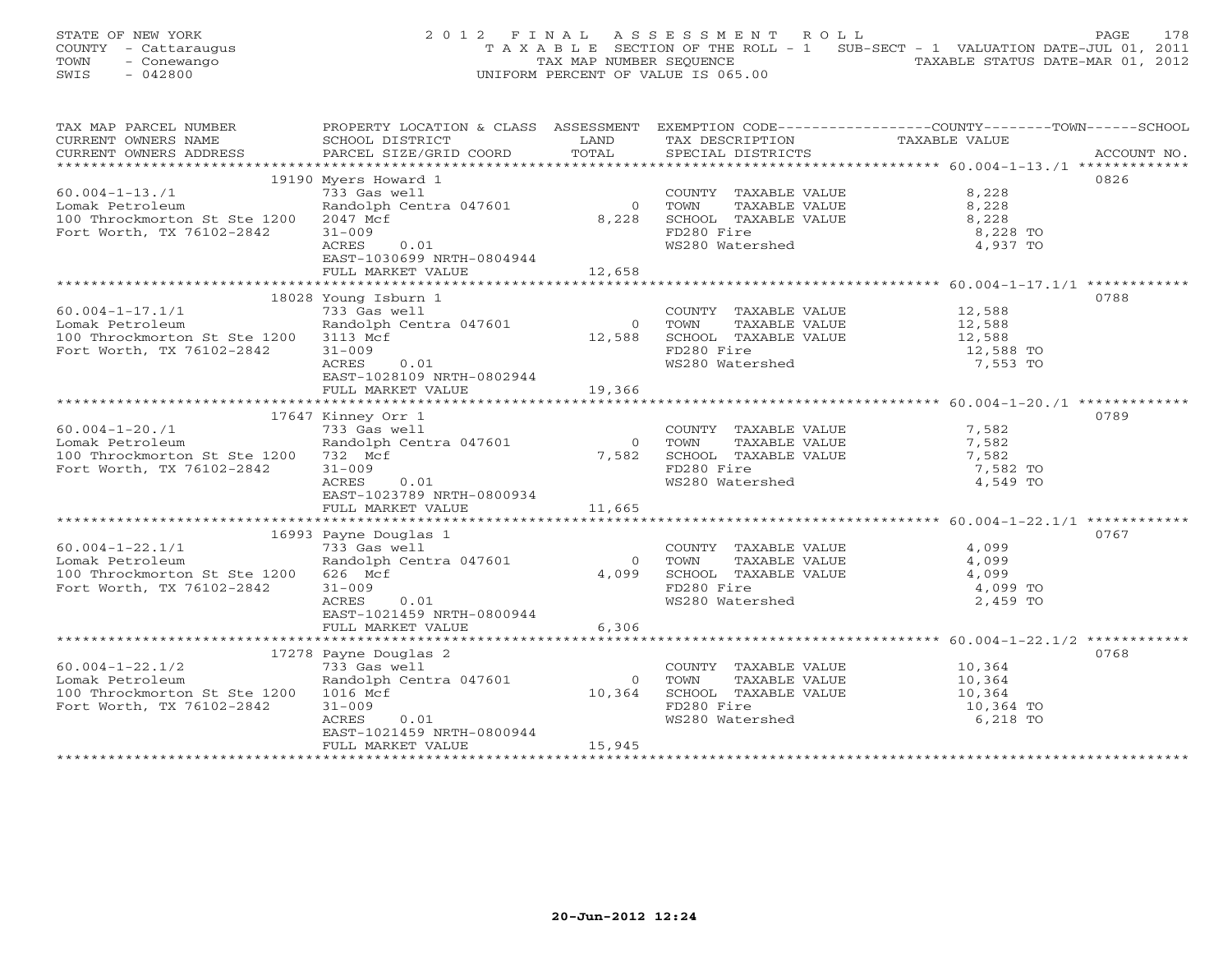| STATE OF NEW YORK    | 2012 FINAL ASSESSMENT ROLL                                                     | 179<br>PAGE                      |
|----------------------|--------------------------------------------------------------------------------|----------------------------------|
| COUNTY - Cattaraugus | T A X A B L E SECTION OF THE ROLL - 1 SUB-SECT - 1 VALUATION DATE-JUL 01, 2011 |                                  |
| TOWN<br>- Conewango  | TAX MAP NUMBER SEOUENCE                                                        | TAXABLE STATUS DATE-MAR 01, 2012 |
| - 042800<br>SWIS     | UNIFORM PERCENT OF VALUE IS 065.00                                             |                                  |

| TAX MAP PARCEL NUMBER                                                                                         |                                                                                                                                                                   |                                  |                                                                                                                                                                                              | PROPERTY LOCATION & CLASS ASSESSMENT EXEMPTION CODE----------------COUNTY-------TOWN------SCHOOL |
|---------------------------------------------------------------------------------------------------------------|-------------------------------------------------------------------------------------------------------------------------------------------------------------------|----------------------------------|----------------------------------------------------------------------------------------------------------------------------------------------------------------------------------------------|--------------------------------------------------------------------------------------------------|
|                                                                                                               | 17605 Schultz Donald 1                                                                                                                                            |                                  |                                                                                                                                                                                              | 0790                                                                                             |
| $60.004 - 1 - 25.71$<br>Lomak Petroleum<br>100 Throckmorton St Ste 1200 926 Mcf<br>Fort Worth, TX 76102-2842  | 733 Gas well<br>Randolph Centra 047601<br>$31 - 009$<br>ACRES<br>0.01<br>EAST-1022189 NRTH-0802384<br>FULL MARKET VALUE                                           | $\overline{0}$<br>6,067<br>9,334 | COUNTY TAXABLE VALUE<br>TAXABLE VALUE<br>TOWN<br>SCHOOL TAXABLE VALUE<br>FD280 Fire<br>WS280 Watershed                                                                                       | 6,067<br>6,067<br>6,067<br>6,067 TO<br>3,640 TO                                                  |
|                                                                                                               |                                                                                                                                                                   |                                  |                                                                                                                                                                                              |                                                                                                  |
| $60.004 - 1 - 26.72$<br>Lomak Petroleum<br>100 Throckmorton St Ste 1200 1479 Mcf<br>Fort Worth, TX 76102-2842 | 17199 Schultz Donald 2<br>733 Gas well<br>733 Gas well<br>Randolph Centra 047601<br>$31 - 009$<br>ACRES<br>0.01<br>EAST-1021159 NRTH-0803654<br>FULL MARKET VALUE | 15,000                           | COUNTY TAXABLE VALUE 9,750<br>$\begin{tabular}{cccc} 0 & Town & TAXABLE VALUE & & & \\ 9,750 & SCHOOL & TAXABLE VALUE & & & \\ \end{tabular}$<br>FD280 Fire<br>FD280 Fire<br>WS280 Watershed | 0791<br>9,750 TO<br>5,850 TO                                                                     |
|                                                                                                               |                                                                                                                                                                   |                                  |                                                                                                                                                                                              | 0742                                                                                             |
| $60.004 - 1 - 29.71$<br>Lomak Petroleum<br>100 Throckmorton St Ste 1200 2123 Mcf<br>Fort Worth, TX 76102-2842 | 18271 Barrett C 1<br>----- 733 Gas well<br>Randolph Centra 047601<br>$31 - 009$<br>ACRES<br>0.01<br>EAST-1021119 NRTH-0805144                                     |                                  | COUNTY TAXABLE VALUE 5,241<br>0 TOWN<br>5,241 SCHOOL TAXABLE VALUE<br>FD280 Fire<br>WS280 Watershed                                                                                          | TAXABLE VALUE 5,241<br>TAXABLE VALUE 5,241<br>5,241 TO<br>1,048 TO                               |
|                                                                                                               | FULL MARKET VALUE                                                                                                                                                 | 8,063                            |                                                                                                                                                                                              |                                                                                                  |
| 60.004-1-29./2<br>Lomak Petroleum<br>100 Throckmorton St Ste 1200<br>Fort Worth, TX 76102-2842                | 18287 Barrett C 2<br>733 Gas well<br>Randolph Centra 047601<br>3832<br>$31 - 009$<br>0.01<br>ACRES<br>EAST-1021119 NRTH-0805144                                   | $0$ TOWN                         | COUNTY TAXABLE VALUE 13,476<br>TOWN TAXABLE VALUE 13,476<br>13,476 SCHOOL TAXABLE VALUE 13,476 TO<br>13,476 SCHOOL TAXABLE VALUE 13,476 TO<br>WS280 Watershed                                | 0793<br>8,086 TO                                                                                 |
|                                                                                                               | FULL MARKET VALUE                                                                                                                                                 | 20,732                           |                                                                                                                                                                                              |                                                                                                  |
|                                                                                                               | 18308 Barrett C 3                                                                                                                                                 |                                  |                                                                                                                                                                                              | 0792                                                                                             |
| $60.004 - 1 - 30.71$<br>Lomak Petroleum<br>100 Throckmorton St Ste 1200 3355 Mcf<br>Fort Worth, TX 76102-2842 | 733 Gas well<br>Randolph Centra 047601<br>$31 - 009$<br>ACRES<br>0.01<br>EAST-1021119 NRTH-0806454<br>FULL MARKET VALUE                                           | $\overline{0}$<br>20,732         | COUNTY TAXABLE VALUE 13,476<br>TOWN<br>13,476 SCHOOL TAXABLE VALUE<br>FD280 Fire<br>WS280 Watershed                                                                                          | TAXABLE VALUE<br>TAXABLE VALUE 13,476<br>TAXABLE VALUE 13,476<br>ire 13,476 TO<br>2,695 TO       |
|                                                                                                               |                                                                                                                                                                   |                                  |                                                                                                                                                                                              |                                                                                                  |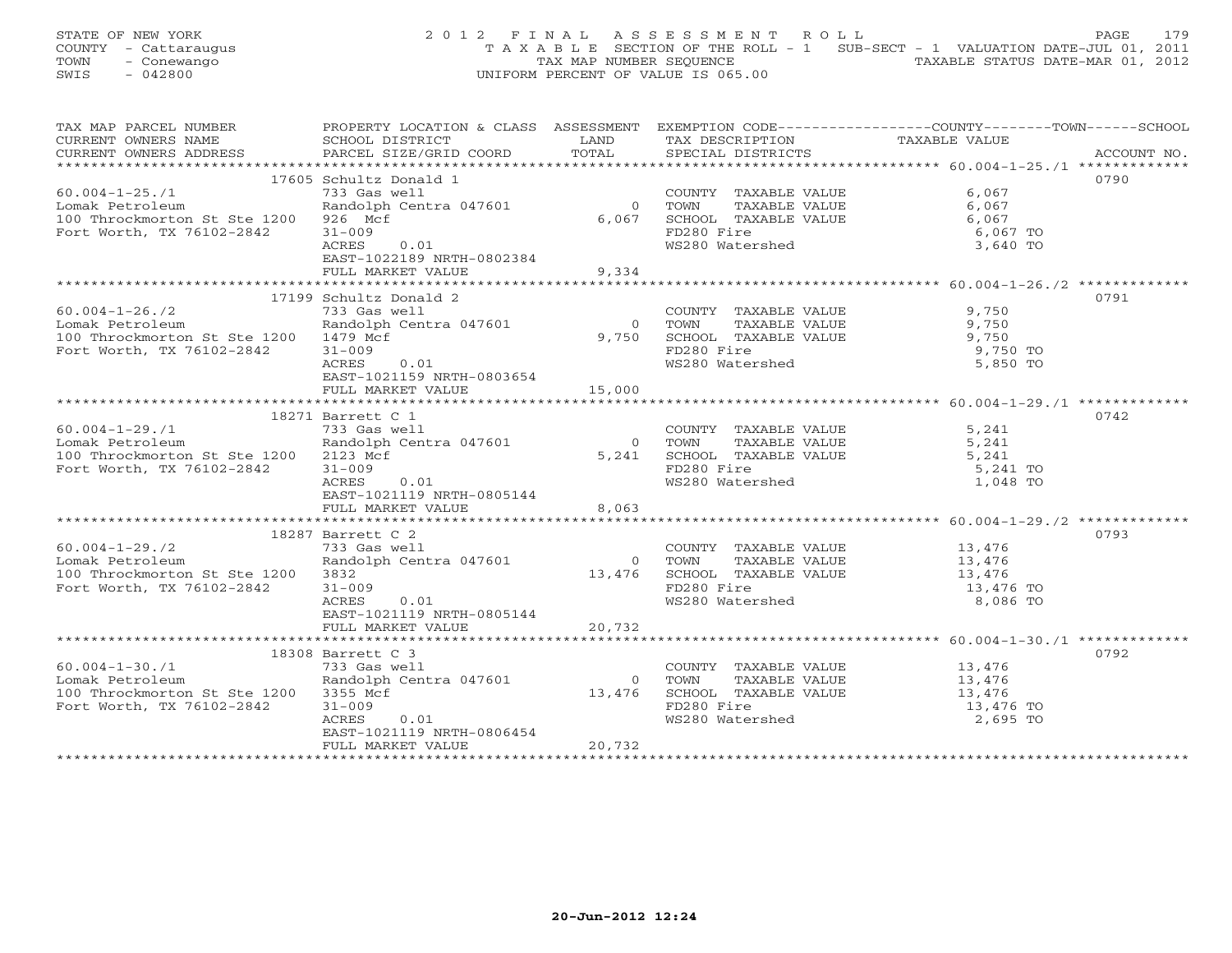STATE OF NEW YORK 2 0 1 2 F I N A L A S S E S S M E N T R O L L PAGE 180 COUNTY - Cattaraugus T A X A B L E SECTION OF THE ROLL - 1 SUB-SECT - 1 VALUATION DATE-JUL 01, 2011 TOWN - Conewango TAX MAP NUMBER SEQUENCE TAXABLE STATUS DATE-MAR 01, 2012<br>
SWIS - 042800 TAXABLE STATUS DATE-MAR 01, 2012 SWIS - 042800 UNIFORM PERCENT OF VALUE IS 065.00

| TAX MAP PARCEL NUMBER                 | PROPERTY LOCATION & CLASS ASSESSMENT EXEMPTION CODE---------------COUNTY-------TOWN------SCHOOL                      |                |                                                                                                                                                                                                                                                             |               |             |
|---------------------------------------|----------------------------------------------------------------------------------------------------------------------|----------------|-------------------------------------------------------------------------------------------------------------------------------------------------------------------------------------------------------------------------------------------------------------|---------------|-------------|
| CURRENT OWNERS NAME                   | SCHOOL DISTRICT                                                                                                      | LAND           | TAX DESCRIPTION                                                                                                                                                                                                                                             | TAXABLE VALUE |             |
| CURRENT OWNERS ADDRESS                | PARCEL SIZE/GRID COORD TOTAL                                                                                         |                | SPECIAL DISTRICTS                                                                                                                                                                                                                                           |               | ACCOUNT NO. |
|                                       |                                                                                                                      |                |                                                                                                                                                                                                                                                             |               |             |
|                                       | 17096 Hershberger Albert 1                                                                                           |                |                                                                                                                                                                                                                                                             |               | 0794        |
| $61.001 - 1 - 8.1/1$                  | 733 Gas well<br>Randolph Centra 047601 0 TOWN TAXABLE VALUE 17,456<br>4311 Mcf 17,456 SCHOOL TAXABLE VALUE 17,456 TO |                |                                                                                                                                                                                                                                                             |               |             |
| Lomak Petroleum                       |                                                                                                                      |                |                                                                                                                                                                                                                                                             |               |             |
| 100 Throckmorton St Ste 1200          |                                                                                                                      |                |                                                                                                                                                                                                                                                             |               |             |
| Fort Worth, TX 76102-2842             |                                                                                                                      |                |                                                                                                                                                                                                                                                             |               |             |
|                                       | 0.01<br>ACRES                                                                                                        |                | WS280 Watershed                                                                                                                                                                                                                                             | $10,474$ TO   |             |
|                                       | EAST-1039469 NRTH-0814335                                                                                            |                |                                                                                                                                                                                                                                                             |               |             |
|                                       |                                                                                                                      |                |                                                                                                                                                                                                                                                             |               |             |
|                                       |                                                                                                                      |                |                                                                                                                                                                                                                                                             |               |             |
|                                       |                                                                                                                      |                |                                                                                                                                                                                                                                                             |               |             |
|                                       | 19103 Hershberger John Unit 1                                                                                        |                |                                                                                                                                                                                                                                                             |               | 0827        |
| $61.001 - 1 - 11./1$                  | 733 Gas well                                                                                                         |                | $\begin{tabular}{lllllllll} \multicolumn{2}{c}{\textbf{COUNTY}} & \multicolumn{2}{c}{\textbf{TAXABLE VALUE}} & & & & 2 \text{, } 242 \\ \multicolumn{2}{c}{\textbf{TOWN}} & \multicolumn{2}{c}{\textbf{TAXABLE VALUE}} & & & 2 \text{, } 242 \end{tabular}$ |               |             |
| Lomak Petroleum                       | Randolph Centra 047601                                                                                               | $\overline{0}$ |                                                                                                                                                                                                                                                             |               |             |
| 100 Throckmorton St Ste 1200          | 2945 Mcf                                                                                                             | 2,242          | SCHOOL TAXABLE VALUE $2,242$<br>FD280 Fire 2,242 TO                                                                                                                                                                                                         |               |             |
| Fort Worth, TX 76102-2842             | $31 - 009$                                                                                                           |                |                                                                                                                                                                                                                                                             |               |             |
|                                       | ACRES<br>0.01                                                                                                        |                | WS280 Watershed                                                                                                                                                                                                                                             | 1,345 TO      |             |
|                                       | EAST-1040089 NRTH-0812085                                                                                            |                |                                                                                                                                                                                                                                                             |               |             |
|                                       | FULL MARKET VALUE                                                                                                    | 3,449          |                                                                                                                                                                                                                                                             |               |             |
|                                       |                                                                                                                      |                |                                                                                                                                                                                                                                                             |               |             |
|                                       | 19288 Raber Andy 1                                                                                                   |                |                                                                                                                                                                                                                                                             |               | 0828        |
| $61.001 - 1 - 16.1/1$                 | 733 Gas well                                                                                                         |                | COUNTY TAXABLE VALUE 10,992                                                                                                                                                                                                                                 |               |             |
| Lomak Petroleum                       | Randolph Centra 047601                                                                                               | $\circ$        |                                                                                                                                                                                                                                                             |               |             |
| 100 Throckmorton St Ste 1200          | 2238 Mcf                                                                                                             | 10,992         | TOWN TAXABLE VALUE 10,992<br>SCHOOL TAXABLE VALUE 10,992<br>FD280 Fire 10,992 TO 10,992 TO                                                                                                                                                                  |               |             |
| Fort Worth, TX 76102-2842             | $31 - 009$                                                                                                           |                |                                                                                                                                                                                                                                                             |               |             |
|                                       | ACRES<br>0.01                                                                                                        |                | WS280 Watershed                                                                                                                                                                                                                                             | 6,595 TO      |             |
|                                       |                                                                                                                      |                |                                                                                                                                                                                                                                                             |               |             |
|                                       | EAST-1040539 NRTH-0808664                                                                                            |                |                                                                                                                                                                                                                                                             |               |             |
|                                       | FULL MARKET VALUE                                                                                                    | 16,911         |                                                                                                                                                                                                                                                             |               |             |
|                                       |                                                                                                                      |                |                                                                                                                                                                                                                                                             |               |             |
|                                       | 17263 Raber Eli 1                                                                                                    |                |                                                                                                                                                                                                                                                             |               | 0795        |
| $61.001 - 1 - 17.11$                  | 733 Gas well                                                                                                         |                | COUNTY TAXABLE VALUE                                                                                                                                                                                                                                        | 21,468        |             |
| Lomak Petroleum                       | Randolph Centra 047601                                                                                               | $\Omega$       | TOWN<br>$\begin{tabular}{llll} \texttt{TAXABLE} & \texttt{VALUE} & \texttt{21,468} \\ \texttt{TAXABLE} & \texttt{VALUE} & \texttt{21,468} \\ \end{tabular}$                                                                                                 |               |             |
| 100 Throckmorton St Ste 1200 1387 Mcf |                                                                                                                      | 21,468         | SCHOOL TAXABLE VALUE                                                                                                                                                                                                                                        |               |             |
| Fort Worth, TX 76102-2842             | $31 - 009$                                                                                                           |                | FD280 Fire                                                                                                                                                                                                                                                  | 21,468 TO     |             |
|                                       | ACRES<br>0.01                                                                                                        |                | WS280 Watershed                                                                                                                                                                                                                                             | 12,881 TO     |             |
|                                       | EAST-1038129 NRTH-0809784                                                                                            |                |                                                                                                                                                                                                                                                             |               |             |
|                                       | FULL MARKET VALUE                                                                                                    | 33,028         |                                                                                                                                                                                                                                                             |               |             |
|                                       |                                                                                                                      |                |                                                                                                                                                                                                                                                             |               |             |
|                                       | 11099 Hershberger Menna 1                                                                                            |                |                                                                                                                                                                                                                                                             |               | 0844        |
| $61.002 - 1 - 3.71$                   | 733 Gas well                                                                                                         |                | COUNTY TAXABLE VALUE                                                                                                                                                                                                                                        | 13,302        |             |
| Lomak Petroleum                       | Randolph Centra 047601                                                                                               | $\overline{0}$ |                                                                                                                                                                                                                                                             |               |             |
| 100 Throckmorton St Ste 1200          | 518 Mcf                                                                                                              | 13,302         |                                                                                                                                                                                                                                                             |               |             |
| Fort Worth, TX 76102-2842             | $31 - 009$                                                                                                           |                |                                                                                                                                                                                                                                                             | 13,302 TO     |             |
|                                       | ACRES<br>0.01                                                                                                        |                | FD280 Fire<br>WS280 Watershed                                                                                                                                                                                                                               | 7,981 TO      |             |
|                                       | EAST-1049039 NRTH-0813945                                                                                            |                |                                                                                                                                                                                                                                                             |               |             |
|                                       | FULL MARKET VALUE                                                                                                    | 20,465         |                                                                                                                                                                                                                                                             |               |             |
|                                       |                                                                                                                      |                |                                                                                                                                                                                                                                                             |               |             |
|                                       |                                                                                                                      |                |                                                                                                                                                                                                                                                             |               |             |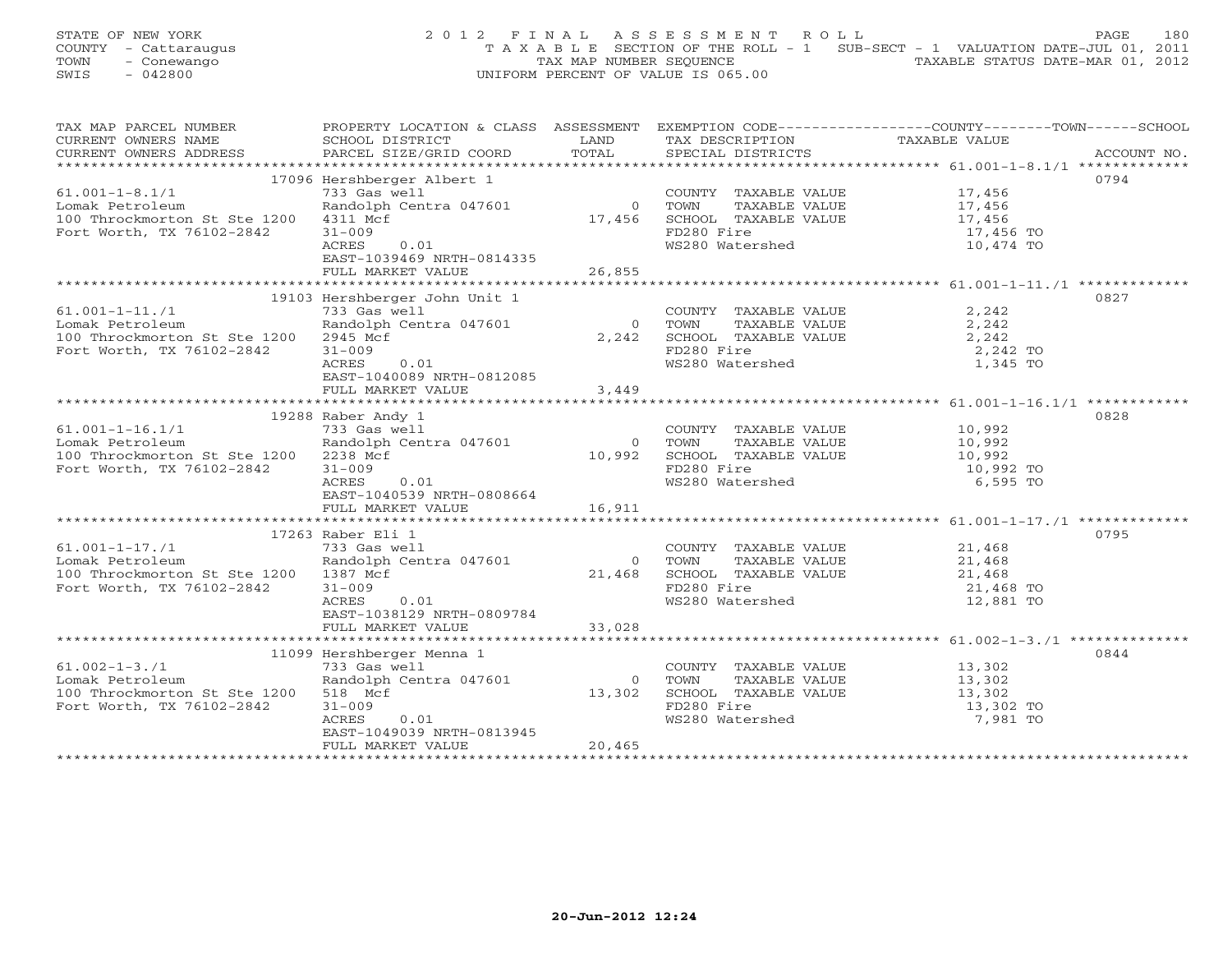STATE OF NEW YORK 2 0 1 2 F I N A L A S S E S S M E N T R O L L PAGE 181 COUNTY - Cattaraugus T A X A B L E SECTION OF THE ROLL - 1 SUB-SECT - 1 VALUATION DATE-JUL 01, 2011 TOWN - Conewango TAX MAP NUMBER SEQUENCE TAXABLE STATUS DATE-MAR 01, 2012<br>
SWIS - 042800 TAXABLE STATUS DATE-MAR 01, 2012 SWIS - 042800 UNIFORM PERCENT OF VALUE IS 065.00

| TAX MAP PARCEL NUMBER                 | PROPERTY LOCATION & CLASS ASSESSMENT EXEMPTION CODE---------------COUNTY-------TOWN-----SCHOOL                                              |                |                                                                                    |                     |      |
|---------------------------------------|---------------------------------------------------------------------------------------------------------------------------------------------|----------------|------------------------------------------------------------------------------------|---------------------|------|
| CURRENT OWNERS NAME                   |                                                                                                                                             |                |                                                                                    |                     |      |
| CURRENT OWNERS ADDRESS                |                                                                                                                                             |                |                                                                                    |                     |      |
|                                       |                                                                                                                                             |                |                                                                                    |                     |      |
|                                       | $16986$ Gebhard #2                                                                                                                          |                |                                                                                    |                     | 0769 |
| $61.002 - 1 - 8.71$                   | The COUNTY TAXABLE VALUE<br>733 Gas well<br>Randolph Centra 047601 0 TOWN TAXABLE VALUE<br>0 SCHOOL TAXABLE VALUE<br>0 SCHOOL TAXABLE VALUE |                |                                                                                    | $\circ$             |      |
| Gebhard Paul R                        |                                                                                                                                             |                |                                                                                    | $\Omega$            |      |
| 5164 Elm Creek Rd                     |                                                                                                                                             |                |                                                                                    | $\cap$              |      |
| Randolph, NY 14772                    | $31 - 009$                                                                                                                                  |                | FD280 Fire                                                                         | $0$ TO              |      |
|                                       | 0.01<br>ACRES                                                                                                                               |                | WS280 Watershed                                                                    | $0$ TO              |      |
|                                       | EAST-1049299 NRTH-0810565                                                                                                                   |                |                                                                                    |                     |      |
|                                       | FULL MARKET VALUE                                                                                                                           | $\overline{0}$ |                                                                                    |                     |      |
|                                       |                                                                                                                                             |                |                                                                                    |                     |      |
|                                       | 19778 Yoder Menno 1                                                                                                                         |                |                                                                                    |                     | 0830 |
| $61.002 - 1 - 17$ ./1                 | 733 Gas well                                                                                                                                |                |                                                                                    |                     |      |
|                                       | Randolph Centra 047601                                                                                                                      |                | COUNTY TAXABLE VALUE<br>TOWN      TAXABLE VALUE                                    | 23,915<br>23,915    |      |
| Lomak Petroleum                       |                                                                                                                                             |                |                                                                                    |                     |      |
| 100 Throckmorton St Ste 1200 2608 Mcf |                                                                                                                                             |                | 23,915<br>23,915 SCHOOL TAXABLE VALUE 23,915<br>23,915 SCHOOL TAXABLE VALUE 23,915 |                     |      |
| Fort Worth, TX 76102-2842             | $31 - 009$                                                                                                                                  |                | FD280 Fire                                                                         | 23,915 TO           |      |
|                                       | 0.01<br>ACRES                                                                                                                               |                | WS280 Watershed                                                                    | 14,349 TO           |      |
|                                       | EAST-1045109 NRTH-0811045                                                                                                                   |                |                                                                                    |                     |      |
|                                       | FULL MARKET VALUE                                                                                                                           | 36,792         |                                                                                    |                     |      |
|                                       |                                                                                                                                             |                |                                                                                    |                     |      |
|                                       | 17206 Howard M Unit 1                                                                                                                       |                |                                                                                    |                     | 0796 |
| $61.003 - 1 - 2.2/1$                  | 733 Gas well                                                                                                                                |                | COUNTY TAXABLE VALUE                                                               | 6,154               |      |
| Lomak Petroleum                       | Randolph Centra 047601                                                                                                                      | $\overline{O}$ | TOWN                                                                               | TAXABLE VALUE 6,154 |      |
| 100 Throckmorton St Ste 1200 1413 Mcf |                                                                                                                                             |                |                                                                                    |                     |      |
| Fort Worth, TX 76102-2842             | $31 - 009$                                                                                                                                  |                | 6,154 SCHOOL TAXABLE VALUE 6,154<br>FD280 Fire 6,154 TO                            |                     |      |
|                                       | ACRES<br>0.01                                                                                                                               |                | WS280 Watershed                                                                    | 3,692 TO            |      |
|                                       | EAST-1032499 NRTH-0805394                                                                                                                   |                |                                                                                    |                     |      |
|                                       | FULL MARKET VALUE                                                                                                                           | 9,468          |                                                                                    |                     |      |
|                                       |                                                                                                                                             |                |                                                                                    |                     |      |
|                                       | 16992 Raber Noah 1                                                                                                                          |                |                                                                                    |                     | 0797 |
| $61.003 - 1 - 17$ ./1                 | 733 Gas well                                                                                                                                |                | COUNTY TAXABLE VALUE                                                               | 4,695               |      |
| Lomak Petroleum                       | Randolph Centra 047601                                                                                                                      | $\Omega$       | TAXABLE VALUE<br>TOWN                                                              | 4,695               |      |
| 100 Throckmorton St Ste 1200 2914 Mcf |                                                                                                                                             |                | 4,695 SCHOOL TAXABLE VALUE                                                         | 4,695               |      |
| Fort Worth, TX 76102-2842             | $31 - 009$                                                                                                                                  |                | FD280 Fire                                                                         | 4,695 TO            |      |
|                                       | ACRES 0.01                                                                                                                                  |                | WS280 Watershed                                                                    | 2,817 TO            |      |
|                                       | EAST-1042129 NRTH-0805994                                                                                                                   |                |                                                                                    |                     |      |
|                                       |                                                                                                                                             |                |                                                                                    |                     |      |
|                                       | FULL MARKET VALUE                                                                                                                           | 7,223          |                                                                                    |                     |      |
|                                       |                                                                                                                                             |                |                                                                                    |                     |      |
|                                       | 17275 Shetler Noah 1                                                                                                                        |                |                                                                                    |                     | 0799 |
| $61.003 - 1 - 34.2/1$                 | 733 Gas well                                                                                                                                |                | COUNTY TAXABLE VALUE                                                               | 5,129               |      |
| Lomak Petroleum                       | Randolph Centra 047601                                                                                                                      | $\Omega$       | TOWN<br>TAXABLE VALUE                                                              | 5,129               |      |
| 100 Throckmorton St Ste 1200 568 Mcf  |                                                                                                                                             | 5,129          | SCHOOL TAXABLE VALUE                                                               | 5,129               |      |
| Fort Worth, TX 76102-2842             | $31 - 009$                                                                                                                                  |                | FD280 Fire<br>WS280 Watershed                                                      | 5,129 TO            |      |
|                                       | ACRES<br>0.01                                                                                                                               |                |                                                                                    | 3,077 TO            |      |
|                                       | EAST-1035019 NRTH-0804014                                                                                                                   |                |                                                                                    |                     |      |
|                                       | FULL MARKET VALUE                                                                                                                           | 7,891          |                                                                                    |                     |      |
|                                       |                                                                                                                                             |                |                                                                                    |                     |      |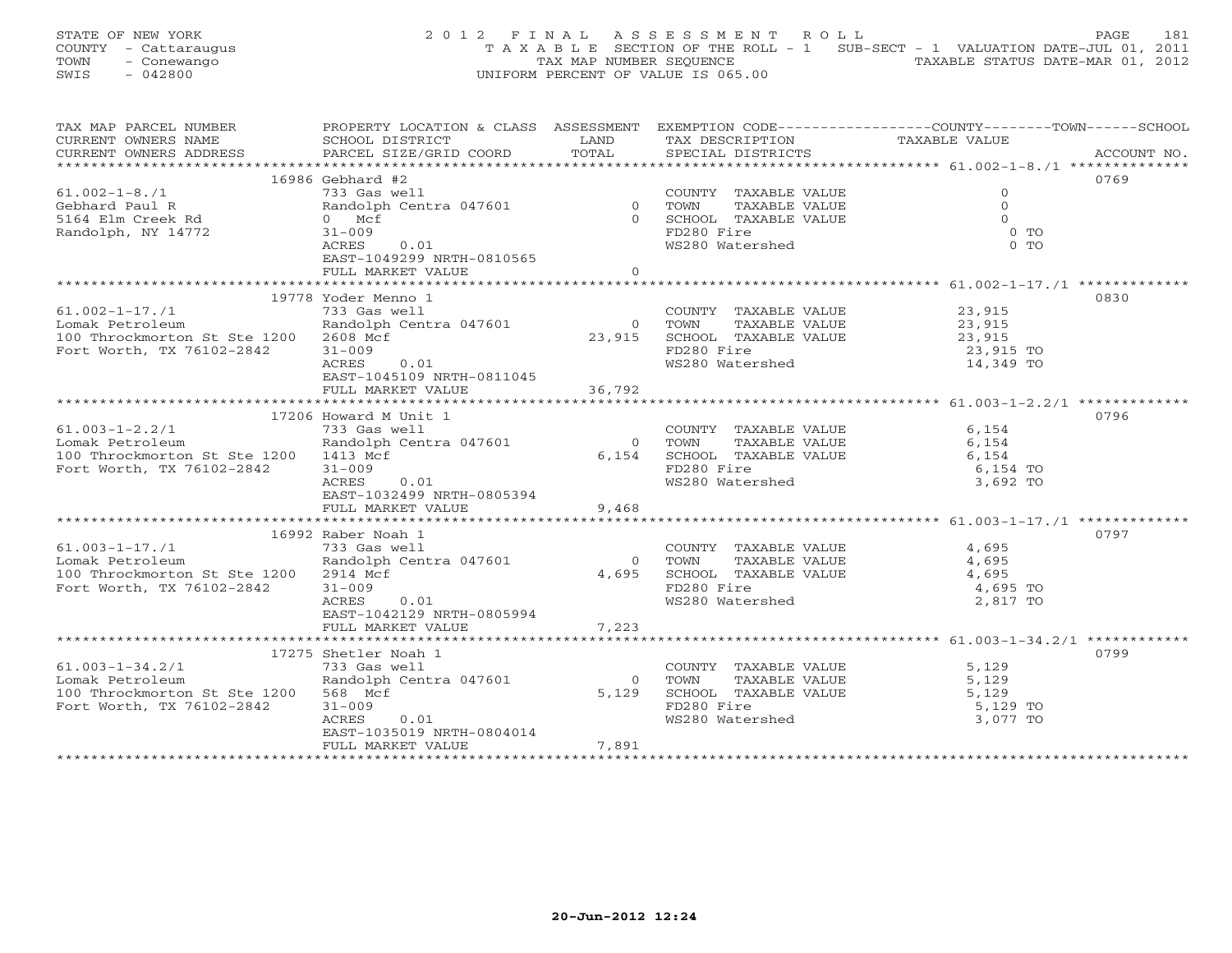STATE OF NEW YORK 2012 FINAL ASSESSMENT ROLL PAGE 182 COUNTY - Cattaraugus T A X A B L E SECTION OF THE ROLL - 1 SUB-SECT - 1 VALUATION DATE-JUL 01, 2011 TOWN - Conewango TAX MAP NUMBER SEQUENCE TAXABLE STATUS DATE-MAR 01, 2012<br>
SWIS - 042800 TAXABLE STATUS DATE-MAR 01, 2012 SWIS - 042800 UNIFORM PERCENT OF VALUE IS 065.00

| TAX MAP PARCEL NUMBER                                                                                |                                                                                                                                                 |                |                                                                                                                                  | PROPERTY LOCATION & CLASS ASSESSMENT EXEMPTION CODE---------------COUNTY-------TOWN------SCHOOL |
|------------------------------------------------------------------------------------------------------|-------------------------------------------------------------------------------------------------------------------------------------------------|----------------|----------------------------------------------------------------------------------------------------------------------------------|-------------------------------------------------------------------------------------------------|
|                                                                                                      |                                                                                                                                                 |                |                                                                                                                                  |                                                                                                 |
|                                                                                                      |                                                                                                                                                 |                |                                                                                                                                  |                                                                                                 |
|                                                                                                      |                                                                                                                                                 |                |                                                                                                                                  |                                                                                                 |
|                                                                                                      | 16031 Smith #1                                                                                                                                  |                |                                                                                                                                  | 0899                                                                                            |
| 61.004-1-4./1<br>Adams Ronald D<br>4244 Elm Creed Rd 10.00101                                        |                                                                                                                                                 |                |                                                                                                                                  | $\Omega$                                                                                        |
|                                                                                                      |                                                                                                                                                 |                |                                                                                                                                  | $\Omega$                                                                                        |
|                                                                                                      |                                                                                                                                                 |                |                                                                                                                                  | $\Omega$                                                                                        |
| Randolph, NY 14772                                                                                   | Smith #1<br>733 Gas well<br>Randolph Centra 047601 0 10000 TOWN TAXABLE VALUE<br>0 SCHOOL TAXABLE VALUE<br>0 SCHOOL TAXABLE VALUE<br>$31 - 009$ |                | FD280 Fire                                                                                                                       | $0$ TO                                                                                          |
|                                                                                                      | EAST-1048329 NRTH-0806685                                                                                                                       |                | WS280 Watershed                                                                                                                  | $0$ TO                                                                                          |
|                                                                                                      | FULL MARKET VALUE                                                                                                                               | $\Omega$       |                                                                                                                                  |                                                                                                 |
|                                                                                                      |                                                                                                                                                 |                |                                                                                                                                  |                                                                                                 |
|                                                                                                      | 15987 Slater Warren Unit 1                                                                                                                      |                |                                                                                                                                  | 0800                                                                                            |
| $61.004 - 1 - 11.1/1$                                                                                | 733 Gas well<br>Randolph Centra 047601                                                                                                          |                | COUNTY TAXABLE VALUE 12,227                                                                                                      |                                                                                                 |
| Lomak Petroleum                                                                                      |                                                                                                                                                 |                | $12,227$ O TOWN TAXABLE VALUE $12,227$ SCHOOL TAXABLE VALUE $12,227$                                                             |                                                                                                 |
| 100 Throckmorton St Ste 1200 1454 Mcf                                                                |                                                                                                                                                 |                |                                                                                                                                  |                                                                                                 |
| Fort Worth, TX 76102-2842                                                                            | $31 - 009$                                                                                                                                      |                | FD280 Fire                                                                                                                       | 12,227 TO<br>12,227 TO                                                                          |
|                                                                                                      | $\text{ACRES}$ 0.01                                                                                                                             |                | FD282 Fire/cone/e rand                                                                                                           |                                                                                                 |
|                                                                                                      |                                                                                                                                                 |                | WS280 Watershed                                                                                                                  | 7,336 TO                                                                                        |
|                                                                                                      | EAST-1046329 NRTH-0793364<br>FULL MARKET VALUE 18,811                                                                                           |                |                                                                                                                                  |                                                                                                 |
|                                                                                                      |                                                                                                                                                 |                |                                                                                                                                  |                                                                                                 |
|                                                                                                      | 16882 Beaver Donald 1                                                                                                                           |                |                                                                                                                                  | 0718                                                                                            |
| $69.002 - 1 - 2.1/1$                                                                                 | - 2010<br>133 Gas well<br>Randolph Centra 047601                                                                                                |                | COUNTY TAXABLE VALUE 6,800                                                                                                       |                                                                                                 |
| Lomak Petroleum                                                                                      |                                                                                                                                                 |                |                                                                                                                                  |                                                                                                 |
| 100 Throckmorton St Ste 1200 633mcf                                                                  |                                                                                                                                                 |                | $\begin{tabular}{cccc} 0 & TOWN & TAXABLE VALUE & & & & & 6,800 \\ 6,800 & SCHOOL & TAXABLE VALUE & & & & & 6,800 \end{tabular}$ |                                                                                                 |
| Fort Worth, TX 76102-2842                                                                            | $31 - 009$                                                                                                                                      |                | FD280 Fire                                                                                                                       | 6,800 TO                                                                                        |
|                                                                                                      | ACRES 0.01                                                                                                                                      |                | WS280 Watershed                                                                                                                  | 4,080 TO                                                                                        |
|                                                                                                      | EAST-1021619 NRTH-0799584                                                                                                                       |                |                                                                                                                                  |                                                                                                 |
|                                                                                                      | FULL MARKET VALUE                                                                                                                               | 10,462         |                                                                                                                                  |                                                                                                 |
|                                                                                                      |                                                                                                                                                 |                |                                                                                                                                  |                                                                                                 |
|                                                                                                      | 17171 Beaver 2                                                                                                                                  |                |                                                                                                                                  | 0744                                                                                            |
|                                                                                                      |                                                                                                                                                 |                |                                                                                                                                  |                                                                                                 |
| $69.002-1-2.1/2$ 733 Gas well<br>Kastle Resources Ent Randolph Centra 047601<br>7052 Rte 6N 1559 Mcf |                                                                                                                                                 |                | COUNTY TAXABLE VALUE 6,576<br>0 TOWN TAXABLE VALUE 6,576                                                                         |                                                                                                 |
|                                                                                                      |                                                                                                                                                 |                | 6,576 SCHOOL TAXABLE VALUE 6,576<br>FD280 Fire FORD FOR THE VALUE 6,576 TO                                                       |                                                                                                 |
| Edinboro, PA 16412                                                                                   | $31 - 009$                                                                                                                                      |                |                                                                                                                                  |                                                                                                 |
|                                                                                                      | ACRES<br>0.01                                                                                                                                   |                | WS280 Watershed                                                                                                                  | 6,576 TO                                                                                        |
|                                                                                                      | EAST-1021619 NRTH-0799584                                                                                                                       |                |                                                                                                                                  |                                                                                                 |
|                                                                                                      | DEED BOOK 00992 PG-00110                                                                                                                        |                |                                                                                                                                  |                                                                                                 |
|                                                                                                      | FULL MARKET VALUE                                                                                                                               | 10,117         |                                                                                                                                  |                                                                                                 |
|                                                                                                      |                                                                                                                                                 |                |                                                                                                                                  |                                                                                                 |
|                                                                                                      | 17624 Beaver Donald 2                                                                                                                           |                |                                                                                                                                  | 0756                                                                                            |
| $69.002 - 1 - 2.1/3$                                                                                 | 733 Gas well                                                                                                                                    |                | COUNTY TAXABLE VALUE                                                                                                             | 9,073                                                                                           |
| Lomak Petroleum                                                                                      | Randolph Centra 047601                                                                                                                          | $\overline{0}$ |                                                                                                                                  | 9,073                                                                                           |
| 100 Throckmorton St Ste 1200 1045 Mcf                                                                |                                                                                                                                                 | 9,073          | TOWN      TAXABLE VALUE<br>SCHOOL   TAXABLE VALUE                                                                                | 9,073                                                                                           |
| Fort Worth, TX 76102-2842                                                                            | $31 - 009$                                                                                                                                      |                |                                                                                                                                  | 9,073 TO                                                                                        |
|                                                                                                      | ACRES<br>0.01                                                                                                                                   |                | FD280 Fire<br>WS280 Watershed                                                                                                    | 5,444 TO                                                                                        |
|                                                                                                      | EAST-1021619 NRTH-0799584                                                                                                                       |                |                                                                                                                                  |                                                                                                 |
|                                                                                                      | FULL MARKET VALUE                                                                                                                               | 13,958         |                                                                                                                                  |                                                                                                 |
|                                                                                                      |                                                                                                                                                 |                |                                                                                                                                  |                                                                                                 |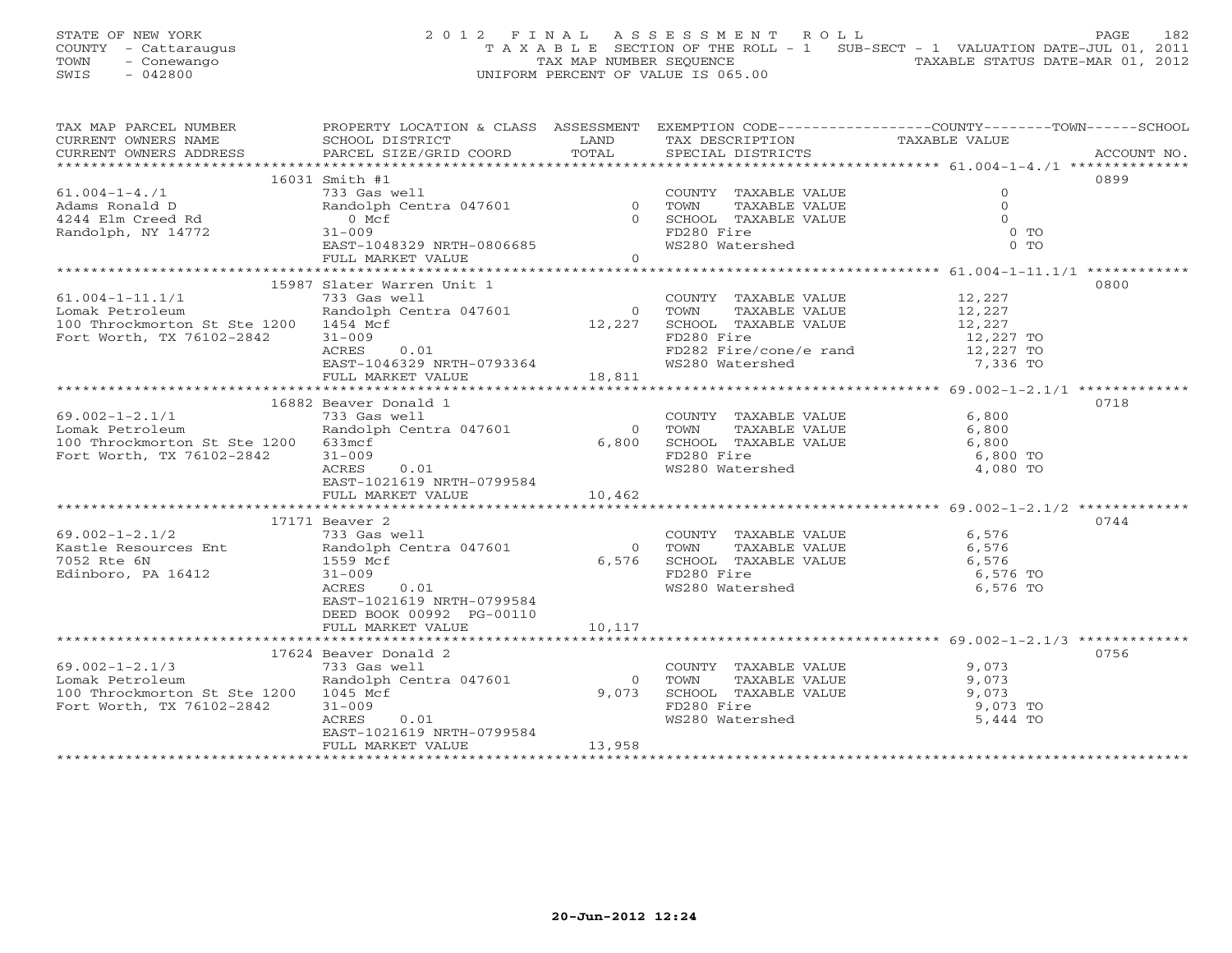STATE OF NEW YORK 2 0 1 2 F I N A L A S S E S S M E N T R O L L PAGE 183 COUNTY - Cattaraugus T A X A B L E SECTION OF THE ROLL - 1 SUB-SECT - 1 VALUATION DATE-JUL 01, 2011 TOWN - Conewango TAX MAP NUMBER SEQUENCE TAXABLE STATUS DATE-MAR 01, 2012<br>
SWIS - 042800 TAXABLE STATUS DATE-MAR 01, 2012 SWIS - 042800 UNIFORM PERCENT OF VALUE IS 065.00

| TAX MAP PARCEL NUMBER                                                                                      |                                                                                                                                                                                                                                |          |                                                                                              | PROPERTY LOCATION & CLASS ASSESSMENT EXEMPTION CODE----------------COUNTY-------TOWN------SCHOOL |  |
|------------------------------------------------------------------------------------------------------------|--------------------------------------------------------------------------------------------------------------------------------------------------------------------------------------------------------------------------------|----------|----------------------------------------------------------------------------------------------|--------------------------------------------------------------------------------------------------|--|
|                                                                                                            |                                                                                                                                                                                                                                |          | TAX DESCRIPTION                                                                              | TAXABLE VALUE                                                                                    |  |
|                                                                                                            |                                                                                                                                                                                                                                |          | SPECIAL DISTRICTS                                                                            | ACCOUNT NO.                                                                                      |  |
|                                                                                                            |                                                                                                                                                                                                                                |          |                                                                                              |                                                                                                  |  |
|                                                                                                            | 17147 Jenks Gertrude 1                                                                                                                                                                                                         |          |                                                                                              | 0770                                                                                             |  |
| $69.002 - 1 - 12.71$                                                                                       |                                                                                                                                                                                                                                |          |                                                                                              |                                                                                                  |  |
| Lomak Petroleum                                                                                            | 733 Gas well COUNT<br>Randolph Centra 047601 (1990) 0                                                                                                                                                                          |          |                                                                                              |                                                                                                  |  |
|                                                                                                            |                                                                                                                                                                                                                                |          | COUNTY TAXABLE VALUE 6,247<br>0 TOWN TAXABLE VALUE 6,247<br>6,247 SCHOOL TAXABLE VALUE 6,247 |                                                                                                  |  |
| 100 Throckmorton St Ste 1200 834 Mcf                                                                       |                                                                                                                                                                                                                                |          |                                                                                              |                                                                                                  |  |
| Fort Worth, TX 76102-2842                                                                                  | $31 - 009$                                                                                                                                                                                                                     |          | FD280 Fire<br>FD280 Fire<br>WS280 Watershed                                                  | 6,247 TO<br>3,748 TO                                                                             |  |
|                                                                                                            | 0.01<br>ACRES                                                                                                                                                                                                                  |          |                                                                                              |                                                                                                  |  |
|                                                                                                            | EAST-1028349 NRTH-0799254                                                                                                                                                                                                      |          |                                                                                              |                                                                                                  |  |
|                                                                                                            | FULL MARKET VALUE                                                                                                                                                                                                              | 9,611    |                                                                                              |                                                                                                  |  |
|                                                                                                            |                                                                                                                                                                                                                                |          |                                                                                              |                                                                                                  |  |
|                                                                                                            | 17293 Congdon Ny 100                                                                                                                                                                                                           |          |                                                                                              | 0745                                                                                             |  |
|                                                                                                            |                                                                                                                                                                                                                                |          |                                                                                              |                                                                                                  |  |
|                                                                                                            |                                                                                                                                                                                                                                |          |                                                                                              |                                                                                                  |  |
|                                                                                                            |                                                                                                                                                                                                                                |          |                                                                                              |                                                                                                  |  |
|                                                                                                            |                                                                                                                                                                                                                                |          |                                                                                              | $0$ TO                                                                                           |  |
|                                                                                                            |                                                                                                                                                                                                                                |          |                                                                                              | $0$ TO                                                                                           |  |
|                                                                                                            |                                                                                                                                                                                                                                |          |                                                                                              |                                                                                                  |  |
|                                                                                                            |                                                                                                                                                                                                                                |          |                                                                                              |                                                                                                  |  |
|                                                                                                            | FULL MARKET VALUE                                                                                                                                                                                                              | $\Omega$ |                                                                                              |                                                                                                  |  |
|                                                                                                            |                                                                                                                                                                                                                                |          |                                                                                              |                                                                                                  |  |
|                                                                                                            | 17948 Kurek Edward Unit 1                                                                                                                                                                                                      |          |                                                                                              | 0719                                                                                             |  |
| $69.002 - 1 - 14.71$                                                                                       |                                                                                                                                                                                                                                |          |                                                                                              |                                                                                                  |  |
| Lomak Petroleum                                                                                            |                                                                                                                                                                                                                                |          |                                                                                              |                                                                                                  |  |
| 100 Throckmorton St Ste 1200 1564 Mcf                                                                      |                                                                                                                                                                                                                                |          |                                                                                              |                                                                                                  |  |
| Fort Worth, TX 76102-2842                                                                                  |                                                                                                                                                                                                                                |          |                                                                                              |                                                                                                  |  |
|                                                                                                            |                                                                                                                                                                                                                                |          |                                                                                              |                                                                                                  |  |
|                                                                                                            |                                                                                                                                                                                                                                |          | WS280 Watershed 6,524 TO                                                                     |                                                                                                  |  |
|                                                                                                            | EAST-1030559 NRTH-0794814<br>FULL MARKET VALUE 16,729                                                                                                                                                                          |          |                                                                                              |                                                                                                  |  |
|                                                                                                            |                                                                                                                                                                                                                                |          |                                                                                              |                                                                                                  |  |
|                                                                                                            |                                                                                                                                                                                                                                |          |                                                                                              |                                                                                                  |  |
|                                                                                                            | 17949 Kurek Edward Unit 2                                                                                                                                                                                                      |          |                                                                                              | 0720                                                                                             |  |
| $69.002 - 1 - 14.72$                                                                                       |                                                                                                                                                                                                                                |          |                                                                                              |                                                                                                  |  |
| Lomak Petroleum                                                                                            |                                                                                                                                                                                                                                |          |                                                                                              |                                                                                                  |  |
| 100 Throckmorton St Ste 1200 1564 Mcf                                                                      | 733 (1993) 1994 (1994) 1994 (1994) 1994 (1994) 1994 (1994) 1994 (1994 (1994 (1994 (1994 (1994 (1994 (1994 (1994 (1994 (1994 (1994 (1994 (1994 (1994 (1994 (1994 (1994 (1994 (1994 (1994 (1994 (1994 (1994 (1994 (1994 (1994 (1 |          |                                                                                              |                                                                                                  |  |
| Fort Worth, TX 76102-2842 31-009                                                                           |                                                                                                                                                                                                                                |          |                                                                                              |                                                                                                  |  |
|                                                                                                            |                                                                                                                                                                                                                                |          |                                                                                              |                                                                                                  |  |
|                                                                                                            |                                                                                                                                                                                                                                |          |                                                                                              |                                                                                                  |  |
|                                                                                                            |                                                                                                                                                                                                                                |          |                                                                                              |                                                                                                  |  |
|                                                                                                            | 18722 Lockwood W 1                                                                                                                                                                                                             |          |                                                                                              | 0743                                                                                             |  |
| $69.002 - 1 - 24.71$                                                                                       |                                                                                                                                                                                                                                |          |                                                                                              |                                                                                                  |  |
|                                                                                                            |                                                                                                                                                                                                                                |          | COUNTY TAXABLE VALUE 12,463<br>TOWN TAXABLE VALUE 12,463                                     |                                                                                                  |  |
| Lomak Petroleum<br>100 Throckmorton St Ste 1200 2946 Mcf<br>Fort Worth, TX 76102-2842 31-009<br>2CRES 0.01 | 733 Gas well<br>Randolph Centra 047601 0 TOWN<br>12.463 SCHOO                                                                                                                                                                  |          | $12,463$ TOWN TAXABLE VALUE $12,463$ SCHOOL TAXABLE VALUE $12,463$ TO $12,463$ TO            |                                                                                                  |  |
|                                                                                                            |                                                                                                                                                                                                                                |          |                                                                                              |                                                                                                  |  |
|                                                                                                            |                                                                                                                                                                                                                                |          |                                                                                              |                                                                                                  |  |
|                                                                                                            |                                                                                                                                                                                                                                |          | FD281 Fire/cone/rand 12,463 TO                                                               |                                                                                                  |  |
|                                                                                                            | > + - - v v ><br>ACRES 0.01<br>EAST-1028439 NRTH-0793914<br>FULL MARKER WILL                                                                                                                                                   |          | WS280 Watershed                                                                              | 2,493 TO                                                                                         |  |
|                                                                                                            | FULL MARKET VALUE                                                                                                                                                                                                              | 19,174   |                                                                                              |                                                                                                  |  |
|                                                                                                            |                                                                                                                                                                                                                                |          |                                                                                              |                                                                                                  |  |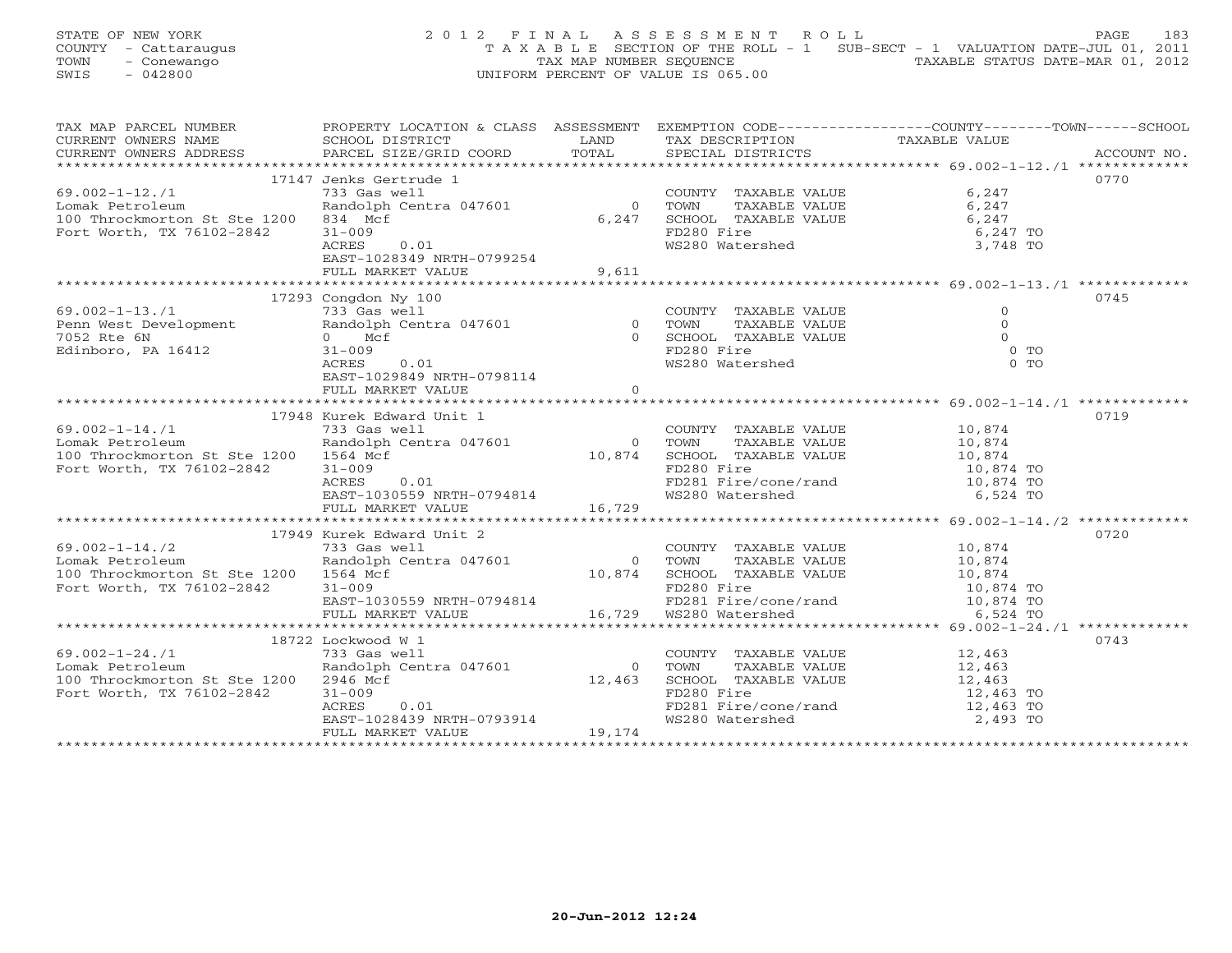STATE OF NEW YORK 2 0 1 2 F I N A L A S S E S S M E N T R O L L PAGE 184 COUNTY - Cattaraugus T A X A B L E SECTION OF THE ROLL - 1 SUB-SECT - 1 VALUATION DATE-JUL 01, 2011 TOWN - Conewango TAX MAP NUMBER SEQUENCE TAXABLE STATUS DATE-MAR 01, 2012<br>
SWIS - 042800 TAXABLE STATUS DATE-MAR 01, 2012 SWIS - 042800 UNIFORM PERCENT OF VALUE IS 065.00

| TAX MAP PARCEL NUMBER           PROPERTY LOCATION & CLASS  ASSESSMENT  EXEMPTION CODE-------------COUNTY-------TOWN------SCHOOL |                                                                                                                                                                                                                                                                                                                                                                                                                                                                                                               |       |                                                                                                                              |             |
|---------------------------------------------------------------------------------------------------------------------------------|---------------------------------------------------------------------------------------------------------------------------------------------------------------------------------------------------------------------------------------------------------------------------------------------------------------------------------------------------------------------------------------------------------------------------------------------------------------------------------------------------------------|-------|------------------------------------------------------------------------------------------------------------------------------|-------------|
|                                                                                                                                 |                                                                                                                                                                                                                                                                                                                                                                                                                                                                                                               |       |                                                                                                                              |             |
|                                                                                                                                 |                                                                                                                                                                                                                                                                                                                                                                                                                                                                                                               |       |                                                                                                                              | ACCOUNT NO. |
|                                                                                                                                 |                                                                                                                                                                                                                                                                                                                                                                                                                                                                                                               |       |                                                                                                                              |             |
|                                                                                                                                 | 17867 Hayes Richard Unit 1                                                                                                                                                                                                                                                                                                                                                                                                                                                                                    |       |                                                                                                                              | 0801        |
|                                                                                                                                 |                                                                                                                                                                                                                                                                                                                                                                                                                                                                                                               |       |                                                                                                                              |             |
| $69.002 - 1 - 25.71$                                                                                                            |                                                                                                                                                                                                                                                                                                                                                                                                                                                                                                               |       |                                                                                                                              |             |
| Lomak Petroleum                                                                                                                 |                                                                                                                                                                                                                                                                                                                                                                                                                                                                                                               |       |                                                                                                                              |             |
| 100 Throckmorton St Ste 1200 0 Mcf                                                                                              |                                                                                                                                                                                                                                                                                                                                                                                                                                                                                                               |       |                                                                                                                              |             |
| Fort Worth, TX 76102-2842                                                                                                       |                                                                                                                                                                                                                                                                                                                                                                                                                                                                                                               |       |                                                                                                                              |             |
|                                                                                                                                 |                                                                                                                                                                                                                                                                                                                                                                                                                                                                                                               |       |                                                                                                                              |             |
|                                                                                                                                 |                                                                                                                                                                                                                                                                                                                                                                                                                                                                                                               |       |                                                                                                                              |             |
|                                                                                                                                 |                                                                                                                                                                                                                                                                                                                                                                                                                                                                                                               |       |                                                                                                                              |             |
|                                                                                                                                 |                                                                                                                                                                                                                                                                                                                                                                                                                                                                                                               |       |                                                                                                                              |             |
|                                                                                                                                 | $\begin{tabular}{lllllllllllll} \multicolumn{3}{c }{\text{\small{Case}}} & \multicolumn{3}{c }{\text{\small{6}}} & \multicolumn{3}{c }{\text{\small{6}}} & \multicolumn{3}{c }{\text{\small{6}}} & \multicolumn{3}{c }{\text{\small{6}}} & \multicolumn{3}{c }{\text{\small{6}}} & \multicolumn{3}{c }{\text{\small{6}}} & \multicolumn{3}{c }{\text{\small{6}}} & \multicolumn{3}{c }{\text{\small{6}}} & \multicolumn{3}{c }{\text{\small{6}}} & \multicolumn{3}{c }{\text{\small{6}}} & \multicolumn{3}{c$ |       |                                                                                                                              |             |
|                                                                                                                                 | 17205 Lindquist Harold 1                                                                                                                                                                                                                                                                                                                                                                                                                                                                                      |       |                                                                                                                              | 0771        |
| $69.002 - 1 - 30.1/1$                                                                                                           | 733 Gas well<br>Randolph Centra 047601                                                                                                                                                                                                                                                                                                                                                                                                                                                                        |       | COUNTY TAXABLE VALUE 5,483                                                                                                   |             |
| Lomak Petroleum                                                                                                                 |                                                                                                                                                                                                                                                                                                                                                                                                                                                                                                               |       |                                                                                                                              |             |
| 100 Throckmorton St Ste 1200 690 Mcf                                                                                            |                                                                                                                                                                                                                                                                                                                                                                                                                                                                                                               |       | $\begin{tabular}{cccc} 0 & Town & TAXABLE VALUE & & & & 5,483 \\ 5,483 & SCHOOL & TAXABLE VALUE & & & & 5,483 \end{tabular}$ |             |
| Fort Worth, TX 76102-2842                                                                                                       | $31 - 009$                                                                                                                                                                                                                                                                                                                                                                                                                                                                                                    |       |                                                                                                                              |             |
|                                                                                                                                 |                                                                                                                                                                                                                                                                                                                                                                                                                                                                                                               |       | FD280 Fire<br>FD281 Fire/cone/rand 5,483 TO                                                                                  |             |
|                                                                                                                                 |                                                                                                                                                                                                                                                                                                                                                                                                                                                                                                               |       |                                                                                                                              |             |
|                                                                                                                                 |                                                                                                                                                                                                                                                                                                                                                                                                                                                                                                               |       | WS280 Watershed 3,290 TO                                                                                                     |             |
|                                                                                                                                 |                                                                                                                                                                                                                                                                                                                                                                                                                                                                                                               |       |                                                                                                                              |             |
|                                                                                                                                 | $\begin{tabular}{ll} \texttt{1.01} & 0.01 \\ \texttt{EAST-1024879} & \texttt{NRTH-0797094} \\ \texttt{FULL} & \texttt{MARKET} & \texttt{VALUE} \\ \texttt{1.01} & 0.0000 \\ \texttt{1.02} & 0.00000 \\ \texttt{1.03} & 0.000000 \\ \texttt{1.04} & 0.0000000 \\ \texttt{1.05} & 0.00000000 \\ \texttt{1.06} & 0.00000000 \\ \texttt{1.07} & 0.00000$                                                                                                                                                          |       |                                                                                                                              |             |
|                                                                                                                                 | 17155 Beaver 1                                                                                                                                                                                                                                                                                                                                                                                                                                                                                                |       |                                                                                                                              | 0747        |
| 69.002-1-46./1<br>Kastle Resources Ent.<br>8052 Rte 6N<br>Edinboro, PA 16412<br>Edinboro, PA 16412<br>Subseted a 31-009         |                                                                                                                                                                                                                                                                                                                                                                                                                                                                                                               |       | COUNTY TAXABLE VALUE 5,061<br>0 TOWN TAXABLE VALUE 5,061<br>5,061 SCHOOL TAXABLE VALUE 5,061<br>FD280 Fire 5,061 TO          |             |
|                                                                                                                                 |                                                                                                                                                                                                                                                                                                                                                                                                                                                                                                               |       |                                                                                                                              |             |
|                                                                                                                                 |                                                                                                                                                                                                                                                                                                                                                                                                                                                                                                               |       |                                                                                                                              |             |
|                                                                                                                                 |                                                                                                                                                                                                                                                                                                                                                                                                                                                                                                               |       |                                                                                                                              |             |
|                                                                                                                                 | 0.01                                                                                                                                                                                                                                                                                                                                                                                                                                                                                                          |       |                                                                                                                              |             |
|                                                                                                                                 | ACRES                                                                                                                                                                                                                                                                                                                                                                                                                                                                                                         |       | WS280 Watershed 5,061 TO                                                                                                     |             |
|                                                                                                                                 | NRTH-0796820                                                                                                                                                                                                                                                                                                                                                                                                                                                                                                  |       |                                                                                                                              |             |
|                                                                                                                                 | DEED BOOK 00992 PG-00110                                                                                                                                                                                                                                                                                                                                                                                                                                                                                      |       |                                                                                                                              |             |
|                                                                                                                                 | FULL MARKET VALUE                                                                                                                                                                                                                                                                                                                                                                                                                                                                                             | 7,786 |                                                                                                                              |             |
|                                                                                                                                 |                                                                                                                                                                                                                                                                                                                                                                                                                                                                                                               |       |                                                                                                                              |             |
|                                                                                                                                 | 17148 Fluker Hill Unit 1                                                                                                                                                                                                                                                                                                                                                                                                                                                                                      |       |                                                                                                                              | 0772        |
|                                                                                                                                 |                                                                                                                                                                                                                                                                                                                                                                                                                                                                                                               |       |                                                                                                                              |             |
|                                                                                                                                 |                                                                                                                                                                                                                                                                                                                                                                                                                                                                                                               |       |                                                                                                                              |             |
|                                                                                                                                 |                                                                                                                                                                                                                                                                                                                                                                                                                                                                                                               |       |                                                                                                                              |             |
| 100 Throckmorton St Ste 1200 952 Mcf                                                                                            |                                                                                                                                                                                                                                                                                                                                                                                                                                                                                                               |       | 5,906 SCHOOL TAXABLE VALUE 5,906 TO<br>FD280 Fire 5,906 TO                                                                   |             |
| Fort Worth, TX 76102-2842                                                                                                       | $31 - 009$                                                                                                                                                                                                                                                                                                                                                                                                                                                                                                    |       |                                                                                                                              |             |
|                                                                                                                                 | >1-009<br>ACRES 0.01<br>EAST-1043549 NRTH-0797954<br>EHIL MARKER ::::--                                                                                                                                                                                                                                                                                                                                                                                                                                       |       | FD282 Fire/cone/e rand 5,906 TO<br>WS280 Watershed 3,544 TO                                                                  |             |
|                                                                                                                                 |                                                                                                                                                                                                                                                                                                                                                                                                                                                                                                               |       |                                                                                                                              |             |
|                                                                                                                                 | FULL MARKET VALUE                                                                                                                                                                                                                                                                                                                                                                                                                                                                                             | 9,086 |                                                                                                                              |             |
|                                                                                                                                 |                                                                                                                                                                                                                                                                                                                                                                                                                                                                                                               |       |                                                                                                                              |             |
|                                                                                                                                 |                                                                                                                                                                                                                                                                                                                                                                                                                                                                                                               |       |                                                                                                                              | 0773        |
|                                                                                                                                 | 17267 Stone Robert 1                                                                                                                                                                                                                                                                                                                                                                                                                                                                                          |       |                                                                                                                              |             |
| $70.001 - 1 - 7.71$                                                                                                             | 733 Gas well<br>Randolph Centra 047601                                                                                                                                                                                                                                                                                                                                                                                                                                                                        |       | COUNTY TAXABLE VALUE $12,234$                                                                                                |             |
| Lomak Petroleum                                                                                                                 |                                                                                                                                                                                                                                                                                                                                                                                                                                                                                                               |       |                                                                                                                              |             |
| 100 Throckmorton St Ste 1200 2678 Mcf                                                                                           |                                                                                                                                                                                                                                                                                                                                                                                                                                                                                                               |       | 0 TOWN TAXABLE VALUE 12,234<br>12,234 SCHOOL TAXABLE VALUE 12,234<br>FD280 Fire 12,234<br>12,234                             |             |
| Fort Worth, TX 76102-2842                                                                                                       | $31 - 009$                                                                                                                                                                                                                                                                                                                                                                                                                                                                                                    |       |                                                                                                                              |             |
|                                                                                                                                 |                                                                                                                                                                                                                                                                                                                                                                                                                                                                                                               |       |                                                                                                                              |             |
|                                                                                                                                 |                                                                                                                                                                                                                                                                                                                                                                                                                                                                                                               |       |                                                                                                                              |             |
|                                                                                                                                 | 31-009<br>ACRES 0.01<br>EAST-1031739 NRTH-0802004<br>FULL MARKET VALUE 18,822                                                                                                                                                                                                                                                                                                                                                                                                                                 |       | FD280 Fire 12,234 TO<br>FD282 Fire/cone/e rand 12,234 TO<br>WS280 Watershed 7,340 TO                                         |             |
|                                                                                                                                 |                                                                                                                                                                                                                                                                                                                                                                                                                                                                                                               |       |                                                                                                                              |             |
|                                                                                                                                 |                                                                                                                                                                                                                                                                                                                                                                                                                                                                                                               |       |                                                                                                                              |             |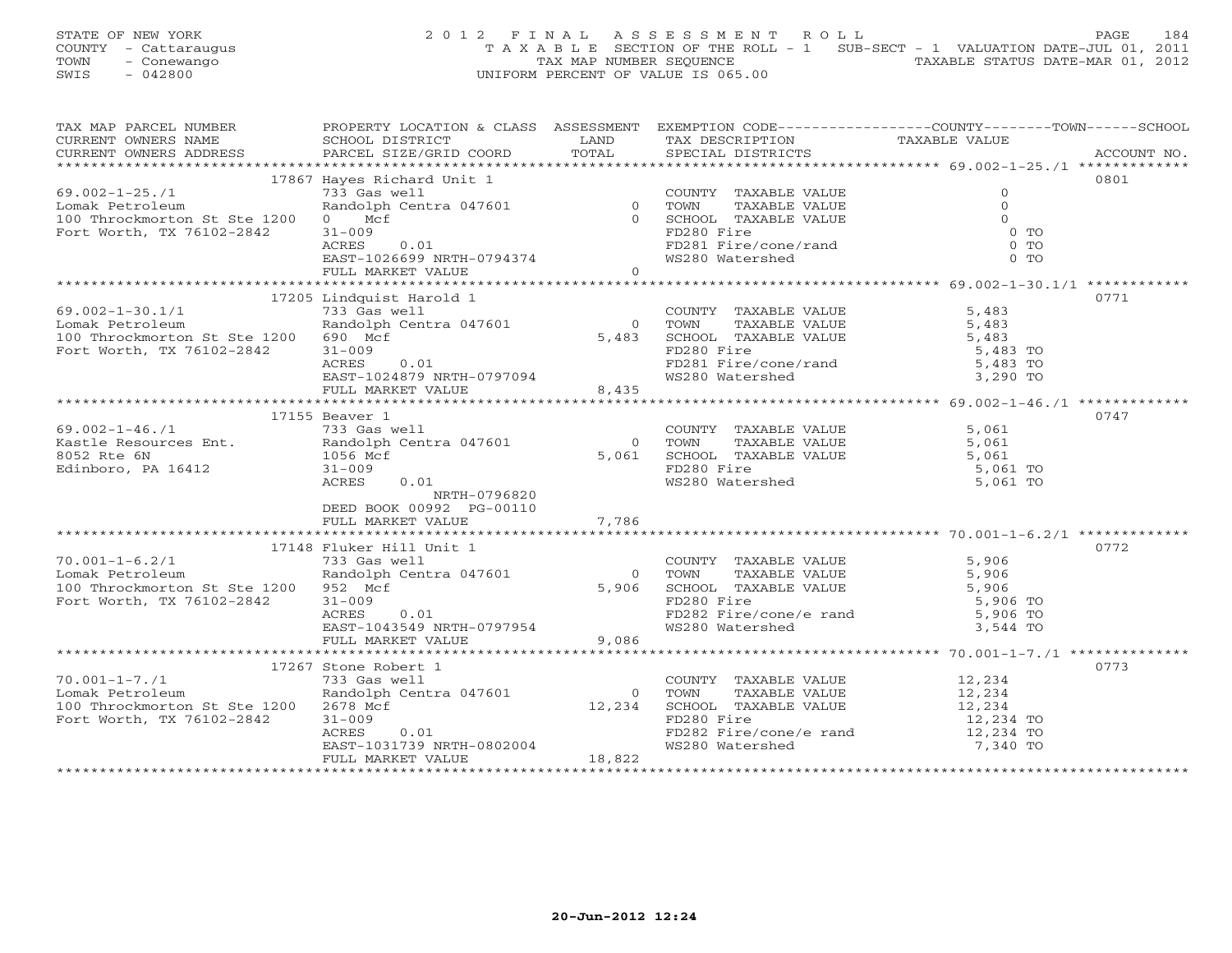## STATE OF NEW YORK 2 0 1 2 F I N A L A S S E S S M E N T R O L L PAGE 185 COUNTY - Cattaraugus T A X A B L E SECTION OF THE ROLL - 1 SUB-SECT - 1 VALUATION DATE-JUL 01, 2011 TOWN - Conewango TAX MAP NUMBER SEQUENCE TAXABLE STATUS DATE-MAR 01, 2012<br>
SWIS - 042800 TAXABLE STATUS DATE-MAR 01, 2012 SWIS - 042800 UNIFORM PERCENT OF VALUE IS 065.00

| TAX MAP PARCEL NUMBER<br>$\begin{tabular}{lllllll} \multicolumn{2}{c}{\textbf{CURRENT}} & \multicolumn{2}{c}{\textbf{WNERS}} & \multicolumn{2}{c}{\textbf{NAME}} & \multicolumn{2}{c}{\textbf{SCHOOL}} & \multicolumn{2}{c}{\textbf{DISTRICT}} & \multicolumn{2}{c}{\textbf{LAND}} & \multicolumn{2}{c}{\textbf{TAX} \textbf{DESCRIPTION}} & \multicolumn{2}{c}{\textbf{TAXABLE VALUE}} & \multicolumn{2}{c}{\textbf{NALUE}} \\ & \multicolumn{2}{c}{\textbf{CURRENT}} & \multicolumn{2}{c}{\textbf{WNERS} \$ | PROPERTY LOCATION & CLASS ASSESSMENT EXEMPTION CODE----------------COUNTY-------TOWN------SCHOOL |                |                                                                                                                                                                            |                      |      |
|---------------------------------------------------------------------------------------------------------------------------------------------------------------------------------------------------------------------------------------------------------------------------------------------------------------------------------------------------------------------------------------------------------------------------------------------------------------------------------------------------------------|--------------------------------------------------------------------------------------------------|----------------|----------------------------------------------------------------------------------------------------------------------------------------------------------------------------|----------------------|------|
|                                                                                                                                                                                                                                                                                                                                                                                                                                                                                                               |                                                                                                  |                |                                                                                                                                                                            |                      |      |
|                                                                                                                                                                                                                                                                                                                                                                                                                                                                                                               |                                                                                                  |                |                                                                                                                                                                            |                      |      |
|                                                                                                                                                                                                                                                                                                                                                                                                                                                                                                               | 17778 Lockwood G 1                                                                               |                |                                                                                                                                                                            |                      | 0802 |
| $70.001 - 1 - 24.71$                                                                                                                                                                                                                                                                                                                                                                                                                                                                                          |                                                                                                  |                | COUNTY TAXABLE VALUE                                                                                                                                                       | 9,924                |      |
| Lomak Petroleum                                                                                                                                                                                                                                                                                                                                                                                                                                                                                               |                                                                                                  |                |                                                                                                                                                                            |                      |      |
| 100 Throckmorton St Ste 1200 822 Mcf                                                                                                                                                                                                                                                                                                                                                                                                                                                                          |                                                                                                  | 9,924          |                                                                                                                                                                            |                      |      |
| Fort Worth, TX 76102-2842                                                                                                                                                                                                                                                                                                                                                                                                                                                                                     | .01<br>$31 - 009$                                                                                |                | TOWN TAXABLE VALUE 9,924<br>SCHOOL TAXABLE VALUE 9,924<br>FD280 Fire 9,924 TO                                                                                              |                      |      |
|                                                                                                                                                                                                                                                                                                                                                                                                                                                                                                               | ACRES<br>0.01                                                                                    |                | FD281 Fire/cone/rand 9,924 TO                                                                                                                                              |                      |      |
|                                                                                                                                                                                                                                                                                                                                                                                                                                                                                                               |                                                                                                  |                | WS280 Watershed 1,985 TO                                                                                                                                                   |                      |      |
|                                                                                                                                                                                                                                                                                                                                                                                                                                                                                                               | EAST-1032169 NRTH-0792434<br>FULL MARKET VALUE 15,268                                            |                |                                                                                                                                                                            |                      |      |
|                                                                                                                                                                                                                                                                                                                                                                                                                                                                                                               |                                                                                                  |                |                                                                                                                                                                            |                      |      |
|                                                                                                                                                                                                                                                                                                                                                                                                                                                                                                               | 17972 Kurek Edward Unit 3                                                                        |                |                                                                                                                                                                            |                      | 0721 |
| $70.001 - 1 - 25.71$                                                                                                                                                                                                                                                                                                                                                                                                                                                                                          | 1981 - March 1986<br>1983 Gas well<br>Randolph Centra 047601                                     |                | $\begin{tabular}{lllll} \multicolumn{2}{l}{{\small \texttt{COUNTY}}} & \multicolumn{2}{l}{\small \texttt{TAXABLE} } \texttt{VALUE} & & \\ & & & & 10,874 \\ \end{tabular}$ |                      |      |
| Lomak Petroleum                                                                                                                                                                                                                                                                                                                                                                                                                                                                                               |                                                                                                  |                | TOWN                                                                                                                                                                       | TAXABLE VALUE 10,874 |      |
|                                                                                                                                                                                                                                                                                                                                                                                                                                                                                                               |                                                                                                  |                |                                                                                                                                                                            |                      |      |
|                                                                                                                                                                                                                                                                                                                                                                                                                                                                                                               |                                                                                                  |                |                                                                                                                                                                            |                      |      |
|                                                                                                                                                                                                                                                                                                                                                                                                                                                                                                               |                                                                                                  |                |                                                                                                                                                                            |                      |      |
|                                                                                                                                                                                                                                                                                                                                                                                                                                                                                                               |                                                                                                  |                |                                                                                                                                                                            |                      |      |
|                                                                                                                                                                                                                                                                                                                                                                                                                                                                                                               |                                                                                                  |                |                                                                                                                                                                            |                      |      |
| EXAMPLE VALUE 10, 874<br>The Manuson State 1200 1504 Manuso 10,874 SCHOOL TAXABLE VALUE<br>Fort Worth, TX 76102-2842 31-009 Manuso 201<br>EXST-1032179 NRTH-0794714 16,729<br>FULL MARKET VALUE 16,729<br>FULL MARKET VALUE 16,729<br>FULL                                                                                                                                                                                                                                                                    |                                                                                                  |                |                                                                                                                                                                            |                      |      |
|                                                                                                                                                                                                                                                                                                                                                                                                                                                                                                               | 17950 Kurek Edward Unit 5                                                                        |                |                                                                                                                                                                            |                      | 0722 |
| $70.001 - 1 - 25.72$                                                                                                                                                                                                                                                                                                                                                                                                                                                                                          | $733$ Gas well<br>Randolph Centra 047601 0 TOWN<br>St Ste 1200 1564 Mof                          |                | COUNTY TAXABLE VALUE 10,874                                                                                                                                                |                      |      |
| Lomak Petroleum                                                                                                                                                                                                                                                                                                                                                                                                                                                                                               |                                                                                                  |                |                                                                                                                                                                            | TAXABLE VALUE 10,874 |      |
| 100 Throckmorton St Ste 1200 1564 Mcf                                                                                                                                                                                                                                                                                                                                                                                                                                                                         |                                                                                                  |                |                                                                                                                                                                            |                      |      |
| Fort Worth, TX 76102-2842                                                                                                                                                                                                                                                                                                                                                                                                                                                                                     | 0.01<br>$31 - 009$                                                                               |                |                                                                                                                                                                            |                      |      |
|                                                                                                                                                                                                                                                                                                                                                                                                                                                                                                               | 0.01<br>ACRES                                                                                    |                |                                                                                                                                                                            |                      |      |
|                                                                                                                                                                                                                                                                                                                                                                                                                                                                                                               |                                                                                                  |                | 10,874 SCHOOL TAXABLE VALUE 10,874<br>FD280 Fire 10,874 TO<br>FD281 Fire/cone/rand 10,874 TO<br>WS280 Watershed 6,524 TO                                                   |                      |      |
|                                                                                                                                                                                                                                                                                                                                                                                                                                                                                                               | EAST-1032179 NRTH-0794714<br>FULL MARKET VALUE 16,729                                            |                |                                                                                                                                                                            |                      |      |
|                                                                                                                                                                                                                                                                                                                                                                                                                                                                                                               |                                                                                                  |                |                                                                                                                                                                            |                      |      |
|                                                                                                                                                                                                                                                                                                                                                                                                                                                                                                               | 17973 Kurek Edward Unit 4                                                                        |                |                                                                                                                                                                            |                      | 0723 |
| $70.001 - 1 - 26.71$                                                                                                                                                                                                                                                                                                                                                                                                                                                                                          |                                                                                                  |                | $\begin{tabular}{lllll} \multicolumn{2}{l}{{\small \texttt{COUNTY}}} & \texttt{TAXABLE} & \texttt{VALUE} & & \texttt{10,874} \end{tabular}$                                |                      |      |
| Lomak Petroleum                                                                                                                                                                                                                                                                                                                                                                                                                                                                                               | 733 Gas well<br>Randolph Centra 047601                                                           | $\overline{0}$ | TOWN                                                                                                                                                                       | TAXABLE VALUE 10,874 |      |
| 100 Throckmorton St Ste 1200 1564 Mcf                                                                                                                                                                                                                                                                                                                                                                                                                                                                         |                                                                                                  | 10,874         |                                                                                                                                                                            |                      |      |
| Fort Worth, TX 76102-2842                                                                                                                                                                                                                                                                                                                                                                                                                                                                                     | $31 - 009$                                                                                       |                |                                                                                                                                                                            |                      |      |
|                                                                                                                                                                                                                                                                                                                                                                                                                                                                                                               | 0.01<br>ACRES                                                                                    |                | SCHOOL TAXABLE VALUE<br>FD280 Fire<br>FD281 Fire/cone/rand<br>WS280 Watershed<br>6,524 TO<br>6,524 TO                                                                      |                      |      |
|                                                                                                                                                                                                                                                                                                                                                                                                                                                                                                               | EAST-1034239 NRTH-0793954                                                                        |                |                                                                                                                                                                            |                      |      |
|                                                                                                                                                                                                                                                                                                                                                                                                                                                                                                               | FULL MARKET VALUE                                                                                | 16,729         |                                                                                                                                                                            |                      |      |
|                                                                                                                                                                                                                                                                                                                                                                                                                                                                                                               |                                                                                                  |                |                                                                                                                                                                            |                      |      |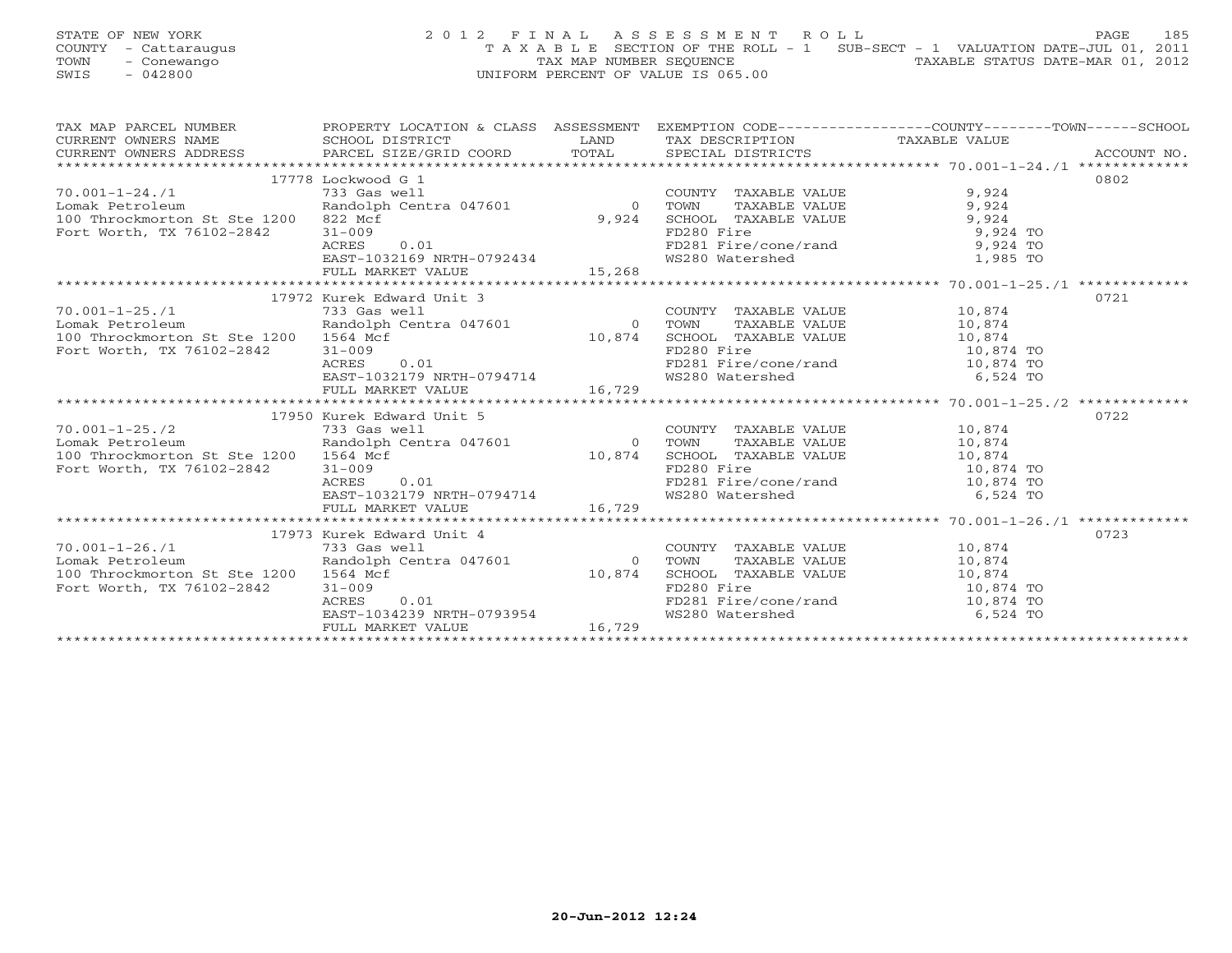| STATE OF NEW YORK    | 2012 FINAL ASSESSMENT ROLL                                                     | 186<br>PAGE            |
|----------------------|--------------------------------------------------------------------------------|------------------------|
| COUNTY - Cattaraugus | T A X A B L E SECTION OF THE ROLL - 1 SUB-SECT - 1 VALUATION DATE-JUL 01, 2011 |                        |
| TOWN<br>- Conewango  | TAXABLE STATUS DATE-MAR 01, 2012                                               |                        |
| SWIS<br>- 042800     |                                                                                | RPS150/V04/L015        |
|                      | UNIFORM PERCENT OF VALUE IS 065.00                                             | CURRENT DATE 6/20/2012 |
|                      |                                                                                |                        |

#### R O L L S U B S E C T I O N - 1 - T O T A L S

#### \*\*\* S P E C I A L D I S T R I C T S U M M A R Y \*\*\*

|            |                      | TOTAL   | EXTENSION   | EXTENSION | AD VALOREM | EXEMPT | TAXABLE |
|------------|----------------------|---------|-------------|-----------|------------|--------|---------|
| CODE       | DISTRICT NAME        | PARCELS | <b>TYPE</b> | VALUE     | VALUE      | AMOUNT | VALUE   |
|            |                      |         |             |           |            |        |         |
| FD280 Fire |                      |         | 79 TOTAL    |           | 843,204    |        | 843,204 |
|            | FD281 Fire/cone/rand |         | 9 TOTAL     |           | 82,240     |        | 82,240  |
|            | FD282 Fire/cone/e ra |         | 3 TOTAL     |           | 30,367     |        | 30,367  |
|            | LD283 Conewango ligh |         | 2 TOTAL     |           | 26,057     |        | 26,057  |
|            | WS280 Watershed      |         | 79 TOTAL    |           | 487,062    |        | 487,062 |

#### \*\*\* S C H O O L D I S T R I C T S U M M A R Y \*\*\*

| CODE             | DISTRICT NAME                           | TOTAL<br>PARCELS | ASSESSED<br>LAND | ASSESSED<br>TOTAL | EXEMPT<br>AMOUNT | TOTAL<br>TAXABLE  | STAR<br>AMOUNT | STAR<br>TAXABLE   |
|------------------|-----------------------------------------|------------------|------------------|-------------------|------------------|-------------------|----------------|-------------------|
| 047601<br>063001 | Randolph Central<br>Pine Valley Central | 76               |                  | 802,262<br>40,942 |                  | 802,262<br>40,942 |                | 802,262<br>40,942 |
|                  | $SUB - TO T AL$                         | 79               |                  | 843,204           |                  | 843,204           |                | 843,204           |
|                  | TOTAL                                   | 79               |                  | 843,204           |                  | 843,204           |                | 843,204           |

#### \*\*\* S Y S T E M C O D E S S U M M A R Y \*\*\*

### NO SYSTEM EXEMPTIONS AT THIS LEVEL

#### \*\*\* E X E M P T I O N S U M M A R Y \*\*\*

#### NO EXEMPTIONS AT THIS LEVEL

| ROLL |             | TOTAL   | <i>N</i> CCFCCFD | SESSEL               | TAXABLE        | TAXABLE               | TAXABLE                    | STAR    |
|------|-------------|---------|------------------|----------------------|----------------|-----------------------|----------------------------|---------|
| SEC  | DESCRIPTION | PARCELS | LAND             | TOTAL                | COUNTY         | TOWN                  | SCHOOL                     | TAXABLE |
|      | TAXABLF     | 70      |                  | ,204<br>$84^{\circ}$ | , 204<br>O 1 2 | $O A^{\sim}$<br>, 204 | $O$ $A$ $\supset$<br>, 204 | , 204   |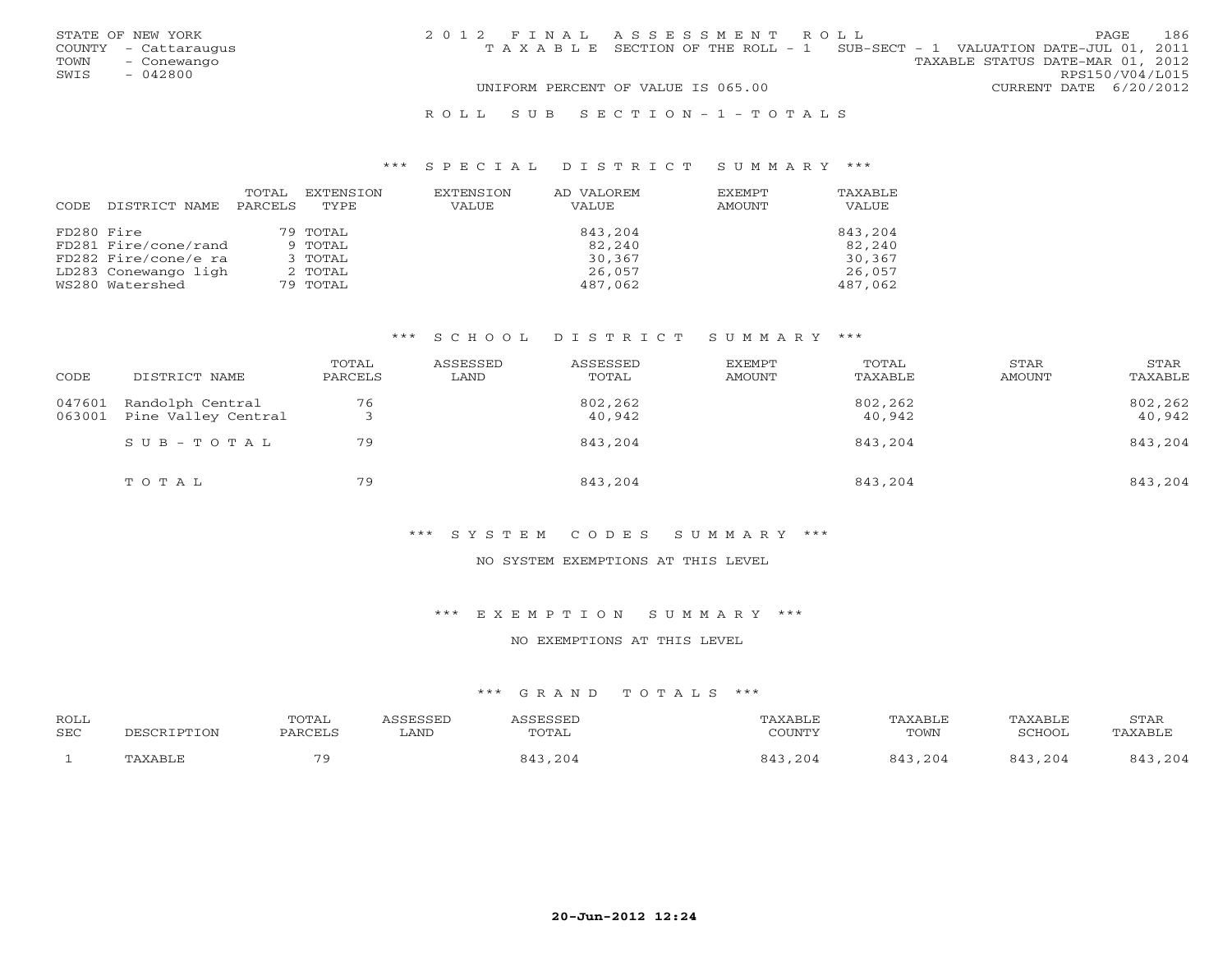|      | STATE OF NEW YORK    | 2012 FINAL ASSESSMENT ROLL |                                    |                                  |                        | <b>PAGE</b> | - 187 |
|------|----------------------|----------------------------|------------------------------------|----------------------------------|------------------------|-------------|-------|
|      | COUNTY - Cattaraugus |                            | TAXABLE SECTION OF THE ROLL - 1    | VALUATION DATE-JUL 01, 2011      |                        |             |       |
| TOWN | – Conewango          |                            |                                    | TAXABLE STATUS DATE-MAR 01, 2012 |                        |             |       |
| SWIS | - 042800             |                            | UNIFORM PERCENT OF VALUE IS 065.00 |                                  | RPS150/V04/L015        |             |       |
|      |                      |                            |                                    |                                  | CURRENT DATE 6/20/2012 |             |       |
|      |                      |                            |                                    |                                  |                        |             |       |

#### R O L L S E C T I O N T O T A L S

#### \*\*\* S P E C I A L D I S T R I C T S U M M A R Y \*\*\*

|            |                      | TOTAL   | EXTENSION | <b>EXTENSION</b> | AD VALOREM | EXEMPT | TAXABLE   |
|------------|----------------------|---------|-----------|------------------|------------|--------|-----------|
| CODE       | DISTRICT NAME        | PARCELS | TYPE      | VALUE            | VALUE      | AMOUNT | VALUE     |
|            | FD760 Randolph Fire  |         | 91 TOTAL  |                  | 3423,510   |        | 3423,510  |
| FD280 Fire |                      |         | 780 TOTAL |                  | 30142,113  |        | 30142,113 |
|            | FD281 Fire/cone/rand |         | 46 TOTAL  |                  | 1308,855   |        | 1308,855  |
|            | FD282 Fire/cone/e ra |         | 130 TOTAL |                  | 6915,881   |        | 6915,881  |
|            | LD282 Ellington ligh |         | 14 TOTAL  |                  | 672,605    |        | 672,605   |
|            | LD283 Conewango ligh |         | 91 TOTAL  |                  | 3255,327   |        | 3255,327  |
|            | LD760 Light District |         | 91 TOTAL  |                  | 3423,510   |        | 3423,510  |
|            | WS280 Watershed      |         | 867 TOTAL |                  | 17779,173  | 27,264 | 17751,909 |

## \*\*\* S C H O O L D I S T R I C T S U M M A R Y \*\*\*

| CODE             | DISTRICT NAME                           | TOTAL<br>PARCELS | ASSESSED<br>LAND    | ASSESSED<br>TOTAL     | EXEMPT<br>AMOUNT   | TOTAL<br>TAXABLE      | STAR<br>AMOUNT      | STAR<br>TAXABLE      |
|------------------|-----------------------------------------|------------------|---------------------|-----------------------|--------------------|-----------------------|---------------------|----------------------|
| 047601<br>063001 | Randolph Central<br>Pine Valley Central | 857<br>36        | 7948,353<br>231,850 | 32739,516<br>1292,092 | 2357,623<br>31,390 | 30381,893<br>1260,702 | 9207,601<br>400,350 | 21174,292<br>860,352 |
|                  | $SUB - TO T AL$                         | 893              | 8180,203            | 34031,608             | 2389,013           | 31642,595             | 9607,951            | 22034,644            |
|                  | TOTAL                                   | 893              | 8180,203            | 34031,608             | 2389,013           | 31642,595             | 9607,951            | 22034,644            |

#### \*\*\* S Y S T E M C O D E S S U M M A R Y \*\*\*

### NO SYSTEM EXEMPTIONS AT THIS LEVEL

## \*\*\* E X E M P T I O N S U M M A R Y \*\*\*

| CODE  | DESCRIPTION | TOTAL<br>PARCELS | COUNTY  | TOWN    | SCHOOL  |
|-------|-------------|------------------|---------|---------|---------|
| 41121 | WVET C/T    | 23               | 143,919 | 143,919 |         |
| 41131 | CVET C/T    | 32               | 321,915 | 321,915 |         |
| 41141 | DVET C/T    | 11               | 136,728 | 136,728 |         |
| 41400 | CLERGY      |                  | 3,000   | 3,000   | 3,000   |
| 41683 | RPTL466 c   |                  |         | 3,960   |         |
| 41700 | AG BLDG     | 43               | 933,900 | 933,900 | 933,900 |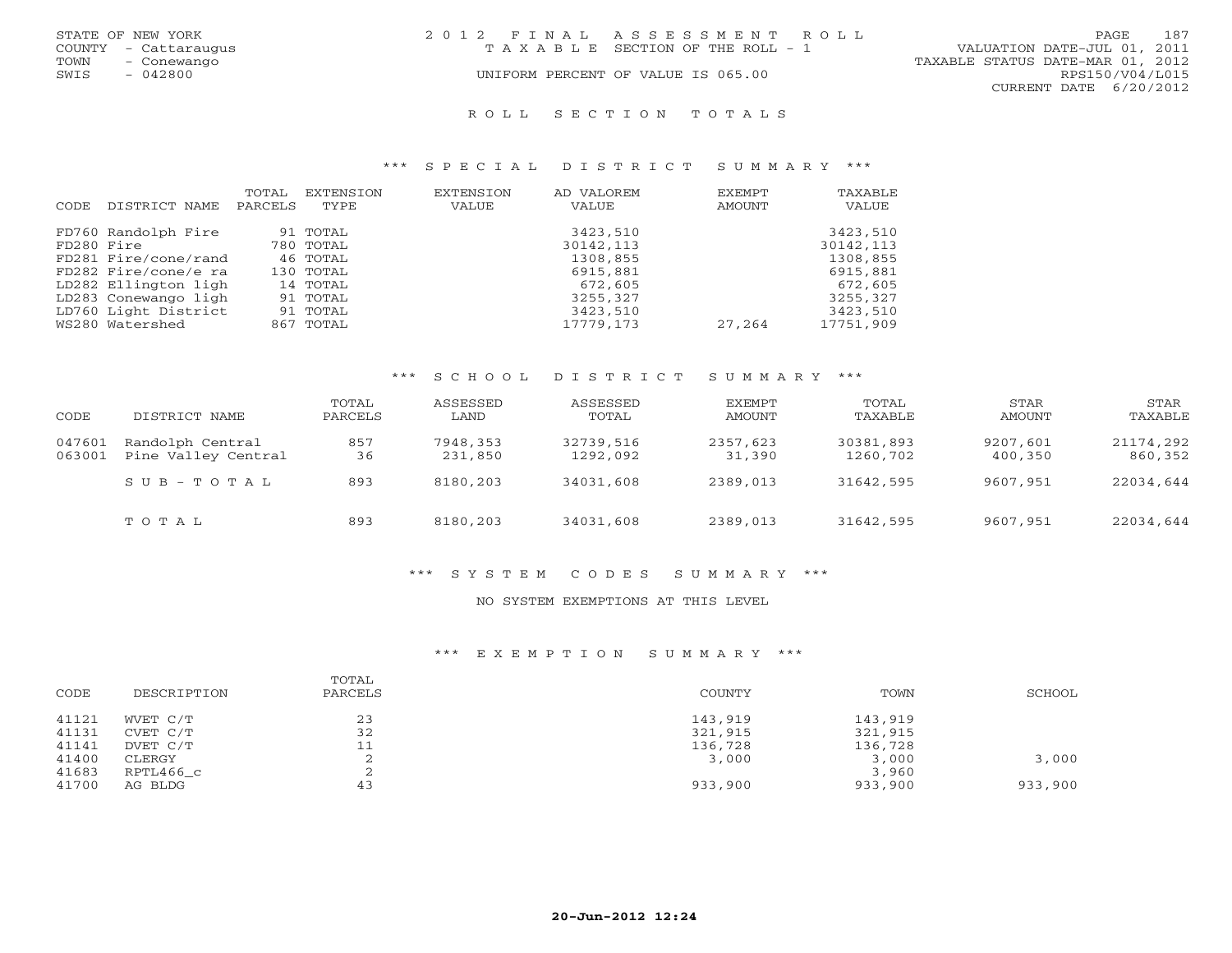|      | STATE OF NEW YORK    | 2012 FINAL ASSESSMENT ROLL |                                       |                                  | <b>PAGE</b>     | 188 |
|------|----------------------|----------------------------|---------------------------------------|----------------------------------|-----------------|-----|
|      | COUNTY - Cattaraugus |                            | T A X A B L E SECTION OF THE ROLL - 1 | VALUATION DATE-JUL 01, 2011      |                 |     |
| TOWN | - Conewango          |                            |                                       | TAXABLE STATUS DATE-MAR 01, 2012 |                 |     |
| SWIS | $-042800$            |                            | UNIFORM PERCENT OF VALUE IS 065.00    |                                  | RPS150/V04/L015 |     |
|      |                      |                            |                                       | CURRENT DATE 6/20/2012           |                 |     |
|      |                      |                            |                                       |                                  |                 |     |

R O L L S E C T I O N T O T A L S

#### \*\*\* E X E M P T I O N S U M M A R Y \*\*\*

| CODE  | DESCRIPTION | TOTAL<br>PARCELS | <b>COUNTY</b> | TOWN     | SCHOOL    |
|-------|-------------|------------------|---------------|----------|-----------|
| 41720 | AG DIST     | 11               | 60,295        | 60,295   | 60,295    |
| 41730 | AG DISTOUT  | 48               | 175,476       | 175,476  | 175,476   |
| 41800 | AGED C/T/S  | 30               | 588,591       | 588,591  | 626,700   |
| 41801 | AGED C/T    | 4                | 64,070        | 64,070   |           |
| 41802 | AGED C      | 9                | 106,131       |          |           |
| 41805 | AGED C/S    |                  | 40,569        |          | 43,229    |
| 41810 | AGED C/T/S  |                  | 20,700        | 20,700   | 20,700    |
| 41834 | SR STAR     | 104              |               |          | 3587,557  |
| 41854 | RES STAR    | 301              |               |          | 5904,394  |
| 41864 | RES ST MH   |                  |               |          | 116,000   |
| 41901 | PHYS DIS    | $\overline{2}$   | 17,200        | 17,200   |           |
| 42100 | SILO T/C/S  | 74               | 455,090       | 455,090  | 455,090   |
| 42120 | TMP GHOUSE  |                  | 23,100        | 23,100   | 23,100    |
| 47610 | BUS $C/T/S$ | 17               | 47,523        | 47,523   | 47,523    |
|       | TOTAL       | 726              | 3138,207      | 2995,467 | 11996.964 |

| <b>ROLL</b><br><b>SEC</b> |         | TOTAL<br>PARCELS | SSESSED<br>LAND | <i>\SSESSED</i><br>TOTAL | "AXABLE<br>COUNTY | TAXABLE<br>TOWN | TAXABLE<br>SCHOOL | STAR<br>TAXABLE |
|---------------------------|---------|------------------|-----------------|--------------------------|-------------------|-----------------|-------------------|-----------------|
|                           | TAXABLE | 893              | 8180,203        | 34031<br>,608            | 30893,401         | 31036,141       | 31642,595         | 22034,644       |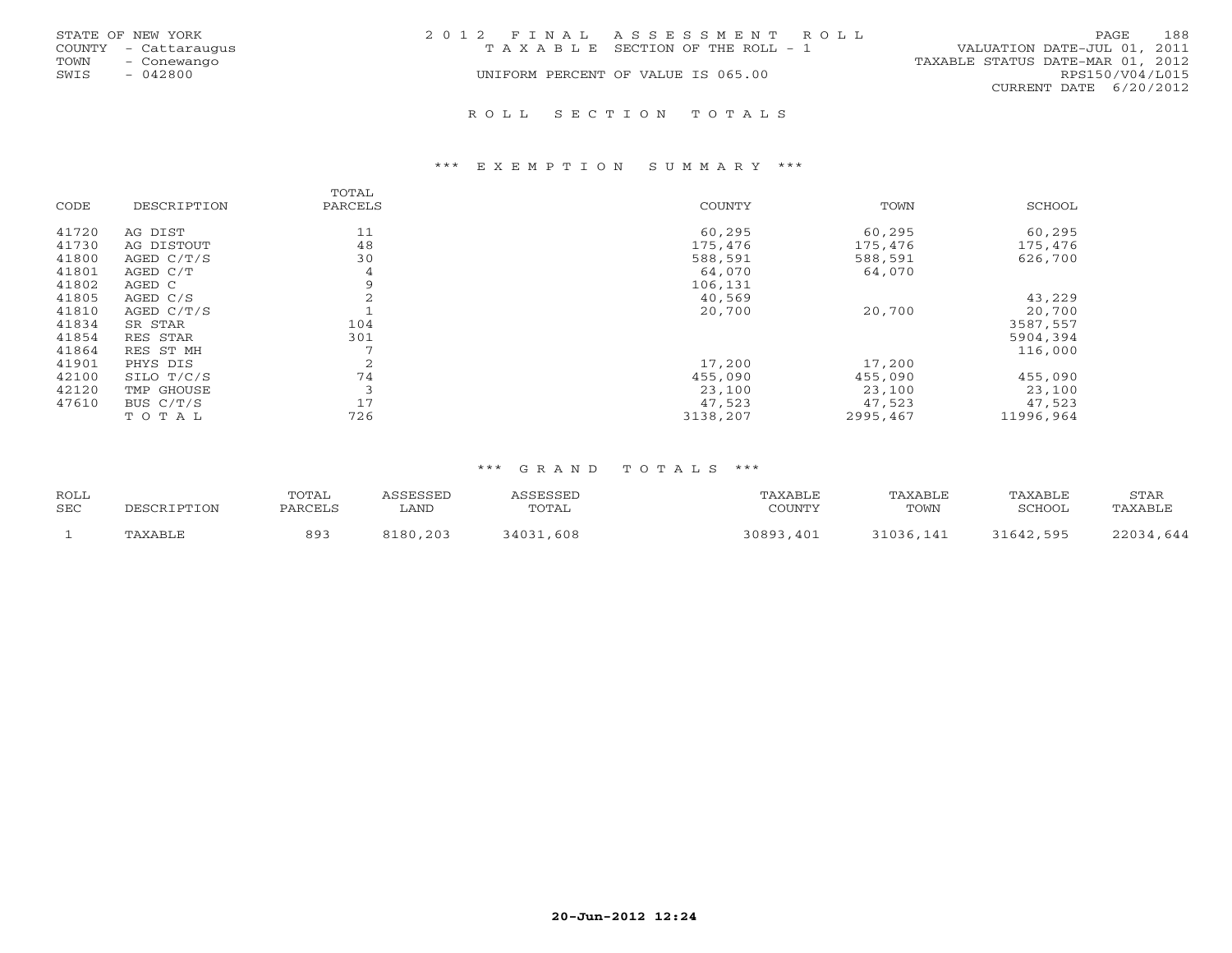## STATE OF NEW YORK 2 0 1 2 F I N A L A S S E S S M E N T R O L L PAGE 189 COUNTY - Cattaraugus SPECIAL FRANCHISE SECTION OF THE ROLL - 5 VALUATION DATE-JUL 01, 2011 TOWN - Conewango TAX MAP NUMBER SEQUENCE TAXABLE STATUS DATE-MAR 01, 2012 SWIS - 042800 UNIFORM PERCENT OF VALUE IS 065.00UNIFORM PERCENT OF VALUE IS 065.00

| TAX MAP PARCEL NUMBER                       |                         |                | PROPERTY LOCATION & CLASS ASSESSMENT EXEMPTION CODE----------------COUNTY-------TOWN------SCHOOL |                                                 |             |
|---------------------------------------------|-------------------------|----------------|--------------------------------------------------------------------------------------------------|-------------------------------------------------|-------------|
| CURRENT OWNERS NAME                         | SCHOOL DISTRICT         | LAND           | TAX DESCRIPTION                                                                                  | TAXABLE VALUE                                   |             |
| CURRENT OWNERS ADDRESS                      | PARCEL SIZE/GRID COORD  | TOTAL          | SPECIAL DISTRICTS                                                                                |                                                 | ACCOUNT NO. |
| *****************                           | *********************** |                |                                                                                                  |                                                 |             |
|                                             | Special Franchise       |                |                                                                                                  |                                                 | 0605        |
| 528.001-9913-123.700/288                    | 861 Elec & gas          |                | COUNTY TAXABLE VALUE                                                                             | 1,113                                           |             |
| National Fuel Gas Dist                      | Randolph Centra 047601  | $\overline{0}$ | TOWN<br>TAXABLE VALUE                                                                            | 1,113                                           |             |
| Attn: Real Property Tax Servic In Village   |                         | 1,113          | SCHOOL TAXABLE VALUE                                                                             | 1,113                                           |             |
| 6363 Main St                                | $1.0000 - Random$       |                |                                                                                                  | 1,113 TO                                        |             |
| Willilamsville, NY 14221-5887 ACRES         | 0.01                    |                |                                                                                                  | 1,113 TO                                        |             |
|                                             | FULL MARKET VALUE       | 1,712          | FD760 Randolph Fire Dist<br>LD760 Light District<br>WS280 Watershed                              | 223 TO                                          |             |
|                                             |                         |                | ********************************* 528.001-9913-131.600 *******                                   |                                                 |             |
|                                             | Special Franchise       |                |                                                                                                  |                                                 | 0661        |
| 528.001-9913-131.600                        | 861 Elec & gas          |                | COUNTY TAXABLE VALUE                                                                             | 43,126                                          |             |
| Nys Electric & Gas Corp                     | Randolph Centra 047601  | $\overline{0}$ | TOWN<br>TAXABLE VALUE                                                                            | 43,126                                          |             |
| Attn: Utillity Shared Srv Loca In Village   |                         | 43,126         | SCHOOL TAXABLE VALUE                                                                             | 43,126                                          |             |
| Freeport Bldg                               | $1.0000 - Random$       |                |                                                                                                  | 43,126 TO                                       |             |
| 70 Farm View Dr                             | FULL MARKET VALUE       | 66,348         | FD760 Randolph Fire Dist<br>LD760 Light District                                                 | 43,126 TO                                       |             |
| New Gloucester, ME 04260                    |                         |                | WS280 Watershed                                                                                  | 6,469 TO                                        |             |
|                                             |                         |                |                                                                                                  |                                                 | **********  |
|                                             | Special Franchise       |                |                                                                                                  |                                                 | 0660        |
| 528.001-9913-629                            | 866 Telephone           |                | COUNTY TAXABLE VALUE                                                                             | 3,604                                           |             |
| Windstream NY, Inc                          | Randolph Centra 047601  | $\overline{0}$ | TOWN<br>TAXABLE VALUE                                                                            | 3,604                                           |             |
| D &P 503-32-1130                            | In Village              | 3,604          | SCHOOL TAXABLE VALUE                                                                             | 3,604                                           |             |
| PO Box 260888                               | $1.0000 - Random$       |                |                                                                                                  | 3,604 TO                                        |             |
| Plano, TX 75026-0888                        | FULL MARKET VALUE       | 5,545          |                                                                                                  | 3,604 TO                                        |             |
|                                             |                         |                | FD760 Randolph Fire Dist<br>LD760 Light District<br>WS280 Watershed                              | 541 TO                                          |             |
|                                             |                         |                |                                                                                                  |                                                 |             |
|                                             | Special Franchise       |                |                                                                                                  |                                                 | 0740        |
| 528.001-9913-945.280                        | 869 Television          |                | COUNTY TAXABLE VALUE                                                                             | 18,761                                          |             |
| Time Warner-Buffalo                         | Randolph Centra 047601  | $\Omega$       | TOWN<br>TAXABLE VALUE                                                                            | 18,761                                          |             |
| PO Box 7467                                 | In Village              | 18,761         | SCHOOL TAXABLE VALUE                                                                             | 18,761                                          |             |
| Charlotte, NC 28241-7467                    | $1.0000 - Random$       |                | FD760 Randolph Fire Dist                                                                         | 18,761 TO                                       |             |
|                                             | 0.01<br>ACRES           |                | LD760 Light District                                                                             | 18,761 TO                                       |             |
|                                             | FULL MARKET VALUE       | 28,863         | WS280 Watershed                                                                                  | 3,752 TO                                        |             |
|                                             |                         |                |                                                                                                  |                                                 |             |
|                                             | Special Franchise       |                |                                                                                                  |                                                 | 0852        |
| 528.089-9913-123.700/288                    | 861 Elec & gas          |                | COUNTY TAXABLE VALUE                                                                             | $\circ$                                         |             |
| National Fuel Gas Supply                    | Randolph Centra 047601  | $\Omega$       | TOWN<br>TAXABLE VALUE                                                                            | $\Omega$                                        |             |
| Attn: Attn: Real Property Tax               | Town Outside            | $\cap$         | SCHOOL TAXABLE VALUE                                                                             |                                                 |             |
| 6363 Main St                                | $1.0000 - Random$       |                | FD280 Fire                                                                                       | $0$ TO                                          |             |
| Williamsville, NY 14221-5887                | ACRES<br>0.01           |                | WS280 Watershed                                                                                  | $0$ TO                                          |             |
|                                             | FULL MARKET VALUE       | $\Omega$       |                                                                                                  |                                                 |             |
|                                             | .                       |                |                                                                                                  | ****************** 528.089-9913-131.600 ******* |             |
|                                             | Special Franchise       |                |                                                                                                  |                                                 | 0603        |
| 528.089-9913-131.600                        | 861 Elec & gas          |                | COUNTY TAXABLE VALUE                                                                             | 168,617                                         |             |
| Nys Electric & Gas Corp                     | Randolph Centra 047601  | $\Omega$       | TOWN<br>TAXABLE VALUE                                                                            | 168,617                                         |             |
| Attn: Utility Shared Srv Local Town Outside |                         | 168,617        | SCHOOL TAXABLE VALUE                                                                             | 168,617                                         |             |
| Freeport Bldg                               | $0.9200$ - Randolph     |                | FD280 Fire                                                                                       | 168,617 TO                                      |             |
| 70 Farm View Dr                             | FULL MARKET VALUE       | 259,411        | WS280 Watershed                                                                                  | 25,293 TO                                       |             |
| New Gloucester, ME 04260                    |                         |                |                                                                                                  |                                                 |             |
| ***************************                 |                         |                |                                                                                                  |                                                 |             |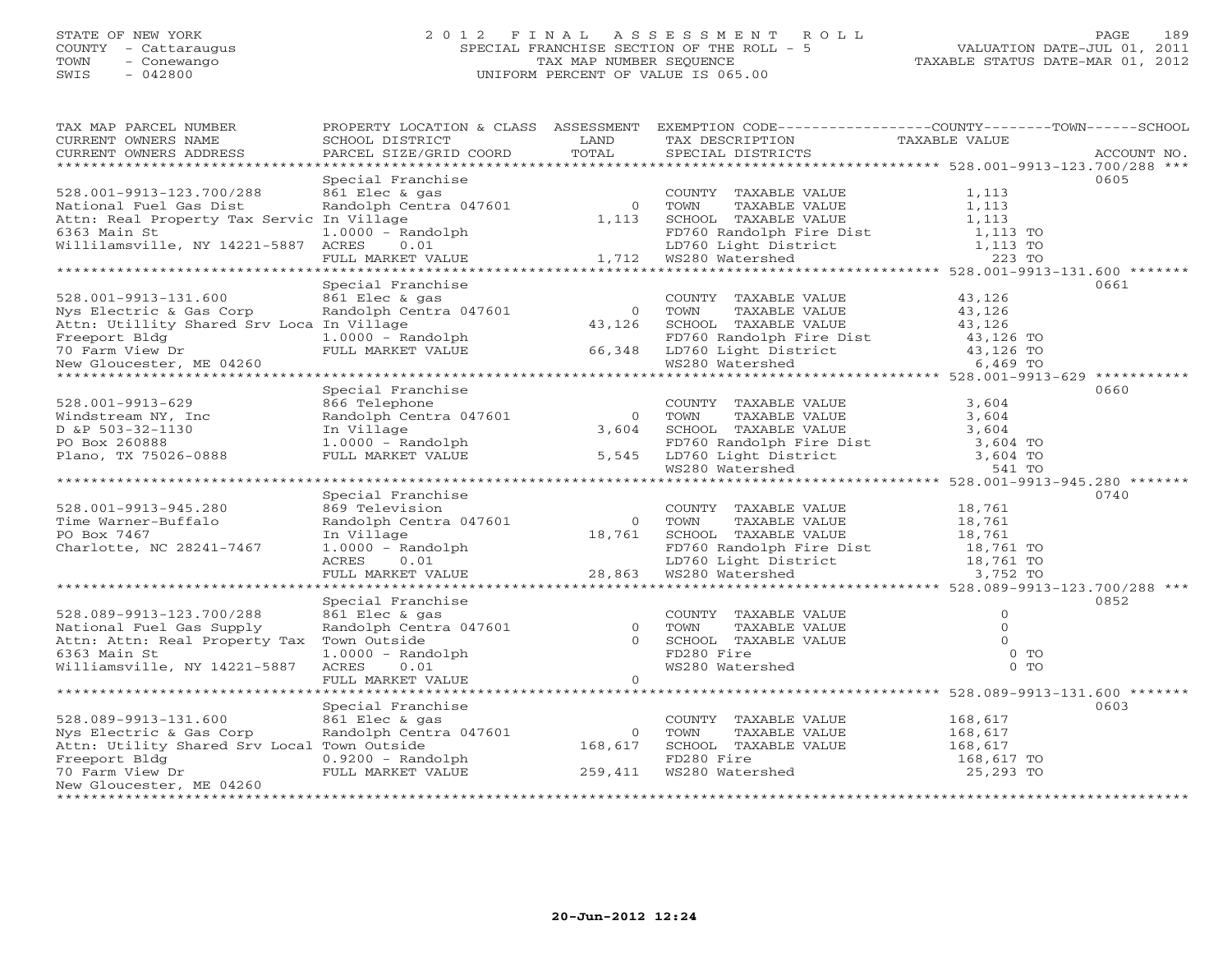## STATE OF NEW YORK 2 0 1 2 F I N A L A S S E S S M E N T R O L L PAGE 190COUNTY - Cattaraugus SPECIAL FRANCHISE SECTION OF THE ROLL - 5 VALUATION DATE-JUL 01, 2011 SWIS - 042800 UNIFORM PERCENT OF VALUE IS 065.00

TAXABLE STATUS DATE-MAR 01, 2012

| TAX MAP PARCEL NUMBER<br>CURRENT OWNERS NAME             | PROPERTY LOCATION & CLASS ASSESSMENT<br>SCHOOL DISTRICT | LAND           | TAX DESCRIPTION TAXABLE VALUE | EXEMPTION CODE----------------COUNTY-------TOWN------SCHOOL |
|----------------------------------------------------------|---------------------------------------------------------|----------------|-------------------------------|-------------------------------------------------------------|
| CURRENT OWNERS ADDRESS                                   | PARCEL SIZE/GRID COORD                                  | TOTAL          | SPECIAL DISTRICTS             | ACCOUNT NO.                                                 |
| *************************                                |                                                         |                |                               |                                                             |
|                                                          | Special Franchise                                       |                |                               | 0607                                                        |
| 528.089-9913-629                                         | 866 Telephone                                           |                | COUNTY TAXABLE VALUE          | 116,730                                                     |
| Windstream NY Inc                                        | Randolph Centra 047601                                  | $\Omega$       | TAXABLE VALUE<br>TOWN         | 116,730                                                     |
| D&P 503-32-1130                                          | Town Outside                                            | 116,730        | SCHOOL TAXABLE VALUE          | 116,730                                                     |
| PO Box 260888                                            | $0.9000 - Random$                                       |                | FD280 Fire                    | 116,730 TO                                                  |
| Plano, TX 75026-0888                                     | FULL MARKET VALUE                                       | 179,585        | WS280 Watershed               | 17,510 TO                                                   |
|                                                          |                                                         |                |                               |                                                             |
|                                                          | Special Franchise                                       |                |                               | 0977                                                        |
| 528.089-9913-631.900                                     | 866 Telephone                                           |                | COUNTY TAXABLE VALUE          | 5,596                                                       |
| Verizon New York Inc                                     | Randolph Centra 047601                                  | $\overline{0}$ | TOWN<br>TAXABLE VALUE         | 5,596                                                       |
| Attn: Verizon Communications                             | Town Outside                                            | 5,596          | SCHOOL TAXABLE VALUE          | 5,596                                                       |
| PO Box 152206                                            | FULL MARKET VALUE                                       | 8,609          | FD280 Fire                    | 5,596 TO                                                    |
| Irving, TX 75015-2206                                    |                                                         |                |                               |                                                             |
| ****************************                             |                                                         |                |                               | 0994                                                        |
| 528.089-9913-945.28                                      | 869 Television                                          |                | COUNTY TAXABLE VALUE          | 3,730                                                       |
| Time Warner-Buffalo                                      | Randolph Centra 047601                                  | $\overline{0}$ | TAXABLE VALUE<br>TOWN         | 3,730                                                       |
| Attn: Adelphia Tax Dept                                  |                                                         | 3,730          | SCHOOL TAXABLE VALUE          | 3,730                                                       |
| 1 N Main St                                              | FULL MARKET VALUE                                       | 5,738          | FD280 Fire                    | 3,730 TO                                                    |
| Coudlersport, PA 16915-1141                              |                                                         |                |                               |                                                             |
| ******************************                           |                                                         |                |                               |                                                             |
|                                                          | Special Franchise                                       |                |                               | 0678                                                        |
| 528.089-9916-131.600                                     | 861 Elec & gas                                          |                | COUNTY TAXABLE VALUE          | 14,662                                                      |
| Nys Electric & Gas Corp                                  | Pine Valley Cen 063001                                  | $\overline{0}$ | TOWN<br>TAXABLE VALUE         | 14,662                                                      |
| Attn: Utility Shared Srv Local Town Outside              |                                                         | 14,662         | SCHOOL TAXABLE VALUE          | 14,662                                                      |
|                                                          |                                                         |                | FD280 Fire                    | 14,662 TO                                                   |
| Freeport Bldg                                            | $0.0800$ - Pine Valley                                  |                |                               |                                                             |
| 70 Farm View Dr                                          | FULL MARKET VALUE                                       | 22,557         | WS280 Watershed               | 2,199 TO                                                    |
| New Gloucester, ME 04260<br>**************************** |                                                         |                |                               |                                                             |
|                                                          | Special Franchise                                       |                |                               | 0679                                                        |
| 528.089-9916-629                                         | 866 Telephone                                           |                | COUNTY TAXABLE VALUE          | 12,970                                                      |
| Windstream NY Inc                                        | Pine Valley Cen 063001                                  | $\Omega$       | TOWN<br>TAXABLE VALUE         | 12,970                                                      |
| D & P 503-32-1130                                        | Town Outside                                            | 12,970         | SCHOOL TAXABLE VALUE          | 12,970                                                      |
| PO Box 260888                                            | $0.1000$ - Pine Valley                                  |                | FD280 Fire                    | 12,970 TO                                                   |
| Plano, TX 75026-0888                                     | FULL MARKET VALUE                                       | 19,954         | WS280 Watershed               | 1,297 TO                                                    |
|                                                          |                                                         |                |                               |                                                             |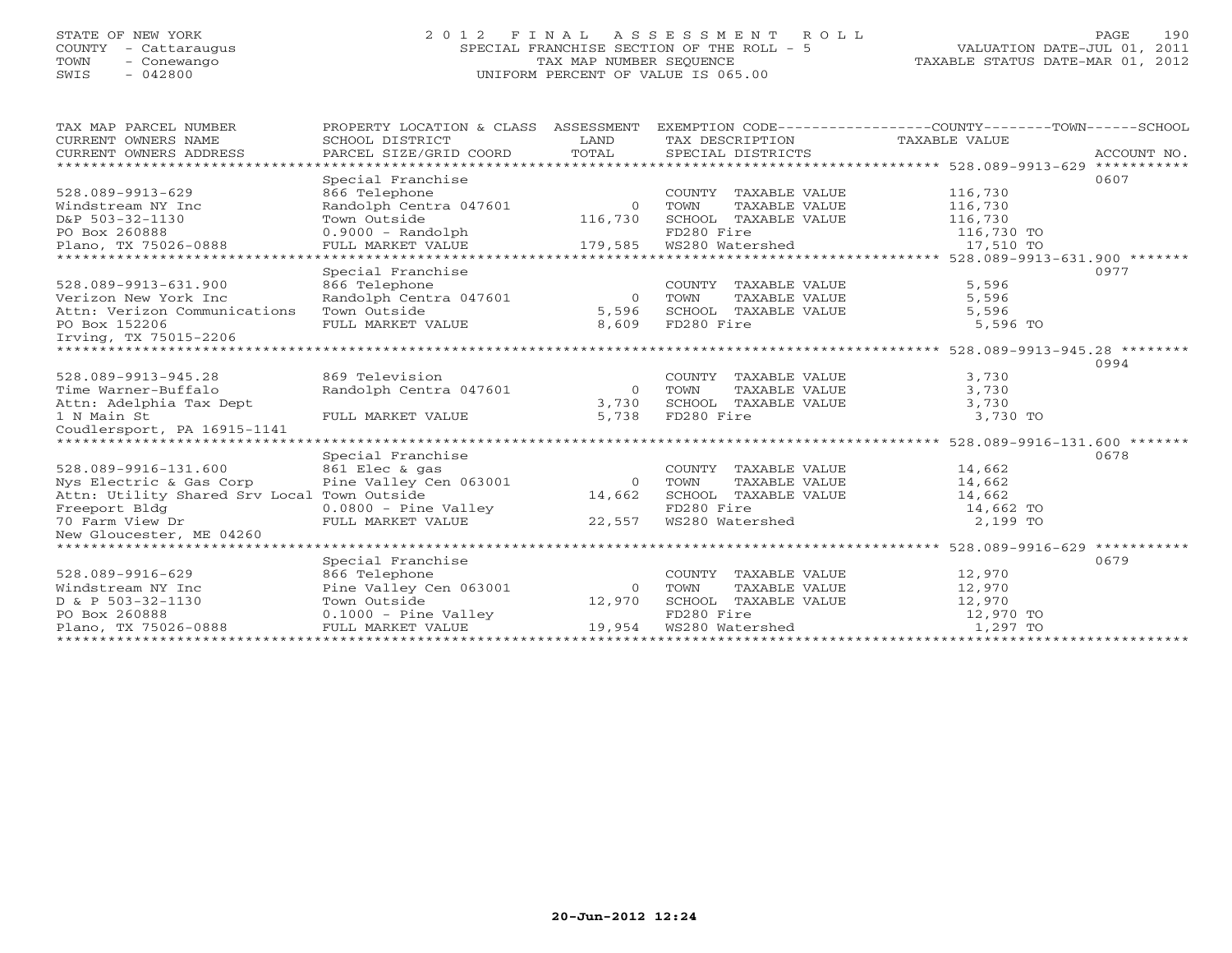|      | STATE OF NEW YORK    | 2012 FINAL ASSESSMENT ROLL                | 191<br>PAGE                      |
|------|----------------------|-------------------------------------------|----------------------------------|
|      | COUNTY - Cattaraugus | SPECIAL FRANCHISE SECTION OF THE ROLL - 5 | VALUATION DATE-JUL 01, 2011      |
| TOWN | - Conewango          |                                           | TAXABLE STATUS DATE-MAR 01, 2012 |
| SWIS | - 042800             |                                           | RPS150/V04/L015                  |
|      |                      | UNIFORM PERCENT OF VALUE IS 065.00        | CURRENT DATE 6/20/2012           |
|      |                      | ROLL SUB SECTION- - TOTALS                |                                  |

#### \*\*\* S P E C I A L D I S T R I C T S U M M A R Y \*\*\*

|            |                      | TOTAL   | EXTENSION | EXTENSION | AD VALOREM   | <b>EXEMPT</b> | TAXABLE |
|------------|----------------------|---------|-----------|-----------|--------------|---------------|---------|
| CODE       | DISTRICT NAME        | PARCELS | TYPE.     | VALUE     | <b>VALUE</b> | AMOUNT        | VALUE   |
|            |                      |         |           |           |              |               |         |
|            | FD760 Randolph Fire  |         | 4 TOTAL   |           | 66,604       |               | 66,604  |
| FD280 Fire |                      |         | 7 TOTAL   |           | 322,305      |               | 322,305 |
|            | LD760 Light District |         | 4 TOTAL   |           | 66,604       |               | 66,604  |
|            | WS280 Watershed      |         | 9 TOTAL   |           | 57,284       |               | 57,284  |

## \*\*\* S C H O O L D I S T R I C T S U M M A R Y \*\*\*

| CODE             | DISTRICT NAME                           | TOTAL<br>PARCELS | ASSESSED<br>LAND | ASSESSED<br>TOTAL | EXEMPT<br>AMOUNT | TOTAL<br>TAXABLE  | STAR<br>AMOUNT | STAR<br>TAXABLE   |
|------------------|-----------------------------------------|------------------|------------------|-------------------|------------------|-------------------|----------------|-------------------|
| 047601<br>063001 | Randolph Central<br>Pine Valley Central | ▵                |                  | 361,277<br>27,632 |                  | 361,277<br>27,632 |                | 361,277<br>27,632 |
|                  | $SUB - TO T AL$                         | 11               |                  | 388,909           |                  | 388,909           |                | 388,909           |
|                  | TOTAL                                   | 11               |                  | 388,909           |                  | 388,909           |                | 388,909           |

### \*\*\* S Y S T E M C O D E S S U M M A R Y \*\*\*

#### NO SYSTEM EXEMPTIONS AT THIS LEVEL

\*\*\* E X E M P T I O N S U M M A R Y \*\*\*

#### NO EXEMPTIONS AT THIS LEVEL

| <b>ROLL</b><br><b>SEC</b> | DESCRIPTION             | TOTAL<br>PARCELS | <i><b>SSESSED</b></i><br>∟AND | ASSESSET<br>TOTAL | TAXABLE<br>COUNTY | TAXABLE<br>TOWN | TAXABLE<br>SCHOOL | STAR<br>TAXABLE |
|---------------------------|-------------------------|------------------|-------------------------------|-------------------|-------------------|-----------------|-------------------|-----------------|
|                           | . FRANCHISE<br>CDRCTAL. | - -              |                               | 388,909           | 388,909           | 388,909         | 388,909           | 388,909         |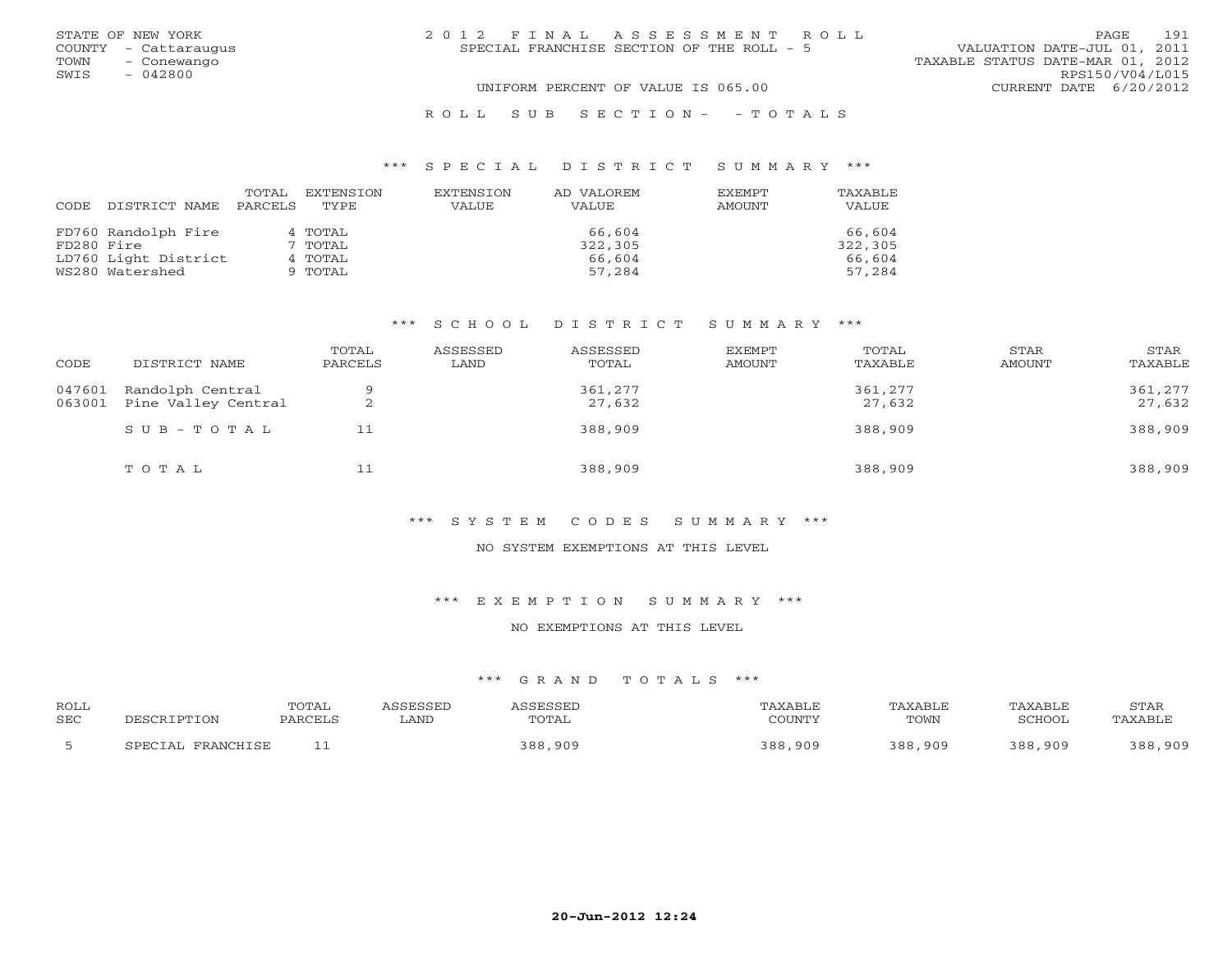|      | STATE OF NEW YORK    | 2012 FINAL ASSESSMENT ROLL                | 192<br><b>PAGE</b>               |
|------|----------------------|-------------------------------------------|----------------------------------|
|      | COUNTY - Cattaraugus | SPECIAL FRANCHISE SECTION OF THE ROLL - 5 | VALUATION DATE-JUL 01, 2011      |
| TOWN | – Conewango          |                                           | TAXABLE STATUS DATE-MAR 01, 2012 |
| SWIS | - 042800             | UNIFORM PERCENT OF VALUE IS 065.00        | RPS150/V04/L015                  |
|      |                      |                                           | CURRENT DATE 6/20/2012           |
|      |                      |                                           |                                  |

#### R O L L S E C T I O N T O T A L S

#### \*\*\* S P E C I A L D I S T R I C T S U M M A R Y \*\*\*

| CODE       | DISTRICT NAME        | TOTAL<br>PARCELS | EXTENSION<br>TYPE. | EXTENSION<br>VALUE | AD VALOREM<br>VALUE | <b>EXEMPT</b><br><b>AMOUNT</b> | TAXABLE<br>VALUE |
|------------|----------------------|------------------|--------------------|--------------------|---------------------|--------------------------------|------------------|
|            | FD760 Randolph Fire  |                  | 4 TOTAL            |                    | 66,604              |                                | 66,604           |
| FD280 Fire |                      |                  | 7 TOTAL            |                    | 322,305             |                                | 322,305          |
|            | LD760 Light District |                  | 4 TOTAL            |                    | 66,604              |                                | 66,604           |
|            | WS280 Watershed      |                  | 9 TOTAL            |                    | 57,284              |                                | 57,284           |

## \*\*\* S C H O O L D I S T R I C T S U M M A R Y \*\*\*

| CODE             | DISTRICT NAME                           | TOTAL<br>PARCELS | ASSESSED<br>LAND | ASSESSED<br>TOTAL | EXEMPT<br>AMOUNT | TOTAL<br>TAXABLE  | STAR<br>AMOUNT | STAR<br>TAXABLE   |
|------------------|-----------------------------------------|------------------|------------------|-------------------|------------------|-------------------|----------------|-------------------|
| 047601<br>063001 | Randolph Central<br>Pine Valley Central | Q                |                  | 361,277<br>27,632 |                  | 361,277<br>27,632 |                | 361,277<br>27,632 |
|                  | $SUB - TO T AL$                         | 11               |                  | 388,909           |                  | 388,909           |                | 388,909           |
|                  | TOTAL                                   | 11               |                  | 388,909           |                  | 388,909           |                | 388,909           |

## \*\*\* S Y S T E M C O D E S S U M M A R Y \*\*\*

#### NO SYSTEM EXEMPTIONS AT THIS LEVEL

\*\*\* E X E M P T I O N S U M M A R Y \*\*\*

#### NO EXEMPTIONS AT THIS LEVEL

| ROLL<br>SEC | DESCRIPTION                 | TOTAL<br>PARCELS | <i>\SSESSED</i><br>LAND | <i><b>\SSESSED</b></i><br>TOTAL | ™AXABLE<br>COUNTY | TAXABLE<br>TOWN | TAXABLE<br>SCHOOL | STAR<br>TAXABLE |
|-------------|-----------------------------|------------------|-------------------------|---------------------------------|-------------------|-----------------|-------------------|-----------------|
|             | FRANCHISE<br><b>SPECTAL</b> |                  |                         | 388,909                         | 388,909           | 388,909         | 388,909           | 388,909         |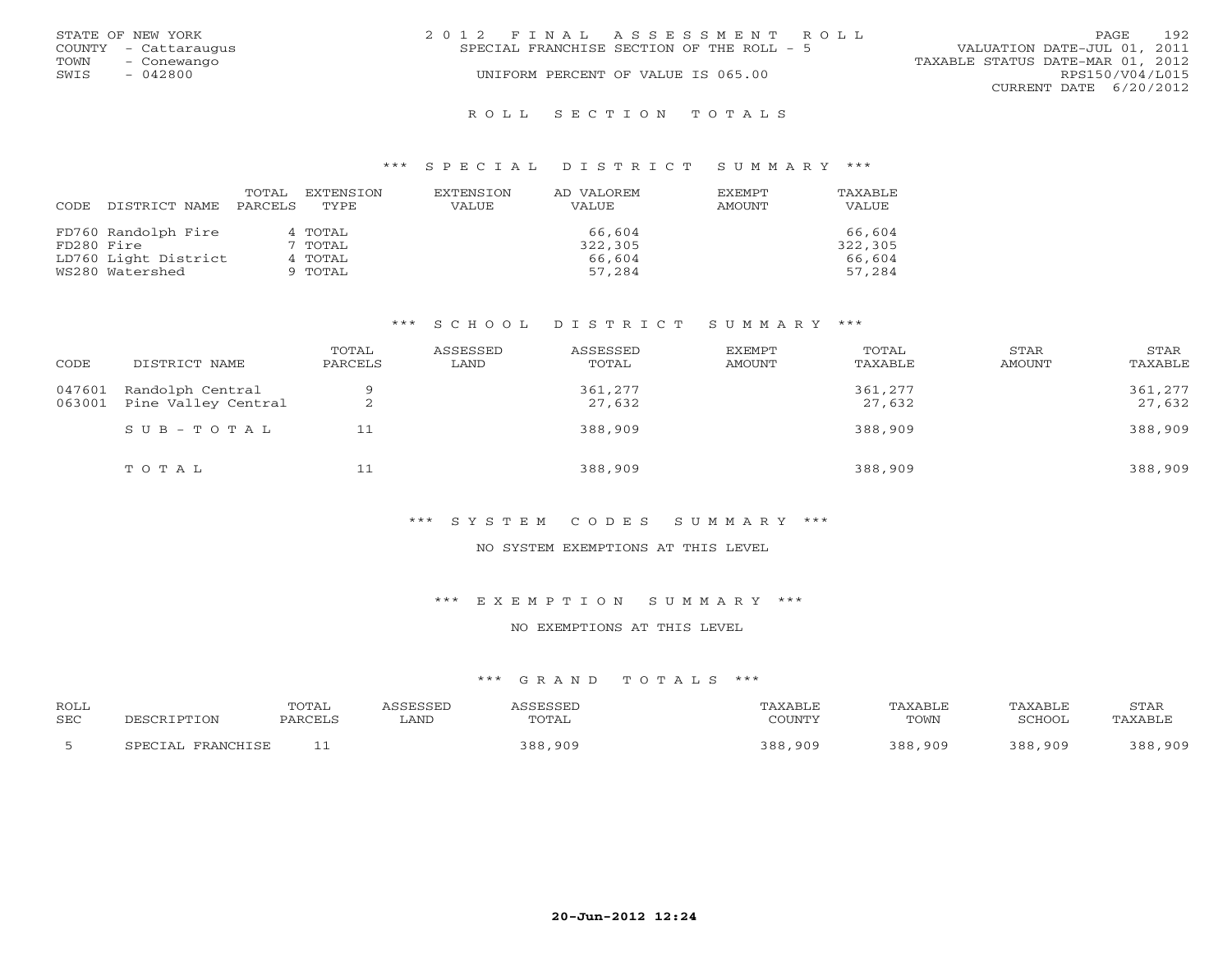## STATE OF NEW YORK 2 0 1 2 F I N A L A S S E S S M E N T R O L L PAGE 193 COUNTY - Cattaraugus UTILITY & R.R. SECTION OF THE ROLL - 6 VALUATION DATE-JUL 01, 2011 TOWN - Conewango TAX MAP NUMBER SEQUENCE TAXABLE STATUS DATE-MAR 01, 2012 SWIS - 042800 UNIFORM PERCENT OF VALUE IS 065.00

| TAX MAP PARCEL NUMBER                                                                                                                                                                                                                | PROPERTY LOCATION & CLASS ASSESSMENT EXEMPTION CODE----------------COUNTY-------TOWN------SCHOOL                                                                                                                                                             |                  |                                                                                                            |                        |             |
|--------------------------------------------------------------------------------------------------------------------------------------------------------------------------------------------------------------------------------------|--------------------------------------------------------------------------------------------------------------------------------------------------------------------------------------------------------------------------------------------------------------|------------------|------------------------------------------------------------------------------------------------------------|------------------------|-------------|
| CURRENT OWNERS NAME                                                                                                                                                                                                                  | SCHOOL DISTRICT                                                                                                                                                                                                                                              | LAND<br>TOTAL    | TAX DESCRIPTION TAXABLE VALUE                                                                              |                        |             |
| CURRENT OWNERS ADDRESS                                                                                                                                                                                                               | PARCEL SIZE/GRID COORD                                                                                                                                                                                                                                       |                  | SPECIAL DISTRICTS                                                                                          |                        | ACCOUNT NO. |
|                                                                                                                                                                                                                                      | Nys Rte 241                                                                                                                                                                                                                                                  |                  |                                                                                                            |                        | 0886        |
| $60.002 - 3 - 11$                                                                                                                                                                                                                    | 380 Pub Util Vac                                                                                                                                                                                                                                             |                  | COUNTY TAXABLE VALUE                                                                                       | 600                    |             |
| Nys Electric & Gas Corp                                                                                                                                                                                                              | Randolph Centra 047601                                                                                                                                                                                                                                       | 600              | TOWN<br>TAXABLE VALUE                                                                                      | 600                    |             |
| Attn: Utility Shared Srv Local Vacant Land                                                                                                                                                                                           |                                                                                                                                                                                                                                                              | 600              | SCHOOL TAXABLE VALUE                                                                                       | 600                    |             |
|                                                                                                                                                                                                                                      |                                                                                                                                                                                                                                                              |                  | FD280 Fire                                                                                                 | 600 TO                 |             |
|                                                                                                                                                                                                                                      |                                                                                                                                                                                                                                                              | 923              | WS280 Watershed                                                                                            | 360 TO                 |             |
|                                                                                                                                                                                                                                      |                                                                                                                                                                                                                                                              |                  |                                                                                                            |                        |             |
|                                                                                                                                                                                                                                      |                                                                                                                                                                                                                                                              |                  |                                                                                                            |                        |             |
| $61.003 - 1 - 32$                                                                                                                                                                                                                    | 4697 Nys Rte 241                                                                                                                                                                                                                                             |                  |                                                                                                            |                        | 0602        |
| Steuben Rural Electric Co                                                                                                                                                                                                            | 872 Elec-Substation<br>Randolph Centra 047601                                                                                                                                                                                                                | 3,000            | COUNTY TAXABLE VALUE<br>TOWN<br>TAXABLE VALUE                                                              | 123,500<br>123,500     |             |
| 9 Wilson Ave                                                                                                                                                                                                                         | 000008                                                                                                                                                                                                                                                       | 123,500          | SCHOOL TAXABLE VALUE                                                                                       | 123,500                |             |
| Bath, NY 14810                                                                                                                                                                                                                       |                                                                                                                                                                                                                                                              |                  | FD280 Fire                                                                                                 |                        |             |
|                                                                                                                                                                                                                                      | 1.0000 - Randolph<br>Conewango Substation                                                                                                                                                                                                                    |                  | FD280 Fire<br>WS280 Watershed                                                                              | 123,500 TO<br>2,000 TO |             |
|                                                                                                                                                                                                                                      | FRNT 100.00 DPTH 117.00                                                                                                                                                                                                                                      |                  |                                                                                                            |                        |             |
|                                                                                                                                                                                                                                      | EAST-1036142 NRTH-0804149                                                                                                                                                                                                                                    |                  |                                                                                                            |                        |             |
|                                                                                                                                                                                                                                      | DEED BOOK 739<br>PG-00623                                                                                                                                                                                                                                    |                  |                                                                                                            |                        |             |
|                                                                                                                                                                                                                                      | FULL MARKET VALUE                                                                                                                                                                                                                                            | 190,000          |                                                                                                            |                        |             |
|                                                                                                                                                                                                                                      |                                                                                                                                                                                                                                                              |                  |                                                                                                            |                        |             |
|                                                                                                                                                                                                                                      | Outside Plant                                                                                                                                                                                                                                                |                  |                                                                                                            |                        | 0966        |
| 628.001-9913-123.700/188                                                                                                                                                                                                             | 885 Gas Outside Pla                                                                                                                                                                                                                                          |                  | COUNTY TAXABLE VALUE 26,217                                                                                |                        |             |
| National Fuel Gas Dist                                                                                                                                                                                                               | Randolph Centra 047601                                                                                                                                                                                                                                       | $\overline{0}$   | TAXABLE VALUE $26,217$<br>TAXABLE VALUE $26,217$<br>TOWN                                                   |                        |             |
| Attn: Real Property Tax Servic 888888                                                                                                                                                                                                | 888888<br>1.0000 - Outside Plant<br>- Alian Plant                                                                                                                                                                                                            | $0 \over 26,217$ |                                                                                                            |                        |             |
| 6363 Main St                                                                                                                                                                                                                         |                                                                                                                                                                                                                                                              |                  |                                                                                                            |                        |             |
| Williamsville, NY 14221-5887 Total Gas Dist                                                                                                                                                                                          |                                                                                                                                                                                                                                                              |                  |                                                                                                            |                        |             |
|                                                                                                                                                                                                                                      | 888888<br>1.0000 - Outside Plant<br>Total Gas Dist<br>Total Gas Dist<br>Total Gas Dist<br>Total Gas Dist<br>Total Gas Dist<br>Total Gas Dist<br>Total Gas Dist<br>Total Gas Dist<br>Total Gas Dist<br>26,217 TO<br>2,6217 TO<br>2,6217 TO<br>2,622 TO<br>2,6 |                  |                                                                                                            |                        |             |
|                                                                                                                                                                                                                                      |                                                                                                                                                                                                                                                              |                  |                                                                                                            |                        |             |
|                                                                                                                                                                                                                                      | Outside Plant                                                                                                                                                                                                                                                |                  |                                                                                                            |                        | 0664        |
|                                                                                                                                                                                                                                      | 884 Elec Dist Out                                                                                                                                                                                                                                            |                  | COUNTY TAXABLE VALUE                                                                                       | 3,434                  |             |
| 020.001-9913-131.600/188<br>Nys Electric & Gas Corp                                                                                                                                                                                  | Randolph Centra 047601                                                                                                                                                                                                                                       | $\overline{0}$   | TOWN        TAXABLE  VALUE<br>SCHOOL    TAXABLE  VALUE                                                     | 3,434                  |             |
| Attn: Utility Shared Srv Local 888888                                                                                                                                                                                                |                                                                                                                                                                                                                                                              | 3,434            |                                                                                                            | 3,434                  |             |
|                                                                                                                                                                                                                                      |                                                                                                                                                                                                                                                              |                  |                                                                                                            |                        |             |
|                                                                                                                                                                                                                                      |                                                                                                                                                                                                                                                              |                  |                                                                                                            |                        |             |
|                                                                                                                                                                                                                                      |                                                                                                                                                                                                                                                              |                  |                                                                                                            |                        |             |
| Freeport Bldg and the Dist of the Dist of the Dist of the Dist of the Dist of the Dist of Treeport Bldg and Dist<br>Total Elec Dist District Bldg and District a 434 TO<br>New Gloucester, ME 04260 FULL MARKET VALUE 5,283<br>***** |                                                                                                                                                                                                                                                              |                  |                                                                                                            |                        |             |
|                                                                                                                                                                                                                                      |                                                                                                                                                                                                                                                              |                  |                                                                                                            |                        |             |
|                                                                                                                                                                                                                                      | Outside Plant<br>836 Telecom. eq.                                                                                                                                                                                                                            |                  |                                                                                                            | 900                    | 0662        |
| 628.001-9913-629./188                                                                                                                                                                                                                | 836 Telecom. eq.<br>Randolph Centra 047601                                                                                                                                                                                                                   | $\overline{0}$   | COUNTY TAXABLE VALUE<br>TOWN                                                                               | 900                    |             |
| Windstream NY Inc<br>D & P 503-32-1130                                                                                                                                                                                               | 888888                                                                                                                                                                                                                                                       | 900              | TAXABLE VALUE<br>SCHOOL TAXABLE VALUE                                                                      | 900                    |             |
| PO Box 260888                                                                                                                                                                                                                        | $1.0000 - Random$                                                                                                                                                                                                                                            |                  |                                                                                                            |                        |             |
| Plano, TX 75026-0888                                                                                                                                                                                                                 | Poles, Wires, Cable, Etc                                                                                                                                                                                                                                     |                  |                                                                                                            |                        |             |
|                                                                                                                                                                                                                                      | FULL MARKET VALUE                                                                                                                                                                                                                                            | 1,385            | FD760 Randolph Fire Dist 900 TO<br>LD760 Light District 900 TO<br>WS280 Watershed 90 TO<br>WS280 Watershed | 90 TO                  |             |
|                                                                                                                                                                                                                                      |                                                                                                                                                                                                                                                              |                  |                                                                                                            |                        |             |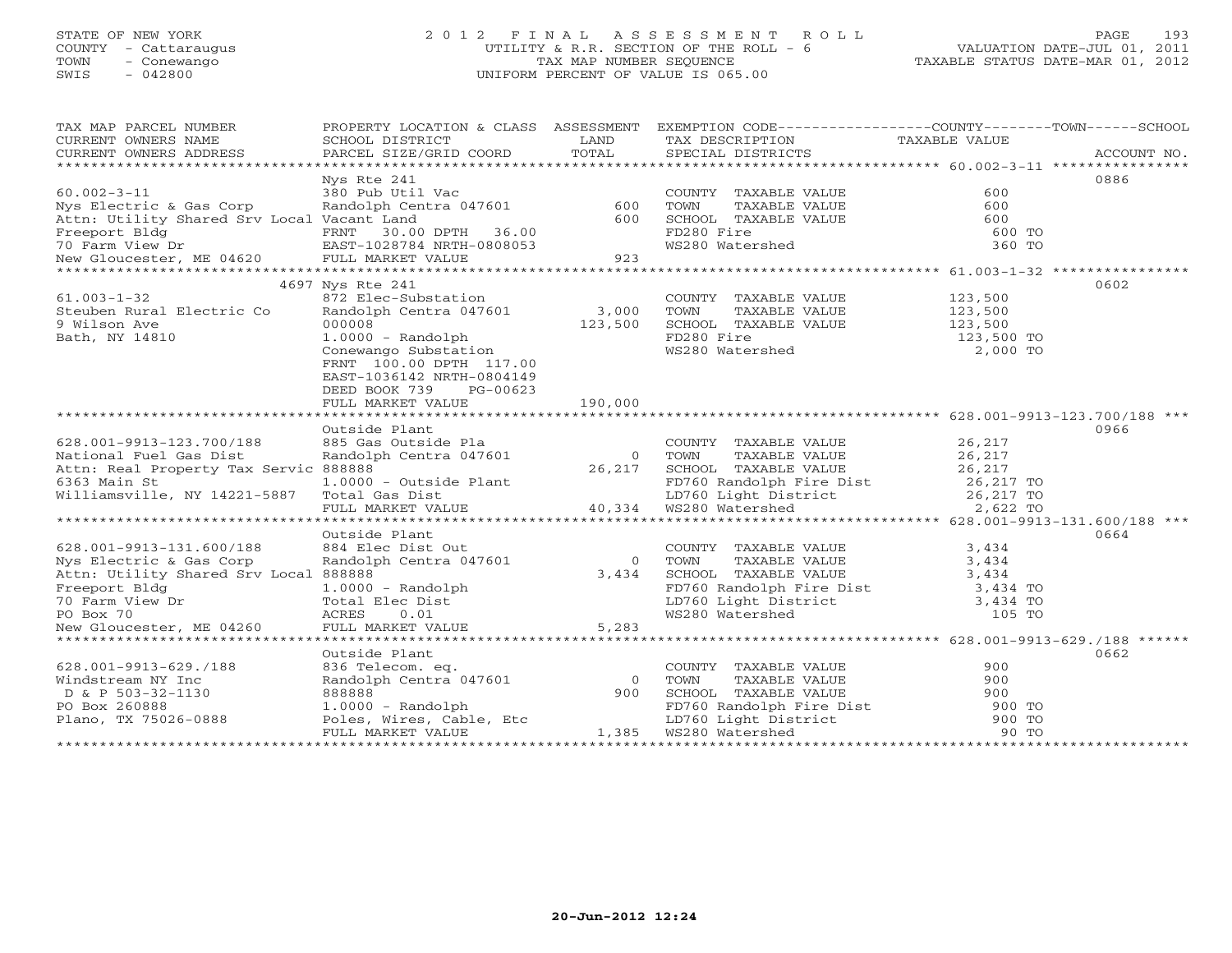## STATE OF NEW YORK 2 0 1 2 F I N A L A S S E S S M E N T R O L L PAGE 194 COUNTY - Cattaraugus UTILITY & R.R. SECTION OF THE ROLL - 6 VALUATION DATE-JUL 01, 2011 TOWN - Conewango TAX MAP NUMBER SEQUENCE TAXABLE STATUS DATE-MAR 01, 2012 SWIS - 042800 UNIFORM PERCENT OF VALUE IS 065.00UNIFORM PERCENT OF VALUE IS 065.00

| TAX MAP PARCEL NUMBER<br>CURRENT OWNERS NAME | PROPERTY LOCATION & CLASS ASSESSMENT<br>SCHOOL DISTRICT                           | LAND           |                                                                                                                                                                                      | EXEMPTION CODE----------------COUNTY-------TOWN------SCHOOL |      |
|----------------------------------------------|-----------------------------------------------------------------------------------|----------------|--------------------------------------------------------------------------------------------------------------------------------------------------------------------------------------|-------------------------------------------------------------|------|
|                                              |                                                                                   |                | TAX DESCRIPTION TAXABLE VALUE SPECIAL DISTRICTS                                                                                                                                      |                                                             |      |
|                                              |                                                                                   |                |                                                                                                                                                                                      |                                                             |      |
|                                              | Electric Trans                                                                    |                |                                                                                                                                                                                      |                                                             | 0967 |
| 628.089-9913-131.600/80                      | Electric frame<br>882 Elec Trans Imp<br>Randolph Centra 047601 (133,900)          |                | COUNTY TAXABLE VALUE                                                                                                                                                                 | 133,900                                                     |      |
| Nys Electric & Gas Corp                      |                                                                                   |                |                                                                                                                                                                                      |                                                             |      |
| Attn: Utililty Shared Srv Loca 000080        |                                                                                   |                | TOWN      TAXABLE VALUE<br>SCHOOL   TAXABLE VALUE                                                                                                                                    | 133,900<br>133,900                                          |      |
| Freeport Bldg                                | $1.0000 - Random$                                                                 |                |                                                                                                                                                                                      |                                                             |      |
| 70 Farm View Dr                              |                                                                                   |                |                                                                                                                                                                                      |                                                             |      |
| New Gloucester, ME 04260                     |                                                                                   |                | FD280 Fire 133,900 TO<br>LD283 Conewango light 133,900 TO<br>WS280 Watershed 28,119 TO                                                                                               |                                                             |      |
|                                              |                                                                                   |                |                                                                                                                                                                                      |                                                             |      |
|                                              |                                                                                   |                |                                                                                                                                                                                      |                                                             |      |
|                                              | Outside Plant                                                                     |                |                                                                                                                                                                                      |                                                             | 0598 |
| 628.089-9913-131.600/188                     | 884 Elec Dist Out                                                                 |                | COUNTY TAXABLE VALUE                                                                                                                                                                 | 455,000                                                     |      |
| Nys Electric & Gas Corp                      | Randolph Centra 047601                                                            | $\Omega$       | TAXABLE VALUE 455,000<br>TOWN                                                                                                                                                        |                                                             |      |
| Attn: Utilitly Shared Srv Loca 888888        |                                                                                   | 455,000        | SCHOOL TAXABLE VALUE                                                                                                                                                                 |                                                             |      |
| Freeport Bldg                                | 0.9700 - Randolph                                                                 |                | FD280 Fire                                                                                                                                                                           |                                                             |      |
|                                              |                                                                                   |                |                                                                                                                                                                                      | 455,000 TO<br>455,000 TO<br>100 416 TO                      |      |
| 70 Farm View Dr<br>New Gloucester, ME 04260  |                                                                                   |                | LD283 Conewango light 188,416 TO<br>WS280 Watershed 95,550 TO                                                                                                                        |                                                             |      |
|                                              | U.3700 - Kanademynt<br>Total Elec Dist<br>ACRES 0.01<br>FULL MARKET VALUE 700,000 |                |                                                                                                                                                                                      |                                                             |      |
|                                              |                                                                                   |                |                                                                                                                                                                                      |                                                             |      |
|                                              | Outside Plant                                                                     |                |                                                                                                                                                                                      |                                                             | 0968 |
| 628.089-9913-143.800/188                     | 884 Elec Dist Out                                                                 |                |                                                                                                                                                                                      |                                                             |      |
| Steuben Rural Electric Co                    | Randolph Centra 047601                                                            | $\overline{0}$ | COUNTY TAXABLE VALUE<br>TOWN     TAXABLE VALUE                                                                                                                                       | 298,600<br>298,600                                          |      |
| 9 Wilson Ave                                 | 888888                                                                            | 298,600        | SCHOOL TAXABLE VALUE 298,600                                                                                                                                                         |                                                             |      |
| Bath, NY 14810                               | $1.0000 - Random$                                                                 |                | FD280 Fire                                                                                                                                                                           | 298,600 TO                                                  |      |
|                                              | Total Elec Dist                                                                   |                | WS280 Watershed                                                                                                                                                                      | 298,600 TO                                                  |      |
|                                              | ACRES<br>0.01                                                                     |                |                                                                                                                                                                                      |                                                             |      |
|                                              | FULL MARKET VALUE                                                                 | 459,385        |                                                                                                                                                                                      |                                                             |      |
|                                              |                                                                                   |                |                                                                                                                                                                                      |                                                             |      |
|                                              | Outside Plant                                                                     |                |                                                                                                                                                                                      |                                                             | 0594 |
| 628.089-9913-629./188                        | 836 Telecom. eq.                                                                  |                | COUNTY TAXABLE VALUE 270,904                                                                                                                                                         |                                                             |      |
| Windstream NY Inc                            | Randolph Centra 047601                                                            |                | 0 TOWN                                                                                                                                                                               |                                                             |      |
| $F & P$ 503-32-1130                          | 888888                                                                            | 0<br>270,904   |                                                                                                                                                                                      |                                                             |      |
| PO Box 260888                                |                                                                                   |                |                                                                                                                                                                                      |                                                             |      |
| Plano, TX 75026-0888                         |                                                                                   |                | TOWN TAXABLE VALUE 270,904<br>SCHOOL TAXABLE VALUE 270,904<br>FD280 Fire 270,904<br>WS280 Watershed 54,343 TO                                                                        |                                                             |      |
|                                              |                                                                                   |                |                                                                                                                                                                                      |                                                             |      |
|                                              |                                                                                   |                |                                                                                                                                                                                      |                                                             |      |
|                                              | Mr Station Equipment                                                              |                |                                                                                                                                                                                      |                                                             | 0969 |
| 628.089-9913-810.500/21                      |                                                                                   |                | COUNTY TAXABLE VALUE                                                                                                                                                                 | 420                                                         |      |
| EmKey Gathering LLC                          |                                                                                   |                | TOWN<br>TAXABLE VALUE                                                                                                                                                                | 420                                                         |      |
| 2501 Palermo Dr Ste B                        |                                                                                   |                |                                                                                                                                                                                      |                                                             |      |
| Erie, PA 16506                               | Mr Station Equipment<br>873 Gas Meas Sta<br>Randolph Centra 047601 (1990)<br>120  |                |                                                                                                                                                                                      |                                                             |      |
|                                              | 1.0000 - Randolph<br>ACRES 0.01                                                   |                |                                                                                                                                                                                      |                                                             |      |
|                                              | FULL MARKET VALUE                                                                 |                | EXERIBITION 1120<br>SCHOOL TAXABLE VALUE<br>FD280 Fire 420 TO<br>LD282 Ellington light dis 420 TO<br>WS280 Watershed 84 TO<br>FD280 Fire<br>LD282 Ellington<br>646   WS280 Watershed |                                                             |      |
|                                              |                                                                                   |                |                                                                                                                                                                                      |                                                             |      |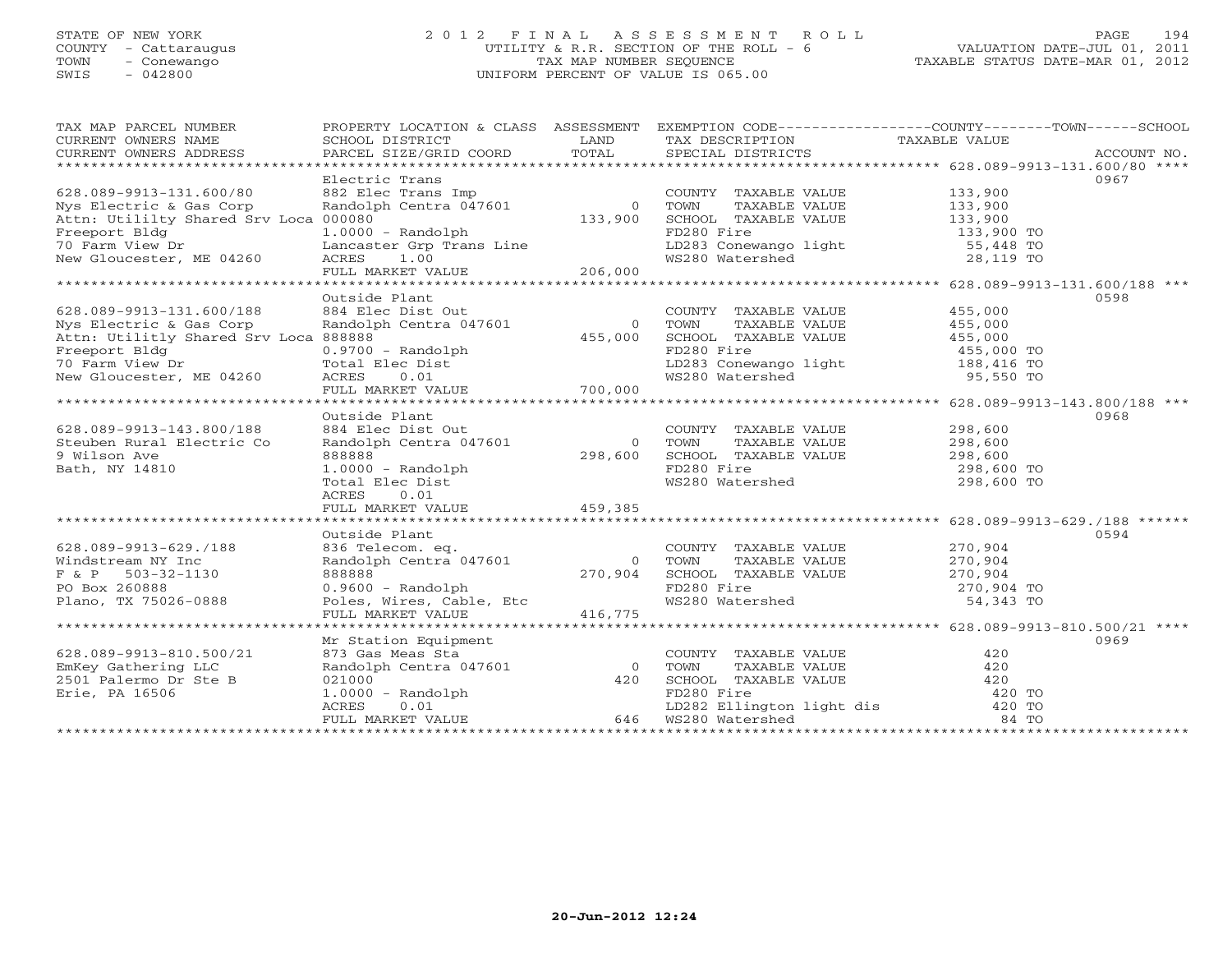## STATE OF NEW YORK 2 0 1 2 F I N A L A S S E S S M E N T R O L L PAGE 195 COUNTY - Cattaraugus UTILITY & R.R. SECTION OF THE ROLL - 6 VALUATION DATE-JUL 01, 2011 TOWN - Conewango TAX MAP NUMBER SEQUENCE TAXABLE STATUS DATE-MAR 01, 2012 SWIS - 042800 UNIFORM PERCENT OF VALUE IS 065.00UNIFORM PERCENT OF VALUE IS 065.00

| TAX MAP PARCEL NUMBER<br>CURRENT OWNERS NAME | SCHOOL DISTRICT                                                                    | LAND           | TAX DESCRIPTION                                                                                         | PROPERTY LOCATION & CLASS ASSESSMENT EXEMPTION CODE----------------COUNTY-------TOWN------SCHOOL<br>TAXABLE VALUE |
|----------------------------------------------|------------------------------------------------------------------------------------|----------------|---------------------------------------------------------------------------------------------------------|-------------------------------------------------------------------------------------------------------------------|
|                                              |                                                                                    |                |                                                                                                         |                                                                                                                   |
|                                              | Outside Plant                                                                      |                |                                                                                                         | 0737                                                                                                              |
| 628.089-9913-810.500/288                     | 883 Gas Trans Impr                                                                 |                | COUNTY TAXABLE VALUE 109,705                                                                            |                                                                                                                   |
| EmKey Gathering LLC                          | Randolph Centra 047601                                                             | $\overline{0}$ | TOWN<br>TAXABLE VALUE                                                                                   | 109,705                                                                                                           |
| 2501 Palermo Dr Ste B                        | 888888                                                                             | 109,705        | SCHOOL TAXABLE VALUE                                                                                    | 109,705                                                                                                           |
| Erie, PA 16506                               | $0.7650 - Random$                                                                  |                | FD280 Fire                                                                                              | 109,705 TO                                                                                                        |
|                                              |                                                                                    |                | LD283 Conewango light<br>WS280 Watershed                                                                | 109,705 TO                                                                                                        |
|                                              | 26000' 12 In Pipeline<br>ACRES 0.01<br>FULL MARKET VALUE 168,777                   |                |                                                                                                         | 21,941 TO                                                                                                         |
|                                              |                                                                                    |                |                                                                                                         |                                                                                                                   |
|                                              | Outside Plant                                                                      |                |                                                                                                         | 0738                                                                                                              |
| 628.089-9913-810.500/2881                    | 883 Gas Trans Impr                                                                 |                | COUNTY TAXABLE VALUE 11,215                                                                             |                                                                                                                   |
| EmKey Gatheriang LLC                         | Randolph Centra 047601                                                             |                | 0 TOWN<br>TAXABLE VALUE                                                                                 | 11,215                                                                                                            |
| 2501 Palermo Dr Ste B                        | 888888                                                                             | 11,215         | SCHOOL TAXABLE VALUE                                                                                    | $11,215$<br>11,215                                                                                                |
| Erie, PA 16506                               |                                                                                    |                | FD280 Fire                                                                                              | 11,215 TO                                                                                                         |
|                                              |                                                                                    |                |                                                                                                         |                                                                                                                   |
|                                              |                                                                                    |                | LD283 Conewango light the theory of the HD283 Conewango light the 11,215 TO<br>WS280 Watershed 2,243 TO |                                                                                                                   |
|                                              | 0.1150 - Randolph<br>6000' 6 In Pipeline<br>ACRES 0.01<br>FULL MARKET VALUE 17,254 |                |                                                                                                         |                                                                                                                   |
|                                              |                                                                                    |                |                                                                                                         |                                                                                                                   |
|                                              | Outside Plant                                                                      |                |                                                                                                         | 0601                                                                                                              |
| 628.089-9913-825.155/288                     | 875 Elec-fossil                                                                    |                | COUNTY TAXABLE VALUE                                                                                    | 575,188                                                                                                           |
| Kiantone Pipeline Corp                       | Randolph Centra 047601                                                             | $\overline{0}$ | TOWN<br>TAXABLE VALUE                                                                                   | 575,188                                                                                                           |
| Attn: United Refining Co Of Pa 888888        |                                                                                    | 575,188        | SCHOOL TAXABLE VALUE 575,188                                                                            |                                                                                                                   |
| Attn Real Estate Dept                        | $1.0000 - Random$                                                                  |                | FD280 Fire                                                                                              | 575,188 TO                                                                                                        |
| PO Box 599                                   | Pipeline                                                                           |                | WS280 Watershed                                                                                         | 30,000 TO                                                                                                         |
| Warren, PA 16365                             | ACRES<br>0.01                                                                      |                |                                                                                                         |                                                                                                                   |
|                                              | FULL MARKET VALUE                                                                  | 884,905        |                                                                                                         |                                                                                                                   |
|                                              | Outside Plant                                                                      |                |                                                                                                         | 0686                                                                                                              |
| 628.089-9916-131.600/188                     | 884 Elec Dist Out                                                                  |                | COUNTY TAXABLE VALUE                                                                                    | 14,100                                                                                                            |
| Nys Electric & Gas Corp                      | Pine Valley Cen 063001                                                             | $\overline{0}$ | TOWN<br>TAXABLE VALUE                                                                                   | 14,100                                                                                                            |
| Attn: Utility Shared Srv Local 888888        |                                                                                    | 14,100         | SCHOOL TAXABLE VALUE                                                                                    |                                                                                                                   |
| Freeport Bldg                                |                                                                                    |                | FD280 Fire                                                                                              | 14,100<br>14,100 TO                                                                                               |
| 70 Farm View Dr                              |                                                                                    |                |                                                                                                         | 5,839 TO                                                                                                          |
| New Gloucester, ME 04260                     | .0300 - Pine Valley<br>Total Elec Dist<br>ACRES 0.01                               |                | LD283 Conewango light<br>WS280 Watershed                                                                | 2,961 TO                                                                                                          |
|                                              | FULL MARKET VALUE 21,692                                                           |                |                                                                                                         |                                                                                                                   |
|                                              |                                                                                    |                |                                                                                                         |                                                                                                                   |
|                                              | Outside Plant                                                                      |                |                                                                                                         | 0683                                                                                                              |
| 628.089-9916-629./188                        | 831 Tele Comm                                                                      |                | COUNTY TAXABLE VALUE                                                                                    | 11,288                                                                                                            |
| Windstream NY Inc                            | Pine Valley Cen 063001                                                             | $\Omega$       | TOWN<br>TAXABLE VALUE                                                                                   | 11,288                                                                                                            |
| D & P 503-32-1130                            | 888888                                                                             | 11,288         | SCHOOL TAXABLE VALUE<br>FD280 Fire<br>WS280 Watershed                                                   | 11,288                                                                                                            |
| PO Box 260888                                | $0.0400$ - Pine Valley                                                             |                |                                                                                                         | 11,288 TO                                                                                                         |
| Plano, TX 75026-0888                         | Poles, Wires, Cable, Etc                                                           |                |                                                                                                         | 2,264 TO                                                                                                          |
|                                              | ACRES<br>0.01                                                                      |                |                                                                                                         |                                                                                                                   |
|                                              | FULL MARKET VALUE                                                                  | 17,366         |                                                                                                         |                                                                                                                   |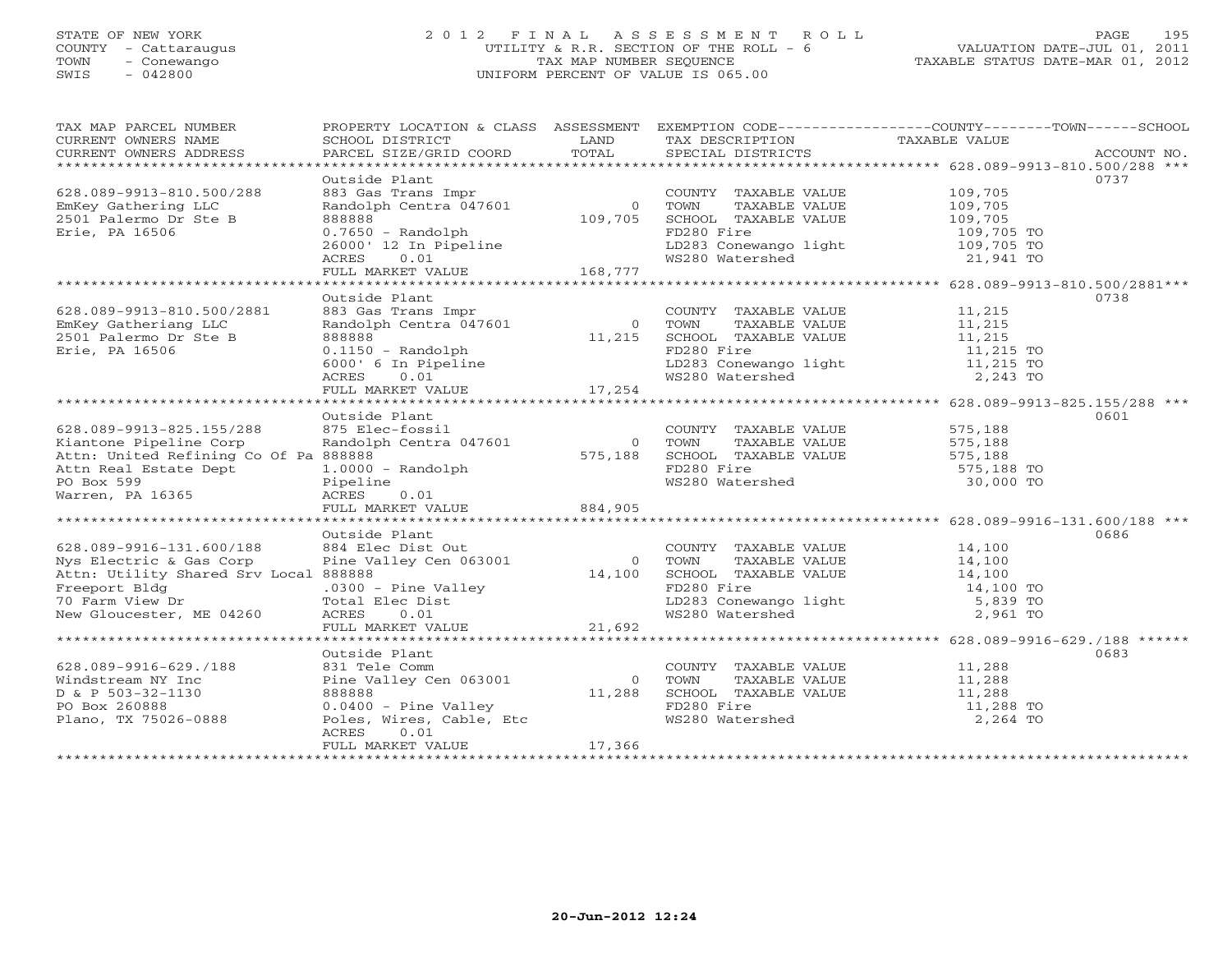## STATE OF NEW YORK 2 0 1 2 F I N A L A S S E S S M E N T R O L L PAGE 196 COUNTY - Cattaraugus UTILITY & R.R. SECTION OF THE ROLL - 6 VALUATION DATE-JUL 01, 2011 TOWN - Conewango TAX MAP NUMBER SEQUENCE TAXABLE STATUS DATE-MAR 01, 2012 SWIS - 042800 UNIFORM PERCENT OF VALUE IS 065.00UNIFORM PERCENT OF VALUE IS 065.00

| TAX MAP PARCEL NUMBER                                                                       | PROPERTY LOCATION & CLASS                        | ASSESSMENT              |                           | EXEMPTION CODE-----------------COUNTY-------TOWN------SCHOOL |             |
|---------------------------------------------------------------------------------------------|--------------------------------------------------|-------------------------|---------------------------|--------------------------------------------------------------|-------------|
| CURRENT OWNERS NAME                                                                         | SCHOOL DISTRICT                                  | LAND<br>TAX DESCRIPTION |                           | TAXABLE VALUE                                                |             |
| CURRENT OWNERS ADDRESS           PARCEL SIZE/GRID COORD       TOTAL       SPECIAL DISTRICTS |                                                  |                         |                           |                                                              | ACCOUNT NO. |
|                                                                                             |                                                  |                         |                           |                                                              |             |
|                                                                                             | Outside Plant                                    |                         |                           |                                                              | 0597        |
| 628.089-9916-631.900/188                                                                    |                                                  |                         | TAXABLE VALUE<br>COUNTY   | 675                                                          |             |
| Verizon New York Inc                                                                        |                                                  |                         | TAXABLE VALUE<br>TOWN     | 675                                                          |             |
| Attn: Verizon Communications                                                                | 888888                                           | 675                     | SCHOOL<br>TAXABLE VALUE   | 675                                                          |             |
| PO Box 152206                                                                               | 1.0000 - Pine Valley<br>Poles, Wires, Cable, Etc |                         | FD280 Fire                | 675 TO                                                       |             |
| Irving, TX 75015-2206                                                                       |                                                  |                         | WS280 Watershed           | 100 TO                                                       |             |
|                                                                                             | 0.01<br>ACRES                                    |                         |                           |                                                              |             |
|                                                                                             | FULL MARKET VALUE 1,038                          |                         |                           |                                                              |             |
|                                                                                             |                                                  |                         |                           |                                                              |             |
|                                                                                             | Outside Plant                                    |                         |                           |                                                              | 0736        |
| 628.089-9916-810.500/288                                                                    | 883 Gas Trans Impr                               |                         | TAXABLE VALUE<br>COUNTY   | 17,210                                                       |             |
| EmKey Gathering LLC                                                                         | Pine Valley Cen 063001                           | $\overline{0}$          | TOWN<br>TAXABLE VALUE     | 17,210                                                       |             |
| 2501 W Palermo Dr Ste B                                                                     | 888888                                           | 17,210                  | SCHOOL TAXABLE VALUE      | 17,210                                                       |             |
| Erie, PA 16506                                                                              | $0.1200$ - Pine Valley                           |                         | FD280 Fire                | 17,210 TO                                                    |             |
|                                                                                             | 4000' 12 In Pipeline                             |                         | LD282 Ellington light dis | 17,210 TO                                                    |             |
|                                                                                             | 0.01<br>ACRES                                    |                         | WS280 Watershed           | 3,442 TO                                                     |             |
|                                                                                             | FULL MARKET VALUE                                | 26,477                  |                           |                                                              |             |
|                                                                                             |                                                  |                         |                           |                                                              |             |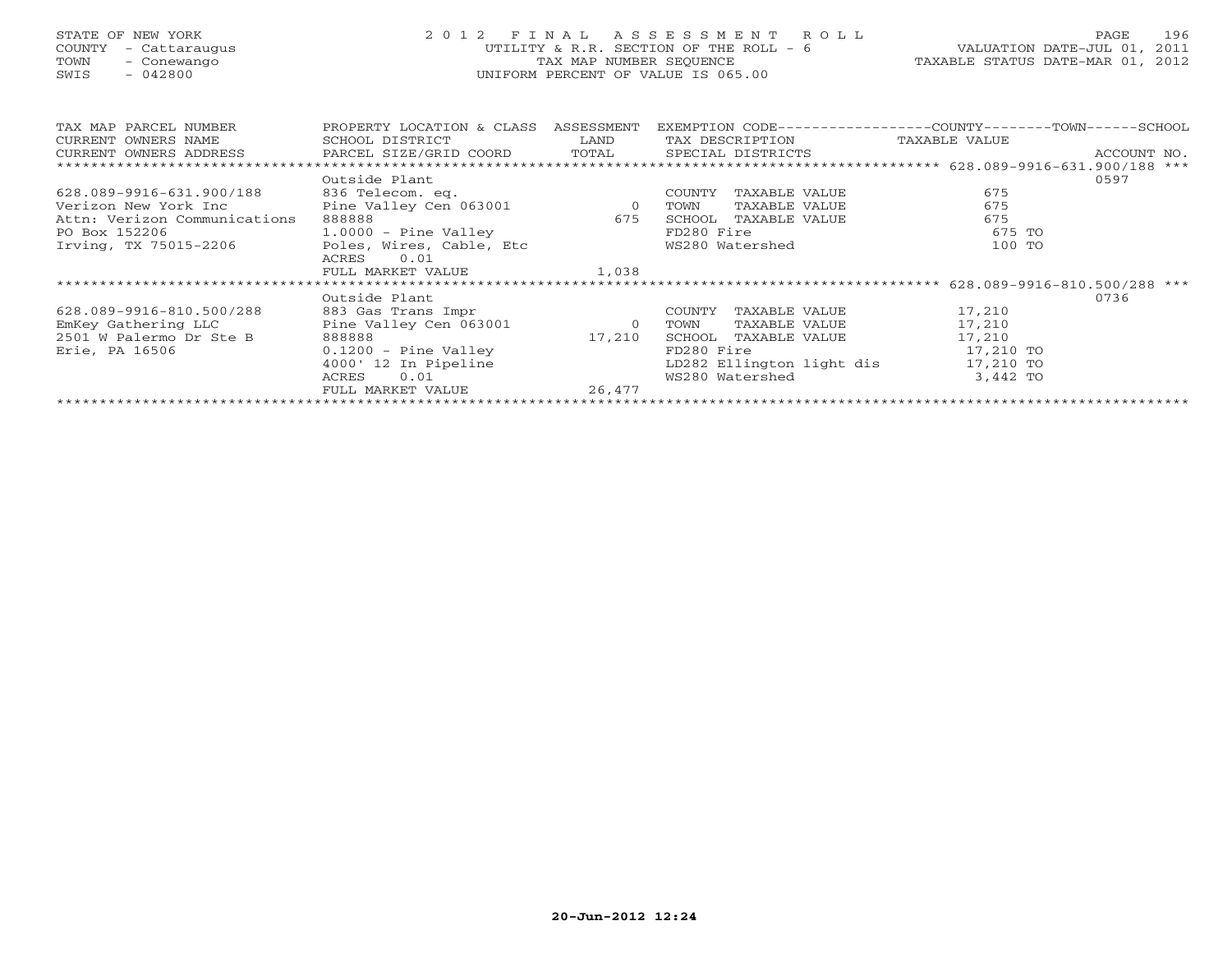| STATE OF NEW YORK<br>TOWN | COUNTY - Cattaraugus<br>- Conewango | 2012 FINAL ASSESSMENT ROLL<br>VALUATION DATE-JUL 01, 2011<br>UTILITY & R.R. SECTION OF THE ROLL - 6<br>TAXABLE STATUS DATE-MAR 01, 2012 |                                           | PAGE | 197 |
|---------------------------|-------------------------------------|-----------------------------------------------------------------------------------------------------------------------------------------|-------------------------------------------|------|-----|
| SWIS                      | $-042800$                           | UNIFORM PERCENT OF VALUE IS 065.00                                                                                                      | RPS150/V04/L015<br>CURRENT DATE 6/20/2012 |      |     |
|                           |                                     |                                                                                                                                         |                                           |      |     |

#### R O L L S U B S E C T I O N - - T O T A L S

#### \*\*\* S P E C I A L D I S T R I C T S U M M A R Y \*\*\*

|            |                      | TOTAL   | EXTENSION | EXTENSION    | AD VALOREM | EXEMPT | TAXABLE  |
|------------|----------------------|---------|-----------|--------------|------------|--------|----------|
| CODE       | DISTRICT NAME        | PARCELS | TYPE      | <b>VALUE</b> | VALUE      | AMOUNT | VALUE    |
|            | FD760 Randolph Fire  |         | 3 TOTAL   |              | 30,551     |        | 30,551   |
| FD280 Fire |                      |         | 14 TOTAL  |              | 2022,305   |        | 2022,305 |
|            | LD282 Ellington ligh |         | 2 TOTAL   |              | 17,630     |        | 17,630   |
|            | LD283 Conewango ligh |         | 5 TOTAL   |              | 370,623    |        | 370,623  |
|            | LD760 Light District |         | 3 TOTAL   |              | 30,551     |        | 30,551   |
|            | WS280 Watershed      |         | 17 TOTAL  |              | 544,824    |        | 544,824  |

#### \*\*\* S C H O O L D I S T R I C T S U M M A R Y \*\*\*

| CODE             | DISTRICT NAME                           | TOTAL<br>PARCELS | ASSESSED<br>LAND | ASSESSED<br>TOTAL  | EXEMPT<br>AMOUNT | TOTAL<br>TAXABLE   | STAR<br>AMOUNT | STAR<br>TAXABLE    |
|------------------|-----------------------------------------|------------------|------------------|--------------------|------------------|--------------------|----------------|--------------------|
| 047601<br>063001 | Randolph Central<br>Pine Valley Central | 13<br>4          | 3,600            | 2009,583<br>43,273 |                  | 2009,583<br>43,273 |                | 2009,583<br>43,273 |
|                  | $SUB - TO T AL$                         | 17               | 3,600            | 2052,856           |                  | 2052,856           |                | 2052,856           |
|                  | TOTAL                                   |                  | 3,600            | 2052,856           |                  | 2052,856           |                | 2052,856           |

#### \*\*\* S Y S T E M C O D E S S U M M A R Y \*\*\*

#### NO SYSTEM EXEMPTIONS AT THIS LEVEL

#### \*\*\* E X E M P T I O N S U M M A R Y \*\*\*

NO EXEMPTIONS AT THIS LEVEL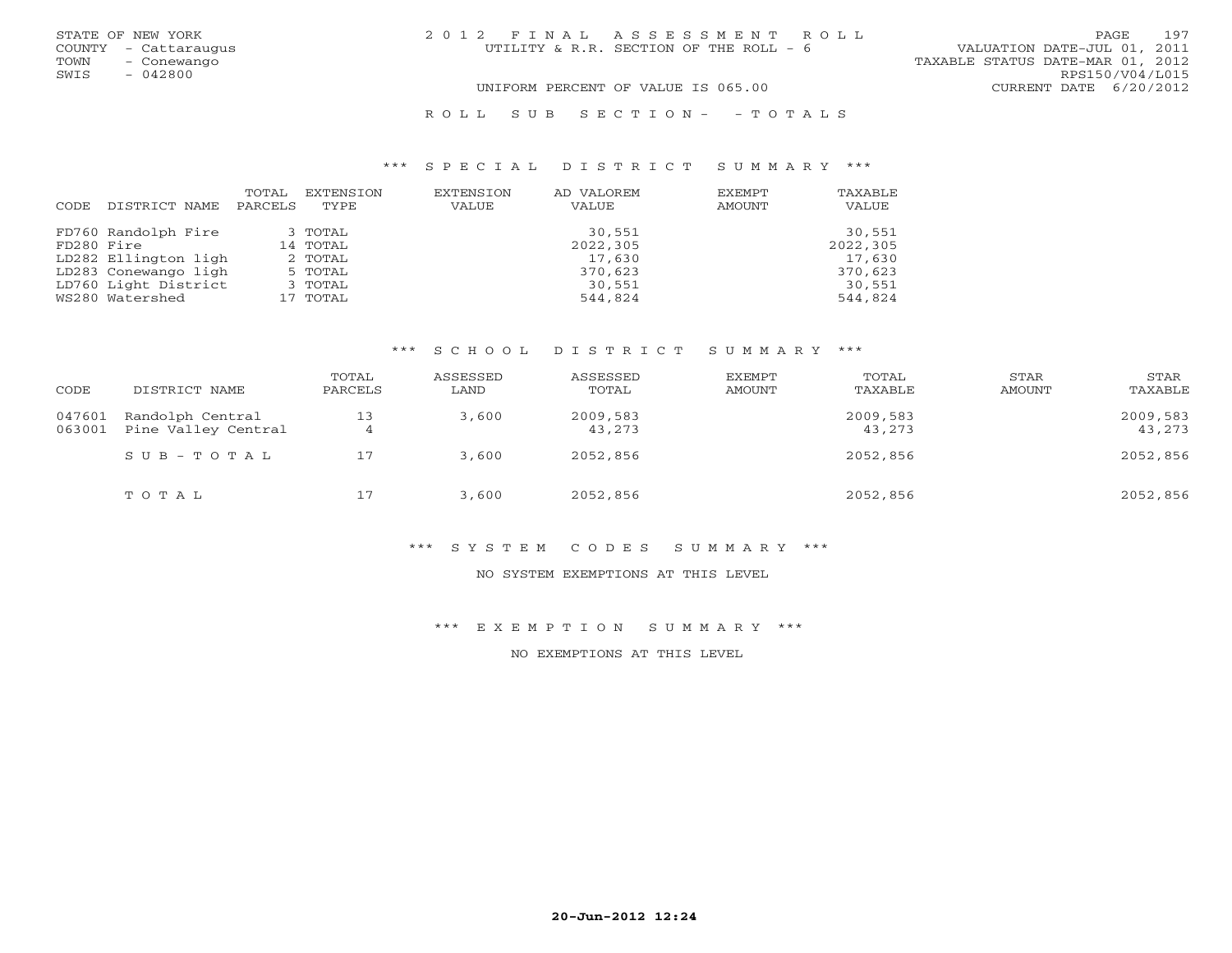|      | STATE OF NEW YORK    | 2012 FINAL ASSESSMENT ROLL             | 198<br>PAGE                      |
|------|----------------------|----------------------------------------|----------------------------------|
|      | COUNTY - Cattaraugus | UTILITY & R.R. SECTION OF THE ROLL - 6 | VALUATION DATE-JUL 01, 2011      |
| TOWN | – Conewango          |                                        | TAXABLE STATUS DATE-MAR 01, 2012 |
| SWIS | $-042800$            |                                        | RPS150/V04/L015                  |
|      |                      | UNIFORM PERCENT OF VALUE IS 065.00     | CURRENT DATE 6/20/2012           |
|      |                      | ROLL SUB SECTION- - TOTALS             |                                  |

| ROLL |                  | TOTAL   | <b>ASSESSED</b> | ASSESSED | TAXABLE  | TAXABLE  | TAXABLE  | STAR     |
|------|------------------|---------|-----------------|----------|----------|----------|----------|----------|
| SEC  | DESCRIPTION      | PARCELS | . AND           | TOTAL    | COUNTY   | TOWN     | SCHOOL   | TAXABLE  |
|      | UTILITIES & N.C. |         | ,600            | 2052,856 | 2052,856 | 2052,856 | 2052,856 | 2052,856 |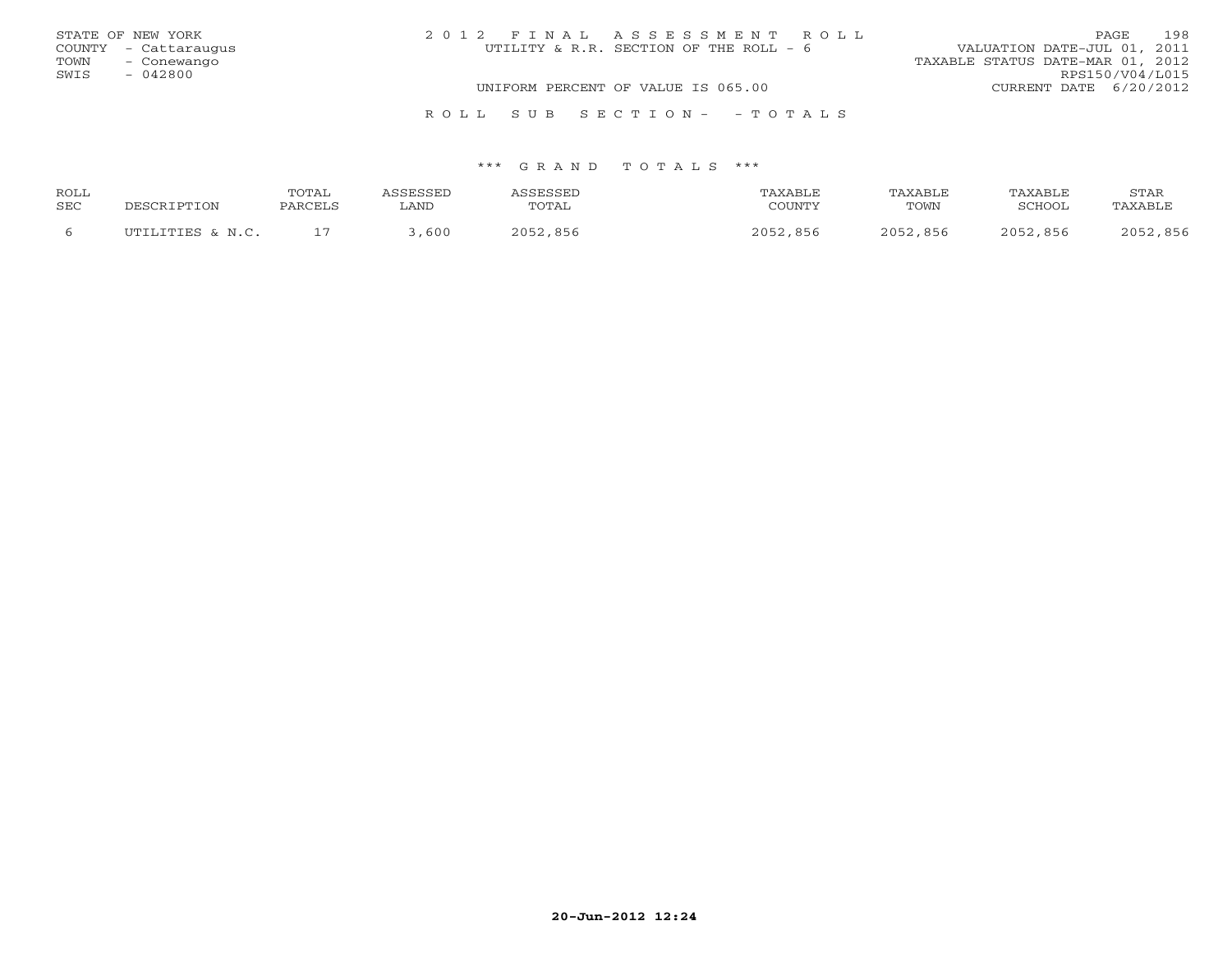|      | STATE OF NEW YORK    | 2012 FINAL ASSESSMENT ROLL |                                        |                                  | PAGE                   | 199 |
|------|----------------------|----------------------------|----------------------------------------|----------------------------------|------------------------|-----|
|      | COUNTY - Cattaraugus |                            | UTILITY & R.R. SECTION OF THE ROLL - 6 | VALUATION DATE-JUL 01, 2011      |                        |     |
| TOWN | – Conewango          |                            |                                        | TAXABLE STATUS DATE-MAR 01, 2012 |                        |     |
| SWIS | $-042800$            |                            | UNIFORM PERCENT OF VALUE IS 065.00     |                                  | RPS150/V04/L015        |     |
|      |                      |                            |                                        |                                  | CURRENT DATE 6/20/2012 |     |
|      |                      |                            |                                        |                                  |                        |     |

#### R O L L S E C T I O N T O T A L S

#### \*\*\* S P E C I A L D I S T R I C T S U M M A R Y \*\*\*

| CODE       | DISTRICT NAME        | TOTAL<br>PARCELS | EXTENSION<br>TYPE. | EXTENSION<br><b>VALUE</b> | AD VALOREM<br><b>VALUE</b> | EXEMPT<br>AMOUNT | TAXABLE<br>VALUE |
|------------|----------------------|------------------|--------------------|---------------------------|----------------------------|------------------|------------------|
|            | FD760 Randolph Fire  |                  | 3 TOTAL            |                           | 30,551                     |                  | 30,551           |
| FD280 Fire |                      |                  | 14 TOTAL           |                           | 2022,305                   |                  | 2022,305         |
|            | LD282 Ellington ligh |                  | 2 TOTAL            |                           | 17,630                     |                  | 17,630           |
|            | LD283 Conewango ligh |                  | 5 TOTAL            |                           | 370,623                    |                  | 370,623          |
|            | LD760 Light District |                  | 3 TOTAL            |                           | 30,551                     |                  | 30,551           |
|            | WS280 Watershed      |                  | 17 TOTAL           |                           | 544,824                    |                  | 544,824          |

#### \*\*\* S C H O O L D I S T R I C T S U M M A R Y \*\*\*

| CODE             | DISTRICT NAME                           | TOTAL<br>PARCELS | ASSESSED<br>LAND | ASSESSED<br>TOTAL  | EXEMPT<br>AMOUNT | TOTAL<br>TAXABLE   | STAR<br>AMOUNT | STAR<br>TAXABLE    |
|------------------|-----------------------------------------|------------------|------------------|--------------------|------------------|--------------------|----------------|--------------------|
| 047601<br>063001 | Randolph Central<br>Pine Valley Central | 13<br>4          | 3,600            | 2009,583<br>43,273 |                  | 2009,583<br>43,273 |                | 2009,583<br>43,273 |
|                  | $SUB - TO T AL$                         | 17               | 3,600            | 2052,856           |                  | 2052,856           |                | 2052,856           |
|                  | TOTAL                                   | 17               | 3,600            | 2052,856           |                  | 2052,856           |                | 2052,856           |

#### \*\*\* S Y S T E M C O D E S S U M M A R Y \*\*\*

#### NO SYSTEM EXEMPTIONS AT THIS LEVEL

#### \*\*\* E X E M P T I O N S U M M A R Y \*\*\*

NO EXEMPTIONS AT THIS LEVEL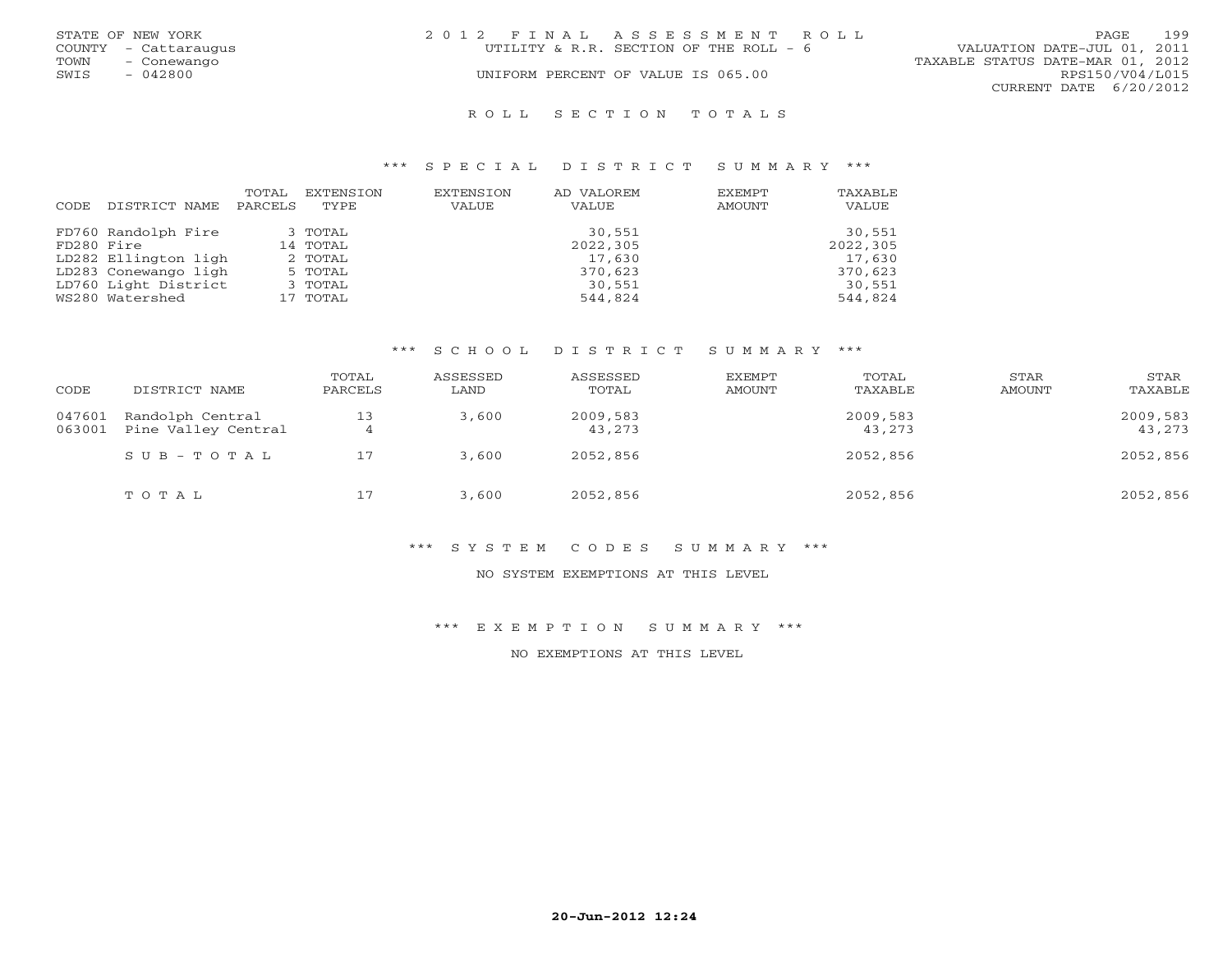|      | STATE OF NEW YORK    | 2012 FINAL ASSESSMENT ROLL             | 200<br>PAGE                      |
|------|----------------------|----------------------------------------|----------------------------------|
|      | COUNTY - Cattaraugus | UTILITY & R.R. SECTION OF THE ROLL - 6 | VALUATION DATE-JUL 01, 2011      |
| TOWN | - Conewango          |                                        | TAXABLE STATUS DATE-MAR 01, 2012 |
| SWIS | - 042800             | UNIFORM PERCENT OF VALUE IS 065.00     | RPS150/V04/L015                  |
|      |                      |                                        | CURRENT DATE 6/20/2012           |
|      |                      | ROLL SECTION TOTALS                    |                                  |

| ROLL |                  | TOTAL   | ASSESSED | <b>ASSESSED</b> | TAXABLE  | TAXABLE  | <b>TAXABLE</b> | STAR     |
|------|------------------|---------|----------|-----------------|----------|----------|----------------|----------|
| SEC  | DESCRIPTION      | PARCELS | ∟AND     | TOTAL           | COUNTY   | TOWN     | SCHOOL         | TAXABLE  |
|      | UTILITIES & N.C. |         | 600      | 2052,856        | 2052,856 | 2052,856 | 2052,856       | 2052,856 |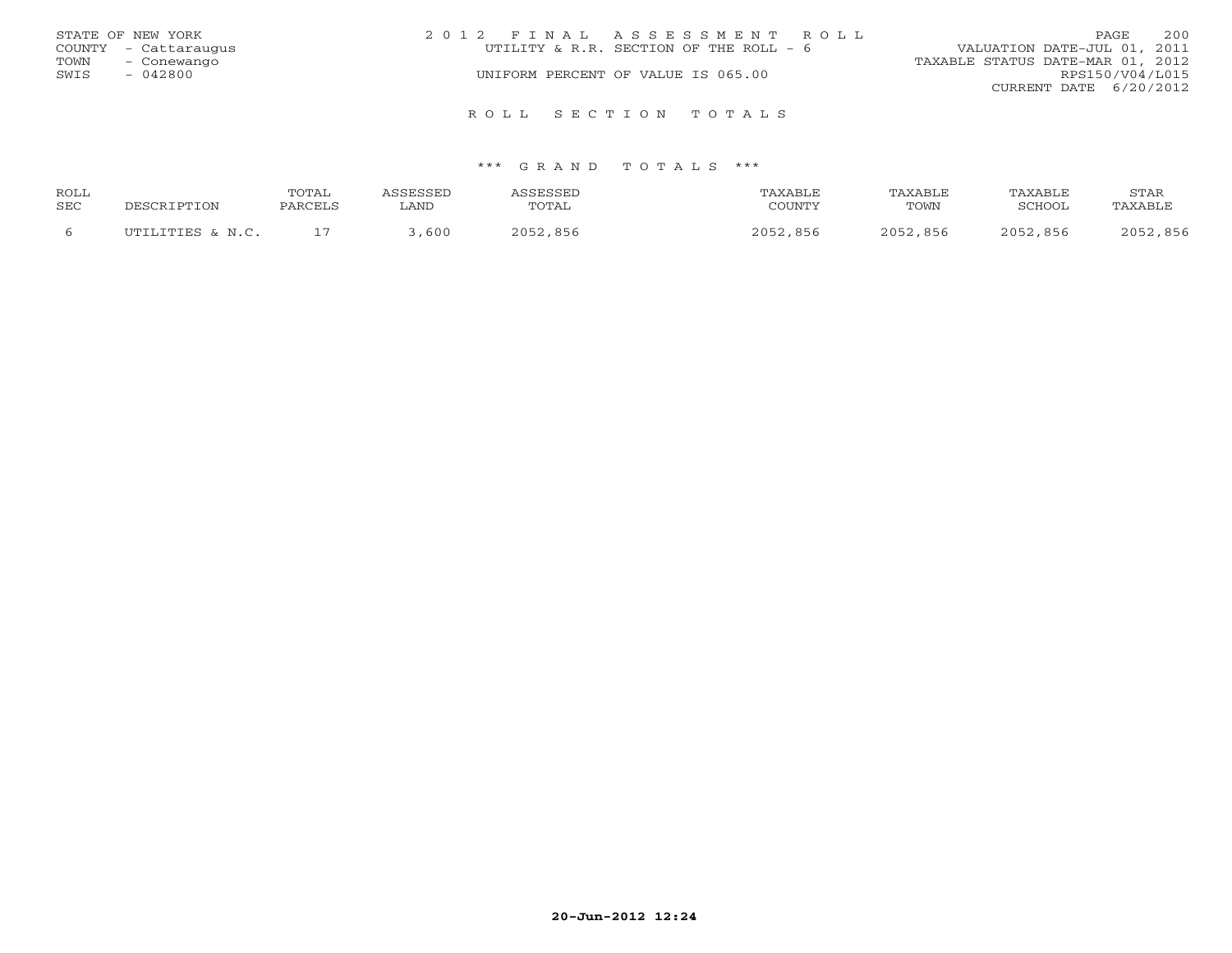# STATE OF NEW YORK 2 0 1 2 F I N A L A S S E S S M E N T R O L L PAGE 201 COUNTY - Cattaraugus WHOLLY EXEMPT SECTION OF THE ROLL - 8 VALUATION DATE-JUL 01, 2011 TOWN - Conewango TAX MAP NUMBER SEQUENCE TAXABLE STATUS DATE-MAR 01, 2012 SWIS - 042800 UNIFORM PERCENT OF VALUE IS 065.00

| TAX MAP PARCEL NUMBER<br>CURRENT OWNERS NAME | PROPERTY LOCATION & CLASS ASSESSMENT<br>SCHOOL DISTRICT                                                                                      | LAND<br>TOTAL |                |                                    | EXEMPTION CODE-----------------COUNTY-------TOWN------SCHOOL<br>TAX DESCRIPTION TAXABLE VALUE |        |             |
|----------------------------------------------|----------------------------------------------------------------------------------------------------------------------------------------------|---------------|----------------|------------------------------------|-----------------------------------------------------------------------------------------------|--------|-------------|
| CURRENT OWNERS ADDRESS                       | PARCEL SIZE/GRID COORD                                                                                                                       |               |                | SPECIAL DISTRICTS                  |                                                                                               |        | ACCOUNT NO. |
|                                              | 5775 Co Rd 44                                                                                                                                |               |                |                                    |                                                                                               |        | 0990        |
| $51.004 - 1 - 4.72$                          | 681 Culture bldg                                                                                                                             |               | SCH-DIST 13800 |                                    | 19,000                                                                                        | 19,000 | 19,000      |
| Shetler Mose B                               | 681 Culture biag<br>Pine Valley Cen 063001 (4,000 COUNTY TAXABLE VALUE<br>ACRES 1.00 ---- 1000 TOWN TAXABLE VALUE<br>2000 TOWN TAXABLE VALUE |               |                |                                    | $\Omega$                                                                                      |        |             |
| Shetler Martha H                             |                                                                                                                                              |               |                |                                    | $\Omega$                                                                                      |        |             |
| Co Rd 44                                     | FULL MARKET VALUE                                                                                                                            | 29,231        |                | SCHOOL TAXABLE VALUE               |                                                                                               |        |             |
| Conewango Valley, NY 14726                   |                                                                                                                                              |               | FD280 Fire     |                                    |                                                                                               | $0$ TO |             |
|                                              |                                                                                                                                              |               |                | 19,000 EX                          |                                                                                               |        |             |
|                                              |                                                                                                                                              |               |                |                                    |                                                                                               |        |             |
|                                              | 5859 Cheney Rd                                                                                                                               |               |                |                                    |                                                                                               |        | 1020        |
| $51.004 - 2 - 8.72$                          | 612 School                                                                                                                                   |               | SCH-DIST 13800 |                                    | 20,000                                                                                        | 20,000 | 20,000      |
| Cheney Road Amish School                     | Randolph Centra 047601 4,000 COUNTY TAXABLE VALUE                                                                                            |               |                |                                    | $\Omega$                                                                                      |        |             |
| Attn: %Andrew Miller                         | ACRES 1.00                                                                                                                                   | 20,000        | TOWN           | TAXABLE VALUE                      | $\Omega$                                                                                      |        |             |
| Cheney Rd                                    | FULL MARKET VALUE                                                                                                                            | 30,769        |                | SCHOOL TAXABLE VALUE               |                                                                                               |        |             |
| Conewango Valley, NY 14726                   |                                                                                                                                              |               |                |                                    |                                                                                               |        |             |
| *********************                        |                                                                                                                                              |               |                |                                    | ******************* 51.004-2-14.2/1 ************                                              |        |             |
|                                              | 12230 Seager Hill Rd                                                                                                                         |               |                |                                    |                                                                                               |        | 0957        |
| $51.004 - 2 - 14.2/1$                        | 612 School                                                                                                                                   |               | SCH-DIST 13800 |                                    | 10,500                                                                                        | 10,500 | 10,500      |
| Randolph Cent<br>47 03 09<br>Amish School    | Randolph Centra 047601                                                                                                                       | 500           |                | COUNTY TAXABLE VALUE               | $\circ$                                                                                       |        |             |
| Miller Jost E                                |                                                                                                                                              | 10,500        | TOWN           | TAXABLE VALUE                      | $\Omega$                                                                                      |        |             |
| 12230 Seager Hill Rd ACRES                   | 0.01                                                                                                                                         |               |                | SCHOOL TAXABLE VALUE               |                                                                                               |        |             |
| Conewango Valley, NY 14726                   | EAST-1030629 NRTH-0817224                                                                                                                    |               | FD280 Fire     |                                    |                                                                                               | $0$ TO |             |
|                                              | FULL MARKET VALUE                                                                                                                            | 16,154        |                | 10,500 EX                          |                                                                                               |        |             |
|                                              |                                                                                                                                              |               |                | LD283 Conewango light<br>10,500 EX |                                                                                               | $0$ TO |             |
|                                              |                                                                                                                                              |               |                | WS280 Watershed                    |                                                                                               | $0$ TO |             |
|                                              |                                                                                                                                              |               |                | 8,400 EX                           |                                                                                               |        |             |
|                                              |                                                                                                                                              |               |                |                                    |                                                                                               |        |             |
|                                              | $Co$ Rd $40$                                                                                                                                 |               |                |                                    |                                                                                               |        | 5021        |
| $51.004 - 2 - 21$                            | 695 Cemetery                                                                                                                                 |               | CEMETERY       | 27350                              | 7,800                                                                                         | 7,800  | 7,800       |
| Conewango Cemetery                           | Randolph Centra 047601                                                                                                                       | 7,800         |                | COUNTY TAXABLE VALUE               | $\Omega$                                                                                      |        |             |
| Conewango Valley, NY 14726                   | 47 03 09                                                                                                                                     | 7,800         | TOWN           | TAXABLE VALUE                      | $\Omega$                                                                                      |        |             |
|                                              | 7.06<br>ACRES                                                                                                                                |               |                | SCHOOL TAXABLE VALUE               |                                                                                               |        |             |
|                                              | EAST-1028572 NRTH-0816121                                                                                                                    |               | FD280 Fire     |                                    |                                                                                               | $0$ TO |             |
|                                              | FULL MARKET VALUE                                                                                                                            | 12,000        |                | 7,800 EX                           |                                                                                               |        |             |
|                                              |                                                                                                                                              |               |                | LD283 Conewango light              |                                                                                               | $0$ TO |             |
|                                              |                                                                                                                                              |               |                | 7,800 EX                           |                                                                                               |        |             |
|                                              |                                                                                                                                              |               |                | WS280 Watershed                    |                                                                                               | $0$ TO |             |
|                                              |                                                                                                                                              |               |                | 7,800 EX                           |                                                                                               |        |             |
|                                              |                                                                                                                                              |               |                |                                    |                                                                                               |        |             |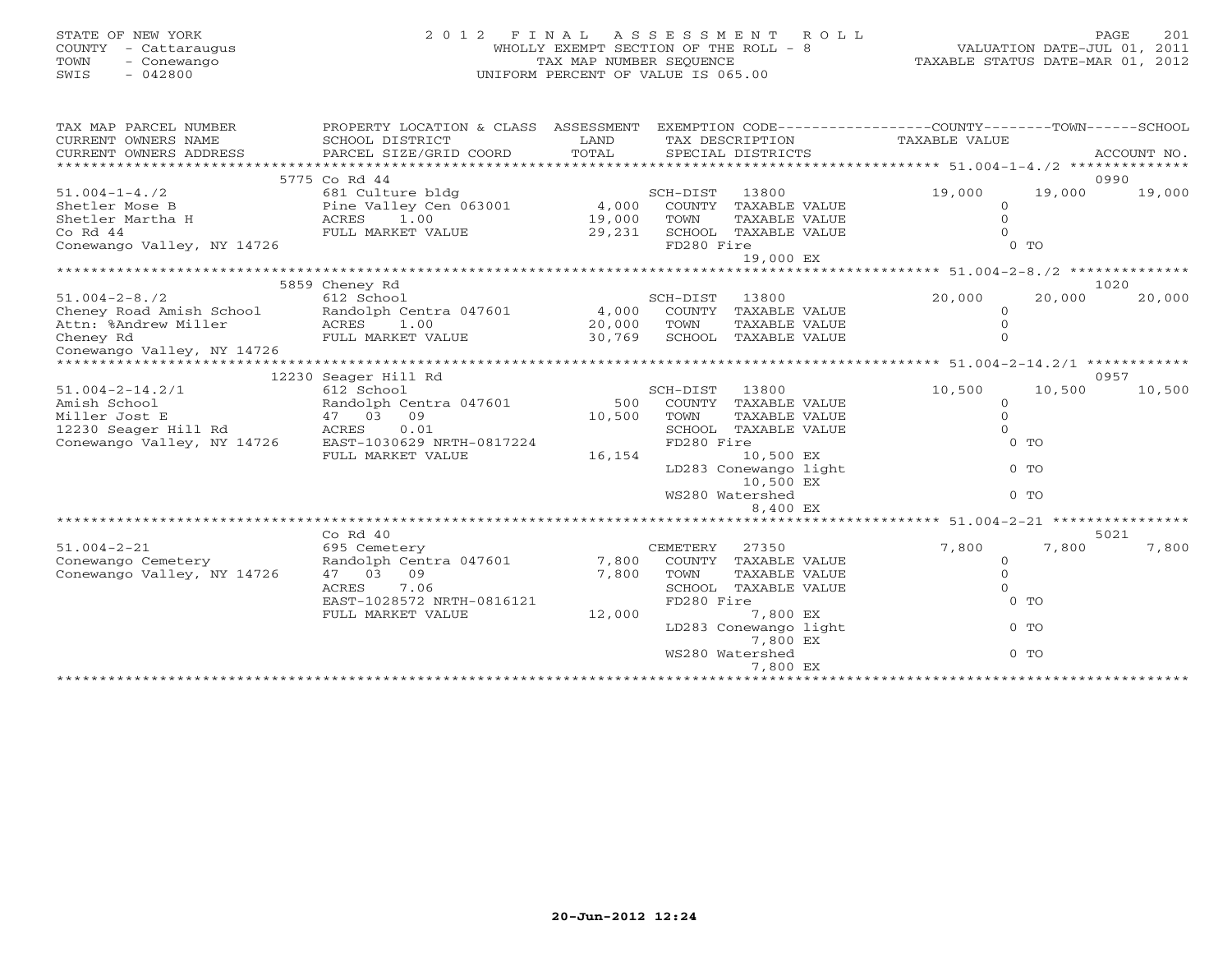| STATE OF NEW YORK<br>COUNTY - Cattaraugus<br>TOWN<br>- Conewango<br>$-042800$<br>SWIS | 2 0 1 2                                                                                         | TAX MAP NUMBER SEQUENCE | FINAL ASSESSMENT<br>R O L L<br>WHOLLY EXEMPT SECTION OF THE ROLL - 8<br>UNIFORM PERCENT OF VALUE IS 065.00 | VALUATION DATE-JUL 01, 2011<br>TAXABLE STATUS DATE-MAR 01, 2012 | 202<br>PAGE        |
|---------------------------------------------------------------------------------------|-------------------------------------------------------------------------------------------------|-------------------------|------------------------------------------------------------------------------------------------------------|-----------------------------------------------------------------|--------------------|
| TAX MAP PARCEL NUMBER                                                                 | PROPERTY LOCATION & CLASS ASSESSMENT EXEMPTION CODE---------------COUNTY-------TOWN------SCHOOL |                         |                                                                                                            |                                                                 |                    |
| CURRENT OWNERS NAME                                                                   | SCHOOL DISTRICT                                                                                 | LAND<br>TOTAL           | TAX DESCRIPTION                                                                                            | TAXABLE VALUE                                                   |                    |
| CURRENT OWNERS ADDRESS<br>********************                                        | PARCEL SIZE/GRID COORD                                                                          |                         | SPECIAL DISTRICTS                                                                                          |                                                                 | ACCOUNT NO.        |
|                                                                                       | North East Rd                                                                                   |                         |                                                                                                            |                                                                 | 0894               |
| $51.004 - 2 - 24.3$                                                                   | 662 Police/fire                                                                                 |                         | FIRE-DEPT 26400                                                                                            | 108,900                                                         | 108,900<br>108,900 |
| Conewango Fire Department                                                             | Randolph Centra 047601                                                                          | 7,300                   | COUNTY TAXABLE VALUE                                                                                       | $\circ$                                                         |                    |
| RD.                                                                                   | 47 03 09                                                                                        | 108,900                 | TOWN<br>TAXABLE VALUE                                                                                      | $\mathbf{0}$                                                    |                    |
| Conewango Valley, NY 14726                                                            | 5.80<br>ACRES                                                                                   |                         | SCHOOL TAXABLE VALUE                                                                                       | $\Omega$                                                        |                    |
|                                                                                       | EAST-1027926 NRTH-0816331                                                                       |                         | FD280 Fire                                                                                                 | $0$ TO                                                          |                    |
|                                                                                       | DEED BOOK 00926 PG-00384                                                                        |                         | 108,900 EX                                                                                                 |                                                                 |                    |
|                                                                                       | FULL MARKET VALUE                                                                               | 167,538                 | LD283 Conewango light                                                                                      | $0$ TO                                                          |                    |
|                                                                                       |                                                                                                 |                         | 108,900 EX                                                                                                 |                                                                 |                    |
|                                                                                       |                                                                                                 |                         | WS280 Watershed<br>65,340 EX                                                                               | 0 <sub>0</sub>                                                  |                    |
|                                                                                       |                                                                                                 |                         |                                                                                                            | ********** 51.004-2-30.2 ******                                 |                    |
|                                                                                       | 5719 Us Rte 62                                                                                  |                         |                                                                                                            |                                                                 | 0842               |
| $51.004 - 2 - 30.2$                                                                   | 642 Health bldg                                                                                 |                         | NON-PROFIT 25300                                                                                           | 95,100                                                          | 95,100<br>95,100   |
| Tri-County Memorial Hospital Randolph Centra 047601                                   |                                                                                                 | 4,500                   | COUNTY TAXABLE VALUE                                                                                       | $\circ$                                                         |                    |
| Memorial Dr                                                                           | 55 03 09                                                                                        | 95,100                  | TOWN<br>TAXABLE VALUE                                                                                      | $\Omega$                                                        |                    |
| Gowanda, NY 14070                                                                     | ACRES<br>1.80                                                                                   |                         | SCHOOL TAXABLE VALUE                                                                                       | $\Omega$                                                        |                    |
|                                                                                       | EAST-1026878 NRTH-0819377                                                                       |                         | FD280 Fire                                                                                                 | $0$ TO                                                          |                    |
|                                                                                       | DEED BOOK 868<br>PG-00480                                                                       |                         | 95,100 EX                                                                                                  |                                                                 |                    |
|                                                                                       | FULL MARKET VALUE                                                                               | 146,308                 | LD283 Conewango light                                                                                      | $0$ TO                                                          |                    |
|                                                                                       |                                                                                                 |                         | 95,100 EX                                                                                                  |                                                                 |                    |
|                                                                                       |                                                                                                 |                         | WS280 Watershed                                                                                            | $0$ TO                                                          |                    |
|                                                                                       |                                                                                                 |                         | 95,100 EX                                                                                                  |                                                                 |                    |
|                                                                                       | 5732 Us Rte 62-Cheney Rd                                                                        |                         |                                                                                                            | ********* 51.004-2-34 ***********                               | 5000               |
| $51.004 - 2 - 34$                                                                     | 651 Highway gar                                                                                 |                         | NYS OWNED 12100                                                                                            | 77,300                                                          | 77,300<br>77,300   |
| State of New York                                                                     | Randolph Centra 047601                                                                          | 5,700                   | COUNTY TAXABLE VALUE                                                                                       | $\overline{0}$                                                  |                    |
| Highway Barns                                                                         | 47 03 09                                                                                        | 77,300                  | TOWN<br>TAXABLE VALUE                                                                                      | $\mathbf{0}$                                                    |                    |
| Conewango Valley, NY 14726                                                            | 3.44<br>ACRES                                                                                   |                         | SCHOOL TAXABLE VALUE                                                                                       | $\Omega$                                                        |                    |
|                                                                                       | EAST-1027148 NRTH-0819475                                                                       |                         | FD280 Fire                                                                                                 | $0$ TO                                                          |                    |
|                                                                                       | FULL MARKET VALUE                                                                               | 118,923                 | 77,300 EX                                                                                                  |                                                                 |                    |
|                                                                                       |                                                                                                 |                         | LD283 Conewango light                                                                                      | $0$ TO                                                          |                    |
|                                                                                       |                                                                                                 |                         | 77,300 EX                                                                                                  |                                                                 |                    |
|                                                                                       |                                                                                                 |                         | WS280 Watershed                                                                                            | $0$ TO                                                          |                    |
|                                                                                       |                                                                                                 |                         | 77,300 EX                                                                                                  |                                                                 |                    |
|                                                                                       | **************************************                                                          |                         |                                                                                                            | ********** 52.003-1-7./1                                        |                    |

|                            | 12009 North East Rd       |        |            |               |       | 5007   |       |
|----------------------------|---------------------------|--------|------------|---------------|-------|--------|-------|
| $52.003 - 1 - 7.71$        | 612 School                |        | SCH-DIST   | 13800         | 9,400 | 9,400  | 9,400 |
| Amish School               | Randolph Centra 047601    |        | COUNTY     | TAXABLE VALUE |       |        |       |
| RD 1                       | - 09<br>03<br>40          | 9,400  | TOWN       | TAXABLE VALUE |       |        |       |
| Conewango Valley, NY 14726 | 0.01<br>ACRES             |        | SCHOOL     | TAXABLE VALUE |       |        |       |
|                            | EAST-1034579 NRTH-0820555 |        | FD280 Fire |               |       | $0$ To |       |
|                            | FULL MARKET VALUE         | 14,462 |            | 9,400 EX      |       |        |       |
|                            |                           |        |            |               |       |        |       |
|                            |                           |        |            |               |       |        |       |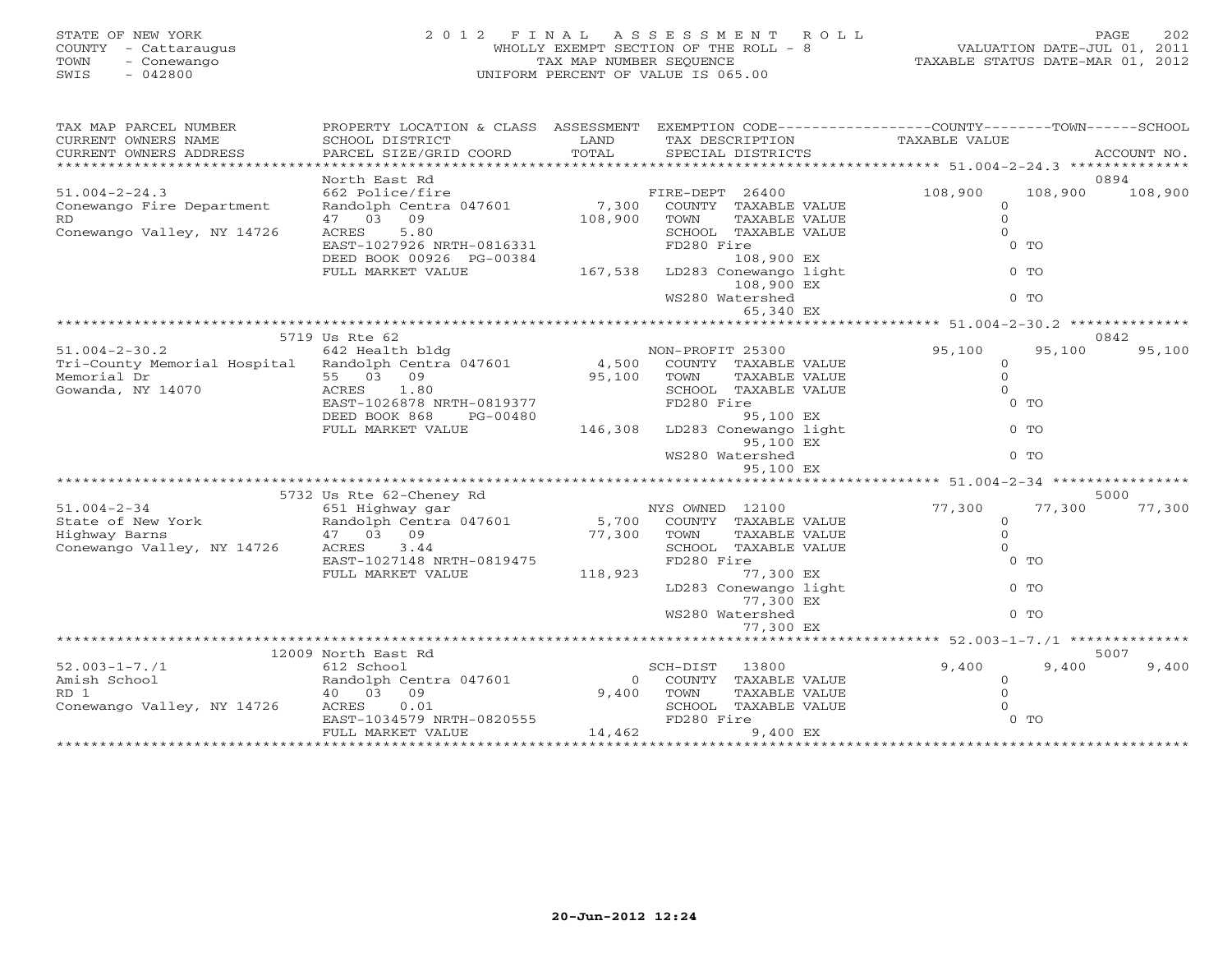## STATE OF NEW YORK 2 0 1 2 F I N A L A S S E S S M E N T R O L L PAGE 203 COUNTY - Cattaraugus WHOLLY EXEMPT SECTION OF THE ROLL - 8 VALUATION DATE-JUL 01, 2011 TOWN - Conewango TAX MAP NUMBER SEQUENCE TAXABLE STATUS DATE-MAR 01, 2012 SWIS - 042800 UNIFORM PERCENT OF VALUE IS 065.00

| TAX MAP PARCEL NUMBER<br>CURRENT OWNERS NAME<br>CURRENT OWNERS ADDRESS                                                                                                                                                                | PROPERTY LOCATION & CLASS ASSESSMENT EXEMPTION CODE---------------COUNTY-------TOWN-----SCHOOL |        |                                               |        |                |                |
|---------------------------------------------------------------------------------------------------------------------------------------------------------------------------------------------------------------------------------------|------------------------------------------------------------------------------------------------|--------|-----------------------------------------------|--------|----------------|----------------|
|                                                                                                                                                                                                                                       |                                                                                                |        |                                               |        |                |                |
|                                                                                                                                                                                                                                       | North East Rd                                                                                  |        |                                               |        |                | 5022           |
| $52.003 - 1 - 23.2$                                                                                                                                                                                                                   | 695 Cemetery                                                                                   |        | CEMETERY<br>27350                             | 4,400  | 4,400          | 4,400          |
|                                                                                                                                                                                                                                       |                                                                                                |        | COUNTY TAXABLE VALUE                          |        |                |                |
| Amish Cemetery Randolph Centra 047601 4,400<br>North East Rd 32 03 09 4,400<br>Conewango Valley, NY 14726 ACRES 1.62                                                                                                                  |                                                                                                |        | TOWN<br>TAXABLE VALUE                         |        |                |                |
|                                                                                                                                                                                                                                       |                                                                                                |        | SCHOOL TAXABLE VALUE                          |        |                |                |
|                                                                                                                                                                                                                                       |                                                                                                |        | FD280 Fire                                    |        | $0$ TO         |                |
|                                                                                                                                                                                                                                       | ACRES 1.62<br>EAST-1038584 NRTH-0820924<br>FULL MARKET VALUE 6,769                             | 6,769  | 4,400 EX                                      |        |                |                |
|                                                                                                                                                                                                                                       | *****************************                                                                  |        |                                               |        |                |                |
|                                                                                                                                                                                                                                       | 11812 Co Rd 40                                                                                 |        |                                               |        |                | 5006           |
| $52.003 - 1 - 30.71$                                                                                                                                                                                                                  |                                                                                                |        | SCH-DIST<br>13800                             | 10,600 | 10,600         | 10,600         |
|                                                                                                                                                                                                                                       |                                                                                                |        |                                               |        |                |                |
|                                                                                                                                                                                                                                       |                                                                                                |        |                                               |        |                |                |
|                                                                                                                                                                                                                                       |                                                                                                |        |                                               |        |                |                |
|                                                                                                                                                                                                                                       |                                                                                                |        |                                               |        |                |                |
|                                                                                                                                                                                                                                       |                                                                                                |        |                                               |        |                |                |
| Xandolph Centra 047601<br>Troyer 31 03 09 10,600 TOWN TAXABLE VALUE 0<br>RD 1 2CRES 0.01 SCHOOL TAXABLE VALUE 0<br>Conewango Valley, NY 14726 EAST-1037509 NRTH-0817565 FD280 Fire 0 TO<br>FULL MARKET VALUE 16,308 FD280 Fire 16,308 |                                                                                                |        |                                               |        |                |                |
|                                                                                                                                                                                                                                       | 5438 Harris Rd                                                                                 |        |                                               |        |                | 0956           |
|                                                                                                                                                                                                                                       |                                                                                                |        | SCH-DIST 13800                                | 3,500  | 3,500          | 3,500          |
|                                                                                                                                                                                                                                       |                                                                                                |        | 500 COUNTY TAXABLE VALUE                      |        | $\Omega$       |                |
|                                                                                                                                                                                                                                       |                                                                                                |        | TOWN<br>TAXABLE VALUE                         |        |                |                |
|                                                                                                                                                                                                                                       |                                                                                                |        | SCHOOL TAXABLE VALUE                          |        |                |                |
|                                                                                                                                                                                                                                       |                                                                                                |        | FD280 Fire                                    |        | 0 <sub>T</sub> |                |
|                                                                                                                                                                                                                                       |                                                                                                | 5,385  | 3,500 EX                                      |        |                |                |
|                                                                                                                                                                                                                                       |                                                                                                |        |                                               |        |                |                |
| $52.004 - 1 - 13$                                                                                                                                                                                                                     | 11264 North East-Chautaugua Rd                                                                 |        |                                               |        | 24,300         | 5011<br>24,300 |
| Amish School                                                                                                                                                                                                                          | 612 School                                                                                     |        | SCH-DIST<br>13800                             | 24,300 |                |                |
|                                                                                                                                                                                                                                       | Randolph Centra 047601<br>15 03 09                                                             |        | 4,000 COUNTY TAXABLE VALUE                    |        | $\circ$        |                |
| Mast Levi S<br>Conewango Valley, NY 14726 Private School                                                                                                                                                                              |                                                                                                | 24,300 | TOWN<br>TAXABLE VALUE<br>SCHOOL TAXABLE VALUE |        | $\Omega$       |                |
|                                                                                                                                                                                                                                       | ACRES<br>1.10                                                                                  |        | FD280 Fire                                    |        | $0$ TO         |                |
|                                                                                                                                                                                                                                       | EAST-1046631 NRTH-0819837                                                                      |        | 24,300 EX                                     |        |                |                |
|                                                                                                                                                                                                                                       | DEED BOOK 587<br>PG-00416                                                                      |        |                                               |        |                |                |
|                                                                                                                                                                                                                                       | FULL MARKET VALUE                                                                              | 37,385 |                                               |        |                |                |
|                                                                                                                                                                                                                                       |                                                                                                |        |                                               |        |                |                |
|                                                                                                                                                                                                                                       | $Co$ Rd $40$                                                                                   |        |                                               |        |                | 5019           |
| $52.004 - 1 - 14$                                                                                                                                                                                                                     | 695 Cemetery                                                                                   |        | CEMETERY<br>27350                             | 2,800  | 2,800          | 2,800          |
| Axeville Cemetery Randolph Centra 047601                                                                                                                                                                                              |                                                                                                | 2,800  | COUNTY TAXABLE VALUE                          |        | $\Omega$       |                |
| Conewango Valley, NY 07 03 09                                                                                                                                                                                                         |                                                                                                | 2,800  | TOWN<br>TAXABLE VALUE                         |        |                |                |
|                                                                                                                                                                                                                                       | 14726-0476 FRNT 181.50 DPTH 93.00                                                              |        | SCHOOL TAXABLE VALUE                          |        |                |                |
|                                                                                                                                                                                                                                       | EAST-1048806 NRTH-0817722                                                                      |        | FD280 Fire                                    |        | $0$ TO         |                |
|                                                                                                                                                                                                                                       | FULL MARKET VALUE                                                                              | 4,308  | 2,800 EX                                      |        |                |                |
|                                                                                                                                                                                                                                       |                                                                                                |        |                                               |        |                |                |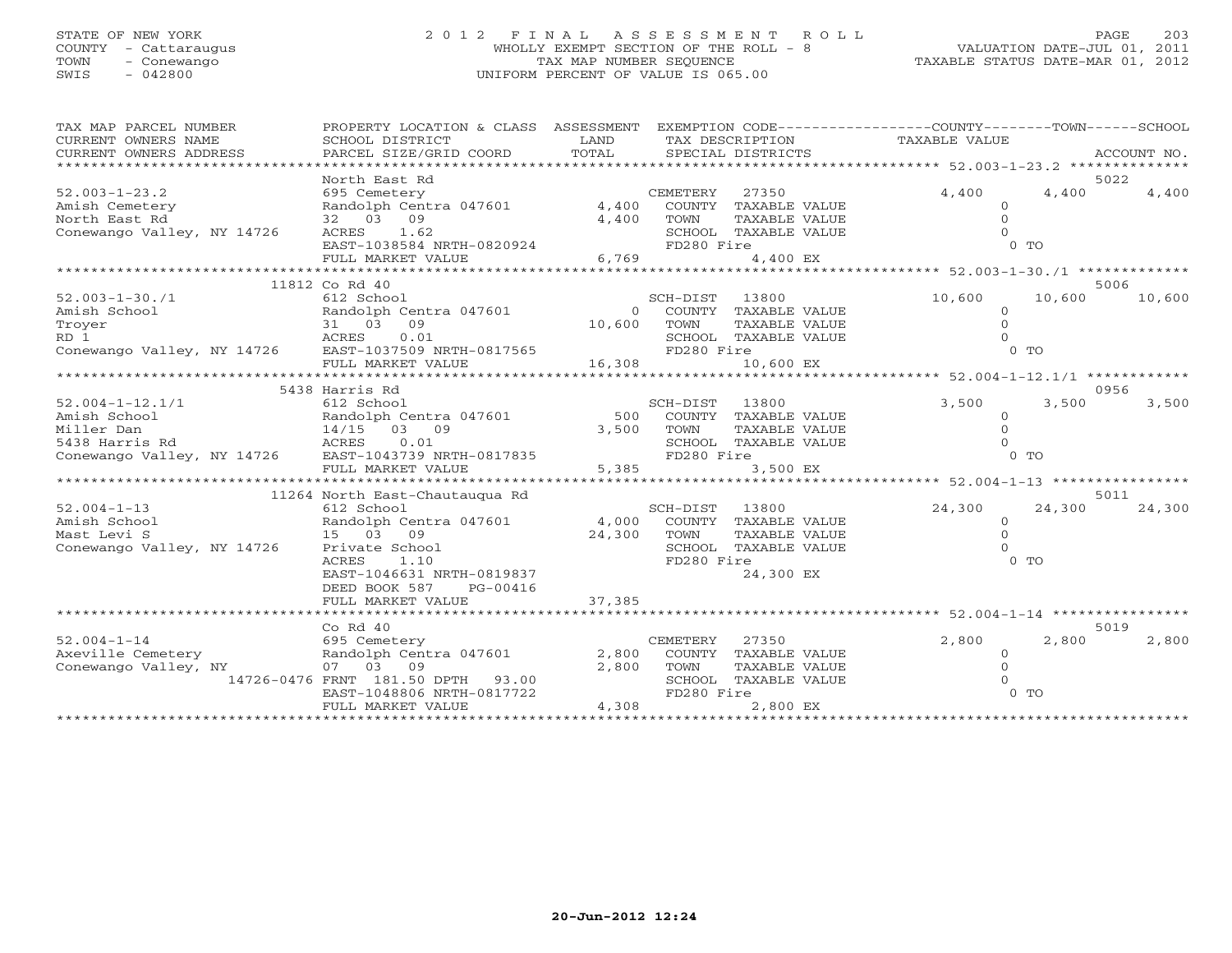## STATE OF NEW YORK 2 0 1 2 F I N A L A S S E S S M E N T R O L L PAGE 204 COUNTY - Cattaraugus WHOLLY EXEMPT SECTION OF THE ROLL - 8 VALUATION DATE-JUL 01, 2011 TOWN - Conewango TAX MAP NUMBER SEQUENCE TAXABLE STATUS DATE-MAR 01, 2012 SWIS - 042800 UNIFORM PERCENT OF VALUE IS 065.00UNIFORM PERCENT OF VALUE IS 065.00

| *****************************<br>5020<br>Us Rte 62<br>$60.002 - 1 - 23$<br>695 Cemetery<br>27350<br>4,100<br>4,100<br>4,100<br>CEMETERY<br>Randolph Centra 047601<br>4,100<br>Little Clear Creek Cemetery<br>COUNTY TAXABLE VALUE<br>Conewango Valley, NY 14726<br>62 03 09<br>4,100<br>TOWN<br>TAXABLE VALUE |
|---------------------------------------------------------------------------------------------------------------------------------------------------------------------------------------------------------------------------------------------------------------------------------------------------------------|
|                                                                                                                                                                                                                                                                                                               |
|                                                                                                                                                                                                                                                                                                               |
|                                                                                                                                                                                                                                                                                                               |
|                                                                                                                                                                                                                                                                                                               |
| 1.12<br>SCHOOL TAXABLE VALUE<br>ACRES                                                                                                                                                                                                                                                                         |
| $0$ TO<br>EAST-1019694 NRTH-0812343<br>FD280 Fire                                                                                                                                                                                                                                                             |
| FULL MARKET VALUE<br>6,308<br>4,100 EX                                                                                                                                                                                                                                                                        |
|                                                                                                                                                                                                                                                                                                               |
| Town Of Conewango<br>0680                                                                                                                                                                                                                                                                                     |
| 8,800<br>IND DEV<br>18020<br>8,800<br>8,800<br>$60.002 - 1 - 32$<br>843 Non-ceil. rr                                                                                                                                                                                                                          |
| Pine Valley Cen 063001 8,800<br>Catt County Industrial Dev<br>COUNTY TAXABLE VALUE<br>$\Omega$                                                                                                                                                                                                                |
| PO Box 1749<br>62/63 03 09<br>8,800<br>TAXABLE VALUE<br>TOWN<br>$\Omega$                                                                                                                                                                                                                                      |
| $\Omega$<br>10% Pine Valley<br>Ellicottville, NY 14731<br>SCHOOL TAXABLE VALUE                                                                                                                                                                                                                                |
| 8,800 TO<br><b>ACRES</b><br>9.50<br>FD280 Fire                                                                                                                                                                                                                                                                |
| LD282 Ellington light dis<br>EAST-1019892 NRTH-0814751<br>880 TO                                                                                                                                                                                                                                              |
| WS280 Watershed<br>7,040 TO<br>DEED BOOK 823<br>PG-00486                                                                                                                                                                                                                                                      |
| 13,538<br>FULL MARKET VALUE                                                                                                                                                                                                                                                                                   |
| 0486                                                                                                                                                                                                                                                                                                          |
| 5287 Nys Rte 241<br>PARSONAGE 21600<br>44,700<br>44,700<br>44,700<br>$60.002 - 2 - 26.1$<br>240 Rural res                                                                                                                                                                                                     |
| Conewango Baptist Church   Randolph Centra 047601   5,700   COUNTY TAXABLE VALUE<br>$\Omega$                                                                                                                                                                                                                  |
| Nys Rte 241<br>46 03 09<br>44,700<br>TOWN<br>TAXABLE VALUE                                                                                                                                                                                                                                                    |
| Conewango Valley, NY 14726<br>SCHOOL TAXABLE VALUE<br>ACRES 12.40<br>$\Omega$                                                                                                                                                                                                                                 |
| 44,700 TO<br>EAST-1027521 NRTH-8112927<br>FD280 Fire                                                                                                                                                                                                                                                          |
| $44,700$ TO<br>DEED BOOK 00997 PG-00021                                                                                                                                                                                                                                                                       |
| -00021 LD283 Conewango light<br>68,769 WS280 Watershed<br>26,820 TO<br>FULL MARKET VALUE                                                                                                                                                                                                                      |
|                                                                                                                                                                                                                                                                                                               |
| 0724<br>Town Of Conewango                                                                                                                                                                                                                                                                                     |
| $60.004 - 1 - 31$<br>843 Non-ceil. rr<br>18020<br>20,800<br>20,800<br>20,800<br>IND DEV                                                                                                                                                                                                                       |
| Catt County Industrial Dev<br>Randolph Centra 047601<br>20,800<br>COUNTY TAXABLE VALUE<br>$\overline{0}$                                                                                                                                                                                                      |
| PO Box 1749<br>51/60 03 09<br>20,800<br>TOWN<br>TAXABLE VALUE                                                                                                                                                                                                                                                 |
| Ellicottville, NY 14731<br>90% Randolph<br>SCHOOL TAXABLE VALUE<br>$\Omega$                                                                                                                                                                                                                                   |
| 20,800 TO<br>FD280 Fire<br>ACRES<br>56.40                                                                                                                                                                                                                                                                     |
| LD282 Ellington light dis 2,080 TO<br>EAST-1023011 NRTH-0801663                                                                                                                                                                                                                                               |
| WS280 Watershed<br>DEED BOOK 823<br>PG-00486<br>15,600 TO                                                                                                                                                                                                                                                     |
| 32,000<br>FULL MARKET VALUE                                                                                                                                                                                                                                                                                   |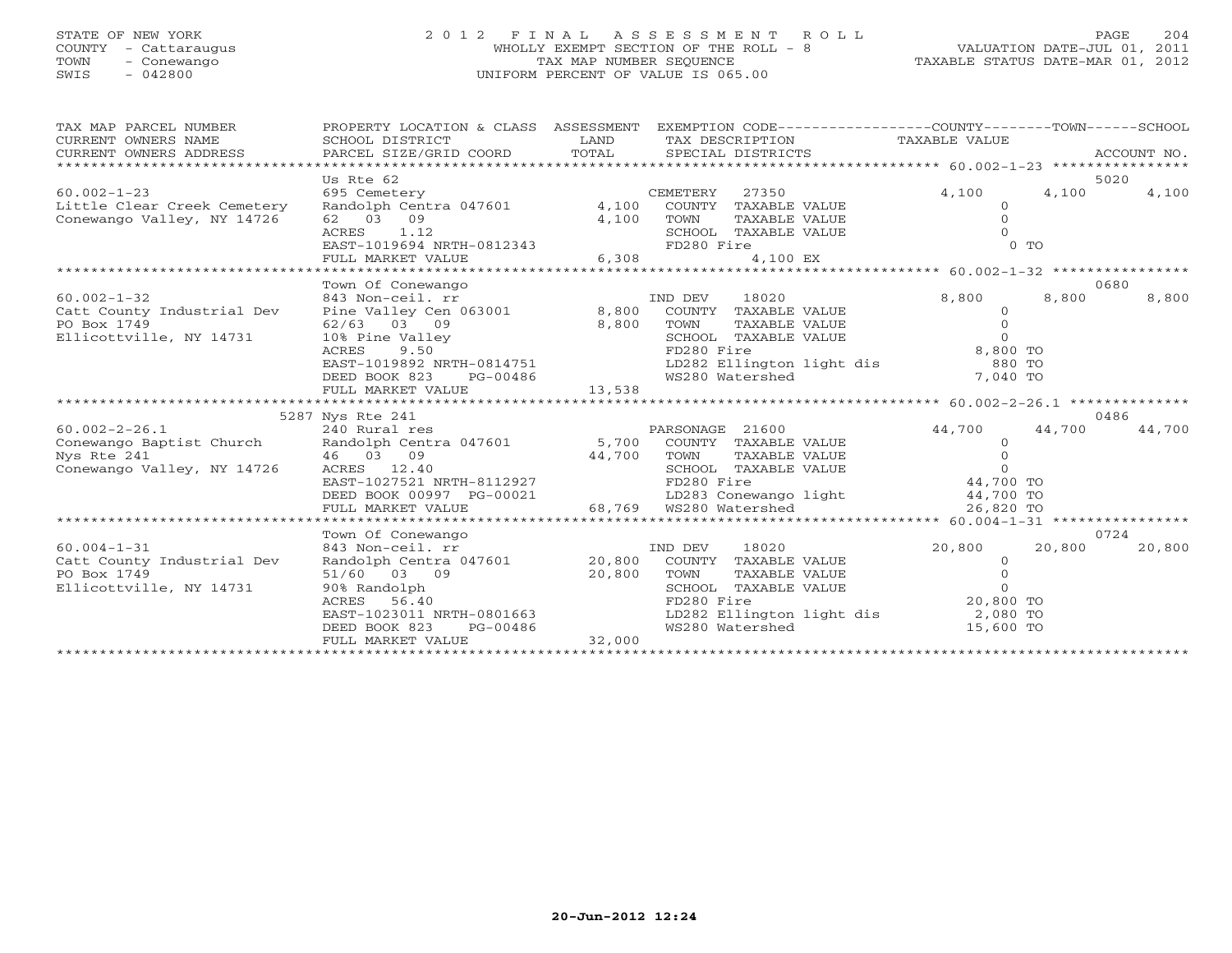| STATE OF NEW YORK<br><b>COUNTY</b><br>- Cattaraugus<br>TOWN<br>- Conewango<br>$-042800$<br>SWIS | 2012 FINAL                                              | TAX MAP NUMBER SEQUENCE | ASSESSMENT ROLL<br>WHOLLY EXEMPT SECTION OF THE ROLL - 8<br>UNIFORM PERCENT OF VALUE IS 065.00 | VALUATION DATE-JUL 01, 2011<br>TAXABLE STATUS DATE-MAR 01, 2012               |                | PAGE<br>205 |
|-------------------------------------------------------------------------------------------------|---------------------------------------------------------|-------------------------|------------------------------------------------------------------------------------------------|-------------------------------------------------------------------------------|----------------|-------------|
| TAX MAP PARCEL NUMBER<br>CURRENT OWNERS NAME                                                    | PROPERTY LOCATION & CLASS ASSESSMENT<br>SCHOOL DISTRICT | <b>EXAMPLE LAND</b>     | TAX DESCRIPTION                                                                                | EXEMPTION CODE-----------------COUNTY-------TOWN------SCHOOL<br>TAXABLE VALUE |                |             |
| CURRENT OWNERS ADDRESS                                                                          | PARCEL SIZE/GRID COORD TOTAL                            |                         | SPECIAL DISTRICTS                                                                              |                                                                               |                | ACCOUNT NO. |
|                                                                                                 |                                                         |                         |                                                                                                |                                                                               |                |             |
|                                                                                                 | 5492 Nys Rte 241                                        |                         |                                                                                                |                                                                               |                | 0168        |
| $60.008 - 1 - 16$                                                                               | 620 Religious                                           |                         | RELIGIOUS 25110                                                                                | 105,000                                                                       | 105,000        | 105,000     |
| Conew Cong Jehovah's Wittnes Randolph Centra 047601 5,000 COUNTY TAXABLE VALUE                  |                                                         |                         |                                                                                                | $\overline{O}$                                                                |                |             |
| 12577 Puddinglane Rd                                                                            | 47 03 09                                                | 105,000                 | TAXABLE VALUE<br>TOWN                                                                          |                                                                               |                |             |
| Perrysburg, NY 14129                                                                            | 1.25<br>ACRES                                           |                         | SCHOOL TAXABLE VALUE                                                                           |                                                                               |                |             |
|                                                                                                 | EAST-1027289 NRTH-0816042                               |                         | FD280 Fire                                                                                     |                                                                               | $0$ TO         |             |
|                                                                                                 | DEED BOOK 8055<br>PG-8002                               | 161,538                 | 105,000 EX                                                                                     |                                                                               |                |             |
|                                                                                                 | FULL MARKET VALUE                                       |                         | LD283 Conewango light                                                                          |                                                                               | $0$ TO         |             |
|                                                                                                 |                                                         |                         | 105,000 EX                                                                                     |                                                                               |                |             |
|                                                                                                 |                                                         |                         | WS280 Watershed                                                                                |                                                                               | $0$ TO         |             |
|                                                                                                 |                                                         |                         | 63,000 EX                                                                                      |                                                                               |                |             |
|                                                                                                 |                                                         |                         |                                                                                                |                                                                               |                | 0101        |
| $60.008 - 1 - 23$                                                                               | 5443 Nys Rte 241<br>620 Religious                       |                         | RELIGIOUS<br>25110                                                                             | 50,100                                                                        | 50,100         | 50,100      |
|                                                                                                 |                                                         |                         | 6,900 COUNTY TAXABLE VALUE                                                                     | $\Omega$                                                                      |                |             |
| Conewango Baptist Church Randolph Centra 047601<br>Nys Rte 241                                  | 09<br>46 03                                             | 50,100                  | TOWN<br>TAXABLE VALUE                                                                          | $\Omega$                                                                      |                |             |
| Conewango Valley, NY 14726                                                                      | ACRES<br>2.59                                           |                         | TAXABLE VALUE<br>SCHOOL                                                                        |                                                                               |                |             |
|                                                                                                 | EAST-1027714 NRTH-0815730                               |                         | FD280 Fire                                                                                     |                                                                               | $0$ TO         |             |
|                                                                                                 | DEED BOOK 00946 PG-00453                                |                         | 50,100 EX                                                                                      |                                                                               |                |             |
|                                                                                                 | FULL MARKET VALUE                                       | 77,077                  | LD283 Conewango light                                                                          |                                                                               | 0 <sub>0</sub> |             |

\*\*\*\*\*\*\*\*\*\*\*\*\*\*\*\*\*\*\*\*\*\*\*\*\*\*\*\*\*\*\*\*\*\*\*\*\*\*\*\*\*\*\*\*\*\*\*\*\*\*\*\*\*\*\*\*\*\*\*\*\*\*\*\*\*\*\*\*\*\*\*\*\*\*\*\*\*\*\*\*\*\*\*\*\*\*\*\*\*\*\*\*\*\*\*\*\*\*\*\*\*\*\* 61.001-1-16.2 \*\*\*\*\*\*\*\*\*\*\*\*\*\*

61.001-1-16.2 612 School SCH-DIST 13800 17,300 17,300 17,300

\*\*\*\*\*\*\*\*\*\*\*\*\*\*\*\*\*\*\*\*\*\*\*\*\*\*\*\*\*\*\*\*\*\*\*\*\*\*\*\*\*\*\*\*\*\*\*\*\*\*\*\*\*\*\*\*\*\*\*\*\*\*\*\*\*\*\*\*\*\*\*\*\*\*\*\*\*\*\*\*\*\*\*\*\*\*\*\*\*\*\*\*\*\*\*\*\*\*\*\*\*\*\* 61.003-1-1.2 \*\*\*\*\*\*\*\*\*\*\*\*\*\*\*

61.003-1-1.2 610 Education SCH-DIST 13800 22,500 22,500 22,500

\*\*\*\*\*\*\*\*\*\*\*\*\*\*\*\*\*\*\*\*\*\*\*\*\*\*\*\*\*\*\*\*\*\*\*\*\*\*\*\*\*\*\*\*\*\*\*\*\*\*\*\*\*\*\*\*\*\*\*\*\*\*\*\*\*\*\*\*\*\*\*\*\*\*\*\*\*\*\*\*\*\*\*\*\*\*\*\*\*\*\*\*\*\*\*\*\*\*\*\*\*\*\*\*\*\*\*\*\*\*\*\*\*\*\*\*\*\*\*\*\*\*\*\*\*\*\*\*\*\*\*\*

5015 Harris Rd 5024

NYS Rte 241 Rd 1070

Miller Enos J Randolph Centra 047601 3,800 COUNTY TAXABLE VALUE 0 Miller Enos E 21 03 09 17,300 TOWN TAXABLE VALUE 0 RD 1 Amish School SCHOOL TAXABLE VALUE 0Cattaraugus, NY 14719 FRNT 196.00 DPTH 175.00 FD280 Fire 0 TO

Miller Enos J Randolph Centra 047601 4,500 COUNTY TAXABLE VALUE 0 Raber Eli A 36 03 09 22,500 TOWN TAXABLE VALUE 0 10886 Chautauqua Rd ACRES 1.90 SCHOOL TAXABLE VALUE 0 Cattaraugus, NY 14719 EAST-1031138 NRTH-0806284 FD280 Fire 0 TO

MAY BE SUBJECT TO PAYMENT FULL MARKET VALUE 34,615 WS280 Watershed 0 TO

WS280 Watershed 0 TO

30,060 EX

50,100 EX

EAST-1043009 NRTH-0807847 17,300 EX

DEED BOOK 16308 PG-2001 22,500 EX

UNDER RPTL483 UNTIL 2016 13,500 EX

FULL MARKET VALUE 26,615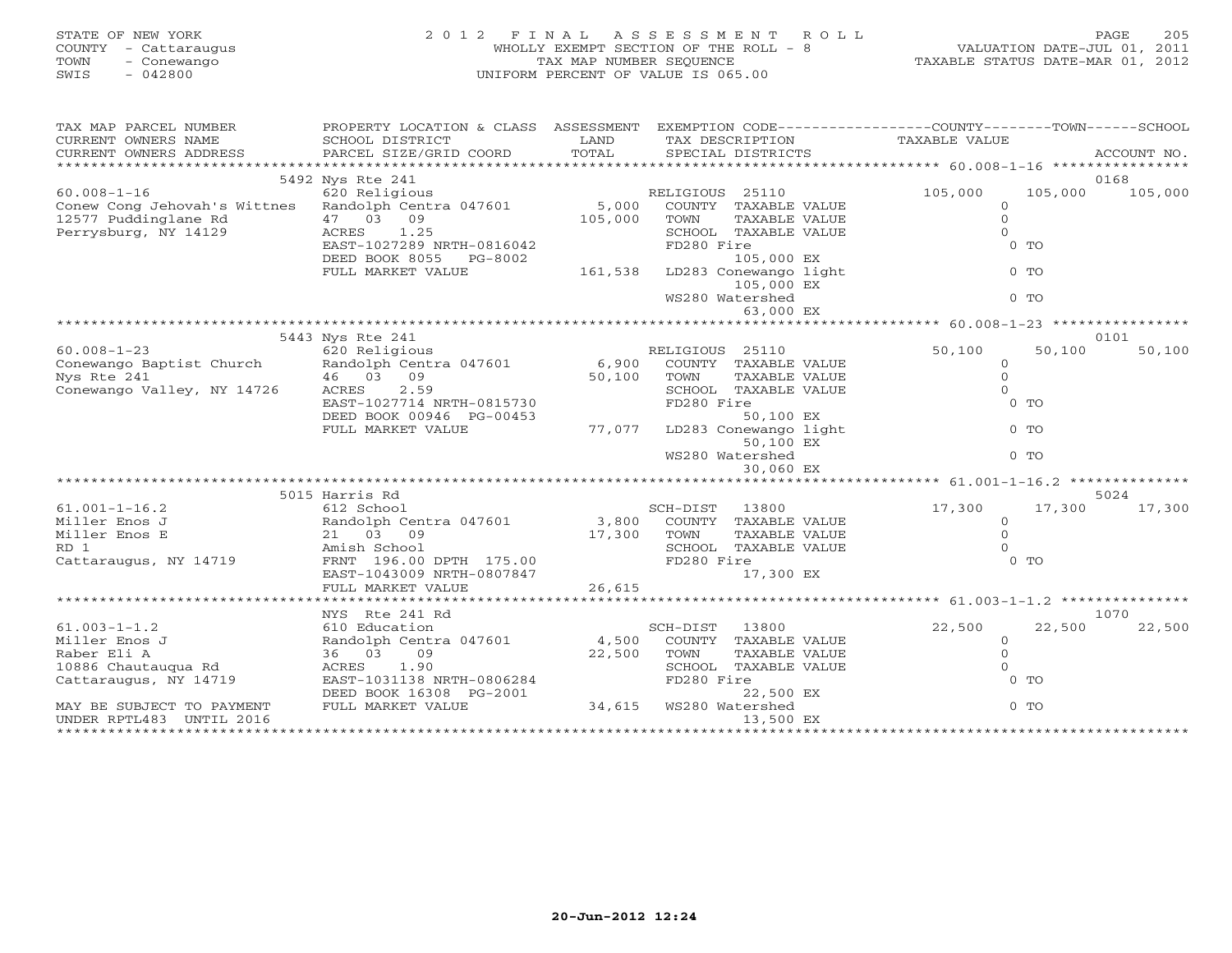## STATE OF NEW YORK 2 0 1 2 F I N A L A S S E S S M E N T R O L L PAGE 206 COUNTY - Cattaraugus WHOLLY EXEMPT SECTION OF THE ROLL - 8 VALUATION DATE-JUL 01, 2011 TOWN - Conewango TAX MAP NUMBER SEQUENCE TAXABLE STATUS DATE-MAR 01, 2012 SWIS - 042800 UNIFORM PERCENT OF VALUE IS 065.00

| TAX MAP PARCEL NUMBER                                                                                                            | PROPERTY LOCATION & CLASS ASSESSMENT EXEMPTION CODE---------------COUNTY-------TOWN------SCHOOL                           |             |                       |                                       |                                                    |                 |        |
|----------------------------------------------------------------------------------------------------------------------------------|---------------------------------------------------------------------------------------------------------------------------|-------------|-----------------------|---------------------------------------|----------------------------------------------------|-----------------|--------|
| CURRENT OWNERS NAME                                                                                                              | SCHOOL DISTRICT                                                                                                           | LAND        | TAX DESCRIPTION       |                                       | TAXABLE VALUE                                      |                 |        |
| CURRENT OWNERS ADDRESS                                                                                                           |                                                                                                                           |             |                       |                                       |                                                    |                 |        |
|                                                                                                                                  |                                                                                                                           |             |                       |                                       |                                                    |                 | 5003   |
| $61.003 - 1 - 5$                                                                                                                 | 4762 Nys Rte 241                                                                                                          |             |                       | TOWN-PROP 13500 211,600               |                                                    | 211,600 211,600 |        |
|                                                                                                                                  | % Acc 2.1<br>FOWN-PROP 13500<br>Randolph Centra 047601 10,400 COUNTY TAXABLE VALUE<br>36 03 09 211,600 TOWN TAXABLE VALUE |             |                       |                                       | $\Omega$                                           |                 |        |
| Town Of Conewango<br>Attn: Highway Dept 36 03 09<br>4762 Nys Rte 241 241<br>Conewango Valley, NY 14725 EAST-1035117 NRTH-0804761 |                                                                                                                           |             |                       |                                       | $\Omega$                                           |                 |        |
|                                                                                                                                  |                                                                                                                           |             |                       | SCHOOL TAXABLE VALUE                  |                                                    |                 |        |
|                                                                                                                                  |                                                                                                                           |             | FD280 Fire            |                                       |                                                    | 0 <sub>0</sub>  |        |
|                                                                                                                                  | DEED BOOK 589 PG-00547                                                                                                    |             |                       | 211,600 EX                            |                                                    |                 |        |
|                                                                                                                                  |                                                                                                                           |             |                       |                                       |                                                    |                 |        |
|                                                                                                                                  |                                                                                                                           |             |                       |                                       |                                                    |                 |        |
|                                                                                                                                  | Pope Rd                                                                                                                   |             |                       |                                       |                                                    |                 | 5009   |
| $61.003 - 1 - 15$                                                                                                                | 912 Forest s480a                                                                                                          |             | SCH-DIST 13800        |                                       | 23,100                                             | 23,100          | 23,100 |
| Randolph Central School                                                                                                          | Randolph Centra 047601 23,100 COUNTY TAXABLE VALUE<br>20  03  09                                                          |             |                       |                                       | $\circ$<br>$\Omega$                                |                 |        |
| Randolph, NY 14772                                                                                                               | ACRES 84.01                                                                                                               | 23,100 TOWN |                       | TAXABLE VALUE<br>SCHOOL TAXABLE VALUE |                                                    |                 |        |
|                                                                                                                                  | EAST-1039792 NRTH-0806338                                                                                                 |             | FD280 Fire            |                                       |                                                    | 0 <sub>0</sub>  |        |
|                                                                                                                                  | DEED BOOK 443                                                                                                             |             |                       | 23,100 EX                             |                                                    |                 |        |
|                                                                                                                                  | PG-00415<br>LUE 35,538<br>FULL MARKET VALUE                                                                               |             |                       |                                       |                                                    |                 |        |
|                                                                                                                                  |                                                                                                                           |             |                       |                                       |                                                    |                 |        |
|                                                                                                                                  | Pope Rd                                                                                                                   |             |                       |                                       |                                                    |                 | 1003   |
| $61.003 - 1 - 17.2$                                                                                                              | 695 Cemetery                                                                                                              |             | CEMETERY              | 27350                                 | 4,000                                              | 4,000           | 4,000  |
| Amish Churches                                                                                                                   | Randolph Centra 047601                                                                                                    | 4,000       |                       | COUNTY TAXABLE VALUE                  | $\circ$                                            |                 |        |
| Pope Rd                                                                                                                          | ACRES<br>1.00                                                                                                             | 4,000       | TOWN                  | TAXABLE VALUE                         | $\Omega$                                           |                 |        |
| Randolph, NY 14772                                                                                                               | EAST-1040593 NRTH-0807368<br>DEED BOOK 118 PG-386                                                                         |             |                       | SCHOOL TAXABLE VALUE                  | $\Omega$                                           |                 |        |
|                                                                                                                                  |                                                                                                                           |             | FD280 Fire            |                                       |                                                    | $0$ TO          |        |
|                                                                                                                                  | FULL MARKET VALUE                                                                                                         |             | 6,154                 | 4,000 EX                              | ********************* 69.002-1-5.2 *************** |                 |        |
|                                                                                                                                  | Off Bush Rd                                                                                                               |             |                       |                                       |                                                    |                 | 1012   |
| $69.002 - 1 - 5.2$                                                                                                               | 322 Rural vac>10                                                                                                          |             | NYS OWNED 12100       |                                       | 2,950                                              | 2,950           | 2,950  |
| State of New York DEC Randolph Centra 047601                                                                                     |                                                                                                                           | 2,950       |                       | COUNTY TAXABLE VALUE                  | $\overline{0}$                                     |                 |        |
| 625 Broadway                                                                                                                     | 50 03 09                                                                                                                  | 2,950       | TOWN                  | TAXABLE VALUE                         | $\Omega$                                           |                 |        |
| Albany, NY 12233                                                                                                                 | ACRES 14.70                                                                                                               |             |                       | SCHOOL TAXABLE VALUE                  | $\Omega$                                           |                 |        |
|                                                                                                                                  | ACRES 14.70<br>EAST-1024531 NRTH-0798208<br>ENED BOOK 1027 DC 770                                                         |             | FD280 Fire            |                                       |                                                    | $0$ TO          |        |
|                                                                                                                                  | DEED BOOK 1027 PG-770                                                                                                     |             |                       | 2,950 EX                              |                                                    |                 |        |
|                                                                                                                                  | FULL MARKET VALUE                                                                                                         |             | 4,538 WS280 Watershed |                                       |                                                    | $0$ TO          |        |
|                                                                                                                                  |                                                                                                                           |             |                       | 1,770 EX                              |                                                    |                 |        |
|                                                                                                                                  |                                                                                                                           |             |                       |                                       |                                                    |                 |        |
|                                                                                                                                  | Goodwins Landing Rd (Off)                                                                                                 |             |                       |                                       |                                                    |                 | 0272   |
| $69.002 - 1 - 6.1$                                                                                                               | 323 Vacant rural                                                                                                          |             | NYS OWNED 12100       |                                       | 1,200                                              | 1,200           | 1,200  |
| State of New York DEC                                                                                                            | Randolph Centra $047601$ 1,200                                                                                            |             |                       | COUNTY TAXABLE VALUE                  | $\circ$                                            |                 |        |
| 625 Broadway<br>Albany, NY 12233                                                                                                 | 50 03 09<br>ACRES 11.80                                                                                                   | 1,200       | TOWN                  | TAXABLE VALUE<br>SCHOOL TAXABLE VALUE | $\Omega$                                           |                 |        |
|                                                                                                                                  | EAST-1025862 NRTH-0798175                                                                                                 |             | FD280 Fire            |                                       |                                                    | $0$ TO          |        |
|                                                                                                                                  | EAST-1025862 NRTH-0798175 FD280 Fire<br>DEED BOOK 1021 PG-866 1,200<br>FULL MARKET VALUE 1,846 WS280 Watershed            |             |                       | 1,200 EX                              |                                                    |                 |        |
|                                                                                                                                  |                                                                                                                           |             |                       |                                       |                                                    | $0$ TO          |        |
|                                                                                                                                  |                                                                                                                           |             |                       | 720 EX                                |                                                    |                 |        |
|                                                                                                                                  |                                                                                                                           |             |                       |                                       |                                                    |                 |        |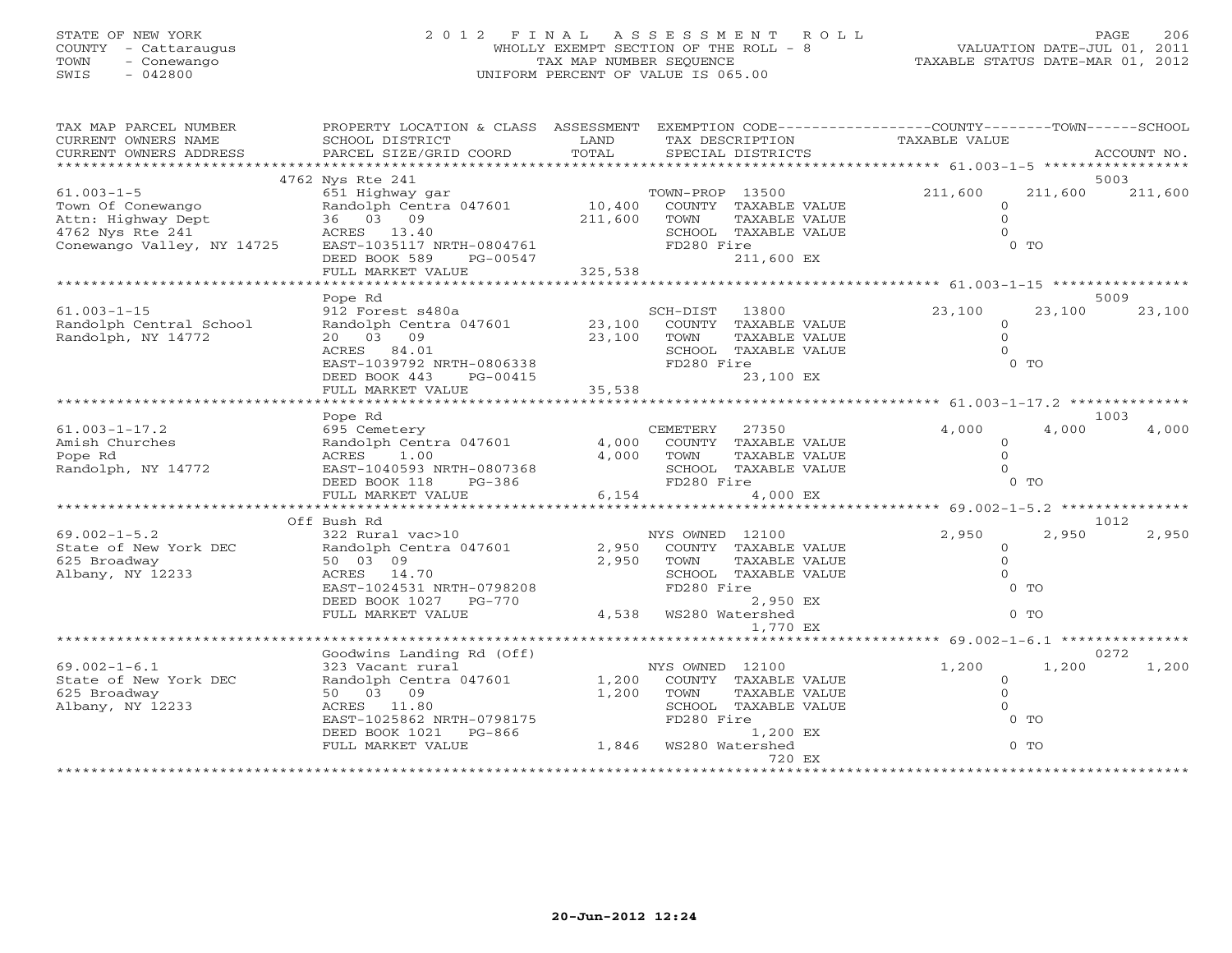## STATE OF NEW YORK 2 0 1 2 F I N A L A S S E S S M E N T R O L L PAGE 207 COUNTY - Cattaraugus WHOLLY EXEMPT SECTION OF THE ROLL - 8 VALUATION DATE-JUL 01, 2011 TOWN - Conewango TAX MAP NUMBER SEQUENCE TAXABLE STATUS DATE-MAR 01, 2012 SWIS - 042800 UNIFORM PERCENT OF VALUE IS 065.00

| CURRENT OWNERS NAME<br>CURRENT OWNERS NAME SCHOOL DISTRICT DISTRICT DEAND TAX DESCRIPTION TAXABLE VALUE<br>XX DESCRIPTION TO TAL SPECIAL DISTRICTS ACCOUNT NO.<br>XX ATTACKERS ADDRESS PARCEL SIZE/GRID COORD TOTAL SPECIAL DISTRICTS A<br>CURRENT OWNERS NAME<br>CURRENT OWNERS ADDRESS |        |
|------------------------------------------------------------------------------------------------------------------------------------------------------------------------------------------------------------------------------------------------------------------------------------------|--------|
| 0638<br>Brown Rd                                                                                                                                                                                                                                                                         |        |
| $69.002 - 1 - 9.2$<br>16,400<br>16,400                                                                                                                                                                                                                                                   | 16,400 |
| 971 Wetlands<br>Randolph Centra 047601 16,400 COUNTY TAXABLE VALUE<br>State of New York<br>$\circ$                                                                                                                                                                                       |        |
| Dept Of Envir Conserv<br>$\Omega$<br>50 03 09<br>16,400<br>TOWN<br>TAXABLE VALUE                                                                                                                                                                                                         |        |
| 50 Wolf Rd<br>ACRES 125.00<br>SCHOOL TAXABLE VALUE<br>$\Omega$                                                                                                                                                                                                                           |        |
| Albany, NY 12233<br>EAST-1029451 NRTH-0799757<br>FD280 Fire<br>$0$ TO                                                                                                                                                                                                                    |        |
| DEED BOOK 00987 PG-00759<br>16,400 EX                                                                                                                                                                                                                                                    |        |
| 25,231 WS280 Watershed<br>$0$ TO<br>FULL MARKET VALUE                                                                                                                                                                                                                                    |        |
| 9,840 EX                                                                                                                                                                                                                                                                                 |        |
|                                                                                                                                                                                                                                                                                          |        |
| Flood Rd (Off)<br>0478                                                                                                                                                                                                                                                                   |        |
| 6,000<br>$69.002 - 1 - 12$<br>971 Wetlands<br>NYS OWNED 12100<br>6,000                                                                                                                                                                                                                   | 6,000  |
| Randolph Centra 047601 6,000<br>State Of New York<br>COUNTY TAXABLE VALUE<br>$\Omega$                                                                                                                                                                                                    |        |
| Attn: Dept Environmental Cons 50 03 09<br>6,000<br>$\circ$<br>TOWN<br>TAXABLE VALUE                                                                                                                                                                                                      |        |
| 50 Wolf Rd<br>ACRES 60.00<br>$\Omega$<br>SCHOOL TAXABLE VALUE                                                                                                                                                                                                                            |        |
| Albany, NY 12233-0001<br>EAST-1028581 NRTH-0799064<br>FD280 Fire<br>$0$ TO                                                                                                                                                                                                               |        |
| DEED BOOK 00928 PG-00204<br>6,000 EX                                                                                                                                                                                                                                                     |        |
| 9,231<br>FULL MARKET VALUE                                                                                                                                                                                                                                                               |        |
|                                                                                                                                                                                                                                                                                          |        |
| Flood Rd (Off)<br>0098                                                                                                                                                                                                                                                                   |        |
| 910 Priv forest<br>Randolph Centra 047601 33,000 COUNTY TAXABLE VALUE<br>33,000 COUNTY TAXABLE VALUE<br>$69.002 - 1 - 13$<br>33,000<br>33,000                                                                                                                                            | 33,000 |
| State Of New York<br>$\circ$                                                                                                                                                                                                                                                             |        |
| 50 Wolfe Rd<br>50 03 09<br>33,000<br>$\Omega$<br>TOWN<br>TAXABLE VALUE                                                                                                                                                                                                                   |        |
| ACRES 330.00<br>$\Omega$<br>Albany, NY 12233<br>SCHOOL TAXABLE VALUE                                                                                                                                                                                                                     |        |
| EAST-1029631 NRTH-0797708<br>FD280 Fire<br>$0$ TO                                                                                                                                                                                                                                        |        |
| 33,000 EX                                                                                                                                                                                                                                                                                |        |
| DEED BOOK 00919 PG-00247 33,000<br>FULL MARKET VALUE 50,769 WS280 Watershed<br>$0$ TO                                                                                                                                                                                                    |        |
| 19,800 EX                                                                                                                                                                                                                                                                                |        |
|                                                                                                                                                                                                                                                                                          |        |
| 0256<br>4288 Lower Bush Rd                                                                                                                                                                                                                                                               |        |
| NYS OWNED 12100<br>$69.002 - 1 - 30.1$<br>323 Vacant rural<br>8,600<br>8,600                                                                                                                                                                                                             | 8,600  |
| $\circ$                                                                                                                                                                                                                                                                                  |        |
| $\Omega$                                                                                                                                                                                                                                                                                 |        |
| Albany, NY 12233-0001<br>Ff 1590.00<br>SCHOOL TAXABLE VALUE<br>$\Omega$                                                                                                                                                                                                                  |        |
| FD280 Fire<br>$0$ TO<br>ACRES 40.70                                                                                                                                                                                                                                                      |        |
| EAST-1026171 NRTH-0797046<br>8,600 EX                                                                                                                                                                                                                                                    |        |
| WS280 Wa<br>13,231<br>DEED BOOK 00992 PG-00701<br>$0$ TO<br>WS280 Watershed                                                                                                                                                                                                              |        |
| FULL MARKET VALUE<br>5,160 EX                                                                                                                                                                                                                                                            |        |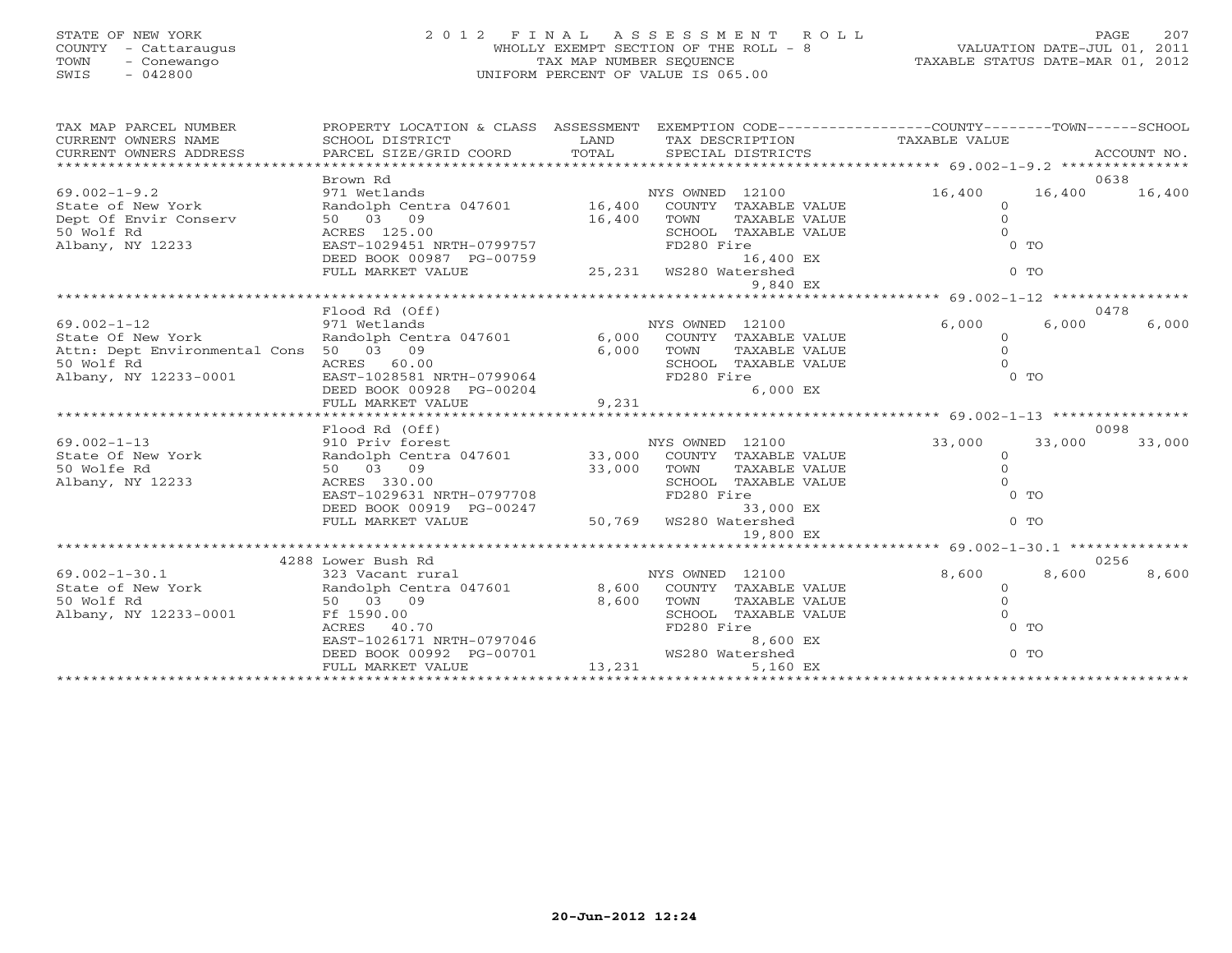## STATE OF NEW YORK 2 0 1 2 F I N A L A S S E S S M E N T R O L L PAGE 208 COUNTY - Cattaraugus WHOLLY EXEMPT SECTION OF THE ROLL - 8 VALUATION DATE-JUL 01, 2011 TOWN - Conewango TAX MAP NUMBER SEQUENCE TAXABLE STATUS DATE-MAR 01, 2012 SWIS - 042800 UNIFORM PERCENT OF VALUE IS 065.00

| TAX MAP PARCEL NUMBER<br>CURRENT OWNERS NAME<br>CURRENT OWNERS ADDRESS | SCHOOL DISTRICT<br>PARCEL SIZE/GRID COORD                                                                            | LAND<br>TOTAL | TAX DESCRIPTION TAXABLE VALUE<br>SPECIAL DISTRICTS                                                        | PROPERTY LOCATION & CLASS ASSESSMENT EXEMPTION CODE---------------COUNTY-------TOWN------SCHOOL | ACCOUNT NO.       |
|------------------------------------------------------------------------|----------------------------------------------------------------------------------------------------------------------|---------------|-----------------------------------------------------------------------------------------------------------|-------------------------------------------------------------------------------------------------|-------------------|
|                                                                        | Town Of Conewango                                                                                                    |               |                                                                                                           |                                                                                                 | 0600              |
| $69.002 - 1 - 48$                                                      | Town Ol Conewango<br>843 Non-ceil.rr<br>Randolph Centra 047601 (DENTY PAXABLE 57/49/41/33 03 09 428,455 TOWN TAXABLE |               |                                                                                                           | 428, 455                                                                                        | 428, 455 428, 455 |
| Southern Tier Rail Auth                                                |                                                                                                                      |               | 0 COUNTY TAXABLE VALUE                                                                                    | $\overline{0}$                                                                                  |                   |
| Attn: %WNYP Railroad LLC                                               |                                                                                                                      |               | TAXABLE VALUE                                                                                             | $\circ$                                                                                         |                   |
| PO Box 190-B                                                           | $B + Sw Div 5.38 Mi.$                                                                                                |               |                                                                                                           |                                                                                                 |                   |
| Lakeville, NY 14480                                                    | ACRES 40.86                                                                                                          |               |                                                                                                           |                                                                                                 |                   |
|                                                                        | EAST-1028253 NRTH-0794298                                                                                            |               | TOWN TAXABLE VALUE 0<br>SCHOOL TAXABLE VALUE 0<br>FD280 Fire 0 TO<br>LD282 Ellington light dis 428,455 TO |                                                                                                 |                   |
|                                                                        |                                                                                                                      |               |                                                                                                           |                                                                                                 |                   |
|                                                                        |                                                                                                                      |               |                                                                                                           |                                                                                                 |                   |
|                                                                        |                                                                                                                      |               |                                                                                                           |                                                                                                 |                   |
|                                                                        | Goodwins Landing Rd                                                                                                  |               |                                                                                                           |                                                                                                 | 1922              |
| $69.007 - 1 - 13$                                                      | 311 Res vac land - WTRFNT NYS OWNED 12100                                                                            |               |                                                                                                           | 1,800<br>1,800                                                                                  | 1,800             |
| State of New York                                                      | Randolph Centra 047601 1,800                                                                                         |               | COUNTY TAXABLE VALUE                                                                                      | $\Omega$                                                                                        |                   |
| 50 Wolf Rd                                                             | 50 03 09                                                                                                             | 1,800         | TOWN<br>TAXABLE VALUE                                                                                     | $\circ$                                                                                         |                   |
| Albany, NY 12233-0001                                                  | FRNT $131.00$ DPTH $40.00$                                                                                           |               | SCHOOL TAXABLE VALUE                                                                                      | $\Omega$                                                                                        |                   |
|                                                                        | EAST-1026045 NRTH-0796195<br>DEED BOOK 00972 PG-01189                                                                |               | FD280 Fire                                                                                                | $0$ TO                                                                                          |                   |
|                                                                        | DEED BOOK 00972 PG-01189                                                                                             |               | 1,800 EX                                                                                                  |                                                                                                 |                   |
|                                                                        | FULL MARKET VALUE                                                                                                    |               | 2,769 WS280 Watershed                                                                                     | $0$ TO                                                                                          |                   |
|                                                                        |                                                                                                                      |               | 1,080 EX                                                                                                  |                                                                                                 |                   |
|                                                                        |                                                                                                                      |               |                                                                                                           |                                                                                                 |                   |
|                                                                        | Nys Rte 241                                                                                                          |               |                                                                                                           |                                                                                                 | 0174A             |
| $70.001 - 1 - 1$                                                       |                                                                                                                      |               |                                                                                                           | 6,600<br>6,600                                                                                  | 6,600             |
| State Of New York                                                      |                                                                                                                      |               |                                                                                                           | $\circ$                                                                                         |                   |
| 50 Wolf Rd                                                             | 27 03 09                                                                                                             | 6,600         | TOWN<br>TAXABLE VALUE                                                                                     | $\circ$                                                                                         |                   |
| Albany, NY 12233-0001                                                  | ACRES 46.50                                                                                                          |               | SCHOOL TAXABLE VALUE                                                                                      | $\Omega$                                                                                        |                   |
|                                                                        | ACRES 46.50<br>EAST-1036012 NRTH-0799356                                                                             |               | FD280 Fire                                                                                                | $0$ TO                                                                                          |                   |
|                                                                        | DEED BOOK 00965 PG-00578                                                                                             |               | 6,600 EX                                                                                                  |                                                                                                 |                   |
|                                                                        | FULL MARKET VALUE                                                                                                    |               | 0,600 6,600<br>10,154 WS280 Watershed                                                                     | $0$ TO                                                                                          |                   |
|                                                                        |                                                                                                                      |               | 3,960 EX                                                                                                  |                                                                                                 |                   |
|                                                                        |                                                                                                                      |               |                                                                                                           |                                                                                                 |                   |
|                                                                        | Nys Rte 241                                                                                                          |               |                                                                                                           |                                                                                                 | 0435              |
| $70.001 - 1 - 16$                                                      | 971 Wetlands<br>Randolph Centra 047601 34,100 COUNTY TAXABLE VALUE                                                   |               |                                                                                                           | 34,100<br>34,100                                                                                | 34,100            |
| State Of New York                                                      |                                                                                                                      |               |                                                                                                           | $\circ$                                                                                         |                   |
| Attn: Dept Environmental Cons 17 03 09                                 |                                                                                                                      | 34,100        | TOWN<br>TAXABLE VALUE                                                                                     | $\circ$                                                                                         |                   |
| 50 Wolf Rd                                                             | ACRES 117.57                                                                                                         |               | SCHOOL TAXABLE VALUE                                                                                      | $\Omega$                                                                                        |                   |
| Albany, NY 12233-0001                                                  | EAST-1041065 NRTH-0792884                                                                                            |               | FD280 Fire                                                                                                | $0$ TO                                                                                          |                   |
|                                                                        | DEED BOOK 00928 PG-00497                                                                                             |               | 34,100 EX                                                                                                 |                                                                                                 |                   |
|                                                                        | FULL MARKET VALUE                                                                                                    | 52,462        | FD282 Fire/cone/e rand                                                                                    | $0$ TO                                                                                          |                   |
|                                                                        |                                                                                                                      |               | 34,100 EX                                                                                                 |                                                                                                 |                   |
|                                                                        |                                                                                                                      |               | WS280 Watershed                                                                                           | $0$ TO                                                                                          |                   |
|                                                                        |                                                                                                                      |               | 34,100 EX                                                                                                 | ******************************                                                                  |                   |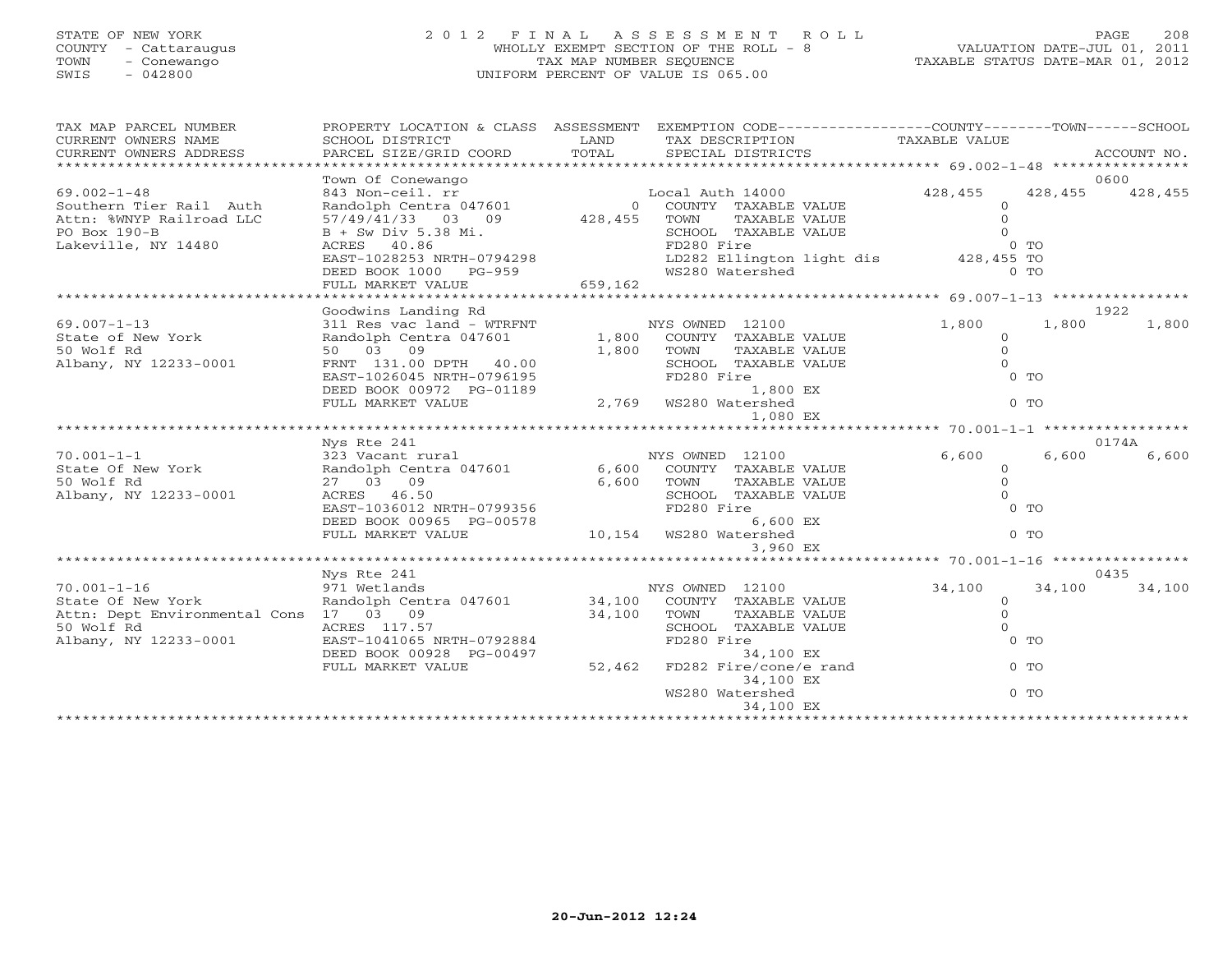## STATE OF NEW YORK 2 0 1 2 F I N A L A S S E S S M E N T R O L L PAGE 209 COUNTY - Cattaraugus WHOLLY EXEMPT SECTION OF THE ROLL - 8 VALUATION DATE-JUL 01, 2011 TOWN - Conewango TAX MAP NUMBER SEQUENCE TAXABLE STATUS DATE-MAR 01, 2012 SWIS - 042800 UNIFORM PERCENT OF VALUE IS 065.00

| TAX MAP PARCEL NUMBER<br>CURRENT OWNERS NAME<br>CURRENT OWNERS ADDRESS | PROPERTY LOCATION & CLASS ASSESSMENT<br>SCHOOL DISTRICT<br>PARCEL SIZE/GRID COORD | LAND<br>TOTAL        | EXEMPTION CODE----------------COUNTY-------TOWN------SCHOOL<br>TAX DESCRIPTION<br>SPECIAL DISTRICTS | TAXABLE VALUE                                      | ACCOUNT NO.        |
|------------------------------------------------------------------------|-----------------------------------------------------------------------------------|----------------------|-----------------------------------------------------------------------------------------------------|----------------------------------------------------|--------------------|
| **********************                                                 |                                                                                   |                      |                                                                                                     |                                                    |                    |
|                                                                        | Swamp Rd                                                                          |                      |                                                                                                     |                                                    | 0434               |
| $70.001 - 1 - 19$                                                      | 971 Wetlands                                                                      |                      | NYS OWNED 12100                                                                                     | 6,700                                              | 6,700<br>6,700     |
| State of New York                                                      | Randolph Centra 047601                                                            |                      | 6,700 COUNTY TAXABLE VALUE                                                                          | $\circ$                                            |                    |
| Attn: Dept Environmental Con                                           | 26 03 09                                                                          | 6,700                | TAXABLE VALUE<br>TOWN                                                                               | $\circ$                                            |                    |
| 50 Wolf Rd                                                             | ACRES 66.67                                                                       |                      | SCHOOL TAXABLE VALUE                                                                                | $\circ$                                            |                    |
| Albany, NY 12233-0001                                                  | EAST-1038312 NRTH-0792833                                                         |                      | FD280 Fire                                                                                          | $0$ TO                                             |                    |
|                                                                        | DEED BOOK 00928 PG-00497                                                          | 10,308               | 6,700 EX                                                                                            |                                                    |                    |
|                                                                        | FULL MARKET VALUE                                                                 |                      | FD281 Fire/cone/rand                                                                                | $0$ TO                                             |                    |
|                                                                        |                                                                                   |                      | 6,700 EX                                                                                            |                                                    |                    |
|                                                                        |                                                                                   |                      | WS280 Watershed                                                                                     | $0$ TO                                             |                    |
|                                                                        |                                                                                   |                      | 6,700 EX                                                                                            |                                                    |                    |
|                                                                        | Swamp Rd                                                                          |                      |                                                                                                     |                                                    | 0139               |
| $70.001 - 1 - 20$                                                      | 323 Vacant rural                                                                  |                      | NYS OWNED 12100                                                                                     | 15,100                                             | 15,100<br>15,100   |
| State of New York                                                      | Randolph Centra 047601 15,100 COUNTY TAXABLE VALUE                                |                      |                                                                                                     | $\circ$                                            |                    |
| 50 Wolf Rd                                                             | 26 03 09                                                                          | 15,100 TOWN          | TAXABLE VALUE                                                                                       | $\circ$                                            |                    |
| Albany, NY 12233-0001                                                  | ACRES 150.89                                                                      |                      | SCHOOL TAXABLE VALUE                                                                                | $\Omega$                                           |                    |
|                                                                        | EAST-1037024 NRTH-0794582                                                         |                      | FD280 Fire                                                                                          | $0$ TO                                             |                    |
|                                                                        | DEED BOOK 00974 PG-00334                                                          |                      | 15,100 EX                                                                                           |                                                    |                    |
|                                                                        | FULL MARKET VALUE                                                                 | 23,231               | FD281 Fire/cone/rand                                                                                | $0$ TO                                             |                    |
|                                                                        |                                                                                   |                      | 15,100 EX                                                                                           |                                                    |                    |
|                                                                        |                                                                                   |                      | WS280 Watershed                                                                                     | $0$ TO                                             |                    |
|                                                                        |                                                                                   |                      | 15,100 EX                                                                                           |                                                    |                    |
|                                                                        |                                                                                   |                      |                                                                                                     | *********** 70.002-1-9 *************               |                    |
|                                                                        | Walker Rd                                                                         |                      |                                                                                                     |                                                    | 5001               |
| $70.002 - 1 - 9$                                                       | 821 Flood contrl                                                                  |                      | NYS OWNED 12100<br>31,700 COUNTY TAXABLE VALUE                                                      | 31,700                                             | 31,700<br>31,700   |
| Elm Creek Cty Small Wtshd                                              | Randolph Centra 047601                                                            |                      |                                                                                                     | $\circ$                                            |                    |
| South Dayton, NY 14736                                                 | 02 03 09                                                                          | 31,700 TOWN<br>SCHOO | TAXABLE VALUE                                                                                       | $\circ$                                            |                    |
|                                                                        | ACRES 82.05                                                                       |                      | SCHOOL TAXABLE VALUE                                                                                | $\circ$                                            |                    |
|                                                                        | EAST-1049199 NRTH-0798741                                                         |                      | FD280 Fire                                                                                          | $0$ TO                                             |                    |
|                                                                        | DEED BOOK 716 PG-00919                                                            |                      | 31,700 EX                                                                                           |                                                    |                    |
|                                                                        | FULL MARKET VALUE                                                                 |                      | $48,769$ FD282 Fire/cone/e rand                                                                     | $0$ TO                                             |                    |
|                                                                        |                                                                                   |                      | 31,700 EX                                                                                           |                                                    |                    |
|                                                                        | ************************************                                              |                      |                                                                                                     | ********************* 70.002-1-26./1 ************* |                    |
|                                                                        | Conewango                                                                         |                      |                                                                                                     |                                                    | 0909               |
| $70.002 - 1 - 26.71$                                                   | 822 Water supply<br>Randolph Centra 047601                                        |                      | VG-OUTSIDE 13740                                                                                    | 177,600                                            | 177,600<br>177,600 |
| Village Of Randolph                                                    |                                                                                   |                      | 100 COUNTY TAXABLE VALUE                                                                            | $\circ$                                            |                    |
| Randolph, NY 14772                                                     | 09 03 09                                                                          | 177,600 TOWN         | TAXABLE VALUE                                                                                       | $\circ$                                            |                    |
|                                                                        | 0.01<br>ACRES                                                                     |                      | SCHOOL TAXABLE VALUE                                                                                |                                                    |                    |
|                                                                        | EAST-1044299 NRTH-0793204                                                         |                      | FD280 Fire                                                                                          | $0$ TO                                             |                    |
|                                                                        | FULL MARKET VALUE                                                                 | 273,231              | 177,600 EX                                                                                          |                                                    |                    |
|                                                                        |                                                                                   |                      | FD282 Fire/cone/e rand                                                                              | $0$ TO                                             |                    |
|                                                                        |                                                                                   |                      | 177,600 EX<br>WS280 Watershed                                                                       | $0$ TO                                             |                    |
|                                                                        |                                                                                   |                      | 106,560 EX                                                                                          |                                                    |                    |
|                                                                        |                                                                                   |                      |                                                                                                     |                                                    |                    |
|                                                                        |                                                                                   |                      |                                                                                                     |                                                    |                    |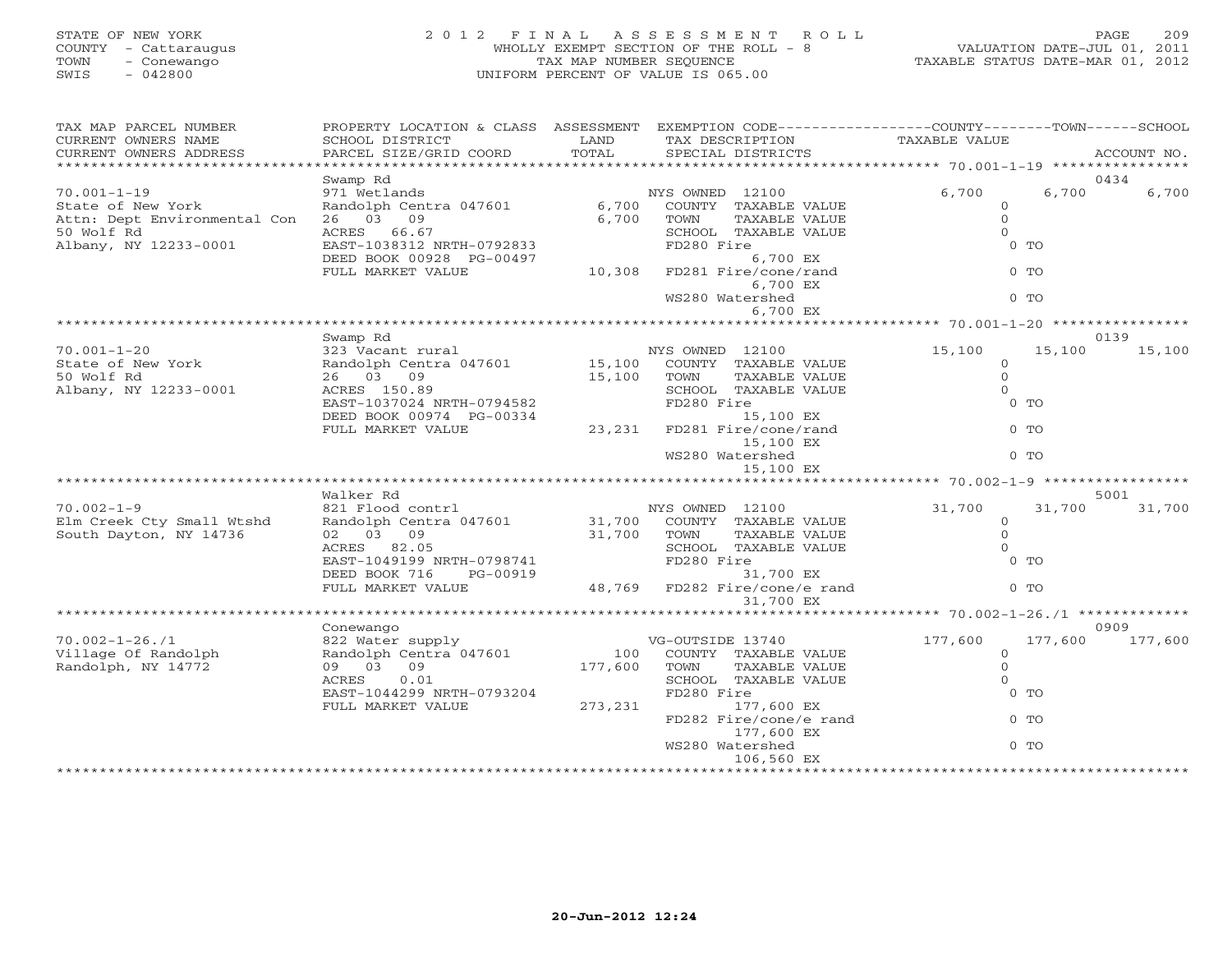# STATE OF NEW YORK 2 0 1 2 F I N A L A S S E S S M E N T R O L L PAGE 210 COUNTY - Cattaraugus WHOLLY EXEMPT SECTION OF THE ROLL - 8 VALUATION DATE-JUL 01, 2011 TOWN - Conewango TAX MAP NUMBER SEQUENCE TAXABLE STATUS DATE-MAR 01, 2012 SWIS - 042800 UNIFORM PERCENT OF VALUE IS 065.00

| TAX MAP PARCEL NUMBER<br>CURRENT OWNERS NAME<br>CURRENT OWNERS ADDRESS                                                                                                                  | PROPERTY LOCATION & CLASS ASSESSMENT<br>SCHOOL DISTRICT<br>PARCEL SIZE/GRID COORD                                                                                              | LAND<br>TOTAL             | EXEMPTION CODE-----------------COUNTY-------TOWN------SCHOOL<br>TAX DESCRIPTION<br>SPECIAL DISTRICTS                                                                                                             | TAXABLE VALUE                                                           |         | ACCOUNT NO.     |
|-----------------------------------------------------------------------------------------------------------------------------------------------------------------------------------------|--------------------------------------------------------------------------------------------------------------------------------------------------------------------------------|---------------------------|------------------------------------------------------------------------------------------------------------------------------------------------------------------------------------------------------------------|-------------------------------------------------------------------------|---------|-----------------|
|                                                                                                                                                                                         |                                                                                                                                                                                |                           |                                                                                                                                                                                                                  |                                                                         |         |                 |
| $70.002 - 1 - 34$<br>Randolph Childrens Home<br>Attn: Western NY Society Etc<br>Randolph, NY 14772-0476                                                                                 | Cemetery Hill Rd (Off)<br>614 Spec. school<br>Randolph Centra 047601<br>09 03 09<br>ACRES 35.00<br>EAST-1045249 NRTH-0792390<br>DEED BOOK 294<br>PG-00281                      | 9,600<br>9,600 TOWN       | NON-PROFIT 25300<br>COUNTY TAXABLE VALUE<br>TAXABLE VALUE<br>SCHOOL TAXABLE VALUE<br>FD280 Fire<br>9,600 EX                                                                                                      | 9,600<br>$\circ$<br>$\Omega$<br>$\Omega$<br>$0$ TO                      | 9,600   | 5010<br>9,600   |
|                                                                                                                                                                                         | FULL MARKET VALUE                                                                                                                                                              | 14,769                    | FD282 Fire/cone/e rand<br>9,600 EX                                                                                                                                                                               | $0$ TO                                                                  |         |                 |
|                                                                                                                                                                                         |                                                                                                                                                                                |                           |                                                                                                                                                                                                                  |                                                                         |         |                 |
|                                                                                                                                                                                         | 104 Jamestown Rd                                                                                                                                                               |                           |                                                                                                                                                                                                                  |                                                                         |         | 0928            |
| $70.050 - 2 - 5.71$<br>Faith Lighthouse Chapel Randolph Cent<br>Attn: Deforest Tennies 01 03 09<br>104 Jamestown Rd ACRES 1.00<br>Randolph, NY 14772 EAST-1050438<br>Randolph, NY 14772 | 620 Religious<br>Randolph Centra 047601<br>1.00<br>EAST-1050438 NRTH-0792605<br>DEED BOOK 703<br>PG-766<br>FULL MARKET VALUE                                                   | 44,000<br>67,692          | RELIGIOUS 25110<br>44,000<br>2,400 COUNTY TAXABLE VALUE<br>TAXABLE VALUE<br>TOWN<br>SCHOOL TAXABLE VALUE<br>FD760 Randolph Fire Dist<br>44,000 EX<br>LD760 Light District<br>44,000 EX                           | 44,000<br>$\circ$<br>$\Omega$<br>$\Omega$<br>$0$ TO<br>$0$ TO           | 44,000  | 44,000          |
|                                                                                                                                                                                         |                                                                                                                                                                                |                           | WS280 Watershed<br>8,800 EX                                                                                                                                                                                      | $0$ TO                                                                  |         |                 |
|                                                                                                                                                                                         |                                                                                                                                                                                |                           | *********************** 70.050-3-29 ***************                                                                                                                                                              |                                                                         |         |                 |
|                                                                                                                                                                                         | 132 Church St                                                                                                                                                                  |                           |                                                                                                                                                                                                                  |                                                                         |         | 0581            |
| $70.050 - 3 - 29$<br>east Randolph Church<br>PO Box 23<br>East Randolph, NY 14730                                                                                                       | 210 1 Family Res<br>Randolph Centra 047601<br>01 03 09<br>1.06<br>ACRES<br>EAST-1049091 NRTH-0792045<br>DEED BOOK 16806 PG-6002<br>FULL MARKET VALUE                           | 6,200<br>55,700<br>85,692 | 55,700<br>RELIGIOUS 25110<br>COUNTY TAXABLE VALUE<br>TAXABLE VALUE<br>TOWN<br>SCHOOL TAXABLE VALUE<br>FD760 Randolph Fire Dist<br>55,700 EX<br>LD760 Light District<br>55,700 EX<br>WS280 Watershed<br>11,140 EX | 55,700<br>$\circ$<br>$\Omega$<br>$\Omega$<br>$0$ TO<br>$0$ TO<br>$0$ TO | 55,700  | 55,700          |
|                                                                                                                                                                                         |                                                                                                                                                                                |                           |                                                                                                                                                                                                                  |                                                                         |         |                 |
| $70.050 - 3 - 30$<br>East Randolph United<br>Methodist Church<br>Church St<br>East Randolph, NY 14730                                                                                   | 122 Church St<br>620 Religious<br>Randolph Centra 047601<br>01 03 09<br>FRNT 170.00 DPTH 320.00<br>EAST-1049056 NRTH-0791891<br>DEED BOOK 709<br>PG-00239<br>FULL MARKET VALUE | 3,900<br>300,000          | RELIGIOUS 25110<br>300,000<br>COUNTY TAXABLE VALUE<br>TAXABLE VALUE<br>TOWN<br>SCHOOL TAXABLE VALUE<br>FD760 Randolph Fire Dist<br>300,000 EX<br>461,538 LD760 Light District<br>300,000 EX                      | 300,000<br>$\mathbf{0}$<br>$\Omega$<br>$\Omega$<br>$0$ TO<br>$0$ TO     | 300,000 | 5016<br>300,000 |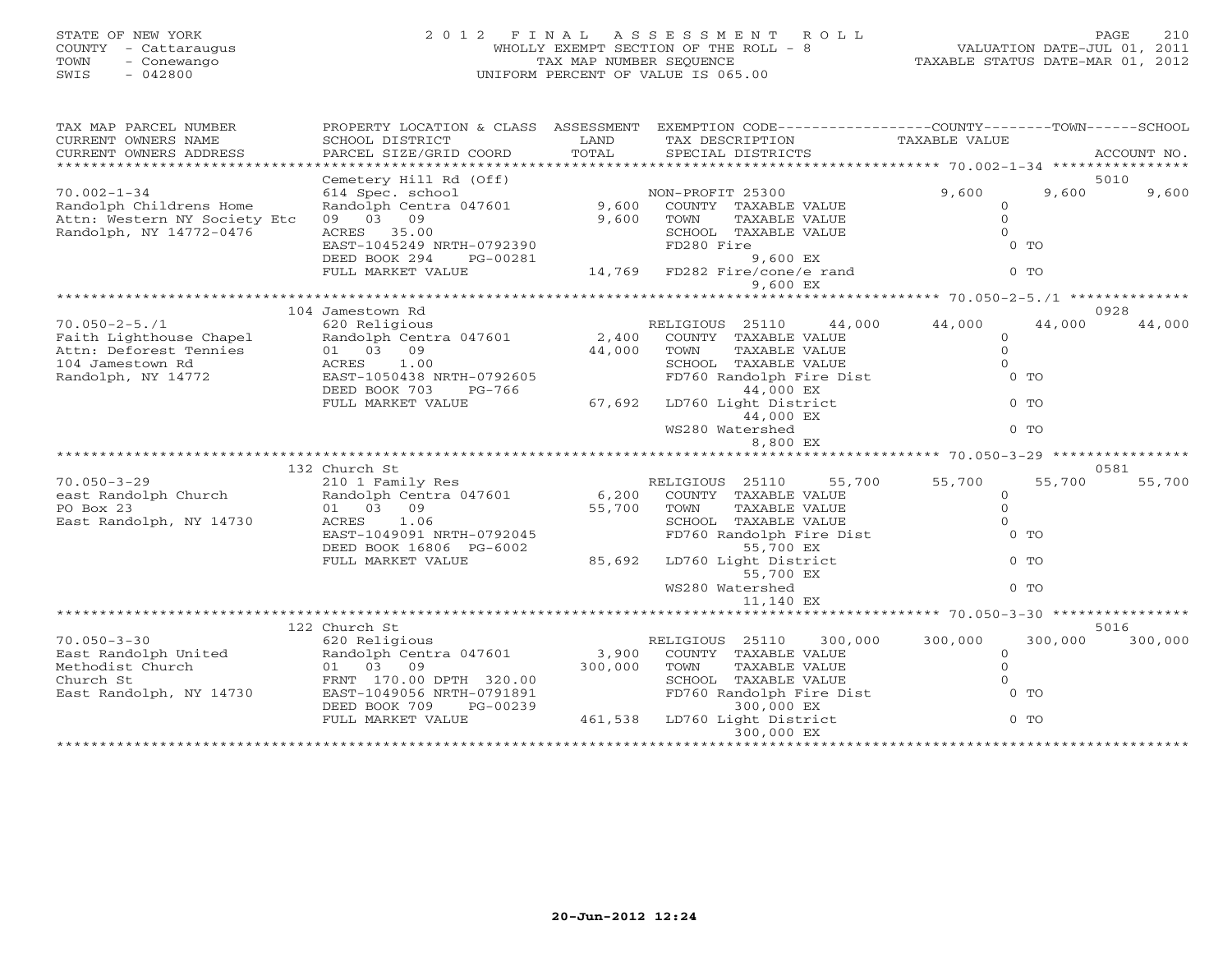| STATE OF NEW YORK<br>COUNTY - Cattaraugus<br>- Conewango<br>TOWN<br>$-042800$<br>SWIS                |                                                                                                                                                                                                                      |                                 | 2012 FINAL ASSESSMENT ROLL<br>WHOLLY EXEMPT SECTION OF THE ROLL - 8<br>TAX MAP NUMBER SEQUENCE THE ROLL - 8<br>TAXABLE STATUS DATE-MAR 01, 2012<br>UNIFORM PERCENT OF VALUE IS 065.00 |                                                           | 211<br>PAGE    |
|------------------------------------------------------------------------------------------------------|----------------------------------------------------------------------------------------------------------------------------------------------------------------------------------------------------------------------|---------------------------------|---------------------------------------------------------------------------------------------------------------------------------------------------------------------------------------|-----------------------------------------------------------|----------------|
| TAX MAP PARCEL NUMBER<br>CURRENT OWNERS NAME<br>CURRENT OWNERS ADDRESS<br>************************   | SCHOOL DISTRICT<br>PARCEL SIZE/GRID COORD                                                                                                                                                                            | <b>Example 12</b> LAND<br>TOTAL | PROPERTY LOCATION & CLASS ASSESSMENT EXEMPTION CODE----------------COUNTY-------TOWN------SCHOOL<br>TAX DESCRIPTION TAXABLE VALUE<br>SPECIAL DISTRICTS                                |                                                           | ACCOUNT NO.    |
|                                                                                                      | Church St                                                                                                                                                                                                            |                                 |                                                                                                                                                                                       |                                                           | 0538           |
|                                                                                                      | 311 Res vac land                                                                                                                                                                                                     |                                 |                                                                                                                                                                                       |                                                           |                |
| 70.050-3-31<br>United Methodist Church<br>Of East Randolph<br>122 Church St Er<br>Randolph, NY 14772 | Randolph Centra 047601 3,000 COUNTY TAXABLE VALUE<br>FRNT $123.00$ DPTH $300.00$<br>EAST-1048818 NRTH-0791799<br>DEED BOOK 00958 PG-00057                                                                            |                                 | RELIGIOUS 25110<br>TOWN<br>TAXABLE VALUE<br>SCHOOL TAXABLE VALUE<br>FD760 Randolph Fire Dist<br>3,000 EX                                                                              | 3,000 3,000<br>$\Omega$<br>$\Omega$<br>$0$ TO             | 3,000<br>3,000 |
|                                                                                                      | FULL MARKET VALUE                                                                                                                                                                                                    | 4,615                           | LD760 Light District<br>3,000 EX<br>WS280 Watershed<br>600 EX                                                                                                                         | $0$ TO<br>$0$ TO                                          |                |
|                                                                                                      |                                                                                                                                                                                                                      |                                 |                                                                                                                                                                                       |                                                           |                |
|                                                                                                      | Morey St (Off)                                                                                                                                                                                                       |                                 |                                                                                                                                                                                       |                                                           | 0888           |
| $70.050 - 3 - 59$<br>Town of Conewango<br>4762 241 Rte<br>Conewango Valley, NY 14726                 | 314 Rural vac<10<br>Randolph Centra 047601<br>Randolph Centra 047601<br>S00 COUNTY TAXABLE VALUE<br>01 03 09<br>FRNT 177.40 DPTH 270.00<br>EAST-1049433 NRTH-0792223<br>DEED BOOK 16961 PG-3001<br>FULL MARKET VALUE | 769                             | 500<br>500 TOWN<br>TAXABLE VALUE<br>SCHOOL TAXABLE VALUE<br>FD760 Randolph Fire Dist<br>500 EX<br>LD760 Light District<br>500 EX<br>WS280 Watershed<br>100 EX                         | 500<br>$\Omega$<br>$\Omega$<br>$0$ TO<br>$0$ TO<br>$0$ TO | 500<br>500     |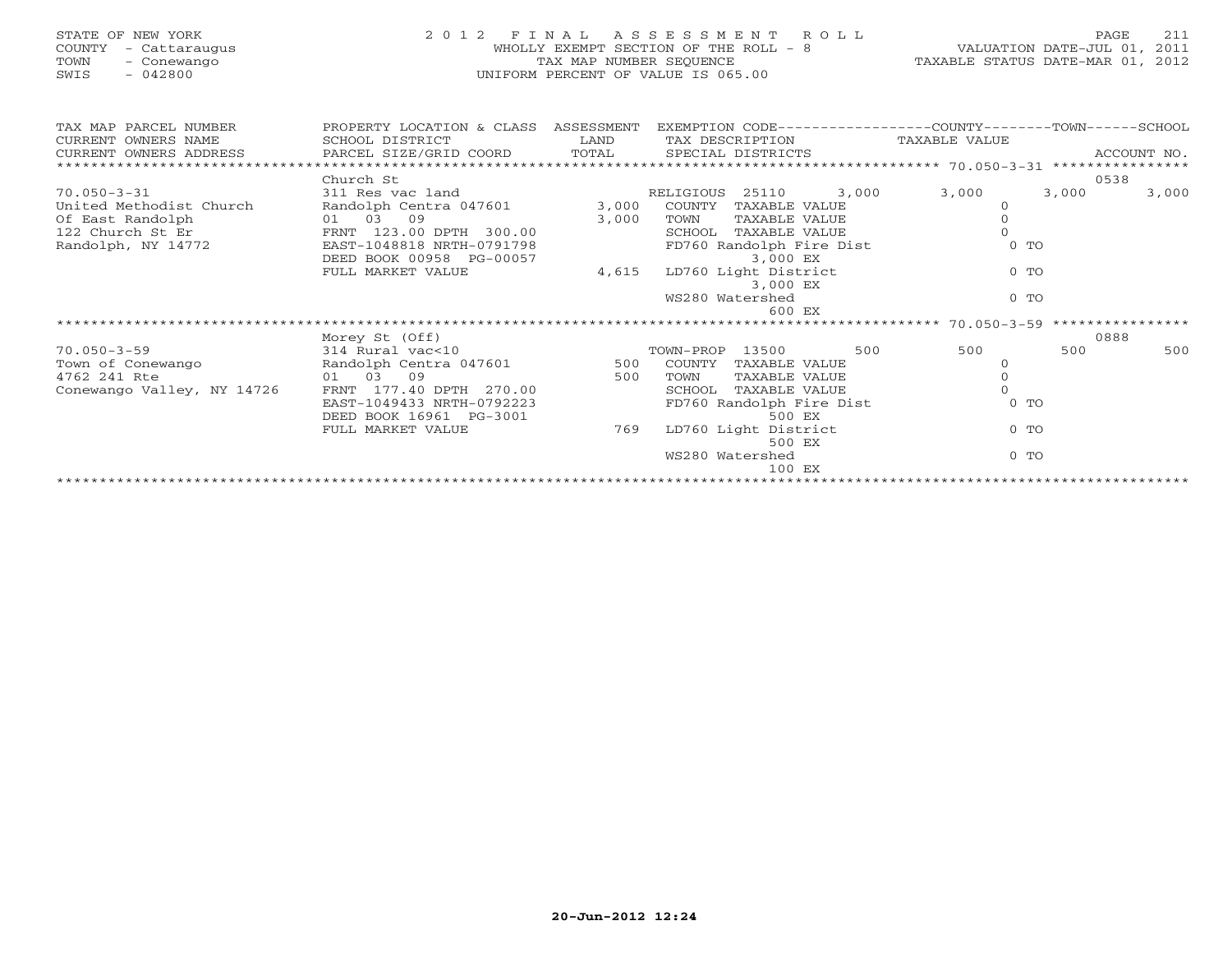| STATE OF NEW YORK    | 2012 FINAL ASSESSMENT ROLL            | 212<br>PAGE                      |
|----------------------|---------------------------------------|----------------------------------|
| COUNTY - Cattaraugus | WHOLLY EXEMPT SECTION OF THE ROLL - 8 | VALUATION DATE-JUL 01, 2011      |
| TOWN<br>- Conewango  |                                       | TAXABLE STATUS DATE-MAR 01, 2012 |
| SWIS<br>- 042800     |                                       | RPS150/V04/L015                  |
|                      | UNIFORM PERCENT OF VALUE IS 065.00    | CURRENT DATE 6/20/2012           |
|                      | ROLL SUB SECTION- - TOTALS            |                                  |

#### \*\*\* S P E C I A L D I S T R I C T S U M M A R Y \*\*\*

| CODE       | DISTRICT NAME        | TOTAL<br>PARCELS | <b>EXTENSION</b><br>TYPE | <b>EXTENSION</b><br>VALUE | AD VALOREM<br><b>VALUE</b> | EXEMPT<br>AMOUNT | TAXABLE<br>VALUE |
|------------|----------------------|------------------|--------------------------|---------------------------|----------------------------|------------------|------------------|
|            | FD760 Randolph Fire  |                  | 5 TOTAL                  |                           | 403,200                    | 403,200          |                  |
| FD280 Fire |                      |                  | 38 TOTAL                 |                           | 1236,950                   | 1162,650         | 74,300           |
|            | FD281 Fire/cone/rand |                  | 2 TOTAL                  |                           | 21,800                     | 21,800           |                  |
|            | FD282 Fire/cone/e ra |                  | 4 TOTAL                  |                           | 253,000                    | 253,000          |                  |
|            | LD282 Ellington ligh |                  | 3 TOTAL                  |                           | 431,415                    |                  | 431,415          |
|            | LD283 Conewango ligh |                  | 8 TOTAL                  |                           | 499,400                    | 454,700          | 44,700           |
|            | LD760 Light District |                  | 5 TOTAL                  |                           | 403,200                    | 403,200          |                  |
|            | WS280 Watershed      |                  | 27 TOTAL                 |                           | 635,390                    | 585,930          | 49,460           |

## \*\*\* S C H O O L D I S T R I C T S U M M A R Y \*\*\*

| CODE             | DISTRICT NAME                           | TOTAL<br>PARCELS | ASSESSED<br>LAND  | ASSESSED<br>TOTAL  | EXEMPT<br>AMOUNT   | TOTAL<br>TAXABLE | STAR<br>AMOUNT | STAR<br>TAXABLE |
|------------------|-----------------------------------------|------------------|-------------------|--------------------|--------------------|------------------|----------------|-----------------|
| 047601<br>063001 | Randolph Central<br>Pine Valley Central | 42<br>2          | 319,650<br>12,800 | 2060,805<br>27,800 | 2060,805<br>27,800 |                  |                |                 |
|                  | $SUB - TO T AL$                         | 44               | 332,450           | 2088,605           | 2088,605           |                  |                |                 |
|                  | TOTAL                                   | 44               | 332,450           | 2088,605           | 2088,605           |                  |                |                 |

#### \*\*\* S Y S T E M C O D E S S U M M A R Y \*\*\*

### NO SYSTEM EXEMPTIONS AT THIS LEVEL

## \*\*\* E X E M P T I O N S U M M A R Y \*\*\*

| CODE  | DESCRIPTION | TOTAL<br>PARCELS | COUNTY  | TOWN    | SCHOOL  |
|-------|-------------|------------------|---------|---------|---------|
| 12100 | NYS OWNED   | 13               | 241,450 | 241,450 | 241,450 |
| 13500 | TOWN-PROP   |                  | 212,100 | 212,100 | 212,100 |
| 13740 | VG-OUTSIDE  |                  | 177,600 | 177,600 | 177,600 |
| 13800 | SCH-DIST    | 10               | 160,200 | 160,200 | 160,200 |
| 14000 | Local Auth  |                  | 428,455 | 428,455 | 428,455 |
| 18020 | IND DEV     |                  | 29,600  | 29,600  | 29,600  |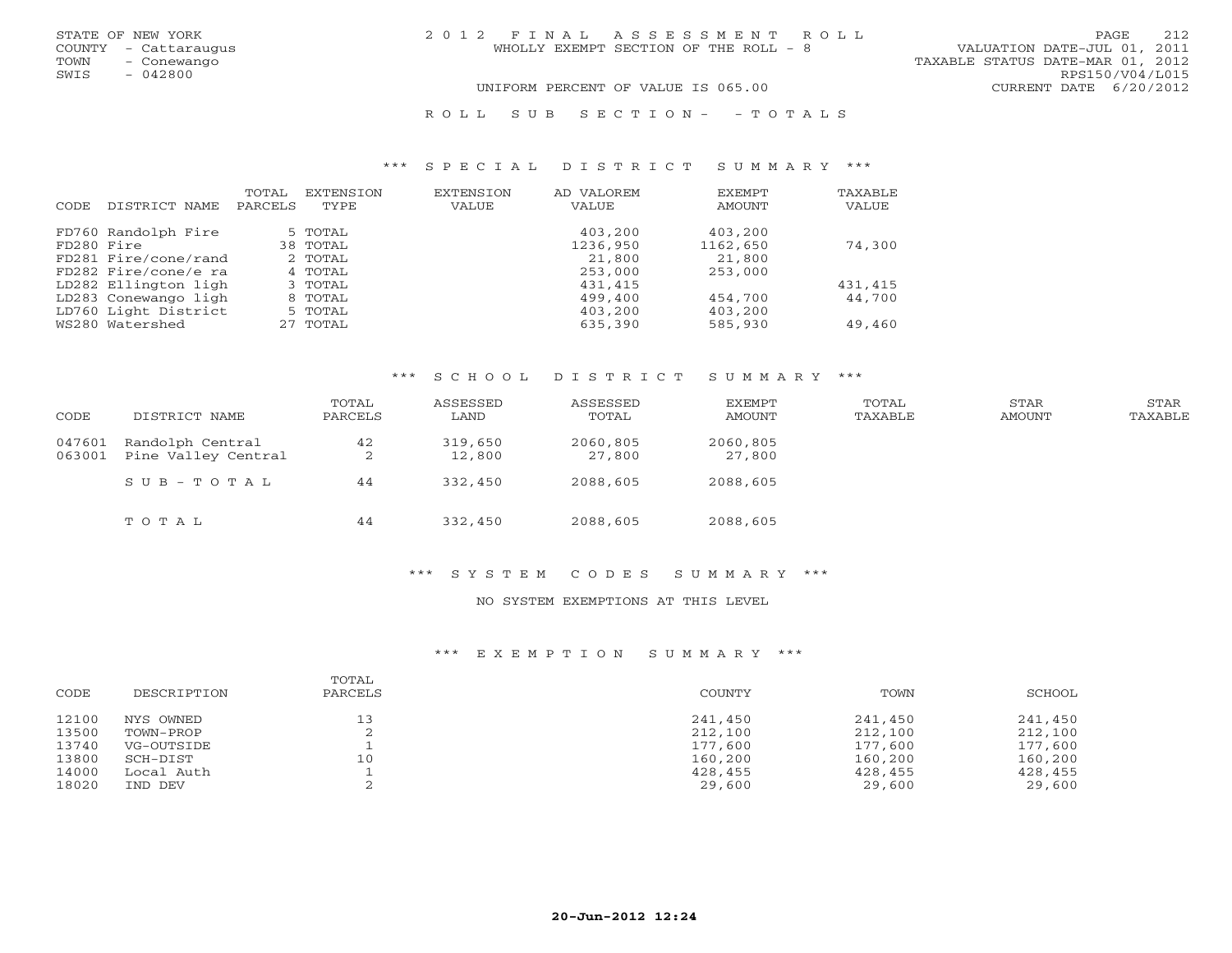|      | STATE OF NEW YORK    | 2012 FINAL ASSESSMENT ROLL            | 213<br>PAGE                      |
|------|----------------------|---------------------------------------|----------------------------------|
|      | COUNTY - Cattaraugus | WHOLLY EXEMPT SECTION OF THE ROLL - 8 | VALUATION DATE-JUL 01, 2011      |
| TOWN | – Conewango          |                                       | TAXABLE STATUS DATE-MAR 01, 2012 |
| SWIS | $-042800$            |                                       | RPS150/V04/L015                  |
|      |                      | UNIFORM PERCENT OF VALUE IS 065.00    | CURRENT DATE 6/20/2012           |
|      |                      |                                       |                                  |

| CODE  | DESCRIPTION | TOTAL<br>PARCELS | COUNTY   | TOWN     | SCHOOL   |
|-------|-------------|------------------|----------|----------|----------|
| 21600 | PARSONAGE   |                  | 44,700   | 44,700   | 44,700   |
| 25110 | RELIGIOUS   |                  | 557,800  | 557,800  | 557,800  |
| 25300 | NON-PROFIT  |                  | 104,700  | 104,700  | 104,700  |
| 26400 | FIRE-DEPT   |                  | 108,900  | 108,900  | 108,900  |
| 27350 | CEMETERY    |                  | 23,100   | 23,100   | 23,100   |
|       | TOTAL       | 44               | 2088,605 | 2088,605 | 2088,605 |

R O L L S U B S E C T I O N - - T O T A L S

\*\*\* E X E M P T I O N S U M M A R Y \*\*\*

| <b>ROLL</b><br>SEC | DESCRIPTION | TOTAL<br>PARCELS | LAND | <i>SSESSED</i><br>TOTAL | TAXABLE<br>COUNTY | TAXABLE<br>TOWN | TAXABLE<br><b>RCHOOL</b> | STAR<br>TAXABLE |
|--------------------|-------------|------------------|------|-------------------------|-------------------|-----------------|--------------------------|-----------------|
|                    | FYFMPT      |                  | 450  | 2088,605                |                   |                 |                          |                 |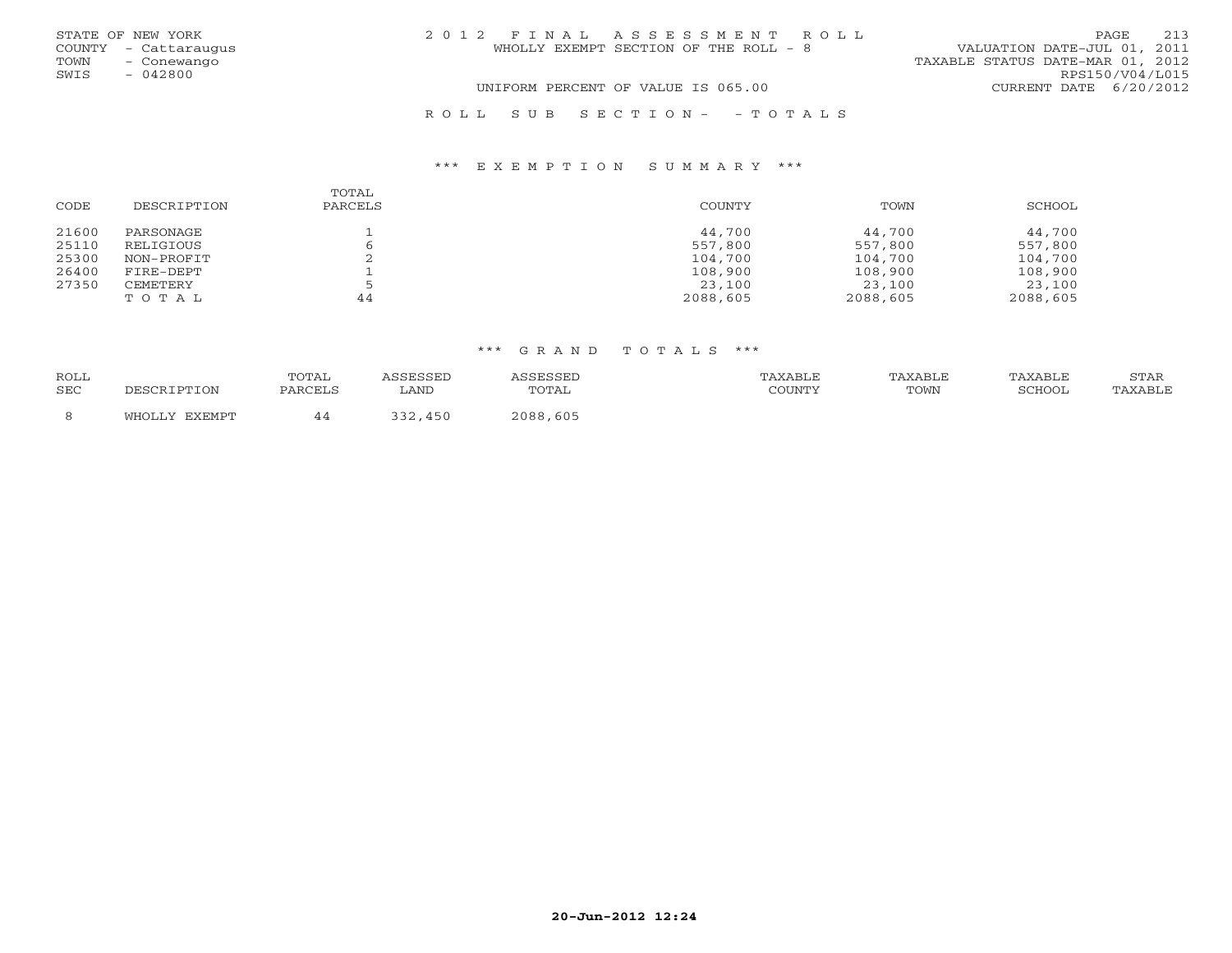|      | STATE OF NEW YORK    | 2012 FINAL ASSESSMENT ROLL                                           | PAGE            | 214 |
|------|----------------------|----------------------------------------------------------------------|-----------------|-----|
|      | COUNTY - Cattaraugus | VALUATION DATE-JUL 01, 2011<br>WHOLLY EXEMPT SECTION OF THE ROLL - 8 |                 |     |
| TOWN | - Conewango          | TAXABLE STATUS DATE-MAR 01, 2012                                     |                 |     |
| SWIS | - 042800             | UNIFORM PERCENT OF VALUE IS 065.00                                   | RPS150/V04/L015 |     |
|      |                      | CURRENT DATE 6/20/2012                                               |                 |     |
|      |                      |                                                                      |                 |     |

#### R O L L S E C T I O N T O T A L S

#### \*\*\* S P E C I A L D I S T R I C T S U M M A R Y \*\*\*

|            |                      | TOTAL   | EXTENSION | EXTENSION | AD VALOREM | EXEMPT   | TAXABLE |
|------------|----------------------|---------|-----------|-----------|------------|----------|---------|
| CODE       | DISTRICT NAME        | PARCELS | TYPE      | VALUE     | VALUE      | AMOUNT   | VALUE   |
|            | FD760 Randolph Fire  |         | 5 TOTAL   |           | 403,200    | 403,200  |         |
| FD280 Fire |                      |         | 38 TOTAL  |           | 1236,950   | 1162,650 | 74,300  |
|            | FD281 Fire/cone/rand |         | 2 TOTAL   |           | 21,800     | 21,800   |         |
|            | FD282 Fire/cone/e ra |         | 4 TOTAL   |           | 253,000    | 253,000  |         |
|            | LD282 Ellington ligh |         | 3 TOTAL   |           | 431,415    |          | 431,415 |
|            | LD283 Conewango ligh |         | 8 TOTAL   |           | 499,400    | 454,700  | 44,700  |
|            | LD760 Light District |         | 5 TOTAL   |           | 403,200    | 403,200  |         |
|            | WS280 Watershed      |         | 27 TOTAL  |           | 635,390    | 585,930  | 49,460  |

## \*\*\* S C H O O L D I S T R I C T S U M M A R Y \*\*\*

| CODE             | DISTRICT NAME                           | TOTAL<br>PARCELS | ASSESSED<br>LAND  | ASSESSED<br>TOTAL  | EXEMPT<br>AMOUNT   | TOTAL<br>TAXABLE | STAR<br>AMOUNT | STAR<br>TAXABLE |
|------------------|-----------------------------------------|------------------|-------------------|--------------------|--------------------|------------------|----------------|-----------------|
| 047601<br>063001 | Randolph Central<br>Pine Valley Central | 42<br>2          | 319,650<br>12,800 | 2060,805<br>27,800 | 2060,805<br>27,800 |                  |                |                 |
|                  | $SUB - TO T AL$                         | 44               | 332,450           | 2088,605           | 2088,605           |                  |                |                 |
|                  | TOTAL                                   | 44               | 332,450           | 2088,605           | 2088,605           |                  |                |                 |

#### \*\*\* S Y S T E M C O D E S S U M M A R Y \*\*\*

### NO SYSTEM EXEMPTIONS AT THIS LEVEL

## \*\*\* E X E M P T I O N S U M M A R Y \*\*\*

| CODE  | DESCRIPTION | TOTAL<br>PARCELS | COUNTY  | TOWN    | SCHOOL  |
|-------|-------------|------------------|---------|---------|---------|
| 12100 | NYS OWNED   | 13               | 241,450 | 241,450 | 241,450 |
| 13500 | TOWN-PROP   |                  | 212,100 | 212,100 | 212,100 |
| 13740 | VG-OUTSIDE  |                  | 177,600 | 177,600 | 177,600 |
| 13800 | SCH-DIST    | 10               | 160,200 | 160,200 | 160,200 |
| 14000 | Local Auth  |                  | 428,455 | 428,455 | 428,455 |
| 18020 | IND DEV     |                  | 29,600  | 29,600  | 29,600  |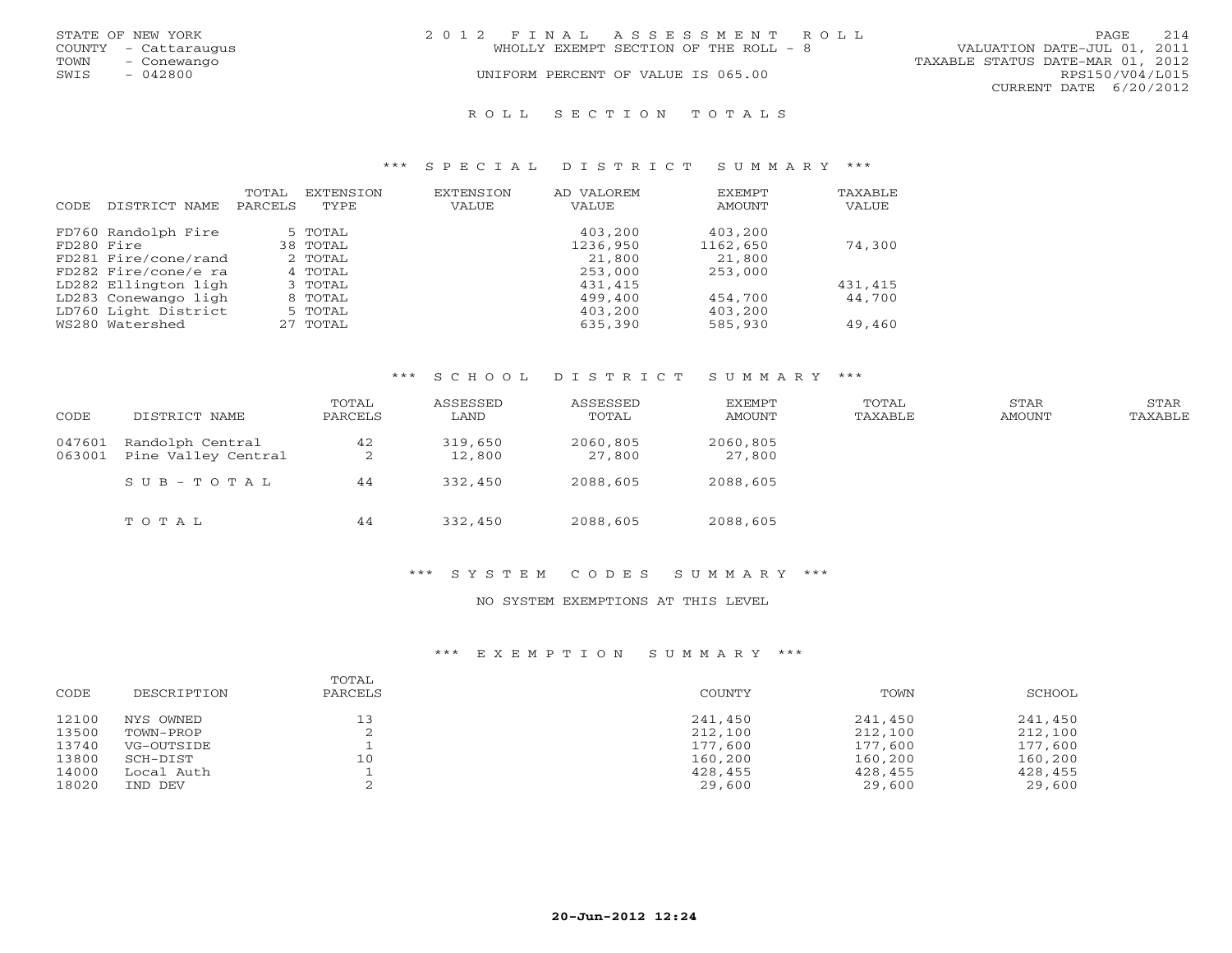|      | STATE OF NEW YORK    | 2012 FINAL ASSESSMENT ROLL            | 215<br>PAGE.                     |  |  |
|------|----------------------|---------------------------------------|----------------------------------|--|--|
|      | COUNTY - Cattaraugus | WHOLLY EXEMPT SECTION OF THE ROLL - 8 | VALUATION DATE-JUL 01, 2011      |  |  |
| TOWN | - Conewango          |                                       | TAXABLE STATUS DATE-MAR 01, 2012 |  |  |
| SWIS | $-042800$            | UNIFORM PERCENT OF VALUE IS 065.00    | RPS150/V04/L015                  |  |  |
|      |                      |                                       | CURRENT DATE $6/20/2012$         |  |  |
|      |                      | ROLL SECTION TOTALS                   |                                  |  |  |

### \*\*\* E X E M P T I O N S U M M A R Y \*\*\*

| CODE  | DESCRIPTION | TOTAL<br>PARCELS | COUNTY   | TOWN     | SCHOOL   |
|-------|-------------|------------------|----------|----------|----------|
| 21600 | PARSONAGE   |                  | 44,700   | 44,700   | 44,700   |
| 25110 | RELIGIOUS   |                  | 557,800  | 557,800  | 557,800  |
| 25300 | NON-PROFIT  |                  | 104,700  | 104,700  | 104,700  |
| 26400 | FIRE-DEPT   |                  | 108,900  | 108,900  | 108,900  |
| 27350 | CEMETERY    |                  | 23,100   | 23,100   | 23,100   |
|       | TOTAL       | 44               | 2088,605 | 2088,605 | 2088,605 |

| ROLL<br>SEC | TOTAL<br>PARCELS | LAND | TOTAL         | TAXABLE<br>2011117 | TOWN | SCHOOL | STAR<br>$\lambda$ |
|-------------|------------------|------|---------------|--------------------|------|--------|-------------------|
|             |                  |      | . 605<br>2088 |                    |      |        |                   |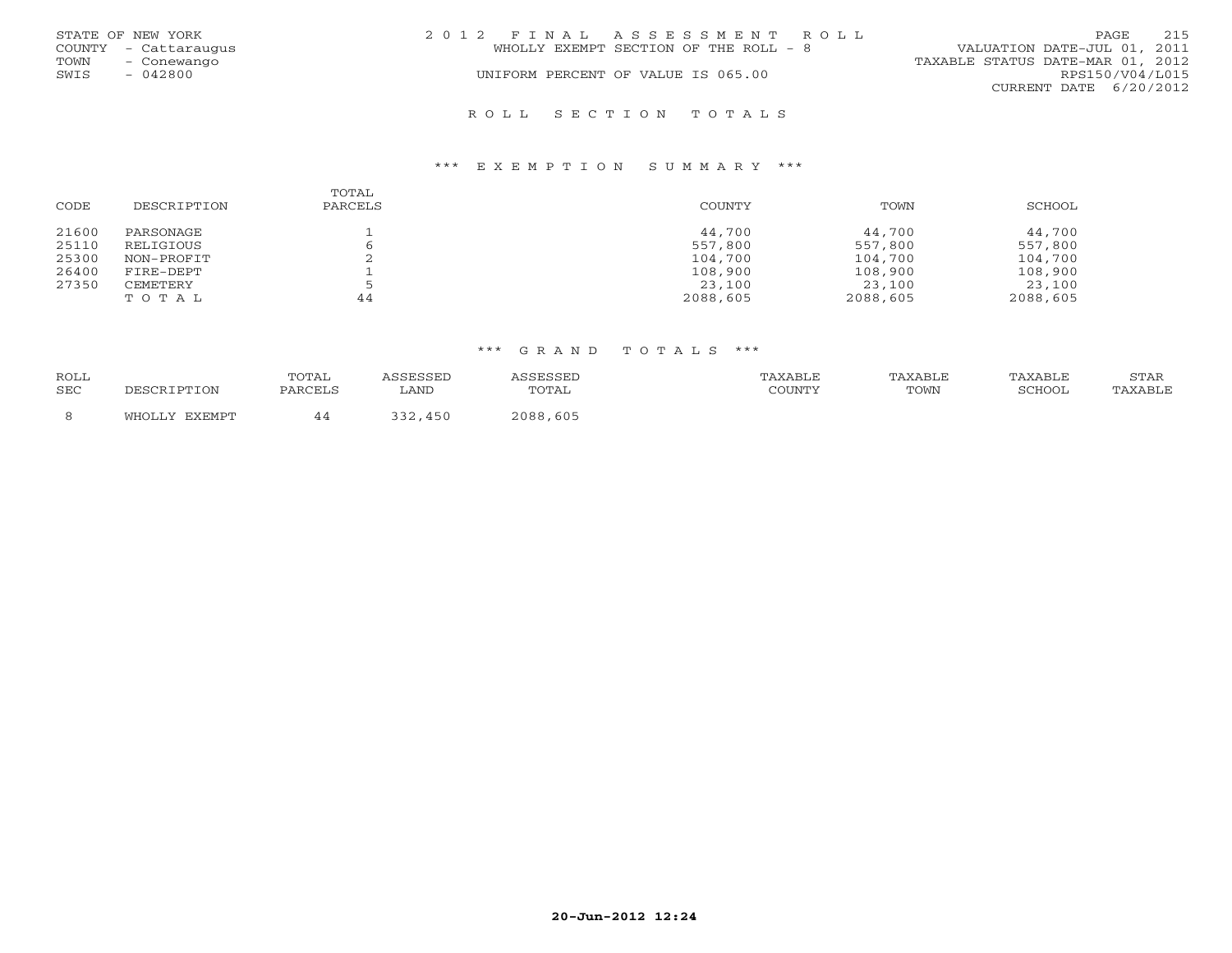UNIFORM PERCENT OF VALUE IS 065.00

 COUNTY - Cattaraugus VALUATION DATE-JUL 01, 2011 TOWN - Conewango S W I S T O T A L S<br>
SWIS - 042800 MIFORM PERCENT OF VALUE IS 065.00 TAXABLE STATUS DATE-MAR 01, 2012 CURRENT DATE 6/20/2012

#### \*\*\* S P E C I A L D I S T R I C T S U M M A R Y \*\*\*

|            |                      | TOTAL   | EXTENSION | EXTENSION | AD VALOREM | <b>FXFMPT</b> | TAXABLE   |
|------------|----------------------|---------|-----------|-----------|------------|---------------|-----------|
| CODE.      | DISTRICT NAME        | PARCELS | TYPE      | VALUE     | VALUE      | AMOUNT        | VALUE     |
|            | FD760 Randolph Fire  |         | 103 TOTAL |           | 3923,865   | 403,200       | 3520,665  |
| FD280 Fire |                      |         | 839 TOTAL |           | 33723,673  | 1162,650      | 32561,023 |
|            | FD281 Fire/cone/rand |         | 48 TOTAL  |           | 1330,655   | 21,800        | 1308,855  |
|            | FD282 Fire/cone/e ra |         | 134 TOTAL |           | 7168,881   | 253,000       | 6915,881  |
|            | LD282 Ellington ligh |         | 19 TOTAL  |           | 1121,650   |               | 1121,650  |
|            | LD283 Conewango ligh |         | 104 TOTAL |           | 4125,350   | 454,700       | 3670,650  |
|            | LD760 Light District |         | 103 TOTAL |           | 3923,865   | 403,200       | 3520,665  |
|            | WS280 Watershed      |         | 920 TOTAL |           | 19016,671  | 613,194       | 18403,477 |

### \*\*\* S C H O O L D I S T R I C T S U M M A R Y \*\*\*

| CODE             | DISTRICT NAME                           | TOTAL<br>PARCELS | ASSESSED<br>LAND    | ASSESSED<br>TOTAL     | EXEMPT<br>AMOUNT   | TOTAL<br>TAXABLE      | STAR<br>AMOUNT      | STAR<br>TAXABLE      |
|------------------|-----------------------------------------|------------------|---------------------|-----------------------|--------------------|-----------------------|---------------------|----------------------|
| 047601<br>063001 | Randolph Central<br>Pine Valley Central | 921<br>44        | 8271,603<br>244,650 | 37171,181<br>1390,797 | 4418,428<br>59,190 | 32752,753<br>1331,607 | 9207,601<br>400,350 | 23545,152<br>931,257 |
|                  | $S \cup B - T \cup T A$                 | 965              | 8516,253            | 38561,978             | 4477,618           | 34084,360             | 9607,951            | 24476,409            |
|                  | TOTAL                                   | 965              | 8516,253            | 38561,978             | 4477,618           | 34084,360             | 9607,951            | 24476,409            |

#### \*\*\* S Y S T E M C O D E S S U M M A R Y \*\*\*

#### NO SYSTEM EXEMPTIONS AT THIS LEVEL

#### \*\*\* E X E M P T I O N S U M M A R Y \*\*\*

| CODE  | DESCRIPTION | TOTAL<br>PARCELS | <b>COUNTY</b> | TOWN    | SCHOOL  |
|-------|-------------|------------------|---------------|---------|---------|
| 12100 | NYS OWNED   | 13               | 241,450       | 241,450 | 241,450 |
| 13500 | TOWN-PROP   |                  | 212,100       | 212,100 | 212,100 |
| 13740 | VG-OUTSIDE  |                  | 177,600       | 177,600 | 177,600 |
| 13800 | SCH-DIST    | 10               | 160,200       | 160,200 | 160,200 |
| 14000 | Local Auth  |                  | 428,455       | 428,455 | 428,455 |
| 18020 | IND DEV     |                  | 29,600        | 29,600  | 29,600  |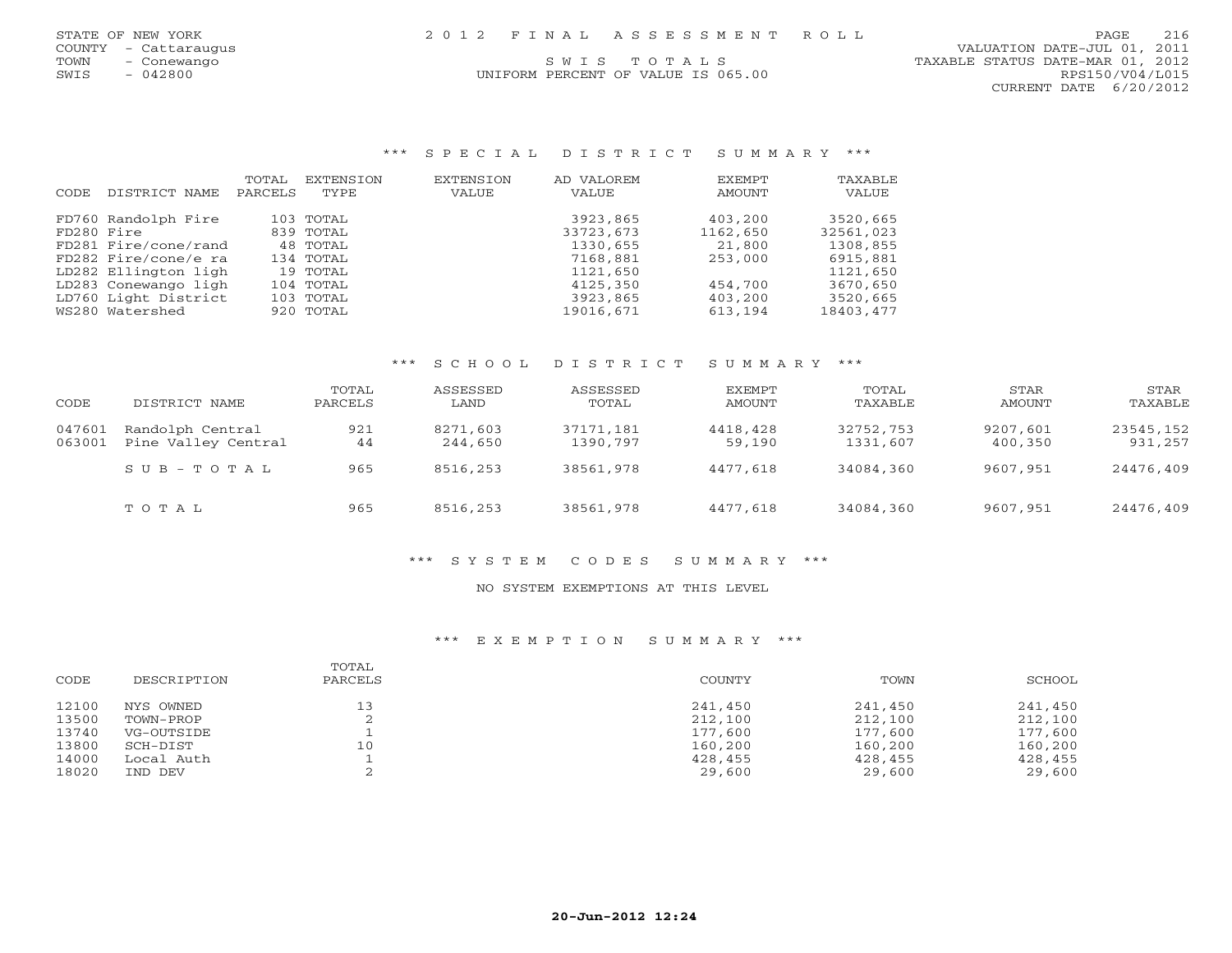| STATE OF NEW YORK |  |  | 2012 FINAL ASSESSMENT ROLL | PAGE 217 |
|-------------------|--|--|----------------------------|----------|
|-------------------|--|--|----------------------------|----------|

| STATE OF NEW YORK |     |               |
|-------------------|-----|---------------|
| COUNTY            |     | - Cattaraugus |
| <b>TOWN</b>       |     | - Conewango   |
| SWTS              | $-$ | 042800        |

UNIFORM PERCENT OF VALUE IS 065.00

 COUNTY - Cattaraugus VALUATION DATE-JUL 01, 2011 S W I S T O T A L S<br>I PERCENT OF VALUE IS 065.00 TAXABLE STATUS DATE-MAR 01, 2012 CURRENT DATE 6/20/2012

## \*\*\* E X E M P T I O N S U M M A R Y \*\*\*

|       |              | TOTAL          |               |          |           |
|-------|--------------|----------------|---------------|----------|-----------|
| CODE  | DESCRIPTION  | PARCELS        | <b>COUNTY</b> | TOWN     | SCHOOL    |
| 21600 | PARSONAGE    |                | 44,700        | 44,700   | 44,700    |
| 25110 | RELIGIOUS    | 6              | 557,800       | 557,800  | 557,800   |
| 25300 | NON-PROFIT   |                | 104,700       | 104,700  | 104,700   |
| 26400 | FIRE-DEPT    |                | 108,900       | 108,900  | 108,900   |
| 27350 | CEMETERY     | 5              | 23,100        | 23,100   | 23,100    |
| 41121 | WVET C/T     | 23             | 143,919       | 143,919  |           |
| 41131 | CVET C/T     | 32             | 321,915       | 321,915  |           |
| 41141 | DVET C/T     | 11             | 136,728       | 136,728  |           |
| 41400 | CLERGY       | $\overline{c}$ | 3,000         | 3,000    | 3,000     |
| 41683 | RPTL466_c    | $\overline{2}$ |               | 3,960    |           |
| 41700 | AG BLDG      | 43             | 933,900       | 933,900  | 933,900   |
| 41720 | AG DIST      | 11             | 60,295        | 60,295   | 60,295    |
| 41730 | AG DISTOUT   | 48             | 175,476       | 175,476  | 175,476   |
| 41800 | AGED C/T/S   | 30             | 588,591       | 588,591  | 626,700   |
| 41801 | AGED C/T     | 4              | 64,070        | 64,070   |           |
| 41802 | AGED C       | 9              | 106,131       |          |           |
| 41805 | AGED C/S     | 2              | 40,569        |          | 43,229    |
| 41810 | AGED $C/T/S$ |                | 20,700        | 20,700   | 20,700    |
| 41834 | SR STAR      | 104            |               |          | 3587,557  |
| 41854 | RES STAR     | 301            |               |          | 5904,394  |
| 41864 | RES ST MH    |                |               |          | 116,000   |
| 41901 | PHYS DIS     | 2              | 17,200        | 17,200   |           |
| 42100 | SILO T/C/S   | 74             | 455,090       | 455,090  | 455,090   |
| 42120 | TMP GHOUSE   | 3              | 23,100        | 23,100   | 23,100    |
| 47610 | BUS C/T/S    | 17             | 47,523        | 47,523   | 47,523    |
|       | TOTAL        | 770            | 5226,812      | 5084,072 | 14085,569 |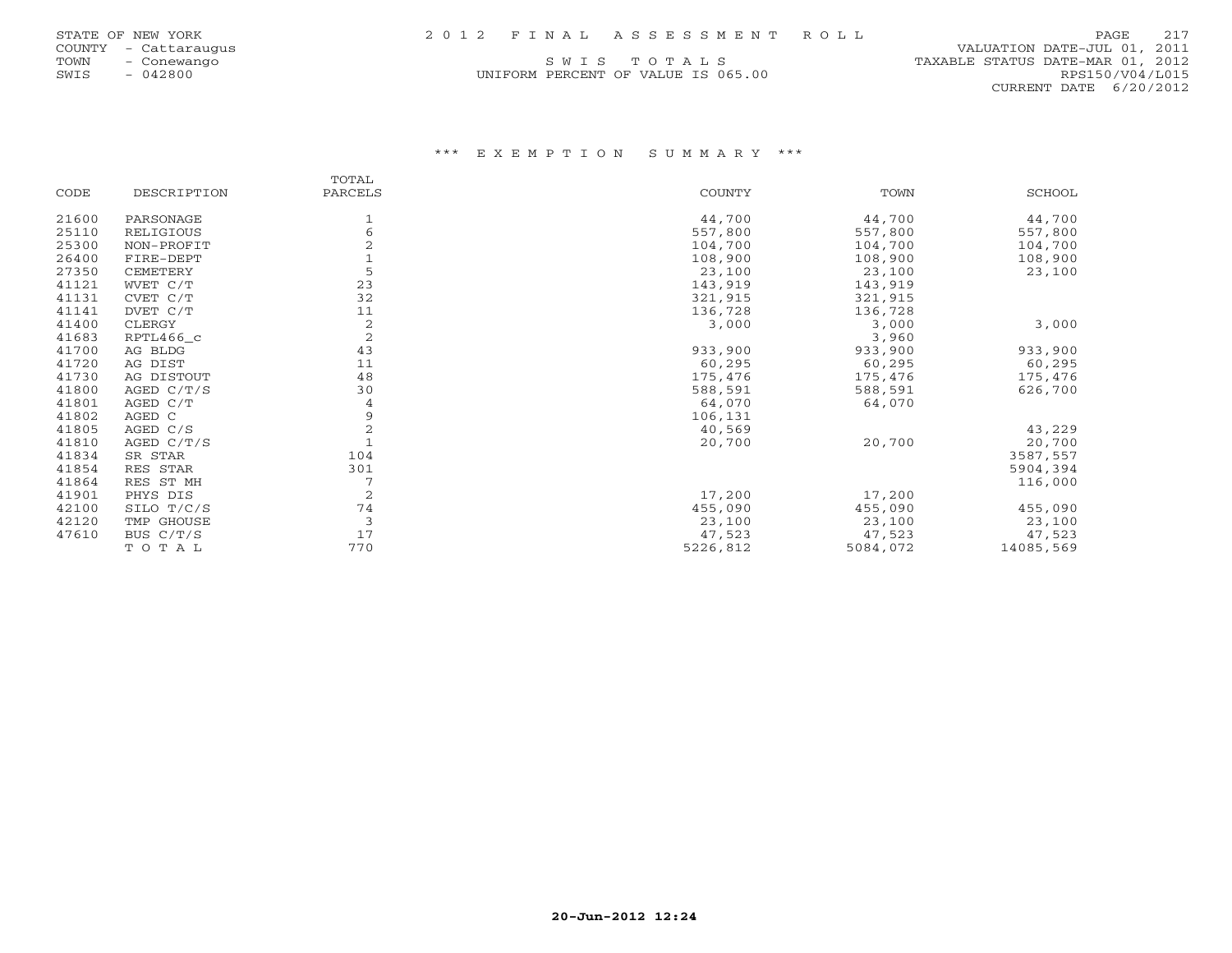|      | STATE OF NEW YORK    |  | 2012 FINAL ASSESSMENT ROLL         |                                  | PAGE.           | 218 |
|------|----------------------|--|------------------------------------|----------------------------------|-----------------|-----|
|      | COUNTY - Cattaraugus |  |                                    | VALUATION DATE-JUL 01, 2011      |                 |     |
| TOWN | - Conewango          |  | SWIS TOTALS                        | TAXABLE STATUS DATE-MAR 01, 2012 |                 |     |
| SWIS | - 042800             |  | UNIFORM PERCENT OF VALUE IS 065.00 |                                  | RPS150/V04/L015 |     |
|      |                      |  |                                    | CURRENT DATE 6/20/2012           |                 |     |

### \*\*\* G R A N D T O T A L S \*\*\*

| ROLL<br><b>SEC</b> | DESCRIPTION         | TOTAL<br>PARCELS | ASSESSED<br>LAND | ASSESSED<br>TOTAL | TAXABLE<br>COUNTY | TAXABLE<br>TOWN | TAXABLE<br>SCHOOL | STAR<br>TAXABLE |
|--------------------|---------------------|------------------|------------------|-------------------|-------------------|-----------------|-------------------|-----------------|
|                    | TAXABLE             | 893              | 8180,203         | 34031,608         | 30893,401         | 31036,141       | 31642,595         | 22034,644       |
| 5                  | SPECIAL FRANCHISE   | 11               |                  | 388,909           | 388,909           | 388,909         | 388,909           | 388,909         |
| 6                  | UTILITIES & N.C.    | 17               | 3,600            | 2052,856          | 2052,856          | 2052,856        | 2052,856          | 2052,856        |
| 8                  | WHOLLY EXEMPT       | 44               | 332,450          | 2088,605          |                   |                 |                   |                 |
| $\star$            | <b>SUB</b><br>TOTAL | 965              | 8516,253         | 38561,978         | 33335,166         | 33477,906       | 34084,360         | 24476,409       |
| $\star\star$       | GRAND TOTAL         | 965              | 8516,253         | 38561,978         | 33335,166         | 33477,906       | 34084,360         | 24476,409       |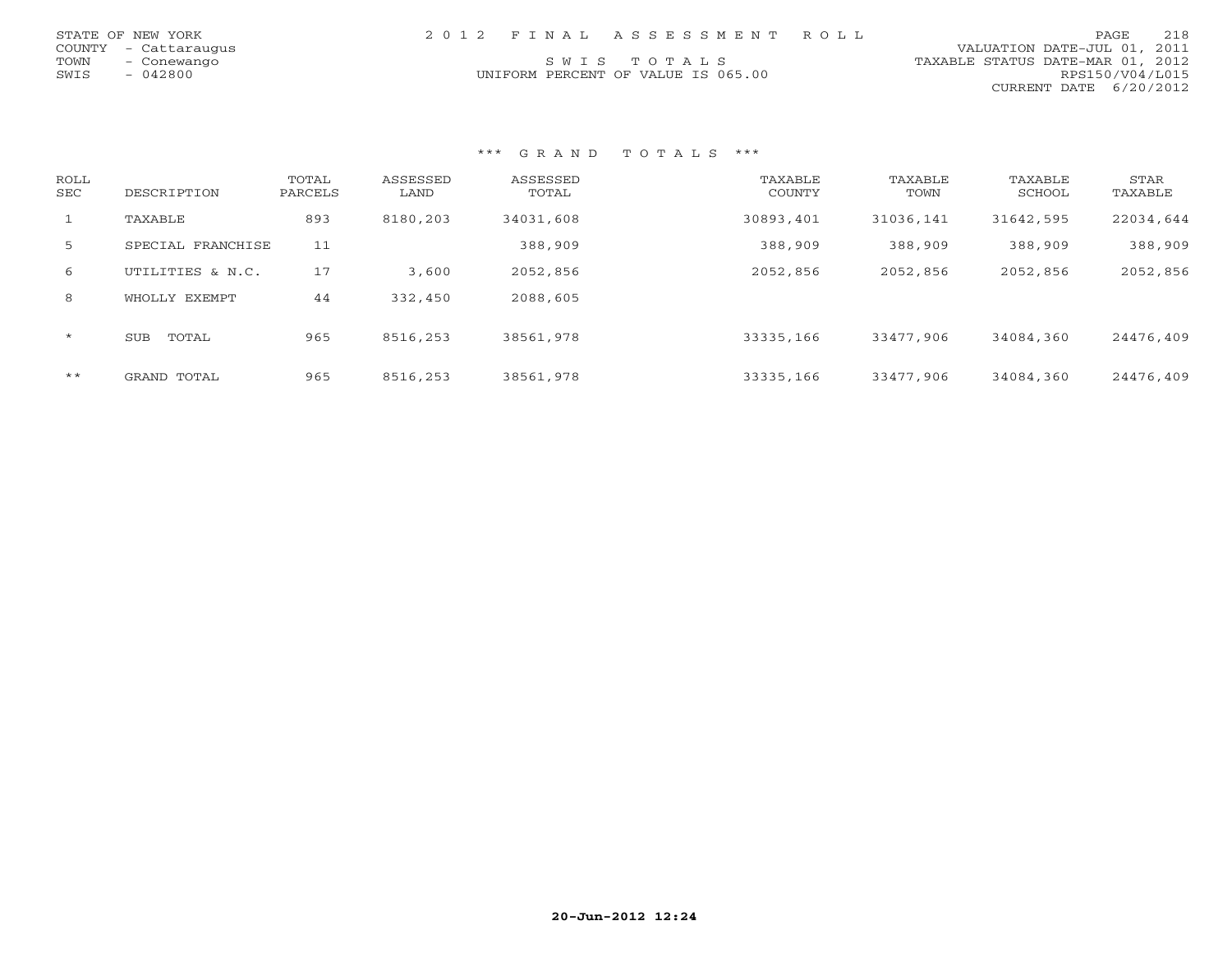|      | STATE OF NEW YORK    | 2012 FINAL ASSESSMENT ROLL |                                    |                                  | PAGE.           | 2.19 |
|------|----------------------|----------------------------|------------------------------------|----------------------------------|-----------------|------|
|      | COUNTY - Cattaraugus |                            | TOWN TOTALS                        | VALUATION DATE-JUL 01, 2011      |                 |      |
| TOWN | - Conewango          |                            |                                    | TAXABLE STATUS DATE-MAR 01, 2012 |                 |      |
| SWIS | $-0428$              |                            | UNIFORM PERCENT OF VALUE IS 065.00 |                                  | RPS150/V04/L015 |      |
|      |                      |                            |                                    | CURRENT DATE 6/20/2012           |                 |      |
|      |                      |                            |                                    |                                  |                 |      |
|      |                      |                            |                                    |                                  |                 |      |

### \*\*\* S P E C I A L D I S T R I C T S U M M A R Y \*\*\*

|               | TOTAL                                                                                                | EXTENSION                                                            | <b>EXTENSION</b>                                                                                   | AD VALOREM | <b>EXEMPT</b> | TAXABLE   |
|---------------|------------------------------------------------------------------------------------------------------|----------------------------------------------------------------------|----------------------------------------------------------------------------------------------------|------------|---------------|-----------|
| DISTRICT NAME | PARCELS                                                                                              | TYPE                                                                 | VALUE                                                                                              | VALUE      | AMOUNT        | VALUE     |
|               |                                                                                                      |                                                                      |                                                                                                    | 3923,865   | 403,200       | 3520,665  |
|               |                                                                                                      |                                                                      |                                                                                                    | 33723,673  | 1162,650      | 32561,023 |
|               |                                                                                                      |                                                                      |                                                                                                    | 1330,655   | 21,800        | 1308,855  |
|               |                                                                                                      |                                                                      |                                                                                                    | 7168,881   | 253,000       | 6915,881  |
|               |                                                                                                      |                                                                      |                                                                                                    | 1121,650   |               | 1121,650  |
|               |                                                                                                      |                                                                      |                                                                                                    | 4125,350   | 454,700       | 3670,650  |
|               |                                                                                                      |                                                                      |                                                                                                    | 3923,865   | 403,200       | 3520,665  |
|               |                                                                                                      |                                                                      |                                                                                                    | 19016,671  | 613,194       | 18403,477 |
|               | FD760 Randolph Fire<br>FD280 Fire<br>FD282 Fire/cone/e ra<br>LD283 Conewango ligh<br>WS280 Watershed | FD281 Fire/cone/rand<br>LD282 Ellington ligh<br>LD760 Light District | 103 TOTAL<br>839 TOTAL<br>48 TOTAL<br>134 TOTAL<br>19 TOTAL<br>104 TOTAL<br>103 TOTAL<br>920 TOTAL |            |               |           |

## \*\*\* S C H O O L D I S T R I C T S U M M A R Y \*\*\*

|        |                     | TOTAL   | ASSESSED | ASSESSED  | EXEMPT   | TOTAL     | STAR     | STAR      |
|--------|---------------------|---------|----------|-----------|----------|-----------|----------|-----------|
| CODE   | DISTRICT NAME       | PARCELS | LAND     | TOTAL     | AMOUNT   | TAXABLE   | AMOUNT   | TAXABLE   |
| 047601 | Randolph Central    | 921     | 8271,603 | 37171,181 | 4418,428 | 32752,753 | 9207,601 | 23545,152 |
| 063001 | Pine Valley Central | 44      | 244,650  | 1390,797  | 59,190   | 1331,607  | 400,350  | 931,257   |
|        | $SUB - TO T AL$     | 965     | 8516,253 | 38561,978 | 4477,618 | 34084,360 | 9607,951 | 24476,409 |
|        | TOTAL               | 965     | 8516,253 | 38561,978 | 4477,618 | 34084,360 | 9607,951 | 24476,409 |

# \*\*\* S Y S T E M C O D E S S U M M A R Y \*\*\*

### NO SYSTEM EXEMPTIONS AT THIS LEVEL

### \*\*\* E X E M P T I O N S U M M A R Y \*\*\*

| CODE  | DESCRIPTION | TOTAL<br>PARCELS | <b>COUNTY</b> | TOWN    | SCHOOL  |
|-------|-------------|------------------|---------------|---------|---------|
| 12100 | NYS OWNED   | 13               | 241,450       | 241,450 | 241,450 |
| 13500 | TOWN-PROP   |                  | 212,100       | 212,100 | 212,100 |
| 13740 | VG-OUTSIDE  |                  | 177,600       | 177,600 | 177,600 |
| 13800 | SCH-DIST    | 10               | 160,200       | 160,200 | 160,200 |
| 14000 | Local Auth  |                  | 428,455       | 428,455 | 428,455 |
| 18020 | IND DEV     |                  | 29,600        | 29,600  | 29,600  |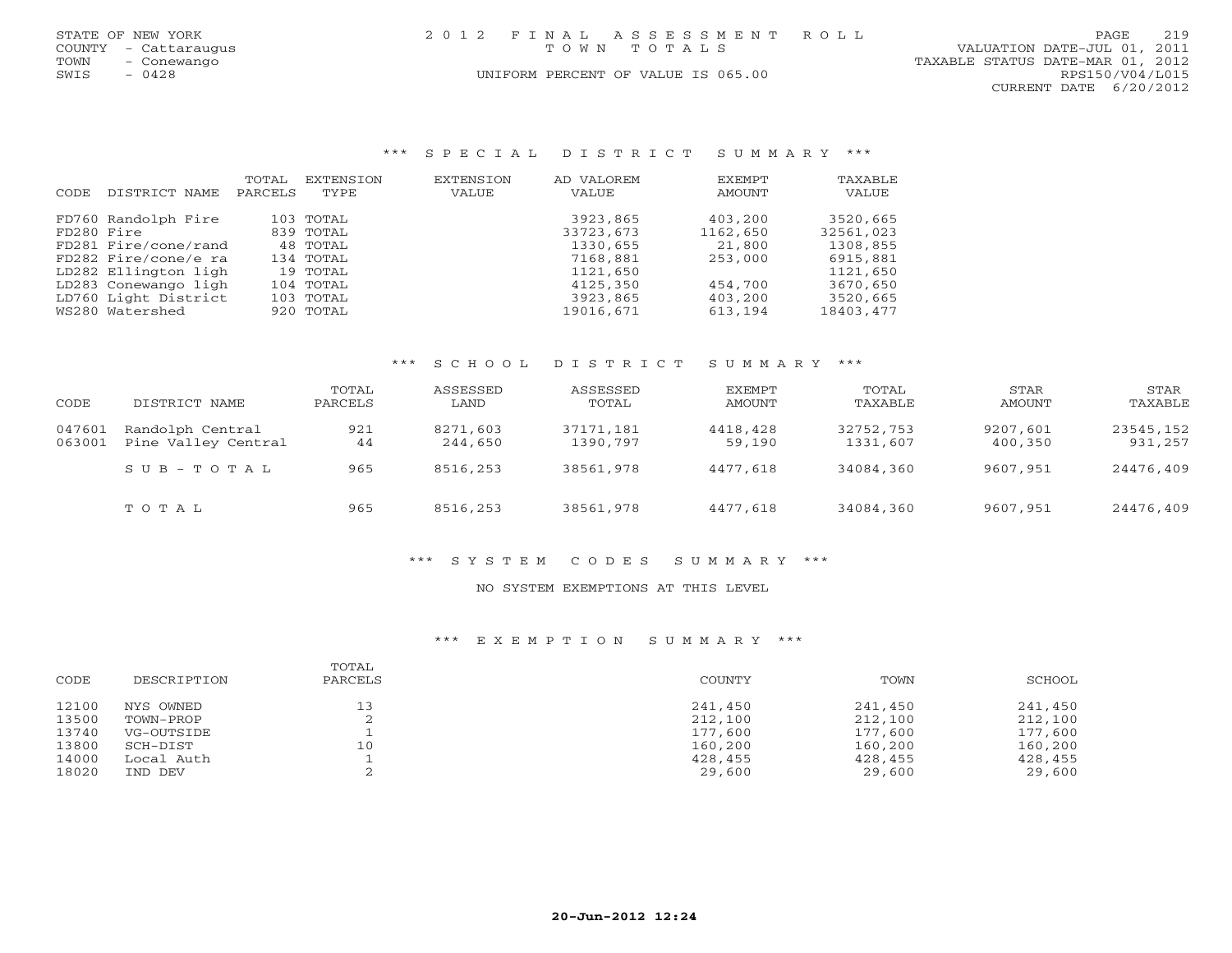|      | STATE OF NEW YORK    | 2012 FINAL ASSESSMENT ROLL         |             |                                  | PAGE                   | 220 |
|------|----------------------|------------------------------------|-------------|----------------------------------|------------------------|-----|
|      | COUNTY - Cattaraugus |                                    | TOWN TOTALS | VALUATION DATE-JUL 01, 2011      |                        |     |
| TOWN | - Conewango          |                                    |             | TAXABLE STATUS DATE-MAR 01, 2012 |                        |     |
| SWIS | 0428                 | UNIFORM PERCENT OF VALUE IS 065.00 |             |                                  | RPS150/V04/L015        |     |
|      |                      |                                    |             |                                  | CURRENT DATE 6/20/2012 |     |

## \*\*\* E X E M P T I O N S U M M A R Y \*\*\*

|       |              | TOTAL          |               |          |               |
|-------|--------------|----------------|---------------|----------|---------------|
| CODE  | DESCRIPTION  | PARCELS        | <b>COUNTY</b> | TOWN     | <b>SCHOOL</b> |
| 21600 | PARSONAGE    |                | 44,700        | 44,700   | 44,700        |
| 25110 | RELIGIOUS    | 6              | 557,800       | 557,800  | 557,800       |
| 25300 | NON-PROFIT   |                | 104,700       | 104,700  | 104,700       |
| 26400 | FIRE-DEPT    |                | 108,900       | 108,900  | 108,900       |
| 27350 | CEMETERY     | 5              | 23,100        | 23,100   | 23,100        |
| 41121 | WVET C/T     | 23             | 143,919       | 143,919  |               |
| 41131 | CVET C/T     | 32             | 321,915       | 321,915  |               |
| 41141 | DVET C/T     | 11             | 136,728       | 136,728  |               |
| 41400 | CLERGY       | 2              | 3,000         | 3,000    | 3,000         |
| 41683 | RPTL466_c    | $\overline{2}$ |               | 3,960    |               |
| 41700 | AG BLDG      | 43             | 933,900       | 933,900  | 933,900       |
| 41720 | AG DIST      | 11             | 60,295        | 60,295   | 60,295        |
| 41730 | AG DISTOUT   | 48             | 175,476       | 175,476  | 175,476       |
| 41800 | AGED $C/T/S$ | 30             | 588,591       | 588,591  | 626,700       |
| 41801 | AGED C/T     | 4              | 64,070        | 64,070   |               |
| 41802 | AGED C       | 9              | 106,131       |          |               |
| 41805 | AGED C/S     | $\overline{2}$ | 40,569        |          | 43,229        |
| 41810 | AGED $C/T/S$ | $\overline{1}$ | 20,700        | 20,700   | 20,700        |
| 41834 | SR STAR      | 104            |               |          | 3587,557      |
| 41854 | RES STAR     | 301            |               |          | 5904,394      |
| 41864 | RES ST MH    | 7              |               |          | 116,000       |
| 41901 | PHYS DIS     | $\overline{2}$ | 17,200        | 17,200   |               |
| 42100 | SILO T/C/S   | 74             | 455,090       | 455,090  | 455,090       |
| 42120 | TMP GHOUSE   | 3              | 23,100        | 23,100   | 23,100        |
| 47610 | BUS C/T/S    | 17             | 47,523        | 47,523   | 47,523        |
|       | TOTAL        | 770            | 5226,812      | 5084,072 | 14085,569     |